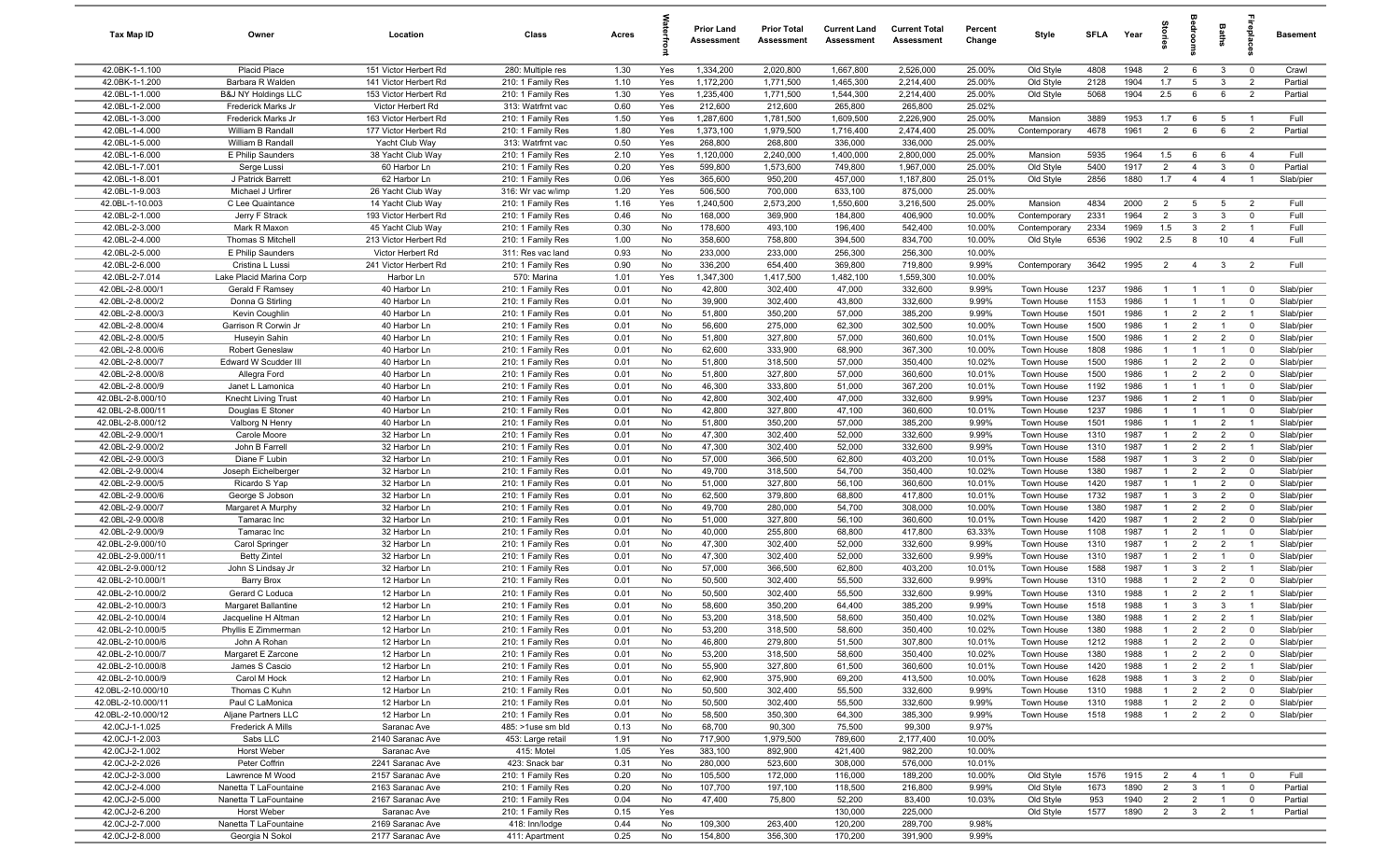| Tax Map ID                         | Owner                                                        | Location                                       | Class                                   | Acres        |            | <b>Prior Land</b><br>Assessment | <b>Prior Total</b><br>Assessment | <b>Current Land</b><br>Assessment | <b>Current Total</b><br>Assessment | Percent<br>Change   | Style              | SFLA         | Year         | ĝ                                | aroo                            | Baths                          | repla                            | <b>Basement</b>    |
|------------------------------------|--------------------------------------------------------------|------------------------------------------------|-----------------------------------------|--------------|------------|---------------------------------|----------------------------------|-----------------------------------|------------------------------------|---------------------|--------------------|--------------|--------------|----------------------------------|---------------------------------|--------------------------------|----------------------------------|--------------------|
| 42.0CJ-2-9.000                     | Daniel E Janczewski                                          | 2181 Saranac Ave                               | 210: 1 Family Res                       | 0.13         | Yes        | 162,600                         | 415,700                          | 203,200                           | 519,600                            | 24.99%              | Old Style          | 1572         | 1940         | 1.5                              | $\overline{2}$                  | $\overline{1}$                 | $\overline{\mathbf{0}}$          | Partial            |
| 42.0CJ-2-10.011                    | Dramm Family Trust                                           | 2187 Saranac Ave                               | 415: Motel                              | 0.84         | Yes        | 587,700                         | 1,108,800                        | 646,500                           | 1,219,700                          | 10.00%              |                    |              |              |                                  |                                 |                                |                                  |                    |
| 42.0CJ-2-11.027                    | David C Doebler                                              | 2237 Saranac Ave                               | 482: Det row bldg                       | 0.20         | No         | 294,000                         | 470,400                          | 323,400                           | 517,400                            | 9.99%               |                    |              |              |                                  |                                 |                                |                                  |                    |
| 42.0CJ-2-12.024                    | Jack T Irvin                                                 | 131 Nash St                                    | 280: Multiple res                       | 0.20         | No         | 114,600                         | 275,500                          | 126,000                           | 303,000                            | 9.98%               | Old Style          | 1406         | 1920         | $\overline{2}$                   | $\overline{2}$                  | $\overline{1}$                 | $\mathbf 0$                      | Full<br>Full       |
| 42.0CJ-2-13.028<br>42.0CJ-2-14.000 | Jack T Irvin<br>Wendell R Inhoffer                           | 2235 Saranac Ave<br>2195 Saranac Ave           | 220: 2 Family Res<br>483: Converted Res | 0.20<br>0.30 | No<br>No   | 63,200<br>154,400               | 118,600<br>345,600               | 69,600<br>169,900                 | 130,500<br>380,200                 | 10.03%<br>10.01%    | Old Style          | 1269         | 1900         | $\overline{2}$                   | $\mathbf{3}$                    | $\overline{2}$                 | $\mathbf 0$                      |                    |
| 42.0CJ-2-15.000                    | Jeanne R Mader                                               | 2199 Saranac Ave                               | 210: 1 Family Res                       | 0.30         | Yes        | 267,800                         | 451,600                          | 334,700                           | 564,500                            | 25.00%              | Old Style          | 2218         | 1930         | $\overline{2}$                   | $\overline{3}$                  | $\overline{2}$                 | $\mathbf 0$                      | Full               |
| 42.0CJ-2-16.000                    | Sharon A Byrne                                               | 2207 Saranac Ave                               | 210: 1 Family Res                       | 0.50         | Yes        | 378,300                         | 724,600                          | 472,900                           | 905,800                            | 25.01%              | Old Style          | 1836         | 1916         | $\overline{2}$                   | $\overline{4}$                  | $\overline{2}$                 | $\mathbf 0$                      | Partial            |
| 42.0CJ-2-17.000                    | <b>Brian P Delaney</b>                                       | 2215 Saranac Ave                               | 210: 1 Family Res                       | 0.17         | Yes        | 188,700                         | 395,900                          | 235,900                           | 494,900                            | 25.01%              | Old Style          | 2310         | 1910         | 2.5                              | $\overline{4}$                  | 2                              | $\mathbf 0$                      | Full               |
| 42.0CJ-2-18.000                    | Raymond C Bigelow                                            | 2217 Saranac Ave                               | 210: 1 Family Res                       | 0.15         | Yes        | 68,700                          | 199,400                          | 85,800                            | 249,200                            | 24.97%              | Old Style          | 1287         | 1913         | 1.5                              | $\mathbf{3}$                    | $\overline{2}$                 | $\mathbf 0$                      | Crawl              |
| 42.0CJ-2-19.000/1                  | Edge of the Lake LLC                                         | Saranac Ave                                    | 210: 1 Family Res                       | 0.01         | No         |                                 |                                  | 12,500                            | 312,500                            |                     | Town House         | 2928         | 2006         | $\overline{1}$                   | $\overline{2}$                  | $\mathbf{3}$                   | $\overline{1}$                   | Crawl              |
| 42.0CJ-2-19.000/2                  | Edge of the Lake LLC                                         | Saranac Ave                                    | 210: 1 Family Res                       | 0.01         | No         |                                 |                                  | 12,500                            | 312,500                            |                     | Town House         | 2045         | 2006         | $\overline{1}$                   | $\overline{2}$                  | $\overline{2}$                 | $\overline{1}$                   | Slab/pier          |
| 42.0CJ-2-19.000/3                  | Edge of the Lake LLC                                         | Saranac Ave                                    | 210: 1 Family Res                       | 0.01         | No         |                                 |                                  | 12,500                            | 312,500                            |                     | Town House         | 2008         | 2006         | $\overline{1}$                   | $\overline{2}$                  | $\overline{2}$                 | $\overline{1}$                   | Slab/pier          |
| 42.0CJ-2-19.000/4                  | Edge of the Lake LLC                                         | Saranac Ave                                    | 210: 1 Family Res                       | 0.01         | No         |                                 |                                  | 12,500                            | 300,000                            |                     | Town House         | 1620         | 2006         | $\overline{1}$                   | -1                              | $\overline{2}$                 | $\mathbf 0$                      | Slab/pier          |
| 42.0CJ-2-19.000/5                  | Edge of the Lake LLC                                         | Saranac Ave                                    | 210: 1 Family Res                       | 0.01         | No         |                                 |                                  | 12,500                            | 312,500                            |                     | Town House         | 1919         | 2006         | $\overline{1}$                   | $\overline{2}$                  | $\overline{2}$                 | $\overline{0}$                   | Crawl              |
| 42.0CJ-2-19.000/6                  | Edge of the Lake LLC                                         | Saranac Ave                                    | 210: 1 Family Res                       | 0.01         | No         |                                 |                                  | 12,500                            | 312,500                            |                     | Town House         | 2323         | 2006         | $\overline{1}$                   | $\overline{2}$                  | $\overline{2}$                 | $\mathbf 0$                      | Crawl              |
| 42.0CJ-2-19.000/7                  | Edge of the Lake LLC                                         | Saranac Ave                                    | 210: 1 Family Res                       | 0.01         | No         |                                 |                                  | 12,500                            | 312,500                            |                     | Town House         | 2384         | 2006         | $\overline{1}$                   | $\overline{2}$                  | $\overline{2}$                 | $\mathbf 0$                      | Crawl              |
| 42.0CJ-2-20.000<br>42.0CJ-2-21.000 | T-Rex Whiteface Canoe Club L                                 | Saranac Ave<br>2225 Saranac Ave                | 330: Vacant comm                        | 0.20         | Yes<br>Yes | 950,000<br>416,900              | 950,000<br>978,400               | 600,000<br>1,400,000              | 600,000<br>1,800,000               | $-36.84%$<br>83.97% |                    | 3336         | 1900         | $\overline{2}$                   |                                 |                                |                                  | Slab/pier          |
| 42.0CJ-2-22.000                    | T-Rex Whiteface Canoe Club L<br>T-Rex Whiteface Canoe Club L | Saranac Ave                                    | 210: 1 Family Res<br>330: Vacant comm   | 0.25<br>0.21 | Yes        | 75,000                          | 75,000                           | 93,800                            | 93,800                             | 25.07%              | Old Style          |              |              |                                  | -4                              | 4                              |                                  |                    |
| 42.0CJ-2-23.000                    | T-Rex Whiteface Canoe Club L                                 | 2231 Saranac Ave                               | 415: Motel                              | 1.38         | Yes        | 1,108,800                       | 1,344,200                        | 1,400,000                         | 1,800,000                          | 33.91%              |                    |              |              |                                  |                                 |                                |                                  |                    |
| 42.0CK-1-1.000                     | John S Lansing                                               | 35 Victor Herbert Rd                           | 570: Marina                             | 0.98         | Yes        | 478,600                         | 771,000                          | 526,500                           | 848,100                            | 10.00%              |                    |              |              |                                  |                                 |                                |                                  |                    |
| 42.0CK-1-3.100                     | Sara J DeHoff                                                | 53 Victor Herbert Rd                           | 316: Wr vac w/imp                       | 0.19         | Yes        | 406,800                         | 564,500                          | 508,500                           | 705,600                            | 25.00%              |                    |              |              |                                  |                                 |                                |                                  |                    |
| 42.0CK-1-3.200                     | Placid Landmarks Inc                                         | 63 Victor Herbert Rd                           | 210: 1 Family Res                       | 0.24         | Yes        | 359,200                         | 521,400                          | 449,000                           | 651,800                            | 25.01%              | Contemporary       | 1490         | 1988         | 2                                | $\overline{2}$                  | $\overline{1}$                 | $\overline{1}$                   | Crawl              |
| 42.0CK-1-3.300                     | David J Slutzky                                              | 67 Victor Herbert Rd                           | 210: 1 Family Res                       | 0.20         | Yes        | 359,200                         | 521,400                          | 449,000                           | 651,800                            | 25.01%              | Contemporary       | 1490         | 1988         | $\overline{2}$                   | $\overline{2}$                  | $\overline{1}$                 | $\overline{1}$                   | Crawl              |
| 42.0CK-1-4.000                     | Robert T Politi                                              | 15 Opeechee Way                                | 210: 1 Family Res                       | 0.40         | Yes        | 216,400                         | 461,200                          | 270,500                           | 576,500                            | 25.00%              | Cottage            | 770          | 1986         | 1.7                              | $\overline{1}$                  | $\overline{1}$                 | $\mathbf 0$                      | Slab/pier          |
| 42.0CK-1-5.000                     | <b>Robert Politi</b>                                         | 23 Opeechee Way                                | 220: 2 Family Res                       | 0.20         | Yes        | 357,500                         | 978,400                          | 446,900                           | 1,223,000                          | 25.00%              | Old Style          | 2763         | 1930         | $\overline{2}$                   | $\overline{4}$                  | 2                              | $\mathbf 0$                      | Crawl              |
| 42.0CK-1-6.000                     | Patricia A Stubbs                                            | 29 Opeechee Way                                | 210: 1 Family Res                       | 0.10         | Yes        | 541,000                         | 903,200                          | 676,200                           | 1,129,000                          | 25.00%              | Ranch              | 1316         | 1988         | $\overline{1}$                   | $\mathbf{3}$                    | $\overline{2}$                 | $\mathbf 0$                      | Crawl              |
| 42.0CK-1-7.000                     | William W Prager Jr                                          | 79 Victor Herbert Rd                           | 210: 1 Family Res                       | 1.80         | Yes        | 562,100                         | 1,430,000                        | 702,600                           | 1,787,500                          | 25.00%              | Old Style          | 3882         | 1925         | $\overline{2}$                   | 6                               | $\overline{4}$                 | $\overline{1}$                   | Partial            |
| 42.0CK-1-8.100                     | Jeffrey J Prosser                                            | 89 Victor Herbert Rd                           | 210: 1 Family Res                       | 0.82         | Yes        | 606,800                         | 1,781,500                        | 758,500                           | 2,226,900                          | 25.00%              | Contemporary       | 1905         | 1975         | 1.7                              | $\mathbf{3}$                    |                                | $\overline{1}$                   | Slab/pier          |
| 42.0CK-1-8.200<br>42.0CK-1-9.002   | William C Ughetta<br>Lakewood New York LLC                   | 95 Victor Herbert Rd                           | 210: 1 Family Res                       | 1.74<br>0.75 | Yes<br>Yes | 638,200<br>419,400              | 1,700,000<br>1,279,600           | 797,800<br>524,300                | 2,125,000<br>1,599,500             | 25.00%<br>25.00%    | Old Style<br>Ranch | 5254<br>1280 | 1885<br>1957 | 2.7<br>$\overline{1}$            | 8<br>-1                         | $\overline{4}$                 | $\mathbf{3}$<br>$\overline{1}$   | Crawl<br>Slab/pier |
| 42.0CK-1-10.100                    | James W Ireland III                                          | 119 Victor Herbert Rd<br>127 Victor Herbert Rd | 260: Seasonal res<br>210: 1 Family Res  | 0.64         | Yes        | 972,400                         | 1,662,800                        | 1,215,500                         | 2,078,500                          | 25.00%              | Old Style          | 3322         | 1935         | $\overline{2}$                   | 6                               | 3                              | $\overline{1}$                   | Partial            |
| 42.0CK-1-11.000                    | Patricia B DeAngelis                                         | 160 Victor Herbert Rd                          | 210: 1 Family Res                       | 0.70         | No         | 301,400                         | 600,000                          | 331,500                           | 660,000                            | 10.00%              | Contemporary       | 1584         | 1996         | $\overline{1}$                   | $\overline{1}$                  | $\overline{1}$                 | $\overline{1}$                   | Full               |
| 42.0CK-1-12.000                    | Jack Cooperberg                                              | 79 Seneca Trl                                  | 210: 1 Family Res                       | 0.22         | No         | 77,500                          | 215,500                          | 85,300                            | 237,100                            | 10.02%              | Raised Ranch       | 1029         | 1974         | $\mathbf{1}$                     | $\mathbf{3}$                    | $\overline{1}$                 | $\overline{1}$                   | Full               |
| 42.0CK-1-13.000                    | Klimenti J Gatker                                            | 73 Seneca Trl                                  | 210: 1 Family Res                       | 0.20         | No         | 106,900                         | 187,400                          | 117,500                           | 206,100                            | 9.98%               | Split Level        | 1864         | 1979         | $\overline{1}$                   | 3                               | $\overline{2}$                 | $\overline{1}$                   | Full               |
| 42.0CK-1-14.000                    | Klimenti J Gatker                                            | Seneca Trl                                     | 311: Res vac land                       | 0.20         | No         | 20,600                          | 20,600                           | 22,700                            | 22,700                             | 10.19%              |                    |              |              |                                  |                                 |                                |                                  |                    |
| 42.0CK-1-15.002                    | Steven Hovey                                                 | 134 Victor Herbert Rd                          | 210: 1 Family Res                       | 0.49         | No         | 126,000                         | 569,100                          | 138,600                           | 626,000                            | 10.00%              | Contemporary       | 2696         | 2001         | $\overline{2}$                   | 5                               | $\mathbf{3}$                   | $\overline{1}$                   | Full               |
| 42.0CK-1-16.002                    | Mary K Coyle                                                 | 120 Victor Herbert Rd                          | 210: 1 Family Res                       | 1.31         | No         | 163,500                         | 663,900                          | 179,900                           | 730,300                            | 10.00%              | Old Style          | 2999         | 1930         | 1.5                              | $\overline{4}$                  | $\overline{4}$                 | $\overline{2}$                   | Full               |
| 42.0CK-1-16.200                    | Howard M Love                                                | 142 Victor Herbert Rd                          | 311: Res vac land                       | 0.74         | No         | 148,100                         | 148,100                          | 162,900                           | 162,900                            | 9.99%               |                    |              |              |                                  |                                 |                                |                                  |                    |
| 42.0CK-1-17.083                    | Audrey Thornton                                              | 108 Victor Herbert Rd                          | 210: 1 Family Res                       | 0.61         | No         | 111,900                         | 407,800                          | 123,100                           | 448,600                            | 10.00%              | Contemporary       | 1473         | 1993         | $\mathbf{1}$                     | $\overline{2}$                  | $\overline{2}$                 | $\overline{1}$                   | Full               |
| 42.0CK-1-18.120                    | William J Smith                                              | 33 Seneca Trl                                  | 210: 1 Family Res                       | 0.38         | No         | 105,200                         | 398,400                          | 115,700                           | 438,200                            | 9.99%               | Contemporary       | 2250         | 1989         | $\overline{2}$                   | $\overline{4}$                  | $\overline{2}$                 | $\mathbf 0$                      | Full               |
| 42.0CK-1-18.220<br>42.0CK-1-19.021 | Mara DH Smith<br><b>Michael Mihill</b>                       | Seneca Trl<br>84 Victor Herbert Rd             | 311: Res vac land<br>210: 1 Family Res  | 0.29<br>0.30 | No<br>No   | 57,900<br>95,300                | 57,900<br>284,600                | 63,700<br>104,900                 | 63,700<br>313,100                  | 10.02%<br>10.01%    | Ranch<br>Ranch     | 1064<br>1023 | 1999<br>1960 | $\overline{1}$<br>$\mathbf{1}$   | 3<br>$\overline{2}$             | $\overline{2}$                 | $\mathbf 0$<br>$\overline{1}$    | Full<br>Full       |
| 42.0CK-2-1.000                     | John Mathiason                                               | 56 Victor Herbert Rd                           | 210: 1 Family Res                       | 0.40         | No         | 77,800                          | 218,100                          | 85,600                            | 239,900                            | 10.00%              | Ranch              | 1040         | 1951         | -1                               | $\overline{2}$                  |                                |                                  | Full               |
| 42.0CK-2-2.000/1                   | Stacey J Cascio                                              | Victor Herbert Rd                              | 210: 1 Family Res                       | 0.01         | No         | 75,100                          | 209,200                          | 82,600                            | 230,100                            | 9.99%               | Town House         | 1300         | 1989         | $\mathbf{1}$                     | $\overline{2}$                  | $\overline{2}$                 | $\overline{1}$                   | Partial            |
| 42.0CK-2-2.000/2                   | Michael Cullen                                               | Victor Herbert Rd                              | 210: 1 Family Res                       | 0.01         | No         | 75,700                          | 216,400                          | 83,200                            | 238,000                            | 9.98%               | Town House         | 1300         | 1989         |                                  | $\overline{2}$                  | $\overline{2}$                 |                                  | Partial            |
| 42.0CK-2-2.000/3                   | John C Vose                                                  | Victor Herbert Rd                              | 210: 1 Family Res                       | 0.01         | No         | 75,100                          | 209,200                          | 82,600                            | 230,100                            | 9.99%               | Town House         | 1300         | 1989         | $\overline{1}$                   | $\overline{2}$                  | $\overline{2}$                 | $\overline{1}$                   | Partial            |
| 42.0CK-2-2.000/4                   | Richard C Rynearson                                          | Victor Herbert Rd                              | 210: 1 Family Res                       | 0.01         | No         | 75,700                          | 216,400                          | 83,200                            | 238,000                            | 9.98%               | Town House         | 1300         | 1989         | $\overline{1}$                   | $\overline{2}$                  | $\overline{2}$                 | $\overline{1}$                   | Partial            |
| 42.0CK-2-3.000                     | Sheelah M Lucier                                             | 16 Seneca Trl                                  | 210: 1 Family Res                       | 0.70         | No         | 95,300                          | 284,600                          | 104,900                           | 313,100                            | 10.01%              | Contemporary       | 1080         | 1984         | $\overline{1}$                   | $\overline{2}$                  | $\overline{2}$                 | $\overline{1}$                   | Full               |
| 42.0CK-2-4.000                     | Greenberg Goodman PRP LLC                                    | 48 Cayuga Way                                  | 210: 1 Family Res                       | 0.50         | No         | 124,000                         | 208,000                          | 136,400                           | 228,800                            | 10.00%              |                    |              |              |                                  |                                 |                                |                                  |                    |
| 42.0CK-2-5.000                     | Greenberg Goodman PRP LLC                                    | 48 Cayuga Way                                  | 210: 1 Family Res                       | 0.50         | No         | 100,500                         | 344,100                          | 110,500                           | 378,500                            | 10.00%              | Ranch              | 1050         | 1972         | $\overline{1}$                   | $\mathbf{3}$                    | $\overline{2}$                 | $\overline{0}$                   | Full               |
| 42.0CK-2-6.000                     | Andrew G Orringer                                            | Seneca Trl                                     | 311: Res vac land                       | 0.30         | No         | 43,800                          | 43,800                           | 48,200                            | 48,200                             | 10.05%              |                    |              |              |                                  |                                 |                                |                                  |                    |
| 42.0CK-2-7.000                     | Jogrim Grotmol                                               | Seneca Trl                                     | 311: Res vac land                       | 0.50         | No         | 52,800                          | 52,800                           | 58,100                            | 58,100                             | 10.04%              |                    |              |              |                                  |                                 |                                |                                  |                    |
| 42.0CK-2-8.000                     | Gretchen N Foster                                            | 72 Seneca Trl                                  | 210: 1 Family Res                       | 0.50         | No         | 101,800                         | 494,800                          | 112,000                           | 544,300                            | 10.00%              | Colonial           | 2170         | 1999         | $\overline{2}$                   | $\overline{4}$                  | 3 <sup>3</sup>                 | $\overline{0}$                   | Full               |
| 42.0CK-2-9.100                     | Raymond J Havlicek                                           | Stevens Rd                                     | 311: Res vac land                       | 0.53         | No         | 64,400                          | 64,400                           | 70,800                            | 70,800                             | 9.94%               |                    |              |              |                                  |                                 |                                |                                  |                    |
| 42.0CK-2-9.207<br>42.0CK-2-10.000  | Laurie Beckmann<br>Jennifer L Tynan                          | 99 Stevens Rd<br>38 Cayuga Way                 | 210: 1 Family Res<br>210: 1 Family Res  | 0.88<br>0.50 | No<br>No   | 90,100<br>118,700               | 360,500<br>351,000               | 99,200<br>130,600                 | 396,600<br>386,100                 | 10.01%<br>10.00%    | Old Style<br>Ranch | 2299<br>1584 | 1900<br>1979 | $\overline{2}$<br>$\overline{1}$ | $\mathbf{3}$<br>$5\overline{5}$ | $\overline{2}$<br>$\mathbf{3}$ | $\overline{1}$<br>$\overline{1}$ | Slab/pier<br>Full  |
| 42.0CK-2-11.000                    | Richard F Boyce                                              | 41 Cayuga Way                                  | 210: 1 Family Res                       | 0.80         | No         | 119,600                         | 360,500                          | 131,600                           | 396,600                            | 10.01%              | Contemporary       | 1245         | 1974         | $\mathbf{1}$                     | $\overline{4}$                  | $\overline{2}$                 | $\overline{\mathbf{0}}$          | Full               |
| 42.0CK-2-12.110                    | Raymond Havlicek                                             | 30 Cayuga Way                                  | 210: 1 Family Res                       | 0.50         | No         | 126,000                         | 434,200                          | 138,600                           | 477,600                            | 10.00%              | Contemporary       | 2107         | 1985         | $\overline{2}$                   | $\mathbf{3}$                    | $\overline{2}$                 | $\mathbf 0$                      | Full               |
| 42.0CK-2-12.120                    | Barbara H Lamb                                               | 27 Cayuga Way                                  | 210: 1 Family Res                       | 0.40         | No         | 136,400                         | 554,000                          | 150,000                           | 609,400                            | 10.00%              | Contemporary       | 1168         | 1979         | $\overline{1}$                   | $\overline{2}$                  | $\overline{2}$                 | $\overline{1}$                   | Full               |
| 42.0CK-2-12.200                    | Carl B Jensen                                                | 52 Onondaga Trl                                | 210: 1 Family Res                       | 0.40         | No         | 117,200                         | 332,000                          | 128,900                           | 365,200                            | 10.00%              | Ranch              | 1392         | 1981         | $\overline{1}$                   | $\overline{4}$                  | $\overline{3}$                 | $\overline{1}$                   | Full               |
| 42.0CK-2-12.310                    | William J Kemmerer Jr                                        | 31 Onondaga Trl                                | 220: 2 Family Res                       | 0.50         | No         | 125,300                         | 426,800                          | 137,900                           | 469,500                            | 10.00%              | Contemporary       | 2048         | 1978         | 1.5                              | 6                               | $\mathbf{3}$                   | $\overline{1}$                   | Full               |
| 42.0CK-2-12.320                    | William J Kemmerer Jr                                        | Onondaga Trl                                   | 311: Res vac land                       | 0.50         | No         | 84,000                          | 84,000                           | 92,400                            | 92,400                             | 10.00%              |                    |              |              |                                  |                                 |                                |                                  |                    |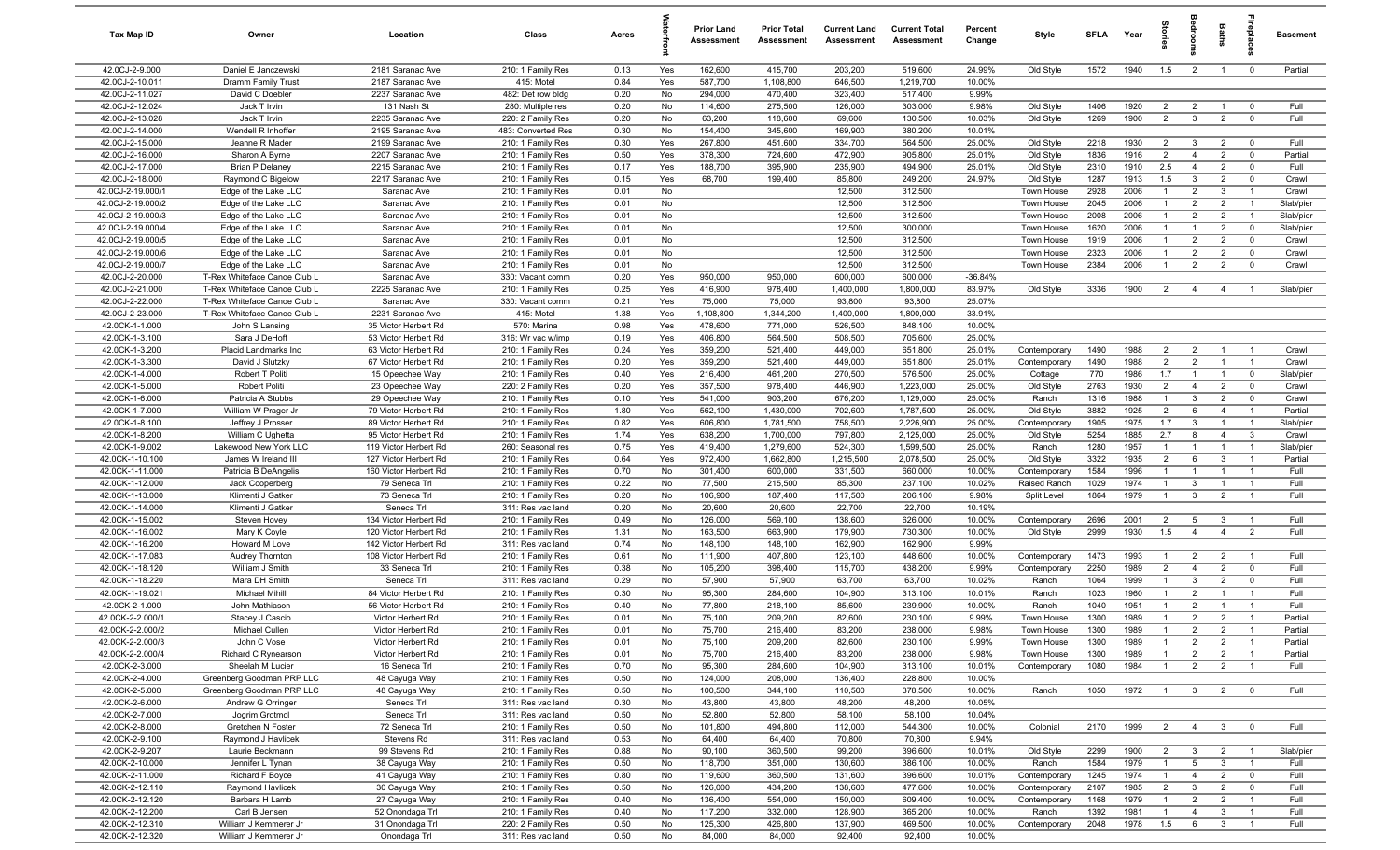| <b>Tax Map ID</b>                    | Owner                                    | Location                            | Class                                  | Acres        |            | <b>Prior Land</b><br>Assessment | <b>Prior Total</b><br>Assessment | <b>Current Land</b><br>Assessment | <b>Current Total</b><br>Assessment | Percent<br>Change | Style                           | SFLA         | Year         | ទ្ធ                              |                                  | Baths                            | repla                            | <b>Basement</b>        |
|--------------------------------------|------------------------------------------|-------------------------------------|----------------------------------------|--------------|------------|---------------------------------|----------------------------------|-----------------------------------|------------------------------------|-------------------|---------------------------------|--------------|--------------|----------------------------------|----------------------------------|----------------------------------|----------------------------------|------------------------|
| 42.0CK-2-12.330                      | William J Kemmerer Jr                    | Onondaga Trl                        | 311: Res vac land                      | 0.40         | No         | 84,000                          | 84,000                           | 92,400                            | 92,400                             | 10.00%            |                                 |              |              |                                  |                                  |                                  |                                  |                        |
| 42.0CK-2-12.340                      | William J Kemmerer Jr                    | Onondaga Trl                        | 311: Res vac land                      | 0.50         | No         | 84,000                          | 84,000                           | 92,400                            | 92,400                             | 10.00%            |                                 |              |              |                                  |                                  |                                  |                                  |                        |
| 42.0CK-3-1.000/8<br>42.0CK-3-1.000/9 | Dan Dangelo                              | Waters Edge Way                     | 210: 1 Family Res<br>210: 1 Family Res | 0.01         | No<br>No   | 60,200<br>59,800                | 308,600<br>305,300               | 75,300<br>74,700                  | 385,800<br>381,600                 | 25.02%<br>24.99%  | <b>Town House</b><br>Town House | 1612<br>1612 | 1988<br>1988 |                                  | $\overline{2}$<br>$\overline{2}$ | $\overline{2}$<br>$\overline{2}$ |                                  | Slab/pier<br>Slab/pier |
| 42.0CK-3-1.000/10                    | Rudolph V Young<br>Catherine W Casabonne | Waters Edge Way<br>Waters Edge Way  | 210: 1 Family Res                      | 0.01<br>0.01 | No         | 60,000                          | 306,200                          | 75,000                            | 382,800                            | 25.02%            | Town House                      | 1616         | 1989         | $\overline{2}$                   | $\overline{2}$                   | $\overline{2}$                   | $\overline{1}$                   | Slab/pier              |
| 42.0CK-3-1.000/11                    | Edward J Eckert Jr                       | Waters Edge Way                     | 210: 1 Family Res                      | 0.01         | No         | 59,800                          | 304,600                          | 74,800                            | 380,800                            | 25.02%            | Town House                      | 1608         | 1989         | $\overline{2}$                   | $\overline{2}$                   | $\overline{2}$                   | $\overline{1}$                   | Slab/pier              |
| 42.0CK-3-1.000/12                    | Robert L Clonch                          | Waters Edge Way                     | 210: 1 Family Res                      | 0.01         | No         | 59,800                          | 304,600                          | 74,800                            | 380,800                            | 25.02%            | Town House                      | 1608         | 1989         | $\overline{2}$                   | $\overline{2}$                   | $\overline{2}$                   | $\overline{1}$                   | Slab/pier              |
| 42.0CK-3-1.000/13                    | Walter F Uccellini                       | Waters Edge Way                     | 210: 1 Family Res                      | 0.01         | No         | 60,000                          | 306,200                          | 75,000                            | 382,800                            | 25.02%            | Town House                      | 1616         | 1989         | $\overline{2}$                   | $\overline{2}$                   | $\overline{2}$                   | $\overline{1}$                   | Slab/pier              |
| 42.0CK-3-1.000/14                    | Siad P Swan                              | Waters Edge Way                     | 210: 1 Family Res                      | 0.01         | No         | 59,800                          | 305,300                          | 74,700                            | 381,600                            | 24.99%            | Town House                      | 1612         | 1988         | $\overline{1}$                   | $\overline{2}$                   | $\overline{2}$                   | $\overline{1}$                   | Slab/pier              |
| 42.0CK-3-1.000/15                    | Clinton D Root                           | Waters Edge Way                     | 210: 1 Family Res                      | 0.01         | No         | 59,800                          | 305,300                          | 74,700                            | 381,600                            | 24.99%            | Town House                      | 1612         | 1989         | $\overline{1}$                   | $\overline{2}$                   | $\overline{2}$                   | $\overline{1}$                   | Slab/pier              |
| 42.0CK-3-1.000/16                    | George E Leveille III                    | Waters Edge Way                     | 210: 1 Family Res                      | 0.01         | No         | 60,000                          | 306,200                          | 75,000                            | 382,800                            | 25.02%            | Town House                      | 1616         | 1989         | $\overline{2}$                   | $\overline{2}$                   | $\overline{2}$                   | $\overline{1}$                   | Slab/pier              |
| 42.0CK-3-1.000/17                    | Siad P Swan                              | Waters Edge Way                     | 210: 1 Family Res                      | 0.01         | No         | 59,700                          | 304,600                          | 74,700                            | 380,800                            | 25.02%            | Town House                      | 1608         | 1989         | $\overline{2}$                   | 2                                | $\overline{2}$                   | $\overline{1}$                   | Slab/pier              |
| 42.0CK-3-1.000/18                    | William J Pisarello                      | Waters Edge Way                     | 210: 1 Family Res                      | 0.01         | No         | 59,700                          | 304,600                          | 74,700                            | 380,800                            | 25.02%            | Town House                      | 1608         | 1989         | $\overline{2}$                   | $\overline{2}$                   | $\overline{2}$                   | -1                               | Slab/pier              |
| 42.0CK-3-1.000/19                    | Gregory B Krohel                         | Waters Edge Way                     | 210: 1 Family Res                      | 0.01         | No         | 60,000                          | 306,200                          | 75,000                            | 382,800                            | 25.02%            | Town House                      | 1616         | 1989         | $\overline{2}$                   | $\overline{2}$                   | $\overline{2}$                   | $\mathbf{1}$                     | Slab/pier              |
| 42.0CK-3-1.000/20                    | Michael J Uccellini                      | Waters Edge Way                     | 210: 1 Family Res                      | 0.01         | No         | 142,200                         | 526,800                          | 177,700                           | 658,500                            | 25.00%            | Town House                      | 2586         | 2001         | $\overline{2}$                   | $\overline{4}$                   | $\mathbf{3}$                     |                                  | Slab/pier              |
| 42.0CK-3-1.000/21                    | Irvin D Ridenour                         | Waters Edge Way                     | 210: 1 Family Res                      | 0.01         | No         | 142,200                         | 526,800                          | 177,700                           | 658,500                            | 25.00%            | Town House                      | 2586         | 2001         | $\overline{2}$                   | $\overline{4}$                   | $\mathbf{3}$                     |                                  | Slab/pier              |
| 42.0CL-1-1.000                       | Patricia B DeAngelis                     | Signal Hill Rd                      | 311: Res vac land                      | 0.60         | No         | 125,000                         | 125,000                          | 137,500                           | 137,500                            | 10.00%            |                                 |              |              |                                  |                                  |                                  |                                  |                        |
| 42.0CL-1-2.000                       | Leo Hadjis                               | 27 Signal Hill Rd                   | 210: 1 Family Res                      | 0.30         | No<br>No   | 93,700                          | 266,900                          | 103,100                           | 293,600                            | 10.00%<br>9.99%   | Raised Ranch<br>Ranch           | 1953<br>700  | 1973<br>1970 | $\mathbf{1}$<br>$\overline{1}$   | $\mathbf{3}$<br>$\overline{2}$   | $\overline{2}$<br>$\overline{1}$ | $\mathbf{0}$                     | Full<br>Full           |
| 42.0CL-1-3.000<br>42.0CL-1-4.807     | Adrian L Pinto<br>Kevin M Bette          | 15 Signal Hill Rd<br>125 Stevens Rd | 210: 1 Family Res<br>210: 1 Family Res | 0.30<br>0.63 | No         | 74,000<br>127,700               | 174,200<br>454,400               | 81,400<br>140,400                 | 191,600<br>499,800                 | 9.99%             | Contemporary                    | 3074         | 2001         | $\overline{2}$                   | 6                                | $\overline{4}$                   | $\overline{1}$                   | Full                   |
| 42.0CL-1-5.000                       | Markus Galler                            | 114 Stevens Rd                      | 210: 1 Family Res                      | 1.26         | No         | 157,700                         | 663,900                          | 173,500                           | 730,300                            | 10.00%            | Old Style                       | 4260         | 1900         | $\overline{2}$                   | $5\overline{5}$                  | $\overline{4}$                   | $\overline{4}$                   | Partial                |
| 42.0CL-1-6.000                       | Mary M Reiss                             | 92 Stevens Rd                       | 210: 1 Family Res                      | 0.50         | No         | 129,300                         | 474,300                          | 142,200                           | 521,700                            | 9.99%             | Old Style                       | 5718         | 1898         | 2.5                              | 8                                | $\mathbf{3}$                     | $\overline{2}$                   | Partial                |
| 42.0CL-1-7.009                       | Ioannis C Tzamouranis                    | Stevens Rd                          | 311: Res vac land                      | 0.20         | No         | 33,600                          | 33,600                           | 37,000                            | 37,000                             | 10.12%            |                                 |              |              |                                  |                                  |                                  |                                  |                        |
| 42.0CL-1-8.704                       | Mark J Oravec                            | 109 Stevens Rd                      | 312: Vac w/imprv                       | 0.64         | No         | 96,500                          | 96,500                           | 90,000                            | 106,200                            | 10.05%            |                                 |              |              |                                  |                                  |                                  |                                  |                        |
| 42.0CL-2-1.000                       | Frederick E Brown                        | 52 Signal Hill Rd                   | 210: 1 Family Res                      | 0.80         | No         | 119,900                         | 413,300                          | 131,900                           | 454,600                            | 9.99%             | Old Style                       | 1774         | 1930         | 1.5                              | $\overline{4}$                   | $\overline{4}$                   | $\overline{2}$                   | Full                   |
| 42.0CL-2-2.002                       | Helen S Dennin                           | 202 Victor Herbert Rd               | 210: 1 Family Res                      | 0.47         | No         | 111,400                         | 333,000                          | 122,500                           | 366,300                            | 10.00%            | Split Level                     | 2360         | 1955         | $\mathbf{1}$                     | $\mathbf{3}$                     | $\overline{2}$                   |                                  | Full                   |
| 42.0CL-2-3.200                       | William A Hafner                         | Stevens Rd                          | 311: Res vac land                      | 0.08         | No         | 10,300                          | 10,300                           | 11,300                            | 11,300                             | 9.71%             |                                 |              |              |                                  |                                  |                                  |                                  |                        |
| 42.0CL-2-4.000                       | James E Shea                             | 189 Stevens Rd                      | 210: 1 Family Res                      | 0.30         | No         | 25,800                          | 25,800                           | 28,400                            | 128,400                            | 397.67%           |                                 |              |              |                                  |                                  |                                  |                                  |                        |
| 42.0CL-2-5.000                       | James E Shea                             | 40 Signal Hill Rd                   | 210: 1 Family Res                      | 0.30         | No         | 117,600                         | 474,300                          | 129,300                           | 521,700                            | 9.99%             | Ranch                           | 2171         | 1970         |                                  | $\overline{4}$                   | $\overline{2}$                   | $\mathbf 0$                      | Crawl                  |
| 42.0CL-2-6.007                       | <b>Robert R Reiss</b>                    | 36 Signal Hill Rd                   | 210: 1 Family Res                      | 0.37         | No         | 121,800                         | 521,600                          | 134,000                           | 573,800                            | 10.01%            | Old Style                       | 3709         | 1949         | 1.5                              | $\overline{4}$                   | 5                                | $\overline{2}$                   | Partial                |
| 42.0CL-2-7.013                       | John M Wilkins                           | 12 Signal Hill Rd                   | 210: 1 Family Res                      | 0.40         | No         | 120,200                         | 570,100                          | 132,200                           | 627,100                            | 10.00%            | Old Style                       | 3575         | 1948         | 1.5                              | $\overline{4}$                   | $\mathbf{3}$                     | $\overline{1}$                   | Partial                |
| 42.0CL-2-8.000                       | <b>Henry Gelles</b>                      | Stevens Rd                          | 311: Res vac land                      | 0.60         | No         | 77,300                          | 77,300                           | 85,000                            | 85,000                             | 9.96%             |                                 |              |              |                                  |                                  |                                  |                                  |                        |
| 42.0CL-2-9.000<br>42.0CL-2-10.000    | William A Hafner                         | 177 Stevens Rd                      | 210: 1 Family Res                      | 0.60         | No<br>No   | 116,600                         | 326,500                          | 128,300                           | 359,200                            | 10.02%            | Old Style                       | 1971<br>2248 | 1949<br>1978 | $\overline{2}$<br>$\overline{1}$ | $\mathbf{3}$<br>$\overline{4}$   | $\overline{2}$<br>$\overline{2}$ | $\overline{1}$<br>$\overline{1}$ | Full<br>Full           |
| 42.0CL-2-11.000                      | Peter Hoer<br>John M Wilkins             | 169 Stevens Rd<br>Stevens Rd        | 210: 1 Family Res<br>311: Res vac land | 0.30<br>0.50 | No         | 105,100<br>50,500               | 396,700<br>50,500                | 115,600<br>55,600                 | 436,400<br>55,600                  | 10.01%<br>10.10%  | Raised Ranch                    |              |              |                                  |                                  |                                  |                                  |                        |
| 42.0CL-2-12.000                      | Rita D Wilkins                           | Stevens Rd                          | 311: Res vac land                      | 0.30         | No         | 41,400                          | 41,400                           | 45,500                            | 45,500                             | 9.90%             |                                 |              |              |                                  |                                  |                                  |                                  |                        |
| 42.0CL-3-1.000                       | James LaFountain                         | 190 Stevens Rd                      | 210: 1 Family Res                      | 1.10         | No         | 132,300                         | 506,500                          | 145,600                           | 557,200                            | 10.01%            | Old Style                       | 5059         | 1920         | $\overline{2}$                   | 6                                | $\mathbf{3}$                     | 2                                | Full                   |
| 42.0CL-3-2.000                       | <b>Frank Shatz</b>                       | 69 Interlaken Ave                   | 210: 1 Family Res                      | 0.40         | No         | 63,400                          | 249,900                          | 69,700                            | 274,900                            | 10.00%            | Ranch                           | 1583         | 1970         | $\mathbf{1}$                     | $\mathbf{3}$                     | $\overline{2}$                   | $\overline{1}$                   | Full                   |
| 42.0CL-3-3.000                       | JDR LP Holding Co LLC                    | 47 Interlaken Ave                   | 210: 1 Family Res                      | 0.80         | No         | 138,100                         | 952,000                          | 151,900                           | 1,047,200                          | 10.00%            | Old Style                       | 4464         | 1920         | 3                                | $\overline{4}$                   | $\overline{2}$                   |                                  | Full                   |
| 42.0CL-3-5.000                       | Interlaken Realty Assoc LLC              | 39 Interlaken Ave                   | 418: Inn/lodge                         | 0.53         | No         | 202,300                         | 677,400                          | 222,500                           | 745,100                            | 9.99%             |                                 |              |              |                                  |                                  |                                  |                                  |                        |
| 42.0CL-3-6.000                       | Susan Wilson                             | 19 Interlaken Ave                   | 210: 1 Family Res                      | 0.50         | No         | 124,400                         | 281,300                          | 136,800                           | 309,400                            | 9.99%             | Old Style                       | 3026         | 1915         | $\overline{2}$                   | $\overline{4}$                   | $\overline{2}$                   | $\overline{1}$                   | Full                   |
| 42.0CL-3-7.200                       | Mirror Lake Inn LLC                      | 28 Norton Rd                        | 230: 3 Family Res                      | 0.30         | No         | 113,300                         | 288,500                          | 124,700                           | 317,400                            | 10.02%            | Old Style                       | 2425         | 1900         | $\overline{2}$                   | $\mathbf{3}$                     | $\mathbf{3}$                     | $\mathbf 0$                      | Crawl                  |
| 42.0CL-3-8.000                       | Mirror Lake Inn LLC                      | 20 Norton Rd                        | 280: Multiple res                      | 0.50         | No         | 82,600                          | 267,000                          | 90,900                            | 293,700                            | 10.00%            | Old Style                       | 3882         | 1895         | $\overline{2}$                   | 5                                | $\mathbf{3}$                     | $\overline{1}$                   |                        |
| 42.0CL-3-9.000                       | Sally B Johnson                          | Stevens Rd                          | 311: Res vac land                      | 0.60         | No         | 131,300                         | 131,300                          | 144,400                           | 144,400                            | 9.98%             |                                 |              |              |                                  |                                  |                                  |                                  |                        |
| 42.0CL-3-10.000                      | Sally B Johnson                          | 154 Stevens Rd                      | 210: 1 Family Res                      | 0.50         | No         | 122,400                         | 528,000                          | 134,600                           | 580,800                            | 10.00%            | Old Style                       | 4639         | 1910         | $\overline{2}$                   | $\overline{4}$                   | $\overline{2}$                   | $\mathbf{3}$                     | Full                   |
| 42.0CL-3-11.000                      | John D Reynolds                          | 162 Stevens Rd                      | 210: 1 Family Res                      | 0.50         | No         | 122,800                         | 534,000                          | 135,100                           | 587,400                            | 10.00%            | Old Style                       | 5355         | 1900         | 2.5                              | $\overline{7}$                   | $\mathbf{3}$                     | $\overline{1}$                   | Full                   |
| 42.0CL-3-12.000                      | Anne W Damp                              | 49 Norton Rd                        | 220: 2 Family Res                      | 0.40         | <b>No</b>  | 87,700                          | 332,000                          | 96,500                            | 365,200                            | 10.00%            | Old Style                       | 3316         | 1899         | 2                                | $\overline{4}$                   | $\mathcal{R}$                    | $\Omega$<br>$\overline{1}$       | Partial<br>Partial     |
| 42.0CL-3-13.000<br>42.0CL-4-1.000    | William R Witte<br>Ruth P Hart           | 174 Stevens Rd<br>Interlaken Ave    | 210: 1 Family Res<br>311: Res vac land | 0.60<br>0.40 | No<br>No   | 95,900<br>32,100                | 351,000<br>32,100                | 105,500<br>35,300                 | 386,100<br>35,300                  | 10.00%<br>9.97%   | Old Style                       | 2483         | 1890         | 1.5                              | $\overline{4}$                   | $\overline{2}$                   |                                  |                        |
| 42.0CL-4-2.000                       | Ruth P Hart                              | 58 Interlaken Ave                   | 210: 1 Family Res                      | 0.60         | No         | 115,200                         | 615,400                          | 126,700                           | 676,900                            | 9.99%             | Old Style                       | 3753         | 1910         | $\overline{2}$                   | 5                                | $\overline{4}$                   | $\overline{1}$                   | Full                   |
| 42.0CL-4-3.000                       | Mary E Vontury                           | 50 Interlaken Ave                   | 210: 1 Family Res                      | 0.70         | No         | 91,900                          | 379,500                          | 101,100                           | 417,500                            | 10.01%            | Old Style                       | 2846         | 1895         | $\overline{2}$                   | $\overline{4}$                   | $\overline{2}$                   | $\overline{1}$                   | Full                   |
| 42.0CL-4-4.000                       | Herbert E Stoerr                         | 40 Interlaken Ave                   | 210: 1 Family Res                      | 0.50         | No         | 135,300                         | 540,700                          | 148,900                           | 594,800                            | 10.01%            | Old Style                       | 3032         | 1915         | $\overline{2}$                   | $5\overline{5}$                  | $\overline{4}$                   | $\mathbf{3}$                     | Full                   |
| 42.0CL-4-5.000                       | Edwin H Weibrecht Jr                     | Interlaken Ave                      | 311: Res vac land                      | 0.30         | No         | 22,100                          | 22,100                           | 24,300                            | 24,300                             | 9.95%             |                                 |              |              |                                  |                                  |                                  |                                  |                        |
| 42.0CL-4-6.000                       | Edwin H Weibrecht Jr                     | 20 Interlaken Ave                   | 210: 1 Family Res                      | 0.40         | No         | 134,100                         | 663,900                          | 147,500                           | 730,300                            | 10.00%            | Cape Cod                        | 2421         | 1953         | 1.5                              | 5                                | $\overline{2}$                   | $\overline{1}$                   | Partial                |
| 42.0CL-4-7.000                       | Lisa C Weibrecht                         | 16 Interlaken Ave                   | 210: 1 Family Res                      | 0.30         | No         | 95,800                          | 426,800                          | 105,400                           | 469,500                            | 10.00%            | Colonial                        | 2377         | 1950         | $\overline{2}$                   | 6                                | $\overline{2}$                   | $\overline{1}$                   | Partial                |
| 42.0CL-4-8.000                       | Lisa C Weibrecht                         | <b>Interlaken Ave</b>               | 311: Res vac land                      | 0.30         | No         | 24,200                          | 24,200                           | 26,600                            | 26,600                             | 9.92%             |                                 |              |              |                                  |                                  |                                  |                                  |                        |
| 42.0CL-4-9.000                       | Edwin H Weibrecht Jr                     | Interlaken Ave                      | 311: Res vac land                      | 0.10         | No         | 15,200                          | 15,200                           | 16,700                            | 16,700                             | 9.87%             |                                 |              |              |                                  |                                  |                                  |                                  |                        |
| 42.0CL-4-10.000                      | Edwin H Weibrecht Jr                     | Interlaken Ave                      | 311: Res vac land                      | 0.30         | No         | 19,000                          | 19,000                           | 20,900                            | 20,900                             | 10.00%            |                                 |              |              |                                  |                                  |                                  |                                  |                        |
| 42.0CL-5-1.010                       | Dieter Heckmann                          | 112 Mirror Lake Dr                  | 210: 1 Family Res                      | 0.27         | Yes        | 282,200                         | 663,200                          | 352,800                           | 829,000                            | 25.00%            | Old Style                       | 2664         | 1935         | $\overline{2}$                   | $\overline{4}$                   | $\overline{2}$                   | $\overline{1}$                   | Full                   |
| 42.0CL-5-2.000                       | Richard D Randall                        | 180 Mirror Lake Dr                  | 210: 1 Family Res                      | 0.38         | No         | 166,400                         | 559,600                          | 183,100                           | 615,600                            | 10.01%            | Ranch                           | 1666         | 1960         | $\overline{1}$                   | $\mathbf{3}$                     | $\overline{2}$                   | $\overline{1}$                   | Slab/pier              |
| 42.0CL-5-3.000                       | Richard D Randall                        | 190 Mirror Lake Dr                  | 210: 1 Family Res                      | 0.96         | Yes        | 563,200                         | 1,682,600                        | 704,000                           | 2,103,200                          | 25.00%            | Contemporary                    | 3246         | 2000         | $\overline{2}$                   | $\overline{4}$                   | $\overline{4}$                   | $\mathbf 0$                      | Crawl                  |
| 42.0CL-5-4.000                       | Edwin H Weibrecht Jr                     | Mirror Lake Dr                      | 313: Watrfrnt vac                      | 0.12         | Yes        | 94,100                          | 94,100                           | 117,600                           | 117,600                            | 24.97%            |                                 |              |              |                                  |                                  |                                  |                                  |                        |
| 42.0CL-5-5.000<br>42.0CL-5-6.000     | Lisa C Weibrecht<br>Susan Wilson         | Mirror Lake Dr<br>Mirror Lake Dr    | 330: Vacant comm<br>311: Res vac land  | 0.10<br>0.10 | Yes<br>Yes | 31,600<br>33,700                | 31,600<br>33,700                 | 34,800<br>42,100                  | 34,800<br>42,100                   | 10.13%<br>24.93%  |                                 |              |              |                                  |                                  |                                  |                                  |                        |
|                                      |                                          |                                     |                                        |              |            |                                 |                                  |                                   |                                    |                   |                                 |              |              |                                  |                                  |                                  |                                  |                        |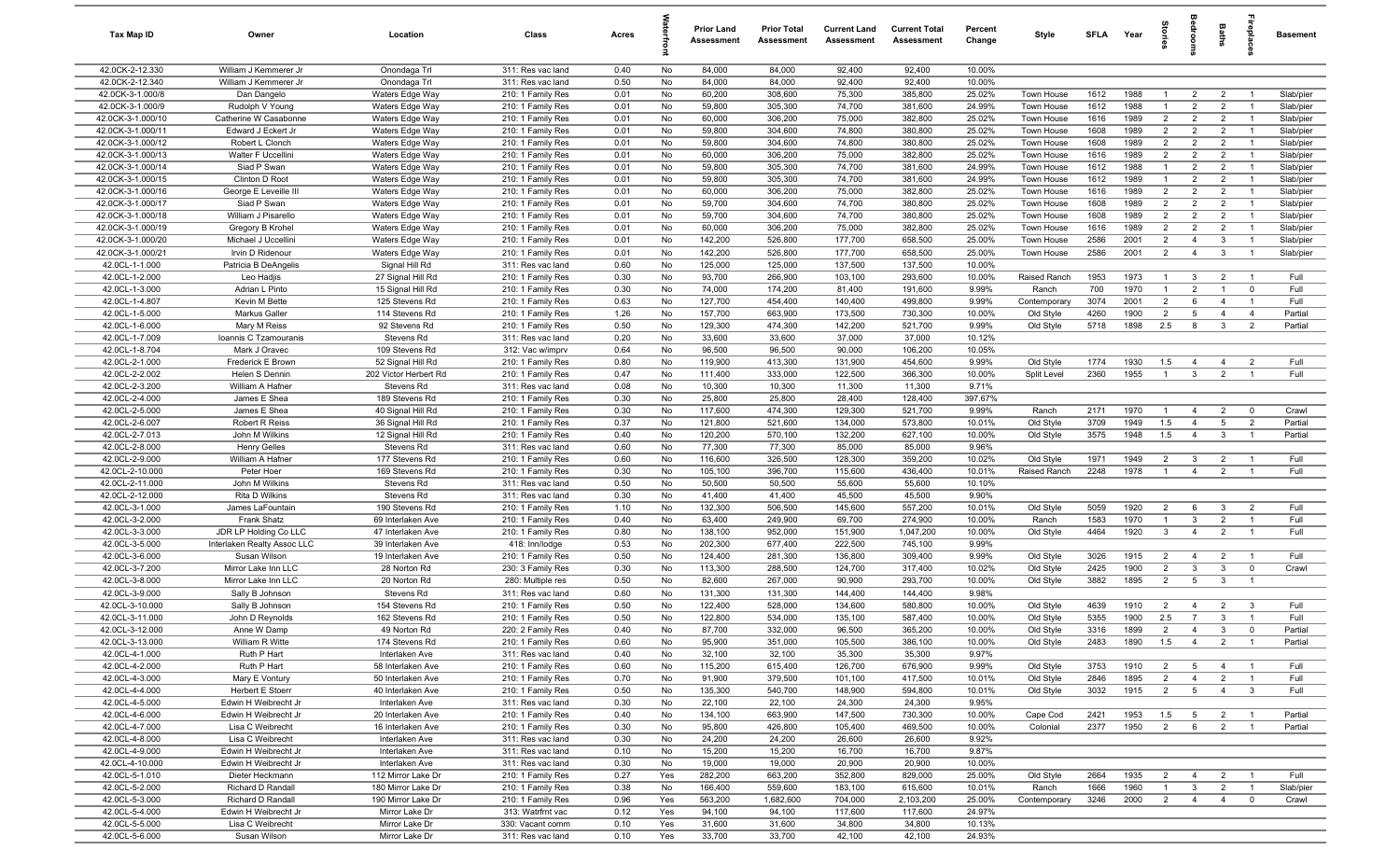| Tax Map ID                         | Owner                                   | Location                             | Class                                  | Acres        |          | <b>Prior Land</b><br>Assessment | <b>Prior Total</b><br>Assessment | <b>Current Land</b><br>Assessment | <b>Current Total</b><br>Assessment | Percent<br>Change | Style                 | <b>SFLA</b>  | Year         | tories                           | drooms                         | <b>Baths</b>                     | repla                         | <b>Basement</b> |
|------------------------------------|-----------------------------------------|--------------------------------------|----------------------------------------|--------------|----------|---------------------------------|----------------------------------|-----------------------------------|------------------------------------|-------------------|-----------------------|--------------|--------------|----------------------------------|--------------------------------|----------------------------------|-------------------------------|-----------------|
| 42.0CL-5-7.000                     | Susan S McCann                          | Mirror Lake Dr                       | 311: Res vac land                      | 0.30         | Yes      | 107,500                         | 107,500                          | 134,400                           | 134,400                            | 25.02%            |                       |              |              |                                  |                                |                                  |                               |                 |
| 42.0CL-5-8.000                     | John E Taylor                           | 134 Mirror Lake Dr                   | 210: 1 Family Res                      | 0.90         | Yes      | 1,120,000                       | 4,122,000                        | 1,400,000                         | 5,152,500                          | 25.00%            |                       |              |              |                                  |                                |                                  |                               |                 |
| 42.0CL-5-9.000                     | David L Philo                           | 120 Mirror Lake Dr                   | 210: 1 Family Res                      | 0.30         | Yes      | 122,800                         | 371,700                          | 153,500                           | 464,600                            | 24.99%            | Old Style             | 1323         | 1906         | $\overline{1}$                   | $\overline{2}$                 | 2                                | $\overline{1}$                | Full            |
| 42.0DJ-1-1.000                     | Alan Pereske                            | 2158 Saranac Ave                     | 483: Converted Res                     | 0.23         | No       | 148,500                         | 376,200                          | 163,300                           | 413,800                            | 9.99%             |                       |              |              |                                  |                                |                                  |                               |                 |
| 42.0DJ-1-2.003                     | Kendall Trust                           | 2166 Saranac Ave                     | 426: Fast food                         | 0.73         | No       | 325,200                         | 593,800                          | 357,700                           | 653,200                            | 10.00%            | Ranch                 | 984          | 1978         | $\overline{1}$                   |                                | $\overline{2}$                   |                               | Full            |
| 42.0DJ-1-3.001<br>42.0DJ-1-4.000   | Donald L Dew<br>McDonalds Corp 031/0260 | 35 Chickadee Ln<br>2174 Saranac Ave  | 210: 1 Family Res<br>426: Fast food    | 0.50<br>0.90 | No<br>No | 67,900<br>476,300               | 166,900<br>1,274,200             | 88,300<br>523,900                 | 217,000<br>1,600,000               | 30.02%<br>25.57%  |                       |              |              |                                  | $\overline{4}$                 |                                  | $\mathbf 0$                   |                 |
| 42.0DJ-1-5.000                     | Macromedia Inc                          | 2182 Saranac Ave                     | 485: >1use sm bld                      | 0.30         | No       | 154,800                         | 297,000                          | 170,300                           | 326,700                            | 10.00%            |                       |              |              |                                  |                                |                                  |                               |                 |
| 42.0DJ-1-6.000                     | McDonalds Corp 031/0260                 | Wesvalley Rd                         | 438: Parking lot                       | 0.20         | No       | 42,400                          | 64,500                           | 46,700                            | 71,000                             | 10.08%            |                       |              |              |                                  |                                |                                  |                               |                 |
| 42.0DJ-1-7.000                     | Tri-Lakes Federal Credit Union          | 453 Wesvalley Rd                     | 462: Branch bank                       | 0.40         | No       | 89,500                          | 191,600                          | 98,500                            | 210,800                            | 10.02%            |                       |              |              |                                  |                                |                                  |                               |                 |
| 42.0DJ-1-8.000                     | David Edgley                            | 445 Wesvalley Rd                     | 210: 1 Family Res                      | 0.30         | No       | 85,600                          | 167,600                          | 111,300                           | 217,900                            | 30.01%            | Ranch                 | 1092         | 1957         | $\overline{1}$                   | $\overline{2}$                 | $\overline{1}$                   | $\overline{1}$                | Full            |
| 42.0DJ-1-9.000                     | Lisa S Favro                            | 435 Wesvalley Rd                     | 210: 1 Family Res                      | 0.50         | No       | 79,700                          | 131,000                          | 103,600                           | 170,300                            | 30.00%            | Old Style             | 1351         | 1930         | 1.7                              | $\mathbf{3}$                   | $\overline{2}$                   | $\overline{0}$                | Full            |
| 42.0DJ-1-10.000                    | Sidnie Audet                            | 425 Wesvalley Rd                     | 210: 1 Family Res                      | 0.30         | No       | 66,900                          | 123,800                          | 86,900                            | 160,900                            | 29.97%            | Ranch                 | 1008         | 1958         | $\overline{1}$                   | $\overline{2}$                 | $\overline{1}$                   | $\mathbf 0$                   | Full            |
| 42.0DJ-1-11.000                    | Barbara S Whitney                       | 14 Chickadee Ln                      | 210: 1 Family Res                      | 0.30         | No       | 75,000                          | 138,300                          | 97,500                            | 179,800                            | 30.01%            | Old Style             | 1456         | 1920         | $\overline{1}$                   | 2                              | $\overline{2}$                   | $\mathbf 0$                   | Partial         |
| 42.0DJ-1-12.000                    | Florence Jesmer                         | 405 Wesvalley Rd                     | 210: 1 Family Res                      | 0.40         | No       | 63,500                          | 167,800                          | 50,000                            | 165,000                            | $-1.67%$          | Cape Cod              | 1344         | 1949         | 1.5                              | $\overline{2}$                 | $\overline{1}$                   | $\overline{1}$                | Full            |
| 42.0DJ-1-13.000                    | David W Mishanec                        | 11 Chickadee Ln                      | 210: 1 Family Res                      | 0.30         | No       | 69,100                          | 211,800                          | 89,800                            | 275,300                            | 29.98%            | Old Style             | 1960         | 1948         | $\overline{1}$                   | $\mathbf{3}$                   | $\overline{1}$                   | $\mathbf 0$                   | Full            |
| 42.0DJ-1-15.000                    | Alan L Beatty                           | 50 Chickadee Ln                      | 210: 1 Family Res                      | 0.70         | No       | 44,800                          | 212,800                          | 58,200                            | 255,000                            | 19.83%            | Ranch                 | 1025         | 1979         | $\overline{1}$                   | $\overline{4}$                 | $\overline{2}$                   | $\mathbf 0$                   | Full            |
| 42.0DJ-1-16.000                    | Robert L Knox                           | 26 Chickadee Ln                      | 210: 1 Family Res                      | 0.60         | No       | 69,100                          | 149,100                          | 89,800                            | 171,500                            | 15.02%            | Ranch                 | 888          | 1978         | $\overline{1}$                   | $\mathbf{3}$                   | $\overline{1}$                   | $\mathbf 0$                   | Full            |
| 42.0DJ-1-17.000                    | Ronald W Doell                          | Wesvalley Rd                         | 311: Res vac land                      | 0.40         | No       | 17,700                          | 17,700                           | 23,000                            | 23,000                             | 29.94%            |                       |              |              |                                  |                                |                                  |                               |                 |
| 42.0DJ-1-18.000                    | Ronald W Doell                          | Wesvalley Rd                         | 311: Res vac land                      | 0.19         | No       | 6,200                           | 6,200                            | 8,100                             | 8,100                              | 30.65%            |                       |              | 1960         | $\overline{1}$                   |                                | $\overline{1}$                   |                               | Full            |
| 42.0DJ-1-19.000<br>42.0DJ-1-21.110 | Thomas J Pelkey<br>George R Vespa       | 98 Chickadee Ln<br>Wesvalley Rd      | 210: 1 Family Res<br>311: Res vac land | 0.45<br>1.70 | No<br>No | 61,300<br>49,100                | 143,100<br>49,100                | 79,700<br>63,800                  | 186,000<br>63,800                  | 29.98%<br>29.94%  | Ranch                 | 962          |              |                                  | $\mathbf{3}$                   |                                  | $\mathbf 0$                   |                 |
| 42.0DJ-1-22.000                    | Nancy P Colon                           | 97 Chickadee Ln                      | 210: 1 Family Res                      | 0.50         | No       | 71,100                          | 218,400                          | 92,400                            | 225,000                            | 3.02%             | Raised Ranch          | 2496         | 1979         | $\overline{1}$                   | $\overline{4}$                 | $\overline{2}$                   | $\overline{\mathbf{0}}$       | Full            |
| 42.0DJ-1-23.020                    | David A Last                            | 92 Chickadee Ln                      | 210: 1 Family Res                      | 0.39         | No       | 67,600                          | 223,600                          | 87,900                            | 290,700                            | 30.01%            | Ranch                 | 1192         | 1979         | $\overline{1}$                   | $\overline{4}$                 | $\overline{2}$                   | $\mathbf 0$                   | Full            |
| 42.0DJ-1-24.020                    | Julie B Montgomery                      | 76 Chickadee Ln                      | 210: 1 Family Res                      | 0.33         | No       | 53,600                          | 139,800                          | 69,600                            | 181,700                            | 29.97%            | Ranch                 | 984          | 1979         | $\overline{1}$                   | $\overline{3}$                 | $\overline{2}$                   | $\mathbf 0$                   | Full            |
| 42.0DJ-1-25.000                    | Steven G Reid                           | Wesvalley Rd                         | 311: Res vac land                      | 0.60         | No       | 47,900                          | 47,900                           | 50,000                            | 50,000                             | 4.38%             |                       |              |              |                                  |                                |                                  |                               |                 |
| 42.0DJ-1-26.003                    | Steven G Reid                           | 441 Wesvalley Rd                     | 210: 1 Family Res                      | 1.73         | No       | 92,900                          | 304,600                          | 120,800                           | 335,000                            | 9.98%             | Split Level           | 1920         | 1993         | $\overline{1}$                   | $\overline{4}$                 | $\overline{2}$                   | $\mathbf 0$                   | Full            |
| 42.0DJ-1-27.000                    | William P Strack                        | 59 Chickadee Ln                      | 220: 2 Family Res                      | 0.50         | No       | 62,200                          | 167,800                          | 80,800                            | 218,100                            | 29.98%            | Ranch                 | 1336         | 1960         | $\overline{1}$                   | $\overline{4}$                 | $\overline{2}$                   | $\overline{1}$                | Full            |
| 42.0DJ-1-28.000                    | Crystal A Lawrence                      | 39 Chickadee Ln                      | 210: 1 Family Res                      | 0.40         | No       | 53,500                          | 197,600                          | 69,600                            | 256,900                            | 30.01%            | Ranch                 | 1456         | 1988         | $\overline{1}$                   | $\overline{4}$                 | $\overline{2}$                   | $\mathbf 0$                   | Full            |
| 42.0DJ-4-1.000                     | Donald W Knauer                         | 2192 Saranac Ave                     | 432: Gas station                       | 0.30         | No       | 157,100                         | 448,000                          | 172,800                           | 492,800                            | 10.00%            |                       |              |              |                                  |                                |                                  |                               |                 |
| 42.0DJ-4-2.000                     | Vernon T Wilmer                         | 454 Wesvalley Rd                     | 220: 2 Family Res                      | 0.30         | No       | 82,300                          | 320,400                          | 107,000                           | 416,500                            | 29.99%            | Old Style             | 1848         | 1900         | 1.5                              | $\overline{4}$                 | $\overline{2}$                   | $\overline{0}$                | Full            |
| 42.0DJ-4-3.000                     | Town/Country Motor Inn LLC              | 2200 Saranac Ave                     | 415: Motel                             | 0.70         | No       | 389,700                         | 954,200                          | 428,600                           | 1,049,600                          | 10.00%            |                       |              |              |                                  |                                |                                  |                               |                 |
| 42.0DJ-4-4.000                     | Charles E Damp III                      | 2208 Saranac Ave                     | 464: Office bldg.                      | 0.50         | No       | 164,300                         | 561,700                          | 180,800                           | 617,900                            | 10.01%            |                       |              |              |                                  |                                |                                  |                               |                 |
| 42.0DJ-4-5.000<br>42.0DJ-4-6.000   | Jack T Irvin                            | 2216 Saranac Ave                     | 210: 1 Family Res                      | 0.30         | No       | 55,000                          | 159,200                          | 60,500                            | 175,100                            | 9.99%<br>9.96%    | Cape Cod              | 1255<br>892  | 1940<br>1930 | 1.5                              | $\overline{2}$                 | $\overline{1}$<br>$\overline{2}$ | $\mathbf 0$                   | Full<br>Full    |
| 42.0DJ-4-7.000                     | Jack T Irvin<br>Kane Realty Mgmnt Llc   | 2218 Saranac Ave<br>2226 Saranac Ave | 220: 2 Family Res<br>421: Restaurant   | 0.20<br>0.54 | No<br>No | 39,000<br>179,900               | 111,400<br>495,000               | 42,900<br>197,900                 | 122,500<br>544,500                 | 10.00%            | Old Style             |              |              | 1.5                              | $\overline{2}$                 |                                  | $\mathbf 0$                   |                 |
| 42.0DJ-4-8.000                     | Rodney G Gearsbeck                      | 2234 Saranac Ave                     | 415: Motel                             | 0.80         | No       | 145,300                         | 650,000                          | 159,800                           | 715,000                            | 10.00%            |                       |              |              |                                  |                                |                                  |                               |                 |
| 42.0DJ-4-9.000                     | Julie A Voss                            | Saranac Ave                          | 330: Vacant comm                       | 0.10         | No       | 11,400                          | 11,400                           | 12,500                            | 12,500                             | 9.65%             |                       |              |              |                                  |                                |                                  |                               |                 |
| 42.0DJ-4-10.000                    | Julie A Voss                            | 2242 Saranac Ave                     | 484: 1 use sm bld                      | 0.20         | No       | 167,100                         | 395,900                          | 183,800                           | 435,500                            | 10.00%            |                       |              |              |                                  |                                |                                  |                               |                 |
| 42.0DJ-4-11.000                    | Elizabeth M Lowe                        | 95 Nash St                           | 210: 1 Family Res                      | 0.20         | No       | 69,000                          | 201,800                          | 89,700                            | 262,300                            | 29.98%            | Old Style             | 2898         | 1917         | $\overline{2}$                   | $\overline{4}$                 | $\overline{2}$                   | $\mathbf 0$                   | Full            |
| 42.0DJ-4-12.000                    | <b>Richard R Terry</b>                  | 87 Nash St                           | 210: 1 Family Res                      | 0.20         | No       | 46,200                          | 124,800                          | 60,000                            | 162,200                            | 29.97%            | Ranch                 | 960          | 1972         | $\overline{1}$                   | 2                              | $\overline{1}$                   | $\mathbf 0$                   | Full            |
| 42.0DJ-4-13.000                    | Donald Lawrence                         | 43 Greenwood St                      | 210: 1 Family Res                      | 0.40         | No       | 62,400                          | 182,000                          | 81,100                            | 236,600                            | 30.00%            | Old Style             | 1342         | 1920         | $\overline{2}$                   | $\overline{4}$                 | $\overline{2}$                   | $\mathbf 0$                   | Full            |
| 42.0DJ-4-14.000                    | Kristen M Sayers                        | 37 Greenwood St                      | 210: 1 Family Res                      | 0.20         | No       | 24,900                          | 146,000                          | 32,400                            | 189,800                            | 30.00%            | Old Style             | 998          | 1925         | 1.5                              | $\overline{2}$                 | $\overline{1}$                   | $\mathbf 0$                   | Crawl           |
| 42.0DJ-4-15.000                    | Charlotte M Shumway                     | 33 Greenwood St                      | 210: 1 Family Res                      | 0.20         | No       | 46,900                          | 132,600                          | 61,000                            | 172,400                            | 30.02%            | Old Style             | 997          | 1900         | 1.7                              | $\overline{2}$                 | $\overline{1}$                   | $\overline{1}$                | Full            |
| 42.0DJ-4-16.000                    | Fred W Levitt                           | 29 Greenwood St                      | 210: 1 Family Res                      | 0.20         | No       | 46,300                          | 131,000                          | 60,200                            | 170,300                            | 30.00%            | Ranch                 | 1152         | 1979         | $\overline{1}$                   | $\overline{2}$                 |                                  |                               | Full            |
| 42.0DJ-4-17.000                    | James P Thomsen                         | 27 Greenwood St                      | 210: 1 Family Res                      | 0.20         | No       | 46,300                          | 131,000                          | 60,200                            | 170,300                            | 30.00%            | Old Style             | 1166         | 1915         | $\overline{2}$                   | 3                              | $\overline{1}$                   | $\mathbf 0$                   | Partial         |
| 42.0DJ-4-18.000                    | Joan E Szukalewicz                      | 21 Greenwood St                      | 210: 1 Family Res                      | 0.20         | No       | 64,400                          | 182,000                          | 83,700                            | 236,600                            | 30.00%            | Old Style             | 1312         | 1900         | $\overline{2}$                   | 3                              |                                  | $\mathbf 0$                   | Full            |
| 42.0DJ-4-19.000<br>42.0DJ-4-20.000 | Walter H Tipert Jr<br>Norma J Lamb      | 17 Greenwood St<br>9 Greenwood St    | 230: 3 Family Res<br>210: 1 Family Res | 0.30<br>0.20 | No<br>No | 67,300<br>48,600                | 217,600<br>157,900               | 87,500<br>63,200                  | 250,900<br>205,300                 | 15.30%<br>30.02%  | Old Style<br>Ranch    | 1971<br>792  | 1900<br>1978 | $\overline{2}$<br>$\overline{1}$ | 6<br>$\overline{4}$            | $\mathbf{3}$<br>$\overline{2}$   | $\overline{1}$<br>$\mathbf 0$ | Partial<br>Full |
| 42.0DJ-4-21.000                    | David E Edgley                          | 446 Wesvalley Rd                     | 210: 1 Family Res                      | 0.20         | No       | 48,500                          | 141,600                          | 63,100                            | 184,100                            | 30.01%            | Old Style             | 937          | 1915         | 1.5                              | $\mathbf{3}$                   | $\overline{1}$                   | $\mathbf 0$                   | Full            |
| 42.0DJ-5-1.000                     | Cornelia R Ballen                       | 2250 Saranac Ave                     | 483: Converted Res                     | 0.10         | No       | 143,400                         | 300,900                          | 157,800                           | 331,000                            | 10.00%            |                       |              |              |                                  |                                |                                  |                               |                 |
| 42.0DJ-5-2.000                     | Jack T Irvin                            | 2254 Saranac Ave                     | 411: Apartment                         | 0.20         | No       | 97,800                          | 217,600                          | 107,600                           | 239,400                            | 10.02%            |                       |              |              |                                  |                                |                                  |                               |                 |
| 42.0DJ-5-3.000                     | Gordon C Wilson                         | Saranac Ave                          | 210: 1 Family Res                      | 0.10         | No       | 44,100                          | 118,600                          | 48,500                            | 130,500                            | 10.03%            | Old Style             | 1071         | 1920         | $1.7 \t 3$                       |                                | $\overline{2}$                   | $\overline{0}$                | Full            |
| 42.0DJ-5-4.000                     | Leslie R Borland Jr                     | 2264 Saranac Ave                     | 484: 1 use sm bld                      | 0.20         | No       | 128,200                         | 393,600                          | 141,100                           | 433,000                            | 10.01%            |                       |              |              |                                  |                                |                                  |                               |                 |
| 42.0DJ-5-5.001                     | Richard L Erenstone                     | 96 Nash St                           | 483: Converted Res                     | 0.10         | No       | 51,200                          | 198,400                          | 56,300                            | 218,200                            | 9.98%             |                       |              |              |                                  |                                |                                  |                               |                 |
| 42.0DJ-5-6.000                     | Pavel M Novoselsky                      | 2268 Saranac Ave                     | 210: 1 Family Res                      | 0.16         | No       | 46,300                          | 89,600                           | 60,200                            | 116,500                            | 30.02%            | Old Style             | 1791         | 1930         | $\overline{2}$                   | $\overline{4}$                 | $\overline{1}$                   | $\overline{0}$                | Full            |
| 42.0DJ-5-7.000                     | Ronnie C MacLeod                        | 61 Greenwood St                      | 210: 1 Family Res                      | 0.40         | No       | 65,700                          | 171,100                          | 85,400                            | 222,400                            | 29.98%            | Old Style             | 1350         | 1912         | $\overline{2}$                   | $\overline{4}$                 | $\overline{1}$                   | $\mathbf 0$                   | Full            |
| 42.0DJ-5-8.000                     | Charles E Spotts                        | Nash St                              | 311: Res vac land                      | 0.20         | No       | 11,000                          | 11,000                           | 14,300                            | 14,300                             | 30.00%            |                       |              |              |                                  |                                |                                  |                               |                 |
| 42.0DJ-5-9.000                     | Charles E Spotts                        | 86 Nash St                           | 210: 1 Family Res                      | 0.10         | No       | 50,500                          | 178,600                          | 65,700                            | 212,000                            | 18.70%            | Old Style             | 1554         | 1900         | $\overline{2}$                   | $\overline{\mathbf{3}}$        | $\overline{2}$                   | $\overline{\mathbf{0}}$       | Partial         |
| 42.0DJ-5-10.000                    | Gordon C Wilson                         | 92 Nash St                           | 210: 1 Family Res                      | 0.34         | No       | 38,700                          | 91,200                           | 50,400                            | 91,200                             | $0.00\%$          | Cottage               | 684          | 1930         | $\overline{1}$                   | $\overline{2}$                 | $\overline{1}$                   | $\mathbf 0$                   | Full            |
| 42.0DJ-6-1.100                     | William P Doyle                         | 10 Greenwood St                      | 210: 1 Family Res                      | 0.15         | No       | 21,700                          | 140,000                          | 28,200                            | 182,000                            | 30.00%            | Old Style             | 936          | 1925         | 1.5                              | $\mathbf{3}$                   | $\overline{2}$                   | $\overline{\mathbf{0}}$       | Partial         |
| 42.0DJ-6-1.200                     | Laurie J Jennewein                      | 430 Wesvalley Rd                     | 210: 1 Family Res                      | 0.16         | No       | 40,800                          | 107,000                          | 53,000                            | 139,100                            | 30.00%            | Old Style             | 870          | 1930         | 1.5                              | $\overline{2}$                 | $\overline{1}$                   | $\mathbf 0$                   | Slab/pier       |
| 42.0DJ-6-2.000<br>42.0DJ-6-3.000   | Stuart A Spotts<br>May Family Trust     | 18 Greenwood St<br>22 Greenwood St   | 210: 1 Family Res<br>210: 1 Family Res | 0.10<br>0.20 | No<br>No | 51,200<br>43,700                | 167,900<br>121,200               | 66,600<br>56,800                  | 218,300<br>157,600                 | 30.02%<br>30.03%  | Old Style<br>Bungalow | 1386<br>1015 | 1920<br>1925 | $\overline{2}$<br>$\overline{1}$ | $\mathbf{3}$<br>$\overline{2}$ | $\overline{2}$<br>$\overline{1}$ | $\overline{0}$<br>$\mathbf 0$ | Full<br>Full    |
|                                    |                                         |                                      |                                        |              |          |                                 |                                  |                                   |                                    |                   |                       |              |              |                                  |                                |                                  |                               |                 |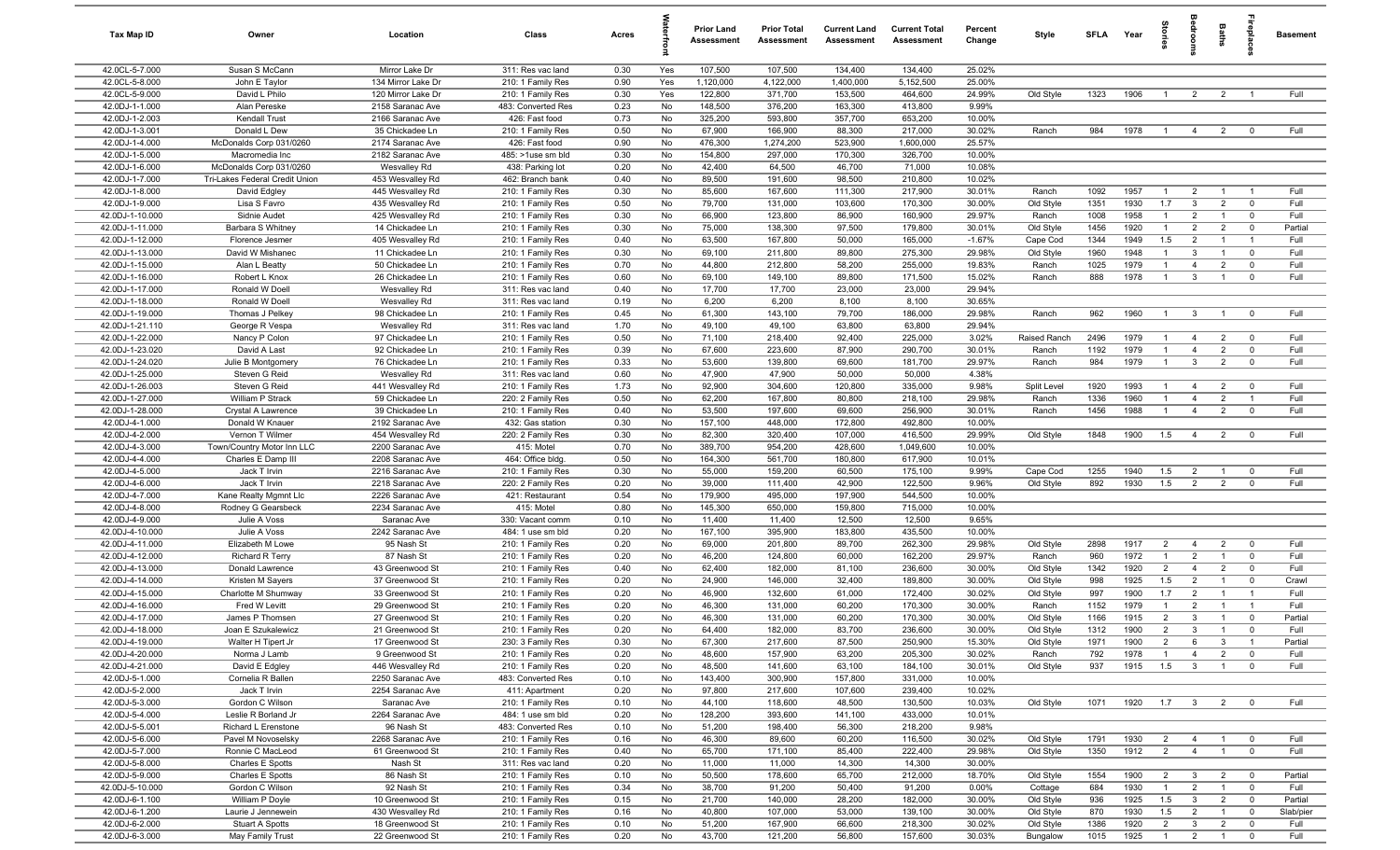| Tax Map ID                             | Owner                                           | Location                             | Class                                  | Acres        |          | <b>Prior Land</b><br>Assessment | <b>Prior Total</b><br>Assessment | <b>Current Land</b><br>Assessment | <b>Current Total</b><br>Assessment | Percent<br>Change | Style                     | <b>SFLA</b>  | Year         | tories                           | aroo            | Baths                            |                                  | <b>Basement</b> |
|----------------------------------------|-------------------------------------------------|--------------------------------------|----------------------------------------|--------------|----------|---------------------------------|----------------------------------|-----------------------------------|------------------------------------|-------------------|---------------------------|--------------|--------------|----------------------------------|-----------------|----------------------------------|----------------------------------|-----------------|
| 42.0DJ-6-4.000                         | <b>Frederick A Mills</b>                        | 30 Greenwood St                      | 210: 1 Family Res                      | 0.40         | No       | 84,100                          | 288,700                          | 109,300                           | 375,300                            | 30.00%            | Old Style                 | 4174         | 1930         | 2.5                              | 6               | 6                                | $\overline{1}$                   | Slab/pier       |
| 42.0DJ-6-5.000                         | Frederick A Mills                               | Greenwood St                         | 311: Res vac land                      | 0.11         | No       | 11,600                          | 11,600                           | 15,100                            | 15,100                             | 30.17%            |                           |              |              |                                  |                 |                                  |                                  |                 |
| 42.0DJ-6-6.000                         | Donald Lawrence                                 | Greenwood St                         | 311: Res vac land                      | 0.10         | No       | 11,600                          | 11,600                           | 15,100                            | 15,100                             | 30.17%            |                           |              |              |                                  |                 |                                  |                                  |                 |
| 42.0DJ-6-7.000                         | Donald Lawrence                                 | 44 Greenwood St                      | 210: 1 Family Res                      | 0.20         | No       | 53,000                          | 158,500                          | 68,800                            | 206,000                            | 29.97%            | Old Style                 | 2032         | 1910         | $\overline{2}$                   | $\overline{4}$  | $\mathbf{3}$                     | $\mathbf 0$                      | Full            |
| 42.0DJ-6-8.000                         | Oren F Preston                                  | 67 Nash St                           | 210: 1 Family Res                      | 0.20         | No       | 55,300                          | 173,000                          | 71,900                            | 224,900                            | 30.00%            | Old Style                 | 1440         | 1900         | $\overline{2}$                   | $\overline{4}$  | $\overline{2}$                   | $\mathbf 0$                      | Full            |
| 42.0DJ-6-9.000                         | Robert C Preston                                | 55 Nash St                           | 210: 1 Family Res                      | 0.20         | No       | 54,000                          | 175,200                          | 70,200                            | 227,800                            | 30.02%            | Old Style                 | 1670         | 1920         | $\overline{2}$                   | $\overline{4}$  | $\overline{2}$                   | $\mathbf 0$                      | Partial         |
| 42.0DJ-6-10.000<br>42.0DJ-6-11.000     | Michael D Brennan<br>Angela T Heroux            | 33 Acorn St<br>29 Acorn St           | 210: 1 Family Res<br>210: 1 Family Res | 0.20<br>0.20 | No<br>No | 55,000<br>60,500                | 191,000<br>196,000               | 71,500<br>78,600                  | 248,300<br>200,000                 | 30.00%<br>2.04%   | Old Style<br>Old Style    | 1102<br>1740 | 1930<br>1920 | $\overline{2}$<br>$\overline{2}$ | 2<br>3          | $\overline{1}$<br>$\overline{2}$ | $\mathbf 0$<br>$\mathbf 0$       | Partial<br>Full |
| 42.0DJ-6-12.000                        | Charles E Kelly                                 | 25 Acorn St                          | 230: 3 Family Res                      | 0.30         | No       | 68,600                          | 227,100                          | 89,200                            | 295,200                            | 29.99%            | Cape Cod                  | 1689         | 1952         | 1.5                              | $5\overline{5}$ | $\overline{\mathbf{3}}$          | $\overline{1}$                   | Full            |
| 42.0DJ-6-13.000                        | Deborah Pelkey                                  | 17 Acorn St                          | 270: Mfg housing                       | 0.10         | No       | 44,200                          | 123,800                          | 57,400                            | 145,000                            | 17.12%            |                           |              |              |                                  |                 |                                  |                                  |                 |
| 42.0DJ-6-14.000                        | James Lohnes                                    | 11 Acorn St                          | 210: 1 Family Res                      | 0.30         | No       | 75,800                          | 270,800                          | 98,500                            | 352,000                            | 29.99%            | Contemporary              | 1170         | 1987         | 1.5                              | $\overline{2}$  | $\overline{1}$                   | $\overline{1}$                   | Full            |
| 42.0DJ-6-15.000                        | Maxime J Lyon                                   | 424 Wesvalley Rd                     | 210: 1 Family Res                      | 0.30         | No       | 56,100                          | 144,000                          | 72,900                            | 187,200                            | 30.00%            | Old Style                 | 1112         | 1920         | $\overline{2}$                   | $\overline{4}$  | $\overline{1}$                   | $\overline{0}$                   | Partial         |
| 42.0DJ-7-1.002                         | David L Pamperin                                | 68 Nash St                           | 210: 1 Family Res                      | 0.28         | No       | 72,100                          | 327,600                          | 93,700                            | 425,900                            | 30.01%            | Old Style                 | 1914         | 1930         | $\overline{2}$                   | $\overline{4}$  | -3                               | $\overline{1}$                   | Full            |
| 42.0DJ-7-2.009                         | Joseph V Lamb Jr                                | 56 Nash St                           | 210: 1 Family Res                      | 0.22         | No       | 63,500                          | 223,800                          | 82,500                            | 290,900                            | 29.98%            | Old Style                 | 2390         | 1918         | 1.7                              | 5               | -3                               | $\overline{1}$                   | Partial         |
| 42.0DJ-7-3.000                         | Martin P St Louis                               | 70 Greenwood St                      | 210: 1 Family Res                      | 0.10         | No       | 41,100                          | 123,000                          | 53,400                            | 159,900                            | 30.00%            | Old Style                 | 952          | 1920         | $\overline{1}$                   | 3               | $\overline{1}$                   | $\mathbf 0$                      | Full            |
| 42.0DJ-7-4.000                         | Michael J Hoyt                                  | 74 Greenwood St                      | 210: 1 Family Res                      | 0.20         | No       | 37,300                          | 93,200                           | 48,500                            | 121,200                            | 30.04%            | Old Style                 | 1043         | 1914         | 1.7                              | $\mathbf{3}$    | $\overline{2}$                   | $\mathbf 0$                      | Partial         |
| 42.0DJ-7-5.000                         | Gary P Lawrence                                 | 78 Greenwood St                      | 280: Multiple res                      | 0.10         | No       | 39,000                          | 123,100                          | 50,700                            | 160,000                            | 29.98%            | Old Style                 | 930          | 1920         | 1.5                              | 3               |                                  | $\mathbf 0$                      | Full            |
| 42.0DJ-7-6.000                         | Elsie Bartholomew                               | 61 Acorn St                          | 210: 1 Family Res                      | 0.20         | No       | 43,300                          | 182,400                          | 56,300                            | 237,100                            | 29.99%            | Old Style                 | 1581         | 1935         | 1.5                              | 3               | -1                               | $\overline{1}$                   | Full            |
| 42.0DJ-7-7.000                         | Tracy A Hathaway                                | 55 Acorn St                          | 210: 1 Family Res                      | 0.10         | No       | 45,100                          | 129,700                          | 58,600                            | 168,600                            | 29.99%            | Old Style                 | 925          | 1940         | $\overline{1}$                   |                 | $\overline{1}$                   | $\mathbf 0$                      | Full            |
| 42.0DJ-7-8.000                         | Theodore Cayea                                  | 53 Acorn St                          | 220: 2 Family Res                      | 0.15         | No       | 41,300                          | 106,600                          | 53,700                            | 138,600                            | 30.02%            | Old Style                 | 994          | 1920         | 1.5                              | $\mathbf{3}$    | $\overline{2}$                   | $\mathbf 0$                      | Partial         |
| 42.0DJ-8-1.000                         | Ralph Levine                                    | 10 Acorn St                          | 210: 1 Family Res                      | 0.20         | No       | 64,400                          | 242,400                          | 83,700                            | 315,100                            | 29.99%            | Colonial                  | 1850         | 1935         | $\overline{2}$                   | $\overline{4}$  | $\overline{2}$                   | $\overline{1}$                   | Full            |
| 42.0DJ-8-2.000<br>42.0DJ-8-3.000       | Ginger L Hughes                                 | 16 Acorn St                          | 210: 1 Family Res                      | 0.20<br>0.40 | No<br>No | 65,900<br>72,600                | 251,600                          | 85,700                            | 327,100                            | 30.01%<br>29.98%  | Old Style<br>Ranch        | 1734<br>1275 | 1940<br>1947 | $\overline{2}$<br>$\overline{1}$ | 3<br>2          | $\overline{1}$<br>$\overline{1}$ | $\overline{1}$<br>$\overline{1}$ | Full<br>Full    |
| 42.0DK-1-1.000                         | John C Beattie<br>Kuffner Family Trust          | 22 Acorn St<br>2267 Saranac Ave      | 210: 1 Family Res<br>415: Motel        | 1.60         | No       | 463,000                         | 212,800<br>1,120,000             | 94,300<br>509,300                 | 276,600<br>1,232,000               | 10.00%            |                           |              |              |                                  |                 |                                  |                                  |                 |
| 42.0DK-1-2.100                         | Sara J DeHoff                                   | Cherokee Way                         | 311: Res vac land                      | 1.69         | No       | 148,600                         | 148,600                          | 163,500                           | 163,500                            | 10.03%            |                           |              |              |                                  |                 |                                  |                                  |                 |
| 42.0DK-1-2.210                         | <b>Frederick A Richards</b>                     | 23 Cherokee Way                      | 210: 1 Family Res                      | 0.63         | No       | 110,000                         | 251,100                          | 121,000                           | 276,200                            | 10.00%            | Contemporary              | 1964         | 2002         | 1.7                              | $\mathbf{3}$    | $\overline{2}$                   | $\overline{1}$                   | Full            |
| 42.0DK-1-2.220/1                       | Jonathan P Kaplan                               | Cherokee Way                         | 210: 1 Family Res                      | 0.01         | No       | 35,200                          | 269,400                          | 38,700                            | 296,300                            | 9.99%             | Town House                | 1482         | 1960         | $\overline{1}$                   | $\mathbf{3}$    | $\overline{2}$                   | $\mathbf 0$                      | Slab/pier       |
| 42.0DK-1-2.220/2                       | Vincent J Connors                               | Cherokee Way                         | 210: 1 Family Res                      | 0.01         | No       | 61,900                          | 260,000                          | 68,100                            | 250,000                            | $-3.85%$          | Town House                | 1482         | 1960         | $\overline{1}$                   | 3               | $\overline{2}$                   | $\mathbf 0$                      | Slab/pier       |
| 42.0DK-1-2.220/3                       | Carol L Hanlon                                  | Cherokee Way                         | 210: 1 Family Res                      | 0.01         | No       | 54,500                          | 272,900                          | 60,000                            | 300,200                            | 10.00%            | Town House                | 1236         | 1960         | $\mathbf{1}$                     | $\mathbf{3}$    | $\overline{2}$                   | $\overline{\mathbf{0}}$          | Slab/pier       |
| 42.0DK-1-2.220/4                       | Sherry B Ermie                                  | Cherokee Way                         | 210: 1 Family Res                      | 0.01         | No       | 54,500                          | 272,900                          | 60,000                            | 300,200                            | 10.00%            | Town House                | 1236         | 1960         | $\overline{1}$                   | 3               | $\overline{2}$                   | $\overline{0}$                   | Slab/pier       |
| 42.0DK-1-2.220/5                       | Andrew Kaplan                                   | Cherokee Way                         | 210: 1 Family Res                      | 0.01         | No       | 54,500                          | 272,900                          | 60,000                            | 300,200                            | 10.00%            | Town House                | 1236         | 1960         | $\mathbf{1}$                     | 3               | $\overline{2}$                   | $\mathbf 0$                      | Slab/pier       |
| 42.0DK-1-2.220/6                       | lan R Poole                                     | Cherokee Way                         | 210: 1 Family Res                      | 0.01         | No       | 106,200                         | 373,300                          | 116,800                           | 410,600                            | 9.99%             | Town House                | 2964         | 1960         | $\overline{1}$                   | 5               | $\mathbf{3}$                     | $\mathbf 0$                      | Slab/pier       |
| 42.0DK-1-3.000                         | Reginald F Clark                                | Saranac Ave                          | 330: Vacant comm                       | 0.80         | No       | 128,800                         | 128,800                          | 141,700                           | 141,700                            | 10.02%            |                           |              |              |                                  |                 |                                  |                                  |                 |
| 42.0DK-1-4.000                         | Reginald F Clark                                | 2315 Saranac Ave                     | 210: 1 Family Res                      | 1.00         | No       | 167,100                         | 569,100                          | 183,800                           | 626,000                            | 10.00%            | Old Style                 | 3822         | 1905         | $\overline{2}$                   | $5^{\circ}$     | $\overline{2}$                   | $\overline{2}$                   | Full            |
| 42.0DK-1-6.000<br>42.0DK-1-7.008       | CRE JV Mixed 15 NY3 Branch<br>Gabriel lakovidis | 2297 Saranac Ave<br>2285 Saranac Ave | 462: Branch bank<br>415: Motel         | 0.50<br>0.80 | No<br>No | 312,500<br>440,800              | 537,600<br>1,090,500             | 343,800<br>484,900                | 591,400<br>1,199,600               | 10.01%<br>10.00%  |                           |              |              |                                  |                 |                                  |                                  |                 |
| 42.0DK-1-8.009                         | Gabriel lakovidis                               | 2279 Saranac Ave                     | 210: 1 Family Res                      | 0.30         | No       | 155,200                         | 430,800                          | 170,700                           | 473,900                            | 10.00%            | Old Style                 | 3604         | 1900         | $\overline{2}$                   | $\overline{4}$  | $\overline{2}$                   | $\mathbf 0$                      | Full            |
| 42.0DK-2-1.000                         | Mary W Holley                                   | 23 Stevens Rd                        | 210: 1 Family Res                      | 0.51         | No       | 103,600                         | 312,900                          | 114,000                           | 344,200                            | 10.00%            | Ranch                     | 1734         | 1970         | $\overline{1}$                   | $\mathbf{3}$    | 2                                | $\mathbf 0$                      | Full            |
| 42.0DK-2-2.000                         | Thomas J Litz                                   | 33 Stevens Rd                        | 210: 1 Family Res                      | 0.60         | No       | 109,000                         | 374,100                          | 119,900                           | 411,500                            | 10.00%            | Ranch                     | 1972         | 1964         | $\mathbf{1}$                     | $\overline{4}$  | $\overline{2}$                   | $\overline{1}$                   | Full            |
| 42.0DK-2-3.000                         | Robert C Davila                                 | 43 Stevens Rd                        | 210: 1 Family Res                      | 0.70         | No       | 102,200                         | 296,200                          | 112,400                           | 325,800                            | 9.99%             | Ranch                     | 1256         | 1983         | $\overline{1}$                   | $\mathbf{3}$    | $\mathbf{3}$                     | $\mathbf 0$                      | Full            |
| 42.0DK-2-4.000                         | Mark Stevens                                    | 12 Cayuga Way                        | 210: 1 Family Res                      | 0.60         | No       | 108,600                         | 560,000                          | 119,500                           | 616,000                            | 10.00%            | Contemporary              | 1870         | 1959         | $\overline{1}$                   | $5\overline{5}$ | - 3                              | $\overline{1}$                   | Full            |
| 42.0DK-2-5.000                         | Marjorie G Deane                                | 77 Stevens Rd                        | 210: 1 Family Res                      | 0.30         | No       | 68,300                          | 176,500                          | 75,200                            | 194,200                            | 10.03%            | Old Style                 | 1400         | 1925         | 1.7                              | 3               | $\mathbf{1}$                     | $\overline{1}$                   | Full            |
| 42.0DK-2-6.000                         | Olney B Kent III                                | 65 Stevens Rd                        | 210: 1 Family Res                      | 0.20         | No       | 63,600                          | 189,700                          | 70,000                            | 208,700                            | 10.02%            | Old Style                 | 1237         | 1920         | 1.5                              | -3              | -1                               |                                  | Full            |
| 42.0DK-2-7.000                         | Mary W Holley                                   | Stevens Rd                           | 311: Res vac land                      | 0.19         | No       | 16,500                          | 16,500                           | 18,200                            | 18,200                             | 10.30%            |                           |              |              |                                  |                 |                                  |                                  |                 |
| 42.0DK-3-1.100                         | Charles E Walsh                                 | Saranac Ave                          | 330: Vacant comm                       | 0.10         | No       | 11,300                          | 11,300                           | 12,400                            | 12,400                             | 9.73%             |                           |              |              |                                  |                 |                                  |                                  |                 |
| 42.0DK-3-1.200                         | Joyce P Evans                                   | 2345 Saranac Ave                     | 484: 1 use sm bld                      | 0.85         | No       | 335,200                         | 712,100                          | 368,700                           | 783,300                            | 10.00%            |                           |              |              |                                  |                 |                                  |                                  |                 |
| 42.0DK-3-2.000<br>42.0DK-3-3.000       | Lisa C Townson<br>Patricia R Hurley             | 36 Stevens Rd<br>58 Stevens Rd       | 210: 1 Family Res<br>210: 1 Family Res | 0.90<br>0.90 | No<br>No | 187,600<br>147,000              | 1,205,600<br>474,300             | 206,400<br>161,700                | 1,326,200<br>521,700               | 10.00%<br>9.99%   | Contemporary<br>Old Style | 3828<br>3361 | 2005<br>1926 | 2.5                              | 6               | $\mathbf{3}$                     | $\overline{2}$                   | Full<br>Full    |
| 42.0DK-3-4.100                         | Lisa C Townson                                  | 48 Stevens Rd                        | 210: 1 Family Res                      | 0.76         | No       | 110,200                         | 252,400                          | 121,200                           | 277,600                            | 9.98%             |                           |              |              |                                  |                 |                                  |                                  |                 |
| 42.0DK-3-4.200                         | Charles E Walsh                                 | Stevens Rd                           | 311: Res vac land                      | 0.14         | No       | 9,600                           | 9,600                            | 10,600                            | 10,600                             | 10.42%            |                           |              |              |                                  |                 |                                  |                                  |                 |
| 42.0DK-3-5.006                         | Lake Placid Inka LLC                            | 2375 Saranac Ave                     | 414: Hotel                             | 1.90         | No       | 1,279,900                       | 6,664,100                        | 1,407,900                         | 7,330,500                          | 10.00%            |                           |              |              |                                  |                 |                                  |                                  |                 |
| 42.0DK-3-6.007                         | Charles E Walsh                                 | 2359 Saranac Ave                     | 210: 1 Family Res                      | 0.30         | No       | 137,900                         | 369,000                          | 151,700                           | 405,900                            | 10.00%            | Old Style                 | 3017         | 1906         | 2                                | $5^{\circ}$     | $\overline{3}$                   | $\overline{0}$                   | Full            |
| 42.0DK-4-1.002                         | Moongate Ltd Partnership                        | 2276 Saranac Ave                     | 411: Apartment                         | 0.57         | No       | 174,100                         | 451,600                          | 191,600                           | 496,800                            | 10.01%            |                           |              |              |                                  |                 |                                  |                                  |                 |
| 42.0DK-4-2.013                         | Joseph P Cardinale                              | Greenwood St                         | 330: Vacant comm                       | 0.40         | No       | 39,800                          | 39,800                           | 43,800                            | 43,800                             | 10.05%            |                           |              |              |                                  |                 |                                  |                                  |                 |
| 42.0DK-4-3.105                         | <b>Ronald Briggs</b>                            | 2296 Saranac Ave                     | 465: Prof. bldg.                       | 0.48         | No       | 309,400                         | 781,800                          | 340,400                           | 700,000                            | $-10.46%$         |                           |              |              |                                  |                 |                                  |                                  |                 |
| 42.0DK-4-3.205                         | Philip J Thayer                                 | 2284 Saranac Ave                     | 464: Office bldg.                      | 0.38         | No       | 127,700                         | 327,700                          | 140,500                           | 360,500                            | 10.01%            |                           |              |              |                                  |                 |                                  |                                  |                 |
| 42.0DK-4-4.000                         | <b>LPA Associates</b>                           | 89 Greenwood St                      | 411: Apartment                         | 2.20         | No       | 1,817,700                       | 10,401,000                       | 1,999,500                         | 11,441,100                         | 10.00%            |                           |              |              |                                  |                 |                                  |                                  |                 |
| 42.0DK-4-6.000                         | Joseph P Cardinale                              | 2302 Saranac Ave                     | 414: Hotel                             | 1.00         | No       | 112,000                         | 1,120,000                        | 123,200                           | 1,232,000                          | 10.00%            |                           |              |              |                                  |                 |                                  |                                  |                 |
| 42.0DK-4-7.000                         | Clark MB Inc                                    | 2310 Saranac Ave                     | 471: Funeral home                      | 0.90         | No       | 180,400                         | 595,200                          | 198,400                           | 654,700                            | 10.00%            |                           |              |              |                                  |                 |                                  |                                  |                 |
| 42.0DK-4-11.000/1<br>42.0DK-4-11.000/2 | Pine Lodge LLC<br>Pine Lodge LLC                | Greenwood St<br>Greenwood St         | 210: 1 Family Res<br>210: 1 Family Res | 0.01<br>0.01 | No<br>No |                                 |                                  | 5,000<br>5,000                    | 70,000<br>70,000                   |                   |                           |              |              |                                  |                 |                                  |                                  |                 |
| 42.0DK-4-11.000/3                      | Pine Lodge LLC                                  | Greenwood St                         | 210: 1 Family Res                      | 0.01         | No       |                                 |                                  | 5,000                             | 70,000                             |                   |                           |              |              |                                  |                 |                                  |                                  |                 |
| 42.0DK-4-11.000/4                      | Pine Lodge LLC                                  | Greenwood St                         | 210: 1 Family Res                      | 0.01         | No       |                                 |                                  | 5,000                             | 70,000                             |                   |                           |              |              |                                  |                 |                                  |                                  |                 |
| 42.0DK-4-11.000/5                      | Pine Lodge LLC                                  | Greenwood St                         | 210: 1 Family Res                      | 0.01         | No       |                                 |                                  | 5,000                             | 70,000                             |                   |                           |              |              |                                  |                 |                                  |                                  |                 |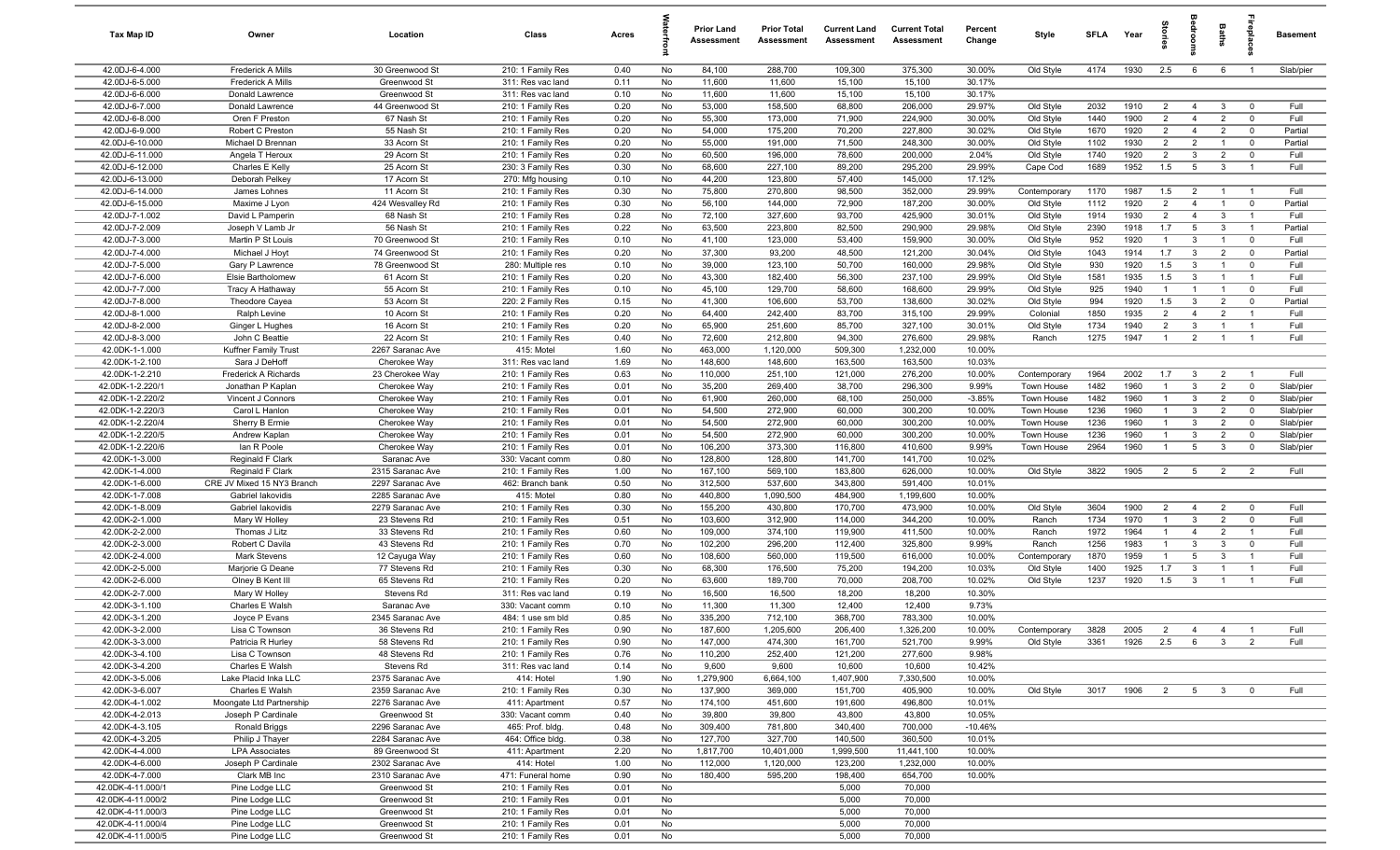| Tax Map ID                           | Owner                                   | Location                                | Class                                  | Acres        |            | <b>Prior Land</b><br>Assessment | <b>Prior Total</b><br><b>Assessment</b> | <b>Current Land</b><br>Assessment | <b>Current Total</b><br>Assessment | Percent<br>Change | Style                    | <b>SFLA</b>  | Year         | 흞                     |                                           | Baths                            | repla                            | <b>Basement</b>    |
|--------------------------------------|-----------------------------------------|-----------------------------------------|----------------------------------------|--------------|------------|---------------------------------|-----------------------------------------|-----------------------------------|------------------------------------|-------------------|--------------------------|--------------|--------------|-----------------------|-------------------------------------------|----------------------------------|----------------------------------|--------------------|
| 42.0DK-4-11.000/6                    | Pine Lodge LLC                          | Greenwood St                            | 210: 1 Family Res                      | 0.01         | No         |                                 |                                         | 5,000                             | 70,000                             |                   |                          |              |              |                       |                                           |                                  |                                  |                    |
| 42.0DK-4-11.000/7                    | Pine Lodge LLC                          | Greenwood St                            | 210: 1 Family Res                      | 0.01         | No         |                                 |                                         | 5,000                             | 70,000                             |                   |                          |              |              |                       |                                           |                                  |                                  |                    |
| 42.0DK-4-11.000/8                    | Pine Lodge LLC                          | Greenwood St                            | 210: 1 Family Res                      | 0.01         | No         |                                 |                                         | 5,000                             | 70,000                             |                   |                          |              |              |                       |                                           |                                  |                                  |                    |
| 42.0DK-4-11.000/9                    | Pine Lodge LLC                          | Greenwood St                            | 210: 1 Family Res                      | 0.01         | No         |                                 |                                         | 5,000                             | 70,000                             |                   |                          |              |              |                       |                                           |                                  |                                  |                    |
| 42.0DK-5-1.000<br>42.0DK-5-2.000     | John C Pabins<br>Michael E Shea         | 82 Greenwood St<br>67 Acorn St          | 210: 1 Family Res<br>210: 1 Family Res | 0.10<br>0.20 | No<br>No   | 41,700<br>53,200                | 120,500<br>174,500                      | 54,200<br>69,100                  | 144,600<br>226,800                 | 20.00%<br>29.97%  | Old Style<br>Old Style   | 1297<br>1740 | 1929<br>1930 | $\overline{1}$<br>1.7 | $\overline{2}$<br>$\overline{\mathbf{3}}$ | $\overline{1}$<br>$\overline{1}$ | $\overline{0}$<br>$\overline{1}$ | Partial<br>Full    |
| 42.0DK-5-3.000                       | John C Pabins                           | 86 Greenwood St                         | 210: 1 Family Res                      | 0.20         | No         | 50,500                          | 141,200                                 | 65,700                            | 169,000                            | 19.69%            | Bungalow                 | 1070         | 1929         | $\overline{1}$        | 2                                         | $\overline{1}$                   | $\mathbf 0$                      | Full               |
| 42.0DK-5-4.000                       | Charles F Stewart                       | 90 Greenwood St                         | 210: 1 Family Res                      | 0.20         | No         | 48,400                          | 130,400                                 | 62,900                            | 169,500                            | 29.98%            | Old Style                | 1006         | 1930         | 1.7                   | $\overline{2}$                            | $\overline{1}$                   | $\mathbf 0$                      | Full               |
| 42.0DK-5-5.000                       | Thomas J Hadjis                         | 96 Greenwood St                         | 210: 1 Family Res                      | 0.20         | No         | 40,600                          | 74,400                                  | 52,800                            | 96,700                             | 29.97%            | Cottage                  | 525          | 1950         | $\overline{1}$        | $\overline{1}$                            | $\overline{1}$                   | $\mathbf 0$                      | Slab/pier          |
| 42.0DK-6-2.000                       | Kent T Woods                            | 2352 Saranac Ave                        | 210: 1 Family Res                      | 0.20         | No         | 32,300                          | 127,100                                 | 35,500                            | 139,800                            | 9.99%             | Old Style                | 850          | 1940         | 1.5                   | $\mathbf{3}$                              | $\overline{1}$                   | $\mathbf 0$                      | Full               |
| 42.0DK-6-3.000                       | JJRT Holdings Inc                       | 2350 Saranac Ave                        | 210: 1 Family Res                      | 0.20         | No         | 118,400                         | 320,000                                 | 130,200                           | 352,000                            | 10.00%            | Old Style                | 3058         | 1900         | $\overline{2}$        | $5\overline{5}$                           | $\mathbf{3}$                     | $\mathbf 0$                      | Full               |
| 42.0DK-6-4.000                       | D&H Properties of NY LLC                | 2358 Saranac Ave                        | 483: Converted Res                     | 0.30         | No         | 206,500                         | 593,800                                 | 227,200                           | 653,200                            | 10.00%            |                          |              |              |                       |                                           |                                  |                                  |                    |
| 42.0DK-6-5.000                       | D&H Properties of NY LLC                | Saranac Ave                             | 330: Vacant comm                       | 0.10         | No         | 46,900                          | 46,900                                  | 51,600                            | 51,600                             | 10.02%            |                          |              |              |                       |                                           |                                  |                                  |                    |
| 42.0DK-6-6.000                       | Peter S Hopkins                         | 2364 Saranac Ave                        | 220: 2 Family Res                      | 0.20         | No         | 117,600                         | 310,600                                 | 129,400                           | 341,700                            | 10.01%            | Old Style                | 2420         | 1920         | $\overline{2}$        | 5                                         | $\overline{2}$                   | $\mathbf 0$                      | Full               |
| 42.0DL-1-1.000                       | Alan L Tuthill                          | 76 Stevens Rd                           | 210: 1 Family Res                      | 0.36         | No         | 117,000                         | 398,900                                 | 128,700                           | 438,800                            | 10.00%            | Colonial                 | 2266         | 1920         | $\overline{2}$        | $\mathbf{3}$                              | $\overline{3}$                   | $\overline{1}$                   | Full               |
| 42.0DL-1-2.000                       | Herbert Bergamini VW                    | 26 Swiss Rd                             | 210: 1 Family Res                      | 0.72         | No         | 326,400                         | 813,800                                 | 359,100                           | 895,200                            | 10.00%            | Old Style                | 6223         | 1908         | 2.5                   | 6                                         | $\overline{4}$                   | $\overline{2}$                   | Full               |
| 42.0DL-1-3.100                       | Lot 278 LLC                             | 64 Mirror Lake Dr                       | 415: Motel                             | 0.08         | Yes        | 233,900                         | 460,500                                 | 257,300                           | 506,600                            | 10.01%            |                          |              |              |                       |                                           |                                  |                                  |                    |
| 42.0DL-1-3.200/1                     | Edward L Boyle                          | Swiss Rd                                | 210: 1 Family Res                      | 0.01         | No         | 72,500                          | 432,800                                 | 79,800                            | 476,100                            | 10.00%            | Town House               | 2150         | 1989<br>1989 | $\overline{2}$        | $\overline{2}$                            | $\mathbf{3}$                     | $\overline{1}$                   | Crawl              |
| 42.0DL-1-3.200/2<br>42.0DL-1-3.200/3 | David W Cox<br>Homestead LP Partnership | Swiss Rd<br>Swiss Rd                    | 210: 1 Family Res                      | 0.01<br>0.01 | No<br>No   | 84,900<br>71,200                | 577,000<br>432,800                      | 93,400<br>78,300                  | 634,700<br>476,100                 | 10.00%<br>10.00%  | Town House<br>Town House | 2070<br>2068 | 1989         | 1.7<br>$\overline{2}$ | $\overline{\mathbf{3}}$<br>$\overline{2}$ | $\overline{3}$<br>$\mathbf{3}$   | $\overline{1}$<br>$\overline{1}$ | Slab/pier<br>Crawl |
| 42.0DL-1-3.200/4                     | Howard A Shaw                           | Swiss Rd                                | 210: 1 Family Res<br>210: 1 Family Res | 0.01         | No         | 71,200                          | 432,800                                 | 78,300                            | 476,100                            | 10.00%            | Town House               | 1998         | 1989         | 1.7                   | $\mathbf{3}$                              | $\mathbf{3}$                     | $\overline{1}$                   | Slab/pier          |
| 42.0DL-1-3.200/5                     | David L Philo                           | Swiss Rd                                | 210: 1 Family Res                      | 0.01         | No         | 71,200                          | 432,800                                 | 78,300                            | 476,100                            | 10.00%            | Town House               | 2068         | 1989         | $\overline{2}$        | $\overline{2}$                            | $\mathbf{3}$                     | $\overline{1}$                   | Crawl              |
| 42.0DL-1-3.200/6                     | Richard J Walters                       | Swiss Rd                                | 210: 1 Family Res                      | 0.01         | No         | 71,200                          | 432,800                                 | 78,300                            | 476,100                            | 10.00%            | Town House               | 1998         | 1989         | $\overline{2}$        | $\mathbf{3}$                              | $\mathbf{3}$                     | $\overline{1}$                   | Slab/pier          |
| 42.0DL-1-3.200/7                     | Wilber H Boies                          | Swiss Rd                                | 210: 1 Family Res                      | 0.01         | No         | 72,400                          | 432,800                                 | 79,700                            | 476,100                            | 10.00%            | Town House               | 2150         | 1989         | $\overline{2}$        | 2                                         | $\mathbf{3}$                     | $\mathbf{1}$                     | Crawl              |
| 42.0DL-1-3.200/8                     | John E Taylor                           | Swiss Rd                                | 210: 1 Family Res                      | 0.01         | No         | 84,900                          | 577,000                                 | 93,400                            | 634,700                            | 10.00%            | Town House               | 2070         | 1989         | 1.7                   | $\overline{3}$                            | $\mathbf{3}$                     | $\overline{1}$                   | Slab/pier          |
| 42.0DL-1-4.100                       | Herbert W Bergamini                     | Norton Rd                               | 311: Res vac land                      | 0.69         | Yes        | 121,000                         | 121,000                                 | 151,200                           | 151,200                            | 24.96%            |                          |              |              |                       |                                           |                                  |                                  |                    |
| 42.0DL-1-4.200                       | Kathleen M Bergamini                    | 8 Norton Rd                             | 210: 1 Family Res                      | 0.43         | No         | 143,900                         | 436,400                                 | 158,200                           | 480,000                            | 9.99%             | Raised Ranch             | 2288         | 1975         | $\overline{1}$        | $\mathbf{3}$                              | $\overline{2}$                   | $\overline{2}$                   | Full               |
| 42.0DL-1-5.677                       | Mirror Lake Inn LLC                     | 77 Mirror Lake Dr                       | 414: Hotel                             | 4.60         | Yes        | 4,238,400                       | 16,069,400                              | 4,662,200                         | 17,676,300                         | 10.00%            |                          |              |              |                       |                                           |                                  |                                  |                    |
| 42.0DL-1-6.012                       | Robert E Grant Jr                       | 37 Swiss Rd                             | 210: 1 Family Res                      | 0.40         | No         | 134,200                         | 326,300                                 | 147,600                           | 358,900                            | 9.99%             | Old Style                | 1877         | 1930         | 1.5                   | $\overline{4}$                            | $\mathbf{3}$                     |                                  | Full               |
| 42.0DL-1-7.011                       | Lake Placid LLC                         | 2391 Saranac Ave                        | 414: Hotel                             | 2.80         | No         | 1,670,900                       | 3,958,900                               | 1,838,000                         | 3,025,000                          | $-23.59%$         |                          |              |              |                       |                                           |                                  |                                  |                    |
| 42.0DL-1-8.009                       | Lake Placid LLC                         | 32 Mirror Lake Dr                       | 414: Hotel                             | 0.80         | Yes        | 1,205,700                       | 1,979,500                               | 1,326,300                         | 2,475,000                          | 25.03%            |                          |              |              |                       |                                           |                                  |                                  |                    |
| 42.0DL-1-10.005                      | Edwin H Weibrecht Jr                    | 14 Norton Rd                            | 210: 1 Family Res                      | 0.23         | No         | 177,800                         | 692,400                                 | 195,500                           | 761,600                            | 9.99%             | Contemporary             | 3908         | 1979         | $\overline{2}$        | 6                                         | $\overline{4}$                   | $\overline{1}$                   | Partial            |
| 42.0DL-2-1.000<br>42.0DM-1-1.000     | Mirror Lake Inn LLC<br>Nancy S Master   | 80 Mirror Lake Dr<br>516 Mirror Lake Dr | 414: Hotel<br>210: 1 Family Res        | 0.50<br>0.48 | Yes<br>Yes | 548,800<br>497,900              | 1,061,000<br>1,160,800                  | 603,700<br>622,400                | 1,400,000<br>1,451,000             | 31.95%<br>25.00%  | Old Style                | 4671         | 1924         | $\overline{2}$        | 5                                         | $\overline{3}$                   | $\overline{2}$                   | Full               |
| 42.0DM-1-2.000                       | Mary S Winfree                          | 506 Mirror Lake Dr                      | 210: 1 Family Res                      | 0.14         | No         | 105,800                         | 391,700                                 | 116,400                           | 430,900                            | 10.01%            | Old Style                | 2806         | 1909         | 2.5                   | 6                                         | $\overline{2}$                   | $\overline{1}$                   | Crawl              |
| 42.0DM-1-3.000                       | LP Synagogue Institute of NY            | Mirror Lake Dr                          | 311: Res vac land                      | 0.55         | No         | 224,000                         | 224,000                                 | 246,400                           | 246,400                            | 10.00%            |                          |              |              |                       |                                           |                                  |                                  |                    |
| 42.0DM-1-4.100                       | Kathleen S Belmonte                     | Mirror Lake Dr                          | 311: Res vac land                      | 1.25         | No         | 115,900                         | 115,900                                 | 127,500                           | 127,500                            | 10.01%            |                          |              |              |                       |                                           |                                  |                                  |                    |
| 42.0DM-1-4.200                       | Fellowship Properties LLC               | 541 Mirror Lake Dr                      | 210: 1 Family Res                      | 1.29         | No         | 274,100                         | 784,800                                 | 301,500                           | 863,300                            | 10.00%            | Contemporary             | 3135         | 1970         | $\overline{1}$        | $\mathbf{3}$                              | $\mathbf{3}$                     | -1                               | Partial            |
| 42.0DM-1-5.000                       | Andrea L Wyckoff                        | Mirror Lake Dr                          | 313: Watrfrnt vac                      | 0.60         | Yes        | 537,600                         | 537,600                                 | 600,000                           | 600,000                            | 11.61%            |                          |              |              |                       |                                           |                                  |                                  |                    |
| 42.0DM-1-6.000                       | Andrea L Wyckoff                        | Mirror Lake Dr                          | 313: Watrfrnt vac                      | 0.70         | Yes        | 537,600                         | 537,600                                 | 600,000                           | 600,000                            | 11.61%            |                          |              |              |                       |                                           |                                  |                                  |                    |
| 42.0DM-1-7.000                       | Nancy S Master                          | Mirror Lake Dr                          | 316: Wr vac w/imp                      | 0.80         | Yes        | 699,200                         | 880,000                                 | 874,000                           | 1,100,000                          | 25.00%            |                          |              |              |                       |                                           |                                  |                                  |                    |
| 42.0DM-1-8.000                       | William Hoffman Jr                      | Beech Hill Cir                          | 311: Res vac land                      | 0.13         | No         | 32,100                          | 32,100                                  | 35,300                            | 35,300                             | 9.97%             |                          |              |              |                       |                                           |                                  |                                  |                    |
| 42.0DM-1-9.000                       | Denis Chagnon                           | 176 Beech Hill Cir                      | 210: 1 Family Res                      | 0.49         | No         | 114,200                         | 426,600                                 | 125,700                           | 469,300                            | 10.01%            | Contemporary             | 1305         | 1986         | 1.7                   | $\mathbf{3}$                              | $\overline{2}$                   | $\overline{1}$                   | Full               |
| 42.0DM-1-10.000                      | John J McKenna                          | Beech Hill Cir                          | 311: Res vac land                      | 0.01         | No         | 900                             | 900                                     | 1,000                             | 1,000                              | 11.11%            |                          |              |              |                       |                                           |                                  |                                  |                    |
| 42.0DM-1-11.000                      | Gregory A Root                          | 497 Mirror Lake Dr                      | 210: 1 Family Res                      | 0.50         | No         | 123,700                         | 543,000                                 | 136,100                           | 597,300                            | 10.00%            | Raised Ranch             | 3832         | 1987         | -1                    | $\mathbf{3}$                              | $\overline{2}$                   | $\overline{1}$                   | Full               |
| 42.0DM-1-12.000<br>42.0DM-1-13.000   | Robert E Morton<br>Charles P Hubbard    | 141 Beech Hill Cir<br>Beech Hill Cir    | 210: 1 Family Res<br>311: Res vac land | 0.80<br>0.10 | No<br>No.  | 117,100<br>14,900               | 540,000<br>14,900                       | 128,800<br>16,400                 | 594,000                            | 10.00%<br>10.07%  | Contemporary             | 2394         | 1986         | 1.7                   | $5\overline{5}$                           | $\mathbf{3}$                     |                                  | Full               |
| 42.0DM-1-14.100                      | Andrew A Hood                           | 138 Beech Hill Cir                      | 210: 1 Family Res                      | 0.44         | No         | 136,400                         | 554,000                                 | 150,000                           | 16,400<br>609,400                  | 10.00%            | Ranch                    | 1976         | 2000         | $\overline{1}$        | $\mathbf{3}$                              | $\overline{2}$                   |                                  | Full               |
| 42.0DM-1-14.200                      | W Rogers Benson Jr                      | 122 Beech Hill Cir                      | 210: 1 Family Res                      | 0.34         | No         | 119,500                         | 360,100                                 | 131,400                           | 396,100                            | 10.00%            | Ranch                    | 1606         | 1997         | -1                    | $\mathbf{3}$                              | $\overline{2}$                   | $\overline{1}$                   | Full               |
| 42.0DM-1-15.000                      | Katherine S VanWoert                    | 166 Beech Hill Cir                      | 210: 1 Family Res                      | 0.53         | No         | 116,000                         | 319,300                                 | 127,600                           | 351,200                            | 9.99%             | Contemporary             | 1020         | 1987         | $\overline{1}$        | $\overline{4}$                            | $\overline{2}$                   | $\mathbf 0$                      | Full               |
| 42.0EJ-1-1.000                       | Fawn Ridge LLC                          | Wesvalley Rd                            | 311: Res vac land                      | 0.10         | No         | 27,800                          | 27,800                                  | 36,100                            | 36,100                             | 29.86%            |                          |              |              |                       |                                           |                                  |                                  |                    |
| 42.0EJ-1-2.100                       | Fawn Ridge LLC                          | Wesvalley Rd                            | 311: Res vac land                      | 10.60        | No         | 140,000                         | 140,000                                 | 182,000                           | 182,000                            | 30.00%            |                          |              |              |                       |                                           |                                  |                                  |                    |
| 42.0EJ-1-2.211                       | Barbara Bashaw                          | 367 Wesvalley Rd                        | 210: 1 Family Res                      | 1.00         | No         | 100,300                         | 185,500                                 | 130,400                           | 241,200                            | 30.03%            | Other Style              | 1470         | 1975         | 1.5                   | $\overline{2}$                            | $\overline{2}$                   | $\mathbf 0$                      | Full               |
| 42.0EJ-1-2.212                       | Bruce C Wadsworth                       | 351 Wesvalley Rd                        | 210: 1 Family Res                      | 1.00         | No         | 110,800                         | 326,100                                 | 144,000                           | 423,900                            | 29.99%            | Ranch                    | 1264         | 1977         |                       | $\overline{2}$                            | $\overline{2}$                   | $\mathbf 0$                      | Full               |
| 42.0EJ-1-2.220                       | Mary A Fagan                            | 381 Wesvalley Rd                        | 210: 1 Family Res                      | 1.00         | No         | 85,500                          | 167,400                                 | 111,100                           | 217,600                            | 29.99%            | Other Style              | 1428         | 1975         | 1.5                   | $\overline{4}$                            | $\overline{2}$                   | $\overline{1}$                   | Full               |
| 42.0EJ-1-2.230                       | Charles L Howe                          | 337 Wesvalley Rd                        | 230: 3 Family Res                      | 1.00         | No         | 84,100                          | 158,500                                 | 109,300                           | 206,000                            | 29.97%            | Old Style                | 2220         | 1910         | $\overline{2}$        | $\overline{4}$                            | $\mathbf{3}$                     | $\overline{0}$                   | Partial            |
| 42.0EJ-2-1.000                       | Robert E Hodges                         | 30 Acorn St                             | 210: 1 Family Res                      | 0.20         | No         | 59,900                          | 184,800                                 | 77,800                            | 240,200                            | 29.98%            | Old Style                | 1216         | 1908         | $\overline{2}$        | $\mathbf{3}$                              | $\overline{2}$                   | $\overline{1}$                   | Partial            |
| 42.0EJ-2-2.000                       | Chantal V Gregg                         | 34 Acorn St                             | 220: 2 Family Res                      | 0.10         | No         | 47,600                          | 161,200                                 | 61,900                            | 209,600                            | 30.02%            | Colonial                 | 1980         | 1930         | $\overline{2}$        | 6                                         | $\overline{3}$                   | $\overline{1}$                   | Full               |
| 42.0EJ-2-3.000                       | Edward G Conlon                         | 38 Acorn St                             | 210: 1 Family Res                      | 0.20         | No         | 63,800                          | 178,000                                 | 82,900                            | 231,400                            | 30.00%            | Old Style                | 1468         | 1945         | $\overline{1}$        | $\overline{4}$                            | $\overline{1}$                   | $\overline{0}$                   | Full               |
| 42.0EJ-2-4.000                       | Arthur E LaMarche                       | 39 Nash St                              | 220: 2 Family Res                      | 0.20         | No         | 62,900                          | 173,000                                 | 81,800                            | 165,000                            | $-4.62%$          | Old Style                | 1632         | 1938         | $\overline{2}$        | $\mathbf{3}$                              | $\overline{2}$                   | $\mathbf 0$                      | Slab/pier          |
| 42.0EJ-2-5.000<br>42.0EJ-2-6.000     | Mark P Lawrence                         | 33 Nash St                              | 210: 1 Family Res                      | 0.30         | No         | 79,400                          | 165,500                                 | 103,300                           | 215,200                            | 30.03%            | Old Style                | 1185         | 1915         | $\overline{1}$        | $\mathbf{3}$                              | $\overline{1}$                   | $\mathbf 0$                      | Partial            |
| 42.0EJ-2-7.000                       | Robert Allen<br>Jacqueline Eastwood     | 29 Nash St<br>19 Nash St                | 210: 1 Family Res<br>210: 1 Family Res | 0.30<br>0.52 | No<br>No   | 72,300<br>116,500               | 121,000<br>177,100                      | 94,000<br>151,400                 | 157,300<br>230,200                 | 30.00%<br>29.98%  | Old Style<br>Ranch       | 850<br>1129  | 1930<br>1960 | 1.5<br>$\mathbf{1}$   | $\overline{1}$<br>$\mathbf{3}$            | $\overline{1}$<br>$\overline{1}$ | $\overline{1}$<br>$\overline{1}$ | Partial<br>Partial |
| 42.0EJ-2-8.000                       | Robert G Broadfoot Jr                   | 388 Wesvalley Rd                        | 210: 1 Family Res                      | 0.28         | No         | 79,300                          | 186,900                                 | 103,100                           | 200,500                            | 7.28%             | Ranch                    | 1215         | 1988         | $\overline{1}$        |                                           | $3 \quad 1$                      | $\overline{\mathbf{0}}$          | Full               |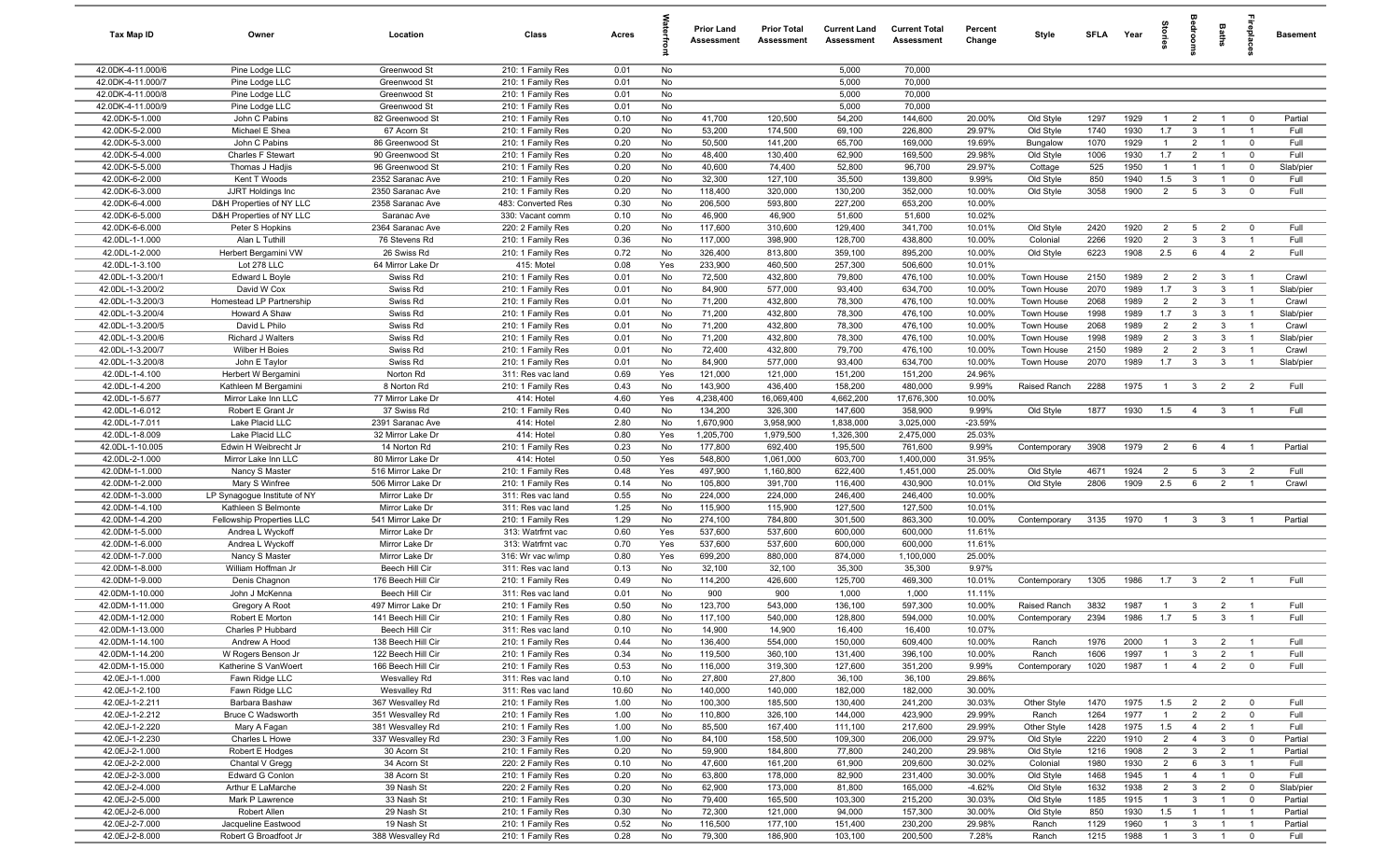| Tax Map ID                         | Owner                                         | Location                                  | Class                                  | Acres        |          | <b>Prior Land</b><br>Assessment | <b>Prior Total</b><br>Assessment | <b>Current Land</b><br>Assessment | <b>Current Total</b><br>Assessment | Percent<br>Change | Style                 | SFLA         | Year         | $\vec{a}$                        |                                | <b>Baths</b>                     | lrepla                        | <b>Basement</b> |
|------------------------------------|-----------------------------------------------|-------------------------------------------|----------------------------------------|--------------|----------|---------------------------------|----------------------------------|-----------------------------------|------------------------------------|-------------------|-----------------------|--------------|--------------|----------------------------------|--------------------------------|----------------------------------|-------------------------------|-----------------|
| 42.0EJ-2-9.000                     | Steven G Reid                                 | 380 Wesvalley Rd                          | 210: 1 Family Res                      | 0.28         | No       | 76,900                          | 171,500                          | 75,000                            | 189,000                            | 10.20%            | Ranch                 | 768          | 1989         | $\overline{1}$                   | $\overline{2}$                 | 2                                | $\mathbf 0$                   | Full            |
| 42.0EJ-3-1.000                     | Priscilla T Dyer                              | 46 Nash St                                | 220: 2 Family Res                      | 0.20         | No       | 63,600                          | 177,100                          | 82,600                            | 230,200                            | 29.98%            | Old Style             | 1617         | 1920         | $\overline{2}$                   | 6                              | $\mathbf{3}$                     | $\mathbf 0$                   | Full            |
| 42.0EJ-3-2.000                     | Mary K Mayberry                               | 54 Acorn St                               | 280: Multiple res                      | 0.20         | No       | 69,600                          | 214,500                          | 90,400                            | 278,800                            | 29.98%            | Old Style             | 1840         | 1924         | 1.5                              | $\overline{4}$                 | $\overline{2}$                   | $\overline{1}$                | Full            |
| 42.0EJ-3-4.000                     | Sidney Davignon                               | Acorn St                                  | 311: Res vac land                      | 0.34         | No       | 19,300                          | 19,300                           | 25,100                            | 25,100                             | 30.05%            |                       |              |              |                                  |                                |                                  |                               |                 |
| 42.0EJ-3-5.000                     | Raymond F Damp                                | 25 Sheldrake Way                          | 280: Multiple res                      | 0.40         | No       | 150,900                         | 502,100                          | 196,100                           | 550,000                            | 9.54%             | Ranch                 | 1224         | 1984         | $\overline{1}$                   | $\overline{4}$                 | $\overline{1}$                   | $\overline{\mathbf{0}}$       | Full            |
| 42.0EJ-3-6.000                     | White Family Trust                            | 22 Sheldrake Way                          | 210: 1 Family Res                      | 0.23         | No       | 43,800                          | 43,800                           | 56,900                            | 96,400                             | 120.09%           |                       |              |              |                                  |                                |                                  |                               |                 |
| 42.0EJ-3-7.000                     | Andrew J Lawlor                               | 328 Wesvalley Rd                          | 210: 1 Family Res                      | 0.24         | No       | 48,700                          | 168,000                          | 63,300                            | 193,000                            | 14.88%            | Contemporary          | 1880         | 2004         | $\overline{2}$                   | $\mathbf{3}$                   | $\overline{2}$                   |                               | Full            |
| 42.0EJ-3-8.000                     | Olaf N Carlson                                | Elm St                                    | 311: Res vac land                      | 0.22         | No       | 14,600                          | 14,600                           | 19,000                            | 19,000                             | 30.14%            |                       |              |              |                                  |                                |                                  |                               |                 |
| 42.0EJ-3-9.000                     | Margaret MacKellar                            | 165 Elm St                                | 210: 1 Family Res                      | 0.37         | No       | 65,700                          | 189,100                          | 85,400                            | 245,800                            | 29.98%            | Ranch                 | 1140         | 1962         | $\overline{1}$                   | $\mathbf{3}$                   | $\overline{1}$                   | $\mathbf 0$                   | Full            |
| 42.0EJ-3-10.000<br>42.0EJ-3-11.000 | Capital District Realty LLC<br>Olaf N Carlson | 171 Elm St<br>324 Wesvalley Rd            | 210: 1 Family Res                      | 0.25<br>0.29 | No<br>No | 86,000<br>72,800                | 262,100<br>176,400               | 111,800<br>94,600                 | 340,700<br>205,000                 | 29.99%<br>16.21%  | Old Style<br>Cape Cod | 2301<br>2110 | 1917<br>1951 | 2.5<br>1.5                       | 5<br>$\overline{2}$            | $\mathbf{3}$<br>$\overline{2}$   | $\mathbf 0$<br>$\overline{1}$ | Partial<br>Full |
| 42.0EJ-3-12.000                    | Dianne J Smith                                | 332 Wesvalley Rd                          | 210: 1 Family Res<br>210: 1 Family Res | 0.28         | No       | 78,900                          | 183,500                          | 102,600                           | 238,600                            | 30.03%            | Ranch                 | 1420         | 1969         | $\overline{1}$                   | $\mathbf{3}$                   | $\overline{1}$                   | $\overline{1}$                | Full            |
| 42.0EJ-3-13.000                    | Jacqueline Baker                              | 340 Wesvalley Rd                          | 210: 1 Family Res                      | 0.33         | No       | 88,800                          | 191,700                          | 115,400                           | 249,200                            | 29.99%            | Old Style             | 1215         | 1938         | $\overline{1}$                   | $\overline{2}$                 | $\overline{1}$                   | $\overline{1}$                | Partial         |
| 42.0EJ-3-14.000                    | Gary F Daby                                   | 18 Nash St                                | 210: 1 Family Res                      | 0.60         | No       | 126,900                         | 200,300                          | 165,000                           | 260,400                            | 30.00%            | Raised Ranch          | 1450         | 1970         | $\overline{1}$                   | $\mathbf{3}$                   | $\overline{1}$                   | $\mathbf 0$                   | Full            |
| 42.0EJ-3-15.000                    | Sidney Davignon                               | 21 Sheldrake Way                          | 210: 1 Family Res                      | 0.20         | No       | 49,300                          | 87,400                           | 64,100                            | 113,600                            | 29.98%            | Cottage               | 870          | 1923         | $\overline{1}$                   | 2                              | $\overline{1}$                   | $\mathbf 0$                   | Full            |
| 42.0EJ-3-16.000                    | Julie A Voss                                  | Nash St                                   | 311: Res vac land                      | 0.20         | No       | 15,900                          | 15,900                           | 20,700                            | 20,700                             | 30.19%            |                       |              |              |                                  |                                |                                  |                               |                 |
| 42.0EJ-3-17.000                    | Julie A Voss                                  | 30 Nash St                                | 210: 1 Family Res                      | 0.20         | No       | 70,200                          | 218,400                          | 91,200                            | 283,900                            | 29.99%            | Old Style             | 1846         | 1940         | 1.7                              | $\mathbf{3}$                   | $\mathbf{3}$                     | $\overline{1}$                | Full            |
| 42.0EJ-3-18.000                    | John J Pabins                                 | 38 Nash St                                | 210: 1 Family Res                      | 0.10         | No       | 39,800                          | 123,800                          | 51,700                            | 160,900                            | 29.97%            | Cottage               | 744          | 1940         |                                  | $\overline{2}$                 | $\overline{1}$                   | $\overline{0}$                | Full            |
| 42.0EK-1-1.000                     | Thomas J Hadjis                               | 85 Acorn St                               | 210: 1 Family Res                      | 0.20         | No       | 67,900                          | 204,100                          | 88,200                            | 265,300                            | 29.99%            | Old Style             | 2063         | 1920         | 1.7                              | $\mathbf{3}$                   | $\overline{2}$                   | $\Omega$                      | Full            |
| 42.0EK-1-2.000                     | David W Jones                                 | 114 Greenwood St                          | 210: 1 Family Res                      | 0.20         | No       | 54,100                          | 147,400                          | 70,300                            | 160,000                            | 8.55%             | Cottage               | 801          | 1940         | $\mathbf{1}$                     | 2                              | $\overline{2}$                   | $\mathbf 0$                   | Partial         |
| 42.0EK-1-3.000                     | Steven L Reynolds                             | 104 Greenwood St                          | 210: 1 Family Res                      | 0.20         | No       | 80,800                          | 284,600                          | 105,100                           | 370,000                            | 30.01%            | Old Style             | 2100         | 1930         | 2.5                              | 6                              | $\mathbf{3}$                     | $\overline{1}$                | Full            |
| 42.0EK-1-4.000                     | Ralph W Gellner                               | 122 Greenwood St                          | 210: 1 Family Res                      | 0.20         | No       | 76,600                          | 258,000                          | 99,600                            | 335,400                            | 30.00%            | Ranch                 | 1936         | 1963         | $\overline{1}$                   | $\mathbf{3}$                   | $\overline{2}$                   | $\overline{1}$                | Full            |
| 42.0EK-1-5.000                     | Edward H Gardner                              | 126 Greenwood St                          | 210: 1 Family Res                      | 0.17         | No       | 75,700                          | 197,600                          | 98,400                            | 256,900                            | 30.01%            | Old Style             | 1566         | 1930         | 1.7                              | $\overline{4}$                 | $\overline{2}$                   | $\overline{1}$                | Full            |
| 42.0EK-1-6.000                     | Horst Weber                                   | 113 Acorn St                              | 210: 1 Family Res                      | 0.10         | No       | 49,400                          | 177,900                          | 64,300                            | 231,300                            | 30.02%            | Old Style             | 1556         | 1949         | $\overline{2}$                   | $\mathbf{3}$                   | $\overline{1}$                   | $\overline{1}$                | Full            |
| 42.0EK-1-7.000                     | Richard J OLeary                              | 130 Greenwood St                          | 210: 1 Family Res                      | 0.10         | No       | 57,900                          | 225,700                          | 75,300                            | 293,400                            | 30.00%            | Old Style             | 1746         | 1939         | $\overline{2}$                   | $\overline{4}$                 | $\overline{1}$                   | $\overline{1}$                | Partial         |
| 42.0EK-1-8.000                     | James Rogers III                              | 151 Hillcrest Ave                         | 210: 1 Family Res                      | 0.20         | No       | 50,400                          | 174,500                          | 55,500                            | 192,000                            | 10.03%            | Old Style             | 1560         | 1935         | $\overline{2}$                   | $\overline{4}$                 | $\overline{2}$                   | $\overline{1}$                | Full            |
| 42.0EK-1-9.000                     | Thomas Blickhahn Jr                           | 147 Hillcrest Ave                         | 210: 1 Family Res                      | 0.20         | No       | 66,500                          | 360,100                          | 73,100                            | 396,100                            | 10.00%            | Old Style             | 2486         | 1940         | $\overline{2}$                   | $\mathbf{3}$                   | $\mathbf{3}$                     | $\overline{1}$                | Full            |
| 42.0EK-2-1.000                     | James Rogers III                              | 53 Essex St                               | 210: 1 Family Res                      | 0.30         | No       | 63,500                          | 196,600                          | 82,600                            | 200,000                            | 1.73%             | Cape Cod              | 1170         | 1941         | 1.5                              | $\overline{2}$                 | $\overline{1}$                   | $\overline{0}$                | Full            |
| 42.0EK-2-2.000                     | <b>Phyllis Francis</b>                        | Essex St                                  | 311: Res vac land                      | 0.10         | No       | 13,000                          | 13,000                           | 16,900                            | 16,900                             | 30.00%            |                       |              |              |                                  |                                |                                  |                               |                 |
| 42.0EK-2-3.000                     | <b>Phyllis Francis</b>                        | 45 Essex St                               | 210: 1 Family Res                      | 0.20         | No       | 66,600                          | 196,200                          | 86,600                            | 255,100                            | 30.02%            | Ranch                 | 1351         | 1952         | $\mathbf{1}$                     | $\mathbf{3}$                   | $\overline{2}$                   | $\overline{1}$                | Full            |
| 42.0EK-2-4.000                     | Kathryn R Reiss                               | 35 Essex St                               | 210: 1 Family Res                      | 0.40         | No       | 112,400                         | 261,000                          | 146,100                           | 287,100                            | 10.00%            | Cape Cod              | 2843         | 1954         | 1.5                              | $\overline{4}$                 | $\mathbf{3}$                     |                               | Partial         |
| 42.0EK-2-5.000                     | Jerrilyn L Johnson                            | 23 Essex St                               | 210: 1 Family Res                      | 0.18         | No       | 57,100                          | 158,500                          | 74,200                            | 158,000                            | $-0.32%$          | Ranch                 | 1438         | 1973         | $\mathbf{1}$                     | 3                              |                                  |                               | Full            |
| 42.0EK-2-6.000                     | White Family Trust                            | 17 Essex St                               | 210: 1 Family Res                      | 0.55         | No       | 55,300                          | 169,100                          | 71,900                            | 219,800                            | 29.98%            | Other Style           | 1440         | 1998         | $\overline{2}$                   | 3                              | $\overline{2}$                   | $\mathbf 0$                   | Full            |
| 42.0EK-2-7.000                     | Shelley VanCour                               | 150 Elm St                                | 210: 1 Family Res                      | 0.18         | No       | 30,200                          | 112,000                          | 39,300                            | 145,600                            | 30.00%            | Cape Cod              | 1054         | 1939         | 1.7                              | $\overline{2}$                 | $\overline{1}$                   | $\overline{1}$                | Full            |
| 42.0EK-2-8.000                     | Sheila D Graham                               | 158 Elm St                                | 210: 1 Family Res                      | 0.19         | No       | 61,000                          | 171,500                          | 79,400                            | 223,000                            | 30.03%            | Ranch                 | 1204         | 1956<br>1915 | $\overline{1}$<br>$\overline{2}$ | $\mathbf{3}$<br>$\overline{4}$ | $\overline{1}$<br>$\overline{1}$ | $\mathbf 0$<br>$\overline{0}$ | Partial<br>Full |
| 42.0EK-3-1.000<br>42.0EK-3-2.000   | Steven E Baker                                | 88 Acorn St<br>92 Acorn St                | 210: 1 Family Res                      | 0.20<br>0.20 | No<br>No | 63,700<br>33,600                | 177,000<br>156,800               | 82,800                            | 230,100<br>203,800                 | 30.00%<br>29.97%  | Old Style             | 1664<br>1443 | 1920         | 1.7                              | $\mathbf{3}$                   | $\overline{1}$                   | $\overline{1}$                | Full            |
| 42.0EK-3-3.000                     | Robert C Scofield<br>Nancy E Gorman           | 94 Acorn St                               | 210: 1 Family Res<br>210: 1 Family Res | 0.20         | No       | 62,400                          | 169,700                          | 43,600<br>81,100                  | 193,000                            | 13.73%            | Cape Cod<br>Old Style | 1240         | 1940         | $\overline{2}$                   | $\overline{4}$                 | $\overline{1}$                   | $\mathbf 0$                   | Full            |
| 42.0EK-3-4.000                     | Georgia J Jones                               | 8 Grand View Ave                          | 210: 1 Family Res                      | 0.20         | No       | 61,900                          | 165,900                          | 80,500                            | 215,700                            | 30.02%            | Old Style             | 1605         | 1930         | 1.7                              | $\overline{4}$                 | $\mathbf{3}$                     | $\overline{1}$                | Full            |
| 42.0EK-3-5.000                     | Georgia J Jones                               | Grand View Ave                            | 311: Res vac land                      | 0.20         | No       | 23,100                          | 23,100                           | 30,000                            | 30,000                             | 29.87%            |                       |              |              |                                  |                                |                                  |                               |                 |
| 42.0EK-3-6.000                     | Ronald VanHuizen                              | 20 Grand View Ave                         | 210: 1 Family Res                      | 0.20         | No       | 66,800                          | 197,100                          | 86,800                            | 256,200                            | 29.98%            | Ranch                 | 1338         | 1965         | $\overline{1}$                   | $\overline{4}$                 | $\overline{2}$                   |                               | Full            |
| 42.0EK-3-7.000                     | Ronald VanHuizen                              | Grand View Ave                            | 311: Res vac land                      | 0.10         | No       | 21,100                          | 21,100                           | 27,400                            | 27,400                             | 29.86%            |                       |              |              |                                  |                                |                                  |                               |                 |
| 42.0EK-3-8.100                     | John Barker                                   | 26 Grand View Ave                         | 210: 1 Family Res                      | 0.21         | No       | 60,800                          | 149,100                          | 79,000                            | 193,800                            | 29.98%            | Ranch                 | 1564         | 2000         | $\mathbf{1}$                     | $\mathbf{3}$                   | $\overline{2}$                   | $\mathbf 0$                   | Full            |
| 42.0EK-3-8.200                     | Neil H Sullivan                               | 32 Grand View Ave                         | 210: 1 Family Res                      | 0.21         | No       | 44,000                          | 120,400                          | 57,200                            | 156,500                            | 29.98%            | Contemporary          | 2000         | 2003         | $\overline{2}$                   | $\overline{4}$                 | $\overline{2}$                   |                               | Partial         |
| 42.0EK-3-9.000                     | Mark Stancher                                 | 40 Grand View Ave                         | 220: 2 Family Res                      | 0.17         | No       | 74,100                          | 242,400                          | 96,300                            | 315,100                            | 29.99%            | Ranch                 | 1008         | 1960         |                                  | $\overline{4}$                 | $\overline{2}$                   | $\Omega$                      | Full            |
| 42.0EK-3-10.000                    | Martin E Gordon                               | 44 Grand View Ave                         | 210: 1 Family Res                      | 0.17         | No       | 49,100                          | 197,100                          | 63,800                            | 256,200                            | 29.98%            | Other Style           | 1288         | 1992         | $\overline{1}$                   | $\mathbf{3}$                   | $\overline{2}$                   | $\mathbf 0$                   | Partial         |
| 42.0EK-3-11.000                    | Stephen Lawlor                                | 46 Grand View Ave                         | 220: 2 Family Res                      | 0.20         | No       | 66,000                          | 192,200                          | 85,800                            | 249,900                            | 30.02%            | Ranch                 | 1896         | 1963         | $\overline{1}$                   | $\overline{4}$                 | $\overline{2}$                   |                               | Full            |
| 42.0EK-3-12.000                    | Glenna T Durkin                               | 6 Essex St                                | 210: 1 Family Res                      | 0.40         | No       | 101,000                         | 190,400                          | 131,300                           | 247,500                            | 29.99%            | Ranch                 | 1228         | 1954         | $\overline{1}$                   | $\mathbf{3}$                   | $\overline{1}$                   | $\overline{1}$                | Full            |
| 42.0EK-3-13.100                    | Gerald Cassidy                                | 24 Essex St                               | 220: 2 Family Res                      | 0.30         | No       | 84,600                          | 197,700                          | 110,000                           | 257,000                            | 29.99%            | Ranch                 | 1488         | 1960         | $\overline{1}$                   | 5                              | $\mathbf{3}$                     | $\overline{1}$                | Full            |
| 42.0EK-3-13.200                    | Douglas B Lansing                             | 16 Essex St                               | 210: 1 Family Res                      | 0.20         | No       | 69,900                          | 216,200                          | 90,900                            | 281,100                            | 30.02%            | Raised Ranch          | 988          | 1988         | $\overline{1}$                   | $\mathbf{3}$                   | $\overline{2}$                   | $\mathbf 0$                   | Full            |
| 42.0EK-3-14.000                    | Cary L Hall                                   | 34 Essex St                               | 210: 1 Family Res                      | 0.40         | No       | 79,100                          | 267,100                          | 102,800                           | 293,800                            | 10.00%            | Ranch                 | 2005         | 1951         | $\overline{1}$                   | $\overline{4}$                 | $\overline{4}$                   | $\overline{1}$                | Full            |
| 42.0EK-3-15.000                    | Thomas L Moore                                | 40 Essex St                               | 220: 2 Family Res                      | 0.20         | No       | 68,400                          | 206,800                          | 88,900                            | 268,800                            | 29.98%            | Old Style             | 1650         | 1920         | $\overline{2}$                   | $\overline{4}$                 | $\overline{2}$                   | $\overline{2}$                | Full            |
| 42.0EK-3-16.000                    | William G Stanton                             | 46 Essex St                               | 210: 1 Family Res                      | 0.20         | No       | 72,300                          | 231,700                          | 94,000                            | 301,200                            | 30.00%            | Old Style             | 2470         | 1931         | $\overline{2}$                   | $5\overline{)}$                | $\overline{2}$                   | $\overline{1}$                | Partial         |
| 42.0EK-4-1.000                     | Dominic Szambowski                            | 9 Grand View Ave                          | 210: 1 Family Res                      | 0.20         | No       | 77,100                          | 261,000                          | 100,200                           | 339,300                            | 30.00%            | Cape Cod              | 1650         | 1955         | 1.5                              | $\overline{2}$                 | $\overline{2}$                   | $\mathbf{1}$                  | Full            |
| 42.0EK-4-2.000                     | Sabrina J Scrivanich                          | 120 Acorn St                              | 411: Apartment                         | 0.20         | No       | 103,500                         | 263,400                          | 113,800                           | 289,700                            | 9.98%             |                       |              |              |                                  |                                |                                  |                               |                 |
| 42.0EK-4-3.000                     | Sabrina J Scrivanich                          | Acorn St                                  | 311: Res vac land                      | 0.20         | No       | 42,000                          | 42,000                           | 54,600                            | 54,600                             | 30.00%            |                       |              |              |                                  |                                |                                  |                               |                 |
| 42.0EK-4-4.000<br>42.0EK-4-5.000   | David L Philo<br>Robert T Peacock             | 137 Hillcrest Ave<br><b>Hillcrest Ave</b> | 210: 1 Family Res<br>311: Res vac land | 0.20<br>0.20 | No<br>No | 66,500<br>24,400                | 360,100<br>24,400                | 73,100<br>26,800                  | 396,100<br>26,800                  | 10.00%<br>9.84%   | Old Style             | 2703         | 1900         | 2.5                              | $6\overline{6}$                | 3 <sup>3</sup>                   |                               | Full            |
| 42.0EK-4-6.000                     | Robert T Peacock                              | 133 Hillcrest Ave                         | 312: Vac w/imprv                       | 0.10         | No       | 11,800                          | 55,900                           | 13,000                            | 61,500                             | 10.02%            |                       |              |              |                                  |                                |                                  |                               |                 |
| 42.0EK-4-7.000                     | William R Puckhaber                           | 131 Hillcrest Ave                         | 210: 1 Family Res                      | 0.20         | No       | 59,300                          | 276,500                          | 65,300                            | 304,200                            | 10.02%            | Colonial              | 2490         | 1960         | $\overline{2}$                   | $\overline{4}$                 | $\overline{1}$                   | $\overline{1}$                | Full            |
| 42.0EK-4-8.000                     | Peter F Roland Jr                             | 127 Hillcrest Ave                         | 220: 2 Family Res                      | 0.15         | No       | 55,700                          | 234,800                          | 61,300                            | 258,300                            | 10.01%            | Cape Cod              | 1573         | 1931         | 1.7                              | $5\overline{)}$                | $\overline{2}$                   | $\overline{1}$                | Full            |
| 42.0EK-4-9.000                     | Roland Family Trust                           | 123 Hillcrest Ave                         | 220: 2 Family Res                      | 0.10         | No       | 37,000                          | 222,200                          | 40,700                            | 244,400                            | 9.99%             | Old Style             | 1958         | 1930         | 1.7                              | $5\overline{)}$                | $\overline{2}$                   | $\overline{1}$                | Full            |
| 42.0EK-4-10.000                    | Bruno J Volpacchio                            | 119 Hillcrest Ave                         | 210: 1 Family Res                      | 0.15         | No       | 36,000                          | 109,000                          | 39,600                            | 119,900                            | 10.00%            | Cottage               | 425          | 1940         | $\overline{1}$                   | $\overline{1}$                 | $\overline{1}$                   | $\mathbf 0$                   | Full            |
| 42.0EK-4-11.000                    | Sabrina J Scrivanich                          | 113 Hillcrest Ave                         | 411: Apartment                         | 0.30         | No       | 126,400                         | 376,200                          | 139,000                           | 413,800                            | 9.99%             |                       |              |              |                                  |                                |                                  |                               |                 |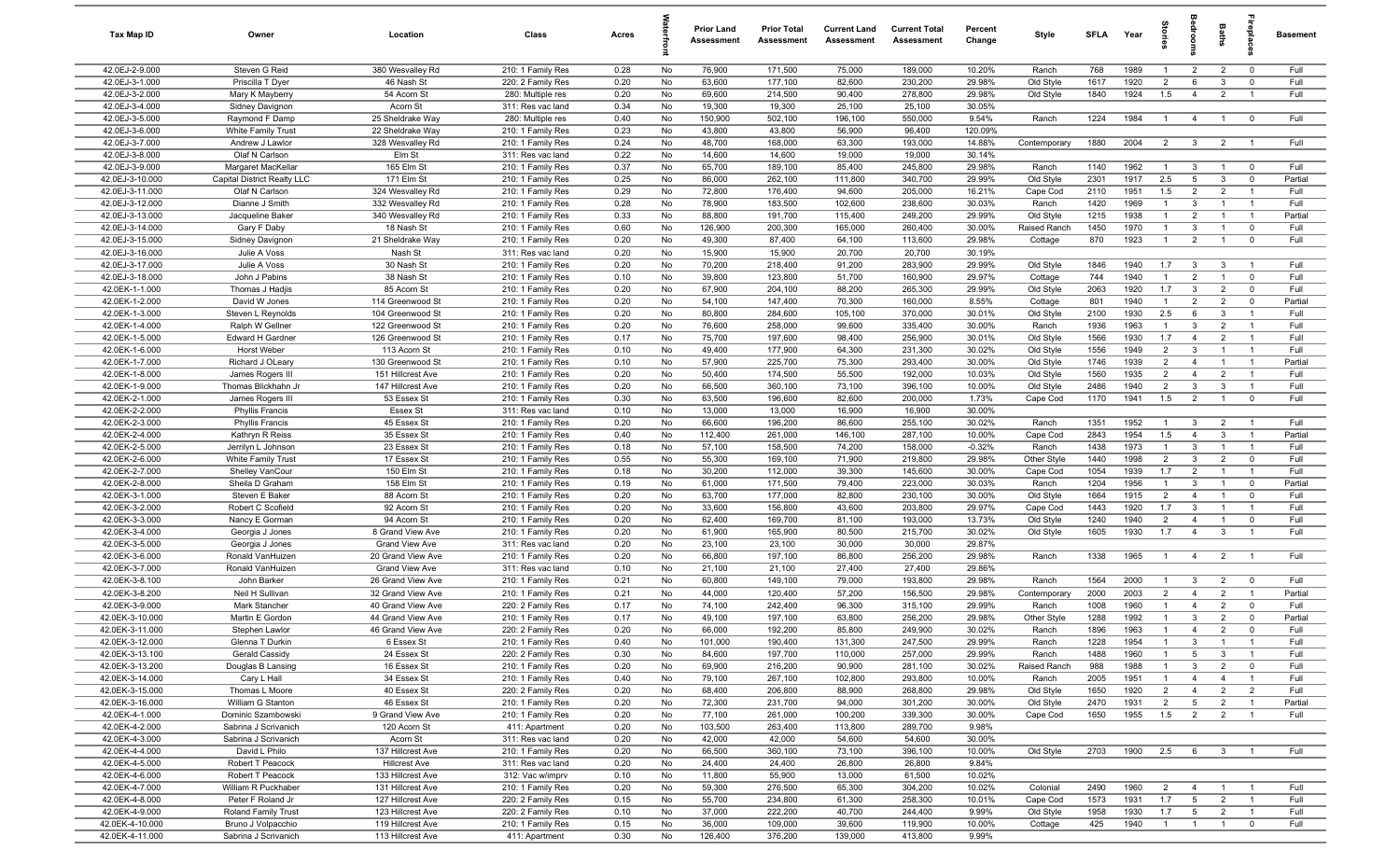| Tax Map ID                         | Owner                                | Location                               | Class                                  | Acres        |          | <b>Prior Land</b><br>Assessment | <b>Prior Total</b><br>Assessment | <b>Current Land</b><br>Assessment | <b>Current Total</b><br>Assessment | Percent<br>Change   | Style                  | <b>SFLA</b>  | Year         | 흧                     |                                | Baths                            | repla                            | <b>Basement</b> |
|------------------------------------|--------------------------------------|----------------------------------------|----------------------------------------|--------------|----------|---------------------------------|----------------------------------|-----------------------------------|------------------------------------|---------------------|------------------------|--------------|--------------|-----------------------|--------------------------------|----------------------------------|----------------------------------|-----------------|
| 42.0EK-4-12.000                    | Wayne A Johnston                     | 110 Elm St                             | 220: 2 Family Res                      | 0.10         | No       | 54,600                          | 346,100                          | 70,900                            | 449,900                            | 29.99%              | Old Style              | 1560         | 1906         | $\overline{2}$        | $\mathbf{3}$                   | $\overline{2}$                   | $\mathbf 0$                      | Full            |
| 42.0EK-4-13.000                    | Wayne A Johnston                     | Elm St                                 | 311: Res vac land                      | 0.20         | No       | 25,800                          | 25,800                           | 33,500                            | 33,500                             | 29.84%              |                        |              |              |                       |                                |                                  |                                  |                 |
| 42.0EK-4-14.000                    | Mary J Colby                         | 41 Grand View Ave                      | 210: 1 Family Res                      | 0.10         | No       | 54,800                          | 180,100                          | 71,200                            | 234,100                            | 29.98%              | Ranch                  | 1530         | 1980         | $\mathbf{1}$          | $\mathbf{3}$                   | $\overline{2}$                   | $\overline{1}$                   | Full            |
| 42.0EK-4-15.002                    | Bruno J Volpacchio                   | 35 Grand View Ave                      | 210: 1 Family Res                      | 0.26         | No       | 81,200                          | 275,000                          | 105,600                           | 357,500                            | 30.00%              | Ranch                  | 1232         | 1996         | $\overline{1}$        | 3                              | $\overline{2}$                   | $\mathbf{0}$                     | Full            |
| 42.0EK-4-16.001<br>42.0EK-4-17.000 | Colette K Brennan                    | 15 Grand View Ave<br>27 Grand View Ave | 210: 1 Family Res<br>210: 1 Family Res | 0.10<br>0.20 | No<br>No | 20,600<br>62,900                | 108,600<br>172,500               | 26,800<br>81,700                  | 141,200<br>224,200                 | 30.02%<br>29.97%    | Old Style<br>Old Style | 1388<br>1138 | 1900<br>1942 | 1.5                   | $\overline{4}$<br>3            | $\overline{2}$<br>$\overline{2}$ | $\mathbf 0$<br>$\overline{1}$    | Partial<br>Full |
| 42.0EK-4-18.000                    | <b>Barry Levine</b><br>Jay G Rand    | Grand View Ave                         | 311: Res vac land                      | 0.20         | No       | 7,300                           | 7,300                            | 9,500                             | 9,500                              | 30.14%              |                        |              |              |                       |                                |                                  |                                  |                 |
| 42.0EK-4-19.000                    | Jay Rand                             | 21 Grand View Ave                      | 210: 1 Family Res                      | 0.20         | No       | 33,600                          | 95,200                           | 43,700                            | 123,800                            | 30.04%              | Old Style              | 1251         | 1917         |                       | $\mathbf{3}$                   | $\overline{1}$                   | $\mathbf 0$                      | Full            |
| 42.0EK-4-20.000                    | Robert T Peacock                     | 135 Hillcrest Ave                      | 210: 1 Family Res                      | 0.10         | No       | 15,400                          | 48,300                           | 20,000                            | 62,800                             | 30.02%              | Cottage                | 440          | 1925         | $\mathbf{1}$          | $\overline{1}$                 | $\overline{1}$                   | $\overline{1}$                   | Full            |
| 42.0EK-5-1.100                     | William R Puckhaber                  | 164 Hillcrest Ave                      | 411: Apartment                         | 0.20         | No       | 129,600                         | 330,400                          | 142,500                           | 363,400                            | 9.99%               |                        |              |              |                       |                                |                                  |                                  |                 |
| 42.0EK-5-1.200                     | William R Puckhaber                  | 160 Hillcrest Ave                      | 210: 1 Family Res                      | 0.10         | No       | 27,100                          | 108,200                          | 29,800                            | 119,000                            | 9.98%               | Cottage                | 449          | 1945         | 1.5                   | $\overline{1}$                 | $\overline{1}$                   | $\mathbf 0$                      | Slab/pier       |
| 42.0EK-5-2.000                     | Dawn J Hearns                        | 16 Elm St                              | 220: 2 Family Res                      | 0.10         | No       | 27,200                          | 110,200                          | 29,900                            | 121,200                            | 9.98%               | Old Style              | 780          | 1930         | 1.5                   | $\overline{2}$                 | $\overline{2}$                   | $\Omega$                         | Crawl           |
| 42.0EK-5-3.000                     | Thomas G Hyrup                       | 18 Elm St                              | 210: 1 Family Res                      | 0.10         | No       | 27,800                          | 116,300                          | 30,500                            | 127,900                            | 9.97%               | Old Style              | 1126         | 1940         | $\overline{2}$        | $\overline{2}$                 | $\overline{1}$                   | $\Omega$                         | Crawl           |
| 42.0EK-5-4.000                     | Joseph P Lawless                     | 22 Elm St                              | 210: 1 Family Res                      | 0.10         | No       | 27,100                          | 134,700                          | 29,800                            | 148,200                            | 10.02%              | Old Style              | 1274         | 1940         | $\overline{2}$        | $\overline{2}$                 | $\overline{1}$                   | $\mathbf 0$                      | Crawl           |
| 42.0EK-5-5.000                     | Milan Yancich                        | 24 Elm St                              | 210: 1 Family Res                      | 0.10         | No       | 28,100                          | 120,100                          | 30,900                            | 132,100                            | 9.99%               | Old Style              | 1276         | 1928         | 1.5                   | $\overline{1}$                 | $\overline{1}$                   | $\mathbf{0}$                     | Slab/pier       |
| 42.0EK-5-6.000                     | Donald P Lawrence                    | 20 Elm St                              | 210: 1 Family Res                      | 0.10         | No       | 25,600                          | 92,800                           | 28,200                            | 102,100                            | 10.02%              | Cottage                | 741          | 1900         | 1.5                   | $\mathbf{3}$                   | $\overline{1}$                   | $\overline{1}$                   | Full            |
| 42.0EK-5-7.000                     | James E Rollier                      | 158 Hillcrest Ave                      | 210: 1 Family Res                      | 0.10         | No       | 34,000                          | 161,700                          | 37,400                            | 177,900                            | 10.02%              | Old Style              | 1458         | 1912         | $\overline{2}$        | $\overline{4}$                 | $\overline{2}$                   | $\mathbf{1}$                     | Full            |
| 42.0EK-5-8.000<br>42.0EK-5-10.000  | Michael A Stosiek<br>Joseph W Brooks | 154 Hillcrest Ave<br>48 Elm St         | 210: 1 Family Res                      | 0.20<br>0.30 | No<br>No | 48,800<br>48,800                | 155,100<br>223,100               | 53,700<br>53,700                  | 170,600<br>245,400                 | 9.99%<br>10.00%     | Old Style              | 1414         | 1900         | 1.7                   | $\mathbf{3}$                   | $\overline{1}$                   | $\mathbf 0$                      | Full            |
| 42.0EK-5-11.000                    | Joseph Brooks                        | 15 Maple St                            | 210: 1 Family Res<br>210: 1 Family Res | 0.20         | No       | 33,600                          | 264,200                          | 36,900                            | 290,600                            | 9.99%               | Old Style              | 2864         | 1895         | 2.5                   | $\overline{4}$                 | $\overline{4}$                   | $\overline{2}$                   | Full            |
| 42.0EK-5-12.000                    | Sheila A Sorley                      | 11 Maple St                            | 220: 2 Family Res                      | 0.10         | No       | 29,300                          | 134,600                          | 32,300                            | 148,100                            | 10.03%              | Old Style              | 3826         | 1940         | $\overline{2}$        | $\overline{4}$                 | $\overline{2}$                   | $\overline{1}$                   | Full            |
| 42.0EK-5-13.000                    | Patricia B Winch                     | 128 Hillcrest Ave                      | 210: 1 Family Res                      | 0.20         | No       | 52,400                          | 196,400                          | 57,600                            | 216,000                            | 9.98%               | Old Style              | 2092         | 1940         | $\overline{2}$        | $\mathbf{3}$                   | $\overline{1}$                   | $\mathbf 0$                      | Full            |
| 42.0EK-5-14.000                    | Robert A Graebe                      | 6 Maple St                             | 210: 1 Family Res                      | 0.20         | No       | 121,900                         | 360,100                          | 134,100                           | 396,100                            | 10.00%              | Old Style              | 2818         | 1949         | $\overline{2}$        | 6                              | $\mathbf{3}$                     | $\overline{2}$                   | Full            |
| 42.0EK-5-15.000                    | Michael W Beglin                     | 16 Maple St                            | 210: 1 Family Res                      | 0.30         | No       | 84,100                          | 359,200                          | 92,500                            | 395,100                            | 9.99%               | Old Style              | 2756         | 1918         | $\overline{2}$        | 6                              | $\overline{2}$                   | $\overline{1}$                   | Full            |
| 42.0EK-5-16.000                    | Stagl Design Inc                     | 26 Maple St                            | 210: 1 Family Res                      | 0.30         | No       | 85,000                          | 369,300                          | 93,500                            | 406,200                            | 9.99%               | Old Style              | 2307         | 1920         | 2.5                   | $5\overline{5}$                | $\mathbf{3}$                     | $\mathbf 0$                      | Full            |
| 42.0EK-5-17.000                    | Paul F Shurtleff                     | 64 Elm St                              | 210: 1 Family Res                      | 0.10         | No       | 50,600                          | 332,200                          | 55,600                            | 365,400                            | 9.99%               | Old Style              | 2019         | 1924         | 1.7                   | $5\overline{5}$                | $\overline{2}$                   | 2                                | Full            |
| 42.0EK-5-18.000                    | Georgia N Sokol                      | 68 Elm St                              | 230: 3 Family Res                      | 0.10         | No       | 44,400                          | 260,700                          | 48,900                            | 286,800                            | 10.01%              | Old Style              | 2445         | 1900         | 2.5                   | $\overline{7}$                 | $\overline{4}$                   | $\mathbf{0}$                     | Full            |
| 42.0EK-5-19.000                    | Michael W Beglin                     | Elm St                                 | 312: Vac w/imprv                       | 0.10         | No       | 2,500                           | 4,500                            | 2,800                             | 5,000                              | 11.11%              |                        |              |              |                       |                                |                                  |                                  |                 |
| 42.0EK-5-20.000                    | Michael W Beglin                     | 84 Elm St                              | 220: 2 Family Res                      | 0.10         | No       | 36,200                          | 166,000                          | 39,800                            | 182,600                            | 10.00%              | Old Style              | 1357         | 1940         | $\mathbf{1}$          | $5\overline{5}$                | $\mathbf{3}$                     | $\mathbf 0$                      | Full            |
| 42.0EK-5-21.100                    | <b>Richard D Cummings</b>            | 90 Elm St                              | 210: 1 Family Res                      | 0.17         | No       | 48,400                          | 212,500                          | 53,300                            | 233,800                            | 10.02%              | Old Style              | 1952         | 1930         | $\overline{2}$        | $\overline{4}$                 | $\overline{2}$                   | $\mathbf 0$                      | Full            |
| 42.0EK-5-21.200                    | Cathy L Frye                         | 110 Hillcrest Ave                      | 210: 1 Family Res                      | 0.17         | No       | 40,400                          | 120,500                          | 44,500                            | 132,600                            | 10.04%              | Ranch                  | 880          | 1951         | -1                    | $\overline{2}$                 | $\overline{1}$                   | $\mathbf 0$                      | Crawl           |
| 42.0EK-6-1.000<br>42.0EK-6-2.100   | Donald Rand<br>Lake Placid LLC       | 3 Margaret Pl<br>2402 Main St          | 210: 1 Family Res<br>414: Hotel        | 0.10<br>3.85 | No<br>No | 31,500<br>3,001,100             | 114,500<br>9,897,200             | 34,700<br>3,301,200               | 126,000<br>8,800,000               | 10.04%<br>$-11.09%$ | Cottage                | 704          | 1940         | 1.5                   | $\overline{2}$                 | $\overline{2}$                   | $\Omega$                         | Partial         |
| 42.0EK-6-3.000                     | Reginald F Clark                     | 2430 Main St                           | 512: Movie theatr                      | 0.40         | No       | 261,300                         | 679,500                          | 287,500                           | 747,500                            | 10.01%              |                        |              |              |                       |                                |                                  |                                  |                 |
| 42.0EK-6-4.000                     | Kane Realty Mgmnt LLC                | 2442 Main St                           | 421: Restaurant                        | 0.35         | No       | 365,400                         | 871,000                          | 401,900                           | 958,100                            | 10.00%              |                        |              |              |                       |                                |                                  |                                  |                 |
| 42.0EK-6-6.000                     | Andrew F Albright                    | 53 Elm St                              | 210: 1 Family Res                      | 0.30         | No       | 70,300                          | 199,800                          | 77,400                            | 219,800                            | 10.01%              | Old Style              | 1473         | 1926         | 1.5                   | $\overline{4}$                 | $\overline{2}$                   | $\overline{1}$                   | Partial         |
| 42.0EK-6-7.000                     | Sally S Cascio                       | 4 Margaret Pl                          | 210: 1 Family Res                      | 0.30         | No       | 74,200                          | 244,200                          | 81,600                            | 268,600                            | 9.99%               | Old Style              | 1736         | 1940         | 2                     | $\mathbf{3}$                   | $\overline{1}$                   | $\overline{1}$                   | Full            |
| 42.0EK-6-8.000                     | Gregory L Lindsay                    | 16 Margaret PI                         | 210: 1 Family Res                      | 0.20         | No       | 70,200                          | 401,600                          | 77,300                            | 441,800                            | 10.01%              | Old Style              | 2566         | 1928         | $\overline{2}$        | $\mathbf{3}$                   | $\overline{2}$                   | $\overline{1}$                   | Partial         |
| 42.0EK-6-9.000                     | Gregory L Lindsay                    | Margaret PI                            | 311: Res vac land                      | 0.10         | No       | 12,300                          | 12,300                           | 13,500                            | 13,500                             | 9.76%               |                        |              |              |                       |                                |                                  |                                  |                 |
| 42.0EK-6-10.100                    | Peter F Roland Sr                    | Margaret PI                            | 311: Res vac land                      | 0.05         | No       | 11,600                          | 11,600                           | 12,800                            | 12,800                             | 10.34%              |                        |              |              |                       |                                |                                  |                                  |                 |
| 42.0EK-6-10.200                    | Peter F Roland Sr                    | 19 Margaret PI                         | 210: 1 Family Res                      | 0.14         | No       | 67,500                          | 369,300                          | 74,200                            | 406,200                            | 9.99%               | Old Style              | 2852         | 1920         | $\overline{2}$        | $\overline{4}$                 | $\overline{2}$                   | $\overline{2}$                   | Full            |
| 42.0EK-7-2.000                     | Lewis Conway                         | 31 Oneida Ave                          | 210: 1 Family Res                      | 0.38         | No       | 107,300                         | 251,600                          | 139,500                           | 327,100                            | 30.01%              | Other Style            | 1000         | 1981         | $\mathbf{1}$          | $\mathbf{3}$                   | $\overline{2}$                   | $\mathbf 0$                      | Full            |
| 42.0EK-7-3.100                     | Lewis A Conway                       | Elm St                                 | 311: Res vac land                      | 0.18         | No       | 23,700                          | 23,700                           | 30,800                            | 30,800                             | 29.96%              |                        |              |              |                       |                                |                                  |                                  |                 |
| 42.0EK-7-4.000                     | Scott A LaClair                      | Elm St                                 | 220: 2 Family Res                      | 0.20         | No       | 70,700                          | 232,500                          | 91,900                            | 302,200                            | 29.98%              | Colonial               | 2508         | 1965         | $\overline{2}$        | $\overline{4}$                 | $\overline{2}$                   | $\Omega$                         | Slab/pier       |
| 42.0EK-7-5.000                     | Terris P Politi                      | 139 Elm St                             | 210: 1 Family Res                      | 0.38<br>0.40 | No<br>No | 94,000<br>75,700                | 167,800                          | 122,200<br>98,400                 | 218,100<br>293,400                 | 29.98%<br>30.00%    | Other Style            | 1554<br>1330 | 1962<br>1963 | 1.5<br>$\overline{1}$ | $\mathbf{3}$<br>3              | $\overline{2}$<br>$\mathbf{3}$   |                                  | Slab/pier       |
| 42.0EK-7-6.000<br>42.0EK-8-1.000   | C Todd Kemp<br>Paul D Ryan           | 60 Grand View Ave<br>55 Grand View Ave | 210: 1 Family Res<br>210: 1 Family Res | 0.20         | No       | 59,200                          | 225,700<br>149,000               | 77,000                            | 193,700                            | 30.00%              | Ranch<br>Ranch         | 1230         | 1958         | $\overline{1}$        | $\overline{2}$                 | $\overline{1}$                   | $\mathbf 0$                      | Partial<br>Full |
| 42.0EK-8-2.000                     | Paul D Ryan                          | Elm St                                 | 311: Res vac land                      | 0.10         | No       | 11,000                          | 11,000                           | 14,300                            | 14,300                             | 30.00%              |                        |              |              |                       |                                |                                  |                                  |                 |
| 42.0EK-8-3.000                     | Timothy M Murray                     | 97 Hillcrest Ave                       | 220: 2 Family Res                      | 0.20         | No       | 53,800                          | 212,400                          | 59,100                            | 233,600                            | 9.98%               | Old Style              | 2074         | 1940         | $\overline{2}$        | $5\overline{)}$                | $\overline{2}$                   | $\overline{1}$                   | Full            |
| 42.0EK-8-4.000                     | Dimitri Tripadush                    | 93 Hillcrest Ave                       | 210: 1 Family Res                      | 0.20         | No       | 41,700                          | 154,900                          | 45,900                            | 170,400                            | 10.01%              | Old Style              | 1152         | 1922         | $\overline{2}$        | $\overline{2}$                 | $\overline{1}$                   | $\overline{1}$                   | Full            |
| 42.0EK-8-5.000                     | Robert D Hofbauer                    | Oneida Ave                             | 311: Res vac land                      | 0.10         | No       | 8,700                           | 8,700                            | 11,300                            | 11,300                             | 29.89%              |                        |              |              |                       |                                |                                  |                                  |                 |
| 42.0EK-8-6.000                     | Anne B Pandolfi                      | 89 Hillcrest Ave                       | 210: 1 Family Res                      | 0.19         | No       | 49,500                          | 184,000                          | 54,400                            | 202,400                            | 10.00%              | Old Style              | 1061         | 1930         | 1.7                   | $\overline{2}$                 | $\overline{2}$                   | $\overline{1}$                   | Slab/pier       |
| 42.0EK-8-7.000                     | Robert D Hofbauer                    | 79 Oneida Ave                          | 220: 2 Family Res                      | 0.06         | No       | 59,800                          | 228,400                          | 77,700                            | 296,900                            | 29.99%              | Old Style              | 1520         | 1930         | $\overline{2}$        | $\overline{4}$                 | $\mathbf{3}$                     | $\mathbf{0}$                     | Partial         |
| 42.0EK-8-8.000                     | Elizabeth M Jackson                  | 71 Oneida Ave                          | 220: 2 Family Res                      | 0.10         | No       | 63,600                          | 251,600                          | 82,700                            | 327,100                            | 30.01%              | Old Style              | 2528         | 1930         | $\overline{2}$        | 5                              | $\mathbf{3}$                     | $\overline{1}$                   | Full            |
| 42.0EK-8-9.000                     | David J Francis                      | 67 Grand View Ave                      | 230: 3 Family Res                      | 0.10         | No       | 57,700                          | 219,700                          | 75,000                            | 285,600                            | 30.00%              | Old Style              | 1484         | 1900         | $\overline{2}$        | $\overline{4}$                 | $\mathbf{3}$                     | $\mathbf 0$                      | Full            |
| 42.0EK-8-10.000                    | Robert A Matthews                    | 61 Grand View Ave                      | 210: 1 Family Res                      | 0.20         | No       | 57,200                          | 136,900                          | 74,400                            | 178,000                            | 30.02%              | Old Style              | 1012         | 1922         | $\mathbf{1}$          | $\overline{2}$                 | $\overline{1}$                   | $\mathbf 0$                      | Partial         |
| 42.0EK-9-1.000                     | Pascal Etzol                         | 93 Elm St                              | 220: 2 Family Res                      | 0.32         | No       | 83,700                          | 313,900                          | 92,100                            | 345,300                            | 10.00%              | Old Style              | 2667         | 1900         | 1.5                   | 6                              | $\overline{2}$                   | $\overline{1}$                   | Full            |
| 42.0EK-9-2.000                     | Marthe L Brais                       | Elm St                                 | 311: Res vac land                      | 0.10         | No       | 12,800                          | 12,800                           | 14,100                            | 14,100                             | 10.16%              |                        |              |              |                       |                                |                                  |                                  |                 |
| 42.0EK-9-3.000<br>42.0EK-9-4.000   | Marthe L Brais<br>Ruta Elken         | 81 Elm St<br>73 Elm St                 | 210: 1 Family Res<br>210: 1 Family Res | 0.30<br>0.30 | No<br>No | 76,300<br>71,700                | 268,900<br>215,800               | 83,900<br>78,900                  | 295,800<br>237,400                 | 10.00%<br>10.01%    | Old Style<br>Old Style | 2380<br>1622 | 1900<br>1900 | 1.5<br>$\overline{2}$ | $\overline{4}$<br>$\mathbf{3}$ | $\overline{2}$<br>$\overline{1}$ | $\overline{1}$<br>$\overline{1}$ | Full<br>Full    |
| 42.0EK-9-5.000                     | Douglas E DeHaas                     | 12 Hayes St                            | 210: 1 Family Res                      | 0.50         | No       | 64,100                          | 229,400                          | 70,500                            | 252,300                            | 9.98%               | Old Style              | 1762         | 1879         | 1.5                   | $\overline{4}$                 | $\mathbf{3}$                     | $\overline{1}$                   | Slab/pier       |
| 42.0EK-9-6.000                     | Miyo F Sato                          | 8 Hayes St                             | 210: 1 Family Res                      | 0.30         | No       | 79,900                          | 312,000                          | 87,900                            | 343,200                            | 10.00%              | Old Style              | 2018         | 1905         | $\overline{1}$        | $\mathbf{3}$                   | $\overline{2}$                   | $\mathbf 0$                      | Partial         |
| 42.0EK-9-7.000                     | Vincent B Forrest Jr                 | 14 Hayes St                            | 210: 1 Family Res                      | 0.40         | No       | 103,400                         | 378,400                          | 113,700                           | 416,200                            | 9.99%               | Old Style              | 2607         | 1890         | $\overline{2}$        | $\mathbf{3}$                   | $\mathbf{3}$                     | $\overline{1}$                   | Partial         |
| 42.0EK-9-8.200                     | Madeleine Killeen                    | 24 Hayes St                            | 210: 1 Family Res                      | 0.19         | No       | 70,200                          | 271,700                          | 77,200                            | 227,700                            | $-16.19%$           |                        |              |              |                       |                                |                                  |                                  |                 |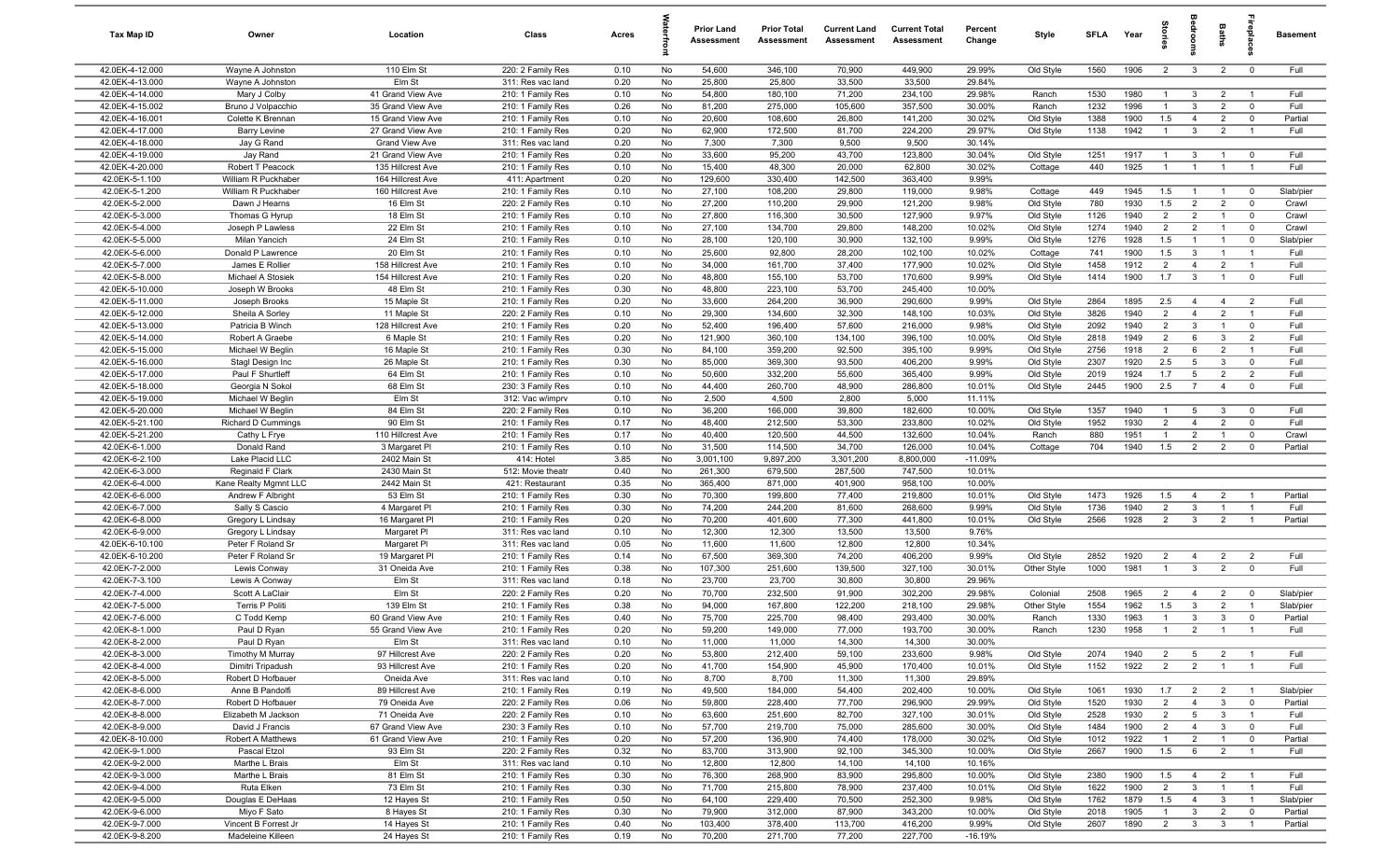| Tax Map ID                         | Owner                                     | Location                                 | Class                                  | Acres        |            | <b>Prior Land</b><br>Assessment | <b>Prior Total</b><br>Assessment | <b>Current Land</b><br>Assessment | <b>Current Total</b><br>Assessment | Percent<br>Change | Style                        | <b>SFLA</b>  | Year         | Storie                           | groon                            | Baths                            | repla                            | Basement          |
|------------------------------------|-------------------------------------------|------------------------------------------|----------------------------------------|--------------|------------|---------------------------------|----------------------------------|-----------------------------------|------------------------------------|-------------------|------------------------------|--------------|--------------|----------------------------------|----------------------------------|----------------------------------|----------------------------------|-------------------|
| 42.0EK-9-9.001                     | <b>Brian F Keating</b>                    | 90 Hillcrest Ave                         | 220: 2 Family Res                      | 0.10         | No         | 29,300                          | 133,700                          | 32,300                            | 147,100                            | 10.02%            | Old Style                    | 1319         | 1949         | 1.5                              | $\overline{4}$                   | $\overline{2}$                   | $\mathbf{0}$                     | Full              |
| 42.0EK-9-10.003                    | Sentinel Development Corp                 | 2472 Main St                             | 485: >1use sm bld                      | 0.75         | No         | 658,500                         | 2,177,400                        | 724,300                           | 2,395,100                          | 10.00%            |                              |              |              |                                  |                                  |                                  |                                  |                   |
| 42.0EK-9-12.000                    | Thomas S West                             | 92 Hillcrest Ave                         | 210: 1 Family Res                      | 1.00         | No         | 82,800                          | 411,200                          | 91,100                            | 452,300                            | 10.00%            | Old Style                    | 1266         | 1900         | 1.7                              | $\mathbf{3}$                     | $\mathbf{1}$                     | $\mathbf 0$                      | Full              |
| 42.0EK-9-13.000                    | Scott T Benty<br>Mildred P Johnson        | 86 Hillcrest Ave                         | 220: 2 Family Res                      | 0.10         | No         | 42,100                          | 215,800                          | 46,300                            | 237,400                            | 10.01%            | Old Style                    | 1773         | 1925         | 1.5                              | 6                                | $\mathbf{3}$                     |                                  | Full              |
| 42.0EL-1-1.000<br>42.0EL-1-2.000   | Helen L Tennant                           | 2407 Main St<br>2409 Main St             | 481: Att row bldg<br>481: Att row bldg | 0.10<br>0.10 | Yes<br>Yes | 259,300<br>346,900              | 499,200<br>558,500               | 285,200<br>381,600                | 549,100<br>614,400                 | 10.00%<br>10.01%  |                              |              |              |                                  |                                  |                                  |                                  |                   |
| 42.0EL-1-3.000                     | Robert M Wulbrecht                        | 2413 Main St                             | 482: Det row bldg                      | 0.10         | Yes        | 292,400                         | 866,000                          | 321,600                           | 952,600                            | 10.00%            |                              |              |              |                                  |                                  |                                  |                                  |                   |
| 42.0EL-1-4.000                     | Wayne A Johnston                          | 2415 Main St                             | 482: Det row bldg                      | 0.10         | Yes        | 359,000                         | 669,800                          | 394,900                           | 736,800                            | 10.00%            |                              |              |              |                                  |                                  |                                  |                                  |                   |
| 42.0EL-1-5.000                     | Terry W Horrocks                          | 2419 Main St                             | 481: Att row bldg                      | 0.10         | Yes        | 189,800                         | 377,800                          | 208,800                           | 415,600                            | 10.01%            |                              |              |              |                                  |                                  |                                  |                                  |                   |
| 42.0EL-1-6.000                     | Tin Cheng                                 | 2421 Main St                             | 482: Det row bldg                      | 0.10         | Yes        | 188,800                         | 441,400                          | 207,600                           | 485,500                            | 9.99%             |                              |              |              |                                  |                                  |                                  |                                  |                   |
| 42.0EL-1-7.000                     | Jeffery J Bloch                           | 2423 Main St                             | 482: Det row bldg                      | 0.10         | Yes        | 436,300                         | 946,200                          | 479,900                           | 1,040,800                          | 10.00%            |                              |              |              |                                  |                                  |                                  |                                  |                   |
| 42.0EL-1-8.000                     | Aljo Cecunjanin                           | 2425 Main St                             | 421: Restaurant                        | 0.10         | Yes        | 182,400                         | 596,600                          | 200,700                           | 656,300                            | 10.01%            |                              |              |              |                                  |                                  |                                  |                                  |                   |
| 42.0EL-1-9.000                     | Mark Adler                                | 2427 Main St                             | 481: Att row bldg                      | 0.13         | Yes        | 330,400                         | 815,800                          | 363,500                           | 897,400                            | 10.00%            |                              |              |              |                                  |                                  |                                  |                                  |                   |
| 42.0EL-1-10.000                    | Peter Botoulas                            | 2431 Main St                             | 481: Att row bldg                      | 0.20         | Yes        | 490,600                         | 989,700                          | 539,700                           | 1,088,700                          | 10.00%            |                              |              |              |                                  |                                  |                                  |                                  |                   |
| 42.0EL-1-11.000                    | Lake Placid Drug Inc                      | 2435 Main St                             | 482: Det row bldg                      | 0.10         | Yes        | 346,800                         | 772,000                          | 381,500                           | 849,200                            | 10.00%            |                              |              |              |                                  |                                  |                                  |                                  |                   |
| 42.0EL-1-12.000                    | Silversky LLC                             | 2439 Main St                             | 482: Det row bldg                      | 0.20         | Yes        | 490,100                         | 1,454,900                        | 539,100                           | 1,600,400                          | 10.00%            |                              |              |              |                                  |                                  |                                  |                                  |                   |
| 42.0EL-1-14.015                    | Lake Placid Partners LLC                  | 2453 Main St                             | 482: Det row bldg                      | 0.19         | Yes        | 698,700                         | 2,019,100                        | 768,600                           | 2,221,000                          | 10.00%            |                              |              |              |                                  |                                  |                                  |                                  |                   |
| 42.0EL-1-15.023<br>42.0EL-1-16.000 | <b>LPMSP LLC</b>                          | 2479 Main St                             | 210: 1 Family Res                      | 0.19         | Yes        | 259,800                         | 578,000                          | 324,700                           | 722,500                            | 25.00%<br>10.00%  | Ranch                        | 2234         | 1970         | $\overline{1}$                   | $\overline{4}$                   | $\overline{2}$                   |                                  | Full              |
| 42.0EL-1-17.100                    | Edgewater Investors Ltd<br>John M Wilkins | 2457 Main St<br>2461 Main St             | 482: Det row bldg<br>482: Det row bldg | 0.10<br>0.06 | Yes<br>No  | 542,500<br>255,300              | 1,912,100<br>593,800             | 596,700<br>280,800                | 2,103,300<br>653,200               | 10.00%            |                              |              |              |                                  |                                  |                                  |                                  |                   |
| 42.0EL-1-17.200                    | John M Wilkins                            | Main St                                  | 330: Vacant comm                       | 0.03         | Yes        | 204,200                         | 204,200                          | 224,600                           | 224,600                            | 9.99%             |                              |              |              |                                  |                                  |                                  |                                  |                   |
| 42.0EL-1-18.000                    | Northern Insuring Inc                     | 2465 Main St                             | 482: Det row bldg                      | 0.10         | Yes        | 177,800                         | 395,900                          | 195,600                           | 435,500                            | 10.00%            |                              |              |              |                                  |                                  |                                  |                                  |                   |
| 42.0EL-1-19.000                    | Robert T Politti                          | 2469 Main St                             | 482: Det row bldg                      | 0.10         | Yes        | 185,300                         | 542,400                          | 203,800                           | 596,600                            | 9.99%             |                              |              |              |                                  |                                  |                                  |                                  |                   |
| 42.0EL-1-21.200                    | William J OLeary Jr                       | 2475 Main St                             | 484: 1 use sm bld                      | 0.04         | No         | 186,000                         | 593,800                          | 204,600                           | 653,200                            | 10.00%            |                              |              |              |                                  |                                  |                                  |                                  |                   |
| 42.0EL-1-22.000                    | <b>LPMSP LLC</b>                          | 2477 Main St                             | 482: Det row bldg                      | 0.10         | No         | 211,500                         | 451,000                          | 232,700                           | 496,100                            | 10.00%            |                              |              |              |                                  |                                  |                                  |                                  |                   |
| 42.0EM-1-1.234                     | Andrea L Wyckoff                          | 564 Mirror Lake Dr                       | 280: Multiple res                      | 0.67         | Yes        | 623,500                         | 1,695,700                        | 779,400                           | 2,119,600                          | 25.00%            | Contemporary                 | 5253         | 1968         | 2                                | $\mathbf{3}$                     | $\mathbf{3}$                     | $\overline{2}$                   | Partial           |
| 42.0EM-1-2.100                     | Patrick R Ledger                          | 602 Mirror Lake Dr                       | 210: 1 Family Res                      | 0.23         | Yes        | 550,100                         | 1,344,000                        | 687,600                           | 1,680,000                          | 25.00%            | Old Style                    | 1424         | 1906         | $\overline{2}$                   | $\mathbf{3}$                     | $\overline{2}$                   | $\overline{1}$                   | Slab/pier         |
| 42.0EM-1-2.200                     | Joseph Sessa                              | 594 Mirror Lake Dr                       | 210: 1 Family Res                      | 0.16         | Yes        | 573,700                         | 1,344,000                        | 717,100                           | 1,680,000                          | 25.00%            | Old Style                    | 1260         | 1909         | $\overline{2}$                   | $\overline{4}$                   | $\mathbf{3}$                     | $\overline{2}$                   | Slab/pier         |
| 42.0EM-1-2.300                     | Katrina L Kroes                           | 588 Mirror Lake Dr                       | 210: 1 Family Res                      | 0.12         | No         | 307,400                         | 578,000                          | 338,100                           | 635,800                            | 10.00%            | Old Style                    | 984          | 1907         | $\overline{2}$                   | $\mathbf{3}$                     | $\overline{1}$                   | $\overline{1}$                   | Slab/pier         |
| 42.0EM-2-1.100                     | Clyde W Fritz Sr                          | 555 Mirror Lake Dr                       | 210: 1 Family Res                      | 0.65         | No         | 257,300                         | 411,200                          | 283,000                           | 452,300                            | 10.00%            | Ranch                        | 1904         | 1960         | $\overline{1}$                   | $\overline{4}$                   | $\overline{2}$                   |                                  | Full              |
| 42.0EM-2-1.200                     | Clyde W Fritz Sr                          | Mirror Lake Dr                           | 311: Res vac land                      | 0.85         | No         | 128,800                         | 128,800                          | 141,700                           | 141,700                            | 10.02%            |                              |              |              |                                  |                                  |                                  |                                  |                   |
| 42.0EM-2-2.000                     | Ameritas Trust                            | 569 Mirror Lake Dr                       | 210: 1 Family Res                      | 0.50         | No         | 115,800                         | 318,100                          | 127,400                           | 349,900                            | 10.00%            | Old Style                    | 1877         | 1920         | $\overline{1}$                   | $\mathbf{3}$                     | $\overline{2}$                   | $\overline{1}$                   | Partial           |
| 42.0EM-2-3.000<br>42.0EM-2-4.000   | Philip A Adil                             | 577 Mirror Lake Dr<br>585 Mirror Lake Dr | 210: 1 Family Res                      | 0.16<br>0.12 | No<br>No   | 56,000<br>59,200                | 170,000                          | 61,600                            | 187,000                            | 10.00%<br>9.99%   | Old Style                    | 1306<br>1090 | 1895<br>1903 | 2<br>1.5                         | $\overline{2}$<br>$\overline{2}$ | $\overline{1}$<br>$\overline{1}$ | $\overline{2}$<br>$\overline{1}$ | Partial           |
| 42.0EM-2-5.000                     | Agnes M Rickard<br>William Kissel         | 587 Mirror Lake Dr                       | 210: 1 Family Res<br>210: 1 Family Res | 0.50         | No         | 112,300                         | 120,100<br>252,000               | 65,100<br>123,500                 | 132,100<br>277,200                 | 10.00%            | Log Cabin<br>Old Style       | 1491         | 1903         | 1.7                              | 5                                | $\overline{2}$                   | $\overline{1}$                   | Slab/pier<br>Full |
| 42.0EM-2-6.200                     | Lori H Evangel                            | 593 Mirror Lake Dr                       | 210: 1 Family Res                      | 1.83         | No         | 166,000                         | 784,000                          | 182,600                           | 862,400                            | 10.00%            | Contemporary                 | 2131         | 1982         | $\overline{2}$                   | 6                                | $\overline{2}$                   | $\overline{2}$                   | Full              |
| 42.0EM-2-7.002                     | Alexander F Treadwell                     | 21 Garden Way                            | 210: 1 Family Res                      | 0.95         | No         | 193,700                         | 875,800                          | 213,100                           | 963,400                            | 10.00%            | Contemporary                 | 3272         | 1998         | $\overline{2}$                   | $\mathbf{3}$                     | $\overline{2}$                   | $\overline{4}$                   | Full              |
| 42.0EM-3-1.110                     | Anthony M Kadzius                         | Mirror Lake Dr                           | 311: Res vac land                      | 0.39         | No         | 36,200                          | 36,200                           | 39,800                            | 39,800                             | 9.94%             |                              |              |              |                                  |                                  |                                  |                                  |                   |
| 42.0EM-3-1.120                     | Christopher R Grant                       | Norsnol Way                              | 311: Res vac land                      | 0.04         | No         | 17,800                          | 17,800                           | 19,600                            | 19,600                             | 10.11%            |                              |              |              |                                  |                                  |                                  |                                  |                   |
| 42.0EM-3-1.200                     | Dorothy Happel                            | <b>Hillcrest Ave</b>                     | 311: Res vac land                      | 0.92         | No         | 44,600                          | 44,600                           | 49,100                            | 49,100                             | 10.09%            |                              |              |              |                                  |                                  |                                  |                                  |                   |
| 42.0EM-3-1.300                     | Dorothy Happel                            | 76 Norsnol Way                           | 210: 1 Family Res                      | 1.01         | No         | 90,900                          | 234,500                          | 100,000                           | 258,000                            | 10.02%            | Old Style                    | 2521         | 1895         | $\overline{2}$                   | 5                                | $\overline{2}$                   | - 1                              | Partial           |
| 42.0EM-3-2.000                     | Sunset Lodge LLC                          | 37 Garden Way                            | 210: 1 Family Res                      | 1.24         | No         | 102,200                         | 433,900                          | 112,400                           | 477,300                            | 10.00%            | Old Style                    | 1716         | 1934         | 1.5                              | $\overline{2}$                   | $\overline{2}$                   |                                  | Partial           |
| 42.0EM-3-3.000                     | Peter A Mennen                            | <b>Hillcrest Ave</b>                     | 311: Res vac land                      | 0.29         | No         | 1,300                           | 1,300                            | 1,400                             | 1,400                              | 7.69%             |                              |              |              |                                  |                                  |                                  |                                  |                   |
| 42.0EM-3-4.000                     | Joan B Winter                             | Norsnol Way                              | 311: Res vac land                      | 1.01         | No         | 29,200                          | 29,200                           | 32,100                            | 32,100                             | 9.93%             |                              |              |              |                                  |                                  |                                  |                                  |                   |
| 42.0EM-3-5.000                     | Placid Gold LLC                           | 36 Dewey Decimal Way                     | 323: Vacant rural                      | 0.45         | No         | 700                             | 700                              | 800                               | 800                                | 14.29%            |                              |              |              |                                  |                                  |                                  |                                  |                   |
| 42.0EM-3-6.000                     | Anthony M Kadzius                         | 121 Beech Hill Cir                       | 210: 1 Family Res                      | 0.59         | No         | 130,500                         | 554,000                          | 143,500                           | 659,400                            | 19.03%            | Contemporary                 | 3536         | 1994         | $\overline{2}$                   | $\mathbf{3}$                     | $\overline{3}$                   | $\overline{2}$                   | Slab/pier         |
| 42.0EM-3-7.000                     | <b>Brendan Gnall</b>                      | 15 Wilderness Cir                        | 220: 2 Family Res                      | 0.73         | No         | 105,800                         | 376,900                          | 116,400                           | 414,600                            | 10.00%            | Contemporary                 | 1344         | 2001         | $\overline{2}$                   | $\overline{2}$                   | 2                                |                                  | Full              |
| 42.0EM-3-8.000<br>42.0EM-3-9.000   | Thomas J Litz<br>Claire L DelNegro        | 112 Wilderness Cir<br>104 Wilderness Cir | 210: 1 Family Res<br>210: 1 Family Res | 0.64<br>0.90 | No<br>No   | 76,900<br>122,600               | 293,600<br>461,700               | 84,600<br>134,900                 | 323,000<br>507,900                 | 10.01%<br>10.01%  | Contemporary<br>Contemporary | 1166<br>2360 | 1988<br>2000 | $\overline{1}$<br>$\overline{2}$ | $\overline{2}$<br>$\mathbf{3}$   | $\overline{2}$<br>$\overline{2}$ | $\overline{1}$<br>$\overline{1}$ | Full<br>Full      |
| 42.0EM-3-10.000                    | William K Capshaw                         | 94 Wilderness Cir                        | 210: 1 Family Res                      | 0.47         | No         | 130,500                         | 554,000                          | 143,500                           | 609,400                            | 10.00%            | Contemporary                 | 1800         | 2000         | 2                                | $\mathbf{3}$                     | $\mathbf{3}$                     | $^{\circ}$                       | Full              |
| 42.0EM-3-11.000                    | Schoolhouse Renovations Inc               | 86 Wilderness Cir                        | 210: 1 Family Res                      | 0.59         | No         | 212,500                         | 425,000                          | 233,700                           | 467,500                            | 10.00%            |                              |              |              |                                  |                                  |                                  |                                  |                   |
| 42.0EM-3-12.000                    | Jeffrey A Gronauer                        | 78 Wilderness Cir                        | 210: 1 Family Res                      | 0.47         | No         | 138,800                         | 581,600                          | 152,700                           | 639,800                            | 10.01%            | Contemporary                 | 3714         | 1987         | 1.7                              | $5^{\circ}$                      | $\overline{2}$                   | $\overline{1}$                   | Full              |
| 42.0EM-3-13.000                    | Mark C Yancich                            | Wilderness Cir                           | 311: Res vac land                      | 0.57         | No         | 96,500                          | 96,500                           | 106,200                           | 106,200                            | 10.05%            |                              |              |              |                                  |                                  |                                  |                                  |                   |
| 42.0EM-3-14.000                    | <b>Edward Lawless</b>                     | 47 Wilderness Cir                        | 210: 1 Family Res                      | 0.53         | No         | 128,400                         | 461,700                          | 141,300                           | 507,900                            | 10.01%            | Ranch                        | 1594         | 1987         | $\overline{1}$                   | $\overline{4}$                   | $\overline{2}$                   |                                  | Full              |
| 42.0EM-3-15.000                    | Jean Alper                                | Wilderness Cir                           | 311: Res vac land                      | 0.50         | No         | 196,000                         | 196,000                          | 215,600                           | 215,600                            | 10.00%            |                              |              |              |                                  |                                  |                                  |                                  |                   |
| 42.0EM-3-16.000                    | George E Agle                             | 107 Wilderness Cir                       | 210: 1 Family Res                      | 0.48         | No         | 152,100                         | 734,700                          | 167,300                           | 808,200                            | 10.00%            | Contemporary                 | 3107         | 1989         | 1.7                              | $\overline{4}$                   | $\mathbf{3}$                     | $\overline{4}$                   | Partial           |
| 42.0EM-3-17.000                    | Richard A Eats                            | 37 Wilderness Cir                        | 210: 1 Family Res                      | 0.56         | No         | 126,000                         | 455,000                          | 138,600                           | 500,500                            | 10.00%            | Ranch                        | 1386         | 1982         | $\overline{1}$                   | 3 <sup>3</sup>                   | $\overline{2}$                   | $\overline{1}$                   | Full              |
| 42.0EM-3-18.100                    | Sunset Lodge LLC                          | Wilderness Cir                           | 311: Res vac land                      | 0.22         | No         | 4,500                           | 4,500                            | 5,000                             | 5,000                              | 11.11%            |                              |              |              |                                  |                                  |                                  |                                  |                   |
| 42.0EM-3-18.200                    | Mark C Yancich                            | Wilderness Cir                           | 311: Res vac land                      | 0.20         | No         | 4,000                           | 4,000                            | 4,400                             | 4,400                              | 10.00%            |                              |              |              |                                  |                                  |                                  |                                  |                   |
| 42.0FJ-1-1.000                     | Randy Schott                              | 293 Wesvalley Rd                         | 210: 1 Family Res                      | 0.40         | No         | 101,900                         | 252,000                          | 132,500                           | 327,600                            | 30.00%            | Old Style                    | 1685         | 1915         | $\overline{1}$                   | $\mathbf{3}$                     | $\overline{2}$                   | $\overline{1}$                   | Partial           |
| 42.0FJ-1-2.000                     | Margaret Patterson                        | 285 Wesvalley Rd                         | 210: 1 Family Res                      | 0.20         | No         | 67,300                          | 200,400                          | 87,500                            | 230,000                            | 14.77%            | Other Style                  | 1209         | 1982         | $\overline{1}$                   | $\overline{2}$                   | $\overline{1}$                   | $\mathbf 0$                      | Slab/pier         |
| 42.0FJ-1-4.000                     | Charles SA Thomas                         | 289 Wesvalley Rd                         | 210: 1 Family Res                      | 0.10         | No         | 49,400                          | 192,900                          | 64,200                            | 210,000                            | 8.86%             | Town House                   | 1728         | 1979         | $\overline{2}$                   | $\mathbf{3}$                     | $\overline{2}$                   | $\overline{\mathbf{0}}$          | Crawl             |
| 42.0FJ-1-5.000<br>42.0FJ-1-6.000   | Raymond R Shore<br>John M Hanlon          | 289 Wesvalley Rd<br>289 Wesvalley Rd     | 210: 1 Family Res<br>210: 1 Family Res | 0.04<br>0.04 | No<br>No   | 37,900<br>37,900                | 158,500<br>158,500               | 49,200<br>49,200                  | 206,000<br>180,000                 | 29.97%<br>13.56%  | Town House<br>Town House     | 1152<br>1152 | 1979<br>1979 | $\overline{2}$<br>$\overline{2}$ | $\overline{2}$<br>$\overline{2}$ | $\mathbf{1}$<br>$\overline{1}$   | $\mathbf 0$<br>$\overline{1}$    | Crawl<br>Crawl    |
|                                    |                                           |                                          |                                        |              |            |                                 |                                  |                                   |                                    |                   |                              |              |              |                                  |                                  |                                  |                                  |                   |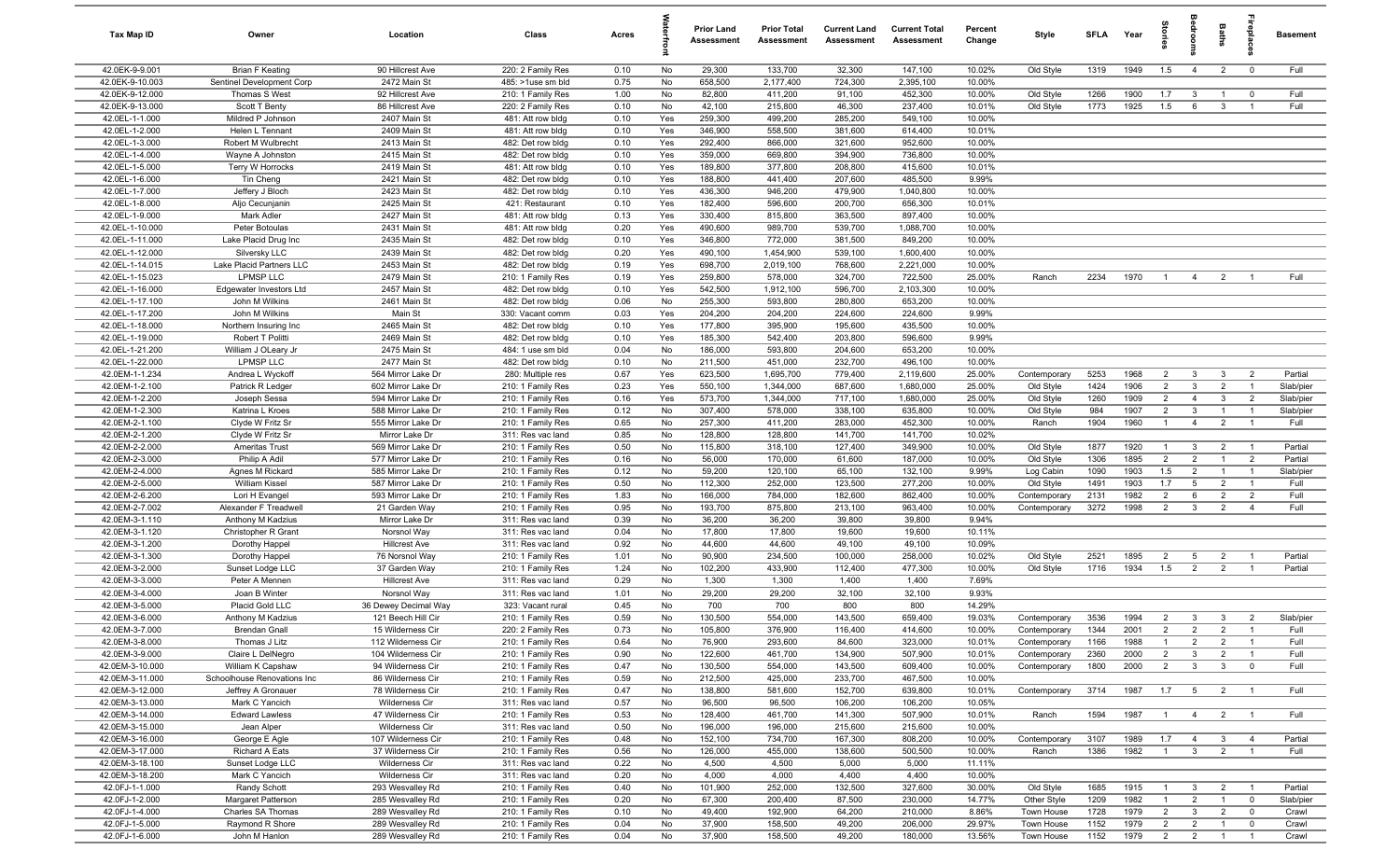| Tax Map ID                         | Owner                                     | Location                             | Class                                  | Acres        |          | <b>Prior Land</b><br>Assessment | <b>Prior Total</b><br>Assessment | <b>Current Land</b><br><b>Assessment</b> | <b>Current Total</b><br><b>Assessment</b> | Percent<br>Change | Style                     | <b>SFLA</b>  | Year         | ğ                                | drool                          | Baths                            | epla                          | <b>Basement</b> |
|------------------------------------|-------------------------------------------|--------------------------------------|----------------------------------------|--------------|----------|---------------------------------|----------------------------------|------------------------------------------|-------------------------------------------|-------------------|---------------------------|--------------|--------------|----------------------------------|--------------------------------|----------------------------------|-------------------------------|-----------------|
| 42.0FJ-1-7.000                     | Linda A Warner                            | 289 Wesvalley Rd                     | 210: 1 Family Res                      | 0.06         | No       | 49,400                          | 192,900                          | 64,200                                   | 210,000                                   | 8.86%             | Town House                | 1728         | 1979         | $\overline{2}$                   | $\overline{3}$                 | $\overline{2}$                   | $\overline{0}$                | Crawl           |
| 42.0FJ-1-8.000                     | Vincent A Fischetti                       | 289 Wesvalley Rd                     | 210: 1 Family Res                      | 0.06         | No       | 49,400                          | 224,000                          | 64,200                                   | 291,200                                   | 30.00%            | Town House                | 1728         | 1979         | 2                                | $\mathbf{3}$                   | $\overline{2}$                   | $\mathbf 0$                   | Crawl           |
| 42.0FJ-1-9.000                     | Peter M Aliferis                          | 289 Wesvalley Rd                     | 210: 1 Family Res                      | 0.04         | No       | 37,900                          | 158,500                          | 49,200                                   | 206,000                                   | 29.97%            | Town House                | 1152         | 1979         | $\overline{2}$                   | $\overline{2}$                 | $\overline{1}$                   | $\mathbf 0$                   | Crawl           |
| 42.0FJ-1-10.000                    | Cheryl Pfeifer                            | 289 Wesvalley Rd                     | 210: 1 Family Res                      | 0.04         | No       | 37,900                          | 158,500                          | 49,200                                   | 206,000                                   | 29.97%            | Town House                | 1152         | 1979         | $\overline{2}$                   | $\overline{2}$                 |                                  | $^{\circ}$                    | Crawl           |
| 42.0FJ-1-11.000<br>42.0FJ-2-1.000  | Beverly A Sprague<br>Martin P St Louis    | 289 Wesvalley Rd<br>300 Wesvalley Rd | 210: 1 Family Res<br>220: 2 Family Res | 0.06<br>0.33 | No<br>No | 49,400<br>92,100                | 192,900<br>211,700               | 64,200<br>119,700                        | 250,800<br>275,200                        | 30.02%<br>30.00%  | Town House<br>Ranch       | 1738<br>1372 | 1979<br>1957 | $\overline{2}$<br>$\overline{1}$ | $\mathbf{3}$<br>$\mathbf{3}$   | $\overline{2}$<br>$\overline{2}$ | $\mathbf 0$<br>$\overline{1}$ | Crawl<br>Full   |
| 42.0FJ-2-2.000                     | Joel T Arsenault                          | Oneida Ave                           | 311: Res vac land                      | 0.19         | No       | 52,600                          | 52,600                           | 68,400                                   | 68,400                                    | 30.04%            |                           |              |              |                                  |                                |                                  |                               |                 |
| 42.0FJ-2-3.000                     | H Thomas Lennon                           | 14 Oneida Ave                        | 210: 1 Family Res                      | 0.20         | No       | 58,400                          | 144,400                          | 75,900                                   | 187,700                                   | 29.99%            | Cape Cod                  | 1227         | 1970         | 1.7                              | $\mathbf{3}$                   | $\overline{1}$                   | $\overline{\mathbf{0}}$       | Full            |
| 42.0FJ-2-4.000                     | Glenn M Colby                             | Oneida Ave                           | 311: Res vac land                      | 0.10         | No       | 6,800                           | 6,800                            | 8,800                                    | 8,800                                     | 29.41%            |                           |              |              |                                  |                                |                                  |                               |                 |
| 42.0FJ-2-5.000                     | Glenn M Colby                             | Wesvalley Rd                         | 311: Res vac land                      | 0.10         | No       | 6,600                           | 6,600                            | 8,600                                    | 8,600                                     | 30.30%            |                           |              |              |                                  |                                |                                  |                               |                 |
| 42.0FJ-2-6.000                     | Glenn M Colby                             | 8 Oneida Ave                         | 210: 1 Family Res                      | 0.10         | No       | 47,500                          | 186,400                          | 61,700                                   | 242,300                                   | 29.99%            | Old Style                 | 1848         | 1949         | $\overline{2}$                   | $\overline{3}$                 | $\overline{2}$                   | $^{\circ}$                    | Full            |
| 42.0FK-1-1.000                     | <b>Brian W Bliss</b>                      | 25 Oneida Ave                        | 411: Apartment                         | 0.20         | No       | 127,700                         | 282,200                          | 140,400                                  | 283,000                                   | 0.28%             |                           |              |              |                                  |                                |                                  |                               |                 |
| 42.0FK-1-2.000                     | Lewis A Conway                            | Oneida Ave                           | 311: Res vac land                      | 0.20         | No       | 42,000                          | 42,000                           | 54,600                                   | 54,600                                    | 30.00%            |                           |              |              |                                  |                                |                                  |                               |                 |
| 42.0FK-1-3.000                     | William J Heyman                          | 41 Oneida Ave                        | 210: 1 Family Res                      | 0.20         | No       | 79,900                          | 278,800                          | 103,800                                  | 362,400                                   | 29.99%            | Ranch                     | 987          | 1979         | $\mathbf{1}$                     | $\overline{4}$                 | $\overline{2}$                   | $\mathbf 0$                   | Full            |
| 42.0FK-1-4.000                     | Karl Scott                                | Oneida Ave                           | 311: Res vac land                      | 0.20         | No       | 25,100                          | 25,100                           | 32,600                                   | 32,600                                    | 29.88%            |                           |              |              |                                  |                                |                                  |                               |                 |
| 42.0FK-1-5.000                     | Karl Scott                                | 68 Grand View Ave                    | 210: 1 Family Res                      | 0.20         | No       | 70,400                          | 219,500                          | 91,600                                   | 285,400                                   | 30.02%            | Old Style                 | 1538         | 1940         | $\overline{2}$                   | $\mathbf{3}$                   | $\overline{2}$                   | $\overline{0}$                | Full            |
| 42.0FK-1-6.000                     | Robert J Maswick                          | 80 Grand View Ave                    | 210: 1 Family Res                      | 0.20         | No       | 69,200                          | 213,600                          | 90,000                                   | 277,700                                   | 30.01%            | Old Style                 | 1260         | 1920         | 1.5                              | $\mathbf{3}$                   | $\overline{1}$                   | $\mathbf 0$                   | Full            |
| 42.0FK-1-7.000                     | Justin M Ryan Jr                          | 54 Oneida Ave                        | 210: 1 Family Res                      | 0.20         | No       | 62,700                          | 171,500                          | 81,600                                   | 223,000                                   | 30.03%            | Old Style                 | 1254         | 1910         | $\overline{2}$                   | $\mathbf{3}$                   | $\overline{1}$                   | $\overline{0}$                | Full            |
| 42.0FK-1-8.000                     | Justin M Ryan Jr                          | Oneida Ave                           | 311: Res vac land                      | 0.20         | No       | 16,800                          | 16,800                           | 21,800                                   | 21,800                                    | 29.76%            |                           |              |              |                                  |                                |                                  |                               |                 |
| 42.0FK-1-9.000<br>42.0FK-1-10.000  | Stephen J Smith                           | 44 Oneida Ave<br>36 Oneida Ave       | 210: 1 Family Res                      | 0.20<br>0.20 | No<br>No | 54,500<br>70,400                | 120,500                          | 70,800                                   | 156,600                                   | 29.96%<br>30.01%  | Old Style                 | 810<br>2164  | 1900<br>1920 | $\overline{1}$<br>$\overline{2}$ | $\overline{1}$<br>$\mathbf{3}$ | $\overline{1}$<br>$\overline{1}$ | $^{\circ}$<br>$\overline{1}$  | Partial<br>Full |
| 42.0FK-1-11.000                    | Stephen D Doxzon<br>Joel T Arsenault      | 30 Oneida Ave                        | 210: 1 Family Res<br>210: 1 Family Res | 0.20         | No       | 52,600                          | 219,600<br>108,500               | 91,500<br>68,300                         | 285,500<br>141,000                        | 29.95%            | Old Style<br>Cottage      | 612          | 1920         | $\overline{1}$                   | $\overline{1}$                 | $\overline{1}$                   | $\mathbf 0$                   | Full            |
| 42.0FK-1-12.000                    | Joel T Arsenault                          | Oneida Ave                           | 311: Res vac land                      | 0.40         | No       | 110,900                         | 110,900                          | 144,200                                  | 144,200                                   | 30.03%            |                           |              |              |                                  |                                |                                  |                               |                 |
| 42.0FK-2-1.000                     | Mark L Timon                              | 79 Grand View Ave                    | 210: 1 Family Res                      | 0.10         | No       | 51,300                          | 176,100                          | 66,700                                   | 228,900                                   | 29.98%            | Old Style                 | 1350         | 1930         | $\overline{2}$                   | $\overline{4}$                 | $\overline{1}$                   | $^{\circ}$                    | Full            |
| 42.0FK-2-2.000                     | Robert M Borden                           | 72 Oneida Ave                        | 210: 1 Family Res                      | 0.20         | No       | 82,500                          | 294,600                          | 107,300                                  | 383,000                                   | 30.01%            | Old Style                 | 2260         | 1920         | $\overline{2}$                   | $\overline{4}$                 | $\overline{2}$                   | $\mathbf 0$                   | Full            |
| 42.0FK-2-3.000                     | Lillian T Ortloff                         | 78 Oneida Ave                        | 210: 1 Family Res                      | 0.16         | No       | 61,700                          | 209,200                          | 80,200                                   | 272,000                                   | 30.02%            | Old Style                 | 1630         | 1900         | 1.7                              | $\overline{4}$                 | $\overline{1}$                   | $\overline{1}$                | Full            |
| 42.0FK-2-4.000                     | Gretchen E Vlaun                          | <b>Hillcrest Ave</b>                 | 311: Res vac land                      | 0.10         | No       | 20,500                          | 20,500                           | 22,600                                   | 22,600                                    | 10.24%            |                           |              |              |                                  |                                |                                  |                               |                 |
| 42.0FK-2-5.000                     | Gretchen E Vlaun                          | 75 Hillcrest Ave                     | 210: 1 Family Res                      | 0.10         | No       | 42,800                          | 258,500                          | 47,100                                   | 284,400                                   | 10.02%            | Old Style                 | 2429         | 1910         | 1.7                              | $\overline{4}$                 |                                  |                               | Partial         |
| 42.0FK-2-6.000                     | Peter C Bovard                            | 71 Hillcrest Ave                     | 230: 3 Family Res                      | 0.20         | No       | 55,500                          | 232,200                          | 61,000                                   | 255,400                                   | 9.99%             | Old Style                 | 2340         | 1910         | $\overline{2}$                   | 5                              | $\overline{4}$                   | $^{\circ}$                    | Full            |
| 42.0FK-2-7.000                     | Dylan J Ratigan                           | 63 Hillcrest Ave                     | 210: 1 Family Res                      | 0.10         | No       | 41,700                          | 276,800                          | 45,900                                   | 304,500                                   | 10.01%            | Old Style                 | 2160         | 1915         | 2                                | $\overline{4}$                 | $\overline{2}$                   | $^{\circ}$                    | Full            |
| 42.0FK-2-8.000                     | <b>Richard Lysek</b>                      | 53 Hillcrest Ave                     | 418: Inn/lodge                         | 0.40         | No       | 101,300                         | 414,200                          | 111,400                                  | 455,600                                   | 10.00%            |                           |              |              |                                  |                                |                                  |                               |                 |
| 42.0FK-2-9.000                     | Thomas F Jorgensen                        | 41 Hillcrest Ave                     | 210: 1 Family Res                      | 0.20         | No       | 60,400                          | 288,500                          | 66,500                                   | 317,400                                   | 10.02%            | Ranch                     | 1147         | 1960         | $\overline{1}$                   | $\mathbf{3}$                   | $\overline{1}$                   | $\overline{1}$                | Full            |
| 42.0FK-2-10.000                    | Gordon B Wilson                           | 33 Hillcrest Ave                     | 210: 1 Family Res                      | 0.20         | No       | 52,600                          | 199,100                          | 57,800                                   | 219,000                                   | 9.99%             | Old Style                 | 1268         | 1920         | $\overline{2}$                   | $\mathbf{3}$                   | $\mathbf{1}$                     | $\mathbf 0$                   | Partial         |
| 42.0FK-2-11.000                    | Gordon B Wilson                           | <b>Hillcrest Ave</b>                 | 311: Res vac land                      | 0.10         | No       | 22,300                          | 22,300                           | 24,500                                   | 24,500                                    | 9.87%             |                           |              |              |                                  |                                |                                  | $\overline{1}$                |                 |
| 42.0FK-2-12.000<br>42.0FK-2-13.000 | Jack T Irvin Jr<br>James M Brooks         | 19 Hillcrest Ave<br>72 Olympic Dr    | 220: 2 Family Res<br>465: Prof. bldg.  | 0.30<br>0.50 | No<br>No | 89,000<br>61,900                | 415,300<br>224,100               | 97,900<br>68,100                         | 456,800<br>246,500                        | 9.99%<br>10.00%   | Old Style                 | 3866         | 1930         | $\overline{2}$                   | $\overline{4}$                 | $\overline{2}$                   |                               | Full            |
| 42.0FK-2-14.100                    | Thomas X Mason                            | <b>Hillcrest Ave</b>                 | 311: Res vac land                      | 0.10         | No       | 4,000                           | 4,000                            | 5,200                                    | 5,200                                     | 30.00%            |                           |              |              |                                  |                                |                                  |                               |                 |
| 42.0FK-2-14.200                    | Mark W Morton                             | <b>Hillcrest Ave</b>                 | 311: Res vac land                      | 0.30         | No       | 3,500                           | 3,500                            | 4,600                                    | 4,600                                     | 31.43%            |                           |              |              |                                  |                                |                                  |                               |                 |
| 42.0FK-2-15.000                    | Cornelia Bonsignore                       | <b>Hillcrest Ave</b>                 | 311: Res vac land                      | 0.10         | No       | 2,100                           | 2,100                            | 2,700                                    | 2,700                                     | 28.57%            |                           |              |              |                                  |                                |                                  |                               |                 |
| 42.0FK-2-16.000                    | <b>Richard Lysek</b>                      | <b>Hillcrest Ave</b>                 | 311: Res vac land                      | 0.10         | No       | 5,700                           | 5,700                            | 7,400                                    | 7,400                                     | 29.82%            |                           |              |              |                                  |                                |                                  |                               |                 |
| 42.0FK-3-1.000                     | Peter R Hagner                            | 82 Hillcrest Ave                     | 210: 1 Family Res                      | 0.20         | No       | 48,900                          | 157,000                          | 53,800                                   | 172,700                                   | 10.00%            | Cottage                   | 645          | 1921         | 1.5                              | $\overline{2}$                 |                                  | $^{\circ}$                    | Full            |
| 42.0FK-3-2.000                     | Robert A DiMartino                        | 74 Hillcrest Ave                     | 210: 1 Family Res                      | 0.30         | No       | 101,100                         | 554,000                          | 111,200                                  | 609,400                                   | 10.00%            | Old Style                 | 2266         | 1915         | $\overline{2}$                   | $\overline{4}$                 | $\overline{2}$                   | $^{\circ}$                    | Full            |
| 42.0FK-3-3.000                     | John C Beattie                            | 15 Marcy Rd                          | 210: 1 Family Res                      | 0.50         | No       | 119,300                         | 358,300                          | 131,200                                  | 394,100                                   | 9.99%             | Colonial                  | 2402         | 1923         | $\overline{2}$                   | $\mathbf{3}$                   | 3                                | $\overline{1}$                | Full            |
| 42.0FK-3-4.000                     | John B Huttlinger Jr                      | 23 Marcy Rd                          | 210: 1 Family Res                      | 0.43         | No       | 102,300                         | 304,600                          | 112,600                                  | 335,100                                   | 10.01%            | Old Style                 | 2382         | 1928         | $\overline{2}$                   | $\overline{4}$                 | $\overline{2}$                   | $\overline{1}$                | Full            |
| 42.0FK-3-5.000                     | John B Huttlinger Jr                      | Marcy Rd                             | 330: Vacant comm                       | 0.39         | No       | 30,100                          | 30,100                           | 33,100                                   | 33,100                                    | 9.97%             |                           |              |              |                                  |                                |                                  |                               |                 |
| 42.0FK-3-8.000                     | 90 Main St LLC                            | 2490 Main St                         | 421: Restaurant                        | 0.25         | No       | 420,000                         | 1,478,400                        | 462,000                                  | 1,677,200                                 | 13.45%            |                           |              |              |                                  |                                |                                  |                               |                 |
| 42.0FK-3-9.000                     | Gregory L Peacock                         | 2488 Main St                         | 484: 1 use sm bld                      | 0.10         | No.      | 71,100                          | 193,100                          | 78,200                                   | 212,400                                   | 9.99%             |                           |              |              |                                  |                                |                                  |                               |                 |
| 42.0FK-4-1.009<br>42.0FK-4-2.100   | Gregory T Carroll                         | 33 Highland PI<br>38 Highland Pl     | 411: Apartment                         | 0.27         | No       | 56,100                          | 135,500                          | 61,700                                   | 149,000<br>450,200                        | 9.96%             |                           |              |              |                                  | $\overline{7}$                 | $\overline{7}$                   |                               |                 |
| 42.0FK-4-2.200                     | <b>Teddy Blazer</b><br>Stephen Stelmaszyk | 44 Highland PI                       | 280: Multiple res<br>210: 1 Family Res | 0.24<br>0.18 | No<br>No | 85,600<br>67,300                | 346,300<br>380,800               | 111,300<br>74,100                        | 418,900                                   | 30.00%<br>10.01%  | Old Style<br>Contemporary | 3372<br>1902 | 1910<br>1987 | 2.5<br>$\overline{2}$            | $\mathbf{3}$                   | $\mathbf{3}$                     | $\mathbf 0$<br>$\mathbf 0$    | Full<br>Full    |
| 42.0FK-4-3.000                     | David G Foster                            | 30 Highland PI                       | 210: 1 Family Res                      | 0.40         | No       | 142,900                         | 757,300                          | 157,200                                  | 833,000                                   | 10.00%            | Old Style                 | 4704         | 1920         | $\overline{2}$                   | 8                              | $\overline{4}$                   | $\overline{1}$                | Partial         |
| 42.0FK-4-4.000                     | Peter Holderied                           | 18 Highland PI                       | 411: Apartment                         | 0.60         | No       | 89,500                          | 305,900                          | 98,500                                   | 336,500                                   | 10.00%            |                           |              |              |                                  |                                |                                  |                               |                 |
| 42.0FK-4-5.000                     | Brigitte D Linz                           | 14 Highland Pl                       | 210: 1 Family Res                      | 0.30         | No       | 68,500                          | 179,400                          | 75,300                                   | 197,300                                   | 9.98%             | Old Style                 | 1370         | 1928         | 1.7                              | $\overline{\mathbf{3}}$        | 3 <sup>3</sup>                   | $\overline{\mathbf{0}}$       | Partial         |
| 42.0FK-4-6.000                     | Brigitte D Linz                           | Highland PI                          | 311: Res vac land                      | 0.20         | No       | 99,200                          | 99,200                           | 109,100                                  | 109,100                                   | 9.98%             |                           |              |              |                                  |                                |                                  |                               |                 |
| 42.0FK-4-7.000                     | Peter Holderied                           | Highland PI                          | 311: Res vac land                      | 0.20         | No       | 38,600                          | 38,600                           | 42,500                                   | 42,500                                    | 10.10%            |                           |              |              |                                  |                                |                                  |                               |                 |
| 42.0FK-4-8.000                     | Rickie Ann W Canny                        | 34 Hillcrest Ave                     | 210: 1 Family Res                      | 0.10         | No       | 48,200                          | 304,600                          | 53,100                                   | 335,100                                   | 10.01%            | Old Style                 | 2138         | 1910         | $\overline{2}$                   | $5\overline{)}$                | $\overline{2}$                   | $\overline{\mathbf{0}}$       | Full            |
| 42.0FK-5-1.000                     | Joyce R deValinger                        | <b>Hillcrest Ave</b>                 | 311: Res vac land                      | 0.10         | No       | 6,500                           | 6,500                            | 7,200                                    | 7,200                                     | 10.77%            |                           |              |              |                                  |                                |                                  |                               |                 |
| 42.0FK-5-2.000                     | Christopher A Ericson                     | 62 Hillcrest Ave                     | 210: 1 Family Res                      | 0.10         | No       | 40,400                          | 221,500                          | 44,500                                   | 243,700                                   | 10.02%            | Cottage                   | 735          | 1902         | $\overline{1}$                   | $\overline{2}$                 | $\overline{2}$                   | $\overline{1}$                | Partial         |
| 42.0FK-5-3.000                     | <b>Christine Reynolds</b>                 | 56 Hillcrest Ave                     | 210: 1 Family Res                      | 0.13         | No       | 39,900                          | 194,700                          | 43,900                                   | 214,200                                   | 10.02%            | Old Style                 | 1311         | 1930         | 1.7                              | $\mathbf{3}$                   | $\overline{2}$                   | $\overline{0}$                | Full            |
| 42.0FK-5-4.000                     | Clifford D Corso                          | 50 Hillcrest Ave                     | 210: 1 Family Res                      | 0.10         | No       | 47,500                          | 336,100                          | 52,200                                   | 369,700                                   | 10.00%            | Old Style                 | 2128         | 1910         | $\overline{2}$                   | $\overline{4}$                 | $\overline{2}$                   | $\overline{1}$                | Partial         |
| 42.0FK-5-5.110                     | Joseph W Sayers                           | 24 Marcy Rd                          | 210: 1 Family Res                      | 0.50         | No       | 91,300                          | 373,500                          | 100,500                                  | 410,900                                   | 10.01%            | Contemporary              | 2005         | 1983         | $\mathbf{3}$                     | $\mathbf{3}$                   | $\overline{2}$                   | $\overline{1}$                | Slab/pier       |
| 42.0FK-5-5.200                     | Peter B Sanderson                         | 28 Marcy Rd                          | 210: 1 Family Res                      | 0.30         | No       | 75,600                          | 261,200                          | 83,100                                   | 287,300                                   | 9.99%             | Ranch                     | 1652         | 1979         | $\mathbf{1}$                     | $\mathbf{3}$                   | $\mathbf{3}$                     | $\overline{1}$                | Full            |
| 42.0FK-5-6.000                     | Zay B Curtis III                          | 44 Marcy Rd                          | 210: 1 Family Res                      | 0.50         | No       | 121,500                         | 382,600                          | 133,700                                  | 420,900                                   | 10.01%            | Old Style                 | 4453         | 1910         | 2.5                              | $\overline{7}$                 | $\overline{4}$                   | $\overline{1}$                | Full            |
| 42.0FK-5-8.000                     | Gregory Peacock                           | 2512 Main St                         | 482: Det row bldg                      | 0.20         | No       | 265,800                         | 544,300                          | 292,300                                  | 598,700                                   | 9.99%             |                           |              |              |                                  |                                |                                  |                               |                 |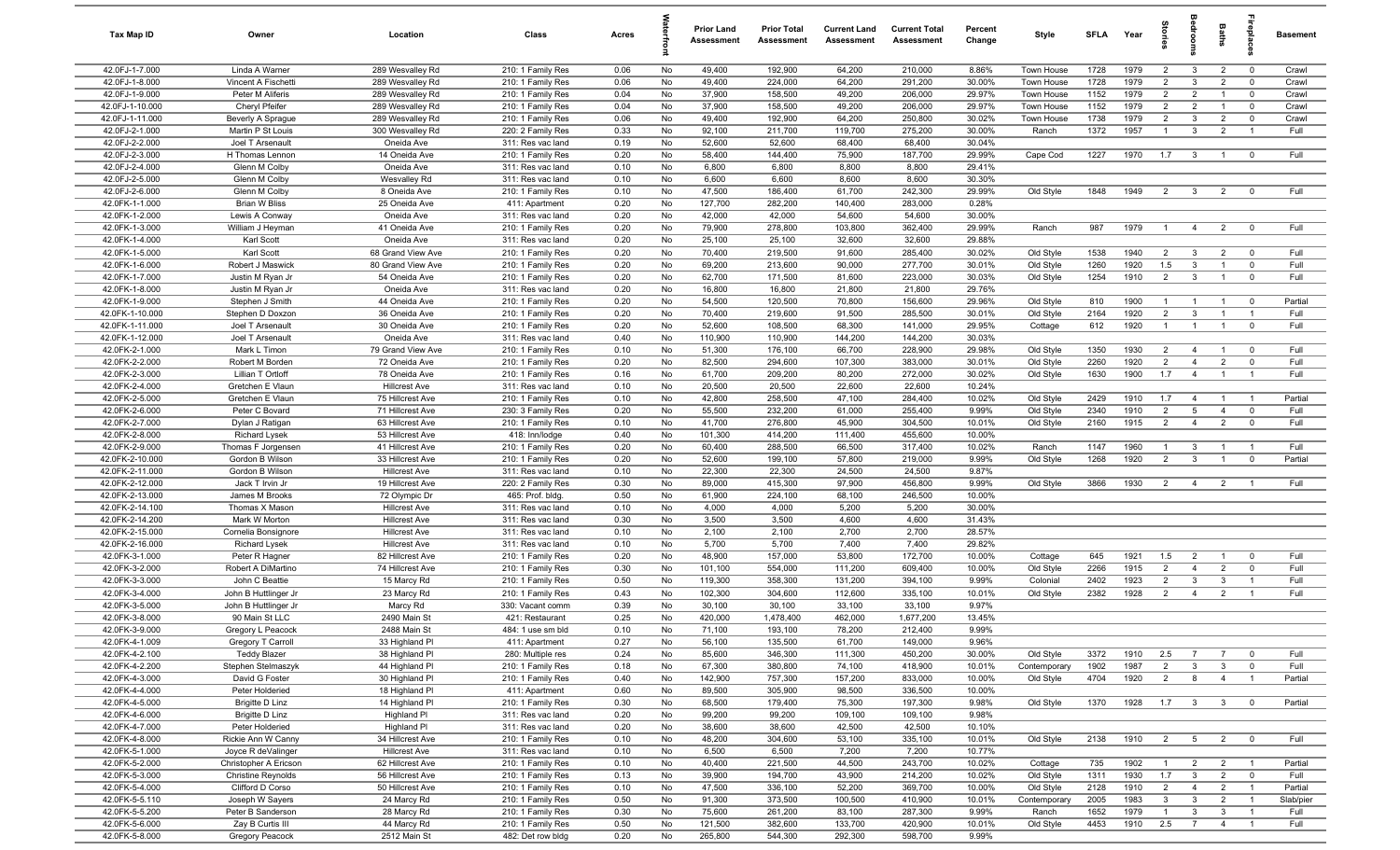| Tax Map ID                         | Owner                                  | Location                           | Class                                  | Acres        |            | <b>Prior Land</b><br>Assessment | <b>Prior Total</b><br>Assessment | <b>Current Land</b><br>Assessment | <b>Current Total</b><br><b>Assessment</b> | Percent<br>Change | Style                    | SFLA         | Year         | tories              | aroo                           | Baths                            |                                  | <b>Basement</b>        |
|------------------------------------|----------------------------------------|------------------------------------|----------------------------------------|--------------|------------|---------------------------------|----------------------------------|-----------------------------------|-------------------------------------------|-------------------|--------------------------|--------------|--------------|---------------------|--------------------------------|----------------------------------|----------------------------------|------------------------|
| 42.0FK-5-9.000                     | Gregory L Peacock                      | 2516 Main St                       | 210: 1 Family Res                      | 0.20         | No         | 41,300                          | 170,800                          | 45,500                            | 187,900                                   | 10.01%            | Old Style                | 1456         | 1930         | $\overline{2}$      | $\overline{\mathbf{3}}$        | $\overline{1}$                   | $\mathbf 0$                      | Full                   |
| 42.0FK-5-10.000                    | 333 Cherry LLC                         | Main St                            | 330: Vacant comm                       | 0.30         | No         | 40,100                          | 40,100                           | 44,100                            | 44,100                                    | 9.98%             |                          |              |              |                     |                                |                                  |                                  |                        |
| 42.0FK-5-11.100                    | 333 Cherry LLC                         | 2520 Main St                       | 414: Hotel                             | 0.80         | No         | 560,000                         | 1,939,800                        | 616,000                           | 2,133,800                                 | 10.00%            |                          |              |              |                     |                                |                                  |                                  |                        |
| 42.0FK-5-11.200                    | Ruppert Holding Inc                    | 2538 Main St                       | 414: Hotel                             | 0.92         | No         | 240,100                         | 791,600                          | 264,200                           | 870,800                                   | 10.01%            |                          |              |              |                     |                                |                                  |                                  |                        |
| 42.0FK-5-12.000                    | McComber & Kraus Inc                   | 2548 Main St                       | 415: Motel                             | 0.53         | No         | 528,100                         | 1,167,200                        | 580,900                           | 1,283,900                                 | 10.00%            |                          |              |              |                     |                                |                                  |                                  |                        |
| 42.0FK-5-13.000<br>42.0FK-5-14.000 | LP Vacation Corp Inc                   | Main St<br>70 Olympic Dr           | 311: Res vac land<br>421: Restaurant   | 0.20<br>0.40 | No<br>No   | 151,200<br>120,600              | 151,200<br>458,500               | 166,300<br>132,700                | 166,300<br>504,400                        | 9.99%<br>10.01%   |                          |              |              |                     |                                |                                  |                                  |                        |
| 42.0FK-5-15.001                    | LP Vacation Corp Inc<br>Roy J Lotz III | 22 Marcy Rd                        | 210: 1 Family Res                      | 0.29         | No         | 84,200                          | 378,600                          | 92,700                            | 416,500                                   | 10.01%            | Contemporary             | 1386         | 1987         | $\overline{1}$      | $5\overline{5}$                | $\overline{\mathbf{3}}$          | $\overline{1}$                   | Slab/pier              |
| 42.0FK-5-16.001                    | Matthew J Silverman                    | 20 Marcy Rd                        | 210: 1 Family Res                      | 0.28         | No         | 97,600                          | 554,000                          | 107,400                           | 609,400                                   | 10.00%            | Cape Cod                 | 2649         | 1999         | 1.5                 | $\mathbf{3}$                   | $\overline{2}$                   | $\overline{1}$                   | Full                   |
| 42.0FK-5-17.001                    | Kathryn OK Nardiello                   | 8 Marcy Rd                         | 220: 2 Family Res                      | 0.20         | No         | 99,200                          | 165,000                          | 109,100                           | 225,000                                   | 36.36%            | Contemporary             | 2424         | 2005         | $\overline{2}$      | $\overline{4}$                 | $\mathbf{3}$                     | $\overline{1}$                   | Slab/pier              |
| 42.0FL-1-1.000                     | National Bank & Trust Co               | 2483 Main St                       | 461: Bank                              | 0.30         | Yes        | 697,100                         | 978,400                          | 766,800                           | 1,076,200                                 | 10.00%            |                          |              |              |                     |                                |                                  |                                  |                        |
| 42.0FL-1-2.000                     | 83 Main Street Inc                     | 2487 Main St                       | 482: Det row bldg                      | 0.35         | Yes        | 687,600                         | 1,064,400                        | 756,300                           | 1,170,800                                 | 10.00%            |                          |              |              |                     |                                |                                  |                                  |                        |
| 42.0FL-1-3.000                     | Bookstore + Music Art I                | Main St                            | 482: Det row bldg                      | 0.20         | Yes        | 336,700                         | 923,200                          | 370,300                           | 1,015,500                                 | 10.00%            |                          |              |              |                     |                                |                                  |                                  |                        |
| 42.0FL-1-4.100                     | Evelyn Shehadi                         | 18 Grace Way                       | 210: 1 Family Res                      | 0.23         | Yes        | 206,400                         | 498,500                          | 258,000                           | 623,100                                   | 24.99%            | Old Style                | 1904         | 1940         | $\overline{2}$      | $\overline{\mathbf{3}}$        | $\overline{2}$                   | $\overline{1}$                   | Full                   |
| 42.0FL-1-4.200                     | <b>Breck K Turner</b>                  | 2495 Main St                       | 482: Det row bldg                      | 0.12         | No         | 390,100                         | 793,500                          | 429,200                           | 872,900                                   | 10.01%            |                          |              |              |                     |                                |                                  |                                  |                        |
| 42.0FL-1-5.100                     | John A Shea Jr                         | 10 Grace Way                       | 312: Vac w/imprv                       | 0.12         | Yes        | 150,000                         | 325,000                          | 187,400                           | 406,200                                   | 24.98%            |                          |              |              |                     |                                |                                  |                                  |                        |
| 42.0FL-1-5.200                     | John A Shea Jr                         | 14 Grace Way                       | 210: 1 Family Res                      | 0.21         | Yes        | 201,700                         | 465,100                          | 252,200                           | 581,400                                   | 25.01%            | Old Style                | 1534         | 1930         | - 1                 | $\mathbf{3}$                   | $\overline{2}$                   |                                  | Partial                |
| 42.0FL-1-6.000                     | Robert Reynolds                        | 2501 Main St                       | 482: Det row bldg                      | 0.10         | No         | 281,400                         | 535,500                          | 309,500                           | 589,000                                   | 9.99%             |                          |              |              |                     |                                |                                  |                                  |                        |
| 42.0FL-1-7.000                     | Shea Family Properties LLC             | 2505 Main St                       | 482: Det row bldg                      | 0.07         | Yes        | 279,300                         | 435,500                          | 307,300                           | 479,100                                   | 10.01%            |                          |              |              |                     |                                |                                  |                                  |                        |
| 42.0FL-1-8.000                     | Yodeler Inc                            | 2511 Main St                       | 482: Det row bldg                      | 0.30         | Yes        | 736,800                         | 1,120,000                        | 810,500                           | 1,232,000                                 | 10.00%            |                          |              |              |                     |                                |                                  |                                  |                        |
| 42.0FL-1-9.000<br>42.0FL-1-10.000  | Robert J Crowley<br>Mark D Wilcox      | 2515 Main St<br>2517 Main St       | 482: Det row bldg<br>481: Att row bldg | 0.20<br>0.08 | Yes<br>Yes | 334,900<br>252,100              | 642,000<br>475,100               | 368,400<br>277,300                | 706,200<br>522,600                        | 10.00%<br>10.00%  |                          |              |              |                     |                                |                                  |                                  |                        |
| 42.0FL-1-11.000                    | Gideon E Hawley                        | 2519 Main St                       | 482: Det row bldg                      | 0.20         | Yes        | 432,700                         | 1,138,100                        | 476,000                           | 1,251,900                                 | 10.00%            |                          |              |              |                     |                                |                                  |                                  |                        |
| 42.0FL-1-12.000                    | Winfried Holderied                     | 2523 Main St                       | 411: Apartment                         | 0.30         | Yes        | 850,000                         | 1,100,000                        | 935,000                           | 1,210,000                                 | 10.00%            |                          |              |              |                     |                                |                                  |                                  |                        |
| 42.0FL-1-13.000                    | Golden A Holderied Partnership         | 2527 Main St                       | 414: Hotel                             | 1.80         | Yes        | 2,547,300                       | 6,832,000                        | 2,802,000                         | 7,515,200                                 | 10.00%            |                          |              |              |                     |                                |                                  |                                  |                        |
| 42.0FL-1-14.015                    | Ger Am Properties Inc                  | 2565 Main St                       | 414: Hotel                             | 0.97         | Yes        | 1,536,500                       | 4,592,000                        | 1,690,100                         | 4,551,200                                 | $-0.89%$          |                          |              |              |                     |                                |                                  |                                  |                        |
| 42.0FM-2-1.000                     | Judith A Landon                        | 42 Garden Way                      | 210: 1 Family Res                      | 0.13         | No         | 93,000                          | 461,700                          | 102,300                           | 507,900                                   | 10.01%            | Town House               | 2448         | 1965         | $\overline{2}$      | $\mathbf{3}$                   | $\mathbf{3}$                     | $\overline{1}$                   | Crawl                  |
| 42.0FM-2-2.000                     | Robert B Murch                         | 42 Garden Way                      | 210: 1 Family Res                      | 0.10         | No         | 72,700                          | 369,300                          | 79,900                            | 406,200                                   | 9.99%             | Town House               | 1754         | 1965         | $\overline{2}$      | $\mathbf{3}$                   | $\overline{2}$                   | $\overline{1}$                   | Crawl                  |
| 42.0FM-2-3.000                     | Peter M Prime                          | 42 Garden Way                      | 210: 1 Family Res                      | 0.07         | No         | 60,600                          | 369,300                          | 66,600                            | 406,200                                   | 9.99%             | Town House               | 1754         | 1965         | $\overline{2}$      | $\mathbf{3}$                   | $\overline{2}$                   | $\overline{1}$                   | Crawl                  |
| 42.0FM-2-4.000                     | William H McLean Jr                    | 42 Garden Way                      | 210: 1 Family Res                      | 0.07         | No         | 72,700                          | 369,300                          | 79,900                            | 406,200                                   | 9.99%             | Town House               | 1836         | 1965         | $\overline{2}$      | $\overline{2}$                 | $\overline{1}$                   | $\mathbf 0$                      | Crawl                  |
| 42.0FM-2-5.000                     | Robert B Murch                         | 42 Garden Way                      | 210: 1 Family Res                      | 0.13         | No         | 93,000                          | 461,700                          | 102,300                           | 507,900                                   | 10.01%            | Town House               | 2448         | 1965         | $\overline{2}$      | $\mathbf{3}$                   | $\overline{2}$                   | $\overline{1}$                   | Crawl                  |
| 42.0FM-2-6.000                     | Frances K Davis                        | 58 Garden Way                      | 210: 1 Family Res                      | 0.13         | No         | 93,000                          | 461,700                          | 102,300                           | 507,900                                   | 10.01%            | Town House               | 2448         | 1965         | $\overline{2}$      | $\mathbf{3}$                   | $\overline{2}$                   | $\mathbf 0$                      | Crawl                  |
| 42.0FM-2-7.000                     | Joyce A Metzger                        | 58 Garden Way                      | 210: 1 Family Res                      | 0.10         | No         | 72,700                          | 369,300                          | 79,900                            | 406,200                                   | 9.99%             | Town House               | 1836         | 1974         | $\overline{2}$      | $\overline{2}$                 | $\overline{2}$                   | $\overline{1}$                   | Slab/pier              |
| 42.0FM-2-8.000                     | Aarmug Development Ltd                 | 58 Garden Way                      | 210: 1 Family Res                      | 0.10         | No         | 72,700                          | 369,300                          | 79,900                            | 406,200                                   | 9.99%             | Town House               | 1754         | 1965         | $\overline{2}$      | $\overline{2}$                 | $\overline{1}$                   | $\mathbf 0$                      | Crawl                  |
| 42.0FM-2-9.000<br>42.0FM-2-10.000  | Carroll W Coyne                        | 58 Garden Way                      | 210: 1 Family Res                      | 0.10         | No<br>No   | 72,700<br>80,800                | 369,300                          | 79,900                            | 406,200<br>507,900                        | 9.99%             | Town House<br>Town House | 1836<br>2476 | 1974<br>1974 | $\overline{2}$      | $\overline{2}$<br>$\mathbf{3}$ | $\overline{2}$<br>$\overline{2}$ | $\overline{1}$<br>$\overline{1}$ | Slab/pier              |
| 42.0FM-2-11.000                    | Cynthia H Horrocks<br>Gerard T Roome   | 58 Garden Way<br>68 Garden Way     | 210: 1 Family Res<br>210: 1 Family Res | 0.10<br>0.10 | No         | 80,800                          | 461,700<br>461,700               | 88,900<br>88,900                  | 507,900                                   | 10.01%<br>10.01%  | Town House               | 2476         | 1974         | $\overline{2}$<br>2 | $\mathbf{3}$                   | $\overline{2}$                   | $\overline{1}$                   | Slab/pier<br>Slab/pier |
| 42.0FM-2-12.000                    | Randall W Biggs                        | 68 Garden Way                      | 210: 1 Family Res                      | 0.10         | No         | 72,700                          | 369,300                          | 79,900                            | 406,200                                   | 9.99%             | Town House               | 2012         | 1974         | $\overline{2}$      | $\overline{4}$                 | 2                                | $\overline{1}$                   | Slab/pier              |
| 42.0FM-2-13.000                    | Fred A Alexy                           | 68 Garden Way                      | 210: 1 Family Res                      | 0.10         | No         | 72,700                          | 369,300                          | 79,900                            | 406,200                                   | 9.99%             | Town House               | 1836         | 1974         | $\overline{2}$      | $\overline{2}$                 | $\overline{2}$                   | $\overline{1}$                   | Slab/pier              |
| 42.0FM-2-14.000                    | Joseph Metzger                         | 68 Garden Way                      | 210: 1 Family Res                      | 0.10         | No         | 72,700                          | 369,300                          | 79,900                            | 406,200                                   | 9.99%             | Town House               | 1836         | 1974         | $\overline{2}$      | $\overline{2}$                 | $\overline{2}$                   | $\overline{1}$                   | Slab/pier              |
| 42.0FM-2-15.000                    | Janina R Galler                        | 68 Garden Way                      | 210: 1 Family Res                      | 0.10         | No         | 80,800                          | 461,700                          | 88,900                            | 507,900                                   | 10.01%            | Town House               | 2476         | 1974         | $\overline{2}$      | $\mathbf{3}$                   | $\overline{2}$                   | $\overline{1}$                   | Slab/pier              |
| 42.0FM-2-16.000                    | John C Thompson                        | 19 Cedars Way                      | 210: 1 Family Res                      | 0.10         | No         | 80,800                          | 461,700                          | 88,900                            | 507,900                                   | 10.01%            | Town House               | 2476         | 1974         | $\overline{2}$      | $\mathbf{3}$                   | $\overline{2}$                   | $\overline{1}$                   | Slab/pier              |
| 42.0FM-2-17.000                    | Merritt F Spear                        | 19 Cedars Way                      | 210: 1 Family Res                      | 0.10         | No         | 72,700                          | 369,300                          | 79,900                            | 406,200                                   | 9.99%             | Town House               | 1836         | 1974         | $\overline{2}$      | $\overline{2}$                 | $\overline{2}$                   |                                  | Slab/pier              |
| 42.0FM-2-18.000                    | Jo Arleen Davis                        | 19 Cedars Way                      | 210: 1 Family Res                      | 0.10         | No         | 72,700                          | 369,300                          | 79,900                            | 406,200                                   | 9.99%             | Town House               | 1836         | 1974         | $\overline{2}$      | $\overline{2}$                 | $\overline{2}$                   | $\overline{1}$                   | Slab/pier              |
| 42.0FM-2-19.000                    | James H McGraw III                     | 19 Cedars Way                      | 210: 1 Family Res                      | 0.10         | No         | 72,700                          | 369,300                          | 79,900                            | 406,200                                   | 9.99%             | Town House               | 1836         | 1974         | $\overline{2}$      | $\overline{2}$                 | $\overline{2}$                   | $\overline{1}$                   | Slab/pier              |
| 42.0FM-2-20.000                    | Samuel B Sterrett                      | 19 Cedars Way                      | 210: 1 Family Res                      | 0.10         | No         | 80,800                          | 461,700                          | 88,900                            | 507,900                                   | 10.01%            | Town House               | 2476         | 1974         | $\overline{2}$      | $\mathbf{3}$                   | $\overline{2}$                   | $\overline{1}$                   | Slab/pier              |
| 42.0FM-2-21.100                    | Placid Gold LLC                        | Mirror Lake Dr                     | 323: Vacant rural                      | 0.73         | No         | 12,900                          | 12,900                           | 38,700                            | 38,700                                    | 200.00%           |                          |              |              |                     |                                |                                  |                                  |                        |
| 42.0FM-2-21.300                    | Placid Gold LLC                        | Mirror Lake Dr                     | 323: Vacant rural                      | 0.28         | No         | 26,300                          | 32,100                           | 78,900                            | 78,900                                    | 145.79%           |                          |              |              |                     |                                |                                  |                                  |                        |
| 42.0FM-2-22.000                    | Kevin M Brady                          | 635 Mirror Lake Dr                 | 210: 1 Family Res                      | 0.72         | No         | 330,100                         | 1,150,500                        | 363,200                           | 1,265,600                                 | 10.00%            | Old Style                | 1820         | 1913         | 2                   | 5                              | 2                                | $\overline{1}$                   | Partial                |
| 42.0FM-2-23.000<br>42.0FM-2-24.000 | John D Klingerman                      | 20 Garden Way                      | 210: 1 Family Res                      | 0.45<br>0.39 | No<br>No   | 223,200<br>290,500              | 573,200<br>2,250,000             | 245,500<br>319,600                | 630,500<br>2,475,000                      | 10.00%<br>10.00%  |                          |              |              |                     |                                |                                  |                                  |                        |
| 42.0FM-2-25.000                    | John D Klingerman<br>Placid Gold LLC   | 8 Garden Way<br>654 Mirror Lake Dr | 210: 1 Family Res<br>583: Resort cmplx | 1.19         | Yes        | 511,000                         | 795,400                          | 600,000                           | 1,000,000                                 | 25.72%            |                          |              |              |                     |                                |                                  |                                  |                        |
| 42.0FM-4-1.000                     | Placid Gold LLC                        | Mirror Lake Dr                     | 311: Res vac land                      | 0.55         | No         | 33,500                          | 33,500                           | 100,500                           | 100,500                                   | 200.00%           |                          |              |              |                     |                                |                                  |                                  |                        |
| 42.0FM-4-2.000                     | Placid Gold LLC                        | Mirror Lake Dr                     | 311: Res vac land                      | 0.48         | No         | 33,500                          | 33,500                           | 100,500                           | 100,500                                   | 200.00%           |                          |              |              |                     |                                |                                  |                                  |                        |
| 42.0FM-4-3.000                     | Placid Gold LLC                        | Mirror Lake Dr                     | 311: Res vac land                      | 0.35         | No         | 33,500                          | 33,500                           | 100,500                           | 100,500                                   | 200.00%           |                          |              |              |                     |                                |                                  |                                  |                        |
| 42.0FM-4-4.000                     | Placid Gold LLC                        | Mirror Lake Dr                     | 311: Res vac land                      | 0.49         | No         | 33,500                          | 33,500                           | 100,500                           | 100,500                                   | 200.00%           |                          |              |              |                     |                                |                                  |                                  |                        |
| 42.0FM-4-5.000                     | Placid Gold LLC                        | Mirror Lake Dr                     | 311: Res vac land                      | 0.42         | No         | 33,500                          | 33,500                           | 100,500                           | 100,500                                   | 200.00%           |                          |              |              |                     |                                |                                  |                                  |                        |
| 42.0FM-4-6.000                     | Placid Gold LLC                        | Mirror Lake Dr                     | 311: Res vac land                      | 0.34         | No         | 33,500                          | 33,500                           | 100,500                           | 100,500                                   | 200.00%           |                          |              |              |                     |                                |                                  |                                  |                        |
| 42.0FM-4-7.000                     | Placid Gold LLC                        | Mirror Lake Dr                     | 311: Res vac land                      | 0.35         | No         | 33,500                          | 33,500                           | 100,500                           | 100,500                                   | 200.00%           |                          |              |              |                     |                                |                                  |                                  |                        |
| 42.0FM-4-8.000                     | Placid Gold LLC                        | Mirror Lake Dr                     | 311: Res vac land                      | 0.59         | No         | 33,500                          | 33,500                           | 100,500                           | 100,500                                   | 200.00%           |                          |              |              |                     |                                |                                  |                                  |                        |
| 42.0FM-4-9.000                     | Placid Gold LLC                        | Mirror Lake Dr                     | 311: Res vac land                      | 0.93         | No         | 33,500                          | 33,500                           | 100,500                           | 100,500                                   | 200.00%           |                          |              |              |                     |                                |                                  |                                  |                        |
| 42.0FM-4-10.000                    | Placid Gold LLC                        | Mirror Lake Dr                     | 311: Res vac land                      | 0.80         | No         | 33,500                          | 33,500                           | 100,500                           | 100,500                                   | 200.00%           |                          |              |              |                     |                                |                                  |                                  |                        |
| 42.0FM-4-11.000                    | Placid Gold LLC                        | 203 Lake Placid Club Way           | 311: Res vac land                      | 0.82         | No         | 33,500                          | 33,500                           | 100,500                           | 100,500                                   | 200.00%           |                          |              |              |                     |                                |                                  |                                  |                        |
| 42.0FM-4-12.000                    | Jeffrey A Rock                         | 209 Lake Placid Club Way           | 210: 1 Family Res                      | 0.25         | No         | 168,000                         | 504,000                          | 184,800                           | 554,400                                   | 10.00%            | Old Style                | 2044         | 1924         |                     |                                | $2$ 4 3 1                        |                                  | Full                   |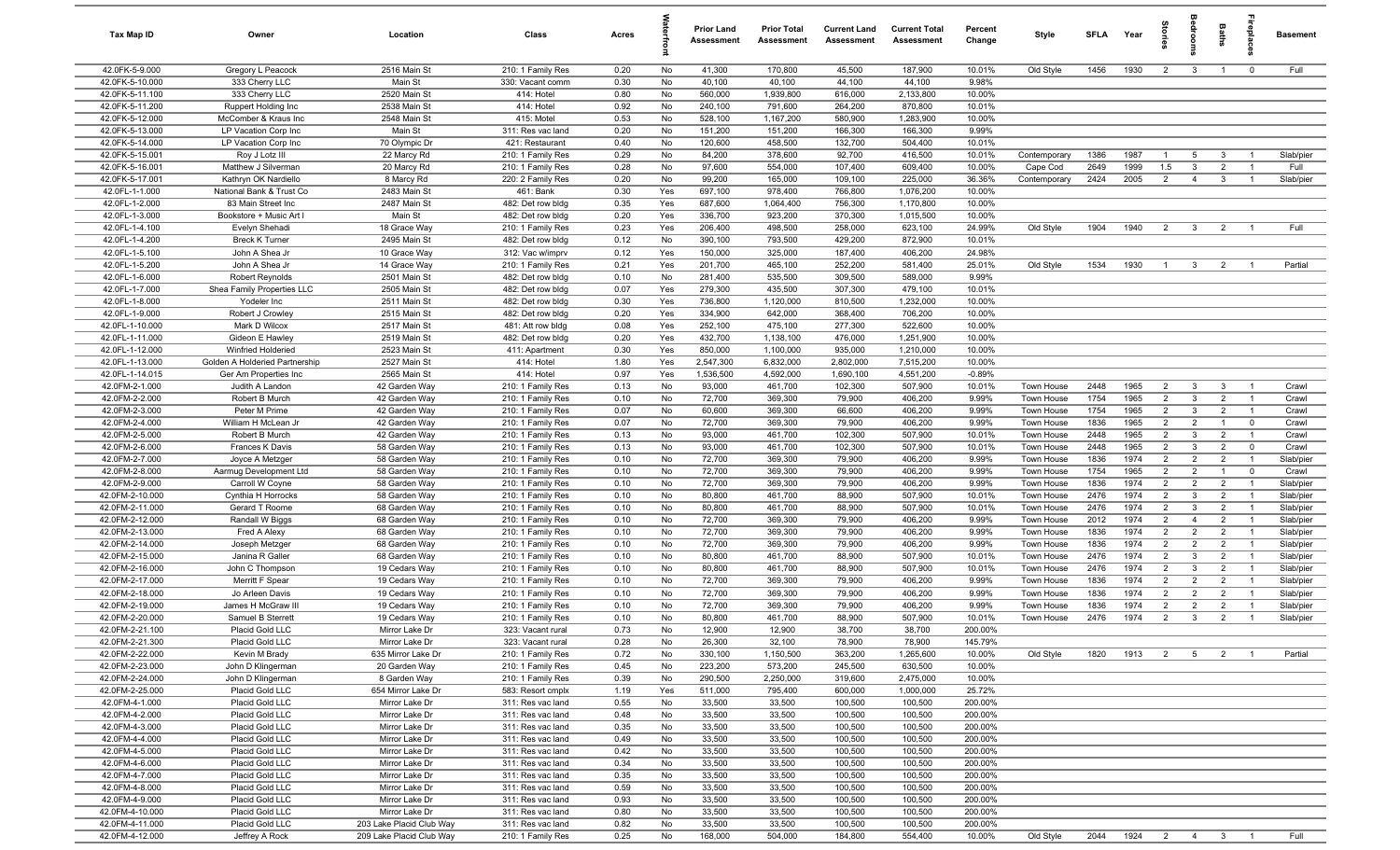| Tax Map ID                         | Owner                                           | Location                                             | Class                                  | Acres        |            | <b>Prior Land</b><br>Assessment | <b>Prior Total</b><br>Assessment | <b>Current Land</b><br>Assessment | <b>Current Total</b><br>Assessment | Percent<br>Change   | Style                  | <b>SFLA</b>  | Year         | ĝ.                               | groon                          | Baths                          | repla                            | Basement             |
|------------------------------------|-------------------------------------------------|------------------------------------------------------|----------------------------------------|--------------|------------|---------------------------------|----------------------------------|-----------------------------------|------------------------------------|---------------------|------------------------|--------------|--------------|----------------------------------|--------------------------------|--------------------------------|----------------------------------|----------------------|
| 42.0FM-4-13.000                    | Kevin P Maloney                                 | 197 Lake Placid Club Way                             | 210: 1 Family Res                      | 0.76         | No         | 282,300                         | 544,700                          | 310,600                           | 599,200                            | 10.01%              | Old Style              | 3108         | 1910         | 2                                | $\overline{7}$                 | $\overline{4}$                 | $\overline{2}$                   | Full                 |
| 42.0FM-4-14.000                    | Placid Gold LLC                                 | Mirror Lake Dr                                       | 311: Res vac land                      | 0.75         | No         | 33,500                          | 33,500                           | 100,500                           | 100,500                            | 200.00%             |                        |              |              |                                  |                                |                                |                                  |                      |
| 42.0FM-4-15.000                    | Placid Gold LLC                                 | Mirror Lake Dr                                       | 311: Res vac land                      | 1.07         | No         | 33,500                          | 33,500                           | 100,500                           | 100,500                            | 200.00%             |                        |              |              |                                  |                                |                                |                                  |                      |
| 42.0FM-4-16.000                    | William Karg                                    | 189 Lake Placid Club Way                             | 210: 1 Family Res                      | 0.23         | No         | 153,700                         | 489,700                          | 169,100                           | 538,700                            | 10.01%              | Old Style              | 2108         | 1942         | $\overline{2}$                   | $\mathbf{3}$                   | $\overline{2}$                 | $\overline{4}$                   | Slab/pier            |
| 42.0FM-4-17.000<br>42.0FM-4-18.000 | Peter Sellers<br>William B Lorick               | 183 Lake Placid Club Way<br>175 Lake Placid Club Way | 220: 2 Family Res<br>210: 1 Family Res | 0.26<br>0.29 | No<br>No   | 153,700<br>262,400              | 554,000<br>649,200               | 169,100<br>288,600                | 609,400<br>714,100                 | 10.00%<br>10.00%    | Old Style<br>Old Style | 2486<br>2345 | 1910<br>1925 | $\overline{2}$<br>$\overline{2}$ | 6<br>$\overline{4}$            | 6<br>$\overline{4}$            | $\overline{2}$<br>- 1            | Partial<br>Slab/pier |
| 42.0FM-4-19.000                    | Thomas Tynan                                    | 167 Lake Placid Club Way                             | 311: Res vac land                      | 0.20         | No         | 515,200                         | 515,200                          | 566,700                           | 566,700                            | 10.00%              |                        |              |              |                                  |                                |                                |                                  |                      |
| 42.0FM-4-20.000                    | Patricia P Lake                                 | 165 Lake Placid Club Way                             | 210: 1 Family Res                      | 0.26         | No         | 100,000                         | 415,000                          | 110,000                           | 456,500                            | 10.00%              | Old Style              | 860          | 1900         | $\overline{1}$                   | $\overline{2}$                 | $\overline{2}$                 | $\overline{1}$                   | Slab/pier            |
| 42.0FM-4-21.000                    | Placid Gold LLC                                 | Mirror Lake Dr                                       | 311: Res vac land                      | 0.31         | No         | 33,500                          | 33,500                           | 100,500                           | 100,500                            | 200.00%             |                        |              |              |                                  |                                |                                |                                  |                      |
| 42.0FM-4-22.000                    | Placid Gold LLC                                 | Mirror Lake Dr                                       | 311: Res vac land                      | 0.26         | No         | 41,900                          | 41,900                           | 125,700                           | 125,700                            | 200.00%             |                        |              |              |                                  |                                |                                |                                  |                      |
| 42.0FM-4-23.000                    | Placid Gold LLC                                 | Mirror Lake Dr                                       | 311: Res vac land                      | 0.30         | No         | 33,500                          | 33,500                           | 100,500                           | 100,500                            | 200.00%             |                        |              |              |                                  |                                |                                |                                  |                      |
| 42.0FM-4-24.000                    | Placid Gold LLC                                 | Mirror Lake Dr                                       | 311: Res vac land                      | 0.41         | No         | 33,500                          | 33,500                           | 100,500                           | 100,500                            | 200.00%             |                        |              |              |                                  |                                |                                |                                  |                      |
| 42.0FM-4-25.000                    | Placid Gold LLC                                 | Mirror Lake Dr                                       | 311: Res vac land                      | 0.26         | No         | 33,500                          | 33,500                           | 100,500                           | 100,500                            | 200.00%             |                        |              |              |                                  |                                |                                |                                  |                      |
| 42.0FM-4-26.000                    | Placid Gold LLC                                 | Mirror Lake Dr                                       | 311: Res vac land                      | 0.54         | No         | 34,300                          | 41,900                           | 102,900                           | 102,900                            | 145.58%             | Old Style              | 1856         | 1900         | $\overline{2}$                   | $\overline{4}$                 | $\mathbf{3}$                   | $\overline{2}$                   | Crawl                |
| 42.0FM-4-27.000                    | Kevin Fountain                                  | 163 Lake Placid Club Way                             | 210: 1 Family Res                      | 0.41         | No         | 250,000                         | 900,000                          | 275,000                           | 990,000                            | 10.00%              |                        |              |              |                                  |                                |                                |                                  |                      |
| 42.0FM-4-28.000                    | Placid Gold LLC                                 | Mirror Lake Dr                                       | 311: Res vac land                      | 0.50         | No         | 33,500                          | 33,500                           | 100,500                           | 100,500                            | 200.00%             |                        |              |              |                                  |                                |                                |                                  |                      |
| 42.0FM-4-29.000                    | Placid Gold LLC                                 | Mirror Lake Dr                                       | 210: 1 Family Res                      | 0.21         | No         | 34,300                          | 41,900                           | 102,900                           | 125,700                            | 200.00%             | Old Style              | 2784         | 1909         | 2.5                              | 9                              | 7                              |                                  | Slab/pier            |
| 42.0FM-4-30.000<br>42.0FM-4-31.000 | Placid Gold LLC<br>Placid Gold LLC              | Mirror Lake Dr<br>Mirror Lake Dr                     | 210: 1 Family Res<br>311: Res vac land | 0.41<br>0.25 | No<br>No   | 91,000<br>33,500                | 167,400<br>33,500                | 273,000<br>100,500                | 502,200<br>100,500                 | 200.00%<br>200.00%  | Ranch                  | 1858         | 1960         | $\overline{1}$                   | $\overline{2}$                 | $\overline{2}$                 |                                  | Full                 |
| 42.0FM-4-32.000                    | Placid Gold LLC                                 | 14 Cedars Way                                        | 311: Res vac land                      | 0.16         | No         | 33,500                          | 33,500                           | 100,500                           | 100,500                            | 200.00%             |                        |              |              |                                  |                                |                                |                                  |                      |
| 42.0FM-5-1.000                     | Placid Gold LLC                                 | Mirror Lake Dr                                       | 311: Res vac land                      | 1.39         | No         | 41,900                          | 41,900                           | 125,700                           | 125,700                            | 200.00%             |                        |              |              |                                  |                                |                                |                                  |                      |
| 42.0GK-1-1.000                     | Lake Placid Vacation Corp                       | <b>Hillcrest Ave</b>                                 | 330: Vacant comm                       | 0.10         | No         | 14,800                          | 14,800                           | 16,300                            | 16,300                             | 10.14%              |                        |              |              |                                  |                                |                                |                                  |                      |
| 42.0GK-1-3.000                     | Lake Placid Vacation Corp                       | <b>Hillcrest Ave</b>                                 | 438: Parking lot                       | 0.40         | No         | 21,700                          | 43,800                           | 23,900                            | 48,200                             | 10.05%              |                        |              |              |                                  |                                |                                |                                  |                      |
| 42.0GK-1-4.100                     | Lake Placid Vacation Corp                       | 69 Olympic Dr                                        | 414: Hotel                             | 8.10         | No         | 1,814,400                       | 14,672,600                       | 1,995,900                         | 16,139,900                         | 10.00%              |                        |              |              |                                  |                                |                                |                                  |                      |
| 42.0GK-1-4.200                     | Lake Placid Vacation Corp                       | Olympic Dr                                           | 330: Vacant comm                       | 0.60         | No         | 134,400                         | 134,400                          | 147,800                           | 147,800                            | 9.97%               |                        |              |              |                                  |                                |                                |                                  |                      |
| 42.0GK-1-5.000                     | Lake Placid Vacation Corp                       | 212 Olympic Dr                                       | 330: Vacant comm                       | 0.75         | No         | 39,200                          | 336,000                          | 150,000                           | 150,000                            | $-55.36%$           |                        |              |              |                                  |                                |                                |                                  |                      |
| 42.0GK-1-6.000                     | Lake Placid Vacation Corp                       | 200 Olympic Dr                                       | 210: 1 Family Res                      | 1.30         | No         | 51,500                          | 176,600                          | 56,700                            | 194,300                            | 10.02%              | Old Style              | 1677         | 1940         | 1.5                              | $\overline{\mathbf{3}}$        | $\overline{2}$                 | $\overline{1}$                   | Full                 |
| 42.0GL-1-1.100                     | Lake Placid Vacation Corp                       | Main St                                              | 438: Parking lot                       | 2.18         | No         | 100                             | 11,200                           | 100                               | 12,300                             | 9.82%               |                        |              |              |                                  |                                |                                |                                  |                      |
| 42.0GL-1-3.000                     | Gideon E Hawley                                 | 2640 Main St                                         | 484: 1 use sm bld                      | 0.12         | No         | 300,000                         | 800,000                          | 330,000                           | 880,000                            | 10.00%              |                        |              |              |                                  |                                |                                |                                  |                      |
| 42.0GL-2-2.100                     | Marc C Hess                                     | 26 Parkside Dr                                       | 483: Converted Res                     | 0.19         | No         | 92,000                          | 214,600                          | 105,800                           | 246,800                            | 15.00%              |                        |              |              |                                  |                                |                                |                                  |                      |
| 42.0GL-2-3.000                     | Adk Real Estate Dev LLC                         | Parkside Dr                                          | 311: Res vac land                      | 0.20         | No         | 67,200                          | 67,200                           | 84,000                            | 84,000                             | 25.00%              |                        |              |              |                                  |                                |                                |                                  |                      |
| 42.0GL-2-4.000<br>42.0GL-2-6.000   | Adk Real Estate Dev LLC<br>Adk Grundbesitz GMBH | 36 Parkside Dr<br>2625 Main St                       | 210: 1 Family Res<br>415: Motel        | 0.20<br>1.10 | No<br>No   | 280,000<br>1,162,800            | 352,200<br>3,093,000             | 125,800<br>1,337,200              | 216,000<br>3,556,900               | $-38.67%$<br>15.00% | Old Style              | 1566         | 1910         | $\overline{2}$                   | $\mathbf{3}$                   | $\overline{1}$                 | $\overline{1}$                   | Full                 |
| 42.0GL-2-7.000                     | Robert T Peacock                                | 50 Parkside Dr                                       | 449: Warehouse                         | 0.20         | No         | 199,100                         | 368,800                          | 228,900                           | 424,100                            | 14.99%              |                        |              |              |                                  |                                |                                |                                  |                      |
| 42.0GL-2-8.000                     | Gregory L Peacock                               | 56 Parkside Dr                                       | 220: 2 Family Res                      | 0.50         | No         | 59,300                          | 164,100                          | 74,100                            | 205,100                            | 24.98%              | Old Style              | 2798         | 1910         | $\overline{2}$                   | $5\overline{)}$                | $\mathbf{3}$                   | $^{\circ}$                       | Partial              |
| 42.0GL-2-9.000                     | Robert T Peacock                                | 64 Parkside Dr                                       | 230: 3 Family Res                      | 0.30         | No         | 39,300                          | 128,600                          | 49,200                            | 160,800                            | 25.04%              | Cape Cod               | 900          | 1945         | 1.5                              | $\mathbf{3}$                   | $\mathbf{3}$                   | $^{\circ}$                       | Full                 |
| 42.0GL-2-10.000                    | Gregory L Peacock                               | 70 Parkside Dr                                       | 411: Apartment                         | 0.20         | No         | 62,000                          | 159,900                          | 71,300                            | 183,900                            | 15.01%              |                        |              |              |                                  |                                |                                |                                  |                      |
| 42.0GL-2-11.000                    | Robert T Peacock                                | 74 Parkside Dr                                       | 230: 3 Family Res                      | 0.20         | No         | 32,100                          | 132,900                          | 40,100                            | 166,100                            | 24.98%              | Old Style              | 1768         | 1920         | $\overline{2}$                   | $\overline{4}$                 | $\mathbf{3}$                   | $\mathbf{0}$                     | Full                 |
| 42.0GL-2-12.000                    | <b>Bruce D Cahilly</b>                          | 2653 Main St                                         | 421: Restaurant                        | 0.38         | No         | 242,000                         | 798,800                          | 278,300                           | 918,600                            | 15.00%              |                        |              |              |                                  |                                |                                |                                  |                      |
| 42.0GL-2-13.000                    | Salvatore Bimonte                               | 2647 Main St                                         | 481: Att row bldg                      | 0.10         | No         | 137,400                         | 321,300                          | 158,000                           | 369,500                            | 15.00%              |                        |              |              |                                  |                                |                                |                                  |                      |
| 42.0GL-2-14.000                    | Adk Grundbesitz GMBH                            | 2639 Main St                                         | 421: Restaurant                        | 0.20         | No         | 262,600                         | 689,200                          | 302,000                           | 792,600                            | 15.00%              |                        |              |              |                                  |                                |                                |                                  |                      |
| 42.0GL-2-15.000                    | Adk Grundbesitz GMBH & Co                       | Main St                                              | 330: Vacant comm                       | 0.20         | No         | 201,600                         | 201,600                          | 231,800                           | 231,800                            | 14.98%              |                        |              |              |                                  |                                |                                |                                  |                      |
| 42.0GL-2-16.000                    | Mani LLC                                        | 2617 Main St                                         | 421: Restaurant                        | 0.87         | No         | 1,512,000                       | 5,600,000                        | 1,738,800                         | 6,440,000                          | 15.00%              |                        |              |              |                                  |                                |                                |                                  |                      |
| 42.0GL-2-19.000                    | Patrick J Cunningham                            | 2609 Main St                                         | 210: 1 Family Res                      | 0.10         | No         | 126,800                         | 309,200                          | 158,500                           | 386,500                            | 25.00%              | Old Style              | 1350         | 1920         | $\overline{2}$                   | $\overline{4}$                 | $\overline{1}$                 | $\overline{0}$                   | Full                 |
| 42.0GL-2-21.000                    | Patrick J Cunningham                            | 2599 Main St                                         | 482: Det row bldg                      | 0.10         | No         | 162,900                         | 525,100                          | 187,400                           | 603,900                            | 15.01%              |                        |              |              |                                  |                                |                                |                                  |                      |
| 42.0GL-3-1.100<br>42.0GL-3-2.100   | Lawrence J Landolfe<br>Favor R Smith            | 2575 Main St<br>2577 Main St                         | 280: Multiple res<br>316: Wr vac w/imp | 0.16<br>0.14 | Yes<br>Yes | 235,700<br>72,800               | 611,100<br>112,000               | 294,700<br>91,000                 | 763,900<br>140,000                 | 25.00%<br>25.00%    | Old Style              | 2296         | 1900         | $\overline{2}$                   | $\overline{\mathbf{3}}$        | $\mathbf{3}$                   | $\overline{1}$                   | Full                 |
| 42.0GL-3-2.200                     | ANF1 LLC                                        | Main St                                              | 465: Prof. bldg.                       | 0.21         | No         | 392,000                         | 784,000                          | 431,200                           | 862,400                            | 10.00%              |                        |              |              |                                  |                                |                                |                                  |                      |
| 42.0GM-3-1.000                     | Placid Gold LLC                                 | 110 Lake Placid Club Way                             | 583: Resort cmplx                      | 33.33        | No         | 622,500                         | 1,310,400                        | 684,700                           | 1,441,400                          | 10.00%              |                        |              |              |                                  |                                |                                |                                  |                      |
| 42.0GM-3-2.000                     | Placid Gold LLC                                 | Lake Placid Club Way                                 | 583: Resort cmplx                      | 0.90         | No         | 27,300                          | 96,100                           | 81,900                            | 288,300                            | 200.00%             |                        |              |              |                                  |                                |                                |                                  |                      |
| 42.0GM-3-3.000                     | Placid Gold LLC                                 | Lake Placid Club Way                                 | 583: Resort cmplx                      | 0.86         | No         | 27,300                          | 96,100                           | 81,900                            | 288,300                            | 200.00%             |                        |              |              |                                  |                                |                                |                                  |                      |
| 42.0GM-3-5.000                     | Placid Gold LLC                                 | 106 Lake Placid Club Way                             | 210: 1 Family Res                      | 0.52         | No         | 18,000                          | 32,100                           | 54,000                            | 96,300                             | 200.00%             | Old Style              | 1342         | 1949         | 1.5                              | $\mathbf{3}$                   | $\overline{2}$                 | $\overline{1}$                   | Slab/pier            |
| 42.0GM-3-6.100                     | Hearn Agency Inc                                | 98 Lake Placid Club Way                              | 210: 1 Family Res                      | 0.34         | No         |                                 |                                  | 85,000                            | 425,000                            |                     | Old Style              | 3186         | 1890         | 1.5                              | $\overline{4}$                 | $\mathbf{3}$                   | $\overline{1}$                   | Partial              |
| 42.0GM-3-7.000                     | Placid Gold LLC                                 | Lake Placid Club Way                                 | 311: Res vac land                      | 0.51         | No         | 8,400                           | 8,400                            | 25,200                            | 25,200                             | 200.00%             |                        |              |              |                                  |                                |                                |                                  |                      |
| 42.0GM-3-8.000                     | Placid Gold LLC                                 | Lake Placid Club Way                                 | 311: Res vac land                      | 0.46         | No         | 8,400                           | 8,400                            | 25,200                            | 25,200                             | 200.00%             |                        |              |              |                                  |                                |                                |                                  |                      |
| 42.0GM-3-9.000                     | Placid Gold LLC                                 | Lake Placid Club Way                                 | 311: Res vac land                      | 0.37         | No         | 8,400                           | 8,400                            | 25,200                            | 25,200                             | 200.00%             |                        |              |              |                                  |                                |                                |                                  |                      |
| 42.0GM-4-1.000                     | Placid Gold LLC                                 | 39 Lake Placid Club Way                              | 583: Resort cmplx                      | 17.94        | No         | 174,700                         | 174,700                          | 1,250,000                         | 1,250,000                          | 615.51%             |                        |              |              |                                  |                                |                                |                                  |                      |
| 42.0GM-4-2.000                     | Paul J Davis                                    | 95 Lake Placid Club Way                              | 210: 1 Family Res                      | 0.54         | No         | 398,400                         | 1,200,200                        | 438,200                           | 1,320,200                          | 10.00%              | Contemporary           | 2670         | 1999         | $\overline{2}$                   | $5\overline{5}$                | $5\overline{5}$                | $\overline{4}$                   | Partial              |
| 42.0GM-4-3.000                     | Katrina L Kroes                                 | Lake Placid Club Way                                 | 311: Res vac land                      | 0.42         | No         | 188,600                         | 208,300                          | 229,100                           | 229,100                            | 9.99%               |                        |              |              |                                  |                                |                                |                                  |                      |
| 42.0HK-1-1.000                     | Kathleen B Miner                                | 64 Cummings Rd                                       | 210: 1 Family Res                      | 0.40         | No         | 48,600                          | 140,700                          | 60,800                            | 175,900                            | 25.02%              | Old Style              | 1388         | 1940         | $\overline{1}$                   | $\mathbf{3}$                   | $\overline{2}$                 | $\overline{1}$                   | Full                 |
| 42.0HK-1-2.000<br>42.0HK-1-3.000   | Steven L Bickford                               | 89 School St<br>92 School St                         | 210: 1 Family Res                      | 0.40         | No         | 51,000<br>57,400                | 160,000<br>334,700               | 63,800<br>71,800                  | 210,000<br>418,400                 | 31.25%              | Old Style              | 1787         | 1949         | 1.7                              | $\mathbf{3}$<br>$\overline{4}$ | $\overline{1}$                 | $\overline{1}$<br>$\overline{1}$ | Full                 |
| 42.0HK-1-4.000                     | Suzanne M Putnam<br>John R Treiber              | 72 School St                                         | 210: 1 Family Res<br>210: 1 Family Res | 0.20<br>0.20 | No<br>No   | 27,000                          | 91,300                           | 33,700                            | 114,100                            | 25.01%<br>24.97%    | Old Style<br>Old Style | 2146<br>1239 | 1929<br>1890 | $\overline{2}$<br>$\overline{2}$ | $\overline{2}$                 | $\mathbf{3}$<br>$\overline{2}$ | $\mathbf 0$                      | Full<br>Full         |
| 42.0HK-1-5.000                     | Lorraine Bryant                                 | 62 School St                                         | 220: 2 Family Res                      | 0.10         | No         | 26,500                          | 149,700                          | 33,100                            | 187,100                            | 24.98%              | Old Style              | 1804         | 1922         | $\overline{2}$                   | $\overline{4}$                 | $\overline{2}$                 | $\mathbf 0$                      | Crawl                |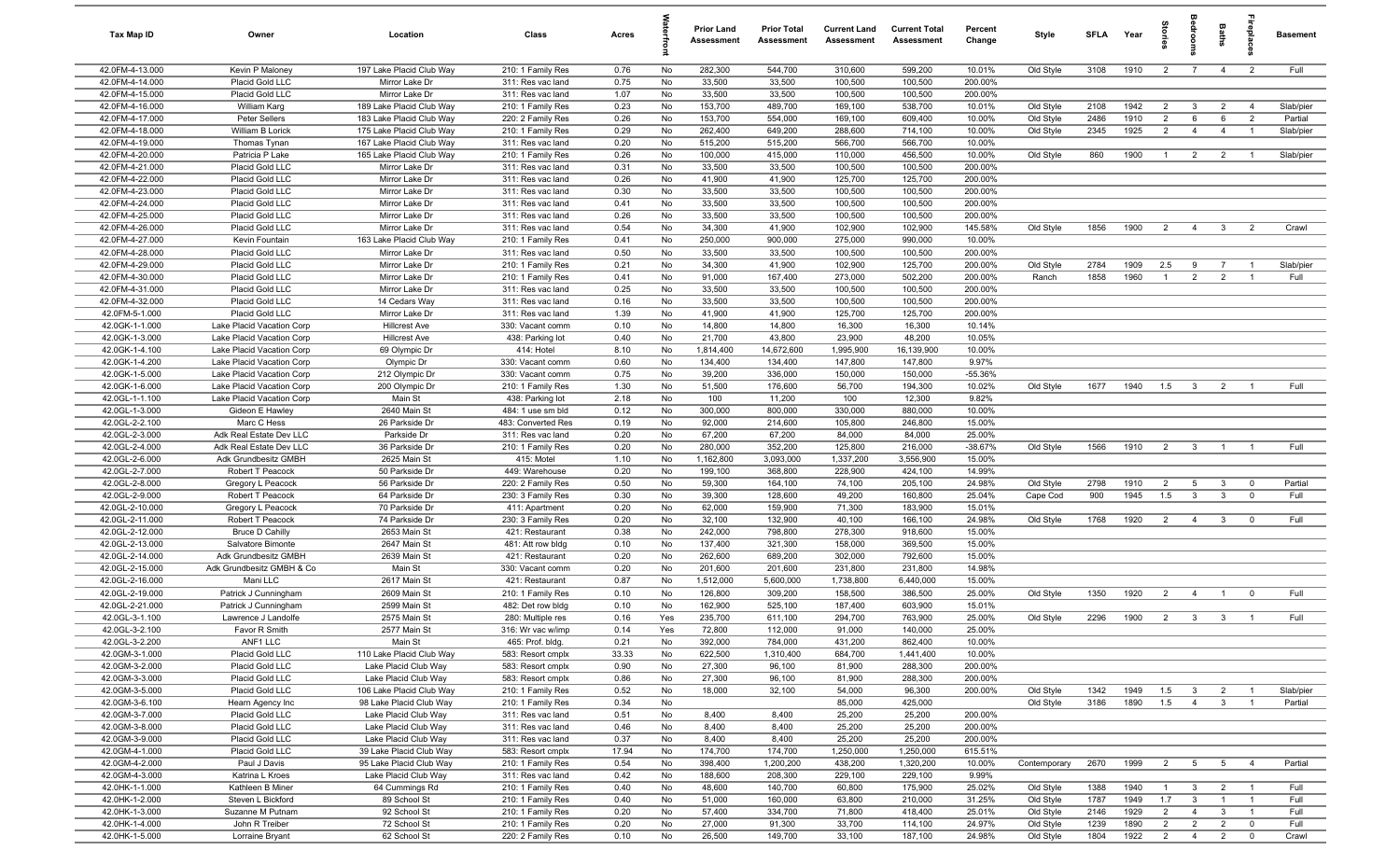| Tax Map ID                         | Owner                                    | Location                                | Class                                  | Acres        |          | <b>Prior Land</b><br>Assessment | <b>Prior Total</b><br>Assessment | <b>Current Land</b><br>Assessment | <b>Current Total</b><br>Assessment | Percent<br>Change | Style                  | <b>SFLA</b>  | Year         | tories                           | å                                | Baths                            |                                        | <b>Basement</b>      |
|------------------------------------|------------------------------------------|-----------------------------------------|----------------------------------------|--------------|----------|---------------------------------|----------------------------------|-----------------------------------|------------------------------------|-------------------|------------------------|--------------|--------------|----------------------------------|----------------------------------|----------------------------------|----------------------------------------|----------------------|
| 42.0HK-1-6.002                     | Carol S Perkins                          | School St                               | 311: Res vac land                      | 0.40         | No       | 8,700                           | 8,700                            | 10,900                            | 10,900                             | 25.29%            |                        |              |              |                                  |                                  |                                  |                                        |                      |
| 42.0HK-1-7.100                     | Andrew J Perkins                         | 147 McKinley St                         | 210: 1 Family Res                      | 0.25         | No       | 36,000                          | 132,200                          | 45,000                            | 165,200                            | 24.96%            | Cape Cod               | 1296         | 1995         | 1.5                              | $\overline{4}$                   | $\overline{2}$                   | $\overline{0}$                         | Full                 |
| 42.0HK-1-8.000                     | Melissa M Ryan                           | 141 McKinley St                         | 210: 1 Family Res                      | 0.10         | No       | 22,300                          | 116,300                          | 27,900                            | 145,400                            | 25.02%            | Old Style              | 1087         | 1920         | 1.5                              | 3                                | $\mathbf{1}$                     | $\mathbf 0$                            | Full                 |
| 42.0HK-1-9.000                     | Carol S Perkins                          | 75 School St                            | 210: 1 Family Res                      | 0.10         | No       | 25,300                          | 140,700                          | 31,700                            | 175,900                            | 25.02%            | Old Style              | 1860         | 1949         | $\overline{2}$                   | $\overline{4}$                   | $\overline{2}$                   | $\mathbf 0$                            | Full                 |
| 42.0HK-1-10.000                    | Glen Stephenson                          | 83 School St                            | 210: 1 Family Res                      | 0.41         | No       | 48,800                          | 135,500                          | 61,000                            | 250,000                            | 84.50%            | Old Style              | 1534         | 1900         | 1.5                              | $\overline{4}$                   | $\overline{2}$                   | $\mathbf 0$                            | Crawl                |
| 42.0HK-1-11.000<br>42.0HK-1-12.100 | Luke F Perkins                           | 115 McKinley St                         | 210: 1 Family Res                      | 0.80         | No       | 69,200<br>18,900                | 149,600<br>83,300                | 86,500<br>23,600                  | 187,000                            | 25.00%<br>24.97%  | Ranch                  | 1276<br>1502 | 1974<br>1974 | $\overline{1}$<br>$\overline{2}$ | 3<br>$\mathbf{3}$                | 3<br>$\overline{1}$              | $\mathbf 0$<br>$\mathbf 0$             | Full<br>Partial      |
| 42.0HK-1-12.200                    | Mary L Duffy<br><b>Robert Duffy</b>      | 101 McKinley St<br>103 McKinley St      | 210: 1 Family Res<br>210: 1 Family Res | 0.28<br>0.12 | No<br>No | 15,800                          | 58,700                           | 19,800                            | 104,100<br>73,400                  | 25.04%            | Cottage<br>Bungalow    | 790          | 1929         | $\overline{1}$                   | $\mathbf{3}$                     | $\overline{1}$                   | $\mathbf 0$                            | Partial              |
| 42.0HK-1-13.000                    | Dennis F Lawrence                        | 99 McKinley St                          | 210: 1 Family Res                      | 0.20         | No       | 30,400                          | 119,700                          | 38,000                            | 149,600                            | 24.98%            | Old Style              | 1288         | 1930         | $\overline{2}$                   | 2                                | $\overline{1}$                   | $\overline{1}$                         | Full                 |
| 42.0HK-1-14.000                    | Sheila Owen                              | 97 McKinley St                          | 210: 1 Family Res                      | 0.30         | No       | 37,200                          | 110,900                          | 46,500                            | 138,600                            | 24.98%            | Cottage                | 780          | 1934         | $\overline{1}$                   | $\overline{2}$                   | $\overline{1}$                   | $\mathbf 0$                            | Partial              |
| 42.0HK-1-15.000                    | Denis J McKenna                          | 93 McKinley St                          | 210: 1 Family Res                      | 0.50         | No       | 51,600                          | 102,700                          | 64,500                            | 128,400                            | 25.02%            | Old Style              | 1394         | 1915         | $\overline{2}$                   | $\overline{2}$                   | $\overline{1}$                   | $\mathbf 0$                            | Full                 |
| 42.0HK-1-16.000                    | Loretta K Smith                          | 77 McKinley St                          | 210: 1 Family Res                      | 0.45         | No       | 45,800                          | 87,600                           | 57,300                            | 109,500                            | 25.00%            | Cottage                | 576          | 1972         | $\overline{1}$                   | $\overline{1}$                   | $\overline{1}$                   | $\mathbf 0$                            | Crawl                |
| 42.0HK-1-17.000                    | Sandra E Hudson                          | 71 McKinley St                          | 210: 1 Family Res                      | 0.46         | No       | 47,500                          | 93,200                           | 59,400                            | 116,500                            | 25.00%            | Old Style              | 1250         | 1930         | $\overline{2}$                   | $\overline{4}$                   | $\overline{1}$                   | $\mathbf 0$                            | Full                 |
| 42.0HK-1-18.000                    | Patrick F Gallagher                      | 65 McKinley St                          | 210: 1 Family Res                      | 0.50         | No       | 53,100                          | 114,500                          | 66,300                            | 143,100                            | 24.98%            | Old Style              | 1461         | 1916         | 1.5                              | $\mathbf{3}$                     | $\overline{1}$                   | $\mathbf 0$                            | Full                 |
| 42.0HK-1-19.000                    | Patrick Gallagher                        | 59 McKinley St                          | 210: 1 Family Res                      | 0.50         | No       | 54,000                          | 121,500                          | 67,500                            | 151,900                            | 25.02%            | Old Style              | 1674         | 1920         | $\overline{2}$                   | $\overline{2}$                   | $\overline{1}$                   | $\mathbf 0$                            | Full                 |
| 42.0HK-1-20.000                    | Luke F Perkins                           | 87 School St                            | 311: Res vac land                      | 0.84         | No       | 59,400                          | 59,400                           | 74,200                            | 74,200                             | 24.92%            |                        |              |              |                                  |                                  |                                  |                                        |                      |
| 42.0HK-1-21.000                    | Therese K Patnode                        | <b>McKinley St</b>                      | 311: Res vac land                      | 0.45         | No       | 19,600                          | 19,600                           | 24,500                            | 24,500                             | 25.00%            |                        |              |              |                                  |                                  |                                  |                                        |                      |
| 42.0HL-1-2.000                     | Moongate Ltd Partnership                 | 2663 Main St                            | 421: Restaurant                        | 0.22         | No       | 161,500                         | 398,400                          | 185,800                           | 458,200                            | 15.01%            |                        |              |              |                                  |                                  |                                  |                                        |                      |
| 42.0HL-1-3.000<br>42.0HL-1-4.000   | Lewis A Conway                           | 2665 Main St<br>Parkside Dr             | 482: Det row bldg                      | 0.20<br>0.10 | No<br>No | 104,200<br>7,200                | 166,800<br>7,200                 | 119,800<br>9,000                  | 191,800<br>9,000                   | 14.99%<br>25.00%  |                        |              |              |                                  |                                  |                                  |                                        |                      |
| 42.0HL-1-5.000                     | Lewis A Conway<br>Judith Strack          | Parkside Dr                             | 311: Res vac land<br>330: Vacant comm  | 0.10         | No       | 22,400                          | 22,400                           | 25,800                            | 25,800                             | 15.18%            |                        |              |              |                                  |                                  |                                  |                                        |                      |
| 42.0HL-1-6.100                     | Judith Strack                            | Parkside Dr                             | 330: Vacant comm                       | 0.10         | No       | 6,300                           | 6,300                            | 6,900                             | 6,900                              | 9.52%             |                        |              |              |                                  |                                  |                                  |                                        |                      |
| 42.0HL-1-6.200                     | <b>Charles Ballard</b>                   | 88 Parkside Dr                          | 411: Apartment                         | 0.10         | No       | 59,600                          | 137,800                          | 68,600                            | 158,500                            | 15.02%            |                        |              |              |                                  |                                  |                                  |                                        |                      |
| 42.0HL-1-7.000                     | Ann A MacLenathen                        | 836 Mirror Lake Dr                      | 210: 1 Family Res                      | 0.20         | No       | 38,400                          | 143,800                          | 48,000                            | 179,800                            | 25.03%            | Old Style              | 1912         | 1900         | 1.5                              | $\mathbf{3}$                     | $\overline{2}$                   |                                        | Full                 |
| 42.0HL-1-8.000                     | Jerry F Strack                           | 2679 Main St                            | 432: Gas station                       | 0.40         | No       | 169,200                         | 347,300                          | 194,600                           | 399,400                            | 15.00%            |                        |              |              |                                  |                                  |                                  |                                        |                      |
| 42.0HL-1-9.000                     | Madeline R Sellers                       | 2673 Main St                            | 482: Det row bldg                      | 0.20         | No       | 119,300                         | 283,600                          | 137,200                           | 326,100                            | 14.99%            |                        |              |              |                                  |                                  |                                  |                                        |                      |
| 42.0HL-1-10.000                    | Joseph Trapasso                          | 2669 Main St                            | 482: Det row bldg                      | 0.10         | No       | 146,700                         | 309,900                          | 168,700                           | 356,400                            | 15.00%            |                        |              |              |                                  |                                  |                                  |                                        |                      |
| 42.0HL-2-1.000                     | Robert E Breyette I                      | 55 McLenathen Ave                       | 210: 1 Family Res                      | 0.23         | No       | 37,600                          | 157,700                          | 47,000                            | 197,100                            | 24.98%            | Old Style              | 1753         | 1900         | 1.5                              | $\overline{\mathbf{3}}$          | $\overline{1}$                   |                                        | Partial              |
| 42.0HL-2-2.000                     | Mildred M Kruger                         | McLenathen Ave                          | 311: Res vac land                      | 0.10         | No       | 11,600                          | 11,600                           | 14,500                            | 14,500                             | 25.00%            |                        |              |              |                                  |                                  |                                  |                                        |                      |
| 42.0HL-2-3.000                     | Debra L Ratelle                          | 51 McLenathen Ave                       | 210: 1 Family Res                      | 0.17         | No       | 12,500                          | 61,600                           | 15,600                            | 77,000                             | 25.00%            | Old Style              | 1188         | 1920         | 1.5                              | $\overline{2}$                   | $\overline{1}$                   | $\mathbf 0$                            | Crawl                |
| 42.0HL-3-1.000                     | Seann Cassidy                            | 58 McLenathen Ave                       | 210: 1 Family Res                      | 0.10         | No       | 25,200                          | 139,600                          | 31,500                            | 174,500                            | 25.00%            | Old Style              | 1520         | 1918         | $\overline{2}$                   | $\mathbf{3}$                     | $\overline{1}$                   | $\mathbf 0$                            | Full                 |
| 42.0HL-3-2.000<br>42.0HL-3-3.000   | James J Valenze<br>Linda Blair           | 49 School St<br>45 School St            | 210: 1 Family Res                      | 0.10<br>0.10 | No<br>No | 28,600<br>19,400                | 167,300<br>93,500                | 35,700<br>24,300                  | 209,100<br>116,900                 | 24.99%<br>25.03%  | Old Style              | 1268<br>1065 | 1930<br>1930 | $\overline{2}$<br>$\overline{1}$ | $\mathbf{3}$<br>$\mathbf{3}$     | $\overline{1}$<br>$\overline{1}$ | $\mathbf 0$<br>$\overline{\mathbf{0}}$ | Slab/pier<br>Partial |
| 42.0HL-3-4.000                     | <b>Brenden Gotham</b>                    | 41 School St                            | 210: 1 Family Res<br>220: 2 Family Res | 0.10         | No       | 24,500                          | 134,000                          | 30,600                            | 167,500                            | 25.00%            | Old Style<br>Old Style | 1288         | 1930         | $\overline{2}$                   | $\mathbf{3}$                     | $\overline{2}$                   | $\mathbf 0$                            | Full                 |
| 42.0HL-3-5.000                     | Laurie A Miner                           | 37 School St                            | 220: 2 Family Res                      | 0.10         | No       | 25,400                          | 118,800                          | 31,700                            | 148,500                            | 25.00%            | Old Style              | 1782         | 1920         | $\overline{2}$                   | 6                                | 3                                | $\mathbf 0$                            | Partial              |
| 42.0HL-3-6.000                     | Michael T Lamb                           | 87 Colden Ave                           | 210: 1 Family Res                      | 0.10         | No       | 24,300                          | 132,200                          | 30,300                            | 165,200                            | 24.96%            | Cape Cod               | 1525         | 1970         | 1.7                              | $\mathbf{3}$                     | $\overline{1}$                   | $\mathbf 0$                            | Full                 |
| 42.0HL-3-7.000                     | Kristina L Isachsen                      | 81 Colden Ave                           | 210: 1 Family Res                      | 0.10         | No       | 24,500                          | 123,100                          | 30,700                            | 153,900                            | 25.02%            | Old Style              | 1935         | 1890         | 2                                | $\overline{4}$                   | $\overline{1}$                   | $\mathbf 0$                            | Partial              |
| 42.0HL-3-8.000                     | <b>Bruce D Barry</b>                     | 77 Colden Ave                           | 210: 1 Family Res                      | 0.20         | No       | 33,400                          | 142,900                          | 41,700                            | 178,600                            | 24.98%            | Old Style              | 2072         | 1920         | $\overline{2}$                   | $5\overline{5}$                  | $\overline{2}$                   | $\mathbf 0$                            | Partial              |
| 42.0HL-3-9.000                     | Raymond M McIntyre                       | 73 Colden Ave                           | 210: 1 Family Res                      | 0.20         | No       | 32,100                          | 132,200                          | 40,100                            | 165,200                            | 24.96%            | Old Style              | 1298         | 1922         | 1.7                              | $\mathbf{3}$                     | $\overline{1}$                   | $\mathbf 0$                            | Partial              |
| 42.0HL-3-10.000                    | Gail A Joseph                            | 177 McKinley St                         | 210: 1 Family Res                      | 0.20         | No       | 32,900                          | 139,100                          | 41,100                            | 173,900                            | 25.02%            | Old Style              | 1827         | 1920         | $\overline{2}$                   | 5                                | $\overline{2}$                   | $\mathbf 0$                            | Full                 |
| 42.0HL-3-11.000                    | Robert J Barney                          | 171 McKinley St                         | 210: 1 Family Res                      | 0.30         | No       | 40,800                          | 140,300                          | 51,000                            | 175,400                            | 25.02%            | Old Style              | 1594         | 1850         | 2.7                              | $\mathbf{3}$                     | $\overline{2}$                   | $\mathbf 0$                            | Full                 |
| 42.0HL-3-12.000                    | Gilbert M Lyon                           | 163 McKinley St                         | 311: Res vac land                      | 0.20         | No       | 1,500                           | 1,500                            | 1,900                             | 1,900                              | 26.67%            |                        |              |              |                                  |                                  |                                  |                                        |                      |
| 42.0HL-3-13.000                    | Aljo Cecunjanin                          | 159 McKinley St                         | 210: 1 Family Res                      | 0.10         | No       | 28,700                          | 156,000                          | 35,900                            | 195,000                            | 25.00%            | Old Style              | 1922         | 1920         | $\overline{2}$                   | $\overline{4}$                   | $\overline{2}$                   | $\mathbf 0$                            | Partial              |
| 42.0HL-3-14.000<br>42.0HL-3-15.000 | Megan H Boughton<br>Gilbert M Lyon       | 48 McLenathen Ave<br><b>McKinley St</b> | 210: 1 Family Res<br>210: 1 Family Res | 0.10<br>0.10 | No<br>No | 27,000<br>7,400                 | 153,800<br>99,700                | 33,700<br>9,200                   | 192,200<br>124,600                 | 24.97%<br>24.97%  | Old Style<br>Old Style | 1308<br>1296 | 1920<br>1929 | $\overline{2}$<br>$\overline{2}$ | $\mathbf{3}$<br>$\overline{4}$   | $\overline{1}$<br>$\overline{1}$ | $\mathbf 0$<br>$\mathbf 0$             | Partial<br>Partial   |
| 42.0HL-3-16.000                    | Jeffrey D Brownell                       | 52 McLenathen Ave                       | 210: 1 Family Res                      | 0.10         | No       | 22,100                          | 114,500                          | 27,600                            | 143,100                            | 24.98%            | Old Style              | 1270         | 1929         | $\overline{2}$                   | $\mathbf{3}$                     | $\overline{1}$                   | $\mathbf 0$                            | Partial              |
| 42.0HL-3-17.000                    | Paul F Jones                             | 54 McLenathen Ave                       | 210: 1 Family Res                      | 0.10         | No       | 21,400                          | 109,100                          | 26,800                            | 136,400                            | 25.02%            | Old Style              | 1386         | 1900         | $\overline{2}$                   | $\mathcal{R}$                    | $\overline{1}$                   | $\mathbf 0$                            | Partial              |
| 42.0HL-4-1.000                     | Nazlija Cecunjanin                       | 84 Colden Ave                           | 210: 1 Family Res                      | 0.10         | No       | 20,900                          | 105,600                          | 26,100                            | 132,000                            | 25.00%            | Old Style              | 1650         | 1928         | $\overline{2}$                   | $5\overline{5}$                  | $\overline{2}$                   | $\mathbf 0$                            | Full                 |
| 42.0HL-4-2.000                     | Sanel Cecunjanin                         | 21 School St                            | 220: 2 Family Res                      | 0.10         | No       | 26,500                          | 149,600                          | 33,100                            | 187,000                            | 25.00%            | Old Style              | 2713         | 1920         | $\overline{2}$                   | $\overline{4}$                   | $\overline{2}$                   | $\mathbf 0$                            | Full                 |
| 42.0HL-4-3.000                     | Nicholas H Planty                        | School St                               | 330: Vacant comm                       | 0.30         | No       | 104,800                         | 104,800                          | 120,500                           | 120,500                            | 14.98%            |                        |              |              |                                  |                                  |                                  |                                        |                      |
| 42.0HL-4-4.000                     | Nicholas H Planty                        | 11 School St                            | 424: Night club                        | 0.10         | No       | 150,000                         | 492,800                          | 172,500                           | 566,700                            | 15.00%            |                        |              |              |                                  |                                  |                                  |                                        |                      |
| 42.0HL-4-6.000                     | Norman Martin Jr                         | 2720 Main St                            | 482: Det row bldg                      | 0.20         | No       | 101,000                         | 264,300                          | 116,100                           | 303,900                            | 14.98%            |                        |              |              |                                  |                                  |                                  |                                        |                      |
| 42.0HL-4-7.000                     | Starnet Design Litho Inc                 | 2722 Main St                            | 482: Det row bldg                      | 0.13         | No       | 172,500                         | 367,600                          | 198,300                           | 422,700                            | 14.99%            |                        |              |              |                                  |                                  |                                  |                                        |                      |
| 42.0HL-4-8.001                     | Christopher R Grant                      | 78 Colden Ave                           | 210: 1 Family Res                      | 0.10         | No       | 25,500                          | 118,800                          | 31,900                            | 148,500                            | 25.00%            | Old Style              | 1372         | 1925         | 1.7                              | $\overline{4}$                   | $\overline{2}$                   | $\overline{0}$                         | Partial              |
| 42.0HL-4-9.002                     | Michael A Nicola                         | 2724 Main St                            | 422: Diner/lunch                       | 0.20         | No       | 212,700                         | 525,600                          | 244,600                           | 604,400                            | 14.99%            |                        |              |              |                                  |                                  |                                  |                                        |                      |
| 42.0HL-4-10.000                    | Jenny Kelton                             | 209 McKinley St                         | 210: 1 Family Res                      | 0.20         | No       | 24,000                          | 79,200                           | 30,000                            | 99,000                             | 25.00%            | Old Style              | 1590         | 1910         | $\overline{2}$                   | $\overline{4}$                   | $\overline{1}$                   | $\overline{\mathbf{0}}$                | Partial              |
| 42.0HL-4-11.000<br>42.0HL-4-12.000 | Starnet Design Litho Inc<br>Jon P Thayer | Main St<br>205 McKinley St              | 411: Apartment<br>210: 1 Family Res    | 0.10<br>0.20 | No<br>No | 40,100<br>29,900                | 132,500<br>107,500               | 46,100<br>37,400                  | 152,400<br>134,400                 | 15.02%<br>25.02%  | Old Style              | 1505         | 1929         | 1.7                              |                                  | $\overline{1}$                   | $\overline{\mathbf{0}}$                | Full                 |
| 42.0HL-4-13.000                    | Ann T Moorehead                          | 201 McKinley St                         | 210: 1 Family Res                      | 0.20         | No       | 34,700                          | 154,000                          | 43,400                            | 192,500                            | 25.00%            | Old Style              | 3362         | 1900         | 2.5                              | $\overline{2}$<br>$\overline{4}$ | $\overline{2}$                   | $\mathbf 0$                            | Full                 |
| 42.0HL-4-14.000                    | Joseph J Leonard                         | 199 McKinley St                         | 210: 1 Family Res                      | 0.10         | No       | 22,500                          | 94,100                           | 28,100                            | 117,600                            | 24.97%            | Old Style              | 1590         | 1900         | $\overline{2}$                   | $\overline{3}$                   | $\overline{1}$                   | $\mathbf 0$                            | Partial              |
| 42.0HL-4-15.000                    | Joseph A Catinia                         | 193 McKinley St                         | 411: Apartment                         | 0.20         | No       | 50,800                          | 202,300                          | 58,400                            | 232,600                            | 14.98%            |                        |              |              |                                  |                                  |                                  |                                        |                      |
| 42.0HL-4-16.000                    | Patricia L Daby                          | 187 McKinley St                         | 220: 2 Family Res                      | 0.20         | No       | 25,000                          | 104,700                          | 31,300                            | 130,900                            | 25.02%            | Old Style              | 1749         | 1890         | $\overline{2}$                   | $\overline{\mathbf{3}}$          | $\overline{2}$                   | $\overline{1}$                         | Partial              |
| 42.0HL-4-17.000                    | Robert L Thompson                        | 70 Colden Ave                           | 210: 1 Family Res                      | 0.20         | No       | 31,600                          | 128,500                          | 39,500                            | 160,600                            | 24.98%            | Old Style              | 1554         | 1930         | $\overline{2}$                   | $\overline{4}$                   | $\overline{2}$                   | $\overline{0}$                         | Full                 |
| 42.0HL-4-18.000                    | Charles A Paries Jr                      | 74 Colden Ave                           | 210: 1 Family Res                      | 0.20         | No       | 30,900                          | 123,200                          | 38,600                            | 154,000                            | 25.00%            | Old Style              | 1248         | 1900         | $\overline{2}$                   | $\overline{\mathbf{3}}$          | $\overline{1}$                   | $\overline{0}$                         | Partial              |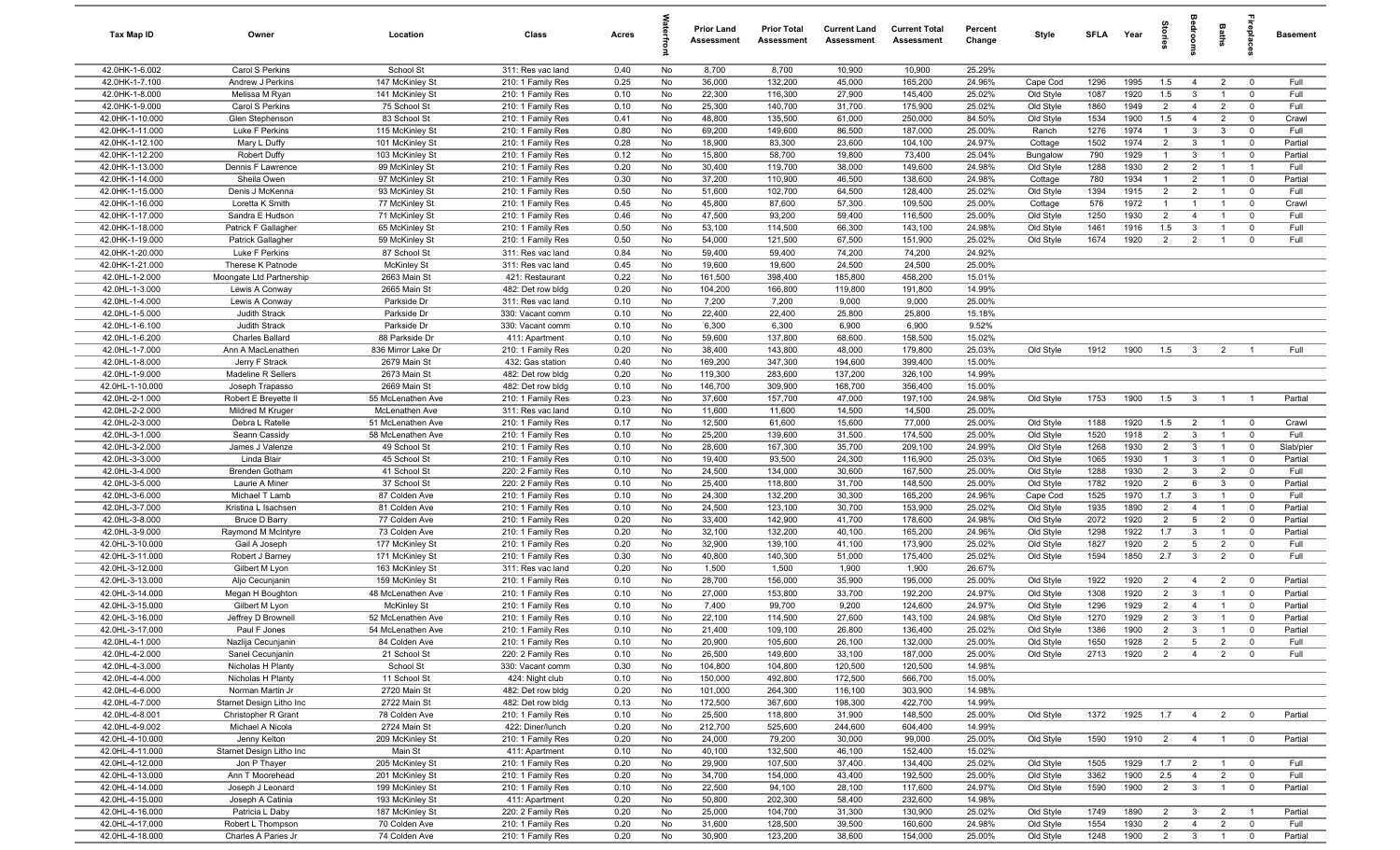| Tax Map ID                         | Owner                                   | Location                           | Class                                  | Acres        |          | <b>Prior Land</b><br>Assessment | <b>Prior Total</b><br>Assessment | <b>Current Land</b><br>Assessment | <b>Current Total</b><br>Assessment | Percent<br>Change | Style                  | SFLA Year    |              | tories                           | droom                            | <b>Baths</b>                     | ireplace                      | <b>Basement</b> |
|------------------------------------|-----------------------------------------|------------------------------------|----------------------------------------|--------------|----------|---------------------------------|----------------------------------|-----------------------------------|------------------------------------|-------------------|------------------------|--------------|--------------|----------------------------------|----------------------------------|----------------------------------|-------------------------------|-----------------|
| 42.0HL-4-19.000                    | Christopher R Grant                     | Colden Ave                         | 311: Res vac land                      | 0.10         | No       | 7,300                           | 7,300                            | 9,100                             | 9,100                              | 24.66%            |                        |              |              |                                  |                                  |                                  |                               |                 |
| 42.0HL-4-20.000                    | Christopher R Grant                     | Colden Ave                         | 312: Vac w/imprv                       | 0.10         | No       | 11,200                          | 16,100                           | 14,000                            | 20,100                             | 24.84%            |                        |              |              |                                  |                                  |                                  |                               |                 |
| 42.0HL-5-1.000                     | Michael A Nicola                        | <b>McKinley St</b>                 | 311: Res vac land                      | 0.20         | No       | 47,000                          | 47,000                           | 58,800                            | 58,800                             | 25.11%            |                        |              |              |                                  |                                  |                                  |                               |                 |
| 42.0HL-5-2.000                     | Tri-Lakes Vending Inc                   | 214 McKinley St                    | 484: 1 use sm bld                      | 0.10         | No       | 55,600                          | 209,700                          | 64,000                            | 241,200                            | 15.02%            |                        |              |              |                                  |                                  |                                  |                               |                 |
| 42.0HL-5-3.004                     | <b>Michael Nicola</b>                   | 2742 Main St                       | 421: Restaurant                        | 0.29         | No       | 243,000                         | 700,300                          | 279,400                           | 805,300                            | 14.99%            |                        |              |              |                                  |                                  |                                  |                               |                 |
| 42.0HL-6-2.000                     | Jerrilyn Johnson                        | 110 Parkside Dr                    | 210: 1 Family Res                      | 0.10         | No       | 30,200                          | 146,500                          | 37,700                            | 183,100                            | 24.98%            | Old Style              | 1812         | 1919         | $\overline{2}$                   | $\overline{4}$                   | $\overline{2}$                   | $\overline{1}$                | Full            |
| 42.0HL-6-4.000                     | Raymond W Preston                       | 118 Parkside Dr                    | 210: 1 Family Res                      | 0.10         | No       | 30,800                          | 151,200                          | 38,500                            | 189,000                            | 25.00%            | Old Style              | 1712         | 1920<br>1920 | $\overline{2}$<br>$\overline{2}$ | $\mathbf{3}$                     | $\overline{2}$                   | $^{\circ}$                    | Full<br>Full    |
| 42.0HL-6-5.000<br>42.0HL-6-6.000   | John LaSelva                            | 122 Parkside Dr<br>126 Parkside Dr | 220: 2 Family Res                      | 0.10         | No<br>No | 27,000<br>25,300                | 121,200                          | 33,700                            | 151,500<br>142,800                 | 25.00%            | Old Style              | 1512         | 1920         | 2.5                              | $\overline{4}$<br>5              | $\mathbf{3}$<br>$\overline{2}$   | $^{\circ}$                    | Full            |
| 42.0HL-6-7.000                     | Matthew S McDonough<br>Barbara Benware  | 130 Parkside Dr                    | 220: 2 Family Res<br>220: 2 Family Res | 0.10<br>0.20 | No       | 25,700                          | 114,200<br>104,800               | 31,700<br>32,100                  | 131,000                            | 25.04%<br>25.00%  | Old Style<br>Old Style | 2280<br>1824 | 1910         | 1.5                              | $\overline{4}$                   | 3                                | $\mathbf 0$<br>$\overline{1}$ | Full            |
| 42.0HL-6-8.000                     | Eugene Peryea                           | 136 Parkside Dr                    | 230: 3 Family Res                      | 0.20         | No       | 37,600                          | 176,100                          | 47,000                            | 220,100                            | 24.99%            | Ranch                  | 1752         | 1960         | $\overline{1}$                   | 5                                | $\overline{4}$                   | $\overline{2}$                | Full            |
| 42.0HL-6-9.000                     | Dana J Peryea                           | 140 Parkside Dr                    | 280: Multiple res                      | 0.10         | No       | 40,900                          | 231,300                          | 51,100                            | 289,100                            | 24.99%            | Old Style              | 1890         | 1920         | 2.5                              | 6                                | $\mathbf{3}$                     | $\mathbf 0$                   | Slab/pier       |
| 42.0HL-6-10.000                    | <b>Brian P Delaney</b>                  | Parkside Dr                        | 311: Res vac land                      | 0.10         | No       | 12,800                          | 12,800                           | 16,000                            | 16,000                             | 25.00%            |                        |              |              |                                  |                                  |                                  |                               |                 |
| 42.0HL-6-11.000                    | Robert J Lawrence                       | 148 Parkside Dr                    | 230: 3 Family Res                      | 0.10         | No       | 28,100                          | 131,600                          | 35,100                            | 164,500                            | 25.00%            | Old Style              | 1681         | 1910         | 1.7                              | 6                                | $\mathbf{3}$                     | $\overline{0}$                | Full            |
| 42.0HL-6-12.000                    | Renate Schachenmayer                    | 156 Parkside Dr                    | 210: 1 Family Res                      | 0.10         | No       | 21,100                          | 55,700                           | 26,400                            | 69,600                             | 24.96%            |                        |              |              |                                  |                                  |                                  |                               |                 |
| 42.0HL-6-13.000                    | Arthur F Volmrich                       | 160 Parkside Dr                    | 230: 3 Family Res                      | 0.13         | No       | 20,200                          | 137,800                          | 25,200                            | 172,200                            | 24.96%            | Old Style              | 1485         | 1930         | 2.5                              | $\overline{4}$                   | $\mathbf{3}$                     | $\overline{0}$                | Slab/pier       |
| 42.0HL-6-14.000                    | Charles P Ballard                       | 162 Parkside Dr                    | 210: 1 Family Res                      | 0.10         | No       | 19,600                          | 67,800                           | 24,600                            | 84,800                             | 25.07%            | Cottage                | 361          | 1969         | $\mathbf{1}$                     | $\overline{1}$                   | $\overline{1}$                   | $\mathbf 0$                   | Crawl           |
| 42.0HL-6-15.000                    | Jean W Brennan                          | 166 Parkside Dr                    | 210: 1 Family Res                      | 0.30         | No       | 25,300                          | 104,800                          | 31,600                            | 131,000                            | 25.00%            | Old Style              | 1912         | 1935         | $\overline{2}$                   | $\overline{4}$                   | $\overline{2}$                   | $\mathbf 0$                   | Full            |
| 42.0HL-6-16.000                    | William Hulshoff                        | 2755 Main St                       | 411: Apartment                         | 0.20         | No       | 158,900                         | 365,800                          | 182,800                           | 420,700                            | 15.01%            |                        |              |              |                                  |                                  |                                  |                               |                 |
| 42.0HL-6-17.000                    | Charles P Ballard                       | 2751 Main St                       | 210: 1 Family Res                      | 0.10         | No       | 25,400                          | 140,900                          | 31,700                            | 176,100                            | 24.98%            | Old Style              | 1316         | 1930         | 1.7                              | $\overline{4}$                   | $\overline{2}$                   |                               | Partial         |
| 42.0HL-6-18.000                    | <b>Patrick Dellavalle</b>               | 2749 Main St                       | 411: Apartment                         | 0.10         | No       | 108,200                         | 262,300                          | 124,400                           | 301,600                            | 14.98%            |                        |              |              |                                  |                                  |                                  |                               |                 |
| 42.0HL-6-19.000                    | Helen S Dennin                          | 2745 Main St                       | 483: Converted Res                     | 0.10         | No       | 84,000                          | 168,000                          | 96,600                            | 193,200                            | 15.00%            |                        |              |              |                                  |                                  |                                  |                               |                 |
| 42.0HL-6-20.000<br>42.0HL-6-21.000 | <b>Brian Delaney</b><br>Brian P Delaney | 2743 Main St<br>2741 Main St       | 330: Vacant comm<br>210: 1 Family Res  | 0.10<br>0.10 | No<br>No | 100,800<br>24,000               | 100,800<br>129,500               | 126,000<br>30,000                 | 126,000<br>161,900                 | 25.00%<br>25.02%  | Cape Cod               | 1336         | 1960         | 1.5                              | $\mathbf{3}$                     | $\overline{1}$                   | $\Omega$                      | Full            |
| 42.0HL-6-22.000                    | <b>Brian P Delaney</b>                  | 2739 Main St                       | 210: 1 Family Res                      | 0.10         | No       | 28,100                          | 131,300                          | 35,100                            | 164,100                            | 24.98%            | Old Style              | 1714         | 1910         | $\overline{2}$                   | $5\overline{5}$                  | $\overline{1}$                   | $\Omega$                      | Full            |
| 42.0HL-6-23.000                    | <b>Brian P Delaney</b>                  | 2733 Main St                       | 449: Warehouse                         | 0.20         | No       | 195,800                         | 588,100                          | 225,200                           | 676,300                            | 15.00%            |                        |              |              |                                  |                                  |                                  |                               |                 |
| 42.0HL-6-25.026                    | Dake Bros Inc                           | 2711 Main St                       | 486: Mini-mart                         | 0.25         | No       | 251,000                         | 1,020,100                        | 288,600                           | 1,173,100                          | 15.00%            |                        |              |              |                                  |                                  |                                  |                               |                 |
| 42.0HL-6-26.028                    | P&L Partners                            | 2699 Main St                       | 464: Office bldg.                      | 0.10         | No       | 133,100                         | 256,800                          | 153,000                           | 295,300                            | 14.99%            |                        |              |              |                                  |                                  |                                  |                               |                 |
| 42.0HL-6-27.000                    | Marilyn Governale                       | 2703 Main St                       | 210: 1 Family Res                      | 0.20         | No       | 35,400                          | 158,500                          | 44,200                            | 198,100                            | 24.98%            | Old Style              | 1509         | 1930         | 1.7                              | $\mathbf{3}$                     | $\overline{2}$                   | $\mathbf 0$                   | Full            |
| 42.0HL-7-1.000                     | Patricia M Dick                         | 109 Parkside Dr                    | 220: 2 Family Res                      | 0.10         | No       | 29,400                          | 141,200                          | 36,700                            | 176,500                            | 25.00%            | Old Style              | 1997         | 1905         | $\overline{2}$                   | 6                                | $\overline{2}$                   | $\overline{2}$                | Partial         |
| 42.0HL-7-3.000                     | Ericson Company LLC                     | 813 Mirror Lake Dr                 | 425: Bar                               | 0.20         | No       | 100,400                         | 460,900                          | 115,400                           | 530,000                            | 14.99%            |                        |              |              |                                  |                                  |                                  |                               |                 |
| 42.0HL-7-4.000                     | Vesna Alince                            | 22 Searle Ln                       | 210: 1 Family Res                      | 0.30         | No       | 22,200                          | 100,800                          | 27,800                            | 126,000                            | 25.00%            | Old Style              | 1449         | 1920         | 1.7                              | $\mathbf{3}$                     | $\overline{2}$                   | $^{\circ}$                    | Full            |
| 42.0HL-7-5.000                     | Alan J Glass                            | 26 Searle Ln                       | 220: 2 Family Res                      | 0.10         | No       | 29,000                          | 138,300                          | 36,300                            | 172,900                            | 25.02%            | Old Style              | 1815         | 1925         | 1.5                              | $\overline{4}$                   | $\overline{2}$                   | $^{\circ}$                    | Full            |
| 42.0HL-7-6.000                     | Kenneth Cronk                           | 30 Searle Ln                       | 411: Apartment                         | 0.20         | No       | 31,500                          | 144,500                          | 36,300                            | 166,200                            | 15.02%            |                        |              |              |                                  |                                  |                                  |                               |                 |
| 42.0HL-7-7.000                     | Kenneth Cronk                           | Parkside Dr                        | 311: Res vac land                      | 0.10         | No       | 14,800                          | 14,800                           | 18,500                            | 18,500                             | 25.00%            |                        |              |              |                                  |                                  |                                  |                               |                 |
| 42.0HL-7-8.000                     | Richard B OConnor                       | Parkside Dr                        | 311: Res vac land                      | 0.10         | No       | 6,700                           | 6,700                            | 8,400                             | 8,400                              | 25.37%            |                        |              |              |                                  |                                  |                                  |                               |                 |
| 42.0HL-7-9.000<br>42.0HL-7-10.000  | Terese A Alton<br>Nicholas F Otten      | Parkside Dr<br>Parkside Dr         | 311: Res vac land<br>311: Res vac land | 0.10<br>0.10 | No<br>No | 11,200<br>9,300                 | 11,200<br>9,300                  | 14,000                            | 14,000                             | 25.00%<br>24.73%  |                        |              |              |                                  |                                  |                                  |                               |                 |
| 42.0HL-7-11.000                    | John Lansing                            | Parkside Dr                        | 311: Res vac land                      | 0.14         | No       | 9,300                           | 9,300                            | 11,600<br>11,600                  | 11,600<br>11,600                   | 24.73%            |                        |              |              |                                  |                                  |                                  |                               |                 |
| 42.0HL-7-12.000                    | James T Strack                          | Parkside Dr                        | 311: Res vac land                      | 0.10         | No       | 3,400                           | 3,400                            | 4,200                             | 4,200                              | 23.53%            |                        |              |              |                                  |                                  |                                  |                               |                 |
| 42.0HL-7-13.000                    | Denise M Beaumont                       | Parkside Dr                        | 311: Res vac land                      | 0.20         | No       | 9,300                           | 9,300                            | 11,600                            | 11,600                             | 24.73%            |                        |              |              |                                  |                                  |                                  |                               |                 |
| 42.0HL-7-14.000                    | James A Wasson                          | 167 Parkside Dr                    | 210: 1 Family Res                      | 0.10         | No       | 27,200                          | 123,200                          | 34,000                            | 154,000                            | 25.00%            | Old Style              | 1190         | 1895         | $\overline{2}$                   | $\mathbf{3}$                     | $\mathbf{1}$                     | $\mathbf 0$                   | Partial         |
| 42.0HL-7-15.000                    | Douglas N Volmrich                      | 163 Parkside Dr                    | 280: Multiple res                      | 0.10         | No       | 11,400                          | 246,400                          | 14,101                            | 375,100                            | 52.23%            | Old Style              | 3140         | 1920         | $\overline{2}$                   | $5\phantom{.0}$                  | $\mathbf{3}$                     | $\mathbf 0$                   | Crawl           |
| 42.0HL-7-16.000                    | <b>Esad Cecunjanin</b>                  | 159 Parkside Dr                    | 210: 1 Family Res                      | 0.10         | No       | 29,400                          | 139,800                          | 36,800                            | 174,800                            | 25.04%            | Cape Cod               | 1920         | 1940         | 1.5                              | $\overline{4}$                   | $\overline{2}$                   |                               | Full            |
| 42.0HL-7-17.000                    | Denise M Beaumont                       | 157 Parkside Dr                    | 210: 1 Family Res                      | 0.10         | No       | 35,500                          | 188,700                          | 44,400                            | 235,900                            | 25.01%            | Old Style              | 972          | 1930         | 1.5                              | $\overline{2}$                   |                                  | $\Omega$                      | Full            |
| 42.0HL-7-18.000                    | James T Strack                          | 153 Parkside Dr                    | 210: 1 Family Res                      | 0.10         | No       | 30,000                          | 144,000                          | 37,500                            | 180,000                            | 25.00%            | Old Style              | 1884         | 1912         | $\overline{2}$                   | $\mathbf{3}$                     | $\overline{1}$                   | $\mathbf 0$                   | Slab/pier       |
| 42.0HL-7-19.000                    | John Lansing                            | 147 Parkside Dr                    | 210: 1 Family Res                      | 0.13         | No       | 37,300                          | 202,400                          | 46,600                            | 253,000                            | 25.00%            | Old Style              | 1601         | 1916         | 1.7                              | $\mathbf{3}$                     | $\overline{1}$                   |                               | Partial         |
| 42.0HL-7-20.000                    | Patricia L Kelly                        | 145 Parkside Dr                    | 210: 1 Family Res                      | 0.10         | No       | 32,800                          | 167,300                          | 41,000                            | 209,100                            | 24.99%            | Old Style              | 1488         | 1910         | $\overline{2}$                   | $\mathbf{3}$                     | $\overline{1}$                   | $\mathbf 0$                   | Full            |
| 42.0HL-7-21.000                    | Charles R Alton                         | 141 Parkside Dr                    | 210: 1 Family Res                      | 0.30         | No       | 40,200                          | 135,100                          | 50,300                            | 168,900                            | 25.02%            | Old Style              | 1168         | 1910         | 2                                | $\mathbf{3}$                     | $\overline{1}$                   | $\mathbf 0$                   | Partial         |
| 42.0HL-7-22.000                    | Terese A Alton                          | 137 Parkside Dr                    | 210: 1 Family Res                      | 0.10         | No       | 30,400                          | 149,700                          | 38,000                            | 187,100                            | 24.98%            | Old Style              | 1612         | 1930         | 1.7                              | $\mathbf{3}$                     | $\overline{2}$                   | $\overline{1}$                | Full            |
| 42.0HL-7-23.000                    | Richard B OConnor                       | 133 Parkside Dr                    | 280: Multiple res                      | 0.10         | No       | 29,500                          | 139,700                          | 36,800                            | 174,600                            | 24.98%            | Old Style              | 1410         | 1930         | 1.7                              | $\mathbf{3}$                     | $\overline{2}$                   | $\overline{1}$                | Full            |
| 42.0HL-7-24.000<br>42.0HL-7-25.000 | FLP Dipaola<br>Steven J Morris          | 127 Parkside Dr<br>125 Parkside Dr | 210: 1 Family Res<br>210: 1 Family Res | 0.30<br>0.10 | No<br>No | 22,200<br>29,000                | 195,900<br>151,200               | 27,800<br>36,200                  | 244,900<br>189,000                 | 25.01%<br>25.00%  | Old Style<br>Cape Cod  | 2145<br>1582 | 1910<br>1962 | 2.5<br>1.7                       | $\overline{4}$<br>$\overline{4}$ | $\overline{2}$<br>$\overline{1}$ | $\mathbf 0$<br>$\mathbf 0$    | Full<br>Full    |
| 42.0HL-7-26.000                    | Randy Osgood                            | 123 Parkside Dr                    | 210: 1 Family Res                      | 0.10         | No       | 21,100                          | 67,600                           | 26,400                            | 84,500                             | 25.00%            | Old Style              | 1044         | 1949         | $\overline{2}$                   | $\mathbf{3}$                     | $\overline{1}$                   | $\mathbf 0$                   | Crawl           |
| 42.0HL-7-27.100                    | D&J Projects LLC                        | 115 Parkside Dr                    | 220: 2 Family Res                      | 0.10         | No       | 7,700                           | 54,100                           | 9,600                             | 67,600                             | 24.95%            | Old Style              | 1297         | 1920         | 1.7                              | $\mathbf{3}$                     | $\overline{2}$                   | $\overline{0}$                | Slab/pier       |
| 42.0HL-7-27.200                    | Starnet Design Partner Litho            | 117 Parkside Dr                    | 411: Apartment                         | 0.08         | No       | 29,900                          | 146,000                          | 34,400                            | 167,900                            | 15.00%            |                        |              |              |                                  |                                  |                                  |                               |                 |
| 42.0HL-7-28.000                    | Richard J Whitney                       | 113 Parkside Dr                    | 210: 1 Family Res                      | 0.20         | No       | 34,200                          | 149,700                          | 42,700                            | 187,100                            | 24.98%            | Old Style              | 2048         | 1920         |                                  | $2 \t 4$                         | $\overline{2}$                   | $\overline{1}$                | Full            |
| 42.0HL-7-29.000                    | Placid Gold LLC                         | Parkside Dr                        | 583: Resort cmplx                      | 2.60         | No       | 161,700                         | 391,400                          | 177,800                           | 430,500                            | 9.99%             |                        |              |              |                                  |                                  |                                  |                               |                 |
| 42.0HM-1-1.000                     | Esad Cecunjanin                         | Morningside Dr                     | 311: Res vac land                      | 0.10         | No       | 6,900                           | 6,900                            | 6,900                             | 6,900                              | 0.00%             |                        |              |              |                                  |                                  |                                  |                               |                 |
| 42.0HM-1-2.000                     | Douglas N Volmrich                      | Morningside Dr                     | 311: Res vac land                      | 0.30         | No       | 9,700                           | 9,700                            | 9,700                             | 9,700                              | 0.00%             |                        |              |              |                                  |                                  |                                  |                               |                 |
| 42.0HM-1-3.000                     | Placid Gold LLC                         | Morningside Dr                     | 330: Vacant comm                       | 0.60         | No       | 13,000                          | 13,000                           | 13,000                            | 13,000                             | 0.00%             |                        |              |              |                                  |                                  |                                  |                               |                 |
| 42.0HM-1-6.000/1                   | Otten Family Trust                      | Morningside Dr                     | 210: 1 Family Res                      | 0.01         | No       | 800                             | 4,500                            | 900                               | 5,200                              | 15.56%            | Town House             | 1704         | 1981         | $\overline{2}$                   | $\overline{2}$                   | $\overline{2}$                   | $\overline{1}$                | Slab/pier       |
| 42.0HM-1-6.000/2                   | James A Dailey                          | Morningside Dr                     | 210: 1 Family Res                      | 0.01         | No       | 800                             | 4,500                            | 900                               | 5,200                              | 15.56%            | Town House             | 1704         | 1981         | $\overline{2}$                   | $\overline{2}$                   | $\overline{2}$                   | $\overline{1}$                | Slab/pier       |
| 42.0HM-1-6.000/3                   | Jean-Claude Briot                       | Morningside Dr                     | 210: 1 Family Res                      | 0.01         | No       | 800                             | 4,500                            | 900                               | 5,200                              | 15.56%            | Town House             | 1704         | 1981         | $\overline{2}$                   | $\overline{2}$                   | $\overline{2}$                   | $\overline{1}$                | Slab/pier       |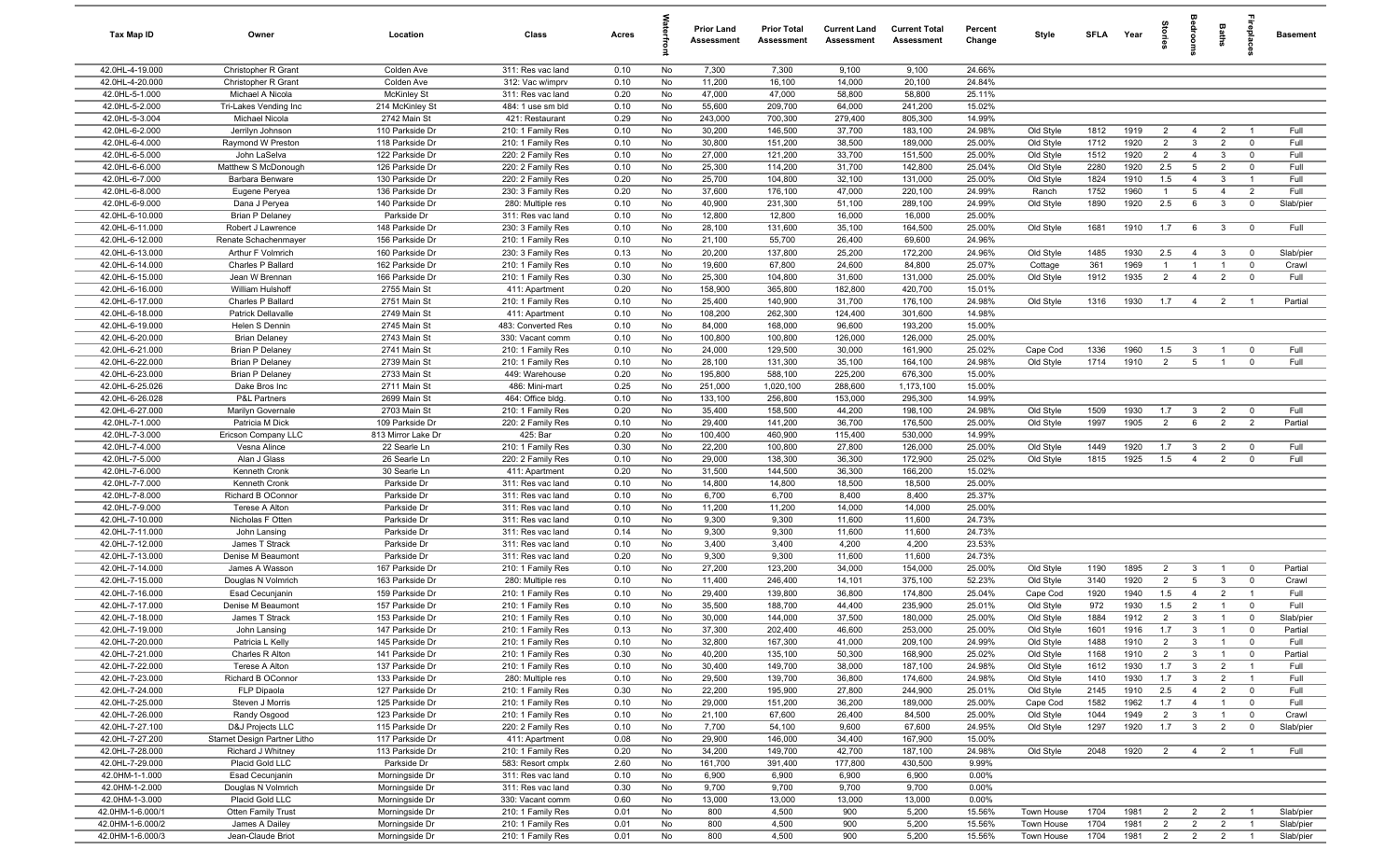| Tax Map ID                             | Owner                                        | Location                         | Class                                  | Acres        |          | <b>Prior Land</b><br>Assessment | <b>Prior Total</b><br>Assessment | <b>Current Land</b><br>Assessment | <b>Current Total</b><br>Assessment | Percent<br>Change | Style                    | <b>SFLA</b>  | Year         |                                  | š                                | Baths                            | repia                            | Basement               |
|----------------------------------------|----------------------------------------------|----------------------------------|----------------------------------------|--------------|----------|---------------------------------|----------------------------------|-----------------------------------|------------------------------------|-------------------|--------------------------|--------------|--------------|----------------------------------|----------------------------------|----------------------------------|----------------------------------|------------------------|
| 42.0HM-1-6.000/4                       | Robbert C VanPelt                            | Morningside Dr                   | 210: 1 Family Res                      | 0.01         | No       | 800                             | 4,500                            | 900                               | 5,200                              | 15.56%            | Town House               | 1704         | 1981         | $\overline{2}$                   | $\overline{2}$                   | $\overline{2}$                   | $\overline{1}$                   | Slab/pier              |
| 42.0HM-1-6.000/5                       | Brian J Kelly                                | Morningside Dr                   | 210: 1 Family Res                      | 0.01         | No       | 800                             | 4,500                            | 900                               | 5,200                              | 15.56%            | Town House               | 1704         | 1981         | $\overline{2}$                   | $\overline{2}$                   | $\overline{2}$                   | -1                               | Slab/pier              |
| 42.0HM-1-6.000/6                       | Donald T Savage Jr                           | Morningside Dr                   | 210: 1 Family Res                      | 0.01         | No       | 800                             | 4,500                            | 900                               | 5,200                              | 15.56%            | Town House               | 1704         | 1981         | $\overline{2}$                   | $\overline{2}$                   | $\overline{2}$                   | - 1                              | Slab/pier              |
| 42.0HM-1-6.000/7                       | Roger W Travis                               | Morningside Dr                   | 210: 1 Family Res                      | 0.01         | No       | 800                             | 4,500                            | 900                               | 5,200                              | 15.56%            | Town House               | 1704         | 1981         | $\overline{2}$                   | $\overline{2}$                   | $\overline{2}$                   |                                  | Slab/pier              |
| 42.0HM-1-6.000/8                       | Kurt J Klingenberger                         | Morningside Dr                   | 210: 1 Family Res                      | 0.01         | No       | 800                             | 4,500                            | 900                               | 5,200                              | 15.56%            | Town House               | 1704         | 1981         | $\overline{2}$                   | $\overline{2}$                   | $\overline{2}$                   | - 1                              | Slab/pier              |
| 42.0HM-1-6.000/9                       | Richard M Jack                               | Morningside Dr                   | 210: 1 Family Res                      | 0.01         | No       | 800                             | 4,500                            | 900                               | 5,200                              | 15.56%            | Town House               | 1704         | 1981         | $\overline{2}$                   | $\overline{2}$                   | $\overline{2}$                   |                                  | Slab/pier              |
| 42.0HM-1-6.000/10                      | Kenton D Crofoot                             | Morningside Dr                   | 210: 1 Family Res                      | 0.01         | No       | 800                             | 4,500                            | 900                               | 5,200                              | 15.56%            | Town House               | 1704         | 1981         | $\overline{2}$                   | $\overline{2}$                   | $\overline{2}$                   | $\overline{1}$                   | Slab/pier              |
| 42.0HM-1-6.000/11                      | Kenneth Dumont                               | Morningside Dr                   | 210: 1 Family Res                      | 0.01         | No       | 800                             | 4,500                            | 900                               | 5,200                              | 15.56%            | Town House               | 1704         | 1981         | $\overline{2}$                   | $\overline{2}$                   | $\overline{2}$                   | $\overline{1}$                   | Slab/pier              |
| 42.0HM-1-6.000/12                      | Charles J Winter                             | Morningside Dr                   | 210: 1 Family Res                      | 0.01         | No       | 800                             | 4,500                            | 900                               | 5,200                              | 15.56%            | Town House               | 1704         | 1981         | $\overline{2}$                   | $\overline{2}$                   | $\overline{2}$                   | $\overline{1}$                   | Slab/pier              |
| 42.0HM-1-6.000/13                      | Charles J Winter                             | Morningside Dr                   | 210: 1 Family Res                      | 0.01         | No       | 800                             | 4,500                            | 900                               | 5,200                              | 15.56%            | Town House               | 1704         | 1981<br>1981 | $\overline{2}$<br>$\overline{2}$ | $\overline{2}$                   | $\overline{2}$<br>$\overline{2}$ | $\overline{1}$<br>$\overline{1}$ | Slab/pier              |
| 42.0HM-1-6.000/14<br>42.0HM-1-6.000/15 | Anthony Pezzula<br><b>Richele Simmons</b>    | Morningside Dr<br>Morningside Dr | 210: 1 Family Res<br>210: 1 Family Res | 0.01<br>0.01 | No<br>No | 800<br>800                      | 4,500<br>4,500                   | 900<br>900                        | 5,200<br>5,200                     | 15.56%<br>15.56%  | Town House<br>Town House | 1704<br>1704 | 1981         | $\overline{2}$                   | $\overline{2}$<br>$\overline{2}$ | $\overline{2}$                   | $\overline{1}$                   | Slab/pier<br>Slab/pier |
| 42.0HM-1-6.000/16                      | Frank Donato                                 | Morningside Dr                   | 210: 1 Family Res                      | 0.01         | No       | 800                             | 4,500                            | 900                               | 5,200                              | 15.56%            | Town House               | 1704         | 1981         | $\overline{2}$                   | $\overline{2}$                   | $\overline{2}$                   | - 1                              | Slab/pier              |
| 42.0HM-1-6.000/17                      | Vacation Services East Ltd                   | Morningside Dr                   | 210: 1 Family Res                      | 0.01         | No       | 800                             | 4,500                            | 900                               | 5,200                              | 15.56%            | Town House               | 1704         | 1981         | $\overline{2}$                   | $\overline{2}$                   | $\overline{2}$                   | - 1                              | Slab/pier              |
| 42.0HM-1-6.000/18                      | Vacation Services East Ltd                   | Morningside Dr                   | 210: 1 Family Res                      | 0.01         | No       | 800                             | 4,500                            | 900                               | 5,200                              | 15.56%            | Town House               | 1704         | 1981         | $\overline{2}$                   | $\overline{2}$                   | $\overline{2}$                   |                                  | Slab/pier              |
| 42.0HM-1-6.000/19                      | Vacation Services East Ltd                   | Morningside Dr                   | 210: 1 Family Res                      | 0.01         | No       | 800                             | 4,500                            | 900                               | 5,200                              | 15.56%            | Town House               | 1704         | 1981         | $\overline{2}$                   | $\overline{2}$                   | $\overline{2}$                   | - 1                              | Slab/pier              |
| 42.0HM-1-6.000/20                      | Vacation Services East Ltd                   | Morningside Dr                   | 210: 1 Family Res                      | 0.01         | No       | 800                             | 4,500                            | 900                               | 5,200                              | 15.56%            | Town House               | 1704         | 1981         | $\overline{2}$                   | $\overline{2}$                   | $\overline{2}$                   |                                  | Slab/pier              |
| 42.0HM-1-6.000/21                      | Laura Antonelli                              | Morningside Dr                   | 210: 1 Family Res                      | 0.01         | No       | 800                             | 4,500                            | 900                               | 5,200                              | 15.56%            | Town House               | 1704         | 1981         | $\overline{2}$                   | $\overline{2}$                   | $\overline{2}$                   | - 1                              | Slab/pier              |
| 42.0HM-1-6.000/22                      | Joy Moore                                    | Morningside Dr                   | 210: 1 Family Res                      | 0.01         | No       | 800                             | 4,500                            | 900                               | 5,200                              | 15.56%            | <b>Town House</b>        | 1704         | 1981         | $\overline{2}$                   | $\overline{2}$                   | $\overline{2}$                   |                                  | Slab/pier              |
| 42.0HM-1-6.000/23                      | Robert L Haviland                            | Morningside Dr                   | 210: 1 Family Res                      | 0.01         | No       | 800                             | 4,500                            | 900                               | 5,200                              | 15.56%            | Town House               | 1704         | 1981         | $\overline{2}$                   | $\overline{2}$                   | $\overline{2}$                   |                                  | Slab/pier              |
| 42.0HM-1-6.000/24                      | Barbara G Morris                             | Morningside Dr                   | 210: 1 Family Res                      | 0.01         | No       | 800                             | 4,500                            | 900                               | 5,200                              | 15.56%            | Town House               | 1704         | 1981         | $\overline{2}$                   | $\overline{2}$                   | $\overline{2}$                   | $\overline{1}$                   | Slab/pier              |
| 42.0HM-1-6.000/25                      | Daniel J Dean                                | Morningside Dr                   | 210: 1 Family Res                      | 0.01         | No       | 800                             | 4,500                            | 900                               | 5,200                              | 15.56%            | Town House               | 1704         | 1981         | $\overline{2}$                   | $\overline{2}$                   | $\overline{2}$                   | $\overline{1}$                   | Slab/pier              |
| 42.0HM-1-6.000/26                      | Vacation Services East Ltd                   | Morningside Dr                   | 210: 1 Family Res                      | 0.01         | No       | 800                             | 4,500                            | 900                               | 5,200                              | 15.56%            | Town House               | 1704         | 1981         | $\overline{2}$                   | $\overline{2}$                   | $\overline{2}$                   | $\overline{1}$                   | Slab/pier              |
| 42.0HM-1-6.000/27                      | Marjorie C Loveland                          | Morningside Dr                   | 210: 1 Family Res                      | 0.01         | No       | 800                             | 4,500                            | 900                               | 5,200                              | 15.56%            | Town House               | 1704         | 1981         | $\overline{2}$                   | $\overline{2}$                   | $\overline{2}$                   | $\overline{1}$                   | Slab/pier              |
| 42.0HM-1-6.000/28                      | Linda A Whyland                              | Morningside Dr                   | 210: 1 Family Res                      | 0.01         | No       | 800                             | 4,500                            | 900                               | 5,200                              | 15.56%            | Town House               | 1704         | 1981         | $\overline{2}$                   | 2                                | $\overline{2}$                   | $\overline{1}$                   | Slab/pier              |
| 42.0HM-1-6.000/29                      | William J Gates                              | Morningside Dr                   | 210: 1 Family Res                      | 0.01         | No       | 800                             | 4,500                            | 900                               | 5,200                              | 15.56%            | Town House               | 1704         | 1981         | $\overline{2}$                   | 2                                | $\overline{2}$                   |                                  | Slab/pier              |
| 42.0HM-1-6.000/30                      | Ellen Nichter                                | Morningside Dr                   | 210: 1 Family Res                      | 0.01         | No       | 800                             | 4,500                            | 900                               | 5,200                              | 15.56%            | Town House               | 1704         | 1981         | $\overline{2}$                   | $\overline{2}$                   | $\overline{2}$                   | - 1                              | Slab/pier              |
| 42.0HM-1-6.000/31                      | Eileen C Doherty                             | Morningside Dr                   | 210: 1 Family Res                      | 0.01         | No       | 800                             | 4,500                            | 900<br>900                        | 5,200                              | 15.56%            | Town House               | 1704         | 1981         | $\overline{2}$                   | $\overline{2}$                   | $\overline{2}$                   | - 1                              | Slab/pier              |
| 42.0HM-1-6.000/32<br>42.0HM-1-6.000/33 | Melvin W Donaho<br>Anne Cook                 | Morningside Dr<br>Morningside Dr | 210: 1 Family Res<br>210: 1 Family Res | 0.01<br>0.01 | No<br>No | 800<br>800                      | 4,500<br>4,500                   | 900                               | 5,200<br>5,200                     | 15.56%<br>15.56%  | Town House<br>Town House | 1704<br>1704 | 1981<br>1981 | $\overline{2}$<br>$\overline{2}$ | $\overline{2}$<br>$\overline{2}$ | $\overline{2}$<br>$\overline{2}$ |                                  | Slab/pier<br>Slab/pier |
| 42.0HM-1-6.000/34                      | Abigail L Spire                              | Morningside Dr                   | 210: 1 Family Res                      | 0.01         | No       | 800                             | 4,500                            | 900                               | 5,200                              | 15.56%            | Town House               | 1704         | 1981         | $\overline{2}$                   | $\overline{2}$                   | $\overline{2}$                   |                                  | Slab/pier              |
| 42.0HM-1-6.000/35                      | David Wolinski                               | Morningside Dr                   | 210: 1 Family Res                      | 0.01         | No       | 800                             | 4,500                            | 900                               | 5,200                              | 15.56%            | Town House               | 1704         | 1981         | $\overline{2}$                   | $\overline{2}$                   | $\overline{2}$                   | - 1                              | Slab/pier              |
| 42.0HM-1-6.000/36                      | <b>Esther G Truchon</b>                      | Morningside Dr                   | 210: 1 Family Res                      | 0.01         | No       | 800                             | 4,500                            | 900                               | 5,200                              | 15.56%            | Town House               | 1704         | 1981         | $\overline{2}$                   | $\overline{2}$                   | $\overline{2}$                   | $\overline{1}$                   | Slab/pier              |
| 42.0HM-1-6.000/37                      | Sam Hughes                                   | Morningside Dr                   | 210: 1 Family Res                      | 0.01         | No       | 800                             | 4,500                            | 900                               | 5,200                              | 15.56%            | Town House               | 1704         | 1981         | $\overline{2}$                   | $\overline{2}$                   | $\overline{2}$                   | $\overline{1}$                   | Slab/pier              |
| 42.0HM-1-6.000/38                      | Vacation Services East Ltd                   | Morningside Dr                   | 210: 1 Family Res                      | 0.01         | No       | 800                             | 4,500                            | 900                               | 5,200                              | 15.56%            | Town House               | 1704         | 1981         | $\overline{2}$                   | $\overline{2}$                   | $\overline{2}$                   | $\overline{1}$                   | Slab/pier              |
| 42.0HM-1-6.000/39                      | Donald W White                               | Morningside Dr                   | 210: 1 Family Res                      | 0.01         | No       | 800                             | 4,500                            | 900                               | 5,200                              | 15.56%            | Town House               | 1704         | 1981         | $\overline{2}$                   | $\overline{2}$                   | $\overline{2}$                   | $\overline{1}$                   | Slab/pier              |
| 42.0HM-1-6.000/40                      | Kenneth C Jubin                              | Morningside Dr                   | 210: 1 Family Res                      | 0.01         | No       | 800                             | 4,500                            | 900                               | 5,200                              | 15.56%            | Town House               | 1704         | 1981         | $\overline{2}$                   | $\overline{2}$                   | $\overline{2}$                   | $\overline{1}$                   | Slab/pier              |
| 42.0HM-1-6.000/41                      | Fred W Fleming                               | Morningside Dr                   | 210: 1 Family Res                      | 0.01         | No       | 800                             | 4,500                            | 900                               | 5,200                              | 15.56%            | Town House               | 1704         | 1981         | $\overline{2}$                   | 2                                | $\overline{2}$                   | - 1                              | Slab/pier              |
| 42.0HM-1-6.000/42                      | Vacation Services East Ltd                   | Morningside Dr                   | 210: 1 Family Res                      | 0.01         | No       | 800                             | 4,500                            | 900                               | 5,200                              | 15.56%            | Town House               | 1704         | 1981         | $\overline{2}$                   | $\overline{2}$                   | $\overline{2}$                   |                                  | Slab/pier              |
| 42.0HM-1-6.000/43                      | Vacation Services East Ltd                   | Morningside Dr                   | 210: 1 Family Res                      | 0.01         | No       | 800                             | 4,500                            | 900                               | 5,200                              | 15.56%            | Town House               | 1704         | 1981         | $\overline{2}$                   | $\overline{2}$                   | $\overline{2}$                   | - 1                              | Slab/pier              |
| 42.0HM-1-6.000/44                      | Vacation Services East Ltd                   | Morningside Dr                   | 210: 1 Family Res                      | 0.01         | No       | 800                             | 4,500                            | 900                               | 5,200                              | 15.56%            | Town House               | 1704         | 1981         | $\overline{2}$                   | $\overline{2}$                   | $\overline{2}$                   |                                  | Slab/pier              |
| 42.0HM-1-6.000/45                      | Vacation Services East Ltd                   | Morningside Dr                   | 210: 1 Family Res                      | 0.01         | No       | 800                             | 4,500                            | 900                               | 5,200                              | 15.56%            | Town House               | 1704         | 1981         | $\overline{2}$                   | $\overline{2}$                   | $\overline{2}$                   | - 1                              | Slab/pier              |
| 42.0HM-1-6.000/46<br>42.0HM-1-6.000/47 | Irene M Prazak<br>Vacation Services East Ltd | Morningside Dr                   | 210: 1 Family Res                      | 0.01<br>0.01 | No<br>No | 800<br>800                      | 4,500<br>4,500                   | 900<br>900                        | 5,200<br>5,200                     | 15.56%<br>15.56%  | Town House               | 1704<br>1704 | 1981<br>1981 | $\overline{2}$<br>$\overline{2}$ | $\overline{2}$<br>$\overline{2}$ | $\overline{2}$<br>$\overline{2}$ |                                  | Slab/pier<br>Slab/pier |
| 42.0HM-1-6.000/48                      | Vacation Services East Ltd                   | Morningside Dr<br>Morningside Dr | 210: 1 Family Res<br>210: 1 Family Res | 0.01         | No       | 800                             | 4,500                            | 900                               | 5,200                              | 15.56%            | Town House<br>Town House | 1704         | 1981         | $\overline{2}$                   | $\overline{2}$                   | $\overline{2}$                   |                                  | Slab/pier              |
| 42.0HM-1-6.000/49                      | Vacation Services East Ltd                   | Morningside Dr                   | 210: 1 Family Res                      | 0.01         | No       | 800                             | 4,500                            | 900                               | 5,200                              | 15.56%            | Town House               | 1704         | 1981         | $\overline{2}$                   | $\overline{2}$                   | $\overline{2}$                   | $\overline{1}$                   | Slab/pier              |
| 42.0HM-1-6.000/50                      | Dianna R Koehler                             | Morningside Dr                   | 210: 1 Family Res                      | 0.01         | No       | 800                             | 4,500                            | 900                               | 5,200                              | 15.56%            | Town House               | 1704         | 1981         | 2                                | $\overline{2}$                   | $\overline{2}$                   |                                  | Slab/pier              |
| 42.0HM-1-6.000/51                      | <b>Richard Penske</b>                        | Morningside Dr                   | 210: 1 Family Res                      | 0.01         | No       | 800                             | 4,500                            | 900                               | 5,200                              | 15.56%            | Town House               | 1704         | 1981         | $\overline{2}$                   | $\overline{2}$                   | $\overline{2}$                   | $\overline{1}$                   | Slab/pier              |
| 42.0HM-1-7.000/1                       | Norman Gittinger                             | Morningside Dr                   | 210: 1 Family Res                      | 0.01         | No       | 800                             | 4,500                            | 900                               | 5,200                              | 15.56%            | Town House               | 1704         | 1981         | $\overline{2}$                   | $\overline{2}$                   | $\overline{2}$                   | $\overline{1}$                   | Slab/pier              |
| 42.0HM-1-7.000/2                       | Norma J Coloton                              | Morningside Dr                   | 210: 1 Family Res                      | 0.01         | No       | 800                             | 4,500                            | 900                               | 5,200                              | 15.56%            | Town House               | 1704         | 1981         | $\overline{2}$                   | $\overline{2}$                   | $\overline{2}$                   | $\overline{1}$                   | Slab/pier              |
| 42.0HM-1-7.000/3                       | Matthew A Farina                             | Morningside Dr                   | 210: 1 Family Res                      | 0.01         | No       | 800                             | 4,500                            | 900                               | 5,200                              | 15.56%            | Town House               | 1704         | 1981         | $\overline{2}$                   | $\overline{2}$                   | $\overline{2}$                   | $\overline{1}$                   | Slab/pier              |
| 42.0HM-1-7.000/4                       | Robert W Hayes                               | Morningside Dr                   | 210: 1 Family Res                      | 0.01         | No       | 800                             | 4,500                            | 900                               | 5,200                              | 15.56%            | Town House               | 1704         | 1981         | $\overline{2}$                   | $\overline{2}$                   | $\overline{2}$                   | -1                               | Slab/pier              |
| 42.0HM-1-7.000/5                       | <b>Richard F Murney</b>                      | Morningside Dr                   | 210: 1 Family Res                      | 0.01         | No       | 800                             | 4,500                            | 900                               | 5,200                              | 15.56%            | Town House               | 1704         | 1981         | $\overline{2}$                   | $\overline{2}$                   | $\overline{2}$                   | $\overline{1}$                   | Slab/pier              |
| 42.0HM-1-7.000/6                       | Steve Juzefyk                                | Morningside Dr                   | 210: 1 Family Res                      | 0.01         | No       | 800                             | 4,500                            | 900                               | 5,200                              | 15.56%            | Town House               | 1704         | 1981         | $\overline{2}$                   | $\overline{2}$                   | $\overline{2}$                   |                                  | Slab/pier              |
| 42.0HM-1-7.000/7                       | <b>Terry N Phillips</b>                      | Morningside Dr                   | 210: 1 Family Res                      | 0.01         | No       | 800                             | 4,500                            | 900                               | 5,200                              | 15.56%            | Town House               | 1704         | 1981         | $\overline{2}$                   | $\overline{2}$                   | $\overline{2}$                   | $\overline{1}$                   | Slab/pier              |
| 42.0HM-1-7.000/8                       | Douglas C Gray                               | Morningside Dr                   | 210: 1 Family Res                      | 0.01         | No       | 800                             | 4,500                            | 900                               | 5,200                              | 15.56%            | Town House               | 1704         | 1981         | $\overline{2}$                   | $\overline{2}$                   | $\overline{2}$                   | - 1                              | Slab/pier              |
| 42.0HM-1-7.000/9                       | Ellen Nichter                                | Morningside Dr                   | 210: 1 Family Res                      | 0.01         | No       | 800                             | 4,500                            | 900                               | 5,200                              | 15.56%            | Town House               | 1704         | 1981         | $\overline{2}$                   | $\overline{2}$                   | $\overline{2}$                   | $\overline{1}$                   | Slab/pier              |
| 42.0HM-1-7.000/10                      | John T Manning Jr                            | Morningside Dr                   | 210: 1 Family Res                      | 0.01         | No       | 800                             | 4,500                            | 900                               | 5,200                              | 15.56%            | Town House               | 1704         | 1981         | $\overline{2}$                   | $\overline{2}$                   | $\overline{2}$                   | $\overline{1}$                   | Slab/pier              |
| 42.0HM-1-7.000/11                      | Nelson Carpenter                             | Morningside Dr                   | 210: 1 Family Res                      | 0.01         | No       | 800                             | 4,500                            | 900                               | 5,200                              | 15.56%            | Town House               | 1704         | 1981         | $\overline{2}$                   | $\overline{2}$                   | $\overline{2}$<br>$\overline{2}$ | $\overline{1}$<br>$\overline{1}$ | Slab/pier              |
| 42.0HM-1-7.000/12<br>42.0HM-1-7.000/13 | <b>Edgar Schmitt</b><br>Ivars Semeiks        | Morningside Dr<br>Morningside Dr | 210: 1 Family Res<br>210: 1 Family Res | 0.01<br>0.01 | No<br>No | 800<br>800                      | 4,500<br>4,500                   | 900<br>900                        | 5,200<br>5,200                     | 15.56%<br>15.56%  | Town House<br>Town House | 1704<br>1704 | 1981<br>1981 | $\overline{2}$<br>$\overline{2}$ | $\overline{2}$<br>$\overline{2}$ | $\overline{2}$                   | $\overline{1}$                   | Slab/pier<br>Slab/pier |
| 42.0HM-1-7.000/14                      | Vacation Services East Ltd                   | Morningside Dr                   | 210: 1 Family Res                      | 0.01         | No       | 800                             | 4,500                            | 900                               | 5,200                              | 15.56%            | Town House               | 1704         | 1981         | $\overline{2}$                   | $\overline{2}$                   | $\overline{2}$                   | $\overline{1}$                   | Slab/pier              |
| 42.0HM-1-7.000/15                      | Vacation Services East Ltd                   | Morningside Dr                   | 210: 1 Family Res                      | 0.01         | No       | 800                             | 4,500                            | 900                               | 5,200                              | 15.56%            | Town House               | 1704         | 1981         | $\overline{2}$                   | $\overline{2}$                   | $\overline{2}$                   | $\overline{1}$                   | Slab/pier              |
| 42.0HM-1-7.000/16                      | Vacation Services East Ltd                   | Morningside Dr                   | 210: 1 Family Res                      | 0.01         | No       | 800                             | 4,500                            | 900                               | 5,200                              | 15.56%            | Town House               | 1704         | 1981         | $\overline{2}$                   | $\overline{2}$                   | $\overline{2}$                   | - 1                              | Slab/pier              |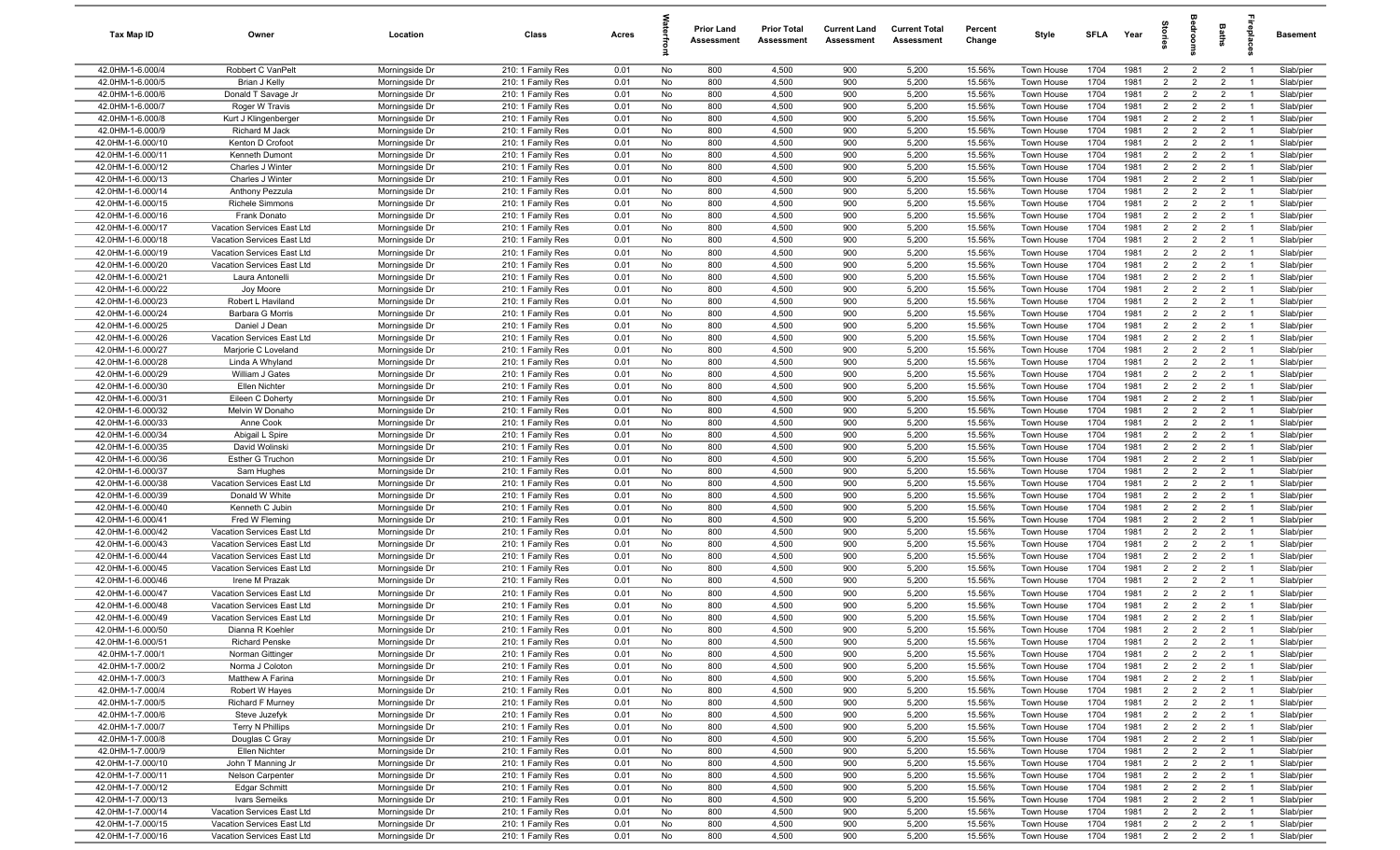| Tax Map ID                             | Owner                                 | Location                         | Class                                  | Acres        |          | Prior Land<br>Assessment | <b>Prior Total</b><br>Assessment | <b>Current Land</b><br>Assessment | <b>Current Total</b><br><b>Assessment</b> | Percent<br>Change | Style                    | SFLA         | Year         | $\vec{S}$                        | oup                              | <b>Baths</b>                     | replac               | Basement               |
|----------------------------------------|---------------------------------------|----------------------------------|----------------------------------------|--------------|----------|--------------------------|----------------------------------|-----------------------------------|-------------------------------------------|-------------------|--------------------------|--------------|--------------|----------------------------------|----------------------------------|----------------------------------|----------------------|------------------------|
| 42.0HM-1-7.000/17                      | Vacation Services East Ltd            | Morningside Dr                   | 210: 1 Family Res                      | 0.01         | No       | 800                      | 4,500                            | 900                               | 5,200                                     | 15.56%            | Town House               | 1704         | 1981         | $\overline{2}$                   | $\overline{2}$                   | $\overline{2}$                   | $\overline{1}$       | Slab/pier              |
| 42.0HM-1-7.000/18                      | Vacation Services East Ltd            | Morningside Dr                   | 210: 1 Family Res                      | 0.01         | No       | 800                      | 4,500                            | 900                               | 5,200                                     | 15.56%            | Town House               | 1704         | 1981         | $\overline{2}$                   | 2                                | $\overline{2}$                   | $\overline{1}$       | Slab/pier              |
| 42.0HM-1-7.000/19                      | Vacation Services East Ltd            | Morningside Dr                   | 210: 1 Family Res                      | 0.01         | No       | 800                      | 4,500                            | 900                               | 5,200                                     | 15.56%            | Town House               | 1704         | 1981         | $\overline{2}$                   | $\overline{2}$                   | $\overline{2}$                   | - 1                  | Slab/pier              |
| 42.0HM-1-7.000/20                      | Vacation Services East Ltd            | Morningside Dr                   | 210: 1 Family Res                      | 0.01         | No       | 800                      | 4,500                            | 900                               | 5,200                                     | 15.56%            | Town House               | 1704         | 1981         | $\overline{2}$                   | $\overline{2}$                   | $\overline{2}$                   |                      | Slab/pier              |
| 42.0HM-1-7.000/21                      | Vacation Services East Ltd            | Morningside Dr                   | 210: 1 Family Res                      | 0.01         | No       | 800                      | 4,500                            | 900                               | 5,200                                     | 15.56%            | Town House               | 1704         | 1981         | $\overline{2}$                   | $\overline{2}$                   | $\overline{2}$                   | - 1                  | Slab/pier              |
| 42.0HM-1-7.000/22                      | Mark A Grady                          | Morningside Dr                   | 210: 1 Family Res                      | 0.01         | No       | 800                      | 4,500                            | 900                               | 5,200                                     | 15.56%            | Town House               | 1704         | 1981         | $\overline{2}$                   | $\overline{2}$                   | $\overline{2}$                   |                      | Slab/pier              |
| 42.0HM-1-7.000/23                      | Dennis Ross                           | Morningside Dr                   | 210: 1 Family Res                      | 0.01         | No       | 800                      | 4,500                            | 900                               | 5,200                                     | 15.56%            | Town House               | 1704         | 1981         | $\overline{2}$                   | $\overline{2}$                   | $\overline{2}$                   | - 1                  | Slab/pier              |
| 42.0HM-1-7.000/24                      | Robert D Hildebrand                   | Morningside Dr                   | 210: 1 Family Res                      | 0.01         | No       | 800                      | 4,500                            | 900                               | 5,200                                     | 15.56%            | Town House               | 1704         | 1981         | 2                                | $\overline{2}$                   | $\overline{2}$                   |                      | Slab/pier              |
| 42.0HM-1-7.000/25                      | Vacation Services East Ltd            | Morningside Dr                   | 210: 1 Family Res                      | 0.01         | No       | 800                      | 4,500                            | 900                               | 5,200                                     | 15.56%            | Town House               | 1704         | 1981         | $\overline{2}$                   | $\overline{2}$                   | $\overline{2}$                   | $\overline{1}$       | Slab/pier              |
| 42.0HM-1-7.000/26                      | Walter S Hayes Jr                     | Morningside Dr                   | 210: 1 Family Res                      | 0.01         | No       | 800                      | 4,500                            | 900                               | 5,200                                     | 15.56%            | Town House               | 1704         | 1981         | $\overline{2}$                   | $\overline{2}$                   | $\overline{2}$                   | $\overline{1}$       | Slab/pier              |
| 42.0HM-1-7.000/27                      | Vacation Services East Ltd            | Morningside Dr                   | 210: 1 Family Res                      | 0.01         | No       | 800                      | 4,500                            | 900                               | 5,200                                     | 15.56%            | Town House               | 1704         | 1981         | $\overline{2}$                   | $\overline{2}$                   | $\overline{2}$                   | $\overline{1}$       | Slab/pier              |
| 42.0HM-1-7.000/28                      | Linda A Whyland                       | Morningside Dr                   | 210: 1 Family Res                      | 0.01         | No       | 800                      | 4,500                            | 900                               | 5,200                                     | 15.56%            | Town House               | 1704         | 1981         | $\overline{2}$                   | $\overline{2}$                   | $\overline{2}$                   | $\overline{1}$       | Slab/pier              |
| 42.0HM-1-7.000/29                      | Judith Bjorck                         | Morningside Dr                   | 210: 1 Family Res                      | 0.01         | No       | 800                      | 4,500                            | 900                               | 5,200                                     | 15.56%            | Town House               | 1704         | 1981         | $\overline{2}$                   | $\overline{2}$                   | $\overline{2}$                   | $\overline{1}$       | Slab/pier              |
| 42.0HM-1-7.000/30                      | Constance L Pinto                     | Morningside Dr                   | 210: 1 Family Res                      | 0.01         | No       | 800                      | 4,500                            | 900                               | 5,200                                     | 15.56%            | Town House               | 1704         | 1981         | $\overline{2}$                   | $\overline{2}$                   | $\overline{2}$                   | $\overline{1}$       | Slab/pier              |
| 42.0HM-1-7.000/31                      | Anne Cook                             | Morningside Dr                   | 210: 1 Family Res                      | 0.01<br>0.01 | No       | 800<br>800               | 4,500                            | 900<br>900                        | 5,200<br>5,200                            | 15.56%            | Town House               | 1704         | 1981<br>1981 | $\overline{2}$<br>$\overline{2}$ | $\overline{2}$<br>$\overline{2}$ | $\overline{2}$<br>$\overline{2}$ | -1<br>$\overline{1}$ | Slab/pier<br>Slab/pier |
| 42.0HM-1-7.000/32<br>42.0HM-1-7.000/33 | Andrew Braun<br><b>Frank Guenther</b> | Morningside Dr<br>Morningside Dr | 210: 1 Family Res<br>210: 1 Family Res | 0.01         | No<br>No | 800                      | 4,500<br>4,500                   | 900                               | 5,200                                     | 15.56%<br>15.56%  | Town House<br>Town House | 1704<br>1704 | 1981         | $\overline{2}$                   | $\overline{2}$                   | $\overline{2}$                   |                      | Slab/pier              |
| 42.0HM-1-7.000/34                      | Dan Bernstein                         | Morningside Dr                   | 210: 1 Family Res                      | 0.01         | No       | 800                      | 4,500                            | 900                               | 5,200                                     | 15.56%            | Town House               | 1704         | 1981         | $\overline{2}$                   | $\overline{2}$                   | $\overline{2}$                   | - 1                  | Slab/pier              |
| 42.0HM-1-7.000/35                      | <b>Hector Sholette</b>                | Morningside Dr                   | 210: 1 Family Res                      | 0.01         | No       | 800                      | 4,500                            | 900                               | 5,200                                     | 15.56%            | Town House               | 1704         | 1981         | $\overline{2}$                   | $\overline{2}$                   | $\overline{2}$                   |                      | Slab/pier              |
| 42.0HM-1-7.000/36                      | James Vogt                            | Morningside Dr                   | 210: 1 Family Res                      | 0.01         | No       | 800                      | 4,500                            | 900                               | 5,200                                     | 15.56%            | Town House               | 1704         | 1981         | $\overline{2}$                   | $\overline{2}$                   | $\overline{2}$                   |                      | Slab/pier              |
| 42.0HM-1-7.000/37                      | William James R Perry                 | Morningside Dr                   | 210: 1 Family Res                      | 0.01         | No       | 800                      | 4,500                            | 900                               | 5,200                                     | 15.56%            | Town House               | 1704         | 1981         | 2                                | $\overline{2}$                   | $\overline{2}$                   | $\overline{1}$       | Slab/pier              |
| 42.0HM-1-7.000/38                      | Susan M Garvey                        | Morningside Dr                   | 210: 1 Family Res                      | 0.01         | No       | 800                      | 4,500                            | 900                               | 5,200                                     | 15.56%            | Town House               | 1704         | 1981         | $\overline{2}$                   | $\overline{2}$                   | $\overline{2}$                   | $\overline{1}$       | Slab/pier              |
| 42.0HM-1-7.000/39                      | Charles A Ellsworth                   | Morningside Dr                   | 210: 1 Family Res                      | 0.01         | No       | 800                      | 4,500                            | 900                               | 5,200                                     | 15.56%            | Town House               | 1704         | 1981         | $\overline{2}$                   | $\overline{2}$                   | $\overline{2}$                   | $\overline{1}$       | Slab/pier              |
| 42.0HM-1-7.000/40                      | Betty D Herr                          | Morningside Dr                   | 210: 1 Family Res                      | 0.01         | No       | 800                      | 4,500                            | 900                               | 5,200                                     | 15.56%            | Town House               | 1704         | 1981         | $\overline{2}$                   | $\overline{2}$                   | $\overline{2}$                   | $\overline{1}$       | Slab/pier              |
| 42.0HM-1-7.000/41                      | Alice M Cheney                        | Morningside Dr                   | 210: 1 Family Res                      | 0.01         | No       | 800                      | 4,500                            | 900                               | 5,200                                     | 15.56%            | Town House               | 1704         | 1981         | $\overline{2}$                   | $\overline{2}$                   | $\overline{2}$                   | $\overline{1}$       | Slab/pier              |
| 42.0HM-1-7.000/42                      | Joan H McKnight                       | Morningside Dr                   | 210: 1 Family Res                      | 0.01         | No       | 800                      | 4,500                            | 900                               | 5,200                                     | 15.56%            | Town House               | 1704         | 1981         | $\overline{2}$                   | $\overline{2}$                   | 2                                | $\overline{1}$       | Slab/pier              |
| 42.0HM-1-7.000/43                      | Vacation Services East Ltd            | Morningside Dr                   | 210: 1 Family Res                      | 0.01         | No       | 800                      | 4,500                            | 900                               | 5,200                                     | 15.56%            | Town House               | 1704         | 1981         | $\overline{2}$                   | $\overline{2}$                   | $\overline{2}$                   | $\overline{1}$       | Slab/pier              |
| 42.0HM-1-7.000/44                      | Vacation Services East Ltd            | Morningside Dr                   | 210: 1 Family Res                      | 0.01         | No       | 800                      | 4,500                            | 900                               | 5,200                                     | 15.56%            | Town House               | 1704         | 1981         | $\overline{2}$                   | $\overline{2}$                   | $\overline{2}$                   |                      | Slab/pier              |
| 42.0HM-1-7.000/45                      | Vacation Services East Ltd            | Morningside Dr                   | 210: 1 Family Res                      | 0.01         | No       | 800                      | 4,500                            | 900                               | 5,200                                     | 15.56%            | Town House               | 1704         | 1981         | $\overline{2}$                   | $\overline{2}$                   | $\overline{2}$                   | - 1                  | Slab/pier              |
| 42.0HM-1-7.000/46                      | Eugene E Wallich                      | Morningside Dr                   | 210: 1 Family Res                      | 0.01         | No       | 800                      | 4,500                            | 900                               | 5,200                                     | 15.56%            | Town House               | 1704         | 1981         | $\overline{2}$                   | $\overline{2}$                   | $\overline{2}$                   |                      | Slab/pier              |
| 42.0HM-1-7.000/47                      | Vacation Services East Ltd            | Morningside Dr                   | 210: 1 Family Res                      | 0.01         | No       | 800                      | 4,500                            | 900                               | 5,200                                     | 15.56%            | Town House               | 1704         | 1981         | $\overline{2}$                   | $\overline{2}$                   | $\overline{2}$                   | - 1                  | Slab/pier              |
| 42.0HM-1-7.000/48                      | Vacation Services East Ltd            | Morningside Dr                   | 210: 1 Family Res                      | 0.01         | No       | 800                      | 4,500                            | 900                               | 5,200                                     | 15.56%            | Town House               | 1704         | 1981         | 2                                | $\overline{2}$                   | 2                                |                      | Slab/pier              |
| 42.0HM-1-7.000/49                      | <b>Thomas MacDonald</b>               | Morningside Dr                   | 210: 1 Family Res                      | 0.01         | No       | 800                      | 4,500                            | 900                               | 5,200                                     | 15.56%            | Town House               | 1704         | 1981         | $\overline{2}$                   | $\overline{2}$                   | $\overline{2}$                   |                      | Slab/pier              |
| 42.0HM-1-7.000/50                      | Douglas Nelson                        | Morningside Dr                   | 210: 1 Family Res                      | 0.01         | No       | 800                      | 4,500                            | 900                               | 5,200                                     | 15.56%            | Town House               | 1704         | 1981         | 2                                | $\overline{2}$                   | $\overline{2}$                   | - 1                  | Slab/pier              |
| 42.0HM-1-7.000/51                      | Denny Bozic                           | Morningside Dr                   | 210: 1 Family Res                      | 0.01         | No       | 800                      | 4,500                            | 900                               | 5,200                                     | 15.56%            | Town House               | 1704         | 1981         | $\overline{2}$                   | $\overline{2}$                   | $\overline{2}$                   | $\overline{1}$       | Slab/pier              |
| 42.0HM-1-8.000/1                       | <b>Marvin Katz</b>                    | Morningside Dr                   | 210: 1 Family Res                      | 0.01         | No       | 800                      | 4,500                            | 900                               | 5,200                                     | 15.56%            | Town House               | 1704         | 1981         | $\overline{2}$                   | $\overline{2}$                   | $\overline{2}$                   | $\overline{1}$       | Slab/pier              |
| 42.0HM-1-8.000/2                       | Dennis G Marshall                     | Morningside Dr                   | 210: 1 Family Res                      | 0.01         | No       | 800                      | 4,500                            | 900                               | 5,200                                     | 15.56%            | Town House               | 1704         | 1981         | $\overline{2}$                   | $\overline{2}$                   | 2                                | $\overline{1}$       | Slab/pier              |
| 42.0HM-1-8.000/3                       | Vacation Services East Ltd            | Morningside Dr                   | 210: 1 Family Res                      | 0.01         | No       | 800                      | 4,500                            | 900                               | 5,200                                     | 15.56%            | Town House               | 1704         | 1981         | $\overline{2}$                   | $\overline{2}$                   | $\overline{2}$                   | $\overline{1}$       | Slab/pier              |
| 42.0HM-1-8.000/4                       | David Wilke                           | Morningside Dr                   | 210: 1 Family Res                      | 0.01         | No       | 800                      | 4,500                            | 900                               | 5,200                                     | 15.56%            | Town House               | 1704         | 1981         | $\overline{2}$                   | $\overline{2}$                   | $\overline{2}$                   | - 1                  | Slab/pier              |
| 42.0HM-1-8.000/5                       | <b>Michael Hampton</b>                | Morningside Dr                   | 210: 1 Family Res                      | 0.01         | No       | 800                      | 4,500                            | 900                               | 5,200                                     | 15.56%            | Town House               | 1704         | 1981         | $\overline{2}$                   | $\overline{2}$                   | $\overline{2}$                   | $\overline{1}$       | Slab/pier              |
| 42.0HM-1-8.000/6                       | Donald T Savage                       | Morningside Dr                   | 210: 1 Family Res                      | 0.01         | No       | 800                      | 4,500                            | 900                               | 5,200                                     | 15.56%            | Town House               | 1704         | 1981         | $\overline{2}$                   | $\overline{2}$                   | $\overline{2}$                   | -1                   | Slab/pier              |
| 42.0HM-1-8.000/7                       | James Newell                          | Morningside Dr                   | 210: 1 Family Res                      | 0.01         | No       | 800                      | 4,500                            | 900                               | 5,200                                     | 15.56%            | Town House               | 1704         | 1981         | $\overline{2}$                   | $\overline{2}$                   | $\overline{2}$                   | - 1                  | Slab/pier              |
| 42.0HM-1-8.000/8<br>42.0HM-1-8.000/9   | Dr Geoffrey Hodgetts<br>Harry White   | Morningside Dr                   | 210: 1 Family Res<br>210: 1 Family Res | 0.01<br>0.01 | No<br>No | 800<br>800               | 4,500<br>4,500                   | 900<br>900                        | 5,200<br>5,200                            | 15.56%<br>15.56%  | Town House<br>Town House | 1704<br>1704 | 1981<br>1981 | $\overline{2}$<br>$\overline{2}$ | $\overline{2}$<br>$\overline{2}$ | $\overline{2}$<br>$\overline{2}$ |                      | Slab/pier<br>Slab/pier |
| 42.0HM-1-8.000/10                      | Naceo J Giles                         | Morningside Dr<br>Morningside Dr | 210: 1 Family Res                      | 0.01         | No       | 800                      | 4,500                            | 900                               | 5,200                                     | 15.56%            | Town House               | 1704         | 1981         | $\overline{2}$                   | $\overline{2}$                   | $\overline{2}$                   |                      | Slab/pier              |
| 42.0HM-1-8.000/11                      | <b>Edward Shineman</b>                | Morningside Dr                   | 210: 1 Family Res                      | 0.01         | No       | 800                      | 4,500                            | 900                               | 5,200                                     | 15.56%            | Town House               | 1704         | 1981         | $\overline{2}$                   | $\overline{2}$                   | $\overline{2}$                   | - 1                  | Slab/pier              |
| 42.0HM-1-8.000/12                      | Bryan J Hughes                        | Morningside Dr                   | 210: 1 Family Res                      | 0.01         | No       | 800                      | 4,500                            | 900                               | 5,200                                     | 15.56%            | Town House               | 1704         | 1981         | $\overline{2}$                   | $\mathcal{P}$                    | $\overline{2}$                   |                      | Slab/pier              |
| 42.0HM-1-8.000/13                      | Vacation Services East Ltd            | Morningside Dr                   | 210: 1 Family Res                      | 0.01         | No       | 800                      | 4,500                            | 900                               | 5,200                                     | 15.56%            | Town House               | 1704         | 1981         | $\overline{2}$                   | $\overline{2}$                   | $\overline{2}$                   | $\overline{1}$       | Slab/pier              |
| 42.0HM-1-8.000/14                      | Alson T Caswell                       | Morningside Dr                   | 210: 1 Family Res                      | 0.01         | No       | 800                      | 4,500                            | 900                               | 5,200                                     | 15.56%            | Town House               | 1704         | 1981         | $\overline{2}$                   | $\overline{2}$                   | $\overline{2}$                   | $\overline{1}$       | Slab/pier              |
| 42.0HM-1-8.000/15                      | Vacation Services East Ltd            | Morningside Dr                   | 210: 1 Family Res                      | 0.01         | No       | 800                      | 4,500                            | 900                               | 5,200                                     | 15.56%            | Town House               | 1704         | 1981         | $\overline{2}$                   | $\overline{2}$                   | $\overline{2}$                   | $\overline{1}$       | Slab/pier              |
| 42.0HM-1-8.000/16                      | Vacation Services East Ltd            | Morningside Dr                   | 210: 1 Family Res                      | 0.01         | No       | 800                      | 4,500                            | 900                               | 5,200                                     | 15.56%            | Town House               | 1704         | 1981         | $\overline{2}$                   | $\overline{2}$                   | $\overline{2}$                   | $\overline{1}$       | Slab/pier              |
| 42.0HM-1-8.000/17                      | Vacation Services East Ltd            | Morningside Dr                   | 210: 1 Family Res                      | 0.01         | No       | 800                      | 4,500                            | 900                               | 5,200                                     | 15.56%            | Town House               | 1704         | 1981         | $\overline{2}$                   | $\overline{2}$                   | $\overline{2}$                   | $\overline{1}$       | Slab/pier              |
| 42.0HM-1-8.000/18                      | Vacation Services East Ltd            | Morningside Dr                   | 210: 1 Family Res                      | 0.01         | No       | 800                      | 4,500                            | 900                               | 5,200                                     | 15.56%            | Town House               | 1704         | 1981         | $\overline{2}$                   | $\overline{2}$                   | $\overline{2}$                   | $\overline{1}$       | Slab/pier              |
| 42.0HM-1-8.000/19                      | Vacation Services East Ltd            | Morningside Dr                   | 210: 1 Family Res                      | 0.01         | No       | 800                      | 4,500                            | 900                               | 5,200                                     | 15.56%            | Town House               | 1704         | 1981         | $\overline{2}$                   | $\overline{2}$                   | $\overline{2}$                   | - 1                  | Slab/pier              |
| 42.0HM-1-8.000/20                      | Vacation Services East Ltd            | Morningside Dr                   | 210: 1 Family Res                      | 0.01         | No       | 800                      | 4,500                            | 900                               | 5,200                                     | 15.56%            | Town House               | 1704         | 1981         | $\overline{2}$                   | $\overline{2}$                   | $\overline{2}$                   | $\overline{1}$       | Slab/pier              |
| 42.0HM-1-8.000/21                      | Vacation Services East Ltd            | Morningside Dr                   | 210: 1 Family Res                      | 0.01         | No       | 800                      | 4,500                            | 900                               | 5,200                                     | 15.56%            | Town House               | 1704         | 1981         | $\overline{2}$                   | $\overline{2}$                   | $\overline{2}$                   | - 1                  | Slab/pier              |
| 42.0HM-1-8.000/22                      | Vacation Services East Ltd            | Morningside Dr                   | 210: 1 Family Res                      | 0.01         | No       | 800                      | 4,500                            | 900                               | 5,200                                     | 15.56%            | Town House               | 1704         | 1981         | $\overline{2}$                   | $\overline{2}$                   | $\overline{2}$                   | $\overline{1}$       | Slab/pier              |
| 42.0HM-1-8.000/23                      | <b>Michael Miner</b>                  | Morningside Dr                   | 210: 1 Family Res                      | 0.01         | No       | 800                      | 4,500                            | 900                               | 5,200                                     | 15.56%            | Town House               | 1704         | 1981         | $\overline{2}$                   | $\overline{2}$                   | $\overline{2}$                   | $\overline{1}$       | Slab/pier              |
| 42.0HM-1-8.000/24                      | Daniel W Rachal Jr                    | Morningside Dr                   | 210: 1 Family Res                      | 0.01         | No       | 800                      | 4,500                            | 900                               | 5,200                                     | 15.56%            | Town House               | 1704         | 1981         | $\overline{2}$                   | $\overline{2}$                   | $\overline{2}$                   | $\overline{1}$       | Slab/pier              |
| 42.0HM-1-8.000/25                      | Vacation Services East Ltd            | Morningside Dr                   | 210: 1 Family Res                      | 0.01         | No       | 800                      | 4,500                            | 900                               | 5,200                                     | 15.56%            | Town House               | 1704         | 1981         | $\overline{2}$                   | $\overline{2}$                   | $\overline{2}$                   | $\overline{1}$       | Slab/pier              |
| 42.0HM-1-8.000/26                      | Salvatore Falletta                    | Morningside Dr                   | 210: 1 Family Res                      | 0.01         | No       | 800                      | 4,500                            | 900                               | 5,200                                     | 15.56%            | Town House               | 1704         | 1981         | $\overline{2}$                   | $\overline{2}$                   | $\overline{2}$                   | $\overline{1}$       | Slab/pier              |
| 42.0HM-1-8.000/27                      | Laura Antonelli                       | Morningside Dr                   | 210: 1 Family Res                      | 0.01         | No       | 800                      | 4,500                            | 900                               | 5,200                                     | 15.56%            | Town House               | 1704         | 1981         | $\overline{2}$                   | $\overline{2}$                   | $\overline{2}$                   | $\overline{1}$       | Slab/pier              |
| 42.0HM-1-8.000/28                      | Jeffrey P Dumont                      | Morningside Dr                   | 210: 1 Family Res                      | 0.01         | No       | 800                      | 4,500                            | 900                               | 5,200                                     | 15.56%            | Town House               | 1704         | 1981         | $\overline{2}$                   | $\overline{2}$                   | $\overline{2}$                   | $\overline{1}$       | Slab/pier              |
| 42.0HM-1-8.000/29                      | Gardner Crandall                      | Morningside Dr                   | 210: 1 Family Res                      | 0.01         | No       | 800                      | 4,500                            | 900                               | 5,200                                     | 15.56%            | Town House               | 1704         | 1981         | $\overline{2}$                   | $\overline{2}$                   | $\overline{2}$                   | $\overline{1}$       | Slab/pier              |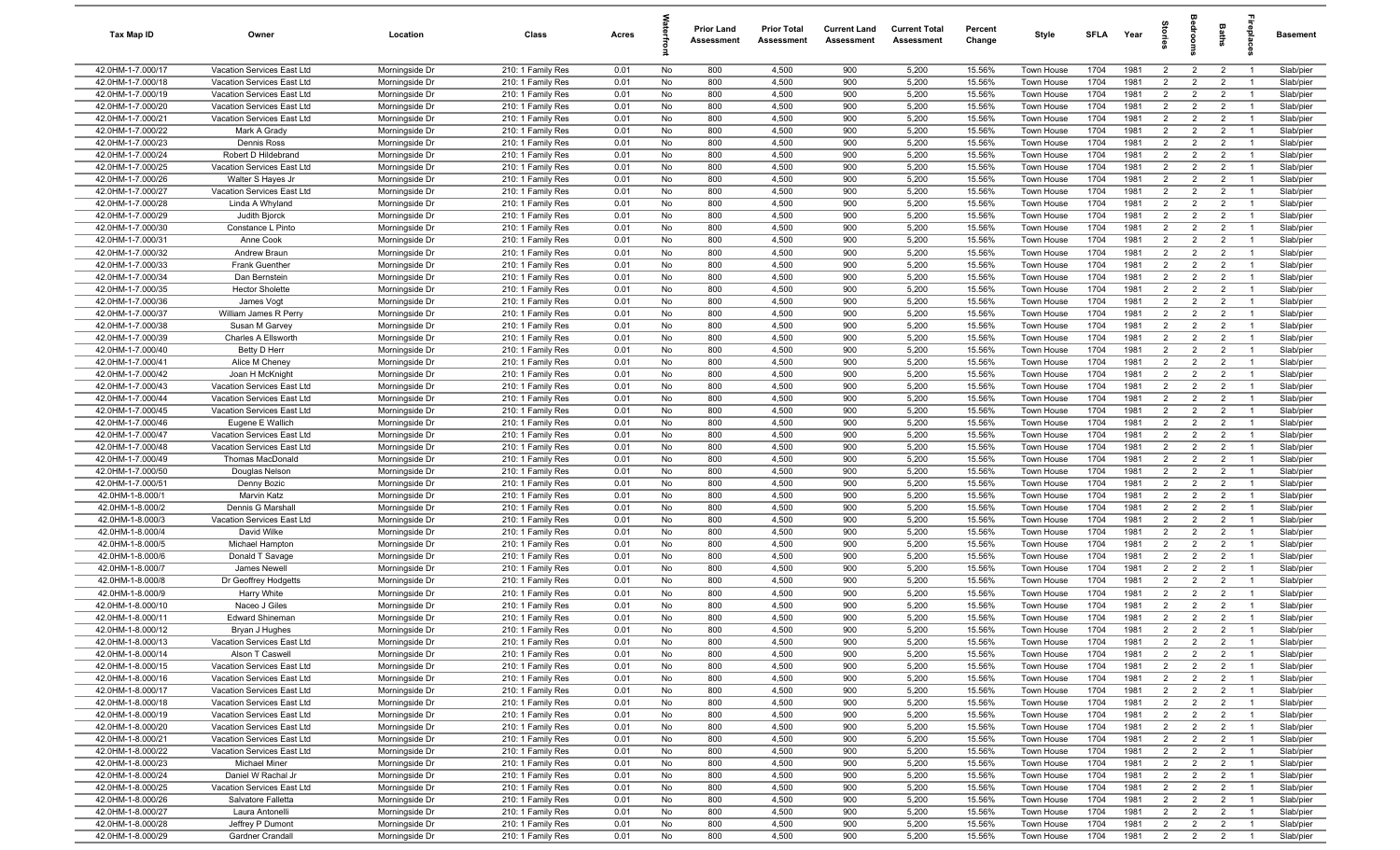| Tax Map ID                             | Owner                              | Location                         | Class                                  | Acres        |          | <b>Prior Land</b><br>Assessment | <b>Prior Total</b><br>Assessment | <b>Current Land</b><br>Assessment | <b>Current Total</b><br>Assessment | Percent<br>Change | Style                    | <b>SFLA</b>  | Year         |                                  | ē                                | Baths                            | rebia                            | Basement               |
|----------------------------------------|------------------------------------|----------------------------------|----------------------------------------|--------------|----------|---------------------------------|----------------------------------|-----------------------------------|------------------------------------|-------------------|--------------------------|--------------|--------------|----------------------------------|----------------------------------|----------------------------------|----------------------------------|------------------------|
| 42.0HM-1-8.000/30                      | Ronald W Mease                     | Morningside Dr                   | 210: 1 Family Res                      | 0.01         | No       | 800                             | 4,500                            | 900                               | 5,200                              | 15.56%            | Town House               | 1704         | 1981         | $\overline{2}$                   | $\overline{2}$                   | $\overline{2}$                   | $\overline{1}$                   | Slab/pier              |
| 42.0HM-1-8.000/31                      | Peter H Wintergerst                | Morningside Dr                   | 210: 1 Family Res                      | 0.01         | No       | 800                             | 4,500                            | 900                               | 5,200                              | 15.56%            | Town House               | 1704         | 1981         | 2                                | $\overline{2}$                   | $\overline{2}$                   | -1                               | Slab/pier              |
| 42.0HM-1-8.000/32                      | John Brennan Jr                    | Morningside Dr                   | 210: 1 Family Res                      | 0.01         | No       | 800                             | 4,500                            | 900                               | 5,200                              | 15.56%            | Town House               | 1704         | 1981         | $\overline{2}$                   | $\overline{2}$                   | $\overline{2}$                   | $\overline{1}$                   | Slab/pier              |
| 42.0HM-1-8.000/33                      | John E Brennan                     | Morningside Dr                   | 210: 1 Family Res                      | 0.01         | No       | 800                             | 4,500                            | 900                               | 5,200                              | 15.56%            | Town House               | 1704         | 1981         | $\overline{2}$                   | $\overline{2}$                   | $\overline{2}$                   |                                  | Slab/pier              |
| 42.0HM-1-8.000/34                      | Rosemarie Novembrini               | Morningside Dr                   | 210: 1 Family Res                      | 0.01         | No       | 800                             | 4,500                            | 900                               | 5,200                              | 15.56%            | Town House               | 1704         | 1981         | $2^{\circ}$                      | $\overline{2}$                   | $\overline{2}$                   | $\overline{1}$                   | Slab/pier              |
| 42.0HM-1-8.000/35                      | Terry E Couch                      | Morningside Dr                   | 210: 1 Family Res                      | 0.01         | No       | 800                             | 4,500                            | 900                               | 5,200                              | 15.56%            | Town House               | 1704         | 1981         | $\overline{2}$                   | $\overline{2}$                   | $\overline{2}$                   |                                  | Slab/pier              |
| 42.0HM-1-8.000/36                      | Ronald Fuller                      | Morningside Dr                   | 210: 1 Family Res                      | 0.01         | No       | 800                             | 4,500                            | 900                               | 5,200                              | 15.56%            | Town House               | 1704         | 1981         | $\overline{2}$                   | $\overline{2}$                   | $\overline{2}$                   | $\overline{1}$                   | Slab/pier              |
| 42.0HM-1-8.000/37                      | <b>Blecher Family Trust</b>        | Morningside Dr                   | 210: 1 Family Res                      | 0.01         | No       | 800                             | 4,500                            | 900                               | 5,200                              | 15.56%            | Town House               | 1704         | 1981         | $\overline{2}$                   | $\overline{2}$                   | $\overline{2}$                   | $\overline{1}$                   | Slab/pier              |
| 42.0HM-1-8.000/38                      | Robert W Bunzey                    | Morningside Dr                   | 210: 1 Family Res                      | 0.01         | No       | 800                             | 4,500                            | 900                               | 5,200                              | 15.56%            | Town House               | 1704         | 1981         | $\overline{2}$                   | $\overline{2}$                   | $\overline{2}$                   | $\overline{1}$                   | Slab/pier              |
| 42.0HM-1-8.000/39                      | Samuel L Feldman                   | Morningside Dr                   | 210: 1 Family Res                      | 0.01         | No       | 800                             | 4,500                            | 900                               | 5,200                              | 15.56%            | Town House               | 1704         | 1981         | $\overline{2}$                   | $\overline{2}$                   | $\overline{2}$                   | $\overline{1}$                   | Slab/pier              |
| 42.0HM-1-8.000/40                      | Joseph Dougherty                   | Morningside Dr                   | 210: 1 Family Res                      | 0.01         | No       | 800                             | 4,500                            | 900                               | 5,200                              | 15.56%            | Town House               | 1704         | 1981         | $\overline{2}$                   | $\overline{2}$                   | $\overline{2}$                   | $\overline{1}$                   | Slab/pier              |
| 42.0HM-1-8.000/41                      | <b>Bradley H Remington</b>         | Morningside Dr                   | 210: 1 Family Res                      | 0.01         | No       | 800                             | 4,500                            | 900                               | 5,200                              | 15.56%            | Town House               | 1704         | 1981         | $\overline{2}$                   | $\overline{2}$                   | $\overline{2}$                   | $\overline{1}$                   | Slab/pier              |
| 42.0HM-1-8.000/42                      | Vacation Services East Ltd         | Morningside Dr                   | 210: 1 Family Res                      | 0.01         | No       | 800                             | 4,500                            | 900                               | 5,200                              | 15.56%            | Town House               | 1704         | 1981         | $\overline{2}$                   | $\overline{2}$                   | $\overline{2}$                   | - 1                              | Slab/pier              |
| 42.0HM-1-8.000/43                      | Vacation Services East Ltd         | Morningside Dr                   | 210: 1 Family Res                      | 0.01         | No       | 800                             | 4,500                            | 900                               | 5,200                              | 15.56%            | Town House               | 1704         | 1981         | 2                                | $\overline{2}$                   | $\overline{2}$                   | $\overline{1}$                   | Slab/pier              |
| 42.0HM-1-8.000/44                      | Vacation Services East Ltd         | Morningside Dr                   | 210: 1 Family Res                      | 0.01         | No       | 800                             | 4,500                            | 900                               | 5,200                              | 15.56%            | Town House               | 1704         | 1981         | $\overline{2}$                   | $\overline{2}$                   | $\overline{2}$                   |                                  | Slab/pier              |
| 42.0HM-1-8.000/45                      | Vacation Services East Ltd         | Morningside Dr                   | 210: 1 Family Res                      | 0.01         | No       | 800                             | 4,500                            | 900                               | 5,200                              | 15.56%            | Town House               | 1704         | 1981         | $\overline{2}$                   | $\overline{2}$                   | $\overline{2}$                   | $\overline{1}$                   | Slab/pier              |
| 42.0HM-1-8.000/46                      | Vacation Services East Ltd         | Morningside Dr                   | 210: 1 Family Res                      | 0.01         | No       | 800                             | 4,500                            | 900                               | 5,200                              | 15.56%            | Town House               | 1704         | 1981         | $\overline{2}$                   | $\overline{2}$                   | $\overline{2}$                   |                                  | Slab/pier              |
| 42.0HM-1-8.000/47                      | Vacation Services East Ltd         | Morningside Dr                   | 210: 1 Family Res                      | 0.01         | No       | 800                             | 4,500                            | 900                               | 5,200                              | 15.56%            | Town House               | 1704         | 1981         | $2^{\circ}$                      | $\overline{2}$                   | $\overline{2}$                   | - 1                              | Slab/pier              |
| 42.0HM-1-8.000/48<br>42.0HM-1-8.000/49 | Vacation Services East Ltd         | Morningside Dr                   | 210: 1 Family Res                      | 0.01         | No<br>No | 800<br>800                      | 4,500                            | 900<br>900                        | 5,200                              | 15.56%            | <b>Town House</b>        | 1704         | 1981<br>1981 | $\overline{2}$<br>$\overline{2}$ | $\overline{2}$<br>$\overline{2}$ | $\overline{2}$<br>$\overline{2}$ |                                  | Slab/pier              |
|                                        | Robert Grospitch                   | Morningside Dr<br>Morningside Dr | 210: 1 Family Res                      | 0.01         | No       | 800                             | 4,500                            | 900                               | 5,200<br>5,200                     | 15.56%            | Town House               | 1704<br>1704 | 1981         | $\overline{2}$                   | $\overline{2}$                   | $\overline{2}$                   | $\overline{1}$                   | Slab/pier              |
| 42.0HM-1-8.000/50<br>42.0HM-1-8.000/51 | Leo Hadjis                         |                                  | 210: 1 Family Res                      | 0.01<br>0.01 |          | 800                             | 4,500<br>4,500                   | 900                               | 5,200                              | 15.56%<br>15.56%  | Town House               | 1704         | 1981         | $\overline{2}$                   | $\overline{2}$                   | $\overline{2}$                   | $\overline{1}$                   | Slab/pier              |
| 42.0HM-1-9.000/1                       | Roy Fruitermar<br>Harland L Hayden | Morningside Dr<br>Morningside Dr | 210: 1 Family Res<br>210: 1 Family Res | 0.01         | No<br>No | 800                             | 4,500                            | 900                               | 5,200                              | 15.56%            | Town House<br>Town House | 1704         | 1981         | $\overline{2}$                   | $\overline{2}$                   | $\overline{2}$                   | $\overline{1}$                   | Slab/pier<br>Slab/pier |
| 42.0HM-1-9.000/2                       | Adolph Donini                      | Morningside Dr                   | 210: 1 Family Res                      | 0.01         | No       | 800                             | 4,500                            | 900                               | 5,200                              | 15.56%            | Town House               | 1704         | 1981         | $\overline{2}$                   | $\overline{2}$                   | $\overline{2}$                   | $\overline{1}$                   | Slab/pier              |
| 42.0HM-1-9.000/3                       | Donna G Dinallo                    | Morningside Dr                   | 210: 1 Family Res                      | 0.01         | No       | 800                             | 4,500                            | 900                               | 5,200                              | 15.56%            | Town House               | 1704         | 1981         | $\overline{2}$                   | 2                                | $\overline{2}$                   | $\overline{1}$                   | Slab/pier              |
| 42.0HM-1-9.000/4                       | <b>Arthur Disabel</b>              | Morningside Dr                   | 210: 1 Family Res                      | 0.01         | No       | 800                             | 4,500                            | 900                               | 5,200                              | 15.56%            | Town House               | 1704         | 1981         | 2                                | 2                                | $\overline{2}$                   |                                  | Slab/pier              |
| 42.0HM-1-9.000/5                       | Gustave V Probst                   | Morningside Dr                   | 210: 1 Family Res                      | 0.01         | No       | 800                             | 4,500                            | 900                               | 5,200                              | 15.56%            | Town House               | 1704         | 1981         | $\overline{2}$                   | $\overline{2}$                   | $\overline{2}$                   | $\overline{1}$                   | Slab/pier              |
| 42.0HM-1-9.000/6                       | Joseph Vellano                     | Morningside Dr                   | 210: 1 Family Res                      | 0.01         | No       | 800                             | 4,500                            | 900                               | 5,200                              | 15.56%            | Town House               | 1704         | 1981         | $\overline{2}$                   | $\overline{2}$                   | $\overline{2}$                   |                                  | Slab/pier              |
| 42.0HM-1-9.000/7                       | Jeffrey H Reynolds                 | Morningside Dr                   | 210: 1 Family Res                      | 0.01         | No       | 800                             | 4,500                            | 900                               | 5,200                              | 15.56%            | Town House               | 1704         | 1981         | $2^{\circ}$                      | $\overline{2}$                   | $\overline{2}$                   | - 1                              | Slab/pier              |
| 42.0HM-1-9.000/8                       | Jeffrey H Reynolds                 | Morningside Dr                   | 210: 1 Family Res                      | 0.01         | No       | 800                             | 4,500                            | 900                               | 5,200                              | 15.56%            | Town House               | 1704         | 1981         | $\overline{2}$                   | $\overline{2}$                   | $\overline{2}$                   |                                  | Slab/pier              |
| 42.0HM-1-9.000/9                       | Walter S Hayes Jr                  | Morningside Dr                   | 210: 1 Family Res                      | 0.01         | No       | 800                             | 4,500                            | 900                               | 5,200                              | 15.56%            | Town House               | 1704         | 1981         | $\overline{2}$                   | $\overline{2}$                   | $\overline{2}$                   |                                  | Slab/pier              |
| 42.0HM-1-9.000/10                      | Marie L Hasson                     | Morningside Dr                   | 210: 1 Family Res                      | 0.01         | No       | 800                             | 4,500                            | 900                               | 5,200                              | 15.56%            | Town House               | 1704         | 1981         | $\overline{2}$                   | $\overline{2}$                   | $\overline{2}$                   | - 1                              | Slab/pier              |
| 42.0HM-1-9.000/11                      | Irving R Winternitz                | Morningside Dr                   | 210: 1 Family Res                      | 0.01         | No       | 800                             | 4,500                            | 900                               | 5,200                              | 15.56%            | Town House               | 1704         | 1981         | $\overline{2}$                   | $\overline{2}$                   | $\overline{2}$                   | $\overline{1}$                   | Slab/pier              |
| 42.0HM-1-9.000/12                      | Ray M Maxson                       | Morningside Dr                   | 210: 1 Family Res                      | 0.01         | No       | 800                             | 4,500                            | 900                               | 5,200                              | 15.56%            | Town House               | 1704         | 1981         | $\overline{2}$                   | $\overline{2}$                   | $\overline{2}$                   | $\overline{1}$                   | Slab/pier              |
| 42.0HM-1-9.000/13                      | Vacation Services East Ltd         | Morningside Dr                   | 210: 1 Family Res                      | 0.01         | No       | 800                             | 4,500                            | 900                               | 5,200                              | 15.56%            | Town House               | 1704         | 1981         | $\overline{2}$                   | $\overline{2}$                   | $\overline{2}$                   | $\overline{1}$                   | Slab/pier              |
| 42.0HM-1-9.000/14                      | Vacation Services East Ltd         | Morningside Dr                   | 210: 1 Family Res                      | 0.01         | No       | 800                             | 4,500                            | 900                               | 5,200                              | 15.56%            | Town House               | 1704         | 1981         | $\overline{2}$                   | $\overline{2}$                   | $\overline{2}$                   | $\overline{1}$                   | Slab/pier              |
| 42.0HM-1-9.000/15                      | Vacation Services East Ltd         | Morningside Dr                   | 210: 1 Family Res                      | 0.01         | No       | 800                             | 4,500                            | 900                               | 5,200                              | 15.56%            | Town House               | 1704         | 1981         | $\overline{2}$                   | $\overline{2}$                   | $\overline{2}$                   | $\overline{1}$                   | Slab/pier              |
| 42.0HM-1-9.000/16                      | Vacation Services East Ltd         | Morningside Dr                   | 210: 1 Family Res                      | 0.01         | No       | 800                             | 4,500                            | 900                               | 5,200                              | 15.56%            | Town House               | 1704         | 1981         | $\overline{2}$                   | 2                                | $\overline{2}$                   | $\overline{1}$                   | Slab/pier              |
| 42.0HM-1-9.000/17                      | Vacation Services East Ltd         | Morningside Dr                   | 210: 1 Family Res                      | 0.01         | No       | 800                             | 4,500                            | 900                               | 5,200                              | 15.56%            | Town House               | 1704         | 1981         | $\overline{2}$                   | $\overline{2}$                   | $\overline{2}$                   |                                  | Slab/pier              |
| 42.0HM-1-9.000/18                      | Vacation Services East Ltd         | Morningside Dr                   | 210: 1 Family Res                      | 0.01         | No       | 800                             | 4,500                            | 900                               | 5,200                              | 15.56%            | Town House               | 1704         | 1981         | $\overline{2}$                   | $\overline{2}$                   | $\overline{2}$                   | $\overline{1}$                   | Slab/pier              |
| 42.0HM-1-9.000/19                      | Vacation Services East Ltd         | Morningside Dr                   | 210: 1 Family Res                      | 0.01         | No       | 800                             | 4,500                            | 900                               | 5,200                              | 15.56%            | Town House               | 1704         | 1981         | $\overline{2}$                   | $\overline{2}$                   | $\overline{2}$                   |                                  | Slab/pier              |
| 42.0HM-1-9.000/20                      | Vacation Services East Ltd         | Morningside Dr                   | 210: 1 Family Res                      | 0.01         | No       | 800                             | 4,500                            | 900                               | 5,200                              | 15.56%            | Town House               | 1704         | 1981         | $2^{\circ}$                      | $\overline{2}$                   | $\overline{2}$                   | $\overline{1}$                   | Slab/pier              |
| 42.0HM-1-9.000/21                      | Vacation Services East Ltd         | Morningside Dr                   | 210: 1 Family Res                      | 0.01         | No       | 800                             | 4,500                            | 900                               | 5,200                              | 15.56%            | Town House               | 1704         | 1981         | $\overline{2}$                   | $\overline{2}$                   | $\overline{2}$                   |                                  | Slab/pier              |
| 42.0HM-1-9.000/22                      | Vacation Services East Ltd         | Morningside Dr                   | 210: 1 Family Res                      | 0.01         | No       | 800                             | 4,500                            | 900                               | 5,200                              | 15.56%            | Town House               | 1704         | 1981         | $\overline{2}$                   | $\overline{2}$                   | $\overline{2}$                   |                                  | Slab/pier              |
| 42.0HM-1-9.000/23                      | William Reusswig                   | Morningside Dr                   | 210: 1 Family Res                      | 0.01         | No       | 800                             | 4,500                            | 900                               | 5,200                              | 15.56%            | Town House               | 1704         | 1981         | 2                                | $\overline{2}$                   | $\overline{2}$                   |                                  | Slab/pier              |
| 42.0HM-1-9.000/24                      | Robin Allen                        | Morningside Dr                   | 210: 1 Family Res                      | 0.01         | No       | 800                             | 4,500                            | 900                               | 5,200                              | 15.56%            | Town House               | 1704         | 1981         | $\overline{2}$                   | $\overline{2}$                   | $\overline{2}$                   | $\overline{1}$                   | Slab/pier              |
| 42.0HM-1-9.000/25                      | Vacation Services East Ltd         | Morningside Dr                   | 210: 1 Family Res                      | 0.01         | No       | 800                             | 4,500                            | 900                               | 5,200                              | 15.56%            | Town House               | 1704         | 1981         | $\overline{2}$                   | $\overline{2}$                   | $\overline{2}$                   |                                  | Slab/pier              |
| 42.0HM-1-9.000/26                      | Lester T Kaleta                    | Morningside Dr                   | 210: 1 Family Res                      | 0.01         | No       | 800                             | 4,500                            | 900                               | 5,200                              | 15.56%            | Town House               | 1704         | 1981         | $\overline{2}$                   | $\overline{2}$                   | $\overline{2}$                   | $\overline{1}$                   | Slab/pier              |
| 42.0HM-1-9.000/27                      | Michael Teetz                      | Morningside Dr<br>Morningside Dr | 210: 1 Family Res                      | 0.01         | No       | 800<br>800                      | 4,500<br>4,500                   | 900                               | 5,200<br>5,200                     | 15.56%<br>15.56%  | Town House               | 1704         | 1981         | $\overline{2}$<br>$\overline{2}$ | $\overline{2}$                   | $\overline{2}$                   | $\overline{1}$<br>$\overline{1}$ | Slab/pier              |
| 42.0HM-1-9.000/28<br>42.0HM-1-9.000/29 | Anne Cook<br>Jane Abramson         | Morningside Dr                   | 210: 1 Family Res<br>210: 1 Family Res | 0.01<br>0.01 | No<br>No | 800                             | 4,500                            | 900<br>900                        | 5,200                              | 15.56%            | Town House<br>Town House | 1704<br>1704 | 1981<br>1981 | $\overline{2}$                   | $\overline{2}$<br>$\overline{2}$ | $\overline{2}$<br>$\overline{2}$ | $\overline{1}$                   | Slab/pier<br>Slab/pier |
| 42.0HM-1-9.000/30                      | Lawrence Shanley                   | Morningside Dr                   |                                        | 0.01         | No       | 800                             | 4,500                            | 900                               | 5,200                              | 15.56%            | Town House               | 1704         | 1981         | $\overline{2}$                   | $\overline{2}$                   | $\overline{2}$                   | - 1                              | Slab/pier              |
| 42.0HM-1-9.000/31                      | Kathie L Cheney-Jewell             | Morningside Dr                   | 210: 1 Family Res<br>210: 1 Family Res | 0.01         | No       | 800                             | 4,500                            | 900                               | 5,200                              | 15.56%            | Town House               | 1704         | 1981         | $\overline{2}$                   | $\overline{2}$                   | $\overline{2}$                   | $\overline{1}$                   | Slab/pier              |
| 42.0HM-1-9.000/32                      | Daniel Jewell                      | Morningside Dr                   | 210: 1 Family Res                      | 0.01         | No       | 800                             | 4,500                            | 900                               | 5,200                              | 15.56%            | Town House               | 1704         | 1981         | $\overline{2}$                   | $\overline{2}$                   | $\overline{2}$                   |                                  | Slab/pier              |
| 42.0HM-1-9.000/33                      | Margaret A Robinson                | Morningside Dr                   | 210: 1 Family Res                      | 0.01         | No       | 800                             | 4,500                            | 900                               | 5,200                              | 15.56%            | Town House               | 1704         | 1981         | $\overline{2}$                   | $\overline{2}$                   | $\overline{2}$                   | $\overline{1}$                   | Slab/pier              |
| 42.0HM-1-9.000/34                      | Peter W Henningson                 | Morningside Dr                   | 210: 1 Family Res                      | 0.01         | No       | 800                             | 4,500                            | 900                               | 5,200                              | 15.56%            | Town House               | 1704         | 1981         | $\overline{2}$                   | $\overline{2}$                   | $\overline{2}$                   | $\overline{1}$                   | Slab/pier              |
| 42.0HM-1-9.000/35                      | <b>Robert Hardesty</b>             | Morningside Dr                   | 210: 1 Family Res                      | 0.01         | No       | 800                             | 4,500                            | 900                               | 5,200                              | 15.56%            | Town House               | 1704         | 1981         | $\overline{2}$                   | $\overline{2}$                   | $\overline{2}$                   | $\overline{1}$                   | Slab/pier              |
| 42.0HM-1-9.000/36                      | Michelle Indianer                  | Morningside Dr                   | 210: 1 Family Res                      | 0.01         | No       | 800                             | 4,500                            | 900                               | 5,200                              | 15.56%            | Town House               | 1704         | 1981         | $\overline{2}$                   | $\overline{2}$                   | $\overline{2}$                   | $\overline{1}$                   | Slab/pier              |
| 42.0HM-1-9.000/37                      | Michael P Boyle                    | Morningside Dr                   | 210: 1 Family Res                      | 0.01         | No       | 800                             | 4,500                            | 900                               | 5,200                              | 15.56%            | Town House               | 1704         | 1981         | $\overline{2}$                   | $\overline{2}$                   | $\overline{2}$                   | $\overline{1}$                   | Slab/pier              |
| 42.0HM-1-9.000/38                      | Patrick M Gallagher                | Morningside Dr                   | 210: 1 Family Res                      | 0.01         | No       | 800                             | 4,500                            | 900                               | 5,200                              | 15.56%            | Town House               | 1704         | 1981         | $\overline{2}$                   | $\overline{2}$                   | $\overline{2}$                   | $\overline{1}$                   | Slab/pier              |
| 42.0HM-1-9.000/39                      | George W Harder                    | Morningside Dr                   | 210: 1 Family Res                      | 0.01         | No       | 800                             | 4,500                            | 900                               | 5,200                              | 15.56%            | Town House               | 1704         | 1981         | $\overline{2}$                   | $\overline{2}$                   | $\overline{2}$                   | $\overline{1}$                   | Slab/pier              |
| 42.0HM-1-9.000/40                      | David D Scaglione                  | Morningside Dr                   | 210: 1 Family Res                      | 0.01         | No       | 800                             | 4,500                            | 900                               | 5,200                              | 15.56%            | Town House               | 1704         | 1981         | $\overline{2}$                   | $\overline{2}$                   | $\overline{2}$                   | $\overline{1}$                   | Slab/pier              |
| 42.0HM-1-9.000/41                      | Harry J Hoesly                     | Morningside Dr                   | 210: 1 Family Res                      | 0.01         | No       | 800                             | 4,500                            | 900                               | 5,200                              | 15.56%            | Town House               | 1704         | 1981         | $\overline{2}$                   | $\overline{2}$                   | $\overline{2}$                   | $\overline{1}$                   | Slab/pier              |
| 42.0HM-1-9.000/42                      | Vacation Services East Ltd         | Morningside Dr                   | 210: 1 Family Res                      | 0.01         | No       | 800                             | 4,500                            | 900                               | 5,200                              | 15.56%            | Town House               | 1704         | 1981         | $\overline{2}$                   | $\overline{2}$                   | $\overline{2}$                   | $\overline{1}$                   | Slab/pier              |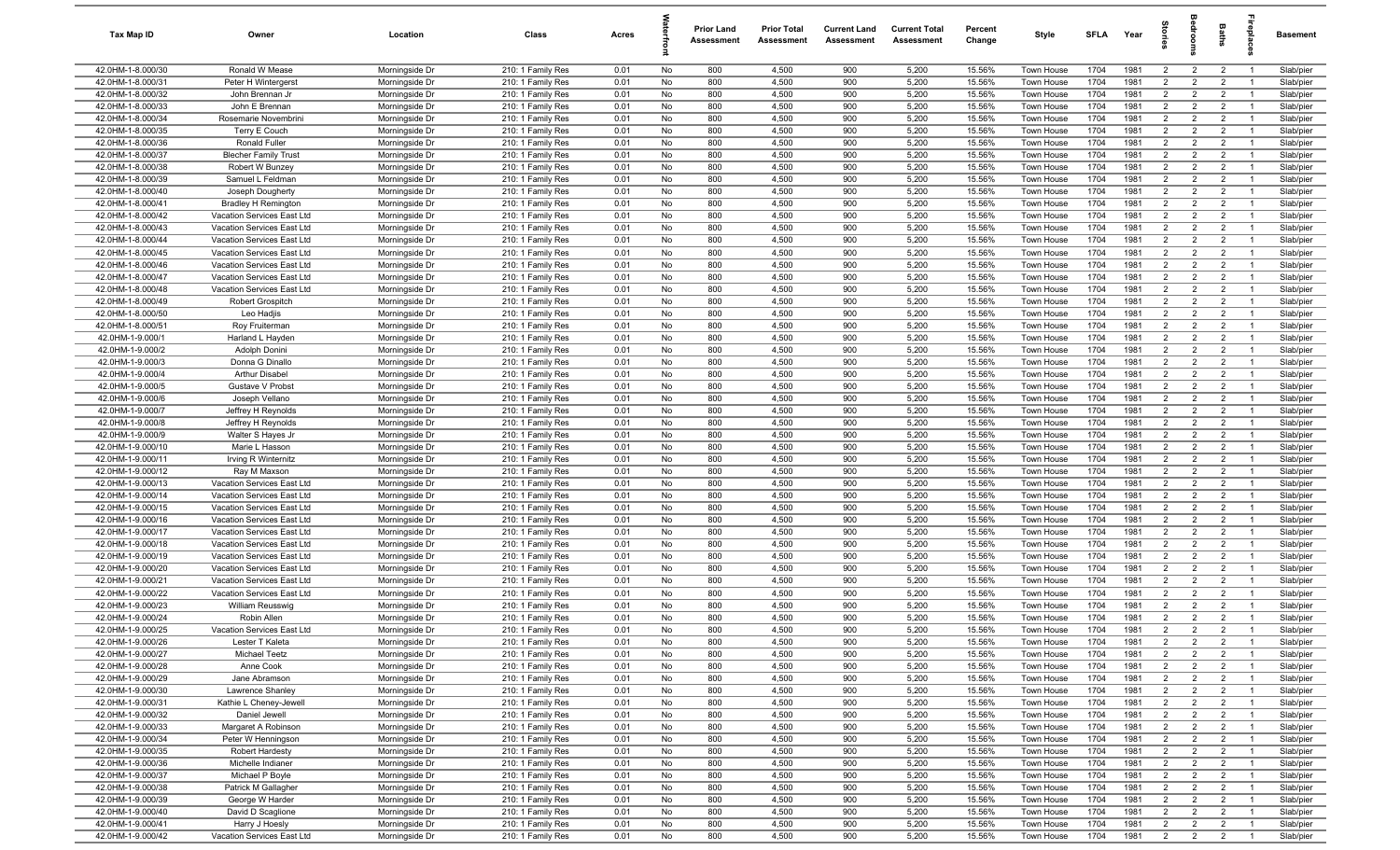| Tax Map ID                               | Owner                                                    | Location                         | Class                                  | Acres        |          | <b>Prior Land</b><br>Assessment | <b>Prior Total</b><br>Assessment | <b>Current Land</b><br>Assessment | <b>Current Total</b><br>Assessment | Percent<br>Change | Style                    | <b>SFLA</b>  | Year         | $\vec{a}$                        | ē                                | Baths                            | epla           | Basement               |
|------------------------------------------|----------------------------------------------------------|----------------------------------|----------------------------------------|--------------|----------|---------------------------------|----------------------------------|-----------------------------------|------------------------------------|-------------------|--------------------------|--------------|--------------|----------------------------------|----------------------------------|----------------------------------|----------------|------------------------|
| 42.0HM-1-9.000/43                        | Vacation Services East Ltd                               | Morningside Dr                   | 210: 1 Family Res                      | 0.01         | No       | 800                             | 4,500                            | 900                               | 5,200                              | 15.56%            | <b>Town House</b>        | 1704         | 1981         | $\overline{2}$                   | $\overline{2}$                   | $\overline{2}$                   | $\overline{1}$ | Slab/pier              |
| 42.0HM-1-9.000/44                        | Vacation Services East Ltd                               | Morningside Dr                   | 210: 1 Family Res                      | 0.01         | No       | 800                             | 4,500                            | 900                               | 5,200                              | 15.56%            | Town House               | 1704         | 1981         | $\overline{2}$                   | $\overline{2}$                   | $\overline{2}$                   | -1             | Slab/pier              |
| 42.0HM-1-9.000/45                        | LPCLOA Inc                                               | Morningside Dr                   | 210: 1 Family Res                      | 0.01         | No       | 800                             | 4,500                            | 900                               | 5,200                              | 15.56%            | Town House               | 1704         | 1981         | $\overline{2}$                   | $\overline{2}$                   | $\overline{2}$                   | - 1            | Slab/pier              |
| 42.0HM-1-9.000/46                        | Claude E Turner Jr                                       | Morningside Dr                   | 210: 1 Family Res                      | 0.01         | No       | 800                             | 4,500                            | 900                               | 5,200                              | 15.56%            | Town House               | 1704         | 1981         | $\overline{2}$                   | $\overline{2}$                   | $\overline{2}$                   |                | Slab/pier              |
| 42.0HM-1-9.000/47                        | Vacation Services East Ltd                               | Morningside Dr                   | 210: 1 Family Res                      | 0.01         | No       | 800                             | 4,500                            | 900                               | 5,200                              | 15.56%            | Town House               | 1704         | 1981         | $\overline{2}$                   | $\overline{2}$                   | $\overline{2}$                   | - 1            | Slab/pier              |
| 42.0HM-1-9.000/48                        | Vacation Services East Ltd                               | Morningside Dr                   | 210: 1 Family Res                      | 0.01         | No       | 800                             | 4,500                            | 900                               | 5,200                              | 15.56%            | Town House               | 1704         | 1981         | $\overline{2}$                   | $\overline{2}$                   | $\overline{2}$                   |                | Slab/pier              |
| 42.0HM-1-9.000/49                        | Vacation Services East Ltd                               | Morningside Dr                   | 210: 1 Family Res                      | 0.01         | No       | 800                             | 4,500                            | 900                               | 5,200                              | 15.56%            | Town House               | 1704         | 1981         | $\overline{2}$                   | $\overline{2}$                   | $\overline{2}$                   | $\overline{1}$ | Slab/pier              |
| 42.0HM-1-9.000/50                        | Robert Pinkerton                                         | Morningside Dr                   | 210: 1 Family Res                      | 0.01         | No       | 800                             | 4,500                            | 900                               | 5,200                              | 15.56%            | Town House               | 1704         | 1981         | $\overline{2}$                   | $\overline{2}$                   | $\overline{2}$                   | $\overline{1}$ | Slab/pier              |
| 42.0HM-1-9.000/51                        | Dr Virginia Jorgensen                                    | Morningside Dr                   | 210: 1 Family Res                      | 0.01         | No       | 800                             | 4,500                            | 900                               | 5,200                              | 15.56%            | Town House               | 1704         | 1981         | $\overline{2}$                   | $\overline{2}$                   | $\overline{2}$                   | $\overline{1}$ | Slab/pier              |
| 42.0HM-1-9.000/52                        | Vacation Services East Ltd                               | Morningside Dr                   | 210: 1 Family Res                      | 0.01         | No       | 800                             | 4,500                            | 900                               | 5,200                              | 15.56%            | Town House               | 1704         | 1981         | $\overline{2}$                   | $\overline{2}$                   | $\overline{2}$                   | $\overline{1}$ | Slab/pier              |
| 42.0HM-1-10.000/1                        | Lynn Cole                                                | Morningside Dr                   | 210: 1 Family Res                      | 0.01         | No       | 800                             | 4,500                            | 900                               | 5,200                              | 15.56%            | Town House               | 1704         | 1981         | $\overline{2}$                   | $\overline{2}$                   | $\overline{2}$                   | $\overline{1}$ | Slab/pier              |
| 42.0HM-1-10.000/2                        | Donald Lohr                                              | Morningside Dr                   | 210: 1 Family Res                      | 0.01         | No       | 800                             | 4,500                            | 900                               | 5,200                              | 15.56%            | Town House               | 1704         | 1981         | $\overline{2}$                   | $\overline{2}$                   | $\overline{2}$                   | $\overline{1}$ | Slab/pier              |
| 42.0HM-1-10.000/3                        | Ellen Nichter                                            | Morningside Dr                   | 210: 1 Family Res                      | 0.01         | No       | 800                             | 4,500                            | 900                               | 5,200                              | 15.56%            | Town House               | 1704         | 1981         | $\overline{2}$                   | 2                                | $\overline{2}$                   | - 1            | Slab/pier              |
| 42.0HM-1-10.000/4                        | William Moll                                             | Morningside Dr                   | 210: 1 Family Res                      | 0.01         | No       | 800                             | 4,500                            | 900                               | 5,200                              | 15.56%            | Town House               | 1704         | 1981         | $\overline{2}$                   | $\overline{2}$                   | $\overline{2}$                   | $\overline{1}$ | Slab/pier              |
| 42.0HM-1-10.000/5                        | Daniel P Riley                                           | Morningside Dr                   | 210: 1 Family Res                      | 0.01         | No       | 800                             | 4,500                            | 900                               | 5,200                              | 15.56%            | Town House               | 1704         | 1981         | $\overline{2}$                   | $\overline{2}$                   | $\overline{2}$                   |                | Slab/pier              |
| 42.0HM-1-10.000/6                        | Daniel P Riley                                           | Morningside Dr                   | 210: 1 Family Res                      | 0.01         | No       | 800                             | 4,500                            | 900                               | 5,200                              | 15.56%            | Town House               | 1704         | 1981         | $\overline{2}$                   | $\overline{2}$                   | $\overline{2}$                   | $\overline{1}$ | Slab/pier              |
| 42.0HM-1-10.000/7                        | Jeffrey Bethon                                           | Morningside Dr                   | 210: 1 Family Res                      | 0.01         | No       | 800                             | 4,500                            | 900                               | 5,200                              | 15.56%            | Town House               | 1704         | 1981         | $\overline{2}$                   | $\overline{2}$                   | $\overline{2}$                   |                | Slab/pier              |
| 42.0HM-1-10.000/8                        | John Pagnani<br>Paul Kniskern                            | Morningside Dr                   | 210: 1 Family Res                      | 0.01         | No       | 800                             | 4,500                            | 900                               | 5,200                              | 15.56%            | Town House               | 1704         | 1981         | $\overline{2}$<br>$\overline{2}$ | $\overline{2}$<br>$\overline{2}$ | $\overline{2}$<br>$\overline{2}$ | - 1            | Slab/pier              |
| 42.0HM-1-10.000/9<br>42.0HM-1-10.000/10  | Leslie G Blair                                           | Morningside Dr                   | 210: 1 Family Res<br>210: 1 Family Res | 0.01<br>0.01 | No<br>No | 800<br>800                      | 4,500<br>4,500                   | 900<br>900                        | 5,200<br>5,200                     | 15.56%<br>15.56%  | Town House               | 1704<br>1704 | 1981<br>1981 | $\overline{2}$                   | $\overline{2}$                   | $\overline{2}$                   |                | Slab/pier<br>Slab/pier |
| 42.0HM-1-10.000/11                       |                                                          | Morningside Dr<br>Morningside Dr |                                        | 0.01         | No       | 800                             | 4,500                            | 900                               | 5,200                              | 15.56%            | Town House               | 1704         | 1981         | $\overline{2}$                   | $\overline{2}$                   | $\overline{2}$                   | $\overline{1}$ | Slab/pier              |
| 42.0HM-1-10.000/12                       | Vacation Services East Ltd<br>Vacation Services East Ltd | Morningside Dr                   | 210: 1 Family Res<br>210: 1 Family Res | 0.01         | No       | 800                             | 4,500                            | 900                               | 5,200                              | 15.56%            | Town House<br>Town House | 1704         | 1981         | $\overline{2}$                   | $\overline{2}$                   | $\overline{2}$                   | $\overline{1}$ | Slab/pier              |
| 42.0HM-1-10.000/13                       | <b>Hayes Trust</b>                                       | Morningside Dr                   | 210: 1 Family Res                      | 0.01         | No       | 800                             | 4,500                            | 900                               | 5,200                              | 15.56%            | Town House               | 1704         | 1981         | $\overline{2}$                   | $\overline{2}$                   | $\overline{2}$                   | $\overline{1}$ | Slab/pier              |
| 42.0HM-1-10.000/14                       | Vacation Services East Ltd                               | Morningside Dr                   | 210: 1 Family Res                      | 0.01         | No       | 800                             | 4,500                            | 900                               | 5,200                              | 15.56%            | Town House               | 1704         | 1981         | 2                                | $\overline{2}$                   | $\overline{2}$                   | $\overline{1}$ | Slab/pier              |
| 42.0HM-1-10.000/15                       | Vacation Services East Ltd                               | Morningside Dr                   | 210: 1 Family Res                      | 0.01         | No       | 800                             | 4,500                            | 900                               | 5,200                              | 15.56%            | Town House               | 1704         | 1981         | $\overline{2}$                   | 2                                | $\overline{2}$                   | $\overline{1}$ | Slab/pier              |
| 42.0HM-1-10.000/16                       | Vacation Services East Ltd                               | Morningside Dr                   | 210: 1 Family Res                      | 0.01         | No       | 800                             | 4,500                            | 900                               | 5,200                              | 15.56%            | Town House               | 1704         | 1981         | 2                                | 2                                | $\overline{2}$                   |                | Slab/pier              |
| 42.0HM-1-10.000/17                       | Vacation Services East Ltd                               | Morningside Dr                   | 210: 1 Family Res                      | 0.01         | No       | 800                             | 4,500                            | 900                               | 5,200                              | 15.56%            | Town House               | 1704         | 1981         | $\overline{2}$                   | $\overline{2}$                   | $\overline{2}$                   | $\overline{1}$ | Slab/pier              |
| 42.0HM-1-10.000/18                       | Vacation Services East Ltd                               | Morningside Dr                   | 210: 1 Family Res                      | 0.01         | No       | 800                             | 4,500                            | 900                               | 5,200                              | 15.56%            | Town House               | 1704         | 1981         | $\overline{2}$                   | $\overline{2}$                   | $\overline{2}$                   |                | Slab/pier              |
| 42.0HM-1-10.000/19                       | Vacation Services East Ltd                               | Morningside Dr                   | 210: 1 Family Res                      | 0.01         | No       | 800                             | 4,500                            | 900                               | 5,200                              | 15.56%            | Town House               | 1704         | 1981         | $\overline{2}$                   | $\overline{2}$                   | $\overline{2}$                   | - 1            | Slab/pier              |
| 42.0HM-1-10.000/20                       | Vacation Services East Ltd                               | Morningside Dr                   | 210: 1 Family Res                      | 0.01         | No       | 800                             | 4,500                            | 900                               | 5,200                              | 15.56%            | Town House               | 1704         | 1981         | $\overline{2}$                   | $\overline{2}$                   | $\overline{2}$                   |                | Slab/pier              |
| 42.0HM-1-10.000/21                       | Vacation Services East Ltd                               | Morningside Dr                   | 210: 1 Family Res                      | 0.01         | No       | 800                             | 4,500                            | 900                               | 5,200                              | 15.56%            | Town House               | 1704         | 1981         | $\overline{2}$                   | $\overline{2}$                   | $\overline{2}$                   |                | Slab/pier              |
| 42.0HM-1-10.000/22                       | Quinn E Ryan                                             | Morningside Dr                   | 210: 1 Family Res                      | 0.01         | No       | 800                             | 4,500                            | 900                               | 5,200                              | 15.56%            | Town House               | 1704         | 1981         | $\overline{2}$                   | $\overline{2}$                   | $\overline{2}$                   | - 1            | Slab/pier              |
| 42.0HM-1-10.000/23                       | Terry J Gordor                                           | Morningside Dr                   | 210: 1 Family Res                      | 0.01         | No       | 800                             | 4,500                            | 900                               | 5,200                              | 15.56%            | Town House               | 1704         | 1981         | $\overline{2}$                   | $\overline{2}$                   | $\overline{2}$                   | $\overline{1}$ | Slab/pier              |
| 42.0HM-1-10.000/24                       | John Simon                                               | Morningside Dr                   | 210: 1 Family Res                      | 0.01         | No       | 800                             | 4,500                            | 900                               | 5,200                              | 15.56%            | Town House               | 1704         | 1981         | $\overline{2}$                   | $\overline{2}$                   | $\overline{2}$                   | $\overline{1}$ | Slab/pier              |
| 42.0HM-1-10.000/25                       | <b>Gary Fischer</b>                                      | Morningside Dr                   | 210: 1 Family Res                      | 0.01         | No       | 800                             | 4,500                            | 900                               | 5,200                              | 15.56%            | Town House               | 1704         | 1981         | $\overline{2}$                   | $\overline{2}$                   | $\overline{2}$                   | $\overline{1}$ | Slab/pier              |
| 42.0HM-1-10.000/26                       | Mark Grady                                               | Morningside Dr                   | 210: 1 Family Res                      | 0.01         | No       | 800                             | 4,500                            | 900                               | 5,200                              | 15.56%            | Town House               | 1704         | 1981         | $\overline{2}$                   | $\overline{2}$                   | $\overline{2}$                   | $\overline{1}$ | Slab/pier              |
| 42.0HM-1-10.000/27                       | William M Woods                                          | Morningside Dr                   | 210: 1 Family Res                      | 0.01         | No       | 800                             | 4,500                            | 900                               | 5,200                              | 15.56%            | Town House               | 1704         | 1981         | 2                                | $\overline{2}$                   | $\overline{2}$                   | $\overline{1}$ | Slab/pier              |
| 42.0HM-1-10.000/28                       | Dorothy L Ducatte                                        | Morningside Dr                   | 210: 1 Family Res                      | 0.01         | No       | 800                             | 4,500                            | 900                               | 5,200                              | 15.56%            | Town House               | 1704         | 1981         | $\overline{2}$                   | 2                                | $\overline{2}$                   | $\overline{1}$ | Slab/pier              |
| 42.0HM-1-10.000/29                       | Jeffrey O Barnes                                         | Morningside Dr                   | 210: 1 Family Res                      | 0.01         | No       | 800                             | 4,500                            | 900                               | 5,200                              | 15.56%            | Town House               | 1704         | 1981         | $\overline{2}$                   | $\overline{2}$                   | $\overline{2}$                   |                | Slab/pier              |
| 42.0HM-1-10.000/30                       | Anthony R Smith                                          | Morningside Dr                   | 210: 1 Family Res                      | 0.01         | No       | 800                             | 4,500                            | 900                               | 5,200                              | 15.56%            | Town House               | 1704         | 1981         | $\overline{2}$                   | $\overline{2}$                   | $\overline{2}$                   | $\overline{1}$ | Slab/pier              |
| 42.0HM-1-10.000/31                       | Vacation Services East Ltd                               | Morningside Dr                   | 210: 1 Family Res                      | 0.01         | No       | 800                             | 4,500                            | 900                               | 5,200                              | 15.56%            | Town House               | 1704         | 1981         | $\overline{2}$                   | $\overline{2}$                   | $\overline{2}$                   |                | Slab/pier              |
| 42.0HM-1-10.000/32                       | Michael S Stratton                                       | Morningside Dr                   | 210: 1 Family Res                      | 0.01         | No       | 800                             | 4,500                            | 900                               | 5,200                              | 15.56%            | Town House               | 1704         | 1981         | $\overline{2}$                   | $\overline{2}$                   | $\overline{2}$                   |                | Slab/pier              |
| 42.0HM-1-10.000/33                       | Vacation Services East Ltd                               | Morningside Dr                   | 210: 1 Family Res                      | 0.01         | No       | 800                             | 4,500                            | 900                               | 5,200                              | 15.56%            | <b>Town House</b>        | 1704         | 1981         | $\overline{2}$                   | $\overline{2}$                   | $\overline{2}$                   |                | Slab/pier              |
| 42.0HM-1-10.000/34                       | John Brennan Jr                                          | Morningside Dr                   | 210: 1 Family Res                      | 0.01         | No       | 800                             | 4,500                            | 900                               | 5,200                              | 15.56%            | Town House               | 1704         | 1981         | $\overline{2}$                   | $\overline{2}$                   | $\overline{2}$                   |                | Slab/pier              |
| 42.0HM-1-10.000/35                       | Mary C Hall                                              | Morningside Dr                   | 210: 1 Family Res                      | 0.01         | No       | 800                             | 4,500                            | 900                               | 5,200                              | 15.56%            | Town House               | 1704         | 1981         | $\overline{2}$                   | $\overline{2}$                   | $\overline{2}$                   |                | Slab/pier              |
| 42.0HM-1-10.000/36                       | Raymond Gawlas                                           | Morningside Dr                   | 210: 1 Family Res                      | 0.01         | No       | 800                             | 4,500                            | 900                               | 5,200                              | 15.56%            | <b>Town House</b>        | 1704         | 1981         | $\overline{2}$<br>$\overline{2}$ | $\overline{2}$<br>$\overline{2}$ | $\overline{2}$                   | $\overline{1}$ | Slab/pier              |
| 42.0HM-1-10.000/37                       | Michael E Manning                                        | Morningside Dr                   | 210: 1 Family Res<br>210: 1 Family Res | 0.01         | No       | 800                             | 4,500<br>4,500                   | 900<br>900                        | 5,200<br>5,200                     | 15.56%            | Town House               | 1704         | 1981         | $\overline{2}$                   |                                  | $\overline{2}$                   | $\overline{1}$ | Slab/pier              |
| 42.0HM-1-10.000/38<br>42.0HM-1-10.000/39 | Dorothy L Ducatte<br>Richard C Moore                     | Morningside Dr<br>Morningside Dr | 210: 1 Family Res                      | 0.01<br>0.01 | No<br>No | 800<br>800                      | 4,500                            | 900                               | 5,200                              | 15.56%<br>15.56%  | Town House<br>Town House | 1704<br>1704 | 1981<br>1981 | 2                                | $\overline{2}$<br>$\overline{2}$ | $\overline{2}$<br>$\overline{2}$ | $\overline{1}$ | Slab/pier<br>Slab/pier |
| 42.0HM-1-10.000/40                       | Ann B Robbins                                            | Morningside Dr                   | 210: 1 Family Res                      | 0.01         | No       | 800                             | 4,500                            | 900                               | 5,200                              | 15.56%            | Town House               | 1704         | 1981         | $\overline{2}$                   | $\overline{2}$                   | $\overline{2}$                   | $\overline{1}$ | Slab/pier              |
| 42.0HM-1-10.000/41                       | Judith B Connery                                         | Morningside Dr                   | 210: 1 Family Res                      | 0.01         | No       | 800                             | 4,500                            | 900                               | 5,200                              | 15.56%            | Town House               | 1704         | 1981         | $\overline{2}$                   | $\overline{2}$                   | $\overline{2}$                   | $\overline{1}$ | Slab/pier              |
| 42.0HM-1-10.000/42                       | Sharon A Bellamy                                         | Morningside Dr                   | 210: 1 Family Res                      | 0.01         | No       | 800                             | 4,500                            | 900                               | 5,200                              | 15.56%            | Town House               | 1704         | 1981         | $\overline{2}$                   | $\overline{2}$                   | $\overline{2}$                   | - 1            | Slab/pier              |
| 42.0HM-1-10.000/43                       | Vacation Services East Ltd                               | Morningside Dr                   | 210: 1 Family Res                      | 0.01         | No       | 800                             | 4,500                            | 900                               | 5,200                              | 15.56%            | Town House               | 1704         | 1981         | $\overline{2}$                   | $\overline{2}$                   | $\overline{2}$                   | $\overline{1}$ | Slab/pier              |
| 42.0HM-1-10.000/44                       | Vacation Services East Ltd                               | Morningside Dr                   | 210: 1 Family Res                      | 0.01         | No       | 800                             | 4,500                            | 900                               | 5,200                              | 15.56%            | Town House               | 1704         | 1981         | $\overline{2}$                   | $\overline{2}$                   | $\overline{2}$                   |                | Slab/pier              |
| 42.0HM-1-10.000/45                       | Vacation Services East Ltd                               | Morningside Dr                   | 210: 1 Family Res                      | 0.01         | No       | 800                             | 4,500                            | 900                               | 5,200                              | 15.56%            | Town House               | 1704         | 1981         | $\overline{2}$                   | $\overline{2}$                   | $\overline{2}$                   | $\overline{1}$ | Slab/pier              |
| 42.0HM-1-10.000/46                       | Vacation Services East Ltd                               | Morningside Dr                   | 210: 1 Family Res                      | 0.01         | No       | 800                             | 4,500                            | 900                               | 5,200                              | 15.56%            | Town House               | 1704         | 1981         | $\overline{2}$                   | $\overline{2}$                   | $\overline{2}$                   |                | Slab/pier              |
| 42.0HM-1-10.000/47                       | Vacation Services East Ltd                               | Morningside Dr                   | 210: 1 Family Res                      | 0.01         | No       | 800                             | 4,500                            | 900                               | 5,200                              | 15.56%            | Town House               | 1704         | 1981         | $\overline{2}$                   | $\overline{2}$                   | $\overline{2}$                   | $\overline{1}$ | Slab/pier              |
| 42.0HM-1-10.000/48                       | Vacation Services East Ltd                               | Morningside Dr                   | 210: 1 Family Res                      | 0.01         | No       | 800                             | 4,500                            | 900                               | 5,200                              | 15.56%            | Town House               | 1704         | 1981         | $\overline{2}$                   | $\overline{2}$                   | $\overline{2}$                   | $\overline{1}$ | Slab/pier              |
| 42.0HM-1-10.000/49                       | Wayne Bodow                                              | Morningside Dr                   | 210: 1 Family Res                      | 0.01         | No       | 800                             | 4,500                            | 900                               | 5,200                              | 15.56%            | Town House               | 1704         | 1981         | $\overline{2}$                   | $\overline{2}$                   | $\overline{2}$                   | $\overline{1}$ | Slab/pier              |
| 42.0HM-1-10.000/50                       | Matthew H Dwyer                                          | Morningside Dr                   | 210: 1 Family Res                      | 0.01         | No       | 800                             | 4,500                            | 900                               | 5,200                              | 15.56%            | Town House               | 1704         | 1981         | $\overline{2}$                   | $\overline{2}$                   | $\overline{2}$                   | $\overline{1}$ | Slab/pier              |
| 42.0HM-1-10.000/51                       | Matthew H Dwyer                                          | Morningside Dr                   | 210: 1 Family Res                      | 0.01         | No       | 800                             | 4,500                            | 900                               | 5,200                              | 15.56%            | Town House               | 1704         | 1981         | $\overline{2}$                   | $\overline{2}$                   | $\overline{2}$                   | $\overline{1}$ | Slab/pier              |
| 42.0HM-1-11.000                          | Mary V Brown                                             | 20 Dunn Way                      | 210: 1 Family Res                      | 0.08         | No       | 26,000                          | 250,000                          | 32,500                            | 312,500                            | 25.00%            | Town House               | 1704         | 2001         | $\overline{2}$                   | $\overline{2}$                   | $\overline{2}$                   | $\overline{1}$ | Crawl                  |
| 42.0HM-1-12.000                          | Mario Tozzi                                              | Dunn Way                         | 210: 1 Family Res                      | 0.06         | No       | 26,000                          | 225,000                          | 32,500                            | 281,300                            | 25.02%            | Town House               | 1704         | 2001         | $\overline{2}$                   | $\overline{2}$                   | $\overline{2}$                   | $\overline{1}$ | Crawl                  |
| 42.0HM-1-13.000                          | John M Seyler                                            | Dunn Way                         | 210: 1 Family Res                      | 0.06         | No       | 26,000                          | 225,000                          | 32,500                            | 281,300                            | 25.02%            | Town House               | 1704         | 2001         | $\overline{2}$                   | $\overline{2}$                   | $\overline{2}$                   | $\overline{1}$ | Crawl                  |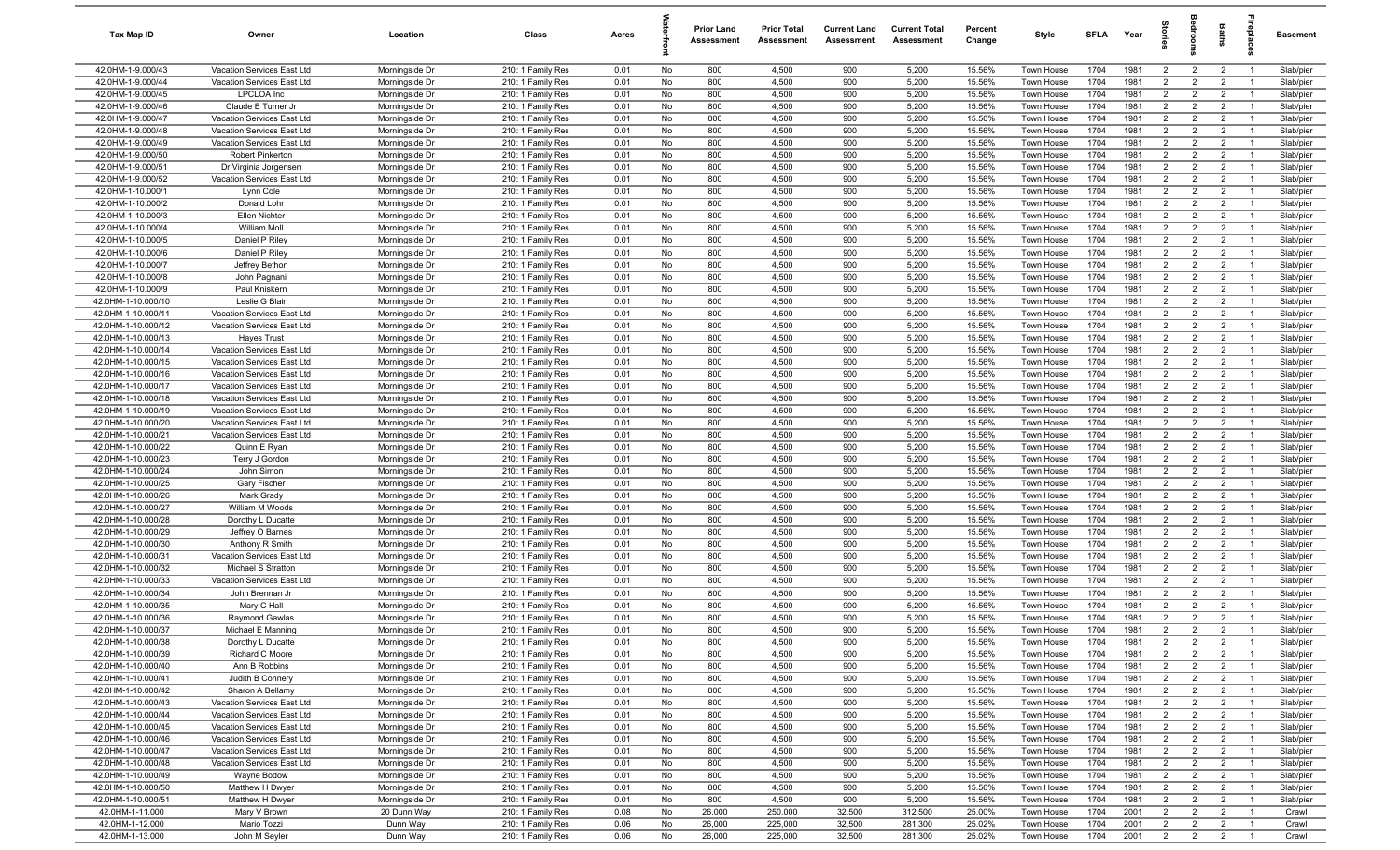| Tax Map ID                               | Owner                                                    | Location                | Class                                  | Acres        |          | <b>Prior Land</b><br>Assessment | <b>Prior Total</b><br>Assessment | <b>Current Land</b><br>Assessment | <b>Current Total</b><br>Assessment | Percent<br>Change | Style                    | SFLA         | Year         | $\vec{e}$                        | ā                                | <b>Baths</b>                     | ireplace                         | Basement       |
|------------------------------------------|----------------------------------------------------------|-------------------------|----------------------------------------|--------------|----------|---------------------------------|----------------------------------|-----------------------------------|------------------------------------|-------------------|--------------------------|--------------|--------------|----------------------------------|----------------------------------|----------------------------------|----------------------------------|----------------|
| 42.0HM-1-14.000                          | 44 Morningside LLC                                       | Dunn Way                | 210: 1 Family Res                      | 0.06         | No       | 26,000                          | 225,000                          | 32,500                            | 281,300                            | 25.02%            | Town House               | 1704         | 2001         | $\overline{2}$                   | $\overline{2}$                   | $\overline{2}$                   | $\overline{1}$                   | Crawl          |
| 42.0HM-1-15.000                          | Wavne Hanan                                              | Dunn Way                | 210: 1 Family Res                      | 0.08         | No       | 26,000                          | 250,000                          | 32,500                            | 312,500                            | 25.00%            | Town House               | 1704         | 2001         | 2                                | $\overline{2}$                   | $\overline{2}$                   | $\overline{1}$                   | Crawl          |
| 42.0HM-1-16.000                          | Edward J Peper Jr                                        | 16 Lake Placid Club Way | 210: 1 Family Res                      | 0.08         | No       | 26,000                          | 250,000                          | 32,500                            | 312,500                            | 25.00%            | Town House               | 1704         | 2001         | 2                                | $\overline{2}$                   | $\overline{2}$                   | $\overline{1}$                   | Crawl          |
| 42.0HM-1-17.000                          | Paul J Graf                                              | Dunn Way                | 210: 1 Family Res                      | 0.06         | No       | 26,000                          | 225,000                          | 32,500                            | 281,300                            | 25.02%            | Town House               | 1704         | 2001         | $\overline{2}$                   | $\overline{2}$                   | $\overline{2}$                   | - 1                              | Crawl          |
| 42.0HM-1-18.000                          | Murphy & Mariotti Prop LLC                               | Dunn Way                | 210: 1 Family Res                      | 0.06         | No       | 26,000                          | 225,000                          | 32,500                            | 281,300                            | 25.02%            | Town House               | 1704         | 2001         | $\overline{2}$                   | $\overline{2}$                   | $\overline{2}$                   | - 1                              | Crawl          |
| 42.0HM-1-19.000                          | Linda O Friedlander                                      | Dunn Way                | 210: 1 Family Res                      | 0.06         | No       | 26,000                          | 225,000                          | 32,500                            | 281,300                            | 25.02%            | Town House               | 1704         | 2001         | $\overline{2}$                   | $\overline{2}$                   | $\overline{2}$                   |                                  | Crawl          |
| 42.0HM-1-20.000                          | <b>Richard F Cummings</b>                                | Dunn Way                | 210: 1 Family Res                      | 0.08         | No       | 26,000                          | 250,000                          | 32,500                            | 312,500                            | 25.00%            | Town House               | 1704         | 2001         | $2^{\circ}$                      | $\overline{2}$                   | $\overline{2}$                   | $\overline{1}$                   | Crawl          |
| 42.0HM-1-21.000                          | John F Tierney                                           | 25 Dunn Way             | 210: 1 Family Res                      | 0.08         | No       | 26,000                          | 250,000                          | 32,500                            | 312,500                            | 25.00%            | <b>Town House</b>        | 1704         | 2001         | 2                                | $\overline{2}$                   | $\overline{2}$                   | -1                               | Crawl          |
| 42.0HM-1-22.000                          | Paul A Macor                                             | Dunn Way                | 210: 1 Family Res                      | 0.06         | No       | 26,000                          | 225,000                          | 32,500                            | 281,300                            | 25.02%            | Town House               | 1704         | 2001         | $\overline{2}$                   | $\overline{2}$                   | $\overline{2}$                   | $\overline{1}$                   | Crawl          |
| 42.0HM-1-23.000                          | Stewart E Stanton III                                    | Dunn Way                | 210: 1 Family Res                      | 0.06         | No       | 26,000                          | 225,000                          | 32,500                            | 281,300                            | 25.02%            | Town House               | 1704         | 2001         | $\overline{2}$                   | $\overline{2}$                   | $\overline{2}$                   | $\overline{1}$                   | Crawl          |
| 42.0HM-1-24.000                          | Donna Hall                                               | Dunn Way                | 210: 1 Family Res                      | 0.06         | No       | 26,000                          | 225,000                          | 32,500                            | 281,300                            | 25.02%            | Town House               | 1704         | 2001         | $\overline{2}$                   | $\overline{2}$                   | $\overline{2}$                   | $\overline{1}$                   | Crawl          |
| 42.0HM-1-25.000<br>42.0HM-1-26.000/1     | Edward J Deyrup                                          | Dunn Way                | 210: 1 Family Res                      | 0.08         | No<br>No | 26,000                          | 250,000                          | 32,500                            | 312,500                            | 25.00%<br>15.56%  | Town House               | 1704<br>1704 | 2001<br>1981 | $\overline{2}$<br>$\overline{2}$ | $\overline{2}$<br>$\overline{2}$ | $\overline{2}$<br>$\overline{2}$ | $\overline{1}$<br>$\overline{1}$ | Crawl<br>Crawl |
| 42.0HM-1-26.000/2                        | Gary James<br>Gary James                                 | Dunn Way<br>Dunn Way    | 210: 1 Family Res<br>210: 1 Family Res | 0.01<br>0.01 | No       | 800<br>800                      | 4,500<br>4,500                   | 900<br>900                        | 5,200<br>5,200                     | 15.56%            | Town House<br>Town House | 1704         | 1981         | $\overline{2}$                   | $\overline{2}$                   | $\overline{2}$                   | $\overline{1}$                   | Crawl          |
| 42.0HM-1-26.000/3                        | Peter M Gordon                                           | Dunn Way                | 210: 1 Family Res                      | 0.01         | No       | 800                             | 4,500                            | 900                               | 5,200                              | 15.56%            | Town House               | 1704         | 1981         | $\overline{2}$                   | $\overline{2}$                   | $\overline{2}$                   | $\overline{1}$                   | Crawl          |
| 42.0HM-1-26.000/4                        | <b>Edward Degen</b>                                      | Dunn Way                | 210: 1 Family Res                      | 0.01         | No       | 800                             | 4,500                            | 900                               | 5,200                              | 15.56%            | Town House               | 1704         | 1981         | $\overline{2}$                   | $\overline{2}$                   | $\overline{2}$                   | $\overline{1}$                   | Crawl          |
| 42.0HM-1-26.000/5                        | John M Ebisui                                            | Dunn Way                | 210: 1 Family Res                      | 0.01         | No       | 800                             | 4,500                            | 900                               | 5,200                              | 15.56%            | Town House               | 1704         | 1981         | $\overline{2}$                   | $\overline{2}$                   | $\overline{2}$                   | -1                               | Crawl          |
| 42.0HM-1-26.000/6                        | Jacqueline Bokus                                         | Dunn Way                | 210: 1 Family Res                      | 0.01         | No       | 800                             | 4,500                            | 900                               | 5,200                              | 15.56%            | Town House               | 1704         | 1981         | $2^{\circ}$                      | $\overline{2}$                   | $\overline{2}$                   | $\overline{1}$                   | Crawl          |
| 42.0HM-1-26.000/7                        | Alan Hershon                                             | Dunn Way                | 210: 1 Family Res                      | 0.01         | No       | 800                             | 4,500                            | 900                               | 5,200                              | 15.56%            | Town House               | 1704         | 1981         | $\overline{2}$                   | $\overline{2}$                   | $\overline{2}$                   |                                  | Crawl          |
| 42.0HM-1-26.000/8                        | Vacation Services East Ltd                               | Dunn Way                | 210: 1 Family Res                      | 0.01         | No       | 800                             | 4,500                            | 900                               | 5,200                              | 15.56%            | Town House               | 1704         | 1981         | $\overline{2}$                   | $\overline{2}$                   | $\overline{2}$                   | $\overline{1}$                   | Crawl          |
| 42.0HM-1-26.000/9                        | Kim C Miller                                             | Dunn Way                | 210: 1 Family Res                      | 0.01         | No       | 800                             | 4,500                            | 900                               | 5,200                              | 15.56%            | <b>Town House</b>        | 1704         | 1981         | 2                                | $\overline{2}$                   | $\overline{2}$                   | $\overline{1}$                   | Crawl          |
| 42.0HM-1-26.000/10                       | Justine L Dalton                                         | Dunn Way                | 210: 1 Family Res                      | 0.01         | No       | 800                             | 4,500                            | 900                               | 5,200                              | 15.56%            | Town House               | 1704         | 1981         | $\overline{2}$                   | $\overline{2}$                   | $\overline{2}$                   | $\overline{1}$                   | Crawl          |
| 42.0HM-1-26.000/11                       | Vacation Services East Ltd                               | Dunn Way                | 210: 1 Family Res                      | 0.01         | No       | 800                             | 4,500                            | 900                               | 5,200                              | 15.56%            | <b>Town House</b>        | 1704         | 1981         | $\overline{2}$                   | $\overline{2}$                   | $\overline{2}$                   | $\overline{1}$                   | Crawl          |
| 42.0HM-1-26.000/12                       | Donald Boule                                             | Dunn Way                | 210: 1 Family Res                      | 0.01         | No       | 800                             | 4,500                            | 900                               | 5,200                              | 15.56%            | Town House               | 1704         | 1981         | 2                                | $\overline{2}$                   | $\overline{2}$                   | $\overline{1}$                   | Crawl          |
| 42.0HM-1-26.000/13                       | Vacation Services East Ltd                               | Dunn Way                | 210: 1 Family Res                      | 0.01         | No       | 800                             | 4,500                            | 900                               | 5,200                              | 15.56%            | Town House               | 1704         | 1981         | $\overline{2}$                   | $\overline{2}$                   | $\overline{2}$                   | $\overline{1}$                   | Crawl          |
| 42.0HM-1-26.000/14                       | Vacation Services East Ltd                               | Dunn Way                | 210: 1 Family Res                      | 0.01         | No       | 800                             | 4,500                            | 900                               | 5,200                              | 15.56%            | Town House               | 1704         | 1981         | $\overline{2}$                   | $\overline{2}$                   | $\overline{2}$                   | $\overline{1}$                   | Crawl          |
| 42.0HM-1-26.000/15                       | Vacation Services East Ltd                               | Dunn Way                | 210: 1 Family Res                      | 0.01         | No       | 800                             | 4,500                            | 900                               | 5,200                              | 15.56%            | Town House               | 1704         | 1981         | $\overline{2}$                   | 2                                | $\overline{2}$                   | $\overline{1}$                   | Crawl          |
| 42.0HM-1-26.000/16                       | Vacation Services East Ltd                               | Dunn Way                | 210: 1 Family Res                      | 0.01         | No       | 800                             | 4,500                            | 900                               | 5,200                              | 15.56%            | Town House               | 1704         | 1981         | $\overline{2}$                   | $\overline{2}$                   | $\overline{2}$                   | -1                               | Crawl          |
| 42.0HM-1-26.000/17<br>42.0HM-1-26.000/18 | Vacation Services East Ltd<br>Vacation Services East Ltd | Dunn Way<br>Dunn Way    | 210: 1 Family Res<br>210: 1 Family Res | 0.01<br>0.01 | No<br>No | 800<br>800                      | 4,500<br>4,500                   | 900<br>900                        | 5,200<br>5,200                     | 15.56%<br>15.56%  | Town House<br>Town House | 1704<br>1704 | 1981<br>1981 | $\overline{2}$<br>$\overline{2}$ | $\overline{2}$<br>$\overline{2}$ | $\overline{2}$<br>$\overline{2}$ | $\overline{1}$<br>-1             | Crawl<br>Crawl |
| 42.0HM-1-26.000/19                       | Vacation Services East Ltd                               | Dunn Way                | 210: 1 Family Res                      | 0.01         | No       | 800                             | 4,500                            | 900                               | 5,200                              | 15.56%            | Town House               | 1704         | 1981         | $2^{\circ}$                      | $\overline{2}$                   | $\overline{2}$                   | $\overline{1}$                   | Crawl          |
| 42.0HM-1-26.000/20                       | Vacation Services East Ltd                               | Dunn Way                | 210: 1 Family Res                      | 0.01         | No       | 800                             | 4,500                            | 900                               | 5,200                              | 15.56%            | Town House               | 1704         | 1981         | 2                                | $\overline{2}$                   | $\overline{2}$                   | $\overline{1}$                   | Crawl          |
| 42.0HM-1-26.000/21                       | Vacation Services East Ltd                               | Dunn Way                | 210: 1 Family Res                      | 0.01         | No       | 800                             | 4,500                            | 900                               | 5,200                              | 15.56%            | Town House               | 1704         | 1981         | $\overline{2}$                   | $\overline{2}$                   | $\overline{2}$                   | $\overline{1}$                   | Crawl          |
| 42.0HM-1-26.000/22                       | Vacation Services East Ltd                               | Dunn Way                | 210: 1 Family Res                      | 0.01         | No       | 800                             | 4,500                            | 900                               | 5,200                              | 15.56%            | Town House               | 1704         | 1981         | 2                                | $\overline{2}$                   | $\overline{2}$                   | $\overline{1}$                   | Crawl          |
| 42.0HM-1-26.000/23                       | Karen Anderson                                           | Dunn Way                | 210: 1 Family Res                      | 0.01         | No       | 800                             | 4,500                            | 900                               | 5,200                              | 15.56%            | Town House               | 1704         | 1981         | $\overline{2}$                   | $\overline{2}$                   | $\overline{2}$                   | $\overline{1}$                   | Crawl          |
| 42.0HM-1-26.000/24                       | C Arthur Gordon                                          | Dunn Way                | 210: 1 Family Res                      | 0.01         | No       | 800                             | 4,500                            | 900                               | 5,200                              | 15.56%            | Town House               | 1704         | 1981         | $\overline{2}$                   | $\overline{2}$                   | $\overline{2}$                   | $\overline{1}$                   | Crawl          |
| 42.0HM-1-26.000/25                       | Mark W Woods                                             | Dunn Way                | 210: 1 Family Res                      | 0.01         | No       | 800                             | 4,500                            | 900                               | 5,200                              | 15.56%            | Town House               | 1704         | 1981         | $\overline{2}$                   | $\overline{2}$                   | $\overline{2}$                   | $\overline{1}$                   | Crawl          |
| 42.0HM-1-26.000/26                       | Alan Stainforth                                          | Dunn Way                | 210: 1 Family Res                      | 0.01         | No       | 800                             | 4,500                            | 900                               | 5,200                              | 15.56%            | Town House               | 1704         | 1981         | $\overline{2}$                   | $\overline{2}$                   | $\overline{2}$                   | $\overline{1}$                   | Crawl          |
| 42.0HM-1-26.000/27                       | Vacation Services East Ltd                               | Dunn Way                | 210: 1 Family Res                      | 0.01         | No       | 800                             | 4,500                            | 900                               | 5,200                              | 15.56%            | Town House               | 1704         | 1981         | $\overline{2}$                   | $\overline{2}$                   | $\overline{2}$                   | $\overline{1}$                   | Crawl          |
| 42.0HM-1-26.000/28                       | Joseph Funari                                            | Dunn Way                | 210: 1 Family Res                      | 0.01         | No       | 800                             | 4,500                            | 900                               | 5,200                              | 15.56%            | Town House               | 1704         | 1981         | $\overline{2}$                   | 2                                | $\overline{2}$                   | $\overline{1}$                   | Crawl          |
| 42.0HM-1-26.000/29                       | Ann Polisseni                                            | Dunn Way                | 210: 1 Family Res                      | 0.01         | No       | 800                             | 4,500                            | 900                               | 5,200                              | 15.56%            | Town House               | 1704         | 1981         | $\overline{2}$                   | $\overline{2}$                   | $\overline{2}$                   | $\overline{1}$                   | Crawl          |
| 42.0HM-1-26.000/30                       | Wynn Englisbe                                            | Dunn Way                | 210: 1 Family Res                      | 0.01         | No       | 800                             | 4,500                            | 900                               | 5,200                              | 15.56%            | Town House               | 1704         | 1981         | $\overline{2}$                   | $\overline{2}$                   | $\overline{2}$                   | - 1                              | Crawl          |
| 42.0HM-1-26.000/31<br>42.0HM-1-26.000/32 | Demetrio A Laveglia<br>Robert N Minich                   | Dunn Way                | 210: 1 Family Res                      | 0.01         | No       | 800<br>800                      | 4,500                            | 900<br>900                        | 5,200                              | 15.56%            | Town House               | 1704<br>1704 | 1981<br>1981 | $\overline{2}$<br>$\overline{2}$ | $\overline{2}$<br>$\overline{2}$ | $\overline{2}$<br>$\overline{2}$ | - 1                              | Crawl          |
| 42.0HM-1-26.000/33                       | Robert N Minich                                          | Dunn Way<br>Dunn Way    | 210: 1 Family Res<br>210: 1 Family Res | 0.01<br>0.01 | No<br>No | 800                             | 4,500<br>4,500                   | 900                               | 5,200<br>5,200                     | 15.56%<br>15.56%  | Town House<br>Town House | 1704         | 1981         | $\overline{2}$                   | $\overline{2}$                   | $\overline{2}$                   |                                  | Crawl<br>Crawl |
| 42.0HM-1-26.000/34                       | Jennifer McCulloch                                       | Dunn Way                | 210: 1 Family Res                      | 0.01         | No       | 800                             | 4,500                            | 900                               | 5,200                              | 15.56%            | Town House               | 1704         | 1981         | $\overline{2}$                   | $\overline{2}$                   | $\overline{2}$                   | $\overline{1}$                   | Crawl          |
| 42.0HM-1-26.000/35                       | Lawrence K Shanley                                       | Dunn Way                | 210: 1 Family Res                      | 0.01         | No       | 800                             | 4,500                            | 900                               | 5,200                              | 15.56%            | Town House               | 1704         | 1981         | $\overline{2}$                   | 2                                | $\overline{2}$                   |                                  | Crawl          |
| 42.0HM-1-26.000/36                       | Teresa McGaughnea                                        | Dunn Way                | 210: 1 Family Res                      | 0.01         | No       | 800                             | 4,500                            | 900                               | 5,200                              | 15.56%            | Town House               | 1704         | 1981         | $\overline{2}$                   | 2                                | $\overline{2}$                   | $\overline{1}$                   | Crawl          |
| 42.0HM-1-26.000/37                       | Dennis W Linnehan                                        | Dunn Way                | 210: 1 Family Res                      | 0.01         | No       | 800                             | 4,500                            | 900                               | 5,200                              | 15.56%            | Town House               | 1704         | 1981         | $\overline{2}$                   | $\overline{2}$                   | $\overline{2}$                   | $\overline{1}$                   | Crawl          |
| 42.0HM-1-26.000/38                       | Stephen W Tehon                                          | Dunn Way                | 210: 1 Family Res                      | 0.01         | No       | 800                             | 4,500                            | 900                               | 5,200                              | 15.56%            | Town House               | 1704         | 1981         | $\overline{2}$                   | $\overline{2}$                   | $\overline{2}$                   | $\overline{1}$                   | Crawl          |
| 42.0HM-1-26.000/39                       | Edward R Shore Jr                                        | Dunn Way                | 210: 1 Family Res                      | 0.01         | No       | 800                             | 4,500                            | 900                               | 5,200                              | 15.56%            | Town House               | 1704         | 1981         | $\overline{2}$                   | $\overline{2}$                   | $\overline{2}$                   | $\overline{1}$                   | Crawl          |
| 42.0HM-1-26.000/40                       | Johnny Battle                                            | Dunn Way                | 210: 1 Family Res                      | 0.01         | No       | 800                             | 4,500                            | 900                               | 5,200                              | 15.56%            | Town House               | 1704         | 1981         | $\overline{2}$                   | $\overline{2}$                   | $\overline{2}$                   | $\overline{1}$                   | Crawl          |
| 42.0HM-1-26.000/41                       | Vacation Services East Ltd                               | Dunn Way                | 210: 1 Family Res                      | 0.01         | No       | 800                             | 4,500                            | 900                               | 5,200                              | 15.56%            | Town House               | 1704         | 1981         | $\overline{2}$                   | $\overline{2}$                   | $\overline{2}$                   | $\overline{1}$                   | Crawl          |
| 42.0HM-1-26.000/42                       | Vacation Services East Ltd                               | Dunn Way                | 210: 1 Family Res                      | 0.01         | No       | 800                             | 4,500                            | 900                               | 5,200                              | 15.56%            | Town House               | 1704         | 1981         | $\overline{2}$                   | $\overline{2}$                   | $\overline{2}$                   | $\overline{1}$                   | Crawl          |
| 42.0HM-1-26.000/43                       | Vacation Services East Ltd                               | Dunn Way                | 210: 1 Family Res                      | 0.01         | No       | 800                             | 4,500                            | 900                               | 5,200                              | 15.56%            | Town House               | 1704         | 1981         | $\overline{2}$                   | $\overline{2}$                   | $\overline{2}$                   | $\overline{1}$                   | Crawl          |
| 42.0HM-1-26.000/44                       | Vacation Services East Ltd                               | Dunn Way                | 210: 1 Family Res                      | 0.01         | No       | 800                             | 4,500                            | 900                               | 5,200                              | 15.56%            | Town House               | 1704         | 1981         | $\overline{2}$                   | $\overline{2}$                   | $\overline{2}$                   | $\overline{1}$                   | Crawl          |
| 42.0HM-1-26.000/45                       | Vacation Services East Ltd                               | Dunn Way                | 210: 1 Family Res                      | 0.01         | No       | 800                             | 4,500                            | 900                               | 5,200                              | 15.56%            | Town House               | 1704         | 1981         | $\overline{2}$                   | $\overline{2}$                   | $\overline{2}$                   | $\overline{1}$                   | Crawl          |
| 42.0HM-1-26.000/46                       | Robert K Button                                          | Dunn Way                | 210: 1 Family Res                      | 0.01         | No       | 800                             | 4,500                            | 900                               | 5,200                              | 15.56%            | Town House               | 1704         | 1981         | $\overline{2}$                   | $\overline{2}$                   | $\overline{2}$                   | $\overline{1}$                   | Crawl          |
| 42.0HM-1-26.000/47<br>42.0HM-1-26.000/48 | Vacation Services East Ltd<br>Vacation Services East Ltd | Dunn Way<br>Dunn Way    | 210: 1 Family Res<br>210: 1 Family Res | 0.01<br>0.01 | No<br>No | 800<br>800                      | 4,500<br>4,500                   | 900<br>900                        | 5,200<br>5,200                     | 15.56%<br>15.56%  | Town House<br>Town House | 1704<br>1704 | 1981<br>1981 | $\overline{2}$<br>$\overline{2}$ | $\overline{2}$<br>$\overline{2}$ | $\overline{2}$<br>$\overline{2}$ | $\overline{1}$<br>$\overline{1}$ | Crawl<br>Crawl |
| 42.0HM-1-26.000/49                       | Vacation Services East Ltd                               | Dunn Way                | 210: 1 Family Res                      | 0.01         | No       | 800                             | 4,500                            | 900                               | 5,200                              | 15.56%            | Town House               | 1704         | 1981         | $\overline{2}$                   | $\overline{2}$                   | $\overline{2}$                   | $\overline{1}$                   | Crawl          |
| 42.0HM-1-26.000/50                       | Vacation Services East Ltd                               | Dunn Way                | 210: 1 Family Res                      | 0.01         | No       | 800                             | 4,500                            | 900                               | 5,200                              | 15.56%            | Town House               | 1704         | 1981         | $\overline{2}$                   | $\overline{2}$                   | $\overline{2}$                   | $\overline{1}$                   | Crawl          |
| 42.0HM-1-26.000/51                       | Eugene M Nachamkin                                       | Dunn Way                | 210: 1 Family Res                      | 0.01         | No       | 800                             | 4,500                            | 900                               | 5,200                              | 15.56%            | Town House               | 1704         | 1981         | $\overline{2}$                   | $\overline{2}$                   | $\overline{2}$                   | $\overline{1}$                   | Crawl          |
| 42.0HM-1-27.000/1                        | Vacation Services East Ltd                               | Dunn Way                | 210: 1 Family Res                      | 0.01         | No       | 800                             | 4,500                            | 900                               | 5,200                              | 15.56%            | Town House               | 1704         | 1981         | $\overline{2}$                   | $\overline{2}$                   | $\overline{2}$                   | $\overline{1}$                   | Crawl          |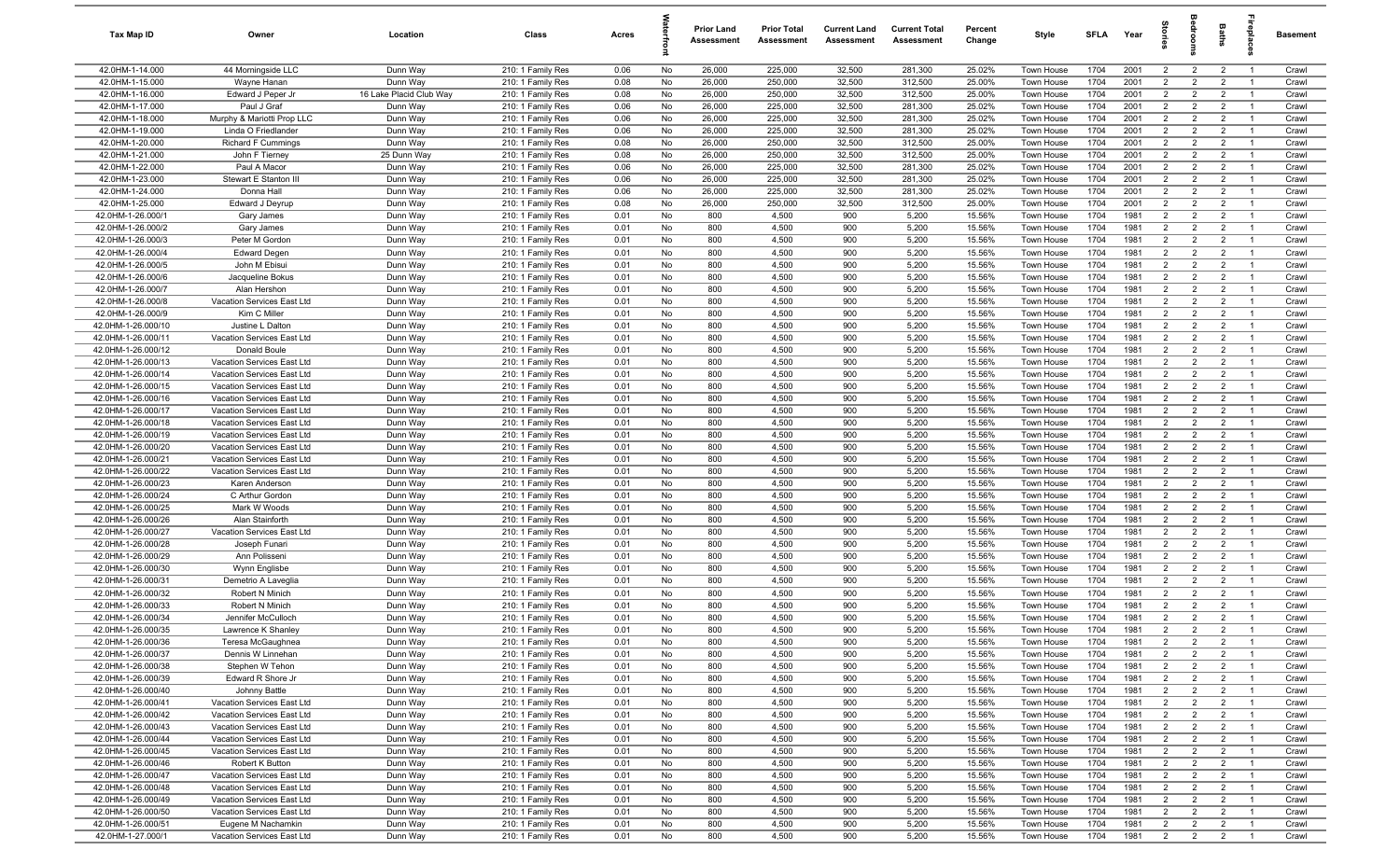| Tax Map ID                               | Owner                                                    | Location             | Class                                  | Acres        |          | <b>Prior Land</b><br>Assessment | <b>Prior Total</b><br>Assessment | <b>Current Land</b><br>Assessment | <b>Current Total</b><br>Assessment | Percent<br>Change | Style                    | SFLA         | Year         | $\vec{a}$                        | ē                                | <b>Baths</b>                     | irepla                           | Basement       |
|------------------------------------------|----------------------------------------------------------|----------------------|----------------------------------------|--------------|----------|---------------------------------|----------------------------------|-----------------------------------|------------------------------------|-------------------|--------------------------|--------------|--------------|----------------------------------|----------------------------------|----------------------------------|----------------------------------|----------------|
| 42.0HM-1-27.000/2                        | Vacation Services East Ltd                               | Dunn Way             | 210: 1 Family Res                      | 0.01         | No       | 800                             | 4,500                            | 900                               | 5,200                              | 15.56%            | Town House               | 1704         | 1981         | $\overline{2}$                   | $\overline{2}$                   | $\overline{2}$                   | $\overline{1}$                   | Crawl          |
| 42.0HM-1-27.000/3                        | Vacation Services East Ltd                               | Dunn Way             | 210: 1 Family Res                      | 0.01         | No       | 800                             | 4,500                            | 900                               | 5,200                              | 15.56%            | Town House               | 1704         | 1981         | 2                                | 2                                | $\overline{2}$                   | $\overline{1}$                   | Crawl          |
| 42.0HM-1-27.000/4                        | Vacation Services East Ltd                               | Dunn Way             | 210: 1 Family Res                      | 0.01         | No       | 800                             | 4,500                            | 900                               | 5,200                              | 15.56%            | Town House               | 1704         | 1981         | $\overline{2}$                   | $\overline{2}$                   | $\overline{2}$                   | $\overline{1}$                   | Crawl          |
| 42.0HM-1-27.000/5                        | Ivars Semeiks                                            | Dunn Way             | 210: 1 Family Res                      | 0.01         | No       | 800                             | 4,500                            | 900                               | 5,200                              | 15.56%            | Town House               | 1704         | 1981         | $\overline{2}$                   | $\overline{2}$                   | $\overline{2}$                   | - 1                              | Crawl          |
| 42.0HM-1-27.000/6                        | James H Berson                                           | Dunn Way             | 210: 1 Family Res                      | 0.01         | No       | 800                             | 4,500                            | 900                               | 5,200                              | 15.56%            | Town House               | 1704         | 1981         | $\overline{2}$                   | $\overline{2}$                   | $\overline{2}$                   | $\overline{1}$                   | Crawl          |
| 42.0HM-1-27.000/7                        | Dwayne Gier                                              | Dunn Way             | 210: 1 Family Res                      | 0.01         | No       | 800                             | 4,500                            | 900                               | 5,200                              | 15.56%            | Town House               | 1704         | 1981         | $\overline{2}$                   | $\overline{2}$                   | $\overline{2}$                   |                                  | Crawl          |
| 42.0HM-1-27.000/8                        | <b>Terry N Phillips</b>                                  | Dunn Way             | 210: 1 Family Res                      | 0.01         | No       | 800                             | 4,500                            | 900                               | 5,200                              | 15.56%            | Town House               | 1704         | 1981         | $\overline{2}$                   | $\overline{2}$                   | $\overline{2}$                   | $\overline{1}$                   | Crawl          |
| 42.0HM-1-27.000/9                        | Vacation Services East Ltd                               | Dunn Way             | 210: 1 Family Res                      | 0.01         | No       | 800                             | 4,500                            | 900                               | 5,200                              | 15.56%            | <b>Town House</b>        | 1704         | 1981         | $\overline{2}$                   | $\overline{2}$                   | $\overline{2}$                   | -1                               | Crawl          |
| 42.0HM-1-27.000/10                       | Vacation Services East Ltd                               | Dunn Way             | 210: 1 Family Res                      | 0.01         | No       | 800                             | 4,500                            | 900                               | 5,200                              | 15.56%            | Town House               | 1704         | 1981         | $\overline{2}$                   | $\overline{2}$                   | $\overline{2}$                   | $\overline{1}$                   | Crawl          |
| 42.0HM-1-27.000/11                       | Lee Madden                                               | Dunn Way             | 210: 1 Family Res                      | 0.01         | No       | 800                             | 4,500                            | 900                               | 5,200                              | 15.56%            | Town House               | 1704         | 1981         | $\overline{2}$                   | $\overline{2}$                   | $\overline{2}$                   | $\overline{1}$                   | Crawl          |
| 42.0HM-1-27.000/12                       | Vacation Services East Ltd                               | Dunn Way             | 210: 1 Family Res                      | 0.01         | No       | 800                             | 4,500                            | 900                               | 5,200                              | 15.56%            | Town House               | 1704         | 1981         | $\overline{2}$                   | $\overline{2}$                   | $\overline{2}$                   | $\overline{1}$                   | Crawl          |
| 42.0HM-1-27.000/13                       | Vacation Services East Ltd                               | Dunn Way             | 210: 1 Family Res                      | 0.01         | No       | 800                             | 4,500                            | 900                               | 5,200                              | 15.56%            | Town House               | 1704         | 1981<br>1981 | $\overline{2}$<br>2              | $\overline{2}$                   | $\overline{2}$                   | $\overline{1}$<br>$\overline{1}$ | Crawl          |
| 42.0HM-1-27.000/14<br>42.0HM-1-27.000/15 | Vacation Services East Ltd<br>Vacation Services East Ltd | Dunn Way<br>Dunn Way | 210: 1 Family Res<br>210: 1 Family Res | 0.01<br>0.01 | No<br>No | 800<br>800                      | 4,500<br>4,500                   | 900<br>900                        | 5,200<br>5,200                     | 15.56%<br>15.56%  | Town House<br>Town House | 1704<br>1704 | 1981         | $\overline{2}$                   | $\overline{2}$<br>$\overline{2}$ | $\overline{2}$<br>$\overline{2}$ | $\overline{1}$                   | Crawl<br>Crawl |
| 42.0HM-1-27.000/16                       | Vacation Services East Ltd                               | Dunn Way             | 210: 1 Family Res                      | 0.01         | No       | 800                             | 4,500                            | 900                               | 5,200                              | 15.56%            | Town House               | 1704         | 1981         | $\overline{2}$                   | $\overline{2}$                   | $\overline{2}$                   | $\overline{1}$                   | Crawl          |
| 42.0HM-1-27.000/17                       | Vacation Services East Ltd                               | Dunn Way             | 210: 1 Family Res                      | 0.01         | No       | 800                             | 4,500                            | 900                               | 5,200                              | 15.56%            | Town House               | 1704         | 1981         | $\overline{2}$                   | $\overline{2}$                   | $\overline{2}$                   | $\overline{1}$                   | Crawl          |
| 42.0HM-1-27.000/18                       | Vacation Services East Ltd                               | Dunn Way             | 210: 1 Family Res                      | 0.01         | No       | 800                             | 4,500                            | 900                               | 5,200                              | 15.56%            | Town House               | 1704         | 1981         | $\overline{2}$                   | $\overline{2}$                   | $\overline{2}$                   | -1                               | Crawl          |
| 42.0HM-1-27.000/19                       | Vacation Services East Ltd                               | Dunn Way             | 210: 1 Family Res                      | 0.01         | No       | 800                             | 4,500                            | 900                               | 5,200                              | 15.56%            | Town House               | 1704         | 1981         | $2^{\circ}$                      | $\overline{2}$                   | $\overline{2}$                   | $\overline{1}$                   | Crawl          |
| 42.0HM-1-27.000/20                       | Vacation Services East Ltd                               | Dunn Way             | 210: 1 Family Res                      | 0.01         | No       | 800                             | 4,500                            | 900                               | 5,200                              | 15.56%            | Town House               | 1704         | 1981         | $\overline{2}$                   | $\overline{2}$                   | $\overline{2}$                   |                                  | Crawl          |
| 42.0HM-1-27.000/21                       | Vacation Services East Ltd                               | Dunn Way             | 210: 1 Family Res                      | 0.01         | No       | 800                             | 4,500                            | 900                               | 5,200                              | 15.56%            | Town House               | 1704         | 1981         | $\overline{2}$                   | $\overline{2}$                   | $\overline{2}$                   | $\overline{1}$                   | Crawl          |
| 42.0HM-1-27.000/22                       | Vacation Services East Ltd                               | Dunn Way             | 210: 1 Family Res                      | 0.01         | No       | 800                             | 4,500                            | 900                               | 5,200                              | 15.56%            | Town House               | 1704         | 1981         | $\overline{2}$                   | $\overline{2}$                   | $\overline{2}$                   | $\overline{1}$                   | Crawl          |
| 42.0HM-1-27.000/23                       | Dauchy Family Trust                                      | Dunn Way             | 210: 1 Family Res                      | 0.01         | No       | 800                             | 4,500                            | 900                               | 5,200                              | 15.56%            | Town House               | 1704         | 1981         | $\overline{2}$                   | $\overline{2}$                   | $\overline{2}$                   | $\overline{1}$                   | Crawl          |
| 42.0HM-1-27.000/24                       | Dauchy Family Trust                                      | Dunn Way             | 210: 1 Family Res                      | 0.01         | No       | 800                             | 4,500                            | 900                               | 5,200                              | 15.56%            | <b>Town House</b>        | 1704         | 1981         | $\overline{2}$                   | $\overline{2}$                   | $\overline{2}$                   | $\overline{1}$                   | Crawl          |
| 42.0HM-1-27.000/25                       | <b>Terry N Phillips</b>                                  | Dunn Way             | 210: 1 Family Res                      | 0.01         | No       | 800                             | 4,500                            | 900                               | 5,200                              | 15.56%            | Town House               | 1704         | 1981         | 2                                | $\overline{2}$                   | $\overline{2}$                   | $\overline{1}$                   | Crawl          |
| 42.0HM-1-27.000/26                       | Arthur R Maxam                                           | Dunn Way             | 210: 1 Family Res                      | 0.01         | No       | 800                             | 4,500                            | 900                               | 5,200                              | 15.56%            | Town House               | 1704         | 1981         | $\overline{2}$                   | $\overline{2}$                   | $\overline{2}$                   | $\overline{1}$                   | Crawl          |
| 42.0HM-1-27.000/27                       | Stephen Harbula                                          | Dunn Way             | 210: 1 Family Res                      | 0.01         | No       | 800                             | 4,500                            | 900                               | 5,200                              | 15.56%            | Town House               | 1704         | 1981         | $\overline{2}$                   | $\overline{2}$                   | $\overline{2}$                   | $\overline{1}$                   | Crawl          |
| 42.0HM-1-27.000/28                       | Carmen S Martino                                         | Dunn Way             | 210: 1 Family Res                      | 0.01         | No       | 800                             | 4,500                            | 900                               | 5,200                              | 15.56%            | Town House               | 1704         | 1981         | $\overline{2}$                   | 2                                | $\overline{2}$                   | $\overline{1}$                   | Crawl          |
| 42.0HM-1-27.000/29                       | Anthony Farina                                           | Dunn Way             | 210: 1 Family Res                      | 0.01         | No       | 800                             | 4,500                            | 900                               | 5,200                              | 15.56%            | Town House               | 1704         | 1981         | $\overline{2}$                   | $\overline{2}$                   | $\overline{2}$                   | -1                               | Crawl          |
| 42.0HM-1-27.000/30                       | <b>Francis Kelly</b>                                     | Dunn Way             | 210: 1 Family Res                      | 0.01         | No       | 800                             | 4,500                            | 900                               | 5,200                              | 15.56%            | Town House               | 1704         | 1981         | $\overline{2}$                   | $\overline{2}$                   | $\overline{2}$                   | $\overline{1}$                   | Crawl          |
| 42.0HM-1-27.000/31                       | Michael R Loenshal                                       | Dunn Way             | 210: 1 Family Res                      | 0.01         | No       | 800                             | 4,500                            | 900                               | 5,200                              | 15.56%            | Town House               | 1704         | 1981         | $\overline{2}$                   | $\overline{2}$                   | $\overline{2}$                   | -1                               | Crawl          |
| 42.0HM-1-27.000/32                       | Alice L Zayac                                            | Dunn Way             | 210: 1 Family Res                      | 0.01         | No       | 800                             | 4,500                            | 900                               | 5,200                              | 15.56%            | Town House               | 1704         | 1981         | $2^{\circ}$                      | $\overline{2}$                   | $\overline{2}$                   | $\overline{1}$                   | Crawl          |
| 42.0HM-1-27.000/33                       | James H Berson                                           | Dunn Way             | 210: 1 Family Res                      | 0.01         | No       | 800                             | 4,500                            | 900                               | 5,200                              | 15.56%            | Town House               | 1704         | 1981         | $\overline{2}$                   | $\overline{2}$                   | $\overline{2}$                   | $\overline{1}$                   | Crawl          |
| 42.0HM-1-27.000/34                       | Harold M Bacon                                           | Dunn Way             | 210: 1 Family Res                      | 0.01         | No       | 800                             | 4,500                            | 900                               | 5,200                              | 15.56%            | Town House               | 1704         | 1981         | $\overline{2}$                   | $\overline{2}$                   | $\overline{2}$                   | $\overline{1}$                   | Crawl          |
| 42.0HM-1-27.000/35                       | Vacation Services East Ltd                               | Dunn Way             | 210: 1 Family Res                      | 0.01         | No       | 800                             | 4,500                            | 900                               | 5,200                              | 15.56%            | Town House               | 1704         | 1981         | $\overline{2}$                   | $\overline{2}$                   | $\overline{2}$                   | $\overline{1}$                   | Crawl          |
| 42.0HM-1-27.000/36                       | Vacation Services East Ltd                               | Dunn Way             | 210: 1 Family Res                      | 0.01         | No       | 800                             | 4,500                            | 900                               | 5,200                              | 15.56%            | Town House               | 1704         | 1981<br>1981 | $\overline{2}$<br>$\overline{2}$ | $\overline{2}$<br>$\overline{2}$ | $\overline{2}$                   | $\overline{1}$<br>$\overline{1}$ | Crawl          |
| 42.0HM-1-27.000/37<br>42.0HM-1-27.000/38 | Vacation Services East Ltd<br>Vacation Services East Ltd | Dunn Way<br>Dunn Way | 210: 1 Family Res<br>210: 1 Family Res | 0.01<br>0.01 | No<br>No | 800<br>800                      | 4,500<br>4,500                   | 900<br>900                        | 5,200<br>5,200                     | 15.56%<br>15.56%  | Town House<br>Town House | 1704<br>1704 | 1981         | $\overline{2}$                   | $\overline{2}$                   | $\overline{2}$<br>$\overline{2}$ | $\overline{1}$                   | Crawl<br>Crawl |
| 42.0HM-1-27.000/39                       | Stephen Tehon                                            | Dunn Way             | 210: 1 Family Res                      | 0.01         | No       | 800                             | 4,500                            | 900                               | 5,200                              | 15.56%            | Town House               | 1704         | 1981         | $\overline{2}$                   | $\overline{2}$                   | $\overline{2}$                   | $\overline{1}$                   | Crawl          |
| 42.0HM-1-27.000/40                       | Vacation Services East Ltd                               | Dunn Way             | 210: 1 Family Res                      | 0.01         | No       | 800                             | 4,500                            | 900                               | 5,200                              | 15.56%            | Town House               | 1704         | 1981         | $\overline{2}$                   | $\overline{2}$                   | $\overline{2}$                   | $\overline{1}$                   | Crawl          |
| 42.0HM-1-27.000/41                       | Vacation Services East Ltd                               | Dunn Way             | 210: 1 Family Res                      | 0.01         | No       | 800                             | 4,500                            | 900                               | 5,200                              | 15.56%            | Town House               | 1704         | 1981         | $\overline{2}$                   | 2                                | $\overline{2}$                   | $\overline{1}$                   | Crawl          |
| 42.0HM-1-27.000/42                       | Vacation Services East Ltd                               | Dunn Way             | 210: 1 Family Res                      | 0.01         | No       | 800                             | 4,500                            | 900                               | 5,200                              | 15.56%            | Town House               | 1704         | 1981         | $\overline{2}$                   | $\overline{2}$                   | $\overline{2}$                   | $\overline{1}$                   | Crawl          |
| 42.0HM-1-27.000/43                       | Vacation Services East Ltd                               | Dunn Way             | 210: 1 Family Res                      | 0.01         | No       | 800                             | 4,500                            | 900                               | 5,200                              | 15.56%            | Town House               | 1704         | 1981         | $\overline{2}$                   | $\overline{2}$                   | $\overline{2}$                   | $\overline{1}$                   | Crawl          |
| 42.0HM-1-27.000/44                       | Vacation Services East Ltd                               | Dunn Way             | 210: 1 Family Res                      | 0.01         | No       | 800                             | 4,500                            | 900                               | 5,200                              | 15.56%            | Town House               | 1704         | 1981         | $\overline{2}$                   | $\overline{2}$                   | $\overline{2}$                   | -1                               | Crawl          |
| 42.0HM-1-27.000/45                       | Vacation Services East Ltd                               | Dunn Way             | 210: 1 Family Res                      | 0.01         | No       | 800                             | 4,500                            | 900                               | 5,200                              | 15.56%            | Town House               | 1704         | 1981         | $\overline{2}$                   | $\overline{2}$                   | $\overline{2}$                   | - 1                              | Crawl          |
| 42.0HM-1-27.000/46                       | Michael Gaffney                                          | Dunn Way             | 210: 1 Family Res                      | 0.01         | No       | 800                             | 4,500                            | 900                               | 5,200                              | 15.56%            | Town House               | 1704         | 1981         | $\overline{2}$                   | $\overline{2}$                   | $\overline{2}$                   |                                  | Crawl          |
| 42.0HM-1-27.000/47                       | Vacation Services East Ltd                               | Dunn Way             | 210: 1 Family Res                      | 0.01         | No       | 800                             | 4,500                            | 900                               | 5,200                              | 15.56%            | Town House               | 1704         | 1981         | $\overline{2}$                   | $\overline{2}$                   | $\overline{2}$                   | $\overline{1}$                   | Crawl          |
| 42.0HM-1-27.000/48                       | Vacation Services East Ltd                               | Dunn Way             | 210: 1 Family Res                      | 0.01         | No       | 800                             | 4,500                            | 900                               | 5,200                              | 15.56%            | Town House               | 1704         | 1981         | $\overline{2}$                   | 2                                | $\overline{2}$                   |                                  | Crawl          |
| 42.0HM-1-27.000/49                       | Frederick J Bachman                                      | Dunn Way             | 210: 1 Family Res                      | 0.01         | No       | 800                             | 4,500                            | 900                               | 5,200                              | 15.56%            | Town House               | 1704         | 1981         | $\overline{2}$                   | 2                                | $\overline{2}$                   | $\overline{1}$                   | Crawl          |
| 42.0HM-1-27.000/50                       | Jane M Thompson                                          | Dunn Way             | 210: 1 Family Res                      | 0.01         | No       | 800                             | 4,500                            | 900                               | 5,200                              | 15.56%            | Town House               | 1704         | 1981         | $\overline{2}$                   | $\overline{2}$                   | $\overline{2}$                   | $\overline{1}$                   | Crawl          |
| 42.0HM-1-27.000/51                       | Laura Antonelli                                          | Dunn Way             | 210: 1 Family Res                      | 0.01         | No       | 800                             | 4,500                            | 900                               | 5,200                              | 15.56%            | Town House               | 1704         | 1981         | $\overline{2}$                   | $\overline{2}$                   | $\overline{2}$                   | $\overline{1}$                   | Crawl          |
| 42.0HM-1-28.000/1                        | Vacation Services East Ltd                               | Dunn Way             | 210: 1 Family Res                      | 0.01         | No       | 800                             | 4,500                            | 900                               | 5,200                              | 15.56%            | Town House               | 1704         | 1981         | $\overline{2}$                   | $\overline{2}$                   | $\overline{2}$                   | $\overline{1}$                   | Crawl          |
| 42.0HM-1-28.000/2                        | Vacation Services East Ltd                               | Dunn Way             | 210: 1 Family Res                      | 0.01         | No       | 800                             | 4,500                            | 900                               | 5,200                              | 15.56%            | Town House               | 1704         | 1981         | $\overline{2}$                   | $\overline{2}$                   | $\overline{2}$                   | $\overline{1}$                   | Crawl          |
| 42.0HM-1-28.000/3                        | Vacation Services East Ltd                               | Dunn Way             | 210: 1 Family Res                      | 0.01         | No       | 800                             | 4,500                            | 900                               | 5,200                              | 15.56%            | Town House               | 1704         | 1981         | $\overline{2}$                   | $\overline{2}$                   | $\overline{2}$                   | $\overline{1}$                   | Crawl          |
| 42.0HM-1-28.000/4                        | Vacation Services East Ltd                               | Dunn Way             | 210: 1 Family Res                      | 0.01         | No       | 800                             | 4,500                            | 900                               | 5,200                              | 15.56%            | Town House               | 1704         | 1981         | $\overline{2}$                   | $\overline{2}$                   | $\overline{2}$                   | $\overline{1}$                   | Crawl          |
| 42.0HM-1-28.000/5                        | Vacation Services East Ltd                               | Dunn Way             | 210: 1 Family Res                      | 0.01         | No       | 800                             | 4,500                            | 900                               | 5,200                              | 15.56%            | Town House               | 1704         | 1981         | $\overline{2}$                   | $\overline{2}$                   | $\overline{2}$                   | $\overline{1}$                   | Crawl          |
| 42.0HM-1-28.000/6                        | Deborah M Cervenka                                       | Dunn Way             | 210: 1 Family Res                      | 0.01         | No       | 800                             | 4,500                            | 900                               | 5,200                              | 15.56%            | Town House               | 1704         | 1981         | $\overline{2}$                   | $\overline{2}$                   | $\overline{2}$                   |                                  | Crawl          |
| 42.0HM-1-28.000/7<br>42.0HM-1-28.000/8   | Jo Ellen Crawford<br>Bernard E Burt                      | Dunn Way<br>Dunn Way | 210: 1 Family Res<br>210: 1 Family Res | 0.01<br>0.01 | No<br>No | 800<br>800                      | 4,500<br>4,500                   | 900<br>900                        | 5,200<br>5,200                     | 15.56%<br>15.56%  | Town House<br>Town House | 1704<br>1704 | 1981<br>1981 | $\overline{2}$<br>$\overline{2}$ | $\overline{2}$<br>$\overline{2}$ | $\overline{2}$<br>$\overline{2}$ | $\overline{1}$<br>$\overline{1}$ | Crawl<br>Crawl |
| 42.0HM-1-28.000/9                        | <b>Howard Gunther</b>                                    | Dunn Way             | 210: 1 Family Res                      | 0.01         | No       | 800                             | 4,500                            | 900                               | 5,200                              | 15.56%            | Town House               | 1704         | 1981         | $\overline{2}$                   | $\overline{2}$                   | $\overline{2}$                   | $\overline{1}$                   | Crawl          |
| 42.0HM-1-28.000/10                       | Vacation Services East Ltd                               | Dunn Way             | 210: 1 Family Res                      | 0.01         | No       | 800                             | 4,500                            | 900                               | 5,200                              | 15.56%            | Town House               | 1704         | 1981         | $\overline{2}$                   | $\overline{2}$                   | $\overline{2}$                   | $\overline{1}$                   | Crawl          |
| 42.0HM-1-28.000/11                       | Vacation Services East Ltd                               | Dunn Way             | 210: 1 Family Res                      | 0.01         | No       | 800                             | 4,500                            | 900                               | 5,200                              | 15.56%            | Town House               | 1704         | 1981         | $\overline{2}$                   | $\overline{2}$                   | $\overline{2}$                   | $\overline{1}$                   | Crawl          |
| 42.0HM-1-28.000/12                       | Vacation Services East Ltd                               | Dunn Way             | 210: 1 Family Res                      | 0.01         | No       | 800                             | 4,500                            | 900                               | 5,200                              | 15.56%            | Town House               | 1704         | 1981         | $\overline{2}$                   | $\overline{2}$                   | $\overline{2}$                   | $\overline{1}$                   | Crawl          |
| 42.0HM-1-28.000/13                       | Vacation Services East Ltd                               | Dunn Way             | 210: 1 Family Res                      | 0.01         | No       | 800                             | 4,500                            | 900                               | 5,200                              | 15.56%            | Town House               | 1704         | 1981         | $\overline{2}$                   | $\overline{2}$                   | $\overline{2}$                   | $\overline{1}$                   | Crawl          |
| 42.0HM-1-28.000/14                       | Vacation Services East Ltd                               | Dunn Way             | 210: 1 Family Res                      | 0.01         | No       | 800                             | 4,500                            | 900                               | 5,200                              | 15.56%            | Town House               | 1704         | 1981         | $\overline{2}$                   | $\overline{2}$                   | $\overline{2}$                   | $\overline{1}$                   | Crawl          |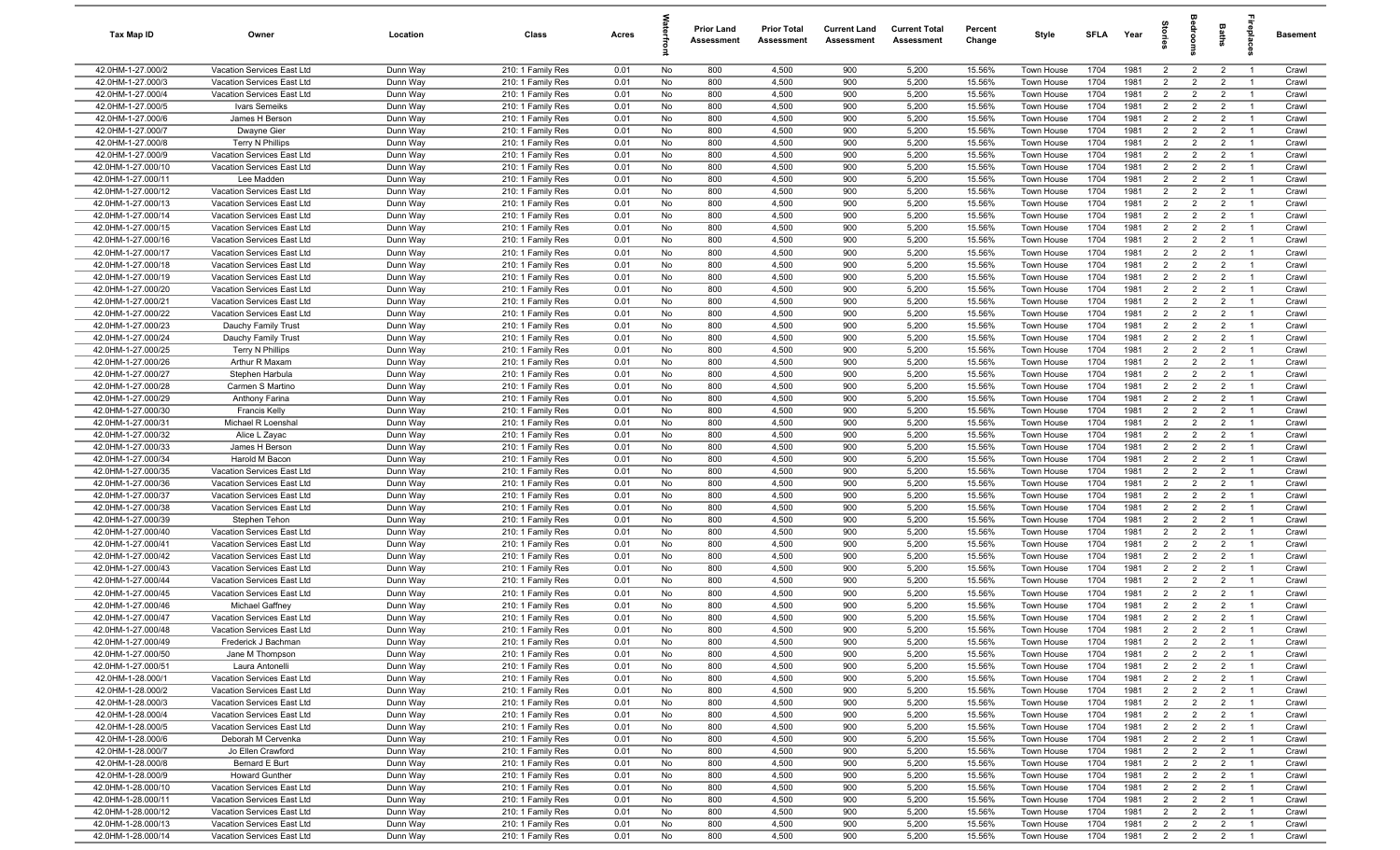| Tax Map ID                               | Owner                                                    | Location             | Class                                  | Acres        |          | <b>Prior Land</b><br>Assessment | <b>Prior Total</b><br>Assessment | <b>Current Land</b><br>Assessment | <b>Current Total</b><br>Assessment | Percent<br>Change | Style                    | SFLA         | Year         | $\vec{e}$                        | g                                | <b>Baths</b>                     | lrepla                           | Basement       |
|------------------------------------------|----------------------------------------------------------|----------------------|----------------------------------------|--------------|----------|---------------------------------|----------------------------------|-----------------------------------|------------------------------------|-------------------|--------------------------|--------------|--------------|----------------------------------|----------------------------------|----------------------------------|----------------------------------|----------------|
| 42.0HM-1-28.000/15                       | Vacation Services East Ltd                               | Dunn Way             | 210: 1 Family Res                      | 0.01         | No       | 800                             | 4,500                            | 900                               | 5,200                              | 15.56%            | Town House               | 1704         | 1981         | $\overline{2}$                   | $\overline{2}$                   | $\overline{2}$                   | $\overline{1}$                   | Crawl          |
| 42.0HM-1-28.000/16                       | Vacation Services East Ltd                               | Dunn Way             | 210: 1 Family Res                      | 0.01         | No       | 800                             | 4,500                            | 900                               | 5,200                              | 15.56%            | Town House               | 1704         | 1981         | $\overline{2}$                   | 2                                | $\overline{2}$                   | $\overline{1}$                   | Crawl          |
| 42.0HM-1-28.000/17                       | Vacation Services East Ltd                               | Dunn Way             | 210: 1 Family Res                      | 0.01         | No       | 800                             | 4,500                            | 900                               | 5,200                              | 15.56%            | Town House               | 1704         | 1981         | 2                                | $\overline{2}$                   | $\overline{2}$                   | $\overline{1}$                   | Crawl          |
| 42.0HM-1-28.000/18                       | Vacation Services East Ltd                               | Dunn Way             | 210: 1 Family Res                      | 0.01         | No       | 800                             | 4,500                            | 900                               | 5,200                              | 15.56%            | Town House               | 1704         | 1981         | $\overline{2}$                   | $\overline{2}$                   | $\overline{2}$                   | - 1                              | Crawl          |
| 42.0HM-1-28.000/19                       | Vacation Services East Ltd                               | Dunn Way             | 210: 1 Family Res                      | 0.01         | No       | 800                             | 4,500                            | 900                               | 5,200                              | 15.56%            | Town House               | 1704         | 1981         | $\overline{2}$                   | $\overline{2}$                   | $\overline{2}$                   | - 1                              | Crawl          |
| 42.0HM-1-28.000/20                       | Vacation Services East Ltd                               | Dunn Way             | 210: 1 Family Res                      | 0.01         | No       | 800                             | 4,500                            | 900                               | 5,200                              | 15.56%            | Town House               | 1704         | 1981         | $\overline{2}$                   | $\overline{2}$                   | $\overline{2}$                   |                                  | Crawl          |
| 42.0HM-1-28.000/21                       | Vacation Services East Ltd                               | Dunn Way             | 210: 1 Family Res                      | 0.01         | No       | 800                             | 4,500                            | 900                               | 5,200                              | 15.56%            | <b>Town House</b>        | 1704         | 1981         | $\overline{2}$                   | $\overline{2}$                   | $\overline{2}$                   | - 1                              | Crawl          |
| 42.0HM-1-28.000/22                       | Vacation Services East Ltd                               | Dunn Way             | 210: 1 Family Res                      | 0.01         | No       | 800                             | 4,500                            | 900                               | 5,200                              | 15.56%            | <b>Town House</b>        | 1704         | 1981         | $\overline{2}$                   | $\overline{2}$                   | $\overline{2}$                   | - 1                              | Crawl          |
| 42.0HM-1-28.000/23                       | Vacation Services East Ltd                               | Dunn Way             | 210: 1 Family Res                      | 0.01         | No       | 800                             | 4,500                            | 900                               | 5,200                              | 15.56%            | <b>Town House</b>        | 1704         | 1981         | $\overline{2}$                   | $\overline{2}$                   | $\overline{2}$                   | $\overline{1}$                   | Crawl          |
| 42.0HM-1-28.000/24                       | Vacation Services East Ltd                               | Dunn Way             | 210: 1 Family Res                      | 0.01         | No       | 800                             | 4,500                            | 900                               | 5,200                              | 15.56%            | Town House               | 1704         | 1981         | $\overline{2}$                   | $\overline{2}$                   | $\overline{2}$                   | $\overline{1}$                   | Crawl          |
| 42.0HM-1-28.000/25                       | <b>Robert Tregaskis</b>                                  | Dunn Way             | 210: 1 Family Res                      | 0.01         | No       | 800                             | 4,500                            | 900                               | 5,200                              | 15.56%            | Town House               | 1704         | 1981         | $\overline{2}$                   | $\overline{2}$                   | $\overline{2}$                   | $\overline{1}$                   | Crawl          |
| 42.0HM-1-28.000/26                       | Vacation Services East Ltd                               | Dunn Way             | 210: 1 Family Res                      | 0.01         | No       | 800                             | 4,500                            | 900                               | 5,200                              | 15.56%            | Town House               | 1704         | 1981         | $\overline{2}$                   | $\overline{2}$                   | $\overline{2}$                   | $\overline{1}$                   | Crawl          |
| 42.0HM-1-28.000/27                       | Vacation Services East Ltd                               | Dunn Way             | 210: 1 Family Res                      | 0.01         | No       | 800                             | 4,500                            | 900                               | 5,200                              | 15.56%            | Town House               | 1704         | 1981         | 2                                | $\overline{2}$                   | $\overline{2}$                   | $\overline{1}$                   | Crawl          |
| 42.0HM-1-28.000/28                       | James E Gow                                              | Dunn Way             | 210: 1 Family Res                      | 0.01         | No       | 800                             | 4,500                            | 900                               | 5,200                              | 15.56%            | Town House               | 1704         | 1981         | $\overline{2}$                   | $\overline{2}$                   | $\overline{2}$                   | $\overline{1}$                   | Crawl          |
| 42.0HM-1-28.000/29                       | Vacation Services East Ltd                               | Dunn Way             | 210: 1 Family Res                      | 0.01         | No<br>No | 800<br>800                      | 4,500                            | 900                               | 5,200                              | 15.56%            | Town House               | 1704<br>1704 | 1981<br>1981 | $\overline{2}$<br>$\overline{2}$ | $\overline{2}$<br>$\overline{2}$ | $\overline{2}$<br>$\overline{2}$ | - 1                              | Crawl          |
| 42.0HM-1-28.000/30<br>42.0HM-1-28.000/31 | Charles Atwood<br>Frank Guenther                         | Dunn Way<br>Dunn Way | 210: 1 Family Res<br>210: 1 Family Res | 0.01<br>0.01 | No       | 800                             | 4,500<br>4,500                   | 900<br>900                        | 5,200<br>5,200                     | 15.56%<br>15.56%  | Town House<br>Town House | 1704         | 1981         | $\overline{2}$                   | $\overline{2}$                   | $\overline{2}$                   | $\overline{1}$<br>-1             | Crawl<br>Crawl |
| 42.0HM-1-28.000/32                       | John J Carella                                           | Dunn Way             | 210: 1 Family Res                      | 0.01         | No       | 800                             | 4,500                            | 900                               | 5,200                              | 15.56%            | Town House               | 1704         | 1981         | $\overline{2}$                   | $\overline{2}$                   | $\overline{2}$                   | $\overline{1}$                   | Crawl          |
| 42.0HM-1-28.000/33                       | George Teneyck                                           | Dunn Way             | 210: 1 Family Res                      | 0.01         | No       | 800                             | 4,500                            | 900                               | 5,200                              | 15.56%            | <b>Town House</b>        | 1704         | 1981         | $\overline{2}$                   | $\overline{2}$                   | $\overline{2}$                   |                                  | Crawl          |
| 42.0HM-1-28.000/34                       | Vacation Services East Ltd                               | Dunn Way             | 210: 1 Family Res                      | 0.01         | No       | 800                             | 4,500                            | 900                               | 5,200                              | 15.56%            | Town House               | 1704         | 1981         | $\overline{2}$                   | $\overline{2}$                   | $\overline{2}$                   | - 1                              | Crawl          |
| 42.0HM-1-28.000/35                       | Vacation Services East Ltd                               | Dunn Way             | 210: 1 Family Res                      | 0.01         | No       | 800                             | 4,500                            | 900                               | 5,200                              | 15.56%            | Town House               | 1704         | 1981         | $\overline{2}$                   | $\overline{2}$                   | $\overline{2}$                   | $\overline{1}$                   | Crawl          |
| 42.0HM-1-28.000/36                       | Vacation Services East Ltd                               | Dunn Way             | 210: 1 Family Res                      | 0.01         | No       | 800                             | 4,500                            | 900                               | 5,200                              | 15.56%            | Town House               | 1704         | 1981         | $\overline{2}$                   | $\overline{2}$                   | $\overline{2}$                   | $\overline{1}$                   | Crawl          |
| 42.0HM-1-28.000/37                       | Vacation Services East Ltd                               | Dunn Way             | 210: 1 Family Res                      | 0.01         | No       | 800                             | 4,500                            | 900                               | 5,200                              | 15.56%            | Town House               | 1704         | 1981         | $\overline{2}$                   | $\overline{2}$                   | $\overline{2}$                   | $\overline{1}$                   | Crawl          |
| 42.0HM-1-28.000/38                       | Vacation Services East Ltd                               | Dunn Way             | 210: 1 Family Res                      | 0.01         | No       | 800                             | 4,500                            | 900                               | 5,200                              | 15.56%            | Town House               | 1704         | 1981         | 2                                | $\overline{2}$                   | $\overline{2}$                   | $\overline{1}$                   | Crawl          |
| 42.0HM-1-28.000/39                       | Vacation Services East Ltd                               | Dunn Way             | 210: 1 Family Res                      | 0.01         | No       | 800                             | 4,500                            | 900                               | 5,200                              | 15.56%            | Town House               | 1704         | 1981         | $\overline{2}$                   | $\overline{2}$                   | $\overline{2}$                   | $\overline{1}$                   | Crawl          |
| 42.0HM-1-28.000/40                       | Vacation Services East Ltd                               | Dunn Way             | 210: 1 Family Res                      | 0.01         | No       | 800                             | 4,500                            | 900                               | 5,200                              | 15.56%            | Town House               | 1704         | 1981         | 2                                | $\overline{2}$                   | $\overline{2}$                   | $\overline{1}$                   | Crawl          |
| 42.0HM-1-28.000/41                       | Vacation Services East Ltd                               | Dunn Way             | 210: 1 Family Res                      | 0.01         | No       | 800                             | 4,500                            | 900                               | 5,200                              | 15.56%            | Town House               | 1704         | 1981         | $\overline{2}$                   | 2                                | $\overline{2}$                   | $\overline{1}$                   | Crawl          |
| 42.0HM-1-28.000/42                       | Vacation Services East Ltd                               | Dunn Way             | 210: 1 Family Res                      | 0.01         | No       | 800                             | 4,500                            | 900                               | 5,200                              | 15.56%            | Town House               | 1704         | 1981         | $\overline{2}$                   | $\overline{2}$                   | $\overline{2}$                   | -1                               | Crawl          |
| 42.0HM-1-28.000/43                       | Vacation Services East Ltd                               | Dunn Way             | 210: 1 Family Res                      | 0.01         | No       | 800                             | 4,500                            | 900                               | 5,200                              | 15.56%            | Town House               | 1704         | 1981         | $\overline{2}$                   | $\overline{2}$                   | $\overline{2}$                   | $\overline{1}$                   | Crawl          |
| 42.0HM-1-28.000/44                       | Vacation Services East Ltd                               | Dunn Way             | 210: 1 Family Res                      | 0.01         | No       | 800                             | 4,500                            | 900                               | 5,200                              | 15.56%            | Town House               | 1704         | 1981         | $\overline{2}$                   | $\overline{2}$                   | $\overline{2}$                   | - 1                              | Crawl          |
| 42.0HM-1-28.000/45                       | Vacation Services East Ltd                               | Dunn Way             | 210: 1 Family Res                      | 0.01         | No       | 800                             | 4,500                            | 900                               | 5,200                              | 15.56%            | Town House               | 1704         | 1981         | $\overline{2}$                   | $\overline{2}$                   | $\overline{2}$                   | $\overline{1}$                   | Crawl          |
| 42.0HM-1-28.000/46                       | Michael W Luby                                           | Dunn Way             | 210: 1 Family Res                      | 0.01         | No       | 800                             | 4,500                            | 900                               | 5,200                              | 15.56%            | <b>Town House</b>        | 1704         | 1981         | $\overline{2}$                   | $\overline{2}$                   | $\overline{2}$                   | - 1                              | Crawl          |
| 42.0HM-1-28.000/47                       | Vacation Services East Ltd                               | Dunn Way             | 210: 1 Family Res                      | 0.01         | No       | 800                             | 4,500                            | 900                               | 5,200                              | 15.56%            | <b>Town House</b>        | 1704         | 1981         | $\overline{2}$                   | $\overline{2}$                   | $\overline{2}$                   | - 1                              | Crawl          |
| 42.0HM-1-28.000/48                       | Vacation Services East Ltd                               | Dunn Way             | 210: 1 Family Res                      | 0.01         | No       | 800                             | 4,500                            | 900                               | 5,200                              | 15.56%            | Town House               | 1704         | 1981         | $\overline{2}$                   | $\overline{2}$                   | $\overline{2}$                   | $\overline{1}$                   | Crawl          |
| 42.0HM-1-28.000/49                       | Vacation Services East Ltd                               | Dunn Way             | 210: 1 Family Res                      | 0.01         | No       | 800                             | 4,500                            | 900                               | 5,200                              | 15.56%            | Town House               | 1704         | 1981         | $\overline{2}$                   | $\overline{2}$                   | $\overline{2}$                   | $\overline{1}$                   | Crawl          |
| 42.0HM-1-28.000/50                       | Henrik W Krohn                                           | Dunn Way             | 210: 1 Family Res                      | 0.01         | No       | 800                             | 4,500                            | 900                               | 5,200                              | 15.56%            | Town House               | 1704         | 1981         | $\overline{2}$                   | $\overline{2}$                   | $\overline{2}$                   | $\overline{1}$                   | Crawl          |
| 42.0HM-1-28.000/51                       | <b>Hayes Trust</b>                                       | Dunn Way             | 210: 1 Family Res                      | 0.01         | No       | 800                             | 4,500                            | 900                               | 5,200                              | 15.56%            | Town House               | 1704         | 1981         | 2                                | $\overline{2}$                   | $\overline{2}$                   | $\overline{1}$                   | Crawl          |
| 42.0HM-1-29.000/1                        | Vacation Services East Ltd                               | Dunn Way             | 210: 1 Family Res                      | 0.01         | No       | 800                             | 4,500                            | 900                               | 5,200                              | 15.56%            | Town House               | 1704         | 1981         | $\overline{2}$                   | $\overline{2}$                   | $\overline{2}$                   | $\overline{1}$                   | Crawl          |
| 42.0HM-1-29.000/2                        | Vacation Services East Ltd                               | Dunn Way             | 210: 1 Family Res                      | 0.01         | No       | 800                             | 4,500                            | 900                               | 5,200                              | 15.56%            | Town House               | 1704         | 1981         | $\overline{2}$                   | $\overline{2}$                   | $\overline{2}$                   | $\overline{1}$                   | Crawl          |
| 42.0HM-1-29.000/3<br>42.0HM-1-29.000/4   | Vacation Services East Ltd                               | Dunn Way             | 210: 1 Family Res                      | 0.01         | No       | 800<br>800                      | 4,500                            | 900<br>900                        | 5,200                              | 15.56%            | Town House               | 1704         | 1981<br>1981 | $\overline{2}$<br>$\overline{2}$ | 2<br>$\overline{2}$              | $\overline{2}$<br>$\overline{2}$ | $\overline{1}$                   | Crawl          |
| 42.0HM-1-29.000/5                        | Vacation Services East Ltd<br>Vacation Services East Ltd | Dunn Way<br>Dunn Way | 210: 1 Family Res<br>210: 1 Family Res | 0.01<br>0.01 | No<br>No | 800                             | 4,500<br>4,500                   | 900                               | 5,200<br>5,200                     | 15.56%<br>15.56%  | Town House<br>Town House | 1704<br>1704 | 1981         | $\overline{2}$                   | $\overline{2}$                   | $\overline{2}$                   | - 1<br>$\overline{1}$            | Crawl<br>Crawl |
| 42.0HM-1-29.000/6                        | Vacation Services East Ltd                               | Dunn Way             | 210: 1 Family Res                      | 0.01         | No       | 800                             | 4,500                            | 900                               | 5,200                              | 15.56%            | Town House               | 1704         | 1981         | $\overline{2}$                   | $\overline{2}$                   | $\overline{2}$                   |                                  | Crawl          |
| 42.0HM-1-29.000/7                        | Donna R Ross                                             | Dunn Way             | 210: 1 Family Res                      | 0.01         | No       | 800                             | 4,500                            | 900                               | 5,200                              | 15.56%            | Town House               | 1704         | 1981         | $\overline{2}$                   | $\overline{2}$                   | $\overline{2}$                   | - 1                              | Crawl          |
| 42.0HM-1-29.000/8                        | John R Riddick                                           | Dunn Way             | 210: 1 Family Res                      | 0.01         | No       | 800                             | 4,500                            | 900                               | 5,200                              | 15.56%            | Town House               | 1704         | 1981         | $\overline{2}$                   | $\overline{2}$                   | $\overline{2}$                   |                                  | Crawl          |
| 42.0HM-1-29.000/9                        | Vacation Services East Ltd                               | Dunn Way             | 210: 1 Family Res                      | 0.01         | No       | 800                             | 4,500                            | 900                               | 5,200                              | 15.56%            | Town House               | 1704         | 1981         | $\overline{2}$                   | $\overline{2}$                   | $\overline{2}$                   | $\overline{1}$                   | Crawl          |
| 42.0HM-1-29.000/10                       | Vacation Services East Ltd                               | Dunn Way             | 210: 1 Family Res                      | 0.01         | No       | 800                             | 4,500                            | 900                               | 5,200                              | 15.56%            | Town House               | 1704         | 1981         | $\overline{2}$                   | 2                                | $\overline{2}$                   |                                  | Crawl          |
| 42.0HM-1-29.000/11                       | Vacation Services East Ltd                               | Dunn Way             | 210: 1 Family Res                      | 0.01         | No       | 800                             | 4,500                            | 900                               | 5,200                              | 15.56%            | Town House               | 1704         | 1981         | $\overline{2}$                   | $\overline{2}$                   | $\overline{2}$                   | $\overline{1}$                   | Crawl          |
| 42.0HM-1-29.000/12                       | Vacation Services East Ltd                               | Dunn Way             | 210: 1 Family Res                      | 0.01         | No       | 800                             | 4,500                            | 900                               | 5,200                              | 15.56%            | Town House               | 1704         | 1981         | $\overline{2}$                   | $\overline{2}$                   | $\overline{2}$                   | $\overline{1}$                   | Crawl          |
| 42.0HM-1-29.000/13                       | Vacation Services East Ltd                               | Dunn Way             | 210: 1 Family Res                      | 0.01         | No       | 800                             | 4,500                            | 900                               | 5,200                              | 15.56%            | Town House               | 1704         | 1981         | $\overline{2}$                   | $\overline{2}$                   | $\overline{2}$                   | $\overline{1}$                   | Crawl          |
| 42.0HM-1-29.000/14                       | Vacation Services East Ltd                               | Dunn Way             | 210: 1 Family Res                      | 0.01         | No       | 800                             | 4,500                            | 900                               | 5,200                              | 15.56%            | Town House               | 1704         | 1981         | $\overline{2}$                   | $\overline{2}$                   | $\overline{2}$                   | $\overline{1}$                   | Crawl          |
| 42.0HM-1-29.000/15                       | Vacation Services East Ltd                               | Dunn Way             | 210: 1 Family Res                      | 0.01         | No       | 800                             | 4,500                            | 900                               | 5,200                              | 15.56%            | Town House               | 1704         | 1981         | $\overline{2}$                   | $\overline{2}$                   | $\overline{2}$                   | $\overline{1}$                   | Crawl          |
| 42.0HM-1-29.000/16                       | Vacation Services East Ltd                               | Dunn Way             | 210: 1 Family Res                      | 0.01         | No       | 800                             | 4,500                            | 900                               | 5,200                              | 15.56%            | Town House               | 1704         | 1981         | $\overline{2}$                   | $\overline{2}$                   | $\overline{2}$                   | $\overline{1}$                   | Crawl          |
| 42.0HM-1-29.000/17                       | Vacation Services East Ltd                               | Dunn Way             | 210: 1 Family Res                      | 0.01         | No       | 800                             | 4,500                            | 900                               | 5,200                              | 15.56%            | Town House               | 1704         | 1981         | $\overline{2}$                   | $\overline{2}$                   | $\overline{2}$                   | $\overline{1}$                   | Crawl          |
| 42.0HM-1-29.000/18                       | Vacation Services East Ltd                               | Dunn Way             | 210: 1 Family Res                      | 0.01         | No       | 800                             | 4,500                            | 900                               | 5,200                              | 15.56%            | Town House               | 1704         | 1981         | $\overline{2}$                   | $\overline{2}$                   | $\overline{2}$                   | $\overline{1}$                   | Crawl          |
| 42.0HM-1-29.000/19                       | Vacation Services East Ltd                               | Dunn Way             | 210: 1 Family Res                      | 0.01         | No       | 800                             | 4,500                            | 900                               | 5,200                              | 15.56%            | Town House               | 1704         | 1981         | $\overline{2}$                   | $\overline{2}$                   | $\overline{2}$                   |                                  | Crawl          |
| 42.0HM-1-29.000/20                       | Vacation Services East Ltd                               | Dunn Way             | 210: 1 Family Res                      | 0.01         | No       | 800                             | 4,500                            | 900                               | 5,200                              | 15.56%            | Town House               | 1704         | 1981         | $2^{\circ}$                      | $\overline{2}$                   | $\overline{2}$                   | $\overline{1}$                   | Crawl          |
| 42.0HM-1-29.000/21                       | Vacation Services East Ltd                               | Dunn Way             | 210: 1 Family Res                      | 0.01         | No       | 800                             | 4,500                            | 900                               | 5,200                              | 15.56%            | Town House               | 1704         | 1981         | $\overline{2}$                   | $\overline{2}$                   | $\overline{2}$                   | - 1                              | Crawl          |
| 42.0HM-1-29.000/22                       | Vacation Services East Ltd                               | Dunn Way             | 210: 1 Family Res                      | 0.01         | No       | 800                             | 4,500                            | 900                               | 5,200                              | 15.56%            | Town House               | 1704         | 1981         | $\overline{2}$                   | $\overline{2}$                   | $\overline{2}$                   | $\overline{1}$                   | Crawl          |
| 42.0HM-1-29.000/23                       | Vacation Services East Ltd                               | Dunn Way             | 210: 1 Family Res                      | 0.01         | No       | 800                             | 4,500                            | 900                               | 5,200                              | 15.56%            | Town House               | 1704         | 1981         | $\overline{2}$                   | $\overline{2}$                   | $\overline{2}$                   | $\overline{1}$                   | Crawl          |
| 42.0HM-1-29.000/24                       | John Fuschillo                                           | Dunn Way             | 210: 1 Family Res                      | 0.01         | No       | 800                             | 4,500                            | 900                               | 5,200                              | 15.56%            | Town House               | 1704         | 1981         | $\overline{2}$                   | $\overline{2}$                   | $\overline{2}$                   | $\overline{1}$                   | Crawl          |
| 42.0HM-1-29.000/25                       | Vacation Services East Ltd                               | Dunn Way             | 210: 1 Family Res                      | 0.01         | No       | 800                             | 4,500                            | 900                               | 5,200                              | 15.56%            | Town House               | 1704         | 1981         | $\overline{2}$                   | $\overline{2}$                   | $\overline{2}$                   | $\overline{1}$                   | Crawl          |
| 42.0HM-1-29.000/26<br>42.0HM-1-29.000/27 | Vacation Services East Ltd<br>John I Parish              | Dunn Way<br>Dunn Way | 210: 1 Family Res<br>210: 1 Family Res | 0.01<br>0.01 | No<br>No | 800<br>800                      | 4,500<br>4,500                   | 900<br>900                        | 5,200<br>5,200                     | 15.56%<br>15.56%  | Town House<br>Town House | 1704<br>1704 | 1981<br>1981 | $\overline{2}$<br>$\overline{2}$ | $\overline{2}$<br>$\overline{2}$ | $\overline{2}$<br>$\overline{2}$ | $\overline{1}$<br>$\overline{1}$ | Crawl<br>Crawl |
|                                          |                                                          |                      |                                        |              |          |                                 |                                  |                                   |                                    |                   |                          |              |              |                                  |                                  |                                  |                                  |                |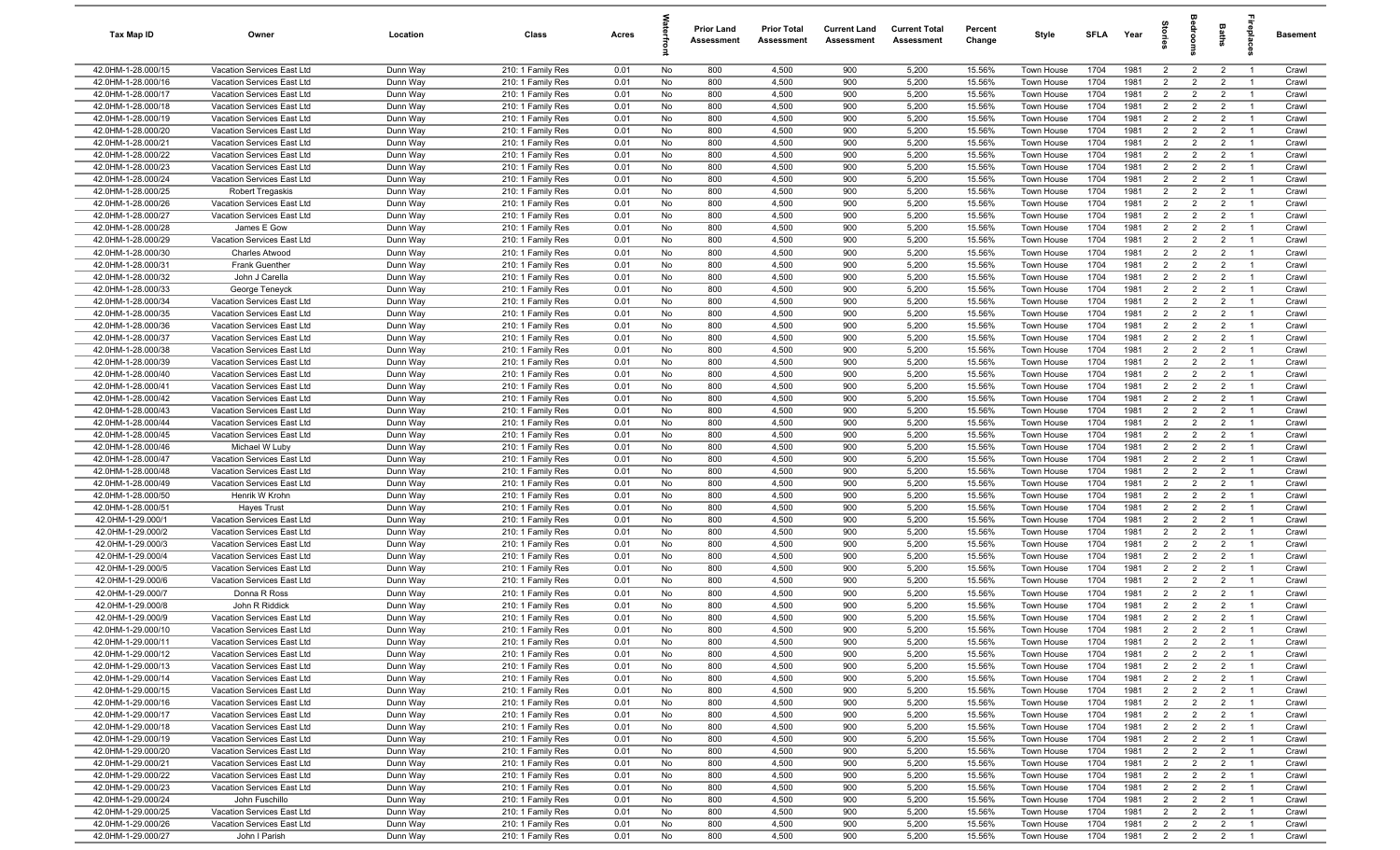| Tax Map ID                               | Owner                                                    | Location             | Class                                  | Acres        |          | <b>Prior Land</b><br>Assessment | <b>Prior Total</b><br>Assessment | <b>Current Land</b><br>Assessment | <b>Current Total</b><br>Assessment | Percent<br>Change | Style                    | SFLA         | Year         | $\vec{e}$                        | g                                | <b>Baths</b>                     | lrepla                           | Basement       |
|------------------------------------------|----------------------------------------------------------|----------------------|----------------------------------------|--------------|----------|---------------------------------|----------------------------------|-----------------------------------|------------------------------------|-------------------|--------------------------|--------------|--------------|----------------------------------|----------------------------------|----------------------------------|----------------------------------|----------------|
| 42.0HM-1-29.000/28                       | Vacation Services East Ltd                               | Dunn Way             | 210: 1 Family Res                      | 0.01         | No       | 800                             | 4,500                            | 900                               | 5,200                              | 15.56%            | Town House               | 1704         | 1981         | $\overline{2}$                   | $\overline{2}$                   | $\overline{2}$                   | $\overline{1}$                   | Crawl          |
| 42.0HM-1-29.000/29                       | Harry E Barnhart                                         | Dunn Way             | 210: 1 Family Res                      | 0.01         | No       | 800                             | 4,500                            | 900                               | 5,200                              | 15.56%            | Town House               | 1704         | 1981         | $\overline{2}$                   | 2                                | $\overline{2}$                   | $\overline{1}$                   | Crawl          |
| 42.0HM-1-29.000/30                       | Vacation Services East Ltd                               | Dunn Way             | 210: 1 Family Res                      | 0.01         | No       | 800                             | 4,500                            | 900                               | 5,200                              | 15.56%            | Town House               | 1704         | 1981         | 2                                | $\overline{2}$                   | $\overline{2}$                   | $\overline{1}$                   | Crawl          |
| 42.0HM-1-29.000/31                       | <b>Richard Hennessey</b>                                 | Dunn Way             | 210: 1 Family Res                      | 0.01         | No       | 800                             | 4,500                            | 900                               | 5,200                              | 15.56%            | Town House               | 1704         | 1981         | $\overline{2}$                   | $\overline{2}$                   | $\overline{2}$                   | - 1                              | Crawl          |
| 42.0HM-1-29.000/32                       | Vacation Services East Ltd                               | Dunn Way             | 210: 1 Family Res                      | 0.01         | No       | 800                             | 4,500                            | 900                               | 5,200                              | 15.56%            | Town House               | 1704         | 1981         | $\overline{2}$                   | $\overline{2}$                   | $\overline{2}$                   | - 1                              | Crawl          |
| 42.0HM-1-29.000/33                       | Vacation Services East Ltd                               | Dunn Way             | 210: 1 Family Res                      | 0.01         | No       | 800                             | 4,500                            | 900                               | 5,200                              | 15.56%            | Town House               | 1704         | 1981         | $\overline{2}$                   | $\overline{2}$                   | $\overline{2}$                   |                                  | Crawl          |
| 42.0HM-1-29.000/34                       | Vacation Services East Ltd                               | Dunn Way             | 210: 1 Family Res                      | 0.01         | No       | 800                             | 4,500                            | 900                               | 5,200                              | 15.56%            | <b>Town House</b>        | 1704         | 1981         | $\overline{2}$                   | $\overline{2}$                   | $\overline{2}$                   | - 1                              | Crawl          |
| 42.0HM-1-29.000/35                       | Vacation Services East Ltd                               | Dunn Way             | 210: 1 Family Res                      | 0.01         | No       | 800                             | 4,500                            | 900                               | 5,200                              | 15.56%            | <b>Town House</b>        | 1704         | 1981         | $\overline{2}$                   | $\overline{2}$                   | $\overline{2}$                   | - 1                              | Crawl          |
| 42.0HM-1-29.000/36                       | Vacation Services East Ltd                               | Dunn Way             | 210: 1 Family Res                      | 0.01         | No       | 800                             | 4,500                            | 900                               | 5,200                              | 15.56%            | <b>Town House</b>        | 1704         | 1981         | $\overline{2}$                   | $\overline{2}$                   | $\overline{2}$                   | $\overline{1}$                   | Crawl          |
| 42.0HM-1-29.000/37                       | Vacation Services East Ltd                               | Dunn Way             | 210: 1 Family Res                      | 0.01         | No       | 800                             | 4,500                            | 900                               | 5,200                              | 15.56%            | Town House               | 1704         | 1981         | $\overline{2}$                   | $\overline{2}$                   | $\overline{2}$                   | $\overline{1}$                   | Crawl          |
| 42.0HM-1-29.000/38                       | Vacation Services East Ltd                               | Dunn Way             | 210: 1 Family Res                      | 0.01         | No       | 800                             | 4,500                            | 900                               | 5,200                              | 15.56%            | Town House               | 1704         | 1981         | $\overline{2}$                   | $\overline{2}$                   | $\overline{2}$                   | $\overline{1}$                   | Crawl          |
| 42.0HM-1-29.000/39                       | Vacation Services East Ltd                               | Dunn Way             | 210: 1 Family Res                      | 0.01         | No       | 800                             | 4,500                            | 900                               | 5,200                              | 15.56%            | Town House               | 1704         | 1981         | $\overline{2}$                   | $\overline{2}$                   | $\overline{2}$                   | $\overline{1}$                   | Crawl          |
| 42.0HM-1-29.000/40                       | Vacation Services East Ltd                               | Dunn Way             | 210: 1 Family Res                      | 0.01         | No       | 800                             | 4,500                            | 900                               | 5,200                              | 15.56%            | Town House               | 1704         | 1981         | 2                                | $\overline{2}$                   | $\overline{2}$                   | $\overline{1}$                   | Crawl          |
| 42.0HM-1-29.000/41                       | Vacation Services East Ltd                               | Dunn Way             | 210: 1 Family Res                      | 0.01         | No       | 800                             | 4,500                            | 900                               | 5,200                              | 15.56%            | Town House               | 1704         | 1981         | $\overline{2}$                   | $\overline{2}$                   | $\overline{2}$                   | $\overline{1}$                   | Crawl          |
| 42.0HM-1-29.000/42                       | Vacation Services East Ltd                               | Dunn Way             | 210: 1 Family Res                      | 0.01         | No<br>No | 800<br>800                      | 4,500                            | 900                               | 5,200                              | 15.56%            | Town House               | 1704<br>1704 | 1981<br>1981 | $\overline{2}$<br>$\overline{2}$ | $\overline{2}$<br>$\overline{2}$ | $\overline{2}$<br>$\overline{2}$ | - 1                              | Crawl          |
| 42.0HM-1-29.000/43<br>42.0HM-1-29.000/44 | Vacation Services East Ltd<br>Vacation Services East Ltd | Dunn Way<br>Dunn Way | 210: 1 Family Res<br>210: 1 Family Res | 0.01<br>0.01 | No       | 800                             | 4,500<br>4,500                   | 900<br>900                        | 5,200<br>5,200                     | 15.56%<br>15.56%  | Town House<br>Town House | 1704         | 1981         | $\overline{2}$                   | $\overline{2}$                   | $\overline{2}$                   | $\overline{1}$<br>-1             | Crawl<br>Crawl |
| 42.0HM-1-29.000/45                       | Vacation Services East Ltd                               | Dunn Way             | 210: 1 Family Res                      | 0.01         | No       | 800                             | 4,500                            | 900                               | 5,200                              | 15.56%            | Town House               | 1704         | 1981         | $\overline{2}$                   | $\overline{2}$                   | $\overline{2}$                   | $\overline{1}$                   | Crawl          |
| 42.0HM-1-29.000/46                       | William DeVogel Jr                                       | Dunn Way             | 210: 1 Family Res                      | 0.01         | No       | 800                             | 4,500                            | 900                               | 5,200                              | 15.56%            | <b>Town House</b>        | 1704         | 1981         | $\overline{2}$                   | $\overline{2}$                   | $\overline{2}$                   |                                  | Crawl          |
| 42.0HM-1-29.000/47                       | Vacation Services East Ltd                               | Dunn Way             | 210: 1 Family Res                      | 0.01         | No       | 800                             | 4,500                            | 900                               | 5,200                              | 15.56%            | Town House               | 1704         | 1981         | $\overline{2}$                   | $\overline{2}$                   | $\overline{2}$                   | - 1                              | Crawl          |
| 42.0HM-1-29.000/48                       | Vacation Services East Ltd                               | Dunn Way             | 210: 1 Family Res                      | 0.01         | No       | 800                             | 4,500                            | 900                               | 5,200                              | 15.56%            | Town House               | 1704         | 1981         | $\overline{2}$                   | $\overline{2}$                   | $\overline{2}$                   | $\overline{1}$                   | Crawl          |
| 42.0HM-1-29.000/49                       | Vacation Services East Ltd                               | Dunn Way             | 210: 1 Family Res                      | 0.01         | No       | 800                             | 4,500                            | 900                               | 5,200                              | 15.56%            | Town House               | 1704         | 1981         | $\overline{2}$                   | $\overline{2}$                   | $\overline{2}$                   | $\overline{1}$                   | Crawl          |
| 42.0HM-1-29.000/50                       | Fred A Wallace                                           | Dunn Way             | 210: 1 Family Res                      | 0.01         | No       | 800                             | 4,500                            | 900                               | 5,200                              | 15.56%            | Town House               | 1704         | 1981         | $\overline{2}$                   | $\overline{2}$                   | $\overline{2}$                   | $\overline{1}$                   | Crawl          |
| 42.0HM-1-29.000/51                       | Vacation Services East Ltd                               | Dunn Way             | 210: 1 Family Res                      | 0.01         | No       | 800                             | 4,500                            | 900                               | 5,200                              | 15.56%            | Town House               | 1704         | 1981         | 2                                | $\overline{2}$                   | $\overline{2}$                   | $\overline{1}$                   | Crawl          |
| 42.0HM-1-30.000/1                        | Vacation Services East Ltd                               | Dunn Way             | 210: 1 Family Res                      | 0.01         | No       | 800                             | 4,500                            | 900                               | 5,200                              | 15.56%            | Town House               | 1704         | 1981         | $\overline{2}$                   | $\overline{2}$                   | $\overline{2}$                   | $\overline{1}$                   | Crawl          |
| 42.0HM-1-30.000/2                        | Vacation Services East Ltd                               | Dunn Way             | 210: 1 Family Res                      | 0.01         | No       | 800                             | 4,500                            | 900                               | 5,200                              | 15.56%            | Town House               | 1704         | 1981         | 2                                | $\overline{2}$                   | $\overline{2}$                   | $\overline{1}$                   | Crawl          |
| 42.0HM-1-30.000/3                        | Vacation Services East Ltd                               | Dunn Way             | 210: 1 Family Res                      | 0.01         | No       | 800                             | 4,500                            | 900                               | 5,200                              | 15.56%            | Town House               | 1704         | 1981         | $\overline{2}$                   | 2                                | $\overline{2}$                   | $\overline{1}$                   | Crawl          |
| 42.0HM-1-30.000/4                        | Vacation Services East Ltd                               | Dunn Way             | 210: 1 Family Res                      | 0.01         | No       | 800                             | 4,500                            | 900                               | 5,200                              | 15.56%            | Town House               | 1704         | 1981         | $\overline{2}$                   | $\overline{2}$                   | $\overline{2}$                   | -1                               | Crawl          |
| 42.0HM-1-30.000/5                        | David P Berner                                           | Dunn Way             | 210: 1 Family Res                      | 0.01         | No       | 800                             | 4,500                            | 900                               | 5,200                              | 15.56%            | Town House               | 1704         | 1981         | $\overline{2}$                   | $\overline{2}$                   | $\overline{2}$                   | $\overline{1}$                   | Crawl          |
| 42.0HM-1-30.000/6                        | Richard Zurichin                                         | Dunn Way             | 210: 1 Family Res                      | 0.01         | No       | 800                             | 4,500                            | 900                               | 5,200                              | 15.56%            | Town House               | 1704         | 1981         | $\overline{2}$                   | $\overline{2}$                   | $\overline{2}$                   | - 1                              | Crawl          |
| 42.0HM-1-30.000/7                        | <b>Hayes Trust</b>                                       | Dunn Way             | 210: 1 Family Res                      | 0.01         | No       | 800                             | 4,500                            | 900                               | 5,200                              | 15.56%            | Town House               | 1704         | 1981         | $\overline{2}$                   | $\overline{2}$                   | $\overline{2}$                   | $\overline{1}$                   | Crawl          |
| 42.0HM-1-30.000/8                        | Paul A Moritzen                                          | Dunn Way             | 210: 1 Family Res                      | 0.01         | No       | 800                             | 4,500                            | 900                               | 5,200                              | 15.56%            | <b>Town House</b>        | 1704         | 1981         | $\overline{2}$                   | $\overline{2}$                   | $\overline{2}$                   | - 1                              | Crawl          |
| 42.0HM-1-30.000/9                        | Vacation Services East Ltd                               | Dunn Way             | 210: 1 Family Res                      | 0.01         | No       | 800                             | 4,500                            | 900                               | 5,200                              | 15.56%            | <b>Town House</b>        | 1704         | 1981         | $\overline{2}$                   | $\overline{2}$                   | $\overline{2}$                   | - 1                              | Crawl          |
| 42.0HM-1-30.000/10                       | James P Bloom                                            | Dunn Way             | 210: 1 Family Res                      | 0.01         | No       | 800                             | 4,500                            | 900                               | 5,200                              | 15.56%            | Town House               | 1704         | 1981         | $\overline{2}$                   | $\overline{2}$                   | $\overline{2}$                   | $\overline{1}$                   | Crawl          |
| 42.0HM-1-30.000/11                       | Vacation Services East Ltd                               | Dunn Way             | 210: 1 Family Res                      | 0.01         | No       | 800                             | 4,500                            | 900                               | 5,200                              | 15.56%            | Town House               | 1704         | 1981         | $\overline{2}$                   | $\overline{2}$                   | $\overline{2}$                   | $\overline{1}$                   | Crawl          |
| 42.0HM-1-30.000/12                       | Vacation Services East Ltd                               | Dunn Way             | 210: 1 Family Res                      | 0.01         | No       | 800                             | 4,500                            | 900                               | 5,200                              | 15.56%            | Town House               | 1704         | 1981         | $\overline{2}$                   | $\overline{2}$                   | $\overline{2}$                   | $\overline{1}$                   | Crawl          |
| 42.0HM-1-30.000/13                       | Vacation Services East Ltd                               | Dunn Way             | 210: 1 Family Res                      | 0.01         | No       | 800                             | 4,500                            | 900                               | 5,200                              | 15.56%            | Town House               | 1704         | 1981         | 2                                | $\overline{2}$                   | $\overline{2}$                   | $\overline{1}$                   | Crawl          |
| 42.0HM-1-30.000/14                       | Vacation Services East Ltd                               | Dunn Way             | 210: 1 Family Res                      | 0.01         | No       | 800                             | 4,500                            | 900                               | 5,200                              | 15.56%            | Town House               | 1704         | 1981         | $\overline{2}$                   | $\overline{2}$                   | $\overline{2}$                   | $\overline{1}$                   | Crawl          |
| 42.0HM-1-30.000/15                       | Vacation Services East Ltd                               | Dunn Way             | 210: 1 Family Res                      | 0.01         | No       | 800<br>800                      | 4,500<br>4,500                   | 900<br>900                        | 5,200<br>5,200                     | 15.56%<br>15.56%  | Town House               | 1704<br>1704 | 1981<br>1981 | $\overline{2}$<br>$\overline{2}$ | $\overline{2}$<br>2              | $\overline{2}$                   | $\overline{1}$<br>$\overline{1}$ | Crawl          |
| 42.0HM-1-30.000/16<br>42.0HM-1-30.000/17 | Vacation Services East Ltd<br>Vacation Services East Ltd | Dunn Way<br>Dunn Way | 210: 1 Family Res<br>210: 1 Family Res | 0.01<br>0.01 | No<br>No | 800                             | 4,500                            | 900                               | 5,200                              | 15.56%            | Town House<br>Town House | 1704         | 1981         | $\overline{2}$                   | $\overline{2}$                   | $\overline{2}$<br>$\overline{2}$ | - 1                              | Crawl<br>Crawl |
| 42.0HM-1-30.000/18                       | Vacation Services East Ltd                               | Dunn Way             | 210: 1 Family Res                      | 0.01         | No       | 800                             | 4,500                            | 900                               | 5,200                              | 15.56%            | Town House               | 1704         | 1981         | $\overline{2}$                   | $\overline{2}$                   | $\overline{2}$                   | $\overline{1}$                   | Crawl          |
| 42.0HM-1-30.000/19                       | Vacation Services East Ltd                               | Dunn Way             | 210: 1 Family Res                      | 0.01         | No       | 800                             | 4,500                            | 900                               | 5,200                              | 15.56%            | Town House               | 1704         | 1981         | $\overline{2}$                   | $\overline{2}$                   | $\overline{2}$                   |                                  | Crawl          |
| 42.0HM-1-30.000/20                       | Vacation Services East Ltd                               | Dunn Way             | 210: 1 Family Res                      | 0.01         | No       | 800                             | 4,500                            | 900                               | 5,200                              | 15.56%            | Town House               | 1704         | 1981         | $\overline{2}$                   | $\overline{2}$                   | $\overline{2}$                   | - 1                              | Crawl          |
| 42.0HM-1-30.000/21                       | Vacation Services East Ltd                               | Dunn Way             | 210: 1 Family Res                      | 0.01         | No       | 800                             | 4,500                            | 900                               | 5,200                              | 15.56%            | Town House               | 1704         | 1981         | $\overline{2}$                   | $\overline{2}$                   | $\overline{2}$                   |                                  | Crawl          |
| 42.0HM-1-30.000/22                       | Vacation Services East Ltd                               | Dunn Way             | 210: 1 Family Res                      | 0.01         | No       | 800                             | 4,500                            | 900                               | 5,200                              | 15.56%            | Town House               | 1704         | 1981         | $\overline{2}$                   | $\overline{2}$                   | $\overline{2}$                   | $\overline{1}$                   | Crawl          |
| 42.0HM-1-30.000/23                       | Vacation Services East Ltd                               | Dunn Way             | 210: 1 Family Res                      | 0.01         | No       | 800                             | 4,500                            | 900                               | 5,200                              | 15.56%            | Town House               | 1704         | 1981         | $\overline{2}$                   | 2                                | $\overline{2}$                   |                                  | Crawl          |
| 42.0HM-1-30.000/24                       | Vacation Services East Ltd                               | Dunn Way             | 210: 1 Family Res                      | 0.01         | No       | 800                             | 4,500                            | 900                               | 5,200                              | 15.56%            | Town House               | 1704         | 1981         | $\overline{2}$                   | $\overline{2}$                   | $\overline{2}$                   | $\overline{1}$                   | Crawl          |
| 42.0HM-1-30.000/25                       | Paul Moritzen                                            | Dunn Way             | 210: 1 Family Res                      | 0.01         | No       | 800                             | 4,500                            | 900                               | 5,200                              | 15.56%            | Town House               | 1704         | 1981         | $\overline{2}$                   | $\overline{2}$                   | $\overline{2}$                   | $\overline{1}$                   | Crawl          |
| 42.0HM-1-30.000/26                       | Vacation Services East Ltd                               | Dunn Way             | 210: 1 Family Res                      | 0.01         | No       | 800                             | 4,500                            | 900                               | 5,200                              | 15.56%            | Town House               | 1704         | 1981         | $\overline{2}$                   | $\overline{2}$                   | $\overline{2}$                   | $\overline{1}$                   | Crawl          |
| 42.0HM-1-30.000/27                       | Vacation Services East Ltd                               | Dunn Way             | 210: 1 Family Res                      | 0.01         | No       | 800                             | 4,500                            | 900                               | 5,200                              | 15.56%            | Town House               | 1704         | 1981         | $\overline{2}$                   | $\overline{2}$                   | $\overline{2}$                   | $\overline{1}$                   | Crawl          |
| 42.0HM-1-30.000/28                       | Vacation Services East Ltd                               | Dunn Way             | 210: 1 Family Res                      | 0.01         | No       | 800                             | 4,500                            | 900                               | 5,200                              | 15.56%            | Town House               | 1704         | 1981         | $\overline{2}$                   | $\overline{2}$                   | $\overline{2}$                   | $\overline{1}$                   | Crawl          |
| 42.0HM-1-30.000/29                       | Vacation Services East Ltd                               | Dunn Way             | 210: 1 Family Res                      | 0.01         | No       | 800                             | 4,500                            | 900                               | 5,200                              | 15.56%            | Town House               | 1704         | 1981         | $\overline{2}$                   | $\overline{2}$                   | $\overline{2}$                   | $\overline{1}$                   | Crawl          |
| 42.0HM-1-30.000/30                       | Donald Amitrani                                          | Dunn Way             | 210: 1 Family Res                      | 0.01         | No       | 800                             | 4,500                            | 900                               | 5,200                              | 15.56%            | Town House               | 1704         | 1981         | $\overline{2}$                   | $\overline{2}$                   | $\overline{2}$                   | $\overline{1}$                   | Crawl          |
| 42.0HM-1-30.000/31                       | Vacation Services East Ltd                               | Dunn Way             | 210: 1 Family Res                      | 0.01         | No       | 800                             | 4,500                            | 900                               | 5,200                              | 15.56%            | Town House               | 1704         | 1981         | $\overline{2}$                   | $\overline{2}$                   | $\overline{2}$                   | $\overline{1}$                   | Crawl          |
| 42.0HM-1-30.000/32                       | John Campbell                                            | Dunn Way             | 210: 1 Family Res                      | 0.01         | No       | 800                             | 4,500                            | 900                               | 5,200                              | 15.56%            | Town House               | 1704         | 1981         | $\overline{2}$                   | $\overline{2}$                   | $\overline{2}$                   |                                  | Crawl          |
| 42.0HM-1-30.000/33                       | Vacation Services East Ltd                               | Dunn Way             | 210: 1 Family Res                      | 0.01         | No       | 800                             | 4,500                            | 900                               | 5,200                              | 15.56%            | Town House               | 1704         | 1981         | $\overline{2}$                   | $\overline{2}$                   | $\overline{2}$                   | $\overline{1}$                   | Crawl          |
| 42.0HM-1-30.000/34                       | Vacation Services East Ltd                               | Dunn Way             | 210: 1 Family Res                      | 0.01         | No       | 800                             | 4,500                            | 900                               | 5,200                              | 15.56%            | Town House               | 1704         | 1981         | $\overline{2}$                   | $\overline{2}$                   | $\overline{2}$                   | - 1                              | Crawl          |
| 42.0HM-1-30.000/35                       | Marcia Gallagher                                         | Dunn Way             | 210: 1 Family Res                      | 0.01         | No       | 800                             | 4,500                            | 900                               | 5,200                              | 15.56%            | Town House               | 1704         | 1981         | $\overline{2}$                   | $\overline{2}$                   | $\overline{2}$                   | $\overline{1}$                   | Crawl          |
| 42.0HM-1-30.000/36<br>42.0HM-1-30.000/37 | Vacation Services East Ltd<br>Andrew Ekblaw              | Dunn Way             | 210: 1 Family Res                      | 0.01<br>0.01 | No       | 800<br>800                      | 4,500<br>4,500                   | 900<br>900                        | 5,200<br>5,200                     | 15.56%<br>15.56%  | Town House               | 1704<br>1704 | 1981<br>1981 | $\overline{2}$<br>$\overline{2}$ | $\overline{2}$<br>$\overline{2}$ | $\overline{2}$<br>$\overline{2}$ | $\overline{1}$<br>$\overline{1}$ | Crawl          |
| 42.0HM-1-30.000/38                       | Vacation Services East Ltd                               | Dunn Way<br>Dunn Way | 210: 1 Family Res<br>210: 1 Family Res | 0.01         | No<br>No | 800                             | 4,500                            | 900                               | 5,200                              | 15.56%            | Town House<br>Town House | 1704         | 1981         | $\overline{2}$                   | $\overline{2}$                   | $\overline{2}$                   | $\overline{1}$                   | Crawl<br>Crawl |
| 42.0HM-1-30.000/39                       | Vacation Services East Ltd                               | Dunn Way             | 210: 1 Family Res                      | 0.01         | No       | 800                             | 4,500                            | 900                               | 5,200                              | 15.56%            | Town House               | 1704         | 1981         | $\overline{2}$                   | $\overline{2}$                   | $\overline{2}$                   | $\overline{1}$                   | Crawl          |
| 42.0HM-1-30.000/40                       | Vacation Services East Ltd                               | Dunn Way             | 210: 1 Family Res                      | 0.01         | No       | 800                             | 4,500                            | 900                               | 5,200                              | 15.56%            | Town House               | 1704         | 1981         | $\overline{2}$                   | $\overline{2}$                   | $\overline{2}$                   | $\overline{1}$                   | Crawl          |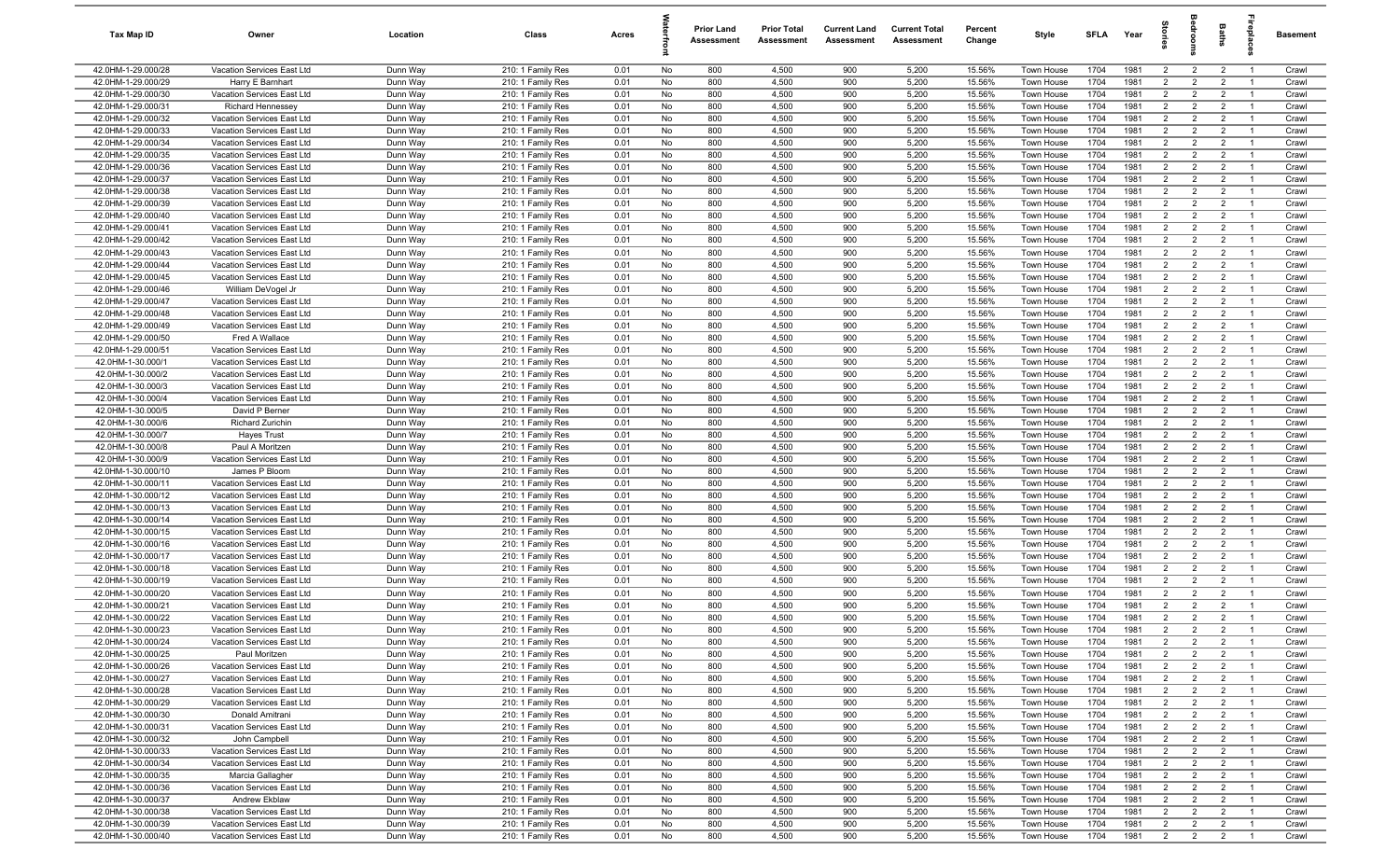| Tax Map ID                               | Owner                                                    | Location             | Class                                  | Acres        |          | <b>Prior Land</b><br>Assessment | <b>Prior Total</b><br>Assessment | <b>Current Land</b><br>Assessment | <b>Current Total</b><br>Assessment | Percent<br>Change | Style                    | <b>SFLA</b>  | Year         |                                  |                                  | Baths                            | repia                            | Basement               |
|------------------------------------------|----------------------------------------------------------|----------------------|----------------------------------------|--------------|----------|---------------------------------|----------------------------------|-----------------------------------|------------------------------------|-------------------|--------------------------|--------------|--------------|----------------------------------|----------------------------------|----------------------------------|----------------------------------|------------------------|
| 42.0HM-1-30.000/41                       | Vacation Services East Ltd                               | Dunn Way             | 210: 1 Family Res                      | 0.01         | No       | 800                             | 4,500                            | 900                               | 5,200                              | 15.56%            | Town House               | 1704         | 1981         | $\overline{2}$                   | $\overline{2}$                   | $\overline{2}$                   | $\overline{1}$                   | Crawl                  |
| 42.0HM-1-30.000/42                       | Vacation Services East Ltd                               | Dunn Way             | 210: 1 Family Res                      | 0.01         | No       | 800                             | 4,500                            | 900                               | 5,200                              | 15.56%            | Town House               | 1704         | 1981         | $\overline{2}$                   | $\overline{2}$                   | $\overline{2}$                   | - 1                              | Crawl                  |
| 42.0HM-1-30.000/43                       | Vacation Services East Ltd                               | Dunn Way             | 210: 1 Family Res                      | 0.01         | No       | 800                             | 4,500                            | 900                               | 5,200                              | 15.56%            | Town House               | 1704         | 1981         | $\overline{2}$                   | $\overline{2}$                   | $\overline{2}$                   | - 1                              | Crawl                  |
| 42.0HM-1-30.000/44                       | Vacation Services East Ltd                               | Dunn Way             | 210: 1 Family Res                      | 0.01         | No       | 800                             | 4,500                            | 900                               | 5,200                              | 15.56%            | Town House               | 1704         | 1981         | $\overline{2}$                   | $\overline{2}$                   | $\overline{2}$                   |                                  | Crawl                  |
| 42.0HM-1-30.000/45                       | Vacation Services East Ltd                               | Dunn Way             | 210: 1 Family Res                      | 0.01         | No       | 800                             | 4,500                            | 900                               | 5,200                              | 15.56%            | Town House               | 1704         | 1981         | $\overline{2}$                   | $\overline{2}$                   | $\overline{2}$                   | - 1                              | Crawl                  |
| 42.0HM-1-30.000/46                       | Larry Bascom                                             | Dunn Way             | 210: 1 Family Res                      | 0.01         | No       | 800                             | 4,500                            | 900                               | 5,200                              | 15.56%            | Town House               | 1704         | 1981         | $\overline{2}$                   | $\overline{2}$                   | $\overline{2}$                   | - 1                              | Crawl                  |
| 42.0HM-1-30.000/47                       | Vacation Services East Ltd                               | Dunn Way             | 210: 1 Family Res                      | 0.01         | No       | 800                             | 4,500                            | 900                               | 5,200                              | 15.56%            | Town House               | 1704         | 1981         | $\overline{2}$                   | $\overline{2}$                   | $\overline{2}$                   | $\overline{1}$                   | Crawl                  |
| 42.0HM-1-30.000/48                       | Vacation Services East Ltd                               | Dunn Way             | 210: 1 Family Res                      | 0.01         | No       | 800                             | 4,500                            | 900                               | 5,200                              | 15.56%            | Town House               | 1704         | 1981         | $\overline{2}$                   | $\overline{2}$                   | $\overline{2}$                   | $\overline{1}$                   | Crawl                  |
| 42.0HM-1-30.000/49                       | Vacation Services East Ltd<br>Vacation Services East Ltd | Dunn Way             | 210: 1 Family Res                      | 0.01         | No       | 800                             | 4,500                            | 900                               | 5,200                              | 15.56%            | Town House               | 1704<br>1704 | 1981<br>1981 | $\overline{2}$<br>$\overline{2}$ | $\overline{2}$<br>$\overline{2}$ | $\overline{2}$<br>$\overline{2}$ | $\overline{1}$<br>$\overline{1}$ | Crawl<br>Crawl         |
| 42.0HM-1-30.000/50<br>42.0HM-1-30.000/51 | Vacation Services East Ltd                               | Dunn Way<br>Dunn Way | 210: 1 Family Res<br>210: 1 Family Res | 0.01<br>0.01 | No<br>No | 800<br>800                      | 4,500<br>4,500                   | 900<br>900                        | 5,200<br>5,200                     | 15.56%<br>15.56%  | Town House<br>Town House | 1704         | 1981         | $\overline{2}$                   | $\overline{2}$                   | $\overline{2}$                   | $\overline{1}$                   | Crawl                  |
| 42.0HM-1-31.000/1                        | Vacation Services East Ltd                               | Dunn Way             | 210: 1 Family Res                      | 0.01         | No       | 800                             | 4,500                            | 900                               | 5,200                              | 15.56%            | Town House               | 1704         | 1981         | $\overline{2}$                   | $\overline{2}$                   | $\overline{2}$                   | $\overline{1}$                   | Slab/pier              |
| 42.0HM-1-31.000/2                        | Vacation Services East Ltd                               | Dunn Way             | 210: 1 Family Res                      | 0.01         | No       | 800                             | 4,500                            | 900                               | 5,200                              | 15.56%            | Town House               | 1704         | 1981         | $\overline{2}$                   | 2                                | $\overline{2}$                   | - 1                              | Slab/pier              |
| 42.0HM-1-31.000/3                        | Vacation Services East Ltd                               | Dunn Way             | 210: 1 Family Res                      | 0.01         | No       | 800                             | 4,500                            | 900                               | 5,200                              | 15.56%            | Town House               | 1704         | 1981         | $\overline{2}$                   | $\overline{2}$                   | $\overline{2}$                   | - 1                              | Slab/pier              |
| 42.0HM-1-31.000/4                        | <b>Edmund Luzine</b>                                     | Dunn Way             | 210: 1 Family Res                      | 0.01         | No       | 800                             | 4,500                            | 900                               | 5,200                              | 15.56%            | Town House               | 1704         | 1981         | $\overline{2}$                   | $\overline{2}$                   | $\overline{2}$                   |                                  | Slab/pier              |
| 42.0HM-1-31.000/5                        | Vacation Services East Ltd                               | Dunn Way             | 210: 1 Family Res                      | 0.01         | No       | 800                             | 4,500                            | 900                               | 5,200                              | 15.56%            | Town House               | 1704         | 1981         | $\overline{2}$                   | $\overline{2}$                   | $\overline{2}$                   | - 1                              | Slab/pier              |
| 42.0HM-1-31.000/6                        | Vacation Services East Ltd                               | Dunn Way             | 210: 1 Family Res                      | 0.01         | No       | 800                             | 4,500                            | 900                               | 5,200                              | 15.56%            | <b>Town House</b>        | 1704         | 1981         | $\overline{2}$                   | $\overline{2}$                   | $\overline{2}$                   |                                  | Slab/pier              |
| 42.0HM-1-31.000/7                        | <b>Hayes Trust</b>                                       | Dunn Way             | 210: 1 Family Res                      | 0.01         | No       | 800                             | 4,500                            | 900                               | 5,200                              | 15.56%            | <b>Town House</b>        | 1704         | 1981         | $\overline{2}$                   | $\overline{2}$                   | $\overline{2}$                   | - 1                              | Slab/pier              |
| 42.0HM-1-31.000/8                        | Kelliann Cummings                                        | Dunn Way             | 210: 1 Family Res                      | 0.01         | No       | 800                             | 4,500                            | 900                               | 5,200                              | 15.56%            | Town House               | 1704         | 1981         | $\overline{2}$                   | $\overline{2}$                   | $\overline{2}$                   |                                  | Slab/pier              |
| 42.0HM-1-31.000/9                        | Alfred S Walden                                          | Dunn Way             | 210: 1 Family Res                      | 0.01         | No       | 800                             | 4,500                            | 900                               | 5,200                              | 15.56%            | Town House               | 1704         | 1981         | $\overline{2}$                   | $\overline{2}$                   | $\overline{2}$                   | - 1                              | Slab/pier              |
| 42.0HM-1-31.000/10                       | Michael J Sorg                                           | Dunn Way             | 210: 1 Family Res                      | 0.01         | No       | 800                             | 4,500                            | 900                               | 5,200                              | 15.56%            | Town House               | 1704         | 1981         | $\overline{2}$                   | $\overline{2}$                   | $\overline{2}$                   | $\overline{1}$                   | Slab/pier              |
| 42.0HM-1-31.000/11                       | Michael J Sorg                                           | Dunn Way             | 210: 1 Family Res                      | 0.01         | No       | 800                             | 4,500                            | 900                               | 5,200                              | 15.56%            | Town House               | 1704         | 1981         | $\overline{2}$                   | $\overline{2}$                   | $\overline{2}$                   | $\overline{1}$                   | Slab/pier              |
| 42.0HM-1-31.000/12                       | Vacation Services East Ltd                               | Dunn Way             | 210: 1 Family Res                      | 0.01         | No       | 800                             | 4,500                            | 900                               | 5,200                              | 15.56%            | Town House               | 1704         | 1981         | $\overline{2}$                   | $\overline{2}$                   | $\overline{2}$                   | $\overline{1}$                   | Slab/pier              |
| 42.0HM-1-31.000/13                       | Vacation Services East Ltd                               | Dunn Way             | 210: 1 Family Res                      | 0.01         | No       | 800                             | 4,500                            | 900                               | 5,200                              | 15.56%            | Town House               | 1704         | 1981         | 2                                | $\overline{2}$                   | $\overline{2}$                   | $\overline{1}$                   | Slab/pier              |
| 42.0HM-1-31.000/14                       | Vacation Services East Ltd                               | Dunn Way             | 210: 1 Family Res                      | 0.01         | No       | 800                             | 4,500                            | 900                               | 5,200                              | 15.56%            | Town House               | 1704         | 1981         | $\overline{2}$                   | 2                                | $\overline{2}$                   | $\overline{1}$                   | Slab/pier              |
| 42.0HM-1-31.000/15                       | Vacation Services East Ltd                               | Dunn Way             | 210: 1 Family Res                      | 0.01         | No       | 800                             | 4,500                            | 900                               | 5,200                              | 15.56%            | Town House               | 1704         | 1981         | 2                                | $\overline{2}$                   | $\overline{2}$                   | - 1                              | Slab/pier              |
| 42.0HM-1-31.000/16                       | Sarah R Heighton                                         | Dunn Way             | 210: 1 Family Res                      | 0.01         | No       | 800                             | 4,500                            | 900                               | 5,200                              | 15.56%            | Town House               | 1704         | 1981         | $\overline{2}$                   | $\overline{2}$                   | $\overline{2}$                   | $\overline{1}$                   | Slab/pier              |
| 42.0HM-1-31.000/17                       | Vacation Services East Ltd                               | Dunn Way             | 210: 1 Family Res                      | 0.01         | No       | 800                             | 4,500                            | 900                               | 5,200                              | 15.56%            | Town House               | 1704         | 1981         | $\overline{2}$                   | $\overline{2}$                   | $\overline{2}$                   |                                  | Slab/pier              |
| 42.0HM-1-31.000/18                       | Vacation Services East Ltd                               | Dunn Way             | 210: 1 Family Res                      | 0.01         | No       | 800                             | 4,500                            | 900                               | 5,200                              | 15.56%            | Town House               | 1704         | 1981         | $\overline{2}$                   | $\overline{2}$                   | $\overline{2}$                   | - 1                              | Slab/pier              |
| 42.0HM-1-31.000/19                       | Vacation Services East Ltd                               | Dunn Way             | 210: 1 Family Res                      | 0.01         | No       | 800                             | 4,500                            | 900                               | 5,200                              | 15.56%            | <b>Town House</b>        | 1704         | 1981         | $\overline{2}$                   | $\overline{2}$                   | $\overline{2}$                   |                                  | Slab/pier              |
| 42.0HM-1-31.000/20                       | Vacation Services East Ltd                               | Dunn Way             | 210: 1 Family Res                      | 0.01         | No       | 800                             | 4,500                            | 900                               | 5,200                              | 15.56%            | Town House               | 1704         | 1981         | $\overline{2}$                   | $\overline{2}$                   | $\overline{2}$                   |                                  | Slab/pier              |
| 42.0HM-1-31.000/21                       | Vacation Services East Ltd                               | Dunn Way             | 210: 1 Family Res                      | 0.01         | No       | 800                             | 4,500                            | 900                               | 5,200                              | 15.56%            | Town House               | 1704         | 1981         | $\overline{2}$                   | $\overline{2}$                   | $\overline{2}$                   | - 1                              | Slab/pier              |
| 42.0HM-1-31.000/22                       | Vacation Services East Ltd                               | Dunn Way             | 210: 1 Family Res                      | 0.01         | No       | 800                             | 4,500                            | 900                               | 5,200                              | 15.56%            | Town House               | 1704         | 1981         | $\overline{2}$                   | $\overline{2}$                   | $\overline{2}$                   | $\overline{1}$                   | Slab/pier              |
| 42.0HM-1-31.000/23                       | Vacation Services East Ltd                               | Dunn Way             | 210: 1 Family Res                      | 0.01         | No       | 800                             | 4,500                            | 900                               | 5,200                              | 15.56%            | Town House               | 1704         | 1981         | $\overline{2}$                   | $\overline{2}$                   | $\overline{2}$                   | $\overline{1}$                   | Slab/pier              |
| 42.0HM-1-31.000/24                       | John J Mulligan                                          | Dunn Way             | 210: 1 Family Res                      | 0.01         | No       | 800                             | 4,500                            | 900                               | 5,200                              | 15.56%            | Town House               | 1704         | 1981         | 2                                | $\overline{2}$                   | $\overline{2}$                   | $\overline{1}$                   | Slab/pier              |
| 42.0HM-1-31.000/25                       | David J Rye                                              | Dunn Way             | 210: 1 Family Res                      | 0.01         | No       | 800                             | 4,500                            | 900                               | 5,200                              | 15.56%            | Town House               | 1704         | 1981         | $\overline{2}$                   | $\overline{2}$                   | $\overline{2}$                   | $\overline{1}$                   | Slab/pier              |
| 42.0HM-1-31.000/26                       | Sergio Whyte                                             | Dunn Way             | 210: 1 Family Res                      | 0.01         | No       | 800                             | 4,500                            | 900                               | 5,200                              | 15.56%            | Town House               | 1704         | 1981         | 2                                | $\overline{2}$                   | $\overline{2}$                   | $\overline{1}$                   | Slab/pier              |
| 42.0HM-1-31.000/27                       | Leslie H Mikalson                                        | Dunn Way             | 210: 1 Family Res                      | 0.01         | No       | 800<br>800                      | 4,500                            | 900<br>900                        | 5,200                              | 15.56%            | Town House               | 1704         | 1981<br>1981 | $\overline{2}$<br>$\overline{2}$ | 2<br>$\overline{2}$              | $\overline{2}$<br>$\overline{2}$ | $\overline{1}$                   | Slab/pier              |
| 42.0HM-1-31.000/28<br>42.0HM-1-31.000/29 | Vacation Services East Ltd                               | Dunn Way             | 210: 1 Family Res                      | 0.01<br>0.01 | No<br>No | 800                             | 4,500<br>4,500                   | 900                               | 5,200<br>5,200                     | 15.56%<br>15.56%  | Town House               | 1704<br>1704 | 1981         | $\overline{2}$                   | $\overline{2}$                   | $\overline{2}$                   | $\overline{1}$                   | Slab/pier              |
| 42.0HM-1-31.000/30                       | Patricia P Lillquist<br>Yoshiko Takahashi                | Dunn Way<br>Dunn Way | 210: 1 Family Res<br>210: 1 Family Res | 0.01         | No       | 800                             | 4,500                            | 900                               | 5,200                              | 15.56%            | Town House<br>Town House | 1704         | 1981         | $\overline{2}$                   | $\overline{2}$                   | $\overline{2}$                   |                                  | Slab/pier<br>Slab/pier |
| 42.0HM-1-31.000/31                       | Robert A Rougier                                         | Dunn Way             | 210: 1 Family Res                      | 0.01         | No       | 800                             | 4,500                            | 900                               | 5,200                              | 15.56%            | Town House               | 1704         | 1981         | $\overline{2}$                   | $\overline{2}$                   | $\overline{2}$                   | - 1                              | Slab/pier              |
| 42.0HM-1-31.000/32                       | <b>Thomas Selover</b>                                    | Dunn Way             | 210: 1 Family Res                      | 0.01         | No       | 800                             | 4,500                            | 900                               | 5,200                              | 15.56%            | <b>Town House</b>        | 1704         | 1981         | $\overline{2}$                   | $\overline{2}$                   | $\overline{2}$                   |                                  | Slab/pier              |
| 42.0HM-1-31.000/33                       | Donald F Argy                                            | Dunn Way             | 210: 1 Family Res                      | 0.01         | No       | 800                             | 4,500                            | 900                               | 5,200                              | 15.56%            | Town House               | 1704         | 1981         | $\overline{2}$                   | $\overline{2}$                   | $\overline{2}$                   |                                  | Slab/pier              |
| 42.0HM-1-31.000/34                       | Donald F Argy                                            | Dunn Way             | 210: 1 Family Res                      | 0.01         | No       | 800                             | 4,500                            | 900                               | 5,200                              | 15.56%            | <b>Town House</b>        | 1704         | 1981         | $\overline{2}$                   | $\overline{2}$                   | $\overline{2}$                   |                                  | Slab/pier              |
| 42.0HM-1-31.000/35                       | <b>Richard Hilton</b>                                    | Dunn Way             | 210: 1 Family Res                      | 0.01         | No       | 800                             | 4,500                            | 900                               | 5,200                              | 15.56%            | <b>Town House</b>        | 1704         | 1981         | $\overline{2}$                   | $\overline{2}$                   | $\overline{2}$                   | $\overline{1}$                   | Slab/pier              |
| 42.0HM-1-31.000/36                       | Donald T Savage Jr                                       | Dunn Way             | 210: 1 Family Res                      | 0.01         | No       | 800                             | 4,500                            | 900                               | 5,200                              | 15.56%            | Town House               | 1704         | 1981         | $\overline{2}$                   | $\overline{2}$                   | $\overline{2}$                   |                                  | Slab/pier              |
| 42.0HM-1-31.000/37                       | Vacation Services East Ltd                               | Dunn Way             | 210: 1 Family Res                      | 0.01         | No       | 800                             | 4,500                            | 900                               | 5,200                              | 15.56%            | Town House               | 1704         | 1981         | $\overline{2}$                   | $\overline{2}$                   | $\overline{2}$                   | $\overline{1}$                   | Slab/pier              |
| 42.0HM-1-31.000/38                       | Regina N Soifer                                          | Dunn Way             | 210: 1 Family Res                      | 0.01         | No       | 800                             | 4,500                            | 900                               | 5,200                              | 15.56%            | Town House               | 1704         | 1981         | 2                                | $\overline{2}$                   | $\overline{2}$                   | $\overline{1}$                   | Slab/pier              |
| 42.0HM-1-31.000/39                       | Lorne J Marcellus                                        | Dunn Way             | 210: 1 Family Res                      | 0.01         | No       | 800                             | 4,500                            | 900                               | 5,200                              | 15.56%            | Town House               | 1704         | 1981         | $\overline{2}$                   | $\overline{2}$                   | $\overline{2}$                   | $\overline{1}$                   | Slab/pier              |
| 42.0HM-1-31.000/40                       | Vacation Services East Ltd                               | Dunn Way             | 210: 1 Family Res                      | 0.01         | No       | 800                             | 4,500                            | 900                               | 5,200                              | 15.56%            | Town House               | 1704         | 1981         | $\overline{2}$                   | $\overline{2}$                   | $\overline{2}$                   | $\overline{1}$                   | Slab/pier              |
| 42.0HM-1-31.000/41                       | Vacation Services East Ltd                               | Dunn Way             | 210: 1 Family Res                      | 0.01         | No       | 800                             | 4,500                            | 900                               | 5,200                              | 15.56%            | Town House               | 1704         | 1981         | $\overline{2}$                   | $\overline{2}$                   | $\overline{2}$                   | - 1                              | Slab/pier              |
| 42.0HM-1-31.000/42                       | Vacation Services East Ltd                               | Dunn Way             | 210: 1 Family Res                      | 0.01         | No       | 800                             | 4,500                            | 900                               | 5,200                              | 15.56%            | Town House               | 1704         | 1981         | $\overline{2}$                   | $\overline{2}$                   | $\overline{2}$                   | $\overline{1}$                   | Slab/pier              |
| 42.0HM-1-31.000/43                       | Vacation Services East Ltd                               | Dunn Way             | 210: 1 Family Res                      | 0.01         | No       | 800                             | 4,500                            | 900                               | 5,200                              | 15.56%            | Town House               | 1704         | 1981         | $\overline{2}$                   | $\overline{2}$                   | $\overline{2}$                   |                                  | Slab/pier              |
| 42.0HM-1-31.000/44                       | Vacation Services East Ltd                               | Dunn Way             | 210: 1 Family Res                      | 0.01         | No       | 800                             | 4,500                            | 900                               | 5,200                              | 15.56%            | Town House               | 1704         | 1981         | $\overline{2}$                   | $\overline{2}$                   | $\overline{2}$                   | $\overline{1}$                   | Slab/pier              |
| 42.0HM-1-31.000/45                       | Vacation Services East Ltd                               | Dunn Way             | 210: 1 Family Res                      | 0.01         | No       | 800                             | 4,500                            | 900                               | 5,200                              | 15.56%            | Town House               | 1704         | 1981         | $\overline{2}$                   | $\overline{2}$                   | $\overline{2}$                   |                                  | Slab/pier              |
| 42.0HM-1-31.000/46                       | Karen A Murphy                                           | Dunn Way             | 210: 1 Family Res                      | 0.01         | No       | 800                             | 4,500                            | 900                               | 5,200                              | 15.56%            | Town House               | 1704         | 1981         | $\overline{2}$                   | $\overline{2}$                   | $\overline{2}$                   | $\overline{1}$                   | Slab/pier              |
| 42.0HM-1-31.000/47                       | Vacation Services East Ltd                               | Dunn Way             | 210: 1 Family Res                      | 0.01         | No       | 800                             | 4,500                            | 900                               | 5,200                              | 15.56%            | Town House               | 1704         | 1981         | $\overline{2}$                   | $\overline{2}$                   | $\overline{2}$                   | $\overline{1}$                   | Slab/pier              |
| 42.0HM-1-31.000/48                       | Vacation Services East Ltd                               | Dunn Way             | 210: 1 Family Res                      | 0.01         | No       | 800                             | 4,500                            | 900                               | 5,200                              | 15.56%            | Town House               | 1704         | 1981         | $\overline{2}$                   | $\overline{2}$                   | $\overline{2}$                   | $\overline{1}$                   | Slab/pier              |
| 42.0HM-1-31.000/49                       | Vacation Services East Ltd                               | Dunn Way             | 210: 1 Family Res                      | 0.01         | No       | 800                             | 4,500                            | 900                               | 5,200                              | 15.56%            | Town House               | 1704         | 1981         | $\overline{2}$                   | $\overline{2}$                   | $\overline{2}$                   | $\overline{1}$                   | Slab/pier              |
| 42.0HM-1-31.000/50                       | Donald Nichter                                           | Dunn Way             | 210: 1 Family Res                      | 0.01         | No       | 800                             | 4,500                            | 900                               | 5,200                              | 15.56%            | Town House               | 1704         | 1981         | $\overline{2}$                   | $\overline{2}$                   | $\overline{2}$                   | $\overline{1}$                   | Slab/pier              |
| 42.0HM-1-31.000/51                       | Dr Barry Rothenhaus                                      | Dunn Way             | 210: 1 Family Res                      | 0.01         | No       | 800                             | 4,500                            | 900                               | 5,200                              | 15.56%            | Town House               | 1704         | 1981         | $\overline{2}$                   | $\overline{2}$                   | $\overline{2}$                   | $\overline{1}$                   | Slab/pier              |
| 42.0HM-1-32.000/1<br>42.0HM-1-32.000/2   | Vacation Services East Ltd<br>Vacation Services East Ltd | Dunn Way<br>Dunn Way | 210: 1 Family Res<br>210: 1 Family Res | 0.01<br>0.01 | No<br>No | 800<br>800                      | 4,500<br>4,500                   | 900<br>900                        | 5,200<br>5,200                     | 15.56%<br>15.56%  | Town House<br>Town House | 1704<br>1704 | 1981<br>1981 | $\overline{2}$<br>$\overline{2}$ | $\overline{2}$<br>$\overline{2}$ | $\overline{2}$<br>$\overline{2}$ | $\overline{1}$<br>- 1            | Slab/pier<br>Slab/pier |
|                                          |                                                          |                      |                                        |              |          |                                 |                                  |                                   |                                    |                   |                          |              |              |                                  |                                  |                                  |                                  |                        |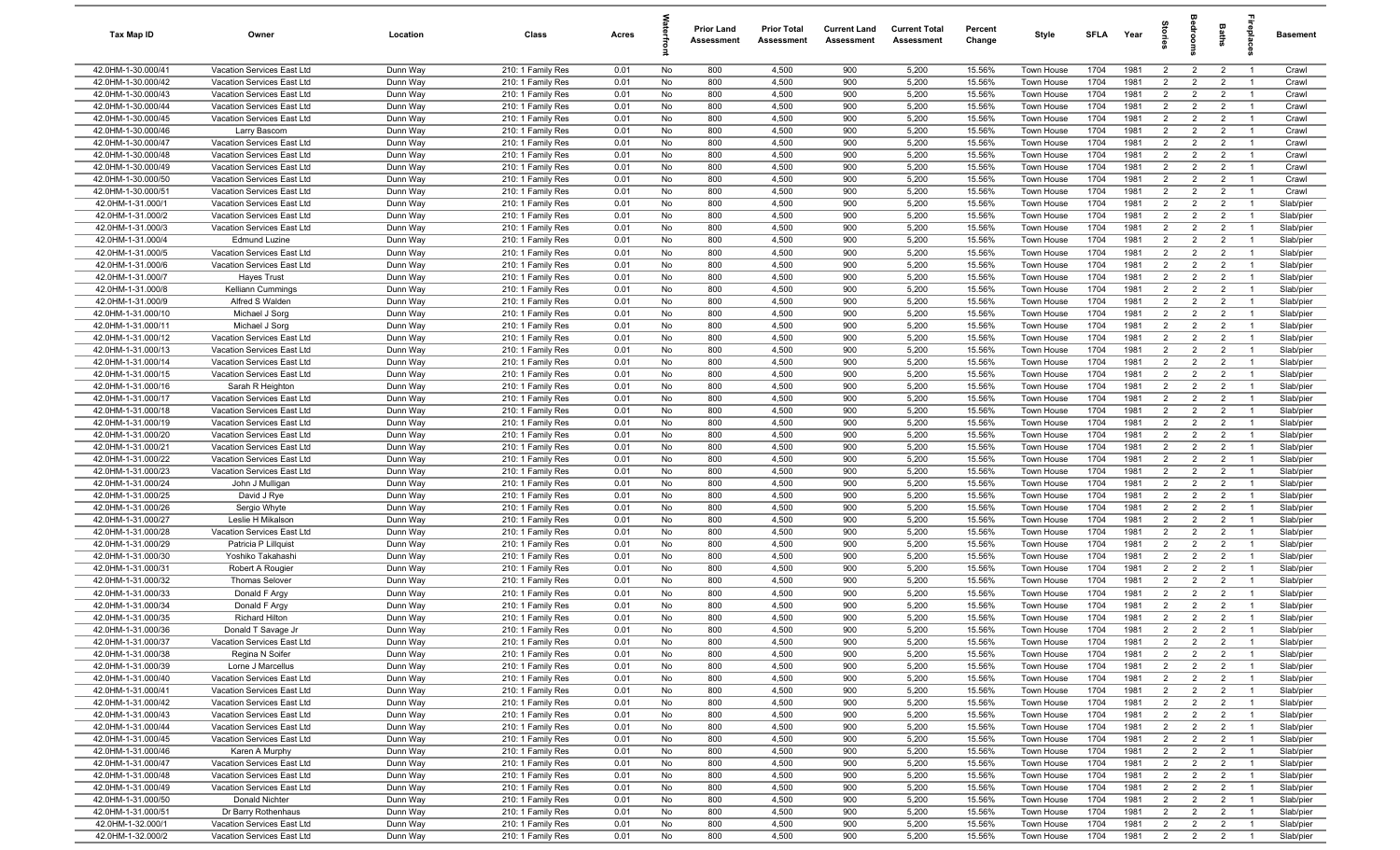| Tax Map ID                               | Owner                                                    | Location             | Class                                  | Acres        |          | <b>Prior Land</b><br>Assessment | <b>Prior Total</b><br>Assessment | <b>Current Land</b><br>Assessment | <b>Current Total</b><br>Assessment | Percent<br>Change | Style                    | <b>SFLA</b>  | Year         |                                  | š                                | Baths                            | epla                             | Basement               |
|------------------------------------------|----------------------------------------------------------|----------------------|----------------------------------------|--------------|----------|---------------------------------|----------------------------------|-----------------------------------|------------------------------------|-------------------|--------------------------|--------------|--------------|----------------------------------|----------------------------------|----------------------------------|----------------------------------|------------------------|
| 42.0HM-1-32.000/3                        | David V Miller                                           | Dunn Way             | 210: 1 Family Res                      | 0.01         | No       | 800                             | 4,500                            | 900                               | 5,200                              | 15.56%            | Town House               | 1704         | 1981         | $\overline{2}$                   | $\overline{2}$                   | $\overline{2}$                   | $\overline{1}$                   | Slab/pier              |
| 42.0HM-1-32.000/4                        | Vacation Services East Ltd                               | Dunn Way             | 210: 1 Family Res                      | 0.01         | No       | 800                             | 4,500                            | 900                               | 5,200                              | 15.56%            | Town House               | 1704         | 1981         | $\overline{2}$                   | $\overline{2}$                   | $\overline{2}$                   | - 1                              | Slab/pier              |
| 42.0HM-1-32.000/5                        | James A Fayette                                          | Dunn Way             | 210: 1 Family Res                      | 0.01         | No       | 800                             | 4,500                            | 900                               | 5,200                              | 15.56%            | Town House               | 1704         | 1981         | $\overline{2}$                   | $\overline{2}$                   | $\overline{2}$                   | - 1                              | Slab/pier              |
| 42.0HM-1-32.000/6                        | Harry E Barnhart                                         | Dunn Way             | 210: 1 Family Res                      | 0.01         | No       | 800                             | 4,500                            | 900                               | 5,200                              | 15.56%            | Town House               | 1704         | 1981         | $\overline{2}$                   | $\overline{2}$                   | $\overline{2}$                   |                                  | Slab/pier              |
| 42.0HM-1-32.000/7                        | Kerrin Behrend                                           | Dunn Way             | 210: 1 Family Res                      | 0.01         | No       | 800                             | 4,500                            | 900                               | 5,200                              | 15.56%            | Town House               | 1704         | 1981         | $\overline{2}$                   | $\overline{2}$                   | $\overline{2}$                   | - 1                              | Slab/pier              |
| 42.0HM-1-32.000/8                        | Jeffrey W Bazinet                                        | Dunn Way             | 210: 1 Family Res                      | 0.01         | No       | 800                             | 4,500                            | 900                               | 5,200                              | 15.56%            | Town House               | 1704         | 1981         | $\overline{2}$                   | $\overline{2}$                   | $\overline{2}$                   |                                  | Slab/pier              |
| 42.0HM-1-32.000/9                        | Gordon Davidson                                          | Dunn Way             | 210: 1 Family Res                      | 0.01         | No       | 800                             | 4,500                            | 900                               | 5,200                              | 15.56%            | Town House               | 1704         | 1981         | $\overline{2}$                   | $\overline{2}$                   | $\overline{2}$                   | $\overline{1}$                   | Slab/pier              |
| 42.0HM-1-32.000/10                       | Wroman LLC                                               | Dunn Way             | 210: 1 Family Res                      | 0.01         | No       | 800                             | 4,500                            | 900                               | 5,200                              | 15.56%            | Town House               | 1704         | 1981         | $\overline{2}$                   | $\overline{2}$                   | $\overline{2}$                   | $\overline{1}$                   | Slab/pier              |
| 42.0HM-1-32.000/11                       | Wroman LLC                                               | Dunn Way             | 210: 1 Family Res                      | 0.01         | No       | 800                             | 4,500                            | 900                               | 5,200                              | 15.56%            | Town House               | 1704<br>1704 | 1981<br>1981 | $\overline{2}$<br>$\overline{2}$ | $\overline{2}$<br>$\overline{2}$ | $\overline{2}$<br>$\overline{2}$ | $\overline{1}$<br>$\overline{1}$ | Slab/pier              |
| 42.0HM-1-32.000/12<br>42.0HM-1-32.000/13 | Vacation Services East Ltd<br>Vacation Services East Ltd | Dunn Way<br>Dunn Way | 210: 1 Family Res<br>210: 1 Family Res | 0.01<br>0.01 | No<br>No | 800<br>800                      | 4,500<br>4,500                   | 900<br>900                        | 5,200<br>5,200                     | 15.56%<br>15.56%  | Town House<br>Town House | 1704         | 1981         | $\overline{2}$                   | $\overline{2}$                   | $\overline{2}$                   | $\overline{1}$                   | Slab/pier<br>Slab/pier |
| 42.0HM-1-32.000/14                       | Vacation Services East Ltd                               | Dunn Way             | 210: 1 Family Res                      | 0.01         | No       | 800                             | 4,500                            | 900                               | 5,200                              | 15.56%            | Town House               | 1704         | 1981         | $\overline{2}$                   | $\overline{2}$                   | $\overline{2}$                   | $\overline{1}$                   | Slab/pier              |
| 42.0HM-1-32.000/15                       | Vacation Services East Ltd                               | Dunn Way             | 210: 1 Family Res                      | 0.01         | No       | 800                             | 4,500                            | 900                               | 5,200                              | 15.56%            | Town House               | 1704         | 1981         | $\overline{2}$                   | $\overline{2}$                   | $\overline{2}$                   | - 1                              | Slab/pier              |
| 42.0HM-1-32.000/16                       | Vacation Services East Ltd                               | Dunn Way             | 210: 1 Family Res                      | 0.01         | No       | 800                             | 4,500                            | 900                               | 5,200                              | 15.56%            | Town House               | 1704         | 1981         | 2                                | $\overline{2}$                   | $\overline{2}$                   | $\overline{1}$                   | Slab/pier              |
| 42.0HM-1-32.000/17                       | Vacation Services East Ltd                               | Dunn Way             | 210: 1 Family Res                      | 0.01         | No       | 800                             | 4,500                            | 900                               | 5,200                              | 15.56%            | Town House               | 1704         | 1981         | $\overline{2}$                   | $\overline{2}$                   | $\overline{2}$                   |                                  | Slab/pier              |
| 42.0HM-1-32.000/18                       | Vacation Services East Ltd                               | Dunn Way             | 210: 1 Family Res                      | 0.01         | No       | 800                             | 4,500                            | 900                               | 5,200                              | 15.56%            | Town House               | 1704         | 1981         | $\overline{2}$                   | $\overline{2}$                   | $\overline{2}$                   | $\overline{1}$                   | Slab/pier              |
| 42.0HM-1-32.000/19                       | Vacation Services East Ltd                               | Dunn Way             | 210: 1 Family Res                      | 0.01         | No       | 800                             | 4,500                            | 900                               | 5,200                              | 15.56%            | <b>Town House</b>        | 1704         | 1981         | $\overline{2}$                   | $\overline{2}$                   | $\overline{2}$                   |                                  | Slab/pier              |
| 42.0HM-1-32.000/20                       | Vacation Services East Ltd                               | Dunn Way             | 210: 1 Family Res                      | 0.01         | No       | 800                             | 4,500                            | 900                               | 5,200                              | 15.56%            | <b>Town House</b>        | 1704         | 1981         | $\overline{2}$                   | $\overline{2}$                   | $\overline{2}$                   | - 1                              | Slab/pier              |
| 42.0HM-1-32.000/21                       | Vacation Services East Ltd                               | Dunn Way             | 210: 1 Family Res                      | 0.01         | No       | 800                             | 4,500                            | 900                               | 5,200                              | 15.56%            | Town House               | 1704         | 1981         | $\overline{2}$                   | $\overline{2}$                   | $\overline{2}$                   |                                  | Slab/pier              |
| 42.0HM-1-32.000/22                       | Vacation Services East Ltd                               | Dunn Way             | 210: 1 Family Res                      | 0.01         | No       | 800                             | 4,500                            | 900                               | 5,200                              | 15.56%            | Town House               | 1704         | 1981         | $\overline{2}$                   | $\overline{2}$                   | $\overline{2}$                   | $\overline{1}$                   | Slab/pier              |
| 42.0HM-1-32.000/23                       | Vacation Services East Ltd                               | Dunn Way             | 210: 1 Family Res                      | 0.01         | No       | 800                             | 4,500                            | 900                               | 5,200                              | 15.56%            | Town House               | 1704         | 1981         | $\overline{2}$                   | $\overline{2}$                   | $\overline{2}$                   | $\overline{1}$                   | Slab/pier              |
| 42.0HM-1-32.000/24                       | Vacation Services East Ltd                               | Dunn Way             | 210: 1 Family Res                      | 0.01         | No       | 800                             | 4,500                            | 900                               | 5,200                              | 15.56%            | Town House               | 1704         | 1981         | $\overline{2}$                   | $\overline{2}$                   | $\overline{2}$                   | $\overline{1}$                   | Slab/pier              |
| 42.0HM-1-32.000/25                       | Nancy Spinella                                           | Dunn Way             | 210: 1 Family Res                      | 0.01         | No       | 800                             | 4,500                            | 900                               | 5,200                              | 15.56%            | Town House               | 1704         | 1981         | $\overline{2}$                   | $\overline{2}$                   | $\overline{2}$                   | $\overline{1}$                   | Slab/pier              |
| 42.0HM-1-32.000/26                       | C Arthur Gordon                                          | Dunn Way             | 210: 1 Family Res                      | 0.01         | No       | 800                             | 4,500                            | 900                               | 5,200                              | 15.56%            | Town House               | 1704         | 1981         | 2                                | $\overline{2}$                   | $\overline{2}$                   | $\overline{1}$                   | Slab/pier              |
| 42.0HM-1-32.000/27                       | Vacation Services East Ltd                               | Dunn Way             | 210: 1 Family Res                      | 0.01         | No       | 800                             | 4,500                            | 900                               | 5,200                              | 15.56%            | Town House               | 1704         | 1981         | $\overline{2}$                   | 2                                | $\overline{2}$                   | $\overline{1}$                   | Slab/pier              |
| 42.0HM-1-32.000/28                       | Durand C Barnes                                          | Dunn Way             | 210: 1 Family Res                      | 0.01         | No       | 800                             | 4,500                            | 900                               | 5,200                              | 15.56%            | Town House               | 1704         | 1981         | 2                                | $\overline{2}$                   | $\overline{2}$                   | - 1                              | Slab/pier              |
| 42.0HM-1-32.000/29                       | Vacation Services East Ltd                               | Dunn Way             | 210: 1 Family Res                      | 0.01         | No       | 800                             | 4,500                            | 900                               | 5,200                              | 15.56%            | Town House               | 1704         | 1981         | $\overline{2}$                   | $\overline{2}$                   | $\overline{2}$                   | $\overline{1}$                   | Slab/pier              |
| 42.0HM-1-32.000/30                       | Vacation Services East Ltd                               | Dunn Way             | 210: 1 Family Res                      | 0.01         | No       | 800                             | 4,500                            | 900                               | 5,200                              | 15.56%            | Town House               | 1704         | 1981         | $\overline{2}$                   | $\overline{2}$                   | $\overline{2}$                   |                                  | Slab/pier              |
| 42.0HM-1-32.000/31                       | Mary T Monakey                                           | Dunn Way             | 210: 1 Family Res                      | 0.01         | No       | 800                             | 4,500                            | 900                               | 5,200                              | 15.56%            | Town House               | 1704         | 1981         | $\overline{2}$                   | $\overline{2}$                   | $\overline{2}$                   | - 1                              | Slab/pier              |
| 42.0HM-1-32.000/32                       | Paul Bombard                                             | Dunn Way             | 210: 1 Family Res                      | 0.01         | No       | 800                             | 4,500                            | 900                               | 5,200                              | 15.56%            | <b>Town House</b>        | 1704         | 1981         | $\overline{2}$                   | $\overline{2}$                   | $\overline{2}$                   |                                  | Slab/pier              |
| 42.0HM-1-32.000/33                       | Vacation Services East Ltd                               | Dunn Way             | 210: 1 Family Res                      | 0.01         | No       | 800                             | 4,500                            | 900                               | 5,200                              | 15.56%            | Town House               | 1704         | 1981         | $\overline{2}$                   | $\overline{2}$                   | $\overline{2}$                   |                                  | Slab/pier              |
| 42.0HM-1-32.000/34                       | Vacation Services East Ltd                               | Dunn Way             | 210: 1 Family Res                      | 0.01         | No       | 800                             | 4,500                            | 900                               | 5,200                              | 15.56%            | Town House               | 1704         | 1981         | $\overline{2}$                   | $\overline{2}$                   | $\overline{2}$                   | - 1                              | Slab/pier              |
| 42.0HM-1-32.000/35                       | Vacation Services East Ltd                               | Dunn Way             | 210: 1 Family Res                      | 0.01         | No       | 800                             | 4,500                            | 900                               | 5,200                              | 15.56%            | Town House               | 1704         | 1981         | $\overline{2}$                   | $\overline{2}$                   | $\overline{2}$                   | $\overline{1}$                   | Slab/pier              |
| 42.0HM-1-32.000/36                       | Vacation Services East Ltd                               | Dunn Way             | 210: 1 Family Res                      | 0.01         | No       | 800                             | 4,500                            | 900                               | 5,200                              | 15.56%            | Town House               | 1704         | 1981         | $\overline{2}$                   | $\overline{2}$                   | $\overline{2}$                   | $\overline{1}$                   | Slab/pier              |
| 42.0HM-1-32.000/37                       | Vacation Services East Ltd                               | Dunn Way             | 210: 1 Family Res                      | 0.01         | No       | 800                             | 4,500                            | 900                               | 5,200                              | 15.56%            | Town House               | 1704         | 1981         | $\overline{2}$                   | $\overline{2}$                   | $\overline{2}$                   | $\overline{1}$                   | Slab/pier              |
| 42.0HM-1-32.000/38                       | Vacation Services East Ltd                               | Dunn Way             | 210: 1 Family Res                      | 0.01         | No       | 800                             | 4,500                            | 900<br>900                        | 5,200                              | 15.56%            | Town House               | 1704<br>1704 | 1981<br>1981 | $\overline{2}$<br>2              | $\overline{2}$<br>$\overline{2}$ | $\overline{2}$<br>$\overline{2}$ | $\overline{1}$<br>$\overline{1}$ | Slab/pier              |
| 42.0HM-1-32.000/39<br>42.0HM-1-32.000/40 | Vacation Services East Ltd<br>Vacation Services East Ltd | Dunn Way<br>Dunn Way | 210: 1 Family Res<br>210: 1 Family Res | 0.01<br>0.01 | No<br>No | 800<br>800                      | 4,500<br>4,500                   | 900                               | 5,200<br>5,200                     | 15.56%<br>15.56%  | Town House<br>Town House | 1704         | 1981         | $\overline{2}$                   | 2                                | $\overline{2}$                   | $\overline{1}$                   | Slab/pier<br>Slab/pier |
| 42.0HM-1-32.000/41                       | Vacation Services East Ltd                               | Dunn Way             | 210: 1 Family Res                      | 0.01         | No       | 800                             | 4,500                            | 900                               | 5,200                              | 15.56%            | Town House               | 1704         | 1981         | $\overline{2}$                   | $\overline{2}$                   | $\overline{2}$                   |                                  | Slab/pier              |
| 42.0HM-1-32.000/42                       | Vacation Services East Ltd                               | Dunn Way             | 210: 1 Family Res                      | 0.01         | No       | 800                             | 4,500                            | 900                               | 5,200                              | 15.56%            | Town House               | 1704         | 1981         | $\overline{2}$                   | $\overline{2}$                   | $\overline{2}$                   | $\overline{1}$                   | Slab/pier              |
| 42.0HM-1-32.000/43                       | Vacation Services East Ltd                               | Dunn Way             | 210: 1 Family Res                      | 0.01         | No       | 800                             | 4,500                            | 900                               | 5,200                              | 15.56%            | Town House               | 1704         | 1981         | $\overline{2}$                   | $\overline{2}$                   | $\overline{2}$                   |                                  | Slab/pier              |
| 42.0HM-1-32.000/44                       | Vacation Services East Ltd                               | Dunn Way             | 210: 1 Family Res                      | 0.01         | No       | 800                             | 4,500                            | 900                               | 5,200                              | 15.56%            | Town House               | 1704         | 1981         | $\overline{2}$                   | $\overline{2}$                   | $\overline{2}$                   | $\overline{1}$                   | Slab/pier              |
| 42.0HM-1-32.000/45                       | Vacation Services East Ltd                               | Dunn Way             | 210: 1 Family Res                      | 0.01         | No       | 800                             | 4,500                            | 900                               | 5,200                              | 15.56%            | Town House               | 1704         | 1981         | $\overline{2}$                   | $\overline{2}$                   | $\overline{2}$                   |                                  | Slab/pier              |
| 42.0HM-1-32.000/46                       | John V Bianchini                                         | Dunn Way             | 210: 1 Family Res                      | 0.01         | No       | 800                             | 4,500                            | 900                               | 5,200                              | 15.56%            | Town House               | 1704         | 1981         | $\overline{2}$                   | $\overline{2}$                   | $\overline{2}$                   |                                  | Slab/pier              |
| 42.0HM-1-32.000/47                       | Vacation Services East Ltd                               | Dunn Way             | 210: 1 Family Res                      | 0.01         | No       | 800                             | 4,500                            | 900                               | 5,200                              | 15.56%            | <b>Town House</b>        | 1704         | 1981         | $\overline{2}$                   | $\overline{2}$                   | $\overline{2}$                   |                                  | Slab/pier              |
| 42.0HM-1-32.000/48                       | Vacation Services East Ltd                               | Dunn Way             | 210: 1 Family Res                      | 0.01         | No       | 800                             | 4,500                            | 900                               | 5,200                              | 15.56%            | Town House               | 1704         | 1981         | $\overline{2}$                   | $\overline{2}$                   | $\overline{2}$                   | $\overline{1}$                   | Slab/pier              |
| 42.0HM-1-32.000/49                       | Vacation Services East Ltd                               | Dunn Way             | 210: 1 Family Res                      | 0.01         | No       | 800                             | 4,500                            | 900                               | 5,200                              | 15.56%            | Town House               | 1704         | 1981         | $\overline{2}$                   | $\mathcal{P}$                    | $\overline{2}$                   |                                  | Slab/pier              |
| 42.0HM-1-32.000/50                       | John R Ott                                               | Dunn Way             | 210: 1 Family Res                      | 0.01         | No       | 800                             | 4,500                            | 900                               | 5,200                              | 15.56%            | Town House               | 1704         | 1981         | $\overline{2}$                   | $\overline{2}$                   | $\overline{2}$                   | $\overline{1}$                   | Slab/pier              |
| 42.0HM-1-32.000/51                       | Kevin D Barry                                            | Dunn Way             | 210: 1 Family Res                      | 0.01         | No       | 800                             | 4,500                            | 900                               | 5,200                              | 15.56%            | Town House               | 1704         | 1981         | $\overline{2}$                   | $\overline{2}$                   | $\overline{2}$                   | $\overline{1}$                   | Slab/pier              |
| 42.0HM-1-33.000/1                        | Denise Truchon-Borek                                     | Dunn Way             | 210: 1 Family Res                      | 0.01         | No       | 800                             | 4,500                            | 900                               | 5,200                              | 15.56%            |                          |              |              |                                  |                                  |                                  |                                  |                        |
| 42.0HM-1-33.000/2                        | Alfred S Walden                                          | Dunn Way             | 210: 1 Family Res                      | 0.01         | No       | 800                             | 4,500                            | 900                               | 5,200                              | 15.56%            |                          |              |              |                                  |                                  |                                  |                                  |                        |
| 42.0HM-1-33.000/3                        | John V Bianchini                                         | Dunn Way             | 210: 1 Family Res                      | 0.01         | No       | 800                             | 4,500                            | 900                               | 5,200                              | 15.56%            |                          |              |              |                                  |                                  |                                  |                                  |                        |
| 42.0HM-1-33.000/4                        | Dennis A Ross                                            | Dunn Way             | 210: 1 Family Res                      | 0.01         | No       | 800                             | 4,500                            | 900                               | 5,200                              | 15.56%            | Town House               | 1704         | 1981         | $\overline{2}$                   | $\overline{2}$                   | $\overline{2}$                   |                                  | Slab/pier              |
| 42.0HM-1-33.000/5                        | Gerald Gortner                                           | Dunn Way             | 210: 1 Family Res                      | 0.01         | No       | 800                             | 4,500                            | 900                               | 5,200                              | 15.56%            |                          |              |              |                                  |                                  |                                  |                                  |                        |
| 42.0HM-1-33.000/6                        | Susan M Garvey                                           | Dunn Way             | 210: 1 Family Res                      | 0.01         | No       | 800                             | 4,500                            | 900                               | 5,200                              | 15.56%            |                          |              |              |                                  |                                  |                                  |                                  |                        |
| 42.0HM-1-33.000/7<br>42.0HM-1-33.000/8   | Gregory I Natke<br>Arthur W Jubin                        | Dunn Way             | 210: 1 Family Res                      | 0.01         | No       | 800                             | 4,500                            | 900                               | 5,200                              | 15.56%            |                          |              |              |                                  |                                  |                                  |                                  |                        |
|                                          |                                                          | Dunn Way             | 210: 1 Family Res                      | 0.01<br>0.01 | No       | 800                             | 4,500                            | 900<br>900                        | 5,200                              | 15.56%<br>15.56%  |                          |              |              |                                  |                                  |                                  |                                  |                        |
| 42.0HM-1-33.000/9<br>42.0HM-1-33.000/10  | Donald M Fox<br>Stimson R Wilcox                         | Dunn Way<br>Dunn Way | 210: 1 Family Res<br>210: 1 Family Res | 0.01         | No<br>No | 800<br>800                      | 4,500<br>4,500                   | 900                               | 5,200<br>5,200                     | 15.56%            |                          |              |              |                                  |                                  |                                  |                                  |                        |
| 42.0HM-1-33.000/11                       | Donna Kaleta                                             | Dunn Way             | 210: 1 Family Res                      | 0.01         | No       | 800                             | 4,500                            | 900                               | 5,200                              | 15.56%            |                          |              |              |                                  |                                  |                                  |                                  |                        |
| 42.0HM-1-33.000/12                       | Michael J Ranalli                                        | Dunn Way             | 210: 1 Family Res                      | 0.01         | No       | 800                             | 4,500                            | 900                               | 5,200                              | 15.56%            | Town House               | 1704         | 1981         | $\overline{2}$                   | $\overline{2}$                   | $\overline{2}$                   | $\overline{1}$                   | Slab/pier              |
| 42.0HM-1-33.000/13                       | Nina Fawcett                                             | Dunn Way             | 210: 1 Family Res                      | 0.01         | No       | 800                             | 4,500                            | 900                               | 5,200                              | 15.56%            | Town House               | 1704         | 1981         | $\overline{2}$                   | $\overline{2}$                   | $\overline{2}$                   | $\overline{1}$                   | Slab/pier              |
| 42.0HM-1-33.000/14                       | Lester Perlee Jr                                         | Dunn Way             | 210: 1 Family Res                      | 0.01         | No       | 800                             | 4,500                            | 900                               | 5,200                              | 15.56%            | Town House               | 1704         | 1981         | $\overline{2}$                   | $\overline{2}$                   | $\overline{2}$                   | $\overline{1}$                   | Slab/pier              |
| 42.0HM-1-33.000/15                       | Lester Perlee Jr                                         | Dunn Way             | 210: 1 Family Res                      | 0.01         | No       | 800                             | 4,500                            | 900                               | 5,200                              | 15.56%            | Town House               | 1704         | 1981         | $\overline{2}$                   | $\overline{2}$                   | $\overline{2}$                   | $\overline{1}$                   | Slab/pier              |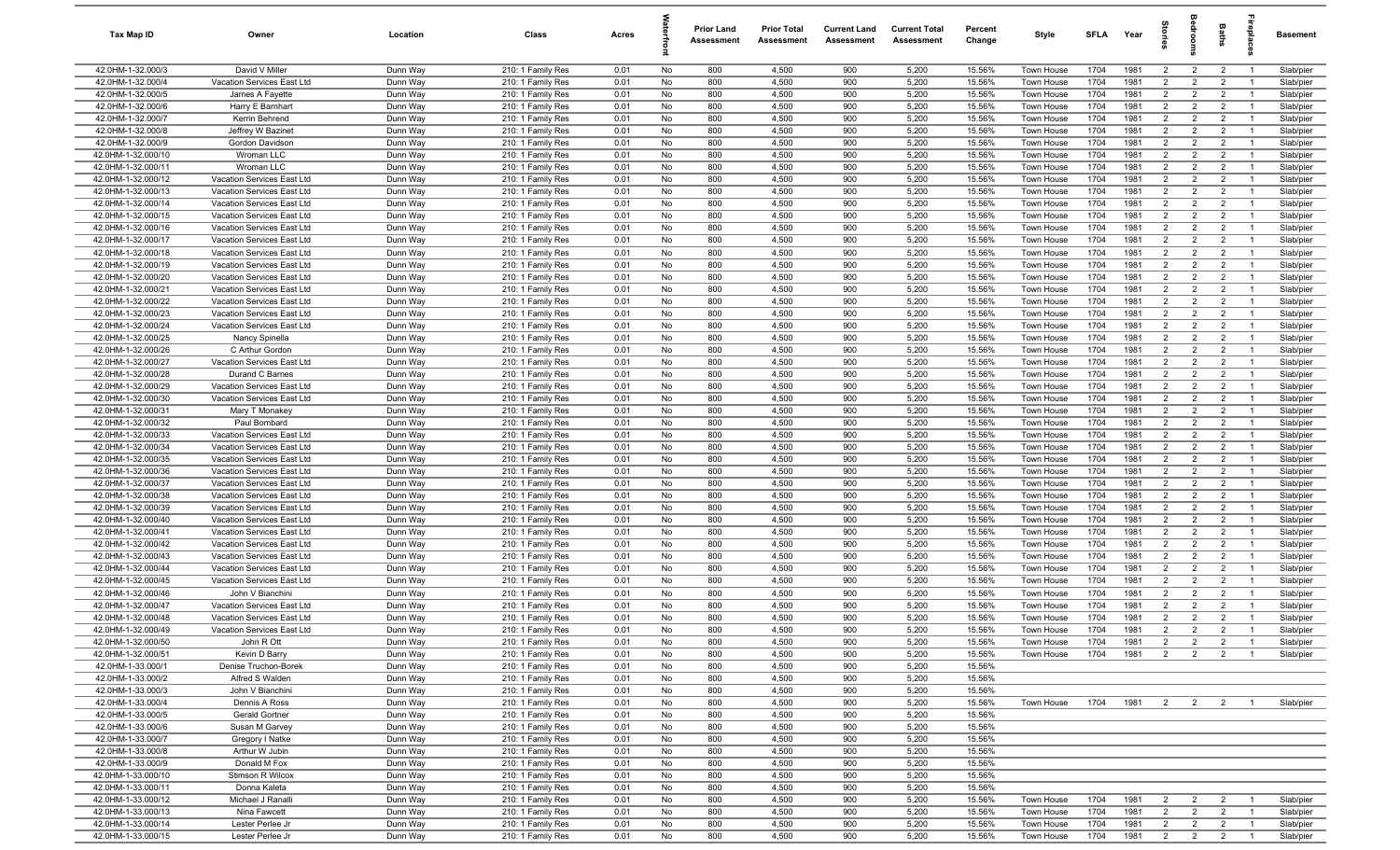| Tax Map ID                               | Owner                                                    | Location             | Class                                  | Acres        |          | <b>Prior Land</b><br>Assessment | <b>Prior Total</b><br>Assessment | <b>Current Land</b><br>Assessment | <b>Current Total</b><br>Assessment | Percent<br>Change | Style                    | <b>SFLA</b>  | Year         | ĝ                                |                                  | Baths                            | repla                            | Basement               |
|------------------------------------------|----------------------------------------------------------|----------------------|----------------------------------------|--------------|----------|---------------------------------|----------------------------------|-----------------------------------|------------------------------------|-------------------|--------------------------|--------------|--------------|----------------------------------|----------------------------------|----------------------------------|----------------------------------|------------------------|
| 42.0HM-1-33.000/17                       | Richard J Pissott                                        | Dunn Way             | 210: 1 Family Res                      | 0.01         | No       | 800                             | 4,500                            | 900                               | 5,200                              | 15.56%            |                          |              |              |                                  |                                  |                                  |                                  |                        |
| 42.0HM-1-33.000/18                       | Robert C Sharp                                           | Dunn Way             | 210: 1 Family Res                      | 0.01         | No       | 800                             | 4,500                            | 900                               | 5,200                              | 15.56%            |                          |              |              |                                  |                                  |                                  |                                  |                        |
| 42.0HM-1-33.000/19                       | Glenda Pates                                             | Dunn Way             | 210: 1 Family Res                      | 0.01         | No       | 800                             | 4,500                            | 900                               | 5,200                              | 15.56%            |                          |              |              |                                  |                                  |                                  |                                  |                        |
| 42.0HM-1-33.000/20                       | Kristina S Cole                                          | Dunn Way             | 210: 1 Family Res                      | 0.01         | No       | 800                             | 4,500                            | 900                               | 5,200                              | 15.56%            |                          |              |              |                                  |                                  |                                  |                                  |                        |
| 42.0HM-1-33.000/21                       | Lorne Marcellus                                          | Dunn Way             | 210: 1 Family Res                      | 0.01         | No       | 800                             | 4,500                            | 900                               | 5,200                              | 15.56%            |                          |              |              |                                  |                                  |                                  |                                  |                        |
| 42.0HM-1-33.000/22<br>42.0HM-1-33.000/23 | <b>Michael Miner</b>                                     | Dunn Way             | 210: 1 Family Res                      | 0.01         | No       | 800<br>800                      | 4,500<br>4,500                   | 900<br>900                        | 5,200<br>5,200                     | 15.56%            |                          | 1704         | 1981         | $\overline{2}$                   |                                  |                                  |                                  |                        |
| 42.0HM-1-33.000/24                       | Duane L Trombley<br>Michael D Wallace                    | Dunn Way<br>Dunn Way | 210: 1 Family Res<br>210: 1 Family Res | 0.01<br>0.01 | No<br>No | 800                             | 4,500                            | 900                               | 5,200                              | 15.56%<br>15.56%  | Town House               |              |              |                                  | $\overline{2}$                   | $\overline{2}$                   |                                  | Slab/pier              |
| 42.0HM-1-33.000/25                       | Theodore Hans                                            | Dunn Way             | 210: 1 Family Res                      | 0.01         | No       | 800                             | 4,500                            | 900                               | 5,200                              | 15.56%            |                          |              |              |                                  |                                  |                                  |                                  |                        |
| 42.0HM-1-33.000/26                       | Raymond Kosinski                                         | Dunn Way             | 210: 1 Family Res                      | 0.01         | No       | 800                             | 4,500                            | 900                               | 5,200                              | 15.56%            | Town House               | 1704         | 1981         | $\overline{2}$                   | $\overline{2}$                   | $\overline{2}$                   | $\overline{1}$                   | Slab/pier              |
| 42.0HM-1-33.000/27                       | Raymond Kosinski                                         | Dunn Way             | 210: 1 Family Res                      | 0.01         | No       | 800                             | 4,500                            | 900                               | 5,200                              | 15.56%            | Town House               | 1704         | 1981         | 2                                | $\overline{2}$                   | $\overline{2}$                   | $\overline{1}$                   | Slab/pier              |
| 42.0HM-1-33.000/28                       | Donald K Bigsby                                          | Dunn Way             | 210: 1 Family Res                      | 0.01         | No       | 800                             | 4,500                            | 900                               | 5,200                              | 15.56%            |                          |              |              |                                  |                                  |                                  |                                  |                        |
| 42.0HM-1-33.000/29                       | Lawrence Shanley                                         | Dunn Way             | 210: 1 Family Res                      | 0.01         | No       | 800                             | 4,500                            | 900                               | 5,200                              | 15.56%            |                          |              |              |                                  |                                  |                                  |                                  |                        |
| 42.0HM-1-33.000/30                       | Constance Pinto                                          | Dunn Way             | 210: 1 Family Res                      | 0.01         | No       | 800                             | 4,500                            | 900                               | 5,200                              | 15.56%            |                          |              |              |                                  |                                  |                                  |                                  |                        |
| 42.0HM-1-33.000/31                       | Lawrence Shanley                                         | Dunn Way             | 210: 1 Family Res                      | 0.01         | No       | 800                             | 4,500                            | 900                               | 5,200                              | 15.56%            |                          |              |              |                                  |                                  |                                  |                                  |                        |
| 42.0HM-1-33.000/32                       | Jeffrey H Reynolds                                       | Dunn Way             | 210: 1 Family Res                      | 0.01         | No       | 800                             | 4,500                            | 900                               | 5,200                              | 15.56%            |                          |              |              |                                  |                                  |                                  |                                  |                        |
| 42.0HM-1-33.000/33                       | Donald M Fox                                             | Dunn Way             | 210: 1 Family Res                      | 0.01         | No       | 800                             | 4,500                            | 900                               | 5,200                              | 15.56%            |                          |              |              |                                  |                                  |                                  |                                  |                        |
| 42.0HM-1-33.000/34                       | Donald M Fox                                             | Dunn Way             | 210: 1 Family Res                      | 0.01         | No       | 800                             | 4,500                            | 900                               | 5,200                              | 15.56%            |                          |              |              |                                  |                                  |                                  |                                  |                        |
| 42.0HM-1-33.000/35                       | Donald M Fox                                             | Dunn Way             | 210: 1 Family Res                      | 0.01         | No       | 800                             | 4,500                            | 900                               | 5,200                              | 15.56%            |                          |              |              |                                  |                                  |                                  |                                  |                        |
| 42.0HM-1-33.000/36                       | <b>Chester Abare</b>                                     | Dunn Way             | 210: 1 Family Res                      | 0.01         | No       | 800                             | 4,500                            | 900                               | 5,200                              | 15.56%            | Town House               | 1704         | 1981         | $\overline{2}$                   | $\overline{2}$                   | $\overline{2}$                   |                                  | Slab/pier              |
| 42.0HM-1-33.000/37                       | Cortland Forrence                                        | Dunn Way             | 210: 1 Family Res<br>210: 1 Family Res | 0.01         | No       | 800                             | 4,500                            | 900                               | 5,200                              | 15.56%            |                          |              |              |                                  |                                  |                                  |                                  |                        |
| 42.0HM-1-33.000/38<br>42.0HM-1-33.000/39 | Michael J Funari<br>David Wilkie                         | Dunn Way<br>Dunn Way | 210: 1 Family Res                      | 0.01<br>0.01 | No<br>No | 800<br>800                      | 4,500<br>4,500                   | 900<br>900                        | 5,200<br>5,200                     | 15.56%<br>15.56%  |                          |              |              |                                  |                                  |                                  |                                  |                        |
| 42.0HM-1-33.000/40                       | Gary Roy                                                 | Dunn Way             | 210: 1 Family Res                      | 0.01         | No       | 800                             | 4,500                            | 900                               | 5,200                              | 15.56%            |                          |              |              |                                  |                                  |                                  |                                  |                        |
| 42.0HM-1-33.000/41                       | Timothy P Donovan                                        | Dunn Way             | 210: 1 Family Res                      | 0.01         | No       | 800                             | 4,500                            | 900                               | 5,200                              | 15.56%            | Town House               | 1704         | 1981         | $\overline{2}$                   | $\overline{2}$                   | $\overline{2}$                   | $\overline{1}$                   | Slab/pier              |
| 42.0HM-1-33.000/42                       | <b>Robert Button</b>                                     | Dunn Way             | 210: 1 Family Res                      | 0.01         | No       | 800                             | 4,500                            | 900                               | 5,200                              | 15.56%            |                          |              |              |                                  |                                  |                                  |                                  |                        |
| 42.0HM-1-33.000/43                       | Daniel F Mulligan                                        | Dunn Way             | 210: 1 Family Res                      | 0.01         | No       | 800                             | 4,500                            | 900                               | 5,200                              | 15.56%            |                          |              |              |                                  |                                  |                                  |                                  |                        |
| 42.0HM-1-33.000/44                       | Matthew C Pender                                         | Dunn Way             | 210: 1 Family Res                      | 0.01         | No       | 800                             | 4,500                            | 900                               | 5,200                              | 15.56%            |                          |              |              |                                  |                                  |                                  |                                  |                        |
| 42.0HM-1-33.000/45                       | Thomas J Kelly IV                                        | Dunn Way             | 210: 1 Family Res                      | 0.01         | No       | 800                             | 4,500                            | 900                               | 5,200                              | 15.56%            |                          |              |              |                                  |                                  |                                  |                                  |                        |
| 42.0HM-1-33.000/46                       | Michael Gasparovich                                      | Dunn Way             | 210: 1 Family Res                      | 0.01         | No       | 800                             | 4,500                            | 900                               | 5,200                              | 15.56%            |                          |              |              |                                  |                                  |                                  |                                  |                        |
| 42.0HM-1-33.000/48                       | Joan E Davis                                             | Dunn Way             | 210: 1 Family Res                      | 0.01         | No       | 800                             | 4,500                            | 900                               | 5,200                              | 15.56%            |                          |              |              |                                  |                                  |                                  |                                  |                        |
| 42.0HM-1-33.000/49                       | Jay D Rubenstein                                         | Dunn Way             | 210: 1 Family Res                      | 0.01         | No       | 800                             | 4,500                            | 900                               | 5,200                              | 15.56%            | Town House               | 1704         | 1981         | $\overline{2}$                   | $\overline{2}$                   | $\overline{2}$                   | $\overline{1}$                   | Slab/pier              |
| 42.0HM-1-33.000/50                       | Benjamin Robin                                           | Dunn Way             | 210: 1 Family Res                      | 0.01         | No       | 800                             | 4,500                            | 900                               | 5,200                              | 15.56%            |                          |              |              |                                  |                                  |                                  |                                  |                        |
| 42.0HM-1-33.000/51                       | <b>Cortland Forrence</b>                                 | Dunn Way             | 210: 1 Family Res                      | 0.01         | No       | 800                             | 4,500                            | 900                               | 5,200                              | 15.56%            | Town House               | 1704         | 1981         | $\overline{2}$                   | $\overline{2}$                   | $\overline{2}$                   | $\overline{1}$                   | Slab/pier              |
| 42.0HM-1-33.000/52                       | Nelson E Carpenter                                       | Dunn Way             | 210: 1 Family Res                      | 0.01         | No       | 800                             | 4,500                            | 900                               | 5,200                              | 15.56%            | Town House               | 1704         | 1981         | $\overline{2}$                   | $\overline{2}$                   | $\overline{2}$                   | $\overline{1}$                   | Slab/pier              |
| 42.0HM-1-34.000/1<br>42.0HM-1-34.000/2   | John Degen<br>Vacation Services East Ltd                 | Dunn Way             | 210: 1 Family Res                      | 0.01<br>0.01 | No<br>No | 800<br>800                      | 4,500<br>4,500                   | 900<br>900                        | 5,200<br>5,200                     | 15.56%<br>15.56%  | Town House<br>Town House | 1704<br>1704 | 1981<br>1981 | $\overline{2}$<br>$\overline{2}$ | $\overline{2}$<br>$\overline{2}$ | $\overline{2}$<br>$\overline{2}$ | $\overline{1}$<br>$\overline{1}$ | Slab/pier              |
| 42.0HM-1-34.000/3                        | Vacation Services East Ltd                               | Dunn Way<br>Dunn Way | 210: 1 Family Res<br>210: 1 Family Res | 0.01         | No       | 800                             | 4,500                            | 900                               | 5,200                              | 15.56%            | Town House               | 1704         | 1981         | $\overline{2}$                   | $\overline{2}$                   | $\overline{2}$                   | $\overline{1}$                   | Slab/pier<br>Slab/pier |
| 42.0HM-1-34.000/4                        | Vacation Services East Ltd                               | Dunn Way             | 210: 1 Family Res                      | 0.01         | No       | 800                             | 4,500                            | 900                               | 5,200                              | 15.56%            | Town House               | 1704         | 1981         | $\overline{2}$                   | $\overline{2}$                   | $\overline{2}$                   |                                  | Slab/pier              |
| 42.0HM-1-34.000/5                        | Vacation Services East Ltd                               | Dunn Way             | 210: 1 Family Res                      | 0.01         | No       | 800                             | 4,500                            | 900                               | 5,200                              | 15.56%            | Town House               | 1704         | 1981         | $\overline{2}$                   | $\overline{2}$                   | $\overline{2}$                   | $\overline{1}$                   | Slab/pier              |
| 42.0HM-1-34.000/6                        | Vacation Services East Ltd                               | Dunn Way             | 210: 1 Family Res                      | 0.01         | No       | 800                             | 4,500                            | 900                               | 5,200                              | 15.56%            | Town House               | 1704         | 1981         | $\overline{2}$                   | $\overline{2}$                   | $\overline{2}$                   |                                  | Slab/pier              |
| 42.0HM-1-34.000/7                        | Kevin Newshan                                            | Dunn Way             | 210: 1 Family Res                      | 0.01         | No       | 800                             | 4,500                            | 900                               | 5,200                              | 15.56%            | Town House               | 1704         | 1981         | $2^{\circ}$                      | $\overline{2}$                   | $\overline{2}$                   | $\overline{1}$                   | Slab/pier              |
| 42.0HM-1-34.000/8                        | Vacation Services East Ltd                               | Dunn Way             | 210: 1 Family Res                      | 0.01         | No       | 800                             | 4,500                            | 900                               | 5,200                              | 15.56%            | Town House               | 1704         | 1981         | $\overline{2}$                   | $\overline{2}$                   | $\overline{2}$                   |                                  | Slab/pier              |
| 42.0HM-1-34.000/9                        | Vacation Services East Ltd                               | Dunn Way             | 210: 1 Family Res                      | 0.01         | No       | 800                             | 4,500                            | 900                               | 5,200                              | 15.56%            | Town House               | 1704         | 1981         | $\overline{2}$                   | $\overline{2}$                   | $\overline{2}$                   |                                  | Slab/pier              |
| 42.0HM-1-34.000/10                       | James Cameron                                            | Dunn Way             | 210: 1 Family Res                      | 0.01         | No       | 800                             | 4,500                            | 900                               | 5,200                              | 15.56%            | Town House               | 1704         | 1981         | $\overline{2}$                   | $\overline{2}$                   | $\overline{2}$                   |                                  | Slab/pier              |
| 42.0HM-1-34.000/11                       | Vacation Services East Ltd                               | Dunn Way             | 210: 1 Family Res                      | 0.01         | No       | 800                             | 4,500                            | 900                               | 5,200                              | 15.56%            | <b>Town House</b>        | 1704         | 1981         | $\overline{2}$                   | $\overline{2}$                   | $\overline{2}$                   | $\overline{1}$                   | Slab/pier              |
| 42.0HM-1-34.000/12                       | Vacation Services East Ltd                               | Dunn Way             | 210: 1 Family Res                      | 0.01         | No       | 800                             | 4,500                            | 900                               | 5,200                              | 15.56%            | Town House               | 1704         | 1981         | $\overline{2}$                   | $\overline{2}$                   | $\overline{2}$                   |                                  | Slab/pier              |
| 42.0HM-1-34.000/13                       | Vacation Services East Ltd                               | Dunn Way             | 210: 1 Family Res                      | 0.01         | No       | 800                             | 4,500                            | 900                               | 5,200                              | 15.56%            | Town House               | 1704         | 1981         | $\overline{2}$                   | $\overline{2}$                   | $\overline{2}$                   | $\overline{1}$                   | Slab/pier              |
| 42.0HM-1-34.000/14                       | Vacation Services East Ltd                               | Dunn Way             | 210: 1 Family Res                      | 0.01         | No       | 800                             | 4,500                            | 900                               | 5,200                              | 15.56%            | Town House               | 1704         | 1981         | 2                                | $\overline{2}$                   | $\overline{2}$                   | $\overline{1}$                   | Slab/pier              |
| 42.0HM-1-34.000/15                       | Vacation Services East Ltd                               | Dunn Way             | 210: 1 Family Res                      | 0.01         | No       | 800                             | 4,500                            | 900                               | 5,200                              | 15.56%            | Town House               | 1704         | 1981         | $\overline{2}$                   | $\overline{2}$                   | $\overline{2}$                   | $\overline{1}$                   | Slab/pier              |
| 42.0HM-1-34.000/16<br>42.0HM-1-34.000/17 | Vacation Services East Ltd                               | Dunn Way             | 210: 1 Family Res                      | 0.01         | No       | 800                             | 4,500<br>4,500                   | 900<br>900                        | 5,200<br>5,200                     | 15.56%<br>15.56%  | Town House               | 1704         | 1981<br>1981 | $\overline{2}$<br>$\overline{2}$ | $\overline{2}$                   | $\overline{2}$                   | $\overline{1}$                   | Slab/pier              |
| 42.0HM-1-34.000/18                       | Vacation Services East Ltd<br>Vacation Services East Ltd | Dunn Way<br>Dunn Way | 210: 1 Family Res<br>210: 1 Family Res | 0.01<br>0.01 | No<br>No | 800<br>800                      | 4,500                            | 900                               | 5,200                              | 15.56%            | Town House<br>Town House | 1704<br>1704 | 1981         | $\overline{2}$                   | $\overline{2}$<br>$\overline{2}$ | $\overline{2}$<br>$\overline{2}$ | - 1<br>$\overline{1}$            | Slab/pier<br>Slab/pier |
| 42.0HM-1-34.000/19                       | Vacation Services East Ltd                               | Dunn Way             | 210: 1 Family Res                      | 0.01         | No       | 800                             | 4,500                            | 900                               | 5,200                              | 15.56%            | Town House               | 1704         | 1981         | $\overline{2}$                   | $\overline{2}$                   | $\overline{2}$                   |                                  | Slab/pier              |
| 42.0HM-1-34.000/20                       | Vacation Services East Ltd                               | Dunn Way             | 210: 1 Family Res                      | 0.01         | No       | 800                             | 4,500                            | 900                               | 5,200                              | 15.56%            | Town House               | 1704         | 1981         | $\overline{a}$                   | $\overline{2}$                   | $\overline{2}$                   | $\overline{1}$                   | Slab/pier              |
| 42.0HM-1-34.000/21                       | Vacation Services East Ltd                               | Dunn Way             | 210: 1 Family Res                      | 0.01         | No       | 800                             | 4,500                            | 900                               | 5,200                              | 15.56%            | Town House               | 1704         | 1981         | $\overline{2}$                   | $\overline{2}$                   | $\overline{2}$                   |                                  | Slab/pier              |
| 42.0HM-1-34.000/22                       | Vacation Services East Ltd                               | Dunn Way             | 210: 1 Family Res                      | 0.01         | No       | 800                             | 4,500                            | 900                               | 5,200                              | 15.56%            | Town House               | 1704         | 1981         | $\overline{2}$                   | $\overline{2}$                   | $\overline{2}$                   | $\overline{1}$                   | Slab/pier              |
| 42.0HM-1-34.000/23                       | Vacation Services East Ltd                               | Dunn Way             | 210: 1 Family Res                      | 0.01         | No       | 800                             | 4,500                            | 900                               | 5,200                              | 15.56%            | Town House               | 1704         | 1981         | $\overline{2}$                   | $\overline{2}$                   | $\overline{2}$                   | $\overline{1}$                   | Slab/pier              |
| 42.0HM-1-34.000/24                       | Vacation Services East Ltd                               | Dunn Way             | 210: 1 Family Res                      | 0.01         | No       | 800                             | 4,500                            | 900                               | 5,200                              | 15.56%            | Town House               | 1704         | 1981         | $\overline{2}$                   | $\overline{2}$                   | $\overline{2}$                   | $\overline{1}$                   | Slab/pier              |
| 42.0HM-1-34.000/25                       | Vacation Services East Ltd                               | Dunn Way             | 210: 1 Family Res                      | 0.01         | No       | 800                             | 4,500                            | 900                               | 5,200                              | 15.56%            | Town House               | 1704         | 1981         | $\overline{2}$                   | $\overline{2}$                   | $\overline{2}$                   | $\overline{1}$                   | Slab/pier              |
| 42.0HM-1-34.000/26                       | Robert Branagh                                           | Dunn Way             | 210: 1 Family Res                      | 0.01         | No       | 800                             | 4,500                            | 900                               | 5,200                              | 15.56%            | Town House               | 1704         | 1981         | $\overline{2}$                   | $\overline{2}$                   | $\overline{2}$                   | $\overline{1}$                   | Slab/pier              |
| 42.0HM-1-34.000/27                       | Vacation Services East Ltd                               | Dunn Way             | 210: 1 Family Res                      | 0.01         | No       | 800                             | 4,500                            | 900                               | 5,200                              | 15.56%            | Town House               | 1704         | 1981         | $\overline{2}$                   | $\overline{2}$                   | $\overline{2}$                   | $\overline{1}$                   | Slab/pier              |
| 42.0HM-1-34.000/28                       | Vacation Services East Ltd                               | Dunn Way             | 210: 1 Family Res                      | 0.01         | No       | 800                             | 4,500                            | 900                               | 5,200                              | 15.56%            | Town House               | 1704         | 1981         | $\overline{2}$                   | $\overline{2}$                   | $\overline{2}$                   | $\overline{1}$                   | Slab/pier              |
| 42.0HM-1-34.000/29                       | Elizabeth A Ernyey                                       | Dunn Way             | 210: 1 Family Res                      | 0.01         | No       | 800                             | 4,500                            | 900                               | 5,200                              | 15.56%            | Town House               | 1704         | 1981         | $\overline{2}$                   | $\overline{2}$                   | $\overline{2}$                   | - 1                              | Slab/pier              |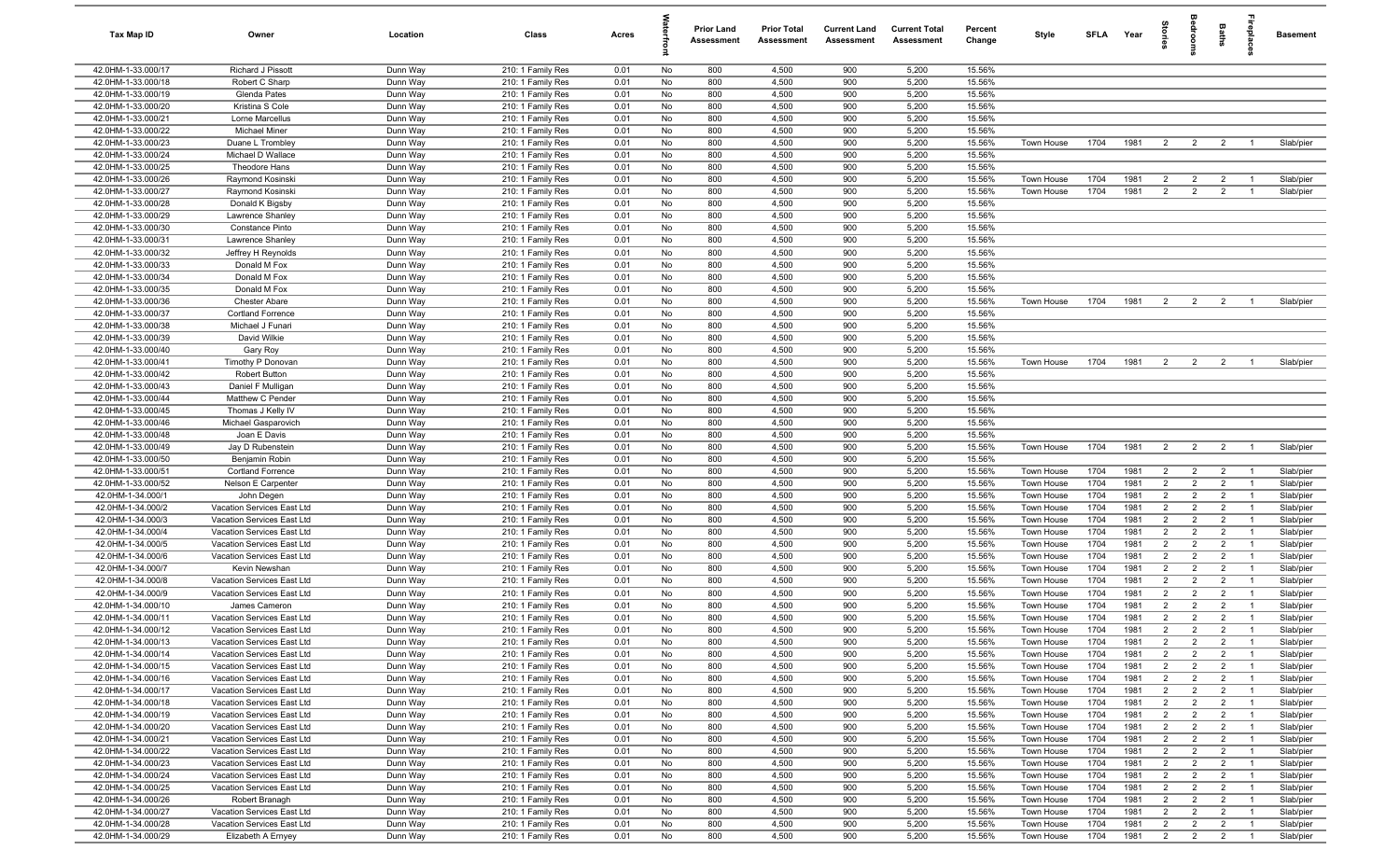| Tax Map ID                               | Owner                                                    | Location             | Class                                  | Acres        |          | <b>Prior Land</b><br>Assessment | <b>Prior Total</b><br>Assessment | <b>Current Land</b><br>Assessment | <b>Current Total</b><br>Assessment | Percent<br>Change | Style                    | <b>SFLA</b>  | Year         | $\frac{1}{2}$                    |                                  | Baths                            | 용                                | <b>Basement</b>        |
|------------------------------------------|----------------------------------------------------------|----------------------|----------------------------------------|--------------|----------|---------------------------------|----------------------------------|-----------------------------------|------------------------------------|-------------------|--------------------------|--------------|--------------|----------------------------------|----------------------------------|----------------------------------|----------------------------------|------------------------|
| 42.0HM-1-34.000/30                       | Susan Berner                                             | Dunn Way             | 210: 1 Family Res                      | 0.01         | No       | 800                             | 4,500                            | 900                               | 5,200                              | 15.56%            | Town House               | 1704         | 1981         | $\overline{2}$                   | $\overline{2}$                   | $\overline{2}$                   | $\overline{1}$                   | Slab/pier              |
| 42.0HM-1-34.000/31                       | <b>Martin Helowicz</b>                                   | Dunn Way             | 210: 1 Family Res                      | 0.01         | No       | 800                             | 4,500                            | 900                               | 5,200                              | 15.56%            | Town House               | 1704         | 1981         | $\overline{2}$                   | $\overline{2}$                   | $\overline{2}$                   | $\overline{1}$                   | Slab/pier              |
| 42.0HM-1-34.000/32                       | Vacation Services East Ltd                               | Dunn Way             | 210: 1 Family Res                      | 0.01         | No       | 800                             | 4,500                            | 900                               | 5,200                              | 15.56%            | Town House               | 1704         | 1981         | $\overline{2}$                   | $\overline{2}$                   | $\overline{2}$                   | $\overline{1}$                   | Slab/pier              |
| 42.0HM-1-34.000/33                       | Vacation Services East Ltd                               | Dunn Way             | 210: 1 Family Res                      | 0.01         | No       | 800                             | 4,500                            | 900                               | 5,200                              | 15.56%            | Town House               | 1704         | 1981         | $\overline{2}$                   | $\overline{2}$                   | $\overline{2}$                   |                                  | Slab/pier              |
| 42.0HM-1-34.000/34                       | Robert A Travis                                          | Dunn Way             | 210: 1 Family Res                      | 0.01         | No       | 800                             | 4,500<br>4,500                   | 900<br>900                        | 5,200<br>5,200                     | 15.56%<br>15.56%  | Town House               | 1704<br>1704 | 1981<br>1981 | $\overline{2}$<br>$\overline{2}$ | $\overline{2}$<br>$\overline{2}$ | $\overline{2}$                   | $\overline{1}$                   | Slab/pier<br>Slab/pier |
| 42.0HM-1-34.000/35<br>42.0HM-1-34.000/36 | Vacation Services East Ltd<br>Vacation Services East Ltd | Dunn Way<br>Dunn Way | 210: 1 Family Res<br>210: 1 Family Res | 0.01<br>0.01 | No<br>No | 800<br>800                      | 4,500                            | 900                               | 5,200                              | 15.56%            | Town House<br>Town House | 1704         | 1981         | $\overline{2}$                   | $\overline{2}$                   | $\overline{2}$<br>$\overline{2}$ | $\overline{1}$                   | Slab/pier              |
| 42.0HM-1-34.000/37                       | Vacation Services East Ltd                               | Dunn Way             | 210: 1 Family Res                      | 0.01         | No       | 800                             | 4,500                            | 900                               | 5,200                              | 15.56%            | Town House               | 1704         | 1981         | $\overline{2}$                   | $\overline{2}$                   | $\overline{2}$                   | $\overline{1}$                   | Slab/pier              |
| 42.0HM-1-34.000/38                       | Vacation Services East Ltd                               | Dunn Way             | 210: 1 Family Res                      | 0.01         | No       | 800                             | 4,500                            | 900                               | 5,200                              | 15.56%            | Town House               | 1704         | 1981         | $\overline{2}$                   | $\overline{2}$                   | $\overline{2}$                   | $\overline{1}$                   | Slab/pier              |
| 42.0HM-1-34.000/39                       | Vacation Services East Ltd                               | Dunn Way             | 210: 1 Family Res                      | 0.01         | No       | 800                             | 4,500                            | 900                               | 5,200                              | 15.56%            | Town House               | 1704         | 1981         | $\overline{2}$                   | $\overline{2}$                   | $\overline{2}$                   | $\overline{1}$                   | Slab/pier              |
| 42.0HM-1-34.000/40                       | Vacation Services East Ltd                               | Dunn Way             | 210: 1 Family Res                      | 0.01         | No       | 800                             | 4,500                            | 900                               | 5,200                              | 15.56%            | Town House               | 1704         | 1981         | 2                                | $\overline{2}$                   | $\overline{2}$                   | $\overline{1}$                   | Slab/pier              |
| 42.0HM-1-34.000/41                       | Vacation Services East Ltd                               | Dunn Way             | 210: 1 Family Res                      | 0.01         | No       | 800                             | 4,500                            | 900                               | 5,200                              | 15.56%            | Town House               | 1704         | 1981         | $\overline{2}$                   | $\overline{2}$                   | $\overline{2}$                   | $\overline{1}$                   | Slab/pier              |
| 42.0HM-1-34.000/42                       | Vacation Services East Ltd                               | Dunn Way             | 210: 1 Family Res                      | 0.01         | No       | 800                             | 4,500                            | 900                               | 5,200                              | 15.56%            | Town House               | 1704         | 1981         | $\overline{2}$                   | 2                                | $\overline{2}$                   | $\overline{1}$                   | Slab/pier              |
| 42.0HM-1-34.000/43                       | Vacation Services East Ltd                               | Dunn Way             | 210: 1 Family Res                      | 0.01         | No       | 800                             | 4,500                            | 900                               | 5,200                              | 15.56%            | Town House               | 1704         | 1981         | $\overline{2}$                   | $\overline{2}$                   | $\overline{2}$                   | $\overline{1}$                   | Slab/pier              |
| 42.0HM-1-34.000/44                       | Vacation Services East Ltd                               | Dunn Way             | 210: 1 Family Res                      | 0.01         | No       | 800                             | 4,500                            | 900                               | 5,200                              | 15.56%            | Town House               | 1704         | 1981         | $\overline{2}$                   | $\overline{2}$                   | $\overline{2}$                   | -1                               | Slab/pier              |
| 42.0HM-1-34.000/45                       | Vacation Services East Ltd                               | Dunn Way             | 210: 1 Family Res                      | 0.01         | No       | 800                             | 4,500                            | 900                               | 5,200                              | 15.56%            | Town House               | 1704         | 1981         | $\overline{2}$                   | $\overline{2}$                   | $\overline{2}$                   | $\overline{1}$                   | Slab/pier              |
| 42.0HM-1-34.000/46                       | LPCLOA Inc                                               | Dunn Way             | 210: 1 Family Res                      | 0.01         | No       | 800                             | 4,500                            | 900                               | 5,200                              | 15.56%            | Town House               | 1704         | 1981         | $\overline{2}$                   | $\overline{2}$                   | $\overline{2}$                   |                                  | Slab/pier              |
| 42.0HM-1-34.000/47                       | Vacation Services East Ltd                               | Dunn Way             | 210: 1 Family Res                      | 0.01         | No       | 800                             | 4,500                            | 900                               | 5,200                              | 15.56%            | Town House               | 1704         | 1981         | $\overline{2}$                   | $\overline{2}$                   | $\overline{2}$                   | $\overline{1}$                   | Slab/pier              |
| 42.0HM-1-34.000/48<br>42.0HM-1-34.000/49 | Vacation Services East Ltd<br>Vacation Services East Ltd | Dunn Way             | 210: 1 Family Res                      | 0.01<br>0.01 | No<br>No | 800<br>800                      | 4,500<br>4,500                   | 900<br>900                        | 5,200<br>5,200                     | 15.56%<br>15.56%  | <b>Town House</b>        | 1704<br>1704 | 1981<br>1981 | $\overline{2}$<br>$\overline{2}$ | $\overline{2}$<br>$\overline{2}$ | $\overline{2}$<br>$\overline{2}$ | $\overline{1}$                   | Slab/pier              |
| 42.0HM-1-34.000/50                       | Thomas A Thompson                                        | Dunn Way<br>Dunn Way | 210: 1 Family Res<br>210: 1 Family Res | 0.01         | No       | 800                             | 4,500                            | 900                               | 5,200                              | 15.56%            | Town House<br>Town House | 1704         | 1981         | $\overline{2}$                   | $\overline{2}$                   | $\overline{2}$                   | $\overline{1}$                   | Slab/pier<br>Slab/pier |
| 42.0HM-1-34.000/51                       | <b>Walter Salomone</b>                                   | Dunn Way             | 210: 1 Family Res                      | 0.01         | No       | 800                             | 4,500                            | 900                               | 5,200                              | 15.56%            | Town House               | 1704         | 1981         | $\overline{2}$                   | $\overline{2}$                   | $\overline{2}$                   | $\overline{1}$                   | Slab/pier              |
| 42.0HM-1-34.000/52                       | R Michael Branson                                        | Dunn Way             | 210: 1 Family Res                      | 0.01         | No       | 800                             | 4,500                            | 900                               | 5,200                              | 15.56%            |                          |              |              |                                  |                                  |                                  |                                  |                        |
| 42.0HM-1-35.000/1                        | Vacation Services East Ltd                               | Dunn Way             | 210: 1 Family Res                      | 0.01         | No       | 800                             | 4,500                            | 900                               | 5,200                              | 15.56%            | Town House               | 1704         | 1981         | 2                                | $\overline{2}$                   | $\overline{2}$                   | $\overline{1}$                   | Slab/pier              |
| 42.0HM-1-35.000/2                        | Vacation Services East Ltd                               | Dunn Way             | 210: 1 Family Res                      | 0.01         | No       | 800                             | 4,500                            | 900                               | 5,200                              | 15.56%            | Town House               | 1704         | 1981         | $\overline{2}$                   | 2                                | $\overline{2}$                   | $\overline{1}$                   | Slab/pier              |
| 42.0HM-1-35.000/3                        | Harry J Grospitch                                        | Dunn Way             | 210: 1 Family Res                      | 0.01         | No       | 800                             | 4,500                            | 900                               | 5,200                              | 15.56%            | Town House               | 1704         | 1981         | $\overline{2}$                   | $\overline{2}$                   | $\overline{2}$                   | $\overline{1}$                   | Slab/pier              |
| 42.0HM-1-35.000/4                        | Mary M Currie                                            | Dunn Way             | 210: 1 Family Res                      | 0.01         | No       | 800                             | 4,500                            | 900                               | 5,200                              | 15.56%            | Town House               | 1704         | 1981         | $\overline{2}$                   | $\overline{2}$                   | $\overline{2}$                   | $\overline{1}$                   | Slab/pier              |
| 42.0HM-1-35.000/5                        | <b>Beatrice Carey</b>                                    | Dunn Way             | 210: 1 Family Res                      | 0.01         | No       | 800                             | 4,500                            | 900                               | 5,200                              | 15.56%            | Town House               | 1704         | 1981         | $\overline{2}$                   | $\overline{2}$                   | $\overline{2}$                   | $\overline{1}$                   | Slab/pier              |
| 42.0HM-1-35.000/6                        | Robert Ryan                                              | Dunn Way             | 210: 1 Family Res                      | 0.01         | No       | 800                             | 4,500                            | 900                               | 5,200                              | 15.56%            | Town House               | 1704         | 1981         | $\overline{2}$                   | $\overline{2}$                   | $\overline{2}$                   | $\overline{1}$                   | Slab/pier              |
| 42.0HM-1-35.000/7                        | Vacation Services East Ltd                               | Dunn Way             | 210: 1 Family Res                      | 0.01         | No       | 800                             | 4,500                            | 900                               | 5,200                              | 15.56%            | Town House               | 1704         | 1981         | $\overline{2}$                   | $\overline{2}$                   | $\overline{2}$                   |                                  | Slab/pier              |
| 42.0HM-1-35.000/8                        | H Binggeli                                               | Dunn Way             | 210: 1 Family Res                      | 0.01         | No       | 800                             | 4,500                            | 900                               | 5,200                              | 15.56%            | Town House               | 1704         | 1981         | $\overline{2}$                   | $\overline{2}$                   | $\overline{2}$                   | $\overline{1}$                   | Slab/pier              |
| 42.0HM-1-35.000/9                        | Shannon M Fitzgerald                                     | Dunn Way             | 210: 1 Family Res                      | 0.01         | No       | 800                             | 4,500                            | 900                               | 5,200                              | 15.56%            | Town House               | 1704         | 1981         | $\overline{2}$                   | $\overline{2}$                   | $\overline{2}$                   | $\overline{1}$                   | Slab/pier              |
| 42.0HM-1-35.000/10                       | Vacation Services East Ltd                               | Dunn Way             | 210: 1 Family Res                      | 0.01         | No       | 800                             | 4,500                            | 900                               | 5,200                              | 15.56%            | Town House               | 1704         | 1981         | $\overline{2}$                   | $\overline{2}$                   | $\overline{2}$                   | $\overline{1}$                   | Slab/pier              |
| 42.0HM-1-35.000/11                       | <b>Andrew Papierz</b>                                    | Dunn Way             | 210: 1 Family Res                      | 0.01         | No       | 800                             | 4,500                            | 900                               | 5,200                              | 15.56%            | Town House               | 1704         | 1981         | $\overline{2}$<br>$\overline{2}$ | $\overline{2}$<br>$\overline{2}$ | $\overline{2}$<br>$\overline{2}$ | $\overline{1}$<br>$\overline{1}$ | Slab/pier              |
| 42.0HM-1-35.000/12<br>42.0HM-1-35.000/13 | Vacation Services East Ltd<br>Vacation Services East Ltd | Dunn Way<br>Dunn Way | 210: 1 Family Res<br>210: 1 Family Res | 0.01<br>0.01 | No<br>No | 800<br>800                      | 4,500<br>4,500                   | 900<br>900                        | 5,200<br>5,200                     | 15.56%<br>15.56%  | Town House<br>Town House | 1704<br>1704 | 1981<br>1981 | $\overline{2}$                   | $\overline{2}$                   | $\overline{2}$                   | $\overline{1}$                   | Slab/pier<br>Slab/pier |
| 42.0HM-1-35.000/14                       | Vacation Services East Ltd                               | Dunn Way             | 210: 1 Family Res                      | 0.01         | No       | 800                             | 4,500                            | 900                               | 5,200                              | 15.56%            | Town House               | 1704         | 1981         | $\overline{2}$                   | $\overline{2}$                   | $\overline{2}$                   | $\overline{1}$                   | Slab/pier              |
| 42.0HM-1-35.000/15                       | Vacation Services East Ltd                               | Dunn Way             | 210: 1 Family Res                      | 0.01         | No       | 800                             | 4,500                            | 900                               | 5,200                              | 15.56%            | Town House               | 1704         | 1981         | $\overline{2}$                   | 2                                | $\overline{2}$                   | $\overline{1}$                   | Slab/pier              |
| 42.0HM-1-35.000/16                       | Vacation Services East Ltd                               | Dunn Way             | 210: 1 Family Res                      | 0.01         | No       | 800                             | 4,500                            | 900                               | 5,200                              | 15.56%            | Town House               | 1704         | 1981         | $\overline{2}$                   | $\overline{2}$                   | $\overline{2}$                   |                                  | Slab/pier              |
| 42.0HM-1-35.000/17                       | LPCLOA Inc                                               | Dunn Way             | 210: 1 Family Res                      | 0.01         | No       | 800                             | 4,500                            | 900                               | 5,200                              | 15.56%            | Town House               | 1704         | 1981         | $\overline{2}$                   | $\overline{2}$                   | $\overline{2}$                   | $\overline{1}$                   | Slab/pier              |
| 42.0HM-1-35.000/18                       | Vacation Services East Ltd                               | Dunn Way             | 210: 1 Family Res                      | 0.01         | No       | 800                             | 4,500                            | 900                               | 5,200                              | 15.56%            | Town House               | 1704         | 1981         | $\overline{2}$                   | $\overline{2}$                   | $\overline{2}$                   | $\overline{1}$                   | Slab/pier              |
| 42.0HM-1-35.000/19                       | Vacation Services East Ltd                               | Dunn Way             | 210: 1 Family Res                      | 0.01         | No       | 800                             | 4,500                            | 900                               | 5,200                              | 15.56%            | Town House               | 1704         | 1981         | $\overline{2}$                   | $\overline{2}$                   | $\overline{2}$                   | $\overline{1}$                   | Slab/pier              |
| 42.0HM-1-35.000/20                       | Vacation Services East Ltd                               | Dunn Way             | 210: 1 Family Res                      | 0.01         | No       | 800                             | 4,500                            | 900                               | 5,200                              | 15.56%            | Town House               | 1704         | 1981         | $\overline{2}$                   | $\overline{2}$                   | $\overline{2}$                   |                                  | Slab/pier              |
| 42.0HM-1-35.000/21                       | Vacation Services East Ltd                               | Dunn Way             | 210: 1 Family Res                      | 0.01         | No       | 800                             | 4,500                            | 900                               | 5,200                              | 15.56%            | Town House               | 1704         | 1981         | $\overline{2}$                   | $\overline{2}$                   | $\overline{2}$                   |                                  | Slab/pier              |
| 42.0HM-1-35.000/22                       | Vacation Services East Ltd                               | Dunn Way             | 210: 1 Family Res                      | 0.01         | No       | 800                             | 4,500                            | 900                               | 5,200                              | 15.56%            | <b>Town House</b>        | 1704         | 1981         | $\overline{2}$                   | $\overline{2}$                   | $\overline{2}$                   |                                  | Slab/pier              |
| 42.0HM-1-35.000/23                       | Vacation Services East Ltd                               | Dunn Way             | 210: 1 Family Res                      | 0.01         | No       | 800                             | 4,500                            | 900                               | 5,200                              | 15.56%            | Town House               | 1704         | 1981         | $\overline{2}$                   | $\overline{2}$                   | $\overline{2}$                   | $\overline{1}$                   | Slab/pier              |
| 42.0HM-1-35.000/24                       | Vacation Services East Ltd                               | Dunn Way             | 210: 1 Family Res                      | 0.01         | No       | 800                             | 4,500                            | 900                               | 5,200                              | 15.56%            | Town House               | 1704         | 1981         | $\overline{2}$                   | $\overline{2}$                   | $\overline{2}$                   |                                  | Slab/pier              |
| 42.0HM-1-35.000/25<br>42.0HM-1-35.000/26 | Vacation Services East Ltd<br>Walter S Marvin III        | Dunn Way<br>Dunn Way | 210: 1 Family Res<br>210: 1 Family Res | 0.01<br>0.01 | No<br>No | 800<br>800                      | 4,500<br>4,500                   | 900<br>900                        | 5,200<br>5,200                     | 15.56%<br>15.56%  | Town House<br>Town House | 1704<br>1704 | 1981<br>1981 | $\overline{2}$<br>$\overline{2}$ | $\overline{2}$<br>$\overline{2}$ | $\overline{2}$<br>$\overline{2}$ | $\overline{1}$<br>$\overline{1}$ | Slab/pier<br>Slab/pier |
| 42.0HM-1-35.000/27                       | Burr H Lechevet                                          | Dunn Way             | 210: 1 Family Res                      | 0.01         | No       | 800                             | 4,500                            | 900                               | 5,200                              | 15.56%            | Town House               | 1704         | 1981         | $\overline{2}$                   | $\overline{2}$                   | $\overline{2}$                   | $\overline{1}$                   | Slab/pier              |
| 42.0HM-1-35.000/28                       | John C Andrews                                           | Dunn Way             | 210: 1 Family Res                      | 0.01         | No       | 800                             | 4,500                            | 900                               | 5,200                              | 15.56%            | Town House               | 1704         | 1981         | $\overline{2}$                   | $\overline{2}$                   | $\overline{2}$                   | $\overline{1}$                   | Slab/pier              |
| 42.0HM-1-35.000/29                       | Vacation Services East Ltd                               | Dunn Way             | 210: 1 Family Res                      | 0.01         | No       | 800                             | 4,500                            | 900                               | 5,200                              | 15.56%            | Town House               | 1704         | 1981         | $\overline{2}$                   | $\overline{2}$                   | $\overline{2}$                   | $\overline{1}$                   | Slab/pier              |
| 42.0HM-1-35.000/30                       | Kevin A Gordon                                           | Dunn Way             | 210: 1 Family Res                      | 0.01         | No       | 800                             | 4,500                            | 900                               | 5,200                              | 15.56%            | Town House               | 1704         | 1981         | $\overline{2}$                   | $\overline{2}$                   | $\overline{2}$                   | $\overline{1}$                   | Slab/pier              |
| 42.0HM-1-35.000/31                       | David E Whalen                                           | Dunn Way             | 210: 1 Family Res                      | 0.01         | No       | 800                             | 4,500                            | 900                               | 5,200                              | 15.56%            | Town House               | 1704         | 1981         | $\overline{2}$                   | $\overline{2}$                   | $\overline{2}$                   | $\overline{1}$                   | Slab/pier              |
| 42.0HM-1-35.000/32                       | Eric A Lehner                                            | Dunn Way             | 210: 1 Family Res                      | 0.01         | No       | 800                             | 4,500                            | 900                               | 5,200                              | 15.56%            | Town House               | 1704         | 1981         | $\overline{2}$                   | $\overline{2}$                   | $\overline{2}$                   | $\overline{1}$                   | Slab/pier              |
| 42.0HM-1-35.000/33                       | Vacation Services East Ltd                               | Dunn Way             | 210: 1 Family Res                      | 0.01         | No       | 800                             | 4,500                            | 900                               | 5,200                              | 15.56%            | Town House               | 1704         | 1981         | $\overline{2}$                   | $\overline{2}$                   | $\overline{2}$                   | $\overline{1}$                   | Slab/pier              |
| 42.0HM-1-35.000/34                       | Joseph Funari                                            | Dunn Way             | 210: 1 Family Res                      | 0.01         | No       | 800                             | 4,500                            | 900                               | 5,200                              | 15.56%            | Town House               | 1704         | 1981         | $\overline{2}$                   | $\overline{2}$                   | $\overline{2}$                   | $\overline{1}$                   | Slab/pier              |
| 42.0HM-1-35.000/35                       | Susano A Punzalan                                        | Dunn Way             | 210: 1 Family Res                      | 0.01         | No       | 800                             | 4,500                            | 900                               | 5,200                              | 15.56%            | Town House               | 1704         | 1981         | $\overline{2}$                   | $\overline{2}$                   | $\overline{2}$                   | $\overline{1}$                   | Slab/pier              |
| 42.0HM-1-35.000/36                       | Vacation Services East Ltd                               | Dunn Way             | 210: 1 Family Res                      | 0.01         | No       | 800                             | 4,500                            | 900                               | 5,200                              | 15.56%            | Town House               | 1704         | 1981         | $\overline{2}$                   | $\overline{2}$                   | $\overline{2}$                   | $\overline{1}$                   | Slab/pier              |
| 42.0HM-1-35.000/37                       | Vacation Services East Ltd                               | Dunn Way             | 210: 1 Family Res                      | 0.01         | No       | 800                             | 4,500                            | 900                               | 5,200                              | 15.56%            | Town House               | 1704         | 1981         | $\overline{2}$                   | $\overline{2}$                   | $\overline{2}$                   | $\overline{1}$                   | Slab/pier              |
| 42.0HM-1-35.000/38                       | C Arthur Gordon                                          | Dunn Way             | 210: 1 Family Res                      | 0.01         | No       | 800                             | 4,500                            | 900                               | 5,200                              | 15.56%            | Town House               | 1704         | 1981         | $\overline{2}$                   | $\overline{2}$                   | $\overline{2}$                   | $\overline{1}$                   | Slab/pier              |
| 42.0HM-1-35.000/39                       | Vacation Services East Ltd                               | Dunn Way             | 210: 1 Family Res                      | 0.01         | No       | 800                             | 4,500                            | 900                               | 5,200                              | 15.56%            | Town House               | 1704         | 1981         | $\overline{2}$                   | $\overline{2}$                   | $\overline{2}$                   | $\overline{1}$                   | Slab/pier              |
| 42.0HM-1-35.000/40<br>42.0HM-1-35.000/41 | Vacation Services East Ltd<br>Vacation Services East Ltd | Dunn Way<br>Dunn Way | 210: 1 Family Res<br>210: 1 Family Res | 0.01<br>0.01 | No<br>No | 800<br>800                      | 4,500<br>4,500                   | 900<br>900                        | 5,200<br>5,200                     | 15.56%<br>15.56%  | Town House<br>Town House | 1704<br>1704 | 1981<br>1981 | $\overline{2}$<br>$\overline{2}$ | $\overline{2}$<br>$\overline{2}$ | $\overline{2}$<br>$\overline{2}$ | $\overline{1}$<br>$\overline{1}$ | Slab/pier<br>Slab/pier |
|                                          |                                                          |                      |                                        |              |          |                                 |                                  |                                   |                                    |                   |                          |              |              |                                  |                                  |                                  |                                  |                        |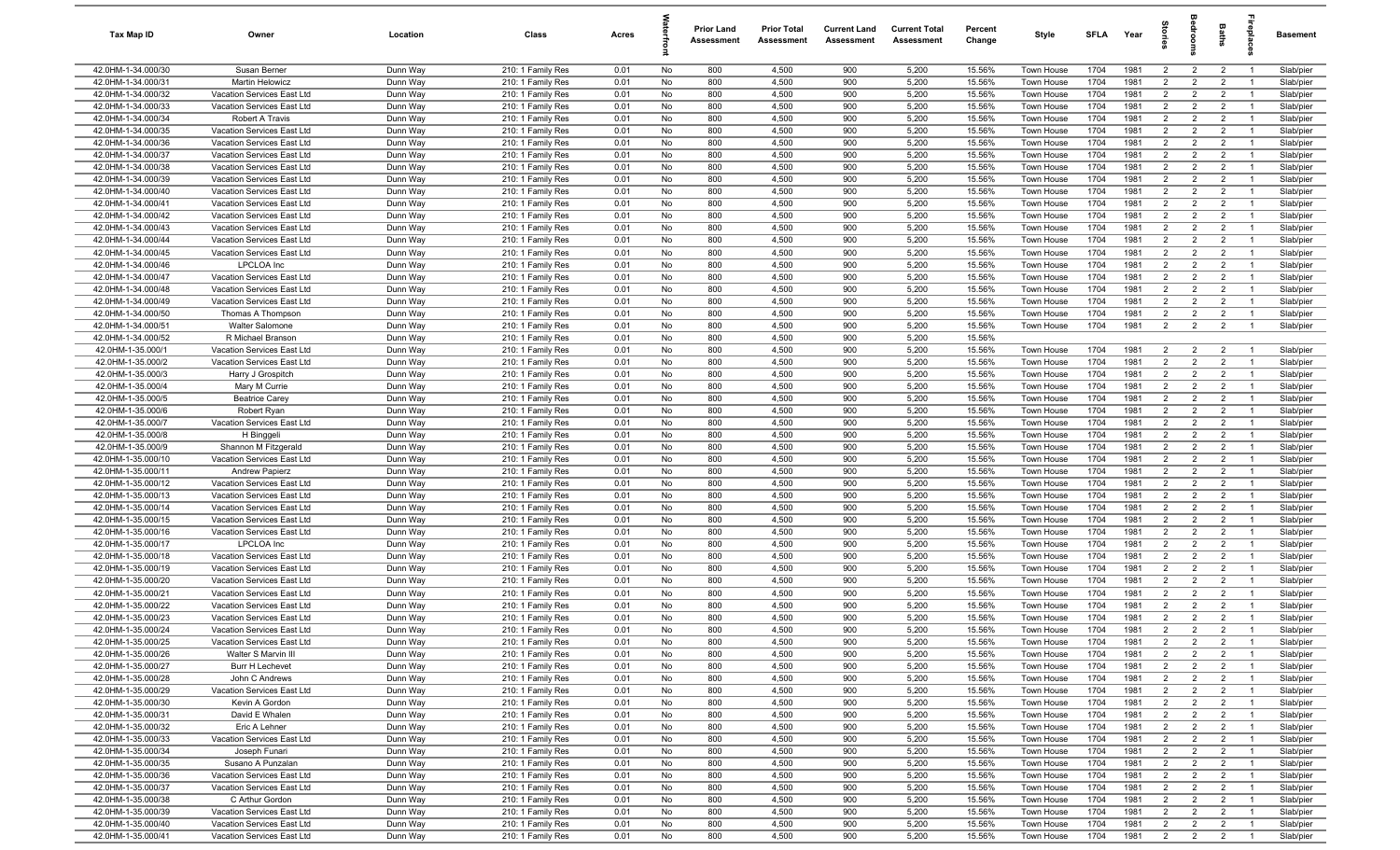| Tax Map ID                               | Owner                                                    | Location                                     | Class                                  | Acres        |           | <b>Prior Land</b><br>Assessment | <b>Prior Total</b><br>Assessment | <b>Current Land</b><br>Assessment | <b>Current Total</b><br>Assessment | Percent<br>Change | Style                           | SFLA         | Year         | 흞                                |                                  | Baths                            | epla                             | <b>Basement</b>        |
|------------------------------------------|----------------------------------------------------------|----------------------------------------------|----------------------------------------|--------------|-----------|---------------------------------|----------------------------------|-----------------------------------|------------------------------------|-------------------|---------------------------------|--------------|--------------|----------------------------------|----------------------------------|----------------------------------|----------------------------------|------------------------|
| 42.0HM-1-35.000/42                       | Vacation Services East Ltd                               | Dunn Way                                     | 210: 1 Family Res                      | 0.01         | No        | 800                             | 4,500                            | 900                               | 5,200                              | 15.56%            | Town House                      | 1704         | 1981         | $\overline{2}$                   | $\overline{2}$                   | $\overline{2}$                   | $\overline{1}$                   | Slab/pier              |
| 42.0HM-1-35.000/43                       | Vacation Services East Ltd                               | Dunn Way                                     | 210: 1 Family Res                      | 0.01         | No        | 800                             | 4,500                            | 900                               | 5,200                              | 15.56%            | Town House                      | 1704         | 1981         | $\overline{2}$                   | $\overline{2}$                   | $\overline{2}$                   |                                  | Slab/pier              |
| 42.0HM-1-35.000/44                       | Vacation Services East Ltd                               | Dunn Way                                     | 210: 1 Family Res                      | 0.01         | No        | 800                             | 4,500                            | 900                               | 5,200                              | 15.56%            | Town House                      | 1704         | 1981         | $\overline{2}$                   | $\overline{2}$                   | $\overline{2}$                   | $\overline{1}$                   | Slab/pier              |
| 42.0HM-1-35.000/45                       | Vacation Services East Ltd                               | Dunn Way                                     | 210: 1 Family Res                      | 0.01         | No        | 800                             | 4,500                            | 900                               | 5,200                              | 15.56%            | Town House                      | 1704         | 1981         | $\overline{2}$                   | $\overline{2}$                   | $\overline{2}$                   | $\overline{1}$                   | Slab/pier              |
| 42.0HM-1-35.000/46<br>42.0HM-1-35.000/47 | Vacation Services East Ltd<br>Vacation Services East Ltd | Dunn Way<br>Dunn Way                         | 210: 1 Family Res<br>210: 1 Family Res | 0.01<br>0.01 | No<br>No  | 800<br>800                      | 4,500<br>4,500                   | 900<br>900                        | 5,200<br>5,200                     | 15.56%<br>15.56%  | Town House<br>Town House        | 1704<br>1704 | 1981<br>1981 | $\overline{2}$<br>$\overline{2}$ | $\overline{2}$<br>$\overline{2}$ | $\overline{2}$<br>$\overline{2}$ | $\overline{1}$<br>$\overline{1}$ | Slab/pier<br>Slab/pier |
| 42.0HM-1-35.000/48                       | Vacation Services East Ltd                               | Dunn Way                                     | 210: 1 Family Res                      | 0.01         | No        | 800                             | 4,500                            | 900                               | 5,200                              | 15.56%            | Town House                      | 1704         | 1981         | 2                                | $\overline{2}$                   | $\overline{2}$                   | $\overline{1}$                   | Slab/pier              |
| 42.0HM-1-35.000/49                       | Susano A Punzalan                                        | Dunn Way                                     | 210: 1 Family Res                      | 0.01         | No        | 800                             | 4,500                            | 900                               | 5,200                              | 15.56%            | Town House                      | 1704         | 1981         | $\overline{2}$                   | $\overline{2}$                   | $\overline{2}$                   | $\overline{1}$                   | Slab/pier              |
| 42.0HM-1-35.000/50                       | Vacation Services East Ltd                               | Dunn Way                                     | 210: 1 Family Res                      | 0.01         | No        | 800                             | 4,500                            | 900                               | 5,200                              | 15.56%            | Town House                      | 1704         | 1981         | $\overline{2}$                   | $\overline{2}$                   | $\overline{2}$                   | $\mathbf{1}$                     | Slab/pier              |
| 42.0HM-1-35.000/51                       | <b>Charles Winter</b>                                    | Dunn Way                                     | 210: 1 Family Res                      | 0.01         | No        | 800                             | 4,500                            | 900                               | 5,200                              | 15.56%            | Town House                      | 1704         | 1981         | $\overline{2}$                   | $\overline{2}$                   | $\overline{2}$                   | $\overline{1}$                   | Slab/pier              |
| 42.0HM-1-35.000/52                       | John P Secrist                                           | Dunn Way                                     | 210: 1 Family Res                      | 0.01         | No        | 800                             | 4,500                            | 900                               | 5,200                              | 15.56%            |                                 |              |              |                                  |                                  |                                  |                                  |                        |
| 42.0HM-1-36.000/1                        | John Wilkinson                                           | Lake Placid Club Way                         | 210: 1 Family Res                      | 0.01         | No        | 800                             | 4,500                            | 900                               | 5,200                              | 15.56%            | Town House                      | 1704         | 1981         | $\overline{2}$                   | 2                                | $\overline{2}$                   | $\overline{1}$                   | Slab/pier              |
| 42.0HM-1-36.000/2                        | Vacation Services East Ltd                               | Lake Placid Club Way                         | 210: 1 Family Res                      | 0.01         | No        | 800                             | 4,500                            | 900                               | 5,200                              | 15.56%            | Town House                      | 1704         | 1981         | 2                                | 2                                | $\overline{2}$                   |                                  | Slab/pier              |
| 42.0HM-1-36.000/3                        | Vacation Services East Ltd                               | Lake Placid Club Way                         | 210: 1 Family Res                      | 0.01         | No        | 800                             | 4,500                            | 900                               | 5,200                              | 15.56%            | Town House                      | 1704         | 1981         | $\overline{2}$                   | $\overline{2}$                   | $\overline{2}$                   | $\overline{1}$                   | Slab/pier              |
| 42.0HM-1-36.000/4                        | Vacation Services East Ltd                               | Lake Placid Club Way                         | 210: 1 Family Res                      | 0.01         | No        | 800                             | 4,500                            | 900                               | 5,200                              | 15.56%            | Town House                      | 1704         | 1981         | $\overline{2}$                   | $\overline{2}$                   | $\overline{2}$                   |                                  | Slab/pier              |
| 42.0HM-1-36.000/5                        | Michelle P Stone                                         | Lake Placid Club Way                         | 210: 1 Family Res                      | 0.01         | No        | 800                             | 4,500                            | 900                               | 5,200                              | 15.56%            | Town House                      | 1704         | 1981         | $\overline{2}$                   | 2                                | $\overline{2}$                   | $\overline{1}$                   | Slab/pier              |
| 42.0HM-1-36.000/6                        | Michael R Bush                                           | Lake Placid Club Way                         | 210: 1 Family Res                      | 0.01         | No        | 800                             | 4,500                            | 900                               | 5,200                              | 15.56%            | Town House                      | 1704         | 1981         | $\overline{2}$                   | $\overline{2}$                   | $\overline{2}$                   | $\overline{1}$                   | Slab/pier              |
| 42.0HM-1-36.000/7                        | Denny Bozic                                              | Lake Placid Club Way                         | 210: 1 Family Res                      | 0.01         | No        | 800                             | 4,500                            | 900                               | 5,200                              | 15.56%            | Town House                      | 1704         | 1981         | $\overline{2}$                   | $\overline{2}$                   | $\overline{2}$                   | $\overline{1}$                   | Slab/pier              |
| 42.0HM-1-36.000/8                        | Denny Bozic                                              | Lake Placid Club Way                         | 210: 1 Family Res                      | 0.01         | No        | 800                             | 4,500                            | 900                               | 5,200                              | 15.56%            | Town House                      | 1704         | 1981         | $\overline{2}$                   | $\overline{2}$                   | $\overline{2}$                   | $\overline{1}$                   | Slab/pier              |
| 42.0HM-1-36.000/9                        | <b>Richard F Decker</b>                                  | Lake Placid Club Wav<br>Lake Placid Club Wav | 210: 1 Family Res                      | 0.01         | No        | 800<br>800                      | 4,500<br>4,500                   | 900<br>900                        | 5,200                              | 15.56%            | Town House                      | 1704<br>1704 | 1981<br>1981 | $\overline{2}$<br>$\overline{2}$ | $\overline{2}$<br>$\overline{2}$ | $\overline{2}$<br>$\overline{2}$ | $\mathbf{1}$<br>$\overline{1}$   | Slab/pier              |
| 42.0HM-1-36.000/10<br>42.0HM-1-36.000/11 | John L Scanlon<br>Donald K Lyons                         | Lake Placid Club Way                         | 210: 1 Family Res<br>210: 1 Family Res | 0.01<br>0.01 | No<br>No  | 800                             | 4,500                            | 900                               | 5,200<br>5,200                     | 15.56%<br>15.56%  | Town House<br><b>Town House</b> | 1704         | 1981         | $\overline{2}$                   | $\overline{2}$                   | $\overline{2}$                   | $\overline{1}$                   | Slab/pier<br>Slab/pier |
| 42.0HM-1-36.000/12                       | Vacation Services East Ltd                               | Lake Placid Club Way                         | 210: 1 Family Res                      | 0.01         | No        | 800                             | 4,500                            | 900                               | 5,200                              | 15.56%            | Town House                      | 1704         | 1981         | $\overline{2}$                   | $\overline{2}$                   | $\overline{2}$                   | $\overline{1}$                   | Slab/pier              |
| 42.0HM-1-36.000/13                       | Vacation Services East Ltd                               | Lake Placid Club Way                         | 210: 1 Family Res                      | 0.01         | No        | 800                             | 4,500                            | 900                               | 5,200                              | 15.56%            | Town House                      | 1704         | 1981         | $\overline{2}$                   | $\overline{2}$                   | $\overline{2}$                   |                                  | Slab/pier              |
| 42.0HM-1-36.000/14                       | Vacation Services East Ltd                               | Lake Placid Club Way                         | 210: 1 Family Res                      | 0.01         | No        | 800                             | 4,500                            | 900                               | 5,200                              | 15.56%            | Town House                      | 1704         | 1981         | $\overline{2}$                   | $\overline{2}$                   | $\overline{2}$                   | $\overline{1}$                   | Slab/pier              |
| 42.0HM-1-36.000/15                       | Vacation Services East Ltd                               | Lake Placid Club Way                         | 210: 1 Family Res                      | 0.01         | No        | 800                             | 4,500                            | 900                               | 5,200                              | 15.56%            | Town House                      | 1704         | 1981         | $\overline{2}$                   | 2                                | $\overline{2}$                   |                                  | Slab/pier              |
| 42.0HM-1-36.000/16                       | Vacation Services East Ltd                               | Lake Placid Club Way                         | 210: 1 Family Res                      | 0.01         | No        | 800                             | 4,500                            | 900                               | 5,200                              | 15.56%            | Town House                      | 1704         | 1981         | $\overline{2}$                   | $\overline{2}$                   | $\overline{2}$                   | $\overline{1}$                   | Slab/pier              |
| 42.0HM-1-36.000/17                       | Vacation Services East Ltd                               | Lake Placid Club Way                         | 210: 1 Family Res                      | 0.01         | No        | 800                             | 4,500                            | 900                               | 5,200                              | 15.56%            | Town House                      | 1704         | 1981         | $\overline{2}$                   | 2                                | $\overline{2}$                   |                                  | Slab/pier              |
| 42.0HM-1-36.000/18                       | Vacation Services East Ltd                               | Lake Placid Club Way                         | 210: 1 Family Res                      | 0.01         | No        | 800                             | 4,500                            | 900                               | 5,200                              | 15.56%            | Town House                      | 1704         | 1981         | $\overline{2}$                   | $\overline{2}$                   | $\overline{2}$                   | $\overline{1}$                   | Slab/pier              |
| 42.0HM-1-36.000/19                       | Vacation Services East Ltd                               | Lake Placid Club Way                         | 210: 1 Family Res                      | 0.01         | No        | 800                             | 4,500                            | 900                               | 5,200                              | 15.56%            | Town House                      | 1704         | 1981         | $\overline{2}$                   | $\overline{2}$                   | $\overline{2}$                   | $\overline{1}$                   | Slab/pier              |
| 42.0HM-1-36.000/20                       | Vacation Services East Ltd                               | Lake Placid Club Way                         | 210: 1 Family Res                      | 0.01         | No        | 800                             | 4,500                            | 900                               | 5,200                              | 15.56%            | Town House                      | 1704         | 1981         | $\overline{2}$                   | $\overline{2}$                   | $\overline{2}$                   | $\overline{1}$                   | Slab/pier              |
| 42.0HM-1-36.000/21                       | <b>Edward Degen</b>                                      | Lake Placid Club Way                         | 210: 1 Family Res                      | 0.01         | No        | 800                             | 4,500                            | 900                               | 5,200                              | 15.56%            | Town House                      | 1704         | 1981         | $\overline{2}$                   | $\overline{2}$                   | $\overline{2}$                   | $\overline{1}$                   | Slab/pier              |
| 42.0HM-1-36.000/22                       | Henry Clarke                                             | Lake Placid Club Way                         | 210: 1 Family Res                      | 0.01         | No        | 800                             | 4,500                            | 900                               | 5,200                              | 15.56%            | Town House                      | 1704         | 1981         | $\overline{2}$                   | $\overline{2}$                   | $\overline{2}$                   | $\mathbf{1}$                     | Slab/pier              |
| 42.0HM-1-36.000/23                       | Daniel C DeRossi                                         | Lake Placid Club Way                         | 210: 1 Family Res                      | 0.01         | No        | 800                             | 4,500                            | 900                               | 5,200                              | 15.56%            | Town House                      | 1704         | 1981         | $\overline{2}$<br>$\overline{2}$ | $\overline{2}$                   | $\overline{2}$                   | $\overline{1}$                   | Slab/pier              |
| 42.0HM-1-36.000/24<br>42.0HM-1-36.000/25 | Andrew Ekblaw<br>Clodomiro J Derossi                     | Lake Placid Club Way<br>Lake Placid Club Way | 210: 1 Family Res<br>210: 1 Family Res | 0.01<br>0.01 | No<br>No  | 800<br>800                      | 4,500<br>4,500                   | 900<br>900                        | 5,200<br>5,200                     | 15.56%<br>15.56%  | Town House<br>Town House        | 1704<br>1704 | 1981<br>1981 | $\overline{2}$                   | $\overline{2}$<br>2              | $\overline{2}$<br>$\overline{2}$ | -1<br>$\overline{1}$             | Slab/pier<br>Slab/pier |
| 42.0HM-1-36.000/26                       | Richard D Moody                                          | Lake Placid Club Way                         | 210: 1 Family Res                      | 0.01         | No        | 800                             | 4,500                            | 900                               | 5,200                              | 15.56%            | Town House                      | 1704         | 1981         | $\overline{2}$                   | $\overline{2}$                   | $\overline{2}$                   | $\mathbf{1}$                     | Slab/pier              |
| 42.0HM-1-36.000/27                       | Thomas R OBrien                                          | Lake Placid Club Way                         | 210: 1 Family Res                      | 0.01         | No        | 800                             | 4,500                            | 900                               | 5,200                              | 15.56%            | Town House                      | 1704         | 1981         | $\overline{2}$                   | $\overline{2}$                   | $\overline{2}$                   | $\mathbf{1}$                     | Slab/pier              |
| 42.0HM-1-36.000/28                       | Kenneth Hess                                             | Lake Placid Club Way                         | 210: 1 Family Res                      | 0.01         | No        | 800                             | 4,500                            | 900                               | 5,200                              | 15.56%            | Town House                      | 1704         | 1981         | $\overline{2}$                   | $\overline{2}$                   | $\overline{2}$                   |                                  | Slab/pier              |
| 42.0HM-1-36.000/29                       | Thomas E Glasgow                                         | Lake Placid Club Way                         | 210: 1 Family Res                      | 0.01         | No        | 800                             | 4,500                            | 900                               | 5,200                              | 15.56%            | Town House                      | 1704         | 1981         | $\overline{2}$                   | $\overline{2}$                   | $\overline{2}$                   | $\mathbf{1}$                     | Slab/pier              |
| 42.0HM-1-36.000/30                       | Armand C Melanson                                        | Lake Placid Club Way                         | 210: 1 Family Res                      | 0.01         | No        | 800                             | 4,500                            | 900                               | 5,200                              | 15.56%            | Town House                      | 1704         | 1981         | $\overline{2}$                   | $\overline{2}$                   | $\overline{2}$                   |                                  | Slab/pier              |
| 42.0HM-1-36.000/31                       | <b>Alfred Mayer</b>                                      | Lake Placid Club Way                         | 210: 1 Family Res                      | 0.01         | No        | 800                             | 4,500                            | 900                               | 5,200                              | 15.56%            | Town House                      | 1704         | 1981         | $\overline{2}$                   | $\overline{2}$                   | $\overline{2}$                   | $\overline{1}$                   | Slab/pier              |
| 42.0HM-1-36.000/32                       | Peter C Hughes                                           | Lake Placid Club Way                         | 210: 1 Family Res                      | 0.01         | No        | 800                             | 4,500                            | 900                               | 5,200                              | 15.56%            | Town House                      | 1704         | 1981         | $\overline{2}$                   | $\overline{2}$                   | $\overline{2}$                   | $\overline{1}$                   | Slab/pier              |
| 42.0HM-1-36.000/33                       | Vacation Services East Ltd                               | Lake Placid Club Way                         | 210: 1 Family Res                      | 0.01         | No        | 800                             | 4,500                            | 900                               | 5,200                              | 15.56%            | Town House                      | 1704         | 1981         | $\overline{2}$                   | $\overline{2}$                   | $\overline{2}$                   | $\overline{1}$                   | Slab/pier              |
| 42.0HM-1-36.000/34                       | Donna Worden                                             | Lake Placid Club Wav                         | 210: 1 Family Res                      | 0.01         | No        | 800                             | 4,500                            | 900                               | 5,200                              | 15.56%            | Town House                      | 1704         | 1981         | 2                                | $\overline{2}$                   | $\overline{2}$                   | $\mathbf{1}$                     | Slab/pier              |
| 42.0HM-1-36.000/35                       | Pramod Varshney                                          | Lake Placid Club Way                         | 210: 1 Family Res                      | 0.01         | No        | 800                             | 4,500                            | 900                               | 5,200                              | 15.56%            | Town House                      | 1704         | 1981         | $\overline{2}$                   | 2                                | $\overline{2}$                   | $\mathbf{1}$                     | Slab/pier              |
| 42.0HM-1-36.000/36                       | Kathrvn Nardacci                                         | Lake Placid Club Wav                         | 210: 1 Family Res                      | 0.01         | <b>No</b> | 800                             | 4.500                            | 900                               | 5,200                              | 15.56%            | <b>Town House</b>               | 1704         | 1981         | $\overline{2}$                   | 2                                | $\overline{2}$                   |                                  | Slab/pier              |
| 42.0HM-1-36.000/37                       | Dana Cilley                                              | Lake Placid Club Way                         | 210: 1 Family Res                      | 0.01         | No        | 800                             | 4,500                            | 900                               | 5,200                              | 15.56%            | Town House                      | 1704         | 1981         | $\overline{2}$                   | $\overline{2}$                   | $\overline{2}$                   | $\overline{1}$                   | Slab/pier              |
| 42.0HM-1-36.000/38<br>42.0HM-1-36.000/39 | Vacation Services East Ltd<br>Susan T Busch              | Lake Placid Club Way<br>Lake Placid Club Way | 210: 1 Family Res<br>210: 1 Family Res | 0.01<br>0.01 | No<br>No  | 800<br>800                      | 4,500<br>4,500                   | 900<br>900                        | 5,200<br>5,200                     | 15.56%<br>15.56%  | Town House<br>Town House        | 1704<br>1704 | 1981<br>1981 | $\overline{2}$<br>$\overline{2}$ | $\overline{2}$<br>$\overline{2}$ | $\overline{2}$<br>$\overline{2}$ | $\overline{1}$                   | Slab/pier<br>Slab/pier |
| 42.0HM-1-36.000/40                       | Philip H Cerone                                          | Lake Placid Club Way                         | 210: 1 Family Res                      | 0.01         | No        | 800                             | 4,500                            | 900                               | 5,200                              | 15.56%            | Town House                      | 1704         | 1981         | $\overline{2}$                   | $\overline{2}$                   | $\overline{2}$                   | $\overline{1}$                   | Slab/pier              |
| 42.0HM-1-36.000/41                       | William Atkinson                                         | Lake Placid Club Way                         | 210: 1 Family Res                      | 0.01         | No        | 800                             | 4,500                            | 900                               | 5,200                              | 15.56%            | Town House                      | 1704         | 1981         | $\overline{2}$                   | $\overline{2}$                   | $\overline{2}$                   |                                  | Slab/pier              |
| 42.0HM-1-36.000/42                       | Barbara A Rosati                                         | Lake Placid Club Way                         | 210: 1 Family Res                      | 0.01         | No        | 800                             | 4,500                            | 900                               | 5,200                              | 15.56%            | Town House                      | 1704         | 1981         | $\overline{2}$                   | $\overline{2}$                   | $\overline{2}$                   | $\overline{1}$                   | Slab/pier              |
| 42.0HM-1-36.000/43                       | Richard L Quick                                          | Lake Placid Club Way                         | 210: 1 Family Res                      | 0.01         | No        | 800                             | 4,500                            | 900                               | 5,200                              | 15.56%            | Town House                      | 1704         | 1981         | $\overline{2}$                   | $\overline{2}$                   | $\overline{2}$                   | $\overline{1}$                   | Slab/pier              |
| 42.0HM-1-36.000/44                       | Vacation Services East Ltd                               | Lake Placid Club Way                         | 210: 1 Family Res                      | 0.01         | No        | 800                             | 4,500                            | 900                               | 5,200                              | 15.56%            | Town House                      | 1704         | 1981         | $\overline{2}$                   | $\overline{2}$                   | $\overline{2}$                   | $\overline{1}$                   | Slab/pier              |
| 42.0HM-1-36.000/45                       | Vacation Services East Ltd                               | Lake Placid Club Way                         | 210: 1 Family Res                      | 0.01         | No        | 800                             | 4,500                            | 900                               | 5,200                              | 15.56%            | Town House                      | 1704         | 1981         | $\overline{2}$                   | $\overline{2}$                   | $\overline{2}$                   | $\overline{1}$                   | Slab/pier              |
| 42.0HM-1-36.000/46                       | <b>Brian F Gilkey</b>                                    | Lake Placid Club Way                         | 210: 1 Family Res                      | 0.01         | No        | 800                             | 4,500                            | 900                               | 5,200                              | 15.56%            | Town House                      | 1704         | 1981         | $\overline{2}$                   | $\overline{2}$                   | $\overline{2}$                   | $\overline{1}$                   | Slab/pier              |
| 42.0HM-1-36.000/47                       | Vacation Services East Ltd                               | Lake Placid Club Way                         | 210: 1 Family Res                      | 0.01         | No        | 800                             | 4,500                            | 900                               | 5,200                              | 15.56%            | Town House                      | 1704         | 1981         | $\overline{2}$                   | $\overline{2}$                   | $\overline{2}$                   | $\overline{1}$                   | Slab/pier              |
| 42.0HM-1-36.000/48                       | Vacation Services East Ltd                               | Lake Placid Club Way                         | 210: 1 Family Res                      | 0.01         | No        | 800                             | 4,500                            | 900                               | 5,200                              | 15.56%            | Town House                      | 1704         | 1981         | $\overline{2}$                   | $\overline{2}$                   | $\overline{2}$                   | $\overline{1}$                   | Slab/pier              |
| 42.0HM-1-36.000/49                       | LPCLOA Inc                                               | Lake Placid Club Way                         | 210: 1 Family Res                      | 0.01         | No        | 800                             | 4,500                            | 900                               | 5,200                              | 15.56%            | Town House                      | 1704         | 1981         | $\overline{2}$                   | $\overline{2}$                   | $\overline{2}$                   | $\overline{1}$                   | Slab/pier              |
| 42.0HM-1-36.000/50                       | Henry Gasiorowski                                        | Lake Placid Club Way                         | 210: 1 Family Res                      | 0.01         | No        | 800                             | 4,500                            | 900                               | 5,200                              | 15.56%            | Town House                      | 1704         | 1981         | $\overline{2}$                   | $\overline{2}$                   | $\overline{2}$                   | $\overline{1}$                   | Slab/pier              |
| 42.0HM-1-36.000/51                       | <b>Terry Hake</b>                                        | Lake Placid Club Way                         | 210: 1 Family Res                      | 0.01         | No        | 800                             | 4,500                            | 900                               | 5,200                              | 15.56%            | Town House                      | 1704         | 1981         | $\overline{2}$                   | $\overline{2}$                   | $\overline{2}$                   | $\overline{1}$                   | Slab/pier              |
| 42.0HM-1-36.000/52                       | Calvin E Krueger                                         | Lake Placid Club Way                         | 210: 1 Family Res                      | 0.01         | No        | 800                             | 4,500                            | 900                               | 5,200                              | 15.56%            |                                 |              |              |                                  |                                  |                                  |                                  |                        |
| 42.0HM-1-37.000/1                        | Vacation Services East Ltd                               | Lake Placid Club Way                         | 210: 1 Family Res                      | 0.01         | No        | 800                             | 4,500                            | 900                               | 5,200                              | 15.56%            | Town House                      | 1704         | 1981         | 2 2 2                            |                                  |                                  | $\overline{1}$                   | Slab/pier              |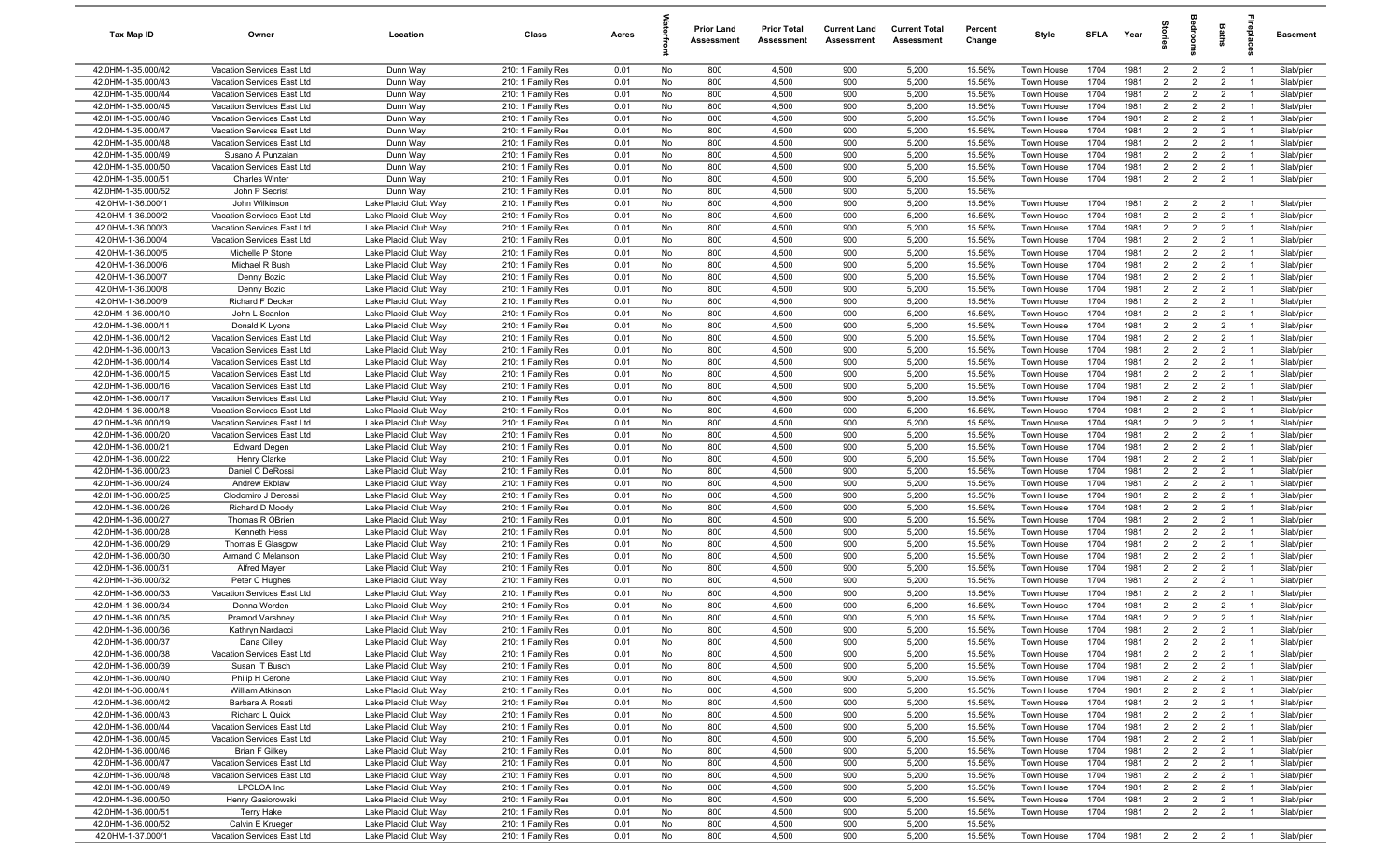| Tax Map ID                               | Owner                                                 | Location                                     | Class                                  | Acres        |          | <b>Prior Land</b><br>Assessment | <b>Prior Total</b><br>Assessment | <b>Current Land</b><br>Assessment | <b>Current Total</b><br>Assessment | Percent<br>Change | Style                    | <b>SFLA</b>  | Year         |                                  |                                  | Baths                            | 률                                | Basement               |
|------------------------------------------|-------------------------------------------------------|----------------------------------------------|----------------------------------------|--------------|----------|---------------------------------|----------------------------------|-----------------------------------|------------------------------------|-------------------|--------------------------|--------------|--------------|----------------------------------|----------------------------------|----------------------------------|----------------------------------|------------------------|
| 42.0HM-1-37.000/2                        | <b>Todd M Whitney</b>                                 | Lake Placid Club Way                         | 210: 1 Family Res                      | 0.01         | No       | 800                             | 4,500                            | 900                               | 5,200                              | 15.56%            | Town House               | 1704         | 1981         | $\overline{2}$                   | $\overline{2}$                   | $\overline{2}$                   | $\overline{1}$                   | Slab/pier              |
| 42.0HM-1-37.000/3                        | Jonothan Scheetz                                      | Lake Placid Club Way                         | 210: 1 Family Res                      | 0.01         | No       | 800                             | 4,500                            | 900                               | 5,200                              | 15.56%            | Town House               | 1704         | 1981         | $\overline{2}$                   | $\overline{2}$                   | $\overline{2}$                   | - 1                              | Slab/pier              |
| 42.0HM-1-37.000/4                        | Alfred Thompson                                       | Lake Placid Club Way                         | 210: 1 Family Res                      | 0.01         | No       | 800                             | 4,500                            | 900                               | 5,200                              | 15.56%            | Town House               | 1704         | 1981         | $\overline{2}$                   | $\overline{2}$                   | $\overline{2}$                   | - 1                              | Slab/pier              |
| 42.0HM-1-37.000/5                        | Lester H Perlee Jr                                    | Lake Placid Club Way                         | 210: 1 Family Res                      | 0.01         | No       | 800                             | 4,500                            | 900                               | 5,200                              | 15.56%            | Town House               | 1704         | 1981         | $\overline{2}$                   | $\overline{2}$                   | $\overline{2}$                   |                                  | Slab/pier              |
| 42.0HM-1-37.000/6                        | Gary Wolf                                             | Lake Placid Club Way                         | 210: 1 Family Res                      | 0.01         | No       | 800                             | 4,500                            | 900                               | 5,200                              | 15.56%            | Town House               | 1704         | 1981         | $2^{\circ}$                      | $\overline{2}$                   | $\overline{2}$                   | $\overline{1}$                   | Slab/pier              |
| 42.0HM-1-37.000/7<br>42.0HM-1-37.000/8   | Thomas F Noel<br>William L Spinosa                    | Lake Placid Club Way                         | 210: 1 Family Res                      | 0.01         | No       | 800<br>800                      | 4,500                            | 900<br>900                        | 5,200<br>5,200                     | 15.56%            | Town House               | 1704<br>1704 | 1981<br>1981 | $\overline{2}$<br>$\overline{2}$ | $\overline{2}$<br>$\overline{2}$ | $\overline{2}$<br>$\overline{2}$ | $\overline{1}$                   | Slab/pier              |
| 42.0HM-1-37.000/9                        | Kathleen Mason                                        | Lake Placid Club Way<br>Lake Placid Club Way | 210: 1 Family Res<br>210: 1 Family Res | 0.01<br>0.01 | No<br>No | 800                             | 4,500<br>4,500                   | 900                               | 5,200                              | 15.56%<br>15.56%  | Town House<br>Town House | 1704         | 1981         | $\overline{2}$                   | $\overline{2}$                   | $\overline{2}$                   | $\overline{1}$                   | Slab/pier<br>Slab/pier |
| 42.0HM-1-37.000/10                       | Candace L Down                                        | Lake Placid Club Way                         | 210: 1 Family Res                      | 0.01         | No       | 800                             | 4,500                            | 900                               | 5,200                              | 15.56%            | Town House               | 1704         | 1981         | $\overline{2}$                   | $\overline{2}$                   | $\overline{2}$                   | $\overline{1}$                   | Slab/pier              |
| 42.0HM-1-37.000/11                       | Joseph Townsend                                       | Lake Placid Club Way                         | 210: 1 Family Res                      | 0.01         | No       | 800                             | 4,500                            | 900                               | 5,200                              | 15.56%            | Town House               | 1704         | 1981         | $\overline{2}$                   | $\overline{2}$                   | $\overline{2}$                   | $\overline{1}$                   | Slab/pier              |
| 42.0HM-1-37.000/12                       | Edward E Degen                                        | Lake Placid Club Way                         | 210: 1 Family Res                      | 0.01         | No       | 800                             | 4,500                            | 900                               | 5,200                              | 15.56%            | Town House               | 1704         | 1981         | 2                                | $\overline{2}$                   | $\overline{2}$                   | $\overline{1}$                   | Slab/pier              |
| 42.0HM-1-37.000/13                       | Jeffrey E Marrin                                      | Lake Placid Club Way                         | 210: 1 Family Res                      | 0.01         | No       | 800                             | 4,500                            | 900                               | 5,200                              | 15.56%            | Town House               | 1704         | 1981         | $\overline{2}$                   | $\overline{2}$                   | $\overline{2}$                   | $\overline{1}$                   | Slab/pier              |
| 42.0HM-1-37.000/14                       | Vacation Services East Ltd                            | Lake Placid Club Way                         | 210: 1 Family Res                      | 0.01         | No       | 800                             | 4,500                            | 900                               | 5,200                              | 15.56%            | Town House               | 1704         | 1981         | $\overline{2}$                   | 2                                | $\overline{2}$                   | - 1                              | Slab/pier              |
| 42.0HM-1-37.000/15                       | Vacation Services East Ltd                            | Lake Placid Club Way                         | 210: 1 Family Res                      | 0.01         | No       | 800                             | 4,500                            | 900                               | 5,200                              | 15.56%            | Town House               | 1704         | 1981         | $\overline{2}$                   | $\overline{2}$                   | $\overline{2}$                   | $\overline{1}$                   | Slab/pier              |
| 42.0HM-1-37.000/16                       | Vacation Services East Ltd                            | Lake Placid Club Way                         | 210: 1 Family Res                      | 0.01         | No       | 800                             | 4,500                            | 900                               | 5,200                              | 15.56%            | Town House               | 1704         | 1981         | $\overline{2}$                   | $\overline{2}$                   | $\overline{2}$                   |                                  | Slab/pier              |
| 42.0HM-1-37.000/17                       | Vacation Services East Ltd                            | Lake Placid Club Way                         | 210: 1 Family Res                      | 0.01         | No       | 800                             | 4,500                            | 900                               | 5,200                              | 15.56%            | Town House               | 1704         | 1981         | $\overline{2}$                   | $\overline{2}$                   | $\overline{2}$                   | $\overline{1}$                   | Slab/pier              |
| 42.0HM-1-37.000/18                       | Vacation Services East Ltd                            | Lake Placid Club Way                         | 210: 1 Family Res                      | 0.01         | No       | 800                             | 4,500                            | 900                               | 5,200                              | 15.56%            | Town House               | 1704         | 1981         | $\overline{2}$                   | $\overline{2}$                   | $\overline{2}$                   |                                  | Slab/pier              |
| 42.0HM-1-37.000/19                       | Vacation Services East Ltd                            | Lake Placid Club Way                         | 210: 1 Family Res                      | 0.01         | No       | 800                             | 4,500                            | 900                               | 5,200                              | 15.56%            | Town House               | 1704         | 1981         | $2^{\circ}$                      | $\overline{2}$                   | $\overline{2}$                   | - 1                              | Slab/pier              |
| 42.0HM-1-37.000/20                       | Vacation Services East Ltd                            | Lake Placid Club Way                         | 210: 1 Family Res                      | 0.01         | No       | 800                             | 4,500                            | 900                               | 5,200                              | 15.56%            | Town House               | 1704         | 1981         | $\overline{2}$                   | $\overline{2}$                   | $\overline{2}$                   |                                  | Slab/pier              |
| 42.0HM-1-37.000/21                       | James H Kerr                                          | Lake Placid Club Way                         | 210: 1 Family Res                      | 0.01         | No       | 800                             | 4,500                            | 900                               | 5,200                              | 15.56%            | Town House               | 1704         | 1981         | $\overline{2}$                   | $\overline{2}$                   | $\overline{2}$                   | $\overline{1}$                   | Slab/pier              |
| 42.0HM-1-37.000/22                       | Peter Zagrobelny                                      | Lake Placid Club Wav                         | 210: 1 Family Res                      | 0.01         | No       | 800                             | 4,500                            | 900                               | 5,200                              | 15.56%            | Town House               | 1704         | 1981         | $\overline{2}$<br>$\overline{2}$ | $\overline{2}$<br>$\overline{2}$ | $\overline{2}$<br>$\overline{2}$ | $\overline{1}$<br>$\overline{1}$ | Slab/pier              |
| 42.0HM-1-37.000/23<br>42.0HM-1-37.000/24 | Donnie L Young<br>Donnie L Young                      | Lake Placid Club Way<br>Lake Placid Club Way | 210: 1 Family Res<br>210: 1 Family Res | 0.01<br>0.01 | No<br>No | 800<br>800                      | 4,500<br>4,500                   | 900<br>900                        | 5,200<br>5,200                     | 15.56%<br>15.56%  | Town House<br>Town House | 1704<br>1704 | 1981<br>1981 | $\overline{2}$                   | $\overline{2}$                   | $\overline{2}$                   | $\overline{1}$                   | Slab/pier<br>Slab/pier |
| 42.0HM-1-37.000/25                       | Larry W Heid                                          | Lake Placid Club Way                         | 210: 1 Family Res                      | 0.01         | No       | 800                             | 4,500                            | 900                               | 5,200                              | 15.56%            | Town House               | 1704         | 1981         | $\overline{2}$                   | $\overline{2}$                   | $\overline{2}$                   | $\overline{1}$                   | Slab/pier              |
| 42.0HM-1-37.000/26                       | Harold C Burke                                        | Lake Placid Club Way                         | 210: 1 Family Res                      | 0.01         | No       | 800                             | 4,500                            | 900                               | 5,200                              | 15.56%            | Town House               | 1704         | 1981         | $\overline{2}$                   | 2                                | $\overline{2}$                   | $\overline{1}$                   | Slab/pier              |
| 42.0HM-1-37.000/27                       | Patrick G Butler                                      | Lake Placid Club Way                         | 210: 1 Family Res                      | 0.01         | No       | 800                             | 4,500                            | 900                               | 5,200                              | 15.56%            | Town House               | 1704         | 1981         | 2                                | $\overline{2}$                   | $\overline{2}$                   | - 1                              | Slab/pier              |
| 42.0HM-1-37.000/28                       | William J Merkle                                      | Lake Placid Club Way                         | 210: 1 Family Res                      | 0.01         | No       | 800                             | 4,500                            | 900                               | 5,200                              | 15.56%            | Town House               | 1704         | 1981         | $\overline{2}$                   | $\overline{2}$                   | $\overline{2}$                   | $\overline{1}$                   | Slab/pier              |
| 42.0HM-1-37.000/29                       | Deborah C McNair                                      | Lake Placid Club Way                         | 210: 1 Family Res                      | 0.01         | No       | 800                             | 4,500                            | 900                               | 5,200                              | 15.56%            | Town House               | 1704         | 1981         | $\overline{2}$                   | $\overline{2}$                   | $\overline{2}$                   |                                  | Slab/pier              |
| 42.0HM-1-37.000/30                       | John S Manly                                          | Lake Placid Club Way                         | 210: 1 Family Res                      | 0.01         | No       | 800                             | 4,500                            | 900                               | 5,200                              | 15.56%            | Town House               | 1704         | 1981         | $2^{\circ}$                      | $\overline{2}$                   | $\overline{2}$                   | - 1                              | Slab/pier              |
| 42.0HM-1-37.000/31                       | <b>Robert Killius</b>                                 | Lake Placid Club Way                         | 210: 1 Family Res                      | 0.01         | No       | 800                             | 4,500                            | 900                               | 5,200                              | 15.56%            | Town House               | 1704         | 1981         | $\overline{2}$                   | $\overline{2}$                   | $\overline{2}$                   |                                  | Slab/pier              |
| 42.0HM-1-37.000/32                       | <b>Killius Trust</b>                                  | Lake Placid Club Way                         | 210: 1 Family Res                      | 0.01         | No       | 800                             | 4,500                            | 900                               | 5,200                              | 15.56%            | Town House               | 1704         | 1981         | $\overline{2}$                   | $\overline{2}$                   | $\overline{2}$                   |                                  | Slab/pier              |
| 42.0HM-1-37.000/33                       | Denise Sengenberger                                   | Lake Placid Club Way                         | 210: 1 Family Res                      | 0.01         | No       | 800                             | 4,500                            | 900                               | 5,200                              | 15.56%            | Town House               | 1704         | 1981         | $\overline{2}$                   | $\overline{2}$                   | $\overline{2}$                   | - 1                              | Slab/pier              |
| 42.0HM-1-37.000/34                       | Denise Sengenberger                                   | Lake Placid Club Way                         | 210: 1 Family Res                      | 0.01         | No       | 800                             | 4,500                            | 900                               | 5,200                              | 15.56%            | Town House               | 1704         | 1981         | $\overline{2}$                   | $\overline{2}$                   | $\overline{2}$                   | $\overline{1}$                   | Slab/pier              |
| 42.0HM-1-37.000/35                       | <b>Francis W Antalek</b>                              | Lake Placid Club Way                         | 210: 1 Family Res                      | 0.01         | No       | 800                             | 4,500                            | 900                               | 5,200                              | 15.56%            | Town House               | 1704         | 1981         | $\overline{2}$                   | $\overline{2}$                   | $\overline{2}$                   | $\overline{1}$                   | Slab/pier              |
| 42.0HM-1-37.000/36                       | Patricia A McCormick                                  | Lake Placid Club Way                         | 210: 1 Family Res                      | 0.01         | No       | 800                             | 4,500                            | 900                               | 5,200                              | 15.56%            | Town House               | 1704         | 1981         | $\overline{2}$                   | $\overline{2}$                   | $\overline{2}$                   | $\overline{1}$                   | Slab/pier              |
| 42.0HM-1-37.000/37<br>42.0HM-1-37.000/38 | Vacation Services East Ltd<br>Theresa A Gilbert-Hyatt | Lake Placid Club Way<br>Lake Placid Club Way | 210: 1 Family Res                      | 0.01<br>0.01 | No<br>No | 800<br>800                      | 4,500<br>4,500                   | 900<br>900                        | 5,200<br>5,200                     | 15.56%<br>15.56%  | Town House<br>Town House | 1704<br>1704 | 1981<br>1981 | $\overline{2}$<br>$\overline{2}$ | $\overline{2}$<br>$\overline{2}$ | $\overline{2}$<br>$\overline{2}$ | $\overline{1}$<br>$\overline{1}$ | Slab/pier              |
| 42.0HM-1-37.000/39                       | Doreen Walsh                                          | Lake Placid Club Way                         | 210: 1 Family Res<br>210: 1 Family Res | 0.01         | No       | 800                             | 4,500                            | 900                               | 5,200                              | 15.56%            | Town House               | 1704         | 1981         | $\overline{2}$                   | 2                                | $\overline{2}$                   | $\overline{1}$                   | Slab/pier<br>Slab/pier |
| 42.0HM-1-37.000/40                       | Laura Antonelli                                       | Lake Placid Club Way                         | 210: 1 Family Res                      | 0.01         | No       | 800                             | 4,500                            | 900                               | 5,200                              | 15.56%            | Town House               | 1704         | 1981         | $\overline{2}$                   | $\overline{2}$                   | $\overline{2}$                   |                                  | Slab/pier              |
| 42.0HM-1-37.000/41                       | Timothy P Donovan                                     | Lake Placid Club Way                         | 210: 1 Family Res                      | 0.01         | No       | 800                             | 4,500                            | 900                               | 5,200                              | 15.56%            | Town House               | 1704         | 1981         | $\overline{2}$                   | $\overline{2}$                   | $\overline{2}$                   | $\overline{1}$                   | Slab/pier              |
| 42.0HM-1-37.000/42                       | Vacation Services East Ltd                            | Lake Placid Club Way                         | 210: 1 Family Res                      | 0.01         | No       | 800                             | 4,500                            | 900                               | 5,200                              | 15.56%            | Town House               | 1704         | 1981         | $\overline{2}$                   | $\overline{2}$                   | $\overline{2}$                   |                                  | Slab/pier              |
| 42.0HM-1-37.000/43                       | Vacation Services East Ltd                            | Lake Placid Club Way                         | 210: 1 Family Res                      | 0.01         | No       | 800                             | 4,500                            | 900                               | 5,200                              | 15.56%            | Town House               | 1704         | 1981         | $2^{\circ}$                      | $\overline{2}$                   | $\overline{2}$                   | $\overline{1}$                   | Slab/pier              |
| 42.0HM-1-37.000/44                       | Vacation Services East Ltd                            | Lake Placid Club Way                         | 210: 1 Family Res                      | 0.01         | No       | 800                             | 4,500                            | 900                               | 5,200                              | 15.56%            | Town House               | 1704         | 1981         | $\overline{2}$                   | $\overline{2}$                   | $\overline{2}$                   |                                  | Slab/pier              |
| 42.0HM-1-37.000/45                       | Stephen M Fuller                                      | Lake Placid Club Way                         | 210: 1 Family Res                      | 0.01         | No       | 800                             | 4,500                            | 900                               | 5,200                              | 15.56%            | Town House               | 1704         | 1981         | $\overline{2}$                   | $\overline{2}$                   | $\overline{2}$                   |                                  | Slab/pier              |
| 42.0HM-1-37.000/46                       | Alfred O Mayer                                        | Lake Placid Club Way                         | 210: 1 Family Res                      | 0.01         | No       | 800                             | 4,500                            | 900                               | 5,200                              | 15.56%            | Town House               | 1704         | 1981         | $\overline{2}$                   | $\overline{2}$                   | $\overline{2}$                   |                                  | Slab/pier              |
| 42.0HM-1-37.000/47                       | Vacation Services East Ltd                            | Lake Placid Club Way                         | 210: 1 Family Res                      | 0.01         | No       | 800                             | 4,500                            | 900                               | 5,200                              | 15.56%            | Town House               | 1704         | 1981         | $\overline{2}$                   | $\overline{2}$                   | $\overline{2}$                   | $\overline{1}$                   | Slab/pier              |
| 42.0HM-1-37.000/48                       | Vacation Services East Ltd                            | Lake Placid Club Way                         | 210: 1 Family Res                      | 0.01         | No       | 800                             | 4,500                            | 900                               | 5,200                              | 15.56%            | Town House               | 1704         | 1981         | $\overline{2}$                   | $\overline{2}$                   | $\overline{2}$                   |                                  | Slab/pier              |
| 42.0HM-1-37.000/49                       | Wroman LLC                                            | Lake Placid Club Way                         | 210: 1 Family Res                      | 0.01         | No       | 800                             | 4,500                            | 900                               | 5,200                              | 15.56%            | Town House               | 1704         | 1981         | $\overline{2}$                   | $\overline{2}$                   | $\overline{2}$                   | $\overline{1}$                   | Slab/pier              |
| 42.0HM-1-37.000/50                       | <b>Barry McNair</b>                                   | Lake Placid Club Way                         | 210: 1 Family Res                      | 0.01         | No       | 800                             | 4,500                            | 900                               | 5,200                              | 15.56%            | Town House               | 1704         | 1981         | $\overline{2}$                   | $\overline{2}$                   | $\overline{2}$                   | $\overline{1}$                   | Slab/pier              |
| 42.0HM-1-37.000/51                       | Glenn Cellier                                         | Lake Placid Club Way                         | 210: 1 Family Res                      | 0.01         | No       | 800                             | 4,500                            | 900                               | 5,200                              | 15.56%            | Town House               | 1704         | 1981         | $\overline{2}$                   | $\overline{2}$                   | $\overline{2}$                   | $\overline{1}$                   | Slab/pier              |
| 42.0HM-1-38.000/1<br>42.0HM-1-38.000/2   | <b>Bruce Burt</b><br>Joseph Dougherty                 | Lake Placid Club Way<br>Lake Placid Club Way | 210: 1 Family Res<br>210: 1 Family Res | 0.01<br>0.01 | No<br>No | 800<br>800                      | 4,500<br>4,500                   | 900<br>900                        | 5,200<br>5,200                     | 15.56%<br>15.56%  | Town House<br>Town House | 1704<br>1704 | 1981<br>1981 | $\overline{2}$<br>$\overline{2}$ | $\overline{2}$<br>$\overline{2}$ | $\overline{2}$<br>$\overline{2}$ | $\overline{1}$<br>- 1            | Slab/pier<br>Slab/pier |
| 42.0HM-1-38.000/3                        | Peter Lewis                                           | Lake Placid Club Way                         | 210: 1 Family Res                      | 0.01         | No       | 800                             | 4,500                            | 900                               | 5,200                              | 15.56%            | Town House               | 1704         | 1981         | $\overline{2}$                   | $\overline{2}$                   | $\overline{2}$                   | $\overline{1}$                   | Slab/pier              |
| 42.0HM-1-38.000/4                        | James T Morgan                                        | Lake Placid Club Way                         | 210: 1 Family Res                      | 0.01         | No       | 800                             | 4,500                            | 900                               | 5,200                              | 15.56%            | Town House               | 1704         | 1981         | $\overline{2}$                   | $\overline{2}$                   | $\overline{2}$                   |                                  | Slab/pier              |
| 42.0HM-1-38.000/5                        | James Bachorz                                         | Lake Placid Club Way                         | 210: 1 Family Res                      | 0.01         | No       | 800                             | 4,500                            | 900                               | 5,200                              | 15.56%            | Town House               | 1704         | 1981         | $\overline{2}$                   | $\overline{2}$                   | $\overline{2}$                   | $\overline{1}$                   | Slab/pier              |
| 42.0HM-1-38.000/6                        | Roseann Devoe                                         | Lake Placid Club Way                         | 210: 1 Family Res                      | 0.01         | No       | 800                             | 4,500                            | 900                               | 5,200                              | 15.56%            | Town House               | 1704         | 1981         | $\overline{2}$                   | $\overline{2}$                   | $\overline{2}$                   |                                  | Slab/pier              |
| 42.0HM-1-38.000/7                        | Leo F Somers                                          | Lake Placid Club Way                         | 210: 1 Family Res                      | 0.01         | No       | 800                             | 4,500                            | 900                               | 5,200                              | 15.56%            | Town House               | 1704         | 1981         | $\overline{2}$                   | $\overline{2}$                   | $\overline{2}$                   | $\overline{1}$                   | Slab/pier              |
| 42.0HM-1-38.000/8                        | Randall Marrin                                        | Lake Placid Club Way                         | 210: 1 Family Res                      | 0.01         | No       | 800                             | 4,500                            | 900                               | 5,200                              | 15.56%            | Town House               | 1704         | 1981         | $\overline{2}$                   | $\overline{2}$                   | $\overline{2}$                   | $\overline{1}$                   | Slab/pier              |
| 42.0HM-1-38.000/9                        | George W Harder                                       | Lake Placid Club Way                         | 210: 1 Family Res                      | 0.01         | No       | 800                             | 4,500                            | 900                               | 5,200                              | 15.56%            | Town House               | 1704         | 1981         | $\overline{2}$                   | $\overline{2}$                   | $\overline{2}$                   | $\overline{1}$                   | Slab/pier              |
| 42.0HM-1-38.000/10                       | Vacation Services East Ltd                            | Lake Placid Club Way                         | 210: 1 Family Res                      | 0.01         | No       | 800                             | 4,500                            | 900                               | 5,200                              | 15.56%            | Town House               | 1704         | 1981         | $\overline{2}$                   | $\overline{2}$                   | $\overline{2}$                   | $\overline{1}$                   | Slab/pier              |
| 42.0HM-1-38.000/11                       | Dennis G Marshall                                     | Lake Placid Club Way                         | 210: 1 Family Res                      | 0.01         | No       | 800                             | 4,500                            | 900                               | 5,200                              | 15.56%            | Town House               | 1704         | 1981         | $\overline{2}$                   | $\overline{2}$                   | $\overline{2}$                   | $\overline{1}$                   | Slab/pier              |
| 42.0HM-1-38.000/12                       | David E Kirwan                                        | Lake Placid Club Way                         | 210: 1 Family Res                      | 0.01         | No       | 800                             | 4,500                            | 900                               | 5,200                              | 15.56%            | Town House               | 1704         | 1981         | $\overline{2}$                   | $\overline{2}$                   | $\overline{2}$                   | $\overline{1}$                   | Slab/pier              |
| 42.0HM-1-38.000/13                       | Vacation Services East Ltd                            | Lake Placid Club Way                         | 210: 1 Family Res                      | 0.01         | No       | 800                             | 4,500                            | 900                               | 5,200                              | 15.56%            | Town House               | 1704         | 1981         | $\overline{2}$                   | $\overline{2}$                   | $\overline{2}$                   | $\overline{1}$                   | Slab/pier              |
| 42.0HM-1-38.000/14                       | Vacation Services East Ltd                            | Lake Placid Club Way                         | 210: 1 Family Res                      | 0.01         | No       | 800                             | 4,500                            | 900                               | 5,200                              | 15.56%            | Town House               | 1704         | 1981         | $\overline{2}$                   | $\overline{2}$                   | $\overline{2}$                   | $\overline{1}$                   | Slab/pier              |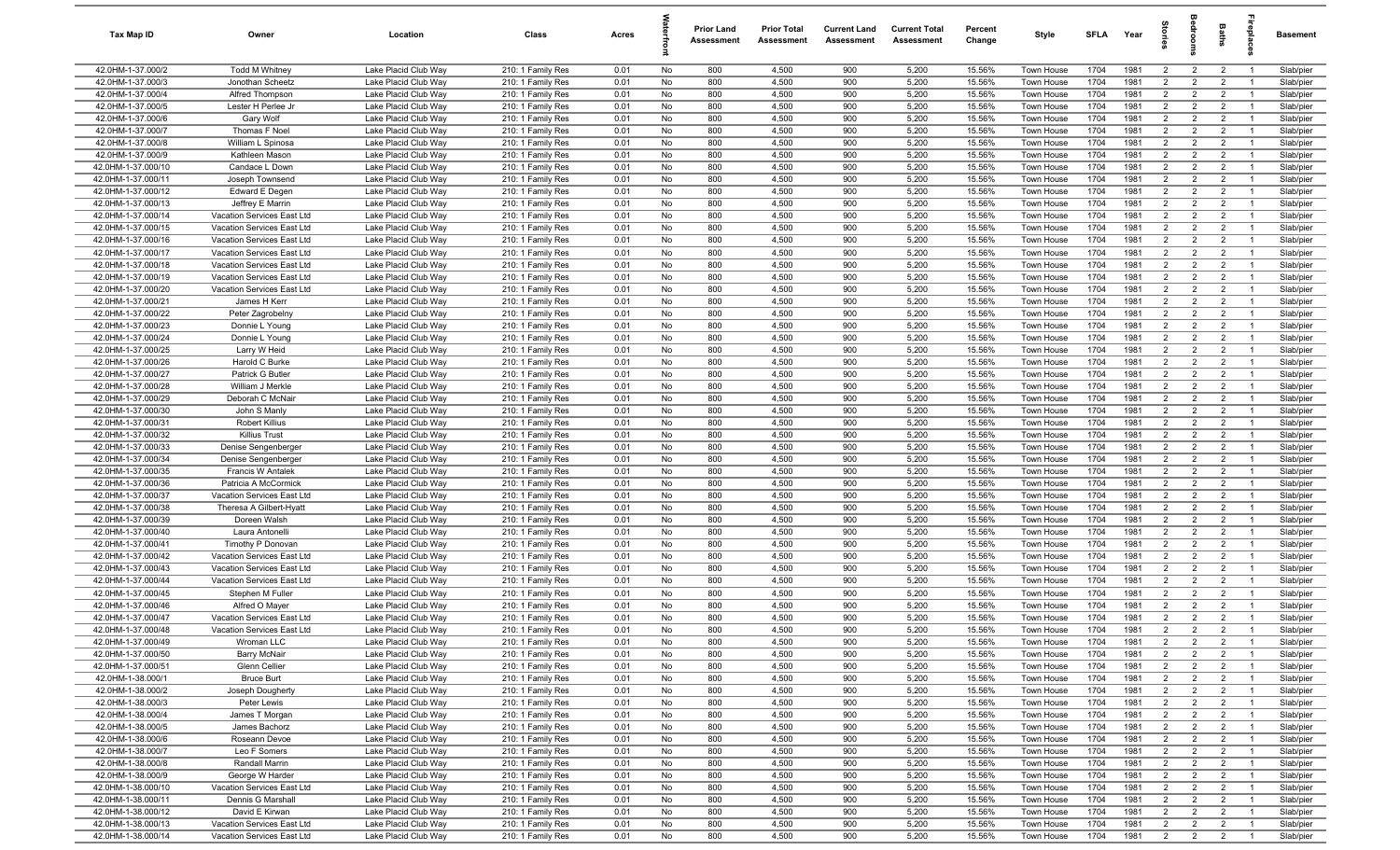| Tax Map ID                               | Owner                                                    | Location                                     | Class                                  | Acres        |          | <b>Prior Land</b><br>Assessment | <b>Prior Total</b><br>Assessment | <b>Current Land</b><br>Assessment | <b>Current Total</b><br>Assessment | Percent<br>Change | Style                    | <b>SFLA</b>  | Year         |                                  | š                                | Baths                            | Lebia                            | Basement               |
|------------------------------------------|----------------------------------------------------------|----------------------------------------------|----------------------------------------|--------------|----------|---------------------------------|----------------------------------|-----------------------------------|------------------------------------|-------------------|--------------------------|--------------|--------------|----------------------------------|----------------------------------|----------------------------------|----------------------------------|------------------------|
| 42.0HM-1-38.000/15                       | Vacation Services East Ltd                               | Lake Placid Club Way                         | 210: 1 Family Res                      | 0.01         | No       | 800                             | 4,500                            | 900                               | 5,200                              | 15.56%            | Town House               | 1704         | 1981         | $\overline{2}$                   | $\overline{2}$                   | $\overline{2}$                   | $\overline{1}$                   | Slab/pier              |
| 42.0HM-1-38.000/16                       | Vacation Services East Ltd                               | Lake Placid Club Way                         | 210: 1 Family Res                      | 0.01         | No       | 800                             | 4,500                            | 900                               | 5,200                              | 15.56%            | Town House               | 1704         | 1981         | $\overline{2}$                   | $\overline{2}$                   | $\overline{2}$                   | - 1                              | Slab/pier              |
| 42.0HM-1-38.000/17                       | Vacation Services East Ltd                               | Lake Placid Club Way                         | 210: 1 Family Res                      | 0.01         | No       | 800                             | 4,500                            | 900                               | 5,200                              | 15.56%            | Town House               | 1704         | 1981         | $\overline{2}$                   | $\overline{2}$                   | $\overline{2}$                   | - 1                              | Slab/pier              |
| 42.0HM-1-38.000/18                       | Vacation Services East Ltd                               | Lake Placid Club Way                         | 210: 1 Family Res                      | 0.01         | No       | 800                             | 4,500                            | 900                               | 5,200                              | 15.56%            | Town House               | 1704         | 1981         | $\overline{2}$                   | $\overline{2}$                   | $\overline{2}$                   |                                  | Slab/pier              |
| 42.0HM-1-38.000/19                       | Vacation Services East Ltd                               | Lake Placid Club Way                         | 210: 1 Family Res                      | 0.01         | No       | 800                             | 4,500                            | 900                               | 5,200                              | 15.56%            | <b>Town House</b>        | 1704         | 1981         | $\overline{2}$                   | $\overline{2}$                   | $\overline{2}$                   | - 1                              | Slab/pier              |
| 42.0HM-1-38.000/20                       | Vacation Services East Ltd                               | Lake Placid Club Way                         | 210: 1 Family Res                      | 0.01         | No       | 800                             | 4,500                            | 900                               | 5,200                              | 15.56%            | Town House               | 1704         | 1981         | $\overline{2}$                   | $\overline{2}$                   | $\overline{2}$                   |                                  | Slab/pier              |
| 42.0HM-1-38.000/21                       | Lester Perlee Jr                                         | Lake Placid Club Way                         | 210: 1 Family Res                      | 0.01         | No       | 800                             | 4,500                            | 900                               | 5,200                              | 15.56%            | Town House               | 1704         | 1981         | $\overline{2}$                   | $\overline{2}$                   | $\overline{2}$                   | $\overline{1}$                   | Slab/pier              |
| 42.0HM-1-38.000/22                       | Lester Perlee Jr                                         | Lake Placid Club Way                         | 210: 1 Family Res                      | 0.01         | No       | 800                             | 4,500                            | 900                               | 5,200                              | 15.56%            | Town House               | 1704         | 1981         | $\overline{2}$                   | $\overline{2}$                   | $\overline{2}$                   | $\overline{1}$                   | Slab/pier              |
| 42.0HM-1-38.000/23                       | Joseph Dougherty                                         | Lake Placid Club Way                         | 210: 1 Family Res                      | 0.01         | No       | 800                             | 4,500                            | 900                               | 5,200                              | 15.56%            | Town House               | 1704         | 1981         | $\overline{2}$                   | $\overline{2}$                   | $\overline{2}$                   | $\overline{1}$                   | Slab/pier              |
| 42.0HM-1-38.000/24                       | Fern Beaudry                                             | Lake Placid Club Way                         | 210: 1 Family Res                      | 0.01         | No       | 800                             | 4,500                            | 900                               | 5,200                              | 15.56%            | Town House               | 1704         | 1981         | $\overline{2}$                   | $\overline{2}$                   | $\overline{2}$                   | $\overline{1}$                   | Slab/pier              |
| 42.0HM-1-38.000/25                       | Samuel Whaley                                            | Lake Placid Club Wav                         | 210: 1 Family Res                      | 0.01         | No       | 800                             | 4,500                            | 900                               | 5,200                              | 15.56%            | Town House               | 1704         | 1981         | $\overline{2}$                   | $\overline{2}$                   | $\overline{2}$                   | $\overline{1}$                   | Slab/pier              |
| 42.0HM-1-38.000/26                       | Kathleen G Fink                                          | Lake Placid Club Way                         | 210: 1 Family Res                      | 0.01         | No       | 800                             | 4,500                            | 900                               | 5,200                              | 15.56%            | Town House               | 1704         | 1981         | $\overline{2}$                   | $\overline{2}$                   | $\overline{2}$                   | $\overline{1}$                   | Slab/pier              |
| 42.0HM-1-38.000/27                       | Deborah C McNair                                         | Lake Placid Club Way                         | 210: 1 Family Res                      | 0.01         | No       | 800                             | 4,500                            | 900                               | 5,200                              | 15.56%            | Town House               | 1704         | 1981         | $\overline{2}$                   | $\overline{2}$                   | $\overline{2}$                   | - 1                              | Slab/pier              |
| 42.0HM-1-38.000/28                       | Scott Dingman                                            | Lake Placid Club Way                         | 210: 1 Family Res                      | 0.01         | No       | 800                             | 4,500                            | 900                               | 5,200                              | 15.56%            | Town House               | 1704         | 1981         | $\overline{2}$                   | $\overline{2}$                   | $\overline{2}$                   | $\overline{1}$                   | Slab/pier              |
| 42.0HM-1-38.000/29                       | Bertelli Trust                                           | Lake Placid Club Way                         | 210: 1 Family Res                      | 0.01         | No       | 800                             | 4,500                            | 900                               | 5,200                              | 15.56%            | Town House               | 1704         | 1981         | $\overline{2}$                   | $\overline{2}$                   | $\overline{2}$                   |                                  | Slab/pier              |
| 42.0HM-1-38.000/30                       | Alfred O Mayer                                           | Lake Placid Club Way                         | 210: 1 Family Res                      | 0.01         | No       | 800                             | 4,500                            | 900                               | 5,200                              | 15.56%            | Town House               | 1704         | 1981         | $\overline{2}$                   | $\overline{2}$                   | $\overline{2}$                   | $\overline{1}$                   | Slab/pier              |
| 42.0HM-1-38.000/31                       | Deborah C McNair                                         | Lake Placid Club Way                         | 210: 1 Family Res                      | 0.01         | No       | 800                             | 4,500                            | 900                               | 5,200                              | 15.56%            | Town House               | 1704         | 1981         | $\overline{2}$                   | $\overline{2}$                   | $\overline{2}$                   |                                  | Slab/pier              |
| 42.0HM-1-38.000/32                       | Scott Tranton                                            | Lake Placid Club Way                         | 210: 1 Family Res                      | 0.01         | No       | 800                             | 4,500                            | 900                               | 5,200                              | 15.56%            | <b>Town House</b>        | 1704         | 1981         | $\overline{2}$                   | $\overline{2}$                   | $\overline{2}$                   | - 1                              | Slab/pier              |
| 42.0HM-1-38.000/33                       | Richard E Brown                                          | Lake Placid Club Way                         | 210: 1 Family Res                      | 0.01         | No       | 800                             | 4,500                            | 900                               | 5,200                              | 15.56%            | Town House               | 1704         | 1981         | $\overline{2}$                   | $\overline{2}$                   | $\overline{2}$                   |                                  | Slab/pier              |
| 42.0HM-1-38.000/34                       | <b>Bernard Marrir</b>                                    | Lake Placid Club Way                         | 210: 1 Family Res                      | 0.01         | No       | 800                             | 4,500                            | 900                               | 5,200                              | 15.56%            | Town House               | 1704         | 1981         | $\overline{2}$                   | $\overline{2}$                   | $\overline{2}$                   |                                  | Slab/pier              |
| 42.0HM-1-38.000/35                       | Avery J Head                                             | Lake Placid Club Way                         | 210: 1 Family Res                      | 0.01         | No       | 800                             | 4,500                            | 900                               | 5,200                              | 15.56%            | Town House               | 1704         | 1981         | $\overline{2}$                   | $\overline{2}$<br>$\overline{2}$ | $\overline{2}$                   | $\overline{1}$<br>$\overline{1}$ | Slab/pier              |
| 42.0HM-1-38.000/36                       | Donald K Bigsby                                          | Lake Placid Club Way                         | 210: 1 Family Res                      | 0.01         | No       | 800                             | 4,500                            | 900                               | 5,200                              | 15.56%            | Town House               | 1704<br>1704 | 1981<br>1981 | $\overline{2}$<br>$\overline{2}$ | $\overline{2}$                   | $\overline{2}$<br>$\overline{2}$ | $\overline{1}$                   | Slab/pier              |
| 42.0HM-1-38.000/37<br>42.0HM-1-38.000/38 | Carmen Parisi<br>Claude Rousseau                         | Lake Placid Club Way<br>Lake Placid Club Way | 210: 1 Family Res                      | 0.01         | No<br>No | 800                             | 4,500                            | 900<br>900                        | 5,200                              | 15.56%            | Town House<br>Town House | 1704         | 1981         | $\overline{2}$                   | $\overline{2}$                   | $\overline{2}$                   | $\overline{1}$                   | Slab/pier              |
| 42.0HM-1-38.000/39                       | Ronald Fuller                                            | Lake Placid Club Way                         | 210: 1 Family Res<br>210: 1 Family Res | 0.01<br>0.01 | No       | 800<br>800                      | 4,500<br>4,500                   | 900                               | 5,200<br>5,200                     | 15.56%<br>15.56%  | Town House               | 1704         | 1981         | $\overline{2}$                   | 2                                | $\overline{2}$                   | $\overline{1}$                   | Slab/pier<br>Slab/pier |
| 42.0HM-1-38.000/40                       | <b>Charles Romaine</b>                                   | Lake Placid Club Way                         | 210: 1 Family Res                      | 0.01         | No       | 800                             | 4,500                            | 900                               | 5,200                              | 15.56%            | Town House               | 1704         | 1981         | $\overline{2}$                   | $\overline{2}$                   | $\overline{2}$                   | - 1                              | Slab/pier              |
| 42.0HM-1-38.000/41                       | Mrs Ernest R Hust                                        | Lake Placid Club Way                         | 210: 1 Family Res                      | 0.01         | No       | 800                             | 4,500                            | 900                               | 5,200                              | 15.56%            | Town House               | 1704         | 1981         | $\overline{2}$                   | $\overline{2}$                   | $\overline{2}$                   | $\overline{1}$                   | Slab/pier              |
| 42.0HM-1-38.000/42                       | Robert A Francis                                         | Lake Placid Club Way                         | 210: 1 Family Res                      | 0.01         | No       | 800                             | 4,500                            | 900                               | 5,200                              | 15.56%            | Town House               | 1704         | 1981         | $\overline{2}$                   | $\overline{2}$                   | $\overline{2}$                   |                                  | Slab/pier              |
| 42.0HM-1-38.000/43                       | Vacation Services East Ltd                               | Lake Placid Club Way                         | 210: 1 Family Res                      | 0.01         | No       | 800                             | 4,500                            | 900                               | 5,200                              | 15.56%            | Town House               | 1704         | 1981         | $\overline{2}$                   | $\overline{2}$                   | $\overline{2}$                   | - 1                              | Slab/pier              |
| 42.0HM-1-38.000/44                       | Vacation Services East Ltd                               | Lake Placid Club Way                         | 210: 1 Family Res                      | 0.01         | No       | 800                             | 4,500                            | 900                               | 5,200                              | 15.56%            | <b>Town House</b>        | 1704         | 1981         | $\overline{2}$                   | $\overline{2}$                   | $\overline{2}$                   |                                  | Slab/pier              |
| 42.0HM-1-38.000/45                       | Vacation Services East Ltd                               | Lake Placid Club Way                         | 210: 1 Family Res                      | 0.01         | No       | 800                             | 4,500                            | 900                               | 5,200                              | 15.56%            | Town House               | 1704         | 1981         | $\overline{2}$                   | $\overline{2}$                   | $\overline{2}$                   |                                  | Slab/pier              |
| 42.0HM-1-38.000/46                       | Vacation Services East Ltd                               | Lake Placid Club Way                         | 210: 1 Family Res                      | 0.01         | No       | 800                             | 4,500                            | 900                               | 5,200                              | 15.56%            | Town House               | 1704         | 1981         | $\overline{2}$                   | $\overline{2}$                   | $\overline{2}$                   | - 1                              | Slab/pier              |
| 42.0HM-1-38.000/47                       | Charles F Hood                                           | Lake Placid Club Way                         | 210: 1 Family Res                      | 0.01         | No       | 800                             | 4,500                            | 900                               | 5,200                              | 15.56%            | Town House               | 1704         | 1981         | $\overline{2}$                   | $\overline{2}$                   | $\overline{2}$                   | $\overline{1}$                   | Slab/pier              |
| 42.0HM-1-38.000/48                       | Vacation Services East Ltd                               | Lake Placid Club Way                         | 210: 1 Family Res                      | 0.01         | No       | 800                             | 4,500                            | 900                               | 5,200                              | 15.56%            | Town House               | 1704         | 1981         | $\overline{2}$                   | $\overline{2}$                   | $\overline{2}$                   | $\overline{1}$                   | Slab/pier              |
| 42.0HM-1-38.000/49                       | Vacation Services East Ltd                               | Lake Placid Club Way                         | 210: 1 Family Res                      | 0.01         | No       | 800                             | 4,500                            | 900                               | 5,200                              | 15.56%            | Town House               | 1704         | 1981         | $\overline{2}$                   | $\overline{2}$                   | $\overline{2}$                   | $\overline{1}$                   | Slab/pier              |
| 42.0HM-1-38.000/50                       | Jeffrey O Barnes                                         | Lake Placid Club Way                         | 210: 1 Family Res                      | 0.01         | No       | 800                             | 4,500                            | 900                               | 5,200                              | 15.56%            | Town House               | 1704         | 1981         | $\overline{2}$                   | $\overline{2}$                   | $\overline{2}$                   | $\overline{1}$                   | Slab/pier              |
| 42.0HM-1-38.000/51                       | Robert E Moyer                                           | Lake Placid Club Way                         | 210: 1 Family Res                      | 0.01         | No       | 800                             | 4,500                            | 900                               | 5,200                              | 15.56%            | Town House               | 1704         | 1981         | 2                                | $\overline{2}$                   | $\overline{2}$                   | $\overline{1}$                   | Slab/pier              |
| 42.0HM-1-39.000/1                        | Ronald Oliver                                            | Lake Placid Club Way                         | 210: 1 Family Res                      | 0.01         | No       | 800                             | 4,500                            | 900                               | 5,200                              | 15.56%            | Town House               | 1704         | 1981         | $\overline{2}$                   | 2                                | $\overline{2}$                   | $\overline{1}$                   | Slab/pier              |
| 42.0HM-1-39.000/2                        | Ronald Oliver                                            | Lake Placid Club Way                         | 210: 1 Family Res                      | 0.01         | No       | 800                             | 4,500                            | 900                               | 5,200                              | 15.56%            | Town House               | 1704         | 1981         | $\overline{2}$                   | $\overline{2}$                   | $\overline{2}$                   |                                  | Slab/pier              |
| 42.0HM-1-39.000/3                        | Robert G Mauro                                           | Lake Placid Club Way                         | 210: 1 Family Res                      | 0.01         | No       | 800                             | 4,500                            | 900                               | 5,200                              | 15.56%            | Town House               | 1704         | 1981         | $\overline{2}$                   | $\overline{2}$                   | $\overline{2}$                   | $\overline{1}$                   | Slab/pier              |
| 42.0HM-1-39.000/4                        | Pamela Crandall-Luby                                     | Lake Placid Club Way                         | 210: 1 Family Res                      | 0.01         | No       | 800                             | 4,500                            | 900                               | 5,200                              | 15.56%            | Town House               | 1704         | 1981         | $\overline{2}$                   | $\overline{2}$                   | $\overline{2}$                   |                                  | Slab/pier              |
| 42.0HM-1-39.000/5                        | Paul A Moritzen                                          | Lake Placid Club Way                         | 210: 1 Family Res                      | 0.01         | No       | 800                             | 4,500                            | 900                               | 5,200                              | 15.56%            | Town House               | 1704         | 1981         | $\overline{2}$                   | $\overline{2}$                   | $\overline{2}$                   | $\overline{1}$                   | Slab/pier              |
| 42.0HM-1-39.000/6                        | Thomas A Thompson                                        | Lake Placid Club Way                         | 210: 1 Family Res                      | 0.01         | No       | 800                             | 4,500                            | 900                               | 5,200                              | 15.56%            | Town House               | 1704         | 1981         | $\overline{2}$                   | $\overline{2}$                   | $\overline{2}$                   |                                  | Slab/pier              |
| 42.0HM-1-39.000/7                        | Peter J Meier                                            | Lake Placid Club Way                         | 210: 1 Family Res                      | 0.01         | No       | 800                             | 4,500                            | 900                               | 5,200                              | 15.56%            | Town House               | 1704         | 1981         | $\overline{2}$                   | $\overline{2}$                   | $\overline{2}$                   |                                  | Slab/pier              |
| 42.0HM-1-39.000/8                        | Donnie L Young                                           | Lake Placid Club Way                         | 210: 1 Family Res                      | 0.01         | No       | 800                             | 4,500                            | 900                               | 5,200                              | 15.56%            | Town House               | 1704         | 1981         | $\overline{2}$                   | $\overline{2}$                   | $\overline{2}$                   |                                  | Slab/pier              |
| 42.0HM-1-39.000/9                        | Michaelene LaBombard                                     | Lake Placid Club Way                         | 210: 1 Family Res                      | 0.01         | No       | 800                             | 4,500                            | 900                               | 5,200                              | 15.56%            | <b>Town House</b>        | 1704         | 1981         | $\overline{2}$                   | $\overline{2}$                   | $\overline{2}$                   | $\overline{1}$                   | Slab/pier              |
| 42.0HM-1-39.000/10                       | Laura Antonell                                           | Lake Placid Club Way                         | 210: 1 Family Res                      | 0.01         | No       | 800                             | 4,500                            | 900                               | 5,200                              | 15.56%            | Town House               | 1704         | 1981         | $\overline{2}$                   | $\overline{2}$                   | $\overline{2}$                   |                                  | Slab/pier              |
| 42.0HM-1-39.000/11                       | John P Fear                                              | Lake Placid Club Way                         | 210: 1 Family Res                      | 0.01         | No       | 800                             | 4,500                            | 900                               | 5,200                              | 15.56%            | Town House               | 1704         | 1981         | $\overline{2}$                   | $\overline{2}$                   | $\overline{2}$                   | $\overline{1}$                   | Slab/pier              |
| 42.0HM-1-39.000/12                       | Patricia A Crilly                                        | Lake Placid Club Way                         | 210: 1 Family Res                      | 0.01         | No       | 800                             | 4,500                            | 900                               | 5,200                              | 15.56%            | Town House               | 1704         | 1981         | 2                                | $\overline{2}$                   | $\overline{2}$                   | $\overline{1}$                   | Slab/pier              |
| 42.0HM-1-39.000/13                       | Ronald Briggs                                            | Lake Placid Club Way                         | 210: 1 Family Res                      | 0.01         | No       | 800                             | 4,500                            | 900                               | 5,200                              | 15.56%            | Town House               | 1704         | 1981         | $\overline{2}$                   | $\overline{2}$                   | $\overline{2}$                   | $\overline{1}$                   | Slab/pier              |
| 42.0HM-1-39.000/14                       | Christopher B Walsh                                      | Lake Placid Club Way                         | 210: 1 Family Res                      | 0.01         | No       | 800                             | 4,500                            | 900                               | 5,200                              | 15.56%            | Town House               | 1704         | 1981         | $\overline{2}$                   | $\overline{2}$                   | $\overline{2}$                   | $\overline{1}$                   | Slab/pier              |
| 42.0HM-1-39.000/15<br>42.0HM-1-39.000/16 | Vacation Services East Ltd<br>Vacation Services East Ltd | Lake Placid Club Way<br>Lake Placid Club Way | 210: 1 Family Res<br>210: 1 Family Res | 0.01<br>0.01 | No<br>No | 800<br>800                      | 4,500<br>4,500                   | 900<br>900                        | 5,200<br>5,200                     | 15.56%<br>15.56%  | Town House<br>Town House | 1704<br>1704 | 1981<br>1981 | $\overline{2}$<br>$\overline{2}$ | $\overline{2}$<br>$\overline{2}$ | $\overline{2}$<br>$\overline{2}$ | - 1<br>$\overline{1}$            | Slab/pier<br>Slab/pier |
| 42.0HM-1-39.000/17                       | Vacation Services East Ltd                               | Lake Placid Club Way                         | 210: 1 Family Res                      | 0.01         | No       | 800                             | 4,500                            | 900                               | 5,200                              | 15.56%            | Town House               | 1704         | 1981         | $\overline{2}$                   | $\overline{2}$                   | $\overline{2}$                   |                                  | Slab/pier              |
| 42.0HM-1-39.000/18                       | Vacation Services East Ltd                               | Lake Placid Club Way                         | 210: 1 Family Res                      | 0.01         | No       | 800                             | 4,500                            | 900                               | 5,200                              | 15.56%            | Town House               | 1704         | 1981         | $\overline{2}$                   | $\overline{2}$                   | $\overline{2}$                   | $\overline{1}$                   | Slab/pier              |
| 42.0HM-1-39.000/19                       | Vacation Services East Ltd                               | Lake Placid Club Way                         | 210: 1 Family Res                      | 0.01         | No       | 800                             | 4,500                            | 900                               | 5,200                              | 15.56%            | Town House               | 1704         | 1981         | $\overline{2}$                   | $\overline{2}$                   | $\overline{2}$                   |                                  | Slab/pier              |
| 42.0HM-1-39.000/20                       | Vacation Services East Ltd                               | Lake Placid Club Way                         | 210: 1 Family Res                      | 0.01         | No       | 800                             | 4,500                            | 900                               | 5,200                              | 15.56%            | Town House               | 1704         | 1981         | $\overline{2}$                   | $\overline{2}$                   | $\overline{2}$                   | $\overline{1}$                   | Slab/pier              |
| 42.0HM-1-39.000/21                       | George H Teneyck III                                     | Lake Placid Club Way                         | 210: 1 Family Res                      | 0.01         | No       | 800                             | 4,500                            | 900                               | 5,200                              | 15.56%            | Town House               | 1704         | 1981         | $\overline{2}$                   | $\overline{2}$                   | $\overline{2}$                   | $\overline{1}$                   | Slab/pier              |
| 42.0HM-1-39.000/22                       | David Wilkie                                             | Lake Placid Club Way                         | 210: 1 Family Res                      | 0.01         | No       | 800                             | 4,500                            | 900                               | 5,200                              | 15.56%            | Town House               | 1704         | 1981         | $\overline{2}$                   | $\overline{2}$                   | $\overline{2}$                   | $\overline{1}$                   | Slab/pier              |
| 42.0HM-1-39.000/23                       | Jane M Thompson                                          | Lake Placid Club Way                         | 210: 1 Family Res                      | 0.01         | No       | 800                             | 4,500                            | 900                               | 5,200                              | 15.56%            | Town House               | 1704         | 1981         | $\overline{2}$                   | $\overline{2}$                   | $\overline{2}$                   | $\overline{1}$                   | Slab/pier              |
| 42.0HM-1-39.000/24                       | <b>Robert Hardesty</b>                                   | Lake Placid Club Way                         | 210: 1 Family Res                      | 0.01         | No       | 800                             | 4,500                            | 900                               | 5,200                              | 15.56%            | Town House               | 1704         | 1981         | $\overline{2}$                   | $\overline{2}$                   | $\overline{2}$                   | $\overline{1}$                   | Slab/pier              |
| 42.0HM-1-39.000/25                       | Kathryn Nardacci                                         | Lake Placid Club Way                         | 210: 1 Family Res                      | 0.01         | No       | 800                             | 4,500                            | 900                               | 5,200                              | 15.56%            | Town House               | 1704         | 1981         | $\overline{2}$                   | $\overline{2}$                   | $\overline{2}$                   | $\overline{1}$                   | Slab/pier              |
| 42.0HM-1-39.000/26                       | William A Moll                                           | Lake Placid Club Way                         | 210: 1 Family Res                      | 0.01         | No       | 800                             | 4,500                            | 900                               | 5,200                              | 15.56%            | Town House               | 1704         | 1981         | $\overline{2}$                   | $\overline{2}$                   | $\overline{2}$                   | $\overline{1}$                   | Slab/pier              |
| 42.0HM-1-39.000/27                       | Theodore Stephens                                        | Lake Placid Club Way                         | 210: 1 Family Res                      | 0.01         | No       | 800                             | 4,500                            | 900                               | 5,200                              | 15.56%            | Town House               | 1704         | 1981         | $\overline{2}$                   | $\overline{2}$                   | $\overline{2}$                   | $\overline{1}$                   | Slab/pier              |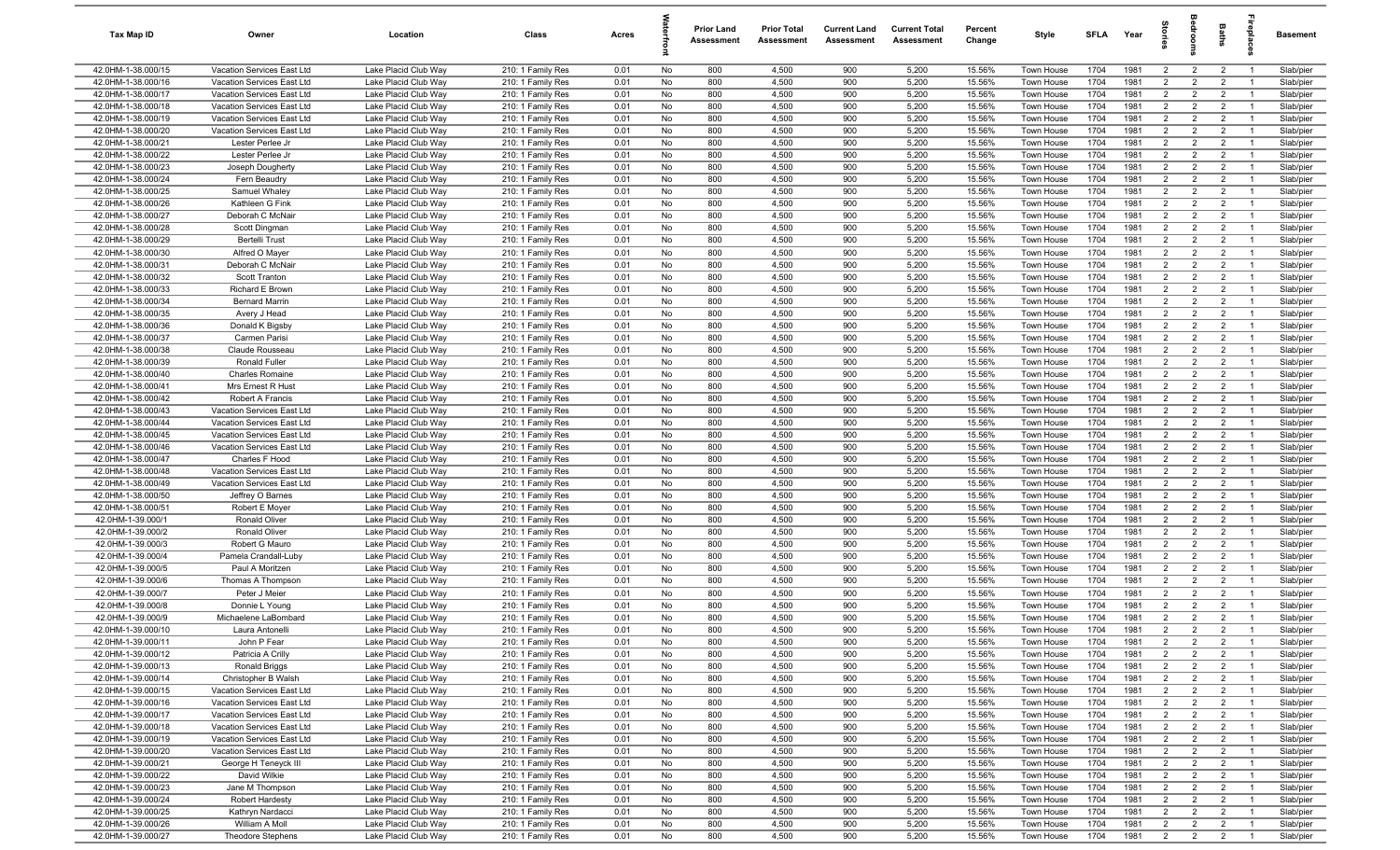| Tax Map ID                               | Owner                                      | Location                                     | Class                                  | Acres        |          | <b>Prior Land</b><br>Assessment | <b>Prior Total</b><br>Assessment | <b>Current Land</b><br>Assessment | <b>Current Total</b><br>Assessment | Percent<br>Change | Style                    | SFLA         | Year         | ទ្ទ                              |                                  | Baths                            | ebla                             | <b>Basement</b>        |
|------------------------------------------|--------------------------------------------|----------------------------------------------|----------------------------------------|--------------|----------|---------------------------------|----------------------------------|-----------------------------------|------------------------------------|-------------------|--------------------------|--------------|--------------|----------------------------------|----------------------------------|----------------------------------|----------------------------------|------------------------|
| 42.0HM-1-39.000/28                       | Vacation Services East Ltd                 | Lake Placid Club Way                         | 210: 1 Family Res                      | 0.01         | No       | 800                             | 4,500                            | 900                               | 5,200                              | 15.56%            | Town House               | 1704         | 1981         | $\overline{2}$                   | $\overline{2}$                   | $\overline{2}$                   | $\overline{1}$                   | Slab/pier              |
| 42.0HM-1-39.000/29                       | John J Campala                             | Lake Placid Club Way                         | 210: 1 Family Res                      | 0.01         | No       | 800                             | 4,500                            | 900                               | 5,200                              | 15.56%            | Town House               | 1704         | 1981         | $\overline{2}$                   | $\overline{2}$                   | $\overline{2}$                   | $\overline{1}$                   | Slab/pier              |
| 42.0HM-1-39.000/30                       | Laura Antonelli                            | Lake Placid Club Way                         | 210: 1 Family Res                      | 0.01         | No       | 800                             | 4,500                            | 900                               | 5,200                              | 15.56%            | Town House               | 1704         | 1981         | $\overline{2}$                   | $\overline{2}$                   | $\overline{2}$                   | $\overline{1}$                   | Slab/pier              |
| 42.0HM-1-39.000/31                       | Mrs Lucian Hallidav                        | Lake Placid Club Way                         | 210: 1 Family Res                      | 0.01         | No       | 800                             | 4,500                            | 900                               | 5,200                              | 15.56%            | Town House               | 1704         | 1981         | $\overline{2}$                   | $\overline{2}$                   | $\overline{2}$                   |                                  | Slab/pier              |
| 42.0HM-1-39.000/32                       | <b>Abramson Trust</b>                      | Lake Placid Club Way                         | 210: 1 Family Res                      | 0.01         | No       | 800                             | 4,500                            | 900                               | 5,200                              | 15.56%            | Town House               | 1704         | 1981         | $\overline{2}$                   | $\overline{2}$                   | $\overline{2}$                   | $\overline{1}$                   | Slab/pier              |
| 42.0HM-1-39.000/33                       | Neal K Miller                              | Lake Placid Club Way                         | 210: 1 Family Res                      | 0.01         | No       | 800                             | 4,500                            | 900                               | 5,200                              | 15.56%            | Town House               | 1704         | 1981         | $\overline{2}$                   | $\overline{2}$                   | $\overline{2}$                   |                                  | Slab/pie               |
| 42.0HM-1-39.000/34                       | John F Conroy                              | Lake Placid Club Way                         | 210: 1 Family Res                      | 0.01         | No       | 800                             | 4,500                            | 900                               | 5,200                              | 15.56%            | Town House               | 1704         | 1981         | $\overline{2}$                   | $\overline{2}$                   | $\overline{2}$                   | $\overline{1}$                   | Slab/pier              |
| 42.0HM-1-39.000/35                       | Peter Madden                               | Lake Placid Club Way                         | 210: 1 Family Res                      | 0.01         | No       | 800                             | 4,500                            | 900                               | 5,200                              | 15.56%            | Town House               | 1704         | 1981         | $\overline{2}$                   | $\overline{2}$                   | $\overline{2}$                   | $\overline{1}$                   | Slab/pier              |
| 42.0HM-1-39.000/36                       | George A Cuttita                           | Lake Placid Club Way                         | 210: 1 Family Res                      | 0.01         | No       | 800                             | 4,500                            | 900                               | 5,200                              | 15.56%            | Town House               | 1704         | 1981         | $\overline{2}$                   | $\overline{2}$                   | $\overline{2}$                   | $\overline{1}$                   | Slab/pier              |
| 42.0HM-1-39.000/37                       | Edward J Rusinko                           | Lake Placid Club Way                         | 210: 1 Family Res                      | 0.01         | No       | 800                             | 4,500                            | 900                               | 5,200                              | 15.56%            | Town House               | 1704         | 1981         | $\overline{2}$                   | $\overline{2}$                   | $\overline{2}$                   | $\overline{1}$                   | Slab/pier              |
| 42.0HM-1-39.000/38                       | Robert D Usborne                           | Lake Placid Club Way                         | 210: 1 Family Res                      | 0.01         | No       | 800                             | 4,500                            | 900                               | 5,200                              | 15.56%            | Town House               | 1704         | 1981         | 2                                | $\overline{2}$                   | $\overline{2}$                   | $\overline{1}$                   | Slab/pier              |
| 42.0HM-1-39.000/39                       | <b>Timothy E Driscoll</b>                  | Lake Placid Club Way                         | 210: 1 Family Res                      | 0.01         | No       | 800                             | 4,500<br>4,500                   | 900                               | 5,200<br>5,200                     | 15.56%            | Town House               | 1704         | 1981         | $\overline{2}$<br>2              | $\overline{2}$<br>2              | $\overline{2}$                   | $\overline{1}$                   | Slab/pier              |
| 42.0HM-1-39.000/40<br>42.0HM-1-39.000/41 | Cathy L Lolik<br>Richard C Tyler           | Lake Placid Club Way<br>Lake Placid Club Way | 210: 1 Family Res<br>210: 1 Family Res | 0.01<br>0.01 | No<br>No | 800<br>800                      | 4,500                            | 900<br>900                        | 5,200                              | 15.56%<br>15.56%  | Town House<br>Town House | 1704<br>1704 | 1981<br>1981 | $\overline{2}$                   | $\overline{2}$                   | $\overline{2}$<br>$\overline{2}$ | $\overline{1}$<br>$\overline{1}$ | Slab/pier<br>Slab/pier |
| 42.0HM-1-39.000/42                       | Christopher W Walsh                        | Lake Placid Club Way                         | 210: 1 Family Res                      | 0.01         | No       | 800                             | 4,500                            | 900                               | 5,200                              | 15.56%            | Town House               | 1704         | 1981         | $\overline{2}$                   | $\overline{2}$                   | $\overline{2}$                   | $\mathbf{1}$                     | Slab/pier              |
| 42.0HM-1-39.000/43                       | Vacation Services East Ltd                 | Lake Placid Club Way                         | 210: 1 Family Res                      | 0.01         | No       | 800                             | 4,500                            | 900                               | 5,200                              | 15.56%            | Town House               | 1704         | 1981         | $\overline{2}$                   | $\overline{2}$                   | $\overline{2}$                   | $\overline{1}$                   | Slab/pier              |
| 42.0HM-1-39.000/44                       | Vacation Services East Ltd                 | Lake Placid Club Way                         | 210: 1 Family Res                      | 0.01         | No       | 800                             | 4,500                            | 900                               | 5,200                              | 15.56%            | Town House               | 1704         | 1981         | $\overline{2}$                   | $\overline{2}$                   | $\overline{2}$                   |                                  | Slab/pier              |
| 42.0HM-1-39.000/45                       | Vacation Services East Ltd                 | Lake Placid Club Way                         | 210: 1 Family Res                      | 0.01         | No       | 800                             | 4,500                            | 900                               | 5,200                              | 15.56%            | Town House               | 1704         | 1981         | $\overline{2}$                   | $\overline{2}$                   | $\overline{2}$                   | $\overline{1}$                   | Slab/pier              |
| 42.0HM-1-39.000/46                       | Vacation Services East Ltd                 | Lake Placid Club Wav                         | 210: 1 Family Res                      | 0.01         | No       | 800                             | 4,500                            | 900                               | 5,200                              | 15.56%            | Town House               | 1704         | 1981         | $\overline{2}$                   | $\overline{2}$                   | $\overline{2}$                   |                                  | Slab/pier              |
| 42.0HM-1-39.000/47                       | Mary L Cappellano                          | Lake Placid Club Way                         | 210: 1 Family Res                      | 0.01         | No       | 800                             | 4,500                            | 900                               | 5,200                              | 15.56%            | Town House               | 1704         | 1981         | $\overline{2}$                   | $\overline{2}$                   | $\overline{2}$                   | $\overline{1}$                   | Slab/pier              |
| 42.0HM-1-39.000/48                       | Vacation Services East Ltd                 | Lake Placid Club Way                         | 210: 1 Family Res                      | 0.01         | No       | 800                             | 4,500                            | 900                               | 5,200                              | 15.56%            | Town House               | 1704         | 1981         | $\overline{2}$                   | $\overline{2}$                   | $\overline{2}$                   | $\overline{1}$                   | Slab/pier              |
| 42.0HM-1-39.000/49                       | <b>Charles Valenti</b>                     | Lake Placid Club Way                         | 210: 1 Family Res                      | 0.01         | No       | 800                             | 4,500                            | 900                               | 5,200                              | 15.56%            | Town House               | 1704         | 1981         | $\overline{2}$                   | $\overline{2}$                   | $\overline{2}$                   | $\overline{1}$                   | Slab/pier              |
| 42.0HM-1-39.000/50                       | Vacation Services East Ltd                 | Lake Placid Club Way                         | 210: 1 Family Res                      | 0.01         | No       | 800                             | 4,500                            | 900                               | 5,200                              | 15.56%            | Town House               | 1704         | 1981         | $\overline{2}$                   | $\overline{2}$                   | $\overline{2}$                   | $\overline{1}$                   | Slab/pier              |
| 42.0HM-1-39.000/51                       | Terry H Hake                               | Lake Placid Club Wav                         | 210: 1 Family Res                      | 0.01         | No       | 800                             | 4,500                            | 900                               | 5,200                              | 15.56%            | Town House               | 1704         | 1981         | 2                                | $\overline{2}$                   | $\overline{2}$                   | $\mathbf{1}$                     | Slab/pier              |
| 42.0HM-1-40.000/1                        | Steve Juzefyk                              | Lake Placid Club Way                         | 210: 1 Family Res                      | 0.01         | No       | 800                             | 4,500                            | 900                               | 5,200                              | 15.56%            | Town House               | 1704         | 1981         | $\overline{2}$                   | 2                                | $\overline{2}$                   | $\overline{1}$                   | Slab/pier              |
| 42.0HM-1-40.000/2                        | Gary C Roy                                 | Lake Placid Club Way                         | 210: 1 Family Res                      | 0.01         | No       | 800                             | 4,500                            | 900                               | 5,200                              | 15.56%            | Town House               | 1704         | 1981         | 2                                | $\overline{2}$                   | $\overline{2}$                   | $\mathbf{1}$                     | Slab/pier              |
| 42.0HM-1-40.000/3                        | Robert Branagh                             | Lake Placid Club Way                         | 210: 1 Family Res                      | 0.01         | No       | 800                             | 4,500                            | 900                               | 5,200                              | 15.56%            | Town House               | 1704         | 1981         | $\overline{2}$                   | $\overline{2}$                   | $\overline{2}$                   | $\overline{1}$                   | Slab/pier              |
| 42.0HM-1-40.000/4                        | Harry R White Jr                           | Lake Placid Club Way                         | 210: 1 Family Res                      | 0.01         | No       | 800                             | 4,500                            | 900                               | 5,200                              | 15.56%            | Town House               | 1704         | 1981         | $\overline{2}$                   | $\overline{2}$                   | $\overline{2}$                   |                                  | Slab/pier              |
| 42.0HM-1-40.000/5                        | Harry R White Jr                           | Lake Placid Club Way                         | 210: 1 Family Res                      | 0.01         | No       | 800                             | 4,500                            | 900                               | 5,200                              | 15.56%            | Town House               | 1704         | 1981         | $\overline{2}$                   | $\overline{2}$                   | $\overline{2}$                   | $\overline{1}$                   | Slab/pier              |
| 42.0HM-1-40.000/6                        | Kenneth J Male                             | Lake Placid Club Way                         | 210: 1 Family Res                      | 0.01         | No       | 800                             | 4,500                            | 900                               | 5,200                              | 15.56%            | Town House               | 1704         | 1981         | $\overline{2}$                   | $\overline{2}$                   | $\overline{2}$                   |                                  | Slab/pier              |
| 42.0HM-1-40.000/7                        | Kenneth J Male                             | Lake Placid Club Way                         | 210: 1 Family Res                      | 0.01         | No       | 800                             | 4,500                            | 900                               | 5,200                              | 15.56%            | Town House               | 1704         | 1981         | $\overline{2}$                   | $\overline{2}$                   | $\overline{2}$                   | $\overline{1}$                   | Slab/pier              |
| 42.0HM-1-40.000/8                        | <b>Charles Riehl</b>                       | Lake Placid Club Way                         | 210: 1 Family Res                      | 0.01         | No       | 800                             | 4,500                            | 900                               | 5,200                              | 15.56%            | Town House               | 1704         | 1981         | $\overline{2}$                   | $\overline{2}$                   | $\overline{2}$                   | $\overline{1}$                   | Slab/pier              |
| 42.0HM-1-40.000/9                        | <b>Miguel Gerov</b>                        | Lake Placid Club Way                         | 210: 1 Family Res                      | 0.01         | No       | 800                             | 4,500                            | 900                               | 5,200                              | 15.56%            | Town House               | 1704         | 1981         | $\overline{2}$                   | $\overline{2}$                   | $\overline{2}$                   | $\overline{1}$                   | Slab/pier              |
| 42.0HM-1-40.000/10                       | <b>Miguel Gerov</b>                        | Lake Placid Club Way                         | 210: 1 Family Res                      | 0.01         | No       | 800                             | 4,500                            | 900                               | 5,200                              | 15.56%            | Town House               | 1704         | 1981         | $\overline{2}$                   | $\overline{2}$                   | $\overline{2}$                   | $\overline{1}$                   | Slab/pier              |
| 42.0HM-1-40.000/11                       | <b>Charles Gibbons</b>                     | Lake Placid Club Way                         | 210: 1 Family Res                      | 0.01         | No       | 800                             | 4,500<br>4,500                   | 900<br>900                        | 5,200                              | 15.56%            | Town House               | 1704<br>1704 | 1981<br>1981 | 2                                | $\overline{2}$<br>$\overline{2}$ | $\overline{2}$<br>$\overline{2}$ | $\overline{1}$<br>$\overline{1}$ | Slab/pier              |
| 42.0HM-1-40.000/12<br>42.0HM-1-40.000/13 | Frederick Schmersahl<br>Marilyn H Slauson  | Lake Placid Club Way<br>Lake Placid Club Way | 210: 1 Family Res<br>210: 1 Family Res | 0.01<br>0.01 | No<br>No | 800<br>800                      | 4,500                            | 900                               | 5,200<br>5,200                     | 15.56%<br>15.56%  | Town House<br>Town House | 1704         | 1981         | $\overline{2}$<br>$\overline{2}$ | $\overline{2}$                   | $\overline{2}$                   | $\mathbf{1}$                     | Slab/pier<br>Slab/pier |
| 42.0HM-1-40.000/14                       | Deette N Franz                             | Lake Placid Club Way                         | 210: 1 Family Res                      | 0.01         | No       | 800                             | 4,500                            | 900                               | 5,200                              | 15.56%            | Town House               | 1704         | 1981         | $\overline{2}$                   | 2                                | $\overline{2}$                   | $\overline{1}$                   | Slab/pier              |
| 42.0HM-1-40.000/15                       | Joe R Hardin                               | Lake Placid Club Way                         | 210: 1 Family Res                      | 0.01         | No       | 800                             | 4,500                            | 900                               | 5,200                              | 15.56%            | Town House               | 1704         | 1981         | $\overline{2}$                   | $\overline{2}$                   | $\overline{2}$                   |                                  | Slab/pier              |
| 42.0HM-1-40.000/16                       | Karen Hadaway                              | Lake Placid Club Way                         | 210: 1 Family Res                      | 0.01         | No       | 800                             | 4,500                            | 900                               | 5,200                              | 15.56%            | Town House               | 1704         | 1981         | $\overline{2}$                   | $\overline{2}$                   | $\overline{2}$                   | $\overline{1}$                   | Slab/pier              |
| 42.0HM-1-40.000/17                       | Vacation Services East Ltd                 | Lake Placid Club Way                         | 210: 1 Family Res                      | 0.01         | No       | 800                             | 4,500                            | 900                               | 5,200                              | 15.56%            | Town House               | 1704         | 1981         | $\overline{2}$                   | $\overline{2}$                   | $\overline{2}$                   | $\mathbf{1}$                     | Slab/pier              |
| 42.0HM-1-40.000/18                       | Vacation Services East Ltd                 | Lake Placid Club Way                         | 210: 1 Family Res                      | 0.01         | No       | 800                             | 4,500                            | 900                               | 5,200                              | 15.56%            | Town House               | 1704         | 1981         | $\overline{2}$                   | $\overline{2}$                   | $\overline{2}$                   | $\overline{1}$                   | Slab/pier              |
| 42.0HM-1-40.000/19                       | <b>Timothy Driscoll</b>                    | Lake Placid Club Way                         | 210: 1 Family Res                      | 0.01         | No       | 800                             | 4,500                            | 900                               | 5,200                              | 15.56%            | Town House               | 1704         | 1981         | $\overline{2}$                   | $\overline{2}$                   | $\overline{2}$                   |                                  | Slab/pier              |
| 42.0HM-1-40.000/20                       | <b>Redvers Grimshaw</b>                    | Lake Placid Club Way                         | 210: 1 Family Res                      | 0.01         | No       | 800                             | 4,500                            | 900                               | 5,200                              | 15.56%            | Town House               | 1704         | 1981         | $\overline{2}$                   | $\overline{2}$                   | $\overline{2}$                   | $\overline{1}$                   | Slab/pier              |
| 42.0HM-1-40.000/21                       | John Degen                                 | Lake Placid Club Way                         | 210: 1 Family Res                      | 0.01         | No       | 800                             | 4,500                            | 900                               | 5,200                              | 15.56%            | Town House               | 1704         | 1981         | $\overline{2}$                   | $\overline{2}$                   | $\overline{2}$                   |                                  | Slab/pier              |
| 42.0HM-1-40.000/22                       | Joseph Harsany                             | Lake Placid Club Way                         | 210: 1 Family Res                      | 0.01         | No       | 800                             | 4,500                            | 900                               | 5,200                              | 15.56%            | Town House               | 1704         | 1981         | $\overline{2}$                   | $\overline{2}$                   | $\overline{2}$                   | $\overline{1}$                   | Slab/pier              |
| 42.0HM-1-40.000/23                       | Timothy P Donovan                          | Lake Placid Club Way                         | 210: 1 Family Res                      | 0.01         | No       | 800                             | 4,500                            | 900                               | 5,200                              | 15.56%            | Town House               | 1704         | 1981         | $\overline{2}$                   | 2                                | $\overline{2}$                   |                                  | Slab/pier              |
| 42.0HM-1-40.000/24                       | Asha Vardan                                | Lake Placid Club Way                         | 210: 1 Family Res                      | 0.01         | No       | 800                             | 4,500                            | 900                               | 5,200                              | 15.56%            | Town House               | 1704         | 1981         | $\overline{2}$                   | $\overline{2}$                   | $\overline{2}$                   | $\overline{1}$                   | Slab/pier              |
| 42.0HM-1-40.000/25                       | Vacation Services East Ltd                 | Lake Placid Club Way                         | 210: 1 Family Res                      | 0.01         | No       | 800                             | 4,500                            | 900                               | 5,200                              | 15.56%            | Town House               | 1704         | 1981         | 2                                | $\overline{2}$                   | $\overline{2}$                   | $\overline{1}$                   | Slab/pier              |
| 42.0HM-1-40.000/26                       | Philip J Schmidt                           | Lake Placid Club Way                         | 210: 1 Family Res                      | 0.01         | No       | 800                             | 4,500                            | 900                               | 5,200                              | 15.56%            | Town House               | 1704         | 1981         | $\overline{2}$                   | $\overline{2}$                   | $\overline{2}$                   | $\overline{1}$                   | Slab/pier              |
| 42.0HM-1-40.000/27                       | Carol J McDermott                          | Lake Placid Club Way                         | 210: 1 Family Res                      | 0.01         | No       | 800                             | 4,500                            | 900                               | 5,200                              | 15.56%            | Town House               | 1704         | 1981         | $\overline{2}$                   | $\overline{2}$                   | $\overline{2}$                   | $\overline{1}$                   | Slab/pier              |
| 42.0HM-1-40.000/28                       | Deborah C McNair                           | Lake Placid Club Way                         | 210: 1 Family Res                      | 0.01         | No       | 800                             | 4,500                            | 900                               | 5,200                              | 15.56%            | Town House               | 1704         | 1981         | $\overline{2}$                   | $\overline{2}$                   | $\overline{2}$                   | $\overline{1}$                   | Slab/pier              |
| 42.0HM-1-40.000/29                       | Leland A Mann                              | Lake Placid Club Way                         | 210: 1 Family Res                      | 0.01         | No       | 800                             | 4,500                            | 900                               | 5,200                              | 15.56%            | Town House               | 1704         | 1981         | $\overline{2}$                   | $\overline{2}$                   | $\overline{2}$                   | $\overline{1}$                   | Slab/pier              |
| 42.0HM-1-40.000/30                       | Kathy J Lacroix-Gilday                     | Lake Placid Club Way                         | 210: 1 Family Res                      | 0.01         | No       | 800                             | 4,500                            | 900                               | 5,200                              | 15.56%            | Town House               | 1704         | 1981         | $\overline{2}$                   | $\overline{2}$                   | $\overline{2}$                   |                                  | Slab/pier              |
| 42.0HM-1-40.000/31                       | Michael Helinger                           | Lake Placid Club Way                         | 210: 1 Family Res                      | 0.01         | No<br>No | 800<br>800                      | 4,500<br>4,500                   | 900<br>900                        | 5,200<br>5,200                     | 15.56%<br>15.56%  | Town House               | 1704         | 1981<br>1981 | $\overline{2}$<br>$\overline{2}$ | $\overline{2}$<br>$\overline{2}$ | $\overline{2}$                   | $\overline{1}$                   | Slab/pier<br>Slab/pier |
| 42.0HM-1-40.000/32<br>42.0HM-1-40.000/33 | Alfred H Holzgruber<br>Alfred H Holzgruber | Lake Placid Club Way<br>Lake Placid Club Way | 210: 1 Family Res<br>210: 1 Family Res | 0.01<br>0.01 | No       | 800                             | 4,500                            | 900                               | 5,200                              | 15.56%            | Town House<br>Town House | 1704<br>1704 | 1981         | $\overline{2}$                   | $\overline{2}$                   | $\overline{2}$<br>$\overline{2}$ | $\overline{1}$                   | Slab/pier              |
| 42.0HM-1-40.000/34                       | Gregory L Taylor                           | Lake Placid Club Way                         | 210: 1 Family Res                      | 0.01         | No       | 800                             | 4,500                            | 900                               | 5,200                              | 15.56%            | Town House               | 1704         | 1981         | $\overline{2}$                   | $\overline{2}$                   | $\overline{2}$                   | $\overline{1}$                   | Slab/pier              |
| 42.0HM-1-40.000/35                       | <b>Edmund Luzine</b>                       | Lake Placid Club Way                         | 210: 1 Family Res                      | 0.01         | No       | 800                             | 4,500                            | 900                               | 5,200                              | 15.56%            | Town House               | 1704         | 1981         | $\overline{2}$                   | $\overline{2}$                   | $\overline{2}$                   | $\overline{1}$                   | Slab/pier              |
| 42.0HM-1-40.000/36                       | Jane E DelGado                             | Lake Placid Club Way                         | 210: 1 Family Res                      | 0.01         | No       | 800                             | 4,500                            | 900                               | 5,200                              | 15.56%            | Town House               | 1704         | 1981         | $\overline{2}$                   | $\overline{2}$                   | $\overline{2}$                   | $\overline{1}$                   | Slab/pier              |
| 42.0HM-1-40.000/37                       | Vacation Services East Ltd                 | Lake Placid Club Way                         | 210: 1 Family Res                      | 0.01         | No       | 800                             | 4,500                            | 900                               | 5,200                              | 15.56%            | Town House               | 1704         | 1981         | $\overline{2}$                   | $\overline{2}$                   | $\overline{2}$                   | $\overline{1}$                   | Slab/pier              |
| 42.0HM-1-40.000/38                       | Nelson Carpenter                           | Lake Placid Club Way                         | 210: 1 Family Res                      | 0.01         | No       | 800                             | 4,500                            | 900                               | 5,200                              | 15.56%            | Town House               | 1704         | 1981         | $\overline{2}$                   | $\overline{2}$                   | $\overline{2}$                   | $\overline{1}$                   | Slab/pier              |
| 42.0HM-1-40.000/39                       | Nelson Carpenter                           | Lake Placid Club Way                         | 210: 1 Family Res                      | 0.01         | No       | 800                             | 4,500                            | 900                               | 5,200                              | 15.56%            | Town House               | 1704         | 1981         | $\overline{2}$                   | $\overline{2}$                   | $\overline{2}$                   | $\overline{1}$                   | Slab/pier              |
| 42.0HM-1-40.000/40                       | Eira B Manning                             | Lake Placid Club Way                         | 210: 1 Family Res                      | 0.01         | No       | 800                             | 4,500                            | 900                               | 5,200                              | 15.56%            | Town House               | 1704         | 1981         | $\overline{2}$                   | $\overline{2}$                   | $\overline{2}$                   | $\overline{1}$                   | Slab/pier              |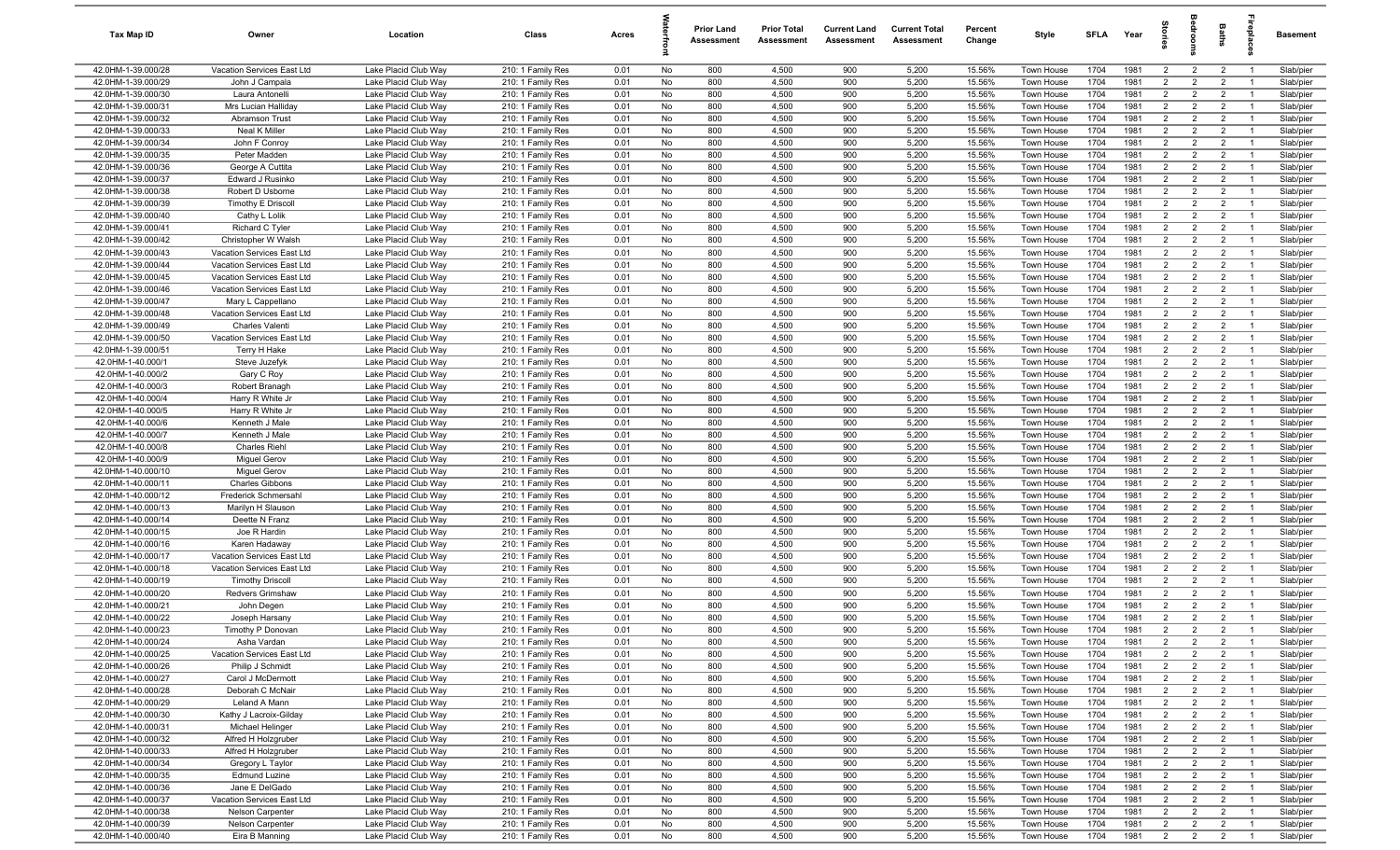| Tax Map ID                         | Owner                              | Location                           | Class                                  | Acres        |          | <b>Prior Land</b><br>Assessment | <b>Prior Total</b><br>Assessment | <b>Current Land</b><br>Assessment | <b>Current Total</b><br>Assessment | Percent<br>Change | Style                 | SFLA        | Year         | g<br>1                           | edroo                            | <b>Baths</b>                     | irepla                           | <b>Basement</b> |
|------------------------------------|------------------------------------|------------------------------------|----------------------------------------|--------------|----------|---------------------------------|----------------------------------|-----------------------------------|------------------------------------|-------------------|-----------------------|-------------|--------------|----------------------------------|----------------------------------|----------------------------------|----------------------------------|-----------------|
| 42.0HM-1-40.000/41                 | Randall C Grimshaw                 | Lake Placid Club Way               | 210: 1 Family Res                      | 0.01         | No       | 800                             | 4,500                            | 900                               | 5,200                              | 15.56%            | Town House            | 1704        | 1981         | $\overline{2}$                   | $\overline{2}$                   | $\overline{2}$                   | $\overline{1}$                   | Slab/pier       |
| 42.0HM-1-40.000/42                 | Vacation Services East Ltd         | Lake Placid Club Way               | 210: 1 Family Res                      | 0.01         | No       | 800                             | 4,500                            | 900                               | 5,200                              | 15.56%            | Town House            | 1704        | 1981         | 2                                | $\overline{2}$                   | 2                                | $\overline{1}$                   | Slab/pier       |
| 42.0HM-1-40.000/43                 | George OHagan                      | Lake Placid Club Way               | 210: 1 Family Res                      | 0.01         | No       | 800                             | 4,500                            | 900                               | 5,200                              | 15.56%            | Town House            | 1704        | 1981         | $\overline{2}$                   | $\overline{2}$                   | $\overline{2}$                   | $\overline{1}$                   | Slab/pier       |
| 42.0HM-1-40.000/44                 | Joe R Hardin                       | Lake Placid Club Way               | 210: 1 Family Res                      | 0.01         | No       | 800                             | 4,500                            | 900                               | 5,200                              | 15.56%            | Town House            | 1704        | 1981         | $\overline{2}$                   | $\overline{2}$                   | $\overline{2}$                   | - 1                              | Slab/pier       |
| 42.0HM-1-40.000/45                 | Vacation Services East Ltd         | Lake Placid Club Way               | 210: 1 Family Res                      | 0.01         | No       | 800                             | 4,500                            | 900                               | 5,200                              | 15.56%            | Town House            | 1704        | 1981         | $\overline{2}$                   | $\overline{2}$                   | $\overline{2}$                   | $\overline{1}$                   | Slab/pier       |
| 42.0HM-1-40.000/46                 | Marlene B Pissott                  | Lake Placid Club Way               | 210: 1 Family Res                      | 0.01         | No       | 800                             | 4,500                            | 900                               | 5,200                              | 15.56%            | Town House            | 1704        | 1981         | $\overline{2}$                   | $\overline{2}$                   | $\overline{2}$                   |                                  | Slab/pier       |
| 42.0HM-1-40.000/47                 | Vacation Services East Ltd         | Lake Placid Club Way               | 210: 1 Family Res                      | 0.01         | No       | 800                             | 4,500                            | 900                               | 5,200                              | 15.56%            | Town House            | 1704        | 1981         | $\overline{2}$                   | $\overline{2}$                   | $\overline{2}$                   | $\overline{1}$                   | Slab/pier       |
| 42.0HM-1-40.000/48                 | Vacation Services East Ltd         | Lake Placid Club Way               | 210: 1 Family Res                      | 0.01         | No       | 800                             | 4,500                            | 900                               | 5,200                              | 15.56%            | Town House            | 1704        | 1981         | $\overline{2}$                   | $\overline{2}$                   | $\overline{2}$                   | $\overline{1}$                   | Slab/pier       |
| 42.0HM-1-40.000/49                 | Vincent Sadowski                   | Lake Placid Club Way               | 210: 1 Family Res                      | 0.01         | No       | 800                             | 4,500                            | 900                               | 5,200                              | 15.56%            | Town House            | 1704        | 1981         | $\overline{2}$                   | $\overline{2}$                   | $\overline{2}$                   | $\overline{1}$                   | Slab/pier       |
| 42.0HM-1-40.000/50                 | <b>Thomas Selover</b>              | Lake Placid Club Way               | 210: 1 Family Res                      | 0.01         | No       | 800                             | 4,500                            | 900                               | 5,200                              | 15.56%            | Town House            | 1704        | 1981         | $\overline{2}$                   | $\overline{2}$                   | $\overline{2}$                   | $\overline{1}$                   | Slab/pier       |
| 42.0HM-1-40.000/51                 | Joyce F Farrell                    | Lake Placid Club Way               | 210: 1 Family Res                      | 0.01         | No       | 800                             | 4,500                            | 900                               | 5,200                              | 15.56%            | Town House            | 1704        | 1981         | $\overline{2}$                   | $\overline{2}$                   | $\overline{2}$                   | $\overline{1}$                   | Slab/pier       |
| 42.0HM-3-1.000                     | Peter Moles                        | 92 Lake Placid Club Way            | 210: 1 Family Res                      | 0.57         | No       | 75,000                          | 359,100                          | 75,000                            | 359,100                            | 0.00%             | Ranch                 | 2483        | 1951         | $\overline{1}$                   | $\mathbf{3}$                     | $\mathbf{3}$                     | $\overline{2}$                   | Partial         |
| 42.0HM-3-2.000                     | Placid Gold LLC                    | Lake Placid Club Way               | 311: Res vac land                      | 0.56         | No       | 26,000                          | 26,000                           | 26,000                            | 26,000                             | 0.00%             |                       |             |              |                                  |                                  |                                  |                                  |                 |
| 42.0HM-3-3.000                     | Placid Gold LLC                    | Lake Placid Club Way               | 311: Res vac land                      | 0.35         | No       | 26,000                          | 26,000                           | 26,000                            | 26,000                             | 0.00%             |                       |             |              |                                  |                                  |                                  |                                  |                 |
| 42.0HM-3-4.000                     | John Begier                        | 82 Lake Placid Club Way            | 210: 1 Family Res                      | 0.40         | No       | 200,000                         | 750,000                          | 200,000                           | 750,000                            | 0.00%             | Old Style             | 4328        | 1900         | $\overline{4}$                   | 8                                | 6                                | -3                               | Slab/pier       |
| 42.0HM-3-5.000                     | Dr Richard M Moccia                | 76 Lake Placid Club Way            | 210: 1 Family Res                      | 0.81         | No       | 85,000                          | 819,000                          | 85,000                            | 819,000                            | 0.00%             | Colonial              | 4884        | 1920         | $\overline{2}$                   | $5\overline{5}$                  | $\overline{2}$                   | $\overline{7}$                   | Full            |
| 42.0HM-4-1.000                     | Placid Gold LLC                    | Morningside Dr                     | 311: Res vac land                      | 0.41         | No       | 26,000                          | 26,000                           | 26,000                            | 26,000                             | 0.00%             | Ranch                 | 1689        | 1967         | $\overline{1}$                   | $\overline{2}$                   | $\overline{2}$                   | - 1                              | Partial         |
| 42.0JH-1-2.000                     | Guy A Lester                       | Old Military Rd                    | 311: Res vac land                      | 0.20         | No       | 1,300                           | 1,300                            | 1,600                             | 1,600                              | 23.08%            |                       |             |              |                                  |                                  |                                  |                                  |                 |
| 42.0JJ-1-1.000                     | <b>Maureen Miller</b>              | Mill Pond Dr                       | 323: Vacant rural                      | 13.80        | No       | 33,600                          | 33,600                           | 42,000<br>25,900                  | 42,000                             | 25.00%            |                       |             |              | -1                               |                                  |                                  | $\Omega$                         |                 |
| 42.0JJ-1-2.000                     | Robert E Whitney                   | 150 Mill Pond Dr                   | 210: 1 Family Res                      | 0.20         | No       | 20,700                          | 73,100                           |                                   | 91,400                             | 25.03%            | Old Style             | 911         | 1924         | $\overline{1}$                   | 3                                |                                  |                                  | Partial         |
| 42.0JJ-1-3.000                     | Steven T Vassar                    | 156 Mill Pond Dr                   | 210: 1 Family Res                      | 0.20         | No       | 26,000                          | 83,900                           | 32,500                            | 104,900                            | 25.03%            | Old Style             | 916         | 1928         |                                  | $\overline{2}$                   | $\overline{1}$                   | $\overline{\mathbf{0}}$          | Partial         |
| 42.0JJ-1-4.000                     | Irena Bonikowski                   | 166 Mill Pond Dr                   | 280: Multiple res                      | 0.40         | No       | 32,800                          | 153,900                          | 41,000                            | 192,400                            | 25.02%            | Cottage               | 540         | 1930         | 1.5                              | $\overline{1}$                   | $\overline{1}$<br>$\overline{1}$ | $\overline{\mathbf{0}}$          | Slab/pier       |
| 42.0JJ-1-5.000                     | Scott A Marshall                   | 172 Mill Pond Dr                   | 210: 1 Family Res                      | 0.25         | No<br>No | 28,900                          | 118,800                          | 36,100                            | 148,500                            | 25.00%            | Old Style             | 1433        | 1935<br>1934 | 1.5<br>$\overline{1}$            | $\overline{4}$<br>$\overline{2}$ | $\overline{1}$                   | $\overline{0}$<br>$\overline{0}$ | Full<br>Partial |
| 42.0JJ-1-6.000<br>42.0JJ-1-7.000   | Wayne Pelkey<br>Richard D Smith    | 176 Mill Pond Dr<br>6 Smith Ln     | 210: 1 Family Res<br>210: 1 Family Res | 0.20<br>0.20 | No       | 13,300<br>27,800                | 61,500<br>111,800                | 16,700<br>34,800                  | 76,900<br>139,800                  | 25.04%<br>25.04%  | Bungalow<br>Old Style | 905<br>1445 | 1948         | 1.7                              | $\overline{2}$                   | $\overline{2}$                   | $\mathbf 0$                      | Full            |
| 42.0JJ-1-8.000                     | Kimberly Andresen                  | 16 Smith Ln                        | 280: Multiple res                      | 0.20         | No       | 13,200                          | 65,500                           | 16,500                            | 81,900                             | 25.04%            | Cottage               | 737         | 1930         | 1.5                              | $\overline{4}$                   | $\overline{1}$                   | $^{\circ}$                       | Partial         |
| 42.0JJ-1-9.000                     | Kimberly Andresen                  | Smith Ln                           | 311: Res vac land                      | 0.20         | No       | 17,700                          | 17,700                           | 22,100                            | 22,100                             | 24.86%            |                       |             |              |                                  |                                  |                                  |                                  |                 |
| 42.0JJ-1-10.100                    | Robin A Cerruti                    | 19 Smith Ln                        | 210: 1 Family Res                      | 0.30         | No       | 22,700                          | 63,200                           | 28,400                            | 79,000                             | 25.00%            | Cottage               | 624         | 1890         | 1.5                              | $\overline{2}$                   | -1                               | $\overline{0}$                   | Slab/pier       |
| 42.0JJ-1-10.200                    | Robin A Hough                      | 192 Mill Pond Dr                   | 210: 1 Family Res                      | 0.24         | No       | 42,700                          | 193,600                          | 53,400                            | 242,000                            | 25.00%            | Old Style             | 2244        | 1930         | $\overline{2}$                   | $\overline{4}$                   | $\overline{2}$                   | $\overline{0}$                   | Partial         |
| 42.0JJ-1-11.100                    | Patricia M Brewster                | 198 Mill Pond Dr                   | 210: 1 Family Res                      | 0.19         | No       | 26,400                          | 93,300                           | 33,000                            | 116,600                            | 24.97%            | Old Style             | 1150        | 1926         | $\overline{2}$                   | $\overline{2}$                   |                                  | $\Omega$                         | Full            |
| 42.0JJ-1-11.200                    | Stephen D Brewster                 | 200 Mill Pond Dr                   | 210: 1 Family Res                      | 0.18         | No       | 20,900                          | 114,500                          | 26,100                            | 143,100                            | 24.98%            | Ranch                 | 1040        | 1994         | $\mathbf{1}$                     | 3                                | $\overline{1}$                   | $\Omega$                         | Full            |
| 42.0JJ-1-12.000                    | Roberta J Decker                   | 204 Mill Pond Dr                   | 210: 1 Family Res                      | 0.40         | No       | 42,600                          | 92,100                           | 53,200                            | 93,000                             | 0.98%             | Old Style             | 950         | 1936         | $\overline{2}$                   | 3                                |                                  | $\Omega$                         | Full            |
| 42.0JJ-1-13.000                    | Daniel D Dougherty                 | 210 Mill Pond Dr                   | 210: 1 Family Res                      | 0.40         | No       | 43,700                          | 101,700                          | 54,600                            | 127,100                            | 24.98%            | Ranch                 | 972         | 1974         | $\overline{1}$                   | $\overline{2}$                   |                                  | $\overline{0}$                   | Full            |
| 42.0JJ-1-14.000                    | Thomas Herzog                      | 14 The Commons Way                 | 220: 2 Family Res                      | 0.90         | No       | 31,200                          | 67,000                           | 39,000                            | 83,800                             | 25.07%            | Old Style             | 1302        | 1920         | 1.7                              | $\overline{2}$                   | $\overline{2}$                   | $\overline{0}$                   | Partial         |
| 42.0JJ-2-1.000                     | Brian K Vassar                     | 167 Mill Pond Dr                   | 210: 1 Family Res                      | 0.20         | No       | 28,300                          | 102,900                          | 35,400                            | 128,600                            | 24.98%            | Cottage               | 984         | 1920         | $\mathbf{1}$                     | 3                                | $\overline{1}$                   | 0                                | Full            |
| 42.0JJ-2-2.000                     | Raymond A Wilson                   | 171 Mill Pond Dr                   | 210: 1 Family Res                      | 0.20         | No       | 28,300                          | 102,400                          | 35,400                            | 128,000                            | 25.00%            | Old Style             | 990         | 1930         | 1.5                              | $\overline{2}$                   | $\overline{1}$                   | $\overline{0}$                   | Full            |
| 42.0JJ-2-3.000                     | William Wylie                      | 177 Mill Pond Dr                   | 210: 1 Family Res                      | 0.20         | No       | 27,200                          | 106,200                          | 34,000                            | 132,800                            | 25.05%            | Ranch                 | 1092        | 1972         | $\overline{1}$                   | 3                                | $\overline{1}$                   | $\overline{0}$                   | Full            |
| 42.0JJ-2-4.000                     | Robert T Peacock                   | 13 Wesvalley Rd                    | 220: 2 Family Res                      | 0.10         | No       | 14,700                          | 78,800                           | 18,400                            | 98,500                             | 25.00%            | Old Style             | 1496        | 1920         | $\overline{2}$                   | $\mathbf{3}$                     | $\overline{2}$                   | $\mathbf 0$                      | Partial         |
| 42.0JJ-2-5.000                     | Richard S Conklin                  | 15 Wesvalley Rd                    | 433: Auto body                         | 0.20         | No       | 19,500                          | 40,900                           | 22,400                            | 47,000                             | 14.91%            |                       |             |              |                                  |                                  |                                  |                                  |                 |
| 42.0JJ-2-6.000                     | <b>Reginald Venette</b>            | 205 Mill Pond Dr                   | 210: 1 Family Res                      | 0.30         | No       | 37,900                          | 116,400                          | 47,400                            | 145,500                            | 25.00%            | Ranch                 | 1344        | 1960         | $\overline{1}$                   | $\overline{1}$                   | $\overline{2}$                   | $\mathbf 0$                      | Full            |
| 42.0JJ-2-7.000                     | Robert T Peacock                   | 7 Wesvalley Rd                     | 449: Warehouse                         | 0.20         | No       | 52,300                          | 210,000                          | 60,100                            | 241,500                            | 15.00%            |                       |             |              |                                  |                                  |                                  |                                  |                 |
| 42.0JJ-2-9.000                     | Randy R Conklin                    | 16 Wesvalley Rd                    | 210: 1 Family Res                      | 0.40         | No       | 29,900                          | 108,000                          | 37,400                            | 135,000                            | 25.00%            | Cottage               | 743         | 1930         | $\overline{1}$                   | $\overline{2}$                   | $\overline{1}$                   | $\overline{0}$                   | Partial         |
| 42.0JJ-2-10.000                    | Richard S Conklin                  | 22 Wesvalley Rd                    | 210: 1 Family Res                      | 0.30         | No       | 24,600                          | 73,800                           | 30,700                            | 92,200                             | 24.93%            | Cottage               | 780         | 1930         | $\overline{1}$                   | $\overline{2}$                   |                                  | $\overline{0}$                   | Crawl           |
| 42.0JJ-2-11.000                    | Richard S Conklin                  | 17 McKinley St                     | 210: 1 Family Res                      | 0.20         | No       | 27,500                          | 116,000                          | 34,400                            | 145,000                            | 25.00%            | Old Style             | 1393        | 1930         | $\mathbf{1}$                     | 3                                |                                  | $\Omega$                         | Crawl           |
| 42.0JK-1-1.002                     | Mae J Palumbo                      | 21 McKinley St                     | 210: 1 Family Res                      | 0.76         | No       | 37,200                          | 140,000                          | 46,500                            | 175,000                            | 25.00%            | Ranch                 | 1200        | 1951         | -1                               | $\overline{4}$                   |                                  |                                  | Full            |
| 42.0JK-1-2.000                     | Natalia Dubova                     | 35 McKinley St                     | 210: 1 Family Res                      | 0.48         | No       | 28,100                          | 83,900                           | 35,100                            | 104,900                            | 25.03%            | Cottage               | 736         | 1930         | 1.5                              | $\mathbf{3}$                     | $\overline{1}$                   | $\mathbf 0$                      | Full            |
| 42.0JK-2-1.000                     | Ronald A Kennedy                   | 215 Mill Pond Dr                   | 210: 1 Family Res                      | 0.43         | No       | 27,500                          | 82,500                           | 34,300                            | 103,100                            | 24.97%            | Cottage               | 756         | 1930         |                                  | 3                                |                                  | $\mathbf 0$                      | Full            |
| 42.0JK-2-2.000                     | John R Lacy                        | 42 McKinley St                     | 311: Res vac land                      | 0.40         | No       | 55,000                          | 55,000                           | 60,000                            | 60,000                             | 9.09%             | Cottage               | 574         | 1930         | $\overline{1}$                   | $\overline{1}$                   | $\overline{1}$                   | $\overline{0}$                   | Slab/pier       |
| 42.0JK-2-3.000                     | Kerry S Flynn                      | 48 McKinley St                     | 411: Apartment                         | 0.30         | No       | 50,000                          | 300,000                          | 62,500                            | 375,000                            | 25.00%            |                       |             |              |                                  |                                  |                                  |                                  |                 |
| 42.0JK-2-4.000                     | Kerry S Flynn                      | <b>McKinley St</b>                 | 312: Vac w/imprv                       | 0.30         | No       | 39,800                          | 51,000                           | 49,800                            | 63,800                             | 25.10%            |                       |             |              |                                  |                                  |                                  |                                  |                 |
| 42.0JK-2-5.000                     | <b>Francis Sheffield</b>           | 60 McKinley St                     | 210: 1 Family Res                      | 0.40         | No       | 15,600                          | 56,400                           | 19,500                            | 70,500                             | 25.00%            | Old Style             | 1656        | 1920         | $\overline{2}$                   | $\mathbf{3}$                     | $\overline{1}$                   | $\overline{0}$                   | Partial         |
| 42.0JK-2-6.000                     | Reginald S Watson                  | 64 McKinley St                     | 210: 1 Family Res                      | 0.20         | No       | 14,800                          | 72,800                           | 18,500                            | 56,000                             | $-23.08%$         | Old Style             | 1166        | 1930         | 1.5                              | $\overline{4}$                   | $\overline{1}$                   | $\overline{0}$                   | Partial         |
| 42.0JK-2-7.000                     | <b>Francis Sheffield</b>           | 62 McKinley St                     | 210: 1 Family Res                      | 0.20         | No       | 10,600                          | 39,500                           | 13,300                            | 49,400                             | 25.06%            | Old Style             | 1104        | 1930         | $\overline{1}$                   | $\overline{1}$                   | $\overline{1}$                   | $\mathbf{0}$                     | Slab/pier       |
| 42.0JK-2-8.000                     | Janice R Corrow                    | 70 McKinley St                     | 210: 1 Family Res                      | 0.20         | No       | 21,800                          | 68,300                           | 27,300                            | 85,400                             | 25.04%            | Old Style             | 946         | 1930         | $\overline{1}$                   | $\mathbf{3}$                     | $\overline{1}$                   | $\overline{0}$                   | Crawl           |
| 42.0JK-2-9.000                     | Janice R Corrow                    | 72 McKinley St                     | 210: 1 Family Res                      | 0.20         | No       | 21,800                          | 68,300                           | 27,300                            | 85,400                             | 25.04%            | Old Style             | 1056        | 1921         | $\overline{1}$                   | $\overline{2}$                   | $\overline{1}$                   | $\overline{0}$                   | Partial         |
| 42.0JK-2-10.000                    | Frederick S Dennin IRA             | 80 McKinley St                     | 210: 1 Family Res                      | 0.50         | No       | 28,400                          | 72,800                           | 35,500                            | 99,000                             | 35.99%            | Old Style             | 1783        | 1910         | 1.7                              | $\overline{4}$                   | $\overline{2}$                   | $\overline{\mathbf{0}}$          | Partial         |
| 42.0JK-2-11.000                    | David T Mihill                     | 84 McKinley St                     | 280: Multiple res                      | 0.30         | No       | 30,000                          | 106,400                          | 37,500                            | 133,000                            | 25.00%            | Cottage               | 708         | 1938         | $\mathbf{1}$                     | $\overline{2}$                   | $\overline{1}$                   | $\overline{\mathbf{0}}$          | Partial         |
| 42.0JK-2-12.000                    | <b>Bernard Preston</b>             | 92 McKinley St                     | 210: 1 Family Res                      | 0.38         | No       | 31,300                          | 114,400                          | 39,100                            | 143,000                            | 25.00%            | Ranch                 | 896         | 1951         | $\overline{1}$                   | $\overline{1}$                   | $\overline{1}$                   | $\overline{\mathbf{0}}$          | Partial         |
| 42.0JK-2-13.000                    | Eugene D Brewster Jr               | 98 McKinley St                     | 210: 1 Family Res                      | 0.32         | No       | 38,800                          | 114,400                          | 48,500<br>40,300                  | 143,000                            | 25.00%            | Cottage               | 896<br>1651 | 1940<br>1900 | $\overline{1}$<br>$\overline{1}$ | $\overline{2}$                   | $\overline{1}$<br>$\overline{1}$ | $\overline{\mathbf{0}}$          | Crawl           |
| 42.0JK-2-14.000<br>42.0JK-2-15.000 | Erik F Wood<br>Samuel J Picker     | 102 McKinley St<br>116 McKinley St | 210: 1 Family Res<br>311: Res vac land | 0.40<br>0.40 | No       | 32,300<br>18,900                | 125,800<br>18,900                | 23,600                            | 157,200<br>23,600                  | 24.96%<br>24.87%  | Old Style             |             |              |                                  | $\overline{2}$                   |                                  | $\mathbf 0$                      | Partial         |
|                                    |                                    | <b>McKinley St</b>                 |                                        | 0.20         | No<br>No |                                 |                                  |                                   |                                    |                   |                       |             |              |                                  |                                  |                                  |                                  |                 |
| 42.0JK-2-16.000<br>42.0JK-2-17.000 | Samuel J Picker<br>Samuel J Picker | <b>McKinley St</b>                 | 311: Res vac land<br>210: 1 Family Res | 0.20         | No       | 7,600<br>33,200                 | 7,600<br>152,300                 | 9,500<br>41,500                   | 9,500<br>190,400                   | 25.00%<br>25.02%  | Old Style             | 2616        | 1924         | 2                                | $\overline{4}$                   | $\mathbf{3}$                     | $\mathbf 0$                      | Full            |
| 42.0JK-2-18.000                    | <b>Edmund Meister</b>              | 122 McKinley St                    | 411: Apartment                         | 0.20         | No       | 63,600                          | 275,700                          | 73,200                            | 317,100                            | 15.02%            |                       |             |              |                                  |                                  |                                  |                                  |                 |
|                                    |                                    |                                    |                                        |              |          |                                 |                                  |                                   |                                    |                   |                       |             |              |                                  |                                  |                                  |                                  |                 |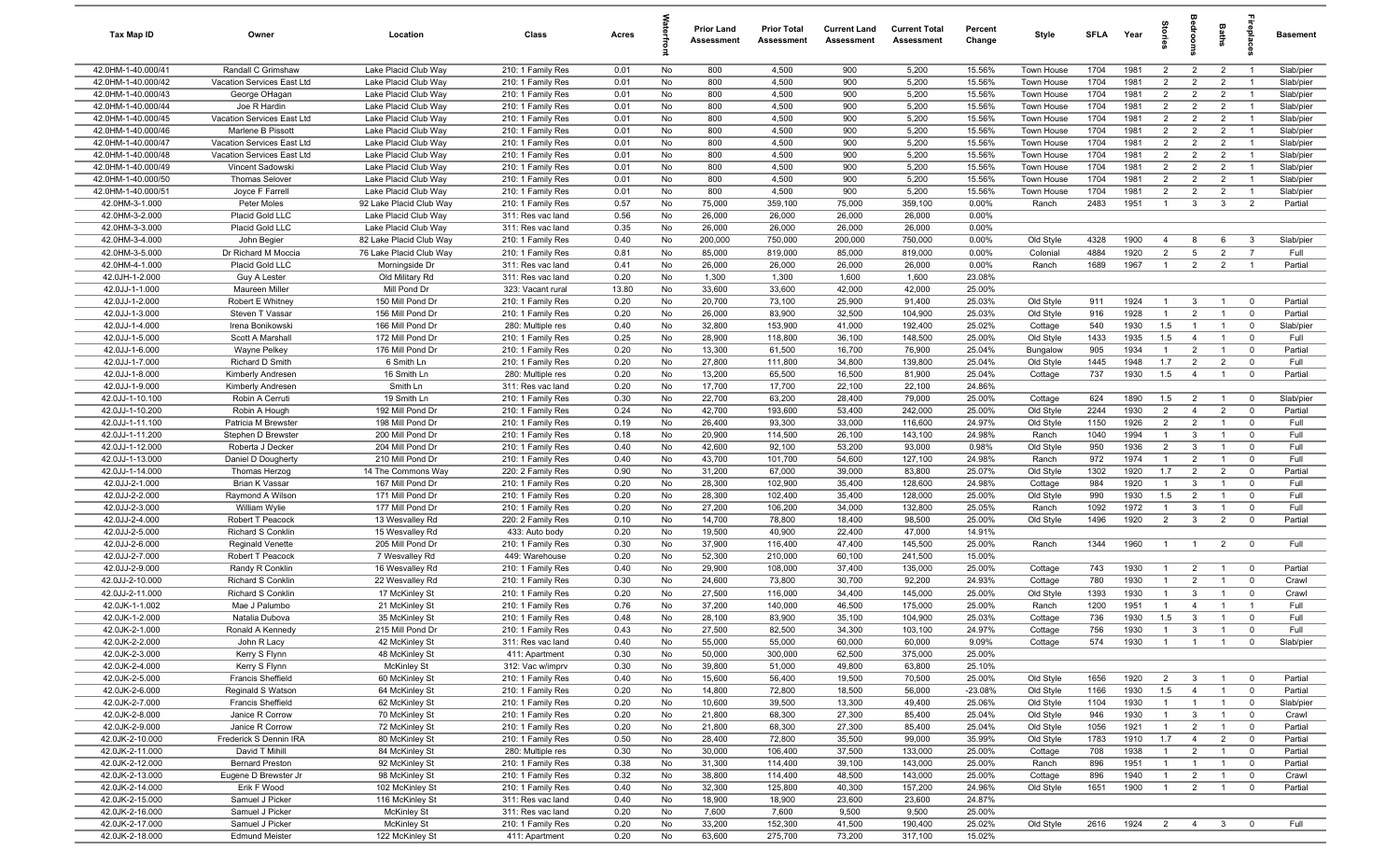| Tax Map ID                         | Owner                                   | Location                             | Class                                  | Acres        |          | <b>Prior Land</b><br>Assessment | <b>Prior Total</b><br>Assessment | <b>Current Land</b><br>Assessment | <b>Current Total</b><br>Assessment | Percent<br>Change  | Style                     | <b>SFLA</b>  | Year         | ğ                                | ē                            | Baths                            | repla                            | Basement             |
|------------------------------------|-----------------------------------------|--------------------------------------|----------------------------------------|--------------|----------|---------------------------------|----------------------------------|-----------------------------------|------------------------------------|--------------------|---------------------------|--------------|--------------|----------------------------------|------------------------------|----------------------------------|----------------------------------|----------------------|
| 42.0JK-2-19.000                    | Richard P Wilkins                       | 327 Mill Pond Dr                     | 210: 1 Family Res                      | 0.10         | No       | 19,300                          | 73,200                           | 24,100                            | 91,500                             | 25.00%             | Cottage                   | 679          | 1930         | $\mathbf{1}$                     | $\overline{2}$               | $\overline{1}$                   | $^{\circ}$                       | Full                 |
| 42.0JK-2-20.000                    | Loretta Smith                           | 327 Mill Pond Dr                     | 210: 1 Family Res                      | 0.10         | No       | 10,700                          | 23,000                           | 13,400                            | 28,800                             | 25.22%             | Bungalow                  | 848          | 1930         | $\overline{1}$                   | $\overline{2}$               | $\overline{1}$                   | $^{\circ}$                       | Full                 |
| 42.0JK-2-21.000                    | Bebe E Bickford                         | 128 McKinley St                      | 210: 1 Family Res                      | 0.20         | No       | 24,300                          | 98,000                           | 30,400                            | 122,500                            | 25.00%             | Old Style                 | 1358         | 1930         | 2.7                              | $\mathbf{3}$                 | $\overline{2}$                   | $\mathbf 0$                      |                      |
| 42.0JK-2-22.100                    | Amy Hajrulla                            | 134 McKinley St                      | 210: 1 Family Res                      | 0.12         | No       | 21,800                          | 90,800                           | 27,300                            | 113,500                            | 25.00%             | Old Style                 | 1468         | 1930         | $\overline{2}$                   | $\overline{4}$               | $\overline{2}$                   | $^{\circ}$                       | Partial              |
| 42.0JK-2-23.000                    | Gerald D Corrow                         | 136 McKinley St                      | 210: 1 Family Res                      | 0.15         | No       | 18,800                          | 88,000                           | 23,500                            | 110,000                            | 25.00%             | Old Style                 | 1052         | 1930         | 1.7                              | $\mathbf{3}$                 | $\mathbf{1}$                     | $^{\circ}$                       | Full                 |
| 42.0JK-2-24.000                    | Patrick G Valentine                     | 142 McKinley St                      | 210: 1 Family Res                      | 0.10         | No       | 24,000                          | 130,100                          | 30,000                            | 162,600                            | 24.98%             | Old Style                 | 1520<br>1002 | 1930<br>1927 | 1.5<br>$\overline{1}$            | $\mathbf{3}$<br>$\mathbf{3}$ | $\overline{2}$<br>$\overline{1}$ | $\overline{1}$<br>$\overline{1}$ | Partial              |
| 42.0JK-2-25.100<br>42.0JK-2-25.200 | Allan J Horton<br>Tracy L Roy           | 339 Mill Pond Dr<br>335 Mill Pond Dr | 210: 1 Family Res<br>210: 1 Family Res | 0.27<br>0.21 | No<br>No | 23,200<br>19,000                | 118,800<br>77,400                | 29,000<br>23,800                  | 148,500<br>96,800                  | 25.00%<br>25.06%   | Old Style<br>Manufactured | 1030         | 1972         | $\overline{1}$                   | $\mathbf{3}$                 | $\overline{1}$                   | $\mathbf 0$                      | Partial<br>Slab/pier |
| 42.0JK-2-26.100                    | Peter Roy                               | 329 Mill Pond Dr                     | 210: 1 Family Res                      | 0.15         | No       | 20,000                          | 79,000                           | 25,000                            | 98,800                             | 25.06%             | Cottage                   | 560          | 1927         | $\overline{1}$                   | $\overline{1}$               | $\mathbf{1}$                     | $\overline{\mathbf{0}}$          | Crawl                |
| 42.0JK-2-26.210                    | Peter Roy                               | 331 Mill Pond Dr                     | 311: Res vac land                      | 0.03         | No       | 10,000                          | 10,000                           | 100                               | 100                                | -99.00%            |                           |              |              |                                  |                              |                                  |                                  |                      |
| 42.0JK-2-26.220                    | Tracy L Roy                             | 331 Mill Pond Dr                     | 210: 1 Family Res                      | 0.17         | No       | 20,000                          | 81,000                           | 23,000                            | 93,200                             | 15.06%             | Raised Ranch              | 1494         | 2005         | $\overline{1}$                   | 4                            | $\overline{2}$                   | $\overline{1}$                   | Full                 |
| 42.0JK-2-27.000                    | William S Tavares                       | 325 Mill Pond Dr                     | 220: 2 Family Res                      | 0.20         | No       | 25,800                          | 114,500                          | 32,200                            | 143,100                            | 24.98%             | Old Style                 | 1610         | 1920         | $\overline{2}$                   | $\overline{4}$               | $\overline{2}$                   | $^{\circ}$                       | Full                 |
| 42.0JK-2-28.000                    | Samuel J Picker                         | 319 Mill Pond Dr                     | 210: 1 Family Res                      | 0.45         | No       | 34,600                          | 149,100                          | 43,300                            | 186,400                            | 25.02%             | Ranch                     | 1050         | 1960         | $\overline{1}$                   | 2                            | $\overline{1}$                   | $\overline{1}$                   | Full                 |
| 42.0JK-2-29.100                    | Harriet E Miller                        | 311 Mill Pond Dr                     | 230: 3 Family Res                      | 0.39         | No       | 46,800                          | 132,300                          | 58,500                            | 165,400                            | 25.02%             | Old Style                 | 2991         | 1945         | $\overline{2}$                   | $\overline{4}$               | $\mathbf{3}$                     | $\mathbf 0$                      | Full                 |
| 42.0JK-2-29.200                    | Harriet E Miller                        | Mill Pond Dr                         | 330: Vacant comm                       | 0.33         | No       | 13,400                          | 13,400                           | 15,400                            | 15,400                             | 14.93%             |                           |              |              |                                  |                              |                                  |                                  |                      |
| 42.0JK-2-31.002                    | Jay Mankedick                           | 297 Mill Pond Dr                     | 280: Multiple res                      | 0.46         | No       | 60,200                          | 194,900                          | 75,200                            | 243,600                            | 24.99%             | Ranch                     | 960          | 1970         | $\mathbf{1}$                     | $\overline{2}$               | $\overline{1}$                   | $\overline{\mathbf{0}}$          | Full                 |
| 42.0JK-2-32.000                    | Margaret W Daby                         | 293 Mill Pond Dr                     | 210: 1 Family Res                      | 0.20         | No       | 27,200                          | 93,400                           | 34,000                            | 116,800                            | 25.05%             | Old Style                 | 1057         | 1915         | $\overline{2}$                   | $\mathbf{3}$                 | $\overline{2}$                   | $\mathbf 0$                      | Partial              |
| 42.0JK-2-33.000                    | Donna L Gray                            | 287 Mill Pond Dr                     | 210: 1 Family Res                      | 0.20         | No       | 25,100                          | 76,700                           | 31,400                            | 95,900                             | 25.03%             | Cottage                   | 609          | 1930         | $\overline{1}$                   | $\overline{1}$               | $\overline{1}$                   | $^{\circ}$                       | Full                 |
| 42.0JK-2-34.000                    | Joy W Conway                            | Mill Pond Dr                         | 311: Res vac land                      | 0.10         | No       | 4,500                           | 4,500                            | 5,600                             | 5,600                              | 24.44%             |                           |              |              |                                  |                              |                                  |                                  |                      |
| 42.0JK-2-35.000                    | Joy W Conway                            | 283 Mill Pond Dr                     | 210: 1 Family Res                      | 0.20         | No       | 24,200                          | 69,200                           | 30,300                            | 86,500                             | 25.00%             | Old Style                 | 860          | 1920         | $\overline{2}$                   | $\mathbf{3}$                 | $\overline{1}$                   | $\overline{\mathbf{0}}$          | Full                 |
| 42.0JK-2-36.000<br>42.0JK-2-37.000 | Stephan Dramm                           | 279 Mill Pond Dr<br>269 Mill Pond Dr | 210: 1 Family Res                      | 0.40<br>0.50 | No       | 47,600<br>58,700                | 132,200<br>145,600               | 59,400<br>65,000                  | 165,200<br>140,000                 | 24.96%<br>$-3.85%$ | Old Style                 | 1515<br>2310 | 1910<br>1910 | $\overline{2}$<br>$\overline{2}$ | $\mathbf{3}$<br>$\mathbf{3}$ | $\overline{2}$<br>$\overline{1}$ | $\mathbf 0$<br>$\mathbf 0$       | Partial<br>Partial   |
| 42.0JK-2-39.000                    | David A Kilburn<br>Scott Foster         | 259 Mill Pond Dr                     | 210: 1 Family Res<br>210: 1 Family Res | 0.59         | No<br>No | 25,400                          | 61,700                           | 31,700                            | 77,100                             | 24.96%             | Old Style<br>Cottage      | 727          | 1920         | $\overline{1}$                   | $\overline{1}$               | $\overline{1}$                   | $\mathbf{0}$                     | Partial              |
| 42.0JK-2-41.100                    | Ronald A Kennedy                        | 235 Mill Pond Dr                     | 210: 1 Family Res                      | 0.33         | No       | 32,300                          | 52,900                           | 40,300                            | 66,100                             | 24.95%             | Ranch                     | 1979         | 1960         | $\overline{1}$                   | $\mathbf{3}$                 | $\overline{1}$                   | $\overline{1}$                   | Full                 |
| 42.0JK-2-41.200                    | Ronald A Kennedy                        | 243 Mill Pond Dr                     | 210: 1 Family Res                      | 0.60         | No       | 44,100                          | 96,900                           | 55,100                            | 121,100                            | 24.97%             | Ranch                     | 1352         | 1999         | $\overline{1}$                   | $\mathbf{3}$                 | $\overline{2}$                   | $\mathbf 0$                      | Slab/pier            |
| 42.0JK-2-42.000                    | Ronald A Kennedy                        | 223 Mill Pond Dr                     | 210: 1 Family Res                      | 0.42         | No       | 45,700                          | 105,100                          | 57,200                            | 131,400                            | 25.02%             | Ranch                     | 1248         | 1968         | $\overline{1}$                   | $\mathbf{3}$                 | $\overline{1}$                   | - 1                              | Full                 |
| 42.0JK-3-1.000                     | Connie J Issleb                         | Mill Pond Dr                         | 311: Res vac land                      | 0.30         | No       | 18,000                          | 18,000                           | 22,500                            | 22,500                             | 25.00%             |                           |              |              |                                  |                              |                                  |                                  |                      |
| 42.0JK-3-2.000                     | Connie J Issleb                         | 242 Mill Pond Dr                     | 210: 1 Family Res                      | 0.40         | No       | 48,900                          | 142,400                          | 61,100                            | 178,000                            | 25.00%             | Ranch                     | 1358         | 1963         | $\mathbf{1}$                     | $\mathbf{3}$                 |                                  | $^{\circ}$                       | Partial              |
| 42.0JK-3-3.000                     | David R Smith                           | 246 Mill Pond Dr                     | 210: 1 Family Res                      | 0.20         | No       | 29,700                          | 113,900                          | 37,200                            | 142,400                            | 25.02%             | Old Style                 | 1680         | 1930         | $\overline{2}$                   | $\mathbf{3}$                 |                                  | $^{\circ}$                       | Full                 |
| 42.0JK-3-4.000                     | Donald Hill                             | 250 Mill Pond Dr                     | 210: 1 Family Res                      | 0.40         | No       | 35,400                          | 143,900                          | 44,300                            | 179,900                            | 25.02%             | Ranch                     | 1120         | 1987         | $\mathbf{1}$                     | $\mathbf{3}$                 |                                  | $\Omega$                         | Full                 |
| 42.0JK-3-5.000                     | Paul Makara                             | Mill Pond Dr                         | 311: Res vac land                      | 0.40         | No       | 19,900                          | 19,900                           | 24,900                            | 24,900                             | 25.13%             |                           |              |              |                                  |                              |                                  |                                  |                      |
| 42.0JK-3-6.000                     | Paul Makara                             | 252 Mill Pond Dr                     | 210: 1 Family Res                      | 1.97         | No       | 80,600                          | 132,800                          | 100,800                           | 166,000                            | 25.00%             | Old Style                 | 1225         | 1920         | 1.5                              | $\mathbf{3}$                 | $\overline{2}$                   | $\overline{\mathbf{0}}$          | Full                 |
| 42.0JK-3-7.000                     | Steven H Gallo Sr                       | 258 Mill Pond Dr                     | 210: 1 Family Res                      | 0.32         | No       | 20,200                          | 42,300                           | 25,300                            | 52,900                             | 25.06%             | Cottage                   | 789          | 1920         | $\overline{1}$                   | $\overline{2}$               | $\overline{1}$                   | $\mathbf 0$                      | Crawl                |
| 42.0JK-3-8.000                     | Julie E Henderson                       | 260 Mill Pond Dr                     | 210: 1 Family Res                      | 0.20         | No       | 24,700                          | 73,900                           | 30,900                            | 92,400                             | 25.03%             | Ranch                     | 984          | 1965         | $\overline{1}$                   | $\overline{2}$               | $\overline{1}$                   | $\mathbf 0$                      | Crawl                |
| 42.0JK-3-9.000                     | Sheila A Preston                        | 266 Mill Pond Dr                     | 210: 1 Family Res                      | 0.31         | No       | 31,800                          | 127,700                          | 39,700                            | 159,600                            | 24.98%             | Ranch                     | 1432         | 1982         | $\overline{1}$                   | $\overline{2}$               | $\overline{1}$                   | $^{\circ}$                       | Full                 |
| 42.0JK-3-10.000<br>42.0JK-3-11.000 | Stephen C Kroha                         | 270 Mill Pond Dr                     | 210: 1 Family Res                      | 0.30<br>1.03 | No<br>No | 41,400<br>83,500                | 144,300<br>199,600               | 51,800                            | 195,400<br>249,500                 | 35.41%<br>25.00%   | Old Style                 | 1502<br>2448 | 1920<br>1995 | 1.5<br>2                         | $\mathbf{3}$<br>5            | $\overline{1}$<br>$\mathbf{3}$   | $^{\circ}$<br>$^{\circ}$         | Crawl<br>Full        |
| 42.0JK-3-12.000                    | Eric L Harper<br>Elaine May             | 272 Mill Pond Dr<br>274 Mill Pond Dr | 220: 2 Family Res<br>210: 1 Family Res | 1.15         | No       | 100,000                         | 250,000                          | 104,400<br>125,000                | 312,500                            | 25.00%             | Contemporary<br>Old Style | 1152         | 1890         | 2                                | $\mathbf{3}$                 | $\overline{1}$                   | $\mathbf{0}$                     | Full                 |
| 42.0JK-3-13.000                    | Douglas Brownell Jr                     | 280 Mill Pond Dr                     | 210: 1 Family Res                      | 0.30         | No       | 36,500                          | 97,400                           | 45,700                            | 121,800                            | 25.05%             | Old Style                 | 1536         | 1890         | $\overline{2}$                   | $\mathbf{3}$                 | $\overline{2}$                   | $\mathbf 0$                      | Partial              |
| 42.0JK-3-14.000                    | Alyson P Thompson                       | 284 Mill Pond Dr                     | 210: 1 Family Res                      | 0.30         | No       | 37,900                          | 100,800                          | 47,400                            | 95,000                             | $-5.75%$           | Old Style                 | 1053         | 1920         | 1.7                              | $\mathbf{3}$                 | $\overline{1}$                   | $\mathbf 0$                      | Partial              |
| 42.0JK-3-15.000                    | Rickey W Morford                        | 292 Mill Pond Dr                     | 210: 1 Family Res                      | 0.74         | No       | 63,800                          | 126,400                          | 79,800                            | 158,000                            | 25.00%             | Old Style                 | 1417         | 1920         | 1.7                              | $\overline{4}$               |                                  | $^{\circ}$                       | Partial              |
| 42.0JK-3-16.000                    | Bart J Kempa                            | 302 Mill Pond Dr                     | 210: 1 Family Res                      | 0.30         | No       | 39,000                          | 125,800                          | 48,700                            | 125,800                            | 0.00%              | Old Style                 | 1456         | 1920         | $\overline{2}$                   | $\overline{2}$               | $\overline{1}$                   | $^{\circ}$                       | Full                 |
| 42.0JK-3-17.000                    | James T Beaney                          | 308 Mill Pond Dr                     | 210: 1 Family Res                      | 0.20         | No       | 25,100                          | 76,800                           | 31,400                            | 50,000                             | $-34.90%$          | Ranch                     | 888          | 1963         | $\mathbf{1}$                     | $\mathbf{3}$                 |                                  | $\Omega$                         | Full                 |
| 42.0JK-3-18.000                    | Donald E Beaney                         | 318 Mill Pond Dr                     | 210: 1 Family Res                      | 0.30         | No       | 37,500                          | 100,800                          | 46,900                            | 70,800                             | $-29.76%$          | Old Style                 | 1677         | 1920         | $\overline{2}$                   | $\overline{4}$               | $\overline{2}$                   | $\Omega$                         | Full                 |
| 42.0JK-3-19.000                    | Krista M Fenton                         | 324 Mill Pond Dr                     | 210: 1 Family Res                      | 0.26         | No       | 41,100                          | 142,700                          | 51,400                            | 178,400                            | 25.02%             | Old Style                 | 1404         | 1920         | $\overline{2}$                   | $\mathbf{3}$                 |                                  | $\Omega$                         | Full                 |
| 42.0JK-3-20.000                    | Brian W Martin                          | 332 Mill Pond Dr                     | 210: 1 Family Res                      | 0.40         | No       | 48,600                          | 140,700                          | 60,800                            | 175,900                            | 25.02%             | Old Style                 | 1886         | 1930         | $\overline{2}$                   | $\overline{2}$               | $\overline{2}$                   | $\mathbf 0$                      | Partial              |
| 42.0JK-3-21.000                    | Brian A Woodruff                        | 336 Mill Pond Dr                     | 210: 1 Family Res                      | 0.60         | No       | 50,400                          | 61,700                           | 63,000                            | 77,100                             | 24.96%             | Old Style                 | 1250         | 1930         | 1.5                              | $\overline{2}$               | $\overline{1}$                   |                                  | Partial              |
| 42.0JK-3-22.000                    | LP Commons Ltd Prtnrshp                 | 43 The Commons Way                   | 411: Apartment                         | 4.75         | No       | 474,200                         | 528,283                          | 545,300                           | 607,500                            | 15.00%             |                           |              |              |                                  |                              |                                  |                                  |                      |
| 42.0JK-3-23.000                    | Raymond G Longo                         | Mill Pond Dr                         | 323: Vacant rural                      | 0.79         | No       | 22,100                          | 22,100                           | 27,600                            | 27,600                             | 24.89%             |                           |              |              |                                  |                              |                                  |                                  |                      |
| 42.0JK-4-1.000                     | Sean F Killeen                          | 223 Station St                       | 210: 1 Family Res                      | 1.00         | No       | 46,400                          | 197,700                          | 58,000                            | 247,100                            | 24.99%             | Other Style               | 1350         | 1980         | 1.5                              | $\mathbf{3}$                 | $\mathbf{1}$                     | $\overline{1}$                   | Full                 |
| 42.0JK-4-2.000<br>42.0JL-1-1.000   | William D Whitney<br>Donald M Valentine | 46 Chubb River Way                   | 220: 2 Family Res                      | 0.46         | No       | 36,600                          | 114,200                          | 45,800                            | 142,800                            | 25.04%             | Contemporary              | 1606         | 2002         | $\overline{2}$<br>$\overline{2}$ | $\overline{2}$               | $\mathbf{3}$                     | $\mathbf 0$                      | Full                 |
| 42.0JL-1-2.000                     | David T Mihill                          | 144 McKinley St<br>McLenathen Ave    | 220: 2 Family Res<br>311: Res vac land | 0.40<br>0.20 | No<br>No | 28,800<br>6,900                 | 118,800<br>6,900                 | 36,000<br>8,600                   | 148,500<br>8,600                   | 25.00%<br>24.64%   | Old Style                 | 1292         | 1925         |                                  | $\mathbf{3}$                 | $\overline{2}$                   | $\overline{1}$                   | Partial              |
| 42.0JL-1-3.000                     | David T Mihill                          | 17 McLenathen Ave                    | 220: 2 Family Res                      | 0.13         | No       | 27,300                          | 130,900                          | 34,100                            | 163,600                            | 24.98%             | Old Style                 | 1707         | 1930         | $\overline{2}$                   | $\overline{4}$               | $\overline{2}$                   | $\overline{\mathbf{0}}$          | Partial              |
| 42.0JL-1-4.000                     | Alan G Sawyer Jr                        | 11 McLenathen Ave                    | 210: 1 Family Res                      | 0.09         | No       | 19,700                          | 79,300                           | 24,600                            | 99,100                             | 24.97%             | Old Style                 | 1014         | 1915         | 2.5                              | $\overline{3}$               | $\overline{1}$                   | $\overline{\mathbf{0}}$          | Full                 |
| 42.0JL-1-5.000                     | William P Doyle                         | 349 Mill Pond Dr                     | 210: 1 Family Res                      | 0.15         | No       | 28,900                          | 138,700                          | 36,200                            | 173,400                            | 25.02%             | Old Style                 | 1968         | 1940         | $\overline{2}$                   | $\mathbf{3}$                 | $\overline{2}$                   | $\overline{\mathbf{0}}$          | Partial              |
| 42.0JL-1-6.000                     | <b>Edward McCasland</b>                 | 341 Mill Pond Dr                     | 210: 1 Family Res                      | 0.30         | No       | 39,600                          | 130,100                          | 49,500                            | 162,600                            | 24.98%             | Old Style                 | 1612         | 1900         | $\overline{2}$                   | $\overline{4}$               | $\mathbf{1}$                     | $\overline{1}$                   | Partial              |
| 42.0JL-1-7.000                     | Catherine Curry                         | 12 McCasland Way                     | 210: 1 Family Res                      | 0.10         | No       | 17,000                          | 61,700                           | 21,200                            | 77,100                             | 24.96%             | Old Style                 | 988          | 1920         | 1.7                              | $\overline{2}$               | $\overline{2}$                   | $\mathbf 0$                      | Crawl                |
| 42.0JL-2-1.000                     | Aljo Cecunjanin                         | 158 McKinley St                      | 411: Apartment                         | 0.10         | No       | 58,200                          | 349,400                          | 66,900                            | 401,800                            | 15.00%             |                           |              |              |                                  |                              |                                  |                                  |                      |
| 42.0JL-2-2.000                     | Robert J Wilson                         | 162 McKinley St                      | 230: 3 Family Res                      | 0.20         | No       | 33,100                          | 139,800                          | 41,400                            | 174,800                            | 25.04%             | Old Style                 | 2690         | 1930         | $\overline{2}$                   | 6                            | $\overline{4}$                   | $\overline{\mathbf{0}}$          | Partial              |
| 42.0JL-2-3.000                     | Lawrence M Wood Jr                      | 166 McKinley St                      | 220: 2 Family Res                      | 0.30         | No       | 27,500                          | 123,100                          | 34,400                            | 153,900                            | 25.02%             | Duplex                    | 1628         | 1965         | $\overline{2}$                   | $\overline{4}$               | $\overline{2}$                   | $\mathbf 0$                      | Slab/pier            |
| 42.0JL-2-4.000                     | Patricia M Brewster                     | 172 McKinley St                      | 210: 1 Family Res                      | 0.10         | No       | 21,900                          | 104,800                          | 27,400                            | 131,000                            | 25.00%             | Bungalow                  | 936          | 1910         | $\overline{1}$                   | $\mathbf{3}$                 | $\overline{1}$                   | $\overline{\mathbf{0}}$          | Full                 |
| 42.0JL-2-5.000                     | Marie Preston                           | 174 McKinley St                      | 230: 3 Family Res                      | 0.20         | No       | 29,800                          | 114,500                          | 37,200                            | 143,100                            | 24.98%             | Old Style                 | 1398         | 1940         | 2                                | $\overline{4}$               | $\mathbf{3}$                     | $\mathbf 0$                      | Partial              |
| 42.0JL-2-6.000                     | <b>Terrance Gallagher</b>               | 180 McKinley St                      | 230: 3 Family Res                      | 0.10         | No       | 27,000                          | 134,400                          | 33,800                            | 168,000                            | 25.00%             | Old Style                 | 2400         | 1920         | $\mathbf{3}$                     | 6                            | $\mathbf{3}$                     | $\mathbf 0$                      | Slab/pier            |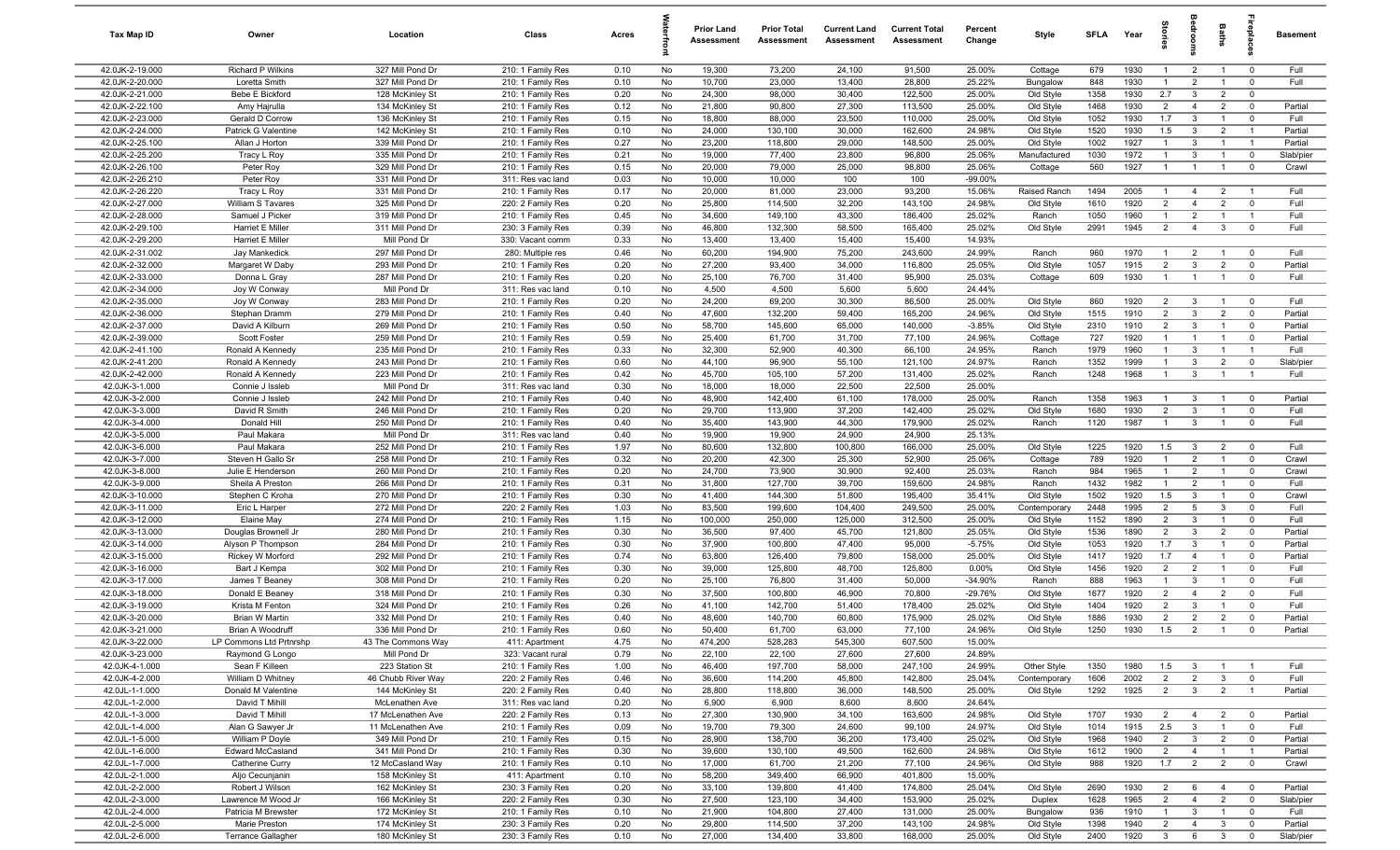| Tax Map ID                         | Owner                                      | Location                           | Class                               | Acres        |          | <b>Prior Land</b><br>Assessment | <b>Prior Total</b><br>Assessment | <b>Current Land</b><br>Assessment | <b>Current Total</b><br>Assessment | Percent<br>Change | Style                  | SFLA         | Year         | tories                | droom                           | Baths                          | 용                                | Basement     |
|------------------------------------|--------------------------------------------|------------------------------------|-------------------------------------|--------------|----------|---------------------------------|----------------------------------|-----------------------------------|------------------------------------|-------------------|------------------------|--------------|--------------|-----------------------|---------------------------------|--------------------------------|----------------------------------|--------------|
| 42.0JL-2-7.000                     | Gennaro E Locurcio                         | 49 Colden Ave                      | 210: 1 Family Res                   | 0.20         | No       | 30,700                          | 140,000                          | 38,400                            | 175,000                            | 25.00%            | Old Style              | 1331         | 1924         | $\overline{2}$        | $\overline{4}$                  | $\overline{1}$                 | $\overline{1}$                   | Partial      |
| 42.0JL-2-8.000                     | Gene Martin                                | 41 Colden Ave                      | 210: 1 Family Res                   | 0.20         | No       | 29,800                          | 97,400                           | 37,300                            | 121,800                            | 25.05%            | Old Style              | 2611         | 1940         | $\overline{2}$        | 3                               | $\overline{1}$                 | $\overline{1}$                   | Slab/pier    |
| 42.0JL-2-9.000                     | Denice A Brady                             | 29 Colden Ave                      | 210: 1 Family Res                   | 0.10         | No       | 23,100                          | 96,300                           | 28,900                            | 120,400                            | 25.03%            | Cottage                | 593          | 1920         | $\mathbf{1}$          | $\overline{1}$                  | $\overline{1}$                 | $\mathbf 0$                      | Partial      |
| 42.0JL-2-10.000                    | <b>Tracy Roy</b>                           | 19 Spring St                       | 210: 1 Family Res                   | 0.20         | No       | 24,400                          | 106,400                          | 30,500                            | 133,000                            | 25.00%            | Old Style              | 1224         | 1890         | $\overline{2}$        | 3                               |                                | $\mathbf 0$                      | Crawl        |
| 42.0JL-2-11.000                    | <b>Tracy Roy</b>                           | 6 McLenathen Ave                   | 210: 1 Family Res                   | 0.20         | No       | 24,900                          | 74,400                           | 31,100                            | 93,000                             | 25.00%            | Cape Cod               | 714          | 1935         | 1.7                   | $\overline{2}$                  |                                | $\overline{0}$                   | Partial      |
| 42.0JL-2-12.000                    | Peter Roy                                  | 7 Spring St                        | 220: 2 Family Res                   | 0.30         | No       | 46,900                          | 188,800                          | 58,600                            | 236,000                            | 25.00%            | Duplex                 | 3375         | 1990         | 2.5                   | 5                               | $\overline{4}$                 | $\mathbf 0$                      | Full         |
| 42.0JL-2-13.000                    | <b>Garry Smith</b>                         | 164 McKinley St                    | 210: 1 Family Res                   | 0.30         | No       | 29,000                          | 108,300                          | 36,300                            | 135,400                            | 25.02%            | Old Style              | 1008         | 1914         | 1.7                   | $\overline{2}$                  | $\overline{1}$                 | $\overline{\mathbf{0}}$          | Partial      |
| 42.0JL-2-14.000                    | James E Jewtraw                            | Spring St                          | 311: Res vac land                   | 0.10         | No       | 200                             | 200                              | 200                               | 200                                | 0.00%             |                        |              |              |                       |                                 |                                |                                  |              |
| 42.0JL-2-15.000                    | James E Jewtraw                            | 15 Spring St                       | 210: 1 Family Res                   | 0.10         | No       | 21,200                          | 90,800                           | 26,500                            | 113,500                            | 25.00%            | Old Style              | 1488         | 1900         | $\overline{2}$        | 5                               | $\overline{1}$                 | $\mathbf 0$                      | Crawl        |
| 42.0JL-3-1.000                     | Keith Hetman                               | 188 McKinley St                    | 210: 1 Family Res                   | 0.10         | No       | 27,000                          | 134,400                          | 33,800                            | 168,000                            | 25.00%            | Old Style              | 1308         | 1910         | $\overline{2}$        | $\overline{2}$                  | $\overline{1}$                 | $\mathbf 0$                      | Partial      |
| 42.0JL-3-2.000                     | Aljo Cecunjanin                            | 52 Colden Ave                      | 220: 2 Family Res                   | 0.06         | No       | 19,200                          | 90,800                           | 24,000                            | 113,500                            | 25.00%            | Old Style              | 1498         | 1910         | $\overline{2}$        | 3                               | $\overline{2}$                 | $\overline{0}$                   | Full         |
| 42.0JL-3-3.000<br>42.0JL-3-4.000   | Aniello A Ferraro<br>Clada Arsenault       | 190 McKinley St<br>196 McKinley St | 230: 3 Family Res                   | 0.11<br>0.10 | No<br>No | 40,800<br>26,400                | 175,000<br>123,800               | 51,000<br>33,000                  | 218,800<br>154,800                 | 25.03%<br>25.04%  | Old Style<br>Old Style | 1998<br>1300 | 1930<br>1940 | $\overline{2}$<br>2.5 | $5\overline{5}$<br>$\mathbf{3}$ | $\mathbf{3}$<br>$\overline{2}$ | $\overline{0}$<br>$\overline{0}$ | Full<br>Full |
| 42.0JL-3-5.000                     | Linda A Arsenault                          | 31 Middle St                       | 210: 1 Family Res<br>411: Apartment | 0.10         | No       | 44,800                          | 242,000                          | 51,500                            | 278,300                            | 15.00%            |                        |              |              |                       |                                 |                                |                                  |              |
| 42.0JL-3-6.000                     | Karen E Hutchins                           | 23 Middle St                       | 210: 1 Family Res                   | 0.16         | No       | 23,600                          | 90,800                           | 29,500                            | 113,500                            | 25.00%            | Cottage                | 640          | 1986         | $\overline{1}$        | $\overline{1}$                  | $\overline{1}$                 | $\mathbf 0$                      | Full         |
| 42.0JL-3-7.000                     | Timothy J Huber                            | 15 Middle St                       | 210: 1 Family Res                   | 0.18         | No       | 29,000                          | 132,800                          | 36,200                            | 166,000                            | 25.00%            | Old Style              | 2007         | 1940         | $\overline{2}$        | $\overline{4}$                  | $\overline{2}$                 | $\overline{1}$                   | Full         |
| 42.0JL-3-8.000                     | Carol Aiken                                | 11 Middle St                       | 210: 1 Family Res                   | 0.20         | No       | 24,500                          | 104,800                          | 30,600                            | 131,000                            | 25.00%            | Old Style              | 1566         | 1935         | $\overline{2}$        | $\mathbf{3}$                    | $\overline{2}$                 | $\mathbf 0$                      | Full         |
| 42.0JL-3-9.000                     | David P Luck                               | 7 Middle St                        | 220: 2 Family Res                   | 0.10         | No       | 34,800                          | 201,600                          | 43,500                            | 252,000                            | 25.00%            | Old Style              | 2109         | 1900         | 1.7                   | 5                               | $\overline{2}$                 | $\overline{0}$                   | Partial      |
| 42.0JL-3-10.000                    | Gilberto Viadana                           | 31 Spring St                       | 210: 1 Family Res                   | 0.10         | No       | 25,300                          | 125,800                          | 31,600                            | 157,200                            | 24.96%            | Old Style              | 1077         | 1920         | 1.7                   | $\mathbf{3}$                    | $\overline{1}$                 | $\mathbf 0$                      | Full         |
| 42.0JL-3-11.000                    | Cheryl Strack                              | 37 Spring St                       | 220: 2 Family Res                   | 0.19         | No       | 27,800                          | 89,600                           | 34,800                            | 112,000                            | 25.00%            | Ranch                  | 1176         | 1963         | $\mathbf{1}$          | $\overline{4}$                  | $\overline{2}$                 | $\mathbf 0$                      | Full         |
| 42.0JL-3-12.000                    | David T Mihill II                          | 40 Colden Ave                      | 210: 1 Family Res                   | 0.30         | No       | 26,800                          | 97,900                           | 33,500                            | 122,400                            | 25.03%            | Ranch                  | 1080         | 1970         | $\mathbf{1}$          | $\overline{2}$                  | $\overline{1}$                 | $\mathbf 0$                      | Crawl        |
| 42.0JL-3-13.000                    | Lakeplacidhouse LLC                        | 50 Colden Ave                      | 210: 1 Family Res                   | 0.20         | No       | 27,700                          | 96,900                           | 34,600                            | 121,100                            | 24.97%            | Old Style              | 1194         | 1930         | $\overline{2}$        | $\overline{2}$                  | $\overline{1}$                 | $\overline{0}$                   | Partial      |
| 42.0JL-4-1.000                     | William D Schaffer                         | 4 Middle St                        | 210: 1 Family Res                   | 0.10         | No       | 24,600                          | 110,400                          | 30,800                            | 138,000                            | 25.00%            | Ranch                  | 1271         | 1951         | $\overline{1}$        | 3                               | $\overline{1}$                 | $\overline{0}$                   | Full         |
| 42.0JL-4-2.100                     | Jeffrey L Petrocci                         | 10 Middle St                       | 210: 1 Family Res                   | 0.08         | No       | 18,200                          | 83,600                           | 22,700                            | 104,500                            | 25.00%            | Ranch                  | 1104         | 1951         | $\mathbf{1}$          | 3                               | $\overline{1}$                 | $\mathbf 0$                      | Full         |
| 42.0JL-4-3.028                     | William P Billerman                        | 20 Colden Ave                      | 210: 1 Family Res                   | 0.15         | No       | 30,400                          | 146,300                          | 38,000                            | 182,900                            | 25.02%            | Old Style              | 1512         | 1940         | 2                     | $\mathbf{3}$                    | $\overline{1}$                 | $\overline{1}$                   | Partial      |
| 42.0JL-4-4.000                     | Michael A Nicola                           | Middle St                          | 330: Vacant comm                    | 0.10         | No       | 33,600                          | 33,600                           | 38,600                            | 38,600                             | 14.88%            |                        |              |              |                       |                                 |                                |                                  |              |
| 42.0JL-4-5.003                     | Peter Holderied                            | 2750 Main St                       | 485: >1use sm bld                   | 1.00         | No       | 596,300                         | 1,194,800                        | 685,700                           | 1,374,000                          | 15.00%            |                        |              |              |                       |                                 |                                |                                  |              |
| 42.0JL-4-6.100                     | Arthur J Devlin                            | 2764 Main St                       | 415: Motel                          | 2.23         | No       | 735,700                         | 1,746,300                        | 846,000                           | 2,008,200                          | 15.00%            |                        |              |              |                       |                                 |                                |                                  |              |
| 42.0JL-4-7.100                     | Arthur W Jubin                             | 2776 Main St                       | 482: Det row bldg                   | 0.09         | No       | 75,600                          | 165,900                          | 87,000                            | 190,800                            | 15.01%            |                        |              |              |                       |                                 |                                |                                  |              |
| 42.0JL-4-8.000                     | Peter H Moles                              | 6197 Sentinel Rd                   | 411: Apartment                      | 0.10         | No       | 92,000                          | 296,400                          | 105,800                           | 340,900                            | 15.01%            |                        |              |              |                       |                                 |                                |                                  |              |
| 42.0JL-4-9.000<br>42.0JL-4-10.000  | 404 Main Street Trust                      | 6193 Sentinel Rd<br>Main St        | 411: Apartment                      | 0.10<br>0.10 | No<br>No | 63,500<br>40,300                | 267,200<br>40,300                | 73,000<br>46,300                  | 307,300<br>46,300                  | 15.01%<br>14.89%  |                        |              |              |                       |                                 |                                |                                  |              |
| 42.0JL-4-11.000                    | Gretchen Whitney<br>Peter A Roy            | 6187 Sentinel Rd                   | 330: Vacant comm<br>411: Apartment  | 0.20         | No       | 86,700                          | 210,600                          | 99,700                            | 242,200                            | 15.00%            |                        |              |              |                       |                                 |                                |                                  |              |
| 42.0JL-4-12.000                    | Ruth P Wilkins                             | 6183 Sentinel Rd                   | 418: Inn/lodge                      | 0.10         | No       | 33,000                          | 118,800                          | 37,900                            | 136,600                            | 14.98%            |                        |              |              |                       |                                 |                                |                                  |              |
| 42.0JL-4-13.000                    | Gregory L Peacock                          | 6181 Sentinel Rd                   | 210: 1 Family Res                   | 0.10         | No       | 17,000                          | 73,800                           | 21,200                            | 92,200                             | 24.93%            | Cottage                | 528          | 1940         | $\overline{1}$        | $\overline{2}$                  | $\overline{1}$                 | $^{\circ}$                       | Full         |
| 42.0JL-4-14.000                    | Adk Publishing Co Inc                      | 6179 Sentinel Rd                   | 465: Prof. bldg.                    | 0.20         | No       | 96,100                          | 236,800                          | 110,500                           | 272,300                            | 14.99%            |                        |              |              |                       |                                 |                                |                                  |              |
| 42.0JL-4-15.000                    | Adk Publishing Co Inc                      | Main St                            | 330: Vacant comm                    | 0.10         | No       | 35,400                          | 35,400                           | 40,700                            | 40,700                             | 14.97%            |                        |              |              |                       |                                 |                                |                                  |              |
| 42.0JL-4-16.000                    | Barbara L Fisher                           | 6169 Sentinel Rd                   | 280: Multiple res                   | 0.10         | No       | 38,400                          | 213,200                          | 48,000                            | 266,500                            | 25.00%            | Old Style              | 1512         | 1920         | $\overline{2}$        | $\mathbf{3}$                    | $\overline{1}$                 | $\mathbf 0$                      | Partial      |
| 42.0JL-4-17.000                    | <b>Brent Reid</b>                          | 6167 Sentinel Rd                   | 482: Det row bldg                   | 0.10         | No       | 46,700                          | 119,500                          | 53,700                            | 137,400                            | 14.98%            |                        |              |              |                       |                                 |                                |                                  |              |
| 42.0JL-4-18.000                    | Tri-Lakes Electric Inc                     | 6165 Sentinel Rd                   | 210: 1 Family Res                   | 0.10         | No       | 18,600                          | 75,400                           | 23,200                            | 65,000                             | $-13.79%$         | Old Style              | 938          | 1920         | 1.7                   | $\mathbf{3}$                    | $\overline{1}$                 | $\mathbf 0$                      | Full         |
| 42.0JL-4-19.000                    | Leo Fisher                                 | 62 Spring St                       | 210: 1 Family Res                   | 0.20         | No       | 15,500                          | 70,300                           | 19,400                            | 87,900                             | 25.04%            | Cottage                | 506          | 1950         | $\overline{1}$        | $\overline{2}$                  | -1                             | $\mathbf 0$                      | Full         |
| 42.0JL-4-20.000                    | Debra M Stanton-Dowie                      | 60 Spring St                       | 220: 2 Family Res                   | 0.10         | No       | 32,000                          | 185,600                          | 40,000                            | 232,000                            | 25.00%            | Old Style              | 1547         | 1940         | $\overline{2}$        | $\overline{4}$                  | $\overline{2}$                 | $\overline{0}$                   | Full         |
| 42.0JL-4-21.000                    | KHB Of Lake Placid Inc                     | 6163 Sentinel Rd                   | 426: Fast food                      | 0.50         | No       | 231,400                         | 909,800                          | 266,100                           | 1,046,300                          | 15.00%            |                        |              |              |                       |                                 |                                |                                  |              |
| 42.0JL-4-22.001                    | Sally A Waters                             | 16 Spring St                       | 210: 1 Family Res                   | 0.20         | No       | 11,400                          | 11,400                           | 25,000                            | 350,000                            | 2970.18%          | Colonial               | 1982         | 2005         | $\overline{2}$        | $\overline{4}$                  | $\overline{2}$                 | $\overline{0}$                   | Full         |
| 42.0JL-4-22.100                    | KHB Of Lake Placid Inc                     | 58 Spring St                       | 330: Vacant comm                    | 0.26         | No       | 67,200                          | 67,200                           | 77,300                            | 77,300                             | 15.03%            |                        |              |              |                       |                                 |                                |                                  |              |
| 42.0JL-4-22.200                    | KHB Of Lake Placid Inc                     | Main St                            | 330: Vacant comm                    | 0.14         | No       | 33,600                          | 33,600                           | 38,600                            | 38,600                             | 14.88%            |                        |              |              |                       |                                 |                                |                                  |              |
| 42.0JL-4-23.001                    | Veronica R Byers<br>KHB Of Lake Placid Inc | 16 Colden Ave                      | 210: 1 Family Res                   | 0.20         | No       | 10,500                          | 175,000                          | 13,200                            | 218,800                            | 25.03%            | Contemporary           | 1504 2005    |              | $\overline{2}$        |                                 |                                |                                  | Full         |
| 42.0JL-4-23.100<br>42.0JL-4-23.200 | KHB Of Lake Placid Inc                     | Main St<br>6157 Sentinel Rd        | 330: Vacant comm<br>486: Mini-mart  | 0.18<br>0.32 | No<br>No | 100,800<br>104,700              | 100,800<br>367,600               | 115,900<br>120,400                | 115,900<br>422,700                 | 14.98%<br>14.99%  |                        |              |              |                       |                                 |                                |                                  |              |
| 42.0JL-4-24.110                    | Ginger L Hughes                            | 6143 Sentinel Rd                   | 482: Det row bldg                   | 0.37         | No       | 136,400                         | 383,600                          | 156,800                           | 441,100                            | 14.99%            |                        |              |              |                       |                                 |                                |                                  |              |
| 42.0JL-4-24.120                    | KHB Of Lake Placid Inc                     | Main St                            | 330: Vacant comm                    | 0.27         | No       | 201,600                         | 201,600                          | 231,800                           | 231,800                            | 14.98%            |                        |              |              |                       |                                 |                                |                                  |              |
| 42.0JL-4-24.200                    | Jeremiah F Strack                          | 397 Mill Pond Dr                   | 433: Auto body                      | 0.37         | No       | 75,800                          | 147,000                          | 87,100                            | 169,000                            | 14.97%            |                        |              |              |                       |                                 |                                |                                  |              |
| 42.0JL-4-25.000                    | Gerald F Spoor Jr                          | 12 Colden Ave                      | 230: 3 Family Res                   | 0.22         | No       | 16,300                          | 110,900                          | 20,400                            | 110,900                            | 0.00%             | Ranch                  | 2093         | 1969         | $\overline{1}$        | 5 <sup>5</sup>                  | $\overline{\mathbf{3}}$        | $\overline{\mathbf{0}}$          | Partial      |
| 42.0JL-5-1.000                     | William Hulshoff                           | 2761 Main St                       | 210: 1 Family Res                   | 0.20         | No       | 50,000                          | 167,400                          | 57,500                            | 192,500                            | 14.99%            |                        |              |              |                       |                                 |                                |                                  |              |
| 42.0JL-5-2.000                     | William Hulshoff                           | 2763 Main St                       | 220: 2 Family Res                   | 0.20         | No       | 27,700                          | 96,900                           | 34,600                            | 121,100                            | 24.97%            | Old Style              | 1920         | 1920         |                       | $2 \qquad 4$                    | $3^{\circ}$                    | $\overline{\mathbf{0}}$          | Full         |
| 42.0JL-5-3.000                     | Lake Placid Store LLC                      | 2767 Main St                       | 330: Vacant comm                    | 0.20         | No       | 161,300                         | 161,300                          | 185,500                           | 185,500                            | 15.00%            |                        |              |              |                       |                                 |                                |                                  |              |
| 42.0JL-5-4.002                     | Lake Placid Store LLC                      | 2779 Main St                       | 484: 1 use sm bld                   | 0.29         | No       | 198,000                         | 643,300                          | 227,700                           | 739,800                            | 15.00%            |                        |              |              |                       |                                 |                                |                                  |              |
| 42.0JL-5-5.001                     | Whiteface Resources Ltd                    | 8 Morningside Dr                   | 464: Office bldg.                   | 0.18         | No       | 151,800                         | 358,400                          | 174,600                           | 412,200                            | 15.01%            |                        |              |              |                       |                                 |                                |                                  |              |
| 42.0JL-5-6.000                     | Lake Placid Store LLC                      | 176 Parkside Dr                    | 312: Vac w/imprv                    | 0.50         | No       | 119,300                         | 201,600                          | 149,100                           | 252,000                            | 25.00%            |                        |              |              |                       |                                 |                                |                                  |              |
| 42.0JL-6-1.000                     | Richard D Smith                            | 6 Spring St                        | 210: 1 Family Res                   | 0.10         | No       | 28,200                          | 185,000                          | 35,200                            | 231,200                            | 24.97%            | Old Style              | 1268         | 1924         | 1.7                   | $\mathbf{3}$                    | $\overline{1}$                 | $\overline{0}$                   | Full         |
| 42.0JL-6-2.000                     | Alice R Jesmer                             | 367 Mill Pond Dr                   | 210: 1 Family Res                   | 0.10         | No       | 24,700                          | 123,100                          | 30,900                            | 153,900                            | 25.02%            | Old Style              | 924          | 1926         | 1.7                   | $\overline{2}$                  | $\overline{1}$                 | $\mathbf 0$                      | Full         |
| 42.0JL-6-3.000                     | Daniel E Marvin                            | 373 Mill Pond Dr                   | 210: 1 Family Res                   | 0.20         | No       | 35,100                          | 156,700                          | 43,900                            | 195,900                            | 25.02%            | Old Style              | 1703         | 1912         | $\overline{2}$        | $\mathbf{3}$                    | $\overline{2}$                 | $\overline{0}$                   | Partial      |
| 42.0JL-6-4.006                     | Robert Marvin Jr                           | 21 Colden Ave                      | 210: 1 Family Res                   | 0.33         | No       | 43,300                          | 159,300                          | 54,100                            | 199,100                            | 24.98%            | Ranch                  | 1576         | 1971         | $\overline{1}$        | $\mathbf{3}$                    | $\mathbf{3}$<br>$\overline{2}$ | $\mathbf 0$                      | Full         |
| 42.0JL-6-5.000                     | Robert M Marvin Jr                         | 379 Mill Pond Dr                   | 210: 1 Family Res                   | 0.10         | No       | 23,600                          | 93,000                           | 29,400                            | 116,200                            | 24.95%            | Old Style              | 921          | 1900         | 1.7                   | $\overline{2}$                  |                                | $\overline{0}$                   | Partial      |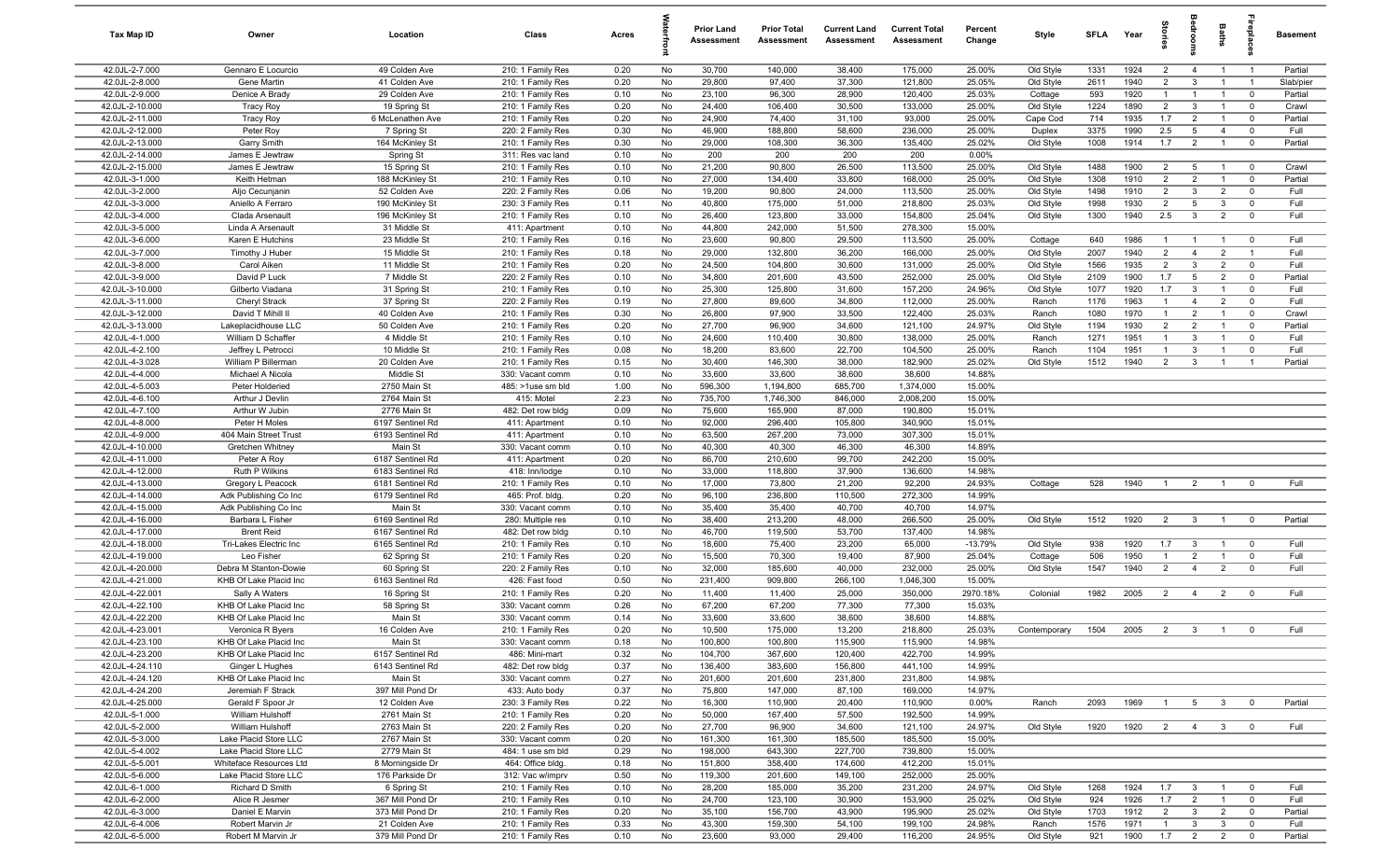| Tax Map ID                              | Owner                                                 | Location                             | Class                                   | Acres        |          | <b>Prior Land</b><br>Assessment | <b>Prior Total</b><br>Assessment | <b>Current Land</b><br>Assessment | <b>Current Total</b><br><b>Assessment</b> | Percent<br>Change | Style                    | <b>SFI A</b> | Year         | tories                           | eroo                             | Baths                            | ireplac                       | <b>Basement</b> |
|-----------------------------------------|-------------------------------------------------------|--------------------------------------|-----------------------------------------|--------------|----------|---------------------------------|----------------------------------|-----------------------------------|-------------------------------------------|-------------------|--------------------------|--------------|--------------|----------------------------------|----------------------------------|----------------------------------|-------------------------------|-----------------|
| 42.0JL-6-6.007                          | Patrick RH Kissel                                     | 385 Mill Pond Dr                     | 210: 1 Family Res                       | 0.12         | No       | 15,100                          | 168,000                          | 18,900                            | 210,000                                   | 25.00%            | Old Style                | 1248         | 2005         | $\overline{2}$                   | $\mathbf{3}$                     | 3                                | $\overline{1}$                | Full            |
| 42.0JL-7-1.000                          | Jerry F Strack                                        | 5 Dow Rd                             | 210: 1 Family Res                       | 0.18         | No       | 16,400                          | 96,400                           | 20,500                            | 120,500                                   | 25.00%            | Old Style                | 714          | 1940         | $\overline{1}$                   | 2                                | $\overline{1}$                   | $\mathbf 0$                   | Slab/pier       |
| 42.0JL-7-2.000                          | <b>Edward Borden</b>                                  | 370 Mill Pond Dr                     | 411: Apartment                          | 0.10         | No       | 19,900                          | 122,300                          | 22,800                            | 140,600                                   | 14.96%            |                          |              |              |                                  |                                  |                                  |                               |                 |
| 42.0JL-7-3.000<br>42.0JL-7-4.000        | Dennis F Begor<br><b>Edward Borden</b>                | McLenathen Ave<br>Mill Pond Dr       | 312: Vac w/imprv<br>311: Res vac land   | 0.05<br>0.10 | No<br>No | 2,000<br>13,200                 | 6,700<br>13,200                  | 2,500<br>16,500                   | 8,400<br>16,500                           | 25.37%<br>25.00%  |                          |              |              |                                  |                                  |                                  |                               |                 |
| 42.0JL-7-5.000                          | Beth A Drohan                                         | 380 Mill Pond Dr                     | 210: 1 Family Res                       | 0.10         | No       | 26,600                          | 132,200                          | 33,200                            | 165,200                                   | 24.96%            | Old Style                | 1224         | 1940         | $\overline{2}$                   | $\overline{2}$                   | $\overline{1}$                   | $\mathbf 0$                   | Full            |
| 42.0JL-7-7.000                          | David Goulette                                        | 392 Mill Pond Dr                     | 210: 1 Family Res                       | 0.12         | No       | 24,200                          | 110,900                          | 30,200                            | 138,600                                   | 24.98%            | Old Style                | 1490         | 1890         | $\overline{2}$                   | $\overline{4}$                   | $\overline{2}$                   | $\mathbf 0$                   | Full            |
| 42.0JL-7-8.000                          | Robert Weber                                          | 398 Mill Pond Dr                     | 441: Fuel Store&Dist                    | 0.10         | No       | 28,300                          | 110,300                          | 32,500                            | 126,800                                   | 14.96%            |                          |              |              |                                  |                                  |                                  |                               |                 |
| 42.0JL-7-9.001                          | <b>Bella M Doolittle</b>                              | 13 Dow Rd                            | 210: 1 Family Res                       | 0.24         | No       | 22,000                          | 82,800                           | 27,500                            | 103,500                                   | 25.00%            | Ranch                    | 875          | 1960         | $\overline{1}$                   | $\overline{2}$                   | $\overline{1}$                   | $\overline{\mathbf{0}}$       | Slab/pier       |
| 42.0JL-7-10.000                         | <b>Brian Hare</b>                                     | 17 Dow Rd                            | 210: 1 Family Res                       | 0.10         | No       | 11,100                          | 75,700                           | 13,800                            | 94,600                                    | 24.97%            | Old Style                | 1050         | 1910         | $\overline{2}$                   | 2                                | $\overline{1}$                   | $\mathbf 0$                   | Crawl           |
| 42.0JL-7-11.000                         | Dennis F Begor                                        | 15 Dow Rd                            | 210: 1 Family Res                       | 0.10         | No       | 11,000                          | 93,200                           | 13,700                            | 116,500                                   | 25.00%            | Old Style                | 1514         | 1940         | $\overline{2}$                   | $\overline{2}$                   | $\overline{1}$                   | $\overline{1}$                | Slab/pier       |
| 42.0JL-8-1.100                          | Leo H Jewtraw Jr                                      | 342 Mill Pond Dr                     | 210: 1 Family Res                       | 0.21         | No       | 39,300                          | 69,900                           | 49,200                            | 87,400                                    | 25.04%            | Ranch                    | 1248         | 1995         | $\overline{1}$                   | $\mathbf{3}$                     | $\overline{2}$                   | $\mathbf 0$                   | Full            |
| 42.0JL-8-1.200                          | Julie B Jewtraw                                       | 344 Mill Pond Dr                     | 210: 1 Family Res                       | 0.26         | No       | 48,900                          | 85,000                           | 61,100                            | 106,200                                   | 24.94%            | Old Style                | 2201         | 1920         | $\overline{2}$                   | $\overline{4}$                   | $\overline{2}$                   | $\mathbf 0$                   | Full            |
| 42.0JL-8-2.100<br>42.0JL-8-2.200        | Patrick J Eves                                        | 2 Dow Rd<br>350 Mill Pond Dr         | 220: 2 Family Res                       | 0.14<br>0.13 | No<br>No | 27,200                          | 121,400                          | 34,000                            | 151,800                                   | 25.04%<br>25.02%  | Old Style                | 1560<br>2092 | 1940<br>1925 | $\overline{2}$<br>2.5            | $\overline{4}$<br>$\overline{4}$ | $\overline{2}$<br>$\overline{1}$ | $\mathbf 0$<br>$\mathbf 0$    | Full<br>Full    |
| 42.0JL-8-3.000                          | Robert J Graham<br>Robert D DiMarco                   | Dow Rd                               | 210: 1 Family Res<br>311: Res vac land  | 0.10         | No       | 26,900<br>10,200                | 121,100<br>10,200                | 33,600<br>12,800                  | 151,400<br>12,800                         | 25.49%            | Old Style                |              |              |                                  |                                  |                                  |                               |                 |
| 42.0JL-8-4.000                          | Robert D DiMarco                                      | 4 Dow Rd                             | 210: 1 Family Res                       | 0.10         | No       | 22,800                          | 108,600                          | 28,600                            | 135,800                                   | 25.05%            | Cottage                  | 667          | 1945         | 1.5                              | $\overline{2}$                   | $\overline{1}$                   | $\overline{\mathbf{0}}$       | Crawl           |
| 42.0JL-8-7.001                          | Henry Karl                                            | 6137 Sentinel Rd                     | 485: >1use sm bld                       | 0.81         | No       | 150,000                         | 175,000                          | 172,500                           | 175,000                                   | 0.00%             |                          |              |              |                                  |                                  |                                  |                               |                 |
| 42.0JL-8-8.000                          | Henry Karl                                            | 26 Dow Rd                            | 220: 2 Family Res                       | 0.22         | No       | 30,000                          | 75,000                           | 37,600                            | 75,000                                    | 0.00%             | Old Style                | 1224         | 1940         | $\overline{2}$                   | $\overline{4}$                   | $\overline{2}$                   | $\mathbf 0$                   | Slab/pier       |
| 42.0JL-9-1.000                          | Roderick E Smart                                      | 6132 Sentinel Rd                     | 485: >1use sm bld                       | 0.38         | No       | 65,100                          | 158,100                          | 74,900                            | 181,800                                   | 14.99%            |                          |              |              |                                  |                                  |                                  |                               |                 |
| 42.0JL-9-2.000                          | Darrah & Darrah Inc                                   | 6138 Sentinel Rd                     | 433: Auto body                          | 0.15         | No       | 43,500                          | 92,000                           | 50,000                            | 125,800                                   | 36.74%            |                          |              |              |                                  |                                  |                                  |                               |                 |
| 42.0JL-9-3.100                          | <b>Gregory G Dudley</b>                               | 6144 Sentinel Rd                     | 210: 1 Family Res                       | 0.28         | No       | 45,400                          | 103,900                          | 56,800                            | 129,900                                   | 25.02%            | Old Style                | 2089         | 1900         | $\overline{2}$                   | $\overline{4}$                   | $\overline{2}$                   | $\overline{\mathbf{0}}$       | Crawl           |
| 42.0JL-9-3.200                          | Darrah & Darrah Inc                                   | Sentinel Rd                          | 330: Vacant comm                        | 0.02         | No       | 100                             | 100                              | 100                               | 100                                       | 0.00%             |                          |              |              |                                  |                                  |                                  |                               |                 |
| 42.0JL-9-4.000                          | Clarke C Herdic                                       | 6152 Sentinel Rd                     | 210: 1 Family Res                       | 0.43         | No       | 59,600                          | 209,700                          | 74,500                            | 262,100                                   | 24.99%            | Old Style                | 2692         | 1850         | $\overline{2}$                   | $\overline{7}$                   | $\overline{2}$                   | $\overline{0}$                | Partial         |
| 42.0JL-9-5.000<br>42.0JL-9-6.000        | Kenneth Silver<br>Paul P Preston                      | 6154 Sentinel Rd<br>6162 Sentinel Rd | 210: 1 Family Res<br>210: 1 Family Res  | 0.10<br>0.45 | No<br>No | 27,100<br>36,500                | 139,800<br>153,200               | 33,900<br>45,600                  | 174,800<br>191,500                        | 25.04%<br>25.00%  | Old Style<br>Old Style   | 1170<br>2457 | 1930<br>1920 | $\overline{2}$<br>$\overline{2}$ | $\mathbf{3}$<br>6                | $\overline{2}$<br>$\overline{2}$ | $\mathbf 0$<br>$\overline{1}$ | Full<br>Full    |
| 42.0JL-9-7.000                          | Gregory L Hayes                                       | 6168 Sentinel Rd                     | 210: 1 Family Res                       | 0.23         | No       | 40,000                          | 100,000                          | 50,000                            | 125,000                                   | 25.00%            | Old Style                | 1728         | 1920         | $\overline{2}$                   | $\overline{\mathbf{3}}$          | $\overline{1}$                   | $\mathbf 0$                   | Full            |
| 42.0JL-9-8.009                          | High Peaks Sales & Svc LLC                            | 6176 Sentinel Rd                     | 432: Gas station                        | 0.53         | No       | 175,100                         | 383,600                          | 201,300                           | 441,100                                   | 14.99%            |                          |              |              |                                  |                                  |                                  |                               |                 |
| 42.0JL-9-9.014                          | Derma Thew                                            | Wilmington Rd                        | 311: Res vac land                       | 4.63         | No       | 46,500                          | 46,500                           | 58,100                            | 58,100                                    | 24.95%            |                          |              |              |                                  |                                  |                                  |                               |                 |
| 42.0JL-9-10.013                         | Christopher R Grant                                   | 2800 Wilmington Rd                   | 415: Motel                              | 0.50         | No       | 120,500                         | 258,600                          | 138,600                           | 297,400                                   | 15.00%            |                          |              |              |                                  |                                  |                                  |                               |                 |
| 42.0JL-9-11.910                         | Sunoco Inc (R&M)                                      | 2792 Wilmington Rd                   | 432: Gas station                        | 1.05         | No       | 471,200                         | 1,887,000                        | 541,800                           | 2,170,000                                 | 15.00%            |                          |              |              |                                  |                                  |                                  |                               |                 |
| 42.0JL-9-12.000                         | Sunoco Inc                                            | Wilmington Rd                        | 330: Vacant comm                        | 0.30         | No       | 37,500                          | 37,500                           | 43,100                            | 43,100                                    | 14.93%            |                          |              |              |                                  |                                  |                                  |                               |                 |
| 42.0JM-1-1.100                          | <b>LPCLOA</b> Inc                                     | Morningside Dr                       | 330: Vacant comm                        | 3.06         | No       | 10,000                          | 10,000                           | 11,500                            | 11,500                                    | 15.00%            |                          |              |              |                                  |                                  |                                  |                               |                 |
| 42.0JM-1-1.200                          | Placid Gold LLC                                       | Morningside Dr                       | 311: Res vac land                       | 0.22         | No       | 500                             | 500                              | 600                               | 600                                       | 20.00%            |                          |              |              |                                  |                                  |                                  |                               |                 |
| 42.0JM-1-1.310<br>42.0JM-1-1.320        | Placid Gold LLC<br>Lake Placid Co                     | Wilmington Rd<br>Wilmington Rd       | 311: Res vac land<br>311: Res vac land  | 0.14<br>0.14 | No<br>No | 500<br>500                      | 500<br>500                       | 600<br>600                        | 600<br>600                                | 20.00%<br>20.00%  |                          |              |              |                                  |                                  |                                  |                               |                 |
| 42.0JM-1-2.000                          | Placid Gold LLC                                       | 2811 Wilmington Rd                   | 464: Office bldg.                       | 0.15         | No       | 24,800                          | 124,900                          | 28,500                            | 143,600                                   | 14.97%            |                          |              |              |                                  |                                  |                                  |                               |                 |
| 42.0JM-1-3.000                          | <b>Brett M Bousquet</b>                               | 2809 Wilmington Rd                   | 210: 1 Family Res                       | 0.40         | No       | 14,500                          | 73,500                           | 18,100                            | 91,900                                    | 25.03%            | Old Style                | 2371         | 1920         | $\overline{2}$                   | 5                                | $\overline{1}$                   | $\mathbf 0$                   | Partial         |
| 42.0JM-1-4.000                          | <b>Matthew Moore</b>                                  | 2805 Wilmington Rd                   | 210: 1 Family Res                       | 0.11         | No       | 7,900                           | 63,000                           | 9,900                             | 78,800                                    | 25.08%            | Old Style                | 1432         | 1915         | 1.5                              | $\mathbf{3}$                     | $\overline{2}$                   | $\mathbf 0$                   | Full            |
| 42.0JM-1-5.000                          | <b>Matthew Moore</b>                                  | 2803 Wilmington Rd                   | 210: 1 Family Res                       | 0.10         | No       | 7,900                           | 50,000                           | 9,900                             | 62,500                                    | 25.00%            | Old Style                | 1368         | 1929         | $\overline{2}$                   | $\mathbf{3}$                     | $\overline{1}$                   | $\overline{0}$                | Partial         |
| 42.0JM-1-6.000                          | John J Pabins                                         | 2807 Wilmington Rd                   | 411: Apartment                          | 0.20         | No       | 24,800                          | 97,000                           | 28,500                            | 111,600                                   | 15.05%            |                          |              |              |                                  |                                  |                                  |                               |                 |
| 42.0JM-1-7.000                          | Craig H Randall                                       | 2795 Wilmington Rd                   | 415: Motel                              | 1.00         | No       | 85,000                          | 422,800                          | 97,800                            | 486,200                                   | 15.00%            |                          |              |              |                                  |                                  |                                  |                               |                 |
| 42.0JM-1-8.000                          | Roderick N Cobane                                     | 2793 Wilmington Rd                   | 210: 1 Family Res                       | 0.10         | No       | 30,000                          | 88,200                           | 37,500                            | 110,300                                   | 25.06%            | Old Style                | 1548         | 1915         | $\overline{2}$                   | $\overline{4}$                   | $\overline{2}$                   | $\mathbf 0$                   | Partial         |
| 42.0JM-1-9.000                          | Roderick N Cobane                                     | 2791 Wilmington Rd                   | 312: Vac w/imprv                        | 0.10         | No<br>No | 10,000                          | 30,000<br>195,000                | 12,500                            | 37,500                                    | 25.00%<br>15.03%  |                          |              |              |                                  |                                  |                                  |                               |                 |
| 42.0JM-1-10.000<br>42.0JM-1-11.000/1    | Ivan Zdrahal Assoc PLLC<br><b>Courtney A Phillips</b> | 12 Morningside Dr<br>Morningside Dr  | 483: Converted Res<br>210: 1 Family Res | 0.10<br>0.01 | No       | 50,000<br>800                   | 4,500                            | 57,500<br>900                     | 224,300<br>5,200                          | 15.56%            | Town House               | 1704         | 1981         | $\overline{2}$                   | $\overline{2}$                   | $\overline{2}$                   |                               | Crawl           |
| 42.0JM-1-11.000/2                       | Michele Blivens                                       | Morningside Dr                       | 210: 1 Family Res                       | 0.01         | No       | 800                             | 4,500                            | 900                               | 5,200                                     | 15.56%            | Town House               | 1704         | 1981         | $\overline{2}$                   | $\overline{2}$                   | $\overline{2}$                   |                               | Crawl           |
| 42.0JM-1-11.000/3                       | Vacation Services East Ltd                            | Morningside Dr                       | 210: 1 Family Res                       | 0.01         | No       | 800                             | 4,500                            | 900                               | 5,200                                     | 15.56%            | Town House               | 1704         | 1981         | $\overline{2}$                   | $\overline{2}$                   | $\overline{2}$                   | $\overline{1}$                | Crawl           |
| 42.0JM-1-11.000/4                       | Alfred Thompson                                       | Morningside Dr                       | 210: 1 Family Res                       | 0.01         | No       | 800                             | 4,500                            | 900                               | 5,200                                     | 15.56%            | Town House               | 1704         | 1981         | $\overline{2}$                   | $\overline{2}$                   | $\overline{2}$                   | $\overline{1}$                | Crawl           |
| 42.0JM-1-11.000/5                       | <b>Robert Weaver</b>                                  | Morningside Dr                       | 210: 1 Family Res                       | 0.01         | No       | 800                             | 4,500                            | 900                               | 5,200                                     | 15.56%            | Town House               | 1704         | 1981         | $\overline{2}$                   | $\overline{2}$                   | $\overline{2}$                   | $\overline{1}$                | Crawl           |
| 42.0JM-1-11.000/6                       | Erik J Chase                                          | Morningside Dr                       | 210: 1 Family Res                       | 0.01         | No       | 800                             | 4,500                            | 900                               | 5,200                                     | 15.56%            | Town House               | 1704         | 1981         | $\overline{2}$                   | $\overline{2}$                   | $\overline{2}$                   | $\overline{1}$                | Crawl           |
| 42.0JM-1-11.000/7                       | Eileen G Kaska                                        | Morningside Dr                       | 210: 1 Family Res                       | 0.01         | No       | 800                             | 4,500                            | 900                               | 5,200                                     | 15.56%            | Town House               | 1704         | 1981         | $\overline{2}$                   | $\overline{2}$                   | $\overline{2}$                   | $\overline{1}$                | Crawl           |
| 42.0JM-1-11.000/8                       | William R Dewey                                       | Morningside Dr                       | 210: 1 Family Res                       | 0.01         | No       | 800                             | 4,500                            | 900                               | 5,200                                     | 15.56%            | Town House               | 1704         | 1981         | $\overline{2}$                   | $\overline{2}$                   | $\overline{2}$                   | $\overline{1}$                | Crawl           |
| 42.0JM-1-11.000/9<br>42.0JM-1-11.000/10 | Vacation Services East Ltd                            | Morningside Dr                       | 210: 1 Family Res                       | 0.01         | No       | 800                             | 4,500                            | 900                               | 5,200                                     | 15.56%            | Town House               | 1704         | 1981         | $\overline{2}$                   | $\overline{2}$                   | $\overline{2}$                   | $\overline{1}$                | Crawl           |
| 42.0JM-1-11.000/11                      | Steven Barbee<br>Robert A Janelli                     | Morningside Dr<br>Morningside Dr     | 210: 1 Family Res<br>210: 1 Family Res  | 0.01<br>0.01 | No<br>No | 800<br>800                      | 4,500<br>4,500                   | 900<br>900                        | 5,200<br>5,200                            | 15.56%<br>15.56%  | Town House<br>Town House | 1704<br>1704 | 1981<br>1981 | $\overline{2}$<br>$\overline{2}$ | $\overline{2}$<br>$\overline{2}$ | $\overline{2}$<br>$\overline{2}$ | $\overline{1}$                | Crawl<br>Crawl  |
| 42.0JM-1-11.000/12                      | Vacation Services East Ltd                            | Morningside Dr                       | 210: 1 Family Res                       | 0.01         | No       | 800                             | 4,500                            | 900                               | 5,200                                     | 15.56%            | Town House               | 1704         | 1981         | $\overline{2}$                   | $\overline{2}$                   | $\overline{2}$                   | $\overline{1}$                | Crawl           |
| 42.0JM-1-11.000/13                      | Vacation Services East Ltd                            | Morningside Dr                       | 210: 1 Family Res                       | 0.01         | No       | 800                             | 4,500                            | 900                               | 5,200                                     | 15.56%            | Town House               | 1704         | 1981         | $\overline{2}$                   | $\overline{2}$                   | $\overline{2}$                   |                               | Crawl           |
| 42.0JM-1-11.000/14                      | Jeffrey W Bazinet                                     | Morningside Dr                       | 210: 1 Family Res                       | 0.01         | No       | 800                             | 4,500                            | 900                               | 5,200                                     | 15.56%            | Town House               | 1704         | 1981         | $\overline{2}$                   | $\overline{2}$                   | $\overline{2}$                   | $\overline{1}$                | Crawl           |
| 42.0JM-1-11.000/15                      | Joseph P Urbano                                       | Morningside Dr                       | 210: 1 Family Res                       | 0.01         | No       | 800                             | 4,500                            | 900                               | 5,200                                     | 15.56%            | Town House               | 1704         | 1981         | $\overline{2}$                   | $\overline{2}$                   | $\overline{2}$                   | $\overline{1}$                | Crawl           |
| 42.0JM-1-11.000/16                      | Raymond T English                                     | Morningside Dr                       | 210: 1 Family Res                       | 0.01         | No       | 800                             | 4,500                            | 900                               | 5,200                                     | 15.56%            | Town House               | 1704         | 1981         | $\overline{2}$                   | $\overline{2}$                   | $\overline{2}$                   | $\overline{1}$                | Crawl           |
| 42.0JM-1-11.000/17                      | Alfred Ames Jr                                        | Morningside Dr                       | 210: 1 Family Res                       | 0.01         | No       | 800                             | 4,500                            | 900                               | 5,200                                     | 15.56%            | Town House               | 1704         | 1981         | $\overline{2}$                   | $\overline{2}$                   | $\overline{2}$                   | $\overline{1}$                | Crawl           |
| 42.0JM-1-11.000/18                      | Vacation Services East Ltd                            | Morningside Dr                       | 210: 1 Family Res                       | 0.01         | No       | 800                             | 4,500                            | 900                               | 5,200                                     | 15.56%            | Town House               | 1704         | 1981         | $\overline{2}$                   | $\overline{2}$                   | $\overline{2}$                   | $\overline{1}$                | Crawl           |
| 42.0JM-1-11.000/19                      | Vacation Services East Ltd                            | Morningside Dr                       | 210: 1 Family Res                       | 0.01         | No       | 800                             | 4,500                            | 900                               | 5,200                                     | 15.56%            | Town House               | 1704         | 1981         | $\overline{2}$                   | $\overline{2}$                   | $\overline{2}$                   | $\overline{1}$                | Crawl           |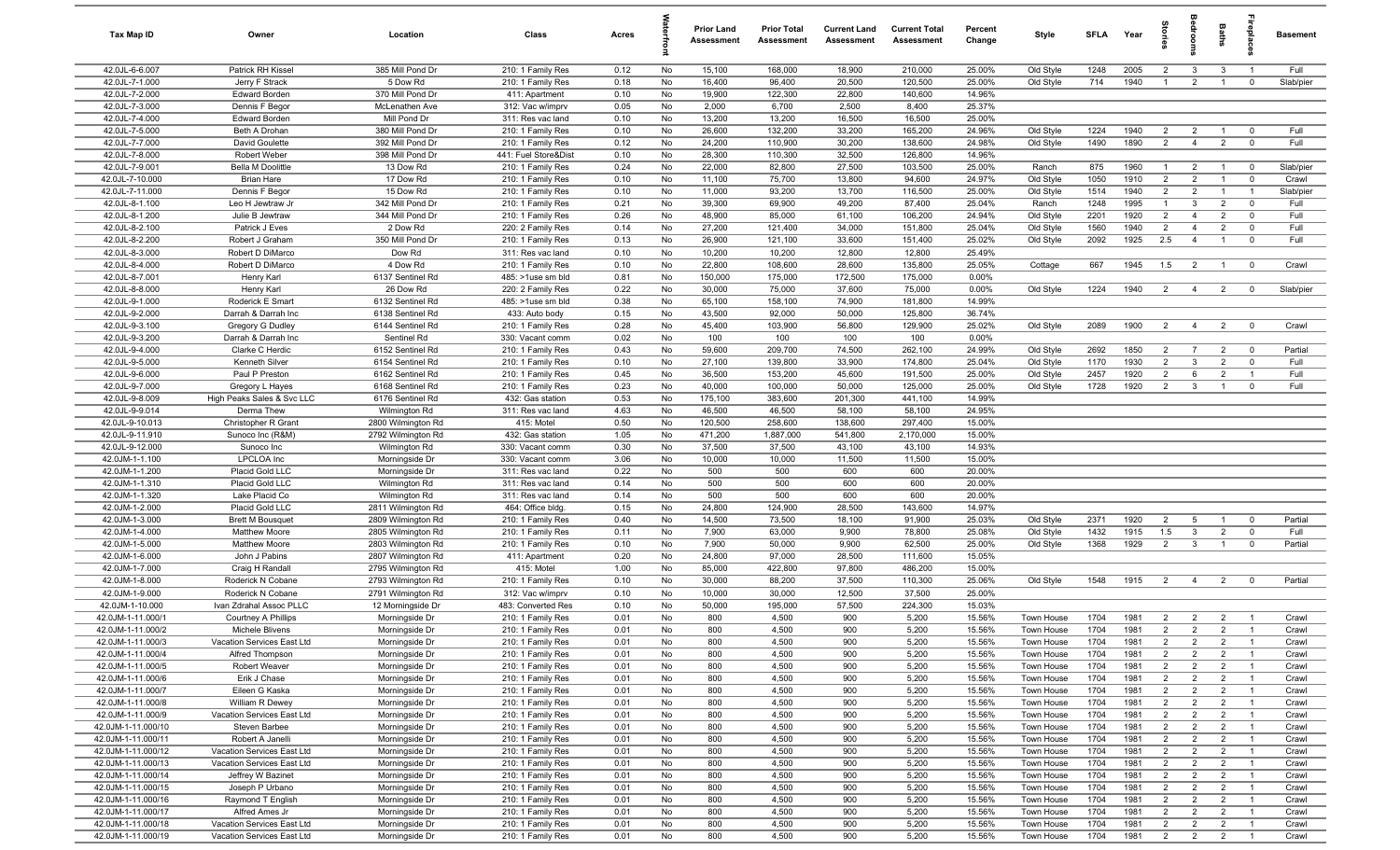| Tax Map ID                               | Owner                                           | Location                         | Class                                  | Acres        |          | <b>Prior Land</b><br>Assessment | <b>Prior Total</b><br>Assessment | <b>Current Land</b><br>Assessment | <b>Current Total</b><br>Assessment | Percent<br>Change | Style                    | SFLA         | Year         | $\vec{e}$                        | ā                                | <b>Baths</b>                     | ireplace                         | Basement       |
|------------------------------------------|-------------------------------------------------|----------------------------------|----------------------------------------|--------------|----------|---------------------------------|----------------------------------|-----------------------------------|------------------------------------|-------------------|--------------------------|--------------|--------------|----------------------------------|----------------------------------|----------------------------------|----------------------------------|----------------|
| 42.0JM-1-11.000/20                       | Vacation Services East Ltd                      | Morningside Dr                   | 210: 1 Family Res                      | 0.01         | No       | 800                             | 4,500                            | 900                               | 5,200                              | 15.56%            | Town House               | 1704         | 1981         | $\overline{2}$                   | $\overline{2}$                   | $\overline{2}$                   | $\overline{1}$                   | Crawl          |
| 42.0JM-1-11.000/21                       | Harold M Bacon                                  | Morningside Dr                   | 210: 1 Family Res                      | 0.01         | No       | 800                             | 4,500                            | 900                               | 5,200                              | 15.56%            | Town House               | 1704         | 1981         | $\overline{2}$                   | $\overline{2}$                   | $\overline{2}$                   | $\overline{1}$                   | Crawl          |
| 42.0JM-1-11.000/22                       | Vacation Services East Ltd                      | Morningside Dr                   | 210: 1 Family Res                      | 0.01         | No       | 800                             | 4,500                            | 900                               | 5,200                              | 15.56%            | Town House               | 1704         | 1981         | $\overline{2}$                   | $\overline{2}$                   | $\overline{2}$                   | $\overline{1}$                   | Crawl          |
| 42.0JM-1-11.000/23                       | Lawrence K Shanley                              | Morningside Dr                   | 210: 1 Family Res                      | 0.01         | No       | 800                             | 4,500                            | 900                               | 5,200                              | 15.56%            | Town House               | 1704         | 1981         | $\overline{2}$                   | $\overline{2}$                   | $\overline{2}$                   | -1                               | Crawl          |
| 42.0JM-1-11.000/24                       | Vacation Services East Ltd                      | Morningside Dr                   | 210: 1 Family Res                      | 0.01         | No       | 800                             | 4,500                            | 900                               | 5,200                              | 15.56%            | Town House               | 1704         | 1981         | $\overline{2}$                   | $\overline{2}$                   | $\overline{2}$                   | $\overline{1}$                   | Crawl          |
| 42.0JM-1-11.000/25                       | Vacation Services East Ltd                      | Morningside Dr                   | 210: 1 Family Res                      | 0.01         | No       | 800                             | 4,500                            | 900                               | 5,200                              | 15.56%            | Town House               | 1704         | 1981         | $\overline{2}$                   | $\overline{2}$                   | $\overline{2}$                   |                                  | Crawl          |
| 42.0JM-1-11.000/26                       | France Gordon                                   | Morningside Dr                   | 210: 1 Family Res                      | 0.01         | No       | 800                             | 4,500                            | 900                               | 5,200                              | 15.56%            | Town House               | 1704         | 1981         | 2                                | $\overline{2}$                   | $\overline{2}$                   | $\overline{1}$                   | Crawl          |
| 42.0JM-1-11.000/27                       | Vacation Services East Ltd                      | Morningside Dr                   | 210: 1 Family Res                      | 0.01         | No       | 800                             | 4,500                            | 900                               | 5,200                              | 15.56%            | <b>Town House</b>        | 1704         | 1981         | $\overline{2}$                   | $\overline{2}$                   | $\overline{2}$                   | -1                               | Crawl          |
| 42.0JM-1-11.000/28                       | Anthony R Albanese                              | Morningside Dr                   | 210: 1 Family Res                      | 0.01         | No       | 800                             | 4,500                            | 900                               | 5,200                              | 15.56%            | Town House               | 1704         | 1981         | $\overline{2}$                   | $\overline{2}$                   | $\overline{2}$                   | $\overline{1}$                   | Crawl          |
| 42.0JM-1-11.000/29                       | Anthony R Albanese                              | Morningside Dr                   | 210: 1 Family Res                      | 0.01         | No       | 800                             | 4,500                            | 900                               | 5,200                              | 15.56%            | Town House               | 1704         | 1981         | $\overline{2}$                   | $\overline{2}$                   | $\overline{2}$                   | $\overline{1}$                   | Crawl          |
| 42.0JM-1-11.000/30                       | Vacation Services East Ltd                      | Morningside Dr                   | 210: 1 Family Res                      | 0.01         | No       | 800                             | 4,500                            | 900                               | 5,200                              | 15.56%            | Town House               | 1704         | 1981         | $\overline{2}$                   | $\overline{2}$                   | $\overline{2}$                   | $\overline{1}$                   | Crawl          |
| 42.0JM-1-11.000/31                       | Doreen Walsh                                    | Morningside Dr                   | 210: 1 Family Res                      | 0.01         | No       | 800                             | 4,500                            | 900                               | 5,200                              | 15.56%            | Town House               | 1704         | 1981         | $\overline{2}$                   | $\overline{2}$                   | $\overline{2}$                   | $\overline{1}$                   | Crawl          |
| 42.0JM-1-11.000/32                       | Dianna R Koehler                                | Morningside Dr                   | 210: 1 Family Res                      | 0.01         | No       | 800                             | 4,500                            | 900                               | 5,200                              | 15.56%            | Town House               | 1704         | 1981         | $\overline{2}$                   | $\overline{2}$                   | $\overline{2}$                   | $\overline{1}$                   | Crawl          |
| 42.0JM-1-11.000/33                       | Duncan S MacAffer                               | Morningside Dr                   | 210: 1 Family Res                      | 0.01         | No       | 800                             | 4,500                            | 900                               | 5,200                              | 15.56%            | Town House               | 1704         | 1981         | $\overline{2}$                   | $\overline{2}$                   | $\overline{2}$                   | $\overline{1}$                   | Crawl          |
| 42.0JM-1-11.000/34                       | Duncan S MacAffer                               | Morningside Dr                   | 210: 1 Family Res                      | 0.01         | No       | 800                             | 4,500                            | 900                               | 5,200                              | 15.56%            | Town House               | 1704         | 1981         | 2                                | $\overline{2}$                   | $\overline{2}$                   | $\overline{1}$                   | Crawl          |
| 42.0JM-1-11.000/35                       | Kathleen A Clothier                             | Morningside Dr                   | 210: 1 Family Res                      | 0.01         | No       | 800                             | 4,500                            | 900                               | 5,200                              | 15.56%            | Town House               | 1704         | 1981         | $\overline{2}$                   | $\overline{2}$                   | $\overline{2}$                   | $\overline{1}$                   | Crawl          |
| 42.0JM-1-11.000/36                       | Vacation Services East Ltd                      | Morningside Dr                   | 210: 1 Family Res                      | 0.01         | No       | 800                             | 4,500                            | 900                               | 5,200                              | 15.56%            | Town House               | 1704         | 1981         | $\overline{2}$                   | $\overline{2}$                   | $\overline{2}$                   |                                  | Crawl          |
| 42.0JM-1-11.000/37                       | Garrison M Finkle                               | Morningside Dr                   | 210: 1 Family Res                      | 0.01         | No       | 800                             | 4,500                            | 900                               | 5,200                              | 15.56%            | Town House               | 1704         | 1981         | $\overline{2}$                   | $\overline{2}$                   | $\overline{2}$                   | $\overline{1}$                   | Crawl          |
| 42.0JM-1-11.000/38                       | Laura Antonelli                                 | Morningside Dr                   | 210: 1 Family Res                      | 0.01         | No       | 800                             | 4,500                            | 900                               | 5,200                              | 15.56%            | Town House               | 1704         | 1981         | $\overline{2}$                   | $\overline{2}$                   | $\overline{2}$                   |                                  | Crawl          |
| 42.0JM-1-11.000/39                       | Harold J Reger                                  | Morningside Dr                   | 210: 1 Family Res                      | 0.01         | No       | 800                             | 4,500                            | 900                               | 5,200                              | 15.56%            | Town House               | 1704         | 1981         | $\overline{2}$                   | $\overline{2}$                   | $\overline{2}$                   | $\overline{1}$                   | Crawl          |
| 42.0JM-1-11.000/40                       | Vacation Services East Ltd                      | Morningside Dr                   | 210: 1 Family Res                      | 0.01         | No       | 800                             | 4,500                            | 900                               | 5,200                              | 15.56%            | Town House               | 1704         | 1981         | $\overline{2}$                   | $\overline{2}$                   | $\overline{2}$                   | $\overline{1}$                   | Crawl          |
| 42.0JM-1-11.000/41                       | Vacation Services East Ltd                      | Morningside Dr                   | 210: 1 Family Res                      | 0.01         | No       | 800                             | 4,500                            | 900                               | 5,200                              | 15.56%            | Town House               | 1704         | 1981         | $\overline{2}$                   | $\overline{2}$                   | $\overline{2}$                   | $\overline{1}$                   | Crawl          |
| 42.0JM-1-11.000/42                       | Vacation Services East Ltd                      | Morningside Dr                   | 210: 1 Family Res                      | 0.01         | No       | 800                             | 4,500                            | 900                               | 5,200                              | 15.56%            | <b>Town House</b>        | 1704         | 1981         | $\overline{2}$                   | $\overline{2}$                   | $\overline{2}$                   | $\overline{1}$                   | Crawl          |
| 42.0JM-1-11.000/43                       | <b>Faith Kidwell</b>                            | Morningside Dr                   | 210: 1 Family Res                      | 0.01         | No       | 800                             | 4,500                            | 900<br>900                        | 5,200                              | 15.56%            | Town House               | 1704<br>1704 | 1981<br>1981 | $\overline{2}$<br>$\overline{2}$ | $\overline{2}$<br>$\overline{2}$ | $\overline{2}$<br>$\overline{2}$ | $\overline{1}$<br>$\overline{1}$ | Crawl          |
| 42.0JM-1-11.000/44                       | Vacation Services East Ltd<br><b>LPCLOA</b> Inc | Morningside Dr<br>Morningside Dr | 210: 1 Family Res                      | 0.01         | No       | 800                             | 4,500                            | 900                               | 5,200                              | 15.56%            | Town House               |              | 1981         | $\overline{2}$                   |                                  | $\overline{2}$                   | $\overline{1}$                   | Crawl          |
| 42.0JM-1-11.000/45<br>42.0JM-1-11.000/46 | Lewis E King Jr                                 | Morningside Dr                   | 210: 1 Family Res<br>210: 1 Family Res | 0.01<br>0.01 | No<br>No | 800<br>800                      | 4,500<br>4,500                   | 900                               | 5,200<br>5,200                     | 15.56%<br>15.56%  | Town House<br>Town House | 1704<br>1704 | 1981         | $\overline{2}$                   | $\overline{2}$<br>2              | $\overline{2}$                   | $\overline{1}$                   | Crawl<br>Crawl |
| 42.0JM-1-11.000/47                       | Vacation Services East Ltd                      | Morningside Dr                   | 210: 1 Family Res                      | 0.01         | No       | 800                             | 4,500                            | 900                               | 5,200                              | 15.56%            | Town House               | 1704         | 1981         | $\overline{2}$                   | $\overline{2}$                   | $\overline{2}$                   | -1                               | Crawl          |
| 42.0JM-1-11.000/48                       | John A Monteiro                                 | Morningside Dr                   | 210: 1 Family Res                      | 0.01         | No       | 800                             | 4,500                            | 900                               | 5,200                              | 15.56%            | Town House               | 1704         | 1981         | $\overline{2}$                   | $\overline{2}$                   | $\overline{2}$                   | $\overline{1}$                   | Crawl          |
| 42.0JM-1-11.000/49                       | Jane M Thompson                                 | Morningside Dr                   | 210: 1 Family Res                      | 0.01         | No       | 800                             | 4,500                            | 900                               | 5,200                              | 15.56%            | Town House               | 1704         | 1981         | $\overline{2}$                   | $\overline{2}$                   | $\overline{2}$                   | -1                               | Crawl          |
| 42.0JM-1-11.000/50                       | Ben W Nelson                                    | Morningside Dr                   | 210: 1 Family Res                      | 0.01         | No       | 800                             | 4,500                            | 900                               | 5,200                              | 15.56%            | Town House               | 1704         | 1981         | $2^{\circ}$                      | $\overline{2}$                   | $\overline{2}$                   | $\overline{1}$                   | Crawl          |
| 42.0JM-1-11.000/51                       | William J Lutz                                  | Morningside Dr                   | 210: 1 Family Res                      | 0.01         | No       | 800                             | 4,500                            | 900                               | 5,200                              | 15.56%            | Town House               | 1704         | 1981         | 2                                | $\overline{2}$                   | $\overline{2}$                   | -1                               | Crawl          |
| 42.0JM-1-11.000/52                       | Vacation Services East Ltd                      | Morningside Dr                   | 210: 1 Family Res                      | 0.01         | No       | 800                             | 4,500                            | 900                               | 5,200                              | 15.56%            | Town House               | 1704         | 1981         | $\overline{2}$                   | $\overline{2}$                   | $\overline{2}$                   | $\overline{1}$                   | Slab/pier      |
| 42.0JM-1-12.000/1                        | Robert R Hilliard                               | Morningside Dr                   | 210: 1 Family Res                      | 0.01         | No       | 800                             | 4,500                            | 900                               | 5,200                              | 15.56%            | Town House               | 1704         | 1981         | 2                                | $\overline{2}$                   | $\overline{2}$                   | $\overline{1}$                   | Crawl          |
| 42.0JM-1-12.000/2                        | John Kalbfliesh                                 | Morningside Dr                   | 210: 1 Family Res                      | 0.01         | No       | 800                             | 4,500                            | 900                               | 5,200                              | 15.56%            | Town House               | 1704         | 1981         | $\overline{2}$                   | $\overline{2}$                   | $\overline{2}$                   | $\overline{1}$                   | Crawl          |
| 42.0JM-1-12.000/3                        | Dennis G Marshall                               | Morningside Dr                   | 210: 1 Family Res                      | 0.01         | No       | 800                             | 4,500                            | 900                               | 5,200                              | 15.56%            | Town House               | 1704         | 1981         | $\overline{2}$                   | $\overline{2}$                   | $\overline{2}$                   | $\overline{1}$                   | Crawl          |
| 42.0JM-1-12.000/4                        | John A Matochik PhD                             | Morningside Dr                   | 210: 1 Family Res                      | 0.01         | No       | 800                             | 4,500                            | 900                               | 5,200                              | 15.56%            | Town House               | 1704         | 1981         | $\overline{2}$                   | $\overline{2}$                   | $\overline{2}$                   | $\overline{1}$                   | Crawl          |
| 42.0JM-1-12.000/5                        | Dr Bohan B Soifer                               | Morningside Dr                   | 210: 1 Family Res                      | 0.01         | No       | 800                             | 4,500                            | 900                               | 5,200                              | 15.56%            | Town House               | 1704         | 1981         | $\overline{2}$                   | $\overline{2}$                   | $\overline{2}$                   | $\overline{1}$                   | Crawl          |
| 42.0JM-1-12.000/6                        | Keith J Marsh                                   | Morningside Dr                   | 210: 1 Family Res                      | 0.01         | No       | 800                             | 4,500                            | 900                               | 5,200                              | 15.56%            | Town House               | 1704         | 1981         | $\overline{2}$                   | $\overline{2}$                   | $\overline{2}$                   | $\overline{1}$                   | Crawl          |
| 42.0JM-1-12.000/7                        | Lawrence B Bier                                 | Morningside Dr                   | 210: 1 Family Res                      | 0.01         | No       | 800                             | 4,500                            | 900                               | 5,200                              | 15.56%            | Town House               | 1704         | 1981         | $\overline{2}$                   | 2                                | $\overline{2}$                   | $\overline{1}$                   | Crawl          |
| 42.0JM-1-12.000/8                        | Susan M Kehn                                    | Morningside Dr                   | 210: 1 Family Res                      | 0.01         | No       | 800                             | 4,500                            | 900                               | 5,200                              | 15.56%            | Town House               | 1704         | 1981         | $\overline{2}$                   | $\overline{2}$                   | $\overline{2}$                   | - 1                              | Crawl          |
| 42.0JM-1-12.000/9                        | James C Wambold                                 | Morningside Dr                   | 210: 1 Family Res                      | 0.01         | No       | 800                             | 4,500                            | 900                               | 5,200                              | 15.56%            | Town House               | 1704         | 1981         | $\overline{2}$                   | $\overline{2}$                   | $\overline{2}$                   | $\overline{1}$                   | Crawl          |
| 42.0JM-1-12.000/10                       | David E Pfaff                                   | Morningside Dr                   | 210: 1 Family Res                      | 0.01         | No       | 800                             | 4,500                            | 900                               | 5,200                              | 15.56%            | Town House               | 1704         | 1981         | $\overline{2}$                   | $\overline{2}$                   | $\overline{2}$                   |                                  | Crawl          |
| 42.0JM-1-12.000/11                       | <b>Brian Cerniglia</b>                          | Morningside Dr                   | 210: 1 Family Res                      | 0.01         | No       | 800                             | 4,500                            | 900                               | 5,200                              | 15.56%            | Town House               | 1704         | 1981         | 2                                | $\overline{2}$                   | $\overline{2}$                   | - 1                              | Crawl          |
| 42.0JM-1-12.000/12                       | Dr Bohan Soifer                                 | Morningside Dr                   | 210: 1 Family Res                      | 0.01         | No       | 800                             | 4,500                            | 900                               | 5,200                              | 15.56%            | Town House               | 1704         | 1981         | $\overline{2}$                   | $\overline{2}$                   | $\overline{2}$                   |                                  | Crawl          |
| 42.0JM-1-12.000/13                       | Andrew Anguish                                  | Morningside Dr                   | 210: 1 Family Res                      | 0.01         | No       | 800                             | 4,500                            | 900                               | 5,200                              | 15.56%            | Town House               | 1704         | 1981         | $\overline{2}$                   | $\overline{2}$                   | $\overline{2}$                   | $\overline{1}$                   | Crawl          |
| 42.0JM-1-12.000/14                       | LPCLOA Inc                                      | Morningside Dr                   | 210: 1 Family Res                      | 0.01         | No       | 800                             | 4,500                            | 900                               | 5,200                              | 15.56%            | Town House               | 1704         | 1981         | $\overline{2}$                   | $\mathcal{P}$                    | $\overline{2}$                   |                                  | Crawl          |
| 42.0JM-1-12.000/15                       | Cheryl A Burt                                   | Morningside Dr                   | 210: 1 Family Res                      | 0.01         | No       | 800                             | 4,500                            | 900                               | 5,200                              | 15.56%            | Town House               | 1704         | 1981         | $\overline{2}$                   | $\overline{2}$                   | $\overline{2}$                   | $\overline{1}$                   | Crawl          |
| 42.0JM-1-12.000/16                       | Richard C Tyler                                 | Morningside Dr                   | 210: 1 Family Res                      | 0.01         | No       | 800                             | 4,500                            | 900                               | 5,200                              | 15.56%            | Town House               | 1704         | 1981         | $\overline{2}$                   | $\overline{2}$                   | $\overline{2}$                   | $\overline{1}$                   | Crawl          |
| 42.0JM-1-12.000/17                       | Alfred Thompson                                 | Morningside Dr                   | 210: 1 Family Res                      | 0.01         | No       | 800                             | 4,500                            | 900                               | 5,200                              | 15.56%            | Town House               | 1704         | 1981         | $\overline{2}$                   | $\overline{2}$                   | $\overline{2}$                   | $\overline{1}$                   | Crawl          |
| 42.0JM-1-12.000/18                       | Robert Burchesky                                | Morningside Dr                   | 210: 1 Family Res                      | 0.01         | No       | 800                             | 4,500                            | 900                               | 5,200                              | 15.56%            | Town House               | 1704         | 1981         | $\overline{2}$                   | $\overline{2}$                   | $\overline{2}$                   | $\overline{1}$                   | Crawl          |
| 42.0JM-1-12.000/19                       | David Anderson                                  | Morningside Dr                   | 210: 1 Family Res                      | 0.01         | No       | 800                             | 4,500                            | 900                               | 5,200                              | 15.56%            | Town House               | 1704         | 1981         | $\overline{2}$                   | 2                                | $\overline{2}$                   | $\overline{1}$                   | Crawl          |
| 42.0JM-1-12.000/20                       | Brenda J McCrary                                | Morningside Dr                   | 210: 1 Family Res                      | 0.01         | No       | 800                             | 4,500                            | 900                               | 5,200                              | 15.56%            | Town House               | 1704         | 1981         | $\overline{2}$                   | $\overline{2}$                   | $\overline{2}$                   | $\overline{1}$                   | Crawl          |
| 42.0JM-1-12.000/21                       | Vacation Services East Ltd                      | Morningside Dr                   | 210: 1 Family Res                      | 0.01         | No       | 800                             | 4,500                            | 900                               | 5,200                              | 15.56%            | Town House               | 1704         | 1981         | $\overline{2}$                   | $\overline{2}$                   | $\overline{2}$                   | $\overline{1}$                   | Crawl          |
| 42.0JM-1-12.000/22                       | Debra A Colaneri                                | Morningside Dr                   | 210: 1 Family Res                      | 0.01         | No       | 800                             | 4,500                            | 900                               | 5,200                              | 15.56%            | Town House               | 1704         | 1981         | $\overline{2}$                   | $\overline{2}$                   | $\overline{2}$                   | $\overline{1}$                   | Crawl          |
| 42.0JM-1-12.000/23                       | <b>Richard Borek</b>                            | Morningside Dr                   | 210: 1 Family Res                      | 0.01         | No       | 800                             | 4,500                            | 900                               | 5,200                              | 15.56%            | Town House               | 1704         | 1981         | $\overline{2}$                   | $\overline{2}$                   | $\overline{2}$                   |                                  | Crawl          |
| 42.0JM-1-12.000/24                       | Carl Gerard                                     | Morningside Dr                   | 210: 1 Family Res                      | 0.01         | No       | 800                             | 4,500                            | 900                               | 5,200                              | 15.56%            | Town House               | 1704         | 1981         | $\overline{2}$                   | $\overline{2}$                   | $\overline{2}$                   | $\overline{1}$                   | Crawl          |
| 42.0JM-1-12.000/25                       | Thomas A Thompson                               | Morningside Dr                   | 210: 1 Family Res                      | 0.01         | No       | 800                             | 4,500                            | 900                               | 5,200                              | 15.56%            | Town House               | 1704         | 1981         | $\overline{2}$                   | $\overline{2}$                   | $\overline{2}$                   | $\overline{1}$                   | Crawl          |
| 42.0JM-1-12.000/26                       | <b>Barry McNair</b>                             | Morningside Dr                   | 210: 1 Family Res                      | 0.01         | No       | 800                             | 4,500                            | 900                               | 5,200                              | 15.56%            | Town House               | 1704         | 1981         | $\overline{2}$                   | $\overline{2}$                   | $\overline{2}$                   | $\overline{1}$                   | Crawl          |
| 42.0JM-1-12.000/27                       | Ellen T Walkinshaw                              | Morningside Dr                   | 210: 1 Family Res                      | 0.01         | No       | 800                             | 4,500                            | 900                               | 5,200                              | 15.56%            | Town House               | 1704         | 1981         | $\overline{2}$                   | $\overline{2}$                   | $\overline{2}$                   | $\overline{1}$                   | Crawl          |
| 42.0JM-1-12.000/28                       | George W Harder                                 | Morningside Dr                   | 210: 1 Family Res                      | 0.01         | No       | 800                             | 4,500                            | 900                               | 5,200                              | 15.56%            | Town House               | 1704         | 1981         | $\overline{2}$                   | $\overline{2}$                   | $\overline{2}$                   | $\overline{1}$<br>$\overline{1}$ | Crawl          |
| 42.0JM-1-12.000/29<br>42.0JM-1-12.000/30 | Matthew A Farina<br>Robert A Damp               | Morningside Dr<br>Morningside Dr | 210: 1 Family Res<br>210: 1 Family Res | 0.01<br>0.01 | No<br>No | 800<br>800                      | 4,500<br>4,500                   | 900<br>900                        | 5,200<br>5,200                     | 15.56%<br>15.56%  | Town House<br>Town House | 1704<br>1704 | 1981<br>1981 | $\overline{2}$<br>$\overline{2}$ | $\overline{2}$<br>$\overline{2}$ | $\overline{2}$<br>$\overline{2}$ | $\overline{1}$                   | Crawl<br>Crawl |
| 42.0JM-1-12.000/31                       | Anne Damp                                       | Morningside Dr                   | 210: 1 Family Res                      | 0.01         | No       | 800                             | 4,500                            | 900                               | 5,200                              | 15.56%            | Town House               | 1704         | 1981         | $\overline{2}$                   | $\overline{2}$                   | $\overline{2}$                   | $\overline{1}$                   | Crawl          |
|                                          |                                                 |                                  |                                        |              |          |                                 |                                  |                                   |                                    |                   |                          |              |              |                                  |                                  |                                  |                                  |                |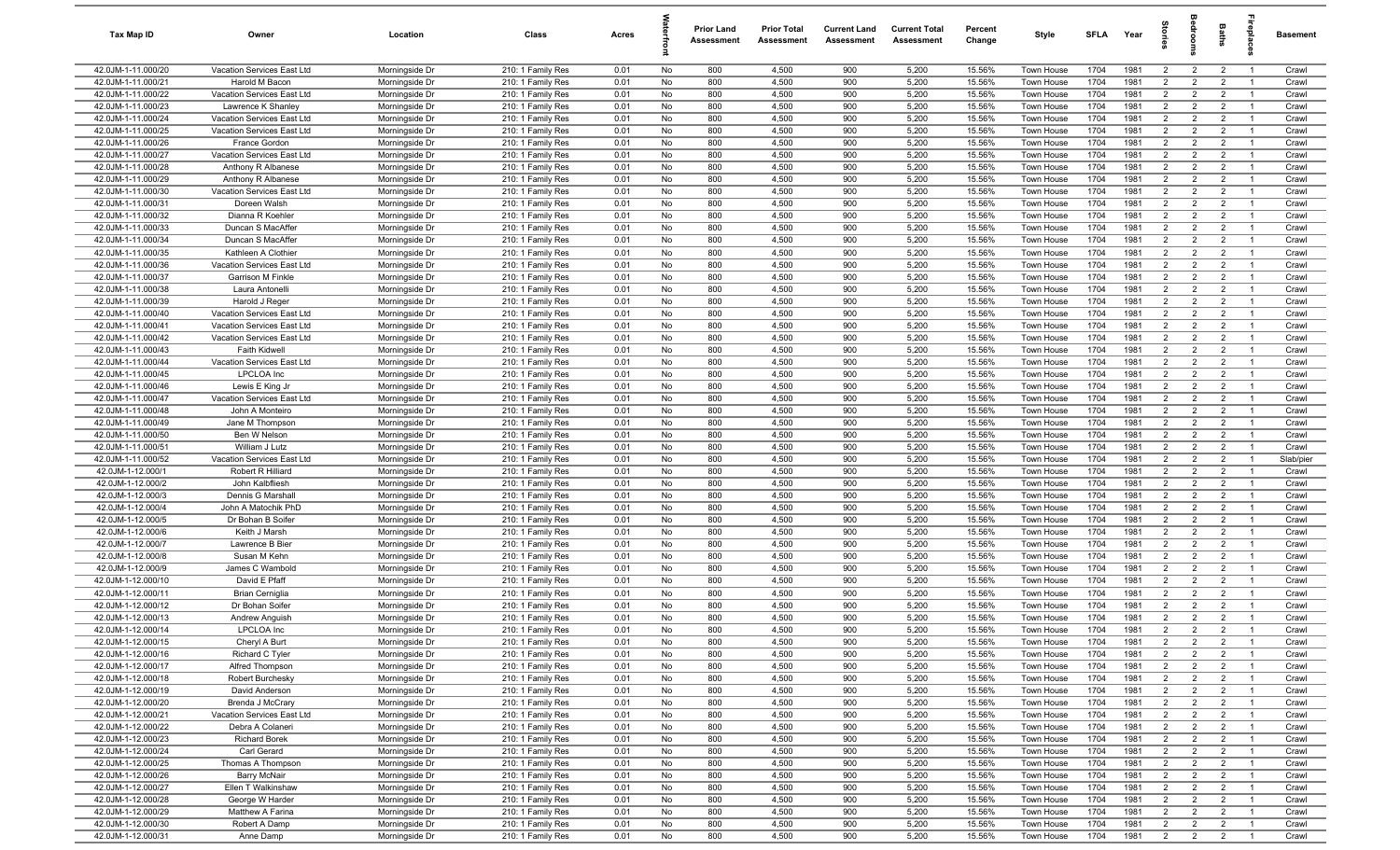| Tax Map ID                               | Owner                                  | Location                         | Class                                  | Acres        |          | <b>Prior Land</b><br>Assessment | <b>Prior Total</b><br>Assessment | <b>Current Land</b><br>Assessment | <b>Current Total</b><br>Assessment | Percent<br>Change | Style                    | SFLA         | Year         | $\frac{1}{2}$                    | ē                                | <b>Baths</b>                     | ireplace                         | Basement       |
|------------------------------------------|----------------------------------------|----------------------------------|----------------------------------------|--------------|----------|---------------------------------|----------------------------------|-----------------------------------|------------------------------------|-------------------|--------------------------|--------------|--------------|----------------------------------|----------------------------------|----------------------------------|----------------------------------|----------------|
| 42.0JM-1-12.000/32                       | Anne W Damp                            | Morningside Dr                   | 210: 1 Family Res                      | 0.01         | No       | 800                             | 4,500                            | 900                               | 5,200                              | 15.56%            | Town House               | 1704         | 1981         | $\overline{2}$                   | $\overline{2}$                   | $\overline{2}$                   | $\overline{1}$                   | Crawl          |
| 42.0JM-1-12.000/33                       | Allen L Morris                         | Morningside Dr                   | 210: 1 Family Res                      | 0.01         | No       | 800                             | 4,500                            | 900                               | 5,200                              | 15.56%            | Town House               | 1704         | 1981         | $\overline{2}$                   | $\overline{2}$                   | $\overline{2}$                   | $\overline{1}$                   | Crawl          |
| 42.0JM-1-12.000/34                       | Marcia T Conroy                        | Morningside Dr                   | 210: 1 Family Res                      | 0.01         | No       | 800                             | 4,500                            | 900                               | 5,200                              | 15.56%            | Town House               | 1704         | 1981         | 2                                | $\overline{2}$                   | $\overline{2}$                   | $\overline{1}$                   | Crawl          |
| 42.0JM-1-12.000/35                       | Dieter B Requadt                       | Morningside Dr                   | 210: 1 Family Res                      | 0.01         | No       | 800                             | 4,500                            | 900                               | 5,200                              | 15.56%            | Town House               | 1704         | 1981         | $\overline{2}$                   | $\overline{2}$                   | $\overline{2}$                   | - 1                              | Crawl          |
| 42.0JM-1-12.000/36                       | Michael Rodino                         | Morningside Dr                   | 210: 1 Family Res                      | 0.01         | No       | 800                             | 4,500                            | 900                               | 5,200                              | 15.56%            | Town House               | 1704         | 1981         | $\overline{2}$                   | $\overline{2}$                   | $\overline{2}$                   | $\overline{1}$                   | Crawl          |
| 42.0JM-1-12.000/37                       | Sharon R OConnor                       | Morningside Dr                   | 210: 1 Family Res                      | 0.01         | No       | 800                             | 4,500                            | 900                               | 5,200                              | 15.56%            | Town House               | 1704         | 1981         | $\overline{2}$                   | $\overline{2}$                   | $\overline{2}$                   |                                  | Crawl          |
| 42.0JM-1-12.000/38                       | <b>Gerald Gortner</b>                  | Morningside Dr                   | 210: 1 Family Res                      | 0.01         | No       | 800                             | 4,500                            | 900                               | 5,200                              | 15.56%            | Town House               | 1704         | 1981         | 2                                | $\overline{2}$                   | $\overline{2}$                   | $\overline{1}$                   | Crawl          |
| 42.0JM-1-12.000/39                       | Stella C Reid                          | Morningside Dr                   | 210: 1 Family Res                      | 0.01         | No       | 800                             | 4,500                            | 900                               | 5,200                              | 15.56%            | Town House               | 1704         | 1981         | $\overline{2}$                   | $\overline{2}$                   | $\overline{2}$                   | - 1                              | Crawl          |
| 42.0JM-1-12.000/40                       | Edward Krajewski                       | Morningside Dr                   | 210: 1 Family Res                      | 0.01         | No       | 800                             | 4,500                            | 900                               | 5,200                              | 15.56%            | Town House               | 1704         | 1981         | $\overline{2}$                   | $\overline{2}$                   | $\overline{2}$                   | $\overline{1}$                   | Crawl          |
| 42.0JM-1-12.000/41                       | DVM John A Matochik Jr                 | Morningside Dr                   | 210: 1 Family Res                      | 0.01         | No       | 800                             | 4,500                            | 900                               | 5,200                              | 15.56%            | Town House               | 1704         | 1981         | $\overline{2}$                   | $\overline{2}$                   | $\overline{2}$                   | $\overline{1}$                   | Crawl          |
| 42.0JM-1-12.000/42                       | E Steven Butterfield                   | Morningside Dr                   | 210: 1 Family Res                      | 0.01         | No       | 800                             | 4,500                            | 900                               | 5,200                              | 15.56%            | Town House               | 1704         | 1981         | $\overline{2}$                   | $\overline{2}$                   | $\overline{2}$                   | $\overline{1}$                   | Crawl          |
| 42.0JM-1-12.000/43                       | Dorothy R Hicks                        | Morningside Dr                   | 210: 1 Family Res                      | 0.01         | No       | 800                             | 4,500                            | 900                               | 5,200                              | 15.56%            | Town House               | 1704         | 1981         | $\overline{2}$                   | $\overline{2}$                   | $\overline{2}$                   | $\overline{1}$                   | Crawl          |
| 42.0JM-1-12.000/44                       | <b>Timothy G Barr</b>                  | Morningside Dr                   | 210: 1 Family Res                      | 0.01         | No       | 800                             | 4,500                            | 900                               | 5,200                              | 15.56%            | Town House               | 1704<br>1704 | 1981         | $\overline{2}$                   | $\overline{2}$                   | $\overline{2}$                   | $\overline{1}$                   | Crawl          |
| 42.0JM-1-12.000/45<br>42.0JM-1-12.000/46 | Irene M Prazak                         | Morningside Dr                   | 210: 1 Family Res                      | 0.01         | No<br>No | 800<br>800                      | 4,500<br>4,500                   | 900<br>900                        | 5,200<br>5,200                     | 15.56%<br>15.56%  | Town House               | 1704         | 1981<br>1981 | $\overline{2}$<br>2              | $\overline{2}$<br>$\overline{2}$ | $\overline{2}$<br>$\overline{2}$ | $\overline{1}$<br>$\overline{1}$ | Crawl<br>Crawl |
| 42.0JM-1-12.000/47                       | Rebeca Turner<br>Rebeca Turner         | Morningside Dr<br>Morningside Dr | 210: 1 Family Res<br>210: 1 Family Res | 0.01<br>0.01 | No       | 800                             | 4,500                            | 900                               | 5,200                              | 15.56%            | Town House<br>Town House | 1704         | 1981         | $\overline{2}$                   | $\overline{2}$                   | $\overline{2}$                   | $\overline{1}$                   | Crawl          |
| 42.0JM-1-12.000/48                       | Michael Gasparovich                    | Morningside Dr                   | 210: 1 Family Res                      | 0.01         | No       | 800                             | 4,500                            | 900                               | 5,200                              | 15.56%            | Town House               | 1704         | 1981         | $\overline{2}$                   | $\overline{2}$                   | $\overline{2}$                   |                                  | Crawl          |
| 42.0JM-1-12.000/49                       | John Hilliard                          | Morningside Dr                   | 210: 1 Family Res                      | 0.01         | No       | 800                             | 4,500                            | 900                               | 5,200                              | 15.56%            | Town House               | 1704         | 1981         | $\overline{2}$                   | $\overline{2}$                   | $\overline{2}$                   | $\overline{1}$                   | Crawl          |
| 42.0JM-1-12.000/50                       | Bertram G Butlin                       | Morningside Dr                   | 210: 1 Family Res                      | 0.01         | No       | 800                             | 4,500                            | 900                               | 5,200                              | 15.56%            | <b>Town House</b>        | 1704         | 1981         | $\overline{2}$                   | $\overline{2}$                   | $\overline{2}$                   |                                  | Crawl          |
| 42.0JM-1-12.000/51                       | <b>Barbara Morris</b>                  | Morningside Dr                   | 210: 1 Family Res                      | 0.01         | No       | 800                             | 4,500                            | 900                               | 5,200                              | 15.56%            | Town House               | 1704         | 1981         | $\overline{2}$                   | $\overline{2}$                   | $\overline{2}$                   | $\overline{1}$                   | Crawl          |
| 42.0JM-1-12.000/52                       | Carmen P Parisi                        | Morningside Dr                   | 210: 1 Family Res                      | 0.01         | No       | 800                             | 4,500                            | 900                               | 5,200                              | 15.56%            |                          |              |              |                                  |                                  |                                  |                                  |                |
| 42.0JM-1-13.000/1                        | <b>Barbara Gouldthorpe</b>             | Morningside Dr                   | 210: 1 Family Res                      | 0.01         | No       | 800                             | 4,500                            | 900                               | 5,200                              | 15.56%            | Town House               | 1704         | 1981         | $\overline{2}$                   | $\overline{2}$                   | $\overline{2}$                   | $\overline{1}$                   | Crawl          |
| 42.0JM-1-13.000/2                        | Joseph S Weinert                       | Morningside Dr                   | 210: 1 Family Res                      | 0.01         | No       | 800                             | 4,500                            | 900                               | 5,200                              | 15.56%            | Town House               | 1704         | 1981         | $\overline{2}$                   | $\overline{2}$                   | $\overline{2}$                   | $\overline{1}$                   | Crawl          |
| 42.0JM-1-13.000/3                        | Roy Woodbridge                         | Morningside Dr                   | 210: 1 Family Res                      | 0.01         | No       | 800                             | 4,500                            | 900                               | 5,200                              | 15.56%            | Town House               | 1704         | 1981         | 2                                | $\overline{2}$                   | $\overline{2}$                   | $\overline{1}$                   | Crawl          |
| 42.0JM-1-13.000/4                        | Wroman LLC                             | Morningside Dr                   | 210: 1 Family Res                      | 0.01         | No       | 800                             | 4,500                            | 900                               | 5,200                              | 15.56%            | Town House               | 1704         | 1981         | $\overline{2}$                   | $\overline{2}$                   | $\overline{2}$                   | $\overline{1}$                   | Crawl          |
| 42.0JM-1-13.000/5                        | David C Stuart                         | Morningside Dr                   | 210: 1 Family Res                      | 0.01         | No       | 800                             | 4,500                            | 900                               | 5,200                              | 15.56%            | Town House               | 1704         | 1981         | 2                                | $\overline{2}$                   | $\overline{2}$                   | $\overline{1}$                   | Crawl          |
| 42.0JM-1-13.000/6                        | Robert C Sprague Sr                    | Morningside Dr                   | 210: 1 Family Res                      | 0.01         | No       | 800                             | 4,500                            | 900                               | 5,200                              | 15.56%            | Town House               | 1704         | 1981         | $\overline{2}$                   | 2                                | $\overline{2}$                   | $\overline{1}$                   | Crawl          |
| 42.0JM-1-13.000/7                        | Sharp Trust                            | Morningside Dr                   | 210: 1 Family Res                      | 0.01         | No       | 800                             | 4,500                            | 900                               | 5,200                              | 15.56%            | Town House               | 1704         | 1981         | $\overline{2}$                   | $\overline{2}$                   | $\overline{2}$                   |                                  | Crawl          |
| 42.0JM-1-13.000/8                        | Celestina Spinella                     | Morningside Dr                   | 210: 1 Family Res                      | 0.01         | No       | 800                             | 4,500                            | 900                               | 5,200                              | 15.56%            | Town House               | 1704         | 1981         | $\overline{2}$                   | $\overline{2}$                   | $\overline{2}$                   | $\overline{1}$                   | Crawl          |
| 42.0JM-1-13.000/9                        | Samuel D LaPorte                       | Morningside Dr                   | 210: 1 Family Res                      | 0.01         | No       | 800                             | 4,500                            | 900                               | 5,200                              | 15.56%            | Town House               | 1704         | 1981         | $\overline{2}$                   | $\overline{2}$                   | $\overline{2}$                   | - 1                              | Crawl          |
| 42.0JM-1-13.000/10                       | William M Reid                         | Morningside Dr                   | 210: 1 Family Res                      | 0.01         | No       | 800                             | 4,500                            | 900                               | 5,200                              | 15.56%            | Town House               | 1704         | 1981         | $\overline{2}$                   | $\overline{2}$                   | $\overline{2}$                   | $\overline{1}$                   | Crawl          |
| 42.0JM-1-13.000/11                       | Lee Cummings                           | Morningside Dr                   | 210: 1 Family Res                      | 0.01         | No       | 800                             | 4,500                            | 900                               | 5,200                              | 15.56%            | Town House               | 1704         | 1981         | $\overline{2}$                   | $\overline{2}$                   | $\overline{2}$                   | -1                               | Crawl          |
| 42.0JM-1-13.000/12                       | Alfred Walden                          | Morningside Dr                   | 210: 1 Family Res                      | 0.01         | No       | 800                             | 4,500                            | 900                               | 5,200                              | 15.56%            | Town House               | 1704         | 1981         | $\overline{2}$                   | $\overline{2}$                   | $\overline{2}$                   | $\overline{1}$                   | Crawl          |
| 42.0JM-1-13.000/13                       | Monica Esposito                        | Morningside Dr                   | 210: 1 Family Res                      | 0.01         | No       | 800                             | 4,500                            | 900                               | 5,200                              | 15.56%            | Town House               | 1704         | 1981         | $\overline{2}$                   | $\overline{2}$                   | $\overline{2}$                   | $\overline{1}$                   | Crawl          |
| 42.0JM-1-13.000/14<br>42.0JM-1-13.000/15 | <b>LPCLOA</b> Inc<br>Kelly L Scheffler | Morningside Dr<br>Morningside Dr | 210: 1 Family Res<br>210: 1 Family Res | 0.01<br>0.01 | No<br>No | 800<br>800                      | 4,500<br>4,500                   | 900<br>900                        | 5,200<br>5,200                     | 15.56%<br>15.56%  | Town House<br>Town House | 1704<br>1704 | 1981<br>1981 | $\overline{2}$<br>$\overline{2}$ | $\overline{2}$<br>$\overline{2}$ | $\overline{2}$<br>$\overline{2}$ | $\overline{1}$<br>$\overline{1}$ | Crawl<br>Crawl |
| 42.0JM-1-13.000/16                       | Eugene Heighton                        | Morningside Dr                   | 210: 1 Family Res                      | 0.01         | No       | 800                             | 4,500                            | 900                               | 5,200                              | 15.56%            | Town House               | 1704         | 1981         | 2                                | $\overline{2}$                   | $\overline{2}$                   | $\overline{1}$                   | Crawl          |
| 42.0JM-1-13.000/17                       | Samantha L Heighton                    | Morningside Dr                   | 210: 1 Family Res                      | 0.01         | No       | 800                             | 4,500                            | 900                               | 5,200                              | 15.56%            | Town House               | 1704         | 1981         | $\overline{2}$                   | $\overline{2}$                   | $\overline{2}$                   | $\overline{1}$                   | Crawl          |
| 42.0JM-1-13.000/18                       | John Esposito                          | Morningside Dr                   | 210: 1 Family Res                      | 0.01         | No       | 800                             | 4,500                            | 900                               | 5,200                              | 15.56%            | Town House               | 1704         | 1981         | $\overline{2}$                   | $\overline{2}$                   | $\overline{2}$                   | $\overline{1}$                   | Crawl          |
| 42.0JM-1-13.000/19                       | Leo E Lynch                            | Morningside Dr                   | 210: 1 Family Res                      | 0.01         | No       | 800                             | 4,500                            | 900                               | 5,200                              | 15.56%            | Town House               | 1704         | 1981         | $\overline{2}$                   | 2                                | $\overline{2}$                   | $\overline{1}$                   | Crawl          |
| 42.0JM-1-13.000/20                       | Linda A Whyland                        | Morningside Dr                   | 210: 1 Family Res                      | 0.01         | No       | 800                             | 4,500                            | 900                               | 5,200                              | 15.56%            | Town House               | 1704         | 1981         | $\overline{2}$                   | $\overline{2}$                   | $\overline{2}$                   | - 1                              | Crawl          |
| 42.0JM-1-13.000/21                       | Gladys Horowitz                        | Morningside Dr                   | 210: 1 Family Res                      | 0.01         | No       | 800                             | 4,500                            | 900                               | 5,200                              | 15.56%            | Town House               | 1704         | 1981         | $\overline{2}$                   | $\overline{2}$                   | $\overline{2}$                   | $\overline{1}$                   | Crawl          |
| 42.0JM-1-13.000/22                       | Vacation Services East Ltd             | Morningside Dr                   | 210: 1 Family Res                      | 0.01         | No       | 800                             | 4,500                            | 900                               | 5,200                              | 15.56%            | Town House               | 1704         | 1981         | $\overline{2}$                   | $\overline{2}$                   | $\overline{2}$                   |                                  | Crawl          |
| 42.0JM-1-13.000/23                       | Dale D Bissonette                      | Morningside Dr                   | 210: 1 Family Res                      | 0.01         | No       | 800                             | 4,500                            | 900                               | 5,200                              | 15.56%            | Town House               | 1704         | 1981         | 2                                | $\overline{2}$                   | $\overline{2}$                   | - 1                              | Crawl          |
| 42.0JM-1-13.000/24                       | James Minkalis                         | Morningside Dr                   | 210: 1 Family Res                      | 0.01         | No       | 800                             | 4,500                            | 900                               | 5,200                              | 15.56%            | Town House               | 1704         | 1981         | $\overline{2}$                   | $\overline{2}$                   | $\overline{2}$                   |                                  | Crawl          |
| 42.0JM-1-13.000/25                       | <b>Thomas Venanzi</b>                  | Morningside Dr                   | 210: 1 Family Res                      | 0.01         | No       | 800                             | 4,500                            | 900                               | 5,200                              | 15.56%            | Town House               | 1704         | 1981         | $\overline{2}$                   | $\overline{2}$                   | $\overline{2}$                   | $\overline{1}$                   | Crawl          |
| 42.0JM-1-13.000/26                       | Edward D Cornish                       | Morningside Dr                   | 210: 1 Family Res                      | 0.01         | No       | 800                             | 4,500                            | 900                               | 5,200                              | 15.56%            | Town House               | 1704         | 1981         | $\overline{2}$                   | $\mathcal{P}$                    | $\overline{2}$                   |                                  | Crawl          |
| 42.0JM-1-13.000/27                       | William H Gouldthorpe                  | Morningside Dr                   | 210: 1 Family Res                      | 0.01         | No       | 800                             | 4,500                            | 900                               | 5,200                              | 15.56%            | Town House               | 1704         | 1981         | $\overline{2}$                   | $\overline{2}$                   | $\overline{2}$                   | $\overline{1}$                   | Crawl          |
| 42.0JM-1-13.000/28                       | Michael W Hampton                      | Morningside Dr                   | 210: 1 Family Res                      | 0.01         | No       | 800                             | 4,500                            | 900                               | 5,200                              | 15.56%            | Town House               | 1704         | 1981         | $\overline{2}$                   | $\overline{2}$                   | $\overline{2}$                   | $\overline{1}$                   | Crawl          |
| 42.0JM-1-13.000/29                       | <b>Heinrich Medicus</b>                | Morningside Dr                   | 210: 1 Family Res                      | 0.01         | No       | 800                             | 4,500                            | 900                               | 5,200                              | 15.56%            | Town House               | 1704         | 1981         | $\overline{2}$                   | $\overline{2}$                   | $\overline{2}$                   | $\overline{1}$                   | Crawl          |
| 42.0JM-1-13.000/30                       | William H Gouldthorpe                  | Morningside Dr                   | 210: 1 Family Res                      | 0.01         | No       | 800                             | 4,500                            | 900                               | 5,200                              | 15.56%            | Town House               | 1704         | 1981         | $\overline{2}$                   | $\overline{2}$                   | $\overline{2}$                   | $\overline{1}$                   | Crawl          |
| 42.0JM-1-13.000/31<br>42.0JM-1-13.000/32 | George D Burger                        | Morningside Dr<br>Morningside Dr | 210: 1 Family Res<br>210: 1 Family Res | 0.01<br>0.01 | No<br>No | 800<br>800                      | 4,500<br>4,500                   | 900<br>900                        | 5,200<br>5,200                     | 15.56%<br>15.56%  | Town House<br>Town House | 1704         | 1981<br>1981 | $\overline{2}$<br>$\overline{2}$ | $\overline{2}$<br>$\overline{2}$ | $\overline{2}$<br>$\overline{2}$ | $\overline{1}$<br>$\overline{1}$ | Crawl          |
| 42.0JM-1-13.000/33                       | Joyce Dzekciorius                      |                                  |                                        |              |          |                                 |                                  |                                   |                                    |                   |                          | 1704         |              |                                  |                                  |                                  |                                  | Crawl          |
| 42.0JM-1-13.000/34                       | Robert Haviland<br>George W Palmer     | Morningside Dr<br>Morningside Dr | 210: 1 Family Res<br>210: 1 Family Res | 0.01<br>0.01 | No<br>No | 800<br>800                      | 4,500<br>4,500                   | 900<br>900                        | 5,200<br>5,200                     | 15.56%<br>15.56%  | Town House<br>Town House | 1704<br>1704 | 1981<br>1981 | $\overline{2}$<br>$\overline{2}$ | $\overline{2}$<br>$\overline{2}$ | $\overline{2}$<br>$\overline{2}$ | $\overline{1}$<br>$\overline{1}$ | Crawl<br>Crawl |
| 42.0JM-1-13.000/35                       | <b>Blecker Family Trust</b>            | Morningside Dr                   | 210: 1 Family Res                      | 0.01         | No       | 800                             | 4,500                            | 900                               | 5,200                              | 15.56%            | Town House               | 1704         | 1981         | $\overline{2}$                   | $\overline{2}$                   | $\overline{2}$                   |                                  | Crawl          |
| 42.0JM-1-13.000/36                       | John A Patane                          | Morningside Dr                   | 210: 1 Family Res                      | 0.01         | No       | 800                             | 4,500                            | 900                               | 5,200                              | 15.56%            | Town House               | 1704         | 1981         | $2^{\circ}$                      | $\overline{2}$                   | $\overline{2}$                   | $\overline{1}$                   | Crawl          |
| 42.0JM-1-13.000/37                       | Laura Antonelli                        | Morningside Dr                   | 210: 1 Family Res                      | 0.01         | No       | 800                             | 4,500                            | 900                               | 5,200                              | 15.56%            | Town House               | 1704         | 1981         | $\overline{2}$                   | $\overline{2}$                   | $\overline{2}$                   | $\overline{1}$                   | Crawl          |
| 42.0JM-1-13.000/38                       | Edward D Cornish                       | Morningside Dr                   | 210: 1 Family Res                      | 0.01         | No       | 800                             | 4,500                            | 900                               | 5,200                              | 15.56%            | Town House               | 1704         | 1981         | $\overline{2}$                   | $\overline{2}$                   | $\overline{2}$                   | $\overline{1}$                   | Crawl          |
| 42.0JM-1-13.000/39                       | Donald Englander                       | Morningside Dr                   | 210: 1 Family Res                      | 0.01         | No       | 800                             | 4,500                            | 900                               | 5,200                              | 15.56%            | Town House               | 1704         | 1981         | $\overline{2}$                   | $\overline{2}$                   | $\overline{2}$                   | $\overline{1}$                   | Crawl          |
| 42.0JM-1-13.000/40                       | Nicholas D Gulli                       | Morningside Dr                   | 210: 1 Family Res                      | 0.01         | No       | 800                             | 4,500                            | 900                               | 5,200                              | 15.56%            | Town House               | 1704         | 1981         | $\overline{2}$                   | $\overline{2}$                   | $\overline{2}$                   | $\overline{1}$                   | Crawl          |
| 42.0JM-1-13.000/41                       | Nicholas Mousseau                      | Morningside Dr                   | 210: 1 Family Res                      | 0.01         | No       | 800                             | 4,500                            | 900                               | 5,200                              | 15.56%            | Town House               | 1704         | 1981         | $\overline{2}$                   | $\overline{2}$                   | $\overline{2}$                   | $\overline{1}$                   | Crawl          |
| 42.0JM-1-13.000/42                       | Judith A Wentworth                     | Morningside Dr                   | 210: 1 Family Res                      | 0.01         | No       | 800                             | 4,500                            | 900                               | 5,200                              | 15.56%            | Town House               | 1704         | 1981         | $\overline{2}$                   | $\overline{2}$                   | $\overline{2}$                   | $\overline{1}$                   | Crawl          |
| 42.0JM-1-13.000/43                       | Wayne J Dubuque                        | Morningside Dr                   | 210: 1 Family Res                      | 0.01         | No       | 800                             | 4,500                            | 900                               | 5,200                              | 15.56%            | Town House               | 1704         | 1981         | $\overline{2}$                   | $\overline{2}$                   | $\overline{2}$                   | $\overline{1}$                   | Crawl          |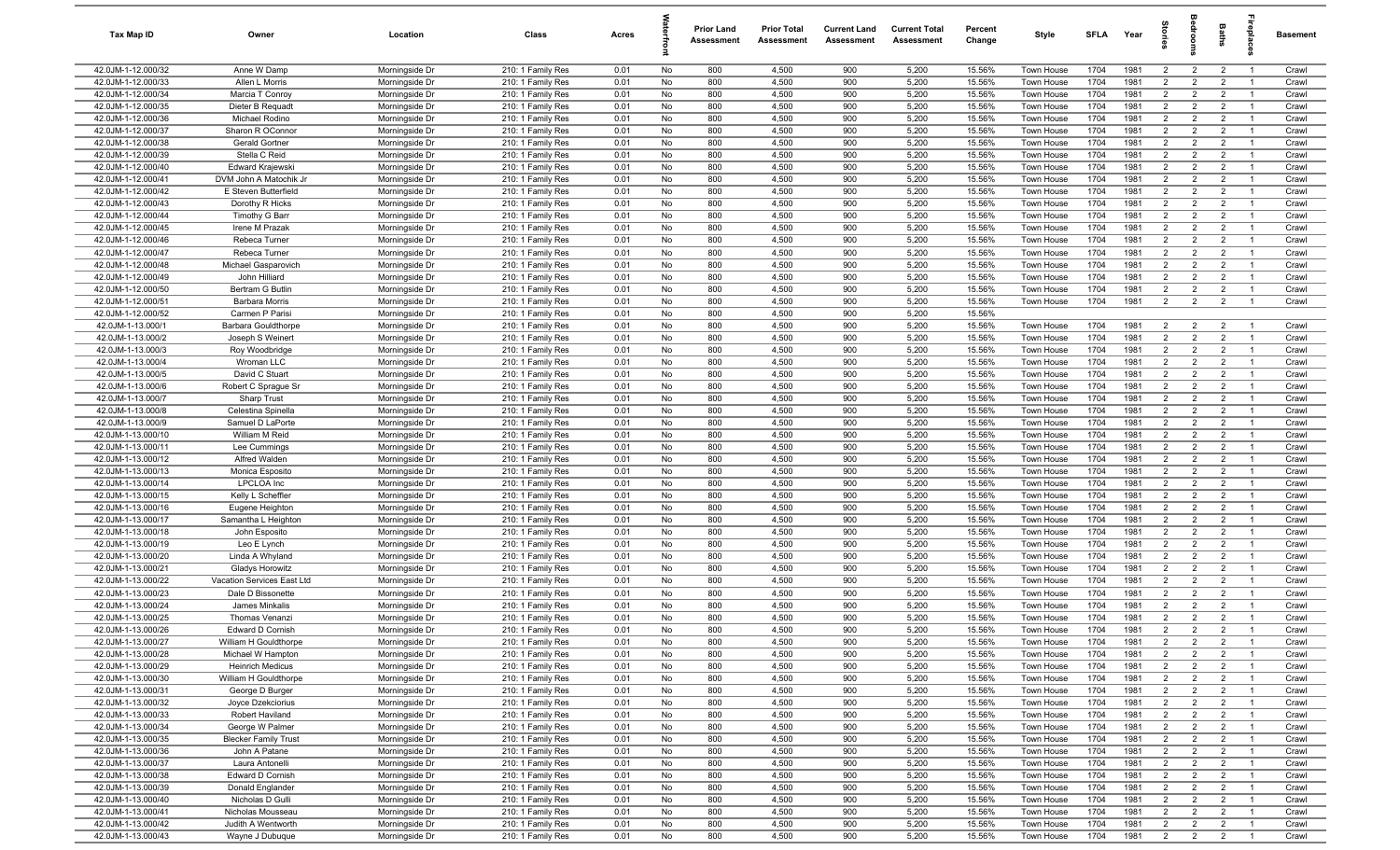| Tax Map ID                               | Owner                                                | Location                         | Class                                  | Acres        |          | <b>Prior Land</b><br>Assessment | <b>Prior Total</b><br>Assessment | <b>Current Land</b><br>Assessment | <b>Current Total</b><br>Assessment | Percent<br>Change | Style                    | <b>SFLA</b>  | Year         | $\vec{S}$                        | š                                | Baths                            | rebia                            | Basement       |
|------------------------------------------|------------------------------------------------------|----------------------------------|----------------------------------------|--------------|----------|---------------------------------|----------------------------------|-----------------------------------|------------------------------------|-------------------|--------------------------|--------------|--------------|----------------------------------|----------------------------------|----------------------------------|----------------------------------|----------------|
| 42.0JM-1-13.000/44                       | Vacation Services East Ltd                           | Morningside Dr                   | 210: 1 Family Res                      | 0.01         | No       | 800                             | 4,500                            | 900                               | 5,200                              | 15.56%            | Town House               | 1704         | 1981         | $\overline{2}$                   | $\overline{2}$                   | $\overline{2}$                   | $\overline{1}$                   | Crawl          |
| 42.0JM-1-13.000/45                       | Michele C Philipson                                  | Morningside Dr                   | 210: 1 Family Res                      | 0.01         | No       | 800                             | 4,500                            | 900                               | 5,200                              | 15.56%            | Town House               | 1704         | 1981         | $\overline{2}$                   | $\overline{2}$                   | $\overline{2}$                   | - 1                              | Crawl          |
| 42.0JM-1-13.000/46                       | Gerald R Antos                                       | Morningside Dr                   | 210: 1 Family Res                      | 0.01         | No       | 800                             | 4,500                            | 900                               | 5,200                              | 15.56%            | Town House               | 1704         | 1981         | $\overline{2}$                   | $\overline{2}$                   | $\overline{2}$                   | - 1                              | Crawl          |
| 42.0JM-1-13.000/47                       | Vacation Services East Ltd                           | Morningside Dr                   | 210: 1 Family Res                      | 0.01         | No       | 800                             | 4,500                            | 900                               | 5,200                              | 15.56%            | Town House               | 1704         | 1981         | $\overline{2}$                   | $\overline{2}$                   | $\overline{2}$                   |                                  | Crawl          |
| 42.0JM-1-13.000/48                       | <b>Getman Family Trust</b>                           | Morningside Dr                   | 210: 1 Family Res                      | 0.01         | No       | 800                             | 4,500                            | 900                               | 5,200                              | 15.56%            | Town House               | 1704         | 1981         | $2^{\circ}$                      | $\overline{2}$                   | $\overline{2}$                   | $\overline{1}$                   | Crawl          |
| 42.0JM-1-13.000/49                       | Richard Robinson                                     | Morningside Dr                   | 210: 1 Family Res                      | 0.01         | No       | 800                             | 4,500                            | 900                               | 5,200                              | 15.56%            | Town House               | 1704         | 1981         | $\overline{2}$                   | $\overline{2}$                   | $\overline{2}$                   | $\overline{1}$                   | Crawl          |
| 42.0JM-1-13.000/50                       | George Yee                                           | Morningside Dr                   | 210: 1 Family Res                      | 0.01         | No       | 800                             | 4,500                            | 900                               | 5,200                              | 15.56%            | Town House               | 1704         | 1981         | $\overline{2}$                   | $\overline{2}$                   | $\overline{2}$                   | $\overline{1}$                   | Crawl          |
| 42.0JM-1-13.000/51                       | Annelie Randall                                      | Morningside Dr                   | 210: 1 Family Res                      | 0.01         | No       | 800                             | 4,500                            | 900                               | 5,200                              | 15.56%            | Town House               | 1704         | 1981         | $\overline{2}$                   | $\overline{2}$                   | $\overline{2}$                   | $\overline{1}$                   | Crawl          |
| 42.0JM-1-13.000/52                       | <b>Edward Degan</b>                                  | Morningside Dr                   | 210: 1 Family Res                      | 0.01         | No       | 800                             | 4,500                            | 900                               | 5,200                              | 15.56%            |                          |              |              |                                  |                                  |                                  |                                  |                |
| 42.0JM-1-14.000/1                        | Camil G Maroun Jr                                    | Morningside Dr                   | 210: 1 Family Res                      | 0.01         | No       | 800                             | 4,500                            | 900                               | 5,200                              | 15.56%            | Town House               | 1704         | 1981         | $\overline{2}$                   | $\overline{2}$                   | $\overline{2}$                   | $\overline{1}$                   | Crawl          |
| 42.0JM-1-14.000/2                        | <b>Chris Keller</b>                                  | Morningside Dr                   | 210: 1 Family Res                      | 0.01         | No       | 800                             | 4,500                            | 900                               | 5,200                              | 15.56%            | Town House               | 1704         | 1981         | $\overline{2}$                   | $\overline{2}$                   | $\overline{2}$                   | $\overline{1}$                   | Crawl          |
| 42.0JM-1-14.000/3                        | Joseph Szwed                                         | Morningside Dr                   | 210: 1 Family Res                      | 0.01         | No       | 800                             | 4,500                            | 900                               | 5,200                              | 15.56%            | Town House               | 1704         | 1981         | $\overline{2}$                   | $\overline{2}$                   | $\overline{2}$                   | $\overline{1}$                   | Crawl          |
| 42.0JM-1-14.000/4                        | Donald J Weber                                       | Morningside Dr                   | 210: 1 Family Res                      | 0.01         | No       | 800                             | 4,500                            | 900                               | 5,200                              | 15.56%            | Town House               | 1704         | 1981         | $\overline{2}$                   | $\overline{2}$                   | $\overline{2}$                   | $\overline{1}$                   | Crawl          |
| 42.0JM-1-14.000/5                        | Aysegul B Ryan                                       | Morningside Dr                   | 210: 1 Family Res                      | 0.01         | No       | 800                             | 4,500                            | 900                               | 5,200                              | 15.56%            | Town House               | 1704         | 1981         | $\overline{2}$                   | $\overline{2}$                   | $\overline{2}$                   | $\overline{1}$                   | Crawl          |
| 42.0JM-1-14.000/6                        | Douglas C Gray                                       | Morningside Dr                   | 210: 1 Family Res                      | 0.01         | No       | 800                             | 4,500                            | 900                               | 5,200                              | 15.56%            | Town House               | 1704         | 1981         | $\overline{2}$                   | $\overline{2}$                   | $\overline{2}$                   | - 1                              | Crawl          |
| 42.0JM-1-14.000/7                        | Douglas C Gray                                       | Morningside Dr                   | 210: 1 Family Res                      | 0.01         | No       | 800                             | 4,500                            | 900                               | 5,200                              | 15.56%            | Town House               | 1704         | 1981         | $\overline{2}$                   | $\overline{2}$                   | $\overline{2}$                   | $\overline{1}$                   | Crawl          |
| 42.0JM-1-14.000/8                        | Glenn H Buckley                                      | Morningside Dr                   | 210: 1 Family Res                      | 0.01         | No       | 800                             | 4,500                            | 900                               | 5,200                              | 15.56%            | Town House               | 1704         | 1981         | $\overline{2}$                   | $\overline{2}$                   | $\overline{2}$                   |                                  | Crawl          |
| 42.0JM-1-14.000/9<br>42.0JM-1-14.000/10  | Leon Bustamante                                      | Morningside Dr                   | 210: 1 Family Res                      | 0.01         | No       | 800                             | 4,500                            | 900                               | 5,200                              | 15.56%            | Town House               | 1704         | 1981         | $2^{\circ}$<br>$\overline{2}$    | $\overline{2}$<br>$\overline{2}$ | $\overline{2}$<br>$\overline{2}$ | $\overline{1}$<br>- 1            | Crawl          |
| 42.0JM-1-14.000/11                       | Teresa A Kirchner<br>Edward P Cusato                 | Morningside Dr                   | 210: 1 Family Res                      | 0.01<br>0.01 | No<br>No | 800<br>800                      | 4,500<br>4,500                   | 900<br>900                        | 5,200<br>5,200                     | 15.56%<br>15.56%  | <b>Town House</b>        | 1704<br>1704 | 1981<br>1981 | $\overline{2}$                   | $\overline{2}$                   | $\overline{2}$                   | $\overline{1}$                   | Crawl<br>Crawl |
| 42.0JM-1-14.000/12                       |                                                      | Morningside Dr                   | 210: 1 Family Res<br>210: 1 Family Res |              | No       | 800                             |                                  | 900                               | 5,200                              |                   | Town House               | 1704         | 1981         | $\overline{2}$                   | $\overline{2}$                   | $\overline{2}$                   | $\overline{1}$                   | Crawl          |
| 42.0JM-1-14.000/13                       | Vacation Services East Ltd<br><b>Harold Demarest</b> | Morningside Dr<br>Morningside Dr | 210: 1 Family Res                      | 0.01<br>0.01 | No       | 800                             | 4,500<br>4,500                   | 900                               | 5,200                              | 15.56%<br>15.56%  | Town House<br>Town House | 1704         | 1981         | $\overline{2}$                   | $\overline{2}$                   | $\overline{2}$                   | $\overline{1}$                   | Crawl          |
| 42.0JM-1-14.000/14                       | Lawrence K Shanley                                   | Morningside Dr                   | 210: 1 Family Res                      | 0.01         | No       | 800                             | 4,500                            | 900                               | 5,200                              | 15.56%            | Town House               | 1704         | 1981         | $\overline{2}$                   | $\overline{2}$                   | $\overline{2}$                   | $\overline{1}$                   | Crawl          |
| 42.0JM-1-14.000/15                       | <b>LPCLOA</b> Inc                                    | Morningside Dr                   | 210: 1 Family Res                      | 0.01         | No       | 800                             | 4,500                            | 900                               | 5,200                              | 15.56%            | Town House               | 1704         | 1981         | $\overline{2}$                   | $\overline{2}$                   | $\overline{2}$                   | $\overline{1}$                   | Crawl          |
| 42.0JM-1-14.000/16                       | Jane M Thompson                                      | Morningside Dr                   | 210: 1 Family Res                      | 0.01         | No       | 800                             | 4,500                            | 900                               | 5,200                              | 15.56%            | Town House               | 1704         | 1981         | $\overline{2}$                   | 2                                | $\overline{2}$                   | $\overline{1}$                   | Crawl          |
| 42.0JM-1-14.000/17                       | Vacation Services East Ltd                           | Morningside Dr                   | 210: 1 Family Res                      | 0.01         | No       | 800                             | 4,500                            | 900                               | 5,200                              | 15.56%            | Town House               | 1704         | 1981         | 2                                | 2                                | $\overline{2}$                   | $\overline{1}$                   | Crawl          |
| 42.0JM-1-14.000/18                       | Sam Hughes                                           | Morningside Dr                   | 210: 1 Family Res                      | 0.01         | No       | 800                             | 4,500                            | 900                               | 5,200                              | 15.56%            | Town House               | 1704         | 1981         | $\overline{2}$                   | $\overline{2}$                   | $\overline{2}$                   | $\overline{1}$                   | Crawl          |
| 42.0JM-1-14.000/19                       | Henry Clarke                                         | Morningside Dr                   | 210: 1 Family Res                      | 0.01         | No       | 800                             | 4,500                            | 900                               | 5,200                              | 15.56%            | Town House               | 1704         | 1981         | $\overline{2}$                   | $\overline{2}$                   | $\overline{2}$                   |                                  | Crawl          |
| 42.0JM-1-14.000/20                       | Quinn Ryan                                           | Morningside Dr                   | 210: 1 Family Res                      | 0.01         | No       | 800                             | 4,500                            | 900                               | 5,200                              | 15.56%            | Town House               | 1704         | 1981         | $2^{\circ}$                      | $\overline{2}$                   | $\overline{2}$                   | $\overline{1}$                   | Crawl          |
| 42.0JM-1-14.000/21                       | Ronald M Fuller III                                  | Morningside Dr                   | 210: 1 Family Res                      | 0.01         | No       | 800                             | 4,500                            | 900                               | 5,200                              | 15.56%            | Town House               | 1704         | 1981         | $\overline{2}$                   | $\overline{2}$                   | $\overline{2}$                   |                                  | Crawl          |
| 42.0JM-1-14.000/22                       | Ronald Fuller                                        | Morningside Dr                   | 210: 1 Family Res                      | 0.01         | No       | 800                             | 4,500                            | 900                               | 5,200                              | 15.56%            | Town House               | 1704         | 1981         | $\overline{2}$                   | $\overline{2}$                   | $\overline{2}$                   | $\overline{1}$                   | Crawl          |
| 42.0JM-1-14.000/23                       | Lester H Perlee Jr                                   | Morningside Dr                   | 210: 1 Family Res                      | 0.01         | No       | 800                             | 4,500                            | 900                               | 5,200                              | 15.56%            | Town House               | 1704         | 1981         | $\overline{2}$                   | $\overline{2}$                   | $\overline{2}$                   | $\overline{1}$                   | Crawl          |
| 42.0JM-1-14.000/24                       | Albert J Gaudenzi                                    | Morningside Dr                   | 210: 1 Family Res                      | 0.01         | No       | 800                             | 4,500                            | 900                               | 5,200                              | 15.56%            | Town House               | 1704         | 1981         | $\overline{2}$                   | $\overline{2}$                   | $\overline{2}$                   | $\overline{1}$                   | Crawl          |
| 42.0JM-1-14.000/25                       | John J Rogers                                        | Morningside Dr                   | 210: 1 Family Res                      | 0.01         | No       | 800                             | 4,500                            | 900                               | 5,200                              | 15.56%            | Town House               | 1704         | 1981         | $\overline{2}$                   | $\overline{2}$                   | $\overline{2}$                   | $\overline{1}$                   | Crawl          |
| 42.0JM-1-14.000/26                       | Albert J Gaudenzi                                    | Morningside Dr                   | 210: 1 Family Res                      | 0.01         | No       | 800                             | 4,500                            | 900                               | 5,200                              | 15.56%            | Town House               | 1704         | 1981         | $\overline{2}$                   | $\overline{2}$                   | $\overline{2}$                   | $\overline{1}$                   | Crawl          |
| 42.0JM-1-14.000/27                       | <b>Timothy Donovan</b>                               | Morningside Dr                   | 210: 1 Family Res                      | 0.01         | No       | 800                             | 4,500                            | 900                               | 5,200                              | 15.56%            | Town House               | 1704         | 1981         | $\overline{2}$                   | $\overline{2}$                   | $\overline{2}$                   | $\overline{1}$                   | Crawl          |
| 42.0JM-1-14.000/28                       | <b>Thomas Selover</b>                                | Morningside Dr                   | 210: 1 Family Res                      | 0.01         | No       | 800                             | 4,500                            | 900                               | 5,200                              | 15.56%            | Town House               | 1704         | 1981         | $\overline{2}$                   | $\overline{2}$                   | $\overline{2}$                   | $\overline{1}$                   | Crawl          |
| 42.0JM-1-14.000/29                       | Vacation Services East Ltd                           | Morningside Dr                   | 210: 1 Family Res                      | 0.01         | No       | 800                             | 4,500                            | 900                               | 5,200                              | 15.56%            | Town House               | 1704         | 1981         | $\overline{2}$                   | 2                                | $\overline{2}$                   | $\overline{1}$                   | Crawl          |
| 42.0JM-1-14.000/30                       | David R Cooper                                       | Morningside Dr                   | 210: 1 Family Res                      | 0.01         | No       | 800                             | 4,500                            | 900                               | 5,200                              | 15.56%            | Town House               | 1704         | 1981         | $\overline{2}$                   | $\overline{2}$                   | $\overline{2}$                   | -1                               | Crawl          |
| 42.0JM-1-14.000/31                       | Seth C Urie                                          | Morningside Dr                   | 210: 1 Family Res                      | 0.01         | No       | 800                             | 4,500                            | 900                               | 5,200                              | 15.56%            | Town House               | 1704         | 1981         | $\overline{2}$                   | $\overline{2}$                   | $\overline{2}$                   | $\overline{1}$                   | Crawl          |
| 42.0JM-1-14.000/32                       | <b>Carroll Monette</b>                               | Morningside Dr                   | 210: 1 Family Res                      | 0.01         | No       | 800                             | 4,500                            | 900                               | 5,200                              | 15.56%            | Town House               | 1704         | 1981         | $\overline{2}$                   | $\overline{2}$                   | $\overline{2}$                   | -1                               | Crawl          |
| 42.0JM-1-14.000/33                       | William A Hill                                       | Morningside Dr                   | 210: 1 Family Res                      | 0.01         | No       | 800                             | 4,500                            | 900                               | 5,200                              | 15.56%            | Town House               | 1704         | 1981         | $2^{\circ}$                      | $\overline{2}$                   | $\overline{2}$                   | $\overline{1}$                   | Crawl          |
| 42.0JM-1-14.000/34                       | Vacation Services East Ltd                           | Morningside Dr                   | 210: 1 Family Res                      | 0.01         | No       | 800                             | 4,500                            | 900                               | 5,200                              | 15.56%            | Town House               | 1704         | 1981         | $\overline{2}$                   | $\overline{2}$                   | $\overline{2}$                   | -1                               | Crawl          |
| 42.0JM-1-14.000/35                       | Scott E Semple                                       | Morningside Dr                   | 210: 1 Family Res                      | 0.01         | No       | 800                             | 4,500                            | 900                               | 5,200                              | 15.56%            | Town House               | 1704         | 1981         | $\overline{2}$                   | $\overline{2}$                   | $\overline{2}$                   | $\overline{1}$                   | Crawl          |
| 42.0JM-1-14.000/36                       | Keith Simpson                                        | Morningside Dr                   | 210: 1 Family Res                      | 0.01         | No       | 800                             | 4,500                            | 900                               | 5,200                              | 15.56%            | Town House               | 1704         | 1981         | $\overline{2}$                   | $\overline{2}$                   | $\overline{2}$                   |                                  | Crawl          |
| 42.0JM-1-14.000/37                       | <b>Arzell Dupree</b>                                 | Morningside Dr                   | 210: 1 Family Res                      | 0.01         | No       | 800                             | 4,500                            | 900                               | 5,200                              | 15.56%            | Town House               | 1704         | 1981         | $\overline{2}$                   | $\overline{2}$                   | $\overline{2}$                   | $\overline{1}$                   | Crawl          |
| 42.0JM-1-14.000/38                       | Edward L Camelio                                     | Morningside Dr                   | 210: 1 Family Res                      | 0.01         | No       | 800                             | 4,500                            | 900                               | 5,200                              | 15.56%            | Town House               | 1704         | 1981         | 2                                | $\overline{2}$                   | $\overline{2}$                   |                                  | Crawl          |
| 42.0JM-1-14.000/39                       | Walter S Hayes Jr                                    | Morningside Dr                   | 210: 1 Family Res                      | 0.01         | No       | 800                             | 4,500                            | 900                               | 5,200                              | 15.56%            | Town House               | 1704         | 1981         | $\overline{2}$                   | $\overline{2}$                   | $\overline{2}$                   | $\overline{1}$                   | Crawl          |
| 42.0JM-1-14.000/40                       | William Jansen                                       | Morningside Dr                   | 210: 1 Family Res                      | 0.01         | No       | 800                             | 4,500                            | 900                               | 5,200                              | 15.56%            | Town House               | 1704         | 1981         | $\overline{2}$                   | $\overline{2}$                   | $\overline{2}$                   | $\overline{1}$                   | Crawl          |
| 42.0JM-1-14.000/41                       | Donald J Vogel                                       | Morningside Dr                   | 210: 1 Family Res                      | 0.01         | No       | 800                             | 4,500                            | 900                               | 5,200                              | 15.56%            | Town House               | 1704         | 1981         | $\overline{2}$                   | $\overline{2}$                   | $\overline{2}$                   | $\overline{1}$                   | Crawl          |
| 42.0JM-1-14.000/42                       | John J Houser                                        | Morningside Dr                   | 210: 1 Family Res                      | 0.01         | No       | 800                             | 4,500                            | 900                               | 5,200                              | 15.56%            | Town House               | 1704         | 1981         | $\overline{2}$                   | $\overline{2}$                   | $\overline{2}$                   | $\overline{1}$                   | Crawl          |
| 42.0JM-1-14.000/43                       | Gary T Francis                                       | Morningside Dr                   | 210: 1 Family Res                      | 0.01         | No       | 800                             | 4,500                            | 900                               | 5,200                              | 15.56%            | Town House               | 1704         | 1981         | $\overline{2}$                   | $\overline{2}$                   | $\overline{2}$                   | - 1                              | Crawl          |
| 42.0JM-1-14.000/44                       | Quinn Ryan                                           | Morningside Dr                   | 210: 1 Family Res                      | 0.01         | No       | 800                             | 4,500                            | 900                               | 5,200                              | 15.56%            | Town House               | 1704         | 1981         | $\overline{2}$                   | $\overline{2}$                   | $\overline{2}$                   | $\overline{1}$                   | Crawl          |
| 42.0JM-1-14.000/45                       | <b>Heather M Cogdell</b>                             | Morningside Dr                   | 210: 1 Family Res                      | 0.01         | No       | 800                             | 4,500                            | 900                               | 5,200                              | 15.56%            | Town House               | 1704         | 1981         | $\overline{2}$                   | $\overline{2}$                   | $\overline{2}$                   |                                  | Crawl          |
| 42.0JM-1-14.000/46                       | Stephen W Tehon                                      | Morningside Dr                   | 210: 1 Family Res                      | 0.01         | No       | 800                             | 4,500                            | 900                               | 5,200                              | 15.56%            | Town House               | 1704         | 1981         | $\overline{2}$                   | $\overline{2}$                   | $\overline{2}$                   | - 1                              | Crawl          |
| 42.0JM-1-14.000/47                       | Ann Luby                                             | Morningside Dr                   | 210: 1 Family Res                      | 0.01         | No       | 800                             | 4,500                            | 900                               | 5,200                              | 15.56%            | Town House               | 1704         | 1981         | $\overline{2}$                   | $\overline{2}$                   | $\overline{2}$                   | $\overline{1}$                   | Crawl          |
| 42.0JM-1-14.000/48<br>42.0JM-1-14.000/49 | Christopher Walsh                                    | Morningside Dr                   | 210: 1 Family Res                      | 0.01         | No       | 800                             | 4,500                            | 900                               | 5,200                              | 15.56%            | Town House               | 1704         | 1981         | $\overline{2}$                   | $\overline{2}$                   | $\overline{2}$                   | $\overline{1}$                   | Crawl          |
|                                          | Christopher Walsh                                    | Morningside Dr                   | 210: 1 Family Res                      | 0.01         | No       | 800<br>800                      | 4,500<br>4,500                   | 900<br>900                        | 5,200<br>5,200                     | 15.56%<br>15.56%  | Town House               | 1704         | 1981         | $\overline{2}$<br>$\overline{2}$ | $\overline{2}$                   | $\overline{2}$                   | $\overline{1}$                   | Crawl<br>Crawl |
| 42.0JM-1-14.000/50<br>42.0JM-1-14.000/51 | Richard J Petkovsek<br><b>Barry McNair</b>           | Morningside Dr<br>Morningside Dr | 210: 1 Family Res<br>210: 1 Family Res | 0.01<br>0.01 | No<br>No | 800                             | 4,500                            | 900                               | 5,200                              | 15.56%            | Town House<br>Town House | 1704<br>1704 | 1981<br>1981 | 2                                | $\overline{2}$<br>$\overline{2}$ | $\overline{2}$<br>$\overline{2}$ | $\overline{1}$<br>$\overline{1}$ | Crawl          |
| 42.0JM-1-14.000/52                       | Harold J Reger                                       | Morningside Dr                   | 210: 1 Family Res                      | 0.01         | No       | 800                             | 4,500                            | 900                               | 5,200                              | 15.56%            |                          |              |              |                                  |                                  |                                  |                                  |                |
| 42.0JM-1-15.000/1                        | Jerry R Kreuzer                                      | Morningside Dr                   | 210: 1 Family Res                      | 0.01         | No       | 800                             | 4,500                            | 900                               | 5,200                              | 15.56%            | Town House               | 1704         | 1981         | $\overline{2}$                   | $\overline{2}$                   | $\overline{2}$                   | $\overline{1}$                   | Crawl          |
| 42.0JM-1-15.000/2                        | David Root                                           | Morningside Dr                   | 210: 1 Family Res                      | 0.01         | No       | 800                             | 4,500                            | 900                               | 5,200                              | 15.56%            | Town House               | 1704         | 1981         | 2                                | $\overline{2}$                   | $\overline{2}$                   | $\overline{1}$                   | Crawl          |
| 42.0JM-1-15.000/3                        | <b>Rita Wilkins</b>                                  | Morningside Dr                   | 210: 1 Family Res                      | 0.01         | No       | 800                             | 4,500                            | 900                               | 5,200                              | 15.56%            | Town House               | 1704         | 1981         | $\overline{2}$                   | $\overline{2}$                   | $\overline{2}$                   | $\overline{1}$                   | Crawl          |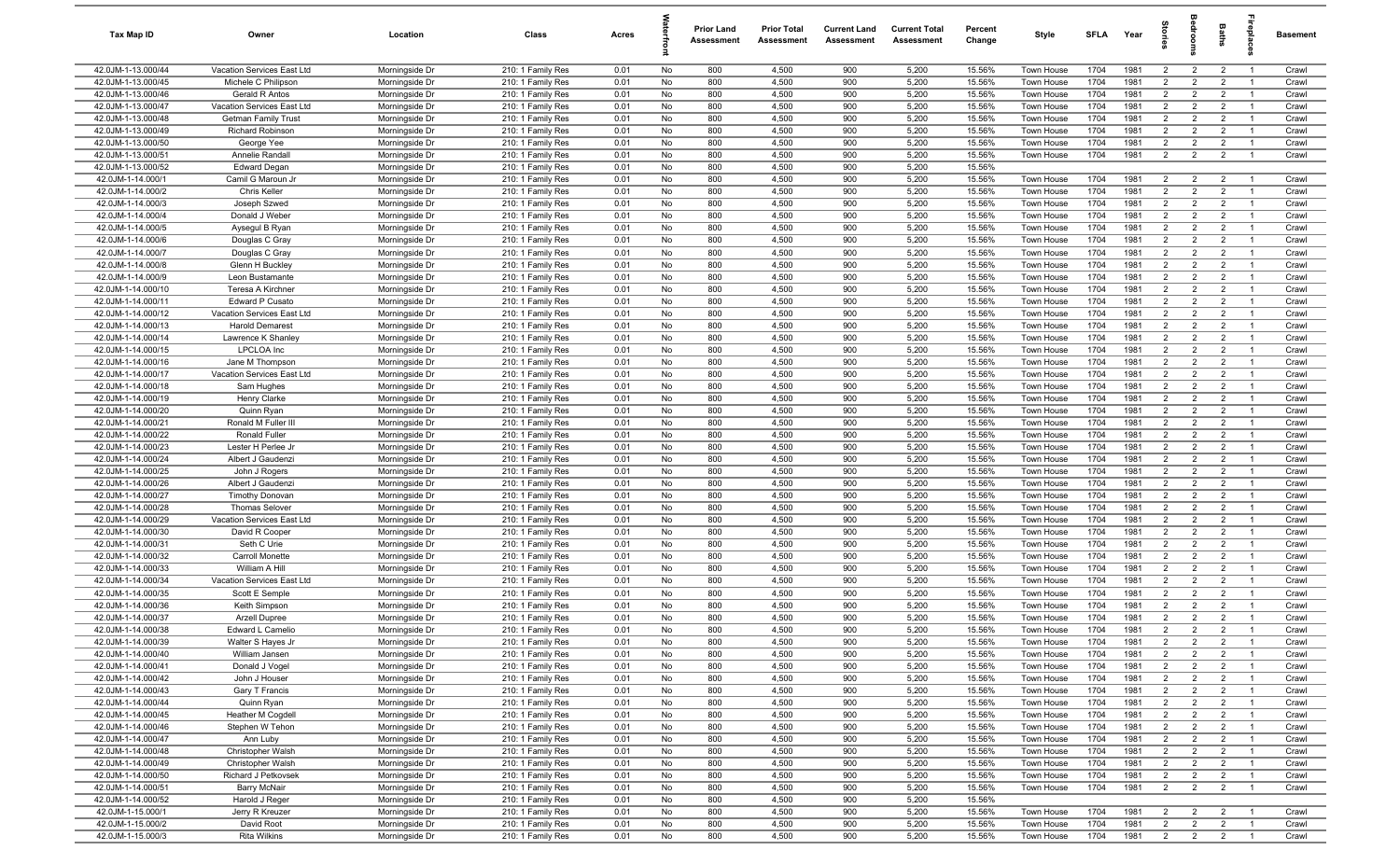| Tax Map ID                               | Owner                                   | Location                         | Class                                  | Acres        |          | <b>Prior Land</b><br>Assessment | <b>Prior Total</b><br>Assessment | <b>Current Land</b><br>Assessment | <b>Current Total</b><br>Assessment | Percent<br>Change | Style                    | SFLA         | Year         | $\vec{e}$                        | ā                                | <b>Baths</b>                     | ireplace                         | Basement       |
|------------------------------------------|-----------------------------------------|----------------------------------|----------------------------------------|--------------|----------|---------------------------------|----------------------------------|-----------------------------------|------------------------------------|-------------------|--------------------------|--------------|--------------|----------------------------------|----------------------------------|----------------------------------|----------------------------------|----------------|
| 42.0JM-1-15.000/4                        | Michael G Puskar                        | Morningside Dr                   | 210: 1 Family Res                      | 0.01         | No       | 800                             | 4,500                            | 900                               | 5,200                              | 15.56%            | Town House               | 1704         | 1981         | $\overline{2}$                   | $\overline{2}$                   | $\overline{2}$                   | $\overline{1}$                   | Crawl          |
| 42.0JM-1-15.000/5                        | Kathleen Salvaterra                     | Morningside Dr                   | 210: 1 Family Res                      | 0.01         | No       | 800                             | 4,500                            | 900                               | 5,200                              | 15.56%            | Town House               | 1704         | 1981         | $\overline{2}$                   | $\overline{2}$                   | $\overline{2}$                   | $\overline{1}$                   | Crawl          |
| 42.0JM-1-15.000/6                        | Margaret Purga                          | Morningside Dr                   | 210: 1 Family Res                      | 0.01         | No       | 800                             | 4,500                            | 900                               | 5,200                              | 15.56%            | Town House               | 1704         | 1981         | $\overline{2}$                   | $\overline{2}$                   | $\overline{2}$                   | $\overline{1}$                   | Crawl          |
| 42.0JM-1-15.000/7                        | Joseph A Catania                        | Morningside Dr                   | 210: 1 Family Res                      | 0.01         | No       | 800                             | 4,500                            | 900                               | 5,200                              | 15.56%            | Town House               | 1704         | 1981         | $\overline{2}$                   | $\overline{2}$                   | $\overline{2}$                   | -1                               | Crawl          |
| 42.0JM-1-15.000/8                        | Vacation Services East Ltd              | Morningside Dr                   | 210: 1 Family Res                      | 0.01         | No       | 800                             | 4,500                            | 900                               | 5,200                              | 15.56%            | Town House               | 1704         | 1981         | $\overline{2}$                   | $\overline{2}$                   | $\overline{2}$                   | $\overline{1}$                   | Crawl          |
| 42.0JM-1-15.000/9                        | <b>Arthur Mormile</b>                   | Morningside Dr                   | 210: 1 Family Res                      | 0.01         | No       | 800                             | 4,500                            | 900                               | 5,200                              | 15.56%            | Town House               | 1704         | 1981         | $\overline{2}$                   | $\overline{2}$                   | $\overline{2}$                   |                                  | Crawl          |
| 42.0JM-1-15.000/10                       | Webb S Cooper                           | Morningside Dr                   | 210: 1 Family Res                      | 0.01         | No       | 800                             | 4,500                            | 900                               | 5,200                              | 15.56%            | Town House               | 1704         | 1981         | 2                                | $\overline{2}$                   | $\overline{2}$                   | $\overline{1}$                   | Crawl          |
| 42.0JM-1-15.000/11                       | Webb S Cooper                           | Morningside Dr                   | 210: 1 Family Res                      | 0.01         | No       | 800                             | 4,500                            | 900                               | 5,200                              | 15.56%            | <b>Town House</b>        | 1704         | 1981         | $\overline{2}$                   | $\overline{2}$                   | $\overline{2}$                   | -1                               | Crawl          |
| 42.0JM-1-15.000/12                       | Robert C Markley                        | Morningside Dr                   | 210: 1 Family Res                      | 0.01         | No       | 800                             | 4,500                            | 900                               | 5,200                              | 15.56%            | Town House               | 1704         | 1981         | $\overline{2}$                   | $\overline{2}$                   | $\overline{2}$                   | $\overline{1}$                   | Crawl          |
| 42.0JM-1-15.000/13                       | Lennis Campbell                         | Morningside Dr                   | 210: 1 Family Res                      | 0.01         | No       | 800                             | 4,500                            | 900                               | 5,200                              | 15.56%            | Town House               | 1704         | 1981         | $\overline{2}$                   | $\overline{2}$                   | $\overline{2}$                   | $\overline{1}$                   | Crawl          |
| 42.0JM-1-15.000/14                       | Sookhee Kim                             | Morningside Dr                   | 210: 1 Family Res                      | 0.01         | No       | 800                             | 4,500                            | 900                               | 5,200                              | 15.56%            | Town House               | 1704         | 1981         | $\overline{2}$                   | $\overline{2}$                   | $\overline{2}$                   | $\overline{1}$                   | Crawl          |
| 42.0JM-1-15.000/15                       | <b>LPCLOA</b> Inc                       | Morningside Dr                   | 210: 1 Family Res                      | 0.01         | No       | 800                             | 4,500                            | 900                               | 5,200                              | 15.56%            | Town House               | 1704         | 1981         | $\overline{2}$                   | $\overline{2}$                   | $\overline{2}$                   | $\overline{1}$                   | Crawl          |
| 42.0JM-1-15.000/16                       | Vacation Services East Ltd              | Morningside Dr                   | 210: 1 Family Res                      | 0.01         | No       | 800                             | 4,500                            | 900                               | 5,200                              | 15.56%            | Town House               | 1704         | 1981         | $\overline{2}$                   | $\overline{2}$                   | $\overline{2}$                   | $\overline{1}$                   | Crawl          |
| 42.0JM-1-15.000/17                       | Salvatore Spinella                      | Morningside Dr                   | 210: 1 Family Res                      | 0.01         | No       | 800<br>800                      | 4,500<br>4,500                   | 900<br>900                        | 5,200<br>5,200                     | 15.56%<br>15.56%  | Town House               | 1704<br>1704 | 1981<br>1981 | $\overline{2}$<br>2              | $\overline{2}$<br>$\overline{2}$ | $\overline{2}$                   | $\overline{1}$                   | Crawl          |
| 42.0JM-1-15.000/18<br>42.0JM-1-15.000/19 | Lawrence M Allen<br>Frederick J Bachman | Morningside Dr<br>Morningside Dr | 210: 1 Family Res<br>210: 1 Family Res | 0.01<br>0.01 | No<br>No | 800                             | 4,500                            | 900                               | 5,200                              | 15.56%            | Town House<br>Town House | 1704         | 1981         | $\overline{2}$                   | $\overline{2}$                   | $\overline{2}$<br>$\overline{2}$ | $\overline{1}$<br>$\overline{1}$ | Crawl<br>Crawl |
| 42.0JM-1-15.000/20                       | <b>Clifton Nichols</b>                  | Morningside Dr                   | 210: 1 Family Res                      | 0.01         | No       | 800                             | 4,500                            | 900                               | 5,200                              | 15.56%            | Town House               | 1704         | 1981         | $\overline{2}$                   | $\overline{2}$                   | $\overline{2}$                   |                                  | Crawl          |
| 42.0JM-1-15.000/21                       | Cameron F Monroe                        | Morningside Dr                   | 210: 1 Family Res                      | 0.01         | No       | 800                             | 4,500                            | 900                               | 5,200                              | 15.56%            | Town House               | 1704         | 1981         | $\overline{2}$                   | $\overline{2}$                   | $\overline{2}$                   | $\overline{1}$                   | Crawl          |
| 42.0JM-1-15.000/22                       | Robert L Haviland                       | Morningside Dr                   | 210: 1 Family Res                      | 0.01         | No       | 800                             | 4,500                            | 900                               | 5,200                              | 15.56%            | Town House               | 1704         | 1981         | $\overline{2}$                   | $\overline{2}$                   | $\overline{2}$                   |                                  | Crawl          |
| 42.0JM-1-15.000/23                       | Kenneth W Taylor                        | Morningside Dr                   | 210: 1 Family Res                      | 0.01         | No       | 800                             | 4,500                            | 900                               | 5,200                              | 15.56%            | Town House               | 1704         | 1981         | $\overline{2}$                   | $\overline{2}$                   | $\overline{2}$                   | $\overline{1}$                   | Crawl          |
| 42.0JM-1-15.000/24                       | Marvin Israel                           | Morningside Dr                   | 210: 1 Family Res                      | 0.01         | No       | 800                             | 4,500                            | 900                               | 5,200                              | 15.56%            | Town House               | 1704         | 1981         | $\overline{2}$                   | $\overline{2}$                   | $\overline{2}$                   | $\overline{1}$                   | Crawl          |
| 42.0JM-1-15.000/25                       | Jane G Hurst                            | Morningside Dr                   | 210: 1 Family Res                      | 0.01         | No       | 800                             | 4,500                            | 900                               | 5,200                              | 15.56%            | Town House               | 1704         | 1981         | $\overline{2}$                   | $\overline{2}$                   | $\overline{2}$                   | $\overline{1}$                   | Crawl          |
| 42.0JM-1-15.000/26                       | Milo Peterson                           | Morningside Dr                   | 210: 1 Family Res                      | 0.01         | No       | 800                             | 4,500                            | 900                               | 5,200                              | 15.56%            | Town House               | 1704         | 1981         | $\overline{2}$                   | $\overline{2}$                   | $\overline{2}$                   | $\overline{1}$                   | Crawl          |
| 42.0JM-1-15.000/27                       | Maybelle B Fairchild                    | Morningside Dr                   | 210: 1 Family Res                      | 0.01         | No       | 800                             | 4,500                            | 900                               | 5,200                              | 15.56%            | Town House               | 1704         | 1981         | $\overline{2}$                   | $\overline{2}$                   | $\overline{2}$                   | $\overline{1}$                   | Crawl          |
| 42.0JM-1-15.000/28                       | Donald W Humeniuk                       | Morningside Dr                   | 210: 1 Family Res                      | 0.01         | No       | 800                             | 4,500                            | 900                               | 5,200                              | 15.56%            | Town House               | 1704         | 1981         | $\overline{2}$                   | $\overline{2}$                   | $\overline{2}$                   | $\overline{1}$                   | Crawl          |
| 42.0JM-1-15.000/29                       | William J Oliver                        | Morningside Dr                   | 210: 1 Family Res                      | 0.01         | No       | 800                             | 4,500                            | 900                               | 5,200                              | 15.56%            | Town House               | 1704         | 1981         | $\overline{2}$                   | $\overline{2}$                   | $\overline{2}$                   | $\overline{1}$                   | Crawl          |
| 42.0JM-1-15.000/30                       | Norma J Coloton                         | Morningside Dr                   | 210: 1 Family Res                      | 0.01         | No       | 800                             | 4,500                            | 900                               | 5,200                              | 15.56%            | Town House               | 1704         | 1981         | $\overline{2}$                   | 2                                | $\overline{2}$                   | $\overline{1}$                   | Crawl          |
| 42.0JM-1-15.000/31                       | <b>Albert Harris</b>                    | Morningside Dr                   | 210: 1 Family Res                      | 0.01         | No       | 800                             | 4,500                            | 900                               | 5,200                              | 15.56%            | Town House               | 1704         | 1981         | $\overline{2}$                   | $\overline{2}$                   | $\overline{2}$                   | -1                               | Crawl          |
| 42.0JM-1-15.000/32                       | Kathie Jewell                           | Morningside Dr                   | 210: 1 Family Res                      | 0.01         | No       | 800                             | 4,500                            | 900                               | 5,200                              | 15.56%            | Town House               | 1704         | 1981         | $\overline{2}$                   | $\overline{2}$                   | $\overline{2}$                   | $\overline{1}$                   | Crawl          |
| 42.0JM-1-15.000/33                       | Dr Francis J Varga                      | Morningside Dr                   | 210: 1 Family Res                      | 0.01         | No       | 800                             | 4,500                            | 900                               | 5,200                              | 15.56%            | Town House               | 1704         | 1981         | $\overline{2}$                   | $\overline{2}$                   | $\overline{2}$                   | -1                               | Crawl          |
| 42.0JM-1-15.000/34                       | <b>William B Andrews</b>                | Morningside Dr                   | 210: 1 Family Res                      | 0.01         | No       | 800                             | 4,500                            | 900                               | 5,200                              | 15.56%            | Town House               | 1704         | 1981         | $2^{\circ}$                      | $\overline{2}$                   | $\overline{2}$                   | $\overline{1}$                   | Crawl          |
| 42.0JM-1-15.000/35                       | John A Patane                           | Morningside Dr                   | 210: 1 Family Res                      | 0.01         | No       | 800                             | 4,500                            | 900                               | 5,200                              | 15.56%            | Town House               | 1704         | 1981         | 2                                | $\overline{2}$                   | $\overline{2}$                   | $\overline{1}$                   | Crawl          |
| 42.0JM-1-15.000/36                       | Severn P Brown                          | Morningside Dr                   | 210: 1 Family Res                      | 0.01         | No       | 800                             | 4,500                            | 900                               | 5,200                              | 15.56%            | Town House               | 1704         | 1981         | $\overline{2}$                   | $\overline{2}$                   | $\overline{2}$                   | $\overline{1}$                   | Crawl          |
| 42.0JM-1-15.000/37                       | Marie J Harden                          | Morningside Dr                   | 210: 1 Family Res                      | 0.01         | No       | 800                             | 4,500                            | 900                               | 5,200                              | 15.56%            | Town House               | 1704         | 1981         | $\overline{2}$                   | $\overline{2}$                   | $\overline{2}$                   | $\overline{1}$                   | Crawl          |
| 42.0JM-1-15.000/38                       | Frank Crisafulli                        | Morningside Dr                   | 210: 1 Family Res                      | 0.01         | No       | 800                             | 4,500                            | 900                               | 5,200                              | 15.56%            | Town House               | 1704         | 1981         | $\overline{2}$                   | $\overline{2}$                   | $\overline{2}$                   | $\overline{1}$                   | Crawl          |
| 42.0JM-1-15.000/39                       | <b>Sturm Family Trust</b>               | Morningside Dr                   | 210: 1 Family Res                      | 0.01         | No       | 800                             | 4,500                            | 900                               | 5,200                              | 15.56%            | Town House               | 1704         | 1981         | $\overline{2}$                   | $\overline{2}$                   | $\overline{2}$                   | $\overline{1}$<br>$\overline{1}$ | Crawl          |
| 42.0JM-1-15.000/40                       | John V Gully                            | Morningside Dr                   | 210: 1 Family Res                      | 0.01         | No       | 800                             | 4,500                            | 900<br>900                        | 5,200                              | 15.56%            | Town House               | 1704<br>1704 | 1981<br>1981 | $\overline{2}$                   | $\overline{2}$                   | $\overline{2}$<br>$\overline{2}$ | $\overline{1}$                   | Crawl          |
| 42.0JM-1-15.000/41<br>42.0JM-1-15.000/42 | Larry Kelly<br>John M McKone Jr         | Morningside Dr<br>Morningside Dr | 210: 1 Family Res<br>210: 1 Family Res | 0.01<br>0.01 | No<br>No | 800<br>800                      | 4,500<br>4,500                   | 900                               | 5,200<br>5,200                     | 15.56%<br>15.56%  | Town House<br>Town House | 1704         | 1981         | $\overline{2}$<br>$\overline{2}$ | $\overline{2}$<br>$\overline{2}$ | $\overline{2}$                   | $\overline{1}$                   | Crawl<br>Crawl |
| 42.0JM-1-15.000/43                       | Leonard G Hunter                        | Morningside Dr                   | 210: 1 Family Res                      | 0.01         | No       | 800                             | 4,500                            | 900                               | 5,200                              | 15.56%            | Town House               | 1704         | 1981         | $\overline{2}$                   | 2                                | $\overline{2}$                   | $\overline{1}$                   | Crawl          |
| 42.0JM-1-15.000/44                       | Lawrence M Allen                        | Morningside Dr                   | 210: 1 Family Res                      | 0.01         | No       | 800                             | 4,500                            | 900                               | 5,200                              | 15.56%            | Town House               | 1704         | 1981         | $\overline{2}$                   | $\overline{2}$                   | $\overline{2}$                   | - 1                              | Crawl          |
| 42.0JM-1-15.000/45                       | Janet R Conti                           | Morningside Dr                   | 210: 1 Family Res                      | 0.01         | No       | 800                             | 4,500                            | 900                               | 5,200                              | 15.56%            | Town House               | 1704         | 1981         | $\overline{2}$                   | $\overline{2}$                   | $\overline{2}$                   | $\overline{1}$                   | Crawl          |
| 42.0JM-1-15.000/46                       | Jeffrey O Barnes                        | Morningside Dr                   | 210: 1 Family Res                      | 0.01         | No       | 800                             | 4,500                            | 900                               | 5,200                              | 15.56%            | Town House               | 1704         | 1981         | $\overline{2}$                   | $\overline{2}$                   | $\overline{2}$                   |                                  | Crawl          |
| 42.0JM-1-15.000/47                       | Vacation Services East Ltd              | Morningside Dr                   | 210: 1 Family Res                      | 0.01         | No       | 800                             | 4,500                            | 900                               | 5,200                              | 15.56%            | Town House               | 1704         | 1981         | 2                                | $\overline{2}$                   | $\overline{2}$                   | - 1                              | Crawl          |
| 42.0JM-1-15.000/48                       | Judith W Carr                           | Morningside Dr                   | 210: 1 Family Res                      | 0.01         | No       | 800                             | 4,500                            | 900                               | 5,200                              | 15.56%            | Town House               | 1704         | 1981         | $\overline{2}$                   | 2                                | $\overline{2}$                   |                                  | Crawl          |
| 42.0JM-1-15.000/49                       | Karen Hadaway                           | Morningside Dr                   | 210: 1 Family Res                      | 0.01         | No       | 800                             | 4,500                            | 900                               | 5,200                              | 15.56%            | Town House               | 1704         | 1981         | $\overline{2}$                   | $\overline{2}$                   | $\overline{2}$                   | $\overline{1}$                   | Crawl          |
| 42.0JM-1-15.000/50                       | Annelie Randall                         | Morningside Dr                   | 210: 1 Family Res                      | 0.01         | No       | 800                             | 4,500                            | 900                               | 5,200                              | 15.56%            | Town House               | 1704         | 1981         | $\overline{2}$                   | 2                                | $\overline{2}$                   |                                  | Crawl          |
| 42.0JM-1-15.000/51                       | Philip E Worley                         | Morningside Dr                   | 210: 1 Family Res                      | 0.01         | No       | 800                             | 4,500                            | 900                               | 5,200                              | 15.56%            | Town House               | 1704         | 1981         | $\overline{2}$                   | $\overline{2}$                   | $\overline{2}$                   | $\overline{1}$                   | Crawl          |
| 42.0JM-1-15.000/52                       | Claire Abramson                         | Morningside Dr                   | 210: 1 Family Res                      | 0.01         | No       | 800                             | 4,500                            | 900                               | 5,200                              | 15.56%            | Town House               | 1704         | 1981         | $\overline{2}$                   | $\overline{2}$                   | $\overline{2}$                   | $\overline{1}$                   | Slab/pier      |
| 42.0JM-1-16.000/1                        | Ivars Semeiks                           | Morningside Dr                   | 210: 1 Family Res                      | 0.01         | No       | 800                             | 4,500                            | 900                               | 5,200                              | 15.56%            | Town House               | 1704         | 1981         | $\overline{2}$                   | $\overline{2}$                   | $\overline{2}$                   | $\overline{1}$                   | Crawl          |
| 42.0JM-1-16.000/2                        | Consul Ciancetta                        | Morningside Dr                   | 210: 1 Family Res                      | 0.01         | No       | 800                             | 4,500                            | 900                               | 5,200                              | 15.56%            | Town House               | 1704         | 1981         | $\overline{2}$                   | $\overline{2}$                   | $\overline{2}$                   | $\overline{1}$                   | Crawl          |
| 42.0JM-1-16.000/3                        | <b>Andrew Papierz</b>                   | Morningside Dr                   | 210: 1 Family Res                      | 0.01         | No       | 800                             | 4,500                            | 900                               | 5,200                              | 15.56%            | Town House               | 1704         | 1981         | $\overline{2}$                   | $\overline{2}$                   | $\overline{2}$                   | $\overline{1}$                   | Crawl          |
| 42.0JM-1-16.000/4                        | Scott Cooper                            | Morningside Dr                   | 210: 1 Family Res                      | 0.01         | No       | 800                             | 4,500                            | 900                               | 5,200                              | 15.56%            | Town House               | 1704         | 1981         | $\overline{2}$                   | $\overline{2}$                   | $\overline{2}$                   | $\overline{1}$                   | Crawl          |
| 42.0JM-1-16.000/5                        | John H Lockwood                         | Morningside Dr                   | 210: 1 Family Res                      | 0.01         | No       | 800                             | 4,500                            | 900                               | 5,200                              | 15.56%            | Town House               | 1704         | 1981         | $\overline{2}$                   | $\overline{2}$                   | $\overline{2}$                   | $\overline{1}$                   | Crawl          |
| 42.0JM-1-16.000/6                        | Patricia OGrady-Perry                   | Morningside Dr                   | 210: 1 Family Res                      | 0.01         | No       | 800                             | 4,500                            | 900                               | 5,200                              | 15.56%            | Town House               | 1704         | 1981         | $\overline{2}$                   | $\overline{2}$                   | $\overline{2}$                   | $\overline{1}$                   | Crawl          |
| 42.0JM-1-16.000/7                        | Paul M Mikus                            | Morningside Dr                   | 210: 1 Family Res                      | 0.01         | No       | 800                             | 4,500                            | 900                               | 5,200                              | 15.56%            | Town House               | 1704         | 1981         | $\overline{2}$                   | $\overline{2}$                   | $\overline{2}$                   |                                  | Crawl          |
| 42.0JM-1-16.000/8                        | Ivars Semeiks                           | Morningside Dr                   | 210: 1 Family Res                      | 0.01         | No       | 800                             | 4,500                            | 900                               | 5,200                              | 15.56%            | Town House               | 1704         | 1981         | $\overline{2}$                   | $\overline{2}$                   | $\overline{2}$                   | $\overline{1}$                   | Crawl          |
| 42.0JM-1-16.000/9                        | <b>Matthew Martin</b>                   | Morningside Dr                   | 210: 1 Family Res                      | 0.01         | No       | 800                             | 4,500                            | 900                               | 5,200                              | 15.56%            | Town House               | 1704         | 1981         | $\overline{2}$                   | $\overline{2}$                   | $\overline{2}$                   | $\overline{1}$                   | Crawl          |
| 42.0JM-1-16.000/10<br>42.0JM-1-16.000/11 | John T Manning<br>Ivars Semeiks         | Morningside Dr<br>Morningside Dr | 210: 1 Family Res<br>210: 1 Family Res | 0.01<br>0.01 | No<br>No | 800<br>800                      | 4,500<br>4,500                   | 900<br>900                        | 5,200<br>5,200                     | 15.56%<br>15.56%  | Town House<br>Town House | 1704<br>1704 | 1981<br>1981 | $\overline{2}$<br>$\overline{2}$ | $\overline{2}$<br>$\overline{2}$ | $\overline{2}$<br>$\overline{2}$ | $\overline{1}$<br>$\overline{1}$ | Crawl<br>Crawl |
| 42.0JM-1-16.000/12                       | Thomas MacDonald                        | Morningside Dr                   | 210: 1 Family Res                      | 0.01         | No       | 800                             | 4,500                            | 900                               | 5,200                              | 15.56%            | Town House               | 1704         | 1981         | $\overline{2}$                   | $\overline{2}$                   | $\overline{2}$                   | $\overline{1}$                   | Crawl          |
| 42.0JM-1-16.000/13                       | Nancy A Boyle                           | Morningside Dr                   | 210: 1 Family Res                      | 0.01         | No       | 800                             | 4,500                            | 900                               | 5,200                              | 15.56%            | Town House               | 1704         | 1981         | $\overline{2}$                   | $\overline{2}$                   | $\overline{2}$                   | $\overline{1}$                   | Crawl          |
| 42.0JM-1-16.000/14                       | Donald Saunders                         | Morningside Dr                   | 210: 1 Family Res                      | 0.01         | No       | 800                             | 4,500                            | 900                               | 5,200                              | 15.56%            | Town House               | 1704         | 1981         | $\overline{2}$                   | $\overline{2}$                   | $\overline{2}$                   | $\overline{1}$                   | Crawl          |
| 42.0JM-1-16.000/15                       | Vacation Services East Ltd              | Morningside Dr                   | 210: 1 Family Res                      | 0.01         | No       | 800                             | 4,500                            | 900                               | 5,200                              | 15.56%            | Town House               | 1704         | 1981         | $\overline{2}$                   | $\overline{2}$                   | $\overline{2}$                   | $\overline{1}$                   | Crawl          |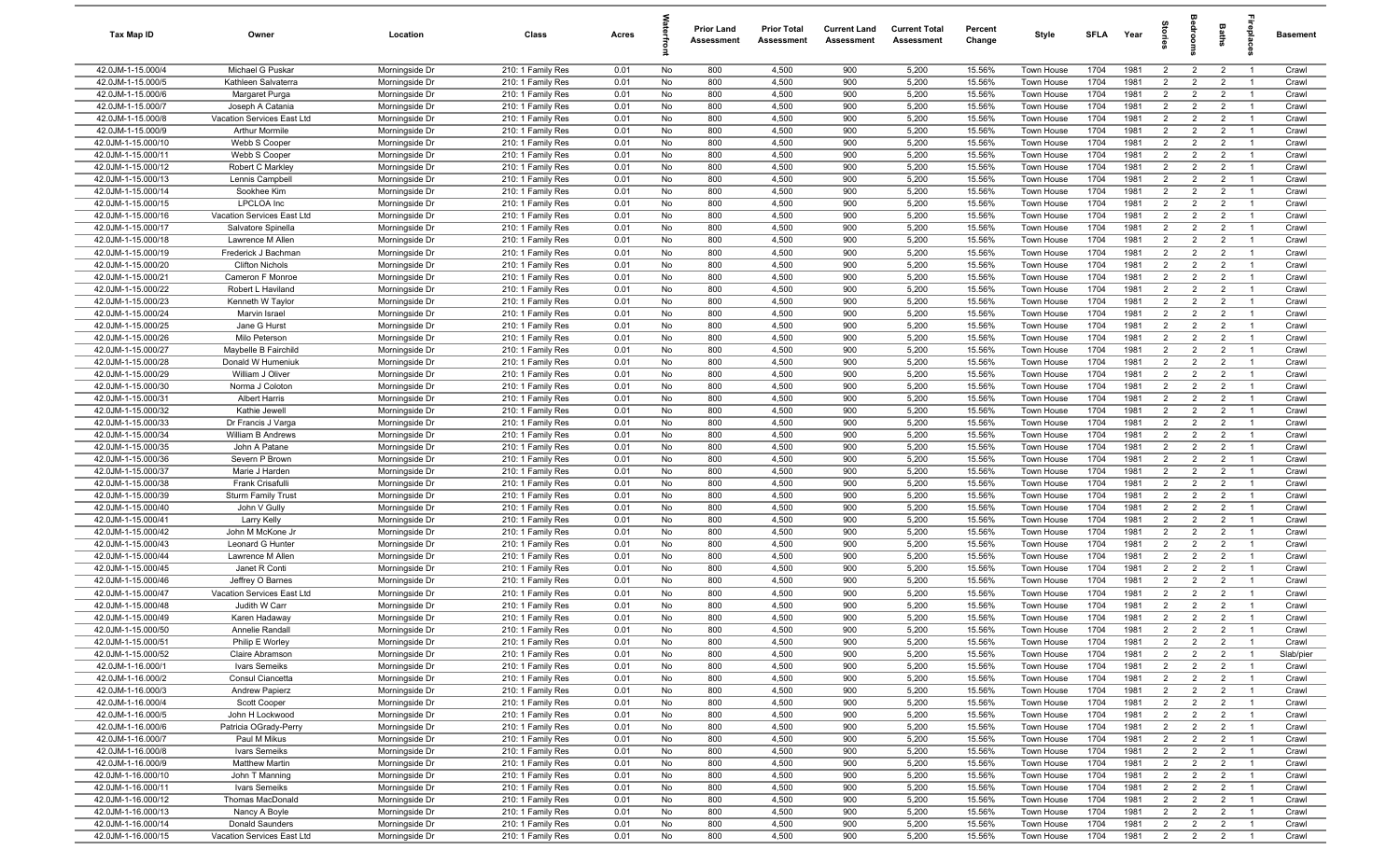| Tax Map ID                               | Owner                                    | Location                         | Class                                  | Acres        |          | <b>Prior Land</b><br>Assessment | <b>Prior Total</b><br>Assessment | <b>Current Land</b><br>Assessment | <b>Current Total</b><br>Assessment | Percent<br>Change | Style                    | SFLA         | Year         | $\vec{e}$                        | ā                                | <b>Baths</b>                     | ireplace                         | Basement       |
|------------------------------------------|------------------------------------------|----------------------------------|----------------------------------------|--------------|----------|---------------------------------|----------------------------------|-----------------------------------|------------------------------------|-------------------|--------------------------|--------------|--------------|----------------------------------|----------------------------------|----------------------------------|----------------------------------|----------------|
| 42.0JM-1-16.000/16                       | LPCLOA Inc                               | Morningside Dr                   | 210: 1 Family Res                      | 0.01         | No       | 800                             | 4,500                            | 900                               | 5,200                              | 15.56%            | Town House               | 1704         | 1981         | $\overline{2}$                   | $\overline{2}$                   | $\overline{2}$                   | $\overline{1}$                   | Crawl          |
| 42.0JM-1-16.000/17                       | <b>Robert Francis</b>                    | Morningside Dr                   | 210: 1 Family Res                      | 0.01         | No       | 800                             | 4,500                            | 900                               | 5,200                              | 15.56%            | Town House               | 1704         | 1981         | 2                                | 2                                | $\overline{2}$                   | $\overline{1}$                   | Crawl          |
| 42.0JM-1-16.000/18                       | Harold L Coonradt                        | Morningside Dr                   | 210: 1 Family Res                      | 0.01         | No       | 800                             | 4,500                            | 900                               | 5,200                              | 15.56%            | Town House               | 1704         | 1981         | $\overline{2}$                   | $\overline{2}$                   | $\overline{2}$                   | $\overline{1}$                   | Crawl          |
| 42.0JM-1-16.000/19                       | Vacation Services East Ltd               | Morningside Dr                   | 210: 1 Family Res                      | 0.01         | No       | 800                             | 4,500                            | 900                               | 5,200                              | 15.56%            | Town House               | 1704         | 1981         | $\overline{2}$                   | $\overline{2}$                   | $\overline{2}$                   | -1                               | Crawl          |
| 42.0JM-1-16.000/20                       | Robert M Griffeth Jr                     | Morningside Dr                   | 210: 1 Family Res                      | 0.01         | No       | 800                             | 4,500                            | 900                               | 5,200                              | 15.56%            | Town House               | 1704         | 1981         | $\overline{2}$                   | $\overline{2}$                   | $\overline{2}$                   | $\overline{1}$                   | Crawl          |
| 42.0JM-1-16.000/21                       | Irene M Prazak                           | Morningside Dr                   | 210: 1 Family Res                      | 0.01         | No       | 800                             | 4,500                            | 900                               | 5,200                              | 15.56%            | Town House               | 1704         | 1981         | $\overline{2}$                   | $\overline{2}$                   | $\overline{2}$                   |                                  | Crawl          |
| 42.0JM-1-16.000/22                       | Stephen McQuade                          | Morningside Dr                   | 210: 1 Family Res                      | 0.01         | No       | 800                             | 4,500                            | 900                               | 5,200                              | 15.56%            | Town House               | 1704         | 1981         | 2                                | $\overline{2}$                   | $\overline{2}$                   | $\overline{1}$                   | Crawl          |
| 42.0JM-1-16.000/23                       | John Juzefyk                             | Morningside Dr                   | 210: 1 Family Res                      | 0.01         | No       | 800                             | 4,500                            | 900                               | 5,200                              | 15.56%            | <b>Town House</b>        | 1704         | 1981         | $\overline{2}$                   | $\overline{2}$                   | $\overline{2}$                   | -1                               | Crawl          |
| 42.0JM-1-16.000/24                       | Soo Family Trust LLC                     | Morningside Dr                   | 210: 1 Family Res                      | 0.01         | No       | 800                             | 4,500                            | 900                               | 5,200                              | 15.56%            | Town House               | 1704         | 1981         | $\overline{2}$                   | $\overline{2}$                   | $\overline{2}$                   | $\overline{1}$                   | Crawl          |
| 42.0JM-1-16.000/25                       | Elizabeth M Gordon                       | Morningside Dr                   | 210: 1 Family Res                      | 0.01         | No       | 800                             | 4,500                            | 900                               | 5,200                              | 15.56%            | Town House               | 1704         | 1981         | $\overline{2}$                   | $\overline{2}$<br>$\overline{2}$ | $\overline{2}$                   | $\overline{1}$<br>$\overline{1}$ | Crawl          |
| 42.0JM-1-16.000/26<br>42.0JM-1-16.000/27 | Robert Mrs Cromie<br><b>Barry McNair</b> | Morningside Dr<br>Morningside Dr | 210: 1 Family Res<br>210: 1 Family Res | 0.01<br>0.01 | No<br>No | 800<br>800                      | 4,500<br>4,500                   | 900<br>900                        | 5,200<br>5,200                     | 15.56%<br>15.56%  | Town House<br>Town House | 1704<br>1704 | 1981<br>1981 | $\overline{2}$<br>$\overline{2}$ | $\overline{2}$                   | $\overline{2}$<br>$\overline{2}$ | $\overline{1}$                   | Crawl<br>Crawl |
| 42.0JM-1-16.000/28                       | Heinrich A Medicus                       | Morningside Dr                   | 210: 1 Family Res                      | 0.01         | No       | 800                             | 4,500                            | 900                               | 5,200                              | 15.56%            | Town House               | 1704         | 1981         | $\overline{2}$                   | $\overline{2}$                   | $\overline{2}$                   | $\overline{1}$                   | Crawl          |
| 42.0JM-1-16.000/29                       | <b>Fazio Family Trust</b>                | Morningside Dr                   | 210: 1 Family Res                      | 0.01         | No       | 800                             | 4,500                            | 900                               | 5,200                              | 15.56%            | Town House               | 1704         | 1981         | $\overline{2}$                   | $\overline{2}$                   | $\overline{2}$                   | $\overline{1}$                   | Crawl          |
| 42.0JM-1-16.000/30                       | <b>Fazio Family Trust</b>                | Morningside Dr                   | 210: 1 Family Res                      | 0.01         | No       | 800                             | 4,500                            | 900                               | 5,200                              | 15.56%            | Town House               | 1704         | 1981         | 2                                | $\overline{2}$                   | $\overline{2}$                   | $\overline{1}$                   | Crawl          |
| 42.0JM-1-16.000/31                       | Ronald G Knapp                           | Morningside Dr                   | 210: 1 Family Res                      | 0.01         | No       | 800                             | 4,500                            | 900                               | 5,200                              | 15.56%            | Town House               | 1704         | 1981         | $\overline{2}$                   | $\overline{2}$                   | $\overline{2}$                   | $\overline{1}$                   | Crawl          |
| 42.0JM-1-16.000/32                       | Gary Donaldson                           | Morningside Dr                   | 210: 1 Family Res                      | 0.01         | No       | 800                             | 4,500                            | 900                               | 5,200                              | 15.56%            | Town House               | 1704         | 1981         | $\overline{2}$                   | $\overline{2}$                   | $\overline{2}$                   |                                  | Crawl          |
| 42.0JM-1-16.000/33                       | James H Berson                           | Morningside Dr                   | 210: 1 Family Res                      | 0.01         | No       | 800                             | 4,500                            | 900                               | 5,200                              | 15.56%            | Town House               | 1704         | 1981         | $\overline{2}$                   | $\overline{2}$                   | $\overline{2}$                   | $\overline{1}$                   | Crawl          |
| 42.0JM-1-16.000/34                       | Edith F Clover                           | Morningside Dr                   | 210: 1 Family Res                      | 0.01         | No       | 800                             | 4,500                            | 900                               | 5,200                              | 15.56%            | Town House               | 1704         | 1981         | $\overline{2}$                   | $\overline{2}$                   | $\overline{2}$                   |                                  | Crawl          |
| 42.0JM-1-16.000/35                       | Deborah S Johnson                        | Morningside Dr                   | 210: 1 Family Res                      | 0.01         | No       | 800                             | 4,500                            | 900                               | 5,200                              | 15.56%            | Town House               | 1704         | 1981         | $\overline{2}$                   | $\overline{2}$                   | $\overline{2}$                   | $\overline{1}$                   | Crawl          |
| 42.0JM-1-16.000/36                       | John Milkovich                           | Morningside Dr                   | 210: 1 Family Res                      | 0.01         | No       | 800                             | 4,500                            | 900                               | 5,200                              | 15.56%            | Town House               | 1704         | 1981         | 2                                | $\overline{2}$                   | $\overline{2}$                   | $\overline{1}$                   | Crawl          |
| 42.0JM-1-16.000/37                       | Nancy Sunderland                         | Morningside Dr                   | 210: 1 Family Res                      | 0.01         | No       | 800                             | 4,500                            | 900                               | 5,200                              | 15.56%            | Town House               | 1704         | 1981         | $\overline{2}$                   | $\overline{2}$                   | $\overline{2}$                   | $\overline{1}$                   | Crawl          |
| 42.0JM-1-16.000/38                       | <b>Michael Collins</b>                   | Morningside Dr                   | 210: 1 Family Res                      | 0.01         | No       | 800                             | 4,500                            | 900                               | 5,200                              | 15.56%            | Town House               | 1704         | 1981         | $\overline{2}$                   | $\overline{2}$                   | $\overline{2}$                   | $\overline{1}$                   | Crawl          |
| 42.0JM-1-16.000/39                       | Shirley Klossner                         | Morningside Dr                   | 210: 1 Family Res                      | 0.01         | No       | 800                             | 4,500                            | 900                               | 5,200                              | 15.56%            | Town House               | 1704         | 1981         | $\overline{2}$                   | $\overline{2}$                   | $\overline{2}$                   | $\overline{1}$                   | Crawl          |
| 42.0JM-1-16.000/40<br>42.0JM-1-16.000/41 | Paul Pennell<br>James E Turk             | Morningside Dr<br>Morningside Dr | 210: 1 Family Res                      | 0.01<br>0.01 | No<br>No | 800<br>800                      | 4,500<br>4,500                   | 900<br>900                        | 5,200<br>5,200                     | 15.56%<br>15.56%  | Town House               | 1704<br>1704 | 1981<br>1981 | $\overline{2}$<br>$\overline{2}$ | $\overline{2}$<br>$\overline{2}$ | $\overline{2}$<br>$\overline{2}$ | $\overline{1}$<br>$\overline{1}$ | Crawl<br>Crawl |
| 42.0JM-1-16.000/42                       | Daniel Watson                            | Morningside Dr                   | 210: 1 Family Res<br>210: 1 Family Res | 0.01         | No       | 800                             | 4,500                            | 900                               | 5,200                              | 15.56%            | Town House<br>Town House | 1704         | 1981         | $\overline{2}$                   | 2                                | $\overline{2}$                   | $\overline{1}$                   | Crawl          |
| 42.0JM-1-16.000/43                       | Jeffrey W Bazinet                        | Morningside Dr                   | 210: 1 Family Res                      | 0.01         | No       | 800                             | 4,500                            | 900                               | 5,200                              | 15.56%            | Town House               | 1704         | 1981         | $\overline{2}$                   | $\overline{2}$                   | $\overline{2}$                   | -1                               | Crawl          |
| 42.0JM-1-16.000/44                       | Robert A Hlavaty                         | Morningside Dr                   | 210: 1 Family Res                      | 0.01         | No       | 800                             | 4,500                            | 900                               | 5,200                              | 15.56%            | Town House               | 1704         | 1981         | $\overline{2}$                   | $\overline{2}$                   | $\overline{2}$                   | $\overline{1}$                   | Crawl          |
| 42.0JM-1-16.000/45                       | Katherine Giffune                        | Morningside Dr                   | 210: 1 Family Res                      | 0.01         | No       | 800                             | 4,500                            | 900                               | 5,200                              | 15.56%            | Town House               | 1704         | 1981         | $\overline{2}$                   | $\overline{2}$                   | $\overline{2}$                   | -1                               | Crawl          |
| 42.0JM-1-16.000/46                       | Charles C Dunham III                     | Morningside Dr                   | 210: 1 Family Res                      | 0.01         | No       | 800                             | 4,500                            | 900                               | 5,200                              | 15.56%            | Town House               | 1704         | 1981         | $2^{\circ}$                      | $\overline{2}$                   | $\overline{2}$                   | $\overline{1}$                   | Crawl          |
| 42.0JM-1-16.000/47                       | <b>Robert Glock</b>                      | Morningside Dr                   | 210: 1 Family Res                      | 0.01         | No       | 800                             | 4,500                            | 900                               | 5,200                              | 15.56%            | Town House               | 1704         | 1981         | 2                                | $\overline{2}$                   | $\overline{2}$                   | $\overline{1}$                   | Crawl          |
| 42.0JM-1-16.000/48                       | Donald T Savage Jr                       | Morningside Dr                   | 210: 1 Family Res                      | 0.01         | No       | 800                             | 4,500                            | 900                               | 5,200                              | 15.56%            | Town House               | 1704         | 1981         | $\overline{2}$                   | $\overline{2}$                   | $\overline{2}$                   | $\overline{1}$                   | Crawl          |
| 42.0JM-1-16.000/49                       | James Aram                               | Morningside Dr                   | 210: 1 Family Res                      | 0.01         | No       | 800                             | 4,500                            | 900                               | 5,200                              | 15.56%            | Town House               | 1704         | 1981         | 2                                | $\overline{2}$                   | $\overline{2}$                   | $\overline{1}$                   | Crawl          |
| 42.0JM-1-16.000/50                       | Stanley W Tuller                         | Morningside Dr                   | 210: 1 Family Res                      | 0.01         | No       | 800                             | 4,500                            | 900                               | 5,200                              | 15.56%            | Town House               | 1704         | 1981         | $\overline{2}$                   | $\overline{2}$                   | $\overline{2}$                   | $\overline{1}$                   | Crawl          |
| 42.0JM-1-16.000/51                       | Neal R Fee                               | Morningside Dr                   | 210: 1 Family Res                      | 0.01         | No       | 800                             | 4,500                            | 900                               | 5,200                              | 15.56%            | Town House               | 1704         | 1981         | $\overline{2}$                   | $\overline{2}$                   | $\overline{2}$                   | $\overline{1}$                   | Crawl          |
| 42.0JM-1-16.000/52                       | David Wolinski                           | Morningside Dr                   | 210: 1 Family Res                      | 0.01         | No       | 800                             | 4,500                            | 900                               | 5,200                              | 15.56%            |                          |              |              |                                  |                                  |                                  |                                  |                |
| 42.0JM-1-17.000/1                        | Lew Hanifin                              | Morningside Dr                   | 210: 1 Family Res                      | 0.01         | No       | 800                             | 4,500                            | 900                               | 5,200                              | 15.56%            | Town House               | 1704<br>1704 | 1981         | $\overline{2}$                   | $\overline{2}$                   | $\overline{2}$                   | $\overline{1}$                   | Crawl          |
| 42.0JM-1-17.000/2<br>42.0JM-1-17.000/3   | Lewis Hanifin<br>Kevin Bautz             | Morningside Dr<br>Morningside Dr | 210: 1 Family Res                      | 0.01<br>0.01 | No<br>No | 800<br>800                      | 4,500<br>4,500                   | 900<br>900                        | 5,200<br>5,200                     | 15.56%<br>15.56%  | Town House<br>Town House | 1704         | 1981<br>1981 | $\overline{2}$<br>$\overline{2}$ | $\overline{2}$<br>2              | $\overline{2}$<br>$\overline{2}$ | $\overline{1}$<br>$\overline{1}$ | Crawl<br>Crawl |
| 42.0JM-1-17.000/4                        | Paul Doherty                             | Morningside Dr                   | 210: 1 Family Res<br>210: 1 Family Res | 0.01         | No       | 800                             | 4,500                            | 900                               | 5,200                              | 15.56%            | Town House               | 1704         | 1981         | $\overline{2}$                   | $\overline{2}$                   | $\overline{2}$                   | - 1                              | Crawl          |
| 42.0JM-1-17.000/5                        | Dana M Cilley                            | Morningside Dr                   | 210: 1 Family Res                      | 0.01         | No       | 800                             | 4,500                            | 900                               | 5,200                              | 15.56%            | Town House               | 1704         | 1981         | $\overline{2}$                   | $\overline{2}$                   | $\overline{2}$                   | $\overline{1}$                   | Crawl          |
| 42.0JM-1-17.000/6                        | Nelson Carpenter                         | Morningside Dr                   | 210: 1 Family Res                      | 0.01         | No       | 800                             | 4,500                            | 900                               | 5,200                              | 15.56%            | Town House               | 1704         | 1981         | $\overline{2}$                   | $\overline{2}$                   | $\overline{2}$                   |                                  | Crawl          |
| 42.0JM-1-17.000/7                        | William A Hill                           | Morningside Dr                   | 210: 1 Family Res                      | 0.01         | No       | 800                             | 4,500                            | 900                               | 5,200                              | 15.56%            | Town House               | 1704         | 1981         | 2                                | $\overline{2}$                   | $\overline{2}$                   | - 1                              | Crawl          |
| 42.0JM-1-17.000/8                        | <b>Richard B Mattice</b>                 | Morningside Dr                   | 210: 1 Family Res                      | 0.01         | No       | 800                             | 4,500                            | 900                               | 5,200                              | 15.56%            | Town House               | 1704         | 1981         | $\overline{2}$                   | 2                                | $\overline{2}$                   |                                  | Crawl          |
| 42.0JM-1-17.000/9                        | <b>Russell Peacock</b>                   | Morningside Dr                   | 210: 1 Family Res                      | 0.01         | No       | 800                             | 4,500                            | 900                               | 5,200                              | 15.56%            | Town House               | 1704         | 1981         | $\overline{2}$                   | $\overline{2}$                   | $\overline{2}$                   | $\overline{1}$                   | Crawl          |
| 42.0JM-1-17.000/10                       | Thomas E Rindos                          | Morningside Dr                   | 210: 1 Family Res                      | 0.01         | No       | 800                             | 4,500                            | 900                               | 5,200                              | 15.56%            | Town House               | 1704         | 1981         | $\overline{2}$                   | $\mathcal{P}$                    | $\overline{2}$                   |                                  | Crawl          |
| 42.0JM-1-17.000/11                       | Frank T Giacalone                        | Morningside Dr                   | 210: 1 Family Res                      | 0.01         | No       | 800                             | 4,500                            | 900                               | 5,200                              | 15.56%            | Town House               | 1704         | 1981         | $\overline{2}$                   | $\overline{2}$                   | $\overline{2}$                   | $\overline{1}$                   | Crawl          |
| 42.0JM-1-17.000/12                       | James T Sheldon                          | Morningside Dr                   | 210: 1 Family Res                      | 0.01         | No       | 800                             | 4,500                            | 900                               | 5,200                              | 15.56%            | Town House               | 1704         | 1981         | $\overline{2}$                   | $\overline{2}$                   | $\overline{2}$                   | $\overline{1}$                   | Crawl          |
| 42.0JM-1-17.000/13                       | Marvin Katz                              | Morningside Dr                   | 210: 1 Family Res                      | 0.01         | No       | 800                             | 4,500                            | 900                               | 5,200                              | 15.56%            | Town House               | 1704         | 1981         | $\overline{2}$                   | $\overline{2}$                   | $\overline{2}$                   | $\overline{1}$                   | Crawl          |
| 42.0JM-1-17.000/14                       | Theresa M Richardson<br>Lisa K Brennan   | Morningside Dr<br>Morningside Dr | 210: 1 Family Res                      | 0.01         | No       | 800                             | 4,500                            | 900                               | 5,200                              | 15.56%            | Town House               | 1704         | 1981         | $\overline{2}$                   | $\overline{2}$                   | $\overline{2}$                   | $\overline{1}$                   | Crawl          |
| 42.0JM-1-17.000/15<br>42.0JM-1-17.000/16 | LPCLOA Inc                               | Morningside Dr                   | 210: 1 Family Res<br>210: 1 Family Res | 0.01<br>0.01 | No<br>No | 800<br>800                      | 4,500<br>4,500                   | 900<br>900                        | 5,200<br>5,200                     | 15.56%<br>15.56%  | Town House<br>Town House | 1704<br>1704 | 1981<br>1981 | $\overline{2}$<br>$\overline{2}$ | $\overline{2}$<br>$\overline{2}$ | $\overline{2}$<br>$\overline{2}$ | $\overline{1}$<br>$\overline{1}$ | Crawl<br>Crawl |
| 42.0JM-1-17.000/17                       | Michael Usborne                          | Morningside Dr                   | 210: 1 Family Res                      | 0.01         | No       | 800                             | 4,500                            | 900                               | 5,200                              | 15.56%            | Town House               | 1704         | 1981         | $\overline{2}$                   | $\overline{2}$                   | $\overline{2}$                   | $\overline{1}$                   | Crawl          |
| 42.0JM-1-17.000/18                       | Vacation Services East Ltd               | Morningside Dr                   | 210: 1 Family Res                      | 0.01         | No       | 800                             | 4,500                            | 900                               | 5,200                              | 15.56%            | Town House               | 1704         | 1981         | $\overline{2}$                   | $\overline{2}$                   | $\overline{2}$                   | $\overline{1}$                   | Crawl          |
| 42.0JM-1-17.000/19                       | <b>Phillip Bruizzese</b>                 | Morningside Dr                   | 210: 1 Family Res                      | 0.01         | No       | 800                             | 4,500                            | 900                               | 5,200                              | 15.56%            | Town House               | 1704         | 1981         | $\overline{2}$                   | $\overline{2}$                   | $\overline{2}$                   |                                  | Crawl          |
| 42.0JM-1-17.000/20                       | Theodore Hans                            | Morningside Dr                   | 210: 1 Family Res                      | 0.01         | No       | 800                             | 4,500                            | 900                               | 5,200                              | 15.56%            | Town House               | 1704         | 1981         | $\overline{2}$                   | $\overline{2}$                   | $\overline{2}$                   | $\overline{1}$                   | Crawl          |
| 42.0JM-1-17.000/21                       | Edward W Sova                            | Morningside Dr                   | 210: 1 Family Res                      | 0.01         | No       | 800                             | 4,500                            | 900                               | 5,200                              | 15.56%            | Town House               | 1704         | 1981         | $\overline{2}$                   | $\overline{2}$                   | $\overline{2}$                   | $\overline{1}$                   | Crawl          |
| 42.0JM-1-17.000/22                       | Michael K Juzefy                         | Morningside Dr                   | 210: 1 Family Res                      | 0.01         | No       | 800                             | 4,500                            | 900                               | 5,200                              | 15.56%            | Town House               | 1704         | 1981         | $\overline{2}$                   | $\overline{2}$                   | $\overline{2}$                   | $\overline{1}$                   | Crawl          |
| 42.0JM-1-17.000/23                       | Alfred S Walden                          | Morningside Dr                   | 210: 1 Family Res                      | 0.01         | No       | 800                             | 4,500                            | 900                               | 5,200                              | 15.56%            | Town House               | 1704         | 1981         | $\overline{2}$                   | $\overline{2}$                   | $\overline{2}$                   | $\overline{1}$                   | Crawl          |
| 42.0JM-1-17.000/24                       | Michael E Decora                         | Morningside Dr                   | 210: 1 Family Res                      | 0.01         | No       | 800                             | 4,500                            | 900                               | 5,200                              | 15.56%            | Town House               | 1704         | 1981         | $\overline{2}$                   | $\overline{2}$                   | $\overline{2}$                   | $\overline{1}$                   | Crawl          |
| 42.0JM-1-17.000/25                       | <b>Barbara Carroll</b>                   | Morningside Dr                   | 210: 1 Family Res                      | 0.01         | No       | 800                             | 4,500                            | 900                               | 5,200                              | 15.56%            | Town House               | 1704         | 1981         | $\overline{2}$                   | $\overline{2}$                   | $\overline{2}$                   | $\overline{1}$                   | Crawl          |
| 42.0JM-1-17.000/26                       | George Sidgwick                          | Morningside Dr                   | 210: 1 Family Res                      | 0.01         | No       | 800                             | 4,500                            | 900                               | 5,200                              | 15.56%            | Town House               | 1704         | 1981         | $\overline{2}$                   | $\overline{2}$                   | $\overline{2}$                   | $\overline{1}$                   | Crawl          |
| 42.0JM-1-17.000/27                       | <b>Robert Hardesty</b>                   | Morningside Dr                   | 210: 1 Family Res                      | 0.01         | No       | 800                             | 4,500                            | 900                               | 5,200                              | 15.56%            | Town House               | 1704         | 1981         | $\overline{2}$                   | $\overline{2}$                   | $\overline{2}$                   | $\overline{1}$                   | Crawl          |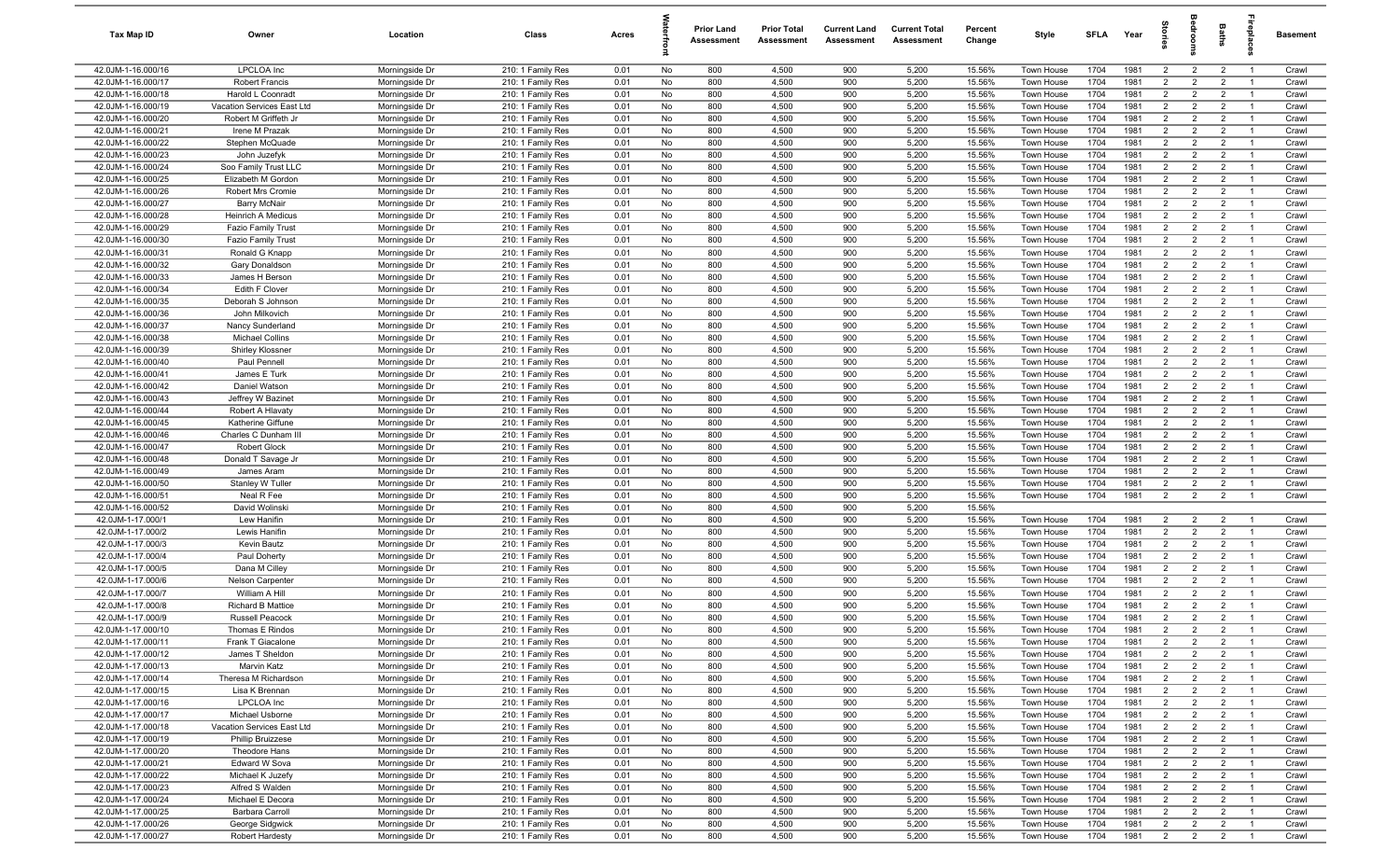| Tax Map ID                               | Owner                                   | Location                         | Class                                  | Acres        |          | <b>Prior Land</b><br>Assessment | <b>Prior Total</b><br>Assessment | <b>Current Land</b><br>Assessment | <b>Current Total</b><br>Assessment | Percent<br>Change | Style                    | SFLA         | Year         | $\frac{1}{2}$                    | ē                                | <b>Baths</b>                     | ireplace                         | Basement       |
|------------------------------------------|-----------------------------------------|----------------------------------|----------------------------------------|--------------|----------|---------------------------------|----------------------------------|-----------------------------------|------------------------------------|-------------------|--------------------------|--------------|--------------|----------------------------------|----------------------------------|----------------------------------|----------------------------------|----------------|
| 42.0JM-1-17.000/28                       | Denise A Bujold                         | Morningside Dr                   | 210: 1 Family Res                      | 0.01         | No       | 800                             | 4,500                            | 900                               | 5,200                              | 15.56%            | Town House               | 1704         | 1981         | $\overline{2}$                   | $\overline{2}$                   | $\overline{2}$                   | $\overline{1}$                   | Crawl          |
| 42.0JM-1-17.000/29                       | <b>Stanley Bradley</b>                  | Morningside Dr                   | 210: 1 Family Res                      | 0.01         | No       | 800                             | 4,500                            | 900                               | 5,200                              | 15.56%            | Town House               | 1704         | 1981         | $\overline{2}$                   | $\overline{2}$                   | $\overline{2}$                   | $\overline{1}$                   | Crawl          |
| 42.0JM-1-17.000/30                       | Todd A Benjamin                         | Morningside Dr                   | 210: 1 Family Res                      | 0.01         | No       | 800                             | 4,500                            | 900                               | 5,200                              | 15.56%            | Town House               | 1704         | 1981         | 2                                | $\overline{2}$                   | $\overline{2}$                   | $\overline{1}$                   | Crawl          |
| 42.0JM-1-17.000/31                       | Benjamin Gauch                          | Morningside Dr                   | 210: 1 Family Res                      | 0.01         | No       | 800                             | 4,500                            | 900                               | 5,200                              | 15.56%            | Town House               | 1704         | 1981         | $\overline{2}$                   | $\overline{2}$                   | $\overline{2}$                   | - 1                              | Crawl          |
| 42.0JM-1-17.000/32                       | Elsa McCarthy                           | Morningside Dr                   | 210: 1 Family Res                      | 0.01         | No       | 800                             | 4,500                            | 900                               | 5,200                              | 15.56%            | Town House               | 1704         | 1981         | $\overline{2}$                   | $\overline{2}$                   | $\overline{2}$                   | $\overline{1}$                   | Crawl          |
| 42.0JM-1-17.000/33                       | <b>Terry McCarthy</b>                   | Morningside Dr                   | 210: 1 Family Res                      | 0.01         | No       | 800                             | 4,500                            | 900                               | 5,200                              | 15.56%            | Town House               | 1704         | 1981         | $\overline{2}$                   | $\overline{2}$                   | $\overline{2}$                   |                                  | Crawl          |
| 42.0JM-1-17.000/34                       | William E Loetterle III                 | Morningside Dr                   | 210: 1 Family Res                      | 0.01         | No       | 800                             | 4,500                            | 900                               | 5,200                              | 15.56%            | <b>Town House</b>        | 1704         | 1981         | 2                                | $\overline{2}$                   | $\overline{2}$                   | $\overline{1}$                   | Crawl          |
| 42.0JM-1-17.000/35                       | James Groundwater                       | Morningside Dr                   | 210: 1 Family Res                      | 0.01         | No       | 800                             | 4,500                            | 900                               | 5,200                              | 15.56%            | Town House               | 1704         | 1981         | $\overline{2}$                   | $\overline{2}$                   | $\overline{2}$                   | - 1                              | Crawl          |
| 42.0JM-1-17.000/36                       | John Juzefyk                            | Morningside Dr                   | 210: 1 Family Res                      | 0.01         | No       | 800                             | 4,500                            | 900                               | 5,200                              | 15.56%            | Town House               | 1704         | 1981         | $\overline{2}$                   | $\overline{2}$                   | $\overline{2}$                   | $\overline{1}$                   | Crawl          |
| 42.0JM-1-17.000/37                       | Joan H McKnight                         | Morningside Dr                   | 210: 1 Family Res                      | 0.01         | No       | 800                             | 4,500                            | 900                               | 5,200                              | 15.56%            | Town House               | 1704         | 1981         | $\overline{2}$                   | $\overline{2}$                   | $\overline{2}$                   | $\overline{1}$                   | Crawl          |
| 42.0JM-1-17.000/38                       | Colleen Cosgrove                        | Morningside Dr                   | 210: 1 Family Res                      | 0.01         | No       | 800                             | 4,500                            | 900                               | 5,200                              | 15.56%            | Town House               | 1704         | 1981         | $\overline{2}$                   | $\overline{2}$                   | $\overline{2}$                   | $\overline{1}$                   | Crawl          |
| 42.0JM-1-17.000/39                       | Gerald Whalen                           | Morningside Dr                   | 210: 1 Family Res                      | 0.01         | No       | 800                             | 4,500                            | 900                               | 5,200                              | 15.56%            | Town House               | 1704         | 1981         | $\overline{2}$                   | $\overline{2}$                   | $\overline{2}$                   | $\overline{1}$                   | Crawl          |
| 42.0JM-1-17.000/40                       | Margaret A McDermott                    | Morningside Dr                   | 210: 1 Family Res                      | 0.01         | No       | 800                             | 4,500                            | 900                               | 5,200                              | 15.56%            | Town House               | 1704         | 1981         | 2                                | $\overline{2}$                   | $\overline{2}$                   | $\overline{1}$                   | Crawl          |
| 42.0JM-1-17.000/41                       | Susan M Smith                           | Morningside Dr                   | 210: 1 Family Res                      | 0.01         | No       | 800                             | 4,500                            | 900                               | 5,200                              | 15.56%            | Town House               | 1704         | 1981         | $\overline{2}$<br>2              | $\overline{2}$<br>$\overline{2}$ | $\overline{2}$                   | $\overline{1}$                   | Crawl          |
| 42.0JM-1-17.000/42                       | Leslie C Schermerhorn                   | Morningside Dr                   | 210: 1 Family Res                      | 0.01         | No       | 800                             | 4,500                            | 900                               | 5,200<br>5,200                     | 15.56%            | Town House               | 1704         | 1981<br>1981 | $\overline{2}$                   | $\overline{2}$                   | $\overline{2}$<br>$\overline{2}$ | $\overline{1}$                   | Crawl          |
| 42.0JM-1-17.000/43<br>42.0JM-1-17.000/44 | <b>Beverly Biggar</b><br>Jose E Costa   | Morningside Dr<br>Morningside Dr | 210: 1 Family Res<br>210: 1 Family Res | 0.01<br>0.01 | No<br>No | 800<br>800                      | 4,500<br>4,500                   | 900<br>900                        | 5,200                              | 15.56%<br>15.56%  | Town House<br>Town House | 1704<br>1704 | 1981         | $\overline{2}$                   | $\overline{2}$                   | $\overline{2}$                   | $\overline{1}$                   | Crawl<br>Crawl |
| 42.0JM-1-17.000/45                       | Marcia H Gallagher                      | Morningside Dr                   | 210: 1 Family Res                      | 0.01         | No       | 800                             | 4,500                            | 900                               | 5,200                              | 15.56%            | Town House               | 1704         | 1981         | $\overline{2}$                   | $\overline{2}$                   | $\overline{2}$                   | $\overline{1}$                   | Crawl          |
| 42.0JM-1-17.000/46                       | Charles C Dunham III                    | Morningside Dr                   | 210: 1 Family Res                      | 0.01         | No       | 800                             | 4,500                            | 900                               | 5,200                              | 15.56%            | Town House               | 1704         | 1981         | $\overline{2}$                   | $\overline{2}$                   | $\overline{2}$                   |                                  | Crawl          |
| 42.0JM-1-17.000/47                       | Donald Dalger                           | Morningside Dr                   | 210: 1 Family Res                      | 0.01         | No       | 800                             | 4,500                            | 900                               | 5,200                              | 15.56%            | Town House               | 1704         | 1981         | $\overline{2}$                   | $\overline{2}$                   | $\overline{2}$                   | $\overline{1}$                   | Crawl          |
| 42.0JM-1-17.000/48                       | Ronald N Bonzagni                       | Morningside Dr                   | 210: 1 Family Res                      | 0.01         | No       | 800                             | 4,500                            | 900                               | 5,200                              | 15.56%            | Town House               | 1704         | 1981         | $\overline{2}$                   | $\overline{2}$                   | $\overline{2}$                   | $\overline{1}$                   | Crawl          |
| 42.0JM-1-17.000/49                       | Ronald N Bonzagni                       | Morningside Dr                   | 210: 1 Family Res                      | 0.01         | No       | 800                             | 4,500                            | 900                               | 5,200                              | 15.56%            | Town House               | 1704         | 1981         | $\overline{2}$                   | $\overline{2}$                   | $\overline{2}$                   | $\overline{1}$                   | Crawl          |
| 42.0JM-1-17.000/50                       | Samuel L Feldman                        | Morningside Dr                   | 210: 1 Family Res                      | 0.01         | No       | 800                             | 4,500                            | 900                               | 5,200                              | 15.56%            | Town House               | 1704         | 1981         | $\overline{2}$                   | $\overline{2}$                   | $\overline{2}$                   | $\overline{1}$                   | Crawl          |
| 42.0JM-1-17.000/51                       | Joseph Shaffer                          | Morningside Dr                   | 210: 1 Family Res                      | 0.01         | No       | 800                             | 4,500                            | 900                               | 5,200                              | 15.56%            | Town House               | 1704         | 1981         | 2                                | $\overline{2}$                   | $\overline{2}$                   | $\overline{1}$                   | Crawl          |
| 42.0JM-1-17.000/52                       | Nancy A Boyle                           | Morningside Dr                   | 210: 1 Family Res                      | 0.01         | No       | 800                             | 4,500                            | 900                               | 5,200                              | 15.56%            |                          |              |              |                                  |                                  |                                  |                                  |                |
| 42.0JM-1-18.000/1                        | Matthew M Martin                        | Morningside Dr                   | 210: 1 Family Res                      | 0.01         | No       | 800                             | 4,500                            | 900                               | 5,200                              | 15.56%            | Town House               | 1704         | 1981         | 2                                | $\overline{2}$                   | $\overline{2}$                   | $\overline{1}$                   | Crawl          |
| 42.0JM-1-18.000/2                        | Dennis Marshall                         | Morningside Dr                   | 210: 1 Family Res                      | 0.01         | No       | 800                             | 4,500                            | 900                               | 5,200                              | 15.56%            | Town House               | 1704         | 1981         | $\overline{2}$                   | 2                                | $\overline{2}$                   | $\overline{1}$                   | Crawl          |
| 42.0JM-1-18.000/3                        | Michael J Flaherty                      | Morningside Dr                   | 210: 1 Family Res                      | 0.01         | No       | 800                             | 4,500                            | 900                               | 5,200                              | 15.56%            | Town House               | 1704         | 1981         | $\overline{2}$                   | $\overline{2}$                   | $\overline{2}$                   |                                  | Crawl          |
| 42.0JM-1-18.000/4                        | David D Gomez Jr                        | Morningside Dr                   | 210: 1 Family Res                      | 0.01         | No       | 800                             | 4,500                            | 900                               | 5,200                              | 15.56%            | Town House               | 1704         | 1981         | $\overline{2}$                   | $\overline{2}$                   | $\overline{2}$                   | $\overline{1}$                   | Crawl          |
| 42.0JM-1-18.000/5                        | Asha Vardan                             | Morningside Dr                   | 210: 1 Family Res                      | 0.01         | No       | 800                             | 4,500                            | 900                               | 5,200                              | 15.56%            | Town House               | 1704         | 1981         | $\overline{2}$                   | $\overline{2}$                   | $\overline{2}$                   | - 1                              | Crawl          |
| 42.0JM-1-18.000/6                        | Marcia Gallagher                        | Morningside Dr                   | 210: 1 Family Res                      | 0.01         | No       | 800                             | 4,500                            | 900                               | 5,200                              | 15.56%            | Town House               | 1704         | 1981         | $\overline{2}$                   | $\overline{2}$                   | $\overline{2}$                   | $\overline{1}$                   | Crawl          |
| 42.0JM-1-18.000/7                        | Rob Christensen                         | Morningside Dr                   | 210: 1 Family Res                      | 0.01         | No       | 800                             | 4,500                            | 900                               | 5,200                              | 15.56%            | <b>Town House</b>        | 1704         | 1981         | $\overline{2}$                   | $\overline{2}$                   | $\overline{2}$                   | -1                               | Crawl          |
| 42.0JM-1-18.000/8                        | Carl A Beck                             | Morningside Dr                   | 210: 1 Family Res                      | 0.01         | No       | 800                             | 4,500                            | 900                               | 5,200                              | 15.56%            | Town House               | 1704         | 1981         | $\overline{2}$                   | $\overline{2}$                   | $\overline{2}$                   | $\overline{1}$                   | Crawl          |
| 42.0JM-1-18.000/9                        | Ronald Ranieri                          | Morningside Dr                   | 210: 1 Family Res                      | 0.01         | No       | 800                             | 4,500                            | 900                               | 5,200                              | 15.56%            | Town House               | 1704         | 1981         | $\overline{2}$                   | $\overline{2}$                   | $\overline{2}$                   | $\overline{1}$                   | Crawl          |
| 42.0JM-1-18.000/10                       | Jeanne M Cooney                         | Morningside Dr                   | 210: 1 Family Res                      | 0.01         | No       | 800                             | 4,500                            | 900                               | 5,200                              | 15.56%            | Town House               | 1704         | 1981         | $\overline{2}$                   | $\overline{2}$                   | $\overline{2}$                   | $\overline{1}$                   | Crawl          |
| 42.0JM-1-18.000/11                       | Julie A Buckley                         | Morningside Dr                   | 210: 1 Family Res                      | 0.01         | No       | 800                             | 4,500                            | 900                               | 5,200                              | 15.56%            | Town House               | 1704         | 1981         | $\overline{2}$                   | $\overline{2}$                   | $\overline{2}$                   | $\overline{1}$                   | Crawl          |
| 42.0JM-1-18.000/12                       | Vacation Services East Ltd              | Morningside Dr                   | 210: 1 Family Res                      | 0.01         | No       | 800                             | 4,500                            | 900                               | 5,200                              | 15.56%            | Town House               | 1704         | 1981         | 2                                | $\overline{2}$                   | $\overline{2}$                   | $\overline{1}$                   | Crawl          |
| 42.0JM-1-18.000/13                       | Alson T Caswell                         | Morningside Dr                   | 210: 1 Family Res                      | 0.01         | No       | 800                             | 4,500                            | 900                               | 5,200                              | 15.56%            | Town House               | 1704         | 1981         | $\overline{2}$                   | $\overline{2}$                   | $\overline{2}$                   | $\overline{1}$                   | Crawl          |
| 42.0JM-1-18.000/14<br>42.0JM-1-18.000/15 | Scott E Kittelberger                    | Morningside Dr                   | 210: 1 Family Res                      | 0.01         | No       | 800                             | 4,500<br>4,500                   | 900<br>900                        | 5,200<br>5,200                     | 15.56%<br>15.56%  | Town House               | 1704<br>1704 | 1981<br>1981 | $\overline{2}$<br>$\overline{2}$ | $\overline{2}$<br>2              | $\overline{2}$<br>$\overline{2}$ | $\overline{1}$<br>$\overline{1}$ | Crawl          |
| 42.0JM-1-18.000/16                       | Kelley G Heighton<br>Janette Cunningham | Morningside Dr<br>Morningside Dr | 210: 1 Family Res<br>210: 1 Family Res | 0.01<br>0.01 | No<br>No | 800<br>800                      | 4,500                            | 900                               | 5,200                              | 15.56%            | Town House<br>Town House | 1704         | 1981         | $\overline{2}$                   | $\overline{2}$                   | $\overline{2}$                   | - 1                              | Crawl<br>Crawl |
| 42.0JM-1-18.000/17                       | Vacation Services East Ltd              | Morningside Dr                   | 210: 1 Family Res                      | 0.01         | No       | 800                             | 4,500                            | 900                               | 5,200                              | 15.56%            | Town House               | 1704         | 1981         | $\overline{2}$                   | $\overline{2}$                   | $\overline{2}$                   | $\overline{1}$                   | Crawl          |
| 42.0JM-1-18.000/18                       | William W Slocum                        | Morningside Dr                   | 210: 1 Family Res                      | 0.01         | No       | 800                             | 4,500                            | 900                               | 5,200                              | 15.56%            | Town House               | 1704         | 1981         | $\overline{2}$                   | $\overline{2}$                   | $\overline{2}$                   |                                  | Crawl          |
| 42.0JM-1-18.000/19                       | Frank Donato                            | Morningside Dr                   | 210: 1 Family Res                      | 0.01         | No       | 800                             | 4,500                            | 900                               | 5,200                              | 15.56%            | Town House               | 1704         | 1981         | 2                                | $\overline{2}$                   | $\overline{2}$                   | - 1                              | Crawl          |
| 42.0JM-1-18.000/20                       | Erwin Mosher                            | Morningside Dr                   | 210: 1 Family Res                      | 0.01         | No       | 800                             | 4,500                            | 900                               | 5,200                              | 15.56%            | Town House               | 1704         | 1981         | $\overline{2}$                   | 2                                | $\overline{2}$                   |                                  | Crawl          |
| 42.0JM-1-18.000/21                       | Dorothy Huchro                          | Morningside Dr                   | 210: 1 Family Res                      | 0.01         | No       | 800                             | 4,500                            | 900                               | 5,200                              | 15.56%            | Town House               | 1704         | 1981         | $\overline{2}$                   | $\overline{2}$                   | $\overline{2}$                   | $\overline{1}$                   | Crawl          |
| 42.0JM-1-18.000/22                       | James F Fitzgerald                      | Morningside Dr                   | 210: 1 Family Res                      | 0.01         | No       | 800                             | 4,500                            | 900                               | 5,200                              | 15.56%            | Town House               | 1704         | 1981         | $\overline{2}$                   | $\mathcal{P}$                    | $\overline{2}$                   |                                  | Crawl          |
| 42.0JM-1-18.000/23                       | Raymond P Lynch                         | Morningside Dr                   | 210: 1 Family Res                      | 0.01         | No       | 800                             | 4,500                            | 900                               | 5,200                              | 15.56%            | Town House               | 1704         | 1981         | $\overline{2}$                   | $\overline{2}$                   | $\overline{2}$                   | $\overline{1}$                   | Crawl          |
| 42.0JM-1-18.000/24                       | Robert Hardesty                         | Morningside Dr                   | 210: 1 Family Res                      | 0.01         | No       | 800                             | 4,500                            | 900                               | 5,200                              | 15.56%            | Town House               | 1704         | 1981         | $\overline{2}$                   | $\overline{2}$                   | $\overline{2}$                   | $\overline{1}$                   | Crawl          |
| 42.0JM-1-18.000/25                       | John L Jadlos                           | Morningside Dr                   | 210: 1 Family Res                      | 0.01         | No       | 800                             | 4,500                            | 900                               | 5,200                              | 15.56%            | Town House               | 1704         | 1981         | $\overline{2}$                   | $\overline{2}$                   | $\overline{2}$                   | $\overline{1}$                   | Crawl          |
| 42.0JM-1-18.000/26                       | Paul F Cataldo                          | Morningside Dr                   | 210: 1 Family Res                      | 0.01         | No       | 800                             | 4,500                            | 900                               | 5,200                              | 15.56%            | Town House               | 1704         | 1981         | $\overline{2}$                   | $\overline{2}$                   | $\overline{2}$                   | $\overline{1}$                   | Crawl          |
| 42.0JM-1-18.000/27                       | Dennis E Bentley                        | Morningside Dr                   | 210: 1 Family Res                      | 0.01         | No       | 800                             | 4,500                            | 900                               | 5,200                              | 15.56%            | Town House               | 1704         | 1981         | $\overline{2}$                   | $\overline{2}$                   | $\overline{2}$                   | $\overline{1}$                   | Crawl          |
| 42.0JM-1-18.000/28                       | <b>Gregory Ewert</b>                    | Morningside Dr                   | 210: 1 Family Res                      | 0.01         | No       | 800                             | 4,500                            | 900                               | 5,200                              | 15.56%            | Town House               | 1704         | 1981         | $\overline{2}$                   | $\overline{2}$                   | $\overline{2}$                   | $\overline{1}$                   | Crawl          |
| 42.0JM-1-18.000/29                       | Lester H Perlee Jr                      | Morningside Dr                   | 210: 1 Family Res                      | 0.01         | No       | 800                             | 4,500                            | 900                               | 5,200                              | 15.56%            | Town House               | 1704         | 1981         | $\overline{2}$                   | $\overline{2}$                   | $\overline{2}$                   | $\overline{1}$                   | Crawl          |
| 42.0JM-1-18.000/30                       | Michael J Deeb                          | Morningside Dr                   | 210: 1 Family Res                      | 0.01         | No       | 800                             | 4,500                            | 900                               | 5,200                              | 15.56%            | Town House               | 1704         | 1981         | $\overline{2}$                   | $\overline{2}$                   | $\overline{2}$                   | $\overline{1}$                   | Crawl          |
| 42.0JM-1-18.000/31                       | Edward E Degen                          | Morningside Dr                   | 210: 1 Family Res                      | 0.01         | No       | 800                             | 4,500                            | 900                               | 5,200                              | 15.56%            | Town House               | 1704         | 1981         | $\overline{2}$                   | $\overline{2}$                   | $\overline{2}$                   |                                  | Crawl          |
| 42.0JM-1-18.000/32                       | Camil G Maroun Jr                       | Morningside Dr                   | 210: 1 Family Res                      | 0.01         | No       | 800                             | 4,500                            | 900                               | 5,200                              | 15.56%            | Town House               | 1704         | 1981         | $\overline{2}$                   | $\overline{2}$                   | $\overline{2}$                   | $\overline{1}$                   | Crawl          |
| 42.0JM-1-18.000/33                       | Patricia A Crilly                       | Morningside Dr                   | 210: 1 Family Res                      | 0.01         | No       | 800                             | 4,500                            | 900                               | 5,200                              | 15.56%            | Town House               | 1704         | 1981         | $\overline{2}$                   | $\overline{2}$                   | $\overline{2}$                   | $\overline{1}$                   | Crawl          |
| 42.0JM-1-18.000/34                       | Frederick A Hart                        | Morningside Dr                   | 210: 1 Family Res                      | 0.01         | No       | 800                             | 4,500                            | 900                               | 5,200                              | 15.56%            | Town House               | 1704         | 1981         | $\overline{2}$                   | $\overline{2}$                   | $\overline{2}$                   | $\overline{1}$                   | Crawl          |
| 42.0JM-1-18.000/35<br>42.0JM-1-18.000/36 | <b>Charles Bott</b>                     | Morningside Dr<br>Morningside Dr | 210: 1 Family Res                      | 0.01<br>0.01 | No       | 800<br>800                      | 4,500<br>4,500                   | 900<br>900                        | 5,200<br>5,200                     | 15.56%            | Town House               | 1704<br>1704 | 1981<br>1981 | $\overline{2}$<br>$\overline{2}$ | $\overline{2}$<br>$\overline{2}$ | $\overline{2}$<br>$\overline{2}$ | $\overline{1}$<br>$\overline{1}$ | Crawl          |
| 42.0JM-1-18.000/37                       | Robert E Barody<br>Walter S Hayes Jr    | Morningside Dr                   | 210: 1 Family Res<br>210: 1 Family Res | 0.01         | No<br>No | 800                             | 4,500                            | 900                               | 5,200                              | 15.56%<br>15.56%  | Town House<br>Town House | 1704         | 1981         | $\overline{2}$                   | $\overline{2}$                   | $\overline{2}$                   | $\overline{1}$                   | Crawl<br>Crawl |
| 42.0JM-1-18.000/38                       | Dennis W Linnehan                       | Morningside Dr                   | 210: 1 Family Res                      | 0.01         | No       | 800                             | 4,500                            | 900                               | 5,200                              | 15.56%            | Town House               | 1704         | 1981         | $\overline{2}$                   | $\overline{2}$                   | $\overline{2}$                   | $\overline{1}$                   | Crawl          |
| 42.0JM-1-18.000/39                       | John E Brennan                          | Morningside Dr                   | 210: 1 Family Res                      | 0.01         | No       | 800                             | 4,500                            | 900                               | 5,200                              | 15.56%            | Town House               | 1704         | 1981         | $\overline{2}$                   | $\overline{2}$                   | $\overline{2}$                   | $\overline{1}$                   | Crawl          |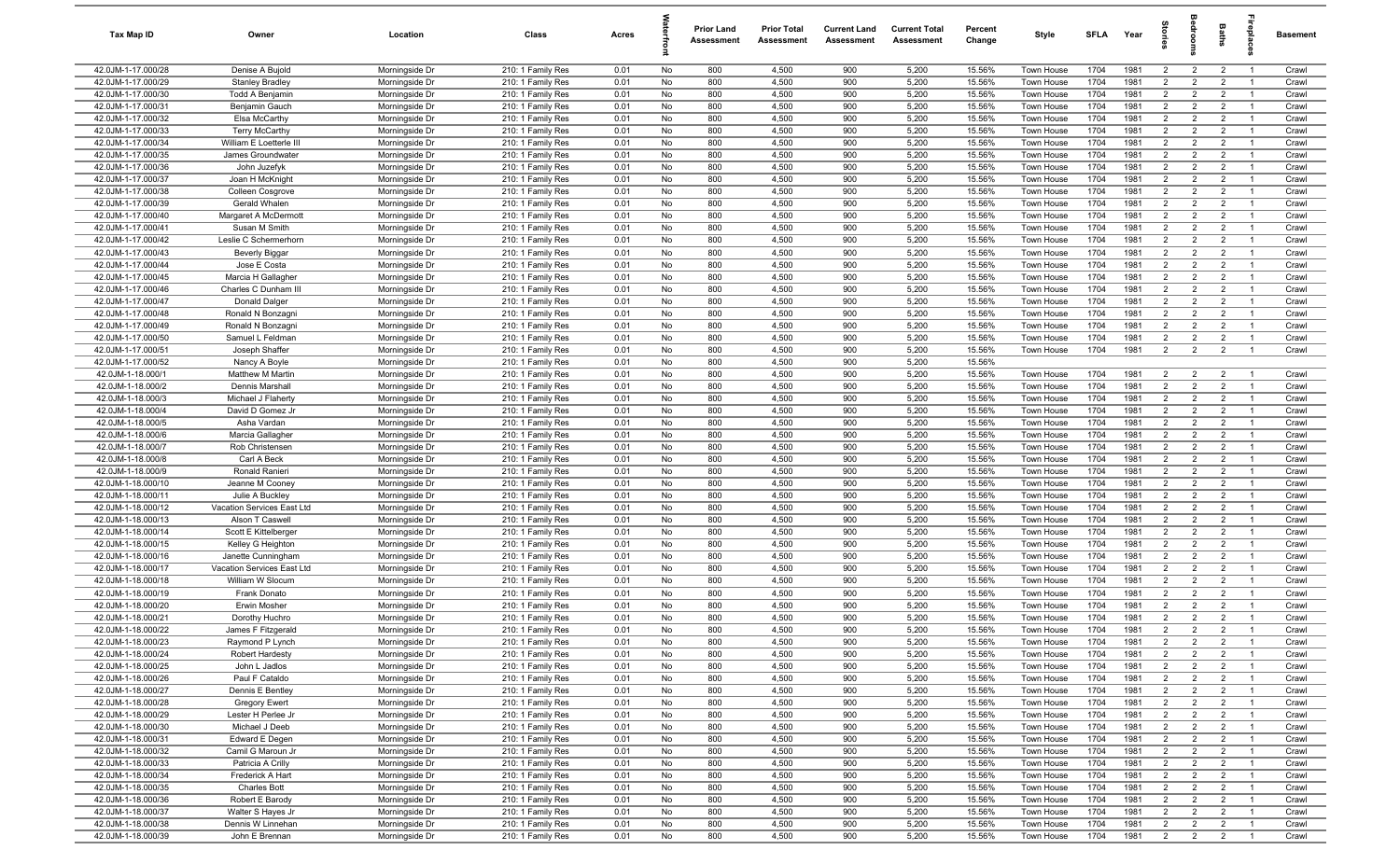| Tax Map ID                               | Owner                                 | Location                         | Class                                  | Acres        |          | <b>Prior Land</b><br>Assessment | <b>Prior Total</b><br>Assessment | <b>Current Land</b><br>Assessment | <b>Current Total</b><br>Assessment | Percent<br>Change | Style                    | SFLA         | Year         | $\frac{1}{2}$                    | ē                                | <b>Baths</b>                     | ireplace                         | Basement       |
|------------------------------------------|---------------------------------------|----------------------------------|----------------------------------------|--------------|----------|---------------------------------|----------------------------------|-----------------------------------|------------------------------------|-------------------|--------------------------|--------------|--------------|----------------------------------|----------------------------------|----------------------------------|----------------------------------|----------------|
| 42.0JM-1-18.000/40                       | Colleen Cosgrove                      | Morningside Dr                   | 210: 1 Family Res                      | 0.01         | No       | 800                             | 4,500                            | 900                               | 5,200                              | 15.56%            | Town House               | 1704         | 1981         | $\overline{2}$                   | $\overline{2}$                   | $\overline{2}$                   | $\overline{1}$                   | Crawl          |
| 42.0JM-1-18.000/41                       | Robert W Whiting                      | Morningside Dr                   | 210: 1 Family Res                      | 0.01         | No       | 800                             | 4,500                            | 900                               | 5,200                              | 15.56%            | Town House               | 1704         | 1981         | $\overline{2}$                   | $\overline{2}$                   | $\overline{2}$                   | $\overline{1}$                   | Crawl          |
| 42.0JM-1-18.000/42                       | <b>Beverly Biggar</b>                 | Morningside Dr                   | 210: 1 Family Res                      | 0.01         | No       | 800                             | 4,500                            | 900                               | 5,200                              | 15.56%            | Town House               | 1704         | 1981         | 2                                | $\overline{2}$                   | $\overline{2}$                   | $\overline{1}$                   | Crawl          |
| 42.0JM-1-18.000/43                       | Paul Pennell                          | Morningside Dr                   | 210: 1 Family Res                      | 0.01         | No       | 800                             | 4,500                            | 900                               | 5,200                              | 15.56%            | Town House               | 1704         | 1981         | $\overline{2}$                   | $\overline{2}$                   | $\overline{2}$                   | - 1                              | Crawl          |
| 42.0JM-1-18.000/44                       | LPCLOA Inc                            | Morningside Dr                   | 210: 1 Family Res                      | 0.01         | No       | 800                             | 4,500                            | 900                               | 5,200                              | 15.56%            | Town House               | 1704         | 1981         | $\overline{2}$                   | $\overline{2}$                   | $\overline{2}$                   | $\overline{1}$                   | Crawl          |
| 42.0JM-1-18.000/45                       | Vacation Services East Ltd            | Morningside Dr                   | 210: 1 Family Res                      | 0.01         | No       | 800                             | 4,500                            | 900                               | 5,200                              | 15.56%            | Town House               | 1704         | 1981         | $\overline{2}$                   | $\overline{2}$                   | $\overline{2}$                   |                                  | Crawl          |
| 42.0JM-1-18.000/46                       | Deborah A Sabin                       | Morningside Dr                   | 210: 1 Family Res                      | 0.01         | No       | 800                             | 4,500                            | 900                               | 5,200                              | 15.56%            | <b>Town House</b>        | 1704         | 1981         | 2                                | $\overline{2}$                   | $\overline{2}$                   | $\overline{1}$                   | Crawl          |
| 42.0JM-1-18.000/47                       | Vacation Services East Ltd            | Morningside Dr                   | 210: 1 Family Res                      | 0.01         | No       | 800                             | 4,500                            | 900                               | 5,200                              | 15.56%            | Town House               | 1704         | 1981         | $\overline{2}$                   | $\overline{2}$                   | $\overline{2}$                   | - 1                              | Crawl          |
| 42.0JM-1-18.000/48                       | Allen Morris                          | Morningside Dr                   | 210: 1 Family Res                      | 0.01         | No       | 800                             | 4,500                            | 900                               | 5,200                              | 15.56%            | Town House               | 1704         | 1981         | $\overline{2}$                   | $\overline{2}$                   | $\overline{2}$                   | $\overline{1}$                   | Crawl          |
| 42.0JM-1-18.000/49                       | Patrick M Gallagher                   | Morningside Dr                   | 210: 1 Family Res                      | 0.01         | No       | 800                             | 4,500                            | 900                               | 5,200                              | 15.56%            | Town House               | 1704         | 1981         | $\overline{2}$                   | $\overline{2}$                   | $\overline{2}$                   | $\overline{1}$                   | Crawl          |
| 42.0JM-1-18.000/50                       | Robin L Monroe                        | Morningside Dr                   | 210: 1 Family Res                      | 0.01         | No       | 800                             | 4,500                            | 900                               | 5,200                              | 15.56%            | Town House               | 1704         | 1981         | $\overline{2}$                   | $\overline{2}$                   | $\overline{2}$                   | $\overline{1}$                   | Crawl          |
| 42.0JM-1-18.000/51                       | Scott R Ford                          | Morningside Dr                   | 210: 1 Family Res                      | 0.01         | No       | 800                             | 4,500                            | 900                               | 5,200                              | 15.56%            | Town House               | 1704         | 1981         | $\overline{2}$                   | $\overline{2}$                   | $\overline{2}$                   | $\overline{1}$                   | Crawl          |
| 42.0JM-1-18.000/52                       | Vacation Services East Ltd            | Morningside Dr                   | 210: 1 Family Res                      | 0.01         | No       | 800                             | 4,500                            | 900                               | 5,200                              | 15.56%            | Town House               | 1704<br>1704 | 1981         | 2<br>$\overline{2}$              | $\overline{2}$                   | $\overline{2}$                   | $\overline{1}$                   | Slab/pier      |
| 42.0JM-1-19.000/1                        | Walter S Hayes Jr                     | Morningside Dr                   | 210: 1 Family Res                      | 0.01         | No       | 800<br>800                      | 4,500<br>4,500                   | 900<br>900                        | 5,200<br>5,200                     | 15.56%<br>15.56%  | Town House               | 1704         | 1981<br>1981 | 2                                | $\overline{2}$<br>$\overline{2}$ | $\overline{2}$                   | $\overline{1}$<br>- 1            | Crawl          |
| 42.0JM-1-19.000/2<br>42.0JM-1-19.000/3   | Linda S Allen<br>Janet R Conti        | Morningside Dr<br>Morningside Dr | 210: 1 Family Res<br>210: 1 Family Res | 0.01<br>0.01 | No<br>No | 800                             | 4,500                            | 900                               | 5,200                              | 15.56%            | Town House<br>Town House | 1704         | 1981         | $\overline{2}$                   | $\overline{2}$                   | $\overline{2}$<br>$\overline{2}$ | $\overline{1}$                   | Crawl<br>Crawl |
| 42.0JM-1-19.000/4                        | Ronald Woodrow                        | Morningside Dr                   | 210: 1 Family Res                      | 0.01         | No       | 800                             | 4,500                            | 900                               | 5,200                              | 15.56%            | Town House               | 1704         | 1981         | $\overline{2}$                   | $\overline{2}$                   | $\overline{2}$                   |                                  | Crawl          |
| 42.0JM-1-19.000/5                        | Ann B Robbins                         | Morningside Dr                   | 210: 1 Family Res                      | 0.01         | No       | 800                             | 4,500                            | 900                               | 5,200                              | 15.56%            | Town House               | 1704         | 1981         | $\overline{2}$                   | $\overline{2}$                   | $\overline{2}$                   | $\overline{1}$                   | Crawl          |
| 42.0JM-1-19.000/6                        | <b>Francis Antalek</b>                | Morningside Dr                   | 210: 1 Family Res                      | 0.01         | No       | 800                             | 4,500                            | 900                               | 5,200                              | 15.56%            | Town House               | 1704         | 1981         | $\overline{2}$                   | $\overline{2}$                   | $\overline{2}$                   |                                  | Crawl          |
| 42.0JM-1-19.000/7                        | <b>Robert Garrow</b>                  | Morningside Dr                   | 210: 1 Family Res                      | 0.01         | No       | 800                             | 4,500                            | 900                               | 5,200                              | 15.56%            | Town House               | 1704         | 1981         | $\overline{2}$                   | $\overline{2}$                   | $\overline{2}$                   | $\overline{1}$                   | Crawl          |
| 42.0JM-1-19.000/8                        | Leo J Demers                          | Morningside Dr                   | 210: 1 Family Res                      | 0.01         | No       | 800                             | 4,500                            | 900                               | 5,200                              | 15.56%            | Town House               | 1704         | 1981         | $\overline{2}$                   | $\overline{2}$                   | $\overline{2}$                   | $\overline{1}$                   | Crawl          |
| 42.0JM-1-19.000/9                        | John H Donohue                        | Morningside Dr                   | 210: 1 Family Res                      | 0.01         | No       | 800                             | 4,500                            | 900                               | 5,200                              | 15.56%            | Town House               | 1704         | 1981         | $\overline{2}$                   | $\overline{2}$                   | $\overline{2}$                   | $\overline{1}$                   | Crawl          |
| 42.0JM-1-19.000/10                       | Emmett J Gavin                        | Morningside Dr                   | 210: 1 Family Res                      | 0.01         | No       | 800                             | 4,500                            | 900                               | 5,200                              | 15.56%            | Town House               | 1704         | 1981         | $\overline{2}$                   | $\overline{2}$                   | $\overline{2}$                   | $\overline{1}$                   | Crawl          |
| 42.0JM-1-19.000/11                       | Joseph W Cole                         | Morningside Dr                   | 210: 1 Family Res                      | 0.01         | No       | 800                             | 4,500                            | 900                               | 5,200                              | 15.56%            | Town House               | 1704         | 1981         | 2                                | $\overline{2}$                   | $\overline{2}$                   | $\overline{1}$                   | Crawl          |
| 42.0JM-1-19.000/12                       | David Wolinski                        | Morningside Dr                   | 210: 1 Family Res                      | 0.01         | No       | 800                             | 4,500                            | 900                               | 5,200                              | 15.56%            | Town House               | 1704         | 1981         | $\overline{2}$                   | $\overline{2}$                   | $\overline{2}$                   | $\overline{1}$                   | Crawl          |
| 42.0JM-1-19.000/13                       | <b>William Phillips</b>               | Morningside Dr                   | 210: 1 Family Res                      | 0.01         | No       | 800                             | 4,500                            | 900                               | 5,200                              | 15.56%            | Town House               | 1704         | 1981         | 2                                | $\overline{2}$                   | $\overline{2}$                   | $\overline{1}$                   | Crawl          |
| 42.0JM-1-19.000/14                       | <b>Timothy G Barr</b>                 | Morningside Dr                   | 210: 1 Family Res                      | 0.01         | No       | 800                             | 4,500                            | 900                               | 5,200                              | 15.56%            | Town House               | 1704         | 1981         | $\overline{2}$                   | 2                                | $\overline{2}$                   | $\overline{1}$                   | Crawl          |
| 42.0JM-1-19.000/15                       | Julie Collins                         | Morningside Dr                   | 210: 1 Family Res                      | 0.01         | No       | 800                             | 4,500                            | 900                               | 5,200                              | 15.56%            | Town House               | 1704         | 1981         | $\overline{2}$                   | $\overline{2}$                   | $\overline{2}$                   |                                  | Crawl          |
| 42.0JM-1-19.000/16                       | Jewel Brown                           | Morningside Dr                   | 210: 1 Family Res                      | 0.01         | No       | 800                             | 4,500                            | 900                               | 5,200                              | 15.56%            | Town House               | 1704         | 1981         | $\overline{2}$                   | $\overline{2}$                   | $\overline{2}$                   | $\overline{1}$                   | Crawl          |
| 42.0JM-1-19.000/17                       | Vacation Services East Ltd            | Morningside Dr                   | 210: 1 Family Res                      | 0.01         | No       | 800                             | 4,500                            | 900                               | 5,200                              | 15.56%            | Town House               | 1704         | 1981         | $\overline{2}$                   | $\overline{2}$                   | $\overline{2}$                   | - 1                              | Crawl          |
| 42.0JM-1-19.000/18                       | Martin Schuster                       | Morningside Dr                   | 210: 1 Family Res                      | 0.01         | No       | 800                             | 4,500                            | 900                               | 5,200                              | 15.56%            | Town House               | 1704         | 1981         | $\overline{2}$                   | $\overline{2}$                   | $\overline{2}$                   | $\overline{1}$                   | Crawl          |
| 42.0JM-1-19.000/19                       | James M Baker                         | Morningside Dr                   | 210: 1 Family Res                      | 0.01         | No       | 800                             | 4,500                            | 900                               | 5,200                              | 15.56%            | <b>Town House</b>        | 1704         | 1981         | $\overline{2}$                   | $\overline{2}$                   | $\overline{2}$                   | -1                               | Crawl          |
| 42.0JM-1-19.000/20                       | Peter Acquaviva                       | Morningside Dr                   | 210: 1 Family Res                      | 0.01         | No       | 800                             | 4,500                            | 900                               | 5,200                              | 15.56%            | Town House               | 1704         | 1981         | $\overline{2}$                   | $\overline{2}$                   | $\overline{2}$                   | $\overline{1}$                   | Crawl          |
| 42.0JM-1-19.000/21                       | Robert A Janelli                      | Morningside Dr                   | 210: 1 Family Res                      | 0.01         | No       | 800                             | 4,500                            | 900                               | 5,200                              | 15.56%            | Town House               | 1704         | 1981         | $\overline{2}$                   | $\overline{2}$                   | $\overline{2}$                   | $\overline{1}$                   | Crawl          |
| 42.0JM-1-19.000/22<br>42.0JM-1-19.000/23 | Colleen Cosgrove<br>Marialana DeRossi | Morningside Dr<br>Morningside Dr | 210: 1 Family Res<br>210: 1 Family Res | 0.01<br>0.01 | No<br>No | 800<br>800                      | 4,500<br>4,500                   | 900<br>900                        | 5,200<br>5,200                     | 15.56%<br>15.56%  | Town House<br>Town House | 1704<br>1704 | 1981<br>1981 | $\overline{2}$<br>$\overline{2}$ | $\overline{2}$<br>$\overline{2}$ | $\overline{2}$<br>$\overline{2}$ | $\overline{1}$<br>$\overline{1}$ | Crawl<br>Crawl |
| 42.0JM-1-19.000/24                       | Donald J Holley                       | Morningside Dr                   | 210: 1 Family Res                      | 0.01         | No       | 800                             | 4,500                            | 900                               | 5,200                              | 15.56%            | Town House               | 1704         | 1981         | 2                                | $\overline{2}$                   | $\overline{2}$                   | $\overline{1}$                   | Crawl          |
| 42.0JM-1-19.000/25                       | Severn P Brown                        | Morningside Dr                   | 210: 1 Family Res                      | 0.01         | No       | 800                             | 4,500                            | 900                               | 5,200                              | 15.56%            | Town House               | 1704         | 1981         | $\overline{2}$                   | $\overline{2}$                   | $\overline{2}$                   | $\overline{1}$                   | Crawl          |
| 42.0JM-1-19.000/26                       | John A White                          | Morningside Dr                   | 210: 1 Family Res                      | 0.01         | No       | 800                             | 4,500                            | 900                               | 5,200                              | 15.56%            | Town House               | 1704         | 1981         | $\overline{2}$                   | $\overline{2}$                   | $\overline{2}$                   | $\overline{1}$                   | Crawl          |
| 42.0JM-1-19.000/27                       | Jerry R Kreuzer                       | Morningside Dr                   | 210: 1 Family Res                      | 0.01         | No       | 800                             | 4,500                            | 900                               | 5,200                              | 15.56%            | Town House               | 1704         | 1981         | $\overline{2}$                   | 2                                | $\overline{2}$                   | $\overline{1}$                   | Crawl          |
| 42.0JM-1-19.000/28                       | Barbara Gouldthorpe                   | Morningside Dr                   | 210: 1 Family Res                      | 0.01         | No       | 800                             | 4,500                            | 900                               | 5,200                              | 15.56%            | Town House               | 1704         | 1981         | $\overline{2}$                   | $\overline{2}$                   | $\overline{2}$                   | - 1                              | Crawl          |
| 42.0JM-1-19.000/29                       | Joseph Weinert                        | Morningside Dr                   | 210: 1 Family Res                      | 0.01         | No       | 800                             | 4,500                            | 900                               | 5,200                              | 15.56%            | Town House               | 1704         | 1981         | $\overline{2}$                   | $\overline{2}$                   | $\overline{2}$                   | $\overline{1}$                   | Crawl          |
| 42.0JM-1-19.000/30                       | Ann M Radzisz                         | Morningside Dr                   | 210: 1 Family Res                      | 0.01         | No       | 800                             | 4,500                            | 900                               | 5,200                              | 15.56%            | Town House               | 1704         | 1981         | $\overline{2}$                   | $\overline{2}$                   | $\overline{2}$                   |                                  | Crawl          |
| 42.0JM-1-19.000/31                       | Francis J Kelly                       | Morningside Dr                   | 210: 1 Family Res                      | 0.01         | No       | 800                             | 4,500                            | 900                               | 5,200                              | 15.56%            | Town House               | 1704         | 1981         | 2                                | $\overline{2}$                   | $\overline{2}$                   | - 1                              | Crawl          |
| 42.0JM-1-19.000/32                       | Richard J Petkovsek                   | Morningside Dr                   | 210: 1 Family Res                      | 0.01         | No       | 800                             | 4,500                            | 900                               | 5,200                              | 15.56%            | Town House               | 1704         | 1981         | $\overline{2}$                   | 2                                | $\overline{2}$                   |                                  | Crawl          |
| 42.0JM-1-19.000/33                       | <b>Richard Penske</b>                 | Morningside Dr                   | 210: 1 Family Res                      | 0.01         | No       | 800                             | 4,500                            | 900                               | 5,200                              | 15.56%            | Town House               | 1704         | 1981         | $\overline{2}$                   | $\overline{2}$                   | $\overline{2}$                   | $\overline{1}$                   | Crawl          |
| 42.0JM-1-19.000/34                       | Augustus Johnson                      | Morningside Dr                   | 210: 1 Family Res                      | 0.01         | No       | 800                             | 4,500                            | 900                               | 5,200                              | 15.56%            | Town House               | 1704         | 1981         | $\overline{2}$                   | $\mathfrak{p}$                   | $\overline{2}$                   |                                  | Crawl          |
| 42.0JM-1-19.000/35                       | Frederick D Forward                   | Morningside Dr                   | 210: 1 Family Res                      | 0.01         | No       | 800                             | 4,500                            | 900                               | 5,200                              | 15.56%            | Town House               | 1704         | 1981         | $\overline{2}$                   | $\overline{2}$                   | $\overline{2}$                   | $\overline{1}$                   | Crawl          |
| 42.0JM-1-19.000/36                       | Claude Rousseau                       | Morningside Dr                   | 210: 1 Family Res                      | 0.01         | No       | 800                             | 4,500                            | 900                               | 5,200                              | 15.56%            | Town House               | 1704         | 1981         | $\overline{2}$                   | $\overline{2}$                   | $\overline{2}$                   | $\overline{1}$                   | Crawl          |
| 42.0JM-1-19.000/37                       | Jean Moore                            | Morningside Dr                   | 210: 1 Family Res                      | 0.01         | No       | 800                             | 4,500                            | 900                               | 5,200                              | 15.56%            | Town House               | 1704         | 1981         | $\overline{2}$                   | $\overline{2}$                   | $\overline{2}$                   | $\overline{1}$                   | Crawl          |
| 42.0JM-1-19.000/38                       | Jared Milne                           | Morningside Dr                   | 210: 1 Family Res                      | 0.01         | No       | 800                             | 4,500                            | 900                               | 5,200                              | 15.56%            | Town House               | 1704         | 1981         | $\overline{2}$                   | $\overline{2}$                   | $\overline{2}$                   | $\overline{1}$                   | Crawl          |
| 42.0JM-1-19.000/39                       | William D OGrady                      | Morningside Dr                   | 210: 1 Family Res                      | 0.01         | No       | 800                             | 4,500                            | 900                               | 5,200                              | 15.56%            | Town House               | 1704         | 1981         | $\overline{2}$                   | $\overline{2}$                   | $\overline{2}$                   | $\overline{1}$                   | Crawl          |
| 42.0JM-1-19.000/40                       | Vacation Services East Ltd            | Morningside Dr                   | 210: 1 Family Res                      | 0.01         | No       | 800                             | 4,500                            | 900<br>900                        | 5,200                              | 15.56%            | Town House               | 1704         | 1981         | $\overline{2}$<br>$\overline{2}$ | $\overline{2}$<br>$\overline{2}$ | $\overline{2}$<br>$\overline{2}$ | $\overline{1}$<br>$\overline{1}$ | Crawl          |
| 42.0JM-1-19.000/41<br>42.0JM-1-19.000/42 | <b>Beverly Biggar</b><br>Quinn Ryan   | Morningside Dr<br>Morningside Dr | 210: 1 Family Res<br>210: 1 Family Res | 0.01<br>0.01 | No<br>No | 800<br>800                      | 4,500<br>4,500                   | 900                               | 5,200<br>5,200                     | 15.56%<br>15.56%  | Town House<br>Town House | 1704<br>1704 | 1981<br>1981 | $\overline{2}$                   | $\overline{2}$                   | $\overline{2}$                   | $\overline{1}$                   | Crawl<br>Crawl |
| 42.0JM-1-19.000/43                       | Vacation Services East Ltd            | Morningside Dr                   | 210: 1 Family Res                      | 0.01         | No       | 800                             | 4,500                            | 900                               | 5,200                              | 15.56%            | Town House               | 1704         | 1981         | $\overline{2}$                   | $\overline{2}$                   | $\overline{2}$                   |                                  | Crawl          |
| 42.0JM-1-19.000/44                       | <b>LPCLOA</b> Inc                     | Morningside Dr                   | 210: 1 Family Res                      | 0.01         | No       | 800                             | 4,500                            | 900                               | 5,200                              | 15.56%            | Town House               | 1704         | 1981         | $\overline{2}$                   | $\overline{2}$                   | $\overline{2}$                   | $\overline{1}$                   | Crawl          |
| 42.0JM-1-19.000/45                       | Vacation Services East Ltd            | Morningside Dr                   | 210: 1 Family Res                      | 0.01         | No       | 800                             | 4,500                            | 900                               | 5,200                              | 15.56%            | Town House               | 1704         | 1981         | $\overline{2}$                   | $\overline{2}$                   | $\overline{2}$                   | $\overline{1}$                   | Crawl          |
| 42.0JM-1-19.000/46                       | <b>Edward Bertrand</b>                | Morningside Dr                   | 210: 1 Family Res                      | 0.01         | No       | 800                             | 4,500                            | 900                               | 5,200                              | 15.56%            | Town House               | 1704         | 1981         | $\overline{2}$                   | $\overline{2}$                   | $\overline{2}$                   | $\overline{1}$                   | Crawl          |
| 42.0JM-1-19.000/47                       | Edward J Stafford                     | Morningside Dr                   | 210: 1 Family Res                      | 0.01         | No       | 800                             | 4,500                            | 900                               | 5,200                              | 15.56%            | Town House               | 1704         | 1981         | $\overline{2}$                   | $\overline{2}$                   | $\overline{2}$                   | $\overline{1}$                   | Crawl          |
| 42.0JM-1-19.000/48                       | Edward J Stafford                     | Morningside Dr                   | 210: 1 Family Res                      | 0.01         | No       | 800                             | 4,500                            | 900                               | 5,200                              | 15.56%            | Town House               | 1704         | 1981         | $\overline{2}$                   | $\overline{2}$                   | $\overline{2}$                   | $\overline{1}$                   | Crawl          |
| 42.0JM-1-19.000/49                       | Christine Scalzo                      | Morningside Dr                   | 210: 1 Family Res                      | 0.01         | No       | 800                             | 4,500                            | 900                               | 5,200                              | 15.56%            | Town House               | 1704         | 1981         | $\overline{2}$                   | $\overline{2}$                   | $\overline{2}$                   | $\overline{1}$                   | Crawl          |
| 42.0JM-1-19.000/50                       | Bernard Blum                          | Morningside Dr                   | 210: 1 Family Res                      | 0.01         | No       | 800                             | 4,500                            | 900                               | 5,200                              | 15.56%            | Town House               | 1704         | 1981         | $\overline{2}$                   | $\overline{2}$                   | $\overline{2}$                   | $\overline{1}$                   | Crawl          |
| 42.0JM-1-19.000/51                       | Abramson Trust                        | Morningside Dr                   | 210: 1 Family Res                      | 0.01         | No       | 800                             | 4,500                            | 900                               | 5,200                              | 15.56%            | Town House               | 1704         | 1981         | $\overline{2}$                   | $\overline{2}$                   | $\overline{2}$                   | $\overline{1}$                   | Crawl          |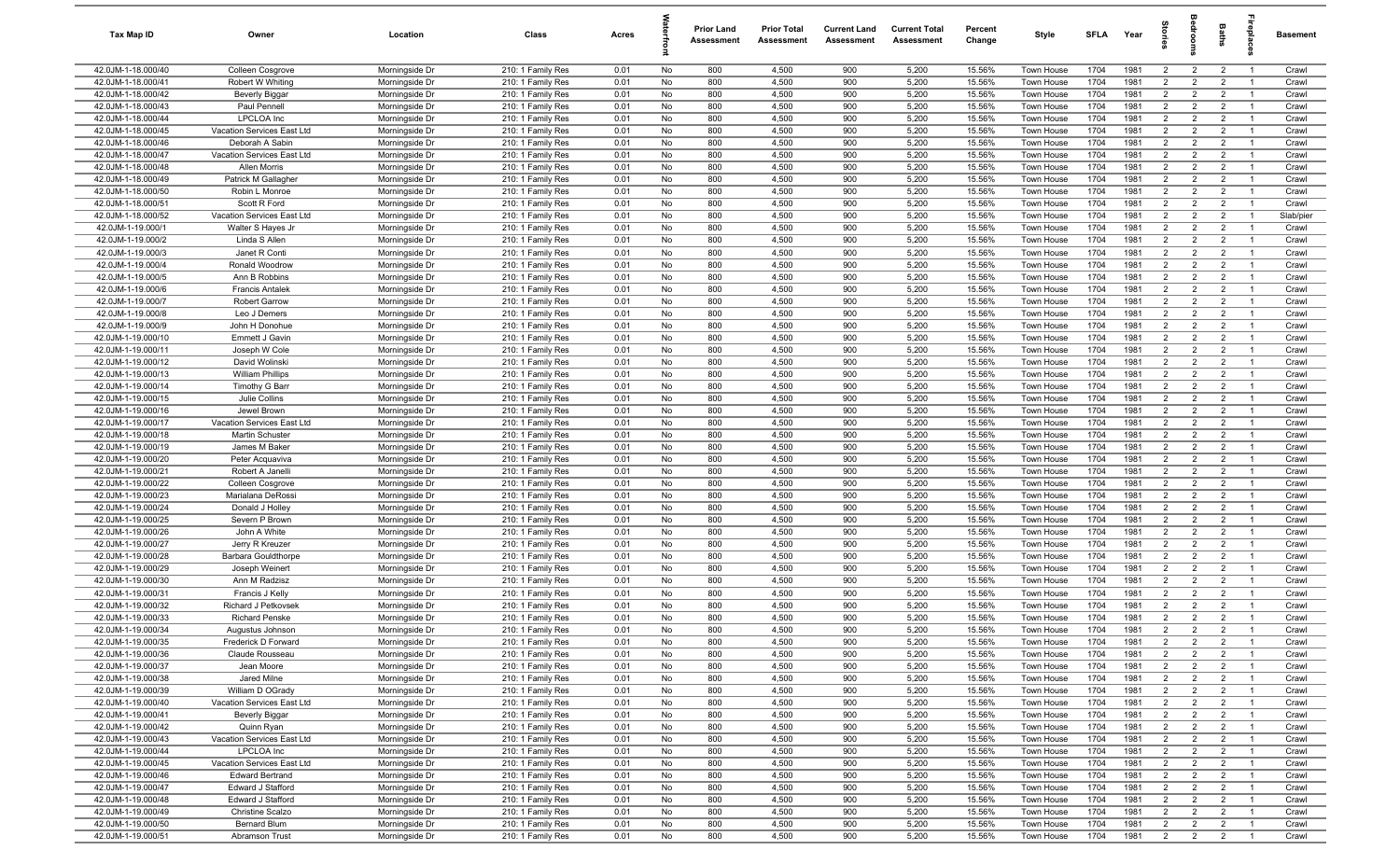| Tax Map ID                               | Owner                                    | Location                         | Class                                  | Acres        |          | <b>Prior Land</b><br>Assessment | <b>Prior Total</b><br>Assessment | <b>Current Land</b><br>Assessment | <b>Current Total</b><br>Assessment | Percent<br>Change | Style                    | <b>SFLA</b>  | Year         | $\vec{a}$                        | š                                | Baths                            | epla                             | Basement       |
|------------------------------------------|------------------------------------------|----------------------------------|----------------------------------------|--------------|----------|---------------------------------|----------------------------------|-----------------------------------|------------------------------------|-------------------|--------------------------|--------------|--------------|----------------------------------|----------------------------------|----------------------------------|----------------------------------|----------------|
| 42.0JM-1-19.000/52                       | Vacation Services East Ltd               | Morningside Dr                   | 210: 1 Family Res                      | 0.01         | No       | 800                             | 4,500                            | 900                               | 5,200                              | 15.56%            | Town House               | 1704         | 1981         | $\overline{2}$                   | $\overline{2}$                   | $\overline{2}$                   | $\overline{1}$                   | Slab/pier      |
| 42.0JM-1-20.000/1                        | Edward J Brown                           | Morningside Dr                   | 210: 1 Family Res                      | 0.01         | No       | 800                             | 4,500                            | 900                               | 5,200                              | 15.56%            | Town House               | 1704         | 1981         | $\overline{2}$                   | $\overline{2}$                   | $\overline{2}$                   |                                  | Crawl          |
| 42.0JM-1-20.000/2                        | Michael Beglin                           | Morningside Dr                   | 210: 1 Family Res                      | 0.01         | No       | 800                             | 4,500                            | 900                               | 5,200                              | 15.56%            | Town House               | 1704         | 1981         | 2                                | $\overline{2}$                   | $\overline{2}$                   | - 1                              | Crawl          |
| 42.0JM-1-20.000/3                        | Vacation Services East Ltd               | Morningside Dr                   | 210: 1 Family Res                      | 0.01         | No       | 800                             | 4,500                            | 900                               | 5,200                              | 15.56%            | Town House               | 1704         | 1981         | 2                                | $\overline{2}$                   | $\overline{2}$                   |                                  | Crawl          |
| 42.0JM-1-20.000/4                        | John Hilliard                            | Morningside Dr                   | 210: 1 Family Res                      | 0.01         | No       | 800                             | 4,500                            | 900                               | 5,200                              | 15.56%            | Town House               | 1704         | 1981         | $\overline{2}$                   | $\overline{2}$                   | $\overline{2}$                   | - 1                              | Crawl          |
| 42.0JM-1-20.000/5                        | Cheryl A Burt                            | Morningside Dr                   | 210: 1 Family Res                      | 0.01         | No       | 800                             | 4,500                            | 900                               | 5,200                              | 15.56%            | Town House               | 1704         | 1981         | $\overline{2}$                   | $\overline{2}$                   | $\overline{2}$                   | - 1                              | Crawl          |
| 42.0JM-1-20.000/6                        | Steven Rosenberg                         | Morningside Dr                   | 210: 1 Family Res                      | 0.01         | No       | 800                             | 4,500                            | 900                               | 5,200                              | 15.56%            | <b>Town House</b>        | 1704         | 1981         | $\overline{2}$                   | $\overline{2}$                   | $\overline{2}$                   | $\overline{1}$                   | Crawl          |
| 42.0JM-1-20.000/7                        | Jeffrey O Barnes                         | Morningside Dr                   | 210: 1 Family Res                      | 0.01         | No       | 800                             | 4,500                            | 900                               | 5,200                              | 15.56%            | Town House               | 1704         | 1981         | $\overline{2}$                   | $\overline{2}$                   | $\overline{2}$                   | $\overline{1}$                   | Crawl          |
| 42.0JM-1-20.000/8                        | Johanna M Patience                       | Morningside Dr                   | 210: 1 Family Res                      | 0.01         | No       | 800                             | 4,500                            | 900                               | 5,200                              | 15.56%            | Town House               | 1704         | 1981         | $\overline{2}$                   | $\overline{2}$                   | $\overline{2}$                   | $\overline{1}$                   | Crawl          |
| 42.0JM-1-20.000/9                        | Glenn H Buckley                          | Morningside Dr<br>Morningside Dr | 210: 1 Family Res                      | 0.01         | No       | 800                             | 4,500                            | 900                               | 5,200                              | 15.56%            | Town House               | 1704         | 1981         | $\overline{2}$<br>2              | $\overline{2}$                   | $\overline{2}$                   | $\overline{1}$<br>$\overline{1}$ | Crawl          |
| 42.0JM-1-20.000/10                       | Marvin Katz                              |                                  | 210: 1 Family Res                      | 0.01         | No       | 800                             | 4,500                            | 900                               | 5,200                              | 15.56%            | Town House               | 1704         | 1981         |                                  | $\overline{2}$                   | $\overline{2}$                   |                                  | Crawl          |
| 42.0JM-1-20.000/11<br>42.0JM-1-20.000/12 | William H Villa<br>David L VanGundy      | Morningside Dr<br>Morningside Dr | 210: 1 Family Res<br>210: 1 Family Res | 0.01<br>0.01 | No<br>No | 800<br>800                      | 4,500<br>4,500                   | 900<br>900                        | 5,200<br>5,200                     | 15.56%<br>15.56%  | Town House<br>Town House | 1704<br>1704 | 1981<br>1981 | $\overline{2}$<br>$\overline{2}$ | $\overline{2}$<br>$\overline{2}$ | $\overline{2}$<br>$\overline{2}$ | $\overline{1}$<br>- 1            | Crawl<br>Crawl |
| 42.0JM-1-20.000/13                       | Mary S Scott                             | Morningside Dr                   | 210: 1 Family Res                      | 0.01         | No       | 800                             | 4,500                            | 900                               | 5,200                              | 15.56%            | Town House               | 1704         | 1981         | $\overline{2}$                   | $\overline{2}$                   | $\overline{2}$                   | $\overline{1}$                   | Crawl          |
| 42.0JM-1-20.000/14                       | George H Teneyck III                     | Morningside Dr                   | 210: 1 Family Res                      | 0.01         | No       | 800                             | 4,500                            | 900                               | 5,200                              | 15.56%            | Town House               | 1704         | 1981         | $\overline{2}$                   | $\overline{2}$                   | $\overline{2}$                   | - 1                              | Crawl          |
| 42.0JM-1-20.000/15                       | Vacation Services East Ltd               | Morningside Dr                   | 210: 1 Family Res                      | 0.01         | No       | 800                             | 4,500                            | 900                               | 5,200                              | 15.56%            | Town House               | 1704         | 1981         | $\overline{2}$                   | $\overline{2}$                   | $\overline{2}$                   | - 1                              | Crawl          |
| 42.0JM-1-20.000/16                       | Ronald T Cole                            | Morningside Dr                   | 210: 1 Family Res                      | 0.01         | No       | 800                             | 4,500                            | 900                               | 5,200                              | 15.56%            | Town House               | 1704         | 1981         | $\overline{2}$                   | $\overline{2}$                   | $\overline{2}$                   |                                  | Crawl          |
| 42.0JM-1-20.000/17                       | LPCLOA Inc                               | Morningside Dr                   | 210: 1 Family Res                      | 0.01         | No       | 800                             | 4,500                            | 900                               | 5,200                              | 15.56%            | Town House               | 1704         | 1981         | $\overline{2}$                   | $\overline{2}$                   | $\overline{2}$                   | - 1                              | Crawl          |
| 42.0JM-1-20.000/18                       | William E Loetterle                      | Morningside Dr                   | 210: 1 Family Res                      | 0.01         | No       | 800                             | 4,500                            | 900                               | 5,200                              | 15.56%            | <b>Town House</b>        | 1704         | 1981         | $\overline{2}$                   | $\overline{2}$                   | $\overline{2}$                   | - 1                              | Crawl          |
| 42.0JM-1-20.000/19                       | Jack G Burke                             | Morningside Dr                   | 210: 1 Family Res                      | 0.01         | No       | 800                             | 4,500                            | 900                               | 5,200                              | 15.56%            | Town House               | 1704         | 1981         | $\overline{2}$                   | $\overline{2}$                   | $\overline{2}$                   | - 1                              | Crawl          |
| 42.0JM-1-20.000/20                       | Barbara Rock                             | Morningside Dr                   | 210: 1 Family Res                      | 0.01         | No       | 800                             | 4,500                            | 900                               | 5,200                              | 15.56%            | Town House               | 1704         | 1981         | $\overline{2}$                   | $\overline{2}$                   | $\overline{2}$                   | $\overline{1}$                   | Crawl          |
| 42.0JM-1-20.000/21                       | Vacation Services East Ltd               | Morningside Dr                   | 210: 1 Family Res                      | 0.01         | No       | 800                             | 4,500                            | 900                               | 5,200                              | 15.56%            | Town House               | 1704         | 1981         | $\overline{2}$                   | $\overline{2}$                   | $\overline{2}$                   | $\overline{1}$                   | Crawl          |
| 42.0JM-1-20.000/22                       | Kara A Walsh                             | Morningside Dr                   | 210: 1 Family Res                      | 0.01         | No       | 800                             | 4,500                            | 900                               | 5,200                              | 15.56%            | Town House               | 1704         | 1981         | $\overline{2}$                   | $\overline{2}$                   | $\overline{2}$                   | $\overline{1}$                   | Crawl          |
| 42.0JM-1-20.000/23                       | Michael Wallace                          | Morningside Dr                   | 210: 1 Family Res                      | 0.01         | No       | 800                             | 4,500                            | 900                               | 5,200                              | 15.56%            | <b>Town House</b>        | 1704         | 1981         | 2                                | $\overline{2}$                   | $\overline{2}$                   | $\overline{1}$                   | Crawl          |
| 42.0JM-1-20.000/24                       | Steven A Ross                            | Morningside Dr                   | 210: 1 Family Res                      | 0.01         | No       | 800                             | 4,500                            | 900                               | 5,200                              | 15.56%            | Town House               | 1704         | 1981         | $\overline{2}$                   | 2                                | $\overline{2}$                   | $\overline{1}$                   | Crawl          |
| 42.0JM-1-20.000/25                       | <b>Essex County</b>                      | Morningside Dr                   | 210: 1 Family Res                      | 0.01         | No       | 800                             | 4,500                            | 900                               | 5,200                              | 15.56%            | Town House               | 1704         | 1981         | $\overline{2}$                   | $\overline{2}$                   | $\overline{2}$                   | - 1                              | Crawl          |
| 42.0JM-1-20.000/26                       | William Woods                            | Morningside Dr                   | 210: 1 Family Res                      | 0.01         | No       | 800                             | 4,500                            | 900                               | 5,200                              | 15.56%            | Town House               | 1704         | 1981         | $\overline{2}$                   | $\overline{2}$                   | $\overline{2}$                   | $\overline{1}$                   | Crawl          |
| 42.0JM-1-20.000/27                       | Lisa M DiCastro                          | Morningside Dr                   | 210: 1 Family Res                      | 0.01         | No       | 800                             | 4,500                            | 900                               | 5,200                              | 15.56%            | Town House               | 1704         | 1981         | $\overline{2}$                   | $\overline{2}$                   | $\overline{2}$                   |                                  | Crawl          |
| 42.0JM-1-20.000/28                       | Ross A Myers                             | Morningside Dr                   | 210: 1 Family Res                      | 0.01         | No       | 800                             | 4,500                            | 900                               | 5,200                              | 15.56%            | Town House               | 1704         | 1981         | 2                                | $\overline{2}$                   | $\overline{2}$                   | - 1                              | Crawl          |
| 42.0JM-1-20.000/29                       | Howard M Dodge                           | Morningside Dr                   | 210: 1 Family Res                      | 0.01         | No       | 800                             | 4,500                            | 900                               | 5,200                              | 15.56%            | <b>Town House</b>        | 1704         | 1981         | $\overline{2}$                   | $\overline{2}$                   | $\overline{2}$                   |                                  | Crawl          |
| 42.0JM-1-20.000/30                       | Richard A Cochran                        | Morningside Dr                   | 210: 1 Family Res                      | 0.01         | No       | 800                             | 4,500                            | 900                               | 5,200                              | 15.56%            | Town House               | 1704         | 1981         | $\overline{2}$                   | $\overline{2}$                   | $\overline{2}$                   | - 1                              | Crawl          |
| 42.0JM-1-20.000/31                       | Anthony Carmosino                        | Morningside Dr                   | 210: 1 Family Res                      | 0.01         | No       | 800                             | 4,500                            | 900                               | 5,200                              | 15.56%            | Town House               | 1704         | 1981         | $\overline{2}$                   | $\overline{2}$                   | $\overline{2}$                   | $\overline{1}$                   | Crawl          |
| 42.0JM-1-20.000/32                       | Water Clark Jr                           | Morningside Dr                   | 210: 1 Family Res                      | 0.01         | No       | 800                             | 4,500                            | 900                               | 5,200                              | 15.56%            | Town House               | 1704         | 1981         | $\overline{2}$                   | $\overline{2}$                   | $\overline{2}$                   | $\overline{1}$<br>$\overline{1}$ | Crawl          |
| 42.0JM-1-20.000/33<br>42.0JM-1-20.000/34 | John R Jermano<br><b>Edward Shineman</b> | Morningside Dr<br>Morningside Dr | 210: 1 Family Res<br>210: 1 Family Res | 0.01<br>0.01 | No<br>No | 800<br>800                      | 4,500<br>4,500                   | 900<br>900                        | 5,200<br>5,200                     | 15.56%<br>15.56%  | Town House<br>Town House | 1704<br>1704 | 1981<br>1981 | $\overline{2}$<br>2              | $\overline{2}$<br>$\overline{2}$ | $\overline{2}$<br>$\overline{2}$ | $\overline{1}$                   | Crawl<br>Crawl |
| 42.0JM-1-20.000/35                       | <b>Edward Shineman</b>                   | Morningside Dr                   | 210: 1 Family Res                      | 0.01         | No       | 800                             | 4,500                            | 900                               | 5,200                              | 15.56%            | Town House               | 1704         | 1981         | $\overline{2}$                   | $\overline{2}$                   | $\overline{2}$                   | $\overline{1}$                   | Crawl          |
| 42.0JM-1-20.000/36                       | Nancy A Boyle                            | Morningside Dr                   | 210: 1 Family Res                      | 0.01         | No       | 800                             | 4,500                            | 900                               | 5,200                              | 15.56%            | <b>Town House</b>        | 1704         | 1981         | 2                                | $\overline{2}$                   | $\overline{2}$                   | $\overline{1}$                   | Crawl          |
| 42.0JM-1-20.000/37                       | Harold L Coonradt                        | Morningside Dr                   | 210: 1 Family Res                      | 0.01         | No       | 800                             | 4,500                            | 900                               | 5,200                              | 15.56%            | Town House               | 1704         | 1981         | $\overline{2}$                   | 2                                | $\overline{2}$                   | $\overline{1}$                   | Crawl          |
| 42.0JM-1-20.000/38                       | George Spinelli                          | Morningside Dr                   | 210: 1 Family Res                      | 0.01         | No       | 800                             | 4,500                            | 900                               | 5,200                              | 15.56%            | Town House               | 1704         | 1981         | $\overline{2}$                   | $\overline{2}$                   | $\overline{2}$                   |                                  | Crawl          |
| 42.0JM-1-20.000/39                       | Joseph V Friel                           | Morningside Dr                   | 210: 1 Family Res                      | 0.01         | No       | 800                             | 4,500                            | 900                               | 5,200                              | 15.56%            | Town House               | 1704         | 1981         | $\overline{2}$                   | $\overline{2}$                   | $\overline{2}$                   | $\overline{1}$                   | Crawl          |
| 42.0JM-1-20.000/40                       | Stephen W Tehon                          | Morningside Dr                   | 210: 1 Family Res                      | 0.01         | No       | 800                             | 4,500                            | 900                               | 5,200                              | 15.56%            | Town House               | 1704         | 1981         | $\overline{2}$                   | $\overline{2}$                   | $\overline{2}$                   | - 1                              | Crawl          |
| 42.0JM-1-20.000/41                       | <b>Frederick Covert</b>                  | Morningside Dr                   | 210: 1 Family Res                      | 0.01         | No       | 800                             | 4,500                            | 900                               | 5,200                              | 15.56%            | Town House               | 1704         | 1981         | $\overline{2}$                   | $\overline{2}$                   | $\overline{2}$                   | - 1                              | Crawl          |
| 42.0JM-1-20.000/42                       | Michael A Ottati                         | Morningside Dr                   | 210: 1 Family Res                      | 0.01         | No       | 800                             | 4,500                            | 900                               | 5,200                              | 15.56%            | <b>Town House</b>        | 1704         | 1981         | 2                                | 2                                | $\overline{2}$                   |                                  | Crawl          |
| 42.0JM-1-20.000/43                       | Harry D Armondi                          | Morningside Dr                   | 210: 1 Family Res                      | 0.01         | No       | 800                             | 4,500                            | 900                               | 5,200                              | 15.56%            | Town House               | 1704         | 1981         | $\overline{2}$                   | $\overline{2}$                   | $\overline{2}$                   | - 1                              | Crawl          |
| 42.0JM-1-20.000/44                       | Vacation Services East Ltd               | Morningside Dr                   | 210: 1 Family Res                      | 0.01         | No       | 800                             | 4,500                            | 900                               | 5,200                              | 15.56%            | Town House               | 1704         | 1981         | $\overline{2}$                   | $\overline{2}$                   | $\overline{2}$                   |                                  | Crawl          |
| 42.0JM-1-20.000/45                       | George H Teneyck III                     | Morningside Dr                   | 210: 1 Family Res                      | 0.01         | No       | 800                             | 4,500                            | 900                               | 5,200                              | 15.56%            | <b>Town House</b>        | 1704         | 1981         | $\overline{2}$                   | $\overline{2}$                   | $\overline{2}$                   | $\overline{1}$                   | Crawl          |
| 42.0JM-1-20.000/46                       | Alfred Ames Jr                           | Morningside Dr                   | 210: 1 Family Res                      | 0.01         | No       | 800                             | 4,500                            | 900                               | 5,200                              | 15.56%            | Town House               | 1704         | 1981         | $\mathcal{D}$                    | $\overline{2}$                   | $\overline{2}$                   |                                  | Crawl          |
| 42.0JM-1-20.000/47                       | Vacation Services East Ltd               | Morningside Dr                   | 210: 1 Family Res                      | 0.01         | No       | 800                             | 4,500                            | 900                               | 5,200                              | 15.56%            | Town House               | 1704         | 1981         | $\overline{2}$                   | $\overline{2}$                   | $\overline{2}$                   | $\overline{1}$                   | Crawl          |
| 42.0JM-1-20.000/48                       | Kevin Fee                                | Morningside Dr                   | 210: 1 Family Res                      | 0.01         | No       | 800                             | 4,500                            | 900                               | 5,200                              | 15.56%            | Town House               | 1704         | 1981         | $\overline{2}$                   | $\overline{2}$                   | $\overline{2}$                   | $\overline{1}$                   | Crawl          |
| 42.0JM-1-20.000/49                       | Patricia Butler                          | Morningside Dr                   | 210: 1 Family Res                      | 0.01         | No       | 800                             | 4,500                            | 900                               | 5,200                              | 15.56%            | Town House               | 1704         | 1981         | $\overline{2}$                   | $\overline{2}$                   | $\overline{2}$                   | $\overline{1}$                   | Crawl          |
| 42.0JM-1-20.000/50                       | <b>Esther Truchon</b>                    | Morningside Dr                   | 210: 1 Family Res                      | 0.01         | No       | 800                             | 4,500                            | 900                               | 5,200                              | 15.56%            | Town House               | 1704         | 1981         | $\overline{2}$                   | $\overline{2}$                   | $\overline{2}$                   | $\overline{1}$                   | Crawl          |
| 42.0JM-1-20.000/51                       | John W Wilkinson                         | Morningside Dr                   | 210: 1 Family Res                      | 0.01         | No       | 800                             | 4,500                            | 900                               | 5,200<br>5,200                     | 15.56%            | Town House               | 1704         | 1981         | $\overline{2}$                   | $\overline{2}$                   | $\overline{2}$                   |                                  | Crawl          |
| 42.0JM-1-20.000/52                       | Anne J Derocher                          | Morningside Dr                   | 210: 1 Family Res                      | 0.01         | No       | 800                             | 4,500<br>4,500                   | 900<br>900                        | 5,200                              | 15.56%<br>15.56%  |                          |              | 1981         | $\overline{2}$                   |                                  |                                  |                                  | Crawl          |
| 42.0JM-1-21.000/1<br>42.0JM-1-21.000/2   | Dr Carmelo Villa<br>Lynn Cole            | Morningside Dr<br>Morningside Dr | 210: 1 Family Res<br>210: 1 Family Res | 0.01<br>0.01 | No<br>No | 800<br>800                      | 4,500                            | 900                               | 5,200                              | 15.56%            | Town House<br>Town House | 1704<br>1704 | 1981         | $\overline{2}$                   | $\overline{2}$<br>$\overline{2}$ | $\overline{2}$<br>$\overline{2}$ | - 1                              | Crawl          |
| 42.0JM-1-21.000/3                        | Charles LaPlante                         | Morningside Dr                   | 210: 1 Family Res                      | 0.01         | No       | 800                             | 4,500                            | 900                               | 5,200                              | 15.56%            | Town House               | 1704         | 1981         | $\overline{2}$                   | $\overline{2}$                   | $\overline{2}$                   | - 1                              | Crawl          |
| 42.0JM-1-21.000/4                        | Stephen Schiff                           | Morningside Dr                   | 210: 1 Family Res                      | 0.01         | No       | 800                             | 4,500                            | 900                               | 5,200                              | 15.56%            | Town House               | 1704         | 1981         | $\overline{2}$                   | $\overline{2}$                   | $\overline{2}$                   | $\overline{1}$                   | Crawl          |
| 42.0JM-1-21.000/5                        | Vacation Services East Ltd               | Morningside Dr                   | 210: 1 Family Res                      | 0.01         | No       | 800                             | 4,500                            | 900                               | 5,200                              | 15.56%            | Town House               | 1704         | 1981         | $\overline{2}$                   | $\overline{2}$                   | $\overline{2}$                   | $\overline{1}$                   | Crawl          |
| 42.0JM-1-21.000/6                        | Richard Leopold                          | Morningside Dr                   | 210: 1 Family Res                      | 0.01         | No       | 800                             | 4,500                            | 900                               | 5,200                              | 15.56%            | Town House               | 1704         | 1981         | $\overline{2}$                   | $\overline{2}$                   | $\overline{2}$                   | $\overline{1}$                   | Crawl          |
| 42.0JM-1-21.000/7                        | John A Monakey                           | Morningside Dr                   | 210: 1 Family Res                      | 0.01         | No       | 800                             | 4,500                            | 900                               | 5,200                              | 15.56%            | Town House               | 1704         | 1981         | $\overline{2}$                   | $\overline{2}$                   | $\overline{2}$                   | $\overline{1}$                   | Crawl          |
| 42.0JM-1-21.000/8                        | <b>Richard Senecal</b>                   | Morningside Dr                   | 210: 1 Family Res                      | 0.01         | No       | 800                             | 4,500                            | 900                               | 5,200                              | 15.56%            | Town House               | 1704         | 1981         | $\overline{2}$                   | $\overline{2}$                   | $\overline{2}$                   | $\overline{1}$                   | Crawl          |
| 42.0JM-1-21.000/9                        | John Bartholomew                         | Morningside Dr                   | 210: 1 Family Res                      | 0.01         | No       | 800                             | 4,500                            | 900                               | 5,200                              | 15.56%            | Town House               | 1704         | 1981         | $\overline{2}$                   | $\overline{2}$                   | $\overline{2}$                   | $\overline{1}$                   | Crawl          |
| 42.0JM-1-21.000/10                       | Patrick M Hannon                         | Morningside Dr                   | 210: 1 Family Res                      | 0.01         | No       | 800                             | 4,500                            | 900                               | 5,200                              | 15.56%            | Town House               | 1704         | 1981         | $\overline{2}$                   | $\overline{2}$                   | $\overline{2}$                   | $\overline{1}$                   | Crawl          |
| 42.0JM-1-21.000/11                       | Harry White                              | Morningside Dr                   | 210: 1 Family Res                      | 0.01         | No       | 800                             | 4,500                            | 900                               | 5,200                              | 15.56%            | Town House               | 1704         | 1981         | $\overline{2}$                   | $\overline{2}$                   | $\overline{2}$                   | $\overline{1}$                   | Crawl          |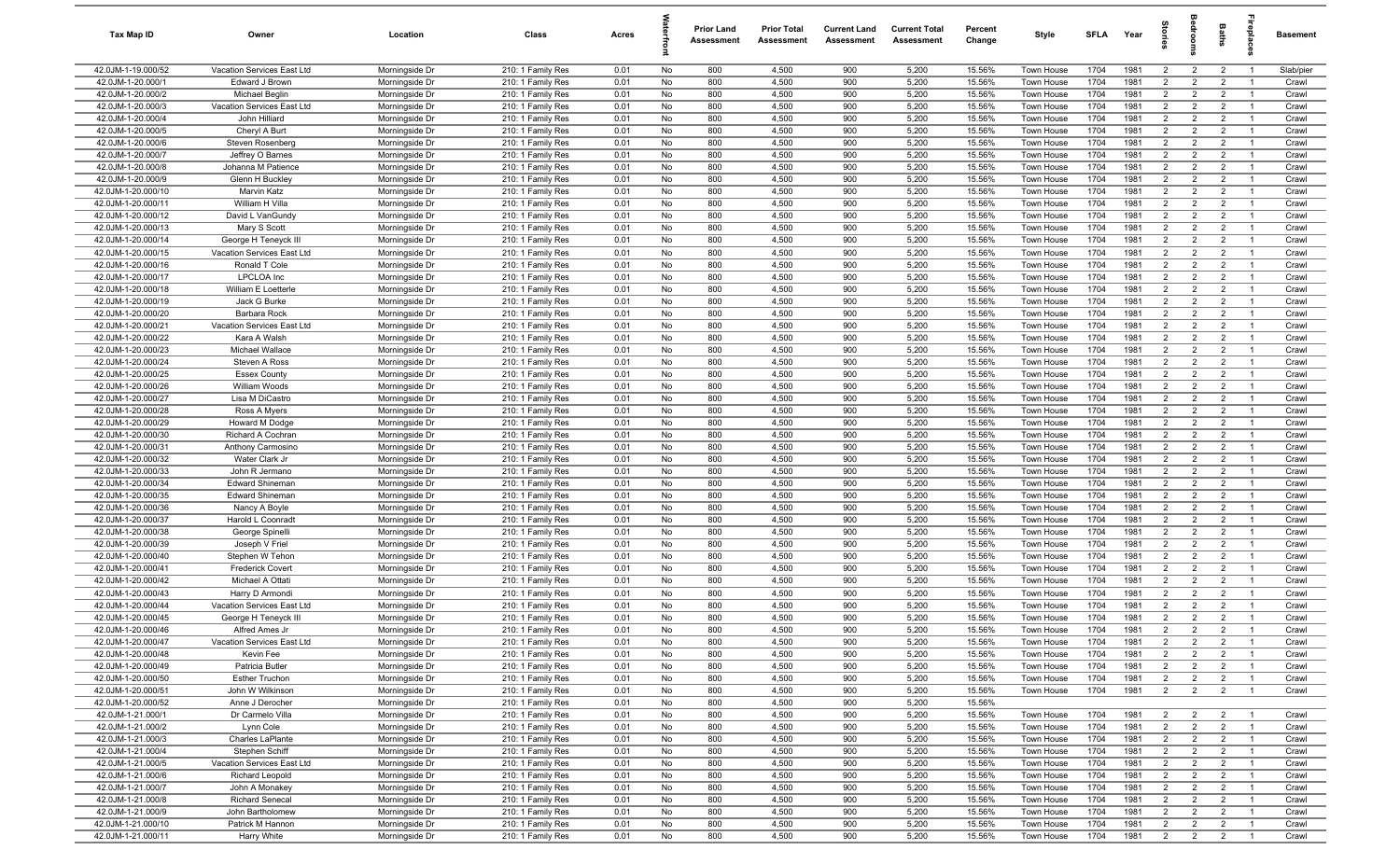| Tax Map ID                               | Owner                             | Location                         | Class                                  | Acres        |          | <b>Prior Land</b><br>Assessment | <b>Prior Total</b><br>Assessment | <b>Current Land</b><br>Assessment | <b>Current Total</b><br>Assessment | Percent<br>Change | Style                    | SFLA         | Year         | $\frac{1}{2}$                    | ē                                | <b>Baths</b>                     | ireplace                         | Basement       |
|------------------------------------------|-----------------------------------|----------------------------------|----------------------------------------|--------------|----------|---------------------------------|----------------------------------|-----------------------------------|------------------------------------|-------------------|--------------------------|--------------|--------------|----------------------------------|----------------------------------|----------------------------------|----------------------------------|----------------|
| 42.0JM-1-21.000/12                       | Michael R Block                   | Morningside Dr                   | 210: 1 Family Res                      | 0.01         | No       | 800                             | 4,500                            | 900                               | 5,200                              | 15.56%            | Town House               | 1704         | 1981         | $\overline{2}$                   | $\overline{2}$                   | $\overline{2}$                   | $\overline{1}$                   | Crawl          |
| 42.0JM-1-21.000/13                       | Webb S Cooper                     | Morningside Dr                   | 210: 1 Family Res                      | 0.01         | No       | 800                             | 4,500                            | 900                               | 5,200                              | 15.56%            | Town House               | 1704         | 1981         | $\overline{2}$                   | $\overline{2}$                   | $\overline{2}$                   | $\overline{1}$                   | Crawl          |
| 42.0JM-1-21.000/14                       | <b>Bruce Richardson</b>           | Morningside Dr                   | 210: 1 Family Res                      | 0.01         | No       | 800                             | 4,500                            | 900                               | 5,200                              | 15.56%            | Town House               | 1704         | 1981         | 2                                | $\overline{2}$                   | $\overline{2}$                   | $\overline{1}$                   | Crawl          |
| 42.0JM-1-21.000/15                       | Peter Acquaviva                   | Morningside Dr                   | 210: 1 Family Res                      | 0.01         | No       | 800                             | 4,500                            | 900                               | 5,200                              | 15.56%            | Town House               | 1704         | 1981         | $\overline{2}$                   | $\overline{2}$                   | $\overline{2}$                   | - 1                              | Crawl          |
| 42.0JM-1-21.000/16                       | Terri R Sullivan                  | Morningside Dr                   | 210: 1 Family Res                      | 0.01         | No       | 800                             | 4,500                            | 900                               | 5,200                              | 15.56%            | Town House               | 1704         | 1981         | $\overline{2}$                   | $\overline{2}$                   | $\overline{2}$                   | $\overline{1}$                   | Crawl          |
| 42.0JM-1-21.000/17                       | Vacation Services East Ltd        | Morningside Dr                   | 210: 1 Family Res                      | 0.01         | No       | 800                             | 4,500                            | 900                               | 5,200                              | 15.56%            | <b>Town House</b>        | 1704         | 1981         | $\overline{2}$                   | $\overline{2}$                   | $\overline{2}$                   |                                  | Crawl          |
| 42.0JM-1-21.000/18                       | Janice Bowman                     | Morningside Dr                   | 210: 1 Family Res                      | 0.01         | No       | 800                             | 4,500                            | 900                               | 5,200                              | 15.56%            | <b>Town House</b>        | 1704         | 1981         | 2                                | $\overline{2}$                   | $\overline{2}$                   | $\overline{1}$                   | Crawl          |
| 42.0JM-1-21.000/19                       | <b>LPCLOA</b> Inc                 | Morningside Dr                   | 210: 1 Family Res                      | 0.01         | No       | 800                             | 4,500                            | 900                               | 5,200                              | 15.56%            | Town House               | 1704         | 1981         | $\overline{2}$                   | $\overline{2}$                   | $\overline{2}$                   | - 1                              | Crawl          |
| 42.0JM-1-21.000/20                       | John V Bianchini                  | Morningside Dr                   | 210: 1 Family Res                      | 0.01         | No       | 800                             | 4,500                            | 900                               | 5,200                              | 15.56%            | Town House               | 1704         | 1981         | $\overline{2}$                   | $\overline{2}$                   | $\overline{2}$                   | $\overline{1}$                   | Crawl          |
| 42.0JM-1-21.000/21                       | <b>Christine Maser</b>            | Morningside Dr                   | 210: 1 Family Res                      | 0.01         | No       | 800                             | 4,500                            | 900                               | 5,200                              | 15.56%            | Town House               | 1704         | 1981         | $\overline{2}$                   | $\overline{2}$                   | $\overline{2}$                   | $\overline{1}$                   | Crawl          |
| 42.0JM-1-21.000/22                       | Eva C Johnson-Chambers            | Morningside Dr                   | 210: 1 Family Res                      | 0.01         | No       | 800                             | 4,500                            | 900                               | 5,200                              | 15.56%            | Town House               | 1704         | 1981         | $\overline{2}$                   | $\overline{2}$                   | $\overline{2}$                   | $\overline{1}$                   | Crawl          |
| 42.0JM-1-21.000/23                       | Matthew W Theiss                  | Morningside Dr                   | 210: 1 Family Res                      | 0.01         | No       | 800                             | 4,500                            | 900                               | 5,200                              | 15.56%            | Town House               | 1704         | 1981         | $\overline{2}$                   | $\overline{2}$                   | $\overline{2}$                   | $\overline{1}$                   | Crawl          |
| 42.0JM-1-21.000/24                       | Francesco DelVecchio              | Morningside Dr                   | 210: 1 Family Res                      | 0.01         | No       | 800                             | 4,500                            | 900                               | 5,200                              | 15.56%            | Town House               | 1704<br>1704 | 1981         | 2<br>$\overline{2}$              | $\overline{2}$                   | $\overline{2}$                   | $\overline{1}$                   | Crawl          |
| 42.0JM-1-21.000/25                       | Dorothy W Buchanan                | Morningside Dr                   | 210: 1 Family Res                      | 0.01         | No       | 800<br>800                      | 4,500<br>4,500                   | 900<br>900                        | 5,200<br>5,200                     | 15.56%<br>15.56%  | Town House               | 1704         | 1981<br>1981 | 2                                | $\overline{2}$<br>$\overline{2}$ | $\overline{2}$                   | $\overline{1}$                   | Crawl          |
| 42.0JM-1-21.000/26<br>42.0JM-1-21.000/27 | Leslie H Miller<br>Michael Nassar | Morningside Dr<br>Morningside Dr | 210: 1 Family Res<br>210: 1 Family Res | 0.01<br>0.01 | No<br>No | 800                             | 4,500                            | 900                               | 5,200                              | 15.56%            | Town House<br>Town House | 1704         | 1981         | $\overline{2}$                   | $\overline{2}$                   | $\overline{2}$<br>$\overline{2}$ | $\overline{1}$<br>$\overline{1}$ | Crawl<br>Crawl |
| 42.0JM-1-21.000/28                       | Melvin R Hill                     | Morningside Dr                   | 210: 1 Family Res                      | 0.01         | No       | 800                             | 4,500                            | 900                               | 5,200                              | 15.56%            | Town House               | 1704         | 1981         | $\overline{2}$                   | $\overline{2}$                   | $\overline{2}$                   |                                  | Crawl          |
| 42.0JM-1-21.000/29                       | Purdy A Halstead                  | Morningside Dr                   | 210: 1 Family Res                      | 0.01         | No       | 800                             | 4,500                            | 900                               | 5,200                              | 15.56%            | Town House               | 1704         | 1981         | $\overline{2}$                   | $\overline{2}$                   | $\overline{2}$                   | $\overline{1}$                   | Crawl          |
| 42.0JM-1-21.000/30                       | Chloe A Correll                   | Morningside Dr                   | 210: 1 Family Res                      | 0.01         | No       | 800                             | 4,500                            | 900                               | 5,200                              | 15.56%            | Town House               | 1704         | 1981         | $\overline{2}$                   | $\overline{2}$                   | $\overline{2}$                   |                                  | Crawl          |
| 42.0JM-1-21.000/31                       | William D Taylor                  | Morningside Dr                   | 210: 1 Family Res                      | 0.01         | No       | 800                             | 4,500                            | 900                               | 5,200                              | 15.56%            | Town House               | 1704         | 1981         | $\overline{2}$                   | $\overline{2}$                   | $\overline{2}$                   | $\overline{1}$                   | Crawl          |
| 42.0JM-1-21.000/32                       | <b>Heinrich Medicus</b>           | Morningside Dr                   | 210: 1 Family Res                      | 0.01         | No       | 800                             | 4,500                            | 900                               | 5,200                              | 15.56%            | Town House               | 1704         | 1981         | $\overline{2}$                   | $\overline{2}$                   | $\overline{2}$                   | $\overline{1}$                   | Crawl          |
| 42.0JM-1-21.000/33                       | Joyce Dzekciorius                 | Morningside Dr                   | 210: 1 Family Res                      | 0.01         | No       | 800                             | 4,500                            | 900                               | 5,200                              | 15.56%            | Town House               | 1704         | 1981         | $\overline{2}$                   | $\overline{2}$                   | $\overline{2}$                   | $\overline{1}$                   | Crawl          |
| 42.0JM-1-21.000/34                       | Robert E Morgan                   | Morningside Dr                   | 210: 1 Family Res                      | 0.01         | No       | 800                             | 4,500                            | 900                               | 5,200                              | 15.56%            | Town House               | 1704         | 1981         | $\overline{2}$                   | $\overline{2}$                   | $\overline{2}$                   | $\overline{1}$                   | Crawl          |
| 42.0JM-1-21.000/35                       | Hayden A Sprague                  | Morningside Dr                   | 210: 1 Family Res                      | 0.01         | No       | 800                             | 4,500                            | 900                               | 5,200                              | 15.56%            | Town House               | 1704         | 1981         | 2                                | $\overline{2}$                   | $\overline{2}$                   | $\overline{1}$                   | Crawl          |
| 42.0JM-1-21.000/36                       | Vacation Services East Ltd        | Morningside Dr                   | 210: 1 Family Res                      | 0.01         | No       | 800                             | 4,500                            | 900                               | 5,200                              | 15.56%            | Town House               | 1704         | 1981         | $\overline{2}$                   | $\overline{2}$                   | $\overline{2}$                   | $\overline{1}$                   | Crawl          |
| 42.0JM-1-21.000/37                       | John Campbell                     | Morningside Dr                   | 210: 1 Family Res                      | 0.01         | No       | 800                             | 4,500                            | 900                               | 5,200                              | 15.56%            | Town House               | 1704         | 1981         | 2                                | $\overline{2}$                   | $\overline{2}$                   | $\overline{1}$                   | Crawl          |
| 42.0JM-1-21.000/38                       | Donald C Raymond Jr               | Morningside Dr                   | 210: 1 Family Res                      | 0.01         | No       | 800                             | 4,500                            | 900                               | 5,200                              | 15.56%            | Town House               | 1704         | 1981         | $\overline{2}$                   | 2                                | $\overline{2}$                   | $\overline{1}$                   | Crawl          |
| 42.0JM-1-21.000/39                       | Dorothy W Buchanan                | Morningside Dr                   | 210: 1 Family Res                      | 0.01         | No       | 800                             | 4,500                            | 900                               | 5,200                              | 15.56%            | Town House               | 1704         | 1981         | $\overline{2}$                   | $\overline{2}$                   | $\overline{2}$                   |                                  | Crawl          |
| 42.0JM-1-21.000/40                       | George W Palmer                   | Morningside Dr                   | 210: 1 Family Res                      | 0.01         | No       | 800                             | 4,500                            | 900                               | 5,200                              | 15.56%            | Town House               | 1704         | 1981         | $\overline{2}$                   | $\overline{2}$                   | $\overline{2}$                   | $\overline{1}$                   | Crawl          |
| 42.0JM-1-21.000/41                       | Vacation Services East Ltd        | Morningside Dr                   | 210: 1 Family Res                      | 0.01         | No       | 800                             | 4,500                            | 900                               | 5,200                              | 15.56%            | Town House               | 1704         | 1981         | $\overline{2}$                   | $\overline{2}$                   | $\overline{2}$                   | - 1                              | Crawl          |
| 42.0JM-1-21.000/42                       | Stephen R Hess                    | Morningside Dr                   | 210: 1 Family Res                      | 0.01         | No       | 800                             | 4,500                            | 900                               | 5,200                              | 15.56%            | Town House               | 1704         | 1981         | $\overline{2}$                   | $\overline{2}$                   | $\overline{2}$                   | $\overline{1}$                   | Crawl          |
| 42.0JM-1-21.000/43                       | Vacation Services East Ltd        | Morningside Dr                   | 210: 1 Family Res                      | 0.01         | No       | 800                             | 4,500                            | 900                               | 5,200                              | 15.56%            | <b>Town House</b>        | 1704         | 1981         | $\overline{2}$                   | $\overline{2}$                   | $\overline{2}$                   | -1                               | Crawl          |
| 42.0JM-1-21.000/44                       | Vacation Services East Ltd        | Morningside Dr                   | 210: 1 Family Res                      | 0.01         | No       | 800                             | 4,500                            | 900                               | 5,200                              | 15.56%            | Town House               | 1704         | 1981         | $\overline{2}$                   | $\overline{2}$                   | $\overline{2}$                   | $\overline{1}$                   | Crawl          |
| 42.0JM-1-21.000/45                       | Vacation Services East Ltd        | Morningside Dr                   | 210: 1 Family Res                      | 0.01         | No       | 800                             | 4,500                            | 900                               | 5,200                              | 15.56%            | Town House               | 1704         | 1981         | $\overline{2}$                   | $\overline{2}$                   | $\overline{2}$                   | $\overline{1}$                   | Crawl          |
| 42.0JM-1-21.000/46                       | Arthur W Jubin                    | Morningside Dr                   | 210: 1 Family Res                      | 0.01         | No       | 800                             | 4,500                            | 900                               | 5,200                              | 15.56%            | Town House               | 1704         | 1981         | $\overline{2}$                   | $\overline{2}$                   | $\overline{2}$                   | $\overline{1}$                   | Crawl          |
| 42.0JM-1-21.000/47                       | Vacation Services East Ltd        | Morningside Dr                   | 210: 1 Family Res                      | 0.01         | No       | 800                             | 4,500                            | 900                               | 5,200                              | 15.56%            | Town House               | 1704         | 1981         | $\overline{2}$                   | $\overline{2}$                   | $\overline{2}$                   | $\overline{1}$                   | Crawl          |
| 42.0JM-1-21.000/48                       | Vacation Services East Ltd        | Morningside Dr                   | 210: 1 Family Res                      | 0.01         | No       | 800                             | 4,500                            | 900                               | 5,200                              | 15.56%            | Town House               | 1704         | 1981         | 2                                | $\overline{2}$                   | $\overline{2}$                   | $\overline{1}$                   | Crawl          |
| 42.0JM-1-21.000/49<br>42.0JM-1-21.000/50 | Glenda Pates<br>Glenn H Buckley   | Morningside Dr                   | 210: 1 Family Res                      | 0.01<br>0.01 | No<br>No | 800<br>800                      | 4,500<br>4,500                   | 900<br>900                        | 5,200<br>5,200                     | 15.56%<br>15.56%  | Town House<br>Town House | 1704<br>1704 | 1981<br>1981 | $\overline{2}$<br>$\overline{2}$ | $\overline{2}$<br>$\overline{2}$ | $\overline{2}$<br>$\overline{2}$ | $\overline{1}$<br>$\overline{1}$ | Crawl<br>Crawl |
| 42.0JM-1-21.000/51                       | Sharon R OConnor                  | Morningside Dr<br>Morningside Dr | 210: 1 Family Res<br>210: 1 Family Res | 0.01         | No       | 800                             | 4,500                            | 900                               | 5,200                              | 15.56%            | Town House               | 1704         | 1981         | $\overline{2}$                   | 2                                | $\overline{2}$                   | $\overline{1}$                   | Crawl          |
| 42.0JM-1-21.000/52                       | David F Crisafulli                | Morningside Dr                   | 210: 1 Family Res                      | 0.01         | No       | 800                             | 4,500                            | 900                               | 5,200                              | 15.56%            | Town House               | 1704         | 1981         | $\overline{2}$                   | $\overline{2}$                   | $\overline{2}$                   | -1                               | Slab/pier      |
| 42.0JM-1-22.000/1                        | Gary P Price                      | Morningside Dr                   | 210: 1 Family Res                      | 0.01         | No       | 800                             | 4,500                            | 900                               | 5,200                              | 15.56%            | Town House               | 1704         | 1981         | $\overline{2}$                   | $\overline{2}$                   | $\overline{2}$                   | $\overline{1}$                   | Crawl          |
| 42.0JM-1-22.000/2                        | Vacation Services East Ltd        | Morningside Dr                   | 210: 1 Family Res                      | 0.01         | No       | 800                             | 4,500                            | 900                               | 5,200                              | 15.56%            | Town House               | 1704         | 1981         | $\overline{2}$                   | $\overline{2}$                   | $\overline{2}$                   |                                  | Crawl          |
| 42.0JM-1-22.000/3                        | James Schatz F Darby              | Morningside Dr                   | 210: 1 Family Res                      | 0.01         | No       | 800                             | 4,500                            | 900                               | 5,200                              | 15.56%            | Town House               | 1704         | 1981         | 2                                | $\overline{2}$                   | $\overline{2}$                   | - 1                              | Crawl          |
| 42.0JM-1-22.000/4                        | Raymond Kosinski                  | Morningside Dr                   | 210: 1 Family Res                      | 0.01         | No       | 800                             | 4,500                            | 900                               | 5,200                              | 15.56%            | Town House               | 1704         | 1981         | $\overline{2}$                   | $\overline{2}$                   | $\overline{2}$                   |                                  | Crawl          |
| 42.0JM-1-22.000/5                        | Ravmond Kosinski                  | Morningside Dr                   | 210: 1 Family Res                      | 0.01         | No       | 800                             | 4,500                            | 900                               | 5,200                              | 15.56%            | Town House               | 1704         | 1981         | $\overline{2}$                   | $\overline{2}$                   | $\overline{2}$                   | $\overline{1}$                   | Crawl          |
| 42.0JM-1-22.000/6                        | Raymond Kosinski                  | Morningside Dr                   | 210: 1 Family Res                      | 0.01         | No       | 800                             | 4,500                            | 900                               | 5,200                              | 15.56%            | Town House               | 1704         | 1981         | $\overline{2}$                   | $\mathfrak{p}$                   | $\overline{2}$                   |                                  | Crawl          |
| 42.0JM-1-22.000/7                        | Aysegul B Ryan                    | Morningside Dr                   | 210: 1 Family Res                      | 0.01         | No       | 800                             | 4,500                            | 900                               | 5,200                              | 15.56%            | Town House               | 1704         | 1981         | $\overline{2}$                   | $\overline{2}$                   | $\overline{2}$                   | $\overline{1}$                   | Crawl          |
| 42.0JM-1-22.000/8                        | George P Pickel                   | Morningside Dr                   | 210: 1 Family Res                      | 0.01         | No       | 800                             | 4,500                            | 900                               | 5,200                              | 15.56%            | Town House               | 1704         | 1981         | $\overline{2}$                   | $\overline{2}$                   | $\overline{2}$                   | $\overline{1}$                   | Crawl          |
| 42.0JM-1-22.000/9                        | Gwen E Buckley-Crist              | Morningside Dr                   | 210: 1 Family Res                      | 0.01         | No       | 800                             | 4,500                            | 900                               | 5,200                              | 15.56%            | Town House               | 1704         | 1981         | $\overline{2}$                   | $\overline{2}$                   | $\overline{2}$                   | $\overline{1}$                   | Crawl          |
| 42.0JM-1-22.000/10                       | Lester H Perlee Jr                | Morningside Dr                   | 210: 1 Family Res                      | 0.01         | No       | 800                             | 4,500                            | 900                               | 5,200                              | 15.56%            | Town House               | 1704         | 1981         | $\overline{2}$                   | $\overline{2}$                   | $\overline{2}$                   | $\overline{1}$                   | Crawl          |
| 42.0JM-1-22.000/11                       | Neal MacDonald                    | Morningside Dr                   | 210: 1 Family Res                      | 0.01         | No       | 800                             | 4,500                            | 900                               | 5,200                              | 15.56%            | Town House               | 1704         | 1981         | $\overline{2}$                   | 2                                | $\overline{2}$                   | $\overline{1}$                   | Crawl          |
| 42.0JM-1-22.000/12                       | Patrick Hickey                    | Morningside Dr                   | 210: 1 Family Res                      | 0.01         | No       | 800                             | 4,500                            | 900                               | 5,200                              | 15.56%            | Town House               | 1704         | 1981         | $\overline{2}$                   | $\overline{2}$                   | $\overline{2}$                   | $\overline{1}$                   | Crawl          |
| 42.0JM-1-22.000/13                       | Ivars Semeiks                     | Morningside Dr                   | 210: 1 Family Res                      | 0.01         | No       | 800                             | 4,500                            | 900                               | 5,200                              | 15.56%            | Town House               | 1704         | 1981         | $\overline{2}$                   | $\overline{2}$                   | $\overline{2}$                   | $\overline{1}$                   | Crawl          |
| 42.0JM-1-22.000/14                       | LPCLOA Inc                        | Morningside Dr                   | 210: 1 Family Res                      | 0.01         | No       | 800                             | 4,500                            | 900                               | 5,200                              | 15.56%            | Town House               | 1704         | 1981         | $\overline{2}$                   | $\overline{2}$                   | $\overline{2}$                   | $\overline{1}$                   | Crawl          |
| 42.0JM-1-22.000/15                       | Vacation Services East Ltd        | Morningside Dr                   | 210: 1 Family Res                      | 0.01         | No       | 800                             | 4,500                            | 900                               | 5,200                              | 15.56%            | Town House               | 1704         | 1981         | $\overline{2}$                   | $\overline{2}$                   | $\overline{2}$                   |                                  | Crawl          |
| 42.0JM-1-22.000/16                       | James A Folmsbee                  | Morningside Dr                   | 210: 1 Family Res                      | 0.01         | No       | 800                             | 4,500                            | 900                               | 5,200                              | 15.56%            | Town House               | 1704         | 1981         | $2^{\circ}$                      | $\overline{2}$                   | $\overline{2}$                   | $\overline{1}$                   | Crawl          |
| 42.0JM-1-22.000/17                       | Vacation Services East Ltd        | Morningside Dr                   | 210: 1 Family Res                      | 0.01         | No       | 800                             | 4,500                            | 900                               | 5,200                              | 15.56%            | Town House               | 1704         | 1981         | $\overline{2}$                   | $\overline{2}$                   | $\overline{2}$                   | $\overline{1}$                   | Crawl          |
| 42.0JM-1-22.000/18<br>42.0JM-1-22.000/19 | Joan H Stolz<br>Dennis A Ross     | Morningside Dr<br>Morningside Dr | 210: 1 Family Res<br>210: 1 Family Res | 0.01<br>0.01 | No<br>No | 800<br>800                      | 4,500<br>4,500                   | 900<br>900                        | 5,200<br>5,200                     | 15.56%<br>15.56%  | Town House<br>Town House | 1704<br>1704 | 1981<br>1981 | $\overline{2}$<br>$\overline{2}$ | $\overline{2}$<br>$\overline{2}$ | $\overline{2}$<br>$\overline{2}$ | $\overline{1}$<br>$\overline{1}$ | Crawl<br>Crawl |
| 42.0JM-1-22.000/20                       | David DeMarest                    | Morningside Dr                   | 210: 1 Family Res                      | 0.01         | No       | 800                             | 4,500                            | 900                               | 5,200                              | 15.56%            | Town House               | 1704         | 1981         | $\overline{2}$                   | $\overline{2}$                   | $\overline{2}$                   | $\overline{1}$                   | Crawl          |
| 42.0JM-1-22.000/21                       | Norman B Fuqua                    | Morningside Dr                   | 210: 1 Family Res                      | 0.01         | No       | 800                             | 4,500                            | 900                               | 5,200                              | 15.56%            | Town House               | 1704         | 1981         | $\overline{2}$                   | $\overline{2}$                   | $\overline{2}$                   | $\overline{1}$                   | Crawl          |
| 42.0JM-1-22.000/22                       | James D Usborne                   | Morningside Dr                   | 210: 1 Family Res                      | 0.01         | No       | 800                             | 4,500                            | 900                               | 5,200                              | 15.56%            | Town House               | 1704         | 1981         | $\overline{2}$                   | $\overline{2}$                   | $\overline{2}$                   | $\overline{1}$                   | Crawl          |
| 42.0JM-1-22.000/23                       | John A Crounse                    | Morningside Dr                   | 210: 1 Family Res                      | 0.01         | No       | 800                             | 4,500                            | 900                               | 5,200                              | 15.56%            | Town House               | 1704         | 1981         | $\overline{2}$                   | $\overline{2}$                   | $\overline{2}$                   | $\overline{1}$                   | Crawl          |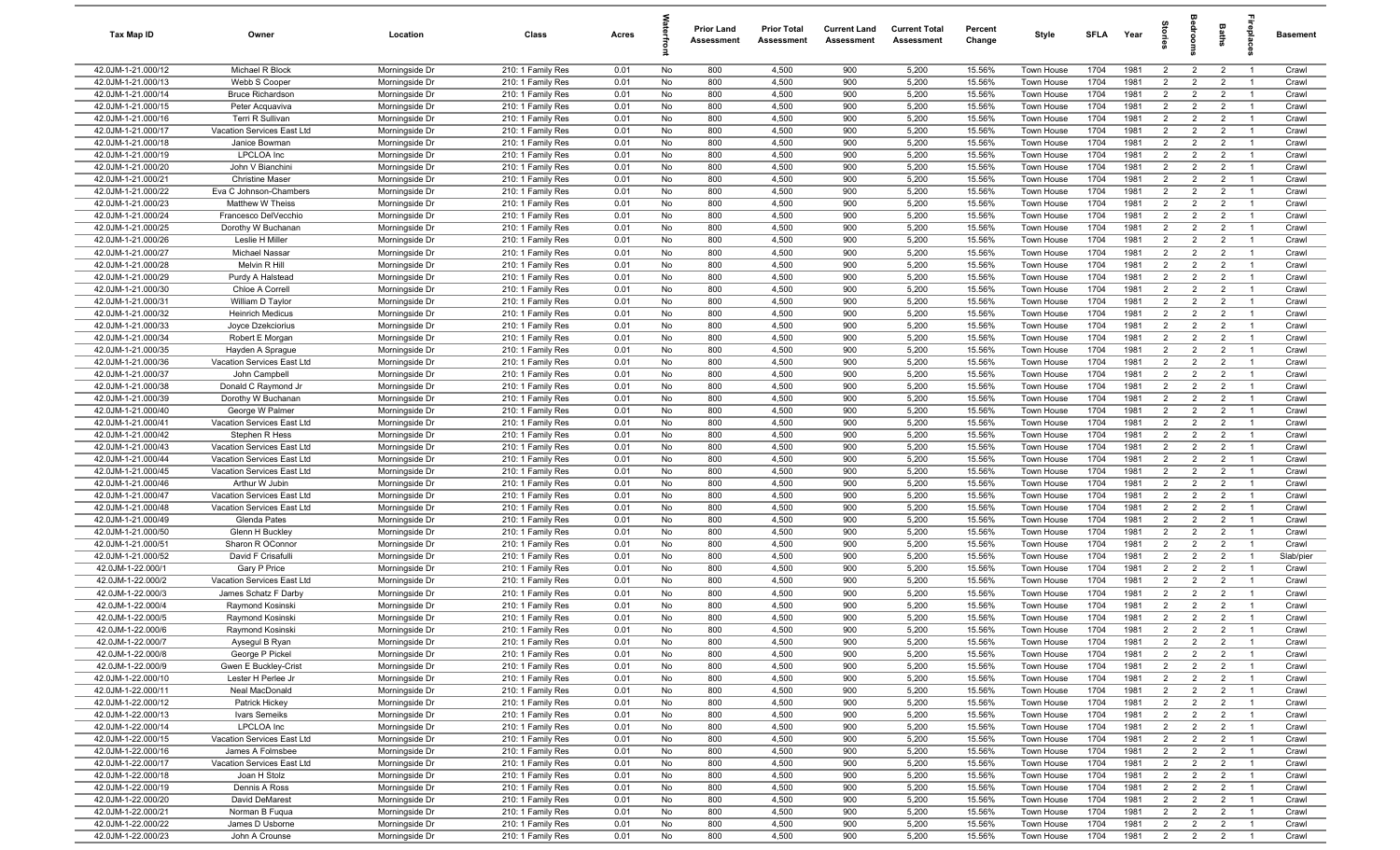| Tax Map ID                               | Owner                                | Location                         | Class                                  | Acres        |          | <b>Prior Land</b><br>Assessment | <b>Prior Total</b><br>Assessment | <b>Current Land</b><br>Assessment | <b>Current Total</b><br>Assessment | Percent<br>Change | Style                    | SFLA         | Year         | $\vec{e}$                        | ā                                | <b>Baths</b>                     | ireplace                         | Basement       |
|------------------------------------------|--------------------------------------|----------------------------------|----------------------------------------|--------------|----------|---------------------------------|----------------------------------|-----------------------------------|------------------------------------|-------------------|--------------------------|--------------|--------------|----------------------------------|----------------------------------|----------------------------------|----------------------------------|----------------|
| 42.0JM-1-22.000/24                       | Maureen Dykstra                      | Morningside Dr                   | 210: 1 Family Res                      | 0.01         | No       | 800                             | 4,500                            | 900                               | 5,200                              | 15.56%            | Town House               | 1704         | 1981         | $\overline{2}$                   | $\overline{2}$                   | $\overline{2}$                   | $\overline{1}$                   | Crawl          |
| 42.0JM-1-22.000/25                       | Frances Manley                       | Morningside Dr                   | 210: 1 Family Res                      | 0.01         | No       | 800                             | 4,500                            | 900                               | 5,200                              | 15.56%            | Town House               | 1704         | 1981         | $\overline{2}$                   | $\overline{2}$                   | $\overline{2}$                   | $\overline{1}$                   | Crawl          |
| 42.0JM-1-22.000/26                       | Richard C Lenseth                    | Morningside Dr                   | 210: 1 Family Res                      | 0.01         | No       | 800                             | 4,500                            | 900                               | 5,200                              | 15.56%            | Town House               | 1704         | 1981         | $\overline{2}$                   | $\overline{2}$                   | $\overline{2}$                   | $\overline{1}$                   | Crawl          |
| 42.0JM-1-22.000/27                       | <b>Clivefield Fenton</b>             | Morningside Dr                   | 210: 1 Family Res                      | 0.01         | No       | 800                             | 4,500                            | 900                               | 5,200                              | 15.56%            | Town House               | 1704         | 1981         | $\overline{2}$                   | $\overline{2}$                   | $\overline{2}$                   | -1                               | Crawl          |
| 42.0JM-1-22.000/28                       | <b>Charles Wilsey</b>                | Morningside Dr                   | 210: 1 Family Res                      | 0.01         | No       | 800                             | 4,500                            | 900                               | 5,200                              | 15.56%            | Town House               | 1704         | 1981         | $\overline{2}$                   | $\overline{2}$                   | $\overline{2}$                   | $\overline{1}$                   | Crawl          |
| 42.0JM-1-22.000/29                       | James Cruickshank                    | Morningside Dr                   | 210: 1 Family Res                      | 0.01         | No       | 800                             | 4,500                            | 900                               | 5,200                              | 15.56%            | Town House               | 1704         | 1981         | $\overline{2}$                   | $\overline{2}$                   | $\overline{2}$                   |                                  | Crawl          |
| 42.0JM-1-22.000/30                       | Yatish C Goyal                       | Morningside Dr                   | 210: 1 Family Res                      | 0.01         | No       | 800                             | 4,500                            | 900                               | 5,200                              | 15.56%            | Town House               | 1704         | 1981         | 2                                | $\overline{2}$                   | $\overline{2}$                   | $\overline{1}$                   | Crawl          |
| 42.0JM-1-22.000/31                       | Robert K Button                      | Morningside Dr                   | 210: 1 Family Res                      | 0.01         | No       | 800                             | 4,500                            | 900                               | 5,200                              | 15.56%            | <b>Town House</b>        | 1704         | 1981         | $\overline{2}$                   | $\overline{2}$                   | $\overline{2}$                   | -1                               | Crawl          |
| 42.0JM-1-22.000/32                       | <b>Mitchell Haverly</b>              | Morningside Dr                   | 210: 1 Family Res                      | 0.01         | No       | 800                             | 4,500                            | 900                               | 5,200                              | 15.56%            | Town House               | 1704         | 1981         | $\overline{2}$                   | $\overline{2}$                   | $\overline{2}$                   | $\overline{1}$                   | Crawl          |
| 42.0JM-1-22.000/33                       | John H Fountain                      | Morningside Dr                   | 210: 1 Family Res                      | 0.01         | No       | 800                             | 4,500                            | 900                               | 5,200                              | 15.56%            | Town House               | 1704         | 1981         | $\overline{2}$                   | $\overline{2}$                   | $\overline{2}$                   | $\overline{1}$                   | Crawl          |
| 42.0JM-1-22.000/34                       | Purdy A Halstead                     | Morningside Dr                   | 210: 1 Family Res                      | 0.01         | No       | 800                             | 4,500                            | 900                               | 5,200                              | 15.56%            | Town House               | 1704         | 1981         | $\overline{2}$                   | $\overline{2}$                   | $\overline{2}$                   | $\overline{1}$                   | Crawl          |
| 42.0JM-1-22.000/35                       | Vacation Services East Ltd           | Morningside Dr                   | 210: 1 Family Res                      | 0.01         | No       | 800                             | 4,500                            | 900                               | 5,200                              | 15.56%            | Town House               | 1704         | 1981         | $\overline{2}$                   | $\overline{2}$                   | $\overline{2}$                   | $\overline{1}$                   | Crawl          |
| 42.0JM-1-22.000/36                       | Murray F Monroe                      | Morningside Dr                   | 210: 1 Family Res                      | 0.01         | No       | 800                             | 4,500                            | 900                               | 5,200                              | 15.56%            | Town House               | 1704         | 1981         | $\overline{2}$                   | $\overline{2}$                   | $\overline{2}$                   | $\overline{1}$                   | Crawl          |
| 42.0JM-1-22.000/37                       | Wayne Rupert                         | Morningside Dr                   | 210: 1 Family Res                      | 0.01         | No       | 800<br>800                      | 4,500<br>4,500                   | 900<br>900                        | 5,200<br>5,200                     | 15.56%<br>15.56%  | Town House               | 1704<br>1704 | 1981<br>1981 | $\overline{2}$<br>2              | $\overline{2}$<br>$\overline{2}$ | $\overline{2}$                   | $\overline{1}$<br>-1             | Crawl          |
| 42.0JM-1-22.000/38<br>42.0JM-1-22.000/39 | Wayne Rupert<br>Andrew V Cranston Jr | Morningside Dr<br>Morningside Dr | 210: 1 Family Res<br>210: 1 Family Res | 0.01<br>0.01 | No<br>No | 800                             | 4,500                            | 900                               | 5,200                              | 15.56%            | Town House<br>Town House | 1704         | 1981         | $\overline{2}$                   | $\overline{2}$                   | $\overline{2}$<br>$\overline{2}$ | $\overline{1}$                   | Crawl<br>Crawl |
| 42.0JM-1-22.000/40                       | Edward J Smith                       | Morningside Dr                   | 210: 1 Family Res                      | 0.01         | No       | 800                             | 4,500                            | 900                               | 5,200                              | 15.56%            | Town House               | 1704         | 1981         | $\overline{2}$                   | $\overline{2}$                   | $\overline{2}$                   |                                  | Crawl          |
| 42.0JM-1-22.000/41                       | Laura Antonelli                      | Morningside Dr                   | 210: 1 Family Res                      | 0.01         | No       | 800                             | 4,500                            | 900                               | 5,200                              | 15.56%            | Town House               | 1704         | 1981         | $\overline{2}$                   | $\overline{2}$                   | $\overline{2}$                   | $\overline{1}$                   | Crawl          |
| 42.0JM-1-22.000/42                       | Janet E Henningson                   | Morningside Dr                   | 210: 1 Family Res                      | 0.01         | No       | 800                             | 4,500                            | 900                               | 5,200                              | 15.56%            | Town House               | 1704         | 1981         | $\overline{2}$                   | $\overline{2}$                   | $\overline{2}$                   |                                  | Crawl          |
| 42.0JM-1-22.000/43                       | Wayne Maxwell                        | Morningside Dr                   | 210: 1 Family Res                      | 0.01         | No       | 800                             | 4,500                            | 900                               | 5,200                              | 15.56%            | Town House               | 1704         | 1981         | $\overline{2}$                   | $\overline{2}$                   | $\overline{2}$                   | $\overline{1}$                   | Crawl          |
| 42.0JM-1-22.000/44                       | Vacation Services East Ltd           | Morningside Dr                   | 210: 1 Family Res                      | 0.01         | No       | 800                             | 4,500                            | 900                               | 5,200                              | 15.56%            | Town House               | 1704         | 1981         | $\overline{2}$                   | $\overline{2}$                   | $\overline{2}$                   | $\overline{1}$                   | Crawl          |
| 42.0JM-1-22.000/45                       | Vacation Services East Ltd           | Morningside Dr                   | 210: 1 Family Res                      | 0.01         | No       | 800                             | 4,500                            | 900                               | 5,200                              | 15.56%            | Town House               | 1704         | 1981         | $\overline{2}$                   | $\overline{2}$                   | $\overline{2}$                   | $\overline{1}$                   | Crawl          |
| 42.0JM-1-22.000/46                       | Michael Shuron                       | Morningside Dr                   | 210: 1 Family Res                      | 0.01         | No       | 800                             | 4,500                            | 900                               | 5,200                              | 15.56%            | Town House               | 1704         | 1981         | $\overline{2}$                   | $\overline{2}$                   | $\overline{2}$                   | $\overline{1}$                   | Crawl          |
| 42.0JM-1-22.000/47                       | Frederick J Bachman                  | Morningside Dr                   | 210: 1 Family Res                      | 0.01         | No       | 800                             | 4,500                            | 900                               | 5,200                              | 15.56%            | Town House               | 1704         | 1981         | $\overline{2}$                   | $\overline{2}$                   | $\overline{2}$                   | $\overline{1}$                   | Crawl          |
| 42.0JM-1-22.000/48                       | Vacation Services East Ltd           | Morningside Dr                   | 210: 1 Family Res                      | 0.01         | No       | 800                             | 4,500                            | 900                               | 5,200                              | 15.56%            | Town House               | 1704         | 1981         | $\overline{2}$                   | $\overline{2}$                   | $\overline{2}$                   | $\overline{1}$                   | Crawl          |
| 42.0JM-1-22.000/49                       | Frank J Gebosky Jr                   | Morningside Dr                   | 210: 1 Family Res                      | 0.01         | No       | 800                             | 4,500                            | 900                               | 5,200                              | 15.56%            | Town House               | 1704         | 1981         | $\overline{2}$                   | $\overline{2}$                   | $\overline{2}$                   | $\overline{1}$                   | Crawl          |
| 42.0JM-1-22.000/50                       | Lawrence A Burns                     | Morningside Dr                   | 210: 1 Family Res                      | 0.01         | No       | 800                             | 4,500                            | 900                               | 5,200                              | 15.56%            | Town House               | 1704         | 1981         | $\overline{2}$                   | 2                                | $\overline{2}$                   | $\overline{1}$                   | Crawl          |
| 42.0JM-1-22.000/51                       | Philip H Cerone                      | Morningside Dr                   | 210: 1 Family Res                      | 0.01         | No       | 800                             | 4,500                            | 900                               | 5,200                              | 15.56%            | Town House               | 1704         | 1981         | $\overline{2}$                   | $\overline{2}$                   | $\overline{2}$                   |                                  | Crawl          |
| 42.0JM-1-22.000/52                       | Philip H Cerone                      | Morningside Dr                   | 210: 1 Family Res                      | 0.01         | No       | 800                             | 4,500                            | 900                               | 5,200                              | 15.56%            | Town House               | 1704         | 1981         | $\overline{2}$                   | $\overline{2}$                   | $\overline{2}$                   | $\overline{1}$                   | Slab/pier      |
| 42.0JM-1-23.000/1                        | Harold A Petrie                      | Morningside Dr                   | 210: 1 Family Res                      | 0.01         | No       | 800                             | 4,500                            | 900                               | 5,200                              | 15.56%            | Town House               | 1704         | 1981         | $\overline{2}$                   | $\overline{2}$                   | $\overline{2}$                   |                                  | Crawl          |
| 42.0JM-1-23.000/2                        | <b>Robert Frank</b>                  | Morningside Dr                   | 210: 1 Family Res                      | 0.01         | No       | 800                             | 4,500                            | 900                               | 5,200                              | 15.56%            | Town House               | 1704         | 1981         | $2^{\circ}$                      | $\overline{2}$                   | $\overline{2}$                   | $\overline{1}$                   | Crawl          |
| 42.0JM-1-23.000/3                        | Frank Gebosky                        | Morningside Dr                   | 210: 1 Family Res                      | 0.01         | No       | 800                             | 4,500                            | 900                               | 5,200                              | 15.56%            | Town House               | 1704         | 1981         | 2                                | $\overline{2}$                   | $\overline{2}$                   | $\overline{1}$                   | Crawl          |
| 42.0JM-1-23.000/4                        | Raymond Bylicki                      | Morningside Dr                   | 210: 1 Family Res                      | 0.01         | No       | 800                             | 4,500                            | 900                               | 5,200                              | 15.56%            | Town House               | 1704         | 1981         | $\overline{2}$                   | $\overline{2}$                   | $\overline{2}$                   | $\overline{1}$                   | Crawl          |
| 42.0JM-1-23.000/5                        | Dorothy W Buchanan                   | Morningside Dr                   | 210: 1 Family Res                      | 0.01         | No       | 800                             | 4,500                            | 900                               | 5,200                              | 15.56%            | Town House               | 1704         | 1981         | 2                                | $\overline{2}$                   | $\overline{2}$                   | $\overline{1}$                   | Crawl          |
| 42.0JM-1-23.000/6                        | Bruce W Bellamy                      | Morningside Dr                   | 210: 1 Family Res                      | 0.01         | No       | 800                             | 4,500                            | 900                               | 5,200                              | 15.56%            | Town House               | 1704         | 1981         | $\overline{2}$                   | $\overline{2}$                   | $\overline{2}$                   | $\overline{1}$                   | Crawl          |
| 42.0JM-1-23.000/7                        | Robert H Ormerod                     | Morningside Dr                   | 210: 1 Family Res                      | 0.01         | No       | 800                             | 4,500                            | 900                               | 5,200                              | 15.56%            | Town House               | 1704         | 1981         | $\overline{2}$                   | $\overline{2}$                   | $\overline{2}$                   | $\overline{1}$                   | Crawl          |
| 42.0JM-1-23.000/8                        | Susan Goodfellow                     | Morningside Dr                   | 210: 1 Family Res                      | 0.01         | No       | 800                             | 4,500                            | 900                               | 5,200                              | 15.56%            | Town House               | 1704         | 1981         | 2                                | $\overline{2}$                   | $\overline{2}$                   | $\overline{1}$                   | Crawl          |
| 42.0JM-1-23.000/9                        | Abraham Boughner                     | Morningside Dr                   | 210: 1 Family Res                      | 0.01         | No       | 800                             | 4,500                            | 900                               | 5,200                              | 15.56%            | Town House               | 1704         | 1981         | $\overline{2}$                   | $\overline{2}$                   | $\overline{2}$                   | $\overline{1}$                   | Crawl          |
| 42.0JM-1-23.000/10                       | Murray Monroe<br>Cynthia W Hamilton  | Morningside Dr                   | 210: 1 Family Res                      | 0.01         | No       | 800<br>800                      | 4,500<br>4,500                   | 900<br>900                        | 5,200<br>5,200                     | 15.56%<br>15.56%  | Town House               | 1704<br>1704 | 1981<br>1981 | $\overline{2}$<br>$\overline{2}$ | $\overline{2}$<br>2              | $\overline{2}$<br>$\overline{2}$ | $\overline{1}$<br>$\overline{1}$ | Crawl          |
| 42.0JM-1-23.000/11<br>42.0JM-1-23.000/12 | Ivars Semeiks                        | Morningside Dr<br>Morningside Dr | 210: 1 Family Res<br>210: 1 Family Res | 0.01<br>0.01 | No<br>No | 800                             | 4,500                            | 900                               | 5,200                              | 15.56%            | Town House<br>Town House | 1704         | 1981         | $\overline{2}$                   | $\overline{2}$                   | $\overline{2}$                   | - 1                              | Crawl<br>Crawl |
| 42.0JM-1-23.000/13                       | Valentino Taguding                   | Morningside Dr                   | 210: 1 Family Res                      | 0.01         | No       | 800                             | 4,500                            | 900                               | 5,200                              | 15.56%            | Town House               | 1704         | 1981         | $\overline{2}$                   | $\overline{2}$                   | $\overline{2}$                   | $\overline{1}$                   | Crawl          |
| 42.0JM-1-23.000/14                       | Carol A Krajewski                    | Morningside Dr                   | 210: 1 Family Res                      | 0.01         | No       | 800                             | 4,500                            | 900                               | 5,200                              | 15.56%            | Town House               | 1704         | 1981         | $\overline{2}$                   | $\overline{2}$                   | $\overline{2}$                   |                                  | Crawl          |
| 42.0JM-1-23.000/15                       | Vacation Services East Ltd           | Morningside Dr                   | 210: 1 Family Res                      | 0.01         | No       | 800                             | 4,500                            | 900                               | 5,200                              | 15.56%            | Town House               | 1704         | 1981         | 2                                | $\overline{2}$                   | $\overline{2}$                   | - 1                              | Crawl          |
| 42.0JM-1-23.000/16                       | Vacation Services East Ltd           | Morningside Dr                   | 210: 1 Family Res                      | 0.01         | No       | 800                             | 4,500                            | 900                               | 5,200                              | 15.56%            | Town House               | 1704         | 1981         | $\overline{2}$                   | $\overline{2}$                   | $\overline{2}$                   |                                  | Crawl          |
| 42.0JM-1-23.000/17                       | Vacation Services East Ltd           | Morningside Dr                   | 210: 1 Family Res                      | 0.01         | No       | 800                             | 4,500                            | 900                               | 5,200                              | 15.56%            | Town House               | 1704         | 1981         | $\overline{2}$                   | $\overline{2}$                   | $\overline{2}$                   | $\overline{1}$                   | Crawl          |
| 42.0JM-1-23.000/18                       | <b>Timothy Barr</b>                  | Morningside Dr                   | 210: 1 Family Res                      | 0.01         | No       | 800                             | 4,500                            | 900                               | 5,200                              | 15.56%            | Town House               | 1704         | 1981         | $\overline{2}$                   | $\mathfrak{p}$                   | $\overline{2}$                   |                                  | Crawl          |
| 42.0JM-1-23.000/19                       | Vacation Services East Ltd           | Morningside Dr                   | 210: 1 Family Res                      | 0.01         | No       | 800                             | 4,500                            | 900                               | 5,200                              | 15.56%            | Town House               | 1704         | 1981         | $\overline{2}$                   | $\overline{2}$                   | $\overline{2}$                   | $\overline{1}$                   | Crawl          |
| 42.0JM-1-23.000/20                       | <b>Arthur Mormile</b>                | Morningside Dr                   | 210: 1 Family Res                      | 0.01         | No       | 800                             | 4,500                            | 900                               | 5,200                              | 15.56%            | Town House               | 1704         | 1981         | $\overline{2}$                   | $\overline{2}$                   | $\overline{2}$                   | $\overline{1}$                   | Crawl          |
| 42.0JM-1-23.000/21                       | Lois Klatt                           | Morningside Dr                   | 210: 1 Family Res                      | 0.01         | No       | 800                             | 4,500                            | 900                               | 5,200                              | 15.56%            | Town House               | 1704         | 1981         | $\overline{2}$                   | $\overline{2}$                   | $\overline{2}$                   | $\overline{1}$                   | Crawl          |
| 42.0JM-1-23.000/22                       | Norman Sirois                        | Morningside Dr                   | 210: 1 Family Res                      | 0.01         | No       | 800                             | 4,500                            | 900                               | 5,200                              | 15.56%            | Town House               | 1704         | 1981         | $\overline{2}$                   | $\overline{2}$                   | $\overline{2}$                   | $\overline{1}$                   | Crawl          |
| 42.0JM-1-23.000/23                       | Timothy E Driscoll                   | Morningside Dr                   | 210: 1 Family Res                      | 0.01         | No       | 800                             | 4,500                            | 900                               | 5,200                              | 15.56%            | Town House               | 1704         | 1981         | $\overline{2}$                   | 2                                | $\overline{2}$                   | $\overline{1}$                   | Crawl          |
| 42.0JM-1-23.000/24                       | Timothy E Driscoll                   | Morningside Dr                   | 210: 1 Family Res                      | 0.01         | No       | 800                             | 4,500                            | 900                               | 5,200                              | 15.56%            | Town House               | 1704         | 1981         | $\overline{2}$                   | $\overline{2}$                   | $\overline{2}$                   | $\overline{1}$                   | Crawl          |
| 42.0JM-1-23.000/25                       | Carl Gerard                          | Morningside Dr                   | 210: 1 Family Res                      | 0.01         | No       | 800                             | 4,500                            | 900                               | 5,200                              | 15.56%            | Town House               | 1704         | 1981         | $\overline{2}$                   | $\overline{2}$                   | $\overline{2}$                   | $\overline{1}$                   | Crawl          |
| 42.0JM-1-23.000/26                       | David Raycroft                       | Morningside Dr                   | 210: 1 Family Res                      | 0.01         | No       | 800                             | 4,500                            | 900                               | 5,200                              | 15.56%            | Town House               | 1704         | 1981         | $\overline{2}$                   | $\overline{2}$                   | $\overline{2}$                   | $\overline{1}$                   | Crawl          |
| 42.0JM-1-23.000/27                       | Frank Markun                         | Morningside Dr                   | 210: 1 Family Res                      | 0.01         | No       | 800                             | 4,500                            | 900                               | 5,200                              | 15.56%            | Town House               | 1704         | 1981         | $\overline{2}$                   | $\overline{2}$                   | $\overline{2}$                   |                                  | Crawl          |
| 42.0JM-1-23.000/28                       | Mark H Padgett                       | Morningside Dr                   | 210: 1 Family Res                      | 0.01         | No       | 800                             | 4,500                            | 900                               | 5,200                              | 15.56%            | Town House               | 1704         | 1981         | $\overline{2}$                   | $\overline{2}$                   | $\overline{2}$                   | $\overline{1}$                   | Crawl          |
| 42.0JM-1-23.000/29                       | Linda Cain                           | Morningside Dr                   | 210: 1 Family Res                      | 0.01         | No       | 800                             | 4,500                            | 900                               | 5,200                              | 15.56%            | Town House               | 1704         | 1981         | $\overline{2}$                   | $\overline{2}$                   | $\overline{2}$                   | $\overline{1}$                   | Crawl          |
| 42.0JM-1-23.000/30                       | James G Zambardino                   | Morningside Dr                   | 210: 1 Family Res                      | 0.01         | No       | 800                             | 4,500                            | 900                               | 5,200<br>5,200                     | 15.56%            | Town House               | 1704         | 1981         | $\overline{2}$                   | $\overline{2}$                   | $\overline{2}$                   | $\overline{1}$                   | Crawl          |
| 42.0JM-1-23.000/31<br>42.0JM-1-23.000/32 | Thomas Doran<br>John A Miller        | Morningside Dr<br>Morningside Dr | 210: 1 Family Res<br>210: 1 Family Res | 0.01<br>0.01 | No       | 800<br>800                      | 4,500                            | 900<br>900                        | 5,200                              | 15.56%            | Town House               | 1704         | 1981<br>1981 | $\overline{2}$<br>$\overline{2}$ | $\overline{2}$<br>$\overline{2}$ | $\overline{2}$<br>$\overline{2}$ | $\overline{1}$<br>$\overline{1}$ | Crawl          |
| 42.0JM-1-23.000/33                       | <b>Earnest Banks</b>                 | Morningside Dr                   | 210: 1 Family Res                      | 0.01         | No<br>No | 800                             | 4,500<br>4,500                   | 900                               | 5,200                              | 15.56%<br>15.56%  | Town House<br>Town House | 1704<br>1704 | 1981         | $\overline{2}$                   | $\overline{2}$                   | $\overline{2}$                   | $\overline{1}$                   | Crawl<br>Crawl |
| 42.0JM-1-23.000/34                       | Mrs Lewis Denman                     | Morningside Dr                   | 210: 1 Family Res                      | 0.01         | No       | 800                             | 4,500                            | 900                               | 5,200                              | 15.56%            | Town House               | 1704         | 1981         | $\overline{2}$                   | $\overline{2}$                   | $\overline{2}$                   | $\overline{1}$                   | Crawl          |
| 42.0JM-1-23.000/35                       | Sanford Russell                      | Morningside Dr                   | 210: 1 Family Res                      | 0.01         | No       | 800                             | 4,500                            | 900                               | 5,200                              | 15.56%            | Town House               | 1704         | 1981         | $\overline{2}$                   | $\overline{2}$                   | $\overline{2}$                   | $\overline{1}$                   | Crawl          |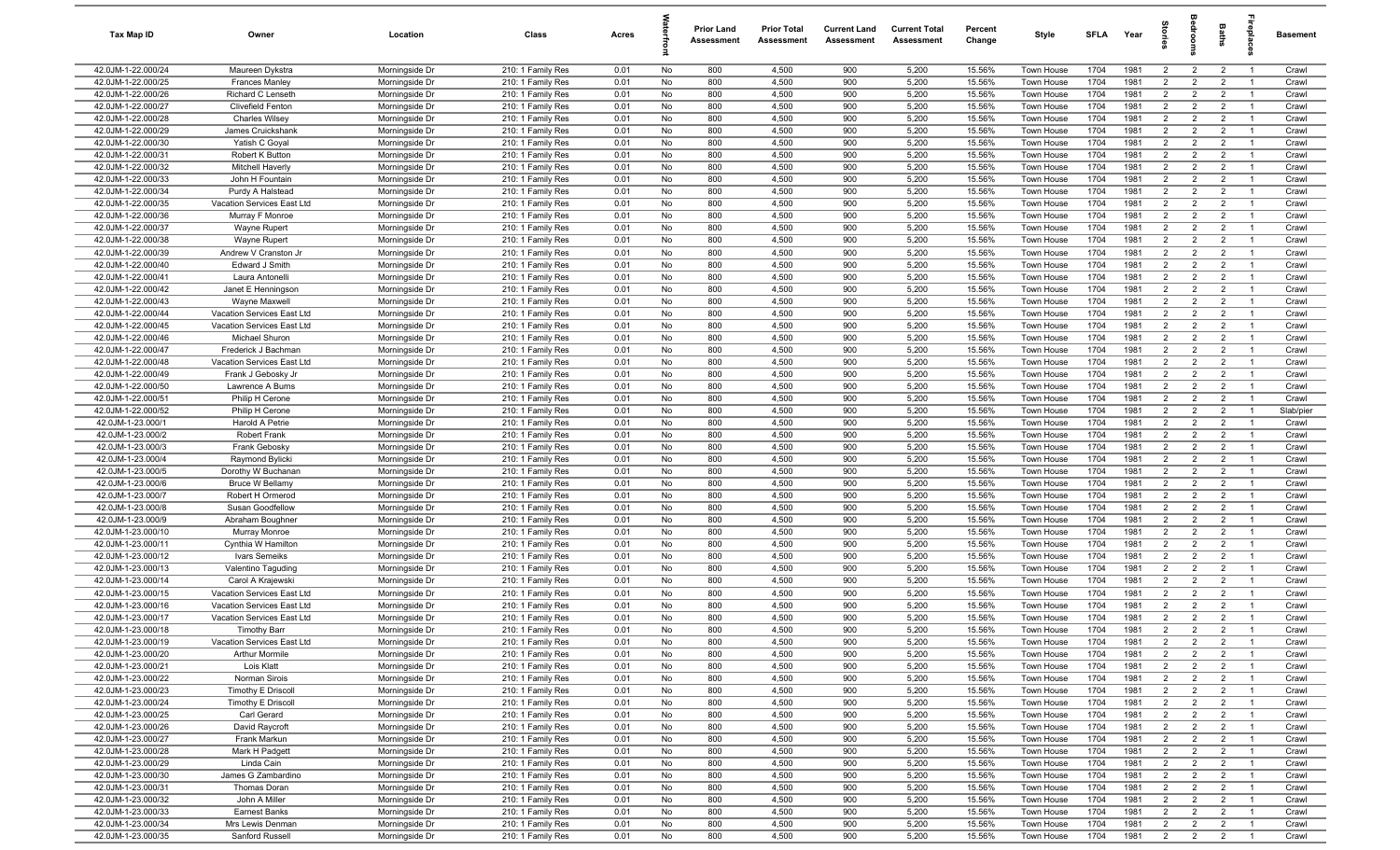| Tax Map ID                               | Owner                                          | Location                         | Class                                  | Acres        |          | <b>Prior Land</b><br>Assessment | <b>Prior Total</b><br>Assessment | <b>Current Land</b><br>Assessment | <b>Current Total</b><br>Assessment | Percent<br>Change | Style                    | SFLA         | Year         | $\frac{1}{2}$                    | ē                                | <b>Baths</b>                     | ireplace                         | Basement       |
|------------------------------------------|------------------------------------------------|----------------------------------|----------------------------------------|--------------|----------|---------------------------------|----------------------------------|-----------------------------------|------------------------------------|-------------------|--------------------------|--------------|--------------|----------------------------------|----------------------------------|----------------------------------|----------------------------------|----------------|
| 42.0JM-1-23.000/36                       | Sandra Koster                                  | Morningside Dr                   | 210: 1 Family Res                      | 0.01         | No       | 600                             | 3,500                            | 900                               | 5,200                              | 48.57%            | Town House               | 1704         | 1981         | $\overline{2}$                   | $\overline{2}$                   | $\overline{2}$                   | $\overline{1}$                   | Crawl          |
| 42.0JM-1-23.000/37                       | Kevin M Clark                                  | Morningside Dr                   | 210: 1 Family Res                      | 0.01         | No       | 800                             | 4,500                            | 900                               | 5,200                              | 15.56%            | Town House               | 1704         | 1981         | $\overline{2}$                   | $\overline{2}$                   | $\overline{2}$                   | $\overline{1}$                   | Crawl          |
| 42.0JM-1-23.000/38                       | Keith Simpson                                  | Morningside Dr                   | 210: 1 Family Res                      | 0.01         | No       | 800                             | 4,500                            | 900                               | 5,200                              | 15.56%            | Town House               | 1704         | 1981         | 2                                | $\overline{2}$                   | $\overline{2}$                   | $\overline{1}$                   | Crawl          |
| 42.0JM-1-23.000/39                       | Lester H Perlee Jr                             | Morningside Dr                   | 210: 1 Family Res                      | 0.01         | No       | 800                             | 4,500                            | 900                               | 5,200                              | 15.56%            | Town House               | 1704         | 1981         | $\overline{2}$                   | $\overline{2}$                   | $\overline{2}$                   | - 1                              | Crawl          |
| 42.0JM-1-23.000/40                       | Katharina B Frazier                            | Morningside Dr                   | 210: 1 Family Res                      | 0.01         | No       | 800                             | 4,500                            | 900                               | 5,200                              | 15.56%            | Town House               | 1704         | 1981         | $\overline{2}$                   | $\overline{2}$                   | $\overline{2}$                   | $\overline{1}$                   | Crawl          |
| 42.0JM-1-23.000/41                       | Thomas Thompson                                | Morningside Dr                   | 210: 1 Family Res                      | 0.01         | No       | 800                             | 4,500                            | 900                               | 5,200                              | 15.56%            | Town House               | 1704         | 1981         | $\overline{2}$                   | $\overline{2}$                   | $\overline{2}$                   |                                  | Crawl          |
| 42.0JM-1-23.000/42                       | John A Coffey                                  | Morningside Dr                   | 210: 1 Family Res                      | 0.01         | No       | 800                             | 4,500                            | 900                               | 5,200                              | 15.56%            | <b>Town House</b>        | 1704         | 1981         | 2                                | $\overline{2}$                   | $\overline{2}$                   | $\overline{1}$                   | Crawl          |
| 42.0JM-1-23.000/43                       | Vacation Services East Ltd                     | Morningside Dr                   | 210: 1 Family Res                      | 0.01         | No       | 800                             | 4,500                            | 900                               | 5,200                              | 15.56%            | Town House               | 1704         | 1981         | $\overline{2}$                   | $\overline{2}$                   | $\overline{2}$                   | - 1                              | Crawl          |
| 42.0JM-1-23.000/44                       | Vacation Services East Ltd                     | Morningside Dr                   | 210: 1 Family Res                      | 0.01         | No       | 800                             | 4,500                            | 900                               | 5,200                              | 15.56%            | Town House               | 1704         | 1981         | $\overline{2}$                   | $\overline{2}$                   | $\overline{2}$                   | $\overline{1}$                   | Crawl          |
| 42.0JM-1-23.000/45                       | Vacation Services East Ltd                     | Morningside Dr                   | 210: 1 Family Res                      | 0.01         | No       | 800                             | 4,500                            | 900                               | 5,200                              | 15.56%            | Town House               | 1704         | 1981         | $\overline{2}$                   | $\overline{2}$                   | $\overline{2}$                   | $\overline{1}$                   | Crawl          |
| 42.0JM-1-23.000/46                       | <b>LPCLOA</b> Inc                              | Morningside Dr                   | 210: 1 Family Res                      | 0.01         | No       | 800                             | 4,500                            | 900                               | 5,200                              | 15.56%            | Town House               | 1704         | 1981         | $\overline{2}$                   | $\overline{2}$                   | $\overline{2}$                   | $\overline{1}$                   | Crawl          |
| 42.0JM-1-23.000/47                       | Vacation Services East Ltd                     | Morningside Dr                   | 210: 1 Family Res                      | 0.01         | No       | 800                             | 4,500                            | 900                               | 5,200                              | 15.56%            | Town House               | 1704         | 1981         | $\overline{2}$                   | $\overline{2}$                   | $\overline{2}$                   | $\overline{1}$                   | Crawl          |
| 42.0JM-1-23.000/48                       | Vacation Services East Ltd                     | Morningside Dr                   | 210: 1 Family Res                      | 0.01         | No       | 800                             | 4,500                            | 900                               | 5,200                              | 15.56%            | Town House               | 1704         | 1981         | 2                                | $\overline{2}$                   | $\overline{2}$                   | $\overline{1}$                   | Crawl          |
| 42.0JM-1-23.000/49                       | Steven T Perks                                 | Morningside Dr                   | 210: 1 Family Res                      | 0.01         | No       | 800                             | 4,500                            | 900                               | 5,200                              | 15.56%            | Town House               | 1704         | 1981         | $\overline{2}$                   | $\overline{2}$                   | $\overline{2}$                   | $\overline{1}$                   | Crawl          |
| 42.0JM-1-23.000/50                       | Henry Aranda                                   | Morningside Dr                   | 210: 1 Family Res                      | 0.01         | No       | 800                             | 4,500                            | 900                               | 5,200                              | 15.56%            | Town House               | 1704         | 1981         | 2                                | $\overline{2}$                   | $\overline{2}$                   | $\overline{1}$                   | Crawl          |
| 42.0JM-1-23.000/51                       | Thomas J Fogarty                               | Morningside Dr                   | 210: 1 Family Res                      | 0.01         | No       | 800                             | 4,500                            | 900                               | 5,200                              | 15.56%            | Town House               | 1704         | 1981         | $\overline{2}$                   | $\overline{2}$                   | $\overline{2}$                   | $\overline{1}$                   | Crawl          |
| 42.0JM-1-23.000/52                       | Vacation Services East Ltd                     | Morningside Dr                   | 210: 1 Family Res                      | 0.01         | No       | 800                             | 4,500                            | 900                               | 5,200                              | 15.56%            | Town House               | 1704         | 1981         | $\overline{2}$                   | $\overline{2}$                   | $\overline{2}$                   |                                  | Slab/pier      |
| 42.0JM-1-24.000/1                        | Tan J Platt                                    | Morningside Dr                   | 210: 1 Family Res                      | 0.01         | No       | 800                             | 4,500                            | 900                               | 5,200                              | 15.56%            | Town House               | 1704         | 1981         | $\overline{2}$                   | $\overline{2}$                   | $\overline{2}$                   | $\overline{1}$                   | Crawl          |
| 42.0JM-1-24.000/2                        | Edward P Bertrand                              | Morningside Dr                   | 210: 1 Family Res                      | 0.01         | No       | 800                             | 4,500                            | 900                               | 5,200                              | 15.56%            | Town House               | 1704         | 1981         | $\overline{2}$                   | $\overline{2}$                   | $\overline{2}$                   |                                  | Crawl          |
| 42.0JM-1-24.000/3                        | Robert J Cuttita                               | Morningside Dr                   | 210: 1 Family Res                      | 0.01         | No       | 800                             | 4,500                            | 900                               | 5,200                              | 15.56%            | Town House               | 1704         | 1981         | $\overline{2}$                   | $\overline{2}$                   | $\overline{2}$                   | $\overline{1}$                   | Crawl          |
| 42.0JM-1-24.000/4                        | Harry Barnhart                                 | Morningside Dr                   | 210: 1 Family Res                      | 0.01         | No       | 800                             | 4,500                            | 900                               | 5,200                              | 15.56%            | Town House               | 1704         | 1981         | $\overline{2}$                   | $\overline{2}$                   | $\overline{2}$                   | $\overline{1}$                   | Crawl          |
| 42.0JM-1-24.000/5                        | Harry E Barnhart                               | Morningside Dr                   | 210: 1 Family Res                      | 0.01         | No       | 800                             | 4,500                            | 900                               | 5,200                              | 15.56%            | Town House               | 1704         | 1981         | $\overline{2}$                   | $\overline{2}$                   | $\overline{2}$                   | $\overline{1}$                   | Crawl          |
| 42.0JM-1-24.000/6                        | <b>Timothy Lenihan</b>                         | Morningside Dr                   | 210: 1 Family Res                      | 0.01         | No       | 800                             | 4,500                            | 900                               | 5,200                              | 15.56%            | Town House               | 1704         | 1981         | $\overline{2}$                   | $\overline{2}$                   | $\overline{2}$                   | $\overline{1}$                   | Crawl          |
| 42.0JM-1-24.000/7                        | Arthur W Jubin                                 | Morningside Dr                   | 210: 1 Family Res                      | 0.01         | No       | 800                             | 4,500                            | 900                               | 5,200                              | 15.56%            | Town House               | 1704         | 1981         | 2                                | $\overline{2}$                   | $\overline{2}$                   | $\overline{1}$                   | Crawl          |
| 42.0JM-1-24.000/8                        | Robert Space                                   | Morningside Dr                   | 210: 1 Family Res                      | 0.01         | No       | 800                             | 4,500                            | 900                               | 5,200                              | 15.56%            | Town House               | 1704         | 1981         | $\overline{2}$                   | $\overline{2}$                   | $\overline{2}$                   | $\overline{1}$                   | Crawl          |
| 42.0JM-1-24.000/9                        | Charles J Winter                               | Morningside Dr                   | 210: 1 Family Res                      | 0.01         | No       | 800                             | 4,500                            | 900                               | 5,200                              | 15.56%            | Town House               | 1704         | 1981         | 2                                | $\overline{2}$                   | $\overline{2}$                   | $\overline{1}$                   | Crawl          |
| 42.0JM-1-24.000/10                       | Cecil K Duncan                                 | Morningside Dr                   | 210: 1 Family Res                      | 0.01         | No       | 800                             | 4,500                            | 900                               | 5,200                              | 15.56%            | Town House               | 1704         | 1981         | $\overline{2}$                   | 2                                | $\overline{2}$                   | $\overline{1}$                   | Crawl          |
| 42.0JM-1-24.000/11                       | Arthur T Lynch                                 | Morningside Dr                   | 210: 1 Family Res                      | 0.01         | No       | 800                             | 4,500                            | 900                               | 5,200                              | 15.56%            | Town House               | 1704         | 1981         | $\overline{2}$                   | $\overline{2}$                   | $\overline{2}$                   |                                  | Crawl          |
| 42.0JM-1-24.000/12                       | Samuel Guy                                     | Morningside Dr                   | 210: 1 Family Res                      | 0.01         | No       | 800                             | 4,500                            | 900                               | 5,200                              | 15.56%            | Town House               | 1704         | 1981         | $\overline{2}$                   | $\overline{2}$                   | $\overline{2}$                   | $\overline{1}$                   | Crawl          |
| 42.0JM-1-24.000/13                       | Vacation Services East Ltd                     | Morningside Dr                   | 210: 1 Family Res                      | 0.01         | No       | 800                             | 4,500                            | 900                               | 5,200                              | 15.56%            | Town House               | 1704         | 1981         | $\overline{2}$                   | $\overline{2}$                   | $\overline{2}$                   | - 1                              | Crawl          |
| 42.0JM-1-24.000/14                       | George J Clarity                               | Morningside Dr                   | 210: 1 Family Res                      | 0.01         | No       | 800                             | 4,500                            | 900                               | 5,200                              | 15.56%            | Town House               | 1704         | 1981         | $\overline{2}$                   | $\overline{2}$                   | $\overline{2}$                   | $\overline{1}$                   | Crawl          |
| 42.0JM-1-24.000/15                       | Robert Button                                  | Morningside Dr                   | 210: 1 Family Res                      | 0.01         | No       | 800                             | 4,500                            | 900                               | 5,200                              | 15.56%            | <b>Town House</b>        | 1704         | 1981         | $\overline{2}$                   | $\overline{2}$                   | $\overline{2}$                   | -1                               | Crawl          |
| 42.0JM-1-24.000/16                       | Vacation Services East Ltd                     | Morningside Dr                   | 210: 1 Family Res                      | 0.01         | No       | 800                             | 4,500                            | 900                               | 5,200                              | 15.56%            | Town House               | 1704         | 1981         | $\overline{2}$                   | $\overline{2}$                   | $\overline{2}$                   | $\overline{1}$                   | Crawl          |
| 42.0JM-1-24.000/17                       | Vacation Services East Ltd                     | Morningside Dr                   | 210: 1 Family Res                      | 0.01         | No       | 800                             | 4,500                            | 900                               | 5,200                              | 15.56%            | Town House               | 1704         | 1981         | $\overline{2}$                   | $\overline{2}$                   | $\overline{2}$                   | $\overline{1}$                   | Crawl          |
| 42.0JM-1-24.000/18                       | Paul G Shipe                                   | Morningside Dr                   | 210: 1 Family Res                      | 0.01         | No       | 600                             | 3,500                            | 900                               | 5,200                              | 48.57%            | Town House               | 1704         | 1981         | $\overline{2}$                   | $\overline{2}$                   | $\overline{2}$                   | $\overline{1}$                   | Crawl          |
| 42.0JM-1-24.000/19                       | Vacation Services East Ltd                     | Morningside Dr                   | 210: 1 Family Res                      | 0.01         | No       | 800                             | 4,500                            | 900                               | 5,200                              | 15.56%            | Town House               | 1704         | 1981         | $\overline{2}$                   | $\overline{2}$                   | $\overline{2}$                   | $\overline{1}$                   | Crawl          |
| 42.0JM-1-24.000/20                       | Charles Myers Sr                               | Morningside Dr                   | 210: 1 Family Res                      | 0.01         | No       | 800                             | 4,500                            | 900                               | 5,200                              | 15.56%            | Town House               | 1704         | 1981         | 2                                | $\overline{2}$                   | $\overline{2}$                   | $\overline{1}$                   | Crawl          |
| 42.0JM-1-24.000/21                       | Harry R Langdon                                | Morningside Dr                   | 210: 1 Family Res                      | 0.01         | No       | 800                             | 4,500                            | 900                               | 5,200                              | 15.56%            | Town House               | 1704         | 1981         | $\overline{2}$                   | $\overline{2}$                   | $\overline{2}$                   | $\overline{1}$                   | Crawl          |
| 42.0JM-1-24.000/22                       | Keith S McIntyre                               | Morningside Dr                   | 210: 1 Family Res                      | 0.01         | No       | 800                             | 4,500                            | 900                               | 5,200                              | 15.56%            | Town House               | 1704         | 1981         | $\overline{2}$                   | $\overline{2}$                   | $\overline{2}$                   | $\overline{1}$                   | Crawl          |
| 42.0JM-1-24.000/23                       | Dorothy V Fessel                               | Morningside Dr                   | 210: 1 Family Res                      | 0.01         | No       | 800                             | 4,500                            | 900                               | 5,200                              | 15.56%            | Town House               | 1704         | 1981         | $\overline{2}$                   | 2                                | $\overline{2}$                   | $\overline{1}$                   | Crawl          |
| 42.0JM-1-24.000/24                       | Alfred Ames Jr                                 | Morningside Dr                   | 210: 1 Family Res                      | 0.01         | No       | 800                             | 4,500                            | 900                               | 5,200                              | 15.56%            | Town House               | 1704         | 1981         | $\overline{2}$                   | $\overline{2}$                   | $\overline{2}$                   | -1                               | Crawl          |
| 42.0JM-1-24.000/25                       | Anthony P Lombardo                             | Morningside Dr                   | 210: 1 Family Res                      | 0.01         | No       | 800                             | 4,500                            | 900                               | 5,200                              | 15.56%            | Town House               | 1704         | 1981         | $\overline{2}$                   | $\overline{2}$                   | $\overline{2}$                   | $\overline{1}$                   | Crawl          |
| 42.0JM-1-24.000/26                       | Richard C Lenseth                              | Morningside Dr                   | 210: 1 Family Res                      | 0.01         | No       | 800                             | 4,500                            | 900                               | 5,200                              | 15.56%            | Town House               | 1704         | 1981         | $\overline{2}$<br>2              | $\overline{2}$                   | $\overline{2}$                   |                                  | Crawl          |
| 42.0JM-1-24.000/27                       | Roberto Oritz                                  | Morningside Dr                   | 210: 1 Family Res                      | 0.01         | No       | 800                             | 4,500                            | 900                               | 5,200                              | 15.56%            | Town House               | 1704         | 1981         | $\overline{2}$                   | $\overline{2}$                   | $\overline{2}$                   | -1                               | Crawl          |
| 42.0JM-1-24.000/28                       | Kenneth E Friend                               | Morningside Dr                   | 210: 1 Family Res                      | 0.01         | No       | 800                             | 4,500                            | 900                               | 5,200                              | 15.56%            | Town House               | 1704         | 1981         |                                  | $\overline{2}$                   | $\overline{2}$                   |                                  | Crawl          |
| 42.0JM-1-24.000/29                       | <b>Richard Petkovsek</b>                       | Morningside Dr                   | 210: 1 Family Res                      | 0.01<br>0.01 | No       | 800                             | 4,500                            | 900                               | 5,200                              | 15.56%<br>15.56%  | Town House               | 1704<br>1704 | 1981<br>1981 | $\overline{2}$<br>$\overline{2}$ | $\overline{2}$<br>2              | $\overline{2}$<br>$\overline{2}$ | $\overline{1}$                   | Crawl<br>Crawl |
| 42.0JM-1-24.000/30                       | Patricia OGrady-Perry                          | Morningside Dr                   | 210: 1 Family Res                      |              | No       | 800                             | 4,500                            | 900                               | 5,200                              |                   | Town House               |              |              |                                  |                                  |                                  |                                  |                |
| 42.0JM-1-24.000/31                       | <b>Edward W Decker</b>                         | Morningside Dr                   | 210: 1 Family Res                      | 0.01         | No       | 800                             | 4,500                            | 900                               | 5,200<br>5,200                     | 15.56%            | Town House               | 1704         | 1981         | $\overline{2}$<br>$\overline{2}$ | $\overline{2}$<br>$\overline{2}$ | $\overline{2}$                   | $\overline{1}$<br>$\overline{1}$ | Crawl<br>Crawl |
| 42.0JM-1-24.000/32<br>42.0JM-1-24.000/33 | Vacation Services East Ltd<br>Stephen A Hoying | Morningside Dr<br>Morningside Dr | 210: 1 Family Res<br>210: 1 Family Res | 0.01<br>0.01 | No<br>No | 800<br>800                      | 4,500<br>4,500                   | 900<br>900                        | 5,200                              | 15.56%<br>15.56%  | Town House<br>Town House | 1704<br>1704 | 1981<br>1981 | $\overline{2}$                   | $\overline{2}$                   | $\overline{2}$<br>$\overline{2}$ | $\overline{1}$                   | Crawl          |
| 42.0JM-1-24.000/34                       | Kevin Newshan                                  | Morningside Dr                   | 210: 1 Family Res                      | 0.01         | No       | 800                             | 4,500                            | 900                               | 5,200                              | 15.56%            | Town House               | 1704         | 1981         | $\overline{2}$                   | $\overline{2}$                   | $\overline{2}$                   | $\overline{1}$                   | Crawl          |
| 42.0JM-1-24.000/35                       | Joann Bomeisl-Puglia                           | Morningside Dr                   | 210: 1 Family Res                      | 0.01         | No       | 800                             | 4,500                            | 900                               | 5,200                              | 15.56%            | Town House               | 1704         | 1981         | $\overline{2}$                   | $\overline{2}$                   | $\overline{2}$                   | $\overline{1}$                   | Crawl          |
| 42.0JM-1-24.000/36                       | Vacation Services East Ltd                     | Morningside Dr                   | 210: 1 Family Res                      | 0.01         | No       | 800                             | 4,500                            | 900                               | 5,200                              | 15.56%            | Town House               | 1704         | 1981         | $\overline{2}$                   | $\overline{2}$                   | $\overline{2}$                   | $\overline{1}$                   | Crawl          |
| 42.0JM-1-24.000/37                       | Mark H Padgett                                 | Morningside Dr                   | 210: 1 Family Res                      | 0.01         | No       | 800                             | 4,500                            | 900                               | 5,200                              | 15.56%            | Town House               | 1704         | 1981         | $\overline{2}$                   | $\overline{2}$                   | $\overline{2}$                   | $\overline{1}$                   | Crawl          |
| 42.0JM-1-24.000/38                       | Harold D Brodie                                | Morningside Dr                   | 210: 1 Family Res                      | 0.01         | No       | 800                             | 4,500                            | 900                               | 5,200                              | 15.56%            | Town House               | 1704         | 1981         | $\overline{2}$                   | $\overline{2}$                   | $\overline{2}$                   | $\overline{1}$                   | Crawl          |
| 42.0JM-1-24.000/39                       | Vacation Services East Ltd                     | Morningside Dr                   | 210: 1 Family Res                      | 0.01         | No       | 800                             | 4,500                            | 900                               | 5,200                              | 15.56%            | Town House               | 1704         | 1981         | $\overline{2}$                   | $\overline{2}$                   | $\overline{2}$                   |                                  | Crawl          |
| 42.0JM-1-24.000/40                       | William M Barr                                 | Morningside Dr                   | 210: 1 Family Res                      | 0.01         | No       | 800                             | 4,500                            | 900                               | 5,200                              | 15.56%            | Town House               | 1704         | 1981         | $2^{\circ}$                      | $\overline{2}$                   | $\overline{2}$                   | $\overline{1}$                   | Crawl          |
| 42.0JM-1-24.000/41                       | Jeffrey O Barnes                               | Morningside Dr                   | 210: 1 Family Res                      | 0.01         | No       | 800                             | 4,500                            | 900                               | 5,200                              | 15.56%            | Town House               | 1704         | 1981         | $\overline{2}$                   | $\overline{2}$                   | $\overline{2}$                   | $\overline{1}$                   | Crawl          |
| 42.0JM-1-24.000/42                       | Vacation Services East Ltd                     | Morningside Dr                   | 210: 1 Family Res                      | 0.01         | No       | 800                             | 4,500                            | 900                               | 5,200                              | 15.56%            | Town House               | 1704         | 1981         | $\overline{2}$                   | $\overline{2}$                   | $\overline{2}$                   | $\overline{1}$                   | Crawl          |
| 42.0JM-1-24.000/43                       | <b>LPCLOA</b> Inc                              | Morningside Dr                   | 210: 1 Family Res                      | 0.01         | No       | 800                             | 4,500                            | 900                               | 5,200                              | 15.56%            | Town House               | 1704         | 1981         | $\overline{2}$                   | $\overline{2}$                   | $\overline{2}$                   | $\overline{1}$                   | Crawl          |
| 42.0JM-1-24.000/44                       | Vacation Services East Ltd                     | Morningside Dr                   | 210: 1 Family Res                      | 0.01         | No       | 800                             | 4,500                            | 900                               | 5,200                              | 15.56%            | Town House               | 1704         | 1981         | $\overline{2}$                   | $\overline{2}$                   | $\overline{2}$                   | $\overline{1}$                   | Crawl          |
| 42.0JM-1-24.000/45                       | Vacation Services East Ltd                     | Morningside Dr                   | 210: 1 Family Res                      | 0.01         | No       | 800                             | 4,500                            | 900                               | 5,200                              | 15.56%            | Town House               | 1704         | 1981         | $\overline{2}$                   | $\overline{2}$                   | $\overline{2}$                   | $\overline{1}$                   | Crawl          |
| 42.0JM-1-24.000/46                       | Leo E Payant                                   | Morningside Dr                   | 210: 1 Family Res                      | 0.01         | No       | 800                             | 4,500                            | 900                               | 5,200                              | 15.56%            | Town House               | 1704         | 1981         | $\overline{2}$                   | $\overline{2}$                   | $\overline{2}$                   | $\overline{1}$                   | Crawl          |
| 42.0JM-1-24.000/47                       | Vacation Services East Ltd                     | Morningside Dr                   | 210: 1 Family Res                      | 0.01         | No       | 800                             | 4,500                            | 900                               | 5,200                              | 15.56%            | Town House               | 1704         | 1981         | $\overline{2}$                   | $\overline{2}$                   | $\overline{2}$                   | $\overline{1}$                   | Crawl          |
|                                          |                                                |                                  |                                        |              |          |                                 |                                  |                                   |                                    |                   |                          |              |              |                                  |                                  |                                  |                                  |                |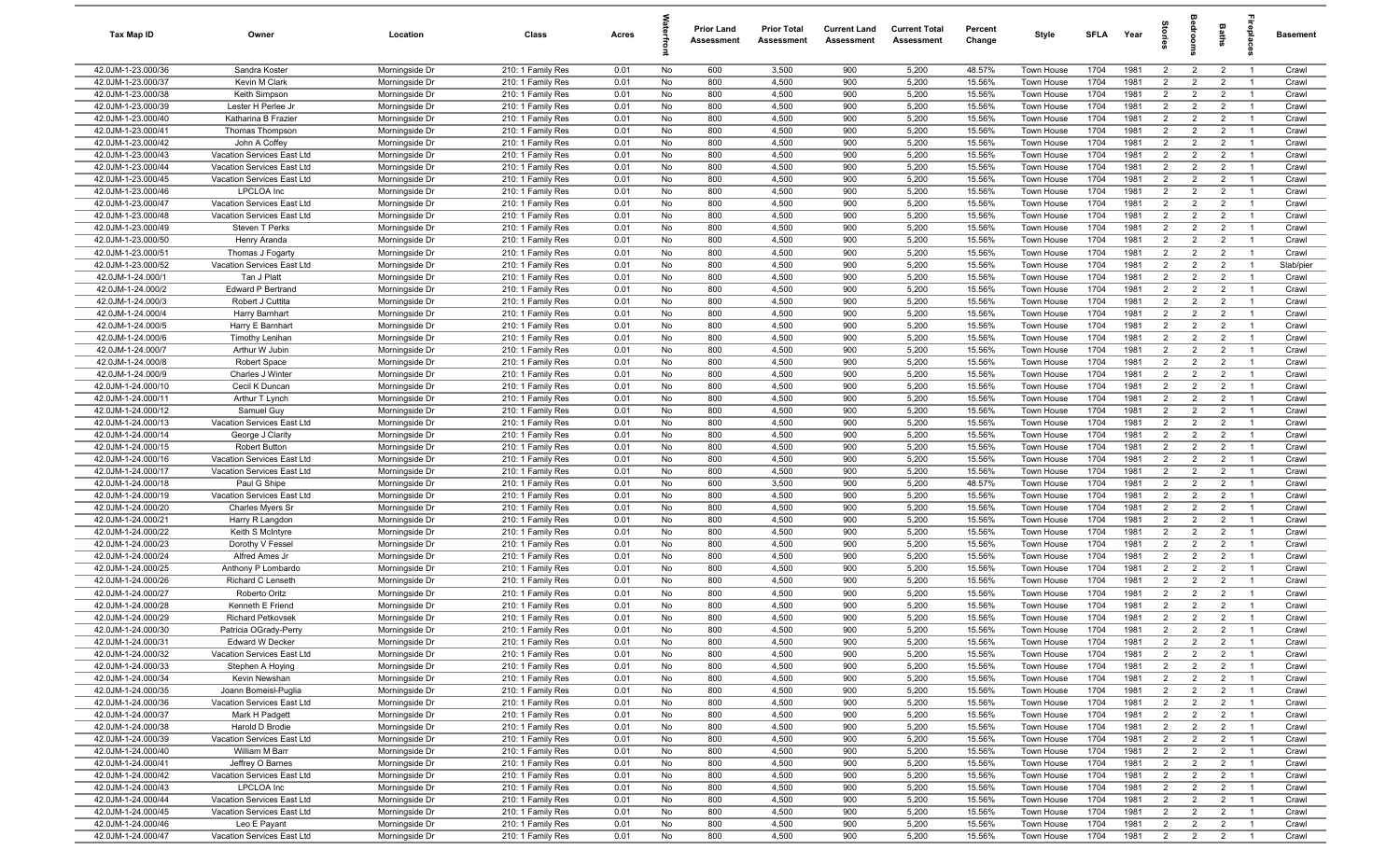| Tax Map ID                               | Owner                                                    | Location                         | Class                                  | Acres        |          | <b>Prior Land</b><br>Assessment | <b>Prior Total</b><br>Assessment | <b>Current Land</b><br>Assessment | <b>Current Total</b><br>Assessment | Percent<br>Change | Style                    | SFLA         | Year         | $\frac{1}{2}$                    | ā                                | <b>Baths</b>                     | ireplace                         | Basement       |
|------------------------------------------|----------------------------------------------------------|----------------------------------|----------------------------------------|--------------|----------|---------------------------------|----------------------------------|-----------------------------------|------------------------------------|-------------------|--------------------------|--------------|--------------|----------------------------------|----------------------------------|----------------------------------|----------------------------------|----------------|
| 42.0JM-1-24.000/48                       | Vacation Services East Ltd                               | Morningside Dr                   | 210: 1 Family Res                      | 0.01         | No       | 800                             | 4,500                            | 900                               | 5,200                              | 15.56%            | Town House               | 1704         | 1981         | $\overline{2}$                   | $\overline{2}$                   | $\overline{2}$                   | $\overline{1}$                   | Crawl          |
| 42.0JM-1-24.000/49                       | <b>Frederick Heigel</b>                                  | Morningside Dr                   | 210: 1 Family Res                      | 0.01         | No       | 800                             | 4,500                            | 900                               | 5,200                              | 15.56%            | Town House               | 1704         | 1981         | $\overline{2}$                   | $\overline{2}$                   | $\overline{2}$                   | $\overline{1}$                   | Crawl          |
| 42.0JM-1-24.000/50                       | <b>LPCLOA</b> Inc                                        | Morningside Dr                   | 210: 1 Family Res                      | 0.01         | No       | 800                             | 4,500                            | 900                               | 5,200                              | 15.56%            | Town House               | 1704         | 1981         | $\overline{2}$                   | $\overline{2}$                   | $\overline{2}$                   | $\overline{1}$                   | Crawl          |
| 42.0JM-1-24.000/51                       | John W Fay                                               | Morningside Dr                   | 210: 1 Family Res                      | 0.01         | No       | 800                             | 4,500                            | 900                               | 5,200                              | 15.56%            | Town House               | 1704         | 1981         | $\overline{2}$                   | $\overline{2}$                   | $\overline{2}$                   | -1                               | Crawl          |
| 42.0JM-1-24.000/52                       | William M Barr                                           | Morningside Dr                   | 210: 1 Family Res                      | 0.01         | No       | 800                             | 4,500                            | 900                               | 5,200                              | 15.56%            | Town House               | 1704         | 1981         | $\overline{2}$                   | $\overline{2}$                   | $\overline{2}$                   | $\overline{1}$                   | Slab/pier      |
| 42.0JM-1-25.000/1                        | Dennis Callahan                                          | Morningside Dr                   | 210: 1 Family Res                      | 0.01         | No       | 800                             | 4,500                            | 900                               | 5,200                              | 15.56%            | Town House               | 1704         | 1981         | $\overline{2}$                   | $\overline{2}$                   | $\overline{2}$                   |                                  | Crawl          |
| 42.0JM-1-25.000/2                        | Scott G Neville                                          | Morningside Dr                   | 210: 1 Family Res                      | 0.01         | No       | 800                             | 4,500                            | 900                               | 5,200                              | 15.56%            | Town House               | 1704         | 1981         | 2                                | $\overline{2}$                   | $\overline{2}$                   | $\overline{1}$                   | Crawl          |
| 42.0JM-1-25.000/3                        | Ronald P Greiner                                         | Morningside Dr                   | 210: 1 Family Res                      | 0.01         | No       | 800                             | 4,500                            | 900                               | 5,200                              | 15.56%            | <b>Town House</b>        | 1704         | 1981         | $\overline{2}$                   | $\overline{2}$                   | $\overline{2}$                   | -1                               | Crawl          |
| 42.0JM-1-25.000/4                        | Vacation Services East Ltd                               | Morningside Dr                   | 210: 1 Family Res                      | 0.01         | No       | 800                             | 4,500                            | 900                               | 5,200                              | 15.56%            | Town House               | 1704         | 1981         | $\overline{2}$                   | $\overline{2}$                   | $\overline{2}$                   | $\overline{1}$                   | Crawl          |
| 42.0JM-1-25.000/5                        | Webb S Cooper                                            | Morningside Dr                   | 210: 1 Family Res                      | 0.01         | No       | 800                             | 4,500                            | 900                               | 5,200                              | 15.56%            | Town House               | 1704         | 1981         | $\overline{2}$                   | $\overline{2}$                   | $\overline{2}$                   | $\overline{1}$                   | Crawl          |
| 42.0JM-1-25.000/6                        | Mary A Becker                                            | Morningside Dr                   | 210: 1 Family Res                      | 0.01         | No       | 800                             | 4,500                            | 900                               | 5,200                              | 15.56%            | Town House               | 1704         | 1981         | $\overline{2}$                   | $\overline{2}$                   | $\overline{2}$                   | $\overline{1}$                   | Crawl          |
| 42.0JM-1-25.000/7                        | Arthur Goldman                                           | Morningside Dr                   | 210: 1 Family Res                      | 0.01         | No       | 800                             | 4,500                            | 900                               | 5,200                              | 15.56%            | Town House               | 1704         | 1981         | $\overline{2}$                   | $\overline{2}$                   | $\overline{2}$                   | $\overline{1}$                   | Crawl          |
| 42.0JM-1-25.000/8                        | Carol S Fairbanks                                        | Morningside Dr                   | 210: 1 Family Res                      | 0.01         | No       | 800                             | 4,500                            | 900                               | 5,200                              | 15.56%            | Town House               | 1704         | 1981         | $\overline{2}$                   | $\overline{2}$                   | $\overline{2}$                   | $\overline{1}$                   | Crawl          |
| 42.0JM-1-25.000/9                        | Paul A Moritzen                                          | Morningside Dr                   | 210: 1 Family Res                      | 0.01         | No       | 800                             | 4,500                            | 900                               | 5,200                              | 15.56%            | Town House               | 1704         | 1981         | $\overline{2}$                   | $\overline{2}$                   | $\overline{2}$                   | $\overline{1}$                   | Crawl          |
| 42.0JM-1-25.000/10                       | Gregory Race                                             | Morningside Dr                   | 210: 1 Family Res                      | 0.01         | No       | 800                             | 4,500                            | 900                               | 5,200                              | 15.56%            | Town House               | 1704         | 1981         | 2                                | $\overline{2}$                   | $\overline{2}$                   | $\overline{1}$                   | Crawl          |
| 42.0JM-1-25.000/11                       | Stephen Long                                             | Morningside Dr                   | 210: 1 Family Res                      | 0.01         | No       | 800                             | 4,500                            | 900                               | 5,200                              | 15.56%            | Town House               | 1704         | 1981         | $\overline{2}$                   | $\overline{2}$                   | $\overline{2}$                   | $\overline{1}$                   | Crawl          |
| 42.0JM-1-25.000/12                       | Dianne R Smith                                           | Morningside Dr                   | 210: 1 Family Res                      | 0.01         | No       | 800                             | 4,500                            | 900                               | 5,200                              | 15.56%            | Town House               | 1704         | 1981         | $\overline{2}$                   | $\overline{2}$                   | $\overline{2}$                   |                                  | Crawl          |
| 42.0JM-1-25.000/13                       | Vacation Services East Ltd                               | Morningside Dr                   | 210: 1 Family Res                      | 0.01         | No       | 800                             | 4,500                            | 900                               | 5,200                              | 15.56%            | Town House               | 1704         | 1981         | $\overline{2}$                   | $\overline{2}$                   | $\overline{2}$                   | $\overline{1}$                   | Crawl          |
| 42.0JM-1-25.000/14                       | <b>Richard L Sibley</b>                                  | Morningside Dr                   | 210: 1 Family Res                      | 0.01         | No       | 800                             | 4,500                            | 900                               | 5,200                              | 15.56%            | Town House               | 1704         | 1981         | $\overline{2}$<br>$\overline{2}$ | $\overline{2}$<br>$\overline{2}$ | $\overline{2}$                   |                                  | Crawl          |
| 42.0JM-1-25.000/15                       | <b>Matthew Kelts</b>                                     | Morningside Dr                   | 210: 1 Family Res                      | 0.01         | No       | 800                             | 4,500                            | 900                               | 5,200                              | 15.56%            | Town House               | 1704<br>1704 | 1981<br>1981 | $\overline{2}$                   | $\overline{2}$                   | $\overline{2}$                   | $\overline{1}$<br>$\overline{1}$ | Crawl          |
| 42.0JM-1-25.000/16<br>42.0JM-1-25.000/17 | <b>Thomas Fleury</b><br>Charles F Hood                   | Morningside Dr                   | 210: 1 Family Res<br>210: 1 Family Res | 0.01<br>0.01 | No<br>No | 800<br>800                      | 4,500<br>4,500                   | 900<br>900                        | 5,200<br>5,200                     | 15.56%<br>15.56%  | Town House               | 1704         | 1981         | $\overline{2}$                   | $\overline{2}$                   | $\overline{2}$<br>$\overline{2}$ | $\overline{1}$                   | Crawl<br>Crawl |
| 42.0JM-1-25.000/18                       | <b>LPCLOA</b> Inc                                        | Morningside Dr                   |                                        | 0.01         | No       | 800                             | 4,500                            | 900                               | 5,200                              | 15.56%            | Town House               | 1704         | 1981         | $\overline{2}$                   | $\overline{2}$                   | $\overline{2}$                   | $\overline{1}$                   | Crawl          |
| 42.0JM-1-25.000/19                       | Michael J Burgess                                        | Morningside Dr<br>Morningside Dr | 210: 1 Family Res<br>210: 1 Family Res | 0.01         | No       | 800                             | 4,500                            | 900                               | 5,200                              | 15.56%            | Town House<br>Town House | 1704         | 1981         | $\overline{2}$                   | $\overline{2}$                   | $\overline{2}$                   | $\overline{1}$                   | Crawl          |
| 42.0JM-1-25.000/20                       | Alan Hershon                                             | Morningside Dr                   | 210: 1 Family Res                      | 0.01         | No       | 800                             | 4,500                            | 900                               | 5,200                              | 15.56%            | Town House               | 1704         | 1981         | $\overline{2}$                   | $\overline{2}$                   | $\overline{2}$                   | $\overline{1}$                   | Crawl          |
| 42.0JM-1-25.000/21                       | Vacation Services East Ltd                               | Morningside Dr                   | 210: 1 Family Res                      | 0.01         | No       | 800                             | 4,500                            | 900                               | 5,200                              | 15.56%            | Town House               | 1704         | 1981         | $\overline{2}$                   | $\overline{2}$                   | $\overline{2}$                   | $\overline{1}$                   | Crawl          |
| 42.0JM-1-25.000/22                       | Jerry R Hickman                                          | Morningside Dr                   | 210: 1 Family Res                      | 0.01         | No       | 800                             | 4,500                            | 900                               | 5,200                              | 15.56%            | Town House               | 1704         | 1981         | $\overline{2}$                   | 2                                | $\overline{2}$                   | $\overline{1}$                   | Crawl          |
| 42.0JM-1-25.000/23                       | J R Hickman                                              | Morningside Dr                   | 210: 1 Family Res                      | 0.01         | No       | 800                             | 4,500                            | 900                               | 5,200                              | 15.56%            | Town House               | 1704         | 1981         | $\overline{2}$                   | $\overline{2}$                   | $\overline{2}$                   |                                  | Crawl          |
| 42.0JM-1-25.000/24                       | Dr Sundaram Ravikumar                                    | Morningside Dr                   | 210: 1 Family Res                      | 0.01         | No       | 800                             | 4,500                            | 900                               | 5,200                              | 15.56%            | Town House               | 1704         | 1981         | $\overline{2}$                   | $\overline{2}$                   | $\overline{2}$                   | $\overline{1}$                   | Crawl          |
| 42.0JM-1-25.000/25                       | Frank B Burggraf                                         | Morningside Dr                   | 210: 1 Family Res                      | 0.01         | No       | 800                             | 4,500                            | 900                               | 5,200                              | 15.56%            | Town House               | 1704         | 1981         | $\overline{2}$                   | $\overline{2}$                   | $\overline{2}$                   | -1                               | Crawl          |
| 42.0JM-1-25.000/26                       | Harry E Barnhart                                         | Morningside Dr                   | 210: 1 Family Res                      | 0.01         | No       | 800                             | 4,500                            | 900                               | 5,200                              | 15.56%            | Town House               | 1704         | 1981         | $2^{\circ}$                      | $\overline{2}$                   | $\overline{2}$                   | $\overline{1}$                   | Crawl          |
| 42.0JM-1-25.000/27                       | Pauline Stone                                            | Morningside Dr                   | 210: 1 Family Res                      | 0.01         | No       | 800                             | 4,500                            | 900                               | 5,200                              | 15.56%            | Town House               | 1704         | 1981         | 2                                | $\overline{2}$                   | $\overline{2}$                   | $\overline{1}$                   | Crawl          |
| 42.0JM-1-25.000/28                       | Ronald J Graham                                          | Morningside Dr                   | 210: 1 Family Res                      | 0.01         | No       | 800                             | 4,500                            | 900                               | 5,200                              | 15.56%            | Town House               | 1704         | 1981         | $\overline{2}$                   | $\overline{2}$                   | $\overline{2}$                   | $\overline{1}$                   | Crawl          |
| 42.0JM-1-25.000/29                       | Steve Byington                                           | Morningside Dr                   | 210: 1 Family Res                      | 0.01         | No       | 800                             | 4,500                            | 900                               | 5,200                              | 15.56%            | Town House               | 1704         | 1981         | $\overline{2}$                   | $\overline{2}$                   | $\overline{2}$                   | $\overline{1}$                   | Crawl          |
| 42.0JM-1-25.000/30                       | <b>Harry Tucker</b>                                      | Morningside Dr                   | 210: 1 Family Res                      | 0.01         | No       | 800                             | 4,500                            | 900                               | 5,200                              | 15.56%            | Town House               | 1704         | 1981         | $\overline{2}$                   | $\overline{2}$                   | $\overline{2}$                   | $\overline{1}$                   | Crawl          |
| 42.0JM-1-25.000/31                       | Scott Tranton                                            | Morningside Dr                   | 210: 1 Family Res                      | 0.01         | No       | 800                             | 4,500                            | 900                               | 5,200                              | 15.56%            | Town House               | 1704         | 1981         | $\overline{2}$                   | $\overline{2}$                   | $\overline{2}$                   | $\overline{1}$                   | Crawl          |
| 42.0JM-1-25.000/32                       | Whylen Cooper                                            | Morningside Dr                   | 210: 1 Family Res                      | 0.01         | No       | 800                             | 4,500                            | 900                               | 5,200                              | 15.56%            | Town House               | 1704         | 1981         | 2                                | $\overline{2}$                   | $\overline{2}$                   | $\overline{1}$                   | Crawl          |
| 42.0JM-1-25.000/33                       | Kenneth Savela                                           | Morningside Dr                   | 210: 1 Family Res                      | 0.01         | No       | 800                             | 4,500                            | 900                               | 5,200                              | 15.56%            | Town House               | 1704         | 1981         | $\overline{2}$                   | $\overline{2}$                   | $\overline{2}$                   | $\overline{1}$                   | Crawl          |
| 42.0JM-1-25.000/34                       | Christopher J Andrle                                     | Morningside Dr                   | 210: 1 Family Res                      | 0.01         | No       | 800                             | 4,500                            | 900                               | 5,200                              | 15.56%            | Town House               | 1704         | 1981         | $\overline{2}$                   | $\overline{2}$                   | $\overline{2}$                   | $\overline{1}$                   | Crawl          |
| 42.0JM-1-25.000/35                       | Daniel C Keating                                         | Morningside Dr                   | 210: 1 Family Res                      | 0.01         | No       | 800                             | 4,500                            | 900                               | 5,200                              | 15.56%            | Town House               | 1704         | 1981         | $\overline{2}$                   | 2                                | $\overline{2}$                   | $\overline{1}$                   | Crawl          |
| 42.0JM-1-25.000/36                       | <b>Mitchell Haverly</b>                                  | Morningside Dr                   | 210: 1 Family Res                      | 0.01         | No       | 800                             | 4,500                            | 900                               | 5,200                              | 15.56%            | Town House               | 1704         | 1981         | $\overline{2}$                   | $\overline{2}$                   | $\overline{2}$                   | - 1                              | Crawl          |
| 42.0JM-1-25.000/37                       | Karl M Gilgert                                           | Morningside Dr                   | 210: 1 Family Res                      | 0.01         | No       | 800                             | 4,500                            | 900                               | 5,200                              | 15.56%            | Town House               | 1704         | 1981         | $\overline{2}$                   | $\overline{2}$                   | $\overline{2}$                   | $\overline{1}$                   | Crawl          |
| 42.0JM-1-25.000/38                       | Gordon K Vanaernam                                       | Morningside Dr                   | 210: 1 Family Res                      | 0.01         | No       | 800                             | 4,500                            | 900                               | 5,200                              | 15.56%            | Town House               | 1704         | 1981         | $\overline{2}$                   | $\overline{2}$                   | $\overline{2}$                   |                                  | Crawl          |
| 42.0JM-1-25.000/39                       | <b>Timothy Lenihan</b>                                   | Morningside Dr                   | 210: 1 Family Res                      | 0.01         | No       | 800                             | 4,500                            | 900                               | 5,200                              | 15.56%            | Town House               | 1704         | 1981         | 2                                | $\overline{2}$                   | $\overline{2}$                   | - 1                              | Crawl          |
| 42.0JM-1-25.000/40                       | Judith W Carr                                            | Morningside Dr                   | 210: 1 Family Res                      | 0.01         | No       | 800                             | 4,500                            | 900<br>900                        | 5,200                              | 15.56%            | Town House               | 1704         | 1981         | $\overline{2}$                   | 2                                | $\overline{2}$                   |                                  | Crawl          |
| 42.0JM-1-25.000/41<br>42.0JM-1-25.000/42 | Hildegard J Medicus                                      | Morningside Dr                   | 210: 1 Family Res                      | 0.01         | No       | 800                             | 4,500                            |                                   | 5,200<br>5,200                     | 15.56%<br>15.56%  | Town House               | 1704<br>1704 | 1981<br>1981 | $\overline{2}$<br>$\overline{2}$ | $\overline{2}$<br>2              | $\overline{2}$<br>$\overline{2}$ | $\overline{1}$                   | Crawl<br>Crawl |
|                                          | Vacation Services East Ltd                               | Morningside Dr                   | 210: 1 Family Res                      | 0.01         | No       | 800                             | 4,500                            | 900                               |                                    |                   | Town House               |              |              |                                  |                                  |                                  |                                  |                |
| 42.0JM-1-25.000/43<br>42.0JM-1-25.000/44 | Vacation Services East Ltd<br>Vacation Services East Ltd | Morningside Dr<br>Morningside Dr | 210: 1 Family Res<br>210: 1 Family Res | 0.01<br>0.01 | No<br>No | 800<br>800                      | 4,500<br>4,500                   | 900<br>900                        | 5,200<br>5,200                     | 15.56%<br>15.56%  | Town House<br>Town House | 1704<br>1704 | 1981<br>1981 | $\overline{2}$<br>$\overline{2}$ | $\overline{2}$<br>$\overline{2}$ | $\overline{2}$<br>$\overline{2}$ | $\overline{1}$<br>$\overline{1}$ | Crawl<br>Crawl |
| 42.0JM-1-25.000/45                       | Vacation Services East Ltd                               | Morningside Dr                   | 210: 1 Family Res                      | 0.01         | No       | 800                             | 4,500                            | 900                               | 5,200                              | 15.56%            | Town House               | 1704         | 1981         | $\overline{2}$                   | $\overline{2}$                   | $\overline{2}$                   | $\overline{1}$                   | Crawl          |
| 42.0JM-1-25.000/46                       | John Pazin                                               | Morningside Dr                   | 210: 1 Family Res                      | 0.01         | No       | 800                             | 4,500                            | 900                               | 5,200                              | 15.56%            | Town House               | 1704         | 1981         | $\overline{2}$                   | $\overline{2}$                   | $\overline{2}$                   | $\overline{1}$                   | Crawl          |
| 42.0JM-1-25.000/47                       | Vacation Services East Ltd                               | Morningside Dr                   | 210: 1 Family Res                      | 0.01         | No       | 800                             | 4,500                            | 900                               | 5,200                              | 15.56%            | Town House               | 1704         | 1981         | $\overline{2}$                   | $\overline{2}$                   | $\overline{2}$                   | $\overline{1}$                   | Crawl          |
| 42.0JM-1-25.000/48                       | Vacation Services East Ltd                               | Morningside Dr                   | 210: 1 Family Res                      | 0.01         | No       | 800                             | 4,500                            | 900                               | 5,200                              | 15.56%            | Town House               | 1704         | 1981         | $\overline{2}$                   | $\overline{2}$                   | $\overline{2}$                   | $\overline{1}$                   | Crawl          |
| 42.0JM-1-25.000/49                       | Timothy G Cunningham                                     | Morningside Dr                   | 210: 1 Family Res                      | 0.01         | No       | 800                             | 4,500                            | 900                               | 5,200                              | 15.56%            | Town House               | 1704         | 1981         | $\overline{2}$                   | $\overline{2}$                   | $\overline{2}$                   | $\overline{1}$                   | Crawl          |
| 42.0JM-1-25.000/50                       | Vacation Services East Ltd                               | Morningside Dr                   | 210: 1 Family Res                      | 0.01         | No       | 800                             | 4,500                            | 900                               | 5,200                              | 15.56%            | Town House               | 1704         | 1981         | $\overline{2}$                   | $\overline{2}$                   | $\overline{2}$                   | $\overline{1}$                   | Crawl          |
| 42.0JM-1-25.000/51                       | Douglas W Ridenour                                       | Morningside Dr                   | 210: 1 Family Res                      | 0.01         | No       | 800                             | 4,500                            | 900                               | 5,200                              | 15.56%            | Town House               | 1704         | 1981         | $\overline{2}$                   | $\overline{2}$                   | $\overline{2}$                   |                                  | Crawl          |
| 42.0JM-1-25.000/52                       | Janice E Barnes                                          | Morningside Dr                   | 210: 1 Family Res                      | 0.01         | No       | 800                             | 4,500                            | 900                               | 5,200                              | 15.56%            |                          |              |              |                                  |                                  |                                  |                                  |                |
| 42.0JM-2-1.000                           | Frieda M Meister                                         | 2806 Wilmington Rd               | 415: Motel                             | 1.20         | No       | 87,200                          | 281,700                          | 87,200                            | 281,700                            | 0.00%             |                          |              |              |                                  |                                  |                                  |                                  |                |
| 42.0JM-2-2.000                           | Marc Segabache                                           | 2810 Wilmington Rd               | 220: 2 Family Res                      | 0.10         | No       | 10,000                          | 79,300                           | 10,000                            | 79,300                             | 0.00%             | Old Style                | 1707         | 1930         | $\overline{2}$                   | $\overline{2}$                   | $\overline{2}$                   | $\overline{\mathbf{0}}$          | Partial        |
| 42.0JM-2-3.000                           | Charles F Langlois                                       | Wilmington Rd                    | 311: Res vac land                      | 0.75         | No       | 41,300                          | 41,300                           | 41,300                            | 41,300                             | 0.00%             |                          |              |              |                                  |                                  |                                  |                                  |                |
| 42.0JM-2-4.000                           | Derma P Thew                                             | 2820 Wilmington Rd               | 415: Motel                             | 0.55         | No       | 64,300                          | 158,700                          | 64,300                            | 158,700                            | 0.00%             |                          |              |              |                                  |                                  |                                  |                                  |                |
| 42.0KJ-1-1.000                           | Alice R Bickford                                         | 115 Station St                   | 210: 1 Family Res                      | 0.40         | No       | 43,900                          | 102,700                          | 54,900                            | 128,400                            | 25.02%            | Old Style                | 1468         | 1890         | $\overline{2}$                   | $\overline{\mathbf{3}}$          | $\overline{1}$                   | $\overline{0}$                   | Partial        |
| 42.0KJ-1-2.000                           | Lake Placid Bldrs Group LLC                              | <b>Station St</b>                | 311: Res vac land                      | 23.80        | No       | 309,300                         | 309,300                          | 386,600                           | 386,600                            | 24.99%            |                          |              |              |                                  |                                  |                                  |                                  |                |
| 42.0KJ-1-5.100                           | Wendy Bond                                               | 121 Station St                   | 210: 1 Family Res                      | 0.26         | No       | 34,200                          | 111,800                          | 42,800                            | 139,800                            | 25.04%            | Ranch                    | 985          | 1970         |                                  | $1 \quad 2 \quad 1$              |                                  | $\overline{\mathbf{0}}$          | Full           |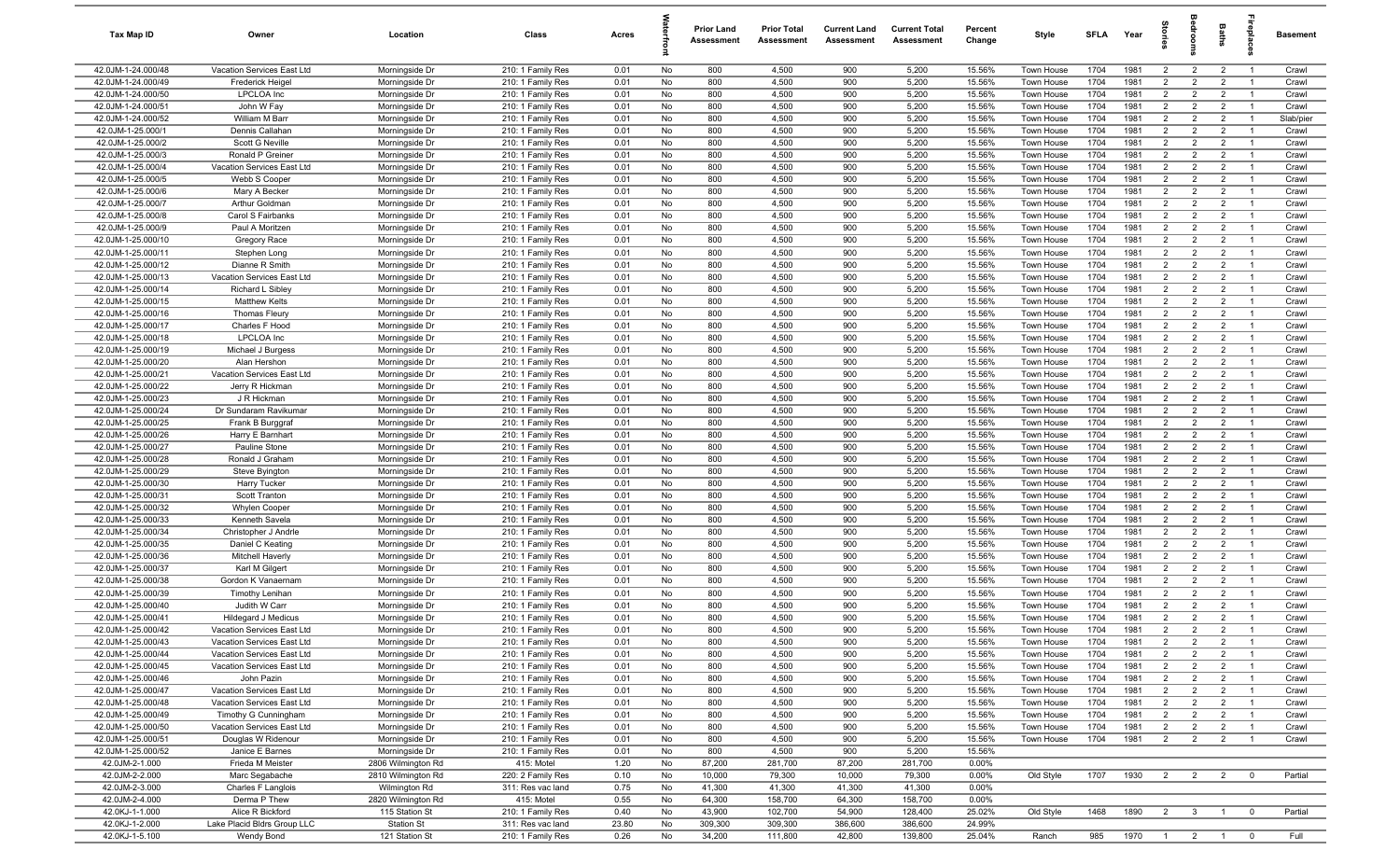| Tax Map ID                         | Owner                                          | Location                           | Class                                  | Acres        |          | <b>Prior Land</b><br>Assessment | <b>Prior Total</b><br>Assessment | <b>Current Land</b><br>Assessment | <b>Current Total</b><br><b>Assessment</b> | Percent<br>Change | Style                    | <b>SFLA</b>  | Year         | tories                           | ăroo                             | Baths                            | ireplac                       | <b>Basement</b>    |
|------------------------------------|------------------------------------------------|------------------------------------|----------------------------------------|--------------|----------|---------------------------------|----------------------------------|-----------------------------------|-------------------------------------------|-------------------|--------------------------|--------------|--------------|----------------------------------|----------------------------------|----------------------------------|-------------------------------|--------------------|
| 42.0KJ-1-5.200                     | Randy Bickford                                 | 127 Station St                     | 210: 1 Family Res                      | 0.28         | No       | 35,800                          | 123,000                          | 44,800                            | 153,800                                   | 25.04%            | Ranch                    | 1344         | 1979         | $\overline{1}$                   | $\mathbf{3}$                     | $\overline{1}$                   | $\mathbf 0$                   | Full               |
| 42.0KJ-1-6.000                     | Elaine S Raymond                               | 109 Station St                     | 210: 1 Family Res                      | 0.30         | No       | 40,600                          | 138,000                          | 50,700                            | 172,500                                   | 25.00%            | Old Style                | 1856         | 1920         | $\overline{2}$                   | 3                                | $\overline{1}$                   | $\overline{0}$                | Partial            |
| 42.0KJ-1-7.000                     | Terry A Preston                                | 103 Station St                     | 210: 1 Family Res                      | 0.50         | No       | 25,900                          | 71,900                           | 32,400                            | 89,900                                    | 25.03%            | Old Style                | 1276         | 1900         | $\overline{2}$                   | $\overline{\mathbf{3}}$          | $\overline{1}$                   | $\mathbf 0$                   | Full               |
| 42.0KJ-1-8.000                     | Larry C Straight                               | 97 Station St                      | 449: Warehouse                         | 0.60         | No       | 22,700                          | 83,400                           | 26,100                            | 95,900                                    | 14.99%            |                          |              |              |                                  |                                  |                                  |                               |                    |
| 42.0KJ-1-9.000                     | Lake Placid Builders Group LLC                 | Station St                         | 311: Res vac land                      | 1.00         | No       | 24,200                          | 24,200                           | 30,200                            | 30,200                                    | 24.79%            |                          |              |              |                                  |                                  |                                  |                               |                    |
| 42.0KJ-2-1.110                     | Moongate Ltd Partnership                       | The Commons Way                    | 311: Res vac land                      | 7.05         | No       |                                 |                                  | 90,000                            | 90,000                                    |                   |                          |              |              |                                  |                                  |                                  |                               |                    |
| 42.0KK-1-1.200                     | Lake Placid Masonic Hall                       | 219 Station St                     | 632: Benevolent                        | 1.45         | No       | 28,700                          | 112,000                          | 33,000                            | 128,800                                   | 15.00%            |                          |              |              |                                  |                                  |                                  |                               |                    |
| 42.0KK-1-2.000                     | Marcia L Bryson                                | 227 Station St                     | 210: 1 Family Res                      | 0.30         | No       | 32,800                          | 137,300                          | 41,000                            | 171,600                                   | 24.98%            | Old Style                | 1784         | 1920         | $\overline{2}$                   | $\overline{\mathbf{3}}$          | $\overline{1}$                   | $\overline{1}$                | Full               |
| 42.0KK-1-3.000                     | Linda L Fountain<br>Stephanie A Whitelaw       | 233 Station St<br>237 Station St   | 210: 1 Family Res                      | 0.30         | No       | 30,600                          | 110,900                          | 38,200                            | 138,600                                   | 24.98%            | Old Style                | 1344         | 1920<br>1920 | $\overline{1}$<br>1.5            | $\overline{2}$                   | $\overline{1}$                   | $\mathbf 0$                   | Crawl              |
| 42.0KK-1-4.000<br>42.0KK-1-5.000   | David J Magurk                                 | 241 Station St                     | 210: 1 Family Res                      | 0.23<br>0.40 | No<br>No | 30,200<br>24,400                | 136,000<br>94,300                | 37,800<br>30,500                  | 170,000                                   | 25.00%<br>25.03%  | Old Style                | 1489<br>1632 | 1935         | 1.5                              | $\overline{4}$<br>$\overline{2}$ | $\overline{2}$<br>$\overline{1}$ | $\mathbf 0$<br>$\mathbf 0$    | Partial<br>Partial |
| 42.0KK-1-6.000                     | Raymond C Bigelow                              | 245 Station St                     | 210: 1 Family Res<br>210: 1 Family Res | 0.10         | No       | 23,300                          | 96,800                           | 29,100                            | 117,900<br>121,000                        | 25.00%            | Old Style<br>Old Style   | 1101         | 1930         | 1.5                              | $\overline{2}$                   | $\overline{1}$                   | $\mathbf 0$                   | Partial            |
| 42.0KK-1-7.111                     | <b>Richard Whitney</b>                         | 45 Chubb River Way                 | 220: 2 Family Res                      | 1.09         | No       |                                 |                                  | 45,000                            | 178,000                                   |                   | Ranch                    | 1778         | 1978         | $\overline{1}$                   | $\overline{4}$                   | $\overline{2}$                   | $\overline{1}$                | Full               |
| 42.0KK-1-7.200                     | Richard J Whitney Jr                           | 223 Station St                     | 210: 1 Family Res                      | 0.77         | No       | 39,400                          | 127,100                          | 49,300                            | 158,900                                   | 25.02%            | Ranch                    | 1134         | 1983         | $\overline{1}$                   | $\mathbf{3}$                     | $\overline{2}$                   | $\mathbf 0$                   | Full               |
| 42.0KK-1-8.000                     | William Hollister                              | 31 Chubb River Way                 | 210: 1 Family Res                      | 1.40         | No       | 46,400                          | 203,600                          | 58,000                            | 254,500                                   | 25.00%            | Duplex                   | 1172         | 1980         | $\overline{1}$                   | 2                                | $\overline{2}$                   | $\overline{1}$                | Full               |
| 42.0KK-3-1.000                     | Sebastian Lammann                              | 136 Station St                     | 210: 1 Family Res                      | 2.00         | No       | 78,600                          | 215,000                          | 98,300                            | 268,800                                   | 25.02%            | Old Style                | 1732         | 1925         | $\overline{2}$                   | $\overline{4}$                   | $\overline{1}$                   | $\overline{0}$                | Crawl              |
| 42.0KL-1-1.000                     | Hulberts Trilakes Supply Inc                   | Station St                         | 449: Warehouse                         | 0.30         | No       | 40,000                          | 123,600                          | 46,000                            | 142,100                                   | 14.97%            |                          |              |              |                                  |                                  |                                  |                               |                    |
| 42.0KL-1-2.000                     | Michele W Lacey                                | 249 Station St                     | 210: 1 Family Res                      | 0.10         | No       | 56,000                          | 174,800                          | 70,000                            | 218,500                                   | 25.00%            | Old Style                | 1134         | 1930         | $\overline{2}$                   | $\mathbf{3}$                     | $\overline{1}$                   | $\mathbf 0$                   | Full               |
| 42.0KL-1-3.000                     | Hulberts Trilakes Supply Inc                   | 255 Station St                     | 449: Warehouse                         | 0.20         | No       | 52,200                          | 183,900                          | 60,000                            | 211,500                                   | 15.01%            |                          |              |              |                                  |                                  |                                  |                               |                    |
| 42.0KL-1-4.000                     | Mark Downey                                    | 263 Station St                     | 485: >1use sm bld                      | 0.30         | No       | 72,400                          | 229,800                          | 83,300                            | 264,300                                   | 15.01%            |                          |              |              |                                  |                                  |                                  |                               |                    |
| 42.0KL-1-5.000                     | Lisa Grigoriadis                               | 6125 Sentinel Rd                   | 425: Bar                               | 0.29         | No       | 143,300                         | 441,100                          | 164,800                           | 507,300                                   | 15.01%            |                          |              |              |                                  |                                  |                                  |                               |                    |
| 42.0KL-2-1.000                     | Hurley Brothers Inc                            | 268 Station St                     | 441: Fuel Store&Dist                   | 0.62         | No       | 101,900                         | 180,300                          | 117,100                           | 207,300                                   | 14.98%            |                          |              |              |                                  |                                  |                                  |                               |                    |
| 42.0KL-2-2.000                     | MWH LLC                                        | 247 Hurley Ave                     | 311: Res vac land                      | 0.82         | No       | 43,200                          | 157,400                          | 125,000                           | 125,000                                   | $-20.58%$         | Old Style                | 2006         | 1900         | 1.7                              | 6                                | $\overline{2}$                   | $\overline{1}$                | Partial            |
| 42.0KL-2-3.000                     | Albert Hanson                                  | 241 Hurley Ave                     | 210: 1 Family Res                      | 0.41         | No       | 41,700                          | 90,800                           | 52,100                            | 113,500                                   | 25.00%            | Old Style                | 1134         | 1949         | 1.5                              | 2                                | $\overline{1}$                   | $\mathbf 0$                   | Full               |
| 42.0KL-2-4.000                     | Jerry Strack                                   | Hurley Ave                         | 311: Res vac land                      | 0.80         | No       | 13,700                          | 13,700                           | 15,800                            | 15,800                                    | 15.33%            |                          |              |              |                                  |                                  |                                  |                               |                    |
| 42.0KL-3-1.000                     | Donald K Whittemore                            | 276 Hurley Ave                     | 210: 1 Family Res                      | 0.40         | No       | 55,000                          | 150,000                          | 68,700                            | 187,500                                   | 25.00%            | Old Style                | 936          | 1940         | 1.5                              | $\mathbf{3}$                     | 2                                | $\mathbf 0$                   | Full               |
| 42.0KL-3-3.001                     | Jeffrey B Byrne                                | 35 Dooling Way                     | 210: 1 Family Res                      | 0.05         | No       | 49,000                          | 259,600                          | 55,100                            | 292,000                                   | 12.48%            | Town House               | 1320         | 1988         | $\overline{2}$                   | $\mathbf{3}$                     | $\overline{2}$                   | $\overline{1}$                | Full               |
| 42.0KL-3-4.000                     | Ronald Cloutier                                | 318 Station St                     | 220: 2 Family Res                      | 0.50         | No       | 58,600                          | 158,700                          | 73,300                            | 198,400                                   | 25.02%            | Old Style                | 1616         | 1900         | $\overline{1}$                   | 5                                | $\overline{2}$                   | $\mathbf 0$                   | Full               |
| 42.0KL-3-5.000                     | Georgia N Sokol                                | 6115 Sentinel Rd                   | 425: Bar                               | 0.20         | No       | 120,700                         | 397,400                          | 138,800                           | 457,000                                   | 15.00%            |                          |              |              |                                  |                                  |                                  |                               |                    |
| 42.0KL-3-6.000                     | Ronald Cloutier                                | 320 Station St                     | 220: 2 Family Res                      | 0.50         | No       | 49,800                          | 88,800                           | 62,200                            | 111,000                                   | 25.00%            | Old Style                | 2080         | 1900         | $\overline{2}$                   | $\overline{\mathbf{3}}$          | $\overline{2}$                   | $\mathbf 0$                   | Full               |
| 42.0KL-3-7.000                     | Kenneth Healey                                 | Sentinel Rd                        | 210: 1 Family Res                      | 0.51         | No       | 60,000                          | 120,000                          | 75,000                            | 150,000                                   | 25.00%            |                          |              |              |                                  |                                  |                                  |                               |                    |
| 42.0KL-3-8.000                     | Georgia Sokol                                  | 6109 Sentinel Rd                   | 485: >1use sm bld                      | 0.50         | No       | 124,900                         | 312,700                          | 143,600                           | 359,600                                   | 15.00%            |                          |              |              |                                  |                                  |                                  |                               |                    |
| 42.0KL-3-9.000                     | Victor F Netri Jr                              | 6089 Sentinel Rd                   | 210: 1 Family Res                      | 0.40         | No       | 49,800                          | 149,700                          | 62,200                            | 187,100                                   | 24.98%            | Old Style                | 2212         | 1900         | $\overline{2}$                   | $\overline{4}$                   | $\overline{1}$                   | $\mathbf 0$                   | Partial            |
| 42.0KL-3-11.001                    | Catherine L Ericson                            | 17 Dooling Way                     | 210: 1 Family Res                      | 0.05         | No       | 43,400                          | 218,600                          | 48,800                            | 245,900                                   | 12.49%            | Town House               | 1320         | 1988         | $\overline{2}$                   | $\mathbf{3}$                     | 3                                | $\overline{1}$                | Full               |
| 42.0KL-3-12.001<br>42.0KL-3-14.000 | Robert R Duntley<br>Lake Placid Properties LLC | 17 Dooling Way<br>6053 Sentinel Rd | 210: 1 Family Res<br>411: Apartment    | 0.03<br>0.60 | No<br>No | 43,400<br>125,300               | 218,600<br>375,500               | 48,800<br>144,100                 | 245,900<br>431,800                        | 12.49%<br>14.99%  | Town House               | 1104         | 1988         | $\overline{2}$                   | $\overline{2}$                   | $\overline{1}$                   | $\mathbf 0$                   | Full               |
| 42.0KL-3-15.000                    | David J Coursen                                | 6047 Sentinel Rd                   | 220: 2 Family Res                      | 0.40         | No       | 51,400                          | 163,500                          | 64,300                            | 204,400                                   | 25.02%            | Old Style                | 2231         | 1930         | $\overline{2}$                   | 5                                | $\overline{2}$                   | $\overline{1}$                | Full               |
| 42.0KL-3-16.001                    | Ruth L Mortensen                               | Sentinel Rd                        | 311: Res vac land                      | 0.09         | No       | 2,700                           | 2,700                            | 3,400                             | 3,400                                     | 25.93%            |                          |              |              |                                  |                                  |                                  |                               |                    |
| 42.0KL-3-17.000                    | Jack Irvin                                     | 238 Hurley Ave                     | 210: 1 Family Res                      | 0.30         | No       | 56,600                          | 180,500                          | 70,700                            | 225,600                                   | 24.99%            | Old Style                | 2818         | 1900         | 1.7                              | $\overline{1}$                   | $\overline{1}$                   | $\overline{0}$                | Full               |
| 42.0KL-3-18.000                    | Frank Sears                                    | Hurley Ave                         | 311: Res vac land                      | 0.20         | No       | 7,200                           | 7,200                            | 9,000                             | 9,000                                     | 25.00%            |                          |              |              |                                  |                                  |                                  |                               |                    |
| 42.0KL-3-19.000                    | Brian J Bishop                                 | 242 Hurley Ave                     | 210: 1 Family Res                      | 0.33         | No       | 58,600                          | 167,800                          | 73,300                            | 209,800                                   | 25.03%            | Old Style                | 1587         | 1900         | 1.5                              | $\overline{4}$                   | $\overline{1}$                   | $\mathbf 0$                   | Full               |
| 42.0KL-3-20.000                    | Levon Minnetyan                                | 248 Hurley Ave                     | 220: 2 Family Res                      | 0.10         | No       | 26,300                          | 118,800                          | 32,900                            | 148,500                                   | 25.00%            | Cape Cod                 | 1350         | 1950         | 1.5                              | $\overline{4}$                   | $\overline{2}$                   | $\mathbf 0$                   | Full               |
| 42.0KL-3-21.000                    | Donna M Daby                                   | 254 Hurley Ave                     | 210: 1 Family Res                      | 0.30         | No       | 39,900                          | 75,500                           | 49,900                            | 94,400                                    | 25.03%            | Old Style                | 938          | 1940         | $\overline{1}$                   | $\overline{2}$                   | $\overline{1}$                   | $\mathbf 0$                   | Partial            |
| 42.0KL-3-22.002                    | William DeForest                               | 258 Hurley Ave                     | 220: 2 Family Res                      | 0.28         | No       | 45,000                          | 104,800                          | 56,200                            | 131,000                                   | 25.00%            | Old Style                | 1554         | 1900         | $\overline{2}$                   | $\overline{4}$                   | $\overline{2}$                   | $\mathbf 0$                   | Full               |
| 42.0KL-3-23.200                    | Joyce A Planty                                 | 264 Hurley Ave                     | 270: Mfg housing                       | 0.27         | No       | 43,000                          | 97,900                           | 53,800                            | 122,400                                   | 25.03%            |                          |              |              |                                  |                                  |                                  |                               |                    |
| 42.0KL-3-24.000                    | Henry F Smith Jr                               | 42 Dooling Way                     | 210: 1 Family Res                      | 0.05         | No       | 49,000                          | 259,600                          | 55,100                            | 292,000                                   | 12.48%            | Town House               | 1320         | 1988         | $\overline{2}$                   | $\overline{\mathbf{3}}$          | $\overline{2}$                   | $\mathbf 0$                   | Full               |
| 42.0KL-3-25.000                    | Kathleen H Lupia                               | 42 Dooling Way                     | 210: 1 Family Res                      | 0.03         | No       | 43,400                          | 218,600                          | 48,800                            | 245,900                                   | 12.49%            | Town House               | 1104         | 1988         | 2                                | $\overline{2}$                   |                                  | 0                             | Full               |
| 42.0KL-3-26.000                    | Arthur W Zingerline                            | 42 Dooling Way                     | 210: 1 Family Res                      | 0.03         | No       | 43,400                          | 218,600                          | 48,800                            | 245,900                                   | 12.49%            | Town House               | 1104         | 1988         | $\overline{2}$                   | $\overline{2}$                   | $\overline{2}$                   | $\mathbf 0$                   | Full               |
| 42.0KL-3-27.000                    | Russell G OConnor                              | 42 Dooling Way                     | 210: 1 Family Res                      | 0.05         | No       | 49,000                          | 259,600                          | 55,100                            | 292,000                                   | 12.48%            | Town House               | 1320         | 1988         | $\overline{2}$                   | 3                                | $\overline{2}$                   | $\overline{1}$                | Full               |
| 42.0KL-3-28.000                    | Imelda A Tierney                               | 17 Dooling Way                     | 210: 1 Family Res                      | 0.03         | No       | 43,400                          | 218,600                          | 48,800                            | 245,900                                   | 12.49%            | Town House               | 1104         | 1988         | $\overline{2}$                   | $\overline{2}$                   | $\overline{1}$                   | $\overline{0}$                | Full               |
| 42.0KL-3-29.000                    | Dunleavy Realty Group Inc                      | 17 Dooling Way                     | 210: 1 Family Res                      | 0.05         | No       | 49,000                          | 259,600                          | 55,100                            | 292,000                                   | 12.48%            | Town House               | 1320         | 1988         | $\overline{2}$                   | $\mathbf{3}$                     | $\overline{2}$                   | $\overline{0}$                | Full               |
| 42.0KL-3-30.000                    | Vincent N Schiraldi                            | 30 Dooling Way                     | 210: 1 Family Res                      | 0.05         | No       | 49,000                          | 259,600                          | 55,100                            | 292,000                                   | 12.48%            | Town House               | 1320         | 1988         | $\overline{2}$                   | $\mathbf{3}$                     | $\overline{2}$                   | $\mathbf 0$                   | Full               |
| 42.0KL-3-31.000                    | Dino Centra                                    | 30 Dooling Way                     | 210: 1 Family Res                      | 0.03         | No       | 43,400                          | 218,600                          | 48,800                            | 245,900                                   | 12.49%            | Town House               | 1104         | 1988         | $\overline{2}$                   | $\mathbf{3}$                     | $\overline{2}$                   | $\mathbf{0}$                  | Full               |
| 42.0KL-3-32.000                    | Steven C Habeeb                                | 30 Dooling Way                     | 210: 1 Family Res                      | 0.03         | No       | 43,400                          | 218,600                          | 48,800                            | 245,900                                   | 12.49%            | Town House               | 1104         | 1988         | $\overline{2}$                   | $\overline{2}$                   | $\overline{1}$                   | $\mathbf 0$                   | Full               |
| 42.0KL-3-33.000<br>42.0KL-3-34.000 | Jamie Collins                                  | 30 Dooling Way                     | 210: 1 Family Res                      | 0.05         | No       | 49,000                          | 259,600                          | 55,100                            | 292,000                                   | 12.48%            | Town House               | 1320         | 1988<br>1988 | $\overline{2}$                   | $\mathbf{3}$<br>$\mathbf{3}$     | $\overline{2}$<br>$\overline{2}$ | $\overline{1}$                | Full<br>Full       |
| 42.0KL-3-35.000                    | Judith Tonks                                   | 20 Dooling Way                     | 210: 1 Family Res                      | 0.05         | No       | 49,000<br>43,400                | 259,600<br>218,600               | 55,100<br>48,800                  | 292,000<br>245,900                        | 12.48%            | Town House               | 1320         | 1988         | $\overline{2}$                   | $\overline{2}$                   | $\overline{1}$                   |                               |                    |
| 42.0KL-3-36.000                    | Donna Santos<br><b>Truman Rogers</b>           | 20 Dooling Way<br>20 Dooling Way   | 210: 1 Family Res<br>210: 1 Family Res | 0.03<br>0.03 | No<br>No | 43,400                          | 218,600                          | 48,800                            | 245,900                                   | 12.49%<br>12.49%  | Town House<br>Town House | 1104<br>1104 | 1988         | $\overline{2}$<br>$\overline{2}$ | $\overline{2}$                   | $\overline{1}$                   | $\overline{0}$<br>$\mathbf 0$ | Full<br>Full       |
| 42.0KL-3-37.000                    | Mona S Dixon                                   | 20 Dooling Way                     | 210: 1 Family Res                      | 0.03         | No       | 43,400                          | 218,600                          | 48,800                            | 245,900                                   | 12.49%            | Town House               | 1104         | 1988         | $\overline{2}$                   | $\overline{2}$                   | $\overline{1}$                   | $\mathbf 0$                   | Full               |
| 42.0KL-3-38.000                    | Thomas F Simons                                | 20 Dooling Way                     | 210: 1 Family Res                      | 0.05         | No       | 49,000                          | 259,600                          | 55,100                            | 292,000                                   | 12.48%            | Town House               | 1320         | 1988         | $\overline{2}$                   | $\mathbf{3}$                     | $\overline{2}$                   | $\overline{1}$                | Full               |
| 42.0KL-3-39.000                    | Philip A Beaney                                | 10 Dooling Way                     | 210: 1 Family Res                      | 0.05         | No       | 49,000                          | 259,600                          | 55,100                            | 292,000                                   | 12.48%            | Town House               | 1320         | 1988         | $\overline{2}$                   | $\mathbf{3}$                     | $\overline{2}$                   | $\overline{1}$                | Full               |
| 42.0KL-3-40.000                    | Timothy J Forman                               | 10 Dooling Way                     | 210: 1 Family Res                      | 0.03         | No       | 43,400                          | 199,000                          | 48,900                            | 215,000                                   | 8.04%             | Town House               | 1104         | 1988         | $\overline{2}$                   | $\overline{3}$                   | $\overline{2}$                   | $\mathbf 0$                   | Full               |
| 42.0KL-3-41.000                    | Joan M LaHart                                  | 10 Dooling Way                     | 210: 1 Family Res                      | 0.03         | No       | 43,400                          | 218,600                          | 48,800                            | 245,900                                   | 12.49%            | Town House               | 1104         | 1988         | $\overline{2}$                   | $\overline{2}$                   | $\overline{1}$                   | $\overline{0}$                | Full               |
| 42.0KL-3-42.000                    | Daniel Sloan                                   | 10 Dooling Way                     | 210: 1 Family Res                      | 0.03         | No       | 43,400                          | 218,600                          | 48,800                            | 245,900                                   | 12.49%            | Town House               | 1104         | 1988         | $\overline{2}$                   | $\overline{2}$                   | $\overline{1}$                   | $\mathbf 0$                   | Full               |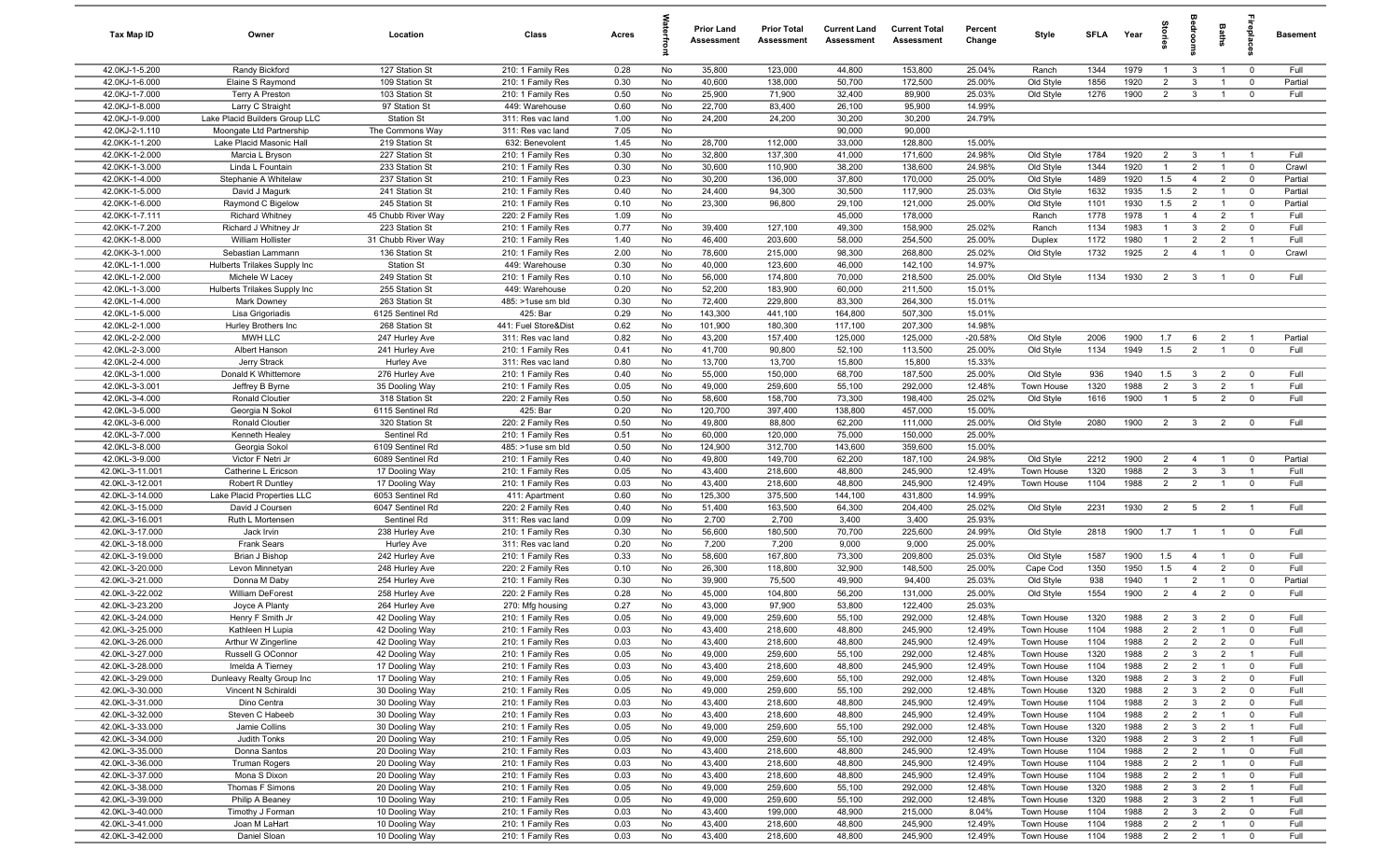| Tax Map ID                         | Owner                              | Location                         | Class                                  | Acres        |          | <b>Prior Land</b><br>Assessment | <b>Prior Total</b><br>Assessment | <b>Current Land</b><br>Assessment | <b>Current Total</b><br>Assessment | Percent<br>Change | Style                    | <b>SFLA</b>  | Year         | tories                           | <b>Bedroo</b>                    | Baths                            |                                        | <b>Basement</b> |
|------------------------------------|------------------------------------|----------------------------------|----------------------------------------|--------------|----------|---------------------------------|----------------------------------|-----------------------------------|------------------------------------|-------------------|--------------------------|--------------|--------------|----------------------------------|----------------------------------|----------------------------------|----------------------------------------|-----------------|
| 42.0KL-3-43.000                    | Laura Nardiello                    | 10 Dooling Way                   | 210: 1 Family Res                      | 0.03         | No       | 43,400                          | 218,600                          | 48,800                            | 245,900                            | 12.49%            | Town House               | 1104         | 1988         | $\overline{2}$                   | $\mathbf{3}$                     | $\overline{2}$                   | $\mathbf 0$                            | Full            |
| 42.0KL-3-44.000                    | Alice Betters                      | 10 Dooling Way                   | 210: 1 Family Res                      | 0.05         | No       | 49,000                          | 259,600                          | 55,100                            | 292,000                            | 12.48%            | Town House               | 1320         | 1988         | $\overline{2}$                   | $\mathbf{3}$                     | $\overline{2}$                   | $\overline{1}$                         | Full            |
| 42.0KL-3-45.000                    | Mark D Sperling                    | 23 Dooling Way                   | 210: 1 Family Res                      | 0.05         | No       | 49,000                          | 259,600                          | 55,100                            | 292,000                            | 12.48%            | Town House               | 1320         | 1988         | $\overline{2}$                   | $\mathbf{3}$                     | $\overline{2}$                   | $\overline{1}$                         | Full            |
| 42.0KL-3-46.000                    | <b>Grant T Selfridge</b>           | 23 Dooling Way                   | 210: 1 Family Res                      | 0.03         | No       | 43,400                          | 218,600                          | 48,800                            | 245,900                            | 12.49%            | Town House               | 1104         | 1988         | $\overline{2}$                   | $\overline{2}$                   | -1                               | $\mathbf 0$                            | Full            |
| 42.0KL-3-47.000                    | Kristina H Wheeler                 | 23 Dooling Way                   | 210: 1 Family Res                      | 0.03         | No       | 43,400                          | 218,600                          | 48,800                            | 245,900                            | 12.49%            | Town House               | 1104         | 1988         | $\overline{2}$                   | $\overline{2}$                   | $\overline{1}$                   | $\mathbf 0$                            | Full            |
| 42.0KL-3-48.000                    | <b>Tobin Family Trust</b>          | 23 Dooling Way                   | 210: 1 Family Res                      | 0.03         | No       | 43,400                          | 218,600                          | 48,800                            | 245,900                            | 12.49%            | Town House               | 1104         | 1988         | $\overline{2}$                   | 3                                | $\overline{2}$                   | $\overline{1}$                         | Full            |
| 42.0KL-3-49.000                    | Raymond L Philo                    | 23 Dooling Way                   | 210: 1 Family Res                      | 0.03         | No       | 43,400                          | 218,600                          | 48,800                            | 245,900                            | 12.49%            | Town House               | 1104         | 1988         | $\overline{2}$                   | 2                                | $\overline{1}$                   | $\mathbf 0$                            | Full            |
| 42.0KL-3-50.000                    | Russell B Turner                   | 23 Dooling Way                   | 210: 1 Family Res                      | 0.05         | No       | 49,000                          | 259,600                          | 55,100                            | 292,000                            | 12.48%            | Town House               | 1320         | 1988         | $\overline{2}$                   | $\mathbf{3}$                     | $\overline{2}$                   | $\overline{1}$                         | Full            |
| 42.0KL-3-51.000                    | Gina M Bazzicalupo                 | 25 Dooling Way                   | 210: 1 Family Res                      | 0.05         | No       | 49,000                          | 259,600                          | 55,100                            | 292,000                            | 12.48%            | Town House               | 1320         | 1988         | $\overline{2}$                   | $\mathbf{3}$                     | $\overline{2}$                   | $\mathbf 0$                            | Full            |
| 42.0KL-3-52.000                    | Matthew A Ziminski                 | 25 Dooling Way                   | 210: 1 Family Res                      | 0.03         | No       | 43,400                          | 218,600                          | 48,800                            | 245,900                            | 12.49%            | Town House               | 1104         | 1988         | $\overline{2}$                   | $\overline{2}$                   | $\overline{1}$                   | $\mathbf 0$                            | Full            |
| 42.0KL-3-53.000                    | William A Beach                    | 25 Dooling Way                   | 210: 1 Family Res                      | 0.03         | No       | 43,400                          | 218,600                          | 48,800                            | 245,900                            | 12.49%            | Town House               | 1064         | 1988         | $\overline{2}$                   | $\overline{2}$                   | $\overline{1}$                   | $\mathbf 0$                            | Full            |
| 42.0KL-3-54.000                    | Penny M Bruce                      | 25 Dooling Way                   | 210: 1 Family Res                      | 0.05         | No       | 49,000                          | 259,600                          | 55,100                            | 292,000                            | 12.48%            | Town House               | 1320         | 1988<br>1988 | $\overline{2}$                   | $\mathbf{3}$                     | 2<br>$\overline{2}$              | $\overline{0}$                         | Full<br>Full    |
| 42.0KL-3-55.000<br>42.0KL-3-56.000 | William T Rascoe<br>Olga Miller    | 35 Dooling Way<br>35 Dooling Way | 210: 1 Family Res<br>210: 1 Family Res | 0.05<br>0.03 | No<br>No | 49,000<br>43,400                | 259,600<br>218,600               | 55,100<br>48,800                  | 292,000<br>245,900                 | 12.48%<br>12.49%  | Town House<br>Town House | 1320<br>1104 | 1988         | $\overline{2}$<br>$\overline{2}$ | $\mathbf{3}$<br>$\overline{2}$   | $\overline{1}$                   | $\overline{1}$<br>$\mathbf 0$          | Full            |
| 42.0KL-3-57.000                    | Christopher Bird                   | 35 Dooling Way                   | 210: 1 Family Res                      | 0.03         | No       | 43,400                          | 218,600                          | 48,800                            | 245,900                            | 12.49%            | Town House               | 1104         | 1988         | $\overline{2}$                   | $\overline{2}$                   | $\overline{1}$                   | $\overline{1}$                         | Full            |
| 42.0KL-3-58.000                    | Therese K Patnode                  | 35 Dooling Way                   | 210: 1 Family Res                      | 0.03         | No       | 43,400                          | 218,600                          | 48,800                            | 245,900                            | 12.49%            | Town House               | 1104         | 1988         | $\overline{2}$                   | $\overline{2}$                   | $\overline{1}$                   | $\mathbf 0$                            | Full            |
| 42.0KL-4-1.000                     | Lamb Lumber Co Inc                 | 6110 Sentinel Rd                 | 444: Lumber yd/ml                      | 0.67         | No       | 134,300                         | 404,400                          | 154,500                           | 465,100                            | 15.01%            |                          |              |              |                                  |                                  |                                  |                                        |                 |
| 42.0KL-4-2.000                     | Lamb Lumber Co Inc                 | Sentinel Rd                      | 330: Vacant comm                       | 2.00         | No       | 26,900                          | 26,900                           | 30,900                            | 30,900                             | 14.87%            |                          |              |              |                                  |                                  |                                  |                                        |                 |
| 42.0KL-4-3.000                     | Lamb Lumber Co Inc                 | Sentinel Rd                      | 313: Watrfrnt vac                      | 0.26         | Yes      | 5,400                           | 5,400                            | 6,200                             | 6,200                              | 14.81%            |                          |              |              |                                  |                                  |                                  |                                        |                 |
| 42.0KL-4-4.100                     | Steven J Eldred Jr                 | 6088 Sentinel Rd                 | 210: 1 Family Res                      | 0.21         | No       | 35,000                          | 110,600                          | 43,700                            | 138,200                            | 24.95%            | Old Style                | 840          | 1940         | 1.5                              | $\overline{2}$                   | $\overline{1}$                   | $\overline{0}$                         | Full            |
| 42.0KL-4-4.200                     | Steven J Eldred Jr                 | Sentinel Rd                      | 312: Vac w/imprv                       | 0.22         | No       | 24,000                          | 25,000                           | 30,000                            | 31,200                             | 24.80%            |                          |              |              |                                  |                                  |                                  |                                        |                 |
| 42.0KL-4-5.000                     | Carroll A Wells Jr                 | 5 McIntyre Way                   | 210: 1 Family Res                      | 0.19         | No       | 29,400                          | 117,200                          | 36,700                            | 146,500                            | 25.00%            | Old Style                | 1050         | 1900         | 1.5                              | $\mathbf{3}$                     | $\overline{1}$                   | $\mathbf 0$                            | Partial         |
| 42.0KL-4-6.000                     | Carroll Wells Jr                   | Sentinel Rd                      | 311: Res vac land                      | 0.40         | Yes      | 17,900                          | 17,900                           | 22,400                            | 22,400                             | 25.14%            |                          |              |              |                                  |                                  |                                  |                                        |                 |
| 42.0KL-4-7.100                     | Vernon Sawyer                      | Sentinel Rd                      | 311: Res vac land                      | 0.20         | No       | 4,000                           | 4,000                            | 5,000                             | 5,000                              | 25.00%            |                          |              |              |                                  |                                  |                                  |                                        |                 |
| 42.0KL-4-7.200                     | Sheryl M VonDell                   | 26 McIntyre Way                  | 210: 1 Family Res                      | 0.10         | No       | 24,800                          | 114,500                          | 31,000                            | 143,100                            | 24.98%            | Cottage                  | 1464         | 1978         | 1.7                              | $\overline{4}$                   | $\overline{2}$                   | $\overline{1}$                         | Full            |
| 42.0KL-4-8.100                     | Vernon L Sawyer                    | 18 McIntyre Way                  | 210: 1 Family Res                      | 0.10         | No       | 21,100                          | 86,100                           | 26,400                            | 107,600                            | 24.97%            | Old Style                | 984          | 1929         | $\overline{2}$                   | $\overline{2}$                   | $\overline{1}$                   | $\mathbf 0$                            | Partial         |
| 42.0KL-4-8.200                     | Alan Sawyer Sr                     | 14 McIntyre Way                  | 210: 1 Family Res                      | 0.10         | No       | 23,300                          | 101,500                          | 29,100                            | 126,900                            | 25.02%            | Old Style                | 1223         | 1929         | $\overline{2}$                   | $\mathbf{3}$                     | $\overline{2}$                   | $\mathbf 0$                            | Full            |
| 42.0KL-4-9.000                     | Walter S Cookenham                 | 6074 Sentinel Rd                 | 210: 1 Family Res                      | 0.20         | No       | 29,900                          | 115,100                          | 37,400                            | 143,900                            | 25.02%            | Old Style                | 1551         | 1928         | 1.7                              | $\overline{4}$                   | -1                               | $\mathbf 0$                            | Full            |
| 42.0KL-4-10.000                    | Ion Properties LLC                 | 6070 Sentinel Rd                 | 210: 1 Family Res                      | 0.30         | No       | 42,000                          | 149,700                          | 52,500                            | 187,100                            | 24.98%            | Old Style                | 1760         | 1930         | $\overline{2}$                   | $\overline{2}$                   | $\overline{2}$                   | $\mathbf 0$                            | Crawl           |
| 42.0KL-4-11.000                    | David E Smith                      | 6064 Sentinel Rd                 | 210: 1 Family Res                      | 0.20         | No       | 32,200                          | 133,600                          | 40,200                            | 167,000                            | 25.00%            | Old Style                | 1144         | 1900         | $\overline{2}$                   | $\overline{2}$                   | -1                               | $\mathbf 0$                            | Partial         |
| 42.0KL-4-12.000                    | <b>Charles Lejcek</b>              | 6060 Sentinel Rd                 | 210: 1 Family Res                      | 0.20         | No       | 27,700                          | 96,900                           | 34,600                            | 121,100                            | 24.97%            | Old Style                | 1232         | 1927         | 1.7                              | $\overline{\mathbf{3}}$          | $\overline{1}$                   | $\mathbf 0$                            | Full            |
| 42.0KL-4-13.000                    | <b>Charles Lejcek</b>              | Sentinel Rd                      | 311: Res vac land                      | 0.50         | No       | 18,800                          | 18,800                           | 23,500                            | 23,500                             | 25.00%            |                          |              |              |                                  |                                  |                                  |                                        |                 |
| 42.0KL-4-14.000                    | <b>Charles Lejcek</b>              | 6054 Sentinel Rd                 | 418: Inn/lodge                         | 0.50         | No       | 94,700                          | 174,600                          | 108,900                           | 200,800                            | 15.01%            |                          |              |              |                                  |                                  |                                  |                                        |                 |
| 42.0KL-4-15.000                    | <b>Charles Lejcek</b>              | 6048 Sentinel Rd                 | 418: Inn/lodge                         | 0.90         | No       | 158,400                         | 420,800                          | 182,100                           | 483,900                            | 15.00%            |                          |              |              |                                  |                                  |                                  |                                        |                 |
| 42.0KL-4-16.000                    | <b>Charles Lejcek</b>              | 6040 Sentinel Rd                 | 210: 1 Family Res                      | 0.60         | No       | 61,300                          | 148,300                          | 76,600                            | 185,400                            | 25.02%            | Cape Cod                 | 1458         | 1949         | 1.5                              | $\overline{2}$                   | $\overline{1}$                   | $\Omega$                               | Full            |
| 42.0KL-4-17.000                    | Carroll Wells Jr                   | 15 McIntyre Way                  | 210: 1 Family Res                      | 0.27         | No       | 35,500                          | 133,600                          | 44,400                            | 167,000                            | 25.00%            | Ranch                    | 952          | 1978<br>2002 | $\overline{1}$                   | 3<br>$\overline{4}$              | $\overline{2}$<br>$\mathbf{3}$   | $\mathbf 0$<br>$\mathbf 0$             | Full<br>Full    |
| 42.0KL-5-1.000<br>42.0KL-5-2.000   | Leon Kupferman<br>Louise Patinelli | 33 Fir Way<br>33 Fir Way         | 210: 1 Family Res<br>210: 1 Family Res | 0.04<br>0.03 | No<br>No | 51,100<br>47,300                | 273,300<br>246,000               | 57,500<br>53,300                  | 307,500<br>276,800                 | 12.51%<br>12.52%  | Town House<br>Town House | 1498<br>1314 | 2002         | $\overline{2}$<br>$\overline{2}$ | $\overline{3}$                   | 2                                | $\mathbf 0$                            | Full            |
| 42.0KL-5-3.000                     | Mark J Rogers                      | 33 Fir Way                       | 210: 1 Family Res                      | 0.03         | No       | 47,300                          | 246,000                          | 53,300                            | 276,800                            | 12.52%            | Town House               | 1314         | 2002         | $\overline{2}$                   | $\mathbf{3}$                     | $\overline{2}$                   | $\mathbf 0$                            | Full            |
| 42.0KL-5-4.000                     | Daniel L Adams                     | 33 Fir Way                       | 210: 1 Family Res                      | 0.04         | No       | 51,100                          | 273,300                          | 57,500                            | 307,500                            | 12.51%            | Town House               | 1498         | 2003         | $\overline{2}$                   | $\overline{4}$                   | $\mathbf{3}$                     | $\mathbf 0$                            | Full            |
| 42.0KL-6-1.000                     | Douglas B Roode                    | 39 Fir Way                       | 210: 1 Family Res                      | 0.04         | No       | 51,100                          | 273,300                          | 57,500                            | 307,500                            | 12.51%            | Town House               | 1498         | 2002         | $\overline{2}$                   | $\overline{4}$                   | -3                               | $\mathbf 0$                            | Full            |
| 42.0KL-6-2.000                     | <b>Todd C Curley</b>               | 39 Fir Way                       | 210: 1 Family Res                      | 0.03         | No       | 47,300                          | 246,000                          | 53,300                            | 276,800                            | 12.52%            | Town House               | 1314         | 2002         | $\overline{2}$                   | $\mathbf{3}$                     | $\overline{2}$                   | $\mathbf 0$                            | Full            |
| 42.0KL-6-3.000                     | C Joseph Collins                   | 39 Fir Way                       | 210: 1 Family Res                      | 0.03         | No       | 47,300                          | 246,000                          | 53,300                            | 276,800                            | 12.52%            | Town House               | 1314         | 2002         | $\overline{2}$                   | 3                                | $\overline{2}$                   | $\overline{0}$                         | Full            |
| 42.0KL-6-4.000                     | Robert Murch                       | 39 Fir Way                       | 210: 1 Family Res                      | 0.04         | No       | 51,100                          | 273,300                          | 57,500                            | 307,500                            | 12.51%            | Town House               | 1498         | 2002         | $\overline{2}$                   | $\overline{4}$                   | $\mathbf{3}$                     | $\mathbf 0$                            | Full            |
| 42.0KL-7-1.000                     | <b>Edward Oliveira</b>             | 187 Fir Way                      | 210: 1 Family Res                      | 0.04         | No       | 51,100                          | 273,300                          | 57,500                            | 307,500                            | 12.51%            | Town House               | 1498         | 2002         | $\overline{2}$                   | $\overline{4}$                   | 3                                | $\mathbf 0$                            | Full            |
| 42.0KL-7-2.000                     | Michele Digiacomo                  | 187 Fir Way                      | 210: 1 Family Res                      | 0.03         | No       | 47,300                          | 246,000                          | 53,300                            | 276,800                            | 12.52%            | Town House               | 1314         | 2002         | $\overline{2}$                   | $\mathbf{3}$                     | $\overline{2}$                   | $\mathbf 0$                            | Full            |
| 42.0KL-7-3.000                     | Andrew Naylor                      | 187 Fir Way                      | 210: 1 Family Res                      | 0.03         | No       | 47,300                          | 246,000                          | 53,300                            | 276,800                            | 12.52%            | Town House               | 1314         | 2002         | $\overline{2}$                   | $\mathcal{R}$                    | $\overline{2}$                   | 0                                      | Full            |
| 42.0KL-7-4.000                     | Alwin H Thiemke                    | 187 Fir Way                      | 210: 1 Family Res                      | 0.04         | No       | 51,100                          | 273,300                          | 57,500                            | 307,500                            | 12.51%            | Town House               | 1498         | 2002         | $\overline{2}$                   | $\overline{4}$                   | $\overline{\mathbf{3}}$          | $\mathbf 0$                            | Full            |
| 42.0KL-8-1.000                     | Jack C Neal                        | 83 Fir Way                       | 210: 1 Family Res                      | 0.04         | No       | 51,100                          | 273,300                          | 57,500                            | 307,500                            | 12.51%            | Town House               | 1498         | 2001         | $\overline{2}$                   | $\overline{4}$                   | 3                                | $\mathbf 0$                            | Full            |
| 42.0KL-8-2.000                     | Jeanette M Vottero                 | 83 Fir Way                       | 210: 1 Family Res                      | 0.03         | No       | 47,300                          | 246,000                          | 53,300                            | 276,800                            | 12.52%            | Town House               | 1314         | 2001         | $\overline{2}$                   | $\mathbf{3}$                     | $\overline{2}$                   | $\mathbf 0$                            | Full            |
| 42.0KL-8-3.000                     | Nicholas Pagano                    | 83 Fir Way                       | 210: 1 Family Res                      | 0.03         | No       | 47,300                          | 246,000                          | 53,300                            | 276,800                            | 12.52%            | Town House               | 1314         | 2001         | $\overline{2}$                   | $\overline{\mathbf{3}}$          | $\overline{2}$                   | $\mathbf 0$                            | Full            |
| 42.0KL-8-4.000                     | George W Sullivan                  | 83 Fir Way                       | 210: 1 Family Res                      | 0.04         | No       | 51,100                          | 273,300                          | 57,500                            | 307,500                            | 12.51%            | Town House               | 1498         | 2001         | $\overline{2}$                   | $\overline{4}$                   | $\overline{3}$                   | $\mathbf 0$                            | Full            |
| 42.0KL-9-1.000                     | John A Thompson                    | 176 Fir Way                      | 210: 1 Family Res                      | 0.04         | No       | 51,100                          | 273,300                          | 57,500                            | 307,500                            | 12.51%            | Town House               | 1498         | 2001         | $\overline{2}$                   | $\overline{4}$                   | $\mathbf{3}$                     | $\mathbf 0$                            | Full            |
| 42.0KL-9-2.000                     | Boyang Chu                         | 176 Fir Way                      | 210: 1 Family Res                      | 0.03         | No       | 47,300                          | 246,000                          | 53,300                            | 276,800                            | 12.52%            | Town House               | 1314         | 2001         | $\overline{2}$                   | $\mathbf{3}$                     | $\overline{2}$                   | $\mathbf 0$                            | Full            |
| 42.0KL-9-3.000                     | Ilse Deveer                        | 176 Fir Way                      | 210: 1 Family Res                      | 0.03         | No       | 47,300                          | 246,000<br>273,300               | 53,300                            | 276,800                            | 12.52%            | Town House               | 1314         | 2001         | $\overline{2}$                   | $\mathbf{3}$<br>$\overline{4}$   | $\overline{2}$                   | $\overline{0}$                         | Full            |
| 42.0KL-9-4.000                     | James G Selkirk                    | 176 Fir Way                      | 210: 1 Family Res                      | 0.04         | No       | 51,100<br>31,200                | 106,200                          | 57,500<br>39,000                  | 307,500                            | 12.51%            | Town House               | 1498         | 2001<br>1900 | $\overline{2}$                   |                                  | $\overline{3}$                   | $\mathbf 0$                            | Full            |
| 42.0KM-1-1.000<br>42.0KM-1-2.002   | Kevin P Preston<br>Denise M Boula  | 30 Alpine Ln<br>26 Alpine Ln     | 210: 1 Family Res<br>210: 1 Family Res | 0.23<br>0.54 | No<br>No | 29,900                          | 106,200                          | 37,400                            | 132,800<br>132,800                 | 25.05%<br>25.05%  | Old Style<br>Old Style   | 975<br>1066  | 1935         | 1.7<br>1.5                       | $\overline{2}$<br>$\overline{3}$ | $\overline{1}$<br>$\overline{1}$ | $\overline{\mathbf{0}}$<br>$\mathbf 0$ | Crawl<br>Full   |
| 42.0KM-1-3.053                     | Wolfgang Brandenburg               | Alpine Ln                        | 311: Res vac land                      | 0.25         | No       | 22,200                          | 22,200                           | 27,800                            | 27,800                             | 25.23%            |                          |              |              |                                  |                                  |                                  |                                        |                 |
| 42.0KM-1-4.000                     | Wolfgang Brandenburg               | 50 Alpine Ln                     | 220: 2 Family Res                      | 0.37         | No       | 56,000                          | 218,600                          | 70,000                            | 273,200                            | 24.98%            | Old Style                | 2093         | 1940         | $\overline{2}$                   | $\overline{4}$                   | $\overline{2}$                   | $\overline{0}$                         | Full            |
| 42.0KM-1-5.110                     | DMSC Inc                           | Alpine Ln                        | 311: Res vac land                      | 4.12         | No       | 121,000                         | 121,000                          | 151,200                           | 151,200                            | 24.96%            |                          |              |              |                                  |                                  |                                  |                                        |                 |
| 42.0KM-1-5.120                     | Wolfgang Brandenburg               | Alpine Ln                        | 311: Res vac land                      | 0.15         | No       | 1,300                           | 1,300                            | 1,600                             | 1,600                              | 23.08%            |                          |              |              |                                  |                                  |                                  |                                        |                 |
| 42.0KM-1-5.130                     | Wolfgang Brandenburg               | Alpine Ln                        | 311: Res vac land                      | 0.08         | No       | 1,300                           | 1,300                            | 1,600                             | 1,600                              | 23.08%            |                          |              |              |                                  |                                  |                                  |                                        |                 |
| 42.0KM-1-5.140                     | DMSC Inc                           | Alpine Ln                        | 311: Res vac land                      | 0.73         | No       | 26,200                          | 26,200                           | 32,800                            | 32,800                             | 25.19%            |                          |              |              |                                  |                                  |                                  |                                        |                 |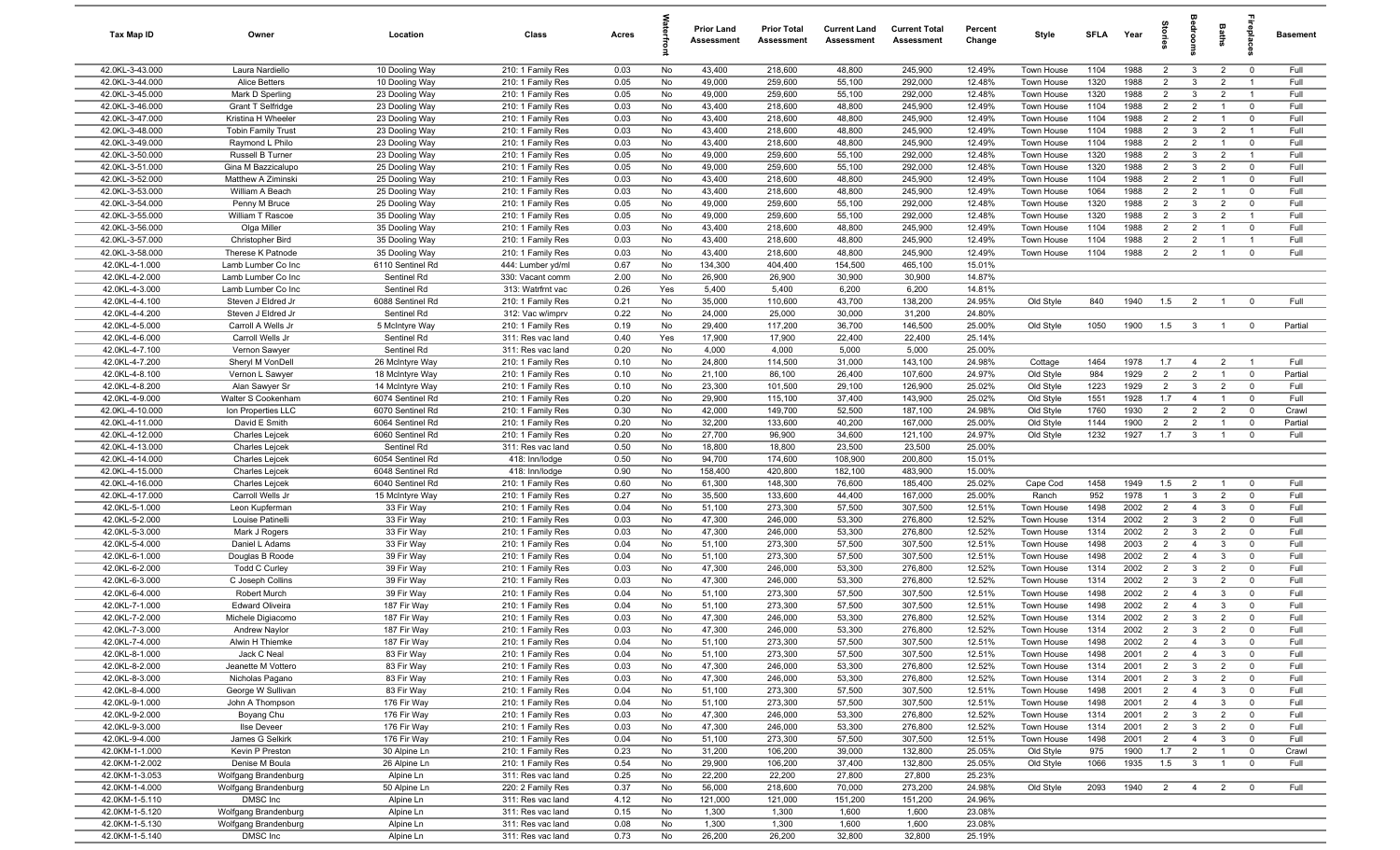| Tax Map ID                         | Owner                                | Location                                    | Class                                  | Acres        |          | <b>Prior Land</b><br>Assessment | <b>Prior Total</b><br>Assessment | <b>Current Land</b><br>Assessment | <b>Current Total</b><br>Assessment | Percent<br>Change | Style                    | <b>SFLA</b>  | Year         | ĝ.                               |                                         | <b>Baths</b>                     | Lehia                         | <b>Basement</b>    |
|------------------------------------|--------------------------------------|---------------------------------------------|----------------------------------------|--------------|----------|---------------------------------|----------------------------------|-----------------------------------|------------------------------------|-------------------|--------------------------|--------------|--------------|----------------------------------|-----------------------------------------|----------------------------------|-------------------------------|--------------------|
| 42.0KM-1-5.210                     | Derma P Thew                         | Alpine Ln                                   | 311: Res vac land                      | 0.18         | No       | 12,500                          | 12,500                           | 15,600                            | 15,600                             | 24.80%            |                          |              |              |                                  |                                         |                                  |                               |                    |
| 42.0LJ-1-1.000                     | Norman Martin Jr                     | Old Military Rd                             | 311: Res vac land                      | 0.40         | No       | 4,600                           | 4,600                            | 5,800                             | 5,800                              | 26.09%            |                          |              |              |                                  |                                         |                                  |                               |                    |
| 42.0LJ-1-2.000                     | Joel F Lawrence                      | Old Military Rd                             | 311: Res vac land                      | 0.50         | No       | 5,500                           | 5,500                            | 6,900                             | 6,900                              | 25.45%            |                          |              |              |                                  |                                         |                                  |                               |                    |
| 42.0LJ-1-3.000                     | Arthur F Latourelle                  | 378 Old Military Rd                         | 210: 1 Family Res                      | 1.10         | No       | 40,100                          | 140,200                          | 50,100                            | 175,200                            | 24.96%            | Ranch                    | 1176         | 1973         | $\mathbf{1}$                     | $\overline{4}$                          | $\overline{1}$                   |                               | Full               |
| 42.0LJ-1-4.100<br>42.0LJ-1-4.200   | Charles J Smith Jr                   | 374 Old Military Rd                         | 210: 1 Family Res                      | 0.21<br>0.20 | No       | 27,000<br>12,000                | 104,800<br>12,000                | 33,800<br>15,000                  | 131,000<br>15,000                  | 25.00%<br>25.00%  | Old Style                | 1640         | 1940         | $\mathbf{1}$                     | $\mathbf{3}$                            | $\overline{1}$                   | $\mathbf 0$                   | Full               |
| 42.0LJ-1-5.100                     | Charles J Smith Jr<br>Frank Sears Sr | Old Military Rd<br>370 Old Military Rd      | 311: Res vac land<br>210: 1 Family Res | 0.60         | No<br>No | 20,600                          | 70,400                           | 25,800                            | 88,000                             | 25.00%            | Cottage                  | 576          | 1954         | $\overline{1}$                   | $\overline{2}$                          | $\overline{1}$                   | $\overline{\mathbf{0}}$       | Full               |
| 42.0LJ-1-5.200                     | Brian C Chaplin                      | Old Military Rd                             | 312: Vac w/imprv                       | 0.45         | No       | 33,600                          | 33,600                           | 40,000                            | 42,000                             | 25.00%            |                          |              |              |                                  |                                         |                                  |                               |                    |
| 42.0LJ-1-7.000                     | <b>Tracy Daby</b>                    | 360 Old Military Rd                         | 210: 1 Family Res                      | 0.63         | No       | 33,100                          | 118,900                          | 41,400                            | 148,600                            | 24.98%            | Old Style                | 1912         | 1900         | $\overline{2}$                   | $\overline{4}$                          | $\overline{1}$                   | $\mathbf 0$                   | Partial            |
| 42.0LJ-1-8.000                     | Catherine J Collins                  | 13 Station St                               | 210: 1 Family Res                      | 0.44         | No       | 33,800                          | 153,300                          | 42,200                            | 191,600                            | 24.98%            | Old Style                | 1654         | 1930         | $\overline{2}$                   | $\overline{4}$                          | $\overline{1}$                   | $\overline{0}$                | Full               |
| 42.0LJ-1-9.000                     | Jared C Plank                        | 19 Station St                               | 230: 3 Family Res                      | 0.50         | No       | 40,300                          | 170,200                          | 50,400                            | 212,800                            | 25.03%            | Old Style                | 2756         | 1910         | $\overline{2}$                   | 5                                       | $\mathbf{3}$                     | $\mathbf 0$                   | Partial            |
| 42.0LJ-1-10.000                    | Grace Chabbott                       | 29 Station St                               | 220: 2 Family Res                      | 1.60         | No       | 41,300                          | 141,700                          | 51,600                            | 177,100                            | 24.98%            | Old Style                | 2650         | 1890         | $\overline{2}$                   | 5                                       | $\overline{2}$                   | $\mathbf 0$                   | Full               |
| 42.0LJ-1-11.000                    | Jean A Winch-Dudley                  | 35 Station St                               | 210: 1 Family Res                      | 1.70         | No       | 40,400                          | 151,400                          | 50,400                            | 189,200                            | 24.97%            | Old Style                | 1221         | 1949         | $\overline{1}$                   | $\mathbf{3}$                            | $\overline{1}$                   | $\mathbf 0$                   | Full               |
| 42.0LJ-1-12.000                    | Lake Placid Bldrs Group LLC          | <b>Station St</b>                           | 311: Res vac land                      | 2.30         | No       | 112,400                         | 112,400                          | 140,500                           | 140,500                            | 25.00%            |                          |              |              |                                  |                                         |                                  |                               |                    |
| 42.0LJ-1-13.000                    | Krista Berger                        | 63 Station St                               | 210: 1 Family Res                      | 0.40         | No       | 32,800                          | 125,800                          | 41,000                            | 157,200                            | 24.96%            | Old Style                | 832          | 1949         | $\overline{1}$                   | $\mathbf{3}$                            | $\overline{1}$                   | $\mathbf 0$                   | Partial            |
| 42.0LJ-1-14.000                    | David L Ploof                        | 71 Station St                               | 210: 1 Family Res                      | 1.00         | No       | 41,000                          | 149,200                          | 51,300                            | 186,500                            | 25.00%            | Old Style                | 1560         | 1920         | 2.5                              | $\mathbf{3}$                            | $\overline{1}$                   | $\Omega$                      | Full               |
| 42.0LJ-1-15.000                    | William Begor                        | 81 Station St                               | 210: 1 Family Res                      | 0.33         | No       | 30,700                          | 117,200                          | 38,400                            | 146,500                            | 25.00%            | Old Style                | 1546         | 1940         | $\overline{1}$                   | $\mathbf{3}$                            | $\overline{2}$                   | $\Omega$                      | Full               |
| 42.0LJ-1-16.000                    | Charles W Lavery                     | 91 Station St                               | 210: 1 Family Res                      | 1.40         | No       | 52,800                          | 139,800                          | 66,000                            | 174,800                            | 25.04%            | Old Style                | 1572         | 1920         | $\overline{2}$                   | $\mathbf{3}$                            | $\overline{1}$                   | $\mathbf 0$                   | Partial            |
| 42.0LJ-2-1.000<br>42.0LJ-2-2.000   | Kelly J Morrison-Conway<br>Ron Kim   | 20 Station St<br>30 Station St              | 210: 1 Family Res<br>210: 1 Family Res | 0.21<br>0.56 | No<br>No | 24,400<br>41,700                | 96,900<br>172,600                | 30,500<br>52,200                  | 121,100<br>215,800                 | 24.97%<br>25.03%  | Old Style                | 1392<br>2290 | 1910<br>1890 | $\overline{2}$<br>2.5            | $\overline{2}$<br>$\overline{4}$        | $\overline{2}$<br>$\overline{1}$ | $\Omega$<br>$\mathbf 0$       | Partial<br>Partial |
| 42.0LJ-2-3.100                     | Francis P Strack                     | 40 Station St                               | 210: 1 Family Res                      | 0.29         | No       | 50,000                          | 100,000                          | 62,500                            | 125,000                            | 25.00%            | Old Style<br>Old Style   | 1458         | 1900         | $\overline{2}$                   | $\mathbf{3}$                            | $\overline{1}$                   | $\mathbf 0$                   | Full               |
| 42.0LJ-2-3.200                     | Francis P Strack                     | <b>Station St</b>                           | 311: Res vac land                      | 0.23         | No       | 25,000                          | 25,000                           | 31,200                            | 31,200                             | 24.80%            |                          |              |              |                                  |                                         |                                  |                               |                    |
| 42.0LJ-2-3.310                     | <b>Francis P Strack</b>              | <b>Station St</b>                           | 312: Vac w/imprv                       | 0.47         | No       |                                 |                                  | 62,500                            | 67,500                             |                   |                          |              |              |                                  |                                         |                                  |                               |                    |
| 42.0LJ-2-3.320                     | Ewa Zuczenko-Zawadzki                | <b>Station St</b>                           | 311: Res vac land                      | 0.03         | No       |                                 |                                  | 13,000                            | 13,000                             |                   |                          |              |              |                                  |                                         |                                  |                               |                    |
| 42.0LJ-2-4.000                     | Larry F Brockway                     | 56 Station St                               | 210: 1 Family Res                      | 0.60         | No       | 36,600                          | 125,000                          | 45,700                            | 125,000                            | 0.00%             | Log Cabin                | 1329         | 1980         | 1.5                              | $\overline{2}$                          | $\overline{1}$                   | $\mathbf 0$                   | Partial            |
| 42.0LJ-2-5.000                     | Ewa Zuczenko-Zawadzki                | 48 Station St                               | 210: 1 Family Res                      | 0.20         | No       | 22,600                          | 71,200                           | 28,200                            | 89,000                             | 25.00%            | Cape Cod                 | 1174         | 1935         | 1.5                              | $\mathbf{1}$                            | $\overline{1}$                   | $\mathbf 0$                   | Partial            |
| 42.0LJ-2-6.000                     | Alfred F Conway                      | 52 Station St                               | 210: 1 Family Res                      | 0.10         | No       | 12,900                          | 37,900                           | 16,200                            | 47,400                             | 25.07%            | Cottage                  | 468          | 1950         | 1.5                              | $\overline{1}$                          | $\overline{1}$                   | $\mathbf 0$                   | Crawl              |
| 42.0LJ-2-7.000                     | Marty E Bruce                        | 54 Station St                               | 220: 2 Family Res                      | 0.32         | No       | 32,900                          | 154,400                          | 41,100                            | 193,000                            | 25.00%            | Other Style              | 858          | 1979         | 1.5                              | $\overline{2}$                          | $\overline{1}$                   | $\mathbf 0$                   | Slab/pier          |
| 42.0LJ-2-8.000                     | <b>Wendell Benedict</b>              | <b>Station St</b>                           | 311: Res vac land                      | 0.40         | No       | 18,800                          | 18,800                           | 23,500                            | 23,500                             | 25.00%            |                          |              |              |                                  |                                         |                                  |                               |                    |
| 42.0LJ-2-9.000                     | <b>Wendell Benedict</b>              | 66 Station St                               | 220: 2 Family Res                      | 0.40         | No       | 30,600                          | 111,100                          | 38,300                            | 138,900                            | 25.02%            | Old Style                | 1766         | 1900         | 1.7                              | 5                                       | $\overline{2}$                   | $\mathbf 0$                   | Full               |
| 42.0LJ-2-10.000                    | James L McCasland                    | 74 Station St                               | 210: 1 Family Res                      | 1.20         | No       | 40,400                          | 126,800                          | 50,500                            | 158,500                            | 25.00%            | Ranch                    | 1344         | 1978         |                                  | $\overline{2}$                          | $\overline{1}$                   | $\mathbf 0$                   | Full               |
| 42.0LJ-2-11.000                    | <b>Wendell Benedict</b>              | 42 Hough Way                                | 210: 1 Family Res                      | 0.20         | No       | 31,300                          | 83,900                           | 39,100                            | 104,900                            | 25.03%            | Bungalow                 | 1004         | 1930         | $\mathbf{1}$                     | $\overline{2}$                          | $\overline{1}$                   | $\mathbf 0$                   | Partial            |
| 42.0LJ-2-12.100                    | David M Fischer                      | 35 Hough Way                                | 210: 1 Family Res                      | 2.92         | No       | 44,100                          | 140,300                          | 55,200                            | 175,400                            | 25.02%            | Old Style                | 1038         | 1920         | 1.5                              | $\mathbf{3}$                            | $\overline{2}$                   | $\mathbf 0$                   | Partial            |
| 42.0LJ-2-12.210<br>42.0LJ-2-13.000 | Ashley Hayden                        | 15 Hough Way<br><b>Station St</b>           | 210: 1 Family Res<br>311: Res vac land | 0.64<br>1.00 | No<br>No | 17,700<br>600                   | 92,000<br>600                    | 22,100<br>800                     | 115,000<br>800                     | 25.00%<br>33.33%  |                          |              |              |                                  |                                         |                                  |                               |                    |
| 42.0LJ-2-14.002                    | Jonathan D Fay<br>Jeanne Stopyro     | 98 Station St                               | 210: 1 Family Res                      | 0.20         | No       | 33,600                          | 140,000                          | 42,000                            | 161,000                            | 15.00%            | Cottage                  | 966          | 1945         | 1.7                              | $\overline{2}$                          | $\overline{1}$                   | $\mathbf 0$                   | Full               |
| 42.0LJ-2-15.000                    | Jonathan D Fay                       | 106 Station St                              | 210: 1 Family Res                      | 1.00         | No       | 34,400                          | 115,700                          | 43,000                            | 144,600                            | 24.98%            | Old Style                | 1422         | 1930         | 1.5                              | $\overline{2}$                          | $\overline{1}$                   | $\overline{1}$                | Full               |
| 42.0LJ-2-16.017                    | <b>Bradford B Clark</b>              | 110 Station St                              | 210: 1 Family Res                      | 0.50         | No       | 35,100                          | 140,400                          | 43,900                            | 175,500                            | 25.00%            | Old Style                | 1728         | 1925         | $\overline{2}$                   | $\overline{4}$                          | $\overline{1}$                   | $\mathbf 0$                   | Crawl              |
| 42.0LK-1-1.000                     | Michael S Butler                     | 133 Trillium Dr                             | 210: 1 Family Res                      | 0.90         | No       | 61,000                          | 207,900                          | 70,200                            | 239,100                            | 15.01%            | Ranch                    | 1629         | 1976         | $\overline{1}$                   | $\mathbf{3}$                            | $\overline{2}$                   | $\overline{1}$                | Full               |
| 42.0LK-1-2.110                     | Jeremiah F Strack                    | Hurley Ave                                  | 311: Res vac land                      | 0.71         | No       | 1,200                           | 1,200                            | 1,400                             | 1,400                              | 16.67%            |                          |              |              |                                  |                                         |                                  |                               |                    |
| 42.0LK-1-2.120                     | James LaFave                         | 30 Cherry Ln                                | 210: 1 Family Res                      | 0.23         | No       | 38,000                          | 138,400                          | 43,700                            | 159,200                            | 15.03%            | Ranch                    | 1100         | 1986         | $\mathbf{1}$                     | $\mathbf{3}$                            | $\overline{1}$                   | $\mathbf 0$                   | Slab/pier          |
| 42.0LK-1-2.200                     | John F Morgan                        | 101 Trillium Dr                             | 210: 1 Family Res                      | 3.58         | No       | 100,900                         | 187,600                          | 116,000                           | 215,700                            | 14.98%            | Ranch                    | 1184         | 1960         | -1                               | $\overline{2}$                          | $\overline{1}$                   | $\mathbf 0$                   | Full               |
| 42.0LK-1-3.000                     | Jerry F Strack                       | 201 Hurley Ave                              | 220: 2 Family Res                      | 0.92         | No       | 59,500                          | 164,600                          | 68,400                            | 189,300                            | 15.01%            | Duplex                   | 1830         | 1970         | $\overline{1}$                   | $\overline{4}$                          | $\overline{2}$                   | $\Omega$                      | Full               |
| 42.0LK-1-4.000                     | Gary W Bliss                         | 181 Hurley Ave                              | 210: 1 Family Res                      | 0.23         | No       | 35,700                          | 117,200                          | 41,100                            | 134,800                            | 15.02%            | Ranch                    | 1025         | 1960         | $\mathbf{1}$                     | $\overline{2}$                          | $\overline{1}$                   | $\mathbf 0$                   | Full               |
| 42.0LK-1-5.000                     | Edward J Smith                       | Hurley Ave                                  | 311: Res vac land                      | 0.23         | No       | 31,800                          | 31,800                           | 36,600                            | 36,600                             | 15.09%            |                          |              |              |                                  |                                         |                                  |                               |                    |
| 42.0LK-1-6.000                     | Melissa J Strack                     | 197 Hurley Ave                              | 220: 2 Family Res                      | 0.41         | No       | 58,000                          | 170,200                          | 66,700                            | 195,700                            | 14.98%            | Ranch                    | 2808         | 2001         | $\overline{1}$                   | $\overline{4}$                          | 5                                | $\mathbf 0$                   | Full               |
| 42.0LK-1-7.011                     | Roberta L Bates                      | 146 Trillium Dr                             | 210: 1 Family Res                      | 0.53         | No       | 47,800                          | 177,600                          | 54,900                            | 204,200                            | 14.98%            | Raised Ranch             | 2704         | 2002         | $\overline{1}$                   | $\mathbf{R}$                            | $\mathcal{P}$                    | $\Omega$                      | Full               |
| 42.0LK-1-8.000<br>42.0LK-1-8.012   | James A Wasson Jr<br>Herbert J Sauve | 92 Blueberry Ridge Rd<br>Blueberry Ridge Rd | 210: 1 Family Res<br>311: Res vac land | 0.46<br>0.13 | No<br>No | 65,900<br>18,100                | 204,100<br>18,100                | 75,800<br>20,800                  | 234,700<br>20,800                  | 14.99%<br>14.92%  | Ranch                    | 1560         | 2001         | $\overline{1}$                   | $\mathbf{3}$                            | $\overline{2}$                   | $\mathbf 0$                   | Full               |
| 42.0LK-1-9.012                     | Craig P Ordway                       | 78 Blueberry Ridge Rd                       | 210: 1 Family Res                      | 0.63         | No       | 67,300                          | 198,700                          | 77,400                            | 228,500                            | 15.00%            | Colonial                 | 2016         | 2002         | $\overline{2}$                   | $\overline{4}$                          | $\mathbf{3}$                     | $\mathbf 0$                   | Full               |
| 42.0LK-1-10.000                    | Bradney W Griffin                    | 55 Blueberry Ridge Rd                       | 210: 1 Family Res                      | 0.43         | No       | 71,000                          | 331,500                          | 81,600                            | 381,200                            | 14.99%            | Contemporary             | 2332         | 1998         | $\overline{2}$                   | $\mathbf{3}$                            | $\overline{2}$                   | $\mathbf 0$                   | Full               |
| 42.0LK-1-11.000                    | Gordon J Kelly                       | 75 Blueberry Ridge Rd                       | 210: 1 Family Res                      | 0.40         | No       | 62,700                          | 258,500                          | 72,100                            | 297,300                            | 15.01%            | Colonial                 | 2030         | 1989         | $\overline{2}$                   | $\mathbf{3}$                            | $\overline{2}$                   | $\overline{0}$                | Partial            |
| 42.0LK-1-12.000                    | Jindrich Curaj                       | Blueberry Ridge Rd                          | 311: Res vac land                      | 0.39         | No       | 60,000                          | 60,000                           | 69,000                            | 69,000                             | 15.00%            |                          |              |              |                                  |                                         |                                  |                               |                    |
| 42.0LK-1-13.000                    | Clayton P Brubaker III               | <b>Blueberry Ridge Rd</b>                   | 311: Res vac land                      | 0.54         | No       | 78,300                          | 78,300                           | 90,000                            | 90,000                             | 14.94%            |                          |              |              |                                  |                                         |                                  |                               |                    |
| 42.0LK-1-14.000                    | Robert M Marvin Jr                   | Blueberry Ridge Rd                          | 311: Res vac land                      | 0.52         | No       | 77,500                          | 77,500                           | 89,100                            | 89,100                             | 14.97%            |                          |              |              |                                  |                                         |                                  |                               |                    |
| 42.0LK-1-15.000                    | Bruce C Thompson                     | Blueberry Ridge Rd                          | 311: Res vac land                      | 0.57         | No       | 79,300                          | 79,300                           | 91,200                            | 91,200                             | 15.01%            |                          |              |              |                                  |                                         |                                  |                               |                    |
| 42.0LK-1-16.002                    | Thomas J Politi                      | 7 Blueberry Ridge Rd                        | 210: 1 Family Res                      | 0.74         | No       | 79,300                          | 241,900                          | 91,200                            | 278,200                            | 15.01%            | Ranch                    | 1650         | 1989         |                                  | $\mathbf{3}$                            | $\overline{1}$                   | $\overline{\mathbf{0}}$       | Full               |
| 42.0LK-1-17.001                    | Calvin Lewis Jr                      | 60 Blueberry Ridge Rd                       | 210: 1 Family Res                      | 0.73         | No       | 77,700                          | 225,300                          | 89,400                            | 259,100                            | 15.00%            | Ranch                    | 1584         | 1994         | $\overline{1}$                   | $\mathbf{3}$                            | $\overline{2}$                   | $\mathbf 0$                   | Full               |
| 42.0LK-1-18.002                    | <b>Timothy Taylor</b>                | 58 Trillium Dr                              | 210: 1 Family Res                      | 0.50         | No       | 67,700                          | 189,000                          | 77,800                            | 217,300                            | 14.97%            | Ranch                    | 1144         | 1995         | $\overline{1}$                   | $\mathbf{3}$                            | $\overline{2}$                   | $\mathbf 0$                   | Full               |
| 42.0LK-1-19.002                    | Richard M Edwards                    | 70 Trillium Dr                              | 210: 1 Family Res                      | 0.72         | No       | 79,800                          | 255,600                          | 91,700                            | 293,900                            | 14.98%            | Ranch                    | 1766         | 1988         | $\overline{1}$                   | $\mathbf{3}$                            | $\overline{2}$                   | $\overline{1}$                | Slab/pier          |
| 42.0LK-1-20.000                    | Jeremy J Mihill                      | 84 Trillium Dr                              | 210: 1 Family Res                      | 0.39         | No       | 54,900                          | 157,500                          | 63,100                            | 181,100                            | 14.98%            | Colonial                 | 1904         | 2003         | $\overline{2}$                   | $\mathbf{3}$                            | $\overline{2}$                   | $\mathbf 0$                   | Full               |
| 42.0LK-1-21.000                    | <b>ETC Enterprises Inc</b>           | 96 Trillium Dr                              | 210: 1 Family Res                      | 0.43         | No       | 60,900                          | 177,000                          | 70,000                            | 203,500                            | 14.97%            | Ranch                    | 1576         | 1990         | $\overline{1}$                   | $\mathbf{3}$                            | $\overline{2}$                   | $\mathbf 0$                   | Crawl              |
| 42.0LK-1-22.000<br>42.0LK-1-23.000 | Kimball F Daby<br>Larry Brockway Jr  | 102 Trillium Dr<br>104 Trillium Dr          | 210: 1 Family Res<br>210: 1 Family Res | 0.54<br>0.61 | No<br>No | 55,600<br>55,600                | 162,400<br>162,400               | 64,000<br>64,000                  | 186,800<br>172,900                 | 15.02%<br>6.47%   | Colonial<br>Contemporary | 2072<br>1430 | 2002<br>1992 | $\overline{2}$<br>$\overline{2}$ | $\mathbf{3}$<br>$\overline{\mathbf{3}}$ | $\overline{2}$<br>$\overline{1}$ | $\mathbf 0$<br>$\overline{1}$ | Full<br>Slab/pier  |
|                                    |                                      |                                             |                                        |              |          |                                 |                                  |                                   |                                    |                   |                          |              |              |                                  |                                         |                                  |                               |                    |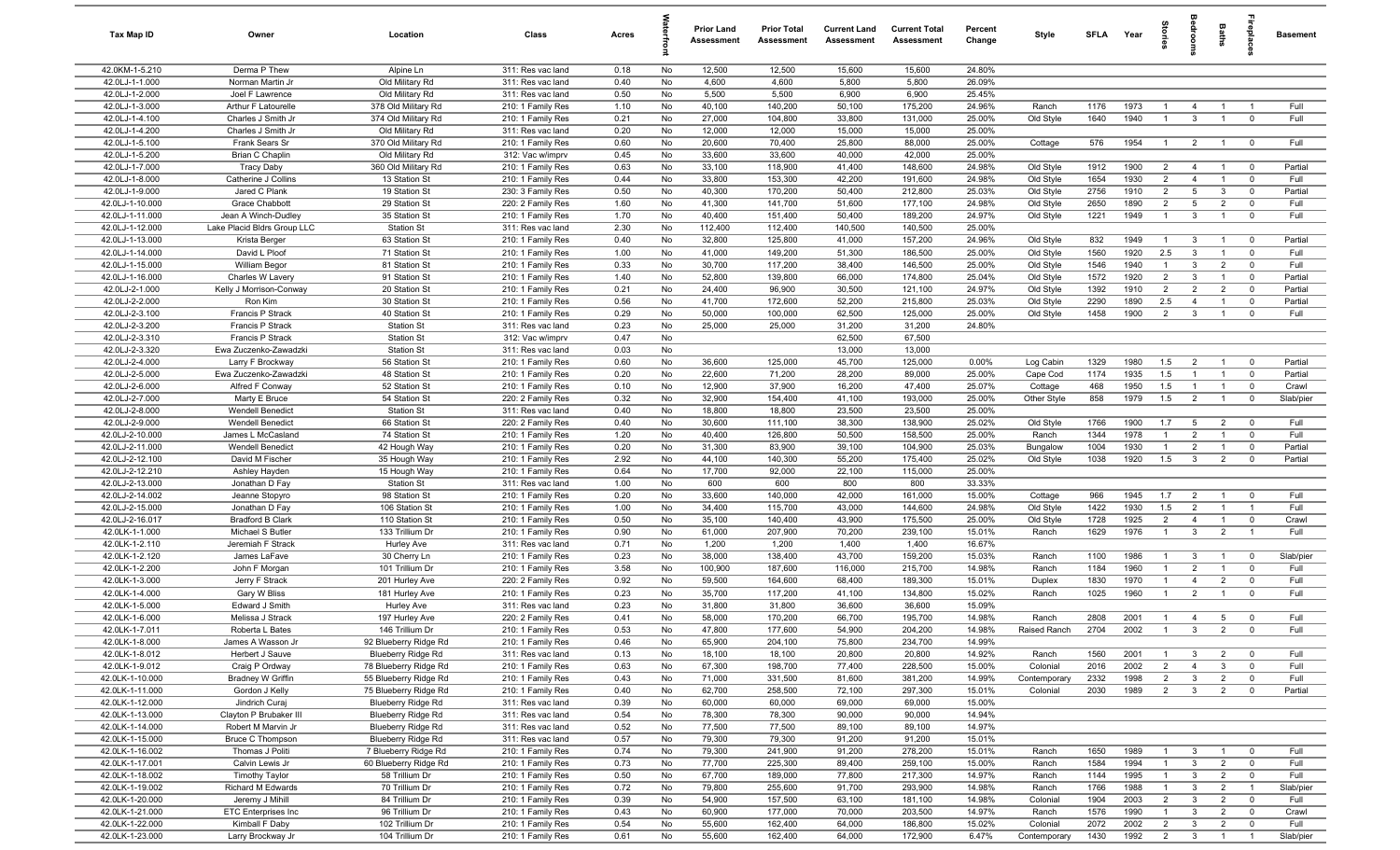| Tax Map ID                         | Owner                                          | Location                             | Class                                  | Acres        |          | <b>Prior Land</b><br>Assessment | <b>Prior Total</b><br>Assessment | <b>Current Land</b><br>Assessment | <b>Current Total</b><br>Assessment | Percent<br>Change | Style                    | <b>SFLA</b>  | Year         | $\vec{S}$                        | š                            | Baths                            | Lebia                        | Basement        |
|------------------------------------|------------------------------------------------|--------------------------------------|----------------------------------------|--------------|----------|---------------------------------|----------------------------------|-----------------------------------|------------------------------------|-------------------|--------------------------|--------------|--------------|----------------------------------|------------------------------|----------------------------------|------------------------------|-----------------|
| 42.0LK-1-24.000                    | Gary Warrington                                | 114 Trillium Dr                      | 210: 1 Family Res                      | 0.53         | No       | 70,000                          | 183,700                          | 80,500                            | 211,300                            | 15.02%            | Ranch                    | 1680         | 2001         | $\mathbf{1}$                     | $\mathbf{3}$                 | $\overline{2}$                   | $\mathbf{0}$                 | Full            |
| 42.0LK-1-25.000                    | Roderick T Bissonette                          | 117 Trillium Dr                      | 210: 1 Family Res                      | 0.56         | No       | 74,200                          | 238,100                          | 85,300                            | 273,800                            | 14.99%            | Colonial                 | 1934         | 1988         | $\overline{2}$                   | $\overline{4}$               | $\overline{1}$                   | - 1                          | Full            |
| 42.0LK-1-26.000                    | James R Connors                                | 115 Trillium Dr                      | 210: 1 Family Res                      | 0.77         | No       | 80,300                          | 243,500                          | 92,300                            | 280,000                            | 14.99%            | Ranch                    | 1856         | 1989         | $\mathbf{1}$                     | $\overline{4}$               | $\overline{1}$                   | $\mathbf 0$                  | Full            |
| 42.0LK-1-27.000                    | <b>Thomas Barclay</b>                          | 22 Blueberry Ridge Rd                | 210: 1 Family Res                      | 0.60         | No       | 70,900                          | 170,200                          | 81,500                            | 195,700                            | 14.98%            | Other Style              | 1568         | 1991         | $\overline{2}$                   | $\mathbf{3}$                 |                                  | $^{\circ}$                   | Slab/pier       |
| 42.0LK-1-28.000                    | Leslie J Shannon                               | 16 Blueberry Ridge Rd                | 210: 1 Family Res                      | 0.37         | No       | 52,600                          | 156,500                          | 60,500                            | 180,000                            | 15.02%            | Ranch                    | 784          | 1999         | $\mathbf{1}$                     | $\mathbf{3}$                 | $\overline{1}$                   | $^{\circ}$                   | Full            |
| 42.0LK-1-29.000                    | Scott J Monroe                                 | 8 Blueberry Ridge Rd                 | 210: 1 Family Res                      | 0.52         | No       | 48,500                          | 151,200                          | 55,800                            | 173,900                            | 15.01%            | Ranch                    | 1248         | 1992         | $\overline{1}$                   | $\mathbf{3}$                 | $\overline{2}$                   | $^{\circ}$                   | Full            |
| 42.0LK-1-30.000                    | <b>Tiffany E Stanton</b>                       | 18 Trillium Dr                       | 210: 1 Family Res                      | 0.46         | No       | 59,800                          | 112,100                          | 68,800                            | 128,900                            | 14.99%            | Contemporary             | 1632         | 1988         | $\overline{2}$                   | $\mathbf{3}$                 | $\overline{1}$                   | $\mathbf 0$                  | Slab/pier       |
| 42.0LK-1-31.000                    | Joan Goldthwait                                | 19 Trillium Dr                       | 210: 1 Family Res                      | 0.50         | No       | 71,200                          | 222,600                          | 81,900                            | 256,000                            | 15.00%            | Ranch                    | 1344         | 1994         | $\overline{1}$                   | $\overline{2}$               | $\overline{2}$                   | $\mathbf 0$                  | Full            |
| 42.0LK-1-32.000                    | Peter N LaHart                                 | 29 Trillium Dr                       | 210: 1 Family Res                      | 0.52         | No       | 68,700                          | 191,500                          | 79,000                            | 220,200                            | 14.99%            | Ranch                    | 1560         | 1996         | $\overline{1}$                   | $\mathbf{3}$                 | $\overline{2}$                   | $\overline{1}$               | Full            |
| 42.0LK-1-33.000                    | Richard E Hernes                               | 39 Trillium Dr                       | 210: 1 Family Res                      | 0.34         | No       | 49,100                          | 156,500                          | 56,500                            | 180,000                            | 15.02%            | Ranch                    | 1225<br>1768 | 1989<br>1989 | $\overline{1}$<br>$\overline{1}$ | $\mathbf{3}$<br>$\mathbf{3}$ | $\overline{1}$<br>$\overline{2}$ | $\overline{1}$<br>$^{\circ}$ | Full<br>Full    |
| 42.0LK-1-34.000<br>42.0LK-1-35.000 | Debra H Kent<br>James A Duhaime                | 49 Trillium Dr<br>69 Trillium Dr     | 210: 1 Family Res<br>210: 1 Family Res | 0.37<br>0.31 | No<br>No | 51,800<br>57,000                | 144,300<br>221,800               | 59,500<br>65,600                  | 165,900<br>255,100                 | 14.97%<br>15.01%  | Raised Ranch<br>Ranch    | 1440         | 1993         | $\overline{1}$                   | $\mathbf{3}$                 | $\overline{2}$                   | $^{\circ}$                   | Full            |
| 42.0LK-1-36.000                    | Dianne M Gronlund                              | 77 Trillium Dr                       | 210: 1 Family Res                      | 0.31         | No       | 50,000                          | 220,000                          | 57,500                            | 253,000                            | 15.00%            | Ranch                    | 1344         | 1990         | $\overline{1}$                   | $\mathbf{3}$                 | $\overline{2}$                   | $\overline{1}$               | Full            |
| 42.0LK-1-37.000                    | Ronald B Thomas                                | 87 Trillium Dr                       | 210: 1 Family Res                      | 0.44         | No       | 66,400                          | 336,000                          | 76,400                            | 325,000                            | $-3.27%$          | Ranch                    | 1760         | 1993         | $\overline{1}$                   | $\overline{2}$               | $\overline{1}$                   | $\mathbf 0$                  | Full            |
| 42.0LK-1-38.000                    | Mark Scanio                                    | 91 Trillium Dr                       | 210: 1 Family Res                      | 0.49         | No       | 81,100                          | 381,000                          | 93,200                            | 438,100                            | 14.99%            | Contemporary             | 2634         | 1993         | $\overline{2}$                   | $\mathbf{3}$                 | $\overline{2}$                   | $\overline{1}$               | Full            |
| 42.0LK-1-39.000                    | James J Moscatello                             | 68 Blueberry Ridge Rd                | 210: 1 Family Res                      | 0.42         | No       | 67,300                          | 292,500                          | 77,400                            | 336,400                            | 15.01%            | Contemporary             | 2800         | 1992         | $\overline{2}$                   | $\mathbf{3}$                 | $\overline{2}$                   | $\overline{1}$               | Full            |
| 42.0LK-1-40.002                    | Andrew W Quinn                                 | 19 Oak Way                           | 210: 1 Family Res                      | 1.23         | No       | 74,700                          | 283,500                          | 85,900                            | 326,000                            | 14.99%            | Contemporary             | 2348         | 2003         | 1.7                              | $\mathbf{3}$                 | $\overline{2}$                   |                              | Full            |
| 42.0LK-1-40.003                    | Larry Gadwaw                                   | 37 Oak Way                           | 210: 1 Family Res                      | 1.91         | No       | 73,800                          | 268,800                          | 84,900                            | 309,100                            | 14.99%            | Cape Cod                 | 1890         | 2002         | 1.5                              | $\overline{2}$               | $\overline{2}$                   | $^{\circ}$                   | Full            |
| 42.0LL-2-1.000                     | Spruce Lodge LLC                               | 6034 Sentinel Rd                     | 418: Inn/lodge                         | 1.60         | No       | 200,900                         | 1,120,000                        | 231,000                           | 1,288,000                          | 15.00%            |                          |              |              |                                  |                              |                                  |                              |                 |
| 42.0LL-2-2.000                     | Crystal Waste Paper Inc                        | 6018 Sentinel Rd                     | 400: Commercial                        | 0.50         | No       | 128,800                         | 431,200                          | 148,100                           | 495,900                            | 15.00%            |                          |              |              |                                  |                              |                                  |                              |                 |
| 42.0LL-2-3.000                     | Dale S Daby                                    | 6012 Sentinel Rd                     | 210: 1 Family Res                      | 0.50         | No       | 25,200                          | 68,500                           | 31,500                            | 85,600                             | 24.96%            | Old Style                | 859          | 1890         | 1.5                              | $\mathbf{3}$                 | $\overline{1}$                   | $\mathbf 0$                  | Full            |
| 42.0LL-3-1.000                     | Mark R Maxon                                   | 6039 Sentinel Rd                     | 210: 1 Family Res                      | 0.40         | No       | 50,800                          | 158,700                          | 63,500                            | 198,400                            | 25.02%            | Old Style                | 1832         | 1900         | $\overline{2}$                   | $\overline{4}$               | $\overline{2}$                   | $\mathbf 0$                  | Partial         |
| 42.0LL-3-2.000                     | Karen S Tomich                                 | 6033 Sentinel Rd                     | 220: 2 Family Res                      | 0.24         | No       | 34,100                          | 124,400                          | 42,600                            | 155,500                            | 25.00%            | Old Style                | 2245         | 1887         | $\overline{2}$                   | $\overline{4}$               | $\overline{2}$                   | $\mathbf{0}$                 | Partial         |
| 42.0LL-3-3.000                     | Kathryn A McKillip                             | 6029 Sentinel Rd                     | 210: 1 Family Res                      | 0.18         | No       | 30,200                          | 129,900                          | 37,800                            | 162,400                            | 25.02%            | Contemporary             | 1792         | 1991         | $\overline{2}$                   | $\mathbf{3}$                 | $\overline{2}$                   | $^{\circ}$                   | Full            |
| 42.0LL-3-4.000                     | Jason Barney                                   | 6031 Sentinel Rd                     | 210: 1 Family Res                      | 0.10         | No       | 27,200                          | 153,800                          | 34,000                            | 192,200                            | 24.97%            | Old Style                | 2090         | 1910         | $\overline{2}$                   | $5\overline{5}$              | $\overline{2}$                   | $\mathbf{0}$                 | Full            |
| 42.0LL-3-6.000                     | Duncan M Kennedy                               | 6025 Sentinel Rd                     | 210: 1 Family Res                      | 0.50         | No       | 34,900                          | 147,800                          | 43,700                            | 184,800                            | 25.03%            | Old Style                | 1646         | 1930         | $\overline{2}$                   | $\overline{2}$               | $\mathbf{1}$                     | - 1                          | Full            |
| 42.0LL-3-7.000<br>42.0LL-3-8.100   | Lynn M Edgley                                  | 6021 Sentinel Rd<br>6013 Sentinel Rd | 210: 1 Family Res                      | 0.50         | No       | 28,900                          | 99,200                           | 36,100                            | 124,000                            | 25.00%            | Old Style                | 2358<br>1473 | 1900         | 1.5<br>$\overline{2}$            | $\mathbf{3}$<br>$\mathbf{3}$ | $\overline{1}$                   | $\mathbf 0$                  | Full<br>Partial |
| 42.0LL-3-8.200                     | <b>Violet Geesler</b><br><b>Violet Geesler</b> | Sentinel Rd                          | 210: 1 Family Res                      | 0.27<br>0.20 | No<br>No | 21,100<br>11,200                | 67,200<br>11,200                 | 26,400<br>14,000                  | 84,000<br>14,000                   | 25.00%<br>25.00%  | Old Style                |              | 1900         |                                  |                              |                                  | $\mathbf 0$                  |                 |
| 42.0LL-3-9.100                     | Walter E Ellis                                 | 6005 Sentinel Rd                     | 311: Res vac land<br>220: 2 Family Res | 0.21         | No       | 26,500                          | 80,900                           | 33,100                            | 101,100                            | 24.97%            | Ranch                    | 960          | 1960         | -1                               | 5                            | $\overline{2}$                   | $^{\circ}$                   | Full            |
| 42.0LL-3-9.200                     | Kim A Marsha                                   | Sentinel Rd                          | 314: Rural vac<10                      | 0.50         | No       | 27,300                          | 27,300                           | 30,700                            | 30,700                             | 12.45%            |                          |              |              |                                  |                              |                                  |                              |                 |
| 42.0LL-3-10.000                    | Walter E Ellis                                 | 6007 Sentinel Rd                     | 220: 2 Family Res                      | 0.10         | No       | 18,100                          | 81,800                           | 22,600                            | 102,200                            | 24.94%            | Old Style                | 972          | 1900         | $\overline{2}$                   | $\mathbf{3}$                 | $\overline{2}$                   | $\overline{0}$               | Full            |
| 42.0LL-3-11.000                    | Robin L Foster                                 | 6003 Sentinel Rd                     | 210: 1 Family Res                      | 0.36         | No       | 37,900                          | 116,500                          | 47,400                            | 145,600                            | 24.98%            | Old Style                | 1236         | 1928         | $\overline{2}$                   | $\overline{2}$               | $\overline{2}$                   | $\mathbf 0$                  | Slab/pier       |
| 42.0LL-3-12.000                    | <b>Todd Carter</b>                             | 5997 Sentinel Rd                     | 280: Multiple res                      | 0.30         | No       | 36,900                          | 108,100                          | 46,100                            | 135,100                            | 24.98%            | Cottage                  | 889          | 1920         | $\overline{1}$                   | $\overline{2}$               | $\overline{1}$                   | $\mathbf{0}$                 | Crawl           |
| 42.0LL-3-13.000                    | Charles D Levitz                               | 5993 Sentinel Rd                     | 483: Converted Res                     | 0.50         | No       | 60,700                          | 174,700                          | 69,800                            | 200,900                            | 15.00%            |                          |              |              |                                  |                              |                                  |                              |                 |
| 42.0LL-3-14.000                    | Sharron Nugent                                 | 5985 Sentinel Rd                     | 220: 2 Family Res                      | 0.50         | No       | 33,400                          | 132,900                          | 41,700                            | 166,100                            | 24.98%            | Old Style                | 2028         | 1900         | $\overline{2}$                   | $\overline{4}$               | $\overline{2}$                   | $\overline{0}$               | Partial         |
| 42.0LL-3-15.000                    | Peter Roy                                      | 5983 Sentinel Rd                     | 411: Apartment                         | 0.30         | No       | 38,600                          | 130,800                          | 44,400                            | 180,000                            | 37.61%            |                          |              |              |                                  |                              |                                  |                              |                 |
| 42.0LL-3-16.000                    | Peter Roy                                      | 5979 Sentinel Rd                     | 220: 2 Family Res                      | 0.30         | No       | 36,900                          | 108,200                          | 46,100                            | 135,200                            | 24.95%            | Ranch                    | 1405         | 1982         | $\overline{1}$                   | $\overline{4}$               | $\overline{2}$                   | $^{\circ}$                   | Full            |
| 42.0LL-3-17.000                    | Pamela J LaPlante                              | 5977 Sentinel Rd                     | 220: 2 Family Res                      | 0.50         | No       | 58,000                          | 153,100                          | 72,500                            | 191,400                            | 25.02%            | Old Style                | 1460         | 1900         | $\overline{2}$                   | $\overline{2}$               | $\overline{2}$                   | $\Omega$                     | Full            |
| 42.0LL-3-18.000                    | Laura B King                                   | 5973 Sentinel Rd                     | 210: 1 Family Res                      | 0.60         | No       | 65,300                          | 180,900                          | 81,600                            | 226,100                            | 24.99%            | Cape Cod                 | 1776         | 1950         | 1.5                              | $\overline{2}$               | $\overline{2}$                   | $\Omega$                     | Full            |
| 42.0LL-3-19.100                    | Ernest D Rice                                  | 5967 Sentinel Rd                     | 280: Multiple res                      | 0.33         | No       | 53,100                          | 176,200                          | 66,300                            | 220,200                            | 24.97%            | Old Style                | 2546         | 1910         | $\overline{2}$                   | $\overline{7}$               | $\mathbf{3}$                     | $\mathbf 0$                  | Full            |
| 42.0LL-3-19.200                    | Ernest D Rice                                  | Sentinel Rd                          | 311: Res vac land                      | 0.03         | No       | 100                             | 100                              | 100                               | 100                                | 0.00%             |                          |              |              |                                  |                              |                                  |                              |                 |
| 42.0LL-3-20.000<br>42.0LL-3-21.000 | Ernest D Rice<br>David A Patterson             | 5971 Sentinel Rd<br>5963 Sentinel Rd | 270: Mfg housing<br>210: 1 Family Res  | 0.24<br>0.60 | No<br>No | 41,800<br>33,300                | 148,100<br>132,800               | 52,200<br>41,600                  | 185,100<br>166,000                 | 24.98%<br>25.00%  | Old Style                | 1218         | 1920         | 1.7                              | $\mathbf{3}$                 |                                  | $\mathbf 0$                  | Full            |
| 42.0LL-4-1.000                     | Matthew Feldberg                               | 179 Fir Way                          | 210: 1 Family Res                      | 0.04         | No       | 51,100                          | 273,300                          | 57,500                            | 307,500                            | 12.51%            | Town House               | 1498         | 1999         | $\overline{2}$                   | $\overline{4}$               | 3                                | $\Omega$                     | Full            |
| 42.0LL-4-2.000                     | Darryl J Lepik                                 | 179 Fir Way                          | 210: 1 Family Res                      | 0.03         | No       | 47,300                          | 246,000                          | 53,300                            | 276,800                            | 12.52%            | Town House               | 1314         | 1999         | $\overline{2}$                   | $\mathbf{3}$                 | $\overline{2}$                   | $^{\circ}$                   | Full            |
| 42.0LL-4-3.000                     | Tamara K Rynearson                             | 179 Fir Way                          | 210: 1 Family Res                      | 0.03         | No       | 47,300                          | 246,000                          | 53,300                            | 276,800                            | 12.52%            | Town House               | 1314         | 1999         | $\overline{2}$                   | $\mathcal{R}$                | $\overline{2}$                   |                              | Full            |
| 42.0LL-4-4.000                     | Roger S Loud                                   | 179 Fir Way                          | 210: 1 Family Res                      | 0.04         | No       | 51,100                          | 273,300                          | 57,500                            | 307,500                            | 12.51%            | Town House               | 1498         | 1999         | $\overline{2}$                   | $\overline{4}$               | $\mathbf{3}$                     | $\mathbf 0$                  | Full            |
| 42.0LL-5-1.000                     | William J Gole                                 | 165 Fir Way                          | 210: 1 Family Res                      | 0.04         | No       | 51,100                          | 273,300                          | 57,500                            | 307,500                            | 12.51%            | Town House               | 1498         | 1999         | $\overline{2}$                   | $\overline{4}$               | $\mathbf{3}$                     | $\mathbf 0$                  | Full            |
| 42.0LL-5-2.000                     | Betsy W Beggs                                  | 165 Fir Way                          | 210: 1 Family Res                      | 0.03         | No       | 47,300                          | 246,000                          | 53,300                            | 276,800                            | 12.52%            | Town House               | 1314         | 1999         | $\overline{2}$                   | $\mathbf{3}$                 | $\overline{2}$                   | $\mathbf 0$                  | Full            |
| 42.0LL-5-3.000                     | Andrew Blais                                   | 165 Fir Way                          | 210: 1 Family Res                      | 0.03         | No       | 47,300                          | 246,000                          | 53,300                            | 276,800                            | 12.52%            | Town House               | 1314         | 1999         | $\overline{2}$                   | $\mathbf{3}$                 | $\overline{2}$                   | $\mathbf 0$                  | Full            |
| 42.0LL-5-4.000                     | John L Bowman                                  | 165 Fir Way                          | 210: 1 Family Res                      | 0.04         | No       | 51,100                          | 273,300                          | 57,500                            | 307,500                            | 12.51%            | Town House               | 1498         | 1999         | $\overline{2}$                   | $\overline{4}$               | $\mathbf{3}$                     | $\mathbf 0$                  | Full            |
| 42.0LL-6-1.000                     | Kermit H Gates                                 | 147 Fir Way                          | 210: 1 Family Res                      | 0.04         | No       | 51,100                          | 273,300                          | 57,500                            | 307,500                            | 12.51%            | Town House               | 1498         | 1999         | $\overline{2}$                   | $\overline{4}$               | $\mathbf{3}$                     | $\mathbf 0$                  | Full            |
| 42.0LL-6-2.000                     | Robert F Funk                                  | 147 Fir Way                          | 210: 1 Family Res                      | 0.03         | No       | 47,300                          | 246,000                          | 53,300                            | 276,800                            | 12.52%            | Town House               | 1314         | 1999         | $\overline{2}$                   | $\mathbf{3}$                 | $\overline{2}$                   | $\mathbf 0$                  | Full            |
| 42.0LL-6-3.000                     | John M Eckel                                   | 147 Fir Way                          | 210: 1 Family Res                      | 0.03         | No       | 47,300                          | 246,000                          | 53,300                            | 276,800                            | 12.52%            | Town House               | 1314         | 1999         | $\overline{2}$                   | $\mathbf{3}$                 | $\overline{2}$                   | $\mathbf 0$                  | Full            |
| 42.0LL-6-4.000                     | Kathleen Flaim                                 | 147 Fir Way                          | 210: 1 Family Res                      | 0.04         | No       | 51,100                          | 273,300                          | 57,500                            | 307,500                            | 12.51%            | Town House               | 1498         | 1999         | $\overline{2}$                   | $\overline{4}$               | $\mathbf{3}$                     | $\mathbf 0$                  | Full            |
| 42.0LL-7-1.000<br>42.0LL-7-2.000   | <b>William Decker</b>                          | 125 Fir Way                          | 210: 1 Family Res                      | 0.04         | No       | 51,100                          | 273,300                          | 57,500                            | 307,500                            | 12.51%<br>12.52%  | Town House               | 1498         | 1999         | $\overline{2}$                   | $\overline{4}$               | $\mathbf{3}$                     | $\mathbf 0$                  | Full            |
| 42.0LL-7-3.000                     | Thomas R Moskalyk<br>Timothy J Byrne Sr        | 125 Fir Way<br>125 Fir Way           | 210: 1 Family Res<br>210: 1 Family Res | 0.03<br>0.03 | No<br>No | 47,300<br>47,300                | 246,000<br>246,000               | 53,300<br>53,300                  | 276,800<br>276,800                 | 12.52%            | Town House<br>Town House | 1314<br>1314 | 1999<br>1999 | $\overline{2}$<br>$\overline{2}$ | $\mathbf{3}$<br>$\mathbf{3}$ | $\overline{2}$<br>$\overline{2}$ | $\mathbf 0$<br>$\mathbf 0$   | Full<br>Full    |
| 42.0LL-7-4.000                     | Holly B Roth                                   | 125 Fir Way                          | 210: 1 Family Res                      | 0.04         | No       | 51,100                          | 273,300                          | 57,500                            | 307,500                            | 12.51%            | Town House               | 1498         | 1999         | $\overline{2}$                   | $\overline{4}$               | $\mathbf{3}$                     | $\mathbf 0$                  | Full            |
| 42.0LL-8-1.000                     | George H TenEyck                               | 107 Fir Way                          | 210: 1 Family Res                      | 0.04         | No       | 51,100                          | 273,300                          | 57,500                            | 307,500                            | 12.51%            | Town House               | 1498         | 1999         | $\overline{2}$                   | $\overline{4}$               | $\mathbf{3}$                     | $\mathbf 0$                  | Full            |
| 42.0LL-8-2.000                     | James A Barnshaw MD                            | 107 Fir Way                          | 210: 1 Family Res                      | 0.03         | No       | 47,300                          | 246,000                          | 53,300                            | 276,800                            | 12.52%            | Town House               | 1314         | 1999         | $\overline{2}$                   | $\mathbf{3}$                 | $\overline{2}$                   | $\overline{\mathbf{0}}$      | Full            |
| 42.0LL-8-3.000                     | Jeffrey H Reynolds                             | 107 Fir Way                          | 210: 1 Family Res                      | 0.03         | No       | 47,300                          | 246,000                          | 53,300                            | 276,800                            | 12.52%            | Town House               | 1314         | 1999         | $\overline{2}$                   | $\mathbf{3}$                 | $\overline{2}$                   | $\mathbf 0$                  | Full            |
| 42.0LL-8-4.000                     | Thomas D OLeary                                | 107 Fir Way                          | 210: 1 Family Res                      | 0.04         | No       | 51,100                          | 273,300                          | 57,500                            | 307,500                            | 12.51%            | Town House               | 1498         | 1999         | $\overline{2}$                   | $\overline{4}$               | $\mathbf{3}$                     | $\mathbf 0$                  | Full            |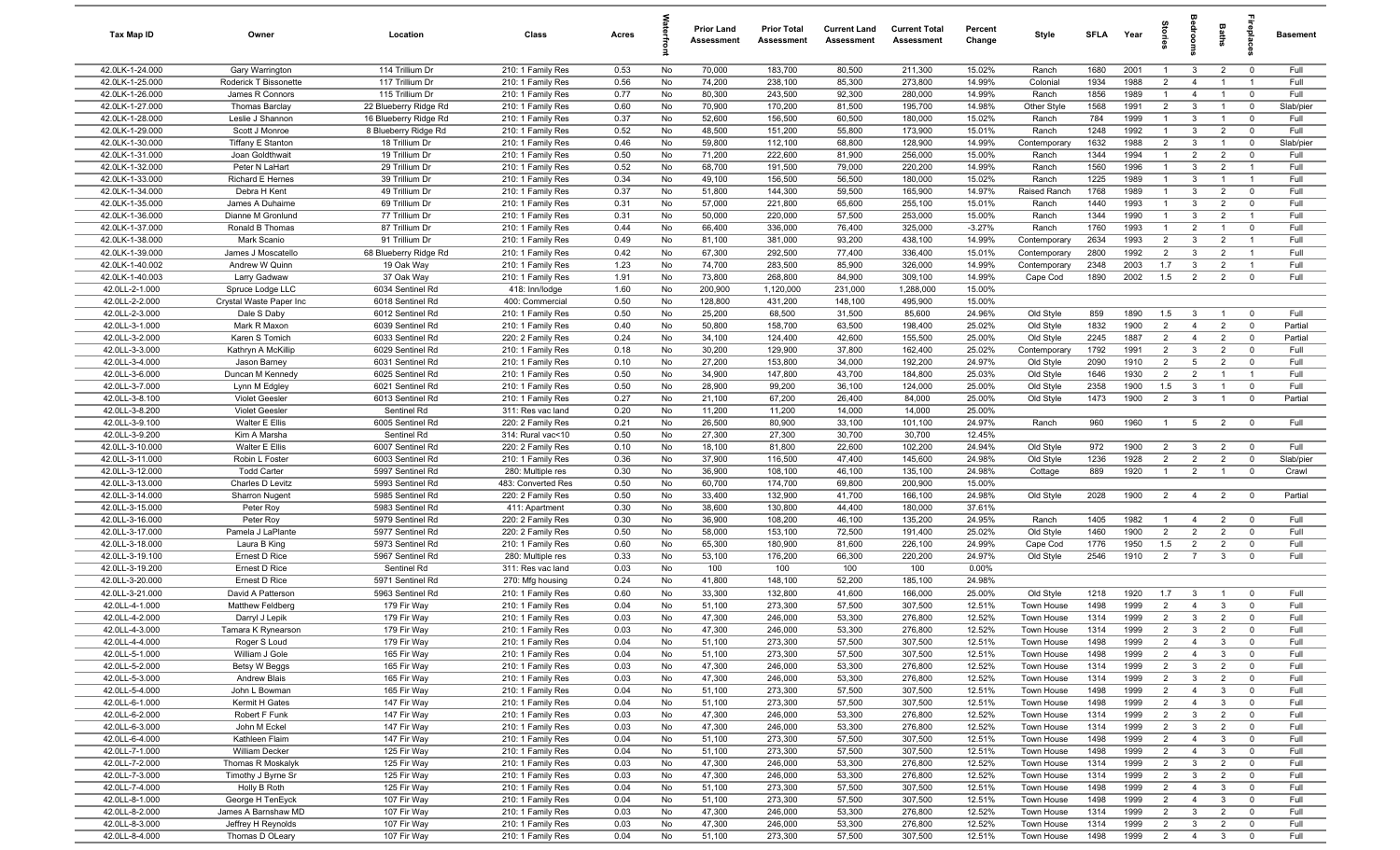| Tax Map ID                         | Owner                                 | Location                               | Class                                  | Acres        |          | <b>Prior Land</b><br>Assessment | <b>Prior Total</b><br>Assessment | <b>Current Land</b><br>Assessment | <b>Current Total</b><br>Assessment | Percent<br>Change | Style                    | <b>SFLA</b>  | Year         |                                  | g                                | Baths                            | <u>ep</u> la                  | Basement           |
|------------------------------------|---------------------------------------|----------------------------------------|----------------------------------------|--------------|----------|---------------------------------|----------------------------------|-----------------------------------|------------------------------------|-------------------|--------------------------|--------------|--------------|----------------------------------|----------------------------------|----------------------------------|-------------------------------|--------------------|
| 42.0LL-9-1.000                     | Daniel Darves-Bornoz                  | 93 Fir Way                             | 210: 1 Family Res                      | 0.04         | No       | 51,100                          | 273,300                          | 57,500                            | 307,500                            | 12.51%            | Town House               | 1498         | 2000         | $\overline{2}$                   | $\overline{4}$                   | $\mathbf{3}$                     | $\mathbf 0$                   | Full               |
| 42.0LL-9-2.000                     | Kimberly Blum                         | 93 Fir Way                             | 210: 1 Family Res                      | 0.03         | No       | 47,300                          | 246,000                          | 53,300                            | 276,800                            | 12.52%            | Town House               | 1314         | 2000         | $\overline{2}$                   | $\mathbf{3}$                     | $\overline{2}$                   | $^{\circ}$                    | Full               |
| 42.0LL-9-3.000                     | McKeen Trust                          | 93 Fir Way                             | 210: 1 Family Res                      | 0.03         | No       | 47,300                          | 246,000                          | 53,300                            | 276,800                            | 12.52%            | Town House               | 1314         | 2000         | $\overline{2}$                   | $\mathbf{3}$                     | $\overline{2}$                   | $\mathbf 0$                   | Full               |
| 42.0LL-9-4.000                     | Andrew J Spiridigloizzi               | 93 Fir Way                             | 210: 1 Family Res                      | 0.04         | No       | 51,100                          | 273,300                          | 57,500                            | 307,500                            | 12.51%            | Town House               | 1498         | 2000         | $\overline{2}$                   | $\overline{4}$                   | $\mathbf{3}$                     | $^{\circ}$                    | Full               |
| 42.0LL-10-1.000                    | Ferdinando Bruno                      | 90 Fir Way                             | 210: 1 Family Res                      | 0.04         | No       | 56,700                          | 314,300                          | 63,800                            | 353,600                            | 12.50%            | Town House               | 1498         | 2002         | $2^{\circ}$                      | $\overline{4}$                   | $\mathbf{3}$                     | $\overline{4}$                | Full               |
| 42.0LL-10-2.000                    | Stephen Redmond<br>Henrietta K Trapp  | 90 Fir Way                             | 210: 1 Family Res                      | 0.03         | No       | 51,100<br>51,100                | 273,300                          | 57,500<br>57,500                  | 307,500                            | 12.51%            | Town House               | 1314<br>1314 | 2002<br>2002 | $\overline{2}$<br>$\overline{2}$ | $\mathbf{3}$<br>$\mathbf{3}$     | $\overline{2}$<br>$\overline{2}$ | $^{\circ}$<br>$^{\circ}$      | Full<br>Full       |
| 42.0LL-10-3.000<br>42.0LL-10-4.000 | Stephen A Ahlgrim                     | 90 Fir Way<br>90 Fir Way               | 210: 1 Family Res<br>210: 1 Family Res | 0.03<br>0.04 | No<br>No | 56,700                          | 273,300<br>314,300               | 63,800                            | 307,500<br>353,600                 | 12.51%<br>12.50%  | Town House<br>Town House | 1498         | 2002         | $\overline{2}$                   | $\overline{4}$                   | $\mathbf{3}$                     | $\mathbf 0$                   | Full               |
| 42.0LL-11-1.000                    | Anthony V LaCavalla                   | 100 Fir Way                            | 210: 1 Family Res                      | 0.04         | No       | 56,700                          | 314,300                          | 63,800                            | 353,600                            | 12.50%            | Town House               | 1498         | 2002         | $\overline{2}$                   | $\overline{4}$                   | $\mathbf{3}$                     | $\mathbf 0$                   | Full               |
| 42.0LL-11-2.000                    | Eagle Nest Properties LLC             | 100 Fir Way                            | 210: 1 Family Res                      | 0.03         | No       | 51,100                          | 273,300                          | 57,500                            | 307,500                            | 12.51%            | Town House               | 1314         | 2002         | $\overline{2}$                   | $\mathbf{3}$                     | $\overline{2}$                   | $\mathbf 0$                   | Full               |
| 42.0LL-11-3.000                    | James W Grant                         | 100 Fir Way                            | 210: 1 Family Res                      | 0.03         | No       | 51,100                          | 273,300                          | 57,500                            | 307,500                            | 12.51%            | Town House               | 1314         | 2002         | 2                                | $\mathbf{3}$                     | $\overline{2}$                   | $^{\circ}$                    | Full               |
| 42.0LL-11-4.000                    | Michael A Wasyl                       | 100 Fir Way                            | 210: 1 Family Res                      | 0.04         | No       | 56,700                          | 314,300                          | 63,800                            | 353,600                            | 12.50%            | Town House               | 1498         | 2002         | $\overline{2}$                   | $\overline{4}$                   | $\mathbf{3}$                     | $^{\circ}$                    | Full               |
| 42.0LL-12-1.000                    | Melchiore L Buscemi                   | 108 Fir Way                            | 210: 1 Family Res                      | 0.04         | No       | 56,700                          | 314,300                          | 63,800                            | 353,600                            | 12.50%            | Town House               | 1498         | 2001         | $\overline{2}$                   | $\overline{4}$                   | $\mathbf{3}$                     | $\mathbf 0$                   | Full               |
| 42.0LL-12-2.000                    | Kevin McCann                          | 108 Fir Way                            | 210: 1 Family Res                      | 0.03         | No       | 51,100                          | 273,300                          | 57,500                            | 307,500                            | 12.51%            | Town House               | 1314         | 2001         | $\overline{2}$                   | $\mathbf{3}$                     | $\overline{2}$                   | $\mathbf 0$                   | Full               |
| 42.0LL-12-3.000                    | William H Bosch                       | 108 Fir Way                            | 210: 1 Family Res                      | 0.03         | No       | 51,100                          | 273,300                          | 57,500                            | 307,500                            | 12.51%            | Town House               | 1314         | 2001         | $\overline{2}$                   | $\mathbf{3}$                     | $\overline{2}$                   | $\Omega$                      | Full               |
| 42.0LL-12-4.000                    | Eugene R Bowler Jr                    | 108 Fir Way                            | 210: 1 Family Res                      | 0.04         | No       | 56,700                          | 314,300                          | 63,800                            | 353,600                            | 12.50%            | Town House               | 1498         | 2001         | $\overline{2}$                   | $\overline{4}$                   | $\mathbf{3}$                     | $\mathbf 0$                   | Full               |
| 42.0LL-13-1.000                    | Daniel T Osborn                       | 118 Fir Way                            | 210: 1 Family Res                      | 0.04         | No       | 57,700                          | 321,100                          | 64,900                            | 361,200                            | 12.49%            | Town House               | 1498         | 2000         | $\overline{2}$                   | $\overline{4}$                   | $\mathbf{3}$                     | $^{\circ}$                    | Full               |
| 42.0LL-13-2.000                    | Robert M Moskowitz                    | 118 Fir Way                            | 210: 1 Family Res                      | 0.03         | No       | 53,900                          | 293,800                          | 60,600                            | 330,500                            | 12.49%            | Town House               | 1314         | 2000         | $2^{\circ}$                      | $\mathbf{3}$                     | $\overline{2}$                   | $^{\circ}$                    | Full               |
| 42.0LL-13-3.000                    | Maurice C Wightman                    | 118 Fir Way                            | 210: 1 Family Res                      | 0.03         | No       | 53,900                          | 293,800                          | 60,600                            | 330,500                            | 12.49%            | Town House               | 1314         | 2000         | 2                                | $\mathbf{3}$                     | $\overline{2}$                   | $^{\circ}$                    | Full               |
| 42.0LL-13-4.000                    | Russell W Steenberg                   | 118 Fir Way                            | 210: 1 Family Res                      | 0.04         | No       | 57,700                          | 321,100                          | 64,900                            | 361,200                            | 12.49%            | Town House               | 1498         | 2000         | $\overline{2}$                   | $\overline{4}$                   | $\mathbf{3}$                     | $\mathbf 0$                   | Full               |
| 42.0LL-14-1.000<br>42.0LL-14-2.000 | Jerry F Strack<br>Carol B Brown       | 212 Hurley Ave<br>196 Hurley Ave       | 210: 1 Family Res                      | 0.80<br>0.50 | No       | 81,500<br>68,100                | 249,800<br>168,600               | 93,800<br>78,300                  | 287,300<br>193,900                 | 15.01%<br>15.01%  | Ranch                    | 3066<br>1672 | 1959<br>1962 | $\overline{1}$<br>$\overline{1}$ | $\mathbf{3}$<br>$\overline{4}$   | $\overline{2}$<br>$\overline{1}$ | $\mathbf 0$<br>$\overline{1}$ | Partial<br>Partial |
| 42.0LL-14-3.000                    | David W Clark                         | 188 Hurley Ave                         | 210: 1 Family Res<br>210: 1 Family Res | 0.42         | No<br>No | 58,100                          | 153,200                          | 66,800                            | 176,200                            | 15.01%            | Ranch<br>Other Style     | 1890         | 1973         | 1.5                              | $\mathbf{3}$                     | $\overline{1}$                   | $\mathbf 0$                   | Crawl              |
| 42.0LL-14-4.000                    | David A Barney                        | 178 Hurley Ave                         | 210: 1 Family Res                      | 0.25         | No       | 36,500                          | 120,600                          | 42,000                            | 138,700                            | 15.01%            | Ranch                    | 910          | 1975         | $\overline{1}$                   | $\mathbf{3}$                     | $\overline{2}$                   | $\mathbf 0$                   | Full               |
| 42.0LM-1-1.000                     | Michael J Beglin                      | 6000 Sentinel Rd                       | 220: 2 Family Res                      | 0.45         | No       | 52,400                          | 139,800                          | 65,600                            | 174,800                            | 25.04%            | Old Style                | 1984         | 1899         | $\overline{2}$                   | $\mathbf{3}$                     | $\overline{2}$                   | $\mathbf 0$                   | Partial            |
| 42.0LM-1-2.111                     | Steven D Abbott                       | Sentinel Rd                            | 311: Res vac land                      | 3.64         | No       | 121,000                         | 121,000                          | 139,200                           | 139,200                            | 15.04%            |                          |              |              |                                  |                                  |                                  |                               |                    |
| 42.0LM-1-2.114                     | Steven D Abbott                       | 30 Power House Ln                      | 210: 1 Family Res                      | 1.06         | No       | 88,500                          | 219,900                          | 110,700                           | 274,900                            | 25.01%            | Old Style                | 2316         | 1920         | $\overline{1}$                   | $\overline{4}$                   | $\overline{2}$                   | $\overline{1}$                | Partial            |
| 42.0LM-1-2.120                     | Stephen Abbott                        | 44 Power House Ln                      | 210: 1 Family Res                      | 0.77         | No       | 68,400                          | 193,600                          | 85,500                            | 242,000                            | 25.00%            | Ranch                    | 2634         | 1986         | $\mathbf{1}$                     | $\overline{4}$                   | $\mathbf{3}$                     | $\mathbf 0$                   | Partial            |
| 42.0LM-1-2.200                     | Adirondack Awards Inc                 | 6006 Sentinel Rd                       | 484: 1 use sm bld                      | 0.46         | No       | 124,300                         | 487,100                          | 143,000                           | 560,200                            | 15.01%            |                          |              |              |                                  |                                  |                                  |                               |                    |
| 42.0LM-1-5.100                     | Sentinel West Apts Inc                | 5960 Sentinel Rd                       | 411: Apartment                         | 0.73         | No       | 156,600                         | 569,900                          | 180,100                           | 655,400                            | 15.00%            |                          |              |              |                                  |                                  |                                  |                               |                    |
| 42.0LM-1-5.200                     | John P Griesen                        | 5956 Sentinel Rd                       | 210: 1 Family Res                      | 0.43         | No       | 85,500                          | 308,200                          | 106,800                           | 385,200                            | 24.98%            | Old Style                | 2440         | 1915         | $\overline{2}$                   | $\overline{7}$                   | $5\overline{5}$                  | $\overline{0}$                | Partial            |
| 42.0LM-1-6.000                     | Crystal Waste Paper Inc               | 5970 Sentinel Rd                       | 415: Motel                             | 1.15         | No       | 231,700                         | 772,000                          | 266,500                           | 887,800                            | 15.00%            |                          |              |              |                                  |                                  |                                  |                               |                    |
| 42.0LM-1-7.000                     | Crystal Waste Paper Inc               | 5976 Sentinel Rd                       | 210: 1 Family Res                      | 0.40         | No       | 25,300                          | 87,900                           | 31,700                            | 109,900                            | 25.03%            | Cottage                  | 650          | 1940         | $\overline{1}$                   | $\overline{2}$                   | $\overline{1}$                   | $\overline{0}$                | Full               |
| 42.0LM-1-8.100                     | Lesa L LaRose                         | 5994 Sentinel Rd                       | 210: 1 Family Res                      | 0.24         | No       | 36,100                          | 140,000                          | 45,100                            | 175,000                            | 25.00%            | Old Style                | 1372         | 1945         | $\mathbf{1}$                     | $\mathbf{3}$                     | $\overline{2}$                   | $\mathbf 0$                   | Partial            |
| 42.0LM-1-8.200                     | Paul K Lautenschuetz                  | 5996 Sentinel Rd                       | 220: 2 Family Res                      | 0.22         | No       | 39,000                          | 175,600                          | 48,700                            | 219,500                            | 25.00%            | Other Style              | 1650         | 1980         | $\overline{2}$                   | $\overline{4}$                   | $\overline{2}$                   | $^{\circ}$                    | Crawl              |
| 42.0LM-1-9.000<br>42.0LM-1-10.000  | Arlington D Wylie<br>Barbara Wylie    | 5978 Sentinel Rd<br>5982 Sentinel Rd   | 210: 1 Family Res                      | 0.30<br>0.30 | No<br>No | 41,800<br>45,600                | 148,100<br>178,800               | 52,200<br>57,000                  | 185,100<br>223,500                 | 24.98%<br>25.00%  | Old Style                | 1512<br>1054 | 1920<br>1920 | $\overline{2}$<br>2              | $\overline{4}$<br>$\overline{2}$ | $\overline{2}$<br>$\overline{1}$ | $\overline{1}$<br>$^{\circ}$  | Full<br>Full       |
| 42.0LM-1-11.000                    | John G Horsman Jr                     | 5984 Sentinel Rd                       | 280: Multiple res<br>210: 1 Family Res | 0.50         | No       | 69,600                          | 246,600                          | 87,000                            | 308,200                            | 24.98%            | Old Style<br>Old Style   | 3379         | 1920         | $\overline{2}$                   | 5                                | 6                                | $\mathbf 0$                   | Partial            |
| 42.0LM-1-12.000                    | Erin Farley                           | 5990 Sentinel Rd                       | 210: 1 Family Res                      | 0.50         | No       | 57,700                          | 151,200                          | 72,100                            | 189,000                            | 25.00%            | Old Style                | 1656         | 1940         | $\overline{2}$                   | $\mathbf{3}$                     | $\mathbf{1}$                     | $\mathbf 0$                   | Full               |
| 42.0MJ-1-1.000                     | Joyce Evans                           | Old Military Rd                        | 311: Res vac land                      | 3.20         | No       | 36,300                          | 36,300                           | 45,400                            | 45,400                             | 25.07%            |                          |              |              |                                  |                                  |                                  |                               |                    |
| 42.0MJ-1-2.000                     | James E Lapan                         | Old Military Rd                        | 311: Res vac land                      | 0.04         | No       | 3,400                           | 3,400                            | 3,400                             | 3,400                              | 0.00%             |                          |              |              |                                  |                                  |                                  |                               |                    |
| 42.0MJ-1-3.000                     | <b>Christopher Theobald</b>           | 5 Averyville Ln                        | 210: 1 Family Res                      | 0.80         | No       | 40,000                          | 100,000                          | 50,000                            | 125,000                            | 25.00%            |                          |              |              |                                  |                                  |                                  |                               |                    |
| 42.0MJ-1-4.000                     | Steven A Thompson                     | 343 Old Military Rd                    | 210: 1 Family Res                      | 0.49         | No       | 31,100                          | 105,600                          | 38,900                            | 132,000                            | 25.00%            | Ranch                    | 940          | 1951         | $\mathbf{1}$                     | $\overline{2}$                   |                                  |                               | Slab/pier          |
| 42.0MJ-1-5.000                     | Roberta Wilford                       | 341 Old Military Rd                    | 210: 1 Family Res                      | 0.20         | No       | 32,400                          | 135,600                          | 40,500                            | 169,500                            | 25.00%            | Old Style                | 1716         | 1890         | $\overline{2}$                   | $\mathbf{3}$                     | $\overline{2}$                   | $\Omega$                      | Partial            |
| 42.0MJ-1-6.000                     | David A Thompson                      | 337 Old Military Rd                    | 210: 1 Family Res                      | 0.50         | No       | 29,000                          | 69,000                           | 36,200                            | 86,200                             | 24.93%            | Old Style                | 1152         | 1875         | 1.5                              | $\mathbf{3}$                     |                                  | $\Omega$                      | Full               |
| 42.0MJ-1-7.000                     | Henry E Decker                        | 333 Old Military Rd                    | 311: Res vac land                      | 0.13         | No       | 6,700                           | 6,700                            | 8,400                             | 8,400                              | 25.37%            |                          |              |              |                                  |                                  |                                  |                               |                    |
| 42.0MJ-1-8.100                     | Anita L Decker                        | 329 Old Military Rd                    | 210: 1 Family Res                      | 0.28         | No       | 37,400                          | 113,100                          | 46,800                            | 141,400                            | 25.02%            | Ranch                    | 864          | 1969         | $\overline{1}$                   | $\overline{2}$                   | $\overline{1}$                   |                               | Full               |
| 42.0MJ-1-9.000                     | <b>Bruce H Nichols</b>                | 327 Old Military Rd                    | 210: 1 Family Res                      | 0.30         | No       | 39,700                          | 131,700                          | 49,600                            | 164,600                            | 24.98%            | Ranch                    | 1076         | 1970         | $\overline{1}$                   | $\mathbf{3}$                     | $\overline{1}$                   | $\overline{1}$                | Full               |
| 42.0MJ-2-1.100                     | Phyllis P Mihill                      | 12 Station St                          | 210: 1 Family Res                      | 0.76         | No       | 37,500                          | 112,300                          | 46,900                            | 140,400                            | 25.02%            | Old Style                | 1750         | 1920         | $\overline{2}$                   | $\mathbf{3}$                     | $\overline{1}$                   | $\mathbf 0$                   | Full               |
| 42.0MJ-2-1.200                     | Robert J Mihill                       | 348 Old Military Rd                    | 210: 1 Family Res                      | 0.26         | No       | 32,100                          | 95,300                           | 40,100                            | 119,100                            | 24.97%            | Old Style                | 1080         | 1920         | 1.5                              | $\mathbf{3}$                     | $\overline{1}$                   | $\mathbf 0$                   | Partial            |
| 42.0MJ-2-3.100<br>42.0MJ-2-3.210   | Kenneth I Mihill<br>Patricia L Mihill | Old Military Rd<br>330 Old Military Rd | 311: Res vac land<br>270: Mfg housing  | 0.23<br>0.25 | No<br>No | 22,800<br>16,100                | 22,800<br>44,100                 | 28,500<br>20,100                  | 28,500<br>55,100                   | 25.00%<br>24.94%  |                          |              |              |                                  |                                  |                                  |                               |                    |
| 42.0MJ-2-3.220                     | Virginia M Partridge                  | 332 Old Military Rd                    | 210: 1 Family Res                      | 0.28         | No       | 22,100                          | 92,300                           | 27,600                            | 101,200                            | 9.64%             | Manufactured             | 1176         | 1990         | $\mathbf{1}$                     | $\mathbf{3}$                     | $\overline{2}$                   | $\mathbf 0$                   | Slab/pier          |
| 42.0MJ-2-4.000                     | John J Hence Jr                       | 334 Old Military Rd                    | 210: 1 Family Res                      | 0.20         | No       | 19,900                          | 83,600                           | 24,900                            | 104,500                            | 25.00%            | Ranch                    | 1344         | 1951         | $\mathbf{1}$                     | $\overline{4}$                   | $\overline{1}$                   | $\mathbf 0$                   | Partial            |
| 42.0MJ-2-5.000                     | <b>Brian E McManus</b>                | 338 Old Military Rd                    | 210: 1 Family Res                      | 0.30         | No       | 32,200                          | 131,900                          | 40,300                            | 164,900                            | 25.02%            | Old Style                | 1480         | 1920         | $\overline{2}$                   | $\overline{4}$                   | $\mathbf{1}$                     | $\mathbf 0$                   | Partial            |
| 42.0MJ-2-6.000                     | <b>Brian L Brandes</b>                | 340 Old Military Rd                    | 210: 1 Family Res                      | 0.20         | No       | 39,800                          | 169,200                          | 49,700                            | 211,500                            | 25.00%            | Contemporary             | 1512         | 1965         | $\overline{2}$                   | $\mathbf{3}$                     | $\overline{2}$                   | - 1                           | Full               |
| 42.0MJ-2-7.000                     | Alisa Patnode                         | 346 Old Military Rd                    | 210: 1 Family Res                      | 0.50         | No       | 50,900                          | 96,900                           | 63,600                            | 129,100                            | 33.23%            | Old Style                | 868          | 1900         | 1.7                              | $\overline{2}$                   | $\mathbf{1}$                     | $\overline{0}$                | Full               |
| 42.0ML-1-1.000                     | Robert L Thomas Jr                    | 5955 Sentinel Rd                       | 280: Multiple res                      | 0.60         | No       | 45,100                          | 141,500                          | 56,400                            | 176,900                            | 25.02%            | Old Style                | 2336         | 1930         | $\overline{2}$                   | $5\overline{5}$                  | $\mathbf{3}$                     | $\mathbf 0$                   | Partial            |
| 42.0ML-1-2.000                     | David D Nicola                        | 5949 Sentinel Rd                       | 230: 3 Family Res                      | 1.23         | No       | 81,600                          | 249,800                          | 93,900                            | 287,300                            | 15.01%            |                          |              |              |                                  |                                  |                                  |                               |                    |
| 42.0ML-1-3.000                     | David Nicola                          | 189 Newman Rd                          | 220: 2 Family Res                      | 0.30         | No       | 39,900                          | 133,300                          | 49,800                            | 166,600                            | 24.98%            | Old Style                | 1755         | 1920         | 2.5                              | $\overline{4}$                   | $\overline{2}$                   | $\overline{1}$                | Full               |
| 42.0ML-1-4.000                     | Weber Horst Family Trust              | 181 Newman Rd                          | 483: Converted Res                     | 0.30         | No       | 42,600                          | 154,600                          | 49,000                            | 177,800                            | 15.01%            | Old Style                | 1099         | 1930         | 1.7                              | $\mathbf{3}$                     | $\overline{1}$                   | $\overline{1}$                | Full               |
| 42.0ML-1-5.000                     | <b>Randall Wint</b>                   | 175 Newman Rd                          | 220: 2 Family Res                      | 0.11         | No       | 23,900                          | 115,400                          | 29,800                            | 144,200                            | 24.96%            | Old Style                | 1614         | 1930         | $\overline{2}$                   | $\mathbf{3}$                     | $\overline{2}$                   | $\overline{0}$                | Full               |
| 42.0ML-1-6.000                     | Joyceann Jacques                      | 169 Newman Rd                          | 210: 1 Family Res                      | 0.50         | No       | 29,600                          | 106,400                          | 37,000                            | 133,000                            | 25.00%            | Ranch                    | 1176         | 1970         | $\mathbf{1}$                     | $\overline{2}$                   | $\mathbf{1}$                     | $\mathbf 0$                   | Full               |
| 42.0ML-1-7.000                     | James M Colby                         | 163 Newman Rd                          | 210: 1 Family Res                      | 0.50         | No       | 32,800                          | 96,900                           | 41,000                            | 121,100                            | 24.97%            | Old Style                | 1314         | 1930         | 1.5                              | $\overline{4}$                   | $\overline{2}$                   | $\overline{0}$                | Crawl              |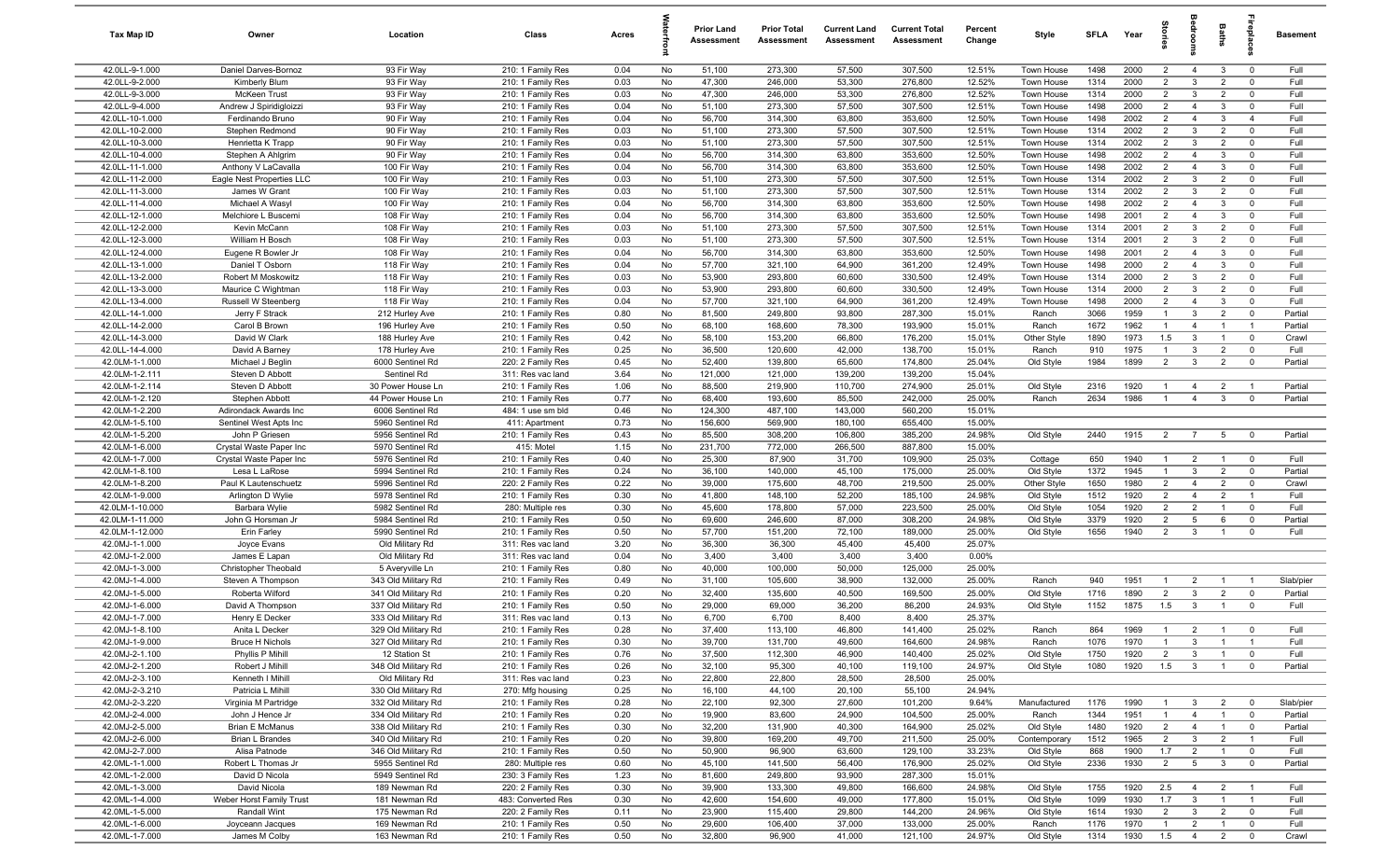| Tax Map ID                         | Owner                               | Location                                   | Class                                  | Acres        |          | <b>Prior Land</b><br>Assessment | <b>Prior Total</b><br>Assessment | <b>Current Land</b><br>Assessment | <b>Current Total</b><br><b>Assessment</b> | Percent<br>Change | Style                  | <b>SFLA</b>  | Year            | tories                           | ledroo                         | Baths                            |                               | <b>Basement</b> |
|------------------------------------|-------------------------------------|--------------------------------------------|----------------------------------------|--------------|----------|---------------------------------|----------------------------------|-----------------------------------|-------------------------------------------|-------------------|------------------------|--------------|-----------------|----------------------------------|--------------------------------|----------------------------------|-------------------------------|-----------------|
| 42.0ML-1-8.100                     | Lisa J Stripp                       | 158 Newman Rd                              | 220: 2 Family Res                      | 0.52         | No       | 66,800                          | 176,100                          | 83,500                            | 220,100                                   | 24.99%            | Old Style              | 3170         | 1920            | $\overline{2}$                   | 5                              | $\mathbf{3}$                     | $\overline{0}$                | Partial         |
| 42.0ML-1-8.200                     | Robert T Politi                     | 166 Newman Rd                              | 311: Res vac land                      | 0.52         | No       | 26,900                          | 26,900                           | 33,600                            | 33,600                                    | 24.91%            |                        |              |                 |                                  |                                |                                  |                               |                 |
| 42.0ML-1-9.000                     | Agnes Saunderson                    | 172 Newman Rd                              | 210: 1 Family Res                      | 0.60         | No       | 40,700                          | 196,000                          | 50,900                            | 245,000                                   | 25.00%            | Old Style              | 1712         | 1890            | 1.5                              | $5\overline{)}$                | $\overline{4}$                   | $\overline{1}$                | Partial         |
| 42.0MM-1-1.000                     | Lawrence J Gadwaw                   | 188 Newman Rd                              | 483: Converted Res                     | 0.20         | No       | 134,400                         | 336,000                          | 154,600                           | 386,400                                   | 15.00%            |                        |              |                 |                                  |                                |                                  |                               |                 |
| 42.0MM-1-2.000                     | Lawrence J Gadwaw                   | Cascade Rd                                 | 330: Vacant comm                       | 0.10         | No       | 8,800                           | 8,800                            | 10,100                            | 10,100                                    | 14.77%            |                        |              |                 |                                  |                                |                                  |                               |                 |
| 42.0MM-1-3.000                     | Reginald Rattee                     | 5927 Cascade Rd                            | 210: 1 Family Res                      | 0.10         | No       | 22,900                          | 103,900                          | 28,700                            | 110,900                                   | 6.74%             | Old Style              | 1134         | 1940            | $\overline{2}$                   | $\mathbf{3}$                   | $\overline{1}$                   | $\mathbf 0$                   | Full            |
| 42.0MM-1-4.000                     | <b>Clifford Wells</b>               | 5923 Cascade Rd                            | 210: 1 Family Res                      | 0.10         | No       | 21,300                          | 101,000                          | 26,600                            | 126,200                                   | 24.95%            | Old Style              | 1114         | 1909            | $\overline{2}$                   | $\overline{2}$                 | $\overline{1}$                   | $\mathbf 0$                   | Full            |
| 42.0MM-1-5.000                     | Stephen C Hare                      | 5919 Cascade Rd                            | 210: 1 Family Res                      | 0.10         | No       | 23,400                          | 96,900                           | 29,200                            | 121,100                                   | 24.97%            | Old Style              | 1026         | 1900            | $\overline{2}$                   | $\overline{2}$                 | $\overline{1}$                   | $\mathbf 0$                   | Full            |
| 42.0MM-1-6.000                     | Nicholas H Planty                   | 5917 Cascade Rd                            | 210: 1 Family Res                      | 0.10         | No       | 24,900                          | 108,900                          | 31,100                            | 136,100                                   | 24.98%            | Old Style              | 1443         | 1890            | $\overline{2}$                   | $\overline{2}$                 | $\overline{1}$                   | $\mathbf 0$                   | Partial         |
| 42.0MM-1-7.000                     | Glen G Cameron                      | 5909 Cascade Rd                            | 210: 1 Family Res                      | 0.10         | No       | 50,400                          | 162,400                          | 63,000                            | 203,000                                   | 25.00%            | Old Style              | 1087         | 1910            | 1.5                              | $\overline{2}$                 | $\overline{2}$                   | $\mathbf 0$                   | Partial         |
| 42.0MM-1-8.000                     | Robin A Cerruti                     | 5905 Cascade Rd                            | 210: 1 Family Res                      | 0.27         | No       | 34,200                          | 132,500                          | 42,700                            | 165,600                                   | 24.98%            | Old Style              | 1631         | 1900            | 2                                | $\overline{4}$                 | $\overline{2}$                   | $\overline{1}$                | Full            |
| 42.0MM-1-9.000                     | Anthony Catania                     | 27 Nichols St                              | 220: 2 Family Res                      | 0.20         | No       | 25,000                          | 100,000                          | 31,200                            | 125,000                                   | 25.00%            |                        | 1410         | 1910            | $\overline{2}$                   | $\overline{4}$                 | $\overline{2}$                   | $\mathbf 0$                   | Full            |
| 42.0MM-1-10.000<br>42.0MM-1-11.000 | Joseph A Catania<br>George N Smith  | 22 Nichols St<br>12 Nichols St             | 210: 1 Family Res<br>210: 1 Family Res | 0.70<br>0.20 | No<br>No | 37,800<br>27,600                | 129,200<br>106,200               | 47,300<br>34,600                  | 161,500<br>132,800                        | 25.00%<br>25.05%  | Old Style<br>Cottage   | 576          | 1995            | -1                               | $\mathbf{3}$                   | $\overline{1}$                   | $\mathbf 0$                   | Full            |
| 42.0MM-1-12.000                    | Adrian L Strack                     | 178 Newman Rd                              | 210: 1 Family Res                      | 0.20         | No       | 28,000                          | 100,100                          | 35,000                            | 125,100                                   | 24.98%            | Cottage                | 954          | 1930            | $\overline{1}$                   | $\overline{2}$                 | $\overline{1}$                   | $\mathbf 0$                   | Full            |
| 42.0MM-1-13.000                    | Kenneth Smith                       | 37 Nichols St                              | 311: Res vac land                      | 0.10         | No       | 9,300                           | 9,300                            | 11,600                            | 11,600                                    | 24.73%            |                        |              |                 |                                  |                                |                                  |                               |                 |
| 42.0MM-1-14.000                    | Diane Garvey                        | 33 Nichols St                              | 210: 1 Family Res                      | 0.10         | No       | 19,900                          | 72,500                           | 24,800                            | 90,600                                    | 24.97%            | Cottage                | 702          | 1940            | - 1                              | $\overline{2}$                 | $\overline{1}$                   | $\mathbf 0$                   | Full            |
| 42.0MM-1-15.000                    | Ralph Quade                         | Nichols St                                 | 311: Res vac land                      | 0.10         | No       | 13,300                          | 13,300                           | 16,600                            | 16,600                                    | 24.81%            |                        |              |                 |                                  |                                |                                  |                               |                 |
| 42.0MM-2-1.000                     | <b>WFE Ventures Inc</b>             | 5950 Sentinel Rd                           | 220: 2 Family Res                      | 1.30         | No       | 38,300                          | 122,200                          | 47,900                            | 280,800                                   | 129.79%           | Old Style              | 1170         | 1920            | $\overline{2}$                   | $\overline{2}$                 | $\overline{2}$                   | $\overline{1}$                | Full            |
| 42.0MM-3-1.000                     | William J Kelly                     | 5924 Cascade Rd                            | 210: 1 Family Res                      | 0.20         | No       | 26,700                          | 89,600                           | 33,400                            | 112,000                                   | 25.00%            | Old Style              | 1134         | 1916            | $\overline{1}$                   | $\overline{2}$                 | $\overline{1}$                   | $\mathbf 0$                   | Full            |
| 42.0MM-3-3.000                     | GBD Lake Placid Hotel LLC           | 5918 Cascade Rd                            | 414: Hotel                             | 2.31         | No       | 500,000                         | 1,500,000                        | 600,000                           | 4,900,000                                 | 226.67%           |                        |              |                 |                                  |                                |                                  |                               |                 |
| 42.0MM-3-4.000                     | Rolf A Schulte                      | Cascade Rd                                 | 311: Res vac land                      | 0.10         | No       | 2,900                           | 2,900                            | 3,600                             | 3,600                                     | 24.14%            |                        |              |                 |                                  |                                |                                  |                               |                 |
| 42.0MM-3-5.000                     | Calvin C Lewis Sr                   | Cascade Rd                                 | 311: Res vac land                      | 0.30         | No       | 14,000                          | 14,000                           | 17,500                            | 17,500                                    | 25.00%            |                        |              |                 |                                  |                                |                                  |                               |                 |
| 42.0MM-3-6.000                     | David L Fay                         | Cascade Rd                                 | 311: Res vac land                      | 0.30         | No       | 1,500                           | 1,500                            | 1,900                             | 1,900                                     | 26.67%            |                        |              |                 |                                  |                                |                                  |                               |                 |
| 42.0MM-3-7.000                     | MH Communities Ltd Prtnrshp         | Cascade Rd                                 | 330: Vacant comm                       | 0.45         | No       | 13,400                          | 13,400                           | 15,400                            | 15,400                                    | 14.93%            |                        |              |                 |                                  |                                |                                  |                               |                 |
| 42.0MM-3-8.000                     | Edgar B Baillargeon Jr              | Cascade Rd                                 | 311: Res vac land                      | 0.10         | No       | 1,600                           | 1,600                            | 2,000                             | 2,000                                     | 25.00%            |                        |              |                 |                                  |                                |                                  |                               |                 |
| 32.0GB-1-1.000                     | Linda Rath                          | NYS Route 86                               | 311: Res vac land                      | 0.10         | No       | 600                             | 600                              | 700                               | 700                                       | 16.67%            |                        |              |                 |                                  |                                |                                  |                               |                 |
| 32.0GB-1-2.000                     | <b>Toby Neverett</b>                | NYS Route 86                               | 311: Res vac land                      | 0.10         | No       | 3,100                           | 3,100                            | 3,600                             | 3,600                                     | 16.13%            |                        |              |                 |                                  |                                |                                  |                               |                 |
| 32.0GB-1-4.000                     | Danny L Woodruff                    | 1295 Pine St                               | 439: Sm park gar                       | 0.30         | No       | 18,400                          | 30,400                           | 21,600                            | 35,700                                    | 17.43%            |                        |              |                 |                                  |                                |                                  |                               |                 |
| 32.0GB-1-5.000                     | Danny L Woodruff                    | 1291 Pine St                               | 210: 1 Family Res                      | 0.10         | No       | 13,400                          | 100,200                          | 15,700                            | 117,700                                   | 17.47%            | Old Style              | 969          | 1920            | $\overline{2}$                   | $\overline{\mathbf{3}}$        | $\overline{1}$                   | $\mathbf 0$                   | Full            |
| 32.0GB-1-6.000                     | Margaret LaPoint                    | 1287 Pine St                               | 210: 1 Family Res                      | 0.10         | No       | 11,400                          | 80,100                           | 13,400                            | 87,100                                    | 8.74%             | Old Style              | 1044         | 1920            | 1.7                              | $\mathbf{3}$                   | -1                               | $\mathbf 0$                   | Partial         |
| 32.0GB-1-7.000                     | Alan L Latourelle                   | 1285 Pine St                               | 210: 1 Family Res                      | 0.40         | No       | 27,800                          | 112,800                          | 32,600                            | 132,500                                   | 17.46%            | Old Style              | 1587         | 1920            | $\overline{2}$                   | $\mathbf{3}$                   | $\overline{1}$                   | $\mathbf 0$                   | Partial         |
| 32.0GB-1-8.000                     | Gregory Zeh                         | 134 Shepard Ave                            | 411: Apartment                         | 0.20         | No       | 57,500                          | 228,700                          | 67,500                            | 268,700                                   | 17.49%            |                        |              |                 |                                  |                                |                                  |                               |                 |
| 32.0GB-1-9.000                     | Lawrence J Corrow                   | 1275 Pine St                               | 210: 1 Family Res                      | 0.10         | No       | 10,000                          | 61,900                           | 11,700                            | 72,700                                    | 17.45%            | Old Style              | 1132         | 1930            | 1.5                              | $\mathbf{3}$                   | $\overline{1}$                   | $\mathbf 0$                   | Full            |
| 32.0GB-1-10.000                    | Charles J Nicastro                  | 1275 Pine St                               | 230: 3 Family Res                      | 0.10         | No       | 22,900                          | 112,400                          | 26,900                            | 132,100                                   | 17.53%            | Old Style              | 2598         | 1920            | 2.7                              | $5^{\circ}$                    | 3                                | $\mathbf{0}$                  | Full            |
| 32.0GB-1-11.000                    | Almer Cirikovic                     | 1273 Pine St                               | 210: 1 Family Res                      | 0.20         | No       | 17,400                          | 75,000                           | 20,400                            | 88,100                                    | 17.47%            | Old Style              | 2060         | 1925            | $\overline{2}$                   | $\mathbf{3}$                   | $\overline{1}$                   | $\mathbf 0$                   | Crawl           |
| 32.0GB-1-12.000<br>32.0GB-1-13.000 | Karen L Lewis<br>Philip E Williams  | 103 Helen St<br>95 Helen St                | 210: 1 Family Res<br>210: 1 Family Res | 0.10<br>0.10 | No<br>No | 21,200<br>13,000                | 122,300<br>96,200                | 24,900<br>15,200                  | 143,700<br>113,000                        | 17.50%<br>17.46%  | Old Style<br>Old Style | 1980<br>1212 | 1920<br>1910    | $\overline{2}$<br>1.5            | $\mathbf{3}$<br>$\overline{2}$ | $\overline{1}$<br>$\overline{1}$ | $\mathbf 0$<br>$\overline{0}$ | Partial<br>Full |
| 32.0GB-1-14.000                    | John B Melching                     | Helen St                                   | 311: Res vac land                      | 0.10         | No       | 7,500                           | 7,500                            | 8,800                             | 8,800                                     | 17.33%            |                        |              |                 |                                  |                                |                                  |                               |                 |
| 32.0GB-1-15.000                    | John B Melching                     | 87 Helen St                                | 210: 1 Family Res                      | 0.10         | No       | 14,500                          | 114,000                          | 17,100                            | 134,000                                   | 17.54%            | Colonial               | 2153         | 1920            | 2                                | $\overline{\mathbf{3}}$        | $\overline{1}$                   | $\mathbf 0$                   | Partial         |
| 32.0GB-1-16.000                    | Emil J Schneider                    | 100 Franklin Ave                           | 411: Apartment                         | 0.10         | No       | 13,300                          | 120,500                          | 15,600                            | 141,600                                   | 17.51%            |                        |              |                 |                                  |                                |                                  |                               |                 |
| 32.0GB-1-17.000                    | Daniel J Cook                       | 108 Franklin Ave                           | 411: Apartment                         | 0.20         | No       | 13,400                          | 88,700                           | 15,700                            | 104,200                                   | 17.47%            |                        |              |                 |                                  |                                |                                  |                               |                 |
| 32.0GB-1-19.000                    | Steven D Hilbert                    | 129 Franklin Ave                           | 418: Inn/lodge                         | 2.30         | No       | 67,100                          | 332,800                          | 78,800                            | 391,000                                   | 17.49%            |                        |              |                 |                                  |                                |                                  |                               |                 |
| 32.0GB-1-20.000                    | Thaddeus H Bandru                   | 119 Franklin Ave                           | 210: 1 Family Res                      | 0.10         | No       | 17,100                          | 114,400                          | 20,100                            | 134,400                                   | 17.48%            | Old Style              | 3102         | 1900            | $\overline{2}$                   | $\mathbf{3}$                   | $\mathbf{3}$                     |                               | Partial         |
| 32.0GB-1-21.000                    | Amanda J Zullo                      | 113 Franklin Ave                           | 210: 1 Family Res                      | 0.20         | No       | 17,000                          | 150,000                          | 19,900                            | 143,440                                   | $-4.37%$          | Old Style              | 1453         | 1910            | $\overline{2}$                   | $\overline{2}$                 | $\overline{1}$                   | $\overline{1}$                | Full            |
| 32.0GB-1-22.000                    | Kathleen E Mullen-Schneck           | 107 Franklin Ave                           | 210: 1 Family Res                      | 0.20         | No       | 28,000                          | 150,000                          | 32,800                            | 176,200                                   | 17.47%            | Old Style              | 1960         | 1920            | $\overline{2}$                   | $\overline{4}$                 | $\overline{2}$                   | $\overline{1}$                | Full            |
| 32.0GB-1-23.000                    | James Constant                      | 103 Franklin Ave                           | 210: 1 Family Res                      | 0.10         | No       | 15,900                          | 89,800                           | 18,700                            | 139,000                                   | 54.79%            | Old Style              | 1266         | 1930            | $\overline{2}$                   | $\mathbf{3}$                   | $\overline{1}$                   | $\mathbf{1}$                  | Full            |
| 32.0GB-1-24.000                    | Genevieve M Clarkson                | 97 Franklin Ave                            | 210: 1 Family Res                      | 0.20         | No       | 17,500                          | 68,500                           | 20,600                            | 80,500                                    | 17.52%            | Old Style              | 1360         | 1925            | $\overline{2}$                   | $\overline{2}$                 | $\overline{1}$                   | $\overline{0}$                | Partial         |
| 32.0GB-1-25.000                    | Frederick A Lichterwalter           | 71 Helen St                                | 210: 1 Family Res                      | 0.10         | No       | 16,400                          | 102,900                          | 19,300                            | 120,900                                   | 17.49%            | Old Style              | 2278         | 1910            | $\overline{2}$                   | $\overline{2}$                 | $\overline{1}$                   | $\mathbf 0$                   | Full            |
| 32.0GB-1-26.000                    | Melinda L Little                    | Shepard Ave                                | 311: Res vac land                      | 0.30         | No       | 7,200                           | 7,200                            | 8,500                             | 8,500                                     | 18.06%            |                        |              |                 |                                  |                                |                                  |                               |                 |
| 32.0GB-1-27.000                    | Melinda L Little                    | 118 Shepard Ave                            | 210: 1 Family Res                      | 0.20         | No       | 28,500                          | 108,900                          | 33,500                            | 128,000                                   | 17.54%            | Old Style              | 1992         | 1900            | $\overline{2}$                   | $\overline{4}$                 | $\overline{2}$                   | $\overline{1}$                | Full            |
| 32.0GB-1-28.000                    | Kimberly S Rutledge                 | 122 Shepard Ave                            | 210: 1 Family Res                      | 0.20         | No       | 28,500                          | 109,300                          | 33,500                            | 128,400                                   | 17.47%            | Old Style              | 1759         | 1900            | $\overline{2}$                   | $\mathbf{3}$                   | $\overline{1}$                   | $\overline{1}$                | Full            |
| 32.0GB-1-29.000                    | Lynn M Hart                         | 128 Shepard Ave                            | 210: 1 Family Res                      | 0.20         | No       | 27,800                          | 94,600                           | 32,700                            | 111,200                                   | 17.55%            | Old Style              | 1309         | 1910            | $\overline{2}$                   | $\mathbf{3}$                   | $\overline{1}$                   | $\mathbf{0}$                  | Full            |
| 32.0GB-2-1.000                     | Lacy Rezek                          | 1304 Pine St                               | 210: 1 Family Res                      | 0.50         | No       | 46,600                          | 117,700                          | 54,800                            | 125,000                                   | 6.20%             | Old Style              | 2387         | 1900            | $\overline{2}$                   | $\mathbf{3}$                   | $\overline{2}$                   | $\mathbf 0$                   | Full            |
| 32.0GB-2-3.000                     | John W Barge                        | 23 Forest Hill Ave                         | 210: 1 Family Res                      | 0.30         | No       | 36,500                          | 106,200                          | 42,900                            | 124,800                                   | 17.51%            | Old Style              | 1466         | 1907            | $\overline{2}$                   | $\overline{4}$                 | $\overline{1}$                   | $\overline{\mathbf{0}}$       | Partial         |
| 32.0GB-2-4.000                     | Joseph M Catalano Jr                | 37 Forest Hill Ave                         | 210: 1 Family Res                      | 0.20         | No       | 28,700                          | 114,200                          | 33,700                            | 134,200                                   | 17.51%            | Old Style              | 1954         | 1902            | $\overline{2}$                   | $\overline{4}$                 | $\overline{2}$                   | $\overline{0}$                | Partial         |
| 32.0GB-2-5.000                     | Joseph M Marocco                    | 43 Forest Hill Ave                         | 210: 1 Family Res                      | 0.10         | No       | 16,900                          | 112,800                          | 19,800                            | 132,500                                   | 17.46%            | Old Style              | 1602         | 1920            | $\overline{2}$                   | $\mathbf{3}$                   | $\overline{1}$                   | $\overline{\mathbf{0}}$       | Full            |
| 32.0GB-2-6.000                     | Jonathan M LaPierre                 | 521 Forest Hill Ave                        | 220: 2 Family Res                      | 0.20         | No       | 28,700                          | 111,900                          | 33,700                            | 131,500                                   | 17.52%            | Old Style              | 1770         | 1925            | 1.7                              | $\overline{3}$                 | $\overline{2}$                   | $\overline{0}$                | Full            |
| 32.0GB-2-7.000<br>32.0GB-2-8.000   | Alan Beideck<br>Arthur J Fredericks | 517 Forest Hill Ave<br>513 Forest Hill Ave | 210: 1 Family Res<br>210: 1 Family Res | 0.20<br>0.20 | No<br>No | 28,700<br>28,300                | 111,900<br>180,000               | 33,700<br>33,300                  | 131,500<br>211,500                        | 17.52%<br>17.50%  | Old Style<br>Old Style | 1842<br>1893 | 1920<br>1920    | $\overline{2}$<br>$\overline{2}$ | $\mathbf{3}$<br>$\mathbf{3}$   | $\overline{1}$<br>$\overline{1}$ | $\mathbf 0$<br>$\mathbf 0$    | Partial<br>Full |
| 32.0GB-2-9.000                     | Louise LaFountain                   | 34 Forest Hill Ave                         | 210: 1 Family Res                      | 0.50         | No       | 45,200                          | 89,800                           | 53,100                            | 105,500                                   | 17.48%            | Cottage                | 1195         | 1900            | 1.5                              | $\overline{2}$                 | $\overline{1}$                   | $\overline{0}$                | Partial         |
| 32.0GB-2-10.000                    | Ivan A Irvine                       | Pine St                                    | 311: Res vac land                      | 0.60         | No       | 17,700                          | 17,700                           | 20,800                            | 20,800                                    | 17.51%            |                        |              |                 |                                  |                                |                                  |                               |                 |
| 32.0GB-2-11.000                    | Robert K Hagar                      | Pine St                                    | 312: Vac w/imprv                       | 0.20         | No       | 11,900                          | 11,900                           | 13,500                            | 14,000                                    | 17.65%            |                        |              |                 |                                  |                                |                                  |                               |                 |
| 32.0GB-2-12.000                    | Robert Hagar                        | Pine St                                    | 210: 1 Family Res                      | 0.36         | No       | 40,300                          | 125,900                          | 47,300                            | 147,900                                   | 17.47%            | Old Style              | 2275         | 1900  1.7  2  1 |                                  |                                |                                  | $\overline{0}$                | Full            |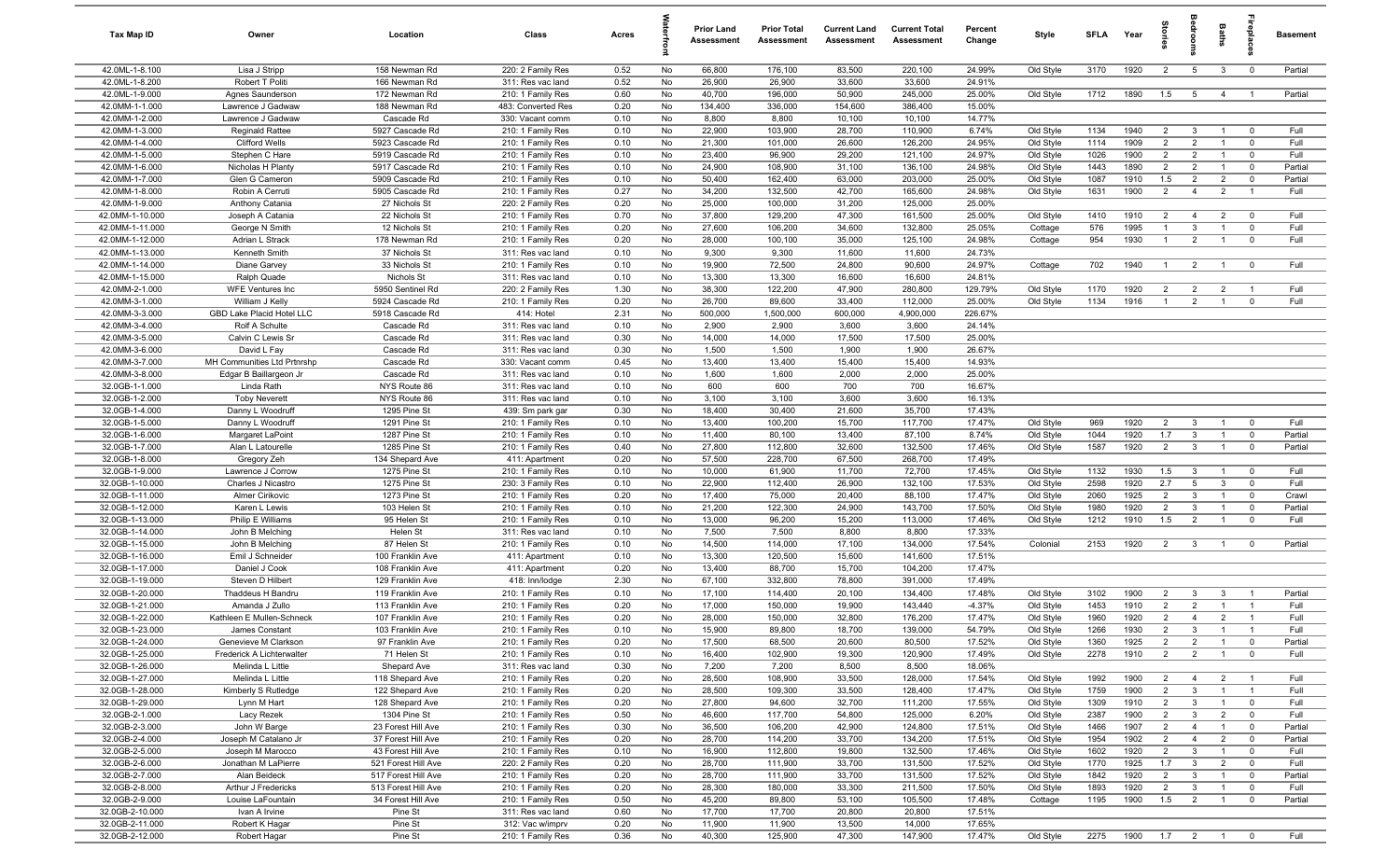| Tax Map ID                         | Owner                                      | Location                                   | Class                                  | Acres        |          | <b>Prior Land</b><br>Assessment | <b>Prior Total</b><br>Assessment | <b>Current Land</b><br>Assessment | <b>Current Total</b><br>Assessment | Percent<br>Change  | Style                  | <b>SFLA</b>  | Year         | tories                           | g                              | Baths                            | Lebia                                     | Basement         |
|------------------------------------|--------------------------------------------|--------------------------------------------|----------------------------------------|--------------|----------|---------------------------------|----------------------------------|-----------------------------------|------------------------------------|--------------------|------------------------|--------------|--------------|----------------------------------|--------------------------------|----------------------------------|-------------------------------------------|------------------|
| 32.0GB-2-13.000                    | Susan R Harrington                         | 1272 Pine St                               | 210: 1 Family Res                      | 0.17         | No       | 27,200                          | 81,500                           | 32,000                            | 95,800                             | 17.55%             | Old Style              | 1152         | 1945         | $\overline{2}$                   | $\mathbf{3}$                   | $\overline{1}$                   | $\mathbf{0}$                              | Full             |
| 32.0GB-2-14.000                    | Dwight D Rogers                            | 1278 Pine St                               | 210: 1 Family Res                      | 0.22         | No       | 32,500                          | 87,500                           | 38,200                            | 102,800                            | 17.49%             | Old Style              | 2156         | 1949         | $\overline{2}$                   | $\overline{4}$                 | $\overline{2}$                   | $\overline{1}$                            | Full             |
| 32.0GB-2-15.000                    | Kenneth J Casler                           | 1286 Pine St                               | 311: Res vac land                      | 0.20         | No       | 5,900                           | 5,900                            | 6,900                             | 6,900                              | 16.95%             |                        |              |              |                                  |                                |                                  |                                           |                  |
| 32.0GB-2-16.000                    | Douglas M McCabe                           | 10 Forest Hill Ave                         | 210: 1 Family Res                      | 0.18         | No       | 26,000                          | 104,500                          | 30,600                            | 122,800                            | 17.51%             | Old Style              | 1242         | 1910         | 1.7                              | $\overline{2}$                 |                                  | $^{\circ}$                                | Full             |
| 32.0GB-2-17.000<br>32.0GB-3-1.000  | Kenneth J Casler<br>Charles R McGrath      | Pine St<br>84 Helen St                     | 210: 1 Family Res<br>210: 1 Family Res | 0.20<br>0.20 | No<br>No | 27,600<br>29,000                | 90,700<br>119,500                | 32,500<br>34,100                  | 106,600<br>140,400                 | 17.53%<br>17.49%   | Old Style<br>Old Style | 1568<br>1564 | 1900<br>1900 | $\overline{2}$<br>$\overline{2}$ | $\mathbf{3}$<br>$\mathbf{3}$   | $\mathbf{1}$<br>$\mathbf{1}$     | $^{\circ}$<br>$\mathbf 0$                 | Full<br>Full     |
| 32.0GB-3-2.000                     | Grover J Moore                             | 90 Helen St                                | 411: Apartment                         | 0.10         | No       | 15,800                          | 88,700                           | 18,500                            | 104,200                            | 17.47%             |                        |              |              |                                  |                                |                                  |                                           |                  |
| 32.0GB-3-3.000                     | Darryl M McDonough                         | 96 Helen St                                | 210: 1 Family Res                      | 0.10         | No       | 16,400                          | 104,900                          | 19,300                            | 123,300                            | 17.54%             | Old Style              | 1414         | 1900         | 1.7                              | $\mathbf{3}$                   | $\overline{1}$                   | $\overline{1}$                            | Full             |
| 32.0GB-3-4.000                     | Jeffrey L Haig                             | 8 Fawn St                                  | 210: 1 Family Res                      | 0.10         | No       | 16,400                          | 102,500                          | 19,200                            | 120,400                            | 17.46%             | Old Style              | 1471         | 1920         | 1.7                              | 2                              | $\overline{1}$                   | $\overline{0}$                            | Full             |
| 32.0GB-3-5.000                     | Grover J Moore                             | Clinton Ave                                | 311: Res vac land                      | 0.10         | No       | 12,300                          | 12,300                           | 14,500                            | 14,500                             | 17.89%             |                        |              |              |                                  |                                |                                  |                                           |                  |
| 32.0GB-3-6.000                     | Richard Torres Jr                          | 102 Helen St                               | 220: 2 Family Res                      | 0.20         | No       | 16,700                          | 108,200                          | 19,600                            | 127,100                            | 17.47%             | Old Style              | 2150         | 1910         | $\overline{2}$                   | $\mathbf{3}$                   | $\overline{2}$                   | $\overline{0}$                            | Partial          |
| 32.0GB-3-7.000                     | James M Sayles                             | 1259 Pine St                               | 210: 1 Family Res                      | 0.11         | No       | 16,200                          | 72,900                           | 19,100                            | 85,700                             | 17.56%             | Old Style              | 1056         | 1910         | $\overline{2}$                   | $\mathbf{3}$                   | $\overline{2}$                   | $^{\circ}$                                | Partial          |
| 32.0GB-3-8.000                     | Sheldon K Hayward                          | 1251 Pine St                               | 210: 1 Family Res                      | 0.41         | No       | 17,800                          | 65,300                           | 20,900                            | 76,700                             | 17.46%             | Other Style            | 2260         | 1940         | $\overline{1}$                   | 2                              | $\overline{1}$                   | $\mathbf{0}$                              | Slab/pier        |
| 32.0GB-4-1.000                     | Ronald H DeLair                            | Pine St                                    | 311: Res vac land                      | 0.20         | No       | 600                             | 600                              | 700                               | 700                                | 16.67%             |                        |              |              |                                  |                                |                                  |                                           |                  |
| 32.0GB-4-2.000                     | Charles E Riley                            | Pine St                                    | 311: Res vac land                      | 0.10         | No       | 1,900                           | 1,900                            | 2,200                             | 2,200                              | 15.79%             |                        |              |              |                                  |                                |                                  |                                           |                  |
| 32.0GB-5-1.000                     | P&R Development Inc                        | Morgans Ln                                 | 311: Res vac land                      | 0.39         | No       | 45,000                          | 275,000                          | 52,900                            | 52,900                             | $-80.76%$          |                        |              |              |                                  |                                |                                  |                                           |                  |
| 32.0GB-5-2.000                     | Edwina D Cormier                           | 89 Stevenson Rd                            | 210: 1 Family Res                      | 0.37         | No       | 45,000                          | 275,000                          | 52,900                            | 265,000                            | $-3.64%$<br>17.56% | Colonial               | 1680         | 2004         | $\overline{2}$                   | 3                              | $\overline{2}$                   | $\Omega$                                  | Full             |
| 32.0GB-5-3.000<br>32.0GB-5-4.000   | P&R Development Inc<br>P&R Development Inc | Morgans Ln<br>Morgans Ln                   | 311: Res vac land<br>311: Res vac land | 0.41<br>0.39 | No<br>No | 45,000<br>45,000                | 45,000<br>45,000                 | 52,900<br>52,900                  | 52,900<br>52,900                   | 17.56%             |                        |              |              |                                  |                                |                                  |                                           |                  |
| 32.0GB-5-5.000                     | P&R Development Inc                        | Morgans Ln                                 | 311: Res vac land                      | 0.49         | No       | 45,000                          | 45,000                           | 52,900                            | 52,900                             | 17.56%             |                        |              |              |                                  |                                |                                  |                                           |                  |
| 32.0GB-5-6.100                     | Lutz F Goesser                             | 16 Morgans Ln                              | 210: 1 Family Res                      | 0.36         | No       |                                 |                                  | 50,000                            | 300,000                            |                    | Colonial               | 1714         | 2005         | $\overline{2}$                   | $\overline{4}$                 | $\overline{2}$                   | $\overline{0}$                            | Full             |
| 32.0GB-5-6.200                     | John R Wamsganz                            | Morgans Ln                                 | 311: Res vac land                      | 0.06         | No       |                                 |                                  | 1,000                             | 1,000                              |                    |                        |              |              |                                  |                                |                                  |                                           |                  |
| 32.0GC-1-2.000                     | William R Cluckey                          | 55 Forest Hill Ave                         | 220: 2 Family Res                      | 0.30         | No       | 37,000                          | 112,800                          | 43,400                            | 132,500                            | 17.46%             | Old Style              | 1813         | 1910         | $\overline{1}$                   | $\overline{2}$                 | $\overline{2}$                   | $\overline{0}$                            | Full             |
| 32.0GC-1-3.000                     | Clair Touby                                | Pine St                                    | 323: Vacant rural                      | 0.20         | Yes      | 5,600                           | 5,600                            | 6,600                             | 6,600                              | 17.86%             |                        |              |              |                                  |                                |                                  |                                           |                  |
| 32.0GC-1-4.000                     | Susan A Blanchard                          | 75 Forest Hill Ave                         | 220: 2 Family Res                      | 0.22         | No       | 31,600                          | 125,800                          | 37,100                            | 147,800                            | 17.49%             | Old Style              | 1561         | 1915         | 1.7                              | $\mathbf{3}$                   | $\overline{2}$                   | $\overline{1}$                            | Full             |
| 32.0GC-1-5.000                     | Alan H Sutphen                             | 83 Forest Hill Ave                         | 210: 1 Family Res                      | 0.20         | No       | 28,800                          | 115,800                          | 33,900                            | 136,100                            | 17.53%             | Old Style              | 1820         | 1940         | $\overline{2}$                   | $\mathbf{3}$                   | $\overline{2}$                   | $\Omega$                                  | Full             |
| 32.0GC-1-6.000                     | Neil C Harvey                              | 93 Forest Hill Ave                         | 210: 1 Family Res                      | 0.10         | No       | 16,100                          | 94,300                           | 18,900                            | 110,800                            | 17.50%             | Old Style              | 1402         | 1945         | $\overline{2}$                   | $\mathbf{3}$                   | $\overline{1}$                   | $\mathbf 0$                               | Full             |
| 32.0GC-1-7.000                     | Kelli A OSullivan                          | 97 Forest Hill Ave                         | 210: 1 Family Res                      | 0.08         | No       | 12,800                          | 74,300                           | 15,000                            | 87,300                             | 17.50%             | Old Style              | 1180         | 1915         | $\overline{2}$                   | $\mathbf{3}$                   | $\mathbf{1}$                     | $\mathbf 0$                               | Partial          |
| 32.0GC-1-8.000                     | Paul N Johnson                             | 101 Forest Hill Ave                        | 210: 1 Family Res                      | 0.10         | No       | 16,200                          | 94,800                           | 19,000                            | 111,400                            | 17.51%             | Old Style              | 1512         | 1875         | $\overline{2}$                   | $\mathbf{3}$                   | $\overline{1}$                   | $\mathbf 0$                               | Partial          |
| 32.0GC-1-9.000                     | Sylvia R Watson                            | 105 Forest Hill Ave                        | 210: 1 Family Res                      | 0.51         | No       | 33,800                          | 100,800                          | 39,700                            | 118,400<br>96,500                  | 17.46%             | Cottage                | 862<br>2637  | 1945<br>1886 | $\mathbf{1}$<br>$\overline{2}$   | $\overline{2}$<br>$\mathbf{3}$ | $\mathbf{3}$                     | -1                                        | Partial          |
| 32.0GC-1-10.000<br>32.0GC-2-1.000  | <b>Clair Touby</b><br>Bryan S Dawson       | 113 Forest Hill Ave<br>487 Forest Hill Ave | 220: 2 Family Res<br>210: 1 Family Res | 0.08<br>0.20 | No<br>No | 13,200<br>18,900                | 82,100<br>120,000                | 15,500<br>22,200                  | 141,000                            | 17.54%<br>17.50%   | Old Style<br>Old Style | 1237         | 1930         | 1.5                              | $\mathbf{3}$                   | $\overline{1}$                   | $\mathbf 0$<br>$^{\circ}$                 | Crawl<br>Partial |
| 32.0GC-2-2.000                     | Craig H Stevens                            | 489 Forest Hill Ave                        | 210: 1 Family Res                      | 0.20         | No       | 29,500                          | 130,700                          | 34,700                            | 153,600                            | 17.52%             | Old Style              | 2082         | 1930         | $\overline{2}$                   | $\mathbf{3}$                   | $\overline{1}$                   | $\mathbf 0$                               | Full             |
| 32.0GC-2-3.000                     | George V Outcalt Jr                        | 495 Forest Hill Ave                        | 210: 1 Family Res                      | 0.20         | No       | 28,700                          | 112,800                          | 33,700                            | 132,500                            | 17.46%             | Old Style              | 1892         | 1949         | 2                                | $\overline{4}$                 | $\overline{2}$                   | $\mathbf 0$                               | Partial          |
| 32.0GC-2-4.000                     | Patricia A Irvine                          | 505 Forest Hill Ave                        | 210: 1 Family Res                      | 0.50         | No       | 20,900                          | 89,800                           | 24,500                            | 105,500                            | 17.48%             | Old Style              | 1576         | 1940         | $\overline{1}$                   | $\overline{2}$                 | $\overline{1}$                   | $^{\circ}$                                | Partial          |
| 32.0GC-2-5.000                     | Pew Trust                                  | 52 Forest Hill Ave                         | 210: 1 Family Res                      | 0.20         | No       | 28,800                          | 115,900                          | 33,900                            | 136,200                            | 17.52%             | Old Style              | 1312         | 1957         | $\overline{1}$                   | $\overline{2}$                 | $\overline{1}$                   | $\overline{1}$                            | Full             |
| 32.0GC-2-6.000                     | Richard P Branch                           | 512 Forest Hill Ave                        | 210: 1 Family Res                      | 0.10         | No       | 16,400                          | 102,100                          | 19,300                            | 120,000                            | 17.53%             | Cape Cod               | 1276         | 1950         | 1.5                              | $\overline{2}$                 | $\overline{1}$                   | $\overline{1}$                            | Full             |
| 32.0GC-2-7.000                     | Jennifer J Rondeau                         | 508 Forest Hill Ave                        | 210: 1 Family Res                      | 0.14         | No       | 17,000                          | 111,600                          | 19,900                            | 131,100                            | 17.47%             | Old Style              | 939          | 1930         | $\overline{1}$                   | $\overline{2}$                 | $\mathbf{1}$                     | $\mathbf{0}$                              | Slab/pier        |
| 32.0GC-2-8.000                     | Henry Trotter                              | 502 Forest Hill Ave                        | 411: Apartment                         | 0.20         | No       | 28,700                          | 112,800                          | 33,700                            | 132,500                            | 17.46%             |                        |              |              |                                  |                                |                                  |                                           |                  |
| 32.0GC-2-9.000                     | Mark C Laramee                             | 498 Forest Hill Ave                        | 210: 1 Family Res                      | 0.10         | No       | 15,900                          | 91,100                           | 18,600                            | 107,000                            | 17.45%             | Old Style              | 1537         | 1910         | $\mathbf{1}$                     | $\mathbf{3}$                   | $\overline{2}$                   | $\mathbf 0$                               | Full             |
| 32.0GC-2-10.000                    | Sunday Zolko                               | 494 Forest Hill Ave                        | 210: 1 Family Res                      | 0.12         | No       | 18,400                          | 94,000                           | 21,600                            | 110,400                            | 17.45%             | Old Style              | 1630         | 1910         | 2                                | $\mathbf{3}$                   | $\mathbf{1}$                     | $^{\circ}$                                | Full             |
| 32.0GC-2-11.000                    | Francis G Brier                            | 490 Forest Hill Ave                        | 210: 1 Family Res                      | 0.10         | No       | 14,000                          | 48,900                           | 16,500                            | 57,500                             | 17.59%             | Old Style              | 1002         | 1949         | $2^{\circ}$                      | $\overline{2}$                 | $\overline{1}$                   | $\mathbf 0$                               | Slab/pier        |
| 32.0GC-2-12.000<br>32.0GC-2-13.000 | Ona C Allen                                | 484 Forest Hill Ave<br>477 Forest Hill Ave | 210: 1 Family Res<br>210: 1 Family Res | 0.20<br>0.30 | No<br>No | 25,900<br>38,100                | 52,200<br>139,600                | 30,400<br>44,700                  | 61,300<br>164,000                  | 17.43%<br>17.48%   | Cottage<br>Old Style   | 600<br>2161  | 1935<br>1923 | $\overline{1}$<br>1.7            | $\mathbf{3}$                   | $\overline{2}$                   | $^{\circ}$                                | Crawl<br>Full    |
| 32.0GC-2-14.000                    | Donald Morgan<br>Donald W Morgan           | Forest Hill Ave                            | 311: Res vac land                      | 0.30         | No       | 8,800                           | 8,800                            | 10,300                            | 10,300                             | 17.05%             |                        |              |              |                                  |                                |                                  |                                           |                  |
| 32.0GC-2-15.000                    | Phillip Lalande                            | 455 Forest Hill Ave                        | 210: 1 Family Res                      | 1.50         | No       | 59,300                          | 226,400                          | 69,700                            | 266,000                            | 17.49%             | Split Level            | 2072         | 1975         | $\overline{1}$                   | $\mathbf{3}$                   | $\overline{1}$                   |                                           | Full             |
| 32.0GC-2-16.000                    | Tammy S LaLande                            | 439 Forest Hill Ave                        | 210: 1 Family Res                      | 0.40         | No       | 45,800                          | 204,400                          | 53,800                            | 240,200                            | 17.51%             | Cottage                | 704          | 1952         | $\overline{1}$                   | $\overline{1}$                 |                                  |                                           | Full             |
| 32.0GC-2-17.000                    | Tammy S LaLande                            | Forest Hill Ave                            | 313: Watrfrnt vac                      | 0.20         | Yes      | 6,200                           | 6,200                            | 7,300                             | 7,300                              | 17.74%             |                        |              |              |                                  |                                |                                  |                                           |                  |
| 32.0GC-2-18.100                    | Ona C Allen                                | 474 Forest Hill Ave                        | 210: 1 Family Res                      | 0.90         | Yes      | 41,700                          | 269,600                          | 49,000                            | 316,800                            | 17.51%             | Log Cabin              | 1800         | 1994         | 1.5                              | $\overline{\mathbf{3}}$        | $\mathbf{3}$                     | $\overline{0}$                            | Full             |
| 32.0GC-2-18.200                    | Philip L LaLande                           | Forest Hill Ave                            | 311: Res vac land                      | 0.03         | No       | 700                             | 700                              | 800                               | 800                                | 14.29%             |                        |              |              |                                  |                                |                                  |                                           |                  |
| 32.0GC-2-19.000                    | Sunday Zolko                               | Forest Hill Ave                            | 311: Res vac land                      | 0.13         | No       | 4,800                           | 4,800                            | 5,600                             | 5,600                              | 16.67%             |                        |              |              |                                  |                                |                                  |                                           |                  |
| 32.0GC-2-20.100                    | Margaret Willett                           | Forest Hill Ave                            | 210: 1 Family Res                      | 0.13         | No       | 10,300                          | 65,300                           | 12,100                            | 76,700                             | 17.46%             | Other Style            | 1944         | 1975         | $\overline{1}$                   | $\overline{2}$                 | $\overline{1}$                   | $\overline{0}$                            | Full             |
| 32.0GC-2-20.200                    | Rodger Willett                             | 18 Ridge Way                               | 270: Mfg housing                       | 0.20         | No       | 8,400                           | 44,100                           | 9,900                             | 51,800                             | 17.46%             |                        |              |              |                                  |                                |                                  |                                           |                  |
| 32.0GC-2-21.000                    | John R Stack                               | 10 Moody Way                               | 210: 1 Family Res                      | 0.09         | No       | 14,100                          | 90,000                           | 16,600                            | 105,800                            | 17.56%             | Old Style              | 1008         | 1928         | 1.5                              | $\mathbf{3}$                   | $\mathbf{1}$                     | $\overline{\mathbf{0}}$                   | Partial          |
| 32.0GC-2-22.000                    | Teresa A Gowan                             | 9 Ridge Way                                | 312: Vac w/imprv                       | 0.11         | No       | 16,300                          | 57,100                           | 19,200                            | 67,100                             | 17.51%             |                        |              |              |                                  |                                |                                  |                                           |                  |
| 32.0GC-2-23.000                    | Theresa M Callahan                         | 12 Moody Way                               | 210: 1 Family Res                      | 0.14         | No       | 20,800                          | 96,300                           | 24,500                            | 113,200                            | 17.55%             | Cape Cod               | 1466         | 1940         | 1.7                              | $\mathbf{3}$                   | $\overline{2}$                   | $\overline{\mathbf{0}}$                   | Full             |
| 32.0GC-2-24.000<br>32.0GC-2-25.000 | Elaine Stacey<br>Joann Branch              | 68 Forest Hill Ave<br>80 Forest Hill Ave   | 210: 1 Family Res<br>210: 1 Family Res | 0.30<br>0.30 | No<br>No | 35,700<br>36,800                | 86,900<br>112,400                | 41,900<br>43,300                  | 102,100<br>132,100                 | 17.49%<br>17.53%   | Old Style<br>Old Style | 2075<br>1566 | 1920<br>1930 | 1.7<br>$\overline{2}$            | $\overline{4}$<br>$\mathbf{3}$ | $\overline{2}$<br>$\overline{1}$ | $\overline{\mathbf{0}}$<br>$\overline{1}$ | Full<br>Full     |
| 32.0GC-2-26.000                    | Colleen A Gowan                            | 10 Ridge Way                               | 270: Mfg housing                       | 1.20         | Yes      | 26,100                          | 51,300                           | 30,700                            | 60,300                             | 17.54%             |                        |              |              |                                  |                                |                                  |                                           |                  |
| 32.0GC-2-27.000                    | Karen L Lewis                              | 94 Forest Hill Ave                         | 210: 1 Family Res                      | 0.60         | Yes      | 35,800                          | 98,100                           | 42,100                            | 115,300                            | 17.53%             | Cottage                | 896          | 1960         | $\overline{1}$                   | $\overline{1}$                 | $\overline{1}$                   | $\overline{\mathbf{0}}$                   | Slab/pier        |
| 32.0GC-2-28.000                    | Theresa M Callahan                         | Pine St                                    | 311: Res vac land                      | 0.12         | No       | 3,700                           | 3,700                            | 4,300                             | 4,300                              | 16.22%             |                        |              |              |                                  |                                |                                  |                                           |                  |
| 32.0GC-2-29.000                    | Nathaniel T Oddy                           | 62 Labrador Ln                             | 210: 1 Family Res                      | 0.43         | No       | 20,200                          | 102,900                          | 23,700                            | 120,900                            | 17.49%             | Ranch                  | 864          | 1985         | $\overline{1}$                   | $\overline{1}$                 | $\overline{1}$                   | $\overline{0}$                            | Full             |
| 32.0GC-3-1.000                     | Gerald J Bough Jr                          | Forest Hill Ave                            | 313: Watrfrnt vac                      | 0.02         | Yes      | 500                             | 500                              | 600                               | 600                                | 20.00%             |                        |              |              |                                  |                                |                                  |                                           |                  |
| 32.0GC-3-2.000                     | Stephen H Ettinger                         | Forest Hill Ave                            | 313: Watrfrnt vac                      | 0.13         | Yes      | 4,100                           | 4,100                            | 4,800                             | 4,800                              | 17.07%             |                        |              |              |                                  |                                |                                  |                                           |                  |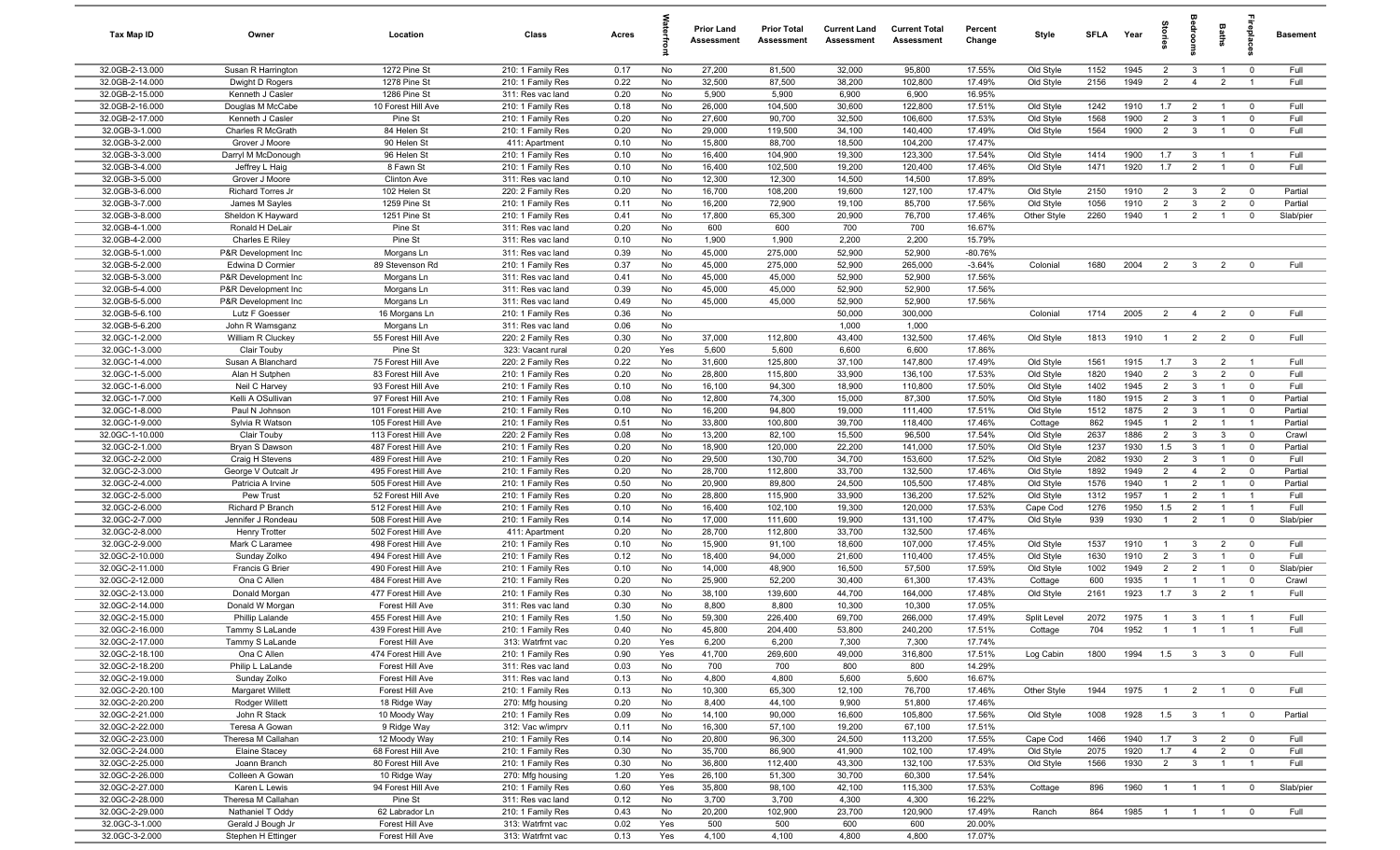| Tax Map ID                         | Owner                                       | Location                              | Class                                  | Acres        |           | <b>Prior Land</b><br>Assessment | <b>Prior Total</b><br>Assessment | <b>Current Land</b><br>Assessment | <b>Current Total</b><br>Assessment | Percent<br>Change | Style                  | <b>SFLA</b>  | Year         | ĝ.                    |                                   | Baths                            | Lehia                          | <b>Basement</b>    |
|------------------------------------|---------------------------------------------|---------------------------------------|----------------------------------------|--------------|-----------|---------------------------------|----------------------------------|-----------------------------------|------------------------------------|-------------------|------------------------|--------------|--------------|-----------------------|-----------------------------------|----------------------------------|--------------------------------|--------------------|
| 32.0GC-3-3.000                     | Ruth D Fortune                              | Forest Hill Ave                       | 313: Watrfrnt vac                      | 0.30         | Yes       | 9,400                           | 9,400                            | 11,000                            | 11,000                             | 17.02%            |                        |              |              |                       |                                   |                                  |                                |                    |
| 32.0GC-3-4.000                     | David R Bellaire                            | Forest Hill Ave                       | 313: Watrfrnt vac                      | 0.10         | No        | 3,600                           | 3,600                            | 4,200                             | 4,200                              | 16.67%            |                        |              |              |                       |                                   |                                  |                                |                    |
| 32.0GC-3-5.000                     | David R Bellaire                            | Forest Hill Ave                       | 210: 1 Family Res                      | 0.20         | Yes       | 12,500                          | 162,800                          | 14,700                            | 191,300                            | 17.51%            |                        |              |              |                       |                                   |                                  |                                |                    |
| 32.0GC-3-6.000<br>32.0HB-1-1.000   | Barner-Rasmussen<br>Ruth Stehl              | 331 Forest Hill Ave<br>98 Shepard Ave | 210: 1 Family Res<br>210: 1 Family Res | 0.60<br>0.20 | Yes<br>No | 36,300<br>29,000                | 138,900<br>122,400               | 42,600<br>34,100                  | 163,200<br>143,800                 | 17.49%<br>17.48%  | Bungalow<br>Old Style  | 1093<br>3259 | 1875<br>1895 | 1.5<br>3              | $\overline{2}$<br>$\overline{4}$  | $\overline{1}$<br>$\overline{1}$ | $\mathbf 0$<br>$\mathbf 0$     | Partial<br>Partial |
| 32.0HB-1-2.000                     | Lawrence J Schwemmer                        | 96 Shepard Ave                        | 210: 1 Family Res                      | 0.10         | No        | 15,300                          | 78,400                           | 18,000                            | 92,100                             | 17.47%            | Old Style              | 1322         | 1900         | $\overline{2}$        | $\mathbf{3}$                      | $\overline{1}$                   | $\mathbf{1}$                   | Partial            |
| 32.0HB-1-3.000                     | Aaron G Hobson                              | 68 Helen St                           | 210: 1 Family Res                      | 0.10         | No        | 16,100                          | 97,400                           | 18,900                            | 114,400                            | 17.45%            | Old Style              | 1248         | 1920         | $\overline{2}$        | $\overline{2}$                    | $\overline{1}$                   | $\overline{1}$                 | Full               |
| 32.0HB-1-4.000                     | Maryjane Madden                             | 72 Helen St                           | 230: 3 Family Res                      | 0.10         | No        | 15,900                          | 89,800                           | 18,700                            | 105,500                            | 17.48%            | Old Style              | 2155         | 1900         | 2.5                   | $\overline{4}$                    | $\mathbf{3}$                     | $\mathbf 0$                    | Full               |
| 32.0HB-1-5.000                     | Gregory M Fisher                            | 83 Franklin Ave                       | 230: 3 Family Res                      | 0.10         | No        | 15,100                          | 73,600                           | 17,800                            | 86,500                             | 17.53%            | Old Style              | 1886         | 1910         | 2                     | $5\overline{5}$                   | $\mathbf{3}$                     | $\mathbf 0$                    | Full               |
| 32.0HB-1-6.000                     | Amy K Spicer                                | 79 Franklin Ave                       | 411: Apartment                         | 0.10         | No        | 11,500                          | 122,400                          | 13,500                            | 143,800                            | 17.48%            |                        |              |              |                       |                                   |                                  |                                |                    |
| 32.0HB-1-7.000                     | Robert W Pettee                             | 75 Franklin Ave                       | 210: 1 Family Res                      | 0.30         | No        | 38,300                          | 143,800                          | 45,000                            | 169,000                            | 17.52%            | Old Style              | 2616         | 1910         | 2.5                   | 3                                 | $\overline{2}$                   | $\Omega$                       | Full               |
| 32.0HB-1-8.000                     | <b>Francis Martin</b>                       | 67 Franklin Ave                       | 210: 1 Family Res                      | 0.15         | No        | 22,000                          | 93,200                           | 25,800                            | 109,500                            | 17.49%            | Old Style              | 1497         | 1900         | $\overline{2}$        | $\mathbf{3}$                      | $\overline{1}$                   | $\mathbf 0$                    | Full               |
| 32.0HB-1-9.000                     | Richard C Zerrahn                           | 63 Franklin Ave                       | 210: 1 Family Res                      | 0.14         | No        | 20,600                          | 92,700                           | 24,200                            | 108,900                            | 17.48%            | Old Style              | 1298         | 1930         | $\overline{1}$        | $\overline{2}$                    | $\overline{1}$                   | $\mathbf 0$                    | Partial            |
| 32.0HB-1-10.000<br>32.0HB-1-11.000 | Stephen P Kirkpatrick<br>Stephen MacNerland | 55 Franklin Ave<br>49 Franklin Ave    | 220: 2 Family Res<br>411: Apartment    | 0.30<br>0.20 | No<br>No  | 15,600<br>29,300                | 81,500<br>125,800                | 18,400<br>34,400                  | 95,800<br>147,800                  | 17.55%<br>17.49%  |                        |              |              |                       |                                   |                                  |                                |                    |
| 32.0HB-1-12.000                    | Stephen P Kirkpatrick                       | 43 Franklin Ave                       | 411: Apartment                         | 0.10         | No        | 17,300                          | 123,400                          | 20,300                            | 145,000                            | 17.50%            |                        |              |              |                       |                                   |                                  |                                |                    |
| 32.0HB-1-13.000                    | Stephen P Kirkpatrick                       | 37 Franklin Ave                       | 411: Apartment                         | 0.10         | No        | 18,500                          | 147,700                          | 21,700                            | 173,500                            | 17.47%            |                        |              |              |                       |                                   |                                  |                                |                    |
| 32.0HB-1-14.000                    | Gerald A Martin                             | 33 Franklin Ave                       | 220: 2 Family Res                      | 0.10         | No        | 16,800                          | 109,400                          | 19,700                            | 128,500                            | 17.46%            | Old Style              | 2006         | 1875         | $\overline{2}$        | $\overline{4}$                    | $\overline{2}$                   |                                | Partial            |
| 32.0HB-1-15.000                    | Daniel Buckley                              | 25 Franklin Ave                       | 210: 1 Family Res                      | 0.20         | No        | 13,800                          | 97,900                           | 16,200                            | 115,000                            | 17.47%            | Old Style              | 1857         | 1915         | $\overline{2}$        | $\overline{2}$                    | $\overline{1}$                   | $\overline{2}$                 | Full               |
| 32.0HB-1-16.000                    | Daniel Buckley                              | Franklin Ave                          | 311: Res vac land                      | 0.20         | No        | 4,700                           | 4,700                            | 5,500                             | 5,500                              | 17.02%            |                        |              |              |                       |                                   |                                  |                                |                    |
| 32.0HB-1-17.000                    | Brian P Mann                                | 15 Franklin Ave                       | 210: 1 Family Res                      | 0.20         | No        | 14,200                          | 105,100                          | 16,700                            | 123,500                            | 17.51%            | Old Style              | 1778         | 1945         | 1.7                   | $\mathbf{3}$                      | $\overline{2}$                   | $\mathbf 0$                    | Full               |
| 32.0HB-1-18.000                    | <b>TC David Bouton</b>                      | 9 Franklin Ave                        | 210: 1 Family Res                      | 0.20         | No        | 13,900                          | 73,600                           | 16,400                            | 86,500                             | 17.53%            | Old Style              | 1192         | 1940         | $\overline{2}$        | $\overline{2}$                    | $\overline{1}$                   | $\mathbf 0$                    | Full               |
| 32.0HB-1-19.000<br>32.0HB-1-20.000 | Denny Ford                                  | 30 Shepard Ave                        | 411: Apartment<br>210: 1 Family Res    | 0.10         | No<br>No  | 16,900<br>14,300                | 112,100<br>57,100                | 19,800                            | 131,700<br>67,100                  | 17.48%<br>17.51%  | Old Style              | 2002         | 1856         | $\overline{2}$        | $\overline{4}$                    |                                  | $\mathbf 0$                    | Partial            |
| 32.0HB-1-21.000                    | Charles I Shumway<br>Charles I Shumway      | 32 Shepard Ave<br>34 Shepard Ave      | 210: 1 Family Res                      | 0.10<br>0.10 | No        | 13,600                          | 40,700                           | 16,800<br>16,000                  | 47,800                             | 17.44%            | Cottage                | 708          | 1875         | $\overline{1}$        | 2                                 | $\overline{2}$<br>$\overline{1}$ | $\mathbf 0$                    | Partial            |
| 32.0HB-1-22.000                    | James R Zuliani                             | Shepard Ave                           | 312: Vac w/imprv                       | 0.10         | No        | 6,300                           | 8,200                            | 7,400                             | 9,600                              | 17.07%            |                        |              |              |                       |                                   |                                  |                                |                    |
| 32.0HB-1-23.000                    | James R Zuliani                             | 44 Shepard Ave                        | 210: 1 Family Res                      | 0.20         | No        | 28,800                          | 114,400                          | 33,800                            | 134,400                            | 17.48%            | Old Style              | 2558         | 1900         | $\overline{2}$        | $\overline{4}$                    | $\overline{1}$                   | $\mathbf 0$                    | Partial            |
| 32.0HB-1-24.000                    | Terrance MW Kemp                            | 50 Shepard Ave                        | 210: 1 Family Res                      | 0.10         | No        | 15,200                          | 80,000                           | 17,900                            | 94,000                             | 17.50%            | Old Style              | 1874         | 1920         | $\overline{2}$        | $\overline{\mathbf{3}}$           | $\overline{1}$                   | $\mathbf 0$                    | Full               |
| 32.0HB-1-25.000                    | Terrance MW Kemp                            | Shepard Ave                           | 311: Res vac land                      | 0.10         | No        | 12,300                          | 12,300                           | 14,500                            | 14,500                             | 17.89%            |                        |              |              |                       |                                   |                                  |                                |                    |
| 32.0HB-1-26.000                    | Steven Wilcox                               | 60 Shepard Ave                        | 210: 1 Family Res                      | 0.40         | No        | 40,100                          | 81,500                           | 47,200                            | 95,800                             | 17.55%            | Old Style              | 1550         | 1940         | $\overline{2}$        | $\mathbf{3}$                      | $\overline{1}$                   | $\mathbf 0$                    | Full               |
| 32.0HB-1-28.000                    | Margaret Balassone                          | 74 Shepard Ave                        | 220: 2 Family Res                      | 0.30         | No        | 37,300                          | 122,400                          | 43,800                            | 143,800                            | 17.48%            | Old Style              | 3007         | 1905         | 2.7                   | 5                                 | $\mathbf{3}$                     | $\mathbf{3}$                   | Full               |
| 32.0HB-1-29.000                    | Neil P Miller                               | 82 Shepard Ave                        | 210: 1 Family Res                      | 0.30         | No        | 38,000                          | 137,200                          | 44,600                            | 161,200                            | 17.49%            | Colonial               | 2998         | 1906         | 2.5                   | $\mathbf{3}$                      | $\overline{1}$                   | $\overline{2}$                 | Full               |
| 32.0HB-1-30.000<br>32.0HB-1-31.000 | William E Wilson<br>Kathleen O Carstensen   | 90 Shepard Ave<br>94 Shepard Ave      | 220: 2 Family Res<br>210: 1 Family Res | 0.13<br>0.13 | No<br>No  | 20,500<br>20,200                | 115,000<br>108,900               | 24,100<br>23,800                  | 135,100<br>128,000                 | 17.48%<br>17.54%  | Old Style<br>Old Style | 3021<br>1772 | 1875<br>1930 | 2.7<br>$\overline{2}$ | $5\overline{5}$<br>$\overline{2}$ | $\overline{4}$<br>$\overline{1}$ | $\overline{1}$<br>$\mathbf{0}$ | Full<br>Full       |
| 32.0HB-2-1.100                     | Robert K Martin                             | Franklin Ave                          | 270: Mfg housing                       | 0.24         | No        | 11,000                          | 34,200                           | 12,900                            | 40,200                             | 17.54%            |                        |              |              |                       |                                   |                                  |                                |                    |
| 32.0HB-2-1.200                     | Jeffrey Fletcher                            | 101 Clinton Ave                       | 270: Mfg housing                       | 0.73         | No        | 11,700                          | 50,500                           | 13,700                            | 59,300                             | 17.43%            |                        |              |              |                       |                                   |                                  |                                |                    |
| 32.0HB-2-2.000                     | Robert K Martin                             | 32 Franklin Ave                       | 270: Mfg housing                       | 0.20         | No        | 22,600                          | 41,100                           | 26,600                            | 48,300                             | 17.52%            |                        |              |              |                       |                                   |                                  |                                |                    |
| 32.0HB-2-3.000                     | Van Liew Trust Co                           | 26 Franklin Ave                       | 210: 1 Family Res                      | 0.50         | No        | 51,600                          | 228,700                          | 60,600                            | 268,700                            | 17.49%            | Old Style              | 3667         | 1897         | 2.5                   | $\mathbf{3}$                      | $\overline{1}$                   | $\mathbf 0$                    | Full               |
| 32.0HB-2-4.000                     | Stephen P Morgan                            | 71 Clinton Ave                        | 210: 1 Family Res                      | 0.30         | No        | 37,800                          | 130,400                          | 44,400                            | 153,200                            | 17.48%            | Old Style              | 2602         | 1910         | 2.5                   | $\mathbf{3}$                      | $\overline{1}$                   | $\overline{2}$                 | Partial            |
| 32.0HB-2-5.000                     | Kathaleen A Merritt                         | 61 Clinton Ave                        | 210: 1 Family Res                      | 0.30         | No        | 37,600                          | 130,700                          | 44,200                            | 153,600                            | 17.52%            | Old Style              | 1839         | 1920         | $\overline{1}$        | $\mathbf{3}$                      | $\overline{1}$                   | $\overline{1}$                 | Full               |
| 32.0HB-2-6.000                     | James K Munn                                | 14 Franklin Ave                       | 210: 1 Family Res                      | 0.36         | No        | 40,100                          | 121,700                          | 47,100                            | 143,000                            | 17.50%            | Old Style              | 1857         | 1900         | $\overline{2}$        | $\mathbf{3}$                      | $\overline{\mathbf{3}}$          | $\mathbf 0$                    | Full               |
| 32.0HB-2-7.000<br>32.0HB-3-1.000   | Paul J Willcott<br>Katie R Wolf             | 8 Franklin Ave<br>86 Franklin Ave     | 210: 1 Family Res<br>210: 1 Family Res | 0.71<br>0.10 | No<br>No  | 58,500<br>14,900                | 326,600<br>69,400                | 68,800<br>17,500                  | 383,800<br>81,500                  | 17.51%<br>17.44%  | Old Style              | 1335         | 1896         | 1.7                   | $\mathbf{3}$                      |                                  |                                | Full               |
| 32.0HB-3-2.000                     | Janice M Zemany                             | 88 Franklin Ave                       | 210: 1 Family Res                      | 0.10         | No        | 15,100                          | 73,600                           | 17,800                            | 86,500                             | 17.53%            | Bungalow               | 927          | 1925         | $\mathbf{1}$          | 3                                 |                                  | $\overline{1}$                 | Partial            |
| 32.0HB-3-3.000                     | <b>Murray Sweet</b>                         | 84 Franklin Ave                       | 210: 1 Family Res                      | 0.10         | No        | 15,400                          | 81,500                           | 18,100                            | 95,800                             | 17.55%            | Old Style              | 1378         | 1920         | $\overline{2}$        | $\mathbf{3}$                      | $\overline{1}$                   | $\mathbf 0$                    | Full               |
| 32.0HB-3-4.000                     | John Andersen                               | 80 Franklin Ave                       | 210: 1 Family Res                      | 0.15         | No        | 16,000                          | 167,700                          | 18,800                            | 197,000                            | 17.47%            | Old Style              | 1567         | 1900         | $\overline{2}$        | $\mathbf{3}$                      | $\overline{2}$                   | $\mathbf 0$                    | Full               |
| 32.0HB-3-5.000                     | Winchester H MacDowell                      | 76 Franklin Ave                       | 220: 2 Family Res                      | 0.30         | No        | 18,100                          | 122,400                          | 21,200                            | 143,800                            | 17.48%            | Old Style              | 3273         | 1900         | $\mathbf{3}$          | $6^{\circ}$                       | $\overline{2}$                   | $\overline{2}$                 | Partial            |
| 32.0HB-3-6.000                     | Wilhelmina Sheridan                         | 72 Franklin Ave                       | 210: 1 Family Res                      | 0.10         | No        | 14,200                          | 81,500                           | 16,700                            | 95,800                             | 17.55%            | Old Style              | 1697         | 1910         | $\overline{2}$        | $\overline{2}$                    | $\overline{1}$                   | $\overline{1}$                 | Full               |
| 32.0HB-3-7.000                     | Markus PJ Mohrs                             | 68 Franklin Ave                       | 210: 1 Family Res                      | 0.20         | No        | 14,700                          | 200,000                          | 17,300                            | 235,000                            | 17.50%            | Old Style              | 2560         | 1910         | 2.5                   | $\mathbf{3}$                      | $\overline{1}$                   | $\overline{1}$                 | Partial            |
| 32.0HB-3-8.000                     | Edward J Lewis                              | 64 Franklin Ave                       | 210: 1 Family Res                      | 0.10         | No        | 16,300                          | 101,200                          | 19,100                            | 118,900                            | 17.49%            | Old Style              | 1295         | 1924         | 2                     | $\mathbf{3}$                      | $\overline{1}$                   | $\mathbf{1}$                   | Full               |
| 32.0HB-3-9.000<br>32.0HB-3-10.100  | Juliette Payro<br>Russell W Huber           | 60 Franklin Ave<br>Franklin Ave       | 270: Mfg housing<br>311: Res vac land  | 0.28<br>0.13 | No<br>No  | 14,600<br>8,300                 | 42,000<br>8,300                  | 17,200<br>9,800                   | 49,400<br>9,800                    | 17.62%<br>18.07%  |                        |              |              |                       |                                   |                                  |                                |                    |
| 32.0HB-3-10.200                    | Russell W Huber                             | 96 Clinton Ave                        | 220: 2 Family Res                      | 0.15         | No        | 23,100                          | 117,700                          | 27,100                            | 138,300                            | 17.50%            | Duplex                 | 2412         | 1960         | $\overline{2}$        | $6\overline{6}$                   | $\overline{4}$                   | $\mathbf 0$                    | Slab/pier          |
| 32.0HB-3-11.000                    | Edward J Lewis                              | Clinton Ave                           | 311: Res vac land                      | 0.20         | No        | 6,600                           | 6,600                            | 7,800                             | 7,800                              | 18.18%            |                        |              |              |                       |                                   |                                  |                                |                    |
| 32.0HB-3-12.000                    | Norma E Johnson                             | 34 Fawn St                            | 210: 1 Family Res                      | 0.20         | No        | 17,900                          | 79,900                           | 21,100                            | 93,900                             | 17.52%            | Bungalow               | 1013         | 1938         | $\overline{1}$        | $\overline{2}$                    | $\overline{1}$                   | $\mathbf 0$                    | Full               |
| 32.0HB-3-13.000                    | Kathaleen A Merritt                         | 30 Fawn St                            | 210: 1 Family Res                      | 0.13         | No        | 18,900                          | 81,500                           | 22,200                            | 90,000                             | 10.43%            | Old Style              | 1054         | 1910         | $\overline{2}$        | $\overline{2}$                    | $\overline{1}$                   | $\mathbf 0$                    | Full               |
| 32.0HB-3-14.000                    | Cynthia Thomsen                             | 20 Fawn St                            | 270: Mfg housing                       | 0.20         | No        | 24,900                          | 30,900                           | 29,300                            | 36,300                             | 17.48%            |                        |              |              |                       |                                   |                                  |                                |                    |
| 32.0HB-3-15.000                    | Daniel E McLean                             | 12 Fawn St                            | 210: 1 Family Res                      | 0.30         | No        | 36,300                          | 100,400                          | 42,700                            | 118,000                            | 17.53%            | Old Style              | 1246         | 1930         | $\overline{2}$        | $\mathbf{3}$                      | $\overline{1}$                   | $\overline{\mathbf{0}}$        | Full               |
| 32.0HB-3-16.000                    | Karen Keefer Johnson                        | 17 Fawn St                            | 220: 2 Family Res                      | 0.30         | No        | 37,100                          | 120,800                          | 43,600                            | 141,900                            | 17.47%            | Old Style              | 1701         | 1910         | 2.5                   | $\overline{4}$                    | $\mathbf{3}$                     | $\mathbf 0$                    | Full               |
| 32.0HB-3-17.100                    | Gail Reynolds<br><b>Richard Rothstein</b>   | 1235 Pine St<br>1239 Pine St          | 210: 1 Family Res<br>411: Apartment    | 0.36         | No        | 13,000                          | 45,000                           | 15,300                            | 52,900                             | 17.56%            |                        |              |              |                       |                                   |                                  |                                |                    |
| 32.0HB-3-17.200<br>32.0HB-3-18.000 | Michael Ryan                                | 73 Fawn St                            | 210: 1 Family Res                      | 0.47<br>0.40 | No<br>No  | 15,000<br>24,000                | 15,000<br>82,200                 | 17,600<br>28,200                  | 88,100<br>96,600                   | 487.33%<br>17.52% | Old Style              | 1260         | 1920         | $\overline{2}$        | $\mathbf{3}$                      | $\overline{1}$                   | $\mathbf 0$                    | Partial            |
| 32.0HB-3-19.000                    | Kent E Streed                               | 53 Fawn St                            | 210: 1 Family Res                      | 0.20         | No        | 13,300                          | 73,600                           | 15,600                            | 86,500                             | 17.53%            | Bungalow               | 688          | 1900         | 1.5                   | $\overline{\mathbf{3}}$           | $\overline{1}$                   | $\mathbf 0$                    | Full               |
| 32.0HB-3-20.000                    | Charlann Duffy                              | 49 Fawn St                            | 210: 1 Family Res                      | 0.30         | No        | 17,600                          | 102,700                          | 20,700                            | 120,700                            | 17.53%            | Old Style              | 1516         | 1910         | $\overline{2}$        | $\overline{\mathbf{3}}$           | $\overline{2}$                   | $\overline{1}$                 | Partial            |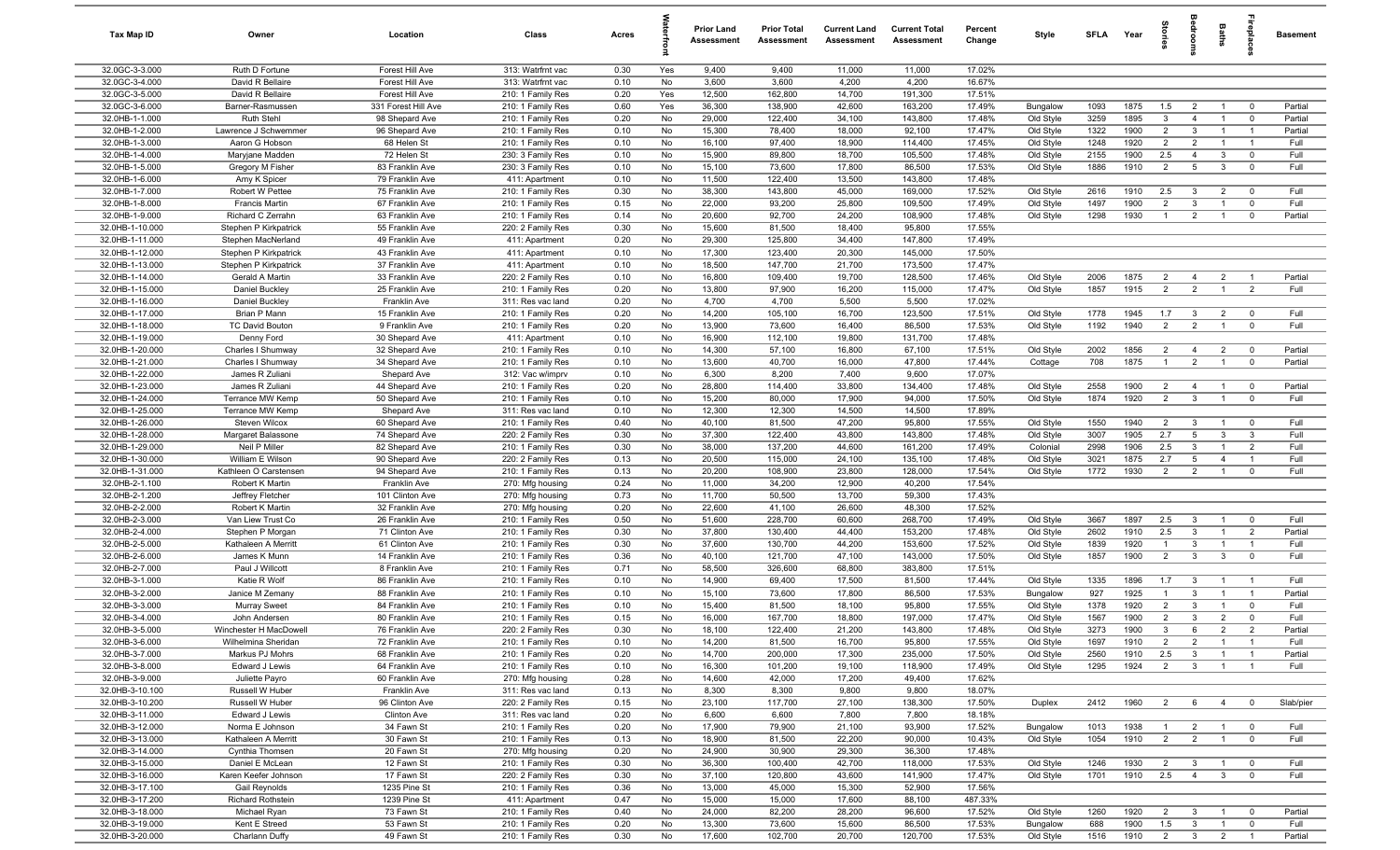| <b>Tax Map ID</b>                  | Owner                                            | Location                                   | Class                                  | Acres        |           | <b>Prior Land</b><br>Assessment | <b>Prior Total</b><br>Assessment | <b>Current Land</b><br>Assessment | <b>Current Total</b><br><b>Assessment</b> | Percent<br>Change | Style                  | <b>SFLA</b>  | Year         | igrie                            |                                  | Baths                            | repla                        | <b>Basement</b>    |
|------------------------------------|--------------------------------------------------|--------------------------------------------|----------------------------------------|--------------|-----------|---------------------------------|----------------------------------|-----------------------------------|-------------------------------------------|-------------------|------------------------|--------------|--------------|----------------------------------|----------------------------------|----------------------------------|------------------------------|--------------------|
| 32.0HB-3-21.000                    | Raymond J Dora                                   | Clinton Ave                                | 311: Res vac land                      | 0.20         | No        | 9,500                           | 9,500                            | 11,200                            | 11,200                                    | 17.89%            |                        |              |              |                                  |                                  |                                  |                              |                    |
| 32.0HB-3-22.000                    | Raymond J Dora                                   | 41 Fawn St                                 | 210: 1 Family Res                      | 0.20         | No        | 28,900                          | 135,000                          | 33,900                            | 158,600                                   | 17.48%            | Old Style              | 2045         | 1910         | $\overline{2}$                   | 5                                | $\overline{2}$                   | - 1                          | Partial            |
| 32.0HB-3-23.000                    | J Catherine Sutter                               | 36 Fawn St                                 | 220: 2 Family Res                      | 0.20         | No        | 28,400                          | 108,400                          | 33,400                            | 127,400                                   | 17.53%            | Old Style              | 1786         | 1929         | $\overline{2}$                   | $\overline{4}$                   | $\overline{2}$                   | $^{\circ}$                   | Full               |
| 32.0HB-3-24.000<br>32.0HB-3-25.000 | Jason Brill<br>Jason Brill                       | 44 Fawn St<br>46 Fawn St                   | 210: 1 Family Res<br>210: 1 Family Res | 0.20<br>0.20 | No<br>No  | 12,200<br>15,300                | 74,100<br>141,700                | 14,400<br>18,000                  | 87,100<br>166,500                         | 17.54%<br>17.50%  | Cottage<br>Old Style   | 704<br>1078  | 1900<br>1900 | $\mathbf{1}$<br>$\mathbf{1}$     | $\overline{2}$<br>$\mathbf{3}$   | $\overline{1}$                   | $^{\circ}$<br>$\overline{1}$ | Full<br>Full       |
| 32.0HB-3-26.000                    | Leon R Charette                                  | 50 Fawn St                                 | 210: 1 Family Res                      | 0.30         | No        | 21,000                          | 89,800                           | 24,700                            | 105,500                                   | 17.48%            | Cottage                | 1194         | 1930         | 1.5                              | $\overline{1}$                   |                                  | $\mathbf 0$                  | Full               |
| 32.0HB-3-27.000                    | Gerald P LaPage                                  | 56 Fawn St                                 | 210: 1 Family Res                      | 0.30         | No        | 20,000                          | 69,400                           | 23,500                            | 81,500                                    | 17.44%            | Old Style              | 720          | 1900         | $\overline{2}$                   | $\overline{2}$                   | $\overline{1}$                   | $\mathbf 0$                  | Full               |
| 32.0HC-1-1.100                     | Sand Trudeau                                     | Forest Hill Ave                            | 330: Vacant comm                       | 2.44         | No        | 61,600                          | 61,600                           | 72,400                            | 72,400                                    | 17.53%            |                        |              |              |                                  |                                  |                                  |                              |                    |
| 32.0HC-1-1.200                     | Peter H Moles                                    | Pine St                                    | 464: Office bldg.                      | 1.68         | No        | 126,000                         | 184,800                          | 148,000                           | 217,100                                   | 17.48%            |                        |              |              |                                  |                                  |                                  |                              |                    |
| 32.0HC-1-2.000                     | Barry T Cantwell Jr                              | 50 Labrador Ln                             | 210: 1 Family Res                      | 1.85         | No        | 29,500                          | 146,900                          | 34,700                            | 172,600                                   | 17.49%            | Log Cabin              | 1120         | 1972         | $\overline{1}$                   | $\overline{2}$                   | $\overline{1}$                   | $\overline{1}$               | Slab/pier          |
| 32.0HC-1-3.000                     | <b>Barry T Cantwell</b>                          | 48 Labrador Ln                             | 311: Res vac land                      | 0.20         | No        | 11,400                          | 11,400                           | 13,400                            | 13,400                                    | 17.54%            |                        |              |              |                                  |                                  |                                  |                              |                    |
| 32.0HC-1-4.000                     | Joseph Sneden                                    | 28 Labrador Ln                             | 220: 2 Family Res                      | 0.40         | No        | 23,200                          | 157,500                          | 27,300                            | 185,100                                   | 17.52%            | Old Style              | 2768         | 1925         | $\overline{2}$                   | 6                                | $\overline{2}$                   | $\overline{1}$               | Slab/pier          |
| 32.0HC-1-5.000                     | Donna M Walsh                                    | 12 Labrador Ln                             | 210: 1 Family Res                      | 1.50         | No        | 52,500                          | 187,900                          | 61,700                            | 220,800                                   | 17.51%            | Old Style              | 2276         | 1920         | 1.5                              | $\overline{4}$                   | $\mathbf{1}$                     | $^{\circ}$                   | Full               |
| 32.0HC-1-6.000                     | Donna M Walsh                                    | Forest Hill Ave                            | 316: Wr vac w/imp                      | 0.20         | Yes       | 7,000                           | 7,300                            | 8,200                             | 8,600                                     | 17.81%            |                        |              |              |                                  |                                  |                                  |                              |                    |
| 32.0HC-1-7.000                     | Winifred Isham                                   | Forest Hill Ave                            | 313: Watrfrnt vac                      | 0.10         | Yes       | 6,000                           | 6,000                            | 7,000                             | 7,000                                     | 16.67%            |                        |              |              |                                  |                                  |                                  |                              |                    |
| 32.0HC-1-8.000                     | Dirck Benson Jr                                  | Forest Hill Ave                            | 313: Watrfrnt vac                      | 0.10         | Yes       | 2,500                           | 2,500                            | 2,900                             | 2,900                                     | 16.00%            |                        |              |              |                                  |                                  |                                  |                              |                    |
| 32.0HC-1-9.000                     | Donna Difara                                     | Forest Hill Ave                            | 313: Watrfrnt vac                      | 2.80         | Yes       | 37,300<br>36,800                | 37,300                           | 43,800                            | 43,800                                    | 17.43%            |                        |              |              | $\overline{1}$                   |                                  |                                  |                              |                    |
| 32.0HC-1-10.000<br>32.0HC-1-11.000 | Dirck Benson Jr<br>Dirck Benson Jr               | Forest Hill Ave<br>369 Forest Hill Ave     | 210: 1 Family Res<br>311: Res vac land | 2.00<br>2.00 | Yes<br>No | 33,200                          | 143,900<br>33,200                | 43,300<br>39,000                  | 169,100<br>39,000                         | 17.51%<br>17.47%  | Old Style              | 1293         | 1940         |                                  | $\overline{2}$                   | $\overline{2}$                   | $\overline{0}$               | Full               |
| 32.0HC-1-12.000                    | Winifred Isham                                   | 401 Forest Hill Ave                        | 210: 1 Family Res                      | 0.60         | No        | 25,600                          | 146,900                          | 30,100                            | 172,600                                   | 17.49%            | Ranch                  | 2130         | 1951         | $\overline{1}$                   | $\overline{2}$                   | $\overline{1}$                   | $\overline{1}$               | Partial            |
| 32.0HC-1-13.000                    | Donna M Walsh                                    | Forest Hill Ave                            | 311: Res vac land                      | 0.10         | No        | 7,800                           | 7,800                            | 9,200                             | 9,200                                     | 17.95%            |                        |              |              |                                  |                                  |                                  |                              |                    |
| 32.0HC-1-14.000                    | SL Vol Health Assoc Inc                          | 1230 Pine St                               | 322: Rural vac>10                      | 12.00        | No        | 47,300                          | 47,300                           | 55,600                            | 55,600                                    | 17.55%            |                        |              |              |                                  |                                  |                                  |                              |                    |
| 32.0JB-1-1.000                     | Wilhelmina Sheridan                              | 26 Shepard Ave                             | 280: Multiple res                      | 0.10         | No        | 15,400                          | 81,600                           | 18,100                            | 95,900                                    | 17.52%            | Cottage                | 730          | 1945         | $\overline{1}$                   | $\overline{2}$                   | $\overline{1}$                   | $\overline{0}$               | Full               |
| 32.0JB-1-2.000                     | Arijana Patterson                                | 22 Shepard Ave                             | 210: 1 Family Res                      | 0.10         | No        | 16,300                          | 100,400                          | 19,200                            | 118,000                                   | 17.53%            | Old Style              | 1360         | 1930         | $\overline{2}$                   | $\overline{4}$                   | $\overline{1}$                   | $\mathbf{0}$                 | Full               |
| 32.0JB-1-3.000                     | Suzanne Klein                                    | 7 Clinton Ave                              | 210: 1 Family Res                      | 0.10         | No        | 16,100                          | 96,300                           | 19,000                            | 113,200                                   | 17.55%            | Old Style              | 1176         | 1905         | $\overline{2}$                   | $\overline{2}$                   | $\mathbf{1}$                     | $\mathbf 0$                  | Partial            |
| 32.0JB-2-1.000                     | Elizabeth B Bollenbach                           | Shepard Ave                                | 220: 2 Family Res                      | 0.10         | No        | 6,300                           | 40,900                           | 7,400                             | 48,100                                    | 17.60%            | Old Style              | 2145         | 1920         | $\overline{2}$                   | 6                                | $\overline{2}$                   | $\mathbf 0$                  | Slab/pier          |
| 32.0JB-2-2.000                     | James C Knight                                   | 8 Clinton Ave                              | 210: 1 Family Res                      | 0.10         | No        | 15,900                          | 81,800                           | 18,700                            | 96,100                                    | 17.48%            | Old Style              | 1360         | 1940         | $\overline{2}$                   | $\mathbf{3}$                     | $\overline{1}$                   | $\mathbf 0$                  | Partial            |
| 32.0JB-2-3.000                     | Kenneth W Planty Jr                              | 10 Clinton Ave                             | 210: 1 Family Res                      | 0.10         | No        | 15,100                          | 74,100                           | 17,800                            | 87,100                                    | 17.54%            | Old Style              | 1040         | 1940         | $\overline{2}$                   | $\mathbf{3}$                     |                                  | $^{\circ}$                   | Full               |
| 32.0JB-2-4.515                     | <b>Carrols Corporation</b>                       | 151 River St                               | 426: Fast food                         | 0.96         | No        | 160,500                         | 694,400                          | 188,600                           | 850,000                                   | 22.41%            |                        |              |              |                                  |                                  |                                  |                              |                    |
| 32.0JB-2-5.019<br>32.0JB-2-6.000   | John VanAnden                                    | 12 Shepard Ave                             | 210: 1 Family Res                      | 0.10         | No<br>No  | 8,600                           | 45,700                           | 10,100                            | 53,700                                    | 17.51%            | Bungalow               | 762<br>2838  | 1930<br>1925 | 1.5<br>$\mathbf{3}$              | $\mathbf{3}$                     | $\overline{1}$                   | $^{\circ}$                   | Partial<br>Full    |
| 32.0JB-2-7.000                     | Kathleen Hoy Bullard<br>Kathleen Hoy Bullard     | 30 Clinton Ave<br>Clinton Ave              | 210: 1 Family Res<br>311: Res vac land | 0.50<br>0.30 | No        | 48,300<br>10,600                | 155,100<br>10,600                | 56,700<br>12,500                  | 182,200<br>12,500                         | 17.47%<br>17.92%  | Old Style              |              |              |                                  | $\mathbf{3}$                     |                                  | $\mathbf 0$                  |                    |
| 32.0JB-2-8.000                     | <b>River Street LLC</b>                          | 187 River St                               | 449: Warehouse                         | 0.79         | No        | 62,000                          | 384,700                          | 72,800                            | 452,000                                   | 17.49%            |                        |              |              |                                  |                                  |                                  |                              |                    |
| 32.0JB-2-9.000                     | Amandas Village Motel LLC                        | 181 River St                               | 210: 1 Family Res                      | 0.50         | No        | 89,400                          | 421,700                          | 105,000                           | 495,500                                   | 17.50%            |                        |              |              |                                  |                                  |                                  |                              |                    |
| 32.0JB-2-10.000                    | Shelly R Hough                                   | 175 River St                               | 210: 1 Family Res                      | 0.20         | No        | 30,200                          | 145,400                          | 35,400                            | 170,800                                   | 17.47%            | Old Style              | 2342         | 1910         | $\overline{2}$                   | 3                                | $\overline{2}$                   | $\overline{1}$               | Partial            |
| 32.0JB-2-11.000                    | Shelly R Hough                                   | 169 River St                               | 210: 1 Family Res                      | 0.10         | No        | 15,400                          | 79,200                           | 18,100                            | 93,100                                    | 17.55%            | Old Style              | 1508         | 1910         | 1.7                              | $\overline{2}$                   | $\overline{1}$                   | $\overline{1}$               | Full               |
| 32.0JB-2-12.000                    | Shelly R Hough                                   | 167 River St                               | 311: Res vac land                      | 0.10         | No        | 17,200                          | 17,200                           | 20,200                            | 20,200                                    | 17.44%            |                        |              |              |                                  |                                  |                                  |                              |                    |
| 32.0JB-2-13.000                    | Monro Muffler Brake Inc                          | 163 River St                               | 433: Auto body                         | 0.40         | No        | 55,100                          | 410,400                          | 64,700                            | 482,200                                   | 17.50%            |                        |              |              |                                  |                                  |                                  |                              |                    |
| 32.0JB-2-14.017                    | John VanAnden                                    | 137 River St                               | 482: Det row bldg                      | 0.10         | No        | 17,900                          | 133,100                          | 21,000                            | 156,400                                   | 17.51%            |                        |              |              |                                  |                                  |                                  |                              |                    |
| 32.0JB-2-15.018                    | John VanAnden                                    | Shepard Ave                                | 311: Res vac land                      | 0.10         | No        | 6,900                           | 6,900                            | 8,100                             | 8,100                                     | 17.39%            |                        |              |              |                                  |                                  |                                  |                              |                    |
| 32.0JB-2-16.000                    | John VanAnden                                    | 141 River St                               | 482: Det row bldg                      | 0.17         | No        | 32,300                          | 147,800                          | 38,000                            | 173,700                                   | 17.52%            |                        |              |              |                                  |                                  |                                  |                              |                    |
| 32.0JB-3-1.100                     | Christopher W Covert Jr                          | <b>River St</b>                            | 312: Vac w/imprv                       | 0.13         | No        | 24,200                          | 30,800                           | 28,400                            | 36,200                                    | 17.53%            |                        |              |              |                                  |                                  |                                  |                              |                    |
| 32.0JB-3-2.001                     | Christopher W Covert Jr                          | 189 River St                               | 483: Converted Res                     | 0.12         | No        | 18,300                          | 100,800                          | 21,500                            | 118,400                                   | 17.46%            | Old Style              | 1560<br>2437 | 1870<br>1875 | $\overline{2}$<br>$\overline{2}$ | $\mathbf{3}$<br>$\overline{4}$   | $\overline{1}$<br>$\overline{2}$ | $^{\circ}$                   | Partial<br>Partial |
| 32.0JB-5-1.000<br>32.0JB-5-2.000   | Janie Bevilacqua<br>Mueller Capital Partners Inc | 237 Lake Flower Ave<br>248 Lake Flower Ave | 482: Det row bldg<br>415: Motel        | 0.30<br>0.60 | No<br>No  | 18,400<br>95,700                | 125,000<br>496,400               | 21,600<br>112,500                 | 146,900<br>583,300                        | 17.52%<br>17.51%  | Old Style              |              |              |                                  |                                  |                                  | $\mathbf 0$                  |                    |
| 32.0JB-5-3.000                     | Mueller Capital Partners Inc                     | 238 Lake Flower Ave                        | 210: 1 Family Res                      | 0.60         | No        | 24,000                          | 141,300                          | 28,200                            | 166,000                                   | 17.48%            | Colonial               | 1850         | 1955         | $\overline{2}$                   | $\overline{4}$                   | $\overline{1}$                   | $\overline{1}$               | Crawl              |
| 32.0JB-5-4.000                     | Robert W Walasky                                 | 234 Lake Flower Ave                        | 415: Motel                             | 0.90         | <b>No</b> | 127,500                         | 473,800                          | 149,800                           | 556,700                                   | 17.50%            |                        |              |              |                                  |                                  |                                  |                              |                    |
| 32.0JC-1-3.000                     | 136 River Street Trust                           | 203 River St                               | 220: 2 Family Res                      | 0.30         | No        | 37,600                          | 130,700                          | 44,200                            | 153,600                                   | 17.52%            | Old Style              | 2549         | 1900         | 2                                | $\overline{\mathbf{3}}$          | $\overline{2}$                   | $\overline{2}$               | Partial            |
| 32.0JC-1-5.200                     | <b>Stuart B Stevens</b>                          | 25 Brandy Brook Ave                        | 472: Kennel / vet                      | 1.15         | No        | 56,300                          | 163,900                          | 66,200                            | 192,600                                   | 17.51%            |                        |              |              |                                  |                                  |                                  |                              |                    |
| 32.0JC-2-1.000                     | Abigail Bogie                                    | 1090 Pine St                               | 322: Rural vac>10                      | 20.90        | No        | 34,000                          | 62,600                           | 73,600                            | 73,600                                    | 17.57%            |                        |              |              |                                  |                                  |                                  |                              |                    |
| 32.0JC-2-2.000                     | Yvonne M Sheffield                               | 1072 Pine St                               | 210: 1 Family Res                      | 0.50         | No        | 20,200                          | 78,100                           | 23,800                            | 91,800                                    | 17.54%            | Cottage                | 672          | 1945         | $\overline{1}$                   | $\overline{2}$                   | $\mathbf{1}$                     | $\mathbf 0$                  | Full               |
| 32.0JC-2-3.000                     | Ann Mirick Teneyck                               | 1056 Pine St                               | 210: 1 Family Res                      | 0.60         | No        | 25,400                          | 139,100                          | 29,800                            | 163,400                                   | 17.47%            | Old Style              | 1804         | 1910         | $\overline{2}$                   | $\overline{4}$                   | $\overline{2}$                   | $\overline{1}$               | Full               |
| 32.0JC-3-1.000                     | National Bank & Trust Co                         | 209 Lake Flower Ave                        | 462: Branch bank                       | 0.30         | No        | 82,600                          | 449,200                          | 97,000                            | 527,800                                   | 17.50%            |                        |              |              |                                  |                                  |                                  |                              |                    |
| 32.0JC-3-2.000                     | Thomas R Borden                                  | 67 Slater Ave                              | 210: 1 Family Res                      | 0.20         | No        | 16,500                          | 117,000                          | 19,400                            | 137,500                                   | 17.52%            | Old Style              | 1483         | 1875         | $\overline{2}$                   | $\mathbf{3}$                     |                                  | $\mathbf{0}$                 | Full               |
| 32.0JC-3-3.000                     | Wanda Bruno                                      | 23 Pontiac St                              | 210: 1 Family Res                      | 0.14         | No        | 13,200                          | 78,500                           | 15,500                            | 92,200                                    | 17.45%            | Old Style              | 1387         | 1900         | 1.7                              | $\overline{2}$                   | $\overline{1}$                   | $\mathbf 0$                  | Partial            |
| 32.0JC-3-4.000                     | Maddens Realty Co                                | 13 Pontiac St                              | 210: 1 Family Res                      | 0.10         | No        | 16,000                          | 93,200                           | 18,800                            | 109,500                                   | 17.49%            | Old Style              | 1504         | 1949         | 1.5                              | $\overline{2}$                   | $\overline{1}$                   | $\mathbf 0$                  | Full               |
| 32.0JC-3-5.000<br>32.0JC-3-6.000   | Maddens Realty Co<br>Maddens Realty Co           | 7 Pontiac St<br>219 Lake Flower Ave        | 220: 2 Family Res<br>220: 2 Family Res | 0.20<br>0.20 | No<br>No  | 29,200<br>29,000                | 124,200<br>122,400               | 34,300<br>34,100                  | 145,900<br>143,800                        | 17.47%<br>17.48%  | Old Style<br>Old Style | 1996<br>2054 | 1930<br>1900 | $\overline{2}$<br>$\overline{2}$ | $\overline{2}$<br>$\overline{4}$ | $\overline{2}$<br>$\overline{2}$ | $\mathbf 0$<br>$\mathbf 0$   | Partial<br>Full    |
| 32.0JC-4-1.000                     | Carlene K Cloud                                  | 70 Slater Ave                              | 210: 1 Family Res                      | 0.30         | No        | 38,100                          | 125,000                          | 44,800                            | 146,900                                   | 17.52%            | Old Style              | 1946         | 1910         | 2                                | $\overline{2}$                   | $\overline{2}$                   | $\mathbf 0$                  | Full               |
| 32.0JC-4-2.000                     | David J Munn                                     | 20 Brandy Brook Ave                        | 210: 1 Family Res                      | 0.30         | No        | 16,000                          | 89,800                           | 18,800                            | 105,500                                   | 17.48%            | Old Style              | 1800         | 1875         | $\overline{2}$                   | $\overline{2}$                   | $\overline{1}$                   | $\overline{\mathbf{0}}$      | Partial            |
| 32.0JC-4-3.000                     | NYSARC Inc                                       | 26 Brandy Brook Ave                        | 230: 3 Family Res                      | 0.63         | No        | 49,600                          | 151,400                          | 58,300                            | 177,900                                   | 17.50%            | Old Style              | 3003         | 1875         | 2.7                              | 6                                | $\mathbf{3}$                     | $\mathbf 0$                  | Crawl              |
| 32.0JC-4-4.000                     | Mary E Handley                                   | 34 Brandy Brook Ave                        | 210: 1 Family Res                      | 0.30         | No        | 14,900                          | 73,600                           | 17,500                            | 86,500                                    | 17.53%            | Old Style              | 1400         | 1895         | $\overline{2}$                   | $\overline{2}$                   | $\overline{2}$                   | $\mathbf 0$                  | Partial            |
| 32.0JC-4-5.000                     | Gary E Martin                                    | 38 Brandy Brook Ave                        | 210: 1 Family Res                      | 0.30         | No        | 14,200                          | 91,500                           | 16,700                            | 107,500                                   | 17.49%            | Old Style              | 1214         | 1910         | $\overline{1}$                   | $\overline{2}$                   | $\mathbf{1}$                     | $\mathbf 0$                  | Full               |
| 32.0JC-4-6.000                     | Barbara A Kent                                   | 42 Brandy Brook Ave                        | 210: 1 Family Res                      | 0.48         | No        | 17,200                          | 94,600                           | 20,300                            | 111,200                                   | 17.55%            | Old Style              | 1335         | 1910         | $\overline{2}$                   | 3 <sup>3</sup>                   | $\overline{2}$                   | $\overline{1}$               | Full               |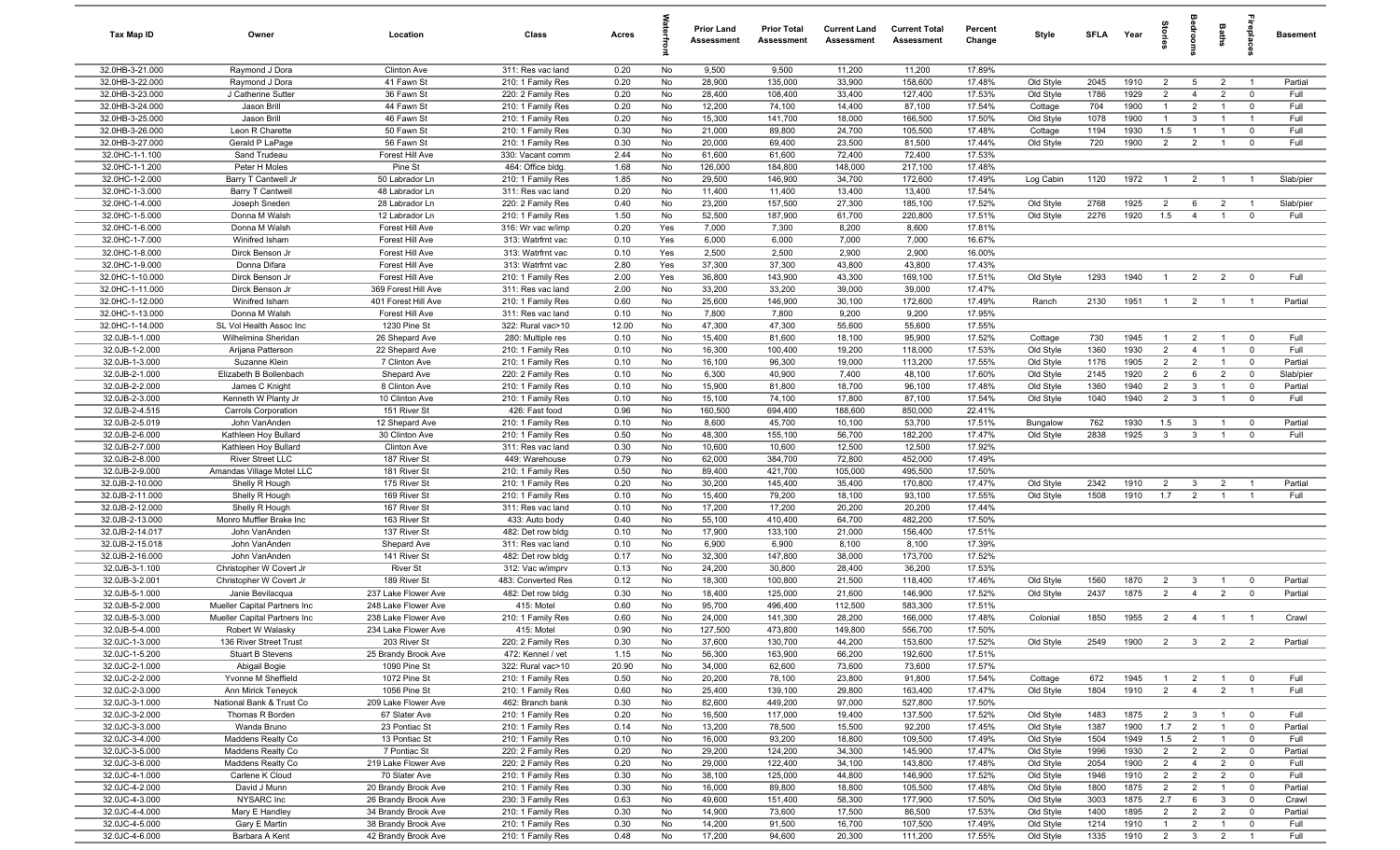| Tax Map ID                         | Owner                              | Location                                   | Class                                  | Acres        |           | <b>Prior Land</b><br>Assessment | <b>Prior Total</b><br>Assessment | <b>Current Land</b><br>Assessment | <b>Current Total</b><br>Assessment | Percent<br>Change | Style                 | <b>SFLA</b> | Year | tories         | aroo                             | Baths          |                         | <b>Basement</b> |
|------------------------------------|------------------------------------|--------------------------------------------|----------------------------------------|--------------|-----------|---------------------------------|----------------------------------|-----------------------------------|------------------------------------|-------------------|-----------------------|-------------|------|----------------|----------------------------------|----------------|-------------------------|-----------------|
| 32.0JC-4-7.000                     | John M Munn                        | 69 Pontiac St                              | 210: 1 Family Res                      | 0.40         | No        | 18,600                          | 108,300                          | 21,900                            | 127,300                            | 17.54%            | Old Style             | 1153        | 1915 | 1.5            | $\overline{2}$                   | $\overline{1}$ | $\overline{0}$          | Full            |
| 32.0JC-4-8.000                     | George Schaefer                    | 71 Pontiac St                              | 210: 1 Family Res                      | 0.20         | No        | 14,900                          | 78,400                           | 17,500                            | 92,100                             | 17.47%            | Old Style             | 864         | 1900 | 1.5            | $\overline{2}$                   | $\overline{1}$ | $\mathbf 0$             | Full            |
| 32.0JC-4-9.000                     | Kenneth Whitelaw                   | 75 Pontiac St                              | 210: 1 Family Res                      | 0.10         | No        | 12,600                          | 62,400                           | 14,800                            | 73,300                             | 17.47%            | Bungalow              | 641         | 1930 | $\mathbf{1}$   | $\mathbf{1}$                     | $\overline{1}$ | $\mathbf 0$             | Full            |
| 32.0JC-4-10.000                    | Linda L Colby                      | 79 Pontiac St                              | 210: 1 Family Res                      | 0.20         | No        | 13,300                          | 73,900                           | 15,600                            | 86,800                             | 17.46%            | Old Style             | 1125        | 1928 | 1.7            | $\overline{2}$                   | -1             | $\mathbf 0$             | Full            |
| 32.0JC-4-11.000                    | Barbara Kerner                     | 57 Pontiac St                              | 210: 1 Family Res                      | 0.60         | No        | 23,800                          | 122,400                          | 27,900                            | 143,800                            | 17.48%            | Old Style             | 1442        | 1910 | $\overline{1}$ | 3                                | $\overline{1}$ | $\overline{1}$          | Partial         |
| 32.0JC-4-12.000                    | Francis G Camelo                   | 53 Pontiac St                              | 210: 1 Family Res                      | 0.20         | No        | 12,500                          | 73,700                           | 14,700                            | 86,600                             | 17.50%            | Bungalow              | 983         | 1915 | 1.5            | $\overline{2}$                   | - 1            | $\mathbf 0$             | Partial         |
| 32.0JC-4-13.000                    | Dermott Morgan                     | 49 Pontiac St                              | 210: 1 Family Res                      | 0.20         | No        | 14,000                          | 90,300                           | 16,400                            | 106,100                            | 17.50%            | Bungalow              | 1002        | 1910 | 1.5            | $\overline{2}$                   | $\overline{1}$ | $\overline{1}$          | Partial         |
| 32.0JC-4-14.000                    | Katie M Finnegan                   | 45 Pontiac St                              | 220: 2 Family Res                      | 0.19         | No        | 29,800                          | 137,900                          | 35,000                            | 162,000                            | 17.48%            | Old Style             | 2053        | 1910 | $\overline{2}$ | 3                                | $\overline{2}$ | $\overline{1}$          | Partial         |
| 32.0JC-4-15.000                    | <b>Charles Schade</b>              | Pontiac St                                 | 210: 1 Family Res                      | 0.20         | No        | 28,100                          | 99,800                           | 33,100                            | 117,300                            | 17.54%            | Bungalow              | 991         | 1930 | $\overline{1}$ | $\overline{2}$                   | $\overline{1}$ | $\mathbf 0$             | Partial         |
| 32.0JC-4-16.000<br>32.0JC-5-1.000  | Charles Schade<br>Michael J Stiles | 39 Pontiac St<br>231 Lake Flower Ave       | 311: Res vac land<br>482: Det row bldg | 0.20<br>0.10 | No<br>No  | 6,000<br>32,300                 | 6,000<br>89,800                  | 7,000<br>37,900                   | 7,000<br>105,500                   | 16.67%<br>17.48%  |                       |             |      |                |                                  |                |                         |                 |
| 32.0JC-5-2.000                     | Gordon B Dewbury                   | 47 Winona Ave                              | 220: 2 Family Res                      | 0.10         | No        | 15,900                          | 90,800                           | 18,700                            | 106,700                            | 17.51%            | Bungalow              | 903         | 1930 | 1.5            | $\overline{2}$                   | $\overline{2}$ | $\mathbf 0$             | Partial         |
| 32.0JC-5-3.000                     | Wemgo Charitable Trust             | 50 Winona Ave                              | 220: 2 Family Res                      | 0.15         | No        | 32,300                          | 194,500                          | 37,900                            | 228,500                            | 17.48%            | Colonial              | 2100        | 1925 | $\overline{2}$ | $\overline{4}$                   | $\overline{2}$ | $\overline{2}$          | Full            |
| 32.0JC-5-4.000                     | Lynn Keough                        | 26 Pontiac St                              | 210: 1 Family Res                      | 0.20         | No        | 28,800                          | 116,300                          | 33,900                            | 136,700                            | 17.54%            | Old Style             | 1416        | 1930 | $\mathbf{1}$   | $\mathbf{3}$                     | $\overline{2}$ | $\overline{1}$          | Partial         |
| 32.0JC-5-5.000                     | Michael Joyce                      | 36 Pontiac St                              | 210: 1 Family Res                      | 0.10         | No        | 17,200                          | 122,400                          | 20,200                            | 143,800                            | 17.48%            | Colonial              | 1776        | 1945 | $\overline{2}$ | 3                                | $\overline{1}$ | $\overline{1}$          | Full            |
| 32.0JC-5-6.000                     | Wesley R McLaughlin                | 44 Slater Ave                              | 210: 1 Family Res                      | 0.10         | No        | 17,100                          | 114,400                          | 20,100                            | 134,400                            | 17.48%            | Old Style             | 1728        | 1940 | $\overline{2}$ | $\overline{2}$                   | $\overline{1}$ | $\mathbf 0$             | Full            |
| 32.0JC-5-7.000                     | Gail R Rice                        | 46 Pontiac St                              | 210: 1 Family Res                      | 0.20         | No        | 28,300                          | 121,000                          | 33,300                            | 142,200                            | 17.52%            | Bungalow              | 999         | 1925 | -1             | 3                                | -1             | $\mathbf 0$             | Full            |
| 32.0JC-5-8.000                     | Allen T Clement                    | 50 Pontiac St                              | 210: 1 Family Res                      | 0.20         | No        | 16,000                          | 92,200                           | 18,800                            | 108,300                            | 17.46%            | Old Style             | 1673        | 1920 | 1.5            | $\overline{2}$                   | $\overline{1}$ | $\mathbf 0$             | Partial         |
| 32.0JC-5-9.000                     | Allen T Clement                    | Pontiac St                                 | 312: Vac w/imprv                       | 0.40         | No        | 12,500                          | 23,500                           | 14,700                            | 27,600                             | 17.45%            |                       |             |      |                |                                  |                |                         |                 |
| 32.0JC-5-10.000                    | Daryl J Roberts                    | 66 Pontiac St                              | 210: 1 Family Res                      | 0.20         | No        | 27,400                          | 86,000                           | 32,100                            | 101,000                            | 17.44%            | Old Style             | 1196        | 1905 | $\overline{2}$ | $\overline{2}$                   | $\overline{1}$ | $\overline{\mathbf{0}}$ | Full            |
| 32.0JC-6-2.000                     | Gregory Peacock                    | 1037 Pine St                               | 210: 1 Family Res                      | 0.64         | No        | 21,300                          | 93,900                           | 25,000                            | 110,300                            | 17.47%            | Old Style             | 1000        | 1925 | $\overline{2}$ | $\mathbf{1}$                     | $\overline{1}$ | $\mathbf 0$             | Full            |
| 32.0JC-6-3.000                     | Gregory L Peacock                  | 1027 Pine St                               | 280: Multiple res                      | 1.36         | No        | 22,700                          | 53,100                           | 26,700                            | 62,400                             | 17.51%            | Cottage               | 532         | 1920 | 1.5            | $\overline{2}$                   | $\overline{1}$ | $\mathbf 0$             | Partial         |
| 32.0JC-6-4.000                     | Gregory L Peacock                  | 1019 Pine St                               | 210: 1 Family Res                      | 0.20         | No        | 15,500                          | 91,100                           | 18,200                            | 107,000                            | 17.45%            | Bungalow              | 979         | 1930 | 1.5            | $\mathbf{3}$                     | $\overline{1}$ | $\mathbf 0$             | Full            |
| 32.0JC-6-5.000                     | Mark S Nason                       | 1071 Pine St                               | 210: 1 Family Res                      | 0.40         | No        | 22,200                          | 98,100                           | 26,100                            | 115,300                            | 17.53%            | Old Style             | 1360        | 1912 | $\overline{2}$ | $\mathbf{3}$                     | $\overline{1}$ | $\mathbf 0$             | Crawl           |
| 32.0JD-1-1.000                     | Mary E Gerrish                     | 1038 Pine St                               | 210: 1 Family Res                      | 5.20         | No        | 39,200                          | 127,100                          | 46,000                            | 149,300                            | 17.47%            | Old Style             | 1336        | 1905 | $\overline{2}$ | $\mathbf{3}$                     | $\overline{1}$ | $\overline{1}$          | Full            |
| 32.0KB-1-1.000                     | David J Manning                    | 256 Lake Flower Ave                        | 415: Motel                             | 0.90         | No        | 114,100                         | 580,900                          | 134,100                           | 682,600                            | 17.51%            |                       |             |      |                |                                  |                |                         | Full            |
| 32.0KB-1-2.000<br>32.0KB-1-3.000   | Saylesman LLC<br>William Allen Jr  | 245 Lake Flower Ave<br>255 Lake Flower Ave | 210: 1 Family Res<br>432: Gas station  | 0.20<br>0.70 | No<br>No  | 28,400<br>51,900                | 106,000<br>203,000               | 33,400<br>61,000                  | 124,600<br>238,500                 | 17.55%<br>17.49%  | Old Style             | 1320        | 1930 | $\overline{2}$ | $\overline{\mathbf{3}}$          | $\overline{1}$ | $\overline{0}$          |                 |
| 32.0KB-1-4.000                     | Debra Conway                       | 253 Lake Flower Ave                        | 210: 1 Family Res                      | 0.19         | No        | 7,800                           | 77,600                           | 9,200                             | 91,200                             | 17.53%            | Old Style             | 1646        | 1911 | $\overline{2}$ | $\mathbf{3}$                     | $\overline{1}$ | $\overline{\mathbf{0}}$ | Full            |
| 32.0KB-1-5.000                     | Michael Dupree                     | 263 Lake Flower Ave                        | 210: 1 Family Res                      | 0.10         | No        | 16,000                          | 94,100                           | 18,800                            | 110,600                            | 17.53%            | Old Style             | 1368        | 1900 | $\overline{2}$ | $\mathbf{3}$                     | - 1            | $\mathbf 0$             | Full            |
| 32.0KB-1-6.000                     | Fogartys Marina Prop LLC           | 267 Lake Flower Ave                        | 230: 3 Family Res                      | 0.40         | No        | 37,000                          | 319,600                          | 43,400                            | 375,500                            | 17.49%            | Old Style             | 1680        | 1900 | 2.5            | $\overline{4}$                   | $\mathbf{3}$   | $\mathbf 0$             | Full            |
| 32.0KB-1-7.000                     | Herbert A Shatraw Jr               | 285 Lake Flower Ave                        | 210: 1 Family Res                      | 0.30         | No        | 36,900                          | 114,200                          | 43,400                            | 134,200                            | 17.51%            | Old Style             | 1440        | 1900 | $\overline{2}$ | 3                                | $\overline{1}$ | $\overline{1}$          | Partial         |
| 32.0KB-1-8.000                     | Robert M VanNortwick               | 291 Lake Flower Ave                        | 210: 1 Family Res                      | 0.50         | No        | 23,400                          | 138,900                          | 27,500                            | 119,900                            | $-13.68%$         | Old Style             | 2248        | 1895 | 2.5            | $\overline{4}$                   | $\overline{1}$ | $\overline{1}$          | Full            |
| 32.0KB-1-9.000                     | Stephen C Shatraw                  | 305 Lake Flower Ave                        | 210: 1 Family Res                      | 0.30         | No        | 18,000                          | 104,700                          | 21,100                            | 123,000                            | 17.48%            | Old Style             | 1321        | 1920 | $\overline{1}$ | $\overline{2}$                   | $\overline{1}$ | $\mathbf 0$             | Full            |
| 32.0KB-1-10.000                    | Martha Primmer                     | 303 Lake Flower Ave                        | 210: 1 Family Res                      | 0.30         | Yes       | 16,800                          | 114,100                          | 19,800                            | 134,100                            | 17.53%            | Old Style             | 1316        | 1920 | $\overline{2}$ | $\overline{2}$                   | $\overline{1}$ | $\mathbf 0$             | Crawl           |
| 32.0KB-1-11.100                    | Joseph C Ike                       | 307 Lake Flower Ave                        | 210: 1 Family Res                      | 0.70         | No        | 28,400                          | 137,600                          | 33,400                            | 161,700                            | 17.51%            | Old Style             | 1543        | 1930 | 1.5            | $\overline{4}$                   | $\overline{1}$ | $\overline{1}$          | Full            |
| 32.0KB-1-11.200                    | Marvin R Best                      | 3 Winona Ave                               | 210: 1 Family Res                      | 0.20         | No        | 27,700                          | 93,600                           | 32,600                            | 110,000                            | 17.52%            | Old Style             | 1012        | 1920 | 1.7            | $\overline{\mathbf{3}}$          | $\overline{1}$ | $\mathbf 0$             | Full            |
| 32.0KB-1-12.000                    | John J Pabins                      | 317 Lake Flower Ave                        | 411: Apartment                         | 0.50         | Yes       | 45,800                          | 174,500                          | 53,800                            | 205,000                            | 17.48%            |                       |             |      |                |                                  |                |                         |                 |
| 32.0KB-1-13.000                    | Florance Haselton                  | 323 Lake Flower Ave                        | 210: 1 Family Res                      | 0.26         | Yes       | 22,200                          | 115,900                          | 26,100                            | 136,200                            | 17.52%            | Old Style             | 1548        | 1930 | 1.5            | $\overline{3}$                   | - 1            | -1                      | Full            |
| 32.0KB-1-14.000                    | Florance Haselton                  | Lake Flower Ave                            | 316: Wr vac w/imp                      | 0.01         | Yes       | 2,200                           | 7,200                            | 2,600                             | 8,500                              | 18.06%            |                       |             |      |                |                                  |                |                         |                 |
| 32.0KB-1-17.000                    | Robert M VanNortwick Jr            | Lake Flower Ave                            | 313: Watrfrnt vac                      | 1.80         | Yes       | 24,400                          | 24,400                           | 28,700                            | 28,700                             | 17.62%            |                       |             |      |                |                                  |                |                         |                 |
| 32.0KB-1-18.100<br>32.0KC-1-1.000  | Fogarty LLC<br>Norman Johnson      | 260 Lake Flower Ave<br>43 Winona Ave       | 570: Marina<br>210: 1 Family Res       | 0.83<br>0.10 | Yes<br>No | 135,900                         | 531,100<br>98,200                | 159,600<br>19,000                 | 624,000<br>115,400                 | 17.49%<br>17.52%  |                       | 1166        | 1920 | $\overline{2}$ |                                  | $\overline{1}$ | $\mathbf 0$             | Partial         |
| 32.0KC-1-2.000                     | Richard D Smith                    | 39 Winona Ave                              | 210: 1 Family Res                      | 0.20         | No        | 16,200<br>30,200                | 140,000                          | 35,500                            | 164,500                            | 17.50%            | Old Style<br>Colonial | 1998        | 1910 | $\overline{2}$ | $\overline{2}$<br>$\overline{2}$ | $\overline{2}$ |                         | Full            |
| 32.0KC-1-3.000                     | Gary B MacDowell                   | 33 Winona Ave                              | 210: 1 Family Res                      | 0.20         | No        | 27,900                          | 97,900                           | 32,800                            | 115,000                            | 17.47%            | Old Style             | 1440        | 1925 | 1.5            | $\overline{4}$                   | -1             | $\mathbf{0}$            | Full            |
| 32.0KC-1-4.000                     | Louise A Hartson                   | 29 Winona Ave                              | 210: 1 Family Res                      | 0.10         | No        | 10,100                          | 87,900                           | 11,900                            | 103,300                            | 17.52%            | Old Style             | 1230        | 1920 | 1.7            | $\mathbf{3}$                     | $\overline{1}$ | $\mathbf 0$             | Partial         |
| 32.0KC-1-5.000                     | <b>Mark Miller</b>                 | 27 Winona Ave                              | 220: 2 Family Res                      | 0.10         | No        | 13,000                          | 89,800                           | 15,300                            | 105,500                            | 17.48%            | Old Style             | 1980        | 1945 | $\overline{2}$ | $\Delta$                         | $\overline{2}$ |                         | Partial         |
| 32.0KC-1-6.000                     | David H Munn                       | 23 Winona Ave                              | 210: 1 Family Res                      | 0.10         | No        | 10,900                          | 76,200                           | 12,800                            | 89,500                             | 17.45%            | Bungalow              | 1008        | 1920 | $\overline{1}$ | $\overline{\mathbf{3}}$          | $\overline{1}$ | $\overline{1}$          | Partial         |
| 32.0KC-1-7.100                     | Robert A Johnson                   | 21 Winona Ave                              | 314: Rural vac<10                      | 0.01         | No        | 5,600                           | 5,600                            | 6,600                             | 6,600                              | 17.86%            |                       |             |      |                |                                  |                |                         |                 |
| 32.0KC-1-7.200                     | Helene J Melkunas                  | Winona Ave                                 | 210: 1 Family Res                      | 0.08         | No        | 10,800                          | 95,600                           | 12,700                            | 112,300                            | 17.47%            | Old Style             | 1078        | 1910 | 1.7            | $\overline{2}$                   | $\overline{1}$ | $\mathbf 0$             | Slab/pier       |
| 32.0KC-1-8.000                     | Catherine L Beardsley              | 19 Winona Ave                              | 210: 1 Family Res                      | 0.20         | No        | 16,800                          | 121,600                          | 19,800                            | 142,900                            | 17.52%            | Old Style             | 1888        | 1880 | $\overline{2}$ | $\overline{2}$                   | $\overline{2}$ | $\overline{1}$          | Partial         |
| 32.0KC-1-9.000                     | Shirley A Ohmann                   | 9 Winona Ave                               | 210: 1 Family Res                      | 0.20         | No        | 14,400                          | 67,800                           | 17,000                            | 79,700                             | 17.55%            | Cottage               | 861         | 1940 | $\overline{1}$ | $\overline{2}$                   | $\overline{1}$ | $\mathbf 0$             | Full            |
| 32.0KC-1-11.000                    | Saranac Lake Gas Co Inc            | Payeville Ln                               | 441: Fuel Store&Dist                   | 4.50         | No        | 70,400                          | 70,400                           | 82,700                            | 82,700                             | 17.47%            |                       |             |      |                |                                  |                |                         |                 |
| 32.0KC-1-12.000                    | William D Radloff                  | 321 Lake Flower Ave                        | 210: 1 Family Res                      | 0.50         | No        | 21,400                          | 102,400                          | 25,100                            | 120,300                            | 17.48%            | Old Style             | 1288        | 1915 | 1.7            | $\overline{\mathbf{3}}$          | $\overline{1}$ | $\overline{1}$          | Full            |
| 32.0KC-1-14.100                    | Craig A Collier                    | Pontiac St                                 | 311: Res vac land                      | 0.30         | No        | 10,000                          | 10,000                           | 11,800                            | 11,800                             | 18.00%            |                       |             |      |                |                                  |                |                         |                 |
| 32.0KC-1-14.200                    | Craig A Collier                    | 117 Pontiac St<br>Pontiac St               | 210: 1 Family Res<br>311: Res vac land | 0.38         | No<br>No  | 28,100<br>10,000                | 101,200<br>10,000                | 33,000<br>11,800                  | 118,900                            | 17.49%<br>18.00%  | Ranch                 | 1144        | 1991 | $\overline{1}$ | $\overline{2}$                   | $\overline{1}$ | $\overline{0}$          | Full            |
| 32.0KC-1-15.000<br>32.0KC-1-16.000 | Richard D Kepes<br>Richard D Kepes | 105 Pontiac St                             | 210: 1 Family Res                      | 0.20<br>0.10 | No        | 15,900                          | 89,800                           | 18,700                            | 11,800<br>105,500                  | 17.48%            | Old Style             | 1387        | 1930 | 1.5            | $\mathbf{3}$                     | $\overline{1}$ | $\overline{\mathbf{0}}$ | Full            |
| 32.0KC-1-17.000                    | Florence Haselton                  | 95 Pontiac St                              | 220: 2 Family Res                      | 0.60         | No        | 23,700                          | 101,200                          | 27,800                            | 118,900                            | 17.49%            | Old Style             | 1348        | 1920 | $\overline{2}$ | $\overline{2}$                   | $\overline{2}$ | $\mathbf 0$             | Full            |
| 32.0KC-1-18.000                    | James W Colby                      | Pontiac St                                 | 210: 1 Family Res                      | 0.20         | No        | 27,200                          | 78,600                           | 32,000                            | 92,400                             | 17.56%            | Old Style             | 936         | 1925 | 1.7            | $\overline{2}$                   | $\overline{1}$ | $\overline{1}$          | Partial         |
| 32.0KC-2-1.000                     | Michael A Quinn                    | 44 Winona Ave                              | 210: 1 Family Res                      | 0.20         | No        | 28,600                          | 111,000                          | 33,600                            | 130,400                            | 17.48%            | Colonial              | 1564        | 1930 | $\overline{2}$ | $\overline{2}$                   | $\overline{1}$ | $\overline{1}$          | Full            |
| 32.0KC-2-2.000                     | David W Magurk                     | 43 Slater Ave                              | 210: 1 Family Res                      | 0.20         | No        | 28,000                          | 100,400                          | 32,900                            | 118,000                            | 17.53%            | Bungalow              | 1110        | 1920 | $\overline{1}$ | $\overline{2}$                   | $\overline{1}$ | $\overline{1}$          | Full            |
| 32.0KC-2-3.000                     | Ronald P Moses                     | 37 Slater Ave                              | 210: 1 Family Res                      | 0.20         | No        | 27,900                          | 94,400                           | 32,800                            | 110,900                            | 17.48%            | Bungalow              | 868         | 1920 | $\overline{1}$ | $\overline{2}$                   | $\overline{1}$ | $\mathbf{0}$            | Full            |
| 32.0KC-2-4.000                     | William G Dora                     | Slater Ave                                 | 311: Res vac land                      | 0.20         | No        | 9,500                           | 9,500                            | 11,200                            | 11,200                             | 17.89%            |                       |             |      |                |                                  |                |                         |                 |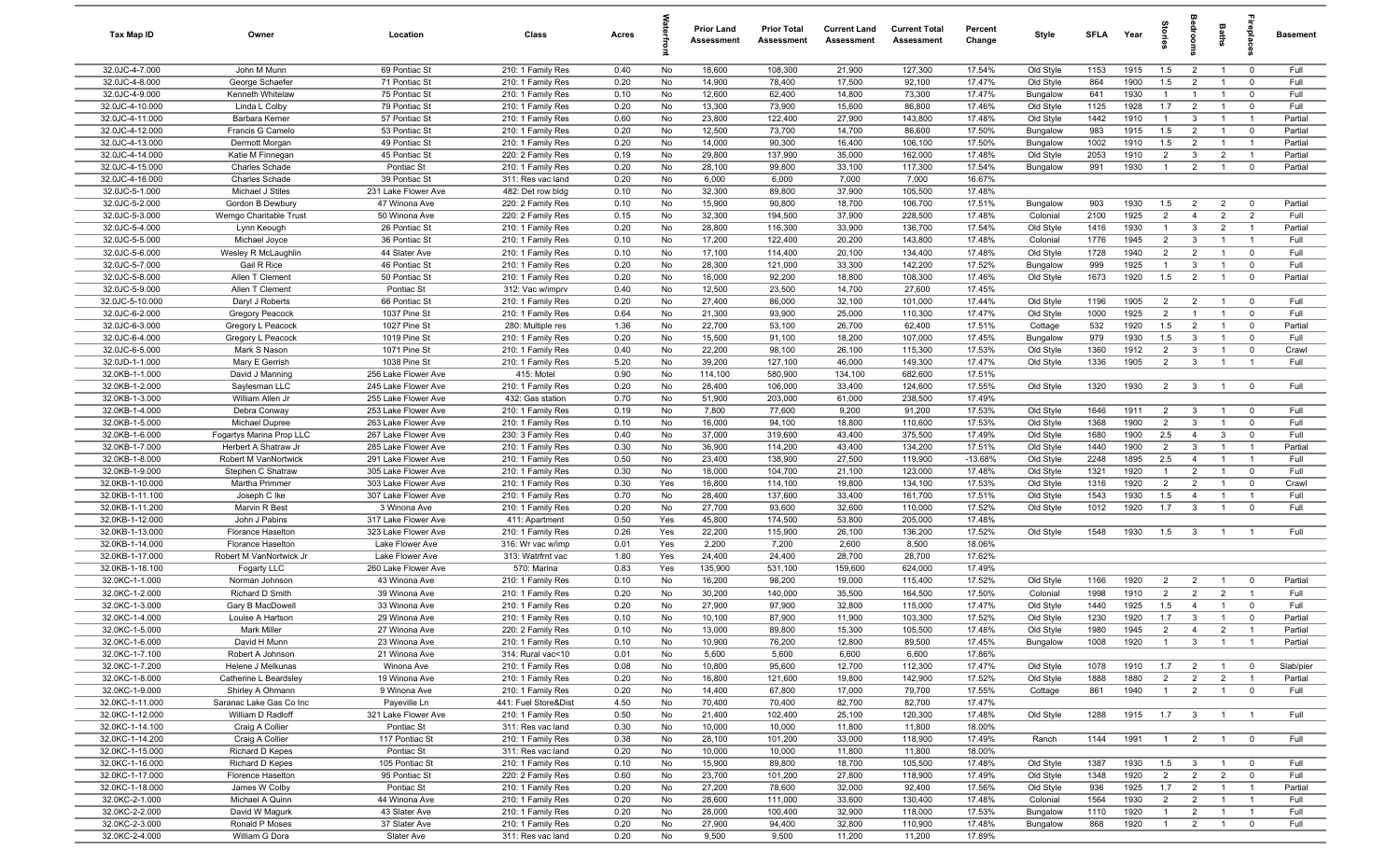| Tax Map ID                         | Owner                                       | Location                           | Class                                  | Acres        |          | <b>Prior Land</b><br>Assessment | <b>Prior Total</b><br>Assessment | <b>Current Land</b><br>Assessment | <b>Current Total</b><br>Assessment | Percent<br>Change | Style                     | <b>SFLA</b>  | Year         | tories                           | ăroo                             | Baths                            |                                  | <b>Basement</b> |
|------------------------------------|---------------------------------------------|------------------------------------|----------------------------------------|--------------|----------|---------------------------------|----------------------------------|-----------------------------------|------------------------------------|-------------------|---------------------------|--------------|--------------|----------------------------------|----------------------------------|----------------------------------|----------------------------------|-----------------|
| 32.0KC-2-5.000                     | William G Dora                              | 25 Slater Ave                      | 210: 1 Family Res                      | 0.40         | No       | 42,300                          | 128,800                          | 49,700                            | 151,300                            | 17.47%            | Old Style                 | 1596         | 1910         | 1.5                              | $\mathbf{3}$                     | $\overline{1}$                   | $\overline{1}$                   | Full            |
| 32.0KC-2-6.007                     | Michael J Madden                            | 9 Slater Ave                       | 210: 1 Family Res                      | 0.40         | No       | 43,400                          | 153,400                          | 51,000                            | 180,200                            | 17.47%            | Raised Ranch              | 1914         | 1987         | $\overline{1}$                   | $\overline{2}$                   | $\overline{1}$                   | $\mathbf 0$                      | Full            |
| 32.0KC-2-7.012                     | Michael S DeYear                            | 34 Winona Ave                      | 210: 1 Family Res                      | 0.20         | No       | 28,700                          | 114,700                          | 33,800                            | 134,800                            | 17.52%            | Old Style                 | 1338         | 1925         | 1.7                              | $\overline{2}$                   | $\overline{1}$                   | $\overline{1}$                   | Partial         |
| 32.0KC-2-8.009                     | John J Moore                                | 7 Dorchester Rd                    | 210: 1 Family Res                      | 0.51         | No       | 50,100                          | 194,800                          | 58,900                            | 228,900                            | 17.51%            | Ranch                     | 2249         | 1940         | $\mathbf{1}$                     | 3                                | $\overline{1}$                   | $\overline{2}$                   | Partial         |
| 32.0KC-2-9.013                     | Kathleen M Lewis                            | 40 Winona Ave                      | 210: 1 Family Res                      | 0.20         | No       | 28,200                          | 103,900                          | 33,200                            | 122,100                            | 17.52%            | Bungalow                  | 1157         | 1909         | $\mathbf{1}$                     | $\overline{2}$                   | $\overline{1}$                   | $\overline{1}$                   | Full            |
| 32.0KC-2-10.000                    | Maribel J Knorr                             | 22 Winona Ave                      | 210: 1 Family Res                      | 0.20         | No       | 28,400                          | 106,200                          | 33,400                            | 124,800                            | 17.51%            | Cottage                   | 980          | 1945         | $\mathbf{1}$                     | $\overline{2}$                   | $\overline{1}$                   | $\mathbf 0$                      | Partial         |
| 32.0KC-2-11.000                    | Elizabeth C Coyle                           | 28 Winona Ave                      | 210: 1 Family Res                      | 0.20         | No       | 28,600                          | 110,700                          | 33,600                            | 130,100                            | 17.52%            | Old Style                 | 1311         | 1920         | 1.5                              | $\overline{2}$                   | $\overline{1}$                   | $\overline{1}$                   | Partial         |
| 32.0KC-3-1.100                     | Caryl J Stiles                              | 38 Slater Ave                      | 210: 1 Family Res                      | 0.20         | No       | 29,000                          | 120,600                          | 34,100                            | 150,000                            | 24.38%            | Ranch                     | 1344         | 1967         | $\overline{1}$                   | $\overline{2}$                   | $\overline{1}$                   | $\overline{1}$                   | Full            |
| 32.0KC-3-1.200                     | Wesley R McLaughlin                         | Slater Ave                         | 311: Res vac land                      | 0.10         | No       | 1,200                           | 1,200                            | 1,400                             | 1,400                              | 16.67%            |                           |              |              |                                  |                                  |                                  |                                  |                 |
| 32.0KC-3-2.000                     | Thomas P Catillaz                           | 41 Seneca Ave                      | 210: 1 Family Res                      | 0.70         | No       | 24,100                          | 100,800                          | 28,300                            | 118,400                            | 17.46%            | Old Style                 | 1445         | 1925         | 1.7                              | $\mathbf{3}$                     | $\overline{1}$                   | $\overline{1}$                   | Full            |
| 32.0KC-3-3.000                     | Kent S Robinson                             | 84 Pontiac St                      | 270: Mfg housing                       | 0.20         | No       | 12,900                          | 32,700                           | 15,100                            | 38,400                             | 17.43%            |                           |              |              |                                  |                                  |                                  |                                  |                 |
| 32.0KC-4-1.002<br>32.0KC-4-2.000   | Sarah E Johnson                             | 45 Seneca Ave                      | 210: 1 Family Res                      | 0.27         | No       | 19,400<br>42,000                | 91,500                           | 22,800<br>49,300                  | 107,500                            | 17.49%            | Bungalow                  | 1050         | 1910<br>1938 | $\overline{1}$<br>1.7            | $\overline{2}$<br>$\overline{4}$ | $\overline{2}$<br>$\overline{2}$ | $\overline{1}$<br>$\overline{1}$ | Full<br>Partial |
| 32.0KC-4-3.000                     | Barry K Lobdell<br>Robert W Somerville      | 27 Seneca Ave<br>19 Seneca Ave     | 210: 1 Family Res<br>210: 1 Family Res | 0.37<br>0.20 | No<br>No | 28,900                          | 151,100<br>120,000               | 34,000                            | 177,500<br>141,000                 | 17.47%<br>17.50%  | Old Style<br>Old Style    | 1955<br>1283 | 1920         | $\overline{1}$                   | 2                                | $\overline{1}$                   | $\overline{1}$                   | Partial         |
| 32.0KC-4-4.000                     | Charles M Easton                            | 15 Seneca Ave                      | 270: Mfg housing                       | 0.20         | No       | 27,000                          | 76,800                           | 31,700                            | 90,200                             | 17.45%            |                           |              |              |                                  |                                  |                                  |                                  |                 |
| 32.0KC-4-5.000                     | Garrett G Foster                            | 7 Seneca Ave                       | 270: Mfg housing                       | 0.20         | No       | 17,700                          | 157,000                          | 20,800                            | 184,500                            | 17.52%            |                           |              |              |                                  |                                  |                                  |                                  |                 |
| 32.0KC-4-6.000                     | Clayre A Bariteau                           | 27 Dorchester Rd                   | 210: 1 Family Res                      | 0.10         | No       | 15,500                          | 83,300                           | 18,200                            | 97,900                             | 17.53%            | Old Style                 | 996          | 1920         | -1                               | $\mathbf{3}$                     |                                  | $\Omega$                         | Full            |
| 32.0KC-4-7.000                     | Carole J Harrigan                           | Slater Ave                         | 311: Res vac land                      | 0.20         | No       | 8,700                           | 8,700                            | 10,200                            | 10,200                             | 17.24%            |                           |              |              |                                  |                                  |                                  |                                  |                 |
| 32.0KC-4-8.000                     | <b>Thomas Amell</b>                         | 14 Slater Ave                      | 270: Mfg housing                       | 0.17         | No       | 25,000                          | 31,500                           | 29,400                            | 37,000                             | 17.46%            |                           |              |              |                                  |                                  |                                  |                                  |                 |
| 32.0KC-5-1.000                     | Barry K Lobdel                              | Seneca Ave                         | 311: Res vac land                      | 0.32         | No       | 9,500                           | 9,500                            | 11,200                            | 11,200                             | 17.89%            |                           |              |              |                                  |                                  |                                  |                                  |                 |
| 32.0KC-5-2.000                     | Florence Haselton                           | Seneca Ave                         | 311: Res vac land                      | 0.20         | No       | 19,700                          | 19,700                           | 23,100                            | 23,100                             | 17.26%            |                           |              |              |                                  |                                  |                                  |                                  |                 |
| 32.0KC-5-3.000                     | Francis A Stunzi                            | Pontiac St                         | 311: Res vac land                      | 0.20         | No       | 8,600                           | 8,600                            | 10,100                            | 10,100                             | 17.44%            |                           |              |              |                                  |                                  |                                  |                                  |                 |
| 32.0KC-5-4.000                     | Francis A Stunzi                            | Pontiac St                         | 311: Res vac land                      | 0.20         | No       | 8,600                           | 8,600                            | 10,100                            | 10,100                             | 17.44%            |                           |              |              |                                  |                                  |                                  |                                  |                 |
| 32.0KC-5-5.000                     | William C Collier                           | Pontiac St                         | 311: Res vac land                      | 0.40         | No       | 18,900                          | 18,900                           | 22,200                            | 22,200                             | 17.46%            |                           |              |              |                                  |                                  |                                  |                                  |                 |
| 32.0KC-5-6.000                     | William C Collier                           | 8 Seneca Ave                       | 210: 1 Family Res                      | 0.40         | No       | 23,600                          | 153,900                          | 27,700                            | 180,800                            | 17.48%            | Raised Ranch              | 1680         | 1967         | $\overline{1}$                   | $\overline{3}$                   | $\overline{1}$                   | $\overline{2}$                   | Full            |
| 32.0KC-5-7.000                     | Francis A Stunzi                            | 20 Seneca Ave                      | 311: Res vac land                      | 0.20         | No       | 9,500                           | 9,500                            | 11,200                            | 11,200                             | 17.89%            |                           |              |              |                                  |                                  |                                  |                                  |                 |
| 32.0KC-5-8.000                     | Francis A Stunzi                            | Seneca Ave                         | 210: 1 Family Res                      | 0.20         | No       | 29,300                          | 125,800                          | 34,400                            | 147,800                            | 17.49%            | Old Style                 | 1250         | 1920         | $\overline{1}$                   | $\overline{\mathbf{3}}$          | $\overline{1}$                   | $\overline{2}$                   | Full            |
| 32.0KC-5-9.000                     | William C Collier                           | Pontiac St                         | 311: Res vac land                      | 0.43         | No       | 6,200                           | 6,200                            | 7,300                             | 7,300                              | 17.74%            |                           |              |              |                                  |                                  |                                  |                                  |                 |
| 32.0KD-1-1.000                     | George C Huttig                             | 1011 Pine St                       | 210: 1 Family Res                      | 0.90         | No       | 25,100                          | 150,000                          | 29,400                            | 176,200                            | 17.47%            | Ranch                     | 1544         | 1979         | $\overline{1}$                   | $\mathbf{3}$                     | $\overline{1}$                   | $\overline{1}$                   | Full            |
| 32.0KD-1-2.000                     | Shane S Fox                                 | 1001 Pine St                       | 210: 1 Family Res                      | 0.39         | No       | 17,900                          | 90,900                           | 21,000                            | 106,800                            | 17.49%            | Bungalow                  | 833          | 1920         | $\overline{1}$                   | $\overline{2}$                   | $\overline{1}$                   | $\mathbf 0$                      | Crawl           |
| 32.0KD-1-3.000                     | Robert J Kraatz                             | 2 Payeville Ln                     | 210: 1 Family Res                      | 0.20         | No       | 29,800                          | 139,700                          | 35,000                            | 164,100                            | 17.47%            | Cape Cod                  | 1771         | 1948         | 1.5                              | $\mathbf{3}$                     | $\overline{1}$                   | $\overline{1}$                   | Full            |
| 32.0KD-1-4.000                     | Angela Estes                                | 10 Payeville Ln                    | 210: 1 Family Res                      | 0.10         | No       | 15,400                          | 80,100                           | 18,100                            | 94,100                             | 17.48%            | Old Style                 | 939          | 1949         | $\overline{1}$                   | $\overline{2}$                   | $\overline{1}$                   | $\mathbf 0$                      | Crawl           |
| 32.0KD-1-5.000                     | Randolph Smith Jr                           | 14 Payeville Ln                    | 210: 1 Family Res                      | 0.40         | No       | 20,000                          | 122,400                          | 23,500                            | 143,800                            | 17.48%            | Old Style                 | 1332         | 1898         | $\overline{2}$                   | $\overline{2}$                   | $\overline{1}$                   | $\mathbf 0$                      | Crawl           |
| 32.0KD-1-6.000<br>32.0KD-1-7.000   | Janice M Gauthier                           | 32 Payeville Ln                    | 210: 1 Family Res                      | 0.34         | No<br>No | 21,300                          | 74,900                           | 25,000                            | 88,000                             | 17.49%<br>17.51%  | Cottage                   | 877<br>1766  | 1920<br>1974 | $\overline{1}$<br>$\overline{1}$ | $\overline{1}$<br>$\overline{2}$ | $\overline{1}$<br>$\overline{1}$ | $\overline{1}$<br>$\mathbf 0$    | Full<br>Full    |
| 32.0KD-1-8.000                     | Robert Ohmann<br>KZ Real Estate Holding LLC | 36 Payeville Ln<br>44 Payeville Ln | 210: 1 Family Res<br>210: 1 Family Res | 0.35<br>0.56 | No       | 38,900<br>20,500                | 106,200<br>73,600                | 45,700<br>24,100                  | 124,800<br>86,500                  | 17.53%            | Raised Ranch<br>Old Style | 1576         | 1889         | $\overline{2}$                   | $\overline{4}$                   | $\overline{1}$                   | $\mathbf 0$                      | Full            |
| 32.0KD-1-9.000                     | Margaret L Paye                             | 50 Payeville Ln                    | 210: 1 Family Res                      | 0.27         | No       | 17,800                          | 87,400                           | 20,900                            | 102,700                            | 17.51%            | Old Style                 | 1261         | 1923         | 1.5                              | $\overline{2}$                   | $\overline{1}$                   | $\overline{1}$                   | Full            |
| 32.0KD-1-10.000                    | Margaret L Paye                             | Payeville Ln                       | 311: Res vac land                      | 0.52         | No       | 12,700                          | 12,700                           | 14,900                            | 14,900                             | 17.32%            |                           |              |              |                                  |                                  |                                  |                                  |                 |
| 32.0KD-1-15.000                    | <b>Essex County</b>                         | Payeville Ln                       | 311: Res vac land                      | 0.83         | No       | 47,200                          | 47,200                           | 55,500                            | 55,500                             | 17.58%            |                           |              |              |                                  |                                  |                                  |                                  |                 |
| 32.0KD-1-16.000                    | George Paye Jr                              | Payeville Ln                       | 311: Res vac land                      | 0.13         | No       | 8,100                           | 8,100                            | 9,500                             | 9,500                              | 17.28%            |                           |              |              |                                  |                                  |                                  |                                  |                 |
| 32.0KD-2-1.000                     | Adk Acquisitions Partnership                | 987 Pine St                        | 210: 1 Family Res                      | 0.10         | No       | 15,100                          | 75,500                           | 17,700                            | 88,700                             | 17.48%            | Old Style                 | 1226         | 1920         | 1.7                              | $\overline{2}$                   | $\overline{1}$                   | $\mathbf 0$                      | Full            |
| 32.0KD-2-2.000                     | <b>Adk Acquisitions Partnership</b>         | 9 Payeville Ln                     | 210: 1 Family Res                      | 0.10         | No       | 15,500                          | 83,100                           | 18,200                            | 97,600                             | 17.45%            | Old Style                 | 1280         | 1920         | $\overline{2}$                   | $\overline{2}$                   | $\overline{1}$                   | $\mathbf 0$                      | Full            |
| 32.0KD-2-3.000                     | Lawrence Aabye                              | 983 Pine St                        | 210: 1 Family Res                      | 0.50         | No       | 8,800                           | 79,200                           | 10,400                            | 93,100                             | 17.55%            | Old Style                 | 1024         | 1910         | $\overline{2}$                   | $\overline{2}$                   | $\overline{1}$                   | $\mathbf 0$                      | Full            |
| 32.0KD-2-4.000                     | Frederick A Foster Jr                       | 977 Pine St                        | 210: 1 Family Res                      | 0.30         | No       | 14,900                          | 57,100                           | 17,500                            | 67,100                             | 17.51%            | Old Style                 | 1028         | 1920         | 1.7                              | $\overline{2}$                   | $\overline{1}$                   | $\mathbf 0$                      | Full            |
| 32.0KD-2-5.000                     | Lawrence Aabye                              | Payeville Ln                       | 311: Res vac land                      | 0.50         | No       | 14,800                          | 14,800                           | 17,400                            | 17,400                             | 17.57%            |                           |              |              |                                  |                                  |                                  |                                  |                 |
| 32.0KD-2-6.000                     | Chad C LaDue                                | 35 Payeville Ln                    | 210: 1 Family Res                      | 0.30         | No       | 17,100                          | 85,800                           | 20,100                            | 100,800                            | 17.48%            | Old Style                 | 1175         | 1916         | 1.7                              | $\overline{2}$                   | $\overline{1}$                   | $\mathbf 0$                      | Full            |
| 32.0KD-2-7.000                     | Carl F Jacobs                               | 39 Payeville Ln                    | 210: 1 Family Res                      | 0.30         | No       | 16,400                          | 71,800                           | 19,300                            | 84,400                             | 17.55%            | Bungalow                  | 720          | 1920         | 1.5                              | $\mathbf{3}$                     |                                  | 0                                | Full            |
| 32.0KD-2-8.000                     | Kathryn L Kuck                              | 45 Payeville Ln                    | 210: 1 Family Res                      | 0.30         | No       | 16,700                          | 73,600                           | 19,600                            | 86,500                             | 17.53%            | Old Style                 | 946          | 1902         | $\overline{1}$                   | $\overline{2}$                   | $\overline{1}$                   | $\mathbf 0$                      | Crawl           |
| 32.0KD-2-9.000                     | William H Franck                            | 49 Payeville Ln                    | 210: 1 Family Res                      | 0.30         | No       | 17,000                          | 99,700                           | 19,900                            | 117,100                            | 17.45%            | Bungalow                  | 1128         | 1930         | $\overline{1}$                   | $\mathbf{3}$                     | $\overline{1}$                   | $\mathbf 0$                      | Crawl           |
| 32.0KD-2-10.000                    | Barbara A Kent                              | Payeville Ln                       | 311: Res vac land                      | 0.30         | No       | 11,100                          | 11,100                           | 13,000                            | 13,000                             | 17.12%            |                           |              |              |                                  |                                  |                                  |                                  |                 |
| 32.0KD-2-11.000                    | Jon M Depuy                                 | 59 Payeville Ln                    | 210: 1 Family Res                      | 0.30         | No       | 16,300                          | 82,800                           | 19,200                            | 97,300                             | 17.51%            | Old Style                 | 1129         | 1940         | $\overline{1}$                   | $\overline{\mathbf{3}}$          | $\overline{1}$                   | $\overline{0}$                   | Partial         |
| 32.0KD-2-12.000<br>32.0KD-2-14.000 | George E Paye III                           | 67 Payeville Ln                    | 311: Res vac land                      | 0.30         | No       | 14,200                          | 14,200                           | 26,700                            | 26,700                             | 88.03%            |                           |              |              |                                  |                                  |                                  |                                  | Crawl           |
| 32.0KD-2-15.000                    | Alfred D Martelle<br>Alfred D Martelle      | 79 Payeville Ln<br>Payeville Ln    | 210: 1 Family Res<br>311: Res vac land | 0.35<br>0.25 | No<br>No | 17,000<br>6,200                 | 57,100<br>6,200                  | 20,000<br>7,300                   | 67,100<br>7,300                    | 17.51%<br>17.74%  | Ranch                     | 1456         | 1982         | $\overline{1}$                   | $\overline{2}$                   | $\overline{1}$                   | $\overline{0}$                   |                 |
| 32.0LB-1-1.100                     | Wayne Bujold                                | Lake Flower Ave                    | 417: Cottages                          | 0.34         | Yes      | 112,000                         | 268,800                          | 131,600                           | 315,800                            | 17.49%            |                           |              |              |                                  |                                  |                                  |                                  |                 |
| 32.0LB-1-1.200                     | Denise A Bujold                             | <b>River St</b>                    | 313: Watrfrnt vac                      | 0.03         | No       | 56,000                          | 56,000                           | 50,000                            | 50,000                             | $-10.71%$         |                           |              |              |                                  |                                  |                                  |                                  |                 |
| 32.0LB-1-2.100                     | Wayne Bujold                                | Lake Flower Ave                    | 313: Watrfrnt vac                      | 0.20         | Yes      | 56,000                          | 56,000                           | 50,000                            | 50,000                             | $-10.71%$         |                           |              |              |                                  |                                  |                                  |                                  |                 |
| 32.0LB-1-2.200                     | Wayne Bujold                                | <b>River St</b>                    | 313: Watrfrnt vac                      | 0.18         | No       | 41,400                          | 41,400                           | 35,000                            | 35,000                             | $-15.46%$         |                           |              |              |                                  |                                  |                                  |                                  |                 |
| 32.0LB-1-2.300                     | Denise A Bujold                             | <b>River St</b>                    | 210: 1 Family Res                      | 0.18         | No       | 41,400                          | 212,800                          | 48,600                            | 250,000                            | 17.48%            | Split Level               | 2114         | 1956         | $\overline{1}$                   | $\overline{4}$                   | $\overline{2}$                   | $\overline{2}$                   | Partial         |
| 32.0LB-2-1.000                     | Florance Haselton                           | Lake Flower Ave                    | 311: Res vac land                      | 0.30         | Yes      | 20,900                          | 20,900                           | 24,600                            | 24,600                             | 17.70%            |                           |              |              |                                  |                                  |                                  |                                  |                 |
| 32.0LB-3-1.000                     | Andrew F Willard                            | 345 Lake Flower Ave                | 210: 1 Family Res                      | 0.20         | Yes      | 15,100                          | 89,800                           | 17,700                            | 105,500                            | 17.48%            | Cottage                   | 648          | 1952         | $\overline{1}$                   | $\overline{1}$                   | $\overline{1}$                   | $\mathbf 0$                      | Crawl           |
| 32.0LB-3-2.100                     | Holland P Meads                             | 349 Lake Flower Ave                | 210: 1 Family Res                      | 0.23         | Yes      | 30,300                          | 175,000                          | 35,600                            | 205,600                            | 17.49%            |                           |              |              |                                  |                                  |                                  |                                  |                 |
| 32.0LB-3-2.200                     | Patrick Dunnigan                            | Lake Flower Ave                    | 311: Res vac land                      | 0.01         | Yes      | 1,200                           | 1,200                            | 1,400                             | 1,400                              | 16.67%            |                           |              |              |                                  |                                  |                                  |                                  |                 |
| 32.0LC-1-1.000                     | Steven D Hilbert                            | 412 Lake Flower Ave                | 210: 1 Family Res                      | 0.20         | Yes      | 86,700                          | 204,300                          | 101,900                           | 240,100                            | 17.52%            | Bungalow                  | 994          | 1930 1 2 1 1 |                                  |                                  |                                  |                                  | Full            |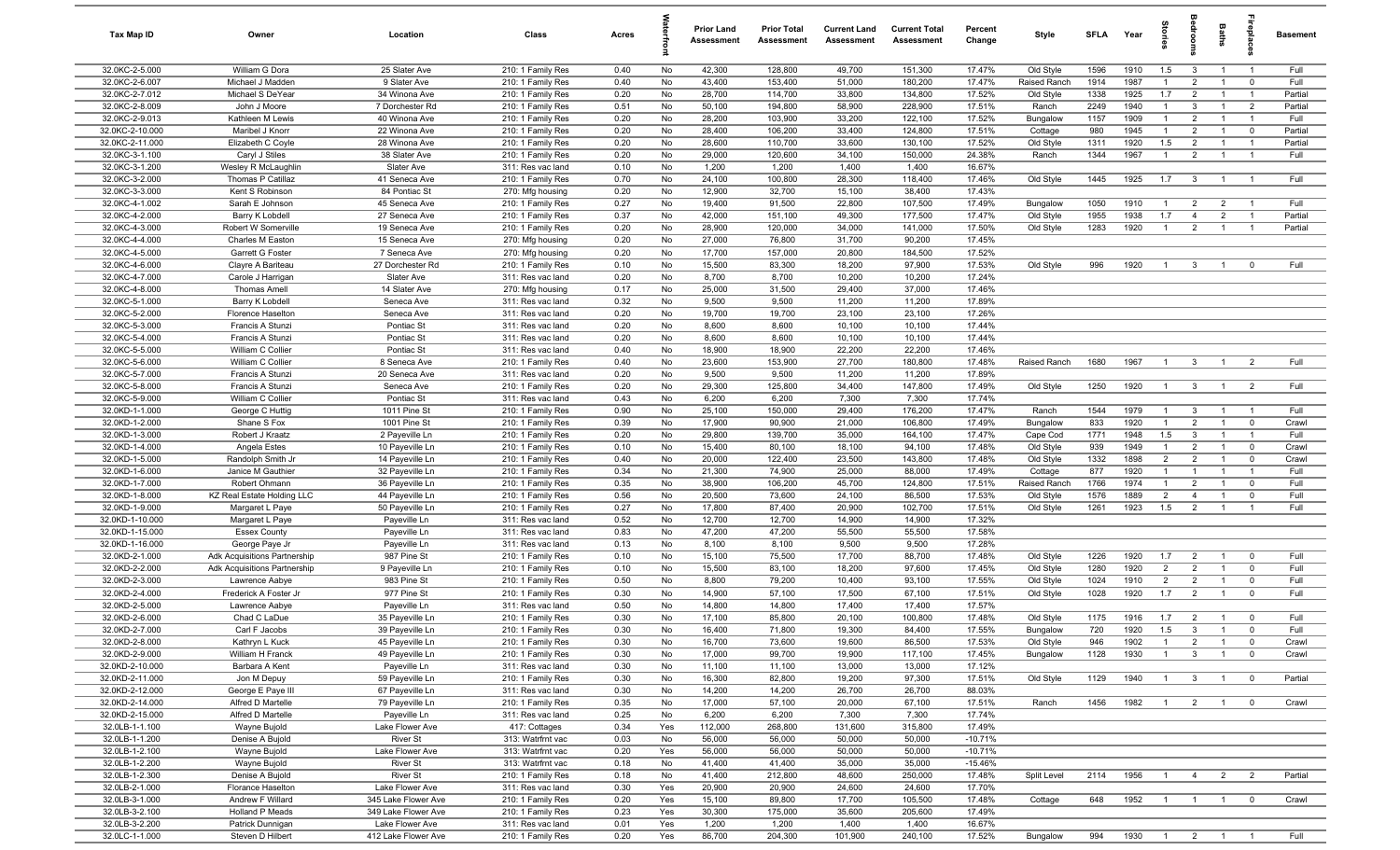| Tax Map ID                        | Owner                                      | Location                                   | Class                                  | Acres        |            | <b>Prior Land</b><br>Assessment | <b>Prior Total</b><br>Assessment | <b>Current Land</b><br>Assessment | <b>Current Total</b><br>Assessment | Percent<br>Change | Style                  | <b>SFLA</b> | Year         | $\frac{1}{2}$                    |                                  | Baths                            | repla                         | <b>Basement</b> |
|-----------------------------------|--------------------------------------------|--------------------------------------------|----------------------------------------|--------------|------------|---------------------------------|----------------------------------|-----------------------------------|------------------------------------|-------------------|------------------------|-------------|--------------|----------------------------------|----------------------------------|----------------------------------|-------------------------------|-----------------|
| 32.0LC-1-2.000                    | Dennis B Duprey                            | 406 Lake Flower Ave                        | 210: 1 Family Res                      | 0.20         | Yes        | 25,900                          | 136,800                          | 30,400                            | 145,000                            | 5.99%             | Old Style              | 1295        | 1890         | $\overline{1}$                   | $\overline{2}$                   | $\overline{1}$                   | $\mathbf 0$                   | Crawl           |
| 32.0LC-1-3.000                    | Gary J Foster                              | Lake Flower Ave                            | 313: Watrfrnt vac                      | 0.01         | Yes        | 7,300                           | 7,300                            | 8,600                             | 8,600                              | 17.81%            |                        |             |              |                                  |                                  |                                  |                               |                 |
| 32.0LC-1-4.000                    | Gary J Foster                              | Lake Flower Ave                            | 313: Watrfrnt vac                      | 0.01         | Yes        | 7,300                           | 7,300                            | 8,600                             | 8,600                              | 17.81%            |                        |             |              |                                  |                                  |                                  |                               |                 |
| 32.0LC-1-6.000                    | Paul E Sorgule                             | 28 Center St                               | 210: 1 Family Res                      | 0.50         | Yes        | 28,200                          | 130,700                          | 33,200                            | 153,600                            | 17.52%            | Old Style              | 1471        | 1914         | -1                               | $\mathbf{3}$                     |                                  |                               | Partial         |
| 32.0LC-1-7.008                    | Scott A Foster                             | Center St                                  | 311: Res vac land                      | 0.40         | No         | 11,900                          | 11,900                           | 14,000                            | 14,000                             | 17.65%            |                        |             |              |                                  |                                  |                                  |                               |                 |
| 32.0LC-1-8.198                    | Scott A Foster                             | 72 Santanoni Ave                           | 210: 1 Family Res                      | 0.40         | No         | 20,300                          | 100,400                          | 23,900                            | 118,000                            | 17.53%            | Ranch                  | 968         | 1964         |                                  | $\overline{2}$                   |                                  |                               | Full            |
| 32.0LC-1-9.000<br>32.0LC-1-10.000 | Arthur A Schneck<br><b>Bruce R Darring</b> | 369 Lake Flower Ave<br>357 Lake Flower Ave | 210: 1 Family Res<br>417: Cottages     | 0.93<br>0.40 | Yes<br>Yes | 39,900<br>20,900                | 231,800<br>71,500                | 46,900<br>24,500                  | 272,400<br>140,300                 | 17.52%<br>96.22%  | Old Style              | 1999        | 1910         | 1.5                              | $\mathbf{3}$                     | $\overline{2}$                   | $\overline{1}$                | Partial         |
| 32.0LC-1-11.000                   | Shirley T Murphy                           | 355 Lake Flower Ave                        | 210: 1 Family Res                      | 0.40         | Yes        | 19,900                          | 104,600                          | 23,400                            | 122,900                            | 17.50%            | Cottage                | 828         | 1900         | $\overline{1}$                   | $\overline{2}$                   | $\overline{1}$                   | $\overline{1}$                | Full            |
| 32.0LC-1-12.000                   | Patrick Dunnigan                           | 347 Lake Flower Ave                        | 260: Seasonal res                      | 0.50         | No         | 18,400                          | 78,400                           | 21,600                            | 92,100                             | 17.47%            | Old Style              | 960         | 1949         | $\overline{2}$                   | 2                                | $\overline{1}$                   | $\mathbf 0$                   | Full            |
| 32.0LC-1-13.000                   | Andrew F Willard                           | Lake Flower Ave                            | 312: Vac w/imprv                       | 0.10         | No         | 7,500                           | 9,400                            | 8,800                             | 11,000                             | 17.02%            |                        |             |              |                                  |                                  |                                  |                               |                 |
| 32.0LC-1-14.000                   | Mark T Ellis                               | 341 Lake Flower Ave                        | 220: 2 Family Res                      | 1.44         | Yes        | 40,200                          | 146,900                          | 47,200                            | 172,600                            | 17.49%            | Old Style              | 2849        | 1900         | 2                                | $\overline{4}$                   | $\overline{2}$                   | $\overline{2}$                | Partial         |
| 32.0LC-1-16.000                   | Tracie R Huyck                             | Santanoni Ave                              | 311: Res vac land                      | 0.10         | No         | 5,700                           | 5,700                            | 6,700                             | 6,700                              | 17.54%            |                        |             |              |                                  |                                  |                                  |                               |                 |
| 32.0LC-1-17.000                   | Tracie R Huyck                             | 64 Santanoni Ave                           | 210: 1 Family Res                      | 0.10         | No         | 15,300                          | 76,200                           | 17,900                            | 89,500                             | 17.45%            | Cottage                | 792         | 1900         | 1.5                              | $\overline{2}$                   | $\overline{1}$                   | $\mathbf 0$                   | Partial         |
| 32.0LC-1-18.000                   | Dennis B Duprey                            | Lake Flower Ave                            | 313: Watrfrnt vac                      | 0.04         | No         | 5,600                           | 5,600                            | 6,600                             | 6,600                              | 17.86%            |                        |             |              |                                  |                                  |                                  |                               |                 |
| 32.0LC-2-1.000                    | Ivan L Warner                              | 33 Center St                               | 230: 3 Family Res                      | 0.50         | No         | 16,900                          | 99,200                           | 19,900                            | 136,600                            | 37.70%            | Old Style              | 1922        | 1880         | $\overline{2}$                   | $\overline{4}$                   | $\mathbf{3}$                     | $\mathbf 0$                   | Partial         |
| 32.0LC-2-2.000<br>32.0LC-2-3.000  | Philip E Pelletieri                        | 13 Center St<br>90 Santanoni Ave           | 210: 1 Family Res                      | 0.47<br>0.20 | No         | 23,400<br>14,700                | 162,600                          | 27,500<br>17,300                  | 191,100<br>73,600                  | 17.53%<br>17.57%  | Ranch                  | 1253<br>684 | 1972<br>1910 | $\mathbf{1}$<br>1.5              | $\overline{2}$<br>$\overline{2}$ | $\overline{2}$<br>$\overline{1}$ | $\overline{1}$<br>$\mathbf 0$ | Full<br>Full    |
| 32.0LC-2-4.000                    | Andrea S Novello<br>Susan Rushlaw          | 94 Santanoni Ave                           | 210: 1 Family Res<br>210: 1 Family Res | 0.10         | No<br>No   | 10,500                          | 62,600<br>75,700                 | 12,300                            | 88,900                             | 17.44%            | Cottage<br>Cottage     | 728         | 1920         |                                  | $\overline{2}$                   |                                  | $\mathbf 0$                   | Full            |
| 32.0LC-2-5.100                    | Philip D Leonidas                          | Merrill St                                 | 311: Res vac land                      | 0.10         | No         | 7,500                           | 7,500                            | 8,800                             | 8,800                              | 17.33%            |                        |             |              |                                  |                                  |                                  |                               |                 |
| 32.0LC-2-5.200                    | Philip D Leonidas                          | 98 Santanoni Ave                           | 210: 1 Family Res                      | 0.06         | No         | 17,100                          | 114,400                          | 20,100                            | 134,400                            | 17.48%            | Old Style              | 1092        | 1920         | 1.7                              | $\overline{2}$                   | $\overline{1}$                   | $\overline{0}$                | Full            |
| 32.0LC-2-6.000                    | Francine P McIntyre                        | Merrill St                                 | 311: Res vac land                      | 0.10         | No         | 3,500                           | 3,500                            | 4,100                             | 4,100                              | 17.14%            | Old Style              | 1200        | 1900         | $\overline{2}$                   | $\overline{2}$                   | $\overline{1}$                   | $\mathbf 0$                   | Full            |
| 32.0LC-2-7.000                    | Francine P McIntyre                        | 16 Merrill St                              | 210: 1 Family Res                      | 0.10         | No         | 12,300                          | 51,500                           | 14,400                            | 60,500                             | 17.48%            | Old Style              | 1081        | 1920         | 1.7                              | $\overline{2}$                   | $\overline{1}$                   | $\mathbf 0$                   | Partial         |
| 32.0LC-2-8.000                    | Doris Seymour                              | 20 Merrill St                              | 210: 1 Family Res                      | 0.33         | No         | 13,300                          | 84,100                           | 15,600                            | 98,800                             | 17.48%            | Old Style              | 1872        | 1920         | $\overline{2}$                   | 2                                | $\overline{1}$                   | $\overline{\mathbf{0}}$       | Partial         |
| 32.0LC-2-9.000                    | S Curtis Hayes Inc                         | 401 Lake Flower Ave                        | 484: 1 use sm bld                      | 0.20         | No         | 26,500                          | 64,100                           | 31,100                            | 75,300                             | 17.47%            |                        |             |              |                                  |                                  |                                  |                               |                 |
| 32.0LC-2-10.000                   | Edward J Dukett                            | 393 Lake Flower Ave                        | 210: 1 Family Res                      | 0.20         | No         | 20,100                          | 64,000                           | 23,600                            | 75,200                             | 17.50%            | Old Style              | 809         | 1900         | 1.7                              | $\overline{2}$                   | $\overline{1}$                   | $\overline{1}$                | Partial         |
| 32.0LC-3-1.000                    | Mary R Miller                              | 405 Lake Flower Ave                        | 210: 1 Family Res                      | 0.23         | No         | 18,200                          | 122,400                          | 21,400                            | 143,800                            | 17.48%            | Old Style              | 1120        | 1920         | $\overline{2}$                   | $\mathbf{3}$                     | $\overline{1}$                   | $\mathbf 0$                   | Full            |
| 32.0LC-3-2.000                    | Carolyn K Lincoln                          | 15 Merrill St                              | 210: 1 Family Res                      | 0.10         | No         | 16,600                          | 105,400                          | 19,500                            | 123,800                            | 17.46%            | Colonial               | 1494        | 1961         | $\overline{2}$                   | $\overline{2}$                   | $\overline{1}$                   | $\mathbf{1}$                  | Full            |
| 32.0LC-3-3.456<br>32.0LC-3-4.007  | Timothy J Doyle                            | 9 Merrill St<br>13 Colony Ct               | 210: 1 Family Res<br>210: 1 Family Res | 0.46<br>0.10 | No<br>No   | 21,700<br>14,200                | 132,000<br>55,400                | 25,500<br>16,700                  | 155,100<br>65,100                  | 17.50%<br>17.51%  | Old Style<br>Old Style | 1541<br>792 | 1910<br>1920 | $\overline{2}$<br>$\overline{2}$ | $\mathbf{3}$<br>$\overline{2}$   | $\overline{1}$                   | $\mathbf 0$<br>$\mathbf 0$    | Full<br>Full    |
| 32.0LC-3-5.008                    | Amy J Isabella<br>Michael G Chabot         | 415 NYS Route 86                           | 220: 2 Family Res                      | 0.20         | No         | 28,100                          | 101,200                          | 33,000                            | 123,900                            | 22.43%            | Old Style              | 1175        | 1920         | $\overline{2}$                   | $\overline{4}$                   | $\overline{2}$                   | $\overline{0}$                | Partial         |
| 32.0LC-4-2.000                    | Saranac Lake Radio LLC                     | 160 Santanoni Ave                          | 833: Radio                             | 0.20         | No         | 27,800                          | 93,900                           | 32,600                            | 110,300                            | 17.47%            |                        |             |              |                                  |                                  |                                  |                               |                 |
| 32.0LC-4-3.000                    | Saranac Lake Radio LLC                     | 159 Santanoni Ave                          | 833: Radio                             | 3.00         | No         | 9,700                           | 21,500                           | 11,400                            | 25,300                             | 17.67%            |                        |             |              |                                  |                                  |                                  |                               |                 |
| 32.0LC-4-4.000                    | Patricia L Reynolds                        | 136 Santanoni Ave                          | 210: 1 Family Res                      | 0.40         | No         | 39,200                          | 138,900                          | 46,100                            | 163,200                            | 17.49%            | Old Style              | 1508        | 1905         | $\overline{2}$                   | 5                                | $\overline{1}$                   | $\mathbf 0$                   | Crawl           |
| 32.0LC-4-5.000                    | Frances M Preston                          | Colony Ct                                  | 312: Vac w/imprv                       | 0.30         | No         | 17,800                          | 19,900                           | 20,900                            | 23,400                             | 17.59%            |                        |             |              |                                  |                                  |                                  |                               |                 |
| 32.0LC-4-6.000                    | Frances M Preston                          | 118 Santanoni Ave                          | 210: 1 Family Res                      | 0.10         | No         | 8,600                           | 67,000                           | 10,100                            | 78,700                             | 17.46%            | Old Style              | 1232        | 1936         | $\overline{2}$                   | $\mathbf{3}$                     | $\overline{2}$                   | $\mathbf 0$                   | Full            |
| 32.0LC-4-7.000                    | Frances M Preston                          | Colony Ct                                  | 311: Res vac land                      | 0.10         | No         | 3,500                           | 3,500                            | 4,100                             | 4,100                              | 17.14%            |                        |             |              |                                  |                                  |                                  |                               |                 |
| 32.0LC-4-8.000                    | Rabideau Corp                              | 427 Lake Flower Ave                        | 210: 1 Family Res                      | 0.20         | No         | 15,000                          | 81,500                           | 17,700                            | 95,800                             | 17.55%            | Old Style              | 1242        | 1900         | $\overline{2}$                   | $\overline{2}$                   | $\overline{1}$                   | $\mathbf 0$                   | Partial         |
| 32.0LC-4-9.000<br>32.0LC-4-10.000 | Jeffrey S Smith                            | 421 Lake Flower Ave                        | 482: Det row bldg                      | 0.13<br>0.07 | No<br>No   | 32,600<br>10,400                | 163,400<br>57,000                | 38,300<br>12,200                  | 192,000<br>67,000                  | 17.50%<br>17.54%  |                        | 1042        | 1925         | 2                                | $\overline{2}$                   | $\overline{1}$                   | $\overline{0}$                | Partial         |
| 32.0LC-4-11.000                   | White Pine Camp Trust<br>Amy J Isabella    | 12 Colony Ct<br>Colony Ct                  | 210: 1 Family Res<br>311: Res vac land | 0.10         | No         | 6,200                           | 6,200                            | 7,300                             | 7,300                              | 17.74%            | Old Style              |             |              |                                  |                                  |                                  |                               |                 |
| 32.0LC-4-12.000                   | Hugh Duffy                                 | 22 Colony Ct                               | 210: 1 Family Res                      | 0.20         | No         | 16,600                          | 116,800                          | 19,500                            | 137,200                            | 17.47%            | Old Style              | 1548        | 1915         | 1.7                              | $\mathbf{3}$                     | $\overline{1}$                   | $\mathbf 0$                   | Partial         |
| 32.0LC-4-13.000                   | James Bishop                               | 113 Santanoni Ave                          | 210: 1 Family Res                      | 0.50         | No         | 21,000                          | 101,200                          | 24,700                            | 118,900                            | 17.49%            | Old Style              | 1469        | 1900         | $\overline{2}$                   | $\mathbf{3}$                     | $\overline{1}$                   | $\mathbf 0$                   | Full            |
| 32.0LC-4-14.100                   | Anthony M Hayden                           | 107 Santanoni Ave                          | 210: 1 Family Res                      | 0.66         | No         | 9,800                           | 86,100                           | 11,500                            | 101,200                            | 17.54%            | Bungalow               | 888         | 1932         | $\mathbf{1}$                     | $\overline{1}$                   |                                  | $\Omega$                      | Partial         |
| 32.0LC-4-14.200                   | Anthony M Hayden                           | Santanoni Ave                              | 311: Res vac land                      | 0.17         | No         | 5,300                           | 5,300                            | 6,200                             | 6,200                              | 16.98%            |                        |             |              |                                  |                                  |                                  |                               |                 |
| 32.0LC-4-14.300                   | Emma R Torrence                            | Santanoni Ave                              | 311: Res vac land                      | 0.10         | No         | 3,200                           | 3,200                            | 3,800                             | 3,800                              | 18.75%            |                        |             |              |                                  |                                  |                                  |                               |                 |
| 32.0LC-4-15.000                   | Peter VanDien                              | 101 Santanoni Ave                          | 210: 1 Family Res                      | 0.30         | No         | 21,400                          | 98,100                           | 25,200                            | 115,300                            | 17.53%            | Old Style              | 756         | 1900         | 1.5                              | $\overline{2}$                   |                                  |                               | Full            |
| 32.0LC-4-17.000                   | Helen Muncil                               | 87 Santanoni Ave                           | 210: 1 Family Res                      | 0.25         | No         | 12,800                          | 96,500                           | 15,100                            | 113,400                            | 17.51%            | Old Style              | 1380        | 1920         | $\overline{1}$                   | 2                                | $\overline{1}$                   | $\overline{1}$                | Full            |
| 32.0LD-1-5.000                    | Connie Willette                            | 97 Payeville Ln                            | 210: 1 Family Res                      | 0.47         | No         | 21,700                          | 89,800                           | 25,500                            | 105,500                            | 17.48%            | Bungalow               | 880         | 1930         | $\overline{1}$<br>$\overline{1}$ | 2                                | $\overline{1}$<br>$\overline{1}$ | $\mathbf 0$                   | Full<br>Partial |
| 32.0LD-1-6.000<br>32.0LD-1-11.000 | Lisa M Havas<br>Connie Willette            | 101 Payeville Ln<br>Payeville Ln           | 210: 1 Family Res<br>311: Res vac land | 0.10<br>0.26 | No<br>No   | 15,200<br>6,200                 | 76,500<br>6,200                  | 17,900<br>7,300                   | 89,900<br>7,300                    | 17.52%<br>17.74%  | Cottage                | 806         | 1930         |                                  | $\overline{2}$                   |                                  | $\mathbf 0$                   |                 |
| 32.0MC-1-2.000                    | Douglas R Brownell                         | 486 Lake Flower Ave                        | 415: Motel                             | 1.20         | No         | 167,600                         | 839,900                          | 196,900                           | 986,900                            | 17.50%            |                        |             |              |                                  |                                  |                                  |                               |                 |
| 32.0MC-1-3.000                    | Hans Eckardt                               | 506 Lake Flower Ave                        | 483: Converted Res                     | 0.54         | No         | 48,500                          | 159,700                          | 56,900                            | 187,600                            | 17.47%            |                        |             |              |                                  |                                  |                                  |                               |                 |
| 32.0MC-1-4.100                    | MRG of Lake Placid Inc                     | Lake Flower Ave                            | 311: Res vac land                      | 0.25         | No         | 12,500                          | 12,500                           | 14,700                            | 14,700                             | 17.60%            |                        |             |              |                                  |                                  |                                  |                               |                 |
| 32.0MC-1-4.200                    | MRG Of Lake Placid Inc                     | 514 Lake Flower Ave                        | 483: Converted Res                     | 0.22         | No         | 54,900                          | 168,000                          | 64,500                            | 197,400                            | 17.50%            |                        |             |              |                                  |                                  |                                  |                               |                 |
| 32.0MC-1-5.002                    | Val J Fust                                 | 24 Duprey St                               | 570: Marina                            | 1.30         | No         | 142,800                         | 522,700                          | 167,800                           | 614,200                            | 17.51%            |                        |             |              |                                  |                                  |                                  |                               |                 |
| 32.0MC-2-1.000                    | Benton E Foster                            | 431 Lake Flower Ave                        | 280: Multiple res                      | 0.60         | No         | 23,900                          | 117,800                          | 28,100                            | 138,400                            | 17.49%            | Old Style              | 840         | 1910         |                                  | $2 \t2$                          | $\overline{1}$                   | $\mathbf 0$                   | Partial         |
| 32.0MC-2-2.000                    | Steven Hilbert                             | 439 Lake Flower Ave                        | 411: Apartment                         | 0.60         | No         | 52,700                          | 295,500                          | 61,900                            | 347,200                            | 17.50%            |                        |             |              |                                  |                                  |                                  |                               |                 |
| 32.0MC-2-3.000                    | Steven D Hilbert                           | 445 Lake Flower Ave                        | 415: Motel                             | 0.90         | Yes        | 70,000                          | 408,200                          | 82,200                            | 479,600                            | 17.49%            |                        |             |              |                                  |                                  |                                  |                               |                 |
| 32.0MC-2-4.000<br>32.0MC-2-5.100  | Steven Hilbert<br>Cranberry Mdw Assoc Inc  | Lake Flower Ave<br>Crossfield Ave          | 330: Vacant comm<br>330: Vacant comm   | 5.20<br>1.33 | No<br>No   | 5,800<br>65,600                 | 5,800<br>65,600                  | 6,800<br>77,100                   | 6,800<br>77,100                    | 17.24%<br>17.53%  |                        |             |              |                                  |                                  |                                  |                               |                 |
| 32.0MC-2-5.200                    | Alan Alterbaum                             | 29 Cranberry Way                           | 210: 1 Family Res                      | 0.03         | No         | 7,700                           | 96,100                           | 9,000                             | 112,900                            | 17.48%            | Town House             | 1660        | 1987         | $\overline{2}$                   | $\mathbf{3}$                     | $\overline{1}$                   | $\overline{1}$                | Crawl           |
| 32.0MC-2-5.300                    | Melvin Levine                              | 27 Cranberry Way                           | 210: 1 Family Res                      | 0.02         | No         | 6,400                           | 89,700                           | 7,500                             | 105,400                            | 17.50%            | Town House             | 1212        | 1987         | $\overline{2}$                   | $\overline{2}$                   | $\overline{1}$                   | $\overline{1}$                | Crawl           |
| 32.0MC-2-5.400                    | Suzanne Scapatici                          | 25 Cranberry Way                           | 210: 1 Family Res                      | 0.02         | No         | 6,400                           | 89,700                           | 7,500                             | 105,400                            | 17.50%            | Town House             | 1212        | 1987         | $\overline{2}$                   | $\overline{\mathbf{2}}$          | $\overline{1}$                   | $\overline{1}$                | Crawl           |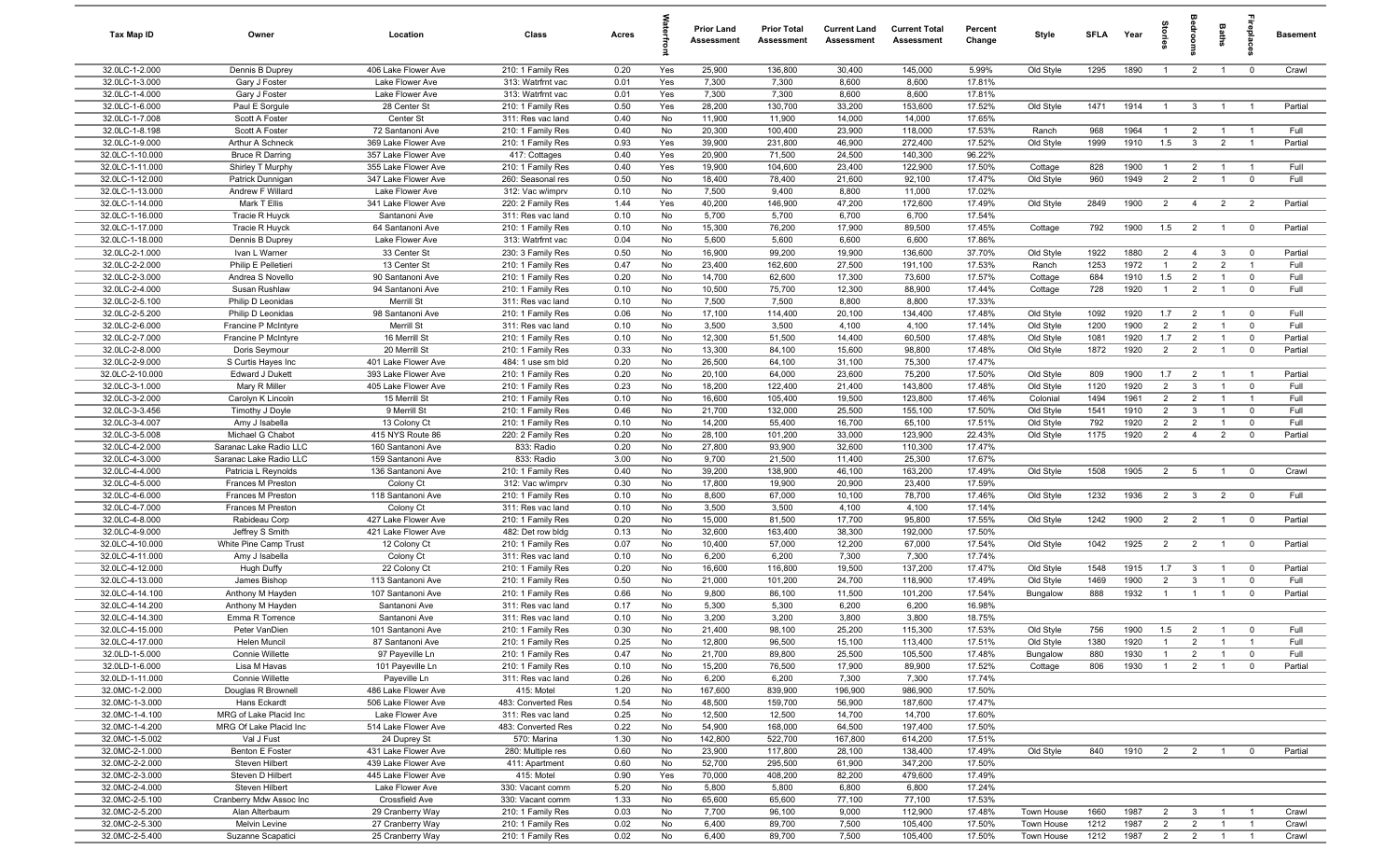| Tax Map ID                         | Owner                                       | Location                                 | Class                                  | Acres        |            | <b>Prior Land</b><br>Assessment | <b>Prior Total</b><br>Assessment | <b>Current Land</b><br>Assessment | <b>Current Total</b><br>Assessment | Percent<br>Change | Style        | <b>SFLA</b> | Year | Stories                          | room                             | Baths                            | repla                   | Basement |
|------------------------------------|---------------------------------------------|------------------------------------------|----------------------------------------|--------------|------------|---------------------------------|----------------------------------|-----------------------------------|------------------------------------|-------------------|--------------|-------------|------|----------------------------------|----------------------------------|----------------------------------|-------------------------|----------|
| 32.0MC-2-5.500                     | Nancy R Morgan                              | 23 Cranberry Way                         | 210: 1 Family Res                      | 0.02         | No         | 7,700                           | 96,100                           | 9,000                             | 112,900                            | 17.48%            | Town House   | 1660        | 1987 | $\overline{2}$                   | $\mathbf{3}$                     | $\overline{1}$                   | $\overline{1}$          | Crawl    |
| 32.0MC-2-5.600                     | John M Weidman Jr                           | 19 Cranberry Way                         | 210: 1 Family Res                      | 0.03         | No         | 7,700                           | 96,100                           | 9,000                             | 112,900                            | 17.48%            | Town House   | 1660        | 1988 | $\overline{2}$                   | $\mathbf{3}$                     | $\overline{1}$                   | $\overline{1}$          | Crawl    |
| 32.0MC-2-5.700                     | Helen Elwyn                                 | 17 Cranberry Way                         | 210: 1 Family Res                      | 0.02         | No         | 6,500                           | 89,700                           | 7,600                             | 105,400                            | 17.50%            | Town House   | 1212        | 1988 | $\overline{2}$                   | $\overline{2}$                   | $\mathbf{1}$                     | $\overline{1}$          | Crawl    |
| 32.0MC-2-5.800                     | Frank A Pastizzo                            | 15 Cranberry Way                         | 210: 1 Family Res                      | 0.02         | No         | 6,500                           | 89,700                           | 7,600                             | 105,400                            | 17.50%            | Town House   | 1208        | 1987 | $\overline{2}$                   | $\overline{2}$                   |                                  |                         | Crawl    |
| 32.0MC-2-5.900                     | Peter G Crary                               | 11 Cranberry Way                         | 210: 1 Family Res                      | 0.03         | No         | 7,800                           | 96,100                           | 9,100                             | 112,900                            | 17.48%            | Town House   | 1660        | 1988 | $\overline{2}$                   | $\mathbf{3}$                     | $\mathbf{1}$                     | $\overline{1}$          | Crawl    |
| 32.0MC-2-6.005                     | M-S Partnership                             | Crossfield Ave                           | 311: Res vac land                      | 0.21         | No         | 6,600                           | 6,600                            | 7,800                             | 7,800                              | 18.18%            |              |             |      |                                  |                                  |                                  |                         |          |
| 32.0MC-2-6.210                     | Cranberry Mdw Assoc Inc                     | Crossfield Ave                           | 330: Vacant comm                       | 1.15         | No         | 63,500                          | 63,500                           | 74,600                            | 74,600                             | 17.48%            |              |             |      |                                  |                                  |                                  |                         |          |
| 32.0MC-2-6.220                     | Joyce Henklein                              | 3 Cranberry Way                          | 210: 1 Family Res                      | 0.03         | No         | 7,700                           | 96,100                           | 9,000                             | 112,900                            | 17.48%            | Town House   | 1660        | 1988 | $\overline{2}$                   | $\mathbf{3}$                     | $\overline{2}$                   | $\overline{1}$          | Crawl    |
| 32.0MC-2-6.230                     | Michael A Vitco                             | 5 Cranberry Way                          | 210: 1 Family Res                      | 0.02         | No         | 6,500                           | 89,700                           | 7,600                             | 105,400                            | 17.50%            | Town House   | 1212        | 1988 | $\overline{2}$                   | $\overline{2}$                   | $\overline{1}$                   | $\overline{1}$          | Crawl    |
| 32.0MC-2-6.240                     | Peter A Karl III                            | 7 Cranberry Way                          | 210: 1 Family Res                      | 0.02         | No         | 6,500                           | 89,700                           | 7,600                             | 105,400                            | 17.50%            | Town House   | 1212        | 1988 | $\overline{2}$                   | $\overline{2}$                   | $\overline{1}$                   | $\overline{1}$          | Crawl    |
| 32.0MC-2-6.250                     | Anne M Cooney                               | 9 Cranberry Way                          | 210: 1 Family Res                      | 0.03         | No         | 7,800                           | 96,100                           | 9,100                             | 112,900                            | 17.48%            | Town House   | 1660        | 1988 | $\overline{2}$                   | $\mathbf{3}$                     | $\overline{1}$                   | $\overline{1}$          | Crawl    |
| 32.0MC-2-6.718<br>32.0MC-2-8.000   | Essex Co Ind Dev Agency<br>Alfred R Moody   | 477 Lake Flower Ave<br>20 Crossfield Ave | 415: Motel<br>210: 1 Family Res        | 2.70<br>0.32 | No<br>No   | 429,500<br>18,300               | 2,464,000<br>63,800              | 504,700<br>21,500                 | 2,895,200<br>75,000                | 17.50%<br>17.55%  | Cottage      | 844         | 1919 | $\overline{1}$                   | $\overline{2}$                   | $\overline{1}$                   | $\mathbf{0}$            | Full     |
| 32.0MC-2-9.000                     | Margaret W Martin                           | 34 Crossfield Ave                        | 210: 1 Family Res                      | 0.25         | No         | 17,100                          | 65,300                           | 20,100                            | 76,700                             | 17.46%            | Cottage      | 506         | 1935 | $\mathbf{1}$                     | $\overline{2}$                   | $\overline{1}$                   | $\mathbf 0$             | Partial  |
| 32.0MC-2-10.000                    | <b>Folta Properties</b>                     | 36 Crossfield Ave                        | 210: 1 Family Res                      | 0.25         | No         | 17,600                          | 73,600                           | 20,700                            | 86,500                             | 17.53%            | Cottage      | 550         | 1930 | $\overline{1}$                   | $\overline{2}$                   | $\overline{1}$                   | $^{\circ}$              | Full     |
| 32.0MC-2-11.000                    | Dorothy M Moody                             | 48 Crossfield Ave                        | 210: 1 Family Res                      | 0.34         | No         | 20,400                          | 88,300                           | 24,000                            | 103,800                            | 17.55%            | Bungalow     | 1170        | 1933 | $\overline{1}$                   | $\mathbf{3}$                     | $\mathbf{1}$                     | $\mathbf{0}$            | Full     |
| 32.0MC-2-12.000                    | Henry L Douglass                            | 537 Lake Flower Ave                      | 210: 1 Family Res                      | 0.20         | No         | 28,300                          | 104,600                          | 33,200                            | 122,900                            | 17.50%            | Old Style    | 1540        | 1920 | 1.7                              | $\overline{4}$                   |                                  | $\Omega$                | Full     |
| 32.0MC-2-13.000                    | Kevin J Laplante                            | 531 Lake Flower Ave                      | 210: 1 Family Res                      | 0.23         | No         | 32,900                          | 130,600                          | 38,700                            | 153,500                            | 17.53%            | Old Style    | 1424        | 1920 | 1.7                              | $\mathbf{3}$                     |                                  |                         | Full     |
| 32.0MC-2-14.000                    | Paul J Byno                                 | 527 Lake Flower Ave                      | 210: 1 Family Res                      | 0.24         | No         | 34,300                          | 147,000                          | 40,300                            | 172,700                            | 17.48%            | Old Style    | 1522        | 1890 | 2                                | $\mathbf{3}$                     |                                  | $\Omega$                | Full     |
| 32.0MC-2-15.000                    | Harry R Tucker                              | 521 Lake Flower Ave                      | 311: Res vac land                      | 0.20         | No         | 13,700                          | 13,700                           | 16,100                            | 16,100                             | 17.52%            |              |             |      |                                  |                                  |                                  |                         |          |
| 32.0MC-2-16.000                    | Harry Tucker                                | 513 Lake Flower Ave                      | 421: Restaurant                        | 0.20         | No         | 60,900                          | 386,800                          | 71,600                            | 454,500                            | 17.50%            |              |             |      |                                  |                                  |                                  |                         |          |
| 32.0MC-2-17.006                    | Catherine B Cusick                          | 52 Crossfield Ave                        | 210: 1 Family Res                      | 0.27         | No         | 13,400                          | 87,000                           | 12,800                            | 74,100                             | $-14.83%$         | Old Style    | 1016        | 1940 | $\overline{1}$                   | $\overline{2}$                   | $\overline{1}$                   | $^{\circ}$              | Full     |
| 32.0MD-2-1.000                     | Dorothy Gardner                             | 33 Crossfield Ave                        | 210: 1 Family Res                      | 0.50         | No         | 17,800                          | 43,900                           | 20,900                            | 51,600                             | 17.54%            | Ranch        | 1560        | 1994 | $\overline{1}$                   | $\overline{2}$                   | $\overline{2}$                   | $\mathbf{0}$            | Crawl    |
| 32.0MD-2-2.000                     | Gerald G Macey                              | 43 Crossfield Ave                        | 210: 1 Family Res                      | 0.37         | No         | 19,200                          | 58,800                           | 22,600                            | 69,100                             | 17.52%            | Cottage      | 718         | 1930 | $\overline{1}$                   | $\overline{2}$                   | $\overline{1}$                   | $^{\circ}$              | Crawl    |
| 32.0MD-2-3.000                     | Crossfield Park LLC                         | 2 Bonita Way                             | 416: Mfg hsing pk                      | 0.50         | No         | 50,400                          | 138,900                          | 59,200                            | 163,200                            | 17.49%            |              |             |      |                                  |                                  |                                  |                         |          |
| 32.0MD-2-4.000                     | Anthony Duprey Jr                           | 57 Crossfield Ave                        | 270: Mfg housing                       | 0.36         | No         | 17,400                          | 34,200                           | 20,500                            | 40,200                             | 17.54%            |              |             |      |                                  |                                  |                                  |                         |          |
| 32.0MD-2-5.000                     | Ashley Wales                                | 67 Crossfield Ave                        | 210: 1 Family Res                      | 0.54         | No         | 19,300                          | 74,300                           | 22,700                            | 87,300                             | 17.50%            | Cottage      | 774         | 1946 | $\overline{1}$                   | $\mathbf{3}$                     | $\overline{1}$                   | $\mathbf 0$             | Partial  |
| 32.0NB-1-1.000                     | Mary C Tobin                                | 3 Shamrock Shore Way                     | 417: Cottages                          | 0.90         | Yes        | 117,700                         | 261,400                          | 138,300                           | 307,100                            | 17.48%            | Ranch        | 1016        | 1951 | $\overline{1}$                   | $\mathbf{3}$                     | $\overline{2}$                   | $^{\circ}$              | Crawl    |
| 32.0NB-1-2.000                     | Sean R Morgan                               | 107 Duprey St                            | 210: 1 Family Res                      | 0.40         | No         | 23,400                          | 138,900                          | 27,500                            | 163,200                            | 17.49%            | Raised Ranch | 1690        | 1962 | $\mathbf{1}$                     | $\overline{2}$                   | $\overline{1}$                   | $^{\circ}$              | Full     |
| 32.0NC-1-1.000                     | Frederick R Oberst                          | 100 Duprey St                            | 220: 2 Family Res                      | 0.43         | Yes        | 66,000                          | 159,400                          | 77,600                            | 187,300                            | 17.50%            | Old Style    | 1638        | 1926 | 1.5                              | $\overline{4}$                   | $\overline{2}$                   |                         | Partial  |
| 32.0NC-1-2.100<br>32.0NC-1-3.000   | <b>Frederick R Oberst</b>                   | Duprey St<br>84 Duprey St                | 311: Res vac land                      | 0.37<br>0.20 | Yes<br>Yes | 92,400<br>30,100                | 103,000<br>166,500               | 121,000<br>35,300                 | 121,000<br>195,600                 | 17.48%<br>17.48%  | Raised Ranch | 1608        | 1989 | $\mathbf{1}$                     | $\mathbf{3}$                     | $\overline{2}$                   | $\overline{\mathbf{0}}$ | Full     |
| 32.0NC-1-4.000                     | John S Campion<br>Lorraine A Schuler-Kelley | 72 Duprey St                             | 210: 1 Family Res<br>210: 1 Family Res | 0.60         | Yes        | 39,600                          | 187,900                          | 46,500                            | 220,800                            | 17.51%            | Old Style    | 2488        | 1915 | 2                                | $\overline{4}$                   | $\overline{2}$                   | $\overline{1}$          | Full     |
| 32.0NC-1-5.000                     | Lorraine A Schuler-Kelley                   | Duprey St                                | 311: Res vac land                      | 0.20         | Yes        | 20,200                          | 20,200                           | 23,700                            | 23,700                             | 17.33%            |              |             |      |                                  |                                  |                                  |                         |          |
| 32.0NC-1-6.000                     | Walter H McClure                            | 60 Duprey St                             | 210: 1 Family Res                      | 0.50         | Yes        | 35,000                          | 148,600                          | 41,100                            | 174,600                            | 17.50%            | Old Style    | 2048        | 1930 | $\overline{2}$                   | $\overline{4}$                   | $\overline{1}$                   | $\overline{1}$          | Crawl    |
| 32.0NC-1-7.000                     | James Cochran                               | 48 Duprey St                             | 210: 1 Family Res                      | 0.30         | Yes        | 30,700                          | 119,200                          | 36,100                            | 140,100                            | 17.53%            | Old Style    | 1080        | 1910 | $\overline{2}$                   | $\overline{2}$                   | $\overline{1}$                   | $^{\circ}$              | Full     |
| 32.0NC-1-8.000                     | Lucy E Dukett                               | 42 Duprey St                             | 210: 1 Family Res                      | 0.20         | Yes        | 26,600                          | 89,800                           | 31,200                            | 105,500                            | 17.48%            | Old Style    | 996         | 1940 | $\overline{1}$                   | $\overline{2}$                   | $\overline{1}$                   | $^{\circ}$              | Full     |
| 32.0NC-1-9.000                     | Helen M Parker                              | 34 Duprey St                             | 210: 1 Family Res                      | 0.20         | No         | 18,700                          | 115,900                          | 22,000                            | 136,200                            | 17.52%            | Old Style    | 1272        | 1910 | $\overline{2}$                   | $\mathbf{3}$                     | $\overline{1}$                   | $\Omega$                | Partial  |
| 32.0NC-2-1.000                     | Frederick R Oberst                          | 93 Duprey St                             | 311: Res vac land                      | 0.22         | No         | 30,800                          | 30,800                           | 36,200                            | 36,200                             | 17.53%            |              |             |      |                                  |                                  |                                  |                         |          |
| 32.0NC-2-2.000                     | Frederick R Oberst                          | Duprey St                                | 311: Res vac land                      | 0.30         | No         | 8,800                           | 8,800                            | 10,300                            | 10,300                             | 17.05%            |              |             |      |                                  |                                  |                                  |                         |          |
| 32.0NC-2-3.000                     | <b>Frederick R Oberst</b>                   | 87 Duprey St                             | 311: Res vac land                      | 0.47         | No         | 82,500                          | 82,500                           | 96,900                            | 96,900                             | 17.45%            |              |             |      |                                  |                                  |                                  |                         |          |
| 32.0NC-2-4.000                     | <b>Frederick R Oberst</b>                   | Duprey St                                | 311: Res vac land                      | 0.95         | No         | 48,000                          | 48,000                           | 56,400                            | 56,400                             | 17.50%            |              |             |      |                                  |                                  |                                  |                         |          |
| 32.0NC-2-5.000                     | Jose Y Flores Jr                            | 77 Duprey St                             | 210: 1 Family Res                      | 0.20         | No         | 18,900                          | 115,900                          | 22,200                            | 136,200                            | 17.52%            | Old Style    | 945         | 1925 | $\overline{1}$                   | $\overline{2}$                   | $\overline{1}$                   | $^{\circ}$              | Full     |
| 32.0NC-2-6.000                     | Jose Y Flores Jr                            | Duprey St                                | 311: Res vac land                      | 0.22         | No         | 14,300                          | 14,300                           | 16,800                            | 16,800                             | 17.48%            |              |             |      |                                  |                                  |                                  |                         |          |
| 32.0NC-2-7.000                     | Diane DePreter                              | 67 Duprey St                             | 210: 1 Family Res                      | 0.22         | No         | 32,500                          | 145,500                          | 38,200                            | 171,000                            | 17.53%            | Old Style    | 1678        | 1890 | 1.7                              | $\overline{2}$                   | $\overline{2}$                   | $^{\circ}$              | Crawl    |
| 32.0NC-2-8.000                     | Catherine A Wigger                          | 61 Duprey St                             | 210: 1 Family Res                      | 0.20         | No         | 27,400                          | 77,600                           | 32,200                            | 91,200                             | 17.53%            | Manufactured | 1568        | 1988 | $\overline{1}$<br>$\overline{1}$ | $\overline{2}$<br>$\overline{1}$ | $\overline{2}$<br>$\overline{1}$ | $\overline{1}$          | Crawl    |
| 32.0NC-2-9.000                     | Diane DePreter                              | 57 Duprey St                             | 210: 1 Family Res                      | 0.45         | No         | 22,400                          | 65,400                           | 26,300                            | 76,800                             | 17.43%            | Cottage      | 335         | 1940 |                                  |                                  |                                  |                         | Crawl    |
| 32.0NC-2-10.000<br>32.0NC-2-11.000 | Arnold L Woodruff<br>Arnold Woodruff        | 45 Duprey St<br>Duprey St                | 210: 1 Family Res<br>311: Res vac land | 0.50<br>0.60 | No<br>No   | 23,100<br>20,000                | 100,700<br>20,000                | 27,100<br>23,500                  | 118,300<br>23,500                  | 17.48%<br>17.50%  | Ranch        | 1344        | 1951 | $\overline{1}$                   | $\mathbf{3}$                     | $\overline{1}$                   | $\overline{1}$          | Full     |
| 32.0NC-2-12.000                    | Leslie D Eggleton                           | 47 Tara Dr                               | 210: 1 Family Res                      | 0.71         | No         | 50,300                          | 146,400                          | 59,100                            | 172,000                            | 17.49%            | Ranch        | 1362        | 1978 | $\overline{1}$                   | $\mathbf{3}$                     | $\mathbf{1}$                     | $\mathbf 0$             | Full     |
| 32.0NC-2-13.000                    | Kristin Philpott Greene                     | 27 Duprey St                             | 210: 1 Family Res                      | 0.60         | No         | 34,900                          | 121,100                          | 41,000                            | 142,300                            | 17.51%            | Ranch        | 1068        | 1959 | $\overline{1}$                   | $\mathbf{3}$                     | $\overline{1}$                   | $\overline{1}$          | Full     |
| 32.0NC-2-14.000                    | <b>Richard McCormick</b>                    | 21 Duprey St                             | 270: Mfg housing                       | 0.20         | No         | 15,600                          | 34,900                           | 18,300                            | 41,000                             | 17.48%            |              |             |      |                                  |                                  |                                  |                         |          |
| 32.0NC-2-15.000                    | Diane H DePreter                            | 11 Duprey St                             | 220: 2 Family Res                      | 0.30         | No         | 36,500                          | 106,200                          | 42,900                            | 124,800                            | 17.51%            | Old Style    | 1658        | 1930 | $\overline{2}$                   | $\overline{2}$                   | $\overline{2}$                   | $\overline{4}$          | Full     |
| 32.0NC-2-16.100                    | Elwin J Hall                                | 528 Lake Flower Ave                      | 210: 1 Family Res                      | 0.25         | No         | 33,900                          | 101,200                          | 39,800                            | 118,900                            | 17.49%            | Old Style    | 1254        | 1900 | $\overline{2}$                   | $\mathbf{3}$                     | $\overline{2}$                   | $\mathbf 0$             | Full     |
| 32.0NC-2-16.200                    | Elwin J Hall                                | Lake Flower Ave                          | 311: Res vac land                      | 0.28         | No         | 9,900                           | 9,900                            | 11,600                            | 11,600                             | 17.17%            |              |             |      |                                  |                                  |                                  |                         |          |
| 32.0NC-2-17.000                    | Elwin J Hall                                | 536 Lake Flower Ave                      | 210: 1 Family Res                      | 0.27         | No         | 34,900                          | 99,700                           | 41,000                            | 117,100                            | 17.45%            | Old Style    | 1026        | 1900 | $\overline{2}$                   | $\overline{2}$                   | $\mathbf{1}$                     | $\overline{\mathbf{0}}$ | Partial  |
| 32.0NC-2-18.000                    | Elwin J Hall                                | 542 Lake Flower Ave                      | 449: Warehouse                         | 0.43         | No         | 45,100                          | 159,700                          | 52,900                            | 187,600                            | 17.47%            |              |             |      |                                  |                                  |                                  |                         |          |
| 32.0NC-2-19.000                    | Sunrise Properties LLC                      | 554 Lake Flower Ave                      | 421: Restaurant                        | 1.23         | No         | 181,800                         | 816,800                          | 213,600                           | 959,700                            | 17.50%            |              |             |      |                                  |                                  |                                  |                         |          |
| 32.0NC-2-20.000                    | Jon Fust                                    | <b>Edward St</b>                         | 323: Vacant rural                      | 0.45         | No         | 2,000                           | 2,000                            | 2,400                             | 2,400                              | 20.00%            |              |             |      |                                  |                                  |                                  |                         |          |
| 32.0NC-2-21.000                    | Raymond W Cassavaugh                        | 24 Edward St                             | 210: 1 Family Res                      | 0.12         | No         | 13,100                          | 68,500                           | 15,400                            | 80,500                             | 17.52%            | Old Style    | 845         | 1890 | 1.5                              | $\mathbf{3}$                     | $\overline{1}$                   | $\overline{\mathbf{0}}$ | Partial  |
| 32.0NC-2-22.000                    | Raymond W Cassavaugh                        | 26 Edward St                             | 210: 1 Family Res                      | 0.10         | No         | 7,700                           | 43,300                           | 9,100                             | 50,900                             | 17.55%            | Old Style    | 809         | 1890 | 1.5                              | $\overline{2}$                   | $\overline{1}$                   | $\mathbf 0$             | Full     |
| 32.0NC-2-23.000                    | James D Harris                              | 30 Edward St                             | 210: 1 Family Res                      | 0.20         | No         | 27,100                          | 78,400                           | 31,800                            | 92,100                             | 17.47%            | Old Style    | 616         | 1890 | 1.7                              | $\overline{2}$                   | $\overline{1}$                   | $\overline{\mathbf{0}}$ | Full     |
| 32.0NC-2-24.000                    | Kristine T Girouard                         | 34 Edward St                             | 210: 1 Family Res                      | 0.10         | No         | 15,500                          | 83,300                           | 18,200                            | 97,900                             | 17.53%            | Old Style    | 1260        | 1910 | $\overline{1}$                   | $\mathbf{3}$                     | $\mathbf{1}$                     | $\mathbf 0$             | Full     |
| 32.0NC-2-25.000                    | Steven J Orton                              | 36 Edward St                             | 210: 1 Family Res                      | 0.30         | No         | 13,300                          | 60,300                           | 15,700                            | 70,900                             | 17.58%            | Old Style    | 1054        | 1900 | 1.5                              | $\overline{\mathbf{3}}$          | $\overline{1}$                   | $\overline{0}$          | Crawl    |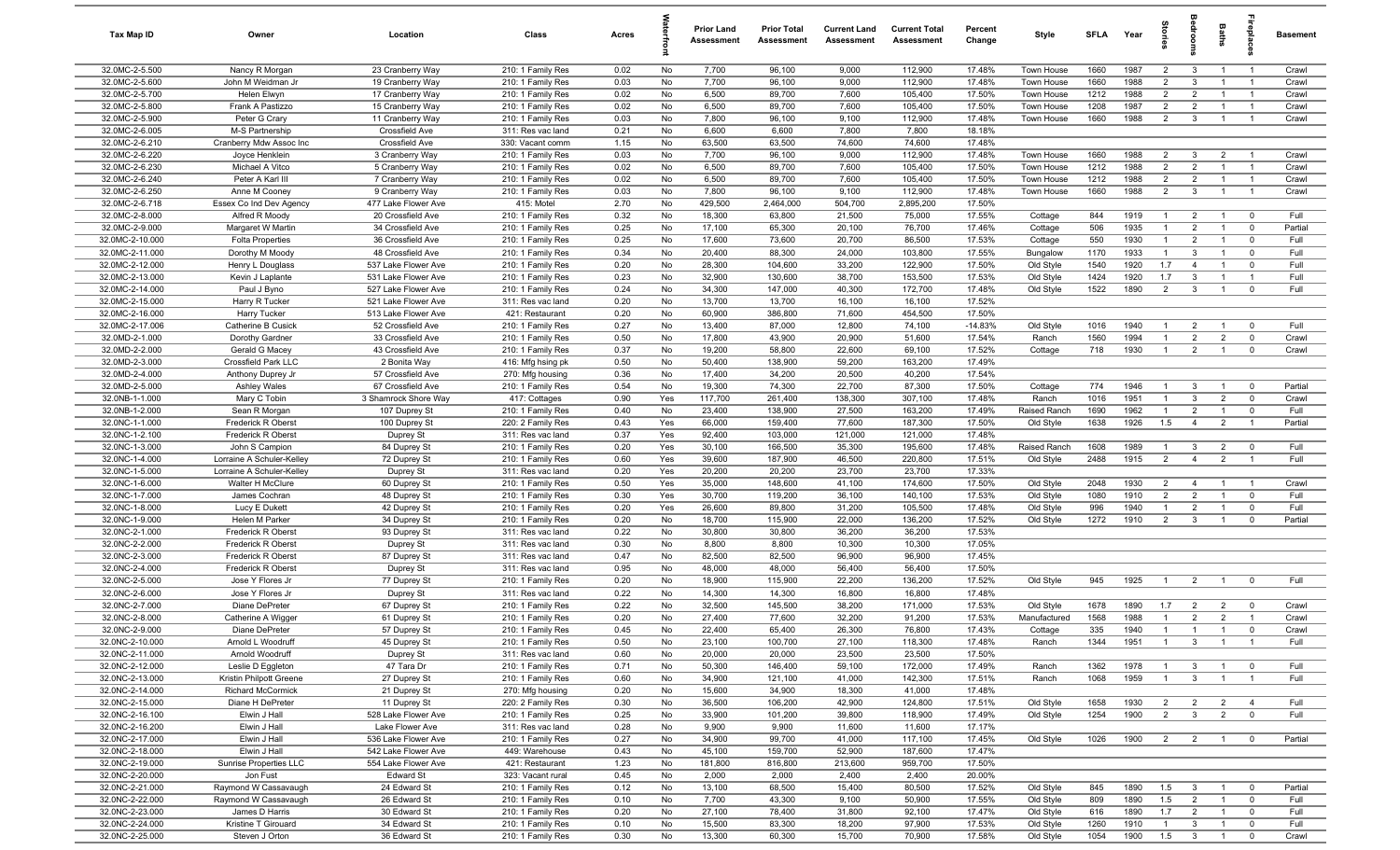| <b>Tax Map ID</b>                  | Owner                                             | Location                              | Class                                  | Acres        |          | <b>Prior Land</b><br>Assessment | <b>Prior Total</b><br>Assessment | <b>Current Land</b><br>Assessment | <b>Current Total</b><br>Assessment | Percent<br>Change | Style                 | <b>SFLA</b>  | Year         | tories                         | noom                                      | Baths                            | repla                        | Basement      |
|------------------------------------|---------------------------------------------------|---------------------------------------|----------------------------------------|--------------|----------|---------------------------------|----------------------------------|-----------------------------------|------------------------------------|-------------------|-----------------------|--------------|--------------|--------------------------------|-------------------------------------------|----------------------------------|------------------------------|---------------|
| 32.0NC-2-26.100                    | <b>Anthony Duprey</b>                             | 40 Edward St                          | 312: Vac w/imprv                       | 0.36         | No       | 10,100                          | 11,200                           | 11,900                            | 13,200                             | 17.86%            |                       |              |              |                                |                                           |                                  |                              |               |
| 32.0NC-2-26.200                    | Penny J Willette                                  | 40 Edward St                          | 210: 1 Family Res                      | 0.29         | No       | 10,100                          | 54,900                           | 11,900                            | 64,500                             | 17.49%            | Old Style             | 701          | 1904         | 1.5                            | $\overline{2}$                            | $\overline{1}$                   | $\mathbf{0}$                 | Partial       |
| 32.0NC-2-27.000                    | Anthony Duprey                                    | 54 Edward St                          | 210: 1 Family Res                      | 0.52         | No       | 24,500                          | 110,300                          | 28,800                            | 129,600                            | 17.50%            | Ranch                 | 1232         | 1960         |                                | 3                                         |                                  | $^{\circ}$                   | Full          |
| 32.0NC-2-28.000                    | Colleen A Duffy<br>Antonia M Asa-Thomas           | 62 Edward St<br>66 Edward St          | 210: 1 Family Res<br>210: 1 Family Res | 0.20         | No       | 14,000<br>19,800                | 71,800                           | 16,500                            | 84,400                             | 17.55%            | Cottage               | 561          | 1960         | $\overline{1}$                 | $\overline{2}$                            | $\overline{1}$                   | $^{\circ}$<br>$^{\circ}$     | Full<br>Crawl |
| 32.0NC-2-29.000<br>32.0NC-2-30.000 | Jon Fust                                          | <b>Edward St</b>                      | 311: Res vac land                      | 0.50<br>0.80 | No<br>No | 2,500                           | 65,300<br>2,500                  | 23,200<br>2,900                   | 76,700<br>2,900                    | 17.46%<br>16.00%  | Old Style             | 795          | 1910         | 1.5                            | $\overline{2}$                            |                                  |                              |               |
| 32.0NC-2-31.000                    | John A Coppolo Sr                                 | 7 Lakeview Ter                        | 210: 1 Family Res                      | 0.60         | No       | 48,300                          | 130,700                          | 56,800                            | 153,600                            | 17.52%            | Raised Ranch          | 2162         | 1975         | $\overline{1}$                 | $\mathbf{3}$                              | $\overline{1}$                   | - 1                          | Full          |
| 32.0NC-2-32.000                    | Rita A LaDoceour                                  | 59 Tara Dr                            | 210: 1 Family Res                      | 0.83         | No       | 25,100                          | 99,700                           | 29,400                            | 117,100                            | 17.45%            | Ranch                 | 984          | 1971         | $\overline{1}$                 | $\mathbf{3}$                              | $\overline{1}$                   | $\mathbf 0$                  | Full          |
| 32.0NC-2-33.000                    | James V Brophy                                    | 48 Tara Dr                            | 210: 1 Family Res                      | 0.42         | No       | 44,500                          | 153,600                          | 52,300                            | 180,500                            | 17.51%            | Raised Ranch          | 2190         | 1980         | $\overline{1}$                 | $5\overline{)}$                           | $\overline{2}$                   | $\overline{1}$               | Full          |
| 32.0NC-2-34.000                    | Carolyn L Walrath                                 | 14 Lakeview Ter                       | 210: 1 Family Res                      | 0.70         | No       | 21,800                          | 21,800                           | 25,600                            | 115,000                            | 427.52%           |                       |              |              |                                |                                           |                                  |                              |               |
| 32.0NC-2-35.000                    | Allen Brown                                       | 40 Tara Dr                            | 210: 1 Family Res                      | 0.30         | No       | 37,400                          | 123,000                          | 43,900                            | 144,500                            | 17.48%            | Ranch                 | 1359         | 1975         | $\overline{1}$                 | $\mathbf{3}$                              | $\mathbf{1}$                     | $\overline{0}$               | Full          |
| 32.0NC-2-36.000                    | Joan M Brady                                      | 22 Tara Dr                            | 210: 1 Family Res                      | 0.48         | No       | 46,600                          | 138,900                          | 54,700                            | 163,200                            | 17.49%            | Ranch                 | 1416         | 1976         | $\overline{1}$                 | $\mathbf{3}$                              | $\overline{2}$                   | $\overline{1}$               | Partial       |
| 32.0NC-2-37.000                    | Kathleen D Talbot                                 | 39 Poplar Ln                          | 210: 1 Family Res                      | 1.20         | No       | 46,100                          | 171,000                          | 54,100                            | 200,900                            | 17.49%            | Colonial              | 1920         | 1970         | 2                              | $\mathbf{3}$                              | $\overline{1}$                   | $\overline{1}$               | Crawl         |
| 32.0NC-2-38.000                    | Jose Y Flores Jr                                  | Duprey St                             | 311: Res vac land                      | 0.44         | No       | 9,400                           | 9,400                            | 11,000                            | 11,000                             | 17.02%            |                       |              |              |                                |                                           |                                  |                              |               |
| 32.0NC-2-39.000                    | Francis C Powers                                  | 80 Lakeview Ter                       | 210: 1 Family Res                      | 0.40         | No       | 34,800                          | 117,200                          | 40,900                            | 137,700                            | 17.49%            | Ranch                 | 960          | 1978         | $\overline{1}$                 | $\overline{4}$                            | $\overline{2}$                   | $^{\circ}$                   | Full          |
| 32.0NC-2-40.000                    | Bryan W Amell                                     | 75 Lakeview Ter                       | 210: 1 Family Res                      | 0.80         | No       | 39,600                          | 125,800                          | 46,500                            | 147,800                            | 17.49%            | Raised Ranch          | 1960         | 1981         | $\mathbf{1}$                   | $\mathbf{3}$                              | $\mathbf{1}$                     | $\mathbf{0}$                 | Full          |
| 32.0NC-2-41.000                    | Joseph A Ratelle                                  | 35 Tara Dr                            | 210: 1 Family Res                      | 0.50         | No       | 33,900                          | 121,900                          | 39,800                            | 143,200                            | 17.47%            | Ranch                 | 1177         | 1976         | $\mathbf{1}$                   | $\overline{2}$                            |                                  | $^{\circ}$                   | Partial       |
| 32.0NC-2-42.000<br>32.0NC-2-43.000 | <b>Stuart B Stevens</b><br>Robert Sofield         | 33 Poplar Ln<br>21 Tara Dr            | 210: 1 Family Res                      | 1.66         | No<br>No | 58,100<br>35,500                | 191,500<br>119,200               | 68,300<br>41,800                  | 225,000<br>140,100                 | 17.49%<br>17.53%  | Raised Ranch          | 1965<br>1517 | 1977<br>1977 | $\mathbf{1}$<br>$\overline{1}$ | $\overline{2}$<br>$\mathbf{3}$            | $\overline{1}$<br>$\overline{2}$ | $^{\circ}$<br>$\overline{1}$ | Full<br>Full  |
| 32.0NC-2-44.000                    | Gregory Camelo                                    | 84 Edward St                          | 210: 1 Family Res<br>210: 1 Family Res | 0.60<br>1.00 | No       | 44,000                          | 138,900                          | 51,700                            | 163,200                            | 17.49%            | Raised Ranch<br>Ranch | 1904         | 2000         | $\overline{1}$                 | $\mathbf{3}$                              | $\overline{2}$                   | $\overline{1}$               | Crawl         |
| 32.0NC-2-45.000                    | Richard J Preal                                   | 22 Lakeview Ter                       | 210: 1 Family Res                      | 0.51         | No       | 34,100                          | 125,300                          | 40,000                            | 147,200                            | 17.48%            | Raised Ranch          | 1114         | 1975         | $\overline{1}$                 | $\mathbf{3}$                              | $\overline{2}$                   | $\mathbf 0$                  | Full          |
| 32.0NC-2-46.000                    | Diane Miller                                      | 42 Lakeview Ter                       | 210: 1 Family Res                      | 0.30         | No       | 22,800                          | 130,700                          | 26,800                            | 153,600                            | 17.52%            | Raised Ranch          | 1114         | 1978         | $\overline{1}$                 | $\mathbf{3}$                              | $\overline{1}$                   | $\mathbf 0$                  | Full          |
| 32.0NC-2-47.000                    | Alton A Beideck                                   | 50 Lakeview Ter                       | 210: 1 Family Res                      | 0.40         | No       | 28,600                          | 130,700                          | 33,600                            | 153,600                            | 17.52%            | Raised Ranch          | 1114         | 1975         | $\overline{1}$                 | $\mathbf{3}$                              | $\overline{1}$                   | $\mathbf{0}$                 | Full          |
| 32.0NC-3-1.000                     | Lucille T DeForge                                 | 539 Lake Flower Ave                   | 210: 1 Family Res                      | 0.20         | No       | 15,300                          | 86,600                           | 18,000                            | 101,800                            | 17.55%            | Old Style             | 928          | 1920         | $\overline{1}$                 | $\overline{2}$                            | $\overline{1}$                   | $\overline{0}$               | Partial       |
| 32.0NC-3-2.000                     | Stephen D Doxzon                                  | 541 Lake Flower Ave                   | 483: Converted Res                     | 0.22         | No       | 52,700                          | 159,400                          | 61,900                            | 187,300                            | 17.50%            |                       |              |              |                                |                                           |                                  |                              |               |
| 32.0NC-3-3.000                     | Chandler & VanHerpe LLC                           | 545 Lake Flower Ave                   | 482: Det row bldg                      | 0.22         | No       | 33,200                          | 160,200                          | 39,000                            | 188,200                            | 17.48%            | Old Style             | 1395         | 1910         | 2                              | $\overline{4}$                            | $\overline{2}$                   | $\mathbf{0}$                 | Full          |
| 32.0NC-4-1.100                     | Mathew Schroeder                                  | 13 Cortez Ln                          | 270: Mfg housing                       | 0.26         | No       | 14,200                          | 29,200                           | 16,700                            | 34,300                             | 17.47%            |                       |              |              |                                |                                           |                                  |                              |               |
| 32.0NC-4-1.200                     | Matthew Schroeder                                 | 57 Edward St                          | 210: 1 Family Res                      | 0.30         | No       | 36,800                          | 107,900                          | 43,300                            | 126,800                            | 17.52%            | Old Style             | 1377         | 1913         | $\overline{2}$                 | $\overline{2}$                            | $\mathbf{1}$                     | $^{\circ}$                   | Full          |
| 32.0NC-4-2.000                     | Steven LaDue                                      | 43 Edward St                          | 210: 1 Family Res                      | 0.14         | No       | 20,100                          | 81,400                           | 23,600                            | 95,600                             | 17.44%            | Old Style             | 1208         | 1938         | $2^{\circ}$                    | $\overline{2}$                            |                                  | $^{\circ}$                   | Partial       |
| 32.0NC-4-3.000                     | Peter J Hewes                                     | 49 Edward St                          | 210: 1 Family Res                      | 0.26         | No       | 28,600                          | 111,100                          | 33,600                            | 130,500                            | 17.46%            | Ranch                 | 1082         | 1951         | $\mathbf{1}$                   | $\mathbf{3}$                              |                                  |                              | Full          |
| 32.0NC-4-4.000                     | Kathleen Bailey                                   | 41 Edward St                          | 210: 1 Family Res                      | 0.42         | No       | 46,700                          | 122,400                          | 54,900                            | 100,000                            | $-18.30%$         | Ranch                 | 1152         | 1951         | $\overline{1}$                 | $\overline{2}$                            | $\overline{1}$                   |                              | Full          |
| 32.0NC-4-5.000<br>32.0ND-1-1.000   | Saranac Lake Assoc LP<br><b>H&amp;R Realty</b>    | <b>Edward St</b><br>64 Crossfield Ave | 330: Vacant comm<br>270: Mfg housing   | 0.50<br>0.29 | No<br>No | 29,600<br>15,000                | 29,600<br>38,000                 | 34,800<br>17,600                  | 34,800<br>44,600                   | 17.57%<br>17.37%  |                       |              |              |                                |                                           |                                  |                              |               |
| 32.0ND-1-2.112                     | Anna M Young                                      | Will Rogers Dr                        | 311: Res vac land                      | 0.36         | No       | 8,400                           | 8,400                            | 9,900                             | 9,900                              | 17.86%            |                       |              |              |                                |                                           |                                  |                              |               |
| 32.0ND-1-2.131                     | <b>McDonalds Corporation</b>                      | 569 Lake Flower Ave                   | 426: Fast food                         | 1.36         | No       | 224,700                         | 677,900                          | 264,000                           | 796,500                            | 17.50%            |                       |              |              |                                |                                           |                                  |                              |               |
| 32.0ND-1-2.132                     | <b>BJB LLC</b>                                    | 555 Lake Flower Ave                   | 434: Auto carwash                      | 1.04         | No       | 66,300                          | 275,000                          | 77,900                            | 323,100                            | 17.49%            |                       |              |              |                                |                                           |                                  |                              |               |
| 32.0ND-1-2.140                     | PJ Hyde & Son Inc                                 | 615 Lake Flower Ave                   | 486: Mini-mart                         | 1.66         | No       | 315,800                         | 875,000                          | 371,000                           | 1,028,100                          | 17.50%            |                       |              |              |                                |                                           |                                  |                              |               |
| 32.0ND-1-2.150                     | Roger Lorberbaum                                  | 67 Will Rogers Dr                     | 411: Apartment                         | 0.59         | No       | 52,000                          | 379,800                          | 61,100                            | 446,300                            | 17.51%            |                       |              |              |                                |                                           |                                  |                              |               |
| 32.0ND-1-2.210                     | <b>Walter Stanley</b>                             | 587 Lake Flower Ave                   | 431: Auto dealer                       | 2.13         | No       | 192,200                         | 930,200                          | 225,800                           | 1,093,000                          | 17.50%            |                       |              |              |                                |                                           |                                  |                              |               |
| 32.0ND-1-2.220                     | Walter F Stanley                                  | Lake Flower Ave                       | 330: Vacant comm                       | 0.87         | No       | 61,600                          | 61,600                           | 72,400                            | 72,400                             | 17.53%            |                       |              |              |                                |                                           |                                  |                              |               |
| 32.0ND-1-4.000                     | Hyde PJ & Son Inc                                 | Will Rogers Dr                        | 330: Vacant comm                       | 1.29         | No       | 101,800                         | 101,800                          | 119,600                           | 119,600                            | 17.49%            |                       |              |              |                                |                                           |                                  |                              |               |
| 32.0ND-2-1.000                     | Tupper Lake Natl Bank                             | <b>Edward St</b>                      | 311: Res vac land                      | 0.30         | No       | 104,700                         | 104,700                          | 123,000                           | 123,000                            | 17.48%            |                       |              |              |                                |                                           |                                  |                              |               |
| 32.0ND-2-2.000                     | Susan E Murray                                    | 19 Edward St                          | 210: 1 Family Res                      | 0.10         | No       | 15,400                          | 79,500                           | 18,100                            | 93,400                             | 17.48%            | Old Style             | 1248         | 1930         | $\overline{2}$                 | $\overline{2}$                            | $\overline{1}$                   | $^{\circ}$                   | Crawl         |
| 32.0ND-2-3.000                     | Rafet Pjetrovic                                   | 564 Lake Flower Ave                   | 421: Restaurant                        | 0.30         | No       | 44,000                          | 252,000                          | 51,700                            | 296,100                            | 17.50%            |                       |              |              |                                |                                           |                                  |                              |               |
| 32.0ND-2-4.000                     | Rafet Pietrovic                                   | Lake Flower Ave                       | 330: Vacant comm                       | 0.10         | No       | 5,400                           | 5,400                            | 6,300                             | 6,300                              | 16.67%            |                       |              |              |                                |                                           |                                  |                              |               |
| 32.0ND-2-5.000                     | Lake National Bank Tupper                         | 574 Lake Flower Ave                   | 311: Res vac land                      | 0.32         | No       | 34,300                          | 34,300                           | 40,300                            | 40,300                             | 17.49%            | Old Style             | 1394         | 1890         | $\overline{2}$                 | $\overline{2}$                            | $\overline{1}$                   | $^{\circ}$                   | Full          |
| 32.0ND-2-6.002<br>32.0PC-1-1.000   | Tupper Lake Natl Bank                             | 588 Lake Flower Ave<br>115 Edward St  | 462: Branch bank<br>210: 1 Family Res  | 0.80<br>0.70 | No<br>No | 164,900<br>49,900               | 653,400<br>140,200               | 193,700<br>58,600                 | 767,700<br>164,700                 | 17.49%<br>17.48%  | Raised Ranch          | 1568         | 1973         | $\overline{1}$                 | $\overline{2}$                            | $\overline{1}$                   | $\overline{0}$               | Full          |
| 32.0PC-1-2.000                     | Mary Cheress Hopkinson<br><b>Russell Seifried</b> | 95 Edward St                          | 210: 1 Family Res                      | 0.52         | No       | 50,200                          | 192,200                          | 59,000                            | 225,800                            | 17.48%            | Raised Ranch          | 1148         | 1978         | $\overline{1}$                 | $\mathbf{3}$                              | $\overline{1}$                   | $\mathbf{0}$                 | Full          |
| 32.0PC-1-3.100                     | Susan Dwyer                                       | 34 Cortez Ln                          | 270: Mfg housing                       | 0.72         | No       | 22,500                          | 35,800                           | 26,500                            | 42,100                             | 17.60%            |                       |              |              |                                |                                           |                                  |                              |               |
| 32.0PC-1-3.200                     | Timothy L Queior                                  | <b>Edward St</b>                      | 311: Res vac land                      | 3.18         | No       | 23,700                          | 23,700                           | 27,800                            | 27,800                             | 17.30%            |                       |              |              |                                |                                           |                                  |                              |               |
| 32.0PC-1-4.000                     | Casey S Taylor                                    | 30 Cortez Ln                          | 210: 1 Family Res                      | 0.30         | No       | 12,500                          | 96,100                           | 14,700                            | 112,900                            | 17.48%            | Ranch                 | 1890         | 2000         | $\overline{1}$                 | $\overline{\mathbf{3}}$                   | $\overline{1}$                   | $\mathbf{0}$                 | Slab/pier     |
| 32.0PC-1-5.000                     | Ruth M Mazinsky                                   | 24 Cortez Ln                          | 270: Mfg housing                       | 0.30         | No       | 16,300                          | 50,600                           | 19,200                            | 59,500                             | 17.59%            |                       |              |              |                                |                                           |                                  |                              |               |
| 32.0PC-1-6.000                     | Ruth B Kern                                       | 20 Cortez Ln                          | 210: 1 Family Res                      | 0.40         | No       | 19,600                          | 83,900                           | 23,000                            | 98,600                             | 17.52%            | Old Style             | 1485         | 1947         | $\overline{1}$                 | $\overline{4}$                            | $\overline{1}$                   | $^{\circ}$                   | Full          |
| 32.0PC-1-7.000                     | Daniel H Olson                                    | 16 Cortez Ln                          | 210: 1 Family Res                      | 0.30         | No       | 18,000                          | 91,500                           | 21,100                            | 107,500                            | 17.49%            | Old Style             | 1088         | 1930         | 1.7                            | $\overline{2}$                            | $\overline{2}$                   | $\mathbf 0$                  | Partial       |
| 32.0PC-1-8.000                     | Zajo Radoncic                                     | 77 Edward St                          | 210: 1 Family Res                      | 0.30         | No       | 16,600                          | 47,500                           | 19,500                            | 55,800                             | 17.47%            | Cottage               | 725          | 1910         | $\overline{1}$                 | $\overline{2}$                            | $\overline{1}$                   | $\mathbf 0$                  | Full          |
| 32.0PC-1-9.000                     | Alice M Stevens                                   | 67 Edward St                          | 210: 1 Family Res                      | 0.10         | No       | 11,700                          | 48,900                           | 13,800                            | 57,500                             | 17.59%            | Ranch                 | 1544         | 1978         | $\overline{1}$                 | $\mathbf{3}$                              | $\overline{1}$                   | $\overline{\mathbf{0}}$      | Slab/pier     |
| 32.0PC-1-10.000                    | Alice M Stevens                                   | 12 Cortez Ln                          | 311: Res vac land                      | 0.13         | No       | 3,600                           | 3,600                            | 4,200                             | 4,200                              | 16.67%            |                       |              |              |                                |                                           |                                  |                              |               |
| 32.0PC-1-11.000                    | Tina M Moody                                      | 17 Cortez Ln                          | 210: 1 Family Res                      | 0.10         | No       | 13,600                          | 71,800                           | 16,000                            | 84,400                             | 17.55%            | Old Style             | 816          | 1930         | 1.5                            | $\overline{2}$                            | $\overline{1}$                   | $\overline{\mathbf{0}}$      | Partial       |
| 32.0PC-1-12.000                    | Susan E Tehon                                     | 19 Cortez Ln                          | 210: 1 Family Res                      | 0.11         | No       | 14,600                          | 106,200                          | 17,200                            | 124,800                            | 17.51%            | Cottage               | 630          | 1930         | $\overline{1}$                 | $\overline{1}$                            | $\overline{1}$                   | $\mathbf 0$                  | Full          |
| 32.0PC-1-13.000                    | Peter S Benson                                    | 23 Cortez Ln                          | 210: 1 Family Res                      | 0.10         | No       | 15,200                          | 76,800                           | 17,800                            | 75,000                             | $-2.34%$          | Old Style             | 1040         | 1930         | 1.7                            | $\overline{2}$                            | $\mathbf{1}$                     | $\mathbf 0$                  | Full          |
| 32.0PC-1-14.000<br>32.0PC-1-15.000 | Steven LaDue<br><b>Richard Sofield</b>            | <b>Edward St</b><br>29 Cortez Ln      | 312: Vac w/imprv<br>210: 1 Family Res  | 0.30<br>0.30 | No<br>No | 6,600<br>18,700                 | 8,400<br>98,800                  | 7,800<br>22,000                   | 9,900<br>116,100                   | 17.86%<br>17.51%  | Old Style             | 987          | 1930         | 1.7                            |                                           |                                  | $\mathbf 0$                  | Partial       |
| 32.0PC-1-16.000                    | Mary E Dirnberger                                 | 33 Cortez Ln                          | 210: 1 Family Res                      | 0.10         | No       | 10,800                          | 65,300                           | 12,700                            | 76,700                             | 17.46%            | Cottage               | 637          | 1930         | 1.5                            | $\overline{\mathbf{2}}$<br>$\overline{2}$ | $\overline{1}$<br>$\overline{1}$ | $\mathbf 0$                  | Full          |
|                                    |                                                   |                                       |                                        |              |          |                                 |                                  |                                   |                                    |                   |                       |              |              |                                |                                           |                                  |                              |               |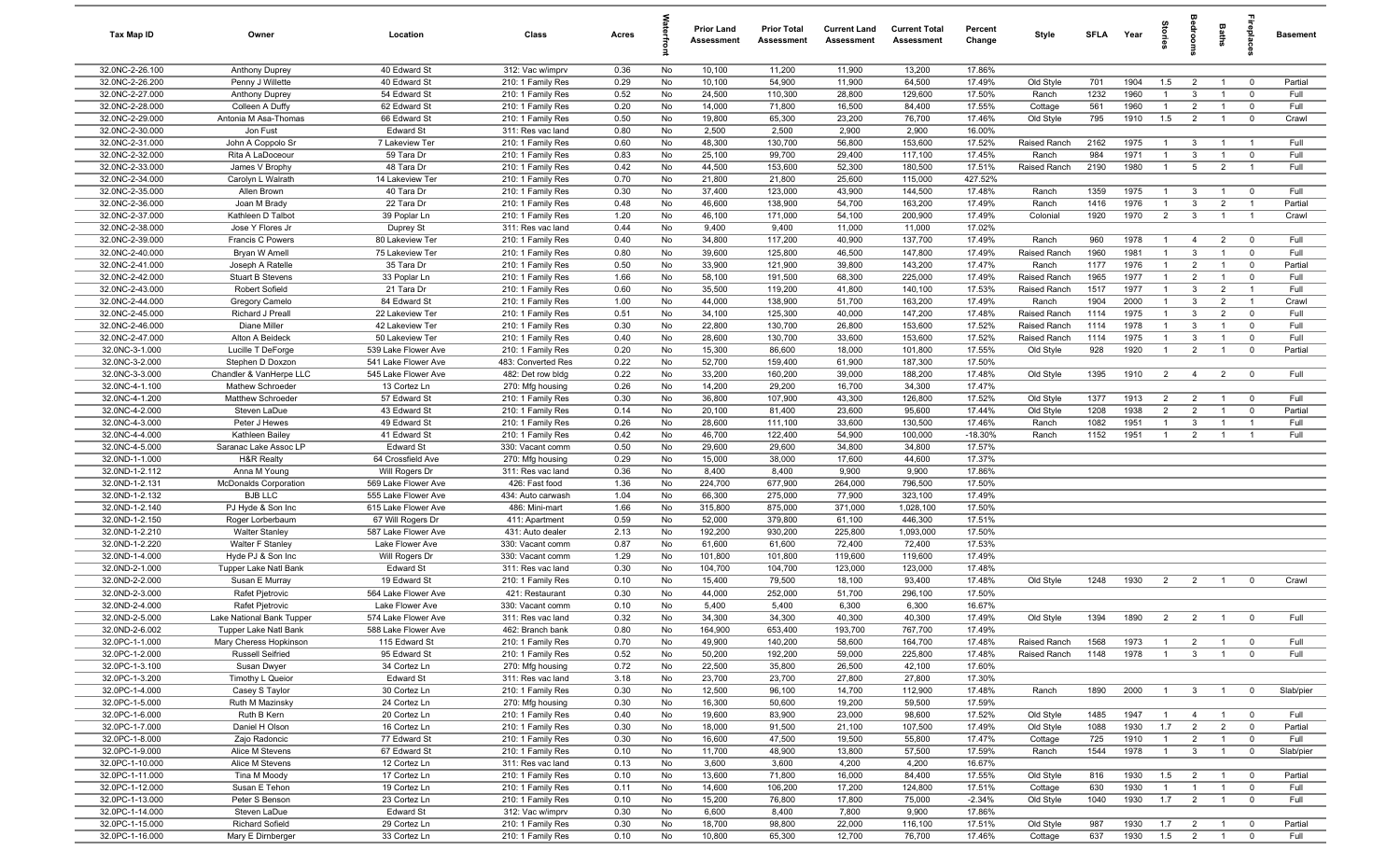| Tax Map ID                         | Owner                                  | Location                                   | Class                                  | Acres         |           | <b>Prior Land</b><br>Assessment | <b>Prior Total</b><br>Assessment | <b>Current Land</b><br>Assessment | <b>Current Total</b><br>Assessment | Percent<br>Change | Style                   | <b>SFLA</b>  | Year         | tories              | <b>OHOO</b>                    | <b>Baths</b>                     | repla                            | <b>Basement</b> |
|------------------------------------|----------------------------------------|--------------------------------------------|----------------------------------------|---------------|-----------|---------------------------------|----------------------------------|-----------------------------------|------------------------------------|-------------------|-------------------------|--------------|--------------|---------------------|--------------------------------|----------------------------------|----------------------------------|-----------------|
| 32.0PC-1-17.000                    | Linda F Snickles                       | 35 Cortez Ln                               | 210: 1 Family Res                      | 0.26          | No        | 20,200                          | 102,900                          | 23,700                            | 120,900                            | 17.49%            | Ranch                   | 1242         | 1978         | $\overline{1}$      | $\mathbf{3}$                   | $\overline{1}$                   | $\overline{1}$                   | Slab/pier       |
| 32.0PC-1-18.000                    | Thomas W Lockwood                      | <b>Edward St</b>                           | 311: Res vac land                      | 0.66          | No        | 7,700                           | 7,700                            | 9,000                             | 9,000                              | 16.88%            |                         |              |              |                     |                                |                                  |                                  |                 |
| 32.0PC-1-19.000                    | Robert S Davis Jr                      | 129 Turtle Pond Rd                         | 210: 1 Family Res                      | 0.50          | No        | 47,800                          | 146,900                          | 56,200                            | 172,600                            | 17.49%            | Cape Cod                | 1470         | 1955         | 1.5                 | $\mathbf{3}$                   | $\overline{2}$                   | $\overline{1}$                   | Full            |
| 32.0PC-1-20.000                    | Robert S Davis Jr                      | Turtle Pond Rd                             | 311: Res vac land                      | 0.40          | No        | 28,400                          | 28,400                           | 33,400                            | 33,400                             | 17.61%            |                         |              |              |                     |                                |                                  |                                  |                 |
| 32.0PC-1-21.000                    | Jay C Swartz                           | Turtle Pond Rd                             | 210: 1 Family Res                      | 0.40          | No        | 42,300                          | 128,100                          | 49,700                            | 150,500                            | 17.49%            | Old Style               | 1044         | 1948         | $\overline{1}$      | $\overline{2}$                 | $\overline{1}$                   |                                  | Partial         |
| 32.0PC-1-22.000<br>32.0PC-1-23.000 | Jay C Swartz<br><b>Thomas Lockwood</b> | 112 Turtle Pond Rd<br>Turtle Pond Rd       | 311: Res vac land                      | 0.40<br>25.00 | No<br>No  | 28,400<br>60,500                | 28,400<br>60,500                 | 33,400<br>71,100                  | 33,400<br>71,100                   | 17.61%<br>17.52%  |                         |              |              |                     |                                |                                  |                                  |                 |
| 32.0PC-1-24.000                    | Gordon R Bryson                        | 20 Poplar Ln                               | 311: Res vac land<br>210: 1 Family Res | 0.75          | No        | 52,300                          | 181,300                          | 61,400                            | 213,000                            | 17.48%            | Ranch                   | 1726         | 1978         | $\overline{1}$      | $\overline{4}$                 |                                  |                                  | Partial         |
| 32.0PC-1-25.000                    | Marcelline E Fanning                   | 40 Poplar Ln                               | 210: 1 Family Res                      | 0.80          | No        | 51,300                          | 146,900                          | 60,300                            | 172,600                            | 17.49%            | Contemporary            | 1272         | 1977         | 2                   | 2                              | $\overline{1}$                   | $\overline{1}$                   | Full            |
| 32.0PC-1-26.000                    | Patrick Redman                         | 11 Tara Dr                                 | 210: 1 Family Res                      | 0.60          | No        | 48,900                          | 146,900                          | 57,400                            | 172,600                            | 17.49%            | Raised Ranch            | 1566         | 1972         | $\overline{1}$      | $\mathbf{3}$                   | $\overline{1}$                   | $\overline{1}$                   | Full            |
| 32.0PC-1-27.000                    | James M Joyce                          | 118 Edward St                              | 210: 1 Family Res                      | 0.40          | No        | 42,100                          | 124,200                          | 49,400                            | 145,900                            | 17.47%            | Ranch                   | 1157         | 1975         | $\overline{1}$      | $\mathbf{3}$                   | $\overline{1}$                   | $\mathbf 0$                      | Full            |
| 32.0PC-1-28.000                    | Douglas R Drum Jr                      | 110 Edward St                              | 210: 1 Family Res                      | 0.37          | No        | 41,500                          | 138,900                          | 48,800                            | 163,200                            | 17.49%            | Ranch                   | 1120         | 1974         | $\overline{1}$      | 2                              | $\overline{1}$                   | $\mathbf{0}$                     | Full            |
| 32.0PC-1-29.000                    | Nancy Phillips                         | 102 Edward St                              | 210: 1 Family Res                      | 0.50          | No        | 47,000                          | 130,700                          | 55,300                            | 153,600                            | 17.52%            | Ranch                   | 1327         | 1976         | $\overline{1}$      | $\mathbf{3}$                   | $\overline{2}$                   | $\overline{1}$                   | Full            |
| 32.0PC-1-30.000                    | Lonnie C Henry                         | 125 Edward St                              | 210: 1 Family Res                      | 0.80          | No        | 50,400                          | 124,100                          | 59,200                            | 145,800                            | 17.49%            | Ranch                   | 972          | 1976         | $\overline{1}$      | $\overline{2}$                 | $\overline{1}$                   | $\mathbf 0$                      | Full            |
| 32.0PC-1-31.000                    | Lorna F Collins                        | 109 Edward St                              | 210: 1 Family Res                      | 0.86          | No        | 51,900                          | 141,500                          | 61,000                            | 166,300                            | 17.53%            | Raised Ranch            | 1148         | 1980         | $\overline{1}$      | $\mathbf{3}$                   | $\mathbf{1}$                     | $\mathbf{0}$                     | Full            |
| 32.0PC-1-32.000                    | Scott A Liberty                        | 101 Edward St                              | 210: 1 Family Res                      | 0.50          | No        | 46,900                          | 122,800                          | 55,100                            | 144,300                            | 17.51%            | Ranch                   | 1148         | 1975         | $\overline{1}$      | $\overline{2}$                 | $\overline{1}$                   | $\mathbf 0$                      | Full            |
| 32.0PC-1-33.000                    | Eugene F Holloway                      | 85 Edward St                               | 210: 1 Family Res                      | 0.62          | No        | 49,000                          | 138,900                          | 57,600                            | 163,200                            | 17.49%            | Ranch                   | 1704         | 1989         | $\overline{1}$      | $\mathbf{3}$                   | $\overline{2}$                   |                                  | Partial         |
| 32.0PC-1-34.000                    | Harold Krieger                         | <b>Edward St</b>                           | 311: Res vac land                      | 0.06          | No        | 100                             | 100                              | 100                               | 100                                | 0.00%             |                         |              |              |                     |                                |                                  |                                  |                 |
| 32.0PD-1-1.000                     | Saranac Lake Assoc LP                  | 600 Lake Flower Ave                        | 452: Nbh shop ctr                      | 6.90          | No        | 745,800                         | 2,928,200                        | 876,300                           | 3,490,600                          | 19.21%            |                         |              |              |                     |                                |                                  |                                  |                 |
| 32.0PD-1-2.000                     | Stephen L Buzzell                      | 644 Lake Flower Ave                        | 415: Motel                             | 0.30          | No        | 41,800                          | 126,900                          | 49,100                            | 131,500                            | 3.62%             |                         |              |              |                     |                                |                                  |                                  |                 |
| 32.0PD-1-3.000                     | Stephen L Buzzell                      | 648 Lake Flower Ave                        | 417: Cottages                          | 0.40          | No        | 18,100                          | 51,400                           | 56,500                            | 56,500                             | 9.92%             |                         |              |              |                     |                                |                                  |                                  |                 |
| 32.0PD-1-4.000                     | Thomas Lockwood                        | Turtle Pond Rd                             | 323: Vacant rural                      | 0.30          | No        | 16,000                          | 16,000                           | 18,800                            | 18,800                             | 17.50%            |                         |              |              |                     |                                |                                  |                                  |                 |
| 32.0PD-1-5.000                     | Linda Ainsworth                        | 141 Turtle Pond Rd                         | 210: 1 Family Res                      | 0.80          | No        | 52,500                          | 172,900                          | 61,700                            | 203,200                            | 17.52%            | Contemporary            | 1149         | 1976         | $\overline{1}$      | $\overline{2}$                 | $\overline{2}$                   | $\mathbf 0$                      | Full            |
| 32.0PD-2-1.000                     | Kathiann Tevlin                        | 80 Turtle Pond Rd                          | 210: 1 Family Res                      | 0.40          | No        | 46,600                          | 224,200                          | 54,700                            | 263,400                            | 17.48%            | Old Style               | 1690         | 1932         | 1.7                 | $\mathbf{3}$                   | $\overline{1}$                   | $\Omega$                         | Full            |
| 32.0PD-2-2.000                     | Kevin C Scheuer                        | 128 Turtle Pond Rd                         | 210: 1 Family Res                      | 0.37          | No        | 43,900                          | 196,000                          | 51,600                            | 230,300                            | 17.50%            | Cape Cod                | 1890         | 1990         | 1.5                 | $\mathbf{3}$                   | $\overline{2}$                   | $^{\circ}$                       | Full            |
| 32.0PD-2-3.000                     | Deborah D Mueller                      | 70 Turtle Pond Rd                          | 210: 1 Family Res                      | 0.74          | No        | 52,700                          | 190,200                          | 61,900                            | 223,500                            | 17.51%            | Contemporary            | 1484         | 1980         | $\overline{2}$      | $\mathbf{3}$                   | $\overline{2}$                   | $\overline{1}$                   | Partial         |
| 32.0PD-2-4.000                     | Thomas Lockwood                        | 42 Turtle Pond Rd                          | 210: 1 Family Res                      | 1.50          | No        | 62,200                          | 188,400                          | 73,100                            | 221,400                            | 17.52%            | Old Style               | 1760         | 1900         | 1.7                 | $\mathbf{3}$                   | $\overline{2}$                   | 2                                | Full            |
| 32.0PD-2-5.000                     | Kenneth H Ely                          | 142 Turtle Pond Rd                         | 210: 1 Family Res                      | 0.60          | No        | 49,500                          | 157,600                          | 58,200                            | 185,200                            | 17.51%            | Old Style               | 1439         | 1942         | $\overline{1}$      | $\mathbf{3}$                   | $\overline{1}$                   | - 1                              | Full            |
| 32.0PD-2-6.000<br>32.0PD-2-7.000   | Linda Tauber                           | 154 Turtle Pond Rd<br>160 Turtle Pond Rd   | 210: 1 Family Res                      | 0.20<br>1.10  | No<br>Yes | 30,800<br>51,000                | 161,500<br>217,800               | 36,200<br>59,900                  | 189,800<br>255,900                 | 17.52%<br>17.49%  | Old Style<br>Old Style  | 1582<br>3023 | 1948<br>1900 | $\overline{1}$<br>2 | $\mathbf{3}$<br>$\mathbf{3}$   | $\overline{2}$<br>$\overline{2}$ | $\overline{1}$<br>$\overline{2}$ | Full<br>Partial |
| 32.0PD-2-8.000                     | Robert J Sweeney<br>Thomas W Lockwood  | Lake Flower Ave                            | 210: 1 Family Res<br>311: Res vac land | 1.70          | No        | 35,300                          | 35,300                           | 41,500                            | 41,500                             | 17.56%            |                         |              |              |                     |                                |                                  |                                  |                 |
| 32.0PD-2-9.000                     | Derrick B Bezio                        | 708 NYS Route 86                           | 260: Seasonal res                      | 0.50          | No        | 29,500                          | 65,300                           | 34,600                            | 76,700                             | 17.46%            | Log Cabin               | 525          | 1924         | $\mathbf{1}$        |                                |                                  | $\overline{1}$                   | Partial         |
| 32.0PD-2-10.000                    | Virginia D Weeks                       | 710 NYS Route 86                           | 210: 1 Family Res                      | 0.32          | No        | 41,500                          | 146,700                          | 48,800                            | 172,400                            | 17.52%            | Old Style               | 1676         | 1900         | $\overline{1}$      | $\mathbf{3}$                   | $\mathbf{3}$                     | $\overline{2}$                   | Full            |
| 32.0PD-2-11.000                    | Martin J Pelcher                       | 722 NYS Route 86                           | 210: 1 Family Res                      | 0.11          | No        | 31,500                          | 124,800                          | 37,000                            | 146,600                            | 17.47%            | Cottage                 | 561          | 1940         | $\overline{1}$      | $\overline{1}$                 | $\overline{1}$                   | $\overline{1}$                   | Partial         |
| 32.0PD-2-12.000                    | Point Saranac Lake Inc                 | 67 Turtle Pond Rd                          | 210: 1 Family Res                      | 0.88          | No        | 60,600                          | 323,500                          | 71,200                            | 380,100                            | 17.50%            | Old Style               | 2026         | 1920         | 1.5                 | $\overline{4}$                 | $\overline{2}$                   | $\overline{2}$                   | Full            |
| 32.0PD-2-13.000                    | Alexandra J Dame                       | 77 Turtle Pond Rd                          | 210: 1 Family Res                      | 0.40          | No        | 46,000                          | 212,100                          | 54,000                            | 249,200                            | 17.49%            | Ranch                   | 1358         | 1951         | $\overline{1}$      | $\mathbf{3}$                   | $\overline{1}$                   | $\overline{1}$                   | Full            |
| 32.0PD-2-14.000                    | Arlene Day                             | 79 Turtle Pond Rd                          | 210: 1 Family Res                      | 0.43          | No        | 43,500                          | 123,200                          | 51,200                            | 144,800                            | 17.53%            |                         |              |              |                     |                                |                                  |                                  |                 |
| 32.0PD-3-2.100                     | Skender Cecunjanin                     | Will Rogers Dr                             | 330: Vacant comm                       | 0.49          | No        | 27,100                          | 27,100                           | 31,800                            | 31,800                             | 17.34%            |                         |              |              |                     |                                |                                  |                                  |                 |
| 32.0PD-3-3.000                     | John F Roach Jr                        | 77 Will Rogers Dr                          | 411: Apartment                         | 0.54          | No        | 57,400                          | 345,900                          | 67,400                            | 406,400                            | 17.49%            |                         |              |              |                     |                                |                                  |                                  |                 |
| 32.0PD-3-4.000                     | Hyde PJ & Son Inc                      | Lake Flower Ave                            | 330: Vacant comm                       | 0.99          | No        | 72,500                          | 72,500                           | 85,200                            | 85,200                             | 17.52%            |                         |              |              |                     |                                |                                  |                                  |                 |
| 32.0QC-1-2.000                     | Ellen A Campion                        | 91 Turtle Pond Rd                          | 210: 1 Family Res                      | 1.10          | No        | 57,500                          | 222,100                          | 67,600                            | 261,000                            | 17.51%            | Split Level             | 2787         | 1972         | $\overline{1}$      | $\mathbf{3}$                   | $\overline{1}$                   | - 1                              | Full            |
| 32.001-3-1.110                     | William Cantwell                       | 69 Blackberry Way                          | 210: 1 Family Res                      | 22.39         | No        | 120,400                         | 311,800                          | 141,500                           | 366,400                            | 17.51%            | Contemporary            | 1352         | 1989         | $\overline{1}$      | $\mathbf{3}$                   | $\mathbf{3}$                     | $\mathbf 0$                      | Full            |
| 32.001-3-2.000                     | Donna Difara                           | 19 Hennessy Way                            | 240: Rural res                         | 70.50         | No        | 103,200                         | 329,400                          | 121,200                           | 387,000                            | 17.49%            | Log Cabin               | 1624         | 1935         | 1.5                 | $\overline{3}$                 | $\overline{2}$                   |                                  | Full            |
| 32.001-3-3.000                     | Dennis Duprey                          | Hennessy Way                               | 311: Res vac land                      | 17.00         | No        | 49,300                          | 49,300                           | 18,000                            | 18,000                             | $-63.49%$         |                         |              |              |                     |                                |                                  |                                  |                 |
| 32.001-3-4.000                     | Robert A Cantwell                      | 289 Hennessy Way                           | 240: Rural res                         | 30.00         | No        | 52,200                          | 112,300                          | 61,400                            | 132,000                            | 17.54%            | Log Cabin               | 1120         | 1985         | 1.5                 |                                | $\overline{1}$                   | $\mathbf 0$                      | Full            |
| 32.001-3-5.000                     | Ann W Cantwell                         | Breezy Acres Ln                            | 322: Rural vac>10                      | 36.40         | No        | 46,900                          | 46,900                           | 55,100                            | 55,100                             | 17.48%            |                         |              |              |                     |                                |                                  |                                  |                 |
| 32.001-3-7.000                     | Jay O Hutson                           | 213 Breezy Acres Ln                        | 312: Vac w/imprv                       | 0.50          | No        | 15,400                          | 24,500                           | 18,100                            | 28,800                             | 17.55%            |                         |              |              |                     |                                |                                  |                                  |                 |
| 32.001-3-8.000<br>32.001-3-9.000   | White Pine Camp Trust                  | 214 Breezy Acres Ln                        | 260: Seasonal res                      | 6.20<br>3.10  | No        | 76,400<br>58,800                | 76,400<br>188,500                | 89,800                            | 100,000                            | 30.89%            |                         | 1723         | 1987         |                     |                                | $\overline{1}$                   | $\overline{0}$                   |                 |
| 32.001-3-10.000                    | Chad E Jemison<br>Dennis B Duprey      | 189 Breezy Acres Ln<br>177 Breezy Acres Ln | 210: 1 Family Res<br>210: 1 Family Res | 3.00          | No<br>No  | 53,900                          | 87,900                           | 69,100<br>63,300                  | 221,500<br>92,000                  | 17.51%<br>4.66%   | Contemporary<br>Cottage | 600          | 1978         | 1.7<br>1.5          | $\mathbf{3}$<br>$\overline{2}$ | $\overline{1}$                   | $\mathbf 0$                      | Crawl<br>Full   |
| 32.001-3-11.000                    | Douglas G Bombard                      | 164 Breezy Acres Ln                        | 260: Seasonal res                      | 0.46          | No        | 17,200                          | 29,100                           | 20,200                            | 34,200                             | 17.53%            | Cottage                 | 384          | 1950         | $\overline{1}$      | $\overline{1}$                 | $\mathbf 0$                      | $\overline{0}$                   | Slab/pier       |
| 32.001-3-12.000                    | Oliver Duprey                          | Breezy Acres Ln                            | 210: 1 Family Res                      | 2.36          | No        | 54,600                          | 144,100                          | 64,100                            | 169,300                            | 17.49%            | Contemporary            | 1820         | 1998         | $\overline{2}$      | $\mathbf{3}$                   | $\overline{2}$                   | $\mathbf{0}$                     | Full            |
| 32.001-3-13.000                    | Dennis Duprey                          | 158 Breezy Acres Ln                        | 312: Vac w/imprv                       | 0.91          | No        | 34,000                          | 40,800                           | 30,000                            | 38,000                             | $-6.86%$          |                         |              |              |                     |                                |                                  |                                  |                 |
| 32.001-3-14.000                    | Richard Feldman                        | 152 Breezy Acres Ln                        | 311: Res vac land                      | 4.20          | No        | 50,100                          | 50,100                           | 58,900                            | 58,900                             | 17.56%            |                         |              |              |                     |                                |                                  |                                  |                 |
| 32.001-3-15.000                    | Kate Haney                             | 148 Breezy Acres Ln                        | 312: Vac w/imprv                       | 0.44          | No        | 45,500                          | 57,300                           | 53,400                            | 67,300                             | 17.45%            |                         |              |              |                     |                                |                                  |                                  |                 |
| 32.001-3-16.000                    | Cris L Winters                         | 144 Breezy Acres Ln                        | 260: Seasonal res                      | 1.10          | No        | 89,400                          | 89,400                           | 80,000                            | 105,000                            | 17.45%            | Log Cabin               | 552          | 1910         | $\overline{2}$      | $\overline{1}$                 | $\overline{1}$                   |                                  | Slab/pier       |
| 32.001-3-17.000                    | Richard Feldman                        | 142 Breezy Acres Ln                        | 312: Vac w/imprv                       | 0.50          | No        | 61,600                          | 61,600                           | 70,000                            | 72,400                             | 17.53%            |                         |              |              |                     |                                |                                  |                                  |                 |
| 32.001-3-18.000                    | Ronald W Bussian                       | 140 Breezy Acres Ln                        | 312: Vac w/imprv                       | 0.50          | No        | 58,400                          | 70,200                           | 68,600                            | 82,500                             | 17.52%            |                         |              |              |                     |                                |                                  |                                  |                 |
| 32.001-3-19.000                    | James E Morganson                      | Breezy Acres Ln                            | 311: Res vac land                      | 2.30          | No        | 10,200                          | 10,200                           | 12,000                            | 12,000                             | 17.65%            |                         |              |              |                     |                                |                                  |                                  |                 |
| 32.001-3-20.100                    | Douglas J Bidwell                      | Breezy Acres Ln                            | 312: Vac w/imprv                       | 3.60          | No        | 56,200                          | 62,900                           | 66,000                            | 73,900                             | 17.49%            |                         |              |              |                     |                                |                                  |                                  |                 |
| 32.001-3-20.210                    | Joseph L Howlett                       | 115 Breezy Acres Ln                        | 210: 1 Family Res                      | 4.14          | No        | 88,800                          | 284,700                          | 104,300                           | 334,500                            | 17.49%            | Contemporary            | 1596         | 1992         | 1.5                 | $\mathbf{3}$                   | $\mathbf{3}$                     | $\mathbf 0$                      | Full            |
| 32.001-3-20.220                    | Kristaps L Miemis                      | 122 Breezy Acres Ln                        | 210: 1 Family Res                      | 5.76          | No        | 78,800                          | 285,000                          | 92,600                            | 334,900                            | 17.51%            | Contemporary            | 2598         | 2005         | $\overline{2}$      | $\mathbf{3}$                   | $\overline{2}$                   | $\overline{1}$                   | Full            |
| 32.001-3-21.000                    | Robert M Wilson                        | Breezy Acres Ln                            | 312: Vac w/imprv                       | 1.80          | No        | 31,800                          | 39,200                           | 37,400                            | 46,100                             | 17.60%            |                         |              |              |                     |                                |                                  |                                  |                 |
| 32.001-3-22.000                    | Frances I Aagesen                      | 99 Breezy Acres Ln                         | 210: 1 Family Res                      | 4.34          | No        | 41,500                          | 138,300                          | 48,800                            | 162,500                            | 17.50%            | Contemporary            | 1957         | 1986         |                     | $2 \t 2$                       | $\overline{2}$                   |                                  | Full            |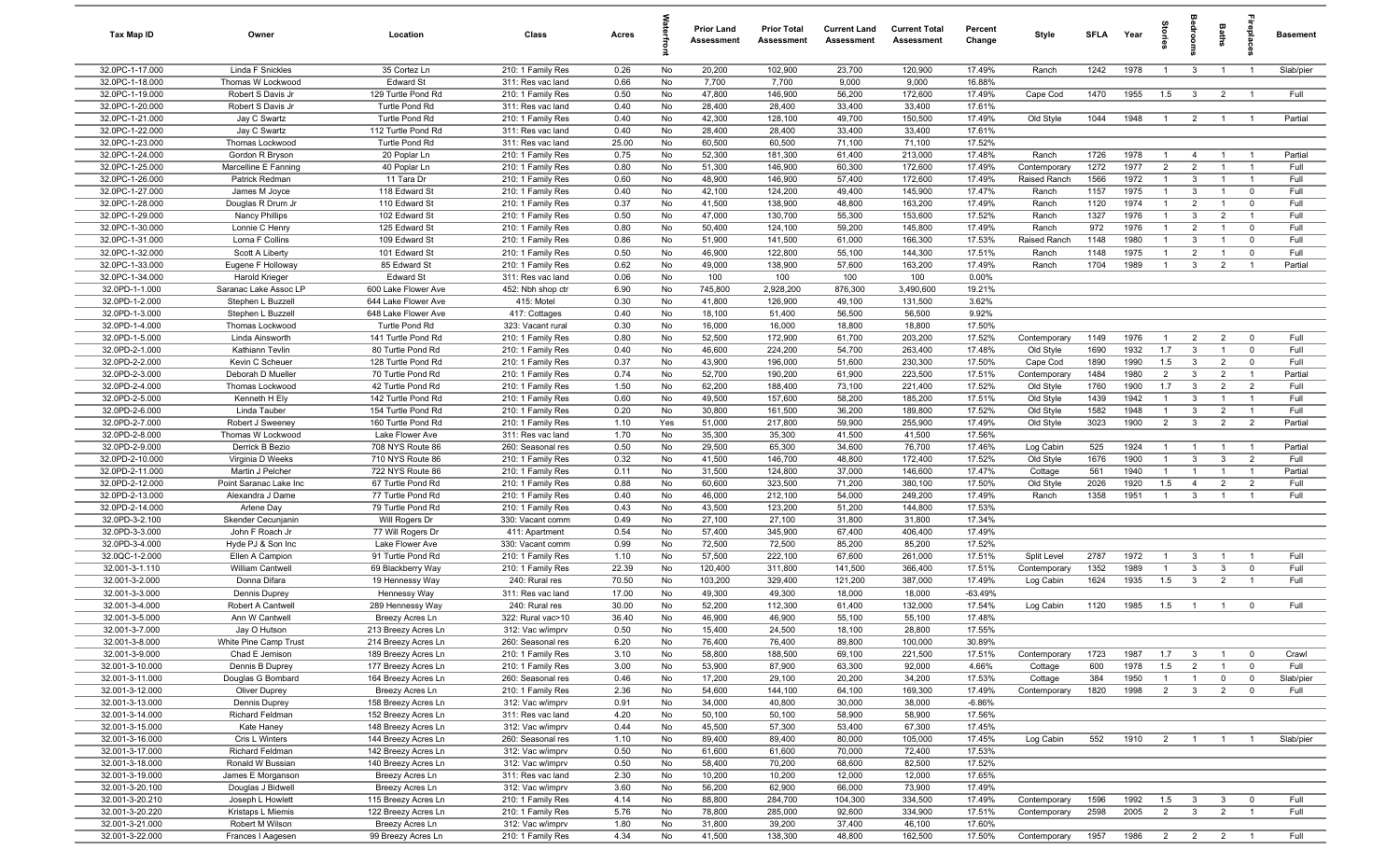| Tax Map ID                         | Owner                                    | Location                                     | Class                                  | Acres        |          | <b>Prior Land</b><br>Assessment | <b>Prior Total</b><br>Assessment | <b>Current Land</b><br>Assessment | <b>Current Total</b><br>Assessment | Percent<br>Change | Style                    | SFLA         | Year         | tories                           | å                                | Baths                            |                               | <b>Basement</b> |
|------------------------------------|------------------------------------------|----------------------------------------------|----------------------------------------|--------------|----------|---------------------------------|----------------------------------|-----------------------------------|------------------------------------|-------------------|--------------------------|--------------|--------------|----------------------------------|----------------------------------|----------------------------------|-------------------------------|-----------------|
| 32.001-3-23.000                    | <b>Gabriel Trunck</b>                    | 73 Breezy Acres Ln                           | 312: Vac w/imprv                       | 0.86         | No       | 43,200                          | 50,600                           | 50,800                            | 59,500                             | 17.59%            |                          |              |              |                                  |                                  |                                  |                               |                 |
| 32.001-3-24.000                    | Thomas E McGinnis                        | Breezy Acres Ln                              | 311: Res vac land                      | 0.28         | No       | 13,300                          | 13,300                           | 15,600                            | 15,600                             | 17.29%            |                          |              |              |                                  |                                  |                                  |                               |                 |
| 32.001-3-25.000                    | Thomas E McGinnis Jr                     | Breezy Acres Ln                              | 311: Res vac land                      | 0.23         | No       | 2,100                           | 2,100                            | 2,500                             | 2,500                              | 19.05%            |                          |              |              |                                  |                                  |                                  |                               |                 |
| 32.001-3-26.000                    | Peter R Dukett                           | 59 Breezy Acres Ln                           | 280: Multiple res                      | 11.40        | No       | 57,000                          | 261,500                          | 67,000                            | 307,300                            | 17.51%            | Old Style                | 2639         | 1930         | $\overline{2}$                   | $\overline{4}$                   | $\overline{2}$                   | $\mathbf 0$                   | Full            |
| 32.001-3-27.000<br>32.001-4-1.000  | Richard J Modell<br>William F Madden III | 35 Breezy Acres Ln<br>42 Passino Ln          | 270: Mfg housing<br>210: 1 Family Res  | 9.60<br>1.10 | No<br>No | 32,300<br>53,600                | 50,400<br>146,800                | 37,900<br>63,000                  | 59,200<br>172,500                  | 17.46%<br>17.51%  | Old Style                | 1538         | 1890         | 1.7                              | $\mathbf{3}$                     | $\overline{2}$                   | $\overline{\mathbf{0}}$       | Full            |
| 32.001-4-2.000                     | Michael J Madden                         | 26 Passino Ln                                | 311: Res vac land                      | 1.10         | No       | 64,700                          | 64,700                           | 76,000                            | 76,000                             | 17.47%            |                          |              |              |                                  |                                  |                                  |                               |                 |
| 32.001-4-3.000                     | Michael J Madden                         | 53 Passino Ln                                | 280: Multiple res                      | 1.60         | No       | 57,300                          | 225,700                          | 67,300                            | 265,200                            | 17.50%            | Cottage                  | 732          | 1950         | $\overline{1}$                   | $\overline{2}$                   | $\overline{1}$                   | $\mathbf 0$                   | Slab/pier       |
| 32.001-4-4.000                     | <b>Richard W Pacharz</b>                 | 16 Passino Ln                                | 210: 1 Family Res                      | 2.40         | No       | 70,200                          | 163,400                          | 82,500                            | 192,000                            | 17.50%            | Old Style                | 1260         | 1920         | $\overline{2}$                   | $\mathbf{3}$                     | 2                                | $\overline{0}$                | Full            |
| 32.001-4-5.000                     | Charles Melkunas                         | 22 Passino Ln                                | 210: 1 Family Res                      | 1.60         | No       | 37,800                          | 183,700                          | 44,400                            | 215,800                            | 17.47%            | Ranch                    | 1716         | 1951         | $\overline{1}$                   | $\mathbf{3}$                     | $\overline{2}$                   | $\mathbf{0}$                  | Full            |
| 32.003-3-1.000                     | Debra Pica                               | 386 McKenzie Pond Rd                         | 210: 1 Family Res                      | 3.33         | No       | 99,000                          | 99,000                           | 113,900                           | 257,600                            | 160.20%           |                          |              |              |                                  |                                  |                                  |                               |                 |
| 32.003-3-2.000                     | Joseph Pazienza                          | McKenzie Pond Rd                             | 311: Res vac land                      | 3.33         | No       | 99,000                          | 99,000                           | 113,900                           | 113,900                            | 15.05%            |                          |              |              |                                  |                                  |                                  |                               |                 |
| 32.003-3-3.000                     | Cornelius P Goes Jr                      | McKenzie Pond Rd                             | 311: Res vac land                      | 3.01         | No       | 96,200                          | 96,200                           | 110,600                           | 110,600                            | 14.97%            |                          |              |              |                                  |                                  |                                  |                               |                 |
| 32.003-3-4.000                     | Mark Piekarski                           | McKenzie Pond Rd                             | 311: Res vac land                      | 2.89         | No       | 95,100                          | 95,100                           | 109,400                           | 109,400                            | 15.04%            |                          |              |              |                                  |                                  |                                  |                               |                 |
| 32.003-3-5.000                     | Robert Hoffer                            | 17 Davin Ln                                  | 210: 1 Family Res                      | 3.17         | No       | 52,300                          | 304,900                          | 60,100                            | 350,600                            | 14.99%            | Contemporary             | 1803         | 2002         | $\overline{1}$                   | $\mathbf{3}$                     | $\overline{2}$                   |                               | Full            |
| 32.003-3-6.000<br>32.003-3-7.000   | William G Scheefer Jr<br>Gary M Ceisner  | McKenzie Pond Rd<br>McKenzie Pond Rd         | 311: Res vac land<br>311: Res vac land | 3.20<br>3.35 | No<br>No | 84,800<br>86,000                | 84,800<br>86,000                 | 97,500<br>98,900                  | 97,500<br>98,900                   | 14.98%<br>15.00%  |                          |              |              |                                  |                                  |                                  |                               |                 |
| 32.003-3-8.000                     | Gerald F Spoor Sr                        | 514 McKenzie Pond Rd                         | 210: 1 Family Res                      | 3.34         | No       | 119,400                         | 351,600                          | 137,300                           | 376,000                            | 6.94%             | Contemporary             | 1500         | 2001         | -1                               | 3                                | $\overline{2}$                   |                               | Full            |
| 32.003-3-9.000                     | Jeffrey M McLean                         | 518 McKenzie Pond Rd                         | 210: 1 Family Res                      | 3.29         | No       | 121,200                         | 368,300                          | 139,400                           | 423,500                            | 14.99%            | Contemporary             | 1811         | 1999         | $\overline{2}$                   | $\mathbf{3}$                     | $\overline{2}$                   | $\mathbf{0}$                  | Full            |
| 32.003-3-10.000                    | Fred A Foster                            | McKenzie Pond Rd                             | 210: 1 Family Res                      | 12.18        | No       | 34,500                          | 163,200                          | 39,700                            | 187,700                            | 15.01%            |                          |              |              |                                  |                                  |                                  |                               |                 |
| 32.003-3-11.000                    | Owl Holdings Limited                     | McKenzie Pond Rd                             | 311: Res vac land                      | 8.62         | No       | 132,200                         | 132,200                          | 152,000                           | 152,000                            | 14.98%            |                          |              |              |                                  |                                  |                                  |                               |                 |
| 32.003-3-12.000                    | Owl Holdings Limited                     | McKenzie Pond Rd                             | 240: Rural res                         | 16.84        | No       | 39,500                          | 203,800                          | 45,400                            | 234,400                            | 15.01%            |                          |              |              |                                  |                                  |                                  |                               |                 |
| 32.003-4-1.000                     | Matthew M Harrington                     | 969 McKenzie Pond Rd                         | 210: 1 Family Res                      | 1.10         | No       | 43,400                          | 137,900                          | 49,900                            | 158,600                            | 15.01%            | Ranch                    | 994          | 1978         | $\overline{1}$                   | $\overline{1}$                   | $\overline{1}$                   | $\mathbf 0$                   | Crawl           |
| 32.003-4-2.000                     | Leonard G Hyman                          | 939 McKenzie Pond Rd                         | 210: 1 Family Res                      | 3.60         | No       | 112,200                         | 281,300                          | 129,000                           | 323,500                            | 15.00%            | Log Cabin                | 1708         | 1989         | 1.5                              | $\mathbf{3}$                     | $\overline{2}$                   | $\overline{1}$                | Full            |
| 32.003-4-3.000                     | David M Webb                             | 923 McKenzie Pond Rd                         | 210: 1 Family Res                      | 1.22         | No       | 61,100                          | 254,000                          | 70,300                            | 292,100                            | 15.00%            | Contemporary             | 1882         | 1990         | $\overline{2}$                   | $\mathbf{3}$                     | $\overline{2}$                   | $\overline{1}$                | Partial         |
| 32.003-4-4.000                     | Marla L Jones                            | 911 McKenzie Pond Rd                         | 210: 1 Family Res                      | 1.11         | No       | 84,900                          | 255,400                          | 97,600                            | 293,700                            | 15.00%            | Ranch                    | 1408         | 1988         | $\overline{1}$                   | 2                                | $\overline{2}$                   | $\overline{1}$                | Full            |
| 32.003-4-6.000<br>32.003-4-8.000   | William D Sullivan<br>William Sullivan   | 31 Willow Way<br>881 McKenzie Pond Rd        | 411: Apartment<br>210: 1 Family Res    | 9.96<br>9.89 | No<br>No | 160,000<br>114,200              | 1,400,000<br>310,200             | 196,000<br>131,300                | 2,115,000<br>356,700               | 51.07%<br>14.99%  | Cape Cod                 | 1312         | 2005         | 1.5                              | $\overline{2}$                   | $\overline{1}$                   | $\mathbf 0$                   | Full            |
| 32.003-4-9.000                     | James V Hart Jr                          | 853 McKenzie Pond Rd                         | 210: 1 Family Res                      | 1.20         | No       | 84,300                          | 175,800                          | 96,900                            | 202,200                            | 15.02%            | Ranch                    | 1352         | 1978         | -1                               | 3                                | $\overline{1}$                   | $\mathbf 0$                   | Full            |
| 32.003-4-10.000                    | <b>Charles N Delancett</b>               | 841 McKenzie Pond Rd                         | 210: 1 Family Res                      | 1.00         | No       | 36,300                          | 83,300                           | 41,700                            | 95,800                             | 15.01%            | Ranch                    | 1258         | 1979         | $\overline{1}$                   | $\overline{2}$                   | $\overline{1}$                   | $\mathbf 0$                   | Full            |
| 32.003-4-11.000                    | Elizabeth DuBee                          | 835 McKenzie Pond Rd                         | 210: 1 Family Res                      | 6.36         | No       | 47,000                          | 225,000                          | 54,100                            | 258,800                            | 15.02%            | Contemporary             | 1771         | 2005         | 1.7                              | $\overline{3}$                   | $\overline{2}$                   | $\mathbf 0$                   | Full            |
| 32.003-4-12.000                    | Timothy C Stark                          | 819 McKenzie Pond Rd                         | 311: Res vac land                      | 0.99         | No       | 40,300                          | 40,300                           | 46,300                            | 46,300                             | 14.89%            |                          |              |              |                                  |                                  |                                  |                               |                 |
| 32.003-4-14.000                    | Sophia Lindell                           | 787 McKenzie Pond Rd                         | 210: 1 Family Res                      | 2.60         | No       | 112,000                         | 212,800                          | 128,800                           | 244,700                            | 14.99%            | Ranch                    | 816          | 1972         | $\overline{1}$                   | $\overline{2}$                   | $\overline{1}$                   | $\overline{1}$                | Full            |
| 32.003-4-15.000                    | Denise Krawczyk                          | McKenzie Pond Rd                             | 311: Res vac land                      | 0.42         | No       | 700                             | 700                              | 800                               | 800                                | 14.29%            |                          |              |              |                                  |                                  |                                  |                               |                 |
| 32.003-4-16.000                    | Denise Krawczyk                          | 761 McKenzie Pond Rd                         | 210: 1 Family Res                      | 2.07         | No       | 83,100                          | 194,300                          | 95,600                            | 223,400                            | 14.98%            | Log Cabin                | 1063         | 1948         | $\overline{1}$                   | $\overline{2}$                   | $\overline{1}$                   | $\overline{1}$                | Partial         |
| 32.003-4-18.000                    | Denise Krawczyk                          | McKenzie Pond Rd                             | 311: Res vac land                      | 7.32         | No       | 120,700                         | 120,700                          | 138,800                           | 138,800                            | 15.00%            |                          |              |              |                                  |                                  |                                  |                               |                 |
| 32.003-4-20.000<br>32.003-4-21.000 | Richard D Bates<br>Phillip A Lavigne     | 729 McKenzie Pond Rd<br>713 McKenzie Pond Rd | 210: 1 Family Res<br>210: 1 Family Res | 3.99<br>2.70 | No<br>No | 93,800<br>117,800               | 279,800<br>471,700               | 107,900<br>135,500                | 321,800<br>542,500                 | 15.01%<br>15.01%  | Ranch<br>Colonial        | 1428<br>2582 | 2000<br>1992 | $\overline{1}$<br>$\overline{2}$ | $\overline{2}$<br>$\overline{4}$ | $\overline{1}$<br>2              | $\mathbf 0$<br>$\overline{1}$ | Full<br>Full    |
| 32.003-4-22.000                    | Kevin Brelia                             | 697 McKenzie Pond Rd                         | 210: 1 Family Res                      | 2.00         | No       | 97,900                          | 245,400                          | 112,600                           | 282,200                            | 15.00%            | Ranch                    | 1386         | 1960         | $\overline{1}$                   | $\overline{2}$                   | $\overline{2}$                   | $\mathbf 0$                   | Crawl           |
| 32.003-4-24.000                    | Rene Joyeuse                             | 611 McKenzie Pond Rd                         | 210: 1 Family Res                      | 5.78         | No       | 103,600                         | 358,200                          | 119,100                           | 411,900                            | 14.99%            | Contemporary             | 1708         | 1987         | $\overline{1}$                   | $\mathbf{3}$                     | $\overline{2}$                   | $\overline{1}$                | Full            |
| 32.003-4-25.000                    | <b>Todd W Anthony</b>                    | 561 McKenzie Pond Rd                         | 210: 1 Family Res                      | 5.86         | No       | 110,900                         | 416,500                          | 127,500                           | 479,000                            | 15.01%            | Colonial                 | 2548         | 1987         | $\overline{2}$                   | $\overline{4}$                   | -3                               | $\overline{1}$                | Full            |
| 32.003-4-26.000                    | Richard L Cassidy                        | 525 McKenzie Pond Rd                         | 210: 1 Family Res                      | 5.78         | No       | 90,100                          | 249,900                          | 103,600                           | 262,000                            | 4.84%             | Ranch                    | 1300         | 1986         | $\mathbf{1}$                     | $\mathbf{3}$                     | $\overline{1}$                   | $\mathbf 0$                   | Full            |
| 32.003-4-27.000                    | Matthew S Rothamel                       | 495 McKenzie Pond Rd                         | 210: 1 Family Res                      | 7.49         | No       | 86,500                          | 222,000                          | 99,500                            | 255,300                            | 15.00%            | Ranch                    | 1248         | 1988         | $\overline{1}$                   | $\overline{2}$                   | $\overline{1}$                   | $\overline{1}$                | Full            |
| 32.003-4-28.000                    | Michael J Bimonte                        | 453 McKenzie Pond Rd                         | 210: 1 Family Res                      | 8.76         | No       | 66,800                          | 166,900                          | 76,800                            | 191,900                            | 14.98%            | Contemporary             | 1400         | 1988         | 1.7                              | $\overline{2}$                   | $\overline{1}$                   | $\mathbf 0$                   | Full            |
| 32.003-4-29.000                    | John P Bauer                             | 435 McKenzie Pond Rd                         | 210: 1 Family Res                      | 7.00         | No       | 86,000                          | 217,700                          | 98,900                            | 250,400                            | 15.02%            | Ranch                    | 1177         | 1987         | $\overline{1}$                   | $\overline{2}$                   | $\overline{1}$                   | $\mathbf{0}$                  | Full            |
| 32.003-4-30.000<br>32.003-4-31.000 | William B White                          | 411 McKenzie Pond Rd<br>405 McKenzie Pond Rd | 210: 1 Family Res<br>210: 1 Family Res | 7.04<br>7.16 | No<br>No | 99,700<br>94,400                | 326,600<br>284,700               | 114,700<br>108,600                | 375,600<br>327,400                 | 15.00%<br>15.00%  | Raised Ranch<br>Colonial | 2676<br>1584 | 1996<br>1988 | $\overline{1}$<br>$\overline{2}$ | $\overline{2}$<br>$\mathcal{R}$  | $\overline{2}$<br>$\overline{2}$ | $\overline{1}$                | Full<br>Full    |
| 32.003-4-34.000                    | Rosemary T Taylor<br>Dorothy O Metz      | 253 McKenzie Pond Rd                         | 210: 1 Family Res                      | 0.80         | No       | 61,200                          | 207,200                          | 70,400                            | 238,300                            | 15.01%            | Ranch                    | 1868         | 1960         | $\overline{1}$                   | $\mathbf{3}$                     | $\overline{1}$                   | $\overline{1}$                | Full            |
| 32.003-4-35.000                    | Irving B Hunt                            | 175 McKenzie Pond Rd                         | 210: 1 Family Res                      | 49.93        | No       | 144,700                         | 310,900                          | 166,400                           | 357,500                            | 14.99%            | Cape Cod                 | 1849         | 1948         | 1.5                              | $\mathbf{3}$                     | $\overline{2}$                   | $\overline{1}$                | Full            |
| 32.003-4-36.000                    | Kenneth I Hunt                           | 267 McKenzie Pond Rd                         | 210: 1 Family Res                      | 0.99         | No       | 97,900                          | 296,100                          | 112,600                           | 340,500                            | 14.99%            | Colonial                 | 2176         | 1988         | $\overline{2}$                   | $\mathbf{3}$                     | $\overline{2}$                   | $\mathbf 0$                   | Full            |
| 32.003-4-37.000                    | Irvin B Hunt                             | McKenzie Pond Rd                             | 322: Rural vac>10                      | 31.57        | No       | 131,700                         | 131,700                          | 151,500                           | 151,500                            | 15.03%            |                          |              |              |                                  |                                  |                                  |                               |                 |
| 32.003-4-41.000                    | Michael R Armstrong                      | 158 McKenzie Pond Rd                         | 210: 1 Family Res                      | 2.90         | No       | 45,300                          | 116,000                          | 52,100                            | 133,400                            | 15.00%            | Old Style                | 1004         | 1920         | 1.7                              | $\overline{2}$                   | $\overline{1}$                   | $\mathbf 0$                   | Crawl           |
| 32.003-5-1.000                     | Steven M Sullivan                        | 788 McKenzie Pond Rd                         | 210: 1 Family Res                      | 1.00         | No       | 52,200                          | 198,200                          | 60,000                            | 227,900                            | 14.98%            | Ranch                    | 1844         | 1955         | $\overline{1}$                   | $\mathbf{3}$                     | $\overline{2}$                   | $\overline{1}$                | Partial         |
| 32.003-5-2.000                     | Brett O Yando                            | 776 McKenzie Pond Rd                         | 210: 1 Family Res                      | 1.20         | No       | 49,400                          | 185,000                          | 56,800                            | 212,800                            | 15.03%            | Old Style                | 1677         | 1930         | $\overline{2}$                   | $\overline{3}$                   | $\overline{2}$                   | $\overline{1}$                | Partial         |
| 32.003-5-3.000                     | Brett O Yando                            | McKenzie Pond Rd                             | 314: Rural vac<10                      | 0.30         | No       | 2,100                           | 2,100                            | 2,400                             | 2,400                              | 14.29%            |                          |              |              |                                  |                                  |                                  |                               |                 |
| 32.003-5-4.000<br>32.003-5-5.000   | James R Flint                            | 18 Beaver Pond Way<br>McKenzie Pond Rd       | 210: 1 Family Res                      | 2.47         | No       | 86,700<br>53,800                | 211,700<br>53,800                | 99,700                            | 243,500<br>61,900                  | 15.02%<br>15.06%  | Split Level              | 1516         | 1987         | $\overline{1}$                   | $\mathbf{3}$                     | $\overline{2}$                   | $\overline{\mathbf{0}}$       | Full            |
| 32.003-5-6.000                     | Cheryl Doerr<br>Loretta Bala             | 764 McKenzie Pond Rd                         | 314: Rural vac<10<br>210: 1 Family Res | 1.30<br>1.10 | No<br>No | 51,600                          | 203,100                          | 61,900<br>59,300                  | 233,600                            | 15.02%            | Ranch                    | 1284         | 1966         | $\overline{1}$                   | $\overline{2}$                   | $\overline{1}$                   | $\overline{\mathbf{0}}$       | Full            |
| 32.003-5-7.000                     | <b>Bruce A Nichols</b>                   | 31 Beaver Pond Way                           | 210: 1 Family Res                      | 3.38         | No       | 59,400                          | 145,200                          | 68,300                            | 167,000                            | 15.01%            | Contemporary             | 1236         | 2001         | $\overline{1}$                   | $\mathbf{3}$                     | $\overline{2}$                   | $\mathbf 0$                   | Full            |
| 32.003-5-8.000                     | Francis H Coullier                       | McKenzie Pond Rd                             | 314: Rural vac<10                      | 3.53         | No       | 87,600                          | 87,600                           | 100,700                           | 100,700                            | 14.95%            |                          |              |              |                                  |                                  |                                  |                               |                 |
| 32.003-5-9.000                     | Karen H Townsend                         | 706 McKenzie Pond Rd                         | 210: 1 Family Res                      | 0.80         | No       | 75,100                          | 162,200                          | 86,400                            | 186,500                            | 14.98%            | Ranch                    | 1207         | 1965         | $\overline{1}$                   | $\overline{2}$                   | $\overline{1}$                   | $\overline{1}$                | Full            |
| 32.003-5-10.000                    | Axel Vikjaer                             | 694 McKenzie Pond Rd                         | 210: 1 Family Res                      | 2.20         | No       | 105,200                         | 210,900                          | 121,000                           | 242,500                            | 14.98%            | Ranch                    | 1327         | 1972         | $\overline{1}$                   | $\mathbf{3}$                     | $\overline{1}$                   | $\overline{1}$                | Slab/pier       |
| 32.003-5-11.000                    | Axel Vikjaer                             | McKenzie Pond Rd                             | 311: Res vac land                      | 1.61         | No       | 56,700                          | 56,700                           | 65,200                            | 65,200                             | 14.99%            |                          |              |              |                                  |                                  |                                  |                               |                 |
| 32.003-5-12.000                    | James J Sausville                        | 34 Beaver Pond Way                           | 210: 1 Family Res                      | 2.73         | No       | 61,500                          | 162,500                          | 70,700                            | 186,900                            | 15.02%            | Ranch                    | 1080         | 1985         | $1 \quad 3 \quad 2$              |                                  |                                  | $\overline{0}$                | Full            |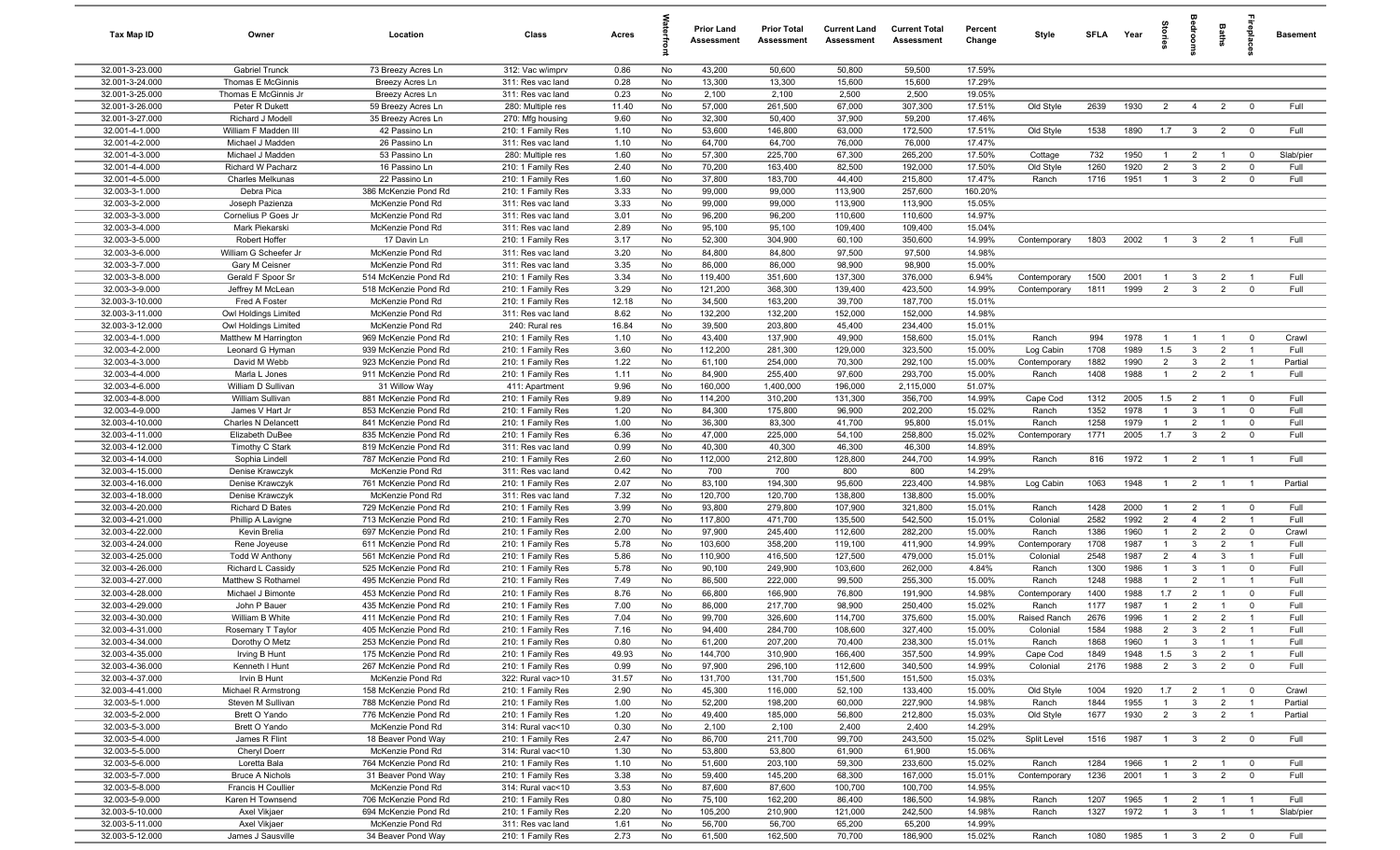| Tax Map ID                         | Owner                                       | Location                                 | Class                                  | Acres         |          | Prior Land<br>Assessment | <b>Prior Total</b><br>Assessment | <b>Current Land</b><br><b>Assessment</b> | <b>Current Total</b><br><b>Assessment</b> | Percent<br>Change | Style                    | <b>SFLA</b>  | Year         | ğ                              |                                | Baths                            | epla                             | <b>Basement</b> |
|------------------------------------|---------------------------------------------|------------------------------------------|----------------------------------------|---------------|----------|--------------------------|----------------------------------|------------------------------------------|-------------------------------------------|-------------------|--------------------------|--------------|--------------|--------------------------------|--------------------------------|----------------------------------|----------------------------------|-----------------|
| 32.003-5-13.000                    | Robert K Scheefer                           | McKenzie Pond Rd                         | 210: 1 Family Res                      | 4.04          | No       | 82,800                   | 82,800                           | 103,500                                  | 250,000                                   | 201.93%           |                          |              |              |                                |                                |                                  |                                  |                 |
| 32.003-5-14.000                    | Robert K Scheefer                           | McKenzie Pond Rd                         | 311: Res vac land                      | 4.09          | No       | 86,200                   | 86,200                           | 109,300                                  | 109,300                                   | 26.80%            |                          |              |              |                                |                                |                                  |                                  |                 |
| 32.003-5-15.000                    | Charles W Jessie Jr                         | 664 McKenzie Pond Rd                     | 210: 1 Family Res                      | 2.62          | No       | 58,700                   | 140,700                          | 67,500                                   | 161,800                                   | 15.00%            | Other Style              | 1202         | 1985         | 1.5                            | $\overline{2}$                 |                                  | $^{\circ}$                       | Full            |
| 32.003-5-16.000<br>32.003-5-17.000 | Francis H Jessie<br>Robert K Scheefer       | 664 McKenzie Pond Rd                     | 210: 1 Family Res                      | 5.84<br>10.20 | No<br>No | 83,900<br>65,600         | 200,800<br>214,100               | 96,500<br>75,400                         | 230,900<br>246,200                        | 14.99%<br>14.99%  | Other Style              | 1450<br>696  | 1986<br>1975 | 1.5<br>$\overline{1}$          | $\mathbf{3}$<br>$\overline{2}$ | $\overline{1}$                   | $^{\circ}$<br>$\Omega$           | Full<br>Full    |
| 32.003-5-18.000                    | <b>Thomas Scheefer</b>                      | 69 Beaver Pond Way<br>86 Beaver Pond Way | 240: Rural res<br>240: Rural res       | 11.20         | No       | 85,400                   | 213,900                          | 98,200                                   | 246,000                                   | 15.01%            | Cottage<br>Log Cabin     | 868          | 1975         | $\overline{1}$                 | $\overline{2}$                 |                                  |                                  | Full            |
| 32.003-5-19.000                    | William G Scheefer Jr                       | McKenzie Pond Rd                         | 322: Rural vac>10                      | 49.32         | No       | 69,300                   | 69,300                           | 79,700                                   | 79,700                                    | 15.01%            |                          |              |              |                                |                                |                                  |                                  |                 |
| 32.003-5-20.000                    | Blackfly Softball & Rec Club                | 564 McKenzie Pond Rd                     | 557: Outdr sport                       | 50.63         | No       | 82,400                   | 95,400                           | 101,000                                  | 116,900                                   | 22.54%            |                          |              |              |                                |                                |                                  |                                  |                 |
| 32.003-6-1.000                     | Steven P Schmidt                            | 974 McKenzie Pond Rd                     | 417: Cottages                          | 6.09          | No       | 140,800                  | 321,900                          | 172,500                                  | 394,300                                   | 22.49%            |                          |              |              |                                |                                |                                  |                                  |                 |
| 32.003-6-2.000                     | Joseph F McGeechan                          | 944 McKenzie Pond Rd                     | 210: 1 Family Res                      | 0.70          | No       | 77,500                   | 185,000                          | 89,100                                   | 212,800                                   | 15.03%            | Cape Cod                 | 2280         | 1955         | 1.7                            | $\mathbf{3}$                   | $\overline{2}$                   | $\overline{1}$                   | Full            |
| 32.003-6-3.000                     | Marilyn Granquist                           | 19 Breezy Acres Ln                       | 210: 1 Family Res                      | 1.57          | No       | 45,600                   | 167,400                          | 52,400                                   | 192,500                                   | 14.99%            | Ranch                    | 1456         | 1990         | $\overline{1}$                 | $\overline{2}$                 | $\overline{2}$                   | $^{\circ}$                       | Full            |
| 32.003-6-4.000                     | Judith A Huyck                              | 912 McKenzie Pond Rd                     | 210: 1 Family Res                      | 2.30          | No       | 56,500                   | 218,500                          | 65,000                                   | 251,300                                   | 15.01%            | Ranch                    | 1440         | 1976         | $\overline{1}$                 | $\mathbf{3}$                   | $\overline{2}$                   | $\overline{1}$                   | Full            |
| 32.003-6-5.000                     | 812 McKenzie Pond Rd Trust                  | 812 McKenzie Pond Rd                     | 240: Rural res                         | 20.16         | No       | 68,700                   | 186,900                          | 79,000                                   | 214,900                                   | 14.98%            | Ranch                    | 1044         | 1962         | $\overline{1}$                 | $\overline{2}$                 | $\overline{2}$                   | $\overline{1}$                   | Full            |
| 32.003-6-6.000                     | 812 McKenzie Pond Rd Trust                  | McKenzie Pond Rd                         | 322: Rural vac>10                      | 30.50         | No       | 42,900                   | 42,900                           | 49,300                                   | 49,300                                    | 14.92%            |                          |              |              |                                |                                |                                  |                                  |                 |
| 32.003-6-7.000                     | Frank W Voyack                              | 39 Tadds Way                             | 210: 1 Family Res                      | 1.54          | No       | 82,700                   | 268,400                          | 95,100                                   | 308,700                                   | 15.01%            | Log Cabin                | 1200         | 1991         | $\overline{1}$                 | $\overline{2}$                 | $\overline{2}$                   | -1                               | Full            |
| 32.003-6-8.000                     | Christopher Kollmer                         | 61 Tadds Way                             | 210: 1 Family Res                      | 4.17          | No       | 86,700                   | 86,700                           | 99,700                                   | 272,200                                   | 213.96%           |                          |              |              |                                |                                |                                  |                                  |                 |
| 32.003-6-9.000                     | Shirley A Weegar                            | 5 Ironwood Way                           | 210: 1 Family Res                      | 4.09<br>4.29  | No       | 78,600<br>84,800         | 308,000                          | 90,400                                   | 354,200<br>386,400                        | 15.00%            | Ranch                    | 1419<br>2176 | 2004<br>2004 | $\mathbf{1}$<br>$\overline{2}$ | $\mathbf{3}$                   | $\overline{2}$<br>$\overline{2}$ | $\overline{1}$<br>$\overline{1}$ | Full<br>Partial |
| 32.003-6-10.000<br>32.003-6-11.000 | Richard M Tarabour<br><b>Todd A Lindsay</b> | 17 Ironwood Way<br>23 Ironwood Way       | 210: 1 Family Res<br>210: 1 Family Res | 4.41          | No<br>No | 108,000                  | 336,000<br>333,500               | 97,500<br>124,200                        | 383,500                                   | 15.00%<br>14.99%  | Colonial<br>Contemporary | 1332         | 1995         | $\overline{1}$                 | $\mathbf{3}$<br>$\overline{1}$ | $\overline{1}$                   | $\overline{1}$                   | Full            |
| 32.003-6-12.000                    | Richard W Dutton                            | 29 Ironwood Way                          | 210: 1 Family Res                      | 5.51          | No       | 120,100                  | 385,500                          | 138,100                                  | 443,300                                   | 14.99%            | Raised Ranch             | 2240         | 1996         | $\overline{1}$                 | $\mathbf{3}$                   | $\mathbf{3}$                     | $\overline{1}$                   | Full            |
| 32.003-6-13.000                    | Scott Murray                                | 109 Tadds Way                            | 311: Res vac land                      | 3.25          | No       | 76,600                   | 76,600                           | 88,100                                   | 88,100                                    | 15.01%            |                          |              |              |                                |                                |                                  |                                  |                 |
| 32.003-6-14.000                    | Peter S Lukens                              | 40 Ironwood Way                          | 210: 1 Family Res                      | 3.45          | No       | 94,100                   | 325,000                          | 108,200                                  | 373,800                                   | 15.02%            | Contemporary             | 2509         | 2005         | $\overline{2}$                 | $\overline{4}$                 | $\overline{2}$                   | $\overline{1}$                   | Full            |
| 32.003-6-15.000                    | Douglas E Whiteman                          | 123 Tadds Way                            | 210: 1 Family Res                      | 3.42          | No       | 103,200                  | 279,600                          | 118,700                                  | 321,500                                   | 14.99%            | Contemporary             | 2016         | 2004         | $\overline{2}$                 | $\mathbf{3}$                   | $\mathbf{3}$                     | $\overline{1}$                   | Full            |
| 32.003-6-16.000                    | David R Filsinger                           | Ironwood Way                             | 311: Res vac land                      | 3.22          | No       | 76,500                   | 76,500                           | 88,000                                   | 88,000                                    | 15.03%            |                          |              |              |                                |                                |                                  |                                  |                 |
| 32.003-6-17.000                    | William F Gutersloh                         | 64 Ironwood Way                          | 210: 1 Family Res                      | 3.97          | No       | 122,100                  | 342,500                          | 140,400                                  | 393,900                                   | 15.01%            | Contemporary             | 1778         | 1992         | $\overline{2}$                 | $\overline{2}$                 | $\overline{2}$                   | $\mathbf 0$                      | Full            |
| 32.003-6-18.000                    | Peter C Sayles                              | 53 Ironwood Way                          | 210: 1 Family Res                      | 3.27          | No       | 117,800                  | 342,500                          | 135,500                                  | 393,900                                   | 15.01%            | Colonial                 | 1638         | 2000         | $\overline{2}$                 | $\mathbf{3}$                   | $\overline{1}$                   | $\Omega$                         | Full            |
| 32.003-6-19.000                    | William Andronica                           | 65 Ironwood Way                          | 210: 1 Family Res                      | 3.20          | No       | 110,300                  | 334,500                          | 126,800                                  | 384,700                                   | 15.01%            | Colonial                 | 2040         | 1990         | $\overline{2}$                 | $\overline{4}$                 | $\overline{2}$                   | $\overline{1}$                   | Full            |
| 32.003-6-20.000                    | Charlotte Pall                              | 80 Ironwood Way                          | 210: 1 Family Res                      | 9.61          | No       | 119,200                  | 325,000                          | 137,100                                  | 373,800                                   | 15.02%            | Contemporary             | 3093         | 2003         | $\overline{2}$                 | $\overline{2}$                 | $\mathbf{3}$                     | $\overline{1}$                   | Full            |
| 32.003-6-21.000                    | Robert A Sior                               | 68 Ironwood Way                          | 210: 1 Family Res                      | 3.13          | No       | 119,200                  | 370,200                          | 137,100                                  | 425,700                                   | 14.99%            | Colonial                 | 2108         | 2001         | $\overline{2}$                 | $\overline{4}$                 | $\overline{2}$                   | $\overline{1}$                   | Full            |
| 32.003-6-22.000<br>32.003-6-23.000 | Barbara A Rottier<br>Travis D McElyea       | Ironwood Way<br>134 Tadds Way            | 311: Res vac land                      | 10.00<br>3.78 | No<br>No | 137,600<br>108,500       | 137,600<br>397,800               | 158,200<br>124,800                       | 158,200<br>457,500                        | 14.97%<br>15.01%  | Contemporary             | 1685         | 1993         | 1.5                            | $\overline{2}$                 | $\overline{2}$                   | $\overline{0}$                   | Full            |
| 32.003-6-24.000                    | Vera V Houghtlin                            | 47 Nordic Way                            | 210: 1 Family Res<br>311: Res vac land | 4.27          | No       | 67,800                   | 67,800                           | 78,000                                   | 78,000                                    | 15.04%            |                          |              |              |                                |                                |                                  |                                  |                 |
| 32.003-6-25.000                    | Barry Brogan                                | 57 Nordic Way                            | 210: 1 Family Res                      | 4.71          | No       | 142,600                  | 470,000                          | 164,000                                  | 540,500                                   | 15.00%            | Contemporary             | 2980         | 1989         | $\overline{2}$                 | $\mathbf{3}$                   | $\overline{2}$                   | $\mathbf 0$                      | Partial         |
| 32.003-6-26.000                    | Jeremy J Colby                              | 208 Tadds Way                            | 210: 1 Family Res                      | 6.31          | No       | 134,400                  | 364,000                          | 154,600                                  | 418,600                                   | 15.00%            |                          |              |              |                                |                                |                                  |                                  |                 |
| 32.003-6-27.000                    | Steven K Halasz                             | Nordic Way                               | 311: Res vac land                      | 4.10          | No       | 68,800                   | 68,800                           | 79,100                                   | 79,100                                    | 14.97%            |                          |              |              |                                |                                |                                  |                                  |                 |
| 32.003-6-28.000                    | <b>Brian F Grisi</b>                        | 30 Nordic Way                            | 210: 1 Family Res                      | 4.62          | No       | 128,400                  | 360,900                          | 147,700                                  | 415,000                                   | 14.99%            | Contemporary             | 2552         | 1998         | $\overline{2}$                 | $\overline{3}$                 | 2                                | $\mathbf{0}$                     | Full            |
| 32.003-6-29.000                    | DG Family Trust                             | 39 Nordic Way                            | 210: 1 Family Res                      | 3.59          | No       | 79,300                   | 79,300                           | 91,200                                   | 321,200                                   | 305.04%           |                          |              |              |                                |                                |                                  |                                  |                 |
| 32.003-6-30.000                    | James A Allott                              | 21 Nordic Way                            | 210: 1 Family Res                      | 3.21          | No       | 116,200                  | 393,300                          | 133,600                                  | 439,500                                   | 11.75%            | Colonial                 | 1751         | 1992         | $\overline{2}$                 | $\mathbf{3}$                   | $\overline{2}$                   | $\overline{1}$                   | Full            |
| 32.003-6-31.000                    | William E Decker                            | 24 Nordic Way                            | 210: 1 Family Res                      | 3.91          | No       | 147,100                  | 545,900                          | 169,200                                  | 627,800                                   | 15.00%            | Contemporary             | 2334         | 1991         | $\overline{2}$                 | $\overline{4}$                 | $\mathbf{3}$                     | $\overline{2}$                   | Full            |
| 32.003-6-32.000                    | Robert J North                              | 18 Nordic Way                            | 210: 1 Family Res                      | 4.25          | No       | 133,100                  | 416,500                          | 153,100                                  | 479,000                                   | 15.01%            | Contemporary             | 2037         | 1996         | $\overline{2}$                 | $\overline{2}$                 | $\overline{2}$                   | $\mathbf 0$                      | Full            |
| 32.003-6-33.000                    | Tahawus LLC                                 | 5 Coveys Way                             | 210: 1 Family Res                      | 3.36          | No       | 75,700                   | 280,000                          | 87,100                                   | 322,000                                   | 15.00%            | Log Cabin                | 1276         | 2002         | $\mathbf{1}$                   | $\overline{2}$                 |                                  | $\Omega$                         | Full            |
| 32.003-6-34.000                    | Michael Oberding                            | 90 Tadds Way                             | 210: 1 Family Res                      | 4.30          | No       | 124,200                  | 342,500                          | 142,800                                  | 393,900                                   | 15.01%            | Contemporary             | 2640         | 2000         | $\overline{2}$                 | $\overline{4}$                 | $\overline{2}$                   | $\mathbf 0$<br>$\overline{1}$    | Full            |
| 32.003-6-36.000<br>32.003-6-37.000 | Franco Sapone<br>Cyril D Doucet             | 13 Coveys Way<br>23 Coveys Way           | 210: 1 Family Res<br>210: 1 Family Res | 3.26<br>3.33  | No<br>No | 71,500<br>116,600        | 291,200<br>329,400               | 82,200<br>134,100                        | 334,900<br>378,800                        | 15.01%<br>15.00%  | Colonial<br>Contemporary | 2832<br>2304 | 2000<br>2001 | 2<br>$\overline{2}$            | $\mathbf{3}$<br>$\overline{4}$ | $\overline{2}$<br>$\overline{2}$ | $\overline{1}$                   | Full<br>Full    |
| 32.003-6-38.000                    | White Birch Trust                           | 20 Coveys Way                            | 210: 1 Family Res                      | 3.10          | No       | 124,300                  | 425,200                          | 142,900                                  | 489,000                                   | 15.00%            | Contemporary             | 3360         | 2000         | $\overline{2}$                 | $\overline{2}$                 | $\overline{2}$                   | $\overline{1}$                   | Full            |
| 32.003-6-39.000                    | David Duguay                                | 64 Tadds Way                             | 210: 1 Family Res                      | 3.00          | No       | 127,800                  | 434,900                          | 147,000                                  | 500,100                                   | 14.99%            | Contemporary             | 2164         | 2001         | $\overline{1}$                 | $\overline{2}$                 | $\overline{2}$                   | $^{\circ}$                       | Full            |
| 32.003-6-40.000                    | Terrence K Tubridy                          | 24 Coveys Way                            | 210: 1 Family Res                      | 3.54          | No.      | 87,600                   | 87,600                           | 100,700                                  | 560,700                                   | 540.07%           |                          |              |              |                                |                                |                                  |                                  |                 |
| 32.003-6-41.000                    | David L Woodland                            | 54 Tadds Way                             | 210: 1 Family Res                      | 3.20          | No       | 141,600                  | 518,700                          | 162,800                                  | 596,500                                   | 15.00%            | Contemporary             | 2511         | 1994         | $\overline{2}$                 | $\overline{4}$                 | $\overline{2}$                   | $\overline{0}$                   | Full            |
| 32.003-6-42.000                    | Gerard P Cavallo                            | 42 Tadds Way                             | 210: 1 Family Res                      | 1.67          | No       | 108,100                  | 342,500                          | 124,300                                  | 393,900                                   | 15.01%            | Colonial                 | 2420         | 1988         | $\overline{2}$                 | $\overline{4}$                 | $\mathbf{3}$                     | $\overline{1}$                   | Full            |
| 32.003-6-43.000                    | Matthew A Gates                             | 18 Tadds Way                             | 210: 1 Family Res                      | 3.28          | No       | 85,000                   | 175,000                          | 97,800                                   | 175,000                                   | 0.00%             | Manufactured             | 1836         | 1999         | $\mathbf{1}$                   | $\mathbf{3}$                   | $\mathbf{1}$                     | $\overline{1}$                   | Full            |
| 32.003-6-44.000                    | Thomas J Smith                              | 34 Tadds Way                             | 210: 1 Family Res                      | 1.65          | No       | 113,200                  | 384,900                          | 130,200                                  | 442,600                                   | 14.99%            | Contemporary             | 1882         | 1997         | $\overline{2}$                 | 3 <sup>3</sup>                 | $\overline{2}$                   | $\mathbf 0$                      | Full            |
| 32.004-1-21.000                    | Marcia A Doty                               | NYS Route 86                             | 322: Rural vac>10                      | 52.24         | No       | 97,000                   | 114,700                          | 134,800                                  | 134,800                                   | 17.52%            |                          |              |              |                                |                                |                                  |                                  |                 |
| 32.009-1-2.000                     | <b>Essex County</b>                         | Pine St                                  | 313: Watrfrnt vac                      | 0.20          | Yes      | 2,900                    | 2,900                            | 3,400                                    | 3,400                                     | 17.24%            |                          |              |              |                                |                                |                                  |                                  |                 |
| 32.009-1-4.000                     | Lacy Rezek                                  | Pine St                                  | 311: Res vac land                      | 0.10          | No       | 3,800                    | 3,800                            | 4,500                                    | 4,500                                     | 18.42%            |                          |              |              |                                |                                |                                  |                                  |                 |
| 32.009-1-6.000                     | Sally M Gilpin                              | 1322 Pine St                             | 210: 1 Family Res                      | 0.90          | No       | 20,000                   | 88,500                           | 23,500                                   | 104,000                                   | 17.51%            | Bungalow                 | 640          | 1939         | $\overline{1}$                 |                                |                                  |                                  | Full            |
| 32.009-1-7.000                     | Boushie & Assoc RE Partnership              | 1332 Pine St                             | 210: 1 Family Res                      | 0.30          | No       | 25,700                   | 192,200                          | 30,200                                   | 225,800                                   | 17.48%            | Old Style                | 3045         | 1918         | 2.5                            | $\overline{2}$                 | $\overline{2}$                   | $\overline{1}$                   | Full            |
| 32.009-1-8.000<br>32.009-1-9.000   | Reginald B Landon<br>Florance Haselton      | 15 Stevenson Rd<br>Stevenson Rd          | 210: 1 Family Res<br>311: Res vac land | 0.10<br>0.34  | No<br>No | 7,300<br>19,000          | 39,600<br>19,000                 | 8,500<br>22,300                          | 46,500<br>22,300                          | 17.42%<br>17.37%  | Old Style                | 792          | 1900         | 1.5                            | $\overline{2}$                 | $\overline{1}$                   | $\overline{0}$                   | Full            |
| 32.009-1-10.000                    | John R Wamsganz                             | 30 Stevenson Rd                          | 210: 1 Family Res                      | 0.14          | No       | 21,000                   | 101,200                          | 24,700                                   | 118,900                                   | 17.49%            | Old Style                | 1542         | 1920         | 2                              | $\overline{\mathbf{3}}$        | $\mathbf{1}$                     | $\overline{\mathbf{0}}$          | Slab/pier       |
| 32.009-1-27.000                    | John R Wamsganz                             | Stevenson Rd                             | 311: Res vac land                      | 0.12          | No       | 1,100                    | 1,100                            | 1,300                                    | 1,300                                     | 18.18%            |                          |              |              |                                |                                |                                  |                                  |                 |
| 32.009-2-1.000                     | Ann W Cantwell                              | 272 Forest Hill Ave                      | 210: 1 Family Res                      | 0.06          | Yes      | 28,200                   | 176,200                          | 33,100                                   | 207,000                                   | 17.48%            | Old Style                | 1982         | 1925         | $\overline{1}$                 | $\mathbf{3}$                   | $\mathbf{3}$                     | $\overline{0}$                   | Crawl           |
| 32.009-2-2.000                     | Andrew J Keal                               | 271 Forest Hill Ave                      | 210: 1 Family Res                      | 1.40          | No       | 51,000                   | 158,100                          | 60,000                                   | 185,800                                   | 17.52%            | Old Style                | 1764         | 1900         | 1.7                            | $\overline{2}$                 | $\overline{2}$                   | $\overline{1}$                   | Full            |
| 32.009-2-3.002                     | Gerald J Bough Jr                           | 283 Forest Hill Ave                      | 210: 1 Family Res                      | 1.52          | Yes      | 28,200                   | 85,000                           | 33,200                                   | 99,900                                    | 17.53%            | Old Style                | 2071         | 1875         | $\overline{2}$                 | $\overline{2}$                 | $\overline{2}$                   | $\overline{1}$                   | Full            |
| 32.009-2-4.001                     | Charles H Dilzer                            | 20 Blackberry Way                        | 210: 1 Family Res                      | 1.77          | No       | 37,000                   | 167,300                          | 43,500                                   | 196,600                                   | 17.51%            | Contemporary             | 1411         | 1984         |                                | $1.5 \t 3 \t 2$                |                                  | $\overline{\mathbf{0}}$          | Full            |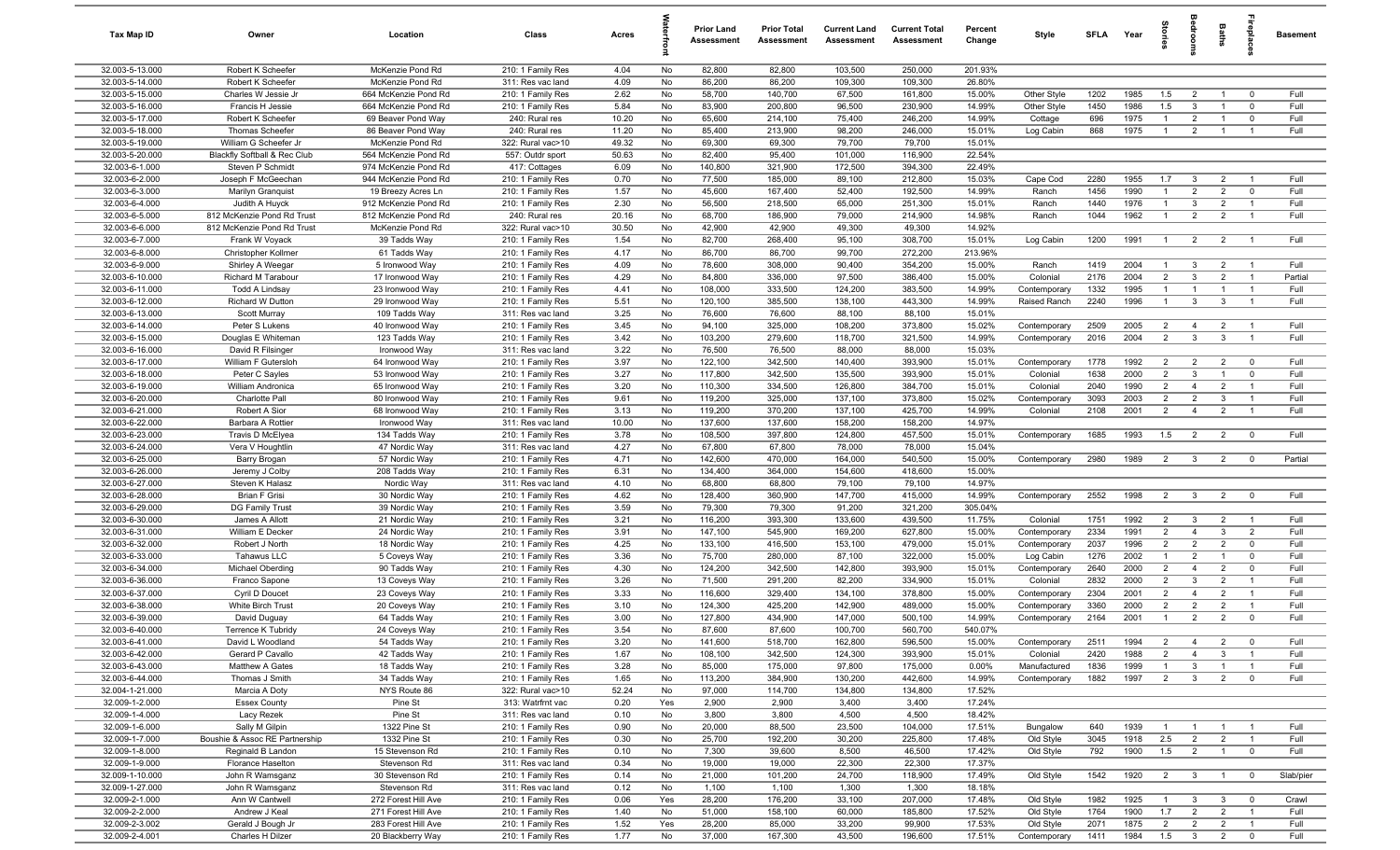| Tax Map ID                         | Owner                                        | Location                                  | Class                                  | Acres        |          | <b>Prior Land</b><br>Assessment | <b>Prior Total</b><br>Assessment | <b>Current Land</b><br>Assessment | <b>Current Total</b><br>Assessment | Percent<br>Change | Style        | <b>SFI A</b> | Year     | tories         | adroom          | Baths          | ireplace                | <b>Basement</b> |
|------------------------------------|----------------------------------------------|-------------------------------------------|----------------------------------------|--------------|----------|---------------------------------|----------------------------------|-----------------------------------|------------------------------------|-------------------|--------------|--------------|----------|----------------|-----------------|----------------|-------------------------|-----------------|
| 32.009-2-5.000                     | Stephen H Ettinger                           | 295 Forest Hill Ave                       | 210: 1 Family Res                      | 1.40         | No       | 53,500                          | 199,800                          | 62,900                            | 234,800                            | 17.52%            | Contemporary | 2108         | 1996     | $\overline{2}$ | $\overline{4}$  | $\overline{2}$ | $\overline{\mathbf{0}}$ | Full            |
| 32.009-2-6.000                     | Ruth D Fortune                               | 313 Forest Hill Ave                       | 210: 1 Family Res                      | 1.60         | No       | 57,600                          | 278,800                          | 67,700                            | 327,600                            | 17.50%            | Contemporary | 1740         | 1976     | 2              | $\mathbf{3}$    | $\overline{2}$ | $\overline{1}$          | Partial         |
| 32.009-2-7.000                     | David R Bellaire                             | Forest Hill Ave                           | 311: Res vac land                      | 0.40         | No       | 1,600                           | 1,600                            | 1,900                             | 1,900                              | 18.75%            |              |              |          |                |                 |                |                         |                 |
| 32.009-2-8.000                     | David R Bellaire                             | 325 Forest Hill Ave                       | 210: 1 Family Res                      | 3.20         | No       | 59,200                          | 169,200                          | 69,600                            | 198,800                            | 17.49%            | Old Style    | 2026         | 1910     | $\overline{2}$ | $\overline{3}$  | $\overline{1}$ | - 1                     | Full            |
| 32.009-2-9.000<br>32.009-2-10.000  | Barner-Rasmussen Trust<br>Donna Difara       | Forest Hill Ave<br>Forest Hill Ave        | 311: Res vac land<br>311: Res vac land | 0.04<br>1.10 | No<br>No | 400<br>34,000                   | 400<br>34,000                    | 500<br>40,000                     | 500<br>40,000                      | 25.00%<br>17.65%  |              |              |          |                |                 |                |                         |                 |
| 32.009-2-11.000                    | Thomas J Kalinowski                          | 52 Blackberry Way                         | 210: 1 Family Res                      | 3.80         | No       | 65,100                          | 239,000                          | 76,500                            | 280,800                            | 17.49%            | Colonial     | 1998         | 1986     | $\overline{2}$ | $\mathbf{3}$    | $\overline{2}$ | $^{\circ}$              | Full            |
| 32.009-2-12.000                    | Glen F Bieber                                | 80 Blackberry Way                         | 210: 1 Family Res                      | 3.00         | No       | 54,900                          | 183,800                          | 64,500                            | 216,000                            | 17.52%            | Log Cabin    | 1278         | 1975     | $\overline{1}$ | $\overline{2}$  | $\overline{1}$ | $\overline{1}$          | Full            |
| 32.009-2-13.000                    | Glen F Bieber                                | <b>Blackberry Way</b>                     | 311: Res vac land                      | 0.41         | No       | 5,800                           | 5,800                            | 6,800                             | 6,800                              | 17.24%            |              |              |          |                |                 |                |                         |                 |
| 32.009-2-14.000                    | Roger A Steinbrueck                          | 115 Blackberry Way                        | 210: 1 Family Res                      | 6.50         | No       | 69,300                          | 172,300                          | 81,500                            | 202,500                            | 17.53%            | Ranch        | 1546         | 1970     | $\overline{1}$ | $\mathbf{3}$    | $\overline{1}$ | $\overline{0}$          | Full            |
| 32.009-2-15.000                    | Thomas F Hagar                               | 67 Blackberry Way                         | 210: 1 Family Res                      | 5.76         | No       | 67,900                          | 212,800                          | 79,700                            | 250,000                            | 17.48%            | Colonial     | 1972         | 1986     | $\overline{2}$ | $\mathbf{3}$    | $\overline{2}$ | $\mathbf 0$             | Full            |
| 32.009-2-16.000                    | Robert A Jaquis                              | 5 Blackberry Way                          | 210: 1 Family Res                      | 1.74         | No       | 55,200                          | 214,000                          | 64,800                            | 251,400                            | 17.48%            | Contemporary | 1734         | 1986     | $\overline{2}$ | $\mathbf{3}$    | $\overline{2}$ | $\mathbf 0$             | Full            |
| 32.009-3-1.000                     | Susan A Blanchard                            | Rockledge Ln                              | 311: Res vac land                      | 0.10         | No       | 9,400                           | 9,400                            | 11,000                            | 11,000                             | 17.02%            | Ranch        | 1056         | 2000     | $\overline{1}$ | $\mathbf{3}$    | $\overline{1}$ | $^{\circ}$              | Full            |
| 32.009-3-2.000                     | Alan H Sutphen                               | Rockledge Ln                              | 311: Res vac land                      | 0.09         | No       | 1,600                           | 1,600                            | 1,900                             | 1,900                              | 18.75%            |              |              |          |                |                 |                |                         |                 |
| 32.009-3-3.000                     | Kelly M Miller                               | 10 Rockledge Ln                           | 210: 1 Family Res                      | 0.53         | No       | 27,500                          | 181,600                          | 32,300                            | 213,400                            | 17.51%            | Ranch        | 1056         | 2000     | $\overline{1}$ | $\mathbf{3}$    | $\overline{1}$ | $^{\circ}$              | Full            |
| 32.009-3-4.000                     | David L Duquette                             | 16 Rockledge Ln                           | 210: 1 Family Res                      | 0.39         | No       | 21,000                          | 134,000                          | 24,600                            | 157,400                            | 17.46%            | Ranch        | 1560         | 2002     | $\mathbf{1}$   | $\overline{3}$  | $\overline{2}$ | $\overline{1}$          | Full            |
| 32.009-3-5.000                     | Michelle Newman                              | 20 Rockledge Ln                           | 210: 1 Family Res                      | 0.37         | No       | 25,000                          | 175,000                          | 29,400                            | 205,600                            | 17.49%            |              |              |          |                |                 |                |                         |                 |
| 32.009-3-6.000<br>32.009-3-7.000   | Kevin A McCarthy<br>Dorothy S Federman       | Rockledge Ln<br>Rockledge Ln              | 210: 1 Family Res<br>311: Res vac land | 0.42<br>0.70 | No<br>No | 6,300<br>1,700                  | 125,800<br>1,700                 | 7,400<br>2,000                    | 147,800<br>2,000                   | 17.49%<br>17.65%  | Colonial     | 2102         | 2002     | 2              | $\mathbf{3}$    | $\overline{1}$ | - 1                     | Full            |
| 32.009-3-8.000                     | Dorothy S Federman                           | Rockledge Ln                              | 311: Res vac land                      | 1.16         | No       | 27,400                          | 27,400                           | 32,200                            | 32,200                             | 17.52%            |              |              |          |                |                 |                |                         |                 |
| 32.009-3-9.000                     | Arthur Wareham                               | Rockledge Ln                              | 313: Watrfrnt vac                      | 0.60         | No       | 6,500                           | 6,500                            | 7,600                             | 7,600                              | 16.92%            |              |              |          |                |                 |                |                         |                 |
| 32.009-3-10.000                    | Clair Touby                                  | Rockledge Ln                              | 311: Res vac land                      | 0.04         | No       | 300                             | 300                              | 400                               | 400                                | 33.33%            |              |              |          |                |                 |                |                         |                 |
| 32.009-3-11.000                    | Sylvia R Watson                              | Pine St                                   | 311: Res vac land                      | 0.30         | No       | 11,600                          | 11,600                           | 13,600                            | 13,600                             | 17.24%            |              |              |          |                |                 |                |                         |                 |
| 32.009-3-12.000                    | Paul N Johnson                               | Rockledge Ln                              | 311: Res vac land                      | 0.19         | No       | 11,200                          | 11,200                           | 13,200                            | 13,200                             | 17.86%            |              |              |          |                |                 |                |                         |                 |
| 32.009-3-13.000                    | <b>Francis Casier</b>                        | Rockledge Ln                              | 311: Res vac land                      | 0.09         | No       | 7,300                           | 7,300                            | 8,600                             | 8,600                              | 17.81%            |              |              |          |                |                 |                |                         |                 |
| 32.009-3-14.000                    | Neil C Harvey                                | Pine St                                   | 311: Res vac land                      | 0.20         | No       | 10,200                          | 10,200                           | 12,000                            | 12,000                             | 17.65%            |              |              |          |                |                 |                |                         |                 |
| 32.009-3-15.000                    | John VanAnden                                | 5 Rockledge Ln                            | 210: 1 Family Res                      | 0.50         | No       | 30,200                          | 111,300                          | 35,500                            | 130,800                            | 17.52%            | Old Style    | 1912         | 1922     | 1.5            | $5\overline{)}$ | $\overline{2}$ | $\overline{1}$          | Partial         |
| 32.009-3-16.000                    | William R Cluckey                            | Rockledge Ln                              | 311: Res vac land                      | 0.10         | No       | 300                             | 300                              | 400                               | 400                                | 33.33%            |              |              |          |                |                 |                |                         |                 |
| 32.009-3-17.000                    | John VanAnden                                | Rockledge Ln                              | 311: Res vac land                      | 0.63         | No       | 19,600                          | 19,600                           | 23,000                            | 23,000                             | 17.35%            |              |              |          |                |                 |                |                         |                 |
| 32.009-3-18.000                    | <b>Francis Casier</b>                        | Rockledge Ln                              | 311: Res vac land                      | 0.08         | No       | 1,200                           | 1,200                            | 1,400                             | 1,400                              | 16.67%            |              |              |          |                |                 |                |                         |                 |
| 32.009-3-19.000                    | Jay S Federman                               | Rockledge Ln                              | 311: Res vac land                      | 0.23         | No       | 6,200                           | 6,200                            | 7,300                             | 7,300                              | 17.74%            |              |              |          |                |                 |                |                         |                 |
| 32.009-3-20.000<br>32.009-3-21.000 | <b>Francis Casier</b>                        | Rockledge Ln                              | 311: Res vac land                      | 0.01         | No<br>No | 250<br>100                      | 250<br>100                       | 300<br>100                        | 300<br>100                         | 20.00%<br>0.00%   |              |              |          |                |                 |                |                         |                 |
| 32.009-4-1.000                     | Jay S Federman<br>Joseph M Catalano Jr       | Rockledge Ln<br>37 Forest Hill Ave        | 311: Res vac land<br>311: Res vac land | 0.01<br>0.10 | No       | 400                             | 400                              | 500                               | 500                                | 25.00%            |              |              |          |                |                 |                |                         |                 |
| 32.009-4-2.000                     | Joseph M Marocco                             | 43 Forest Hill Ave                        | 311: Res vac land                      | 0.10         | No       | 400                             | 400                              | 500                               | 500                                | 25.00%            |              |              |          |                |                 |                |                         |                 |
| 32.014-1-1.000                     | Richard W Pacharz                            | Breezy Acres Ln                           | 323: Vacant rural                      | 1.60         | No       | 3,900                           | 3,900                            | 4,600                             | 4,600                              | 17.95%            |              |              |          |                |                 |                |                         |                 |
| 32.014-1-2.000                     | Walter E Ellis                               | Breezy Acres Ln                           | 312: Vac w/imprv                       | 2.08         | No       | 83,000                          | 121,400                          | 97,500                            | 142,600                            | 17.46%            |              |              |          |                |                 |                |                         |                 |
| 32.014-1-3.000                     | Earl P Kinville Jr                           | Breezy Acres Ln                           | 311: Res vac land                      | 2.00         | No       | 54,000                          | 74,400                           | 87,400                            | 87,400                             | 17.47%            |              |              |          |                |                 |                |                         |                 |
| 32.014-1-4.000                     | Robert H Borghi                              | 49 Breezy Acres Ln                        | 210: 1 Family Res                      | 0.80         | No       | 58,400                          | 137,800                          | 68,600                            | 161,900                            | 17.49%            | Ranch        | 1246         | 1971     | $\overline{1}$ | 3               | $\overline{1}$ | $\overline{1}$          | Full            |
| 32.014-1-5.000                     | Albert E Stunzi                              | 69 Breezy Acres Ln                        | 210: 1 Family Res                      | 0.50         | No       | 35,200                          | 92,500                           | 41,400                            | 108,700                            | 17.51%            | Ranch        | 768          | 1969     | $\overline{1}$ | $\overline{1}$  | $\mathbf{1}$   | $\Omega$                | Full            |
| 32.014-1-6.000                     | Renegade Investments                         | Breezy Acres Ln                           | 314: Rural vac<10                      | 0.10         | No       | 1,300                           | 1,300                            | 1,500                             | 1,500                              | 15.38%            |              |              |          |                |                 |                |                         |                 |
| 32.014-1-7.000                     | Renegade Investments                         | Breezy Acres Ln                           | 312: Vac w/imprv                       | 0.20         | No       | 12,100                          | 12,100                           | 14,200                            | 16,500                             | 36.36%            |              |              |          |                |                 |                |                         |                 |
| 32.014-1-8.000                     | Albert E Stunzi                              | Breezy Acres Ln                           | 314: Rural vac<10                      | 0.30         | No       | 1,200                           | 1,200                            | 1,400                             | 1,400                              | 16.67%            |              |              |          |                |                 |                |                         |                 |
| 32.014-1-9.000                     | Albert E Stunzi                              | Breezy Acres Ln                           | 311: Res vac land                      | 1.20         | No       | 2,500                           | 2,500                            | 2,900                             | 2,900                              | 16.00%            |              |              |          |                |                 |                |                         |                 |
| 32.014-1-10.000                    | Gabriel Trunck                               | 71 Breezy Acres Ln                        | 210: 1 Family Res                      | 0.75         | No       | 43,200                          | 157,400                          | 50,700                            | 184,900                            | 17.47%            | Ranch        | 1200         | 1989     | $\overline{1}$ | $\overline{2}$  |                | $\mathbf 0$             | Full            |
| 32.014-1-11.000<br>32.014-1-12.000 | William G Scheefer III<br>Michael J Charland | 171 Breezy Acres Ln<br>94 Breezy Acres Ln | 312: Vac w/imprv<br>210: 1 Family Res  | 0.90<br>1.50 | No<br>No | 60,400<br>63,600                | 65,000<br>179,500                | 71,000<br>74,700                  | 76,400<br>210,900                  | 17.54%<br>17.49%  |              | 1885         |          |                | $\overline{4}$  |                |                         | Slab/pier       |
| 32.014-1-13.000                    | Frank A Gibney                               | 98 Breezy Acres Ln                        | 311: Res vac land                      | 1.72         | No       | 18,800                          | 18,800                           | 22,100                            | 22,100                             | 17.55%            | Contemporary |              | 1975 2.5 |                |                 |                |                         |                 |
| 32.014-1-14.000                    | Richard T McGrath                            | 25 Soaring Hawks Way                      | 312: Vac w/imprv                       | 2.60         | No       | 39,200                          | 44,800                           | 46,000                            | 52,600                             | 17.41%            |              |              |          |                |                 |                |                         |                 |
| 32.014-1-15.000                    | Joseph Kraus                                 | Breezy Acres Ln                           | 314: Rural vac<10                      | 1.40         | No       | 26,900                          | 26,900                           | 31,600                            | 31,600                             | 17.47%            |              |              |          |                |                 |                |                         |                 |
| 32.014-1-16.000                    | Joseph C Williams Jr                         | 72 Breezy Acres Ln                        | 210: 1 Family Res                      | 2.19         | No       | 47,200                          | 95,400                           | 55,500                            | 112,100                            | 17.51%            | Old Style    | 1989         | 1929     | $\overline{2}$ | $\overline{4}$  | $\overline{1}$ | $\overline{\mathbf{0}}$ | Slab/pier       |
| 32.014-1-17.000                    | David S MacDowell                            | 27 Soaring Hawks Way                      | 210: 1 Family Res                      | 2.70         | No       | 31,400                          | 107,000                          | 36,900                            | 125,700                            | 17.48%            | Cape Cod     | 976          | 1955     | 1.5            | $\overline{2}$  | $\mathbf{1}$   | $\overline{1}$          | Crawl           |
| 32.014-1-18.000                    | Dean T Gilbert                               | Breezy Acres Ln                           | 311: Res vac land                      | 1.80         | No       | 4,300                           | 4,300                            | 5,100                             | 5,100                              | 18.60%            |              |              |          |                |                 |                |                         |                 |
| 32.014-1-19.000                    | Dean T Gilbert                               | 56 Breezy Acres Ln                        | 210: 1 Family Res                      | 0.20         | No       | 42,300                          | 194,300                          | 49,700                            | 228,300                            | 17.50%            | Ranch        | 1800         | 1970     | $\overline{1}$ | $\overline{2}$  | $\overline{1}$ | $\mathbf 0$             | Full            |
| 32.014-1-20.000                    | Joseph C Williams Jr                         | Breezy Acres Ln                           | 314: Rural vac<10                      | 1.80         | No       | 4,500                           | 4,500                            | 5,300                             | 5,300                              | 17.78%            |              |              |          |                |                 |                |                         |                 |
| 32.014-1-21.000                    | Thomas J Dupree                              | Breezy Acres Ln                           | 314: Rural vac<10                      | 0.12         | No       | 2,400                           | 2,400                            | 2,800                             | 2,800                              | 16.67%            |              |              |          |                |                 |                |                         |                 |
| 32.014-1-22.000                    | Frances M Morrow                             | Passino Ln                                | 311: Res vac land                      | 0.80         | No       | 1,600                           | 1,600                            | 1,900                             | 1,900                              | 18.75%            |              |              |          |                |                 |                |                         |                 |
| 32.014-1-23.000                    | Frances M Morrow                             | 6 Passino Ln                              | 210: 1 Family Res                      | 1.20         | No       | 62,400                          | 169,900                          | 73,300                            | 199,600                            | 17.48%            | Ranch        | 1316         | 1975     | $\overline{1}$ | $\mathbf{3}$    | $\overline{1}$ | $\overline{1}$          | Partial         |
| 32.014-1-24.000                    | Thomas Dupree                                | 8 Passino Ln                              | 210: 1 Family Res                      | 0.13         | No       | 17,100                          | 60,000                           | 20,100                            | 70,500                             | 17.50%            | Bungalow     | 1035         | 1920     | 1.5            | $\overline{2}$  | $\mathbf{1}$   | $\overline{0}$          | Partial         |
| 32.014-1-25.000                    | Cindy S Wells                                | 12 Passino Ln                             | 210: 1 Family Res                      | 0.30         | No       | 22,600                          | 65,200                           | 26,500                            | 76,600                             | 17.48%            | Old Style    | 864          | 1915     | 1.5            | $\overline{2}$  | $\overline{1}$ | $\mathbf 0$             | Full            |
| 32.014-1-26.000<br>32.014-1-27.000 | Thomas J Dupree<br>Thomas J Dupree           | Passino Ln<br>10 Passino Ln               | 210: 1 Family Res<br>270: Mfg housing  | 0.20<br>0.30 | No<br>No | 17,300<br>21,100                | 82,900<br>92,200                 | 20,300<br>24,800                  | 97,400<br>108,300                  | 17.49%<br>17.46%  | Cottage      | 625          | 1920     | $\mathbf{1}$   | $\overline{2}$  | $\overline{1}$ | $\mathbf 0$             | Partial         |
| 32.014-1-28.000                    | James W Golden                               | Breezy Acres Ln                           | 314: Rural vac<10                      | 0.20         | No       | 4,700                           | 4,700                            | 5,500                             | 5,500                              | 17.02%            |              |              |          |                |                 |                |                         |                 |
| 32.014-1-29.000                    | Peter R Dukett                               | Breezy Acres Ln                           | 311: Res vac land                      | 0.01         | No       | 700                             | 700                              | 800                               | 800                                | 14.29%            |              |              |          |                |                 |                |                         |                 |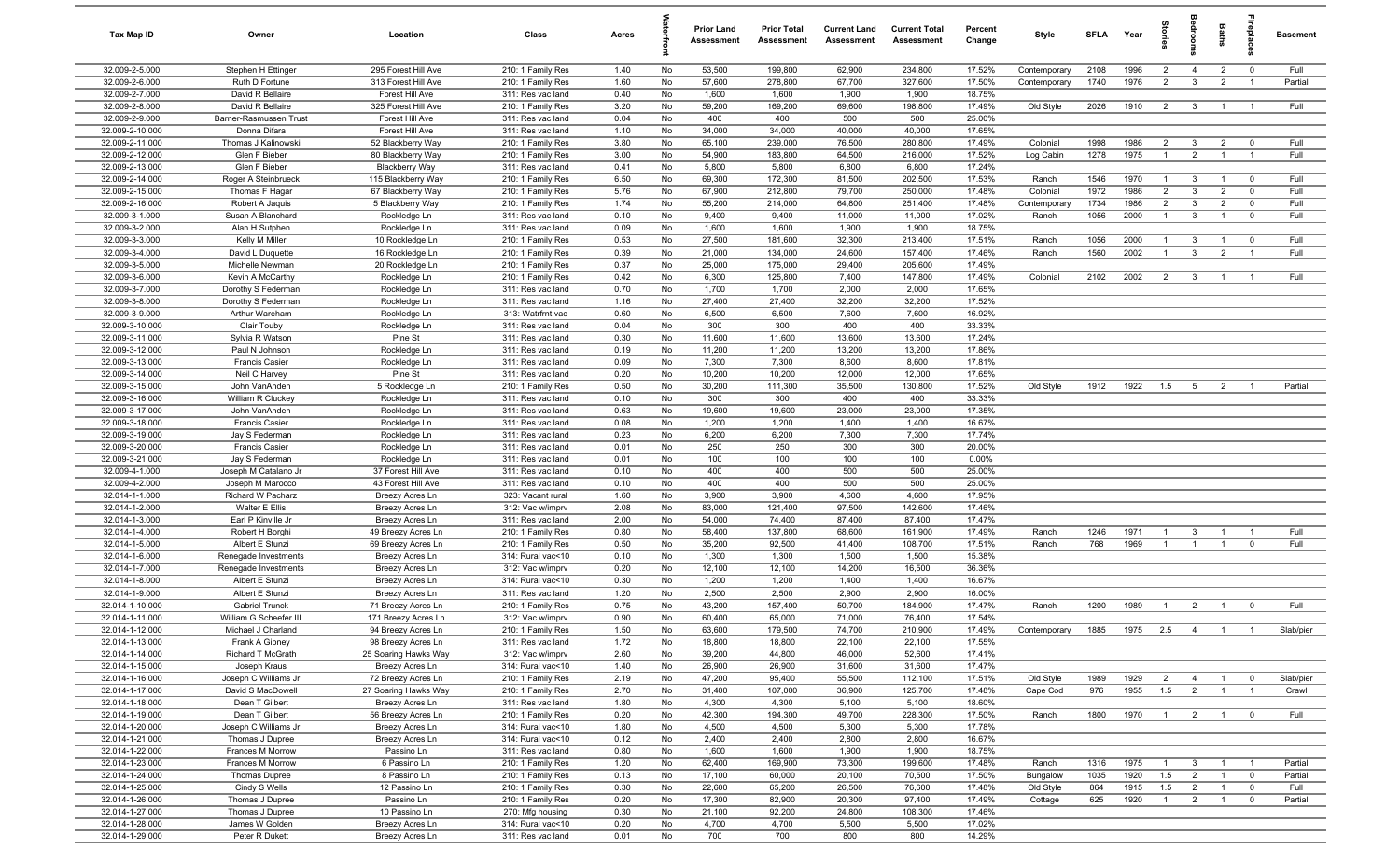| <b>Tax Map ID</b>                  | Owner                                    | Location                                      | Class                                  | Acres         |            | <b>Prior Land</b><br>Assessment | <b>Prior Total</b><br><b>Assessment</b> | <b>Current Land</b><br>Assessment | <b>Current Total</b><br><b>Assessment</b> | Percent<br>Change | Style                  | SFLA Year    |              | 들<br>등                           |                                  | Baths                            | lebia                            | <b>Basement</b>      |
|------------------------------------|------------------------------------------|-----------------------------------------------|----------------------------------------|---------------|------------|---------------------------------|-----------------------------------------|-----------------------------------|-------------------------------------------|-------------------|------------------------|--------------|--------------|----------------------------------|----------------------------------|----------------------------------|----------------------------------|----------------------|
| 33.000-2-6.000                     | Albert J Stewart                         | 12 George & Bliss Ln                          | 313: Watrfrnt vac                      | 88.50         | Yes        | 649,400                         | 649,400                                 | 811,800                           | 811,800                                   | 25.01%            |                        |              |              |                                  |                                  |                                  |                                  |                      |
| 33.000-2-7.000                     | Frederick R Kaplan                       | 12 George & Bliss Ln                          | 322: Rural vac>10                      | 25.40         | No         | 57,100                          | 57,100                                  | 62,800                            | 62,800                                    | 9.98%             |                        |              |              |                                  |                                  |                                  |                                  |                      |
| 33.000-2-8.111                     | Jay W Kelsall                            | George & Bliss Ln                             | 314: Rural vac<10                      | 3.09          | No         | 134,400                         | 134,400                                 | 147,800                           | 147,800                                   | 9.97%             |                        |              |              |                                  |                                  |                                  |                                  |                      |
| 33.000-2-8.112<br>33.000-2-8.120   | Brian M Arico<br>Edward W Scudder III    | 12 George & Bliss Ln<br>12 George & Bliss Ln  | 280: Multiple res<br>260: Seasonal res | 2.04<br>1.80  | Yes<br>Yes | 474,100<br>556,000              | 821,000<br>683,900                      | 592,600<br>695,000                | 1,026,200<br>854,900                      | 24.99%<br>25.00%  | Mansion<br>Old Style   | 6084<br>1092 | 1896<br>1917 | $\overline{2}$<br>$\overline{1}$ | $\overline{7}$<br>$\overline{2}$ | $\mathbf{3}$<br>$\overline{1}$   | $\overline{4}$<br>$\mathbf 0$    | Full<br>Slab/pier    |
| 33.000-2-8.200                     | Jay W Kelsall                            | 12 George & Bliss Ln                          | 280: Multiple res                      | 16.30         | Yes        | 356,200                         | 403,200                                 | 445,200                           | 504,000                                   | 25.00%            | Old Style              | 1575         | 1900         | $\overline{1}$                   | $\overline{2}$                   | $\overline{2}$                   | $\mathbf 0$                      | Slab/pier            |
| 33.000-2-9.000                     | Jay W Kelsall                            | 12 George & Bliss Ln                          | 280: Multiple res                      | 50.00         | Yes        | 676,400                         | 1,368,100                               | 845,500                           | 1,710,100                                 | 25.00%            | Old Style              | 3709         | 1897         | $\overline{2}$                   | $\overline{4}$                   | -3                               | $\overline{2}$                   | Full                 |
| 33.000-2-11.000                    | John T Wilkins                           | 12 George & Bliss Ln                          | 260: Seasonal res                      | 1.00          | Yes        | 450,400                         | 801,900                                 | 563,000                           | 1,002,400                                 | 25.00%            | Other Style            | 1448         | 1993         | $\overline{2}$                   | $\mathbf{3}$                     | $\overline{2}$                   | $\overline{1}$                   | Slab/pier            |
| 33.000-2-12.000                    | Brunson McCutchen                        | George & Bliss Ln                             | 322: Rural vac>10                      | 31.14         | No         | 78,100                          | 78,100                                  | 85,900                            | 85,900                                    | 9.99%             |                        |              |              |                                  |                                  |                                  |                                  |                      |
| 33.000-2-13.000                    | Camp Menawa LLC                          | 12 George & Bliss Ln                          | 260: Seasonal res                      | 17.49         | Yes        | 1,905,800                       | 2,783,000                               | 2,382,300                         | 3,000,000                                 | 7.80%             | Old Style              | 5511         | 1925         | $\overline{2}$                   | 9                                | $\overline{4}$                   | 6                                | Crawl                |
| 33.000-2-14.000                    | Brunson McCutchen                        | 12 George & Bliss Ln                          | 260: Seasonal res                      | 90.65         | Yes        | 1,850,100                       | 2,142,200                               | 2,312,700                         | 2,677,800                                 | 25.00%            | Bungalow               | 1042         | 1888         | -1                               | $\mathbf 0$                      | $\mathbf 0$                      | $\overline{1}$                   | Slab/pier            |
| 33.000-2-18.000                    | 101430 Canada Inc                        | Whiteface Inn Ln                              | 910: Priv forest                       | 182.70        | No         | 165,000                         | 165,000                                 | 189,700                           | 189,700                                   | 14.97%            |                        |              |              |                                  |                                  |                                  |                                  |                      |
| 33.000-2-20.000                    | Frederick R Kaplan                       | George & Bliss Ln                             | 311: Res vac land                      | 2.20          | No         | 34,300                          | 34,300                                  | 37,700                            | 37,700                                    | 9.91%             |                        |              |              |                                  |                                  |                                  |                                  |                      |
| 33.000-2-29.000                    | Frederick R Kaplan                       | George & Bliss Ln                             | 316: Wr vac w/imp                      | 1.10          | Yes        | 414,000                         | 462,400                                 | 517,500                           | 578,000                                   | 25.00%            |                        |              |              |                                  |                                  |                                  |                                  |                      |
| 33.000-2-30.000<br>33.000-2-31.000 | Frederick R Kaplan<br>Camp Menawa LLC    | George & Bliss Ln<br>George & Bliss Ln        | 314: Rural vac<10<br>322: Rural vac>10 | 1.00<br>21.52 | No<br>No   | 10,900<br>52,300                | 10,900<br>52,300                        | 12,000<br>57,500                  | 12,000<br>57,500                          | 10.09%<br>9.94%   |                        |              |              |                                  |                                  |                                  |                                  |                      |
| 33.000-4-1.000                     | Robert C Hunsicker                       | 12 George & Bliss Ln                          | 280: Multiple res                      | 9.50          | Yes        | 2,028,700                       | 2,777,500                               | 852,400                           | 2,250,000                                 | $-18.99%$         | Old Style              | 4114         | 1902         | $\overline{2}$                   | $\overline{7}$                   | 4                                | 9                                | Slab/pier            |
| 33.000-5-5.000                     | William O Collins                        | 12 George & Bliss Ln                          | 316: Wr vac w/imp                      | 1.00          | Yes        | 614,200                         | 680,100                                 | 767,700                           | 776,100                                   | 14.12%            |                        |              |              |                                  |                                  |                                  |                                  |                      |
| 33.000-5-8.000                     | Christopher P Conners                    | 12 George & Bliss Ln                          | 280: Multiple res                      | 4.30          | Yes        | 858,900                         | 1,120,000                               | 1,073,600                         | 1,400,000                                 | 25.00%            | Old Style              | 6095         | 1900         | $\overline{2}$                   | $\overline{4}$                   | $\mathbf{3}$                     | 5                                | Full                 |
| 33.000-5-9.100                     | Scott C Donnelly                         | 12 George & Bliss Ln                          | 260: Seasonal res                      | 3.88          | Yes        | 869,800                         | 1,344,000                               | 1,087,200                         | 1,680,000                                 | 25.00%            | Old Style              | 2291         | 1905         | $\overline{1}$                   | $\overline{2}$                   | $\overline{2}$                   | $\overline{1}$                   | Slab/pier            |
| 33.000-5-9.200                     | Carbil Corp                              | George & Bliss Ln                             | 312: Vac w/imprv                       | 2.03          | Yes        | 309,300                         | 365,900                                 | 386,600                           | 457,400                                   | 25.01%            |                        |              |              |                                  |                                  |                                  |                                  |                      |
| 33.000-5-10.100                    | Scott C Donnelly                         | 12 George & Bliss Ln                          | 314: Rural vac<10                      | 7.52          | No         | 76,000                          | 76,000                                  | 95,000                            | 95,000                                    | 25.00%            |                        |              |              |                                  |                                  |                                  |                                  |                      |
| 33.000-5-10.200                    | John D Reynolds                          | 12 George & Bliss Ln                          | 316: Wr vac w/imp                      | 1.85          | Yes        | 407,000                         | 526,800                                 | 508,700                           | 658,500                                   | 25.00%            |                        |              |              |                                  |                                  |                                  |                                  |                      |
| 33.000-5-13.000                    | Patricia J Franklin                      | 12 George & Bliss Ln                          | 312: Vac w/imprv                       | 1.10          | Yes        | 296,700                         | 303,500                                 | 775,000                           | 784,000                                   | 158.32%           |                        |              |              |                                  |                                  |                                  |                                  |                      |
| 33.000-7-1.100                     | McLenathan Bay Assoc LLC                 | Mount Whitney Way                             | 313: Watrfrnt vac                      | 71.56         | Yes        | 3,950,600                       | 3,950,600                               | 4,938,200                         | 4,938,200                                 | 25.00%            |                        |              |              |                                  |                                  |                                  | $\overline{1}$                   | Full                 |
| 33.000-7-3.002<br>33.008-1-1.000   | McLenathan Bay Assoc LLC<br>Anne W Damp  | 528 Mount Whitney Way<br>12 George & Bliss Ln | 280: Multiple res<br>260: Seasonal res | 16.65<br>0.30 | Yes<br>Yes | 3,572,900<br>348,000            | 7,250,600<br>439,400                    | 4,466,100<br>435,000              | 9,063,200<br>549,200                      | 25.00%<br>24.99%  | Mansion<br>Cottage     | 7912<br>816  | 1913<br>1958 | 2.5<br>$\overline{1}$            | 13<br>$\overline{1}$             | 6<br>$\mathbf 0$                 | $\overline{1}$                   | Slab/pier            |
| 33.008-1-2.000                     | Michael H Brown                          | 12 George & Bliss Ln                          | 316: Wr vac w/imp                      | 7.50          | Yes        | 786,800                         | 971,200                                 | 564,500                           | 795,000                                   | $-18.14%$         |                        |              |              |                                  |                                  |                                  |                                  |                      |
| 33.008-1-3.000                     | Edward W Napiwocki                       | 12 George & Bliss Ln                          | 260: Seasonal res                      | 2.50          | Yes        | 513,700                         | 581,800                                 | 642,100                           | 727,200                                   | 24.99%            | Old Style              | 1440         | 1885         | 1.7                              | $\overline{4}$                   | $\overline{1}$                   | $\overline{\mathbf{0}}$          | Slab/pier            |
| 33.008-1-4.000                     | Steven C Rother                          | George & Bliss Ln                             | 260: Seasonal res                      | 0.37          | Yes        | 421,900                         | 572,100                                 | 527,300                           | 715,100                                   | 25.00%            | Old Style              | 1054         | 1920         | $\overline{1}$                   | $\overline{2}$                   | $\overline{1}$                   | $\mathbf 0$                      | Slab/pier            |
| 33.008-1-5.000                     | Steven C Rother                          | 12 George & Bliss Ln                          | 260: Seasonal res                      | 1.70          | Yes        | 341,300                         | 592,900                                 | 426,600                           | 741,100                                   | 25.00%            | Old Style              | 2800         | 1870         | 1.7                              | $5\overline{5}$                  | $\overline{2}$                   | $\overline{2}$                   | Slab/pier            |
| 33.008-1-6.000                     | Timothy J Kelleher                       | 12 George & Bliss Ln                          | 260: Seasonal res                      | 3.40          | Yes        | 723,200                         | 1,032,200                               | 904,000                           | 1,290,200                                 | 25.00%            | Old Style              | 3116         | 1885         | 1.7                              | $\mathbf{3}$                     | $\overline{1}$                   | $\overline{1}$                   | Slab/pier            |
| 33.008-1-7.100                     | Peter Lardieri                           | 12 George & Bliss Ln                          | 280: Multiple res                      | 1.43          | Yes        | 586,400                         | 756,000                                 | 733,000                           | 945,000                                   | 25.00%            | Old Style              | 2700         | 1872         | $\overline{2}$                   | $\overline{7}$                   | $\overline{2}$                   | $\overline{1}$                   | Slab/pier            |
| 33.008-1-7.200                     | John McNeish                             | 12 George & Bliss Ln                          | 260: Seasonal res                      | 1.43          | Yes        | 512,800                         | 585,500                                 | 641,000                           | 731,900                                   | 25.00%            | Old Style              | 1822         | 1885         | $\overline{2}$                   | $\mathbf{3}$                     | $\overline{1}$                   | $\overline{1}$                   | Slab/pier            |
| 33.008-1-8.000                     | Samuel J Cooper                          | 12 George & Bliss Ln                          | 280: Multiple res                      | 2.30          | Yes        | 596,300                         | 769,200                                 | 745,400                           | 961,500                                   | 25.00%            | Ranch                  | 1712         | 1978<br>1963 | $\overline{1}$<br>$\overline{1}$ | $\mathbf{3}$<br>$\mathbf{3}$     | $\overline{1}$<br>$\overline{1}$ | $\overline{1}$<br>$\overline{0}$ | Crawl                |
| 33.008-1-9.000<br>33.008-1-10.000  | Louellen W Hall<br>William Oliver        | 12 George & Bliss Ln<br>12 George & Bliss Ln  | 260: Seasonal res<br>312: Vac w/imprv  | 2.00<br>2.20  | Yes<br>Yes | 605,200<br>667,000              | 793,100<br>805,300                      | 756,500<br>833,700                | 991,400<br>1,006,600                      | 25.00%<br>25.00%  | Cottage                | 1000         |              |                                  |                                  |                                  |                                  | Crawl                |
| 33.008-1-11.000                    | Ripplebank Reservation LLC               | 12 George & Bliss Ln                          | 260: Seasonal res                      | 1.00          | Yes        | 616,400                         | 632,800                                 | 770,500                           | 791,000                                   | 25.00%            | Cottage                | 942          | 1925         | $\overline{1}$                   | $\overline{2}$                   | $\overline{1}$                   | $\mathbf 0$                      | Slab/pier            |
| 33.008-1-12.000                    | Kathleen A Bette                         | 12 George & Bliss Ln                          | 316: Wr vac w/imp                      | 0.71          | Yes        | 691,300                         | 1,297,700                               | 864,100                           | 1,622,100                                 | 25.00%            |                        |              |              |                                  |                                  |                                  |                                  |                      |
| 33.011-1-2.003                     | Paul E Doering                           | 12 George & Bliss Ln                          | 316: Wr vac w/imp                      | 10.87         | Yes        | 610,900                         | 631,700                                 | 763,600                           | 789,600                                   | 25.00%            |                        |              |              |                                  |                                  |                                  |                                  |                      |
| 33.011-1-3.002                     | Sara J DeHoff                            | 12 George & Bliss Ln                          | 280: Multiple res                      | 27.80         | Yes        | 1,095,300                       | 2,487,100                               | 1,369,100                         | 3,108,900                                 | 25.00%            | Old Style              | 1013         | 1920         | -1                               | -1                               | $\overline{1}$                   | $\overline{1}$                   | Slab/pier            |
| 33.011-1-4.200                     | Frederick C Calder                       | 12 George & Bliss Ln                          | 260: Seasonal res                      | 2.35          | Yes        | 675,000                         | 870,600                                 | 843,700                           | 1,088,200                                 | 24.99%            | Old Style              | 3221         | 1926         | 1.7                              | 6                                | $\overline{4}$                   | $\overline{2}$                   | Slab/pier            |
| 33.011-1-5.000                     | Bradford L Divine                        | 12 George & Bliss Ln                          | 260: Seasonal res                      | 3.20          | Yes        | 714,200                         | 915,000                                 | 892,800                           | 1,143,800                                 | 25.01%            | Old Style              | 4370         | 1905         | $\overline{2}$                   | 6                                | $\overline{4}$                   | $\mathbf{3}$                     | Slab/pier            |
| 33.011-1-6.000                     | Sally K Stewart                          | 12 George & Bliss Ln                          | 260: Seasonal res                      | 8.18          | Yes        | 862,200                         | 1,800,000                               | 1,077,800                         | 1,675,000                                 | $-6.94%$          | Old Style              | 3249         | 1896         | $\overline{2}$                   | $5\overline{5}$                  | $\overline{4}$                   | $\overline{2}$<br>$\overline{1}$ | Slab/pier            |
| 33.011-1-7.000<br>33.011-1-8.000   | Charles Woolfolk<br>Stephen Cook         | 12 George & Bliss Ln                          | 260: Seasonal res<br>260: Seasonal res | 2.00<br>2.10  | Yes<br>Yes | 379,500<br>226,700              | 553,500<br>373,000                      | 474,400<br>283,300                | 691,900<br>466,200                        | 25.00%<br>24.99%  | Old Style<br>Old Style | 2436<br>1540 | 1910<br>1935 | $\overline{2}$<br>$\overline{1}$ | $\overline{4}$<br>3              | $\overline{2}$<br>$\overline{2}$ | $\mathbf 0$                      | Partial<br>Slab/pier |
| 33.011-1-9.000                     | Andrew R Barnard                         | 12 George & Bliss Ln<br>12 George & Bliss Ln  | 260: Seasonal res                      | 0.60          | Yes        | 546,100                         | 771,000                                 | 682,700                           | 963,800                                   | 25.01%            | Old Style              | 2304         | 1920         | $\overline{1}$                   | 3                                | $\overline{2}$                   |                                  | Slab/pier            |
| 33.011-1-10.000                    | Clifford D Corso                         | 12 George & Bliss Ln                          | 260: Seasonal res                      | 1.60          | Yes        | 557,800                         | 793,200                                 | 697,300                           | 991,500                                   | 25.00%            | Old Style              | 1540         | 1930         | $\overline{1}$                   | $\mathbf{3}$                     | $\overline{2}$                   | $\overline{1}$                   | Slab/pier            |
| 33.011-1-11.000                    | Delphine S Winter                        | George & Bliss Ln                             | 311: Res vac land                      | 0.14          | No         | 30,000                          | 30,000                                  | 30,000                            | 30,000                                    | 0.00%             |                        |              |              |                                  |                                  |                                  |                                  |                      |
| 33.011-2-3.004                     | <b>Betty Hunkins</b>                     | 12 George & Bliss Ln                          | 260: Seasonal res                      | 2.90          | Yes        | 422,300                         | 436,900                                 | 527,900                           | 546,100                                   | 24.99%            | Cottage                | 792          | 1960         | $\overline{1}$                   | $\overline{2}$                   | $\overline{1}$                   | $\mathbf 0$                      | Slab/pier            |
| 33.011-2-4.005                     | Kenneth Hunkins                          | 12 George & Bliss Ln                          | 260: Seasonal res                      | 1.30          | Yes        | 351,700                         | 356,900                                 | 439,600                           | 446,100                                   | 24.99%            | Cottage                | 750          | 1950         | 1.5                              | $\overline{2}$                   | $\overline{1}$                   | $\overline{0}$                   | Partial              |
| 33.011-3-1.000                     | Irene C Adler                            | 12 George & Bliss Ln                          | 260: Seasonal res                      | 1.60          | Yes        | 325,000                         | 330,500                                 | 406,200                           | 413,100                                   | 24.99%            | Other Style            | 400          | 1948         | $\overline{1}$                   | -1                               | $\mathbf 0$                      | $\mathbf 0$                      | Slab/pier            |
| 33.011-3-2.100                     | Gunther H Kilsch                         | 12 George & Bliss Ln                          | 260: Seasonal res                      | 4.39          | Yes        | 771,900                         | 1,053,700                               | 964,900                           | 1,317,100                                 | 25.00%            | Contemporary           | 1664         | 1989         | $\overline{2}$                   | $\overline{4}$                   | $\overline{2}$                   | $\overline{0}$                   | Slab/pier            |
| 33.011-3-2.200                     | Michael R Wolford                        | 12 George & Bliss Ln                          | 260: Seasonal res                      | 2.65          | Yes        | 637,800                         | 669,400                                 | 797,300                           | 836,800                                   | 25.01%            | Other Style            | 1280         | 1985         | -1                               | $\overline{2}$                   | $\overline{1}$                   | $\overline{0}$                   | Slab/pier            |
| 33.011-3-3.000<br>33.011-3-4.100   | Knecht Living Trust<br>Hilary C McDonald | 12 George & Bliss Ln<br>12 George & Bliss Ln  | 260: Seasonal res<br>312: Vac w/imprv  | 1.30<br>2.20  | Yes<br>Yes | 353,600<br>655,200              | 559,600<br>723,000                      | 442,000<br>819,000                | 699,500<br>903,800                        | 25.00%<br>25.01%  | Cottage                | 864          | 1965         | $\overline{1}$                   | $\overline{1}$                   | $\overline{1}$                   | $\overline{\mathbf{0}}$          | Slab/pier            |
| 33.011-3-4.200                     | Hilary C McDonald                        | 12 George & Bliss Ln                          | 260: Seasonal res                      | 2.30          | Yes        | 724,600                         | 1,154,500                               | 905,700                           | 1,443,100                                 | 25.00%            | Old Style              | 2736         | 1872         | $\overline{2}$                   | $5\overline{5}$                  | $\overline{1}$                   | 8                                | Slab/pier            |
| 33.011-3-5.000                     | Stubbs Patricia A Family Mgmnt           | 12 George & Bliss Ln                          | 260: Seasonal res                      | 1.80          | Yes        | 701,300                         | 836,600                                 | 876,700                           | 1,045,800                                 | 25.01%            | Ranch                  | 926          | 1970         | $\overline{1}$                   | $\overline{2}$                   | $\overline{1}$                   | $\mathbf 0$                      | Slab/pier            |
| 33.011-3-6.000                     | Charles T Kemp                           | 12 George & Bliss Ln                          | 260: Seasonal res                      | 1.69          | Yes        | 407,500                         | 436,800                                 | 509,400                           | 546,000                                   | 25.00%            | Old Style              | 944          | 1949         | 1.7                              | $\overline{1}$                   | $\overline{1}$                   | $\overline{2}$                   | Slab/pier            |
| 33.011-3-7.000                     | Grace E Fontana                          | 12 George & Bliss Ln                          | 260: Seasonal res                      | 0.62          | Yes        | 298,400                         | 333,300                                 | 373,000                           | 416,600                                   | 24.99%            | Cottage                | 593          | 1950         | $\overline{1}$                   | $\overline{2}$                   | $\overline{1}$                   | $\overline{1}$                   | Slab/pier            |
| 33.011-3-8.000                     | Camp Agawam Partners                     | 12 George & Bliss Ln                          | 260: Seasonal res                      | 1.60          | Yes        | 587,400                         | 677,600                                 | 734,200                           | 847,000                                   | 25.00%            | Old Style              | 2676         | 1900         | $\overline{2}$                   | $\overline{4}$                   | $\overline{2}$                   | $\overline{1}$                   | Crawl                |
| 33.011-3-9.110                     | Jay W Kelsall                            | George & Bliss Ln                             | 313: Watrfrnt vac                      | 0.36          | Yes        | 126,400                         | 126,400                                 | 158,000                           | 158,000                                   | 25.00%            |                        |              |              |                                  |                                  |                                  |                                  |                      |
| 33.011-3-9.120                     | Charles F Auster                         | 12 George & Bliss Ln                          | 313: Watrfrnt vac                      | 2.50          | Yes        | 280,200                         | 280,200                                 | 350,200                           | 350,200                                   | 24.98%            |                        |              |              |                                  |                                  |                                  |                                  |                      |
| 33.011-3-9.210                     | Laura S Auster                           | George & Bliss Ln                             | 311: Res vac land                      | 1.84          | No         | 270,700                         | 270,700                                 | 297,800                           | 297,800                                   | 10.01%            |                        |              |              |                                  |                                  |                                  |                                  |                      |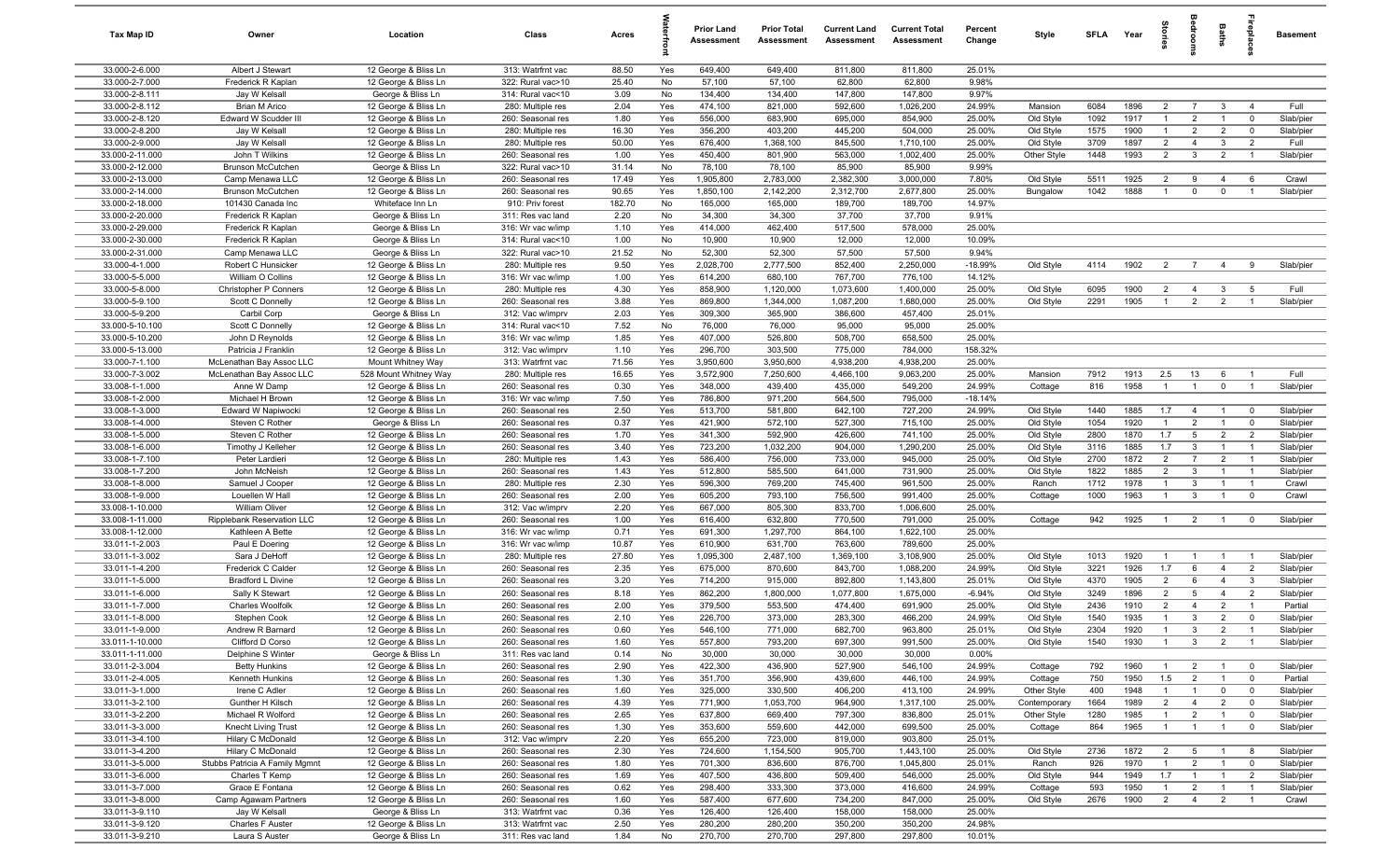| Tax Map ID                         | Owner                                                          | Location                                     | Class                                  | Acres        |            | <b>Prior Land</b><br>Assessment | <b>Prior Total</b><br><b>Assessment</b> | <b>Current Land</b><br>Assessment | <b>Current Total</b><br><b>Assessment</b> | Percent<br>Change | Style                    | <b>SFLA</b>  | Year         | 흞                     |                                           | Baths                          | repla                          | <b>Basement</b>   |
|------------------------------------|----------------------------------------------------------------|----------------------------------------------|----------------------------------------|--------------|------------|---------------------------------|-----------------------------------------|-----------------------------------|-------------------------------------------|-------------------|--------------------------|--------------|--------------|-----------------------|-------------------------------------------|--------------------------------|--------------------------------|-------------------|
| 33.011-3-9.220                     | Charles F Auster                                               | George & Bliss Ln                            | 313: Watrfrnt vac                      | 0.19         | Yes        | 69,900                          | 69,900                                  | 87,400                            | 87,400                                    | 25.04%            |                          |              |              |                       |                                           |                                |                                |                   |
| 33.014-1-1.000                     | Harold W Davis III                                             | <b>Blodgett Way</b>                          | 311: Res vac land                      | 14.50        | No         | 255,400                         | 255,400                                 | 293,700                           | 293,700                                   | 15.00%            |                          |              |              |                       |                                           |                                |                                |                   |
| 33.014-1-2.000                     | Brunson McCutchen                                              | 96 Blodgett Way                              | 312: Vac w/imprv                       | 30.80        | Yes        | 655,500                         | 661,900                                 | 819,400                           | 827,400                                   | 25.00%            |                          |              |              |                       |                                           |                                |                                |                   |
| 33.014-1-3.000<br>33.014-1-4.000   | Eleanor A Sulston<br>Annelie Randall                           | 92 Blodgett Way                              | 260: Seasonal res<br>260: Seasonal res | 1.90<br>2.00 | Yes<br>Yes | 1,245,800<br>1,368,000          | 1,413,400<br>1,561,600                  | 1,557,300<br>1,710,000            | 1,766,800<br>1,952,000                    | 25.00%<br>25.00%  | Old Style                | 3476<br>2422 | 1898<br>1930 | $\overline{2}$<br>1.5 | $\mathbf{3}$<br>$5\phantom{.0}$           | $\mathbf{3}$<br>$\overline{2}$ | $\mathbf{3}$<br>$\overline{2}$ | Crawl<br>Crawl    |
| 33.014-1-5.000                     | Harold Krieger                                                 | 88 Blodgett Way<br>78 Blodgett Way           | 280: Multiple res                      | 6.90         | Yes        | 2,006,200                       | 2,984,400                               | 2,507,700                         | 5,000,275                                 | 67.55%            | Old Style<br>Old Style   | 5878         | 1920         | $\overline{2}$        | 5                                         | 5                              | $\overline{2}$                 | Full              |
| 33.014-1-6.000                     | <b>Tamaracks Partners</b>                                      | 52 Blodgett Way                              | 260: Seasonal res                      | 1.10         | Yes        | 1,352,700                       | 1,780,900                               | 1,690,900                         | 2,226,100                                 | 25.00%            | Old Style                | 2697         | 1892         | $\overline{2}$        | $5\overline{5}$                           | $\mathbf{3}$                   | $\overline{2}$                 | Slab/pier         |
| 33.014-1-7.000                     | Hom Camp Greentop Ltd                                          | 48 Blodgett Way                              | 260: Seasonal res                      | 1.39         | Yes        | 1,342,100                       | 1,798,500                               | 1,677,600                         | 2,248,100                                 | 25.00%            | Old Style                | 5064         | 1893         | $\overline{2}$        | 10                                        | $5\phantom{.0}$                | $\overline{2}$                 | Slab/pier         |
| 33.014-1-8.000                     | Claudette R Razook                                             | 48 Chipmunk Ln                               | 260: Seasonal res                      | 1.07         | Yes        | 921,700                         | 1,852,600                               | 1,152,200                         | 2,315,800                                 | 25.00%            | Old Style                | 3053         | 1880         | $\overline{2}$        | $5^{\circ}$                               | $\mathbf{3}$                   | $\overline{1}$                 | Crawl             |
| 33.014-1-9.000                     | Parish Energy Fuels Inc                                        | 46 Chipmunk Ln                               | 260: Seasonal res                      | 0.29         | Yes        | 898,700                         | 1,865,000                               | 1,123,300                         | 2,331,200                                 | 25.00%            | Old Style                | 3536         | 1893         | 2.5                   | 9                                         | $\mathbf{3}$                   | $\overline{1}$                 | Crawl             |
| 33.014-1-10.000                    | Harold W Davis III                                             | 50 Blodgett Way                              | 260: Seasonal res                      | 1.26         | Yes        | 1,324,300                       | 1,505,300                               | 1,655,400                         | 1,881,600                                 | 25.00%            | Old Style                | 3692         | 1908         | $\overline{2}$        | 6                                         | $\mathbf{3}$                   | $\overline{2}$                 | Slab/pier         |
| 33.014-2-1.000                     | Whiteface Real Estate Dev LLC                                  | Whiteface Inn Ln                             | 311: Res vac land                      | 0.62         | No         | 64,400                          | 64,400                                  | 74,100                            | 74,100                                    | 15.06%            |                          |              |              |                       |                                           |                                |                                |                   |
| 33.014-2-2.000                     | Whiteface Real Estate Dev LLC                                  | Whiteface Inn Ln                             | 311: Res vac land                      | 0.40         | No         | 64,400                          | 64,400                                  | 74,100                            | 74,100                                    | 15.06%            |                          |              |              |                       |                                           |                                |                                |                   |
| 33.014-2-3.000                     | Whiteface Real Estate Dev LL                                   | Whiteface Inn Ln                             | 311: Res vac land                      | 0.37         | No         | 64,400                          | 64,400                                  | 74,100                            | 74,100                                    | 15.06%            |                          |              |              |                       |                                           |                                |                                |                   |
| 33.014-2-4.000                     | Whiteface Real Estate Dev LL                                   | Whiteface Inn Ln                             | 311: Res vac land                      | 0.33         | No         | 64,400                          | 64,400                                  | 74,100                            | 74,100                                    | 15.06%            |                          |              |              |                       |                                           |                                |                                |                   |
| 33.014-2-5.000                     | Whiteface Real Estate Dev LL                                   | Whiteface Inn Ln                             | 311: Res vac land                      | 0.44         | No         | 64,400                          | 64,400                                  | 74,100                            | 74,100                                    | 15.06%            |                          |              |              |                       |                                           |                                |                                |                   |
| 33.014-2-6.000                     | Whiteface Real Estate Dev LL                                   | Whiteface Inn Ln                             | 311: Res vac land                      | 0.30         | No         | 64,400                          | 64,400                                  | 74,100                            | 74,100                                    | 15.06%            |                          |              |              |                       |                                           |                                |                                |                   |
| 33.014-2-7.000<br>33.014-2-8.000   | Whiteface Real Estate Dev LL<br>Madeline Tranchina             | Whiteface Inn Ln<br>13 Overlook Way          | 311: Res vac land<br>210: 1 Family Res | 0.32<br>0.35 | No<br>No   | 64,400<br>228,500               | 64,400<br>868,000                       | 74,100<br>262,800                 | 74,100<br>998,200                         | 15.06%<br>15.00%  | Contemporary             | 2055         | 2004         | 1.5                   | $\overline{4}$                            | $\mathbf{3}$                   | $\mathbf{3}$                   | Full              |
| 33.014-2-9.000                     | William W Morris Jr                                            | 28 Overlook Way                              | 210: 1 Family Res                      | 0.49         | No         | 313,500                         | 1,106,300                               | 360,500                           | 1,272,200                                 | 15.00%            |                          |              |              |                       |                                           |                                |                                |                   |
| 33.014-2-10.000                    | <b>Philip Davies</b>                                           | 26 Overlook Way                              | 210: 1 Family Res                      | 0.33         | No         | 229,500                         | 952,000                                 | 263,900                           | 1,094,800                                 | 15.00%            | Log Cabin                | 2596         | 2003         | $\overline{2}$        | $\overline{4}$                            | $\overline{4}$                 | $\overline{2}$                 | Full              |
| 33.014-2-11.000                    | Christopher G Kelly                                            | 24 Overlook Way                              | 210: 1 Family Res                      | 1.30         | No         | 398,700                         | 1,121,100                               | 458,500                           | 1,289,300                                 | 15.00%            | Contemporary             | 2885         | 2000         | $\overline{2}$        | $5\overline{5}$                           | $\mathbf{3}$                   | $\overline{4}$                 | Full              |
| 33.014-2-12.000                    | John F Pavone                                                  | 22 Overlook Way                              | 210: 1 Family Res                      | 0.96         | No         | 350,200                         | 868,000                                 | 402,700                           | 998,200                                   | 15.00%            |                          |              |              |                       |                                           |                                |                                |                   |
| 33.014-2-13.000                    | GJD Inc                                                        | 18 Overlook Way                              | 210: 1 Family Res                      | 0.44         | No         | 269,300                         | 1,109,400                               | 309,700                           | 1,275,800                                 | 15.00%            |                          |              |              |                       |                                           |                                |                                |                   |
| 33.014-2-14.000                    | Ellen M Flink                                                  | 12 Overlook Way                              | 210: 1 Family Res                      | 0.44         | No         | 271,000                         | 868,000                                 | 311,600                           | 998,200                                   | 15.00%            | Contemporary             | 2652         | 2002         | $\overline{2}$        | $\overline{4}$                            | $\overline{4}$                 | $\overline{2}$                 | Full              |
| 33.014-2-15.000                    | James S Regan                                                  | 10 Overlook Way                              | 210: 1 Family Res                      | 0.53         | No         | 271,000                         | 784,000                                 | 311,600                           | 901,600                                   | 15.00%            | Contemporary             | 5064         | 2004         | $\mathbf{3}$          | $\overline{4}$                            | $\overline{4}$                 | 5                              | Slab/pier         |
| 33.014-2-16.000                    | Whiteface Real Estate Dev LLC                                  | Whiteface Inn Ln                             | 311: Res vac land                      | 0.62         | No         | 64,400                          | 64,400                                  | 74,100                            | 74,100                                    | 15.06%            |                          |              |              |                       |                                           |                                |                                |                   |
| 33.014-2-17.000                    | Whiteface Real Estate Dev LLC                                  | Whiteface Inn Ln                             | 311: Res vac land                      | 1.16         | No         | 64,400                          | 64,400                                  | 74,100                            | 74,100                                    | 15.06%            |                          |              |              |                       |                                           |                                |                                |                   |
| 33.014-2-18.000                    | Whiteface Real Estate Dev LLC                                  | Whiteface Inn Ln                             | 311: Res vac land                      | 0.51         | No         | 64,400                          | 64,400                                  | 74,100                            | 74,100                                    | 15.06%            |                          |              |              |                       |                                           |                                |                                |                   |
| 33.014-2-19.000                    | Whiteface Real Estate Dev LLC                                  | Whiteface Inn Ln                             | 311: Res vac land                      | 0.55         | No         | 64,400                          | 64,400                                  | 74,100                            | 74,100                                    | 15.06%            |                          |              |              |                       |                                           |                                |                                |                   |
| 33.014-2-20.000                    | Whiteface Real Estate Dev LLC                                  | Whiteface Inn Ln                             | 311: Res vac land                      | 0.65         | No         | 64,400                          | 64,400                                  | 74,100                            | 74,100                                    | 15.06%            |                          |              |              |                       |                                           |                                |                                |                   |
| 33.014-2-21.000                    | Whiteface Real Estate Dev LLC                                  | Whiteface Inn Ln                             | 311: Res vac land                      | 0.56         | No         | 64,400                          | 64,400                                  | 74,100                            | 74,100                                    | 15.06%            |                          |              |              |                       |                                           |                                |                                |                   |
| 33.014-2-22.000<br>33.014-2-23.000 | Whiteface Real Estate Dev LLC<br>Whiteface Real Estate Dev LLC | Whiteface Inn Ln<br>Whiteface Inn Ln         | 311: Res vac land<br>311: Res vac land | 0.74<br>0.53 | No<br>No   | 64,400<br>64,400                | 64,400<br>64,400                        | 74,100<br>74,100                  | 74,100<br>74,100                          | 15.06%<br>15.06%  |                          |              |              |                       |                                           |                                |                                |                   |
| 33.015-1-2.000                     | <b>Edward Lawless</b>                                          | George & Bliss Ln                            | 312: Vac w/imprv                       | 1.00         | Yes        | 304,500                         | 311,700                                 | 380,600                           | 389,600                                   | 24.99%            |                          |              |              |                       |                                           |                                |                                |                   |
| 33.015-1-3.000                     | Robert M Smith                                                 | 12 George & Bliss Ln                         | 260: Seasonal res                      | 1.30         | Yes        | 508,300                         | 638,400                                 | 635,400                           | 798,000                                   | 25.00%            | Cottage                  | 399          | 1972         | $\overline{1}$        | 2                                         | $\overline{1}$                 | $\overline{1}$                 |                   |
| 33.015-1-4.000                     | Taras Ulashkevich                                              | 12 George & Bliss Ln                         | 260: Seasonal res                      | 1.60         | Yes        | 621,000                         | 715,200                                 | 776,200                           | 894,000                                   | 25.00%            | Ranch                    | 1230         | 1986         | $\overline{1}$        | 2                                         | $\overline{1}$                 | $\mathbf 0$                    | Slab/pier         |
| 33.015-1-5.100                     | Peter Holderied                                                | 12 George & Bliss Ln                         | 260: Seasonal res                      | 1.42         | Yes        | 591,500                         | 732,500                                 | 739,400                           | 915,600                                   | 25.00%            | Other Style              | 1620         | 1988         | 1.5                   | $\overline{2}$                            | $\overline{1}$                 | $\mathbf 0$                    | Slab/pier         |
| 33.015-1-5.200                     | <b>Brian Bliss</b>                                             | 12 George & Bliss Ln                         | 260: Seasonal res                      | 1.38         | Yes        | 562,000                         | 670,500                                 | 702,500                           | 750,000                                   | 11.86%            | Other Style              | 1560         | 1990         | $\overline{2}$        | $\overline{2}$                            | $\overline{1}$                 | $\mathbf 0$                    | Slab/pier         |
| 33.015-1-6.000                     | James L Fosshage                                               | 12 George & Bliss Ln                         | 260: Seasonal res                      | 7.70         | Yes        | 1,004,200                       | 1,079,100                               | 1,255,300                         | 1,348,900                                 | 25.00%            | Cottage                  | 816          | 1971         | -1                    | $\overline{2}$                            | $\overline{2}$                 | $\mathbf 0$                    | Partial           |
| 33.015-1-7.000                     | Peter S Hopkins                                                | 12 George & Bliss Ln                         | 260: Seasonal res                      | 4.30         | Yes        | 774,100                         | 827,500                                 | 967,600                           | 1,034,400                                 | 25.00%            | Old Style                | 1056         | 1940         |                       | $\overline{2}$                            |                                |                                | Slab/pier         |
| 33.015-1-8.000                     | George C Ortloff                                               | 12 George & Bliss Ln                         | 312: Vac w/imprv                       | 1.14         | Yes        | 355,000                         | 361,400                                 | 443,800                           | 451,800                                   | 25.01%            |                          |              |              |                       |                                           |                                |                                |                   |
| 33.015-2-2.000                     | Clada Arsenault                                                | 12 George & Bliss Ln                         | 311: Res vac land                      | 0.20         | Yes        | 177,300                         | 177,300                                 | 221,600                           | 221,600                                   | 24.99%            |                          |              |              |                       |                                           |                                |                                |                   |
| 33.015-2-3.000                     | <b>Brunson McCutchen</b>                                       | 12 George & Bliss Ln                         | 313: Watrfrnt vac                      | 0.50         | Yes        | 169,300                         | 169,300                                 | 211,600                           | 211,600                                   | 24.99%            |                          |              |              |                       |                                           |                                |                                |                   |
| 33.015-2-6.000                     | Andrew N Carnell                                               | 12 George & Bliss Ln                         | 260: Seasonal res                      | 8.40         | Yes        | 1,088,900                       | 1,150,200                               | 1,361,200                         | 1,437,800                                 | 25.00%            | Ranch                    | 1480         | 1951         | $\overline{1}$        | -3                                        | $\overline{1}$                 |                                | Slab/pier         |
| 33.015-2-7.110<br>33.015-2-7.120   | Snider Shady Point Trust<br>Leeanne Milnarik                   | 12 George & Bliss Ln                         | 210: 1 Family Res<br>210: 1 Family Res | 1.65<br>3.40 | Yes<br>Yes | 872,000<br>684,400              | 1,989,300<br>865,400                    | 1,090,000<br>855,600              | 2,486,600<br>1,081,800                    | 25.00%<br>25.01%  | Log Cabin<br>Other Style | 3235<br>1427 | 2001<br>1992 | $\overline{2}$<br>1.5 | $\overline{4}$<br>$\overline{\mathbf{3}}$ | $\overline{2}$<br>2            | $\mathbf 0$<br>$\Omega$        | Full<br>Slab/pier |
| 33.015-2-7.200                     | Robert Sullivan                                                | 12 George & Bliss Ln<br>12 George & Bliss Ln | 316: Wr vac w/imp                      | 1.89         | Yes        | 478,300                         | 526,800                                 | 597,900                           | 658,500                                   | 25.00%            |                          |              |              |                       |                                           |                                |                                |                   |
| 33.015-2-8.000                     | Daniel J Centi Esq                                             | 12 George & Bliss Ln                         | 316: Wr vac w/imp                      | 1.10         | Yes        | 448,100                         | 574,800                                 | 560,100                           | 718,500                                   | 25.00%            |                          |              |              |                       |                                           |                                |                                |                   |
| 33.015-2-9.000                     | Serge Lussi                                                    | 12 George & Bliss Ln                         | 313: Watrfrnt vac                      | 14.70        | Yes        | 733,300                         | 733,300                                 | 916,600                           | 916,600                                   | 25.00%            |                          |              |              |                       |                                           |                                |                                |                   |
| 33.015-2-10.000                    | <b>Highwall Partnership</b>                                    | 12 George & Bliss Ln                         | 280: Multiple res                      | 17.00        | Yes        | 1,093,400                       | 1,740,900                               | 1,366,700                         | 2,176,100                                 | 25.00%            | Old Style                | 5947         | 1900         | $\overline{2}$        | 12                                        | 5 <sub>5</sub>                 | $\overline{4}$                 | Crawl             |
| 33.015-2-11.000                    | <b>Highwall Partnership</b>                                    | George & Bliss Ln                            | 313: Watrfrnt vac                      | 5.50         | Yes        | 534,800                         | 534,800                                 | 668,500                           | 668,500                                   | 25.00%            |                          |              |              |                       |                                           |                                |                                |                   |
| 33.016-1-1.000                     | Schoonover Personal Res Trust                                  | 12 George & Bliss Ln                         | 260: Seasonal res                      | 3.10         | Yes        | 801,800                         | 1,081,800                               | 1,002,200                         | 1,352,200                                 | 25.00%            | Old Style                | 2994         | 1914         | 1.7                   |                                           | 5 4                            | $\overline{1}$                 | Full              |
| 33.016-1-2.000                     | Serge Lussi                                                    | 12 George & Bliss Ln                         | 280: Multiple res                      | 3.90         | Yes        | 1,512,000                       | 2,688,200                               | 1,890,000                         | 3,360,200                                 | 25.00%            | Mansion                  | 6724         | 1917         | $\overline{2}$        | 10                                        | 6                              | $\overline{4}$                 | Slab/pier         |
| 33.016-1-3.000                     | Lawrence J Hazen                                               | 12 George & Bliss Ln                         | 210: 1 Family Res                      | 0.70         | Yes        | 308,800                         | 541,500                                 | 386,000                           | 676,900                                   | 25.00%            | Ranch                    | 1344         | 1951         | $\overline{1}$        | $\mathbf{3}$                              | $\overline{1}$                 | $\overline{1}$                 | Partial           |
| 33.016-1-4.000                     | Patrick Condon                                                 | 12 George & Bliss Ln                         | 260: Seasonal res                      | 0.40         | Yes        | 354,200                         | 622,900                                 | 442,700                           | 778,600                                   | 25.00%            | Old Style                | 1232         | 1940         | $\overline{1}$        | $\mathbf{3}$                              | $\overline{1}$                 | $\mathbf 0$                    | Slab/pier         |
| 33.016-1-5.000                     | Owl Holdings Limited                                           | 12 George & Bliss Ln                         | 316: Wr vac w/imp                      | 1.80         | Yes        | 466,400                         | 715,000                                 | 583,000                           | 1,000,000                                 | 39.86%            |                          |              |              |                       |                                           |                                |                                |                   |
| 33.016-1-6.000                     | Beaver Holdings Ltd                                            | George & Bliss Ln                            | 260: Seasonal res                      | 0.60         | Yes        | 379,500                         | 910,800                                 | 474,400                           | 1,138,500                                 | 25.00%            | Cottage                  | 684          | 1920         | $\overline{1}$        | $\overline{1}$                            | $\overline{1}$                 | $\overline{1}$                 | Slab/pier         |
| 33.016-2-1.110                     | William H Grimditch Jr                                         | 572 Mount Whitney Way                        | 313: Watrfrnt vac                      | 1.84         | Yes        | 1,008,000                       | 1,008,000                               | 1,260,000                         | 1,260,000                                 | 25.00%            |                          |              |              |                       |                                           |                                |                                |                   |
| 33.016-2-1.120                     | William H Grimditch Jr                                         | Mount Whitney Way                            | 210: 1 Family Res                      | 2.32         | Yes        | 1,120,000                       | 2,128,000                               | 1,400,000                         | 2,660,000                                 | 25.00%            | Old Style                | 3256         | 1943         | 1.5                   | $5^{\circ}$                               | $\overline{4}$                 | $\overline{2}$                 | Crawl             |
| 33.016-2-1.130<br>33.016-2-1.140   | Andrew Lack                                                    | 582 Mount Whitney Way                        | 316: Wr vac w/imp                      | 1.84         | Yes        | 1,008,000                       | 1,008,000                               | 1,300,000                         | 1,320,000                                 | 30.95%<br>10.00%  |                          |              |              |                       |                                           |                                |                                |                   |
| 33.016-2-1.150                     | Carol Lynn G Roda<br>Wayne H Grimditch                         | Mount Whitney Way<br>Mount Whitney Way       | 314: Rural vac<10<br>313: Watrfrnt vac | 5.70<br>0.48 | No<br>No   | 672,000<br>200,000              | 672,000<br>200,000                      | 739,200<br>250,000                | 739,200<br>250,000                        | 25.00%            |                          |              |              |                       |                                           |                                |                                |                   |
| 33.016-2-1.200                     | Andrew Lack                                                    | Mount Whitney Way                            | 311: Res vac land                      | 0.52         | No         | 2,000                           | 2,000                                   | 2,200                             | 2,200                                     | 10.00%            |                          |              |              |                       |                                           |                                |                                |                   |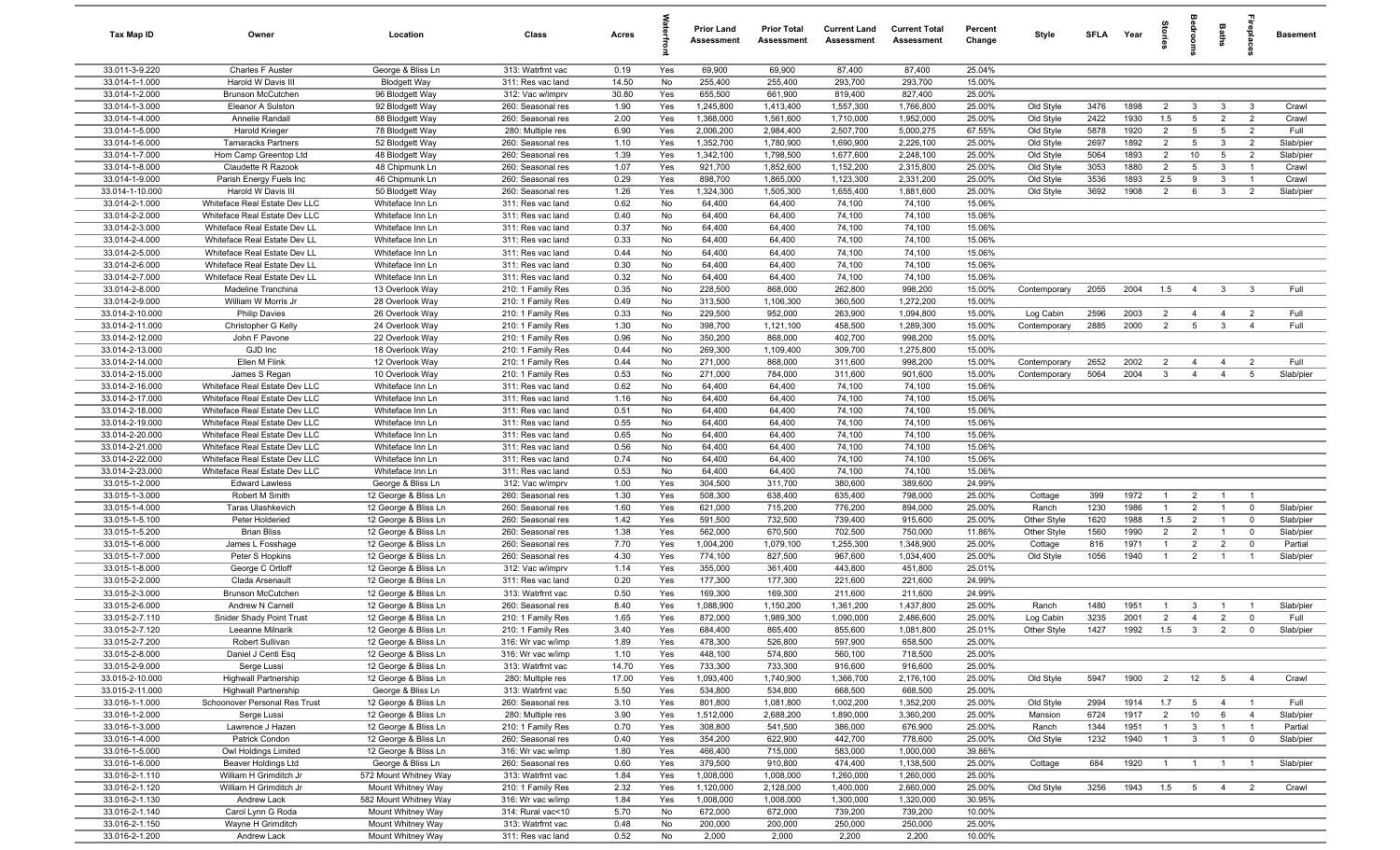| Tax Map ID                             | Owner                                         | Location                                     | Class                                  | Acres         |            | <b>Prior Land</b><br>Assessment | <b>Prior Total</b><br>Assessment | <b>Current Land</b><br>Assessment | <b>Current Total</b><br>Assessment | Percent<br>Change | Style                    | <b>SFLA</b>  | Year         | ŝ                                |                                  | Baths                            | Бер<br>Б                         | <b>Basement</b>        |
|----------------------------------------|-----------------------------------------------|----------------------------------------------|----------------------------------------|---------------|------------|---------------------------------|----------------------------------|-----------------------------------|------------------------------------|-------------------|--------------------------|--------------|--------------|----------------------------------|----------------------------------|----------------------------------|----------------------------------|------------------------|
| 33.016-2-1.300                         | Jill Olson                                    | Mount Whitney Way                            | 311: Res vac land                      | 0.30          | No         | 2,000                           | 2,000                            | 2,200                             | 2,200                              | 10.00%            |                          |              |              |                                  |                                  |                                  |                                  |                        |
| 33.016-2-1.400                         | Petro Lake Placid LLC                         | Mount Whitney Way                            | 311: Res vac land                      | 0.29          | No         | 2,000                           | 2,000                            | 2,200                             | 2,200                              | 10.00%            |                          |              |              |                                  |                                  |                                  |                                  |                        |
| 33.016-2-1.500                         | Elizabeth D Stewart                           | Mount Whitney Way                            | 311: Res vac land                      | 0.30          | No         | 2,000                           | 2,000                            | 2,200                             | 2,200                              | 10.00%            |                          |              |              |                                  |                                  |                                  |                                  |                        |
| 33.016-2-2.000                         | John E Button                                 | 564 Mount Whitney Way                        | 210: 1 Family Res                      | 1.60          | Yes        | 1,470,400                       | 2,726,800                        | 1,838,000                         | 3,408,500                          | 25.00%            | Contemporary             | 4144         | 1961         | $\overline{2}$                   | $\overline{4}$                   | $\mathbf{3}$                     | 2                                | Slab/pier              |
| 33.016-2-3.000<br>33.016-2-4.000       | John E Button<br>McLenathan Bay Assoc LLC     | Mount Whitney Way<br>Mount Whitney Way       | 313: Watrfrnt vac<br>313: Watrfrnt vac | 0.20<br>62.35 | Yes<br>Yes | 62,500<br>2,526,700             | 62,500<br>2,526,700              | 78,100<br>3,158,400               | 78,100<br>3,158,400                | 24.96%<br>25.00%  |                          |              |              |                                  |                                  |                                  |                                  |                        |
| 33.016-2-6.000                         | <b>Totney B Benson</b>                        | 596 Mount Whitney Way                        | 210: 1 Family Res                      | 1.50          | Yes        | 1,204,400                       | 1,833,100                        | 1,505,500                         | 2,291,400                          | 25.00%            | Contemporary             | 2954         | 1989         | $\overline{2}$                   | $\overline{4}$                   | $\overline{2}$                   |                                  | Full                   |
| 33.016-2-7.000                         | Dr Richard M Moccia                           | 588 Mount Whitney Way                        | 210: 1 Family Res                      | 1.80          | Yes        | 1,159,200                       | 1,276,800                        | 1,288,400                         | 1,435,400                          | 12.42%            | Ranch                    | 1536         | 1965         | $\overline{1}$                   | $\overline{4}$                   | $\overline{2}$                   | $\overline{1}$                   | Partial                |
| 33.016-2-8.000                         | Martha B Zipp                                 | 584 Mount Whitney Way                        | 210: 1 Family Res                      | 1.12          | Yes        | 1,164,700                       | 1,865,000                        | 1,455,800                         | 2,331,200                          | 25.00%            | Contemporary             | 3482         | 1962         | $\overline{2}$                   | $\overline{7}$                   | $\overline{4}$                   | $\overline{2}$                   | Full                   |
| 33.016-2-9.000                         | Andrew Lack                                   | 625 Mount Whitney Way                        | 210: 1 Family Res                      | 2.17          | Yes        | 2,003,500                       | 6,854,400                        | 1,504,400                         | 8,568,000                          | 25.00%            | Contemporary             | 13838        | 2002         | $\mathbf{3}$                     | $5\overline{5}$                  | $5\phantom{.0}$                  | $\overline{4}$                   | Slab/pier              |
| 33.016-2-10.000                        | Jill Olson                                    | 636 Mount Whitney Way                        | 210: 1 Family Res                      | 1.58          | Yes        | 1,264,200                       | 2,200,700                        | 1,580,300                         | 2,750,900                          | 25.00%            | Contemporary             | 1888         | 1998         | $\overline{1}$                   | $\mathbf{3}$                     | $\mathbf{3}$                     | $\overline{1}$                   | Full                   |
| 33.016-2-11.000                        | Petro Lake Placid LLC                         | 624 Mount Whitney Way                        | 210: 1 Family Res                      | 1.52          | Yes        | 936,200                         | 1,529,400                        | 1,170,300                         | 1,911,800                          | 25.00%            | Contemporary             | 1126         | 1985         | $\overline{1}$                   | $\mathbf{3}$                     | $\mathbf{3}$                     | $\Omega$                         | Full                   |
| 33.016-2-12.000                        | John M McMillin III                           | 594 Mount Whitney Way                        | 210: 1 Family Res                      | 1.80          | Yes        | 1,209,900                       | 1,728,300                        | 1,512,400                         | 2,160,400                          | 25.00%            | Other Style              | 2088         | 1980         | 1.5                              | $\overline{4}$                   | $\overline{4}$                   | $\mathbf{1}$                     | Full                   |
| 33.016-2-13.000                        | Elizabeth D Stewart                           | 616 Mount Whitney Way                        | 280: Multiple res                      | 1.66          | Yes        | 1,243,900                       | 1,954,100                        | 1,554,800                         | 2,442,600                          | 25.00%            | Other Style              | 1320         | 1980         | $\mathbf{1}$                     | $\mathbf{3}$                     | $\mathbf{3}$                     | $\overline{2}$                   | Full                   |
| 33.018-1-1.002<br>33.018-1-2.001/1     | Peter S Coffrin                               | 312 Whiteface Inn Ln                         | 210: 1 Family Res<br>210: 1 Family Res | 0.52          | No         | 187,000<br>34,000               | 257,600<br>313,600               | 215,000<br>39,100                 | 296,200<br>360,600                 | 14.98%<br>14.99%  | Old Style                | 1291<br>1125 | 1930<br>1988 | $\mathbf{1}$<br>$\mathbf{1}$     | $\mathbf{3}$<br>$\overline{2}$   | $\overline{2}$<br>$\overline{2}$ | $\overline{1}$<br>$\mathbf{1}$   | Partial<br>Full        |
| 33.018-1-2.001/2                       | Lorraine O Schindler<br>David S OBryon        | 316 Whiteface Inn Ln<br>316 Whiteface Inn Ln | 210: 1 Family Res                      | 0.01<br>0.01  | No<br>No   | 50,200                          | 459,200                          | 57,800                            | 528,100                            | 15.00%            | Town House<br>Town House | 1125         | 1988         |                                  | $\overline{2}$                   | $\overline{2}$                   |                                  | Full                   |
| 33.018-1-2.001/3                       | John A Norton                                 | 316 Whiteface Inn Ln                         | 210: 1 Family Res                      | 0.01          | No         | 34,900                          | 336,000                          | 40,100                            | 386,400                            | 15.00%            | Town House               | 1195         | 1988         |                                  | $\overline{2}$                   | $\overline{2}$                   | $\mathbf{1}$                     | Slab/pier              |
| 33.018-1-2.001/4                       | Mark Libecci                                  | 316 Whiteface Inn Ln                         | 210: 1 Family Res                      | 0.01          | No         | 35,800                          | 358,400                          | 41,200                            | 412,200                            | 15.01%            | Town House               | 1125         | 1988         |                                  | $\overline{2}$                   | $\overline{2}$                   |                                  | Slab/pier              |
| 33.018-1-2.001/5                       | Mark S Schambra                               | 316 Whiteface Inn Ln                         | 210: 1 Family Res                      | 0.01          | No         | 34,000                          | 313,600                          | 39,100                            | 360,600                            | 14.99%            | Town House               | 1125         | 1988         | $\mathbf{1}$                     | $\overline{2}$                   | $\overline{2}$                   | $\overline{1}$                   | Full                   |
| 33.018-1-2.001/6                       | Joel Williams                                 | 316 Whiteface Inn Ln                         | 210: 1 Family Res                      | 0.01          | No         | 40,300                          | 425,600                          | 46,300                            | 489,400                            | 14.99%            | Town House               | 1125         | 1988         | $\mathbf{1}$                     | $\mathbf{3}$                     | $\overline{2}$                   | $\overline{1}$                   | Full                   |
| 33.018-1-2.001/7                       | Stephen DeMarco                               | 316 Whiteface Inn Ln                         | 210: 1 Family Res                      | 0.01          | No         | 43,900                          | 392,000                          | 50,500                            | 450,800                            | 15.00%            | Town House               | 1125         | 1988         | $\overline{1}$                   | $\overline{2}$                   | $\overline{2}$                   | $\overline{1}$                   | Full                   |
| 33.018-1-2.001/8                       | Joseph Zuliani                                | 316 Whiteface Inn Ln                         | 210: 1 Family Res                      | 0.01          | No         | 50,200                          | 459,200                          | 57,800                            | 528,100                            | 15.00%            | Town House               | 1125         | 1988         | $\overline{1}$                   | $\overline{2}$                   | $\overline{2}$                   | $\overline{1}$                   | Full                   |
| 33.018-1-2.001/9                       | John J Gable                                  | 316 Whiteface Inn Ln                         | 210: 1 Family Res                      | 0.01          | No         | 34,900                          | 336,000                          | 40,100                            | 386,400                            | 15.00%            | Town House               | 1687         | 1988         | 1.5                              | $\overline{2}$                   | $\overline{2}$                   | $\overline{1}$                   | Full                   |
| 33.018-1-2.001/10                      | David J McGraw                                | 316 Whiteface Inn Ln                         | 210: 1 Family Res                      | 0.01          | No         | 35,800                          | 358,400                          | 41,200                            | 412,200                            | 15.01%            | Town House               | 1687         | 1988         | 1.5                              | $\overline{2}$                   | 2                                | $\overline{1}$                   | Full                   |
| 33.018-1-2.001/11<br>33.018-1-2.001/12 | Alexander A Fairley<br>Herberton E Fricke III | 316 Whiteface Inn Ln<br>316 Whiteface Inn Ln | 210: 1 Family Res<br>210: 1 Family Res | 0.01<br>0.01  | No<br>No   | 34,000<br>40,300                | 313,600<br>425,600               | 39,100<br>46,300                  | 360,600<br>489,400                 | 14.99%<br>14.99%  | Town House<br>Town House | 1359<br>1125 | 1990<br>1988 | 1.5<br>$\mathbf{1}$              | $\overline{2}$<br>$\overline{2}$ | $\overline{2}$<br>$\overline{2}$ | $\mathbf{1}$<br>$\overline{1}$   | Full                   |
| 33.018-1-2.001/13                      | Shirley A Grubs                               | 316 Whiteface Inn Ln                         | 210: 1 Family Res                      | 0.01          | No         | 43,900                          | 392,000                          | 50,500                            | 450,800                            | 15.00%            | Town House               | 1125         | 1988         | $\mathbf{1}$                     | $\mathbf{3}$                     | $\mathbf{3}$                     |                                  | Full                   |
| 33.018-1-2.001/14                      | Stephen L Schechter                           | 316 Whiteface Inn Ln                         | 210: 1 Family Res                      | 0.01          | No         | 50,200                          | 459,200                          | 57,800                            | 528,100                            | 15.00%            | Town House               | 1195         | 1988         | -1                               | $\overline{2}$                   | $\overline{2}$                   | $\mathbf{1}$                     | Full                   |
| 33.018-1-2.001/15                      | Robert M Chabot                               | 316 Whiteface Inn Ln                         | 210: 1 Family Res                      | 0.01          | No         | 35,800                          | 358,400                          | 41,200                            | 412,200                            | 15.01%            | Town House               | 1125         | 1988         | $\mathbf{1}$                     | $\overline{2}$                   | $\overline{2}$                   |                                  | Full                   |
| 33.018-1-2.001/16                      | John D Starling                               | 316 Whiteface Inn Ln                         | 210: 1 Family Res                      | 0.01          | No         | 34,900                          | 336,000                          | 40,100                            | 386,400                            | 15.00%            | Town House               | 1125         | 1988         | $\mathbf{1}$                     | $\overline{2}$                   | $\overline{2}$                   |                                  | Full                   |
| 33.018-1-2.001/17                      | Barbara J Kessel                              | 316 Whiteface Inn Ln                         | 210: 1 Family Res                      | 0.01          | No         | 40,300                          | 425,600                          | 46,300                            | 489,400                            | 14.99%            | Town House               | 1687         | 1988         | 1.5                              | $\overline{2}$                   | $\overline{1}$                   | $\overline{1}$                   | Full                   |
| 33.018-1-2.001/18                      | Charles F Stencel III                         | 316 Whiteface Inn Ln                         | 210: 1 Family Res                      | 0.01          | No         | 34,000                          | 313,600                          | 39,100                            | 360,600                            | 14.99%            | Town House               | 1687         | 1988         | 1.5                              | $\overline{2}$                   | $\overline{2}$                   | $\overline{1}$                   | Full                   |
| 33.018-1-2.001/19                      | Susan K Andrzejewski                          | 316 Whiteface Inn Ln                         | 210: 1 Family Res                      | 0.01          | No         | 50,200                          | 459,200                          | 57,800                            | 528,100                            | 15.00%            | Town House               | 1125         | 1988         | $\overline{1}$                   | $\overline{2}$                   | $\overline{2}$                   | $\overline{1}$                   | Full                   |
| 33.018-1-2.001/20<br>33.018-1-2.001/21 | Timothy OHara                                 | 316 Whiteface Inn Ln<br>316 Whiteface Inn Ln | 210: 1 Family Res<br>210: 1 Family Res | 0.01<br>0.01  | No<br>No   | 43,900<br>43,900                | 392,000<br>358,400               | 50,500<br>50,500                  | 450,800<br>412,200                 | 15.00%<br>15.01%  | Town House<br>Town House | 1125<br>1125 | 1988<br>1988 | $\overline{1}$<br>$\overline{1}$ | $\overline{2}$<br>$\overline{2}$ | $\overline{2}$<br>$\overline{2}$ | $\overline{1}$<br>$\overline{1}$ | Full<br>Full           |
| 33.018-1-2.001/22                      | Cathy L Hepworth<br>John P Wiswall            | 316 Whiteface Inn Ln                         | 210: 1 Family Res                      | 0.01          | No         | 50,200                          | 459,200                          | 57,800                            | 528,100                            | 15.00%            | Town House               | 1687         | 1988         | 1.5                              | $\mathbf{3}$                     | $\overline{1}$                   | $\overline{1}$                   | Full                   |
| 33.018-1-3.110                         | Whiteface Resort Holdings LLC                 | 373 Whiteface Inn Ln                         | 583: Resort cmplx                      | 62.65         | No         | 757,100                         | 757,100                          | 496,000                           | 1,196,000                          | 57.97%            |                          |              |              |                                  |                                  |                                  |                                  |                        |
| 33.018-1-3.220/1                       | James E Smith Jr                              | 331 Whiteface Inn Ln                         | 210: 1 Family Res                      | 0.01          | No         | 63,400                          | 323,600                          | 72,900                            | 372,100                            | 14.99%            | Town House               | 1021         | 1987         | $\mathbf{1}$                     | $\overline{2}$                   | $\overline{2}$                   | $\mathbf 0$                      | Slab/pier              |
| 33.018-1-3.220/2                       | David B Siebert                               | 331 Whiteface Inn Ln                         | 210: 1 Family Res                      | 0.01          | No         | 74,800                          | 454,300                          | 86,000                            | 522,400                            | 14.99%            | Town House               | 1536         | 1987         | 1.5                              | $\mathbf{3}$                     | $\overline{2}$                   | $\mathbf 0$                      | Slab/pier              |
| 33.018-1-3.220/3                       | Earl F Hammond                                | 331 Whiteface Inn Ln                         | 210: 1 Family Res                      | 0.01          | No         | 61,400                          | 300,600                          | 70,600                            | 345,700                            | 15.00%            | Town House               | 1001         | 1987         | $\mathbf{1}$                     | $\overline{2}$                   | $\overline{2}$                   | $\mathbf 0$                      | Slab/pier              |
| 33.018-1-3.220/4                       | Erich Hahn                                    | 331 Whiteface Inn Ln                         | 210: 1 Family Res                      | 0.01          | No         | 68,000                          | 376,100                          | 78,200                            | 432,500                            | 15.00%            | Town House               | 1364         | 1987         | $\mathbf{1}$                     | $\overline{2}$                   | $\overline{2}$                   | $\mathbf 0$                      | Slab/pier              |
| 33.018-1-3.220/5                       | Brian A McHugh                                | 331 Whiteface Inn Ln                         | 210: 1 Family Res                      | 0.01          | No         | 76,100                          | 470,100                          | 87,500                            | 540,600                            | 15.00%            | <b>Town House</b>        | 1821         | 1987         | 1.5                              | $\mathbf{3}$                     | $\overline{2}$                   | $\Omega$                         | Slab/pier              |
| 33.018-1-3.220/6<br>33.018-1-3.220/7   | Kenneth L Hunkins                             | 331 Whiteface Inn Ln                         | 210: 1 Family Res                      | 0.01<br>0.01  | No<br>No   | 66,400<br>65,800                | 358,200<br>351,000               | 76,300<br>75,600                  | 411,900<br>403,600                 | 14.99%<br>14.99%  | Town House               | 1185<br>1092 | 1987<br>1987 | $\mathbf{1}$                     | $\overline{2}$<br>$\overline{2}$ | $\overline{2}$<br>$\overline{2}$ | $\Omega$<br>$\Omega$             | Slab/pier<br>Slab/pier |
| 33.018-1-3.220/8                       | Soroosh Mahboubi<br><b>RLP Associates</b>     | 331 Whiteface Inn Ln<br>331 Whiteface Inn Ln | 210: 1 Family Res<br>210: 1 Family Res | 0.01          | No         | 75,000                          | 457,700                          | 86,300                            | 526,400                            | 15.01%            | Town House<br>Town House | 1602         | 1987         | 1.5                              | $\mathbf{3}$                     | $\overline{2}$                   | $\mathbf 0$                      | Slab/pier              |
| 33.018-1-3.220/9                       | Dan R Tobin                                   | 331 Whiteface Inn Ln                         | 210: 1 Family Res                      | 0.01          | No         | 65,700                          | 348,700                          | 75,600                            | 401,000                            | 15.00%            | Town House               | 1033         | 1987         | $\overline{1}$                   | $\overline{2}$                   | $\overline{2}$                   |                                  | Slab/pier              |
| 33.018-1-3.220/10                      | Charles E Peterson                            | 331 Whiteface Inn Ln                         | 210: 1 Family Res                      | 0.01          | No         | 74,800                          | 455,200                          | 86,000                            | 523,500                            | 15.00%            | Town House               | 1554         | 1987         | 1.5                              | $\mathbf{3}$                     | $\overline{2}$                   | $\mathbf 0$                      | Slab/pier              |
| 33.018-1-3.230/1                       | Robert C Thiesing                             | 337 Whiteface Inn Ln                         | 210: 1 Family Res                      | 0.01          | No         | 54,800                          | 385,200                          | 63,000                            | 443,000                            | 15.01%            | Town House               | 1240         | 1988         | $\overline{1}$                   | $\overline{2}$                   | $\overline{2}$                   | $\overline{1}$                   | Slab/pier              |
| 33.018-1-3.230/2                       | John C Crary                                  | 337 Whiteface Inn Ln                         | 210: 1 Family Res                      | 0.01          | No         | 64,700                          | 500,400                          | 74,400                            | 575,500                            | 15.01%            | Town House               | 1869         | 1988         | 1.5                              | $\mathbf{3}$                     | $\overline{2}$                   | $\mathbf{1}$                     | Slab/pier              |
| 33.018-1-3.230/3                       | Pzzzaz Realty Inc                             | 337 Whiteface Inn Ln                         | 210: 1 Family Res                      | 0.01          | No         | 54,400                          | 381,200                          | 62,600                            | 438,400                            | 15.01%            | Town House               | 1203         | 1988         | $\mathbf{1}$                     | $\overline{2}$                   | $\overline{2}$                   | $\mathbf 0$                      | Slab/pier              |
| 33.018-1-3.230/4                       | James M Barth                                 | 337 Whiteface Inn Ln                         | 210: 1 Family Res                      | 0.01          | No         | 54,600                          | 383,000                          | 62,700                            | 440,400                            | 14.99%            | Town House               | 1221         | 1988         | $\overline{1}$                   | $\overline{2}$                   | $\overline{2}$                   | $\mathbf 0$                      | Slab/pier              |
| 33.018-1-3.230/5                       | Bernard F Stickles Jr                         | 337 Whiteface Inn Ln                         | 210: 1 Family Res                      | 0.01          | No         | 64,600                          | 497,100                          | 74,300                            | 571,700                            | 15.01%            | Town House               | 1813         | 1988         | 1.5                              | $\mathbf{3}$                     | $\overline{2}$                   | $\mathbf 0$                      | Slab/pier              |
| 33.018-1-3.230/6<br>33.018-1-3.230/7   | Lizbeth M Block<br>Warren-Shiling LP LLC      | 337 Whiteface Inn Ln                         | 210: 1 Family Res                      | 0.01          | No         | 57,200                          | 412,200                          | 65,800                            | 474,000                            | 14.99%            | Town House               | 1481         | 1988         | $\mathbf{1}$<br>1                | $\overline{2}$                   | $\overline{2}$                   | $\mathbf 0$                      | Slab/pier              |
| 33.018-1-3.230/8                       | Thomas J Baldwin                              | 337 Whiteface Inn Ln<br>331 Whiteface Inn Ln | 210: 1 Family Res<br>210: 1 Family Res | 0.01<br>0.01  | No<br>No   | 57,400<br>68,500                | 414,300<br>543,400               | 66,000<br>78,800                  | 476,400<br>624,900                 | 14.99%<br>15.00%  | Town House<br>Town House | 1499<br>2104 | 1988<br>1988 | 1.5                              | $\overline{2}$<br>$\mathbf{3}$   | $\overline{2}$<br>$\overline{2}$ | $\mathbf 0$                      | Slab/pier<br>Slab/pier |
| 33.018-1-3.230/9                       | Frederick Moran                               | 339 Whiteface Inn Ln                         | 210: 1 Family Res                      | 0.01          | No         | 56,700                          | 386,400                          | 65,200                            | 444,400                            | 15.01%            | Town House               | 1483         | 1988         | $\overline{1}$                   | $\overline{2}$                   | $\overline{2}$                   | $\mathbf 0$                      | Slab/pier              |
| 33.018-1-3.230/10                      | Frederick R Kaplan                            | 339 Whiteface Inn Ln                         | 210: 1 Family Res                      | 0.01          | No         | 66,600                          | 520,600                          | 76,600                            | 598,700                            | 15.00%            | Town House               | 2107         | 1988         | 1.5                              | $\mathbf{3}$                     | $\overline{2}$                   | $\mathbf 0$                      | Slab/pier              |
| 33.018-1-3.230/11                      | Joseph A Maria                                | 339 Whiteface Inn Ln                         | 210: 1 Family Res                      | 0.01          | No         | 55,000                          | 388,100                          | 63,200                            | 446,300                            | 15.00%            | Town House               | 1268         | 1988         | $\overline{1}$                   | $\overline{2}$                   | $\overline{2}$                   | $\mathbf 0$                      | Slab/pier              |
| 33.018-1-3.230/12                      | Stephen C Simmons                             | 339 Whiteface Inn Ln                         | 210: 1 Family Res                      | 0.01          | No         | 64,900                          | 502,400                          | 74,700                            | 577,800                            | 15.01%            | Town House               | 1911         | 1988         | 1.5                              | $\mathbf{3}$                     | $\overline{2}$                   | $\mathbf 0$                      | Slab/pier              |
| 33.018-1-3.230/13                      | <b>Bradford C Burkett</b>                     | 339 Whiteface Inn Ln                         | 210: 1 Family Res                      | 0.01          | No         | 58,900                          | 433,400                          | 67,700                            | 498,400                            | 15.00%            | Town House               | 1642         | 1988         | $\overline{1}$                   | $\overline{2}$                   | $\overline{2}$                   | $\overline{1}$                   | Slab/pier              |
| 33.018-1-3.230/14                      | <b>Edward A Bezursik</b>                      | 339 Whiteface Inn Ln                         | 210: 1 Family Res                      | 0.01          | No         | 59,200                          | 436,200                          | 68,100                            | 501,600                            | 14.99%            | Town House               | 1660         | 1988         | $\overline{1}$                   | $\overline{2}$                   | $\overline{2}$                   | $\mathbf 0$                      | Slab/pier              |
| 33.018-1-3.230/15                      | Joseph R Hackett                              | 339 Whiteface Inn Ln                         | 210: 1 Family Res                      | 0.01          | No         | 68,300                          | 540,300                          | 78,500                            | 621,300                            | 14.99%            | Town House               | 2264         | 1988         | 1.5                              | $\mathbf{3}$                     | $\overline{2}$                   | $\mathbf 0$                      | Slab/pier              |
| 33.018-1-3.230/16                      | Clayton A Hahn Jr                             | 339 Whiteface Inn Ln                         | 210: 1 Family Res                      | 0.01          | No         | 54,500                          | 382,700                          | 62,700                            | 440,100                            | 15.00%            | Town House               | 1218         | 1988         | $\overline{1}$                   | $\overline{2}$                   | $\overline{2}$                   | $\mathbf 0$                      | Slab/pier              |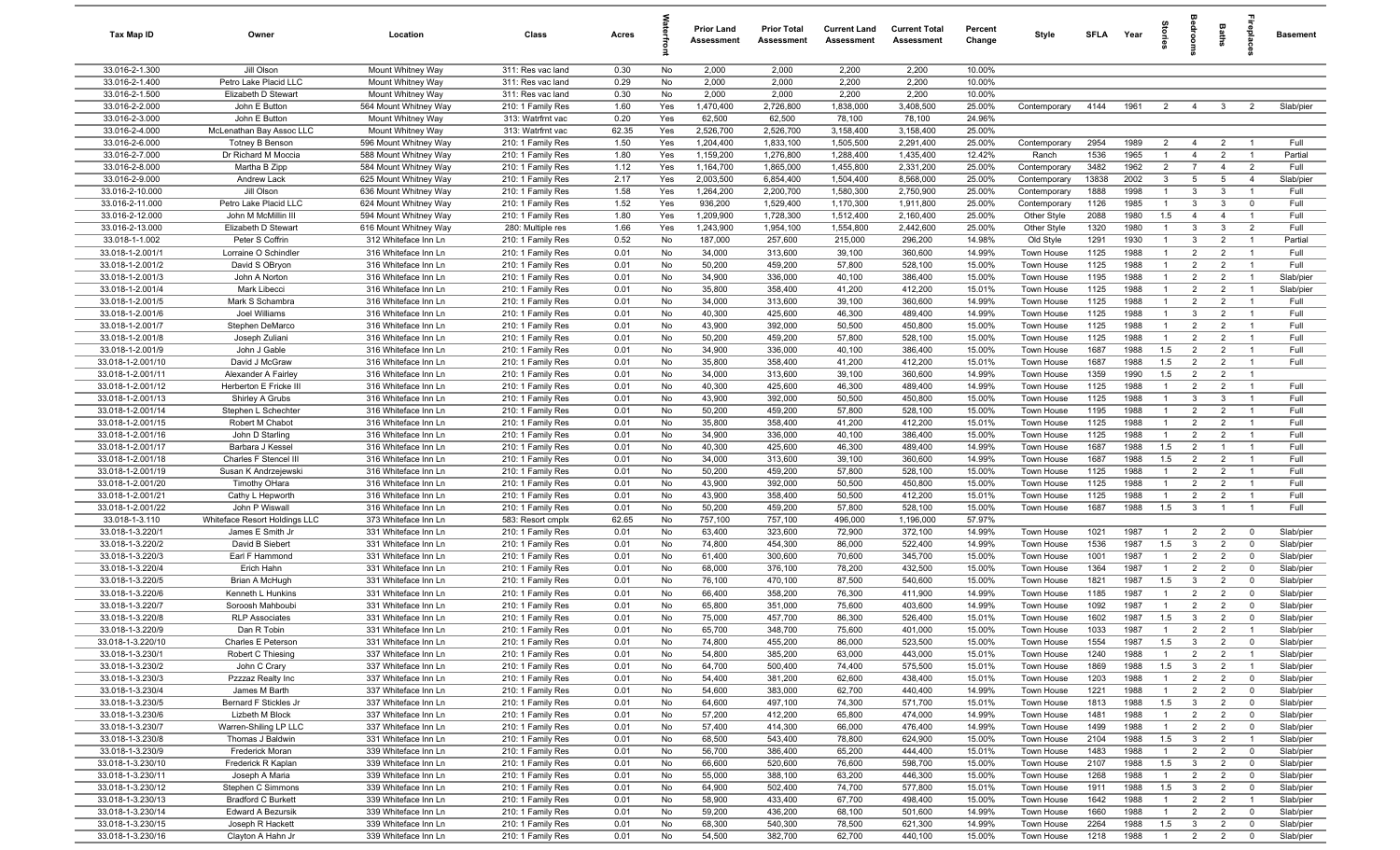| Tax Map ID                         | Owner                                                          | Location                         | Class                                  | Acres        |           | <b>Prior Land</b><br>Assessment | <b>Prior Total</b><br>Assessment | <b>Current Land</b><br>Assessment | <b>Current Total</b><br><b>Assessment</b> | Percent<br>Change | Style                     | <b>SFLA</b>  | Year         | tories                | ăroo                           | Baths                            | replac                        | <b>Basement</b>      |
|------------------------------------|----------------------------------------------------------------|----------------------------------|----------------------------------------|--------------|-----------|---------------------------------|----------------------------------|-----------------------------------|-------------------------------------------|-------------------|---------------------------|--------------|--------------|-----------------------|--------------------------------|----------------------------------|-------------------------------|----------------------|
| 33.018-1-3.230/17                  | Richard N Dixon                                                | 339 Whiteface Inn Ln             | 210: 1 Family Res                      | 0.01         | No        | 54,700                          | 384,700                          | 62,900                            | 442,400                                   | 15.00%            | Town House                | 1236         | 1988         | $\overline{1}$        | $\overline{2}$                 | $\overline{2}$                   | $\overline{\mathbf{0}}$       | Slab/pier            |
| 33.018-1-3.230/18                  | Philip F Kessler Jr                                            | 339 Whiteface Inn Ln             | 210: 1 Family Res                      | 0.01         | No        | 64,600                          | 498,700                          | 74,300                            | 573,500                                   | 15.00%            | Town House                | 1836         | 1988         | 1.5                   | $\mathbf{3}$                   | 2                                | $\overline{1}$                | Slab/pier            |
| 33.018-1-3.230/19                  | Henry VonElm                                                   | Whiteface Inn Ln                 | 210: 1 Family Res                      | 0.01         | No        | 71,000                          | 397,600                          | 81,600                            | 457,200                                   | 14.99%            | Town House                | 1248         | 1988         | $\overline{1}$        | $\overline{2}$                 | $\overline{2}$                   | $\overline{1}$                | Slab/pier            |
| 33.018-1-3.230/20                  | Pamela G Leff                                                  | Whiteface Inn Ln                 | 210: 1 Family Res                      | 0.01         | No        | 86,400                          | 521,200                          | 99,400                            | 599,400                                   | 15.00%            | Town House                | 1854         | 1988         | 1.5                   | $\mathbf{3}$                   | $\overline{2}$                   | $\mathbf 0$                   | Slab/pier            |
| 33.018-1-4.100                     | Brunson McCutchen                                              | Whiteface Inn Ln                 | 313: Watrfrnt vac                      | 0.76         | Yes       | 104,200                         | 104,200                          | 130,200                           | 130,200                                   | 24.95%            |                           |              |              |                       |                                |                                  |                               |                      |
| 33.018-1-4.200                     | Lake Placid Lodge Inc                                          | Whiteface Inn Ln                 | 311: Res vac land                      | 0.27         | No        | 24,300                          | 24,300                           | 26,700                            | 26,700                                    | 9.88%             |                           |              |              |                       |                                |                                  |                               |                      |
| 33.018-1-5.000                     | Lake Placid Lodge Inc                                          | 144 Lodge Way                    | 418: Inn/lodge                         | 2.10         | Yes       | 1,991,300                       | 3,212,700                        | 2,190,500                         | 3,534,000                                 | 10.00%            |                           |              |              |                       |                                |                                  |                               |                      |
| 33.018-1-6.000                     | Thomas P Takacs                                                | 142 Lodge Way                    | 210: 1 Family Res                      | 2.15         | Yes       | 929,800                         | 990,100                          | 1,162,200                         | 1,317,600                                 | 33.08%            | Old Style                 | 1200         | 1943         | $\overline{2}$        | $\overline{4}$                 | $\overline{2}$                   | $\overline{\mathbf{0}}$       | Crawl                |
| 33.018-1-7.000                     | Kathleen D Bagley                                              | 128 Lodge Way                    | 280: Multiple res                      | 4.00         | Yes       | 1,608,600                       | 2,339,500                        | 2,010,800                         | 2,924,400                                 | 25.00%            | Old Style                 | 4025         | 1910         | 2.5                   | $5\overline{5}$                | $5\overline{5}$                  | $\mathbf{3}$                  | Partial              |
| 33.018-1-8.000<br>33.018-1-9.000   | John Rickard<br>Lillian M Stephens                             | 29 Rickard Way<br>20 Rickard Way | 210: 1 Family Res                      | 1.10<br>2.20 | Yes       | 456,300<br>159,400              | 594,600                          | 570,300                           | 743,200                                   | 24.99%<br>10.01%  | Colonial                  | 2000<br>2178 | 1976<br>1920 | $\overline{2}$<br>1.7 | $\mathbf{3}$<br>$\overline{4}$ | $\overline{2}$<br>$\overline{1}$ | $\mathbf 0$<br>$\overline{2}$ | Slab/pier<br>Partial |
| 33.018-1-10.000                    | Eugene P Libre                                                 | 31 Camp Way                      | 210: 1 Family Res<br>210: 1 Family Res | 2.10         | No<br>Yes | 1,031,100                       | 349,600<br>1,505,400             | 175,400<br>1,288,800              | 384,600<br>1,881,700                      | 25.00%            | Old Style<br>Contemporary | 2299         | 1976         | 1.5                   | 6                              | $\mathbf{3}$                     | $\overline{1}$                | Crawl                |
| 33.018-1-11.000                    | W Scott McGraw                                                 | 43 Camp Way                      | 210: 1 Family Res                      | 1.50         | Yes       | 996,300                         | 3,100,000                        | 1,245,400                         | 3,565,000                                 | 15.00%            | Contemporary              | 4388         | 2004         | 2                     | 5                              | $\overline{4}$                   | $\overline{1}$                | Crawl                |
| 33.018-1-12.000                    | Donald L Caldera                                               | 49 Camp Way                      | 210: 1 Family Res                      | 0.90         | Yes       | 866,500                         | 1,492,000                        | 1,083,100                         | 1,865,000                                 | 25.00%            | Contemporary              | 4728         | 1970         | $\overline{2}$        | $5\overline{5}$                | $\overline{2}$                   | $\overline{2}$                | Crawl                |
| 33.018-1-13.000                    | Steven Plausteiner                                             | 57 Camp Way                      | 210: 1 Family Res                      | 0.90         | Yes       | 999,600                         | 1,529,200                        | 1,249,500                         | 1,911,500                                 | 25.00%            | Ranch                     | 1512         | 1970         | $\overline{1}$        | $\overline{4}$                 | $\overline{2}$                   | $\overline{2}$                | Full                 |
| 33.018-1-14.000                    | Stephen R Nohowel                                              | 63 Camp Way                      | 210: 1 Family Res                      | 0.90         | Yes       | 1,003,900                       | 1,566,800                        | 1,254,900                         | 1,958,500                                 | 25.00%            | Ranch                     | 1305         | 1977         | $\overline{1}$        | $\overline{4}$                 | $\overline{2}$                   | $\overline{2}$                | Full                 |
| 33.018-1-15.000                    | Henry E Fish                                                   | 67 Camp Way                      | 260: Seasonal res                      | 2.00         | Yes       | 1,031,100                       | 1,591,500                        | 1,288,900                         | 1,989,400                                 | 25.00%            | Old Style                 | 4796         | 1899         | 2.7                   | 8                              | $\overline{4}$                   | $\overline{1}$                | Partial              |
| 33.018-1-16.110                    | R Camp LLC                                                     | 152 Julian Way                   | 260: Seasonal res                      | 1.92         | Yes       | 550,800                         | 718,600                          | 688,400                           | 898,200                                   | 24.99%            | Cottage                   | 784          | 1991         | $\overline{1}$        | $\overline{2}$                 | $\overline{1}$                   | $\mathbf 0$                   | Crawl                |
| 33.018-1-16.120                    | Gregory G Reiss                                                | Camp Way                         | 210: 1 Family Res                      | 1.98         | No        | 292,700                         | 497,300                          | 321,900                           | 547,000                                   | 9.99%             | Raised Ranch              | 1404         | 1996         | -1                    | 3                              | $\overline{2}$                   |                               | Full                 |
| 33.018-1-16.200                    | Paragon Partners                                               | Whiteface Inn Ln                 | 311: Res vac land                      | 4.35         | No        | 151,400                         | 151,400                          | 166,500                           | 166,500                                   | 9.97%             |                           |              |              |                       |                                |                                  |                               |                      |
| 33.018-1-16.300                    | Henry E Fish                                                   | Whiteface Inn Ln                 | 313: Watrfrnt vac                      | 0.74         | Yes       | 497,800                         | 497,800                          | 622,200                           | 622,200                                   | 24.99%            |                           |              |              |                       |                                |                                  |                               |                      |
| 33.018-1-17.100                    | Whiteface Resort Holdings LLC                                  | 297 Whiteface Inn Ln             | 583: Resort cmplx                      | 2.79         | No        | 80,000                          | 112,900                          | 88,000                            | 124,200                                   | 10.01%            |                           |              |              |                       |                                |                                  |                               |                      |
| 33.018-1-17.200                    | Peter S Coffrin                                                | Whiteface Inn Ln                 | 311: Res vac land                      | 0.50         | No        | 31,000                          | 31,000                           | 34,100                            | 34,100                                    | 10.00%            |                           |              |              |                       |                                |                                  |                               |                      |
| 33.018-1-18.100                    | Whiteface Resort Holdings LLC                                  | Whiteface Inn Ln                 | 330: Vacant comm                       | 3.66         | No        | 131,500                         | 131,500                          | 144,600                           | 144,600                                   | 9.96%             |                           |              |              |                       |                                |                                  |                               |                      |
| 33.018-1-18.200                    | Peter S Coffrin                                                | Whiteface Inn Ln                 | 311: Res vac land                      | 0.35         | No        | 28,000                          | 28,000                           | 30,800                            | 30,800                                    | 10.00%            |                           |              |              |                       |                                |                                  |                               |                      |
| 33.018-1-19.001                    | Whiteface Resort Holdings LLC                                  | 7 Wildlife Way                   | 583: Resort cmplx                      | 25.70        | No        | 488,900                         | 618,400                          | 248,000                           | 248,000                                   | -59.90%           |                           |              |              |                       |                                |                                  |                               |                      |
| 33.018-1-20.001                    | Whiteface Resort Holdings LLC                                  | Whiteface Inn Ln                 | 330: Vacant comm                       | 45.45        | No        | 403,200                         | 403,200                          | 372,600                           | 516,000                                   | 27.98%            |                           |              |              |                       |                                |                                  |                               |                      |
| 33.018-1-24.001                    | Lake Placid Lodge Inc                                          | 14 Marina Way                    | 583: Resort cmplx                      | 1.92         | Yes       | 2,184,100                       | 2,963,600                        | 2,402,500                         | 3,260,000                                 | 10.00%            |                           |              |              |                       |                                |                                  |                               |                      |
| 33.018-1-25.001                    | Lake Placid Lodge Inc                                          | 32 Marina Way                    | 583: Resort cmplx                      | 0.31         | Yes       | 247,800                         | 508,000                          | 272,600                           | 558,800                                   | 10.00%            |                           |              |              |                       |                                |                                  |                               |                      |
| 33.018-1-26.100                    | Paul R Dooling                                                 | 28 Marina Way                    | 210: 1 Family Res                      | 0.27         | Yes       | 314,000                         | 1,100,600                        | 392,600                           | 1,375,800                                 | 25.00%            | Town House                | 4981         | 2000         | 3                     | - 3                            | $\overline{4}$                   | $\mathbf{3}$                  | Slab/pier            |
| 33.018-1-26.200                    | Ulrike A Zeilberger                                            | 30 Marina Way                    | 210: 1 Family Res                      | 0.26         | No        | 335,100                         | 1,270,200                        | 418,900                           | 1,587,800                                 | 25.00%            | Town House                | 4247         | 2000         | $\mathbf{3}$          | $\mathbf{3}$                   | $\overline{2}$                   | $\mathbf{3}$                  | Slab/pier            |
| 33.018-1-27.001                    | Whiteface Resort Holdings LLC                                  | Marina Way                       | 583: Resort cmplx                      | 1.34         | Yes       | 284,500                         | 284,500                          | 313,000                           | 313,000                                   | 10.02%            |                           |              |              |                       |                                |                                  |                               |                      |
| 33.018-2-1.000                     | Whiteface Real Estate Dev LLC                                  | Whiteface Inn Ln                 | 311: Res vac land                      | 0.39         | No        | 64,400                          | 64,400                           | 74,100                            | 74,100                                    | 15.06%            |                           |              |              |                       |                                |                                  |                               |                      |
| 33.018-2-2.000                     | Edward J Cushing III                                           | 38 Lodge Way                     | 210: 1 Family Res                      | 0.31         | No        | 100,000                         | 575,000                          | 115,000                           | 661,200                                   | 14.99%            |                           |              |              |                       |                                |                                  |                               |                      |
| 33.018-2-3.000                     | Whiteface Real Estate Dev LLC                                  | Whiteface Inn Ln                 | 311: Res vac land                      | 0.49         | No        | 64,400                          | 64,400                           | 74,100                            | 74,100                                    | 15.06%            |                           |              |              |                       |                                |                                  |                               |                      |
| 33.018-2-4.000<br>33.018-3-1.000   | Whiteface Real Estate Dev LLC<br>Whiteface Real Estate Dev LLC | Whiteface Inn Ln                 | 311: Res vac land                      | 0.42<br>0.47 | No<br>No  | 64,400                          | 64,400                           | 74,100                            | 74,100<br>345,000                         | 15.06%<br>15.00%  |                           |              |              |                       |                                |                                  |                               |                      |
| 33.018-3-2.000                     | Whiteface Real Estate Dev LLC                                  | 3 Peters Way<br>Whiteface Inn Ln | 210: 1 Family Res<br>311: Res vac land | 0.48         | No        | 100,000<br>64,400               | 300,000<br>64,400                | 115,000<br>74,100                 | 74,100                                    | 15.06%            |                           |              |              |                       |                                |                                  |                               |                      |
| 33.018-3-3.000                     | Whiteface Real Estate Dev LLC                                  | Whiteface Inn Ln                 | 311: Res vac land                      | 0.52         | No        | 64,400                          | 64,400                           | 74,100                            | 74,100                                    | 15.06%            |                           |              |              |                       |                                |                                  |                               |                      |
| 33.018-3-4.000                     | Whiteface Real Estate Dev LLC                                  | Whiteface Inn Ln                 | 311: Res vac land                      | 0.36         | No        | 64,400                          | 64,400                           | 74,100                            | 74,100                                    | 15.06%            |                           |              |              |                       |                                |                                  |                               |                      |
| 33.018-3-5.000                     | Whiteface Real Estate Dev LLC                                  | Whiteface Inn Ln                 | 311: Res vac land                      | 0.49         | No        | 64,400                          | 64,400                           | 74,100                            | 74,100                                    | 15.06%            |                           |              |              |                       |                                |                                  |                               |                      |
| 33.018-4-1.000                     | Peter Spitalny                                                 | 8 Spread Eagle Way               | 210: 1 Family Res                      | 0.66         | No        | 64,400                          | 64,400                           | 250,000                           | 1,100,000                                 | 1608.07%          | Contemporary              | 2415         | 2003         | $\overline{2}$        | $\overline{4}$                 | $\overline{4}$                   | $\overline{2}$                | Full                 |
| 33.018-4-2.000                     | Whiteface Real Estate Dev LLC                                  | Whiteface Inn Ln                 | 311: Res vac land                      | 0.38         | No        | 64,400                          | 64,400                           | 74,100                            | 74,100                                    | 15.06%            |                           |              |              |                       |                                |                                  |                               |                      |
| 33.018-4-3.000                     | Gregg R Helfer                                                 | 91 Lodge Way                     | 210: 1 Family Res                      | 0.59         | No        | 359,500                         | 1,394,200                        | 413,400                           | 1,603,300                                 | 15.00%            | Contemporary              | 3152         | 1998         | $\overline{2}$        | $\overline{4}$                 | $\mathbf{3}$                     | $\overline{2}$                | Full                 |
| 33.018-4-4.000                     | Sarah Reed-Esper                                               | 3 Spread Eagle Way               | 210: 1 Family Res                      | 0.58         | No        | 318,600                         | 937,700                          | 366,400                           | 1,078,400                                 | 15.00%            | Contemporary              | 2996         | 2002         | 1.5                   | $\overline{4}$                 | 3                                |                               | Full                 |
| 33.018-4-5.000                     | Whiteface Real Estate Dev LLC                                  | Whiteface Inn Ln                 | 311: Res vac land                      | 0.39         | No        | 64,400                          | 64,400                           | 74,100                            | 74,100                                    | 15.06%            |                           |              |              |                       |                                |                                  |                               |                      |
| 33.018-5-1.000                     | Whiteface Real Estate Dev LLC                                  | Whiteface Inn Ln                 | 311: Res vac land                      | 0.49         | No        | 64,400                          | 64,400                           | 74,100                            | 74,100                                    | 15.06%            |                           |              |              |                       |                                |                                  |                               |                      |
| 33.018-5-2.000                     | Whiteface Real Estate Dev LLC                                  | Whiteface Inn Ln                 | 311: Res vac land                      | 0.59         | No        | 64,400                          | 64,400                           | 74,100                            | 74,100                                    | 15.06%            |                           |              |              |                       |                                |                                  |                               |                      |
| 33.018-6-1.000                     | Bill B Branson Jr                                              | 7 High Peaks View Way            | 210: 1 Family Res                      | 0.54         | No        | 389,200                         | 1,094,800                        | 447,600                           | 1,259,000                                 | 15.00%            |                           |              |              |                       |                                |                                  |                               |                      |
| 33.018-7-1.000                     | Whiteface Real Estate Dev LLC                                  | Whiteface Inn Ln                 | 311: Res vac land                      | 0.46         | No        | 64,400                          | 64,400                           | 74,100                            | 74,100                                    | 15.06%            |                           |              |              |                       |                                |                                  |                               |                      |
| 33.018-7-2.000                     | Andrew Tranchina                                               | 13 High Peaks View Way           | 210: 1 Family Res                      | 0.41         | No        | 299,700                         | 1,260,700                        | 344,600                           | 1,449,800                                 | 15.00%            | Contemporary              | 2653         | 2001         | 2 3                   |                                | $\overline{2}$                   | $\overline{\mathbf{2}}$       | Full                 |
| 33.018-8-1.000                     | Whiteface Real Estate Dev LLC                                  | Whiteface Inn Ln                 | 311: Res vac land                      | 0.54         | No        | 64,400                          | 64,400                           | 74,100                            | 74,100                                    | 15.06%            |                           |              |              |                       |                                |                                  |                               |                      |
| 33.018-8-2.000                     | Whiteface Real Estate Dev LLC                                  | Whiteface Inn Ln                 | 311: Res vac land                      | 0.60         | No        | 64,400                          | 64,400                           | 74,100                            | 74,100                                    | 15.06%            |                           |              |              |                       |                                |                                  |                               |                      |
| 33.018-9-1.000                     | Whiteface Real Estate Dev LLC                                  | Whiteface Inn Ln                 | 311: Res vac land                      | 0.69         | No        | 64,400                          | 64,400                           | 74,100                            | 74,100                                    | 15.06%            |                           |              |              |                       |                                |                                  |                               |                      |
| 33.018-9-2.000                     | Whiteface Real Estate Dev LLC                                  | Whiteface Inn Ln                 | 311: Res vac land                      | 0.53         | No        | 64,400                          | 64,400                           | 74,100                            | 74,100                                    | 15.06%            |                           |              |              |                       |                                |                                  |                               |                      |
| 33.018-10-1.000                    | Whiteface Real Estate Dev LLC                                  | Whiteface Inn Ln                 | 311: Res vac land                      | 0.63         | No        | 64,400                          | 64,400                           | 74,100                            | 74,100                                    | 15.06%            |                           |              |              |                       |                                |                                  |                               |                      |
| 33.018-10-2.000                    | Whiteface Real Estate Dev LLC                                  | Whiteface Inn Ln                 | 311: Res vac land                      | 0.74         | No        | 64,400                          | 64,400                           | 74,100                            | 74,100                                    | 15.06%            |                           |              |              |                       |                                |                                  |                               |                      |
| 33.018-11-1.000                    | Whiteface Real Estate Dev LLC                                  | Whiteface Inn Ln                 | 311: Res vac land                      | 0.88         | No        | 64,400                          | 64,400                           | 74,100                            | 74,100                                    | 15.06%            |                           |              |              |                       |                                |                                  |                               |                      |
| 33.018-11-2.000                    | Whiteface Real Estate Dev LLC                                  | Whiteface Inn Ln                 | 311: Res vac land                      | 0.71         | No        | 64,400<br>64,400                | 64,400<br>64,400                 | 74,100<br>74,100                  | 74,100<br>74,100                          | 15.06%            |                           |              |              |                       |                                |                                  |                               |                      |
| 33.018-12-1.000<br>33.018-12-2.000 | Whiteface Real Estate Dev LLC<br>PEG Enterprises LLC           | Whiteface Inn Ln<br>NYS Route 86 | 311: Res vac land<br>210: 1 Family Res | 0.89<br>4.77 | No<br>No  | 258,700                         | 1,300,000                        | 297,500                           | 1,495,000                                 | 15.06%<br>15.00%  | Colonial                  | 5968         | 1940 2.5 5   |                       |                                | $\overline{2}$                   | $\overline{2}$                | Full                 |
| 33.018-12-3.000                    | Andrew Tranchina                                               | Whiteface Inn Ln                 | 311: Res vac land                      | 1.79         | No        | 64,400                          | 64,400                           | 74,100                            | 74,100                                    | 15.06%            |                           |              |              |                       |                                |                                  |                               |                      |
| 33.018-13-1.000                    | Whiteface Real Estate Dev LLC                                  | Whiteface Inn Ln                 | 311: Res vac land                      | 0.82         | No        | 64,400                          | 64,400                           | 74,100                            | 74,100                                    | 15.06%            |                           |              |              |                       |                                |                                  |                               |                      |
| 33.018-13-2.000                    | Whiteface Real Estate Dev LLC                                  | Whiteface Inn Ln                 | 311: Res vac land                      | 0.89         | No        | 64,400                          | 64,400                           | 74,100                            | 74,100                                    | 15.06%            |                           |              |              |                       |                                |                                  |                               |                      |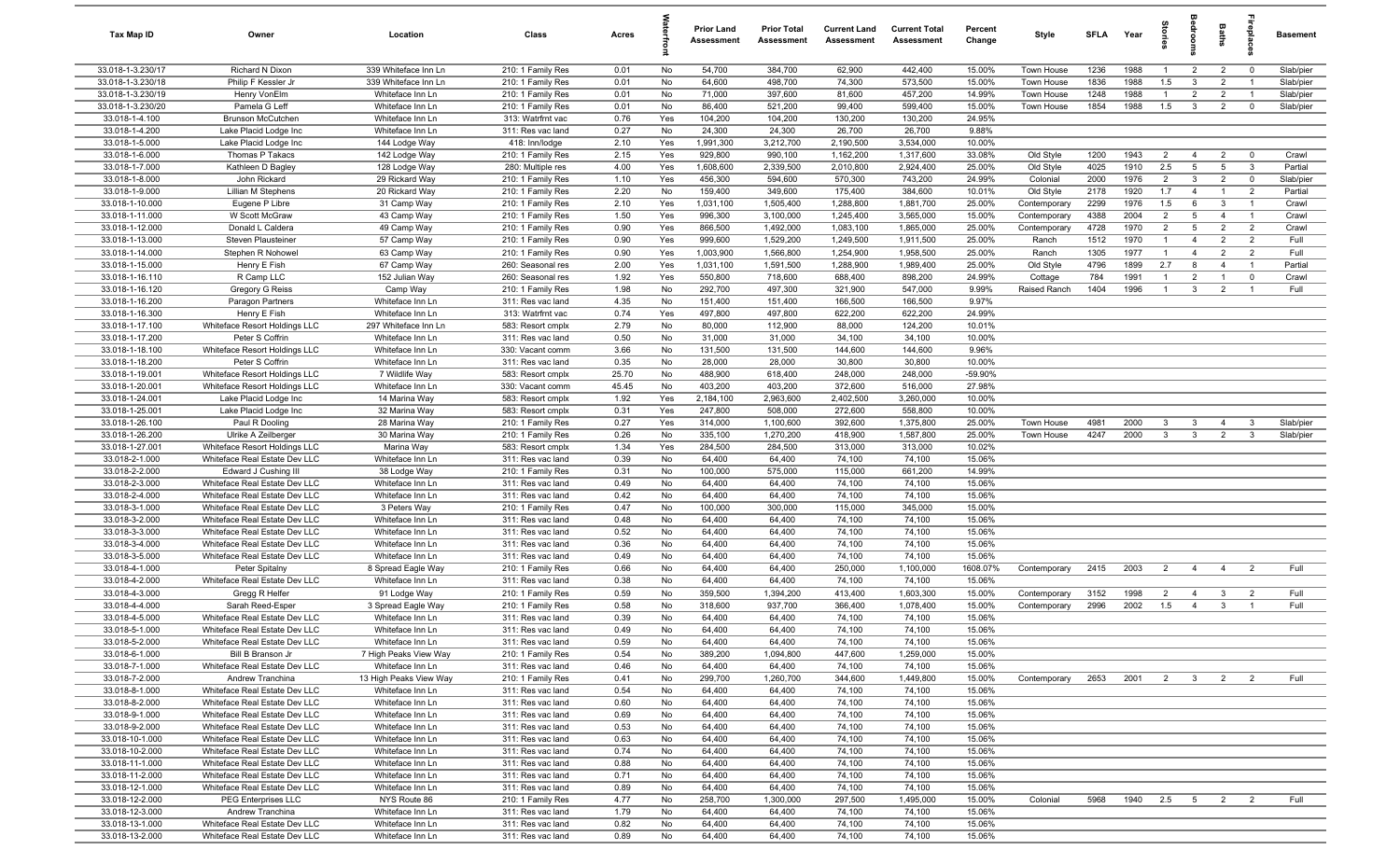| Tax Map ID                         | Owner                                                | Location                               | Class                                  | Acres        |            | <b>Prior Land</b><br>Assessment | <b>Prior Total</b><br>Assessment | <b>Current Land</b><br>Assessment | <b>Current Total</b><br>Assessment | Percent<br>Change | Style                  | <b>SFI A</b> | Year         | tories                | å                       | Baths                            |                                  | <b>Basement</b>        |
|------------------------------------|------------------------------------------------------|----------------------------------------|----------------------------------------|--------------|------------|---------------------------------|----------------------------------|-----------------------------------|------------------------------------|-------------------|------------------------|--------------|--------------|-----------------------|-------------------------|----------------------------------|----------------------------------|------------------------|
| 33.018-13-3.000                    | Whiteface Real Estate Dev LLC                        | Whiteface Inn Ln                       | 311: Res vac land                      | 1.12         | No         | 64,400                          | 64,400                           | 74,100                            | 74,100                             | 15.06%            |                        |              |              |                       |                         |                                  |                                  |                        |
| 33.018-14-1.000                    | Whiteface Real Estate Dev LLC                        | Whiteface Inn Ln                       | 311: Res vac land                      | 1.16         | No         | 64,400                          | 64,400                           | 74,100                            | 74,100                             | 15.06%            |                        |              |              |                       |                         |                                  |                                  |                        |
| 33.018-14-2.000                    | Whiteface Real Estate Dev LLC                        | Whiteface Inn Ln                       | 311: Res vac land                      | 1.08         | No         | 64,400                          | 64,400                           | 74,100                            | 74,100                             | 15.06%            |                        |              |              |                       |                         |                                  |                                  |                        |
| 33.018-14-3.000                    | Whiteface Real Estate Dev LLC                        | Whiteface Inn Ln                       | 311: Res vac land                      | 1.26         | No         | 64,400                          | 64,400                           | 74,100                            | 74,100                             | 15.06%            |                        |              |              |                       |                         |                                  |                                  |                        |
| 33.018-14-4.000                    | Whiteface Real Estate Dev LLC                        | Whiteface Inn Ln                       | 311: Res vac land                      | 1.84         | No         | 64,400                          | 64,400                           | 74,100                            | 74,100                             | 15.06%            |                        |              |              |                       |                         |                                  |                                  |                        |
| 33.018-14-5.000                    | Whiteface Real Estate Dev LLC                        | Whiteface Inn Ln                       | 311: Res vac land                      | 1.12         | No         | 64,400                          | 64,400                           | 74,100                            | 74,100                             | 15.06%            |                        |              |              |                       |                         |                                  |                                  |                        |
| 33.018-14-6.000                    | Whiteface Real Estate Dev LLC                        | Whiteface Inn Ln                       | 311: Res vac land                      | 0.98         | No         | 64,400                          | 64,400                           | 74,100                            | 74,100                             | 15.06%            |                        |              |              |                       |                         |                                  |                                  |                        |
| 33.018-15-1.000                    | Whiteface Real Estate Dev LLC                        | Whiteface Inn Ln                       | 311: Res vac land                      | 1.37         | No         | 64,400                          | 64,400                           | 74,100                            | 74,100                             | 15.06%            |                        |              |              |                       |                         |                                  |                                  |                        |
| 33.018-15-2.000                    | Whiteface Real Estate Dev LLC                        | Whiteface Inn Ln                       | 311: Res vac land                      | 1.17         | No         | 64,400                          | 64,400                           | 74,100                            | 74,100                             | 15.06%            |                        |              |              |                       |                         |                                  |                                  |                        |
| 33.018-15-3.000                    | Whiteface Real Estate Dev LLC                        | Whiteface Inn Ln                       | 311: Res vac land                      | 0.95         | No         | 64,400                          | 64,400                           | 74,100                            | 74,100                             | 15.06%            |                        |              |              |                       |                         |                                  |                                  |                        |
| 33.018-16-1.000                    | Whiteface Real Estate Dev LLC                        | Whiteface Inn Ln                       | 311: Res vac land                      | 0.80         | No         | 64,400                          | 64,400                           | 74,100                            | 74,100                             | 15.06%            |                        |              |              |                       |                         |                                  |                                  |                        |
| 33.018-16-2.000<br>33.018-18-1.000 | Whiteface Real Estate Dev LLC<br><b>Michael Bird</b> | Whiteface Inn Ln<br>78 Lodge Way       | 311: Res vac land<br>210: 1 Family Res | 0.77<br>0.30 | No<br>No   | 64,400<br>286,900               | 64,400<br>978,400                | 74,100<br>315,500                 | 74,100<br>1,076,200                | 15.06%<br>10.00%  | Contemporary           | 2218         | 1920         | $\overline{1}$        | $\overline{4}$          | $\overline{4}$                   | $\overline{1}$                   | Full                   |
| 33.019-1-1.000                     | Shore Owners Assoc                                   | Peninsula Way                          | 311: Res vac land                      | 2.70         | Yes        | 227,800                         | 227,800                          | 284,800                           | 284,800                            | 25.02%            |                        |              |              |                       |                         |                                  |                                  |                        |
| 33.019-1-2.001                     | Sand Point Assoc Inc                                 | Peninsula Way                          | 311: Res vac land                      | 2.65         | No         | 45,800                          | 45,800                           | 50,400                            | 50,400                             | 10.04%            |                        |              |              |                       |                         |                                  |                                  |                        |
| 33.019-1-3.001                     | David D McGraw                                       | 218 Peninsula Way                      | 210: 1 Family Res                      | 1.89         | No         | 591,800                         | 1,047,000                        | 651,000                           | 1,151,700                          | 10.00%            | Contemporary           | 2256         | 1989         | $\overline{1}$        | $\mathbf{3}$            | $\overline{2}$                   | $\overline{1}$                   | Partial                |
| 33.019-1-5.003                     | Winifred Holderied                                   | 276 Peninsula Way                      | 280: Multiple res                      | 8.43         | Yes        | 2,797,700                       | 3,520,900                        | 2,497,100                         | 3,201,100                          | $-9.08%$          | Old Style              | 3195         | 1905         | $\overline{2}$        | $\overline{7}$          | $\overline{4}$                   | $\overline{1}$                   | Slab/pier              |
| 33.019-1-6.100                     | Lisa C Weibrecht                                     | 24 Abenaki Way                         | 280: Multiple res                      | 1.30         | Yes        |                                 |                                  | 1,000,000                         | 2,100,000                          |                   | Ranch                  | 1981         | 1956         | $\overline{1}$        | $\overline{4}$          | $\overline{2}$                   | $\overline{1}$                   | Slab/pier              |
| 33.019-1-6.200                     | Lisa C Weibrecht                                     | Abenaki Way                            | 313: Watrfrnt vac                      | 1.70         | No         |                                 |                                  | 1,000,000                         | 1,000,000                          |                   |                        |              |              |                       |                         |                                  |                                  |                        |
| 33.019-1-7.000                     | Joseph Buckheit                                      | 47 Abenaki Way                         | 210: 1 Family Res                      | 1.70         | Yes        | 1,302,700                       | 2,607,500                        | 1,628,400                         | 3,259,400                          | 25.00%            | Old Style              | 4898         | 1905         | $\mathbf{3}$          | $\overline{7}$          | $\overline{4}$                   | $\overline{2}$                   | Partial                |
| 33.019-1-8.000                     | Jean K Wilson                                        | 42 Abenaki Way                         | 260: Seasonal res                      | 1.60         | Yes        | 1,413,100                       | 1,939,600                        | 1,766,400                         | 2,424,500                          | 25.00%            | Cape Cod               | 1999         | 1959         | 1.7                   | $5\overline{5}$         | 3                                | $\overline{1}$                   | Slab/pier              |
| 33.019-1-9.000                     | Mary Ager                                            | 244 Peninsula Way                      | 280: Multiple res                      | 4.00         | Yes        | 1,467,700                       | 2,225,700                        | 1,834,600                         | 2,782,100                          | 25.00%            | Colonial               | 2632         | 1968         | $\overline{2}$        | $\overline{4}$          | $\overline{2}$                   | $\mathbf 0$                      | Full                   |
| 33.019-1-10.000                    | Francis B Erickson                                   | 29 Point O View Way                    | 210: 1 Family Res                      | 1.20         | Yes        | 1,072,000                       | 1,954,000                        | 1,340,000                         | 2,442,500                          | 25.00%            | Contemporary           | 4493         | 1988         | $\overline{2}$        | $5\overline{5}$         | $\overline{4}$                   | $\mathbf 0$                      | Full                   |
| 33.019-1-11.000                    | Thomas W Varden                                      | 43 Point O View Way                    | 210: 1 Family Res                      | 3.40         | Yes        | 1,163,500                       | 1,235,200                        | 1,454,400                         | 1,544,000                          | 25.00%            | Old Style              | 1588         | 1925         | 1.7                   | $\overline{2}$          | $\overline{2}$                   | $\overline{1}$                   | Crawl                  |
| 33.019-1-12.000                    | <b>Blum Rose Corp</b>                                | 26 Point O View Way                    | 280: Multiple res                      | 7.20         | Yes        | 1,529,300                       | 2,096,600                        | 1,911,700                         | 2,620,800                          | 25.00%            | Old Style              | 1886         | 1910         | $\overline{1}$        | $\overline{1}$          | $\overline{1}$                   | $\overline{2}$                   | Full                   |
| 33.019-1-13.000                    | <b>Richard F Warner</b>                              | Point O View Way                       | 312: Vac w/imprv                       | 1.00         | Yes        | 536,900                         | 541,000                          | 671,100                           | 676,200                            | 24.99%            |                        |              |              |                       |                         |                                  |                                  |                        |
| 33.019-1-14.000                    | Harry Jacobs                                         | 24 Point O View Way                    | 260: Seasonal res                      | 0.95         | Yes        | 645,800                         | 932,500                          | 807,200                           | 1,165,600                          | 25.00%            | Old Style              | 1982         | 1946         | $\overline{2}$        | $\overline{\mathbf{3}}$ | $\overline{2}$                   | $\overline{1}$                   | Slab/pier              |
| 33.019-1-15.000                    | Network Power Systems Inc                            | Peninsula Way                          | 311: Res vac land                      | 1.87         | No         | 261,600                         | 261,600                          | 287,800                           | 287,800                            | 10.02%            |                        |              |              |                       |                         |                                  |                                  |                        |
| 33.019-1-16.000                    | William R Berkley                                    | Peninsula Way                          | 313: Watrfrnt vac                      | 0.92         | Yes        | 793,000                         | 793,000                          | 991,200                           | 991,200                            | 24.99%            |                        |              |              |                       |                         |                                  |                                  |                        |
| 33.019-1-17.000                    | William R Berkley                                    | Peninsula Way                          | 210: 1 Family Res                      | 2.27         | Yes        | 1,287,100                       | 2,620,900                        | 1,608,900                         | 3,276,100                          | 25.00%            | Contemporary           | 1792         | 1995         | 1.5                   | $\mathbf{3}$            | $\overline{2}$                   | $\overline{1}$                   | Full                   |
| 33.019-1-18.000                    | Marjorie J Berkley                                   | 216 Peninsula Way<br>212 Peninsula Way | 260: Seasonal res                      | 2.50<br>4.16 | Yes        | 1,300,600                       | 3,232,800                        | 1,625,800                         | 4,041,000                          | 25.00%<br>25.00%  | Old Style              | 2332<br>4270 | 1928<br>1909 | $\overline{2}$<br>2.5 | 6<br>$\overline{7}$     | $\mathbf{3}$                     | $\overline{1}$<br>$\overline{2}$ | Slab/pier              |
| 33.019-1-19.100<br>33.019-1-19.200 | William R Berkley<br>Martin L Shubert                | 212 Peninsula Way                      | 260: Seasonal res<br>210: 1 Family Res | 1.50         | Yes<br>Yes | 1,310,700<br>1,220,000          | 2,412,000<br>1,282,200           | 1,638,400<br>1,525,000            | 3,015,000<br>1,602,800             | 25.00%            | Old Style<br>Old Style | 1290         | 1926         | $\overline{1}$        | $\mathbf{3}$            | $\overline{2}$<br>$\overline{1}$ | $\overline{1}$                   | Slab/pier<br>Slab/pier |
| 33.019-1-20.000                    | Mabel Spino                                          | Peninsula Way                          | 311: Res vac land                      | 0.93         | No         | 20,200                          | 20,200                           | 25,200                            | 25,200                             | 24.75%            |                        |              |              |                       |                         |                                  |                                  |                        |
| 33.019-1-21.000                    | Tapawingo Inc                                        | 68 Camp Way                            | 280: Multiple res                      | 1.10         | Yes        | 684,900                         | 895,300                          | 856,100                           | 1,119,100                          | 25.00%            | Old Style              | 830          | 1929         | $\overline{2}$        | $\overline{1}$          | $\overline{1}$                   | $\mathbf 0$                      | Slab/pier              |
| 33.019-1-22.000                    | <b>Essex County</b>                                  | Peninsula Way                          | 311: Res vac land                      | 1.20         | No         | 5,900                           | 5,900                            | 6,500                             | 6,500                              | 10.17%            |                        |              |              |                       |                         |                                  |                                  |                        |
| 33.019-1-23.100                    | Peter F Roland Inc                                   | 31 Roland Way                          | 316: Wr vac w/imp                      | 0.93         | Yes        | 767,900                         | 1,053,700                        | 959,900                           | 1,317,100                          | 25.00%            |                        |              |              |                       |                         |                                  |                                  |                        |
| 33.019-1-23.200                    | Peter F Roland Inc                                   | 25 Roland Way                          | 210: 1 Family Res                      | 0.95         | Yes        | 995,800                         | 1,604,000                        | 1,244,800                         | 2,005,000                          | 25.00%            | Contemporary           | 1756         | 1999         | $\overline{1}$        | $\overline{2}$          | $\overline{2}$                   | $\overline{1}$                   | Full                   |
| 33.019-1-24.000                    | Harry A Jacobs                                       | Roland Way                             | 313: Watrfrnt vac                      | 3.16         | Yes        | 1,752,500                       | 1,752,500                        | 2,190,600                         | 2,190,600                          | 25.00%            |                        |              |              |                       |                         |                                  |                                  |                        |
| 33.019-1-25.000                    | Network Power Systems Inc                            | Roland Way                             | 311: Res vac land                      | 1.02         | No         | 365,700                         | 365,700                          | 402,300                           | 402,300                            | 10.01%            |                        |              |              |                       |                         |                                  |                                  |                        |
| 33.019-1-26.000                    | Network Power Systems Inc                            | Roland Way                             | 311: Res vac land                      | 1.05         | No         | 367,100                         | 367,100                          | 403,800                           | 403,800                            | 10.00%            |                        |              |              |                       |                         |                                  |                                  |                        |
| 33.019-1-27.000                    | Winston Eaton                                        | 12 Roland Way                          | 210: 1 Family Res                      | 1.57         | Yes        | 1,433,900                       | 2,735,500                        | 1,792,400                         | 3,419,400                          | 25.00%            | Contemporary           | 5630         | 1995         | $\overline{2}$        | $\overline{4}$          | $\overline{4}$                   | $\overline{2}$                   | Full                   |
| 33.019-1-28.000                    | Kate Eaton                                           | Sand Point Way                         | 311: Res vac land                      | 1.08         | No         | 403,200                         | 403,200                          | 443,500                           | 443,500                            | 10.00%            |                        |              |              |                       |                         |                                  |                                  |                        |
| 33.019-1-29.000                    | Sand Point Assoc Inc                                 | Sand Point Way                         | 313: Watrfrnt vac                      | 0.82         | Yes        | 270,700                         | 270,700                          | 338,400                           | 338,400                            | 25.01%            |                        |              |              |                       |                         |                                  |                                  |                        |
| 33.019-1-30.000                    | Joan L Gignoux                                       | 41 Sand Point Way                      | 210: 1 Family Res                      | 1.15         | Yes        | 1,124,100                       | 2,611,200                        | 1,405,100                         | 3,264,000                          | 25.00%            | Contemporary           | 6160         | 2000         | $\overline{2}$        | $\overline{4}$          | $\overline{4}$                   | $\mathbf 0$                      | Partial                |
| 33.019-1-31.000                    | Richard C Keller                                     | 49 Sand Point Way                      | 210: 1 Family Res                      | 0.91         | Yes        | 1,103,400                       | 2,362,300                        | 1,379,300                         | 2,952,900                          | 25.00%            | Contemporary           | 4416         | 1997         | $\overline{2}$        | $\overline{4}$          | $\overline{4}$                   | $\overline{1}$                   | Partial                |
| 33.019-1-32.000                    | Sand Point Assoc Inc                                 | Sand Point Way                         | 312: Vac w/imprv                       | 2.04         | No         | 120,400                         | 163,300                          | 132,400                           | 179,600                            | 9.98%             |                        |              |              |                       |                         |                                  |                                  |                        |
| 33.019-1-33.000<br>33.019-2-1.000  | William R Berkley<br>Algonquin LLC                   | Sand Point Way<br>12 George & Bliss Ln | 311: Res vac land<br>280: Multiple res | 1.94<br>0.66 | No<br>Yes  | 289,400<br>526,200              | 289,400<br>982,700               | 318,300<br>657,800                | 318,300<br>1,228,400               | 9.99%<br>25.00%   | Old Style              | 1266         | 1904         | 1.5                   | $\overline{2}$          | $\overline{2}$                   | $\overline{2}$                   | Crawl                  |
| 33.019-2-2.000                     | Robert M OHanesian                                   | 12 George & Bliss Ln                   | 280: Multiple res                      | 1.47         | Yes        | 731,500                         | 1,084,300                        | 914,400                           | 1,355,400                          | 25.00%            | Ranch                  | 2700         | 1951         | $\overline{1}$        | $\mathbf{3}$            | $\overline{2}$                   | $\overline{1}$                   | Crawl                  |
| 33.019-2-3.000                     | Michael D Newman                                     | 12 George & Bliss Ln                   | 260: Seasonal res                      | 0.68         | Yes        | 402,100                         | 477,700                          | 502,600                           | 597,100                            | 24.99%            | Cottage                | 856          | 1985         | $\overline{1}$        | $\overline{2}$          | $\overline{1}$                   | $\overline{0}$                   | Slab/pier              |
| 33.019-2-4.000                     | Mary C Neary                                         | 12 George & Bliss Ln                   | 260: Seasonal res                      | 3.50         | Yes        | 773,300                         | 1,109,000                        | 966,600                           | 1,386,200                          | 25.00%            | Old Style              | 4748         | 1907         | 2.5                   | 8                       | $5\overline{5}$                  | $\overline{1}$                   | Crawl                  |
| 33.019-2-5.000                     | Matthew Freshman                                     | 12 George & Bliss Ln                   | 260: Seasonal res                      | 1.60         | Yes        | 622,800                         | 942,000                          | 778,500                           | 1,177,500                          | 25.00%            | Old Style              | 1688         | 1920         | $\overline{1}$        | $\overline{4}$          | $\mathbf{3}$                     | $\overline{1}$                   | Slab/pier              |
| 33.019-2-6.000                     | John E Rosenwald                                     | 12 George & Bliss Ln                   | 260: Seasonal res                      | 2.20         | Yes        | 626,200                         | 940,000                          | 782,800                           | 1,175,000                          | 25.00%            | Old Style              | 2757         | 1922         | 1.5                   | 6                       | 3                                | $\overline{1}$                   | Slab/pier              |
| 33.019-2-7.000                     | Karsten N Moller                                     | 12 George & Bliss Ln                   | 260: Seasonal res                      | 3.33         | Yes        | 731,400                         | 1,274,300                        | 914,300                           | 1,592,900                          | 25.00%            | Old Style              | 3802         | 1921         | $\overline{2}$        | 6                       | $\mathbf{3}$                     | $\overline{1}$                   | Crawl                  |
| 33.019-2-8.000                     | Georgia E Jones                                      | 12 George & Bliss Ln                   | 260: Seasonal res                      | 1.60         | Yes        | 502,800                         | 571,200                          | 628,500                           | 714,000                            | 25.00%            | Old Style              | 930          | 1930         | $\overline{2}$        |                         | $\overline{1}$                   | $\overline{1}$                   | Slab/pier              |
| 33.019-2-9.100                     | Mark W Morton                                        | 12 George & Bliss Ln                   | 260: Seasonal res                      | 1.84         | Yes        | 643,200                         | 783,600                          | 804,000                           | 979,500                            | 25.00%            | Cottage                | 1160         | 1960         | $\overline{1}$        | $\mathbf{3}$            | $\overline{1}$                   | $\overline{\mathbf{0}}$          | Slab/pier              |
| 33.019-2-9.210                     | Jeanne A Moschella                                   | 12 George & Bliss Ln                   | 260: Seasonal res                      | 1.84         | Yes        | 781,300                         | 1,123,600                        | 976,600                           | 1,404,500                          | 25.00%            | Contemporary           | 1566         | 1961         | $\overline{1}$        | $\overline{2}$          | $\overline{2}$                   | $\overline{2}$                   | Slab/pier              |
| 33.019-2-9.220                     | Lawrence L Hlavacek                                  | 12 George & Bliss Ln                   | 260: Seasonal res                      | 1.84         | Yes        | 607,700                         | 773,900                          | 759,600                           | 967,400                            | 25.00%            | Cottage                | 1203         | 1960         | $\overline{1}$        | $\overline{2}$          | $\overline{1}$                   | $\mathbf 0$                      | Slab/pier              |
| 33.019-2-9.300                     | Douglas L Hoffman                                    | 12 George & Bliss Ln                   | 260: Seasonal res                      | 1.85         | Yes        | 625,700                         | 674,900                          | 782,100                           | 843,600                            | 25.00%            | Cottage                | 1087         | 1950         | 1.5                   | $\overline{1}$          | $\overline{1}$                   | $\mathbf 0$                      | Slab/pier              |
| 33.019-2-10.000                    | Jonathan W Polier                                    | 12 George & Bliss Ln                   | 260: Seasonal res                      | 2.20         | Yes        | 766,100                         | 948,800                          | 957,600                           | 1,186,000                          | 25.00%            | Old Style              | 3226         | 1907         | $\overline{2}$        | 6                       | $\overline{2}$                   | $\overline{1}$                   | Slab/pier              |
| 33.020-1-1.000                     | <b>Relgalf Trust</b>                                 | Ruisseaumont Way                       | 313: Watrfrnt vac                      | 1.20         | Yes        | 88,600                          | 88,600                           | 110,800                           | 110,800                            | 25.06%            |                        |              |              |                       |                         |                                  |                                  |                        |
| 33.020-1-2.000                     | <b>Relgalf Trust</b>                                 | 248 Ruisseaumont Way                   | 280: Multiple res                      | 10.90        | Yes        | 1,305,700                       | 1,865,100                        | 1,632,200                         | 2,331,400                          | 25.00%            | Old Style              | 1784         | 1932         | 1.7                   | $\overline{4}$          | $\overline{2}$                   |                                  | Slab/pier              |
| 33.020-1-3.000                     | <b>Relgalf Trust</b>                                 | 235 Ruisseaumont Way                   | 280: Multiple res                      | 1.30         | Yes        | 1,582,900                       | 1,867,600                        | 1,978,600                         | 2,334,500                          | 25.00%            | Old Style              | 4945         | 1916         | $\overline{2}$        | 9                       | $\overline{4}$                   | $\overline{2}$                   | Crawl                  |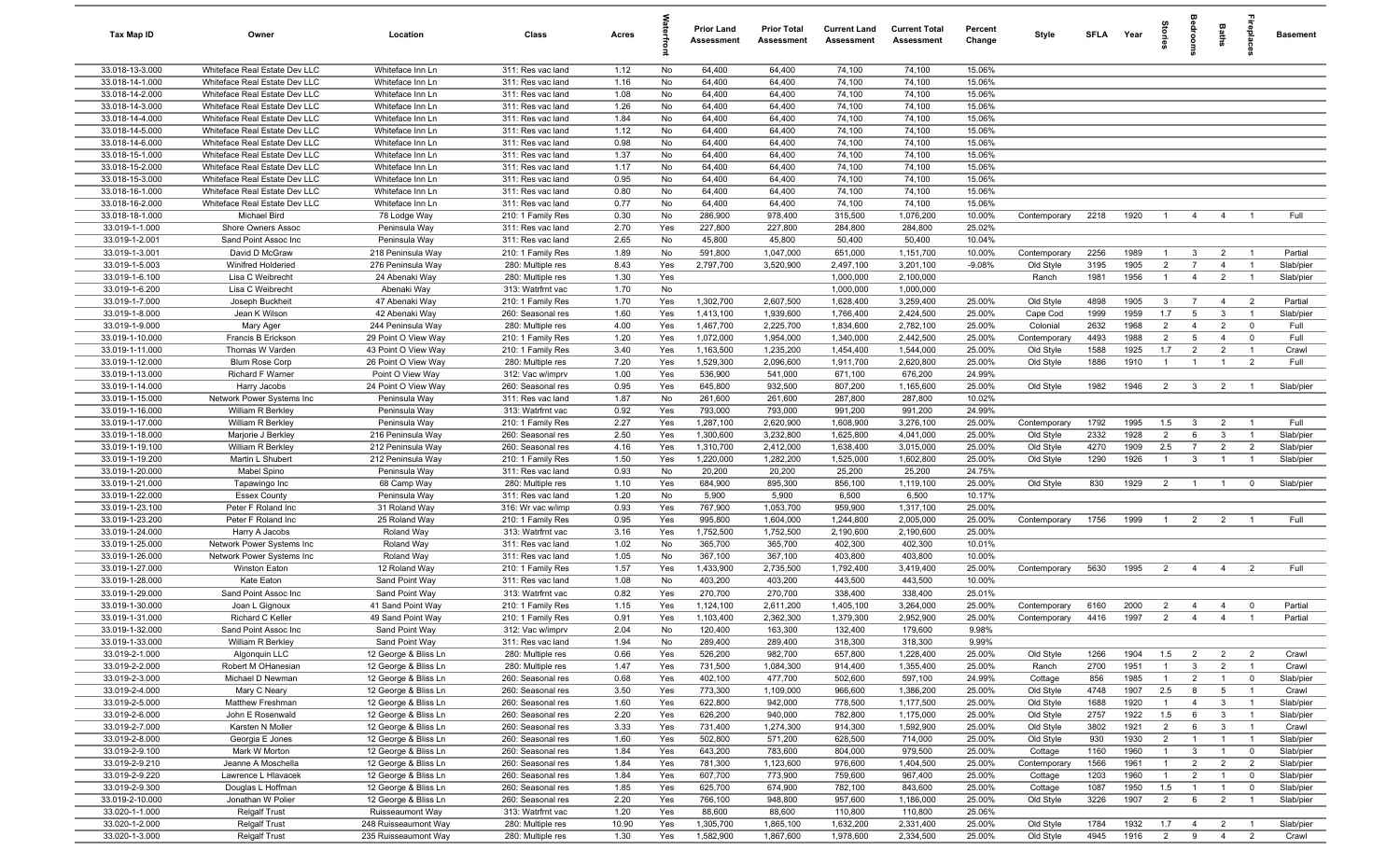| Tax Map ID                          | Owner                                    | Location                                | Class                                  | Acres         |           | <b>Prior Land</b><br>Assessment | <b>Prior Total</b><br>Assessment | <b>Current Land</b><br>Assessment | <b>Current Total</b><br>Assessment | Percent<br>Change | Style                     | <b>SFLA</b>  | Year         | tories                           |                                  | Baths                            |                                  | <b>Basement</b>        |
|-------------------------------------|------------------------------------------|-----------------------------------------|----------------------------------------|---------------|-----------|---------------------------------|----------------------------------|-----------------------------------|------------------------------------|-------------------|---------------------------|--------------|--------------|----------------------------------|----------------------------------|----------------------------------|----------------------------------|------------------------|
| 33.020-1-4.005                      | <b>Relgalf Trust</b>                     | Ruisseaumont Way                        | 313: Watrfrnt vac                      | 0.51          | Yes       | 112,900                         | 112,900                          | 141,100                           | 141,100                            | 24.98%            |                           |              |              |                                  |                                  |                                  |                                  |                        |
| 33.020-1-5.000                      | Martha B Knowles                         | 217 Ruisseaumont Way                    | 260: Seasonal res                      | 5.80          | Yes       | 1,681,600                       | 1,905,300                        | 2,102,000                         | 2,381,600                          | 25.00%            | Old Style                 | 3438         | 1930         | $\overline{2}$                   | 5                                | -3                               | $\mathbf{3}$                     | Slab/pier              |
| 33.020-1-6.000                      | <b>Bradley G Patelli</b>                 | 211 Ruisseaumont Way                    | 280: Multiple res                      | 3.50          | Yes       | 1,120,000                       | 1,904,000                        | 1,400,000                         | 2,380,000                          | 25.00%            | Contemporary              | 3093         | 1979         | $\overline{2}$                   | $\overline{4}$                   | $\overline{4}$                   | $\mathbf 0$                      | Partial                |
| 33.020-1-7.000                      | Corrado Varoli                           | 197 Ruisseaumont Way                    | 280: Multiple res                      | 3.70          | Yes       | 1,845,400                       | 2,031,500                        | 2,306,800                         | 2,539,400                          | 25.00%            | Old Style                 | 3536         | 1901         | $\overline{2}$                   | 6                                | 3                                | $\overline{2}$                   | Partial                |
| 33.020-1-8.000                      | Mara J Miller                            | 193 Ruisseaumont Way                    | 280: Multiple res                      | 3.90          | Yes       | 1,718,300                       | 2,098,200                        | 2,147,900                         | 2,622,800                          | 25.00%            | Old Style                 | 4607         | 1893         | $\overline{2}$                   | $\overline{4}$                   | $\overline{4}$                   | $\overline{2}$                   | Slab/pier              |
| 33.020-1-9.000                      | Martha Dehli                             | 189 Ruisseaumont Way                    | 280: Multiple res                      | 2.40          | Yes       | 1,750,700                       | 2,016,100                        | 2,188,300                         | 2,520,100                          | 25.00%            | Old Style                 | 1099         | 1895         | $\mathbf{1}$                     | $\mathbf 0$                      | $\mathbf 0$                      | $\mathbf 0$                      | Crawl                  |
| 33.020-1-10.000                     | Eric Scholl                              | 159 Ruisseaumont Wav                    | 280: Multiple res                      | 2.90          | Yes       | 1,682,400                       | 2,216,900                        | 2,103,000                         | 2,771,100                          | 25.00%            | Old Style                 | 2085         | 1929         | $\overline{2}$                   | $\overline{2}$                   | $\overline{1}$                   | $\mathbf 0$                      | Slab/pier              |
| 33.020-1-11.000                     | Joan B Somberg                           | 153 Ruisseaumont Way                    | 260: Seasonal res                      | 2.10          | Yes       | 1,636,100                       | 1,831,100                        | 2,045,100                         | 2,288,900                          | 25.00%            | Old Style                 | 1873         | 1910         | $\overline{1}$                   | $\mathbf{3}$                     | 3                                | $\overline{1}$                   | Crawl                  |
| 33.020-1-12.000                     | Tamarac Inc                              | 147 Ruisseaumont Way                    | 260: Seasonal res                      | 1.60          | Yes       | 1,573,400                       | 1,865,700                        | 1,966,700                         | 2,332,100                          | 25.00%            | Old Style                 | 5799         | 1915         | $\overline{2}$                   | 6                                | $\overline{4}$                   | $\overline{2}$                   | Partial                |
| 33.020-1-13.000                     | Deborah A Frank                          | 135 Ruisseaumont Way                    | 260: Seasonal res                      | 1.90          | Yes       | 1,563,600                       | 1,718,400                        | 1,954,500                         | 2,148,000                          | 25.00%            | Old Style                 | 2903         | 1912         | 1.5                              | 8                                | 5                                | $\overline{1}$                   | Crawl                  |
| 33.020-1-14.000<br>33.020-1-16.002  | Harriet P DeFranco                       | 140 Ruisseaumont Way                    | 260: Seasonal res                      | 0.70          | No        | 81,700                          | 180,300                          | 93,900                            | 207,300                            | 14.98%            | Old Style                 | 1820         | 1898         | $\overline{1}$                   | 3                                | $\overline{2}$                   | $\overline{1}$                   | Partial                |
| 33.020-1-17.110                     | Robert D Douglas                         | 132 Ruisseaumont Way                    | 210: 1 Family Res                      | 1.10          | No<br>No  | 331,100<br>379,800              | 410,400<br>736,700               | 380,800<br>436,800                | 472,000<br>847,200                 | 15.01%<br>15.00%  | Old Style<br>Old Style    | 1278<br>2240 | 1898<br>1928 | $\overline{1}$<br>$\overline{2}$ | $\overline{3}$<br>$\overline{4}$ | $\overline{2}$<br>$\overline{1}$ | $\overline{1}$<br>$\overline{1}$ | Partial<br>Crawl       |
| 33.020-1-17.120                     | Peter Botoulas<br>David L Philo          | 18 Botoulas Way<br>112 Ruisseaumont Way | 280: Multiple res<br>210: 1 Family Res | 19.79<br>1.11 | No        | 357,900                         | 715,000                          | 411,500                           | 822,200                            | 14.99%            | Contemporary              | 2898         | 1992         | $\overline{2}$                   | $\overline{4}$                   | 3                                | $\mathbf 0$                      | Full                   |
| 33.020-1-17.200                     | <b>Christine Kuersteiner</b>             | 7 Botoulas Way                          | 210: 1 Family Res                      | 1.38          | No        | 159,500                         | 425,600                          | 183,400                           | 489,400                            | 14.99%            | Contemporary              | 1680         | 1980         | 1.5                              | $\overline{4}$                   | $\overline{2}$                   | $\mathbf 0$                      | Full                   |
| 33.020-1-18.000                     | Patrick L Kelly                          | 174 Ruisseaumont Way                    | 210: 1 Family Res                      | 3.00          | No        | 162,300                         | 432,800                          | 186,600                           | 497,700                            | 15.00%            | Other Style               | 750          | 2000         | $\overline{1}$                   | -1                               | $\overline{1}$                   | $\overline{1}$                   | Slab/pier              |
| 33.072-1-1.001/1                    | Thomas J Bailey                          | 5 Hemlock Way                           | 210: 1 Family Res                      | 0.01          | No        | 38,300                          | 190,300                          | 44,000                            | 218,800                            | 14.98%            | Town House                | 1404         | 1979         | $\overline{2}$                   | 2                                | 3                                |                                  | Slab/pier              |
| 33.072-1-1.001/2                    | Bonnie L Morris                          | 3 Hemlock Way                           | 210: 1 Family Res                      | 0.01          | No        | 46,300                          | 193,100                          | 53,300                            | 222,100                            | 15.02%            | Town House                | 1778         | 1979         | $\overline{2}$                   | 3                                | $\overline{4}$                   | $\overline{1}$                   | Slab/pier              |
| 33.072-1-1.001/3                    | William R Borzilleri                     | 3 Hemlock Way                           | 210: 1 Family Res                      | 0.01          | No        | 27,000                          | 126,600                          | 31,100                            | 145,600                            | 15.01%            | Town House                | 780          | 1979         | $\overline{1}$                   |                                  | $\overline{2}$                   |                                  | Slab/pier              |
| 33.072-1-1.001/4                    | Catherine S Smith                        | 3 Hemlock Way                           | 210: 1 Family Res                      | 0.01          | No        | 27,000                          | 126,600                          | 31,100                            | 145,600                            | 15.01%            | Town House                | 780          | 1979         | $\overline{1}$                   | -1                               | $\overline{2}$                   | $\overline{1}$                   | Slab/pier              |
| 33.072-1-1.001/5                    | George E Baird Jr                        | 9 Hemlock Way                           | 210: 1 Family Res                      | 0.01          | No        | 27,000                          | 126,600                          | 31,100                            | 145,600                            | 15.01%            | Town House                | 780          | 1979         | $\overline{1}$                   | $\mathbf{1}$                     | $\overline{2}$                   | $\overline{1}$                   | Slab/pier              |
| 33.072-1-1.001/6                    | Charles Ambielli                         | 4 Hemlock Way                           | 210: 1 Family Res                      | 0.01          | No        | 32,400                          | 153,100                          | 37,300                            | 176,100                            | 15.02%            | Town House                | 1098         | 1979         | $\overline{1}$                   | $\overline{1}$                   | $\overline{1}$                   | $\mathbf 0$                      | Slab/pier              |
| 33.072-1-1.001/7                    | Kelly S Locke                            | 4 Hemlock Way                           | 210: 1 Family Res                      | 0.01          | No        | 49,100                          | 220,000                          | 56,500                            | 253,000                            | 15.00%            | Town House                | 1464         | 1979         | $\overline{1}$                   | $\overline{2}$                   | $\overline{2}$                   | $\overline{1}$                   | Slab/pier              |
| 33.072-1-1.001/8                    | Tyler J Renaud                           | 4 Hemlock Way                           | 210: 1 Family Res                      | 0.01          | No        | 26,600                          | 126,300                          | 30,500                            | 145,200                            | 14.96%            | Town House                | 1098         | 1979         | $\overline{1}$                   | $\overline{1}$                   | $\overline{1}$                   | $\mathbf 0$                      | Slab/pier              |
| 33.072-1-1.001/9                    | Andrei Klein                             | 5 Hemlock Way                           | 210: 1 Family Res                      | 0.01          | No        | 45,300                          | 190,300                          | 52,000                            | 218,800                            | 14.98%            | Town House                | 1404         | 1979         | $\overline{2}$                   | $\overline{2}$                   | 3                                | $\overline{1}$                   | Slab/pier              |
| 33.072-1-1.001/10                   | Waveater LLC                             | 9 Hemlock Way                           | 210: 1 Family Res                      | 0.01          | No        | 45,300                          | 190,300                          | 52,000                            | 218,800                            | 14.98%            | Town House                | 1404         | 1979         | $\overline{2}$                   | $\overline{2}$                   | 3                                | - 1                              | Slab/pier              |
| 33.072-1-1.001/11                   | Kate Fish                                | 9 Hemlock Way                           | 210: 1 Family Res                      | 0.01          | No        | 37,000                          | 183,700                          | 42,600                            | 211,300                            | 15.02%            | Town House                | 1746         | 1979         | $\overline{2}$                   | $\overline{4}$                   | $\overline{4}$                   | $\overline{1}$                   | Slab/pier              |
| 33.072-1-1.001/12                   | Multz Manor North LLC                    | 9 Hemlock Way                           | 210: 1 Family Res                      | 0.01          | No        | 33,500                          | 116,300                          | 38,500                            | 133,700                            | 14.96%            | Town House                | 780          | 1979         | $\overline{1}$                   |                                  | $\overline{1}$                   |                                  | Slab/pier              |
| 33.072-1-1.001/13                   | Barbara Delaney-Smith                    | 5 Hemlock Way                           | 210: 1 Family Res                      | 0.01          | No        | 45,300                          | 190,300                          | 52,000                            | 218,800                            | 14.98%            | Town House                | 1404         | 1979         | $\overline{2}$                   | $\overline{2}$                   | $\mathbf{3}$                     | $\overline{1}$                   | Slab/pier              |
| 33.072-1-1.001/14                   | Judith P VanderSalm                      | 4 Hemlock Way                           | 210: 1 Family Res                      | 0.01          | No        | 31,100                          | 146,500                          | 35,800                            | 168,500                            | 15.02%            | Town House                | 906          | 1979         | $\overline{1}$                   | -1                               | $\overline{1}$                   |                                  | Slab/pier              |
| 33.072-1-1.001/15                   | Michael Lombardozzi                      | 4 Hemlock Way                           | 210: 1 Family Res                      | 0.01          | No        | 30,100                          | 141,700                          | 34,700                            | 163,000                            | 15.03%            | Town House                | 872          | 1979         | $\overline{1}$                   |                                  | $\overline{1}$                   | $\overline{1}$                   | Slab/pier              |
| 33.072-1-1.001/16                   | Vera U Wightman                          | 9 Hemlock Way                           | 210: 1 Family Res                      | 0.01          | No        | 45,300                          | 190,300                          | 52,000                            | 218,800                            | 14.98%            | Town House                | 1404         | 1979         | $\overline{2}$                   | $\overline{2}$                   | 3                                | $\overline{1}$                   | Slab/pier              |
| 33.072-1-1.001/17                   | David A Dellehunt                        | 4 Hemlock Way                           | 210: 1 Family Res                      | 0.01          | No        | 47,100                          | 197,100                          | 54,200                            | 226,700                            | 15.02%            | Town House                | 1464         | 1979         | $\overline{1}$                   | $\overline{1}$                   | $\overline{1}$                   | $\mathbf 0$                      | Slab/pier              |
| 33.072-1-1.001/18                   | Rosemary Kelly                           | 5 Hemlock Way                           | 210: 1 Family Res                      | 0.01          | No        | 45,300                          | 190,300                          | 52,000                            | 218,800                            | 14.98%            | Town House                | 1404         | 1979         | $\overline{2}$<br>$\overline{1}$ | $\overline{1}$<br>3              | $\overline{2}$<br>3              | $\overline{1}$<br>$\overline{1}$ | Slab/pier              |
| 33.072-1-1.001/19<br>33.072-1-2.000 | Sharon L Evans<br>William Borzilleri     | 4 Hemlock Way<br>13 Hemlock Way         | 210: 1 Family Res<br>210: 1 Family Res | 0.01<br>0.22  | No<br>No  | 40,700<br>129,600               | 192,100<br>308,000               | 46,800<br>149,000                 | 220,900<br>354,200                 | 14.99%<br>15.00%  | Town House<br>Town House  | 1650<br>1317 | 1979<br>1987 | $\overline{2}$                   | $\overline{2}$                   | $\overline{2}$                   | $\mathbf 0$                      | Slab/pier<br>Slab/pier |
| 33.072-1-3.000                      | Daniel A Senkowski                       | 13 Hemlock Way                          | 210: 1 Family Res                      | 0.14          | No        | 95,900                          | 313,600                          | 110,200                           | 360,600                            | 14.99%            | Town House                | 1521         | 1987         | 2                                | $\overline{2}$                   | $\overline{2}$                   | $\overline{1}$                   | Slab/pier              |
| 33.072-1-4.000                      | Donald H Woodlief                        | 15 Hemlock Way                          | 210: 1 Family Res                      | 0.10          | No        | 75,200                          | 343,800                          | 86,500                            | 395,400                            | 15.01%            | Town House                | 1317         | 1987         | $\overline{2}$                   | 2                                | $\overline{1}$                   | $\mathbf 0$                      | Full                   |
| 33.072-1-5.000                      | Stephen A Agus                           | 15 Hemlock Way                          | 210: 1 Family Res                      | 0.15          | No        | 75,200                          | 343,800                          | 86,500                            | 395,400                            | 15.01%            | Town House                | 1315         | 1987         | $\overline{2}$                   | $\overline{2}$                   | $\overline{1}$                   | $\mathbf 0$                      | Full                   |
| 33.072-1-6.000                      | Leonard E Giles                          | 17 Hemlock Way                          | 210: 1 Family Res                      | 0.21          | No        | 130,000                         | 453,000                          | 149,500                           | 520,900                            | 14.99%            | Town House                | 1604         | 1987         | $\overline{2}$                   | 5                                | $\overline{2}$                   | $\mathbf 0$                      | Full                   |
| 33.072-1-7.000                      | Leonard E Giles                          | 17 Hemlock Way                          | 210: 1 Family Res                      | 0.21          | No        | 131,600                         | 420,200                          | 151,300                           | 483,200                            | 14.99%            | Town House                | 1623         | 1987         | $\overline{2}$                   | 5                                | $\overline{2}$                   | $\mathbf 0$                      | Full                   |
| 33.072-1-8.000                      | Susan P Hanson                           | 22 Hemlock Way                          | 210: 1 Family Res                      | 0.13          | No        | 70,000                          | 392,000                          | 80,500                            | 450,800                            | 15.00%            | Town House                | 1593         | 1988         | $\overline{2}$                   | $\mathbf{3}$                     | $\overline{1}$                   | $\mathbf 0$                      | Full                   |
| 33.072-1-9.000                      | Carl R Wille                             | 22 Hemlock Way                          | 210: 1 Family Res                      | 0.11          | No        | 82,300                          | 325,000                          | 94,700                            | 373,800                            | 15.02%            | Town House                | 1593         | 1988         | $\overline{2}$                   | 3                                | $\overline{2}$                   | $\mathbf 0$                      | Full                   |
| 33.072-1-10.000                     | James J Petercsak                        | 22 Hemlock Way                          | 210: 1 Family Res                      | 0.24          | No        | 138,200                         | 392,000                          | 158,900                           | 339,200                            | $-13.47%$         | Town House                | 1298         | 1985         | $\overline{2}$                   | 3                                | $\overline{1}$                   | $\mathbf 0$                      | Slab/pier              |
| 33.072-1-11.000                     | <b>Erickson Living Trust</b>             | 22 Hemlock Way                          | 210: 1 Family Res                      | 0.15          | No        | 103,900                         | 392,000                          | 119,500                           | 450,800                            | 15.00%            | Town House                | 1593         | 1988         | $\overline{2}$                   | 3                                | $\overline{1}$                   | $\mathbf 0$                      | Full                   |
| 33.072-1-12.000                     | Marguerite S Dieffenbach                 | 16 Hemlock Way                          | 210: 1 Family Res                      | 0.12          | No        | 82,900                          | 308,000                          | 95,300                            | 354,200                            | 15.00%            | Town House                | 1298         | 1985         | $\overline{2}$                   | $\overline{2}$                   | $\overline{2}$                   | $\overline{1}$                   | Crawl                  |
| 33.072-1-13.000                     | George R Vespa                           | 16 Hemlock Way                          | 210: 1 Family Res                      | 0.16          | No        | 102,000                         | 308,000                          | 117,300                           | 354,200                            | 15.00%            | Town House                | 1298         | 1985         | $\overline{2}$                   | $\overline{2}$                   | $\overline{1}$                   | 0                                | Slab/pier              |
| 33.072-1-14.000                     | James M Cusack                           | 10 Hemlock Way                          | 210: 1 Family Res                      | 0.11          | No        | 79,400                          | 308,000                          | 91,300                            | 354,200                            | 15.00%            | Town House                | 1298         | 1985         | $\overline{2}$                   | $\overline{2}$                   | $\overline{1}$                   | $\overline{1}$                   | Slab/pier              |
| 33.072-1-15.000                     | Jeffrey S Simet                          | 10 Hemlock Way                          | 210: 1 Family Res                      | 0.08          | No        | 65,900                          | 308,000                          | 75,800                            | 354,200                            | 15.00%            | Town House                | 1298         | 1985         | $\overline{2}$                   | $\overline{2}$                   | $\overline{2}$                   | $\overline{1}$                   | Slab/pier              |
| 33.072-1-16.000                     | Elizabeth B Craven                       | 10 Hemlock Way                          | 210: 1 Family Res                      | 0.08          | No        | 65,700                          | 308,000                          | 75,600                            | 354,200                            | 15.00%            | Town House                | 1298         | 1985         | $\overline{2}$                   | $\overline{2}$                   | $\overline{2}$                   | $\overline{1}$                   | Slab/pier              |
| 33.072-1-17.000                     | Robin H Tustin                           | 10 Hemlock Way                          | 210: 1 Family Res                      | 0.20          | No        | 119,400                         | 308,000                          | 137,300                           | 354,200                            | 15.00%            | Town House                | 1298         | 1985         | $\overline{2}$                   | $\overline{2}$                   | $\overline{2}$                   | $\overline{1}$                   | Slab/pier              |
| 33.072-1-18.000<br>33.072-2-1.000   | Sand Brook Assoc Inc                     | Hemlock Way                             | 323: Vacant rural                      | 0.07          | No        | 34,700                          | 34,700                           | 39,900                            | 39,900                             | 14.99%            |                           |              |              |                                  |                                  |                                  |                                  |                        |
|                                     | Felicia Atamian                          | 42 Chipmunk Ln                          | 210: 1 Family Res                      | 0.40          | Yes       | 910,500                         | 1,154,500                        | 1,138,100                         | 1,443,100                          | 25.00%            | Contemporary              | 2382         | 1984<br>1997 | 1.5<br>$\overline{2}$            | $\overline{2}$<br>$\mathbf{3}$   | $\overline{2}$                   | $\overline{0}$                   | Slab/pier<br>Full      |
| 33.072-2-2.000<br>33.072-2-3.000    | Joseph P Cardinale<br>Joseph P Cardinale | 36 Chipmunk Ln<br>38 Chipmunk Ln        | 210: 1 Family Res<br>260: Seasonal res | 0.60<br>0.30  | Yes<br>No | 1,265,200<br>178,300            | 1,800,000<br>340,100             | 1,581,500<br>196,100              | 2,250,000<br>374,100               | 25.00%<br>10.00%  | Contemporary<br>Old Style | 2958<br>720  | 1935         | $\overline{2}$                   | $\overline{1}$                   | $\mathbf{3}$<br>$\overline{1}$   | $\mathbf 0$<br>$\overline{0}$    | Slab/pier              |
| 33.072-2-4.000                      | Katherine A Smith                        | 34 Chipmunk Ln                          | 210: 1 Family Res                      | 0.50          | Yes       | 871,400                         | 1,680,000                        | 1,089,200                         | 2,100,000                          | 25.00%            | Old Style                 | 4844         | 1899         | 2.5                              | 6                                | $5\overline{5}$                  | $\overline{4}$                   | Crawl                  |
| 33.072-2-5.000                      | Delphine Winter                          | 12 Battel Way                           | 210: 1 Family Res                      | 0.20          | Yes       | 593,400                         | 836,400                          | 741,700                           | 900,000                            | 7.60%             | Cottage                   | 793          | 1930         | 1.5                              | $\overline{2}$                   | $\overline{2}$                   | $\overline{\mathbf{0}}$          | Slab/pier              |
| 33.072-2-6.000                      | Dorothy K Battel                         | <b>Battel Way</b>                       | 260: Seasonal res                      | 0.40          | No        | 199,300                         | 208,700                          | 229,200                           | 240,000                            | 15.00%            | Cottage                   | 476          | 1930         | $\overline{1}$                   | $\overline{1}$                   | $\overline{1}$                   | $\overline{0}$                   | Crawl                  |
| 33.072-2-7.000                      | Dorothy K Battel                         | 5 Battel Way                            | 260: Seasonal res                      | 0.10          | No        | 55,100                          | 113,200                          | 63,400                            | 130,200                            | 15.02%            | Cottage                   | 586          | 1920         | $\overline{1}$                   | $\overline{1}$                   | $\overline{1}$                   | $\mathbf 0$                      | Crawl                  |
| 33.072-2-8.000                      | Robert Battel                            | 8 Battel Way                            | 280: Multiple res                      | 1.02          | Yes       | 1,532,600                       | 2,322,800                        | 1,915,700                         | 2,903,500                          | 25.00%            | Log Cabin                 | 663          | 1930         | $\overline{1}$                   | $\overline{2}$                   | $\overline{1}$                   | $\overline{1}$                   | Slab/pier              |
| 33.072-2-9.000                      | David Ackerman                           | 329 Whiteface Inn Ln                    | 210: 1 Family Res                      | 0.70          | Yes       | 1,346,100                       | 2,279,300                        | 1,682,600                         | 2,849,100                          | 25.00%            | Other Style               | 3532         | 1938         | $\overline{2}$                   | $\overline{4}$                   | $\overline{4}$                   | $\overline{1}$                   | Slab/pier              |
| 33.072-2-10.000                     | Waldemar G Johanson Jr                   | 10 Chipmunk Ln                          | 210: 1 Family Res                      | 0.50          | No        | 118,700                         | 583,900                          | 136,500                           | 671,500                            | 15.00%            | Old Style                 | 1396         | 1930         | $\overline{1}$                   | $\overline{2}$                   | $\overline{1}$                   | $\overline{1}$                   | Crawl                  |
| 33.072-2-11.000                     | Amy C DeLuca                             | 10 Chipmunk Ln                          | 210: 1 Family Res                      | 0.47          | No        | 119,300                         | 417,100                          | 137,200                           | 479,700                            | 15.01%            | Cottage                   | 775          | 1930         | $\overline{1}$                   | $\overline{1}$                   | $\overline{1}$                   | $\overline{1}$                   | Crawl                  |
| 33.072-2-12.000                     | William Kush                             | 2 Chipmunk Ln                           | 210: 1 Family Res                      | 0.55          | No        | 118,000                         | 448,200                          | 135,700                           | 515,400                            | 14.99%            | Old Style                 | 1186         | 1930         | $\overline{1}$                   | $\overline{2}$                   | $\overline{2}$                   | $\overline{1}$                   | Crawl                  |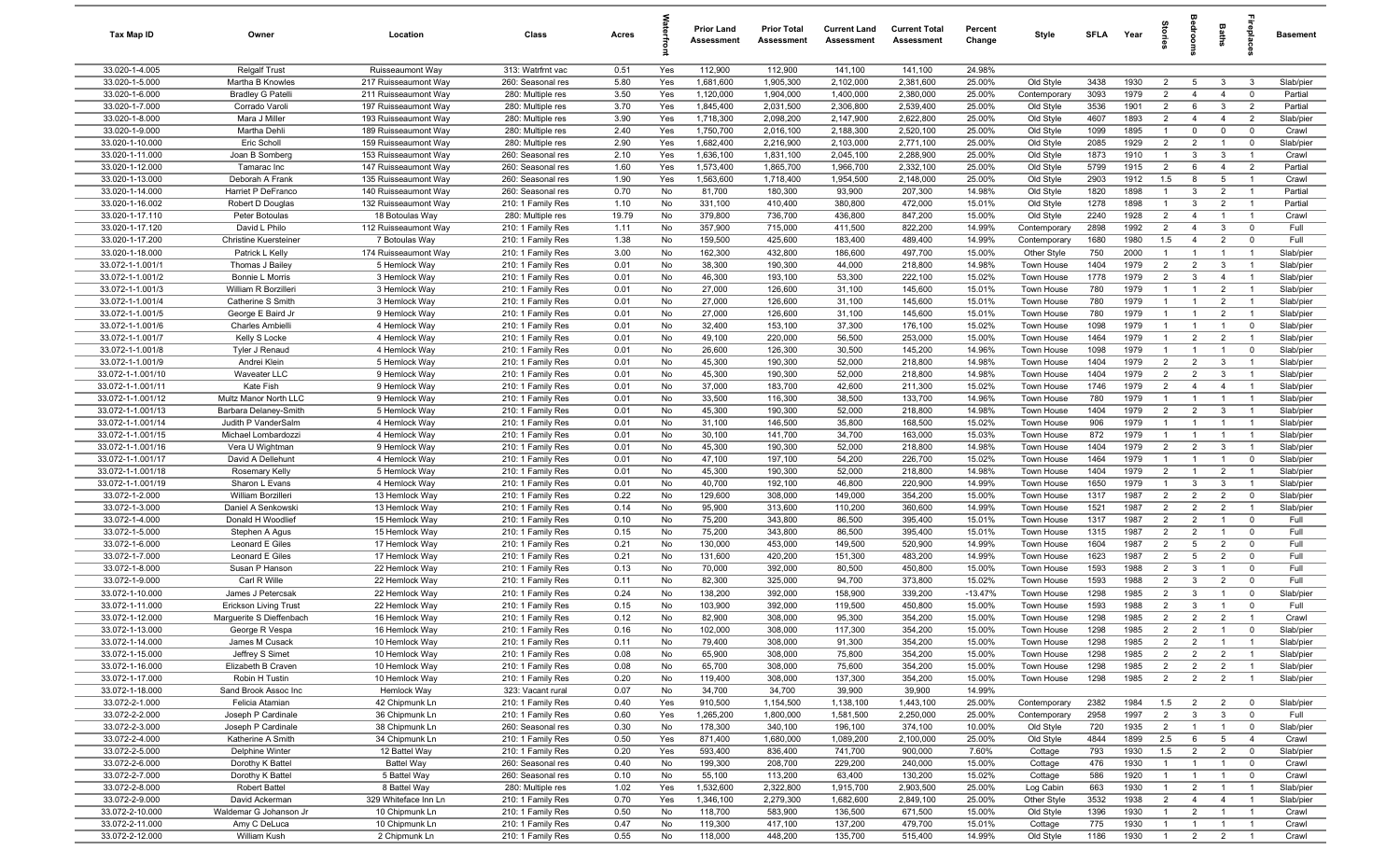| Tax Map ID                           | Owner                                               | Location                                     | Class                                  | Acres        |          | <b>Prior Land</b><br>Assessment | <b>Prior Total</b><br>Assessment | <b>Current Land</b><br><b>Assessment</b> | <b>Current Total</b><br>Assessment | Percent<br>Change | Style                    | <b>SFLA</b>  | Year         | ğ                              |                                  | Baths                            | epla                             | <b>Basement</b>        |
|--------------------------------------|-----------------------------------------------------|----------------------------------------------|----------------------------------------|--------------|----------|---------------------------------|----------------------------------|------------------------------------------|------------------------------------|-------------------|--------------------------|--------------|--------------|--------------------------------|----------------------------------|----------------------------------|----------------------------------|------------------------|
| 33.072-2-13.000                      | Jonathan Prime                                      | 2 Chipmunk Ln                                | 210: 1 Family Res                      | 0.37         | No       | 106,900                         | 338,900                          | 122,900                                  | 389,700                            | 14.99%            | Old Style                | 1283         | 1949         | -1                             | $\overline{2}$                   | $\overline{2}$                   | $\overline{1}$                   | Crawl                  |
| 33.072-2-14.000                      | Jeffrey S Simet                                     | 2 Chipmunk Ln                                | 210: 1 Family Res                      | 0.25         | No       | 145,800                         | 375,200                          | 167,700                                  | 431,500                            | 15.01%            | Old Style                | 973          | 1930         | $\mathbf{1}$                   | $\overline{2}$                   | $\overline{2}$                   | - 1                              | Slab/pier              |
| 33.072-2-15.000                      | Eugenio Festa                                       | 325 Whiteface Inn Ln                         | 210: 1 Family Res                      | 0.28         | No       | 126,100                         | 409,800                          | 145,000                                  | 471,300                            | 15.01%            | Old Style                | 1134         | 1930         | 1                              | $\overline{2}$                   | $\overline{2}$                   | - 1                              | Crawl                  |
| 33.072-2-16.000                      | Eugenia Festa                                       | 323 Whiteface Inn Ln                         | 210: 1 Family Res                      | 0.26         | No       | 154,700                         | 426,000                          | 177,900                                  | 489,900                            | 15.00%            | Old Style                | 1202         | 1930         | 1                              | $\overline{2}$                   | $\overline{2}$                   | $\overline{\mathbf{1}}$          | Crawl                  |
| 33.072-3-1.000                       | Robert C Lieber                                     | 353 Whiteface Inn Ln                         | 210: 1 Family Res                      | 0.26         | No       | 225,600                         | 1,241,600                        | 259,400                                  | 1,427,800                          | 15.00%            | Log Cabin                | 1702         | 2001         | 1.5                            | $\overline{4}$                   | $\mathbf{3}$                     | $\mathbf{3}$                     | Full                   |
| 33.072-3-2.000                       | William J Curtin                                    | 353 Whiteface Inn Ln                         | 210: 1 Family Res                      | 0.22         | No       | 184,100                         | 970,300                          | 211,700                                  | 1,115,800                          | 15.00%            | Contemporary             | 2520         | 2000         | $\overline{2}$                 | 5                                | $\overline{4}$                   | $\overline{2}$                   | Full                   |
| 33.072-3-3.000<br>33.072-3-4.000     | Alan Rosenblum                                      | 359 Whiteface Inn Ln                         | 210: 1 Family Res                      | 0.19         | No       | 64,400                          | 64,400                           | 210,000                                  | 1,100,000                          | 1608.07%          |                          |              |              |                                |                                  |                                  |                                  |                        |
| 33.072-3-5.000                       | Alan Rosenblum                                      | 357 Whiteface Inn Ln                         | 210: 1 Family Res                      | 0.23         | No       | 64,400                          | 64,400                           | 210,000                                  | 1,100,000                          | 1608.07%          | Town House               |              |              | 2                              |                                  |                                  | $\mathcal{R}$                    |                        |
| 33.072-3-6.000                       | Mitchell J Mutterperl<br><b>Graham Family Trust</b> | 363 Whiteface Inn Ln<br>363 Whiteface Inn Ln | 210: 1 Family Res                      | 0.26<br>0.25 | No<br>No | 153,200<br>206,500              | 408,600<br>1,072,400             | 176,200<br>237,500                       | 469,900<br>1,233,300               | 15.00%<br>15.00%  | Town House               | 2496<br>2512 | 2001<br>2001 | $\overline{2}$                 | $\overline{4}$<br>$\overline{4}$ | 5<br>$\overline{4}$              | 3                                | Full<br>Full           |
| 33.072-4-1.000                       | Carolyn Coffman                                     | 380 Whiteface Inn Ln                         | 210: 1 Family Res<br>210: 1 Family Res | 0.37         | No       | 216,400                         | 561,700                          | 248,900                                  | 646,000                            | 15.01%            | Cottage                  | 1157         | 1940         | $\overline{1}$                 | $\overline{2}$                   | $\overline{1}$                   | $\overline{1}$                   | Full                   |
| 33.072-4-2.000                       | Cheryl Drevitch                                     | 352 Whiteface Inn Ln                         | 210: 1 Family Res                      | 0.23         | No       | 150,000                         | 526,500                          | 172,500                                  | 605,500                            | 15.00%            | Cottage                  | 1670         | 1940         | $\overline{1}$                 | $\mathbf{3}$                     | $\overline{2}$                   | $\overline{1}$                   | Full                   |
| 33.072-4-3.000                       | Sepp Meyer                                          | 356 Whiteface Inn Ln                         | 210: 1 Family Res                      | 0.23         | No       | 127,600                         | 560,000                          | 146,700                                  | 644,000                            | 15.00%            | Old Style                | 1628         | 1940         | 2                              | $\mathbf{3}$                     |                                  | $\overline{1}$                   | Crawl                  |
| 33.072-4-4.000                       | Whiteface Real Estate Dev LLC                       | Whiteface Inn Ln                             | 311: Res vac land                      | 0.17         | No       | 84,300                          | 84,300                           | 96,900                                   | 96,900                             | 14.95%            |                          |              |              |                                |                                  |                                  |                                  |                        |
| 33.072-4-5.000                       | Whiteface Real Estate Dev LLC                       | Whiteface Inn Ln                             | 311: Res vac land                      | 0.18         | No       | 89,300                          | 89,300                           | 102,700                                  | 102,700                            | 15.01%            |                          |              |              |                                |                                  |                                  |                                  |                        |
| 33.072-4-6.000                       | Whiteface Real Estate Dev LLC                       | Whiteface Inn Ln                             | 311: Res vac land                      | 0.17         | No       | 84,300                          | 84,300                           | 96,900                                   | 96,900                             | 14.95%            |                          |              |              |                                |                                  |                                  |                                  |                        |
| 33.072-4-7.000                       | Whiteface Real Estate Dev LLC                       | Whiteface Inn Ln                             | 311: Res vac land                      | 0.13         | No       | 64,500                          | 64,500                           | 74,200                                   | 74,200                             | 15.04%            |                          |              |              |                                |                                  |                                  |                                  |                        |
| 33.072-6-1.000                       | Eugene W Zeltmann                                   | 146 Lodge Way                                | 210: 1 Family Res                      | 0.03         | No       | 177,000                         | 806,800                          | 203,500                                  | 927,800                            | 15.00%            | Town House               | 2260         | 1999         | $\overline{2}$                 | $\overline{4}$                   | $\mathbf{3}$                     | 3                                | Full                   |
| 33.072-6-2.000                       | Ronald Leiser                                       | 146 Lodge Way                                | 210: 1 Family Res                      | 0.04         | No       | 177,000                         | 806,800                          | 203,500                                  | 927,800                            | 15.00%            | Town House               | 2130         | 1999         | $\overline{2}$                 | $\overline{4}$                   | 3                                | $\overline{1}$                   | Full                   |
| 33.072-6-3.000                       | Violette Barasch                                    | 148 Lodge Way                                | 210: 1 Family Res                      | 0.03         | No       | 172,500                         | 754,000                          | 198,400                                  | 867,100                            | 15.00%            | Town House               | 2260         | 1999         | $\overline{2}$                 | $\overline{4}$                   | $\mathbf{3}$                     | $\overline{1}$                   | Full                   |
| 33.072-6-4.000                       | Cynthia A Kasica                                    | 148 Lodge Way                                | 210: 1 Family Res                      | 0.04         | No       | 174,400                         | 776,300                          | 200,500                                  | 892,700                            | 14.99%            | Town House               | 2130         | 1999         | $\overline{2}$                 | $\overline{4}$                   | 3                                | $\overline{1}$                   | Full                   |
| 33.072-6-5.000                       | Fredrick A Jubitz III                               | 152 Lodge Way                                | 210: 1 Family Res                      | 0.03         | No       | 173,500                         | 766,000                          | 199,500                                  | 880,900                            | 15.00%            | Town House               | 2260         | 1999         | $\overline{2}$                 | $\overline{4}$                   | $\mathbf{3}$                     | $\overline{1}$                   | Full                   |
| 33.072-6-6.000                       | Richard E Heider                                    | 152 Lodge Way                                | 210: 1 Family Res                      | 0.04         | No       | 175,300                         | 786,500                          | 201,600                                  | 904,500                            | 15.00%            | Town House               | 2130         | 1999         | $\overline{2}$                 | $\overline{4}$                   | $\mathbf{3}$                     | $\overline{1}$                   | Full                   |
| 33.072-6-7.000                       | Nancy W McCabe                                      | 154 Lodge Way                                | 210: 1 Family Res                      | 0.03         | No       | 179,300                         | 833,200                          | 206,200                                  | 958,200                            | 15.00%            | Town House               | 2260         | 1999         | $\overline{2}$                 | $\mathbf{3}$                     | $\mathbf{3}$                     | $\mathbf{3}$                     | Full                   |
| 33.072-6-8.000                       | William J Miltz                                     | 154 Lodge Way                                | 210: 1 Family Res                      | 0.04         | No       | 181,700                         | 859,400                          | 208,900                                  | 988,300                            | 15.00%            | Town House               | 2130         | 1999         | $\overline{2}$                 | $\overline{4}$                   | $\mathbf{3}$                     | $\overline{1}$                   | Full                   |
| 33.072-6-9.000                       | Claude C Sloan                                      | 158 Lodge Way                                | 210: 1 Family Res                      | 0.03         | No       | 177,000                         | 805,200                          | 203,600                                  | 926,000                            | 15.00%            | Town House               | 2260         | 1999         | $\overline{2}$                 | $\overline{4}$                   | 3                                | - 1                              | Full                   |
| 33.072-6-10.000                      | Deborah T Scully                                    | 158 Lodge Way                                | 210: 1 Family Res                      | 0.04         | No       | 178,000                         | 817,200                          | 204,700                                  | 939,800                            | 15.00%            | Town House               | 2130         | 1999         | $\overline{2}$                 | $\overline{4}$                   | $\mathbf{3}$                     | $\overline{1}$                   | Full                   |
| 33.072-7-1.000/1                     | Stephen F Bell                                      | 351 Whiteface Inn Ln                         | 210: 1 Family Res                      | 0.01         | No       | 67,500                          | 201,600                          | 84,400                                   | 252,000                            | 25.00%            | <b>Town House</b>        | 4477         | 2003         | $\overline{2}$                 | 5                                | 5                                | 3                                | Slab/pier              |
| 33.072-7-1.000/2                     | Matthew S Roy                                       | 351 Whiteface Inn Ln                         | 210: 1 Family Res                      | 0.01         | No       | 67,500                          | 201,600                          | 84,400                                   | 252,000                            | 25.00%            | Town House               | 4894         | 2003         | $\overline{2}$                 | 5                                | 5                                | $\mathbf{3}$                     | Slab/pier              |
| 33.072-7-1.000/3                     | Timothy J Cannon                                    | 351 Whiteface Inn Ln                         | 210: 1 Family Res                      | 0.01         | No       | 67,500                          | 201,600                          | 84,400                                   | 252,000                            | 25.00%            | Town House               | 2313         | 2003         | 2                              | $\mathbf{3}$                     | 3                                | $\Omega$                         | Slab/pier              |
| 33.072-7-1.000/4                     | Mitchell Cannold                                    | 351 Whiteface Inn Ln                         | 210: 1 Family Res                      | 0.01         | No       | 67,500                          | 201,600                          | 84,400                                   | 252,000                            | 25.00%            | Town House               | 2647         | 2003         | $\overline{1}$                 | $\mathbf{3}$                     | $\mathbf{3}$                     | $\mathbf 0$                      | Slab/pier              |
| 33.072-7-1.000/5                     | Robert J Poorman                                    | 351 Whiteface Inn Ln                         | 210: 1 Family Res                      | 0.01         | No       | 67,500                          | 201,600                          | 84,400                                   | 252,000                            | 25.00%            | Town House               | 442          | 2003         | $\overline{1}$                 | $\overline{1}$                   | $\overline{1}$                   | $\mathbf 0$                      | Slab/pier              |
| 33.072-7-1.000/6                     | Luann K Hentz                                       | 351 Whiteface Inn Ln                         | 210: 1 Family Res                      | 0.01         | No       | 67,500                          | 201,600                          | 84,400                                   | 252,000                            | 25.00%            | Town House               | 447          | 2003         | $\overline{1}$                 | $\overline{1}$                   | $\overline{1}$                   | $\mathbf 0$                      | Slab/pier              |
| 33.072-7-1.000/7                     | Tammy L Rucigay                                     | 351 Whiteface Inn Ln                         | 210: 1 Family Res                      | 0.01         | No       | 67,500                          | 201,600                          | 84,400                                   | 252,000                            | 25.00%            | Town House               | 447          | 2003<br>2003 | $\mathbf{1}$<br>$\overline{1}$ | $\overline{1}$<br>$\overline{1}$ | $\overline{1}$<br>$\overline{1}$ | $\mathbf 0$<br>$^{\circ}$        | Slab/pier              |
| 33.072-7-1.000/8<br>33.072-7-1.000/9 | Richard J Maxa<br>Bruce E Hahn                      | 351 Whiteface Inn Ln<br>351 Whiteface Inn Ln | 210: 1 Family Res<br>210: 1 Family Res | 0.01<br>0.01 | No<br>No | 67,500<br>67,500                | 201,600<br>201,600               | 84,400<br>84,400                         | 252,000<br>252,000                 | 25.00%<br>25.00%  | Town House<br>Town House | 553<br>565   | 2003         | $\mathbf{1}$                   | $\overline{1}$                   | $\overline{1}$                   | $\mathbf 0$                      | Slab/pier<br>Slab/pier |
| 33.079-1-1.000                       | James M Tait                                        | 68 Moongate Ln                               | 210: 1 Family Res                      | 2.97         | No       | 162,600                         | 448,200                          | 187,000                                  | 515,400                            | 14.99%            | Log Cabin                | 1400         | 1986         | 1.7                            | $\mathbf{3}$                     | $\overline{1}$                   | $\mathbf 0$                      | Full                   |
| 33.079-1-2.000                       | Ann L Myler                                         | 207 Whiteface Inn Ln                         | 210: 1 Family Res                      | 0.92         | No       | 82,900                          | 336,700                          | 95,300                                   | 387,200                            | 15.00%            | Cape Cod                 | 1709         | 1981         | 1.5                            | $\mathbf{3}$                     | $\overline{1}$                   | $\mathbf 0$                      | Partial                |
| 33.079-1-3.000                       | Christopher P Hyson                                 | 197 Whiteface Inn Ln                         | 210: 1 Family Res                      | 1.25         | No       | 131,600                         | 285,600                          | 151,300                                  | 328,400                            | 14.99%            | Cape Cod                 | 1894         | 1985         | 1.7                            | $\overline{4}$                   | $\overline{2}$                   | -1                               | Full                   |
| 33.079-1-4.000                       | Carl A Thompson                                     | 167 Whiteface Inn Ln                         | 210: 1 Family Res                      | 1.17         | No       | 72,800                          | 213,400                          | 83,700                                   | 245,400                            | 15.00%            | Ranch                    | 1612         | 1985         | $\mathbf{1}$                   | $\overline{2}$                   | $\overline{2}$                   | - 1                              | Full                   |
| 33.079-1-5.000                       | Timothy P Kelleher                                  | 115 Whiteface Inn Ln                         | 210: 1 Family Res                      | 1.32         | No       | 166,600                         | 685,000                          | 191,500                                  | 787,700                            | 14.99%            | Contemporary             | 2395         | 1986         | 1.7                            | 5                                | -3                               |                                  | Full                   |
| 33.079-1-6.000                       | Benjamin J Lawrence                                 | 18 Haystack Way                              | 210: 1 Family Res                      | 3.64         | No       | 93,700                          | 93,700                           | 107,800                                  | 307,800                            | 228.50%           |                          |              |              |                                |                                  |                                  |                                  |                        |
| 33.079-1-7.000                       | Edward L Kane                                       | 133 Whiteface Inn Ln                         | 210: 1 Family Res                      | 1.54         | No       | 167,400                         | 696,200                          | 192,500                                  | 800,600                            | 15.00%            | Colonial                 | 3148         | 1985         | 2                              | -4                               | $\overline{3}$                   | $\mathbf 0$                      | Partial                |
| 33.079-1-8.000                       | Michael D Sorel                                     | 117 Whiteface Inn Ln                         | 210: 1 Family Res                      | 1.05         | No       | 105,400                         | 105,400                          | 121,200                                  | 421,200                            | 299.62%           |                          |              |              |                                |                                  |                                  |                                  |                        |
| 33.079-1-9.000                       | Elizabeth W Rovers                                  | Whiteface Inn Ln                             | 311: Res vac land                      | 1.63         | No       | 93,700                          | 93,700                           | 107,800                                  | 107,800                            | 15.05%            |                          |              |              |                                |                                  |                                  |                                  |                        |
| 33.079-1-10.000                      | Kathleen V Wall                                     | 21 Amanda Dr                                 | 210: 1 Family Res                      | 1.88         | No       | 145,600                         | 446,000                          | 167,400                                  | 512,900                            | 15.00%            | Contemporary             | 1792         | 1983         | 2                              | $\mathbf{3}$                     | $\overline{2}$                   | $\Omega$                         | Full                   |
| 33.079-1-11.000                      | Kathleen Bergamini                                  | Amanda Dr                                    | 311: Res vac land                      | 1.16         | No       | 110,200                         | 110,200                          | 126,700                                  | 126,700                            | 14.97%            |                          |              |              |                                |                                  |                                  |                                  |                        |
| 33.079-1-12.000                      | Ruben L Folin                                       | 37 Amanda Dr                                 | 210: 1 Family Res                      | 4.77         | No       | 169,200                         | 620,300                          | 194,500                                  | 713,300                            | 14.99%            | Contemporary             | 2962         | 1995         | $\overline{2}$                 | $\mathbf{3}$                     | $\mathbf{3}$                     | $\overline{0}$                   | Partial                |
| 33.079-1-13.000                      | Francis M McGowan                                   | 44 Amanda Dr                                 | 210: 1 Family Res                      | 4.75         | No       | 179,400                         | 548,700                          | 206,300                                  | 631,000                            | 15.00%            | Contemporary             | 1850         | 1990         | 1.5                            | $\overline{4}$                   | $\overline{2}$                   | $\overline{1}$                   | Full                   |
| 33.079-1-14.000                      | Christopher I McGrew                                | Amanda Dr                                    | 322: Rural vac>10                      | 14.64        | No       | 173,800                         | 173,800                          | 199,900                                  | 199,900                            | 15.02%            |                          |              |              |                                |                                  |                                  |                                  |                        |
| 33.079-1-15.000                      | Harris T Semegram                                   | 40 Amanda Dr                                 | 210: 1 Family Res                      | 5.79         | No       | 282,800                         | 723,900                          | 325,200                                  | 832,500                            | 15.00%            | Contemporary             | 4080         | 2003         | 2.5                            | $\overline{4}$                   | $\overline{4}$                   | $\overline{0}$                   | Slab/pier              |
| 33.079-1-16.000                      | Peter F Prunty                                      | 199 Whiteface Inn Ln                         | 210: 1 Family Res                      | 1.25         | No       | 147,600                         | 468,000                          | 169,700                                  | 538,200                            | 15.00%            | Raised Ranch             | 1550         | 1986         | $\overline{1}$                 | $\mathbf{3}$                     | $\overline{2}$                   | $\mathbf 0$                      | Full                   |
| 33.079-1-17.000                      | Frank W Lescinsky                                   | 187 Whiteface Inn Ln                         | 210: 1 Family Res                      | 1.23         | No       | 142,300                         | 418,700                          | 163,600                                  | 481,500                            | 15.00%            | Log Cabin                | 1443         | 1986         | 1.7                            | $\mathbf{3}$                     | $\mathbf{3}$                     | $\overline{0}$                   | Full                   |
| 33.079-1-18.000                      | Bernadette C Clarke                                 | 181 Whiteface Inn Ln                         | 210: 1 Family Res                      | 1.28         | No       | 124,400                         | 201,900                          | 143,100                                  | 232,200                            | 15.01%            | Colonial                 | 1713         | 1985         | $\overline{2}$                 | $\overline{3}$                   |                                  | $\mathbf 0$                      | Full                   |
| 33.079-1-19.000<br>33.079-1-20.000   | Robert B Calvert<br>John R Haertel                  | 175 Whiteface Inn Ln<br>171 Whiteface Inn Ln | 210: 1 Family Res<br>210: 1 Family Res | 1.10<br>1.00 | No<br>No | 146,400<br>97,100               | 430,300<br>390,200               | 168,300<br>111,600                       | 494,800<br>448,700                 | 14.99%<br>14.99%  | Other Style              | 1522<br>2102 | 1986<br>1997 | 1.5<br>$\overline{2}$          | $\mathbf{3}$<br>$\mathbf{3}$     | $\overline{2}$<br>$\overline{2}$ | $\overline{1}$<br>$\overline{1}$ | Full<br>Full           |
| 33.079-1-21.000                      | Thomas F Witherell                                  | Whiteface Inn Ln                             | 311: Res vac land                      | 1.02         |          | 117,000                         | 117,000                          | 134,600                                  | 134,600                            | 15.04%            | Contemporary             |              |              |                                |                                  |                                  |                                  |                        |
| 33.079-1-22.000                      | Alan H Frizzell                                     | 149 Whiteface Inn Ln                         | 210: 1 Family Res                      | 1.02         | No<br>No | 128,800                         | 459,200                          | 148,100                                  | 528,100                            | 15.00%            | Contemporary             | 2265         | 1986         | 1.5                            | $\overline{4}$                   | $\overline{2}$                   | $\overline{0}$                   | Full                   |
| 33.079-1-23.000                      | Cynthia F Duffy                                     | 6 Amanda Dr                                  | 210: 1 Family Res                      | 1.16         | No       | 129,800                         | 579,600                          | 149,200                                  | 666,500                            | 14.99%            | Contemporary             | 2992         | 2002         | $\overline{2}$                 | $\overline{4}$                   | $\overline{2}$                   | $\overline{1}$                   | Full                   |
| 33.079-1-24.000                      | Claire Doyle                                        | 24 Amanda Dr                                 | 210: 1 Family Res                      | 1.49         | No       | 147,100                         | 500,000                          | 169,200                                  | 575,000                            | 15.00%            | Ranch                    | 1982         | 1984         | $\mathbf{1}$                   | $\mathbf{3}$                     | $\overline{2}$                   | $\overline{1}$                   | Full                   |
| 33.079-1-25.000                      | William H Bartlett                                  | 17 Amanda Dr                                 | 210: 1 Family Res                      | 1.10         | No       | 123,800                         | 476,000                          | 142,400                                  | 547,400                            | 15.00%            | Contemporary             | 1680         | 1983         | 1.7                            | $\mathbf{3}$                     | $\overline{1}$                   | $\mathbf 0$                      | Full                   |
| 33.079-1-26.000                      | Perry Babcock                                       | 17 Moongate Ln                               | 210: 1 Family Res                      | 1.17         | No       | 127,100                         | 537,400                          | 146,200                                  | 618,000                            | 15.00%            | Ranch                    | 1700         | 1993         | $\mathbf{1}$                   | $5\overline{5}$                  | $\mathbf{3}$                     | $\overline{1}$                   | Full                   |
| 33.079-1-27.000                      | Andrew Joachim                                      | 66 Moongate Ln                               | 210: 1 Family Res                      | 1.85         | No       | 134,000                         | 448,000                          | 154,100                                  | 515,200                            | 15.00%            | Contemporary             | 2200         | 1999         | $\overline{2}$                 | $\mathbf{3}$                     | $\overline{2}$                   | $\overline{1}$                   | Full                   |
| 33.079-1-28.000                      | George E Lucia Jr                                   | 64 Moongate Ln                               | 210: 1 Family Res                      | 1.44         | No       | 125,600                         | 419,700                          | 144,500                                  | 482,700                            | 15.01%            | Raised Ranch             | 1809         | 1985         | $\overline{1}$                 | $\overline{2}$                   | $\overline{1}$                   | $\overline{0}$                   | Full                   |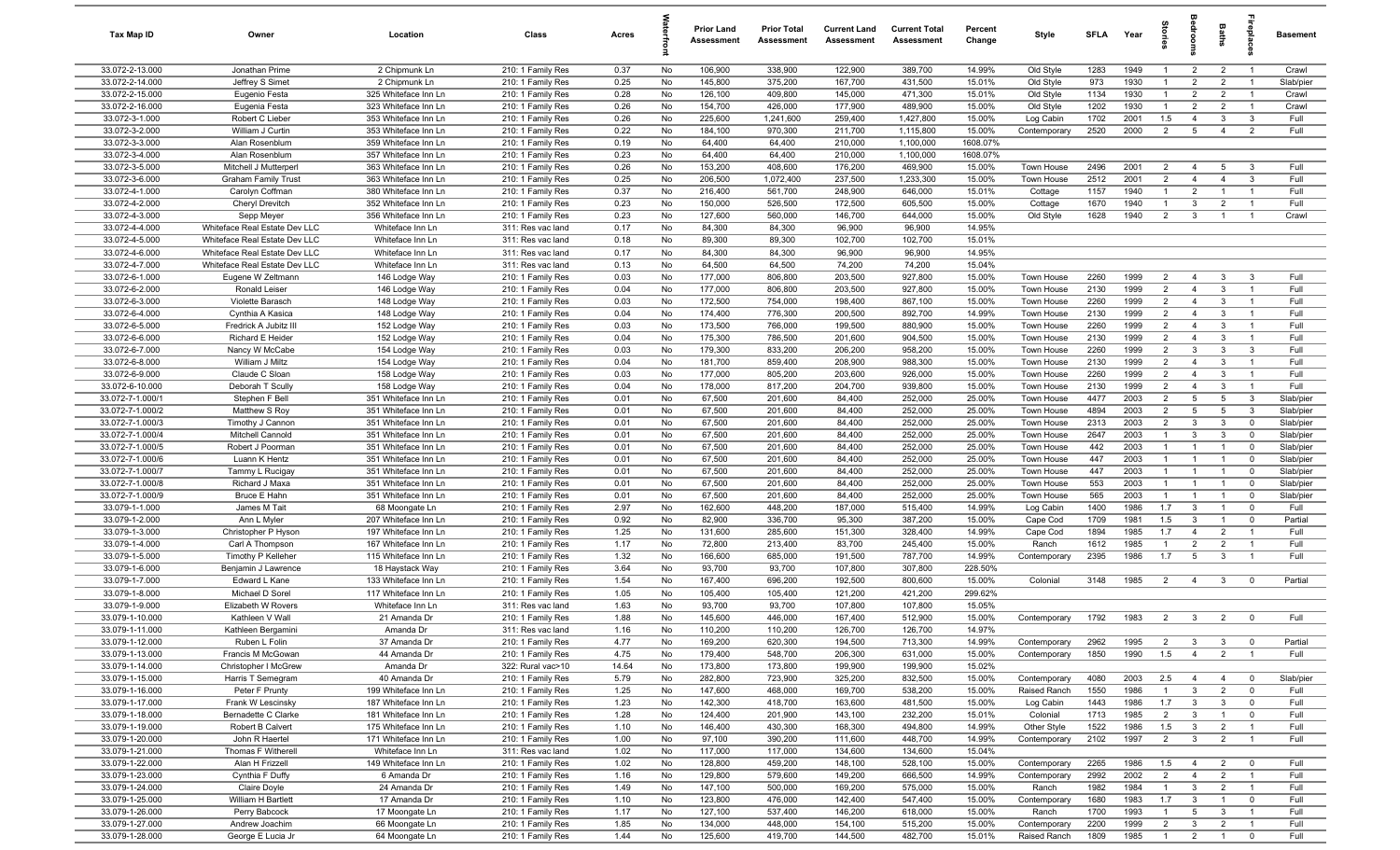| Tax Map ID                         | Owner                                              | Location                                   | Class                                  | Acres          |          | <b>Prior Land</b><br>Assessment | <b>Prior Total</b><br>Assessment | <b>Current Land</b><br>Assessment | <b>Current Total</b><br><b>Assessment</b> | Percent<br>Change | Style                        | SFLA         | Year           | tories                           | ledroo                           | Baths                            |                                  | <b>Basement</b> |
|------------------------------------|----------------------------------------------------|--------------------------------------------|----------------------------------------|----------------|----------|---------------------------------|----------------------------------|-----------------------------------|-------------------------------------------|-------------------|------------------------------|--------------|----------------|----------------------------------|----------------------------------|----------------------------------|----------------------------------|-----------------|
| 33.079-1-29.000                    | Peggy J LaBarge                                    | 58 Moongate Ln                             | 210: 1 Family Res                      | 1.82           | No       | 149,100                         | 354,100                          | 171,500                           | 407,200                                   | 15.00%            | Contemporary                 | 1280         | 2003           | $\overline{1}$                   | $\overline{1}$                   | $\overline{1}$                   | $\overline{1}$                   | Partial         |
| 33.079-1-30.000                    | Gregory J Wroclawski                               | Moongate Ln                                | 311: Res vac land                      | 1.32           | No       | 121,900                         | 121,900                          | 140,200                           | 140,200                                   | 15.01%            |                              |              |                |                                  |                                  |                                  |                                  |                 |
| 33.079-1-31.000                    | Joseph J Martens                                   | 52 Moongate Ln                             | 210: 1 Family Res                      | 1.07           | No       | 122,700                         | 396,700                          | 141,100                           | 456,200                                   | 15.00%            | Cape Cod                     | 1606         | 1988           | 1.7                              | $\overline{\mathbf{3}}$          | $\overline{1}$                   | $\overline{0}$                   | Full            |
| 33.079-1-32.000                    | <b>Edmund Meister</b>                              | 46 Moongate Ln                             | 210: 1 Family Res                      | 1.18           | No       | 133,500                         | 368,400                          | 153,600                           | 423,700                                   | 15.01%            |                              |              |                |                                  |                                  |                                  |                                  |                 |
| 33.079-1-33.000<br>33.079-1-34.000 | Chris McGrew<br>Gregory J Wroclawski               | 32 Moongate Ln<br>29 Moongate Ln           | 210: 1 Family Res<br>210: 1 Family Res | 1.13<br>1.43   | No<br>No | 160,400<br>164,900              | 430,000<br>608,500               | 184,500<br>189,700                | 459,500<br>699,800                        | 6.86%<br>15.00%   | Contemporary<br>Contemporary | 1725<br>3324 | 1985<br>1986   | 1.5<br>$\overline{2}$            | $\mathbf{3}$<br>$\overline{4}$   | $\overline{1}$<br>$\overline{2}$ | $\overline{1}$                   | Full<br>Full    |
| 33.079-1-35.000                    | Jeffrey P Laurent                                  | 33 Moongate Ln                             | 210: 1 Family Res                      | 1.35           | No       | 126,300                         | 460,300                          | 145,200                           | 529,300                                   | 14.99%            | Contemporary                 | 1566         | 1987           | 1.5                              | $\mathbf{3}$                     | $\overline{2}$                   | $\overline{1}$                   | Full            |
| 33.079-1-36.000                    | <b>Bruce C Long</b>                                | 35 Moongate Ln                             | 210: 1 Family Res                      | 3.64           | No       | 276,700                         | 723,500                          | 318,200                           | 832,000                                   | 15.00%            | Colonial                     | 2596         | 1987           | $\overline{2}$                   | $\mathbf{3}$                     | $\overline{2}$                   | $\overline{1}$                   | Full            |
| 33.079-1-38.000                    | Robert B Hanna                                     | 39 Moongate Ln                             | 210: 1 Family Res                      | 4.30           | No       | 117,600                         | 432,800                          | 135,200                           | 497,700                                   | 15.00%            | Contemporary                 | 2576         | 2001           | $\overline{2}$                   | $\overline{4}$                   | -3                               | $\overline{1}$                   | Full            |
| 33.079-1-39.000                    | Lois A Dinicola                                    | 57 Moongate Ln                             | 210: 1 Family Res                      | 1.51           | No       | 99,600                          | 379,500                          | 114,500                           | 436,400                                   | 14.99%            | Contemporary                 | 1851         | 1990           | $\overline{2}$                   | $\mathbf{3}$                     | $\overline{2}$                   | $\overline{1}$                   | Full            |
| 33.079-1-40.000                    | Thomas A Angulot                                   | 70 Moongate Ln                             | 210: 1 Family Res                      | 1.01           | No       | 113,900                         | 389,500                          | 131,000                           | 447,900                                   | 14.99%            | Log Cabin                    | 1528         | 1988           | 1.5                              | 3                                | $\overline{1}$                   | $\overline{1}$                   | Crawl           |
| 34.000-2-5.000                     | Raymond C Prime Jr                                 | NYS Route 86                               | 260: Seasonal res                      | 11.50          | No       | 55,100                          | 90,500                           | 63,400                            | 104,100                                   | 15.03%            | Old Style                    | 1420         | 1900           | $\overline{2}$                   | $\mathbf{3}$                     | $\overline{1}$                   | $\overline{1}$                   | Crawl           |
| 34.000-2-6.000                     | Raymond C Prime Jr                                 | NYS Route 86                               | 322: Rural vac>10                      | 16.70          | No       | 12,000                          | 12,000                           | 13,800                            | 13,800                                    | 15.00%            |                              |              |                |                                  |                                  |                                  |                                  |                 |
| 34.000-2-7.000                     | Michael VW Bergamini                               | NYS Route 86                               | 311: Res vac land                      | 3.60           | No       | 10,600                          | 10,600                           | 12,200                            | 12,200                                    | 15.09%            |                              |              |                |                                  |                                  |                                  |                                  |                 |
| 34.000-2-10.005                    | Ora K Smith                                        | 298 Mount Whitney Way                      | 240: Rural res                         | 48.07          | No       | 309,700                         | 834,600                          | 356,200                           | 959,800                                   | 15.00%            | Old Style                    | 4217         | 1949           | $\overline{2}$                   | $\overline{7}$                   | $\overline{7}$                   | $\mathbf{3}$                     | Full            |
| 34.000-2-11.000                    | Barbara S Cole                                     | 313 Mount Whitney Way                      | 280: Multiple res                      | 0.70           | No       | 71,800                          | 362,300                          | 82,500                            | 416,600                                   | 14.99%            | Old Style                    | 2145         | 1930           | $\overline{2}$                   | $\overline{4}$                   | 3                                | $\overline{1}$                   | Partial         |
| 34.000-2-12.100                    | Ruth M Prime                                       | 299 Mount Whitney Way                      | 210: 1 Family Res                      | 9.50           | No       | 155,800                         | 477,500                          | 179,100                           | 549,100                                   | 14.99%            | Ranch                        | 2797         | 1951           | -1                               | $\overline{4}$                   | $\overline{4}$                   | $\overline{2}$                   | Full            |
| 34.000-2-12.200<br>34.000-2-13.000 | <b>Robert Reynolds</b><br>McLenathan Bay Assoc LLC | 297 Mount Whitney Way<br>Mount Whitney Way | 210: 1 Family Res                      | 1.00<br>174.39 | No<br>No | 81,100<br>564,400               | 274,600<br>564,400               | 93,300<br>649,100                 | 315,800<br>649,100                        | 15.00%<br>15.01%  | Split Level                  | 1958         | 1978           | -1                               | $\overline{4}$                   | $\mathbf{3}$                     | $\overline{1}$                   | Partial         |
| 34.000-2-14.100                    | Michael VW Bergamini                               | NYS Route 86                               | 322: Rural vac>10<br>240: Rural res    | 45.72          | No       | 106,400                         | 182,000                          | 122,400                           | 209,300                                   | 15.00%            | Old Style                    | 1937         | 1940           | $\overline{2}$                   | $\overline{\mathbf{3}}$          | $\overline{1}$                   | $\mathbf 0$                      | Crawl           |
| 34.000-2-14.200                    | Sharon B Presutti                                  | NYS Route 86                               | 322: Rural vac>10                      | 45.72          | No       | 106,400                         | 106,400                          | 122,400                           | 122,400                                   | 15.04%            |                              |              |                |                                  |                                  |                                  |                                  |                 |
| 34.000-2-14.300                    | Patricia D Wheeler                                 | NYS Route 86                               | 322: Rural vac>10                      | 45.72          | No       | 106,400                         | 106,400                          | 122,400                           | 122,400                                   | 15.04%            |                              |              |                |                                  |                                  |                                  |                                  |                 |
| 41.000-1-5.000                     | Dana J Peryea                                      | NYS Route 86                               | 311: Res vac land                      | 10.00          | No       | 16,800                          | 16,800                           | 19,700                            | 19,700                                    | 17.26%            |                              |              |                |                                  |                                  |                                  |                                  |                 |
| 41.000-1-6.000                     | Dana J Peryea                                      | NYS Route 86                               | 311: Res vac land                      | 10.00          | No       | 16,800                          | 16,800                           | 19,700                            | 19,700                                    | 17.26%            |                              |              |                |                                  |                                  |                                  |                                  |                 |
| 41.000-1-7.000                     | Dana J Peryea                                      | NYS Route 86                               | 311: Res vac land                      | 10.00          | No       | 16,800                          | 16,800                           | 19,700                            | 19,700                                    | 17.26%            |                              |              |                |                                  |                                  |                                  |                                  |                 |
| 41.000-1-8.000                     | Dana J Peryea                                      | NYS Route 86                               | 311: Res vac land                      | 10.00          | No       | 16,800                          | 16,800                           | 19,700                            | 19,700                                    | 17.26%            |                              |              |                |                                  |                                  |                                  |                                  |                 |
| 41.000-1-18.000                    | Hunt Family Trust                                  | NYS Route 86                               | 260: Seasonal res                      | 95.00          | No       | 66,100                          | 102,700                          | 77,700                            | 120,700                                   | 17.53%            | Cottage                      | 648          | 1940           | $\overline{1}$                   | $\overline{1}$                   | $\mathbf{0}$                     | $\overline{0}$                   | Slab/pier       |
| 41.000-1-34.000                    | Curtis A Reynolds                                  | NYS Route 86                               | 312: Vac w/imprv                       | 40.00          | No       | 43,500                          | 84,200                           | 51,100                            | 68,000                                    | $-19.24%$         |                              |              |                |                                  |                                  |                                  |                                  |                 |
| 41.001-1-5.000                     | Craig B Dumond                                     | 72 Ray Brook Rd                            | 240: Rural res                         | 24.96          | No       | 73,300                          | 317,100                          | 86,100                            | 372,600                                   | 17.50%            | Log Cabin                    | 2826         | 1970           | $\overline{2}$                   | $\overline{4}$                   | $\overline{2}$                   | $\overline{1}$                   | Full            |
| 41.001-1-7.000                     | Charles E Damp III                                 | 78 Ray Brook Rd                            | 210: 1 Family Res                      | 1.04           | No       | 35,700                          | 138,100                          | 42,000                            | 162,300                                   | 17.52%            | Old Style                    | 1730         | 1910           | 1.5                              | $\overline{2}$                   | $\overline{1}$                   | $\mathbf 0$                      | Full            |
| 41.001-1-8.000                     | Leonard J Callaghan                                | 58 Ray Brook Rd                            | 210: 1 Family Res                      | 0.80           | No       | 31,200                          | 104,600                          | 36,700                            | 122,900                                   | 17.50%            | Cottage                      | 1170         | 1930           | 1.5                              | $\mathbf{3}$                     | $\overline{1}$                   | $\mathbf 0$                      | Full            |
| 41.001-1-9.000<br>41.001-1-10.000  | Michelle Callaghan                                 | Ray Brook Rd<br>50 Ray Brook Rd            | 210: 1 Family Res                      | 0.60<br>0.30   | No<br>No | 27,500<br>18,200                | 87,500<br>108,500                | 32,300<br>21,400                  | 102,800<br>127,500                        | 17.49%<br>17.51%  | Bungalow                     | 1024<br>1113 | 1920<br>1955   | $\overline{1}$<br>$\overline{1}$ | $\overline{1}$<br>$\overline{2}$ | $\overline{1}$<br>$\overline{1}$ | $\overline{1}$<br>$\overline{1}$ | Crawl<br>Full   |
| 41.001-1-11.000                    | Carla L Bowman<br>Norman E Warner                  | 48 Ray Brook Rd                            | 210: 1 Family Res<br>260: Seasonal res | 2.00           | No       | 38,800                          | 142,000                          | 45,500                            | 166,800                                   | 17.46%            | Ranch<br>Old Style           | 1728         | 1930           | $\overline{2}$                   | $\mathbf{3}$                     | $\overline{1}$                   | $\overline{1}$                   | Full            |
| 41.001-1-12.000                    | Amy J Richardson                                   | 46 Ray Brook Rd                            | 210: 1 Family Res                      | 0.10           | No       | 7,600                           | 70,100                           | 9,000                             | 82,400                                    | 17.55%            | Ranch                        | 1014         | 1970           | $\overline{1}$                   | $\overline{2}$                   | $\overline{1}$                   | $\mathbf 0$                      | Partial         |
| 41.001-1-13.001                    | James E Lapan                                      | Ray Brook Rd                               | 314: Rural vac<10                      | 1.10           | No       | 3,900                           | 3,900                            | 4,600                             | 4,600                                     | 17.95%            |                              |              |                |                                  |                                  |                                  |                                  |                 |
| 41.001-1-14.000                    | Hyde PJ & Son Inc                                  | 20 Ray Brook Rd                            | 330: Vacant comm                       | 16.80          | No       | 67,200                          | 67,200                           | 82,300                            | 82,300                                    | 22.47%            |                              |              |                |                                  |                                  |                                  |                                  |                 |
| 41.001-1-15.000                    | William F Brainerd                                 | 862 NYS Route 86                           | 423: Snack bar                         | 1.10           | No       | 126,400                         | 281,000                          | 154,800                           | 344,200                                   | 22.49%            |                              |              |                |                                  |                                  |                                  |                                  |                 |
| 41.001-1-16.000                    | Peter L Gladd                                      | 6 Ray Brook Rd                             | 210: 1 Family Res                      | 2.80           | No       | 41,500                          | 151,300                          | 48,800                            | 177,800                                   | 17.51%            | Ranch                        | 1232         | 1992           | - 1                              | $\overline{2}$                   | $\overline{1}$                   | $\mathbf 0$                      | Full            |
| 41.001-1-17.000                    | Edward J Dukett                                    | 867 NYS Route 86                           | 421: Restaurant                        | 2.60           | No       | 103,500                         | 216,600                          | 126,800                           | 265,300                                   | 22.48%            |                              |              |                |                                  |                                  |                                  |                                  |                 |
| 41.001-1-18.100                    | Ca-Pro Associates Inc                              | 889 NYS Route 86                           | 449: Warehouse                         | 3.13           | No       | 62,400                          | 338,800                          | 76,400                            | 415,000                                   | 22.49%            |                              |              |                |                                  |                                  |                                  |                                  |                 |
| 41.001-1-19.002                    | Virginia Queior                                    | 905 NYS Route 86                           | 210: 1 Family Res                      | 1.99           | No       | 38,500                          | 135,600                          | 45,200                            | 159,300                                   | 17.48%            | Ranch                        | 1315         | 1951           | $\overline{1}$                   | $\overline{2}$                   | $\overline{1}$                   | $\overline{1}$                   | Full            |
| 41.001-1-20.000                    | <b>Frank Wehs</b>                                  | 884 NYS Route 86                           | 311: Res vac land                      | 1.90           | No       | 33,900                          | 33,900                           | 39,800                            | 39,800                                    | 17.40%            |                              |              |                |                                  |                                  |                                  |                                  |                 |
| 41.001-1-21.110                    | Judith K Power                                     | 17 Ray Brook Rd                            | 210: 1 Family Res                      | 5.05           | No       | 48,400                          | 155,000                          | 56,800                            | 182,100                                   | 17.48%            | Old Style                    | 1975         | 1927           | $\overline{2}$                   | $\mathbf{3}$                     | $\overline{2}$                   | $\overline{\mathbf{0}}$          | Partial         |
| 41.001-1-21.120                    | Iron Mountain Partners LLC                         | 876 NYS Route 86                           | 464: Office bldg.                      | 5.45           | No       | 134,400                         | 134,400                          | 200,000                           | 400,000                                   | 197.62%           |                              |              |                |                                  |                                  |                                  |                                  |                 |
| 41.001-1-21.200<br>41.001-1-22.000 | <b>Thomas Lincoln</b>                              | 45 Ray Brook Rd                            | 210: 1 Family Res<br>210: 1 Family Res | 0.99<br>0.30   | No<br>No | 33,700<br>27,900                | 97,100<br>124,100                | 39,600<br>32,800                  | 114,100<br>145,800                        | 17.51%<br>17.49%  | Ranch<br>Ranch               | 912<br>1064  | 1979<br>1963   | $\overline{1}$<br>$\overline{1}$ | $\mathbf{3}$<br>$\overline{2}$   | $\overline{1}$                   | $\mathbf 0$                      | Full<br>Full    |
| 41.001-1-23.000                    | Carl L Majovski<br>John T Logan                    | 53 Ray Brook Rd<br>55 Ray Brook Rd         | 210: 1 Family Res                      | 1.00           | No       | 33,900                          | 95,800                           | 39,900                            | 112,600                                   | 17.54%            | Old Style                    | 909          | 1910           | $\overline{1}$                   | $\overline{2}$                   | $\overline{1}$                   | $\overline{0}$                   | Partial         |
| 41.001-1-24.000                    | Michael F Neale                                    | 65 Ray Brook Rd                            | 210: 1 Family Res                      | 0.80           | No       | 34,900                          | 187,600                          | 41,000                            | 220,400                                   | 17.48%            | Old Style                    | 1716         | 1910           | $\overline{2}$                   | $\mathbf{3}$                     | $\overline{2}$                   | $\mathbf 0$                      | Full            |
| 41.001-1-26.000                    | Jon W Sexton                                       | 90 Ray Brook Rd                            | 210: 1 Family Res                      | 0.20           | No       | 15,700                          | 53,000                           | 18,500                            | 62,300                                    | 17.55%            | Old Style                    | 1400         | 1920           | $\overline{2}$                   | $5\overline{5}$                  | $\overline{1}$                   | $\mathbf 0$                      | Full            |
| 41.001-1-27.000                    | Nicole P Simons                                    | 100 Ray Brook Rd                           | 210: 1 Family Res                      | 0.29           | No       | 16,900                          | 107,200                          | 19,900                            | 126,000                                   | 17.54%            | Old Style                    | 1229         | 1889           | $\overline{2}$                   | $\overline{\mathbf{3}}$          | $\overline{1}$                   | $\overline{0}$                   | Partial         |
| 41.001-1-28.000                    | Leslie A Lezak-LaPlante                            | 108 Ray Brook Rd                           | 210: 1 Family Res                      | 0.11           | No       | 13,000                          | 91,600                           | 15,200                            | 107,600                                   | 17.47%            | Old Style                    | 3642         | 1910           | $\overline{2}$                   | $\overline{4}$                   | $\overline{1}$                   | $\mathbf 0$                      | Full            |
| 41.001-1-31.000                    | Clada Arsenault                                    | Ray Brook Rd                               | 311: Res vac land                      | 0.80           | No       | 4,700                           | 4,700                            | 5,500                             | 5,500                                     | 17.02%            |                              |              |                |                                  |                                  |                                  |                                  |                 |
| 41.001-1-32.000                    | Jon R Fust                                         | 22 Riebel Way                              | 210: 1 Family Res                      | 1.60           | No       | 34,900                          | 80,100                           | 41,000                            | 94,100                                    | 17.48%            | Old Style                    | 1425         | 1923           | 1.7                              | $\mathbf{3}$                     | $\overline{1}$                   | $\mathbf 0$                      | Full            |
| 41.001-1-33.000                    | Warner C Deitz                                     | 14 Riebel Way                              | 210: 1 Family Res                      | 0.60           | No       | 27,800                          | 92,300                           | 32,700                            | 108,500                                   | 17.55%            | Cape Cod                     | 1170         | 1941           | 1.5                              | $\overline{3}$                   | $\overline{2}$                   | $\overline{1}$                   | Full            |
| 41.001-1-34.000                    | Forrest J Deitz                                    | 11 Riebel Way                              | 210: 1 Family Res                      | 1.20           | No       | 35,800                          | 128,100                          | 42,000                            | 150,500                                   | 17.49%            | Ranch                        | 1452         | 1970           | $\overline{1}$                   | $\overline{\mathbf{3}}$          | $\overline{1}$                   | $\overline{1}$                   | Full            |
| 41.001-1-35.110                    | Steven C Hilbert                                   | 900 NYS Route 86                           | 411: Apartment                         | 2.70           | No       | 83,200                          | 195,400                          | 102,000                           | 239,400                                   | 22.52%            |                              |              |                |                                  |                                  |                                  |                                  |                 |
| 41.001-1-35.120                    | Forrest J Deitz                                    | 13 Riebel Way                              | 311: Res vac land                      | 3.36           | No       | 30,800                          | 30,800                           | 36,200                            | 36,200                                    | 17.53%            |                              |              |                |                                  |                                  |                                  |                                  |                 |
| 41.001-1-35.200                    | Gary C Riebel                                      | NYS Route 86                               | 311: Res vac land                      | 2.50           | No       | 18,600                          | 18,600                           | 21,900                            | 21,900                                    | 17.74%            |                              |              |                |                                  |                                  |                                  |                                  |                 |
| 41.001-1-36.000                    | Daniel Groves                                      | 1006 NYS Route 86                          | 210: 1 Family Res                      | 0.73           | No       | 33,300                          | 174,300                          | 39,100                            | 204,800                                   | 17.50%            | Contemporary                 | 2584         | 2000           |                                  | 2 4                              | $\overline{2}$                   | $\overline{0}$                   | Full            |
| 41.001-1-37.000<br>41.001-1-41.000 | Peggy F Hunt                                       | NYS Route 86<br>Ray Brook Rd               | 330: Vacant comm<br>311: Res vac land  | 4.10<br>26.40  | No<br>No | 60,900<br>26,200                | 60,900<br>26,200                 | 74,600<br>30,800                  | 74,600<br>30,800                          | 22.50%<br>17.56%  |                              |              |                |                                  |                                  |                                  |                                  |                 |
| 41.001-1-42.000                    | Craig B Dumond<br>Craig B Dumond                   | Ray Brook Rd                               | 311: Res vac land                      | 26.80          | No       | 26,700                          | 26,700                           | 31,400                            | 31,400                                    | 17.60%            |                              |              |                |                                  |                                  |                                  |                                  |                 |
| 41.001-1-44.000                    | William F Schoch                                   | 31 Pendergast Farm Way                     | 210: 1 Family Res                      | 3.60           | No       | 45,700                          | 190,200                          | 53,700                            | 223,500                                   | 17.51%            | Old Style                    | 1748         | 1910 1.7 4 2 0 |                                  |                                  |                                  |                                  | Partial         |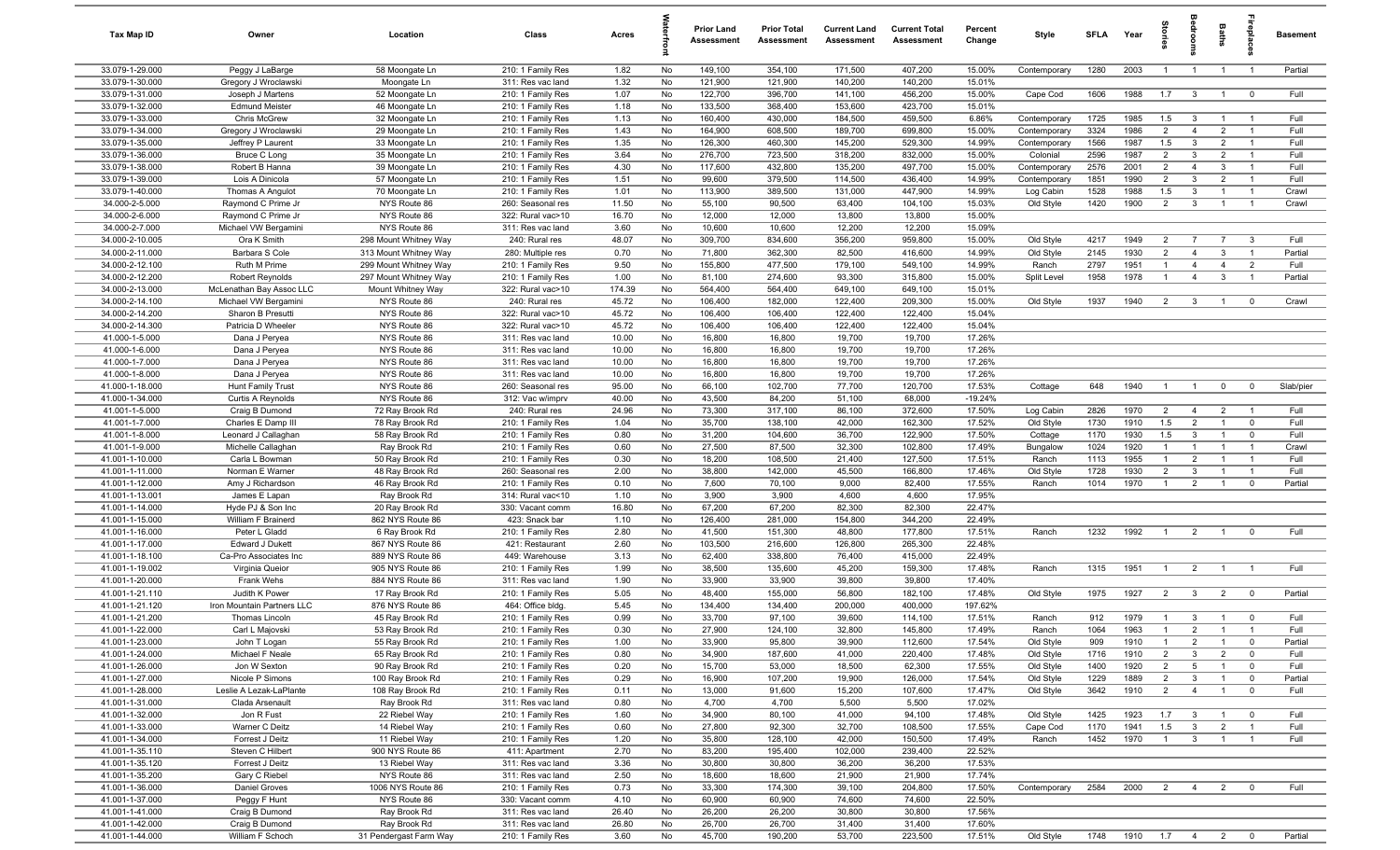| Tax Map ID                         | Owner                                           | Location                                      | Class                                  | Acres         |           | <b>Prior Land</b><br>Assessment | <b>Prior Total</b><br>Assessment | <b>Current Land</b><br>Assessment | <b>Current Total</b><br>Assessment | Percent<br>Change | Style              | <b>SFLA</b> | Year         | Stori                          | droom                            | Baths          | <b>G</b> bia                     | Basement       |
|------------------------------------|-------------------------------------------------|-----------------------------------------------|----------------------------------------|---------------|-----------|---------------------------------|----------------------------------|-----------------------------------|------------------------------------|-------------------|--------------------|-------------|--------------|--------------------------------|----------------------------------|----------------|----------------------------------|----------------|
| 41.001-1-46.002                    | Phillip C Capone                                | 22 Pendergast Farm Way                        | 210: 1 Family Res                      | 1.99          | No        | 38,600                          | 126,900                          | 45,300                            | 149,100                            | 17.49%            | Old Style          | 4054        | 1900         | $\overline{2}$                 | $5\overline{5}$                  | $\mathbf{3}$   | $\mathbf 0$                      | Partial        |
| 41.001-1-47.000                    | Gregory L Peacock                               | 38 Pendergast Farm Way                        | 312: Vac w/imprv                       | 7.40          | No        | 62,600                          | 83,300                           | 73,600                            | 97,900                             | 17.53%            |                    |             |              |                                |                                  |                |                                  |                |
| 41.001-1-48.000                    | Ronald A Harris                                 | 79 Pendergast Farm Way                        | 240: Rural res                         | 17.30         | No        | 65,500                          | 348,700                          | 76,900                            | 409,700                            | 17.49%            | Contemporary       | 2772        | 1962         | $\overline{2}$                 | $\overline{4}$                   | $\mathbf{3}$   | -1                               | Full           |
| 41.001-1-49.000<br>41.001-1-50.000 | Lynn Waickman                                   | 63 Pendergast Farm Way                        | 210: 1 Family Res                      | 5.30<br>3.50  | No<br>No  | 57,600<br>46,800                | 338,400<br>46,800                | 67,700<br>55,000                  | 397,600<br>55,000                  | 17.49%<br>17.52%  | Colonial           | 2550        | 1960         | $\overline{2}$                 | $\overline{4}$                   | $\overline{2}$ |                                  | Full           |
| 41.001-1-51.000                    | Lynn Waickman<br>Michale Glennon                | Pendergast Farm Way<br>47 Pendergast Farm Way | 311: Res vac land<br>240: Rural res    | 14.80         | No        | 58,200                          | 259,100                          | 68,300                            | 304,400                            | 17.48%            | Contemporary       | 2194        | 1977         | 2                              | $\mathbf{3}$                     | $\overline{2}$ | $\overline{1}$                   | Full           |
| 41.001-1-52.000                    | <b>Richard F Kasulke</b>                        | Pendergast Farm Way                           | 311: Res vac land                      | 26.40         | No        | 26,200                          | 26,200                           | 30,800                            | 30,800                             | 17.56%            |                    |             |              |                                |                                  |                |                                  |                |
| 41.001-2-1.000                     | Paul Tran                                       | 25 Bridget Ln                                 | 210: 1 Family Res                      | 3.04          | No        | 62,500                          | 378,000                          | 71,900                            | 434,700                            | 15.00%            | Contemporary       | 3120        | 2005         | 2                              | $\overline{4}$                   | $\mathbf{3}$   | $\overline{2}$                   | Full           |
| 41.001-2-2.000                     | Peter J Hahn                                    | 24 Bridget Ln                                 | 210: 1 Family Res                      | 2.83          | No        | 78,500                          | 356,000                          | 90,300                            | 409,400                            | 15.00%            |                    |             |              |                                |                                  |                |                                  |                |
| 41.001-2-3.000                     | James A Purner                                  | 23 Bridget Ln                                 | 210: 1 Family Res                      | 2.75          | No        | 78,200                          | 349,400                          | 89,900                            | 401,800                            | 15.00%            | Ranch              | 1712        | 2002         | $\overline{1}$                 | $\mathbf{3}$                     | $\overline{2}$ | $\overline{1}$                   | Full           |
| 41.001-2-4.000                     | <b>Edward Gibbs</b>                             | 11 Bridget Ln                                 | 210: 1 Family Res                      | 2.75          | No        | 81,200                          | 349,400                          | 93,400                            | 401,800                            | 15.00%            |                    |             |              |                                |                                  |                |                                  |                |
| 41.001-2-5.000                     | Henry FM Braidwood                              | 10 Bridget Ln                                 | 210: 1 Family Res                      | 0.86          | No        | 69,400                          | 336,000                          | 69,400                            | 336,000                            | 0.00%             | Ranch              | 1512        | 2003         | $\overline{1}$                 | $\mathbf{3}$                     | $\overline{2}$ | $\overline{0}$                   | Full           |
| 41.001-2-6.000                     | Richard C Bowen                                 | 16 Bridget Ln                                 | 210: 1 Family Res                      | 1.03          | No        | 86,700                          | 457,000                          | 99,700                            | 525,600                            | 15.01%            | Contemporary       | 1920        | 2002         | 2                              | $\mathbf{3}$                     | $\mathbf{3}$   | $\overline{1}$                   | Full           |
| 41.001-2-7.000                     | Bruce L ODell                                   | 36 Scarface Mountain Ln                       | 210: 1 Family Res                      | 1.12          | No        | 34,000                          | 258,000                          | 39,100                            | 296,700                            | 15.00%            | Raised Ranch       | 2736        | 2004         | $\overline{1}$                 | $\mathbf{3}$                     | $\overline{2}$ | $\overline{1}$                   | Full           |
| 41.001-2-8.000<br>41.001-2-9.000   | Donald D Heimer<br>Donald D Heimer              | 34 Ray Brook Rd<br>42 Ray Brook Rd            | 311: Res vac land<br>311: Res vac land | 1.55<br>1.08  | No<br>No  | 35,500<br>33,800                | 35,500<br>33,800                 | 40,800<br>38,900                  | 40,800<br>38,900                   | 14.93%<br>15.09%  |                    |             |              |                                |                                  |                |                                  |                |
| 41.001-2-10.000                    | Brian Gargano                                   | Ray Brook Rd                                  | 311: Res vac land                      | 0.80          | No        | 51,100                          | 51,100                           | 58,800                            | 58,800                             | 15.07%            |                    |             |              |                                |                                  |                |                                  |                |
| 41.001-2-11.000                    | Craig Dumond                                    | Ray Brook Rd                                  | 311: Res vac land                      | 1.34          | No        | 6,700                           | 6,700                            | 7,700                             | 7,700                              | 14.93%            |                    |             |              |                                |                                  |                |                                  |                |
| 41.001-2-12.000                    | Craig Dumond                                    | Ray Brook Rd                                  | 311: Res vac land                      | 0.99          | No        | 13,400                          | 13,400                           | 15,400                            | 15,400                             | 14.93%            |                    |             |              |                                |                                  |                |                                  |                |
| 41.001-2-13.000                    | Lawrence I Kring III                            | 29 Scarface Mountain Ln                       | 210: 1 Family Res                      | 1.49          | No        | 85,200                          | 291,100                          | 98,000                            | 334,800                            | 15.01%            | Contemporary       | 1440        | 2003         | 1.5                            | $\mathbf{3}$                     | $\overline{2}$ |                                  | Full           |
| 41.001-2-14.000                    | Donald D Heimer                                 | 33 Scarface Mountain Ln                       | 280: Multiple res                      | 1.06          | No        | 84,000                          | 314,500                          | 96,600                            | 361,700                            | 15.01%            | Log Cabin          | 2768        | 2002         | 2                              | $\overline{4}$                   | $\overline{2}$ | $\overline{1}$                   | Slab/pier      |
| 41.001-2-15.000                    | George E Hunt                                   | 44 Scarface Mountain Ln                       | 311: Res vac land                      | 0.97          | No        | 70,000                          | 70,000                           | 70,000                            | 70,000                             | 0.00%             |                    |             |              |                                |                                  |                |                                  |                |
| 41.001-2-16.000                    | James E Huneycutt Jr                            | Scarface Mountain Ln                          | 311: Res vac land                      | 2.80          | No        | 100,800                         | 100,800                          | 115,900                           | 115,900                            | 14.98%            |                    |             |              |                                |                                  |                |                                  |                |
| 41.001-2-17.000                    | Eric E Holmes                                   | 42 Scarface Mountain Ln                       | 210: 1 Family Res                      | 2.87          | No        | 61,800                          | 295,000                          | 71,100                            | 339,300                            | 15.02%            |                    |             |              |                                |                                  |                |                                  |                |
| 41.001-2-18.000                    | Robert Rath                                     | 22 Bridget Ln                                 | 210: 1 Family Res                      | 6.65          | No        | 63,800                          | 336,000                          | 73,400                            | 386,400                            | 15.00%            | Cape Cod           | 1908        | 2003         | 1.5                            | $\overline{3}$                   | $\overline{2}$ | $\overline{1}$                   | Full           |
| 41.002-2-3.000<br>41.002-4-1.000   | Dana J Peryea<br>Timothy J Russ                 | NYS Route 86<br>11 Knottingham Rd             | 322: Rural vac>10<br>260: Seasonal res | 70.30<br>0.20 | No<br>No  | 50,700<br>17,400                | 50,700<br>45,400                 | 59,600<br>20,400                  | 59,600<br>53,300                   | 17.55%<br>17.40%  | Cottage            | 360         | 1932         | $\overline{1}$                 | $\overline{1}$                   | $\overline{1}$ | $\overline{0}$                   | Slab/pier      |
| 41.002-4-2.200                     | Larry D Peryea                                  | 15 Knottingham Rd                             | 417: Cottages                          | 104.20        | Yes       | 406,500                         | 806,600                          | 498,000                           | 988,100                            | 22.50%            |                    |             |              |                                |                                  |                |                                  |                |
| 41.002-4-2.300                     | Dana J Peryea                                   | 1194 NYS Route 86                             | 240: Rural res                         | 11.94         | No        | 28,000                          | 87,400                           | 32,900                            | 102,700                            | 17.51%            |                    |             |              |                                |                                  |                |                                  |                |
| 41.002-4-3.015                     | Saranac Lake Golf Club                          | 1316 NYS Route 86                             | 553: Country club                      | 122.24        | No        | 336,000                         | 627,200                          | 411,600                           | 768,300                            | 22.50%            |                    |             |              |                                |                                  |                |                                  |                |
| 41.002-4-4.000                     | Larry D Peryea                                  | 37 Knottingham Rd                             | 220: 2 Family Res                      | 0.20          | Yes       | 15,600                          | 133,300                          | 18,300                            | 156,600                            | 17.48%            | Old Style          | 2100        | 1925         | $\overline{2}$                 | $\mathbf{3}$                     | $\overline{2}$ | 2                                | Partial        |
| 41.002-4-5.100                     | Saranac Lake Golf Club                          | NYS Route 86                                  | 553: Country club                      | 97.50         | No        | 109,200                         | 109,200                          | 133,800                           | 133,800                            | 22.53%            |                    |             |              |                                |                                  |                |                                  |                |
| 41.002-4-13.000                    | Daniel J Wikoff                                 | 1339 NYS Route 86                             | 473: Greenhouse                        | 1.10          | No        | 52,500                          | 84,600                           | 64,300                            | 103,600                            | 22.46%            |                    |             |              |                                |                                  |                |                                  |                |
| 41.002-4-14.000                    | <b>Starnet Design</b>                           | 1351 NYS Route 86                             | 449: Warehouse                         | 5.80          | No        | 128,800                         | 334,200                          | 157,800                           | 409,400                            | 22.50%            |                    |             |              |                                |                                  |                |                                  |                |
| 41.007-1-1.000                     | Adirondack Ventures LLC                         | 1057 NYS Route 86                             | 417: Cottages                          | 7.30          | No        | 161,000                         | 488,500                          | 197,200                           | 598,400                            | 22.50%            |                    |             |              |                                |                                  |                |                                  |                |
| 41.007-1-3.004<br>41.007-1-5.000   | John Cogar<br>Robert D Farrell                  | 1087 NYS Route 86<br>1082 NYS Route 86        | 472: Kennel / vet<br>210: 1 Family Res | 1.81<br>0.30  | No<br>No  | 129,400<br>15,600               | 454,200<br>49,300                | 158,500<br>18,300                 | 556,400<br>57,900                  | 22.50%<br>17.44%  | Cottage            | 558         | 1940         | $\overline{1}$                 | $\overline{1}$                   | $\overline{1}$ | $^{\circ}$                       | Partial        |
| 41.007-1-6.000                     | Charles F Post                                  | 1086 NYS Route 86                             | 210: 1 Family Res                      | 0.30          | No        | 24,400                          | 67,600                           | 28,600                            | 79,400                             | 17.46%            | Cottage            | 472         | 1951         | $\overline{1}$                 | 2                                | $\overline{1}$ | $\mathbf 0$                      | Crawl          |
| 41.007-1-7.000                     | David J Anteau                                  | Ray Brook Rd                                  | 210: 1 Family Res                      | 0.45          | No        | 24,700                          | 106,200                          | 29,000                            | 124,800                            | 17.51%            | Ranch              | 1107        | 1951         | $\overline{1}$                 | $\overline{2}$                   |                | - 1                              | Full           |
| 41.007-1-8.000                     | Frank J Friscia                                 | 321 Ray Brook Rd                              | 210: 1 Family Res                      | 0.26          | No        | 14,700                          | 83,400                           | 17,300                            | 98,000                             | 17.51%            | Ranch              | 720         | 1975         | $\overline{1}$                 | $\overline{2}$                   | $\overline{1}$ | $\overline{1}$                   | Full           |
| 41.007-1-9.000                     | David J Anteau                                  | 322 Ray Brook Rd                              | 417: Cottages                          | 2.90          | No        | 60,700                          | 202,900                          | 74,400                            | 248,600                            | 22.52%            |                    |             |              |                                |                                  |                |                                  |                |
| 41.007-1-10.000                    | Sandri Realty Inc                               | 1108 NYS Route 86                             | 486: Mini-mart                         | 1.30          | No        | 194,900                         | 336,100                          | 238,700                           | 411,700                            | 22.49%            |                    |             |              |                                |                                  |                |                                  |                |
| 41.007-1-12.000                    | Parkview @ Ticonderoga LLC                      | 1134 NYS Route 86                             | 444: Lumber yd/ml                      | 4.10          | No        | 248,000                         | 751,300                          | 303,800                           | 920,300                            | 22.49%            |                    |             |              |                                |                                  |                |                                  |                |
| 41.007-1-13.000                    | <b>Edward Yanchitis</b>                         | 1152 NYS Route 86                             | 417: Cottages                          | 1.80          | No        | 119,100                         | 275,900                          | 145,900                           | 338,000                            | 22.51%            |                    |             |              |                                |                                  |                |                                  |                |
| 41.007-1-14.000<br>41.007-1-15.000 | Edward L Yanchitis<br><b>Edward L Yanchitis</b> | 1153 NYS Route 86                             | 484: 1 use sm bld                      | 0.40<br>0.20  | No<br>No  | 126,000<br>1,900                | 255,500<br>1,900                 | 154,400<br>2,200                  | 313,000<br>2,200                   | 22.50%<br>15.79%  |                    |             |              |                                |                                  |                |                                  |                |
| 41.007-1-16.000                    | Robert L Weber                                  | NYS Route 86<br>1149 NYS Route 86             | 311: Res vac land<br>465: Prof. bldg.  | 3.64          | No        | 53,700                          | 300,000                          | 65,800                            | 367,500                            | 22.50%            |                    |             |              |                                |                                  |                |                                  |                |
| 41.007-1-17.000                    | Robert L Weber                                  | NYS Route 86                                  | 322: Rural vac>10                      | 13.73         | No        | 52,500                          | 52,500                           | 61,700                            | 61,700                             | 17.52%            |                    |             |              |                                |                                  |                |                                  |                |
| 41.007-1-18.110                    | Mary B Bickford                                 | 1159 NYS Route 86                             | 210: 1 Family Res                      | 2.16          | No        | 76,700                          | 135,500                          | 90,100                            | 159,200                            | 17.49%            | Ranch              | 1760        | 1952         | $\overline{1}$                 | $\mathbf{3}$                     | $\overline{2}$ | $\overline{1}$                   | Full           |
| 41.007-1-18.120                    | David L Bickford                                | 1161 NYS Route 86                             | 210: 1 Family Res                      | 1.04          | No        | 44,200                          | 197,100                          | 51,900                            | 231,600                            | 17.50%            | Ranch              | 1512        | 2003         | $\overline{1}$                 | $\mathbf{3}$                     | $\overline{2}$ | $\mathbf 0$                      | Full           |
| 41.007-1-18.200                    | David L Philo                                   | 1173 NYS Route 86                             | 415: Motel                             | 1.04          | No        | 147,300                         | 331,300                          | 180,400                           | 405,800                            | 22.49%            |                    |             |              |                                |                                  |                |                                  |                |
| 41.007-1-19.000                    | Larry D Peryea                                  | 1187 NYS Route 86                             | 210: 1 Family Res                      | 1.06          | No        | 28,200                          | 84,000                           | 33,100                            | 98,700                             | 17.50%            | Ranch              | 1820        | 1969         | $\mathbf{1}$                   | $\overline{\mathbf{3}}$          | $\overline{2}$ | $\overline{0}$                   | Partial        |
| 41.007-1-20.000                    | Ten Yards Holdings LLC                          | 1190 NYS Route 86                             | 431: Auto dealer                       | 1.50          | No        | 109,400                         | 560,000                          | 134,000                           | 672,000                            | 20.00%            |                    |             |              |                                |                                  |                |                                  |                |
| 41.007-2-1.000                     | Gary H McKay                                    | 41 Knottingham Rd                             | 210: 1 Family Res                      | 0.20          | No        | 23,900                          | 59,100                           | 28,000                            | 69,400                             | 17.43%            | Log Cabin          | 816         | 1915         | $\overline{1}$                 | $\overline{2}$                   |                | $\overline{1}$                   | Partial        |
| 41.007-2-2.000<br>41.007-2-3.000   | Gary McKay<br>Marvin A Young                    | 45 Knottingham Rd<br>47 Knottingham Rd        | 260: Seasonal res<br>260: Seasonal res | 0.10<br>0.20  | Yes<br>No | 12,300<br>14,700                | 39,400<br>40,900                 | 14,500<br>17,300                  | 46,300<br>48,100                   | 17.51%<br>17.60%  | Cottage<br>Cottage | 480<br>692  | 1930<br>1930 | $\mathbf{1}$<br>$\overline{1}$ | $\overline{1}$<br>$\overline{1}$ | $\overline{1}$ | $\overline{0}$<br>$\overline{1}$ | Crawl<br>Crawl |
| 41.007-2-4.000                     | <b>Edmund King</b>                              | Knottingham Rd                                | 323: Vacant rural                      | 1.80          | No        | 5,700                           | 5,700                            | 6,700                             | 6,700                              | 17.54%            |                    |             |              |                                |                                  |                |                                  |                |
| 41.007-2-5.000                     | Sebastianna Saccone                             | 1233 NYS Route 86                             | 270: Mfg housing                       | 1.90          | No        | 25,700                          | 62,300                           | 30,200                            | 73,200                             | 17.50%            |                    |             |              |                                |                                  |                |                                  |                |
| 41.007-2-6.110                     | Robert W Monaghan                               | NYS Route 86                                  | 311: Res vac land                      | 0.52          | No        | 21,700                          | 21,700                           | 25,500                            | 25,500                             | 17.51%            |                    |             |              |                                |                                  |                |                                  |                |
| 41.007-2-6.120                     | Charles E Cairns                                | 7 Bairn Way                                   | 210: 1 Family Res                      | 0.93          | No        | 31,900                          | 134,000                          | 37,400                            | 157,400                            | 17.46%            | Ranch              | 1008        | 1977         | $\overline{1}$                 | $\mathbf{3}$                     | $\overline{1}$ | $\overline{\mathbf{0}}$          | Full           |
| 41.007-2-6.200                     | Cathleen M Dugan                                | 18 Bairn Way                                  | 210: 1 Family Res                      | 1.17          | No        | 28,400                          | 97,800                           | 33,400                            | 114,900                            | 17.48%            | Old Style          | 1172        | 1949         | 1.7                            | $\overline{2}$                   | $\overline{1}$ | $\mathbf 0$                      | Partial        |
| 41.007-2-7.000                     | Richard W Barry                                 | 15 Bairn Way                                  | 210: 1 Family Res                      | 0.95          | No        | 32,500                          | 134,000                          | 38,100                            | 157,400                            | 17.46%            | Other Style        | 1656        | 1984         | 1.5                            | $\mathbf{3}$                     | $\mathbf{1}$   | $\overline{0}$                   | Crawl          |
| 41.007-2-8.000                     | Gail M Weeks                                    | 1285 NYS Route 86                             | 260: Seasonal res                      | 4.79          | No        | 44,200                          | 78,200                           | 51,900                            | 91,900                             | 17.52%            | Cottage            | 1264        | 1950         | $\overline{1}$                 | $\overline{1}$                   | $\mathbf{1}$   | $\overline{0}$                   | Crawl          |
| 41.007-2-9.000                     | Joseph P Hackett                                | 18 Brookside Dr                               | 210: 1 Family Res                      | 2.10          | No        | 43,900                          | 180,200                          | 51,500                            | 211,700                            | 17.48%            | Colonial           | 2282        | 1930         | 2                              | $\mathbf{3}$                     | $\overline{1}$ | $\overline{2}$                   | Full           |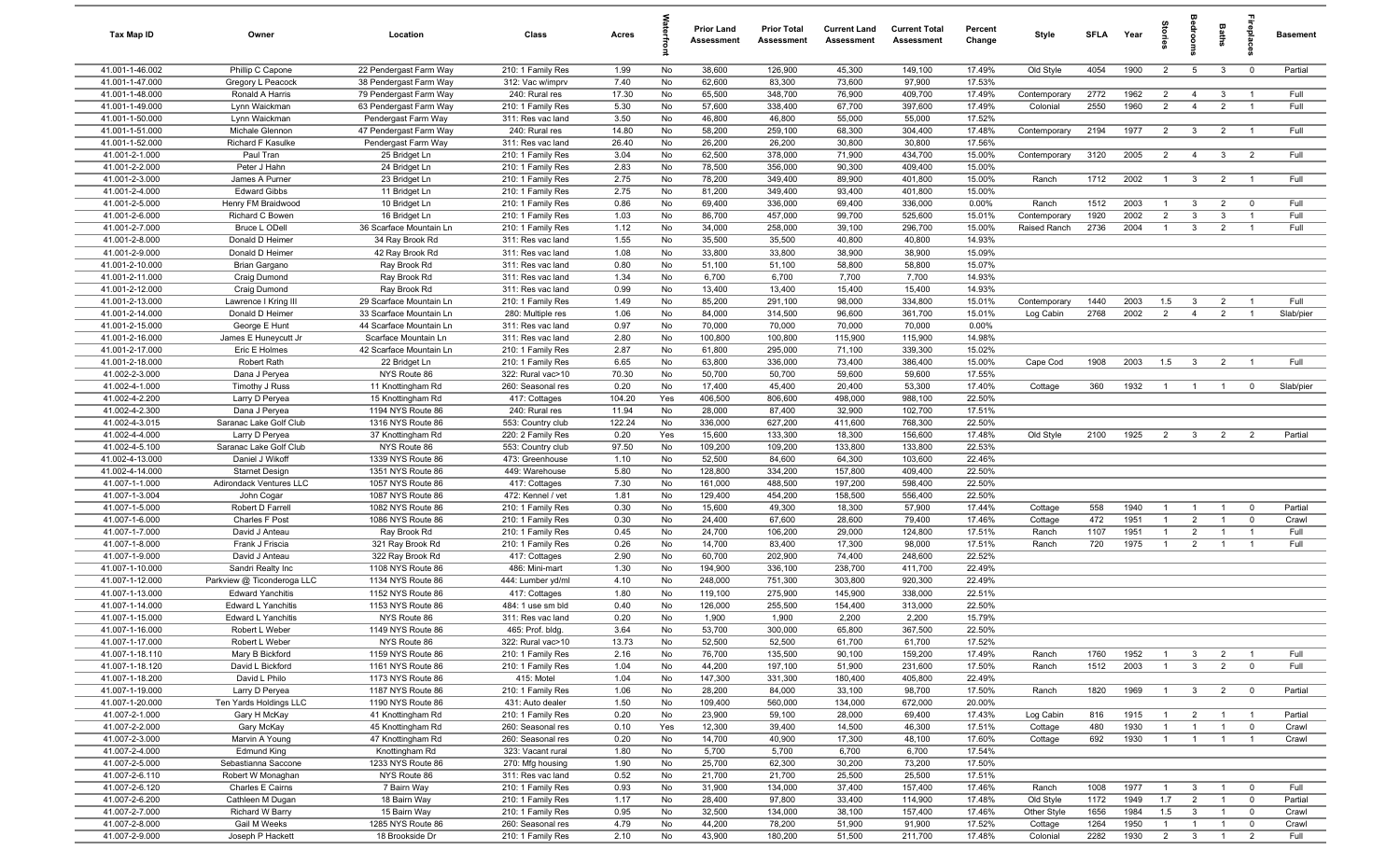| Tax Map ID                       | Owner                                         | Location                                 | Class                                  | Acres          |            | <b>Prior Land</b><br>Assessment | <b>Prior Total</b><br>Assessment | <b>Current Land</b><br><b>Assessment</b> | <b>Current Total</b><br><b>Assessment</b> | Percent<br>Change | Style                    | <b>SFLA</b>  | Year         | tories                           | eroo                             | Baths                   | ireplac                        | <b>Basement</b>    |
|----------------------------------|-----------------------------------------------|------------------------------------------|----------------------------------------|----------------|------------|---------------------------------|----------------------------------|------------------------------------------|-------------------------------------------|-------------------|--------------------------|--------------|--------------|----------------------------------|----------------------------------|-------------------------|--------------------------------|--------------------|
| 41.007-2-10.000                  | Dana J Peryea                                 | Knottingham Rd                           | 210: 1 Family Res                      | 0.16           | Yes        | 8,400                           | 20,400                           | 9,200                                    | 22,400                                    | 9.80%             |                          |              |              |                                  |                                  |                         |                                |                    |
| 41.007-3-1.000                   | Thomas R Doty                                 | 35 Wolf Pond Way                         | 210: 1 Family Res                      | 0.68           | No         | 25,400                          | 125,900                          | 29,800                                   | 147,900                                   | 17.47%            | Cape Cod                 | 1892         | 1963         | 1.5                              | $\overline{4}$                   | $\overline{2}$          | $\overline{0}$                 | Full               |
| 41.007-3-2.002                   | Douglas A Greenhut                            | 30 Wolf Pond Way                         | 210: 1 Family Res                      | 1.78           | Yes        | 25,800                          | 108,900                          | 30,400                                   | 128,000                                   | 17.54%            | Contemporary             | 1196         | 1988         | 1.5                              | $\mathbf{3}$                     | $\overline{1}$          | $\mathbf 0$                    | Full               |
| 41.007-3-3.002                   | Larry D Peryea                                | 22 Wolf Pond Way                         | 316: Wr vac w/imp                      | 1.50           | Yes        | 23,800                          | 26,200                           | 28,000                                   | 30,800                                    | 17.56%            |                          |              |              |                                  |                                  |                         |                                |                    |
| 41.007-3-3.110                   | Larry D Peryea                                | 25 Wolf Pond Way                         | 312: Vac w/imprv                       | 0.41           | No         | 16,800                          | 31,400                           | 19,700                                   | 36,900                                    | 17.52%            |                          |              |              |                                  |                                  |                         |                                |                    |
| 41.007-3-3.120                   | Larry D Peryea                                | 10 Wolf Pond Way                         | 210: 1 Family Res                      | 1.84           | Yes        | 16,800                          | 31,400                           | 19,700                                   | 36,900                                    | 17.52%            | Old Style                | 1149         | 1925         | 1.7                              | $\overline{2}$                   | $\overline{1}$          | $\mathbf 0$                    | Partial            |
| 41.007-3-3.150                   | Meagan Doty                                   | Wolf Pond Way                            | 312: Vac w/imprv                       | 0.38           | No         | 18,300                          | 32,500                           | 21,500                                   | 38,200                                    | 17.54%            |                          |              |              |                                  |                                  |                         |                                |                    |
| 41.007-3-3.200                   | Marcia A Doty                                 | Wolf Pond Way                            | 311: Res vac land                      | 0.16           | No         | 3,100                           | 3,100                            | 3,600                                    | 3,600                                     | 16.13%            |                          |              |              |                                  |                                  |                         |                                |                    |
| 41.007-4-1.000                   | Joan D Butler                                 | Wolf Pond Way                            | 311: Res vac land                      | 0.94           | No         | 23,800                          | 36,200                           | 42,500                                   | 42,500                                    | 17.40%            |                          |              |              |                                  |                                  |                         |                                |                    |
| 42.001-2-8.000<br>42.001-2-9.100 | Richard Rodzinski                             | Old Military Rd<br>571 Old Military Rd   | 311: Res vac land<br>240: Rural res    | 29.00<br>25.88 | No         | 136,600<br>637,900              | 136,600                          | 157,100<br>733,600                       | 157,100<br>3,220,000                      | 15.01%            |                          | 4233         | 1961         | $\overline{1}$                   | 6                                | $\overline{4}$          | $\mathbf{3}$                   | Full               |
| 42.001-2-10.100                  | Thomas H Connors<br>Matthew S Roy             | 62 Raven Way                             | 240: Rural res                         | 10.10          | No<br>No   | 168,000                         | 2,800,000<br>168,000             | 600,000                                  | 895,000                                   | 15.00%<br>432.74% | Contemporary<br>Cape Cod | 1008         | 2006         | 1.7                              | $\overline{1}$                   | $\overline{1}$          | $\mathbf{0}$                   | Full               |
| 42.001-2-10.200                  | Dorothy D Landon                              | Old Military Rd                          | 322: Rural vac>10                      | 11.57          | No         | 550,000                         | 550,000                          | 700,000                                  | 700,000                                   | 27.27%            |                          |              |              |                                  |                                  |                         |                                |                    |
| 42.001-2-15.100                  | Thomas H Connors                              | Old Military Rd                          | 322: Rural vac>10                      | 103.96         | No         | 112,000                         | 112,000                          | 650,000                                  | 650,000                                   | 480.36%           |                          |              |              |                                  |                                  |                         |                                |                    |
| 42.002-1-2.002                   | David F Devoe                                 | 62 Peninsula Way                         | 280: Multiple res                      | 6.19           | Yes        | 3,093,500                       | 5,154,400                        | 3,866,900                                | 6,443,000                                 | 25.00%            | Contemporary             | 7178         | 1996         | $\mathbf{3}$                     | 6                                | $5\overline{5}$         | - 5                            | Full               |
| 42.002-1-3.100                   | David Devoe                                   | Peninsula Way                            | 311: Res vac land                      | 1.51           | No         | 17,000                          | 17,000                           | 18,700                                   | 18,700                                    | 10.00%            |                          |              |              |                                  |                                  |                         |                                |                    |
| 42.002-1-3.200                   | <b>Placid Partners</b>                        | Peninsula Way                            | 311: Res vac land                      | 1.15           | No         | 15,300                          | 15,300                           | 16,800                                   | 16,800                                    | 9.80%             |                          |              |              |                                  |                                  |                         |                                |                    |
| 42.002-1-3.300                   | Margaret Devoe                                | Peninsula Way                            | 311: Res vac land                      | 1.63           | No         | 16,100                          | 16,100                           | 17,700                                   | 17,700                                    | 9.94%             |                          |              |              |                                  |                                  |                         |                                |                    |
| 42.002-1-3.400                   | <b>Placid Partners</b>                        | Peninsula Way                            | 311: Res vac land                      | 1.15           | No         | 15,500                          | 15,500                           | 17,000                                   | 17,000                                    | 9.68%             |                          |              |              |                                  |                                  |                         |                                |                    |
| 42.002-1-3.500                   | David F Devoe                                 | Peninsula Way                            | 313: Watrfrnt vac                      | 1.67           | Yes        | 99,500                          | 99,500                           | 124,400                                  | 124,400                                   | 25.03%            |                          |              |              |                                  |                                  |                         |                                |                    |
| 42.002-1-3.600                   | <b>Placid Partners</b>                        | Peninsula Way                            | 313: Watrfrnt vac                      | 1.68           | Yes        | 103,300                         | 103,300                          | 129,100                                  | 129,100                                   | 24.98%            |                          |              |              |                                  |                                  |                         |                                |                    |
| 42.002-1-3.700                   | David F Devoe                                 | Peninsula Way                            | 313: Watrfrnt vac                      | 1.22           | Yes        | 78,600                          | 78,600                           | 98,200                                   | 98,200                                    | 24.94%            |                          |              |              |                                  |                                  |                         |                                |                    |
| 42.002-1-3.800                   | <b>Placid Partners</b>                        | Peninsula Way                            | 313: Watrfrnt vac                      | 1.04           | Yes        | 91,500                          | 91,500                           | 114,400                                  | 114,400                                   | 25.03%            |                          |              |              |                                  |                                  |                         |                                |                    |
| 42.002-1-3.900                   | David F Devoe                                 | Peninsula Way                            | 313: Watrfrnt vac                      | 1.06           | Yes        | 69,000                          | 69,000                           | 86,200                                   | 86,200                                    | 24.93%            |                          |              |              |                                  |                                  |                         |                                |                    |
| 42.002-1-4.100                   | <b>Butler Real Estate Co</b>                  | Peninsula Way                            | 311: Res vac land                      | 2.38           | No         | 128,800                         | 128,800                          | 141,700                                  | 141,700                                   | 10.02%            |                          |              |              |                                  |                                  |                         |                                |                    |
| 42.002-1-4.200                   | <b>Butler Real Estate Co</b>                  | 23 Peninsula Way                         | 312: Vac w/imprv                       | 2.20           | No         | 133,100                         | 179,600                          | 146,400                                  | 197,600                                   | 10.02%            |                          |              |              |                                  |                                  |                         |                                |                    |
| 42.002-1-5.000                   | Shore Owners Assoc                            | Peninsula Way                            | 313: Watrfrnt vac                      | 1.01           | Yes        | 16,800                          | 16,800                           | 21,000                                   | 21,000                                    | 25.00%            |                          |              |              |                                  |                                  |                         |                                |                    |
| 42.002-1-6.000                   | Delphine S Winter                             | 146 Peninsula Way                        | 210: 1 Family Res                      | 1.10           | Yes        | 1,041,600                       | 2,688,000                        | 1,302,000                                | 2,688,000                                 | 0.00%             | Contemporary             | 3941         | 2002         | 1.7                              | $\overline{4}$                   | $\overline{4}$          | $\overline{4}$                 | Full               |
| 42.002-1-7.000                   | William R Berkley                             | Peninsula Way                            | 323: Vacant rural                      | 1.70           | No         | 48,000                          | 48,000                           | 55,200                                   | 55,200                                    | 15.00%            |                          |              |              |                                  |                                  |                         |                                |                    |
| 42.002-1-8.000                   | William R Berkley                             | Peninsula Way                            | 323: Vacant rural                      | 2.60           | No         | 115,900                         | 115,900                          | 133,300                                  | 133,300                                   | 15.01%            |                          |              |              |                                  |                                  |                         |                                |                    |
| 42.002-1-10.005                  | William Larzelere                             | 132 Peninsula Way                        | 280: Multiple res                      | 5.98           | Yes        | 1,464,600                       | 6,048,100                        | 1,830,700                                | 7,560,100                                 | 25.00%            | Log Cabin                | 1872         | 2000         | $\overline{2}$                   | $\mathbf{3}$                     | $\mathbf{3}$            |                                | Full               |
| 42.002-1-11.000                  | <b>Placid Partners</b>                        | Peninsula Way                            | 323: Vacant rural                      | 1.02           | Yes        | 94,600                          | 94,600                           | 118,200                                  | 118,200                                   | 24.95%            |                          |              |              |                                  |                                  |                         |                                |                    |
| 42.002-1-12.000                  | <b>Placid Partners</b>                        | Peninsula Way                            | 323: Vacant rural                      | 1.28           | Yes        | 94,100                          | 94,100                           | 117,600                                  | 117,600                                   | 24.97%            |                          |              |              |                                  |                                  |                         |                                |                    |
| 42.002-1-13.000                  | David F Devoe                                 | Peninsula Way                            | 323: Vacant rural                      | 2.29           | Yes        | 100,000                         | 100,000                          | 125,000                                  | 125,000                                   | 25.00%            |                          |              |              |                                  |                                  |                         | $\overline{1}$                 |                    |
| 42.002-2-1.000<br>42.002-2-2.000 | <b>Betty H Higgins</b>                        | 133 Ruisseaumont Way                     | 210: 1 Family Res                      | 2.50<br>3.90   | Yes        | 527,000                         | 2,000,000                        | 658,800                                  | 2,500,000                                 | 25.00%            | Old Style                | 5417<br>3468 | 1910<br>1930 | $\overline{2}$<br>$\overline{2}$ | $\overline{7}$<br>8              | $\overline{3}$<br>6     |                                | Partial<br>Partial |
| 42.002-2-3.110                   | Eve S Bogle<br><b>Appointive Trust</b>        | Ruisseaumont Way<br>44 Ruisseaumont Way  | 260: Seasonal res<br>210: 1 Family Res | 22.10          | Yes<br>Yes | 527,300<br>722,400              | 1,312,200<br>2,016,100           | 659,100<br>903,000                       | 1,640,200<br>2,520,100                    | 25.00%<br>25.00%  | Old Style<br>Mansion     | 9252         | 1910         | $\overline{2}$                   | 12                               | 8                       | $\overline{2}$<br>$\mathbf{3}$ | Full               |
| 42.002-2-3.120                   | Lake Placid Bldrs Group LLC                   | Ruisseaumont Way                         | 314: Rural vac<10                      | 9.20           | No         | 630,700                         | 630,700                          | 788,400                                  | 788,400                                   | 25.00%            |                          |              |              |                                  |                                  |                         |                                |                    |
| 42.002-2-3.210                   | John F Heimerdinger                           | 65 Ruisseaumont Way                      | 210: 1 Family Res                      | 16.70          | Yes        | 548,600                         | 840,000                          | 685,800                                  | 1,050,000                                 | 25.00%            | Ranch                    | 1399         | 1970         | $\overline{1}$                   | 5                                | $\overline{2}$          | $\overline{2}$                 | Full               |
| 42.002-2-3.220                   | Lake Placid Bldrs Group LLC                   | Ruisseaumont Way                         | 322: Rural vac>10                      | 34.32          | No         | 1,075,200                       | 1,075,200                        | 1,344,000                                | 1,344,000                                 | 25.00%            |                          |              |              |                                  |                                  |                         |                                |                    |
| 42.002-2-5.200                   | William H Grimditch Jr                        | Mount Whitney Way                        | 311: Res vac land                      | 10.96          | No         | 546,000                         | 546,000                          | 600,600                                  | 600,600                                   | 10.00%            |                          |              |              |                                  |                                  |                         |                                |                    |
| 42.002-2-6.003                   | <b>Bradford A Stephens</b>                    | 156 Mount Whitney Way                    | 240: Rural res                         | 65.32          | Yes        | 639,200                         | 1,281,500                        | 703,100                                  | 1,409,600                                 | 10.00%            | Log Cabin                | 3580         | 1931         | 1.5                              | $\overline{\mathbf{2}}$          | $\overline{2}$          | $\overline{2}$                 | Partial            |
| 42.002-2-8.121                   | Neil H Sullivan                               | <b>Terrace Way</b>                       | 322: Rural vac>10                      | 12.91          | No         |                                 |                                  | 408,000                                  | 408,000                                   |                   |                          |              |              |                                  |                                  |                         |                                |                    |
| 42.002-2-8.122                   | Neil H Sullivan                               | Terrace Way                              | 314: Rural vac<10                      | 3.90           | No         |                                 |                                  | 136,000                                  | 136,000                                   |                   |                          |              |              |                                  |                                  |                         |                                |                    |
| 42.002-2-8.200                   | Lake Placid Bldrs Group LLC                   | 25 Mount Whitney Way                     | 312: Vac w/imprv                       | 20.23          | No         | 51,500                          | 91,500                           | 56,700                                   | 100,700                                   | 10.05%            |                          |              |              |                                  |                                  |                         |                                |                    |
| 42.002-2-9.000                   | Barbara A Hail                                | NYS Route 86                             | 322: Rural vac>10                      | 22.41          | No         | 141,700                         | 141,700                          | 155,900                                  | 155,900                                   | 10.02%            |                          |              |              |                                  |                                  |                         |                                |                    |
| 42.002-2-10.001                  | Jack T Irvin                                  | Mount Whitney Way                        | 311: Res vac land                      | 1.60           | No         | 193,200                         | 193,200                          | 212,500                                  | 212,500                                   | 9.99%             |                          |              |              |                                  |                                  |                         |                                |                    |
| 42.002-2-11.003                  | Placid Gold LLC                               | NYS Route 86                             | 552: Golf course                       | 220.99         | No         | 2,620,800                       | 2,620,800                        | 3,620,800                                | 3,620,800                                 | 38.16%            |                          |              |              |                                  |                                  |                         |                                |                    |
| 42.002-2-12.001                  | <b>Richard Devita</b>                         | 48 Mount Whitney Way                     | 210: 1 Family Res                      | 1.53           | No         | 89,800                          | 392,000                          | 98,800                                   | 431,200                                   | 10.00%            | Contemporary             | 3524         | 2002         | $\overline{2}$                   | $\overline{\mathbf{3}}$          | $\overline{\mathbf{3}}$ | $\overline{1}$                 | Full               |
| 42.002-2-13.110                  | Placid Gold LLC                               | 62 Morningside Dr                        | 552: Golf course                       | 59.96          | No         | 569,100                         | 569,100                          | 750,000                                  | 750,000                                   | 31.79%            |                          |              |              |                                  |                                  |                         |                                |                    |
| 42.002-2-13.200                  | Lake Placid Company                           | Wilmington Rd                            | 323: Vacant rural                      | 0.14           | No         | 100                             | 100                              | 100                                      | 100                                       | 0.00%             |                          |              |              |                                  |                                  |                         |                                |                    |
| 42.002-2-13.300                  | Placid Gold LLC                               | Wilmington Rd                            | 311: Res vac land                      | 0.04           | No         | 100                             | 100                              | 100                                      | 100                                       | 0.00%             |                          |              |              |                                  |                                  |                         |                                |                    |
| 42.002-2-13.400                  | Placid Gold LLC                               | Wilmington Rd                            | 311: Res vac land                      | 0.50           | No         | 100                             | 100                              | 100                                      | 100                                       | 0.00%             |                          |              |              |                                  |                                  |                         |                                |                    |
| 42.002-2-14.000                  | William H Grimditch Jr                        | Wilmington Rd                            | 323: Vacant rural                      | 2.88           | No         | 6,500                           | 6,500                            | 7,200                                    | 7,200                                     | 10.77%            |                          |              |              |                                  |                                  |                         |                                |                    |
| 42.002-2-15.000                  | William K Kelly                               | 48 Mount Whitney Way<br>105 Mill Pond Dr | 210: 1 Family Res                      | 1.72           | No         | 182,500                         | 829,700                          | 200,800                                  | 912,700                                   | 10.00%            | Contemporary             | 3200<br>936  | 2000<br>1972 | $\overline{2}$<br>1.5            | $\overline{4}$<br>$\overline{1}$ | 3<br>$\overline{1}$     |                                | Full<br>Full       |
| 42.002-3-1.007                   | Michael Devlin                                |                                          | 280: Multiple res                      | 34.60          | No         | 170,200                         | 569,900                          | 212,800                                  | 712,400                                   | 25.00%            | Log Cabin                |              |              |                                  |                                  |                         |                                |                    |
| 42.002-3-2.000<br>42.002-3-4.100 | Lake Placid Vacation Corp<br>Martin L Perkins | Cummings Rd<br>31 Wesvalley Rd           | 330: Vacant comm<br>270: Mfg housing   | 15.80<br>3.12  | No<br>No   | 116,800<br>71,400               | 116,800<br>81,900                | 128,500<br>89,300                        | 128,500<br>102,400                        | 10.02%<br>25.03%  |                          |              |              |                                  |                                  |                         |                                |                    |
| 42.002-3-4.200                   | Phillip J Wilsey                              | 75 Wesvalley Rd                          | 483: Converted Res                     | 1.39           | No         | 139,400                         | 275,700                          | 160,400                                  | 317,100                                   | 15.02%            |                          |              |              |                                  |                                  |                         |                                |                    |
| 42.002-3-5.000                   | Lake Placid Vacation Corp                     | Wesvalley Rd                             | 330: Vacant comm                       | 20.10          | No         | 32,400                          | 32,400                           | 35,600                                   | 35,600                                    | 9.88%             |                          |              |              |                                  |                                  |                         |                                |                    |
| 42.002-3-6.000                   | Lake Placid Vacation Corp                     | Wesvalley Rd                             | 330: Vacant comm                       | 6.10           | No         | 19,300                          | 19,300                           | 21,200                                   | 21,200                                    | 9.84%             |                          |              |              |                                  |                                  |                         |                                |                    |
| 42.003-1-8.000                   | Matthew H Devlin                              | Averyville Ln                            | 311: Res vac land                      | 0.90           | No         | 29,000                          | 29,000                           | 36,200                                   | 36,200                                    | 24.83%            |                          |              |              |                                  |                                  |                         |                                |                    |
| 42.003-1-9.000                   | Matthew H Devlin                              | Averyville Ln                            | 311: Res vac land                      | 23.80          | No         | 25,100                          | 25,100                           | 31,400                                   | 31,400                                    | 25.10%            |                          |              |              |                                  |                                  |                         |                                |                    |
| 42.003-1-12.100                  | Andrea F Sears                                | 26 Hunter Way                            | 270: Mfg housing                       | 101.00         | No         | 96,800                          | 130,800                          | 111,300                                  | 150,400                                   | 14.98%            |                          |              |              |                                  |                                  |                         |                                |                    |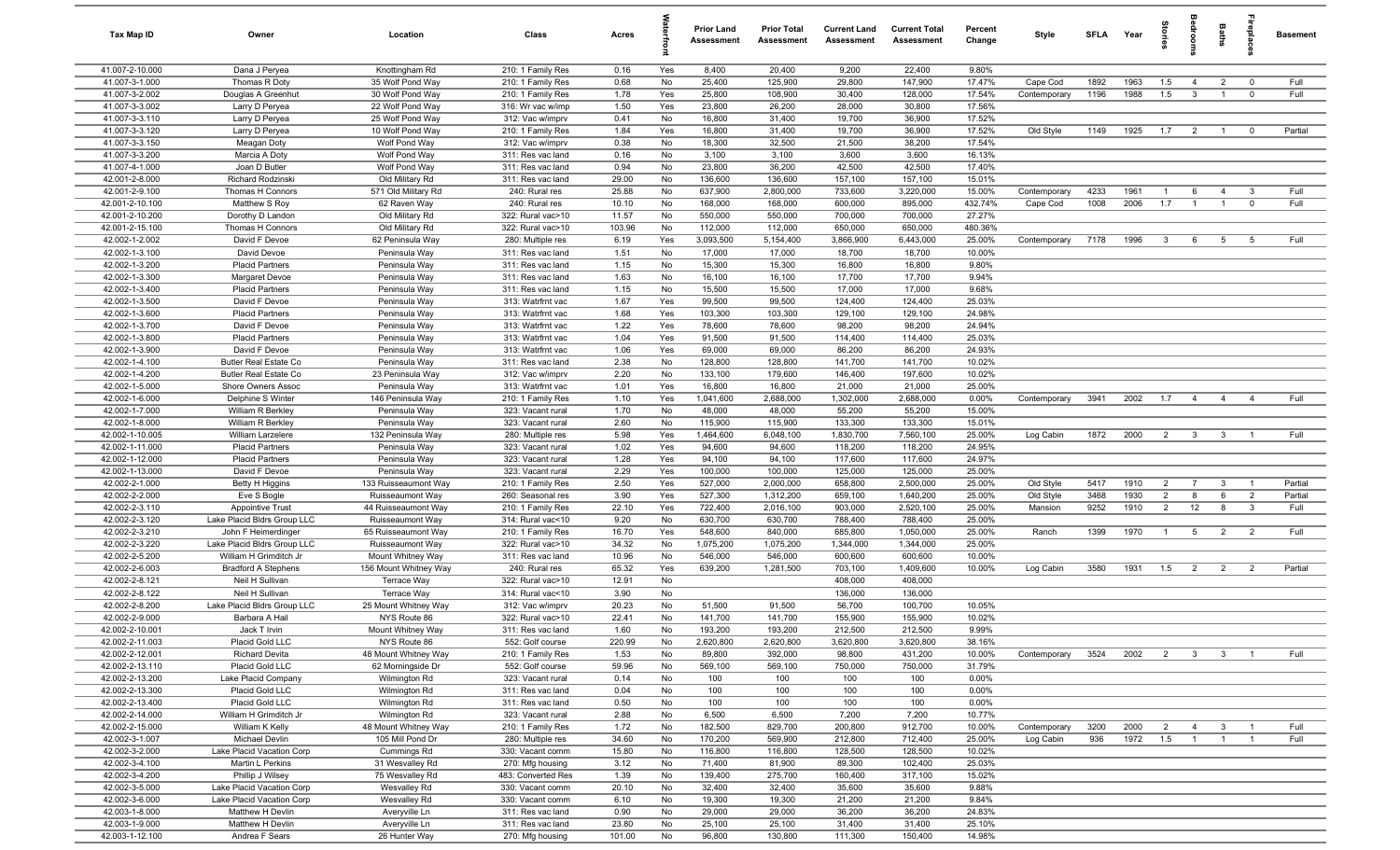| Tax Map ID                         | Owner                                | Location                                 | Class                                  | Acres         |          | <b>Prior Land</b><br>Assessment | <b>Prior Total</b><br>Assessment | <b>Current Land</b><br>Assessment | <b>Current Total</b><br>Assessment | Percent<br>Change | Style                        | <b>SFI A</b> | Year         | tories                           | edroo                          | Baths                          | ireplac                          | <b>Basement</b>   |
|------------------------------------|--------------------------------------|------------------------------------------|----------------------------------------|---------------|----------|---------------------------------|----------------------------------|-----------------------------------|------------------------------------|-------------------|------------------------------|--------------|--------------|----------------------------------|--------------------------------|--------------------------------|----------------------------------|-------------------|
| 42.003-1-12.200                    | Andrea F Sears                       | 105 Hunter Way                           | 210: 1 Family Res                      | 1.20          | No       | 65,400                          | 159,400                          | 75,200                            | 183,300                            | 14.99%            | Contemporary                 | 2493         | 1976         | 1.5                              | $\overline{7}$                 | $\overline{2}$                 | $\mathbf 0$                      | Full              |
| 42.003-1-14.000                    | Paul J Gutmann                       | 349 Averyville Ln                        | 210: 1 Family Res                      | 4.60          | No       | 94,700                          | 192,600                          | 108,900                           | 221,500                            | 15.01%            | Other Style                  | 1482         | 1980         | 1.5                              | $\overline{1}$                 | $\overline{1}$                 | $\overline{0}$                   | Full              |
| 42.003-1-15.000                    | Charles Langlois                     | Averyville Ln                            | 311: Res vac land                      | 1.01          | No       | 33,600                          | 33,600                           | 38,600                            | 38,600                             | 14.88%            |                              |              |              |                                  |                                |                                |                                  |                   |
| 42.003-1-16.000                    | Donald J Wylie                       | 365 Averyville Ln                        | 210: 1 Family Res                      | 0.40          | No       | 44,400                          | 89,600                           | 51,000                            | 103,000                            | 14.96%            | Ranch                        | 1439         | 1966         | $\overline{1}$                   | $\overline{2}$                 | $\overline{1}$                 | $\overline{\mathbf{0}}$          | Partial           |
| 42.003-1-17.000                    | Theresa LaLonde                      | 369 Averyville Ln                        | 210: 1 Family Res                      | 1.70          | No       | 29,200                          | 98,200                           | 33,500                            | 112,900                            | 14.97%            | Log Cabin                    | 1188         | 1966         | $\overline{1}$                   | 3                              | $\overline{1}$                 | $\mathbf 0$                      | Partial           |
| 42.003-1-19.000                    | Sean P Donovan                       | 385 Averyville Ln                        | 210: 1 Family Res                      | 1.50          | No       | 70,100                          | 184,000                          | 80,600                            | 211,600                            | 15.00%            | Other Style                  | 1696         | 1970         | 1.5                              | 3                              | $\overline{2}$                 | $\mathbf 0$                      | Full              |
| 42.003-1-20.000<br>42.003-1-21.000 | Karen Davidson<br>Suzanne B McSherry | Averyville Ln<br>360 Averyville Ln       | 311: Res vac land<br>210: 1 Family Res | 0.16<br>0.40  | No<br>No | 12,200<br>49,100                | 12,200<br>185,900                | 14,000<br>56,500                  | 14,000<br>213,800                  | 14.75%<br>15.01%  | Old Style                    | 1344         | 1890         | 1.7                              | $\overline{\mathbf{3}}$        | $\overline{2}$                 | $\overline{\mathbf{0}}$          | Partial           |
| 42.003-1-23.000                    | Hugh T Sweeney                       | 344 Averyville Ln                        | 210: 1 Family Res                      | 1.24          | No       | 85,600                          | 291,800                          | 98,500                            | 335,600                            | 15.01%            | Other Style                  | 2019         | 1976         | 1.5                              | $\overline{4}$                 | 2                              | $\overline{1}$                   | Full              |
| 42.003-1-24.002                    | Charles F Langlois                   | 354 Averyville Ln                        | 210: 1 Family Res                      | 1.28          | No       | 70,200                          | 191,200                          | 80,700                            | 219,900                            | 15.01%            | Ranch                        | 1592         | 1965         | $\overline{1}$                   | 3                              | $\overline{2}$                 | $\mathbf 0$                      | Partial           |
| 42.003-1-25.000                    | Philip McKinney                      | 346 Averyville Ln                        | 210: 1 Family Res                      | 0.84          | No       | 73,900                          | 235,300                          | 85,000                            | 270,600                            | 15.00%            | Ranch                        | 1564         | 1965         | $\overline{1}$                   | $\overline{2}$                 | $\overline{1}$                 | $\overline{1}$                   | Full              |
| 42.003-1-26.000                    | Philip K McKinney                    | Averyville Ln                            | 311: Res vac land                      | 0.38          | No       | 34,300                          | 34,300                           | 39,400                            | 39,400                             | 14.87%            |                              |              |              |                                  |                                |                                |                                  |                   |
| 42.003-1-27.000                    | Helen T Benedict                     | 340 Averyville Ln                        | 210: 1 Family Res                      | 1.25          | No       | 70,500                          | 193,900                          | 81,100                            | 223,000                            | 15.01%            | Log Cabin                    | 955          | 1988         | $\overline{1}$                   | $\overline{2}$                 | $\overline{2}$                 | $\overline{1}$                   | Full              |
| 42.003-1-28.000                    | Malcolm I Alford                     | 342 Averyville Ln                        | 210: 1 Family Res                      | 1.01          | No       | 55,600                          | 168,000                          | 63,900                            | 193,200                            | 15.00%            | Cottage                      | 810          | 1950         | $\mathbf{1}$                     | -1                             | $\overline{1}$                 | $\mathbf 0$                      | Partial           |
| 42.003-1-29.000                    | Donald A Nardiello Jr                | 334 Averyville Ln                        | 210: 1 Family Res                      | 8.40          | No       | 113,100                         | 283,200                          | 130,100                           | 325,700                            | 15.01%            | Cape Cod                     | 1080         | 1975         | 1.5                              | $\mathbf{3}$                   | $\overline{1}$                 | $\mathbf 0$                      | Full              |
| 42.003-1-30.000                    | Karen Davidson                       | 366 Averyville Ln                        | 210: 1 Family Res                      | 8.10          | No       | 69,300                          | 150,000                          | 79,700                            | 172,500                            | 15.00%            | Colonial                     | 1674         | 2002         | $\overline{2}$                   | $\overline{1}$                 | $\overline{1}$                 | $\mathbf 0$                      | Slab/pier         |
| 42.003-1-31.000                    | Donald A Nardiello                   | Averyville Ln                            | 322: Rural vac>10                      | 12.20         | No       | 96,700                          | 96,700                           | 111,200                           | 111,200                            | 14.99%            |                              |              |              |                                  |                                |                                |                                  |                   |
| 42.003-1-32.000                    | Caroline M Neu                       | 332 Averyville Ln                        | 260: Seasonal res                      | 2.20          | No       | 58,400                          | 79,700                           | 67,200                            | 91,700                             | 15.06%            | Cottage                      | 434          | 1950         | $\overline{1}$                   | $\mathbf 0$                    | $\mathbf 0$                    | $\mathbf 0$                      | Slab/pier         |
| 42.004-2-1.000                     | Henry Uihlein                        | Old Military Rd                          | 321: Abandoned ag                      | 158.30        | No       | 294,300                         | 294,300                          | 367,900                           | 367,900                            | 25.01%            |                              |              |              |                                  |                                |                                |                                  |                   |
| 42.004-2-2.015                     | Henry Uihlein                        | Old Military Rd                          | 321: Abandoned ag                      | 47.68         | No       | 136,400                         | 136,400                          | 170,500                           | 170,500                            | 25.00%            |                              |              |              |                                  |                                |                                |                                  |                   |
| 42.004-2-4.000                     | Favor R Smith<br>Philip G Dawson III | 52 Bear Cub Ln                           | 210: 1 Family Res                      | 30.30         | No       | 213,800                         | 448,000                          | 245,900                           | 515,200                            | 15.00%            | Contemporary                 | 3307         | 1976         | $\overline{2}$                   | $\overline{4}$                 | $\overline{2}$                 | $\overline{1}$                   | Partial           |
| 42.004-2-5.000<br>42.004-2-6.000   | Ronald A Riggi                       | Bear Cub Ln<br>116 Bear Cub Ln           | 311: Res vac land<br>240: Rural res    | 2.20<br>46.64 | No<br>No | 83,800<br>663,900               | 83,800<br>2,950,300              | 96,400<br>829,900                 | 96,400<br>3,687,900                | 15.04%<br>25.00%  | Contemporary                 | 3451         | 1989         | $\overline{1}$                   | $\mathbf{3}$                   | $\mathbf{3}$                   | $\mathbf{3}$                     | Partial           |
| 42.004-3-4.000                     | David E Heim                         | 132 Old Military Rd                      | 210: 1 Family Res                      | 4.60          | No       | 104,100                         | 177,100                          | 130,200                           | 221,400                            | 25.01%            | Old Style                    | 1170         | 1930         | $\overline{1}$                   | $\mathbf{3}$                   | $\overline{1}$                 | $\overline{1}$                   | Full              |
| 42.004-3-6.100                     | Rangeview Lake Placid LLC            | 5691 Cascade Rd                          | 322: Rural vac>10                      | 23.87         | No       | 1,000,000                       | 1,000,000                        | 1,250,000                         | 1,250,000                          | 25.00%            |                              |              |              |                                  |                                |                                |                                  |                   |
| 42.004-3-6.200                     | Kim A Marsha                         | Range View Way                           | 210: 1 Family Res                      | 2.88          | No       | 50,000                          | 195,000                          | 62,600                            | 243,800                            | 25.03%            | Ranch                        | 1964         | 1971         | $\overline{1}$                   | $\overline{2}$                 | $\overline{2}$                 | $\overline{1}$                   | Full              |
| 42.004-3-7.000                     | Kim A Marsha                         | Cascade Rd                               | 311: Res vac land                      | 0.10          | No       | 2,700                           | 2,700                            | 3,400                             | 3,400                              | 25.93%            |                              |              |              |                                  |                                |                                |                                  |                   |
| 42.004-3-8.100                     | Leland F Stanton                     | 5625 Cascade Rd                          | 433: Auto body                         | 1.84          | No       | 165,100                         | 434,300                          | 189,800                           | 499,400                            | 14.99%            |                              |              |              |                                  |                                |                                |                                  |                   |
| 42.004-3-8.200                     | Thomas A Angulot                     | 5643 Cascade Rd                          | 455: Dealer-prod.                      | 1.57          | No       | 155,800                         | 402,400                          | 179,200                           | 462,800                            | 15.01%            |                              |              |              |                                  |                                |                                |                                  |                   |
| 42.004-3-8.300                     | Douglas L Hoffman                    | 5659 Cascade Rd                          | 455: Dealer-prod.                      | 1.54          | No       | 141,900                         | 294,100                          | 163,200                           | 349,200                            | 18.74%            |                              |              |              |                                  |                                |                                |                                  |                   |
| 42.004-3-8.400                     | Charles M Story                      | Cascade Rd                               | 483: Converted Res                     | 1.23          | No       | 163,100                         | 487,100                          | 187,600                           | 560,200                            | 15.01%            |                              |              |              |                                  |                                |                                |                                  |                   |
| 42.004-3-9.000                     | Northern Highlights Inc              | 5621 Cascade Rd                          | 433: Auto body                         | 0.90          | No       | 142,800                         | 385,500                          | 164,200                           | 443,300                            | 14.99%            |                              |              |              |                                  |                                |                                |                                  |                   |
| 42.004-3-11.110                    | Henry Karl                           | Cascade Rd                               | 311: Res vac land                      | 5.84          | No       | 34,200                          | 34,200                           | 42,800                            | 42,800                             | 25.15%            |                              |              |              |                                  |                                |                                |                                  |                   |
| 42.004-3-11.120                    | Henry Karl                           | 52 Old Military Rd                       | 210: 1 Family Res                      | 1.09          | No       | 105,100                         | 227,400                          | 131,300                           | 250,000                            | 9.94%             | Contemporary                 | 1396         | 1985         | $\overline{1}$                   | $\mathbf{3}$                   | $\mathbf{3}$                   | $\overline{1}$                   | Full              |
| 42.004-3-11.130                    | Henry Karl                           | Cascade Rd                               | 312: Vac w/imprv                       | 0.82          | No       | 30,100                          | 47,800                           | 37,700                            | 59,800                             | 25.10%            |                              |              |              |                                  |                                |                                |                                  |                   |
| 42.004-3-11.200<br>42.004-3-12.100 | Cora Clark-Waterson                  | 45 Old Military Rd                       | 210: 1 Family Res                      | 1.50<br>0.48  | No<br>No | 83,500<br>66,500                | 177,600                          | 104,400                           | 222,000                            | 25.00%<br>7.22%   | Ranch                        | 1344<br>2410 | 1987<br>1930 | $\overline{1}$<br>1.7            | $\mathbf{3}$<br>$\overline{4}$ | $\overline{2}$<br>2            | $\mathbf 0$<br>$\mathbf 0$       | Full<br>Slab/pier |
| 42.004-3-12.200                    | Henry Karl<br>Andre Karl             | 48 Old Military Rd<br>42 Old Military Rd | 210: 1 Family Res<br>210: 1 Family Res | 0.95          | No       | 89,600                          | 139,900<br>184,800               | 83,100<br>112,000                 | 150,000<br>195,000                 | 5.52%             | Old Style<br>Ranch           | 2222         | 1972         | $\overline{1}$                   | $\overline{4}$                 | $\overline{2}$                 | $\overline{1}$                   | Full              |
| 42.004-3-13.000                    | Peter Meister                        | 39 Old Military Rd                       | 210: 1 Family Res                      | 1.10          | No       | 106,600                         | 238,000                          | 133,300                           | 297,500                            | 25.00%            | Ranch                        | 1040         | 1970         | $\overline{1}$                   | $5\overline{5}$                | $\overline{2}$                 | $\overline{1}$                   | Full              |
| 42.004-3-15.000                    | Eugene G Myer                        | 33 John Brown Rd                         | 210: 1 Family Res                      | 1.30          | No       | 100,400                         | 290,600                          | 125,400                           | 319,000                            | 9.77%             | Log Cabin                    | 1148         | 1985         | $\overline{1}$                   | $\mathbf{3}$                   | $\overline{1}$                 | $\mathbf 0$                      | Full              |
| 42.004-3-16.100                    | Clair E Bubb                         | 13 Old Military Rd                       | 210: 1 Family Res                      | 0.89          | No       | 76,700                          | 128,700                          | 95,900                            | 148,000                            | 15.00%            | Bungalow                     | 936          | 1922         | $\overline{1}$                   | $\mathbf{3}$                   | $\overline{1}$                 | $\mathbf 0$                      | Full              |
| 42.004-3-16.200                    | William A Izzo                       | 15 Old Military Rd                       | 210: 1 Family Res                      | 0.60          | No       | 105,500                         | 296,800                          | 131,900                           | 371,000                            | 25.00%            | Raised Ranch                 | 2128         | 1985         | $\overline{1}$                   | $\overline{2}$                 | $\overline{1}$                 | $\mathbf 0$                      | Full              |
| 42.004-3-17.000                    | Lawless E&J Holdings LLC             | 7 Old Military Rd                        | 210: 1 Family Res                      | 0.70          | No       | 84,600                          | 184,500                          | 105,700                           | 230,600                            | 24.99%            | Old Style                    | 1387         | 1890         | 1.7                              | 3                              |                                | $\mathbf 0$                      | Crawl             |
| 42.004-3-18.000                    | Sarah L Clark                        | 5 Old Military Rd                        | 210: 1 Family Res                      | 0.40          | No       | 62,200                          | 111,600                          | 77,700                            | 139,500                            | 25.00%            | Old Style                    | 1088         | 1920         | 1.7                              | 3                              | $\overline{2}$                 | $\mathbf 0$                      | Partial           |
| 42.004-3-19.000                    | Andre J Garso                        | 5493 Cascade Rd                          | 210: 1 Family Res                      | 0.40          | No       | 76,100                          | 211,800                          | 95,200                            | 264,800                            | 25.02%            | Raised Ranch                 | 2136         | 1978         | -1                               | 3                              | $\overline{2}$                 | $\Omega$                         | Full              |
| 42.004-3-20.000                    | J David Michaels                     | 49 John Brown Rd                         | 210: 1 Family Res                      | 2.10          | No       | 185,700                         | 362,100                          | 232,100                           | 452,600                            | 24.99%            |                              |              |              |                                  |                                |                                |                                  |                   |
| 42.004-3-21.110                    | David G Welch                        | 158 John Brown Rd                        | 210: 1 Family Res                      | 6.31          | No       | 281,700                         | 496,000                          | 324,000                           | 570,400                            | 15.00%            | Ranch                        | 864          | 1994         | $\overline{1}$                   | 2                              | $\overline{1}$                 |                                  | Full              |
| 42.004-3-21.120                    | Gregory M Harden                     | 170 John Brown Rd                        | 210: 1 Family Res                      | 5.46          | No       | 326,800                         | 1,118,000                        | 375,800                           | 1,285,700                          | 15.00%            | Contemporary                 | 2765         | 1995         | $\overline{2}$                   | $\mathbf{3}$                   | $\overline{2}$                 | $\overline{1}$                   | Full              |
| 42.004-3-21.130                    | Michael D Heidt                      | 204 John Brown Rd                        | 210: 1 Family Res                      | 7.42          | No       | 339,200                         | 903,100                          | 390,100                           | 1,038,600                          | 15.00%            | Contemporary                 | 3242         | 1998         | $\overline{2}$                   | $\mathbf{3}$                   | $\mathbf{3}$                   | $\overline{1}$                   | Full              |
| 42.004-3-21.140                    | Michael C Detraglia                  | 198 John Brown Rd                        | 210: 1 Family Res                      | 5.79<br>5.12  | No       | 262,700<br>369,000              | 1,226,200                        | 302,100<br>424,400                | 1,250,200                          | 1.96%             |                              |              |              |                                  |                                |                                |                                  |                   |
| 42.004-3-21.150<br>42.004-3-21.160 | Scott R Ford<br>R Scott Ford         | 206 John Brown Rd<br>34 John Brown Rd    | 280: Multiple res<br>210: 1 Family Res | 5.49          | No<br>No | 312,400                         | 1,674,500<br>947,600             | 359,200                           | 1,925,700<br>1,089,700             | 15.00%<br>15.00%  | Contemporary<br>Contemporary | 5280<br>1898 | 1995<br>1996 | $\overline{2}$<br>$\overline{1}$ | $\mathbf{3}$<br>$\overline{4}$ | $\mathbf{3}$<br>$\overline{3}$ | $\overline{1}$<br>$\overline{1}$ | Slab/pier<br>Full |
| 42.004-3-21.170                    | Graham Fraser                        | 54 John Brown Rd                         | 210: 1 Family Res                      | 6.22          | No       | 366,700                         | 1,438,400                        | 421,700                           | 1,654,200                          | 15.00%            | Contemporary                 | 3898         | 1997         | $\overline{2}$                   | $5\overline{)}$                | $\mathbf{3}$                   | $\overline{1}$                   | Full              |
| 42.004-3-21.180                    | Stanley T Urban                      | 76 John Brown Rd                         | 220: 2 Family Res                      | 5.08          | No       | 325,400                         | 1,171,300                        | 374,200                           | 1,347,000                          | 15.00%            | Contemporary                 | 3830         | 1996         | $\overline{1}$                   | $5\overline{)}$                | $\mathbf{3}$                   | $\overline{1}$                   | Full              |
| 42.004-4-1.000                     | Derma P Thew                         | NYS Route 86                             | 311: Res vac land                      | 0.08          | No       | 6,300                           | 6,300                            | 7,900                             | 7,900                              | 25.40%            |                              |              |              |                                  |                                |                                |                                  |                   |
| 42.004-4-2.000                     | Wolfgang Brandenburg                 | NYS Route 86                             | 220: 2 Family Res                      | 1.00          | No       | 61,300                          | 187,000                          | 76,700                            | 233,800                            | 25.03%            | Cape Cod                     | 1884         | 1960         | 1.5                              | $\overline{\mathbf{3}}$        | $\overline{2}$                 | $\overline{\mathbf{0}}$          | Full              |
| 42.004-4-3.000                     | Thomas J Blickhahn Jr                | 2830 Wilmington Rd                       | 415: Motel                             | 1.87          | No       | 300,000                         | 500,000                          | 330,000                           | 550,000                            | 10.00%            |                              |              |              |                                  |                                |                                |                                  |                   |
| 42.004-4-4.000                     | Wolfgang Brandenburg                 | Wilmington Rd                            | 210: 1 Family Res                      | 0.10          | No       | 4,300                           | 78,400                           | 5,400                             | 98,000                             | 25.00%            | Cottage                      | 585          | 1950         | $\overline{1}$                   | $\overline{1}$                 | $\overline{1}$                 | $\overline{1}$                   | Full              |
| 42.004-4-5.000                     | DMSC Inc                             | Wilmington Rd                            | 311: Res vac land                      | 0.58          | No       | 39,000                          | 39,000                           | 48,800                            | 48,800                             | 25.13%            |                              |              |              |                                  |                                |                                |                                  |                   |
| 42.004-4-6.000                     | DMSC Inc                             | Wilmington Rd                            | 311: Res vac land                      | 0.23          | No       | 16,400                          | 16,400                           | 20,500                            | 20,500                             | 25.00%            |                              |              |              |                                  |                                |                                |                                  |                   |
| 42.004-4-7.000                     | Meredith M Prime                     | Wilmington Rd                            | 311: Res vac land                      | 6.70          | No       | 96,500                          | 96,500                           | 106,200                           | 106,200                            | 10.05%            |                              |              |              |                                  |                                |                                |                                  |                   |
| 42.004-4-8.000                     | Meredith M Prime                     | 2840 Wilmington Rd                       | 210: 1 Family Res                      | 2.70          | No       | 93,400                          | 533,300                          | 102,700                           | 586,600                            | 9.99%             | Old Style                    | 2822         | 1949         | $1.5 \t 4$                       |                                | $\overline{4}$                 | $\overline{2}$                   | Partial           |
| 42.004-4-10.000                    | Placid Gold LLC                      | Wilmington Rd                            | 552: Golf course                       | 503.40        | No       | 1,344,000                       | 1,344,000                        | 2,594,000                         | 2,594,000                          | 93.01%            |                              |              |              |                                  |                                |                                |                                  |                   |
| 42.004-4-11.000                    | Richard Blank                        | Intervale Way                            | 311: Res vac land                      | 21.20         | No       | 103,000                         | 103,000                          | 118,400                           | 118,400                            | 14.95%            |                              |              |              |                                  |                                |                                |                                  |                   |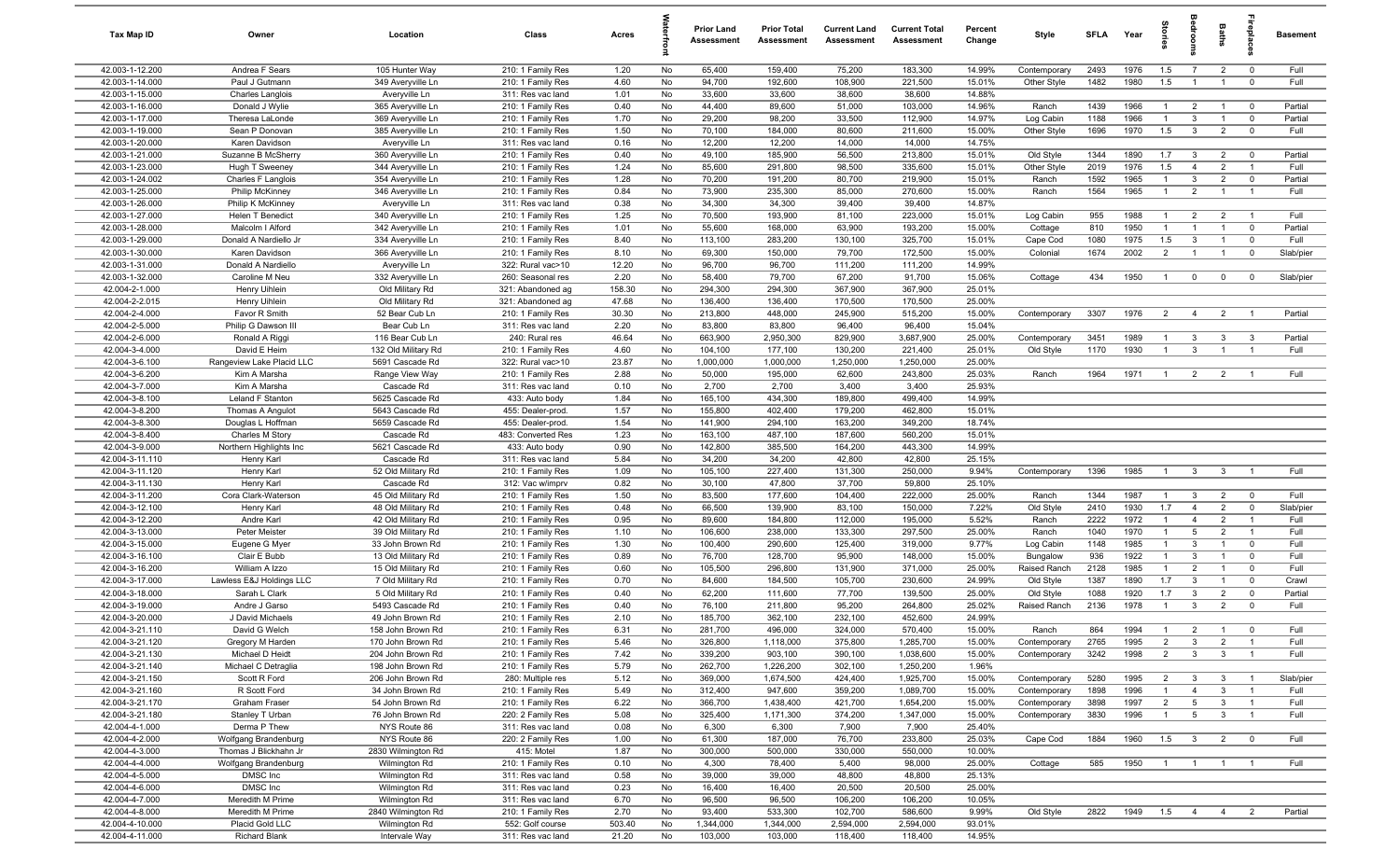| Tax Map ID                                 | Owner                                         | Location                                 | Class                                  | Acres        |          | <b>Prior Land</b><br>Assessment | <b>Prior Total</b><br>Assessment | <b>Current Land</b><br><b>Assessment</b> | <b>Current Total</b><br>Assessment | Percent<br>Change      | Style                     | SFLA         | Year         | tories         | ğ                                | Baths                            | repla                                  | <b>Basement</b>        |
|--------------------------------------------|-----------------------------------------------|------------------------------------------|----------------------------------------|--------------|----------|---------------------------------|----------------------------------|------------------------------------------|------------------------------------|------------------------|---------------------------|--------------|--------------|----------------|----------------------------------|----------------------------------|----------------------------------------|------------------------|
| 42.004-4-12.000                            | Ronald Blank                                  | Intervale Way                            | 311: Res vac land                      | 11.35        | No       | 103,000                         | 103,000                          | 118,400                                  | 118,400                            | 14.95%                 |                           |              |              |                |                                  |                                  |                                        |                        |
| 42.004-4-13.000                            | Ronald Blank                                  | Intervale Way                            | 311: Res vac land                      | 10.00        | No       | 103,000                         | 103,000                          | 118,400                                  | 118,400                            | 14.95%                 |                           |              |              |                |                                  |                                  |                                        |                        |
| 42.004-4-14.000                            | Richard T Blank                               | 56 Intervale Way                         | 210: 1 Family Res                      | 10.75        | No       | 175,800                         | 668,900                          | 202,100                                  | 769,200                            | 14.99%                 | Contemporary              | 3195         | 1995         | $\overline{2}$ | $\overline{\mathbf{3}}$          | $\overline{2}$                   | $\overline{1}$                         | Partial                |
| 42.004-4-15.000                            | Ronald Blank                                  | Intervale Way                            | 311: Res vac land                      | 10.20        | No       | 123,200                         | 123,200                          | 141,700                                  | 141,700                            | 15.02%                 |                           |              |              |                |                                  |                                  |                                        |                        |
| 42.004-4-18.000                            | <b>Richard Blank</b>                          | Intervale Way                            | 311: Res vac land                      | 9.80         | No       | 142,400                         | 142,400                          | 163,800                                  | 163,800                            | 15.03%                 |                           |              |              |                |                                  |                                  |                                        |                        |
| 42.004-4-19.000                            | Linda Bleier Cooley                           | 42 Intervale Way                         | 210: 1 Family Res                      | 7.95         | No       | 156,400                         | 447,200                          | 179,900                                  | 514,300                            | 15.00%                 | Contemporary              | 1372         | 1988         | $\overline{2}$ | $\mathbf{3}$                     | $\overline{2}$                   | $\mathbf 0$                            | Full                   |
| 42.004-4-20.000                            | Peter Rosenberger                             | 41 Intervale Way                         | 210: 1 Family Res                      | 8.90         | No       | 208,600                         | 899,000                          | 239,800                                  | 850,000                            | $-5.45%$               | Contemporary              | 4282         | 1986         | $\overline{2}$ | 3                                | 3                                | $\overline{1}$                         | Partial                |
| 42.004-4-21.000                            | Lauren Franco                                 | 69 Intervale Way                         | 210: 1 Family Res                      | 7.20         | No       | 179,000                         | 504,000                          | 205,800                                  | 579,600                            | 15.00%                 | Contemporary              | 1687         | 1988         | 1.5            | $\overline{2}$                   | $\overline{2}$                   | $\overline{1}$                         | Full                   |
| 42.004-4-22.000                            | Carolyn Cramoy                                | 81 Intervale Way                         | 220: 2 Family Res                      | 6.60         | No       | 244,800                         | 802,800                          | 281,500                                  | 923,200                            | 15.00%                 | Contemporary              | 2974         | 1988         | $\overline{1}$ | $5\overline{5}$                  | $5\overline{5}$                  | $\overline{\mathbf{0}}$                | Partial                |
| 42.004-4-23.000                            | Peter Fish                                    | 89 Intervale Way                         | 210: 1 Family Res                      | 8.70         | No       | 290,600                         | 644,000                          | 334,200                                  | 740,600                            | 15.00%                 | Contemporary              | 1627         | 1988         | 1.5            | $\mathbf{3}$                     | $\overline{2}$                   | $\overline{1}$                         | Partial                |
| 42.004-4-24.000                            | Woodlea Farms Inc                             | 141 River Rd                             | 312: Vac w/imprv                       | 59.50        | No       | 134,400                         | 204,400                          | 154,600                                  | 235,100                            | 15.02%                 |                           |              |              |                |                                  |                                  |                                        |                        |
| 42.004-4-25.000                            | Hollis J Stretch                              | 48 Maynard Rd                            | 210: 1 Family Res                      | 3.20         | No       | 114,100                         | 308,800                          | 142,600                                  | 386,000                            | 25.00%                 | Old Style                 | 1617         | 1853         | 1.5            | $\overline{\mathbf{3}}$          | $\overline{2}$                   | $\overline{1}$                         | Full                   |
| 42.004-4-26.000                            | Nettie Marie Jones                            | Intervale Way                            | 311: Res vac land                      | 4.33         | No       | 44,200                          | 44,200                           | 55,200                                   | 55,200                             | 24.89%                 |                           |              |              |                |                                  |                                  |                                        |                        |
| 42.004-4-27.000<br>42.004-4-28.000         | Nettie Marie Jones                            | Intervale Way<br>5452 Cascade Rd         | 311: Res vac land<br>817:              | 8.90<br>3.59 | No<br>No | 102,500<br>39,500               | 102,500<br>39,500                | 128,100<br>45,400                        | 128,100<br>45,400                  | 24.98%<br>14.94%       |                           |              |              |                |                                  |                                  |                                        |                        |
| 42.004-4-29.000                            | Village Sand Pit<br><b>Clark Family Trust</b> | 5468 Cascade Rd                          | 210: 1 Family Res                      | 1.80         | No       | 55,600                          | 125,700                          | 69,500                                   | 157,100                            | 24.98%                 | Colonial                  | 2612         | 1956         | 2              | $\overline{4}$                   | 2                                | $\overline{0}$                         | Partial                |
| 42.004-4-36.000                            | MH Communities Ltd Ptnshp                     | 5794 Cascade Rd                          | 416: Mfg hsing pk                      | 51.59        | No       | 1,517,600                       | 4,944,200                        | 1,745,200                                | 5,685,800                          | 15.00%                 |                           |              |              |                |                                  |                                  |                                        |                        |
| 42.004-5-1.000                             | Robert H Appleton                             | 15 Bear Cub Ln                           | 280: Multiple res                      | 2.70         | No       | 184,300                         | 513,000                          | 212,000                                  | 590,000                            | 15.01%                 | Old Style                 | 2542         | 1940         | $\overline{2}$ | $\overline{4}$                   | $\overline{2}$                   | $\overline{0}$                         | Slab/pier              |
| 42.004-5-2.000                             | North Country Prop LLC                        | 5 Ledge Rock Ln                          | 311: Res vac land                      | 2.98         | No       | 84,000                          | 84,000                           | 96,600                                   | 96,600                             | 15.00%                 |                           |              |              |                |                                  |                                  |                                        |                        |
| 42.004-5-3.000                             | Great Camp Builders LLC                       | Bear Cub Ln                              | 210: 1 Family Res                      | 6.23         | No       | 143,000                         | 1,000,000                        | 164,500                                  | 1,150,000                          | 15.00%                 |                           |              |              |                |                                  |                                  |                                        |                        |
| 42.004-5-4.000                             | North Country Prop LLC                        | 25 Ridge Ln                              | 311: Res vac land                      | 3.70         | No       | 84,000                          | 84,000                           | 96,600                                   | 96,600                             | 15.00%                 |                           |              |              |                |                                  |                                  |                                        |                        |
| 42.004-5-5.000                             | North Country Prop LLC                        | 33 Ridge Ln                              | 311: Res vac land                      | 2.78         | No       | 84,000                          | 84,000                           | 96,600                                   | 96,600                             | 15.00%                 |                           |              |              |                |                                  |                                  |                                        |                        |
| 42.004-5-6.000                             | North Country Prop LLC                        | 48 Ridge Ln                              | 311: Res vac land                      | 2.14         | No       | 84,000                          | 84,000                           | 96,600                                   | 96,600                             | 15.00%                 |                           |              |              |                |                                  |                                  |                                        |                        |
| 42.004-5-7.000                             | North Country Prop LLC                        | 16 Ridge Ln                              | 210: 1 Family Res                      | 10.29        | No       | 140,000                         | 890,000                          | 161,000                                  | 1,500,000                          | 68.54%                 |                           |              |              |                |                                  |                                  |                                        |                        |
| 42.004-5-8.000                             | North Country Prop LLC                        | 54 Ridge Ln                              | 311: Res vac land                      | 2.26         | No       | 84,000                          | 84,000                           | 96,600                                   | 96,600                             | 15.00%                 |                           |              |              |                |                                  |                                  |                                        |                        |
| 42.004-5-9.000                             | North Country Prop LLC                        | 231 John Brown Rd                        | 210: 1 Family Res                      | 9.26         | No       | 140,000                         | 1,000,000                        | 161,000                                  | 1,150,000                          | 15.00%                 |                           |              |              |                |                                  |                                  |                                        |                        |
| 42.004-5-10.000                            | North Country Prop LLC                        | 16 Ledge Rock Ln                         | 311: Res vac land                      | 2.26         | No       | 84,000                          | 84,000                           | 96,600                                   | 96,600                             | 15.00%                 |                           |              |              |                |                                  |                                  |                                        |                        |
| 42.004-5-11.000                            | North Country Prop LLC                        | 15 Ledge Rock Ln                         | 311: Res vac land                      | 3.91         | No       | 84,000                          | 84,000                           | 96,600                                   | 96,600                             | 15.00%                 |                           |              |              |                |                                  |                                  |                                        |                        |
| 42.004-5-12.000                            | North Country Prop LLC                        | 33 Ledge Rock Ln                         | 311: Res vac land                      | 4.82         | No       | 84,000                          | 84,000                           | 96,600                                   | 96,600                             | 15.00%                 |                           |              |              |                |                                  |                                  |                                        |                        |
| 42.004-5-13.000                            | North Country Prop LLC                        | 41 Ledge Rock Ln                         | 311: Res vac land                      | 6.73         | No       | 140,000                         | 140,000                          | 161,000                                  | 161,000                            | 15.00%                 |                           |              |              |                |                                  |                                  |                                        |                        |
| 42.004-5-14.000                            | North Country Prop LLC                        | 55 Ledge Rock Ln                         | 311: Res vac land                      | 6.23         | No       | 140,000                         | 140,000                          | 161,000                                  | 161,000                            | 15.00%                 |                           |              |              |                |                                  |                                  |                                        |                        |
| 42.004-5-15.000                            | North Country Prop LLC                        | 62 Ledge Rock Ln                         | 311: Res vac land                      | 4.00         | No       | 84,000                          | 84,000                           | 96,600                                   | 96,600                             | 15.00%                 |                           |              |              |                |                                  |                                  |                                        |                        |
| 42.004-5-16.000                            | North Country Prop LLC                        | 54 Ledge Rock Ln                         | 311: Res vac land                      | 5.45         | No       | 140,000                         | 140,000                          | 161,000                                  | 161,000                            | 15.00%                 |                           |              |              |                |                                  |                                  |                                        |                        |
| 42.004-5-17.000                            | North Country Prop LLC                        | 50 Ledge Rock Ln                         | 311: Res vac land                      | 8.12         | No       | 140,000                         | 140,000                          | 161,000                                  | 161,000                            | 15.00%                 |                           |              |              |                |                                  |                                  |                                        |                        |
| 42.004-5-18.000                            | North Country Prop LLC                        | 48 Ledge Rock Ln                         | 311: Res vac land                      | 6.48         | No       | 140,000                         | 140,000                          | 161,000                                  | 161,000                            | 15.00%                 |                           |              |              |                |                                  |                                  |                                        |                        |
| 42.004-5-19.000                            | North Country Prop LLC                        | 30 Ledge Rock Ln                         | 311: Res vac land                      | 3.89         | No       | 84,000                          | 84,000                           | 96,600                                   | 96,600                             | 15.00%                 |                           |              |              |                |                                  |                                  |                                        |                        |
| 42.004-5-20.000                            | North Country Prop LLC                        | 40 Ledge Rock Ln                         | 311: Res vac land                      | 3.03         | No       | 84,000                          | 84,000                           | 96,600                                   | 96,600                             | 15.00%                 |                           |              |              |                |                                  |                                  |                                        |                        |
| 42.004-5-23.000                            | Teresa C Pohlabel                             | 97 Bear Cub Ln                           | 311: Res vac land                      | 0.20         | No       | 24,300                          | 24,300                           | 30,400                                   | 30,400                             | 25.10%                 |                           |              |              |                |                                  |                                  |                                        |                        |
| 42.004-5-24.000<br>42.004-5-25.000         | Kathleen C Mooney                             | Bear Cub Ln                              | 311: Res vac land                      | 0.50         | No       | 6,700                           | 6,700                            | 8,400                                    | 8,400<br>357,400                   | 25.37%                 |                           |              | 2001         | $\overline{1}$ | 2                                |                                  |                                        | Full                   |
| 42.004-5-26.000                            | William K Reeves Jr<br>Timothy J Kelleher     | 91 Bear Cub Ln<br>81 Bear Cub Ln         | 210: 1 Family Res<br>210: 1 Family Res | 1.17<br>0.49 | No<br>No | 84,000<br>70,900                | 285,900<br>236,100               | 105,000<br>88,600                        | 295,100                            | 25.01%<br>24.99%       | Log Cabin<br>Contemporary | 1820<br>1362 | 1986         | $\overline{1}$ | $\overline{2}$                   | $\overline{1}$<br>$\overline{1}$ | $\overline{1}$<br>$\overline{1}$       | Full                   |
| 42.006-3-1.000                             | Robert C Kane                                 | 46 Haystack Way                          | 210: 1 Family Res                      | 3.96         | No       | 133,500                         | 385,600                          | 153,500                                  | 443,400                            | 14.99%                 | Log Cabin                 | 1650         | 1977         | $\overline{1}$ | $\mathbf{3}$                     | $\overline{\mathbf{3}}$          | $\overline{1}$                         | Full                   |
| 42.006-3-2.000                             | William C Rueter                              | 32 Haystack Way                          | 210: 1 Family Res                      | 3.20         | No       | 149,100                         | 564,800                          | 171,400                                  | 649,500                            | 15.00%                 | Ranch                     | 1584         | 1979         | $\overline{1}$ | $\overline{2}$                   | $\overline{2}$                   | $\overline{1}$                         | Full                   |
| 42.006-3-3.000                             | Ernest L Fletcher                             | 48 Haystack Way                          | 210: 1 Family Res                      | 2.88         | No       | 136,000                         | 414,000                          | 156,400                                  | 476,100                            | 15.00%                 | Contemporary              | 2205         | 1990         | $\overline{1}$ | 3                                | $\overline{2}$                   | $\overline{1}$                         | Full                   |
| 42.006-3-4.000                             | Brian S Lelo                                  | 50 Haystack Way                          | 210: 1 Family Res                      | 4.60         | No       | 145,600                         | 457,700                          | 167,500                                  | 526,400                            | 15.01%                 | Ranch                     | 1428         | 1985         | $\mathbf{1}$   | $\overline{2}$                   | -1                               | $\mathbf 0$                            | Full                   |
| 42.006-3-5.000                             | Vincent Laselva                               | 11 Haystack Way                          | 210: 1 Family Res                      | 3.80         | No       | 127,600                         | 385,600                          | 146,700                                  | 443,400                            | 14.99%                 | Contemporary              | 1568         | 1970         | $\overline{2}$ | $\mathbf{3}$                     | $\overline{2}$                   | $\overline{1}$                         | Full                   |
| 42.006-3-6.100                             | Moongate Limited Partnership                  | Whiteface Inn Ln                         | 311: Res vac land                      | 2.82         | No       | 103,000                         | 103,000                          | 118,400                                  | 118,400                            | 14.95%                 |                           |              |              |                |                                  |                                  |                                        |                        |
| 42.006-3-6.200                             | John T Wilkins                                | 5 Grindelwald Way                        | 210: 1 Family Res                      | 2.81         | No       | 149,500                         | 650,000                          | 171,900                                  | 747,500                            | 15.00%                 | Contemporary              | 4629         | 2003         | 2.7            | 5                                | $\overline{4}$                   | $\overline{1}$                         | Slab/pier              |
| 42.006-3-7.000                             | Michael T Lamb                                | 34 Lambs Way                             | 210: 1 Family Res                      | 3.30         | No       | 124,000                         | 276,900                          | 142,600                                  | 318,400                            | 14.99%                 | Contemporary              | 2586         | 2003         | $\overline{1}$ | 3                                | $\overline{2}$                   | $\overline{1}$                         | Full                   |
| 42.006-3-8.000                             | Joseph V Lamb III                             | 41 Grindelwald Way                       | 210: 1 Family Res                      | 3.40         | No       | 132,200                         | 438,300                          | 152,000                                  | 504,000                            | 14.99%                 | Other Style               | 2680         | 1992         | $\overline{2}$ | $\overline{4}$                   | $\mathbf{3}$                     | $\mathbf 0$                            | Full                   |
| 42.006-3-9.100                             | Lamb Lumber Co Inc                            | 21 Lambs Way                             | 210: 1 Family Res                      | 28.76        | No       | 160,300                         | 283,500                          | 184,300                                  | 326,000                            | 14.99%                 |                           |              |              |                |                                  |                                  |                                        |                        |
| 42.006-3-9.310                             | Resort Holdings LP LLC                        | 7 Whiteface Inn Ln                       | 583: Resort cmplx                      | 0.63         | No       | $\mathbf{0}$                    | 5,000,000                        | 10                                       | 5,500,000                          | 10.00%                 |                           |              |              |                |                                  |                                  |                                        |                        |
| 42.006-3-9.310/1                           | T-Rex Whiteface Amenities LLC                 | Whiteface Inn Ln                         | 210: 1 Family Res                      | 0.01         | No       | 250,000                         | 6,100,000                        | 275,000                                  | 10,000,000                         | 63.93%                 |                           |              |              |                |                                  |                                  |                                        |                        |
| 42.006-3-9.310/0201                        | David M Houston                               | 7 Whiteface Inn Ln                       | 210: 1 Family Res                      | 0.01         | No       | 10,000                          | 149,300                          | 10,000                                   | 171,700                            | 15.00%                 | Town House                | 1428         | 2004         | -1             | $\overline{2}$                   | $\overline{2}$                   | $\mathbf 0$                            | Slab/pier              |
| 42.006-3-9.310/0202                        | Mark A Brown                                  | 7 Whiteface Inn Ln                       | 210: 1 Family Res                      | 0.01         | No       | 10,000                          | 149,300                          | 10,000                                   | 171,700                            | 15.00%                 | Town House                | 1428         | 2004         | $\mathbf{1}$   | $\overline{2}$                   | $\overline{2}$                   | $\mathbf 0$                            | Slab/pier              |
| 42.006-3-9.310/0203                        | James T Kneeshaw                              | 7 Whiteface Inn Ln                       | 210: 1 Family Res                      | 0.01         | No       | 10,000                          | 149,300                          | 10,000                                   | 171,700                            | 15.00%                 | Town House                | 1428         | 2004         | $\mathbf{1}$   | $\overline{2}$                   | $\overline{2}$                   | $\overline{0}$                         | Slab/pier              |
| 42.006-3-9.310/0204                        | T-Rex Whiteface LLC                           | 7 Whiteface Inn Ln                       | 210: 1 Family Res                      | 0.01         | No       | 10,000                          | 107,500                          | 10,000                                   | 95,200                             | $-11.44%$              | Town House                | 1428         | 2004         |                | $\overline{2}$                   | $\overline{2}$                   | $\overline{\mathbf{0}}$                | Slab/pier              |
| 42.006-3-9.310/0205                        | T-Rex Whiteface LLC                           | 7 Whiteface Inn Ln                       | 210: 1 Family Res                      | 0.01         | No       | 10,000                          | 107,500                          | 10,000                                   | 95,200                             | $-11.44%$              | Town House                | 1428         | 2004         | $\overline{1}$ | $\overline{2}$                   | $\overline{2}$                   | $\mathbf 0$                            | Slab/pier              |
| 42.006-3-9.310/0206                        | Tracy A Lederman                              | 7 Whiteface Inn Ln                       | 210: 1 Family Res                      | 0.01         | No       | 10,000                          | 107,500                          | 10,000                                   | 171,700                            | 59.72%                 | Town House                | 1428         | 2004         | $\overline{1}$ | $\overline{2}$                   | $\overline{2}$                   | $\mathbf 0$                            | Slab/pier              |
| 42.006-3-9.310/0210                        | T-Rex Whiteface LLC                           | 7 Whiteface Inn Ln                       | 210: 1 Family Res                      | 0.01         | No       |                                 |                                  | 10,000                                   | 95,200                             |                        |                           |              |              |                |                                  |                                  |                                        |                        |
| 42.006-3-9.310/0211                        | T-Rex Whiteface LLC                           | 7 Whiteface Inn Ln                       | 210: 1 Family Res                      | 0.01         | No       |                                 |                                  | 10,000                                   | 95,200                             |                        |                           |              |              | $\overline{1}$ |                                  |                                  |                                        |                        |
| 42.006-3-9.310/0301<br>42.006-3-9.310/0302 | T-Rex Whiteface LLC<br>T-Rex Whiteface LLC    | 7 Whiteface Inn Ln<br>7 Whiteface Inn Ln | 210: 1 Family Res<br>210: 1 Family Res | 0.01<br>0.01 | No<br>No | 10,000<br>10,000                | 52,500<br>52,500                 | 10,000<br>10,000                         | 45,100<br>45,100                   | $-14.10%$<br>$-14.10%$ | Town House<br>Town House  | 676<br>676   | 2004<br>2004 | $\overline{1}$ | $\overline{1}$<br>$\overline{1}$ | $\overline{1}$<br>$\overline{1}$ | $\overline{\mathbf{0}}$<br>$\mathbf 0$ | Slab/pier<br>Slab/pier |
| 42.006-3-9.310/0303                        | Brian J Quinn                                 | 7 Whiteface Inn Ln                       | 210: 1 Family Res                      | 0.01         | No       | 10,000                          | 52,500                           | 10,000                                   | 81,300                             | 54.86%                 | Town House                | 676          | 2004         | $\overline{1}$ | $\overline{1}$                   | $\overline{1}$                   | $\mathbf 0$                            | Slab/pier              |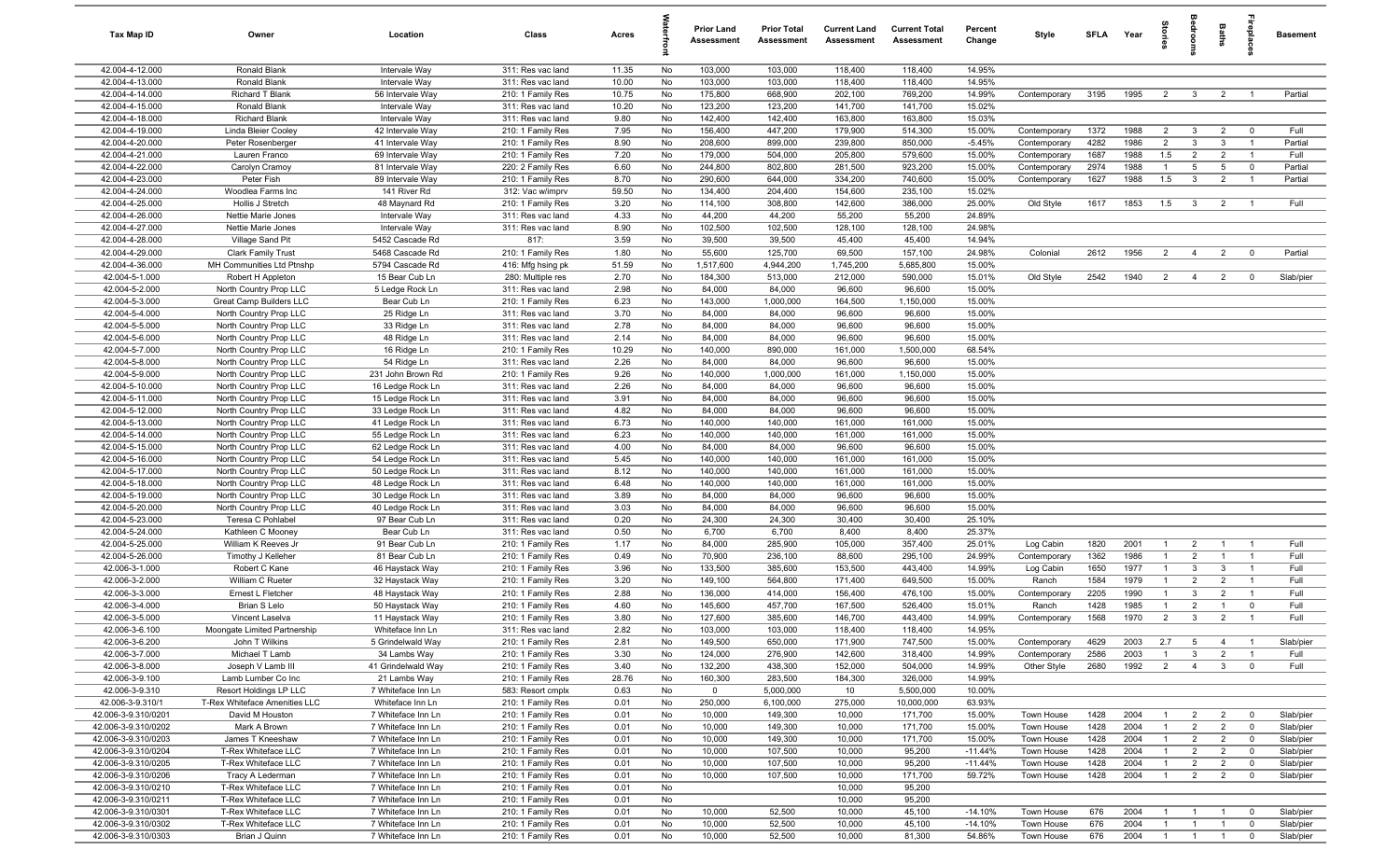| Tax Map ID                                 | Owner                                      | Location                                 | Class                                  | Acres        |          | <b>Prior Land</b><br>Assessment | <b>Prior Total</b><br>Assessment | <b>Current Land</b><br>Assessment | <b>Current Total</b><br>Assessment | Percent<br>Change | Style                    | <b>SFLA</b> | Year         | $\overline{a}$     |                                | Baths                            | å                          | <b>Basement</b>        |
|--------------------------------------------|--------------------------------------------|------------------------------------------|----------------------------------------|--------------|----------|---------------------------------|----------------------------------|-----------------------------------|------------------------------------|-------------------|--------------------------|-------------|--------------|--------------------|--------------------------------|----------------------------------|----------------------------|------------------------|
| 42.006-3-9.310/0304                        | Christian G Dittrich                       | 7 Whiteface Inn Ln                       | 210: 1 Family Res                      | 0.01         | No       | 10,000                          | 70,700                           | 10,000                            | 81,300                             | 14.99%            | Town House               | 676         | 2004         | $\mathbf{1}$       | $\overline{1}$                 | $\overline{1}$                   | $\overline{\mathbf{0}}$    | Slab/pier              |
| 42.006-3-9.310/0305                        | 1404534 Ontario Inc                        | 7 Whiteface Inn Ln                       | 210: 1 Family Res                      | 0.01         | No       | 10,000                          | 70,700                           | 10,000                            | 81,300                             | 14.99%            | Town House               | 676         | 2004         | -1                 | $\mathbf{1}$                   | $\overline{1}$                   | $\mathbf 0$                | Slab/pier              |
| 42.006-3-9.310/0306                        | G Donald Johnson                           | 7 Whiteface Inn Ln                       | 210: 1 Family Res                      | 0.01         | No       | 10,000                          | 70,700                           | 10,000                            | 81,300                             | 14.99%            | Town House               | 676         | 2004         | $\overline{1}$     | $\overline{1}$                 | $\overline{1}$                   | $\mathbf 0$                | Slab/pier              |
| 42.006-3-9.310/0307                        | T-Rex Whiteface LLC                        | 7 Whiteface Inn Ln                       | 210: 1 Family Res                      | 0.01         | No       |                                 |                                  | 10,000                            | 45,100                             |                   |                          |             |              |                    |                                |                                  |                            |                        |
| 42.006-3-9.310/0308                        | T-Rex Whiteface LLC                        | 7 Whiteface Inn Ln                       | 210: 1 Family Res                      | 0.01         | No       |                                 |                                  | 10,000                            | 45,100                             |                   |                          |             |              |                    |                                |                                  |                            |                        |
| 42.006-3-9.310/0401                        | Eileen Breloff                             | 7 Whiteface Inn Ln                       | 210: 1 Family Res                      | 0.01         | No       | 10,000                          | 56,400                           | 10,000                            | 87,800                             | 55.67%            | Town House               | 730         | 2004         |                    |                                | - 1                              | $\mathbf 0$                | Slab/pier              |
| 42.006-3-9.310/0402                        | Paul C Petrignani                          | 7 Whiteface Inn Ln                       | 210: 1 Family Res                      | 0.01         | No       | 10,000                          | 76,300                           | 10,000                            | 87,800                             | 15.07%            | Town House               | 730         | 2004         |                    | $\mathbf{1}$                   | $\overline{1}$                   | $\mathbf 0$                | Slab/pier              |
| 42.006-3-9.310/0403                        | Holly L Chase                              | 7 Whiteface Inn Ln                       | 210: 1 Family Res                      | 0.01         | No       | 10,000                          | 56,400                           | 10,000                            | 87,800                             | 55.67%            | Town House               | 730         | 2004         | $\overline{1}$     | $\overline{1}$                 | $\overline{1}$                   | $\mathbf 0$                | Slab/pier              |
| 42.006-3-9.310/0404                        | T-Rex Whiteface LLC                        | 7 Whiteface Inn Ln                       | 210: 1 Family Res                      | 0.01         | No       | 10,000                          | 56,400                           | 10,000                            | 48,700                             | $-13.65%$         | Town House               | 730         | 2004         | $\mathbf{1}$       | $\overline{1}$                 | $\overline{1}$                   | $\mathbf 0$                | Slab/pier              |
| 42.006-3-9.310/0405                        | John E Smith                               | 7 Whiteface Inn Ln                       | 210: 1 Family Res                      | 0.01         | No       | 10,000                          | 56,400                           | 10,000                            | 87,800                             | 55.67%            | Town House               | 730         | 2004         | $\overline{1}$     | $\mathbf{1}$                   | $\overline{1}$                   | $\mathbf 0$                | Slab/pier              |
| 42.006-3-9.310/0406                        | David T McGrath                            | 7 Whiteface Inn Ln                       | 210: 1 Family Res                      | 0.01         | No       | 10,000                          | 76,300                           | 10,000                            | 87,800                             | 15.07%            | Town House               | 730         | 2004         | $\overline{1}$     | $\overline{1}$                 | $\overline{1}$                   | $\mathbf 0$                | Slab/pier              |
| 42.006-3-9.310/0410<br>42.006-3-9.310/0501 | T-Rex Whiteface LLC<br>John J Kerns III    | 7 Whiteface Inn Ln<br>7 Whiteface Inn Ln | 210: 1 Family Res                      | 0.01         | No<br>No | 10,000                          | 76,300                           | 10,000<br>10,000                  | 48,700<br>87,800                   | 15.07%            | Town House               | 730         | 2004         | $\mathbf{1}$       | $\mathbf{1}$                   | $\overline{1}$                   | $\mathbf 0$                | Slab/pier              |
| 42.006-3-9.310/0502                        | T-Rex Whiteface LLC                        | 7 Whiteface Inn Ln                       | 210: 1 Family Res<br>210: 1 Family Res | 0.01<br>0.01 | No       | 10,000                          | 56,400                           | 10,000                            | 48,700                             | $-13.65%$         | Town House               | 730         | 2004         | -1                 | $\mathbf{1}$                   | $\overline{1}$                   | $\mathbf 0$                | Slab/pier              |
| 42.006-3-9.310/0503                        | T-Rex Whiteface LLC                        | 7 Whiteface Inn Ln                       | 210: 1 Family Res                      | 0.01         | No       | 10,000                          | 56,400                           | 10,000                            | 48,700                             | $-13.65%$         | Town House               | 730         | 2004         | $\mathbf{1}$       | $\mathbf{1}$                   | $\mathbf{1}$                     | $\mathbf 0$                | Slab/pier              |
| 42.006-3-9.310/0504                        | Christopher Abdul-Karim                    | 7 Whiteface Inn Ln                       | 210: 1 Family Res                      | 0.01         | No       | 10,000                          | 76,300                           | 10,000                            | 87,800                             | 15.07%            | Town House               | 730         | 2004         | -1                 | $\overline{1}$                 | $\overline{1}$                   | $\mathbf 0$                | Slab/pier              |
| 42.006-3-9.310/0505                        | David E Senn                               | 7 Whiteface Inn Ln                       | 210: 1 Family Res                      | 0.01         | No       | 10,000                          | 56,400                           | 10,000                            | 87,800                             | 55.67%            | Town House               | 730         | 2004         |                    | -1                             | -1                               | $\mathbf 0$                | Slab/pier              |
| 42.006-3-9.310/0506                        | T-Rex Whiteface LLC                        | 7 Whiteface Inn Ln                       | 210: 1 Family Res                      | 0.01         | No       | 10,000                          | 56,400                           | 10,000                            | 48,700                             | $-13.65%$         | Town House               | 730         | 2004         | -1                 | $\overline{1}$                 | $\overline{1}$                   | $\mathbf 0$                | Slab/pier              |
| 42.006-3-9.310/0508                        | T-Rex Whiteface LLC                        | 7 Whiteface Inn Ln                       | 210: 1 Family Res                      | 0.01         | No       |                                 |                                  | 10,000                            | 48,700                             |                   |                          |             |              |                    |                                |                                  |                            |                        |
| 42.006-3-9.310/0509                        | T-Rex Whiteface LLC                        | 7 Whiteface Inn Ln                       | 210: 1 Family Res                      | 0.01         | No       |                                 |                                  | 10,000                            | 48,700                             |                   |                          |             |              |                    |                                |                                  |                            |                        |
| 42.006-3-9.310/0512                        | T-Rex Whiteface LLC                        | 7 Whiteface Inn Ln                       | 210: 1 Family Res                      | 0.01         | No       |                                 |                                  | 10,000                            | 48,700                             |                   |                          |             |              |                    |                                |                                  |                            |                        |
| 42.006-3-9.310/0601                        | T-Rex Whiteface LLC                        | 7 Whiteface Inn Ln                       | 210: 1 Family Res                      | 0.01         | No       | 10,000                          | 64,000                           | 10,000                            | 55,500                             | $-13.28%$         | Town House               | 833         | 2004         | -1                 | $\overline{1}$                 | $\overline{1}$                   | $\mathbf 0$                | Slab/pier              |
| 42.006-3-9.310/0602                        | Andrew J Wise                              | 7 Whiteface Inn Ln                       | 210: 1 Family Res                      | 0.01         | No       | 10,000                          | 87,100                           | 10,000                            | 100,200                            | 15.04%            | Town House               | 833         | 2004         | $\overline{1}$     | $\overline{1}$                 | $\overline{1}$                   | $\mathbf 0$                | Slab/pier              |
| 42.006-3-9.310/0603                        | John Skinner III                           | 7 Whiteface Inn Ln                       | 210: 1 Family Res                      | 0.01         | No       | 10,000                          | 87,100                           | 10,000                            | 100,200                            | 15.04%            | Town House               | 833         | 2004         | $\overline{1}$     | $\mathbf{1}$                   | $\overline{1}$                   | $\mathbf 0$                | Slab/pier              |
| 42.006-3-9.310/0604                        | Gerard E Maney                             | 7 Whiteface Inn Ln                       | 210: 1 Family Res                      | 0.01         | No       | 10,000                          | 87,100                           | 10,000                            | 100,200                            | 15.04%            | Town House               | 833         | 2004         | $\overline{1}$     | $\mathbf{1}$                   | $\overline{1}$                   | $\mathbf 0$                | Slab/pier              |
| 42.006-3-9.310/0605                        | T-Rex Whiteface LLC                        | 7 Whiteface Inn Ln                       | 210: 1 Family Res                      | 0.01         | No       | 10,000                          | 64,000                           | 10,000                            | 55,500                             | $-13.28%$         | Town House               | 833         | 2004         | $\mathbf{1}$       | $\mathbf{1}$                   | $\overline{1}$                   | $\mathbf 0$                | Slab/pier              |
| 42.006-3-9.310/0606                        | T-Rex Whiteface LLC                        | 7 Whiteface Inn Ln                       | 210: 1 Family Res                      | 0.01         | No       | 10,000                          | 64,000                           | 10,000                            | 55,500                             | $-13.28%$         | Town House               | 833         | 2004         | $\overline{1}$     | $\overline{1}$                 | $\overline{1}$                   | $\mathbf 0$                | Slab/pier              |
| 42.006-3-9.310/0607                        | T-Rex Whiteface LLC                        | 7 Whiteface Inn Ln                       | 210: 1 Family Res                      | 0.01         | No       |                                 |                                  | 10,000                            | 55,500                             |                   |                          |             |              |                    |                                |                                  |                            |                        |
| 42.006-3-9.310/0611                        | T-Rex Whiteface LLC                        | 7 Whiteface Inn Ln                       | 210: 1 Family Res                      | 0.01         | No       |                                 |                                  | 10,000                            | 55,500                             |                   |                          |             |              |                    |                                |                                  |                            |                        |
| 42.006-3-9.310/0612                        | T-Rex Whiteface LLC                        | 7 Whiteface Inn Ln                       | 210: 1 Family Res                      | 0.01         | No       |                                 |                                  | 10,000                            | 55,500                             |                   |                          |             |              |                    |                                |                                  |                            |                        |
| 42.006-3-9.310/0701                        | Robert W Hickey                            | 7 Whiteface Inn Ln                       | 210: 1 Family Res                      | 0.01         | No       | 10,000                          | 56,400                           | 10,000                            | 87,800                             | 55.67%            | Town House               | 730         | 2004         |                    |                                |                                  | $\mathbf 0$                | Slab/pier              |
| 42.006-3-9.310/0702<br>42.006-3-9.310/0703 | J David Dame<br>Peter Nardone              | 7 Whiteface Inn Ln<br>7 Whiteface Inn Ln | 210: 1 Family Res<br>210: 1 Family Res | 0.01<br>0.01 | No<br>No | 10,000<br>10,000                | 76,300<br>56,400                 | 10,000<br>10,000                  | 87,800<br>87,800                   | 15.07%<br>55.67%  | Town House<br>Town House | 730<br>730  | 2004<br>2004 | -1<br>$\mathbf{1}$ | $\mathbf{1}$<br>$\overline{1}$ | $\overline{1}$<br>$\overline{1}$ | $\mathbf 0$<br>$\mathbf 0$ | Slab/pier<br>Slab/pier |
| 42.006-3-9.310/0704                        | T-Rex Whiteface LLC                        | 7 Whiteface Inn Ln                       | 210: 1 Family Res                      | 0.01         | No       | 10,000                          | 56,400                           | 10,000                            | 48,700                             | $-13.65%$         | Town House               | 730         | 2004         | $\mathbf{1}$       | $\overline{1}$                 | $\overline{1}$                   | $\mathbf 0$                | Slab/pier              |
| 42.006-3-9.310/0705                        | William E Kuipers II                       | 7 Whiteface Inn Ln                       | 210: 1 Family Res                      | 0.01         | No       | 10,000                          | 76,300                           | 10,000                            | 87,800                             | 15.07%            | Town House               | 730         | 2004         | $\overline{1}$     | $\mathbf{1}$                   | $\overline{1}$                   | $\mathbf 0$                | Slab/pier              |
| 42.006-3-9.310/0706                        | T-Rex Whiteface LLC                        | 7 Whiteface Inn Ln                       | 210: 1 Family Res                      | 0.01         | No       | 10,000                          | 56,400                           | 10,000                            | 48,700                             | $-13.65%$         | Town House               | 730         | 2004         | $\overline{1}$     | $\overline{1}$                 | $\overline{1}$                   | $\mathbf 0$                | Slab/pier              |
| 42.006-3-9.310/0710                        | T-Rex Whiteface LLC                        | 7 Whiteface Inn Ln                       | 210: 1 Family Res                      | 0.01         | No       |                                 |                                  | 10,000                            | 48,700                             |                   |                          |             |              |                    |                                |                                  |                            |                        |
| 42.006-3-9.310/0712                        | T-Rex Whiteface LLC                        | 7 Whiteface Inn Ln                       | 210: 1 Family Res                      | 0.01         | No       |                                 |                                  | 10,000                            | 48,700                             |                   |                          |             |              |                    |                                |                                  |                            |                        |
| 42.006-3-9.310/0801                        | T-Rex Whiteface LLC                        | 7 Whiteface Inn Ln                       | 210: 1 Family Res                      | 0.01         | No       | 10,000                          | 59,400                           | 10,000                            | 51,300                             | $-13.64%$         | Town House               | 770         | 2004         | -1                 | -1                             | -1                               | $\mathbf 0$                | Slab/pier              |
| 42.006-3-9.310/0802                        | Peter L Klemm                              | 7 Whiteface Inn Ln                       | 210: 1 Family Res                      | 0.01         | No       | 10,000                          | 80,500                           | 10,000                            | 92,600                             | 15.03%            | Town House               | 770         | 2004         | -1                 | -1                             | $\mathbf{1}$                     | $\mathbf 0$                | Slab/pier              |
| 42.006-3-9.310/0803                        | T-Rex Whiteface LLC                        | 7 Whiteface Inn Ln                       | 210: 1 Family Res                      | 0.01         | No       | 10,000                          | 59,400                           | 10,000                            | 51,300                             | $-13.64%$         | Town House               | 770         | 2004         | $\overline{1}$     | $\mathbf{1}$                   | -1                               | $\mathbf 0$                | Slab/pier              |
| 42.006-3-9.310/0804                        | T-Rex Whiteface LLC                        | 7 Whiteface Inn Ln                       | 210: 1 Family Res                      | 0.01         | No       | 10,000                          | 59,400                           | 10,000                            | 51,300                             | $-13.64%$         | Town House               | 770         | 2004         |                    | $\overline{1}$                 | $\overline{1}$                   | $\mathbf 0$                | Slab/pier              |
| 42.006-3-9.310/0805                        | G Donald Johnson                           | 7 Whiteface Inn Ln                       | 210: 1 Family Res                      | 0.01         | No       | 10,000                          | 59,400                           | 10,000                            | 92,600                             | 55.89%            | <b>Town House</b>        | 770         | 2004         |                    | -1                             | -1                               | $\mathbf 0$                | Slab/pier              |
| 42.006-3-9.310/0806                        | T-Rex Whiteface LLC                        | 7 Whiteface Inn Ln                       | 210: 1 Family Res                      | 0.01         | No       | 10,000                          | 59,400                           | 10,000                            | 51,300                             | $-13.64%$         | Town House               | 770         | 2004         |                    | $\overline{1}$                 | $\overline{1}$                   | $\mathbf 0$                | Slab/pier              |
| 42.006-3-9.310/0807                        | T-Rex Whiteface LLC                        | 7 Whiteface Inn Ln                       | 210: 1 Family Res                      | 0.01         | No       |                                 |                                  | 10,000                            | 51,300                             |                   |                          |             |              |                    |                                |                                  |                            |                        |
| 42.006-3-9.310/0809                        | T-Rex Whiteface LLC                        | 7 Whiteface Inn Ln                       | 210: 1 Family Res                      | 0.01         | No       |                                 |                                  | 10,000                            | 51,300                             |                   |                          |             |              |                    |                                |                                  |                            |                        |
| 42.006-3-9.310/0810                        | T-Rex Whiteface LLC                        | 7 Whiteface Inn Ln                       | 210: 1 Family Res                      | 0.01         | No       |                                 |                                  | 10,000                            | 51,300                             |                   |                          |             |              |                    |                                |                                  |                            |                        |
| 42.006-3-9.310/0811<br>42.006-3-9.310/0812 | T-Rex Whiteface LLC<br>T-Rex Whiteface LLC | 7 Whiteface Inn Ln<br>7 Whiteface Inn Ln | 210: 1 Family Res<br>210: 1 Family Res | 0.01<br>0.01 | No<br>No |                                 |                                  | 10,000<br>10,000                  | 51,300<br>51,300                   |                   |                          |             |              |                    |                                |                                  |                            |                        |
| 42.006-3-9.310/0901                        | William T Clarke                           | 7 Whiteface Inn Ln                       | 210: 1 Family Res                      | 0.01         | No       | 10,000                          | 149,300                          | 10,000                            | 171,700                            | 15.00%            | Town House               | 1428        | 2004         | -1                 | $\overline{2}$                 | $\overline{2}$                   | $\mathbf 0$                | Slab/pier              |
| 42.006-3-9.310/0902                        | Oliver JP Bottois                          | 7 Whiteface Inn Ln                       | 210: 1 Family Res                      | 0.01         | No       | 10,000                          | 149,300                          | 10,000                            | 171,700                            | 15.00%            | Town House               | 1428        | 2004         | $\mathbf{1}$       | $\overline{2}$                 | $\overline{2}$                   | $\mathbf 0$                | Slab/pier              |
| 42.006-3-9.310/0903                        | T-Rex Whiteface LLC                        | 7 Whiteface Inn Ln                       | 210: 1 Family Res                      | 0.01         | No       | 10,000                          | 107,500                          | 10,000                            | 95,200                             | $-11.44%$         | Town House               | 1428        | 2004         | $\overline{1}$     | $\overline{2}$                 | $\overline{2}$                   | $\mathbf 0$                | Slab/pier              |
| 42.006-3-9.310/0904                        | Thomas F Hart Jr                           | 7 Whiteface Inn Ln                       | 210: 1 Family Res                      | 0.01         | No       | 10,000                          | 149,300                          | 10,000                            | 171,700                            | 15.00%            | Town House               | 1428        | 2004         | $\mathbf{1}$       | $\overline{2}$                 | $\overline{2}$                   | $\overline{0}$             | Slab/pier              |
| 42.006-3-9.310/0905                        | John F Wopperer                            | 7 Whiteface Inn Ln                       | 210: 1 Family Res                      | 0.01         | No       | 10,000                          | 107,500                          | 10,000                            | 171,700                            | 59.72%            | Town House               | 1428        | 2004         | $\overline{1}$     | $\overline{2}$                 | $\overline{2}$                   | $\mathbf 0$                | Slab/pier              |
| 42.006-3-9.310/0906                        | James F Sullivan                           | 7 Whiteface Inn Ln                       | 210: 1 Family Res                      | 0.01         | No       | 10,000                          | 149,300                          | 10,000                            | 171,700                            | 15.00%            | Town House               | 1428        | 2004         | $\mathbf{1}$       | $\overline{2}$                 | $\overline{2}$                   | $\mathbf 0$                | Slab/pier              |
| 42.006-3-9.310/0909                        | T-Rex Whiteface LLC                        | 7 Whiteface Inn Ln                       | 210: 1 Family Res                      | 0.01         | No       |                                 |                                  | 10,000                            | 95,200                             |                   |                          |             |              |                    |                                |                                  |                            |                        |
| 42.006-3-9.310/1001                        | T-Rex Whiteface LLC                        | 7 Whiteface Inn Ln                       | 210: 1 Family Res                      | 0.01         | No       | 10,000                          | 56,400                           | 10,000                            | 48,700                             | $-13.65%$         | Town House               | 730         | 2004         |                    | $\overline{1}$                 | $\overline{1}$                   | $\overline{\mathbf{0}}$    | Slab/pier              |
| 42.006-3-9.310/1002                        | Eric M Keysor                              | 7 Whiteface Inn Ln                       | 210: 1 Family Res                      | 0.01         | No       | 10,000                          | 76,300                           | 10,000                            | 48,700                             | $-36.17%$         | Town House               | 730         | 2004         | $\overline{1}$     | $\overline{1}$                 | $\overline{1}$                   | $\mathbf 0$                | Slab/pier              |
| 42.006-3-9.310/1003                        | T-Rex Whiteface LLC                        | 7 Whiteface Inn Ln                       | 210: 1 Family Res                      | 0.01         | No       | 10,000                          | 56,400                           | 10,000                            | 48,700                             | $-13.65%$         | Town House               | 730         | 2004         | $\mathbf{1}$       | $\overline{1}$                 | $\overline{1}$                   | $\mathbf 0$                | Slab/pier              |
| 42.006-3-9.310/1004                        | T-Rex Whiteface LLC                        | 7 Whiteface Inn Ln                       | 210: 1 Family Res                      | 0.01         | No       | 10,000                          | 56,400                           | 10,000                            | 48,700                             | $-13.65%$         | Town House               | 730         | 2004         | $\overline{1}$     | $\overline{1}$                 | $\overline{1}$                   | $\mathbf 0$                | Slab/pier              |
| 42.006-3-9.310/1005                        | T-Rex Whiteface LLC                        | 7 Whiteface Inn Ln                       | 210: 1 Family Res                      | 0.01         | No       | 10,000                          | 56,400                           | 10,000                            | 48,700                             | $-13.65%$         | Town House               | 730         | 2004         | $\mathbf{1}$       | $\overline{1}$                 | $\overline{1}$                   | $\mathbf 0$                | Slab/pier              |
| 42.006-3-9.310/1006                        | Eric M Keysor                              | 7 Whiteface Inn Ln                       | 210: 1 Family Res                      | 0.01         | No       | 10,000                          | 56,400                           | 10,000                            | 87,800                             | 55.67%            | Town House               | 730         | 2004         | $\overline{1}$     | $\overline{1}$                 | $\overline{1}$                   | $\mathbf 0$                | Slab/pier              |
| 42.006-3-9.310/1007                        | T-Rex Whiteface LLC                        | 7 Whiteface Inn Ln                       | 210: 1 Family Res                      | 0.01         | No       |                                 |                                  | 10,000                            | 48,700                             |                   |                          |             |              |                    |                                |                                  |                            |                        |
| 42.006-3-9.310/1008                        | T-Rex Whiteface LLC                        | 7 Whiteface Inn Ln                       | 210: 1 Family Res                      | 0.01         | No       |                                 |                                  | 10,000                            | 48,700                             |                   |                          |             |              |                    |                                |                                  |                            |                        |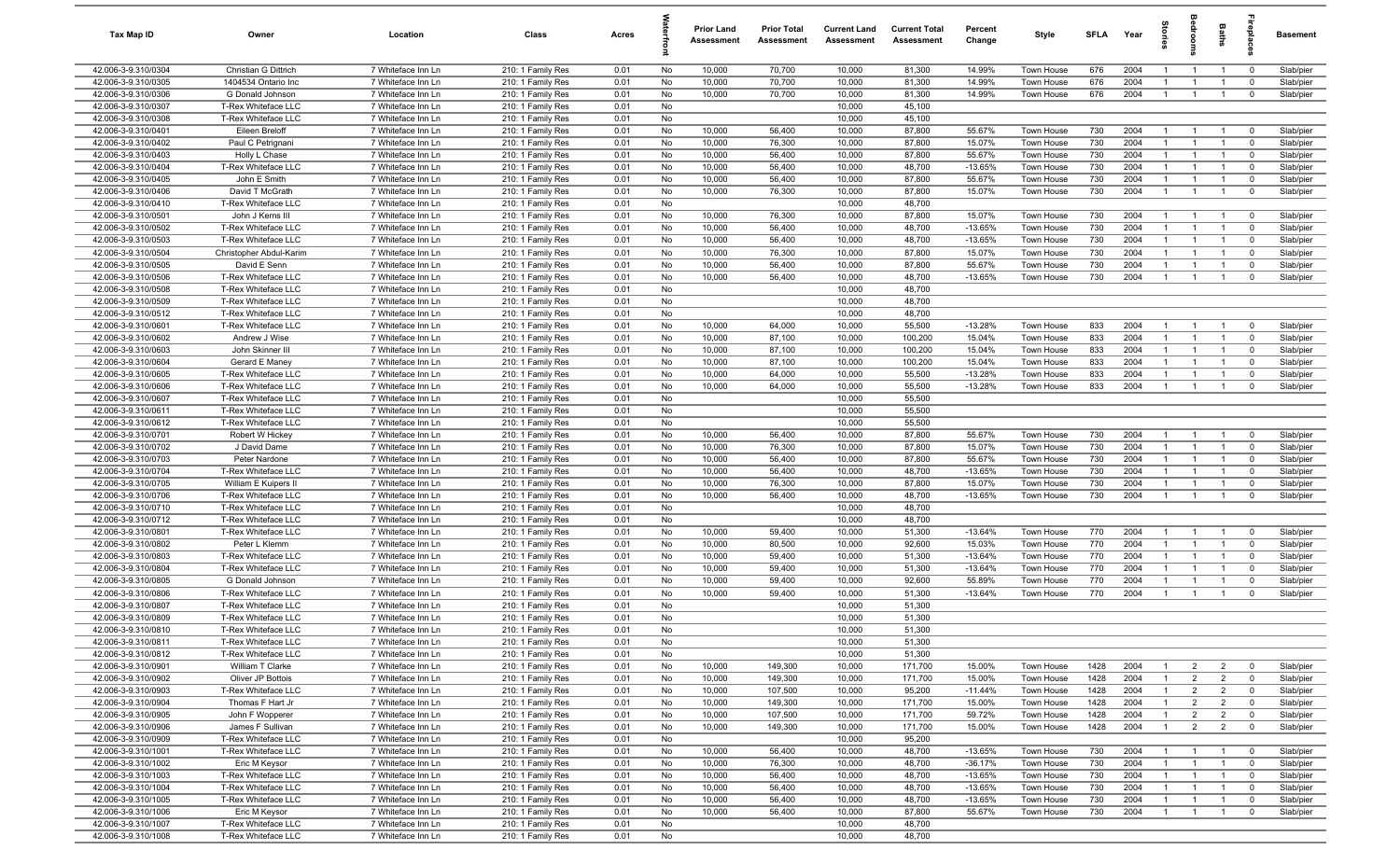| Tax Map ID                                 | Owner                                           | Location                                 | Class                                  | Acres        |          | <b>Prior Land</b><br>Assessment | <b>Prior Total</b><br>Assessment | <b>Current Land</b><br><b>Assessment</b> | <b>Current Total</b><br>Assessment | Percent<br>Change   | Style                    | SFLA         | Year         | 훜                              |                       | Bath                             | ebia                             | <b>Basement</b>        |
|--------------------------------------------|-------------------------------------------------|------------------------------------------|----------------------------------------|--------------|----------|---------------------------------|----------------------------------|------------------------------------------|------------------------------------|---------------------|--------------------------|--------------|--------------|--------------------------------|-----------------------|----------------------------------|----------------------------------|------------------------|
| 42.006-3-9.310/1009                        | T-Rex Whiteface LLC                             | 7 Whiteface Inn Ln                       | 210: 1 Family Res                      | 0.01         | No       |                                 |                                  | 10,000                                   | 48,700                             |                     |                          |              |              |                                |                       |                                  |                                  |                        |
| 42.006-3-9.310/1010                        | T-Rex Whiteface LLC                             | 7 Whiteface Inn Ln                       | 210: 1 Family Res                      | 0.01         | No       |                                 |                                  | 10,000                                   | 48,700                             |                     |                          |              |              |                                |                       |                                  |                                  |                        |
| 42.006-3-9.310/1011                        | T-Rex Whiteface LLC                             | 7 Whiteface Inn Ln                       | 210: 1 Family Res                      | 0.01         | No       |                                 |                                  | 10,000                                   | 48,700                             |                     |                          |              |              |                                |                       |                                  |                                  |                        |
| 42.006-3-9.310/1101                        | T-Rex Whiteface LLC                             | 7 Whiteface Inn Ln                       | 210: 1 Family Res                      | 0.01         | No       | 10,000                          | 71,100                           | 10,000                                   | 62,700                             | $-11.81%$           | Town House               | 930          | 2004         | $\mathbf{1}$                   | - 1                   | -1                               | $\overline{0}$                   | Slab/pier              |
| 42.006-3-9.310/1102                        | T-Rex Whiteface LLC                             | 7 Whiteface Inn Ln                       | 210: 1 Family Res                      | 0.01         | No       | 10,000                          | 71,100                           | 10,000                                   | 62,700                             | $-11.81%$           | Town House               | 930          | 2004         | $\mathbf{1}$                   | - 1                   | $\overline{1}$                   | $\overline{0}$                   | Slab/pier              |
| 42.006-3-9.310/1103<br>42.006-3-9.310/1104 | Robert M Hayes                                  | 7 Whiteface Inn Ln<br>7 Whiteface Inn Ln | 210: 1 Family Res                      | 0.01         | No       | 10,000<br>10,000                | 97,300                           | 10,000                                   | 113,000                            | 16.14%              | Town House               | 930<br>930   | 2004<br>2004 |                                | $\mathbf{1}$          | -1<br>$\mathbf{1}$               | 0                                | Slab/pier              |
| 42.006-3-9.310/1105                        | <b>Gregory Cousoulas</b><br>T-Rex Whiteface LLC | 7 Whiteface Inn Ln                       | 210: 1 Family Res<br>210: 1 Family Res | 0.01<br>0.01 | No<br>No | 10,000                          | 97,300<br>71,100                 | 10,000<br>10,000                         | 113,000<br>62,700                  | 16.14%<br>$-11.81%$ | Town House<br>Town House | 930          | 2004         | $\mathbf{1}$<br>$\overline{1}$ | - 1                   | $\overline{1}$                   | $\overline{0}$<br>$\overline{0}$ | Slab/pier<br>Slab/pier |
| 42.006-3-9.310/1106                        | T-Rex Whiteface LLC                             | 7 Whiteface Inn Ln                       | 210: 1 Family Res                      | 0.01         | No       | 10,000                          | 71,100                           | 10,000                                   | 62,700                             | $-11.81%$           | Town House               | 930          | 2004         | $\overline{1}$                 | $\overline{1}$        | $\overline{1}$                   | $\overline{0}$                   | Slab/pier              |
| 42.006-3-9.310/1107                        | T-Rex Whiteface LLC                             | 7 Whiteface Inn Ln                       | 210: 1 Family Res                      | 0.01         | No       |                                 |                                  | 10,000                                   | 62,700                             |                     |                          |              |              |                                |                       |                                  |                                  |                        |
| 42.006-3-9.310/1108                        | T-Rex Whiteface LLC                             | 7 Whiteface Inn Ln                       | 210: 1 Family Res                      | 0.01         | No       |                                 |                                  | 10,000                                   | 62,700                             |                     |                          |              |              |                                |                       |                                  |                                  |                        |
| 42.006-3-9.310/1111                        | T-Rex Whiteface LLC                             | 7 Whiteface Inn Ln                       | 210: 1 Family Res                      | 0.01         | No       |                                 |                                  | 10,000                                   | 62,700                             |                     |                          |              |              |                                |                       |                                  |                                  |                        |
| 42.006-3-9.310/1112                        | T-Rex Whiteface LLC                             | 7 Whiteface Inn Ln                       | 210: 1 Family Res                      | 0.01         | No       |                                 |                                  | 10,000                                   | 62,700                             |                     |                          |              |              |                                |                       |                                  |                                  |                        |
| 42.006-3-9.310/1201                        | Russ G Paparo                                   | 7 Whiteface Inn Ln                       | 210: 1 Family Res                      | 0.01         | No       | 10,000                          | 109,600                          | 10,000                                   | 126,000                            | 14.96%              | Town House               | 1048         | 2004         | $\mathbf{1}$                   | $\overline{2}$        | $\overline{2}$                   | $\overline{0}$                   | Slab/pier              |
| 42.006-3-9.310/1202                        | Michael J Mahoney                               | 7 Whiteface Inn Ln                       | 210: 1 Family Res                      | 0.01         | No       | 10,000                          | 79,700                           | 10,000                                   | 126,000                            | 58.09%              | Town House               | 1048         | 2004         | $\mathbf{1}$                   | $\overline{2}$        | $\overline{2}$                   | $\overline{0}$                   | Slab/pier              |
| 42.006-3-9.310/1203                        | T-Rex Whiteface LLC                             | 7 Whiteface Inn Ln                       | 210: 1 Family Res                      | 0.01         | No       | 10,000                          | 79,700                           | 10,000                                   | 69,900                             | $-12.30%$           | Town House               | 1048         | 2004         |                                | $\overline{2}$        | $\overline{2}$                   | $\overline{0}$                   | Slab/pier              |
| 42.006-3-9.310/1204                        | Stephen C Gangemi                               | 7 Whiteface Inn Ln                       | 210: 1 Family Res                      | 0.01         | No       | 10,000                          | 109,600                          | 10,000                                   | 126,000                            | 14.96%              | Town House               | 1048         | 2004         |                                | $\overline{2}$        | 2                                | $^{\circ}$                       | Slab/pier              |
| 42.006-3-9.310/1205                        | T-Rex Whiteface LLC                             | 7 Whiteface Inn Ln                       | 210: 1 Family Res                      | 0.01         | No       | 10,000                          | 79,700                           | 10,000                                   | 69,900                             | $-12.30%$           | Town House               | 1048         | 2004         |                                | $\overline{2}$        | $\overline{2}$                   | $\overline{0}$                   | Slab/pier              |
| 42.006-3-9.310/1206                        | T-Rex Whiteface LLC                             | 7 Whiteface Inn Ln                       | 210: 1 Family Res                      | 0.01         | No       | 10,000                          | 79,700                           | 10,000                                   | 69,900                             | $-12.30%$           | Town House               | 1048         | 2004         |                                | $\overline{2}$        | $\overline{2}$                   | $\Omega$                         | Slab/pier              |
| 42.006-3-9.310/1209                        | T-Rex Whiteface LLC                             | 7 Whiteface Inn Ln                       | 210: 1 Family Res                      | 0.01         | No       |                                 |                                  | 10,000                                   | 69,900                             |                     |                          |              |              |                                |                       |                                  |                                  |                        |
| 42.006-3-9.310/1211                        | T-Rex Whiteface LLC                             | 7 Whiteface Inn Ln                       | 210: 1 Family Res                      | 0.01         | No       |                                 |                                  | 10,000                                   | 69,900                             |                     |                          |              |              |                                |                       |                                  |                                  |                        |
| 42.006-3-9.310/1212<br>42.006-3-9.310/1301 | T-Rex Whiteface LLC<br>Lucy R Walsh             | 7 Whiteface Inn Ln<br>7 Whiteface Inn Ln | 210: 1 Family Res<br>210: 1 Family Res | 0.01<br>0.01 | No<br>No | 10,000                          | 70,700                           | 10,000<br>10,000                         | 69,900<br>81,300                   | 14.99%              | Town House               | 676          | 2004         | $\overline{1}$                 | $\overline{1}$        | $\overline{1}$                   | $\overline{0}$                   | Slab/pier              |
| 42.006-3-9.310/1302                        | T-Rex Whiteface LLC                             | 7 Whiteface Inn Ln                       | 210: 1 Family Res                      | 0.01         | No       | 10,000                          | 52,500                           | 10,000                                   | 45,100                             | $-14.10%$           | Town House               | 676          | 2004         | $\mathbf{1}$                   | $\overline{1}$        | $\overline{1}$                   | $\overline{0}$                   | Slab/pier              |
| 42.006-3-9.310/1303                        | T-Rex Whiteface LLC                             | 7 Whiteface Inn Ln                       | 210: 1 Family Res                      | 0.01         | No       | 10,000                          | 52,500                           | 10,000                                   | 45,100                             | $-14.10%$           | Town House               | 676          | 2004         | $\overline{1}$                 | $\overline{1}$        | $\overline{1}$                   | $\overline{0}$                   | Slab/pier              |
| 42.006-3-9.310/1304                        | T-Rex Whiteface LLC                             | 7 Whiteface Inn Ln                       | 210: 1 Family Res                      | 0.01         | No       | 10,000                          | 52,500                           | 10,000                                   | 45,100                             | $-14.10%$           | Town House               | 676          | 2004         | $\mathbf{1}$                   | $\overline{1}$        | $\mathbf{1}$                     | $\overline{0}$                   | Slab/pier              |
| 42.006-3-9.310/1305                        | T-Rex Whiteface LLC                             | 7 Whiteface Inn Ln                       | 210: 1 Family Res                      | 0.01         | No       | 10,000                          | 52,500                           | 10,000                                   | 45,100                             | $-14.10%$           | Town House               | 676          | 2004         | $\mathbf{1}$                   | $\overline{1}$        | $\overline{1}$                   | $\overline{0}$                   | Slab/pier              |
| 42.006-3-9.310/1306                        | T-Rex Whiteface LLC                             | 7 Whiteface Inn Ln                       | 210: 1 Family Res                      | 0.01         | No       | 10,000                          | 52,500                           | 10,000                                   | 45,100                             | $-14.10%$           | Town House               | 676          | 2004         | $\overline{1}$                 | $\overline{1}$        | $\mathbf{1}$                     | $\mathbf 0$                      | Slab/pier              |
| 42.006-3-9.310/1308                        | T-Rex Whiteface LLC                             | 7 Whiteface Inn Ln                       | 210: 1 Family Res                      | 0.01         | No       |                                 |                                  | 10,000                                   | 45,100                             |                     |                          |              |              |                                |                       |                                  |                                  |                        |
| 42.006-3-9.310/1309                        | T-Rex Whiteface LLC                             | 7 Whiteface Inn Ln                       | 210: 1 Family Res                      | 0.01         | No       |                                 |                                  | 10,000                                   | 45,100                             |                     |                          |              |              |                                |                       |                                  |                                  |                        |
| 42.006-3-9.310/1310                        | T-Rex Whiteface LLC                             | 7 Whiteface Inn Ln                       | 210: 1 Family Res                      | 0.01         | No       |                                 |                                  | 10,000                                   | 45,100                             |                     |                          |              |              |                                |                       |                                  |                                  |                        |
| 42.006-3-9.310/1311                        | T-Rex Whiteface LLC                             | 7 Whiteface Inn Ln                       | 210: 1 Family Res                      | 0.01         | No       |                                 |                                  | 10,000                                   | 45,100                             |                     |                          |              |              |                                |                       |                                  |                                  |                        |
| 42.006-3-9.310/1312                        | T-Rex Whiteface LLC                             | 7 Whiteface Inn Ln                       | 210: 1 Family Res                      | 0.01         | No       |                                 |                                  | 10,000                                   | 45,100                             |                     |                          |              |              |                                |                       |                                  |                                  |                        |
| 42.006-3-9.310/1401                        | T-Rex Whiteface LLC                             | 7 Whiteface Inn Ln                       | 210: 1 Family Res                      | 0.01         | No       | 10,000                          | 107,500                          | 10,000                                   | 95,200                             | $-11.44%$           | Town House               | 1428         | 2004         | $\overline{1}$                 | 2                     | $\overline{2}$                   | $\overline{\mathbf{0}}$          | Slab/pier              |
| 42.006-3-9.310/1402                        | Chun Lai                                        | 7 Whiteface Inn Ln                       | 210: 1 Family Res                      | 0.01         | No       | 10,000                          | 149,300                          | 10,000                                   | 171,700                            | 15.00%              | Town House               | 1428         | 2004         | $\mathbf{1}$                   | 2<br>2                | $\overline{2}$                   | $\overline{0}$                   | Slab/pier              |
| 42.006-3-9.310/1403<br>42.006-3-9.310/1404 | T-Rex Whiteface LLC<br>Michael Morelli          | 7 Whiteface Inn Ln                       | 210: 1 Family Res                      | 0.01<br>0.01 | No<br>No | 10,000<br>10,000                | 107,500<br>149,300               | 10,000<br>10,000                         | 95,200<br>171,700                  | $-11.44%$           | Town House<br>Town House | 1428<br>1428 | 2004<br>2004 | $\mathbf{1}$<br>$\mathbf{1}$   | 2                     | $\overline{2}$<br>$\overline{2}$ | $\overline{0}$<br>$\overline{0}$ | Slab/pier<br>Slab/pier |
| 42.006-3-9.310/1405                        | Michael A Bonanno                               | 7 Whiteface Inn Ln<br>7 Whiteface Inn Ln | 210: 1 Family Res<br>210: 1 Family Res | 0.01         | No       | 10,000                          | 149,300                          | 10,000                                   | 171,700                            | 15.00%<br>15.00%    | Town House               | 1428         | 2004         | -1                             | $\overline{2}$        | $\overline{2}$                   | $\overline{0}$                   | Slab/pier              |
| 42.006-3-9.310/1406                        | Michael OConnor                                 | 7 Whiteface Inn Ln                       | 210: 1 Family Res                      | 0.01         | No       | 10,000                          | 149,300                          | 10,000                                   | 171,700                            | 15.00%              | Town House               | 1428         | 2004         | $\mathbf{1}$                   | $\overline{2}$        | $\overline{2}$                   | $\overline{0}$                   | Slab/pier              |
| 42.006-3-9.310/1407                        | T-Rex Whiteface LLC                             | 7 Whiteface Inn Ln                       | 210: 1 Family Res                      | 0.01         | No       |                                 |                                  | 10,000                                   | 95,200                             |                     |                          |              |              |                                |                       |                                  |                                  |                        |
| 42.006-3-9.310/1409                        | T-Rex Whiteface LLC                             | 7 Whiteface Inn Ln                       | 210: 1 Family Res                      | 0.01         | No       |                                 |                                  | 10,000                                   | 95,200                             |                     |                          |              |              |                                |                       |                                  |                                  |                        |
| 42.006-3-9.310/1501                        | T-Rex Whiteface LLC                             | 7 Whiteface Inn Ln                       | 210: 1 Family Res                      | 0.01         | No       | 10,000                          | 56,400                           | 10,000                                   | 48,700                             | $-13.65%$           | Town House               | 730          | 2004         |                                | $\overline{1}$        | $\overline{1}$                   | $\overline{0}$                   | Slab/pier              |
| 42.006-3-9.310/1502                        | T-Rex Whiteface LLC                             | 7 Whiteface Inn Ln                       | 210: 1 Family Res                      | 0.01         | No       | 10,000                          | 56,400                           | 10,000                                   | 48,700                             | $-13.65%$           | Town House               | 730          | 2004         |                                | -1                    |                                  | $\Omega$                         | Slab/pier              |
| 42.006-3-9.310/1503                        | T-Rex Whiteface LLC                             | 7 Whiteface Inn Ln                       | 210: 1 Family Res                      | 0.01         | No       | 10,000                          | 56,400                           | 10,000                                   | 48,700                             | $-13.65%$           | Town House               | 730          | 2004         |                                | $\mathbf{1}$          | $\mathbf{1}$                     | $\overline{\mathbf{0}}$          | Slab/pier              |
| 42.006-3-9.310/1504                        | Ronald O Hill                                   | 7 Whiteface Inn Ln                       | 210: 1 Family Res                      | 0.01         | No       | 10,000                          | 76,300                           | 10,000                                   | 87,800                             | 15.07%              | Town House               | 730          | 2004         |                                |                       |                                  | $\Omega$                         | Slab/pier              |
| 42.006-3-9.310/1505                        | T-Rex Whiteface LLC                             | 7 Whiteface Inn Ln                       | 210: 1 Family Res                      | 0.01         | No       | 10,000                          | 56,400                           | 10,000                                   | 48,700                             | $-13.65%$           | Town House               | 730          | 2004         | $\mathbf{1}$                   | $\overline{1}$        | $\overline{1}$                   | $\mathbf 0$                      | Slab/pier              |
| 42.006-3-9.310/1506                        | Rick N Martindale                               | 7 Whiteface Inn Ln                       | 210: 1 Family Res                      | 0.01         | No       | 10,000                          | 76,300                           | 10,000                                   | 87,800                             | 15.07%              | Town House               | 730          | 2004         | $\overline{1}$                 |                       |                                  |                                  | Slab/pier              |
| 42.006-3-9.310/1507                        | T-Rex Whiteface LLC                             | 7 Whiteface Inn Ln                       | 210: 1 Family Res                      | 0.01         | No       |                                 |                                  | 10,000                                   | 48,700                             |                     |                          |              |              |                                |                       |                                  |                                  |                        |
| 42.006-3-9.310/1508                        | T-Rex Whiteface LLC                             | 7 Whiteface Inn Ln                       | 210: 1 Family Res                      | 0.01         | No       |                                 |                                  | 10,000                                   | 48,700                             |                     |                          |              |              |                                |                       |                                  |                                  |                        |
| 42.006-3-9.310/1509                        | T-Rex Whiteface LLC                             | 7 Whiteface Inn Ln                       | 210: 1 Family Res                      | 0.01         | No       |                                 |                                  | 10,000                                   | 48,700                             |                     |                          |              |              |                                |                       |                                  |                                  |                        |
| 42.006-3-9.310/1511<br>42.006-3-9.310/1601 | T-Rex Whiteface LLC<br>T-Rex Whiteface LLC      | 7 Whiteface Inn Ln                       | 210: 1 Family Res<br>210: 1 Family Res | 0.01         | No       | 10,000                          | 56,400                           | 10,000<br>10,000                         | 48,700<br>48,700                   | $-13.65%$           |                          | 730          | 2004         |                                |                       | $\overline{1}$                   | $\overline{0}$                   | Slab/pier              |
| 42.006-3-9.310/1602                        | T-Rex Whiteface LLC                             | 7 Whiteface Inn Ln<br>7 Whiteface Inn Ln | 210: 1 Family Res                      | 0.01<br>0.01 | No<br>No | 10,000                          | 56,400                           | 10,000                                   | 48,700                             | $-13.65%$           | Town House<br>Town House | 730          | 2004         | $\mathbf{1}$                   | $\overline{1}$<br>- 1 | $\overline{1}$                   | $\overline{0}$                   | Slab/pier              |
| 42.006-3-9.310/1603                        | T-Rex Whiteface LLC                             | 7 Whiteface Inn Ln                       | 210: 1 Family Res                      | 0.01         | No       | 10,000                          | 56,400                           | 10,000                                   | 48,700                             | $-13.65%$           | Town House               | 730          | 2004         | $\mathbf{1}$                   | - 1                   | $\overline{1}$                   | $\overline{0}$                   | Slab/pier              |
| 42.006-3-9.310/1604                        | Lorraine K Noval                                | 7 Whiteface Inn Ln                       | 210: 1 Family Res                      | 0.01         | No       | 10,000                          | 76,300                           | 10,000                                   | 87,800                             | 15.07%              | Town House               | 730          | 2004         | $\mathbf{1}$                   | $\overline{1}$        | $\overline{1}$                   | $\overline{0}$                   | Slab/pier              |
| 42.006-3-9.310/1605                        | T-Rex Whiteface LLC                             | 7 Whiteface Inn Ln                       | 210: 1 Family Res                      | 0.01         | No       | 10,000                          | 56,400                           | 10,000                                   | 48,700                             | $-13.65%$           | Town House               | 730          | 2004         |                                |                       | $\overline{1}$                   | $\overline{0}$                   | Slab/pier              |
| 42.006-3-9.310/1606                        | T-Rex Whiteface LLC                             | 7 Whiteface Inn Ln                       | 210: 1 Family Res                      | 0.01         | No       | 10,000                          | 56,400                           | 10,000                                   | 48,700                             | $-13.65%$           | Town House               | 730          | 2004         | $\mathbf{1}$                   | $\overline{1}$        | $\overline{1}$                   | $\overline{0}$                   | Slab/pier              |
| 42.006-3-9.310/1607                        | T-Rex Whiteface LLC                             | 7 Whiteface Inn Ln                       | 210: 1 Family Res                      | 0.01         | No       |                                 |                                  | 10,000                                   | 48,700                             |                     |                          |              |              |                                |                       |                                  |                                  |                        |
| 42.006-3-9.310/1608                        | T-Rex Whiteface LLC                             | 7 Whiteface Inn Ln                       | 210: 1 Family Res                      | 0.01         | No       |                                 |                                  | 10,000                                   | 48,700                             |                     |                          |              |              |                                |                       |                                  |                                  |                        |
| 42.006-3-9.310/1609                        | T-Rex Whiteface LLC                             | 7 Whiteface Inn Ln                       | 210: 1 Family Res                      | 0.01         | No       |                                 |                                  | 10,000                                   | 48,700                             |                     |                          |              |              |                                |                       |                                  |                                  |                        |
| 42.006-3-9.310/1611                        | T-Rex Whiteface LLC                             | 7 Whiteface Inn Ln                       | 210: 1 Family Res                      | 0.01         | No       |                                 |                                  | 10,000                                   | 48,700                             |                     |                          |              |              |                                |                       |                                  |                                  |                        |
| 42.006-3-9.310/1612                        | T-Rex Whiteface LLC                             | 7 Whiteface Inn Ln                       | 210: 1 Family Res                      | 0.01         | No       |                                 |                                  | 10,000                                   | 48,700                             |                     |                          |              |              |                                |                       |                                  |                                  |                        |
| 42.006-3-9.310/1701                        | Philip A Green Sr                               | 7 Whiteface Inn Ln                       | 210: 1 Family Res                      | 0.01         | No       | 10,000                          | 90,600                           | 10,000                                   | 104,100                            | 14.90%              | Town House               | 866          | 2004         | $\mathbf{1}$                   | $\overline{1}$        | $\overline{1}$                   | $\overline{0}$                   | Slab/pier              |
| 42.006-3-9.310/1702                        | T-Rex Whiteface LLC                             | 7 Whiteface Inn Ln                       | 210: 1 Family Res                      | 0.01         | No       | 10,000                          | 66,400                           | 10,000                                   | 57,700                             | $-13.10%$           | Town House               | 866          | 2004         | $\overline{1}$                 | $\overline{1}$        | $\overline{1}$                   | $\overline{0}$                   | Slab/pier              |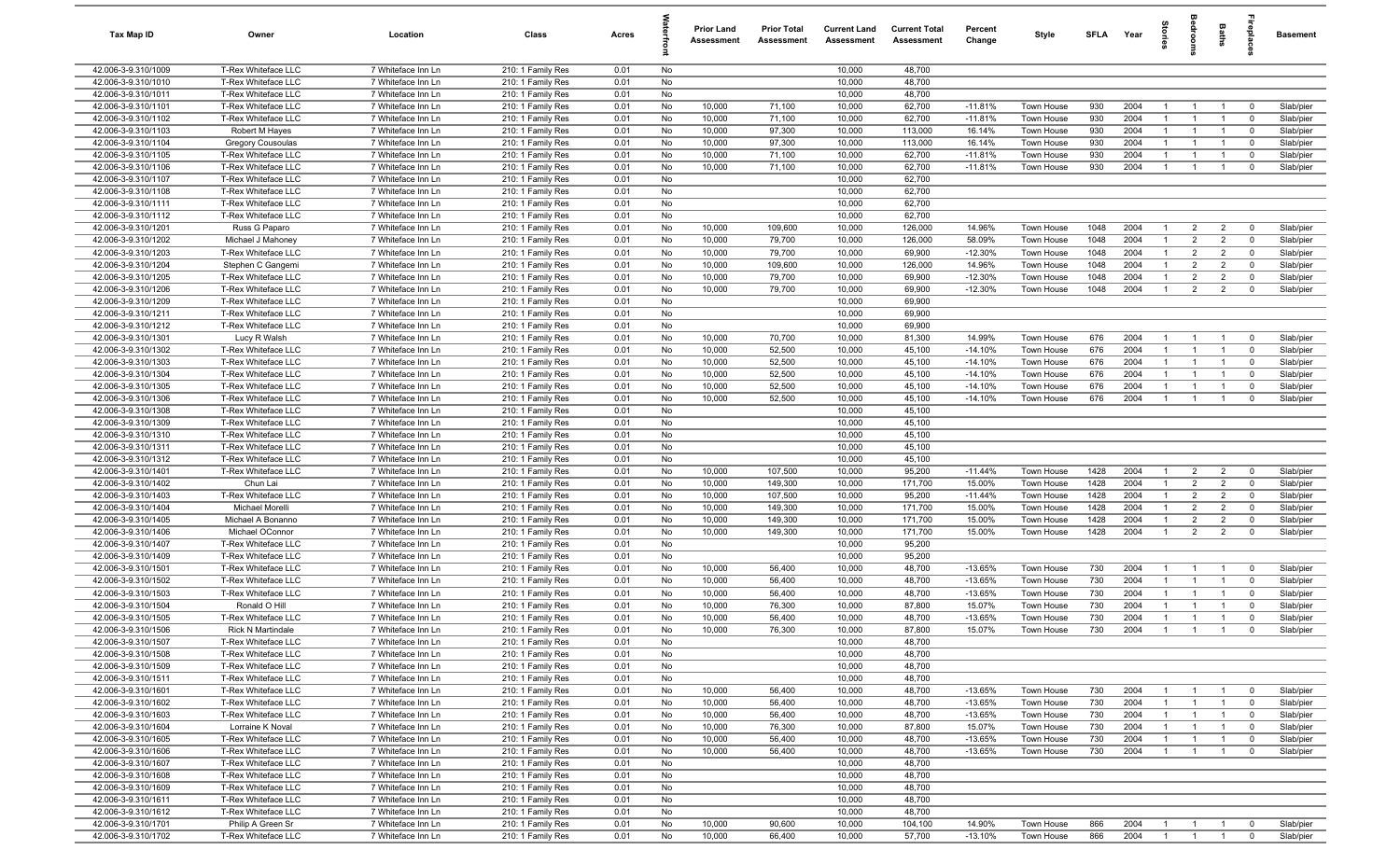| Tax Map ID                                 | Owner                                              | Location                                 | Class                                  | Acres        |          | <b>Prior Land</b><br>Assessment | <b>Prior Total</b><br>Assessment | <b>Current Land</b><br>Assessment | <b>Current Total</b><br>Assessment | Percent<br>Change    | Style                    | <b>SFLA</b> | Year         | $\vec{e}$                      | š                                | Baths                            | repla                      | Basement               |
|--------------------------------------------|----------------------------------------------------|------------------------------------------|----------------------------------------|--------------|----------|---------------------------------|----------------------------------|-----------------------------------|------------------------------------|----------------------|--------------------------|-------------|--------------|--------------------------------|----------------------------------|----------------------------------|----------------------------|------------------------|
| 42.006-3-9.310/1703                        | Brian J McCoskey                                   | 7 Whiteface Inn Ln                       | 210: 1 Family Res                      | 0.01         | No       | 10,000                          | 90,600                           | 10,000                            | 104,100                            | 14.90%               | Town House               | 866         | 2004         | $\mathbf{1}$                   | $\overline{1}$                   | $\overline{1}$                   | $\mathbf 0$                | Slab/pier              |
| 42.006-3-9.310/1704                        | Richard D DeVita                                   | 7 Whiteface Inn Ln                       | 210: 1 Family Res                      | 0.01         | No       | 10,000                          | 90,600                           | 10,000                            | 104,100                            | 14.90%               | Town House               | 866         | 2004         | $\overline{1}$                 |                                  | $\overline{1}$                   | $\mathbf 0$                | Slab/pier              |
| 42.006-3-9.310/1705                        | T-Rex Whiteface LLC                                | 7 Whiteface Inn Ln                       | 210: 1 Family Res                      | 0.01         | No       | 10,000                          | 66,400                           | 10,000                            | 57,700                             | $-13.10%$            | Town House               | 866         | 2004         | $\mathbf{1}$                   | $\mathbf{1}$                     | $\overline{1}$                   | $\mathbf 0$                | Slab/pier              |
| 42.006-3-9.310/1706                        | John E Smith                                       | 7 Whiteface Inn Ln                       | 210: 1 Family Res                      | 0.01         | No       | 10,000                          | 90,600                           | 10,000                            | 104,100                            | 14.90%               | Town House               | 866         | 2004         | -1                             | $\overline{1}$                   |                                  | $\Omega$                   | Slab/pier              |
| 42.006-3-9.310/1708                        | T-Rex Whiteface LLC                                | 7 Whiteface Inn Ln                       | 210: 1 Family Res                      | 0.01         | No       |                                 |                                  | 10,000                            | 57,700                             |                      |                          |             |              |                                |                                  |                                  |                            |                        |
| 42.006-3-9.310/1711                        | T-Rex Whiteface LLC                                | 7 Whiteface Inn Ln                       | 210: 1 Family Res                      | 0.01         | No       |                                 |                                  | 10,000                            | 57,700                             |                      |                          |             |              |                                |                                  |                                  |                            |                        |
| 42.006-3-9.310/1801<br>42.006-3-9.310/1802 | Gerry D Thauvette                                  | 7 Whiteface Inn Ln                       | 210: 1 Family Res<br>210: 1 Family Res | 0.01<br>0.01 | No       | 10,000<br>10,000                | 76,300<br>56,400                 | 10,000                            | 87,800                             | 15.07%<br>$-13.65%$  | Town House               | 730<br>730  | 2004<br>2004 | $\mathbf{1}$<br>$\overline{1}$ | $\overline{1}$<br>$\overline{1}$ | $\overline{1}$<br>$\overline{1}$ | $\mathbf 0$                | Slab/pier              |
| 42.006-3-9.310/1803                        | T-Rex Whiteface LLC<br>T-Rex Whiteface LLC         | 7 Whiteface Inn Ln<br>7 Whiteface Inn Ln | 210: 1 Family Res                      | 0.01         | No<br>No | 10,000                          | 56,400                           | 10,000<br>10,000                  | 48,700<br>48,700                   | $-13.65%$            | Town House<br>Town House | 730         | 2004         | $\overline{1}$                 | $\overline{1}$                   | $\overline{1}$                   | $\mathbf 0$<br>$\mathbf 0$ | Slab/pier<br>Slab/pier |
| 42.006-3-9.310/1804                        | T-Rex Whiteface LLC                                | 7 Whiteface Inn Ln                       | 210: 1 Family Res                      | 0.01         | No       | 10,000                          | 56,400                           | 10,000                            | 48,700                             | $-13.65%$            | Town House               | 730         | 2004         | $\overline{1}$                 | $\overline{1}$                   | $\overline{1}$                   | $\mathbf 0$                | Slab/pier              |
| 42.006-3-9.310/1805                        | T-Rex Whiteface LLC                                | 7 Whiteface Inn Ln                       | 210: 1 Family Res                      | 0.01         | No       | 10,000                          | 56,400                           | 10,000                            | 48,700                             | $-13.65%$            | Town House               | 730         | 2004         | $\overline{1}$                 | $\overline{1}$                   | $\overline{1}$                   | $\mathbf 0$                | Slab/pier              |
| 42.006-3-9.310/1806                        | T-Rex Whiteface LLC                                | 7 Whiteface Inn Ln                       | 210: 1 Family Res                      | 0.01         | No       | 10,000                          | 56,400                           | 10,000                            | 48,700                             | $-13.65%$            | Town House               | 730         | 2004         | $\overline{1}$                 | $\overline{1}$                   | $\overline{1}$                   | $\mathbf 0$                | Slab/pier              |
| 42.006-3-9.310/1808                        | T-Rex Whiteface LLC                                | 7 Whiteface Inn Ln                       | 210: 1 Family Res                      | 0.01         | No       |                                 |                                  | 10,000                            | 48,700                             |                      |                          |             |              |                                |                                  |                                  |                            |                        |
| 42.006-3-9.310/1809                        | T-Rex Whiteface LLC                                | 7 Whiteface Inn Ln                       | 210: 1 Family Res                      | 0.01         | No       |                                 |                                  | 10,000                            | 48,700                             |                      |                          |             |              |                                |                                  |                                  |                            |                        |
| 42.006-3-9.310/1810                        | T-Rex Whiteface LLC                                | 7 Whiteface Inn Ln                       | 210: 1 Family Res                      | 0.01         | No       |                                 |                                  | 10,000                            | 48,700                             |                      |                          |             |              |                                |                                  |                                  |                            |                        |
| 42.006-3-9.310/1811                        | T-Rex Whiteface LLC                                | 7 Whiteface Inn Ln                       | 210: 1 Family Res                      | 0.01         | No       |                                 |                                  | 10,000                            | 48,700                             |                      |                          |             |              |                                |                                  |                                  |                            |                        |
| 42.006-3-9.310/1812                        | T-Rex Whiteface LLC                                | 7 Whiteface Inn Ln                       | 210: 1 Family Res                      | 0.01         | No       |                                 |                                  | 10,000                            | 48,700                             |                      |                          |             |              |                                |                                  |                                  |                            |                        |
| 42.006-3-9.310/1901                        | T-Rex Whiteface LLC                                | 7 Whiteface Inn Ln                       | 210: 1 Family Res                      | 0.01         | No       | 10,000                          | 66,400                           | 10,000                            | 57,700                             | $-13.10%$            | <b>Town House</b>        | 866         | 2004         | $\mathbf{1}$                   | $\mathbf{1}$                     | $\overline{1}$                   | $\mathbf 0$                | Slab/pier              |
| 42.006-3-9.310/1902                        | T-Rex Whiteface LLC                                | 7 Whiteface Inn Ln                       | 210: 1 Family Res                      | 0.01         | No       | 10,000                          | 66,400                           | 10,000                            | 57,700                             | $-13.10%$            | Town House               | 866         | 2004         | $\overline{1}$                 |                                  | $\overline{1}$                   | $\mathbf 0$                | Slab/pier              |
| 42.006-3-9.310/1903                        | T-Rex Whiteface LLC                                | 7 Whiteface Inn Ln                       | 210: 1 Family Res                      | 0.01         | No       | 10,000                          | 66,400                           | 10,000                            | 57,700                             | $-13.10%$            | Town House               | 866         | 2004         | $\overline{1}$                 | $\overline{1}$                   | $\overline{1}$                   | $\mathbf 0$                | Slab/pier              |
| 42.006-3-9.310/1904                        | Thomas C Dwyer                                     | 7 Whiteface Inn Ln                       | 210: 1 Family Res                      | 0.01         | No       | 10,000                          | 90,600                           | 10,000                            | 104,100                            | 14.90%               | Town House               | 866         | 2004         | $\overline{1}$                 | $\mathbf{1}$                     | $\overline{1}$                   | $\mathbf 0$                | Slab/pier              |
| 42.006-3-9.310/1905                        | Interlaken Partners LLC                            | 7 Whiteface Inn Ln                       | 210: 1 Family Res                      | 0.01         | No       | 10,000                          | 90,600                           | 10,000                            | 104,100                            | 14.90%               | Town House               | 866<br>866  | 2004<br>2004 | $\overline{1}$                 | $\overline{1}$                   | $\overline{1}$<br>$\overline{1}$ | $\mathbf 0$                | Slab/pier              |
| 42.006-3-9.310/1906<br>42.006-3-9.310/1907 | <b>CJMW Enterprises LLC</b><br>T-Rex Whiteface LLC | 7 Whiteface Inn Ln<br>7 Whiteface Inn Ln | 210: 1 Family Res<br>210: 1 Family Res | 0.01<br>0.01 | No<br>No | 10,000                          | 90,600                           | 10,000<br>10,000                  | 104,100<br>57,700                  | 14.90%               | Town House               |             |              | $\overline{1}$                 | $\overline{1}$                   |                                  | $\mathbf 0$                | Slab/pier              |
| 42.006-3-9.310/1908                        | T-Rex Whiteface LLC                                | 7 Whiteface Inn Ln                       | 210: 1 Family Res                      | 0.01         | No       |                                 |                                  | 10,000                            | 57,700                             |                      |                          |             |              |                                |                                  |                                  |                            |                        |
| 42.006-3-9.310/1909                        | T-Rex Whiteface LLC                                | 7 Whiteface Inn Ln                       | 210: 1 Family Res                      | 0.01         | No       |                                 |                                  | 10,000                            | 57,700                             |                      |                          |             |              |                                |                                  |                                  |                            |                        |
| 42.006-3-9.310/2001                        | T-Rex Whiteface LLC                                | 7 Whiteface Inn Ln                       | 210: 1 Family Res                      | 0.01         | No       | 10,000                          | 64,000                           | 10,000                            | 51,300                             | $-19.84%$            | Town House               | 833         | 2004         | $\overline{1}$                 | -1                               | $\overline{1}$                   | $\mathbf 0$                | Slab/pier              |
| 42.006-3-9.310/2002                        | T-Rex Whiteface LLC                                | 7 Whiteface Inn Ln                       | 210: 1 Family Res                      | 0.01         | No       | 10,000                          | 64,000                           | 10,000                            | 51,300                             | $-19.84%$            | Town House               | 833         | 2004         | -1                             | $\overline{1}$                   | $\overline{1}$                   | $\mathbf 0$                | Slab/pier              |
| 42.006-3-9.310/2003                        | T-Rex Whiteface LLC                                | 7 Whiteface Inn Ln                       | 210: 1 Family Res                      | 0.01         | No       | 10,000                          | 64,000                           | 10,000                            | 51,300                             | $-19.84%$            | Town House               | 833         | 2004         | -1                             | $\overline{1}$                   | $\overline{1}$                   | $\mathbf 0$                | Slab/pier              |
| 42.006-3-9.310/2004                        | T-Rex Whiteface LLC                                | 7 Whiteface Inn Ln                       | 210: 1 Family Res                      | 0.01         | No       | 10,000                          | 64,000                           | 10,000                            | 51,300                             | $-19.84%$            | <b>Town House</b>        | 833         | 2004         | $\overline{1}$                 |                                  |                                  | $\Omega$                   | Slab/pier              |
| 42.006-3-9.310/2005                        | T-Rex Whiteface LLC                                | 7 Whiteface Inn Ln                       | 210: 1 Family Res                      | 0.01         | No       | 10,000                          | 64,000                           | 10,000                            | 51,300                             | $-19.84%$            | Town House               | 833         | 2004         | -1                             | $\mathbf{1}$                     | $\mathbf{1}$                     | $\mathbf 0$                | Slab/pier              |
| 42.006-3-9.310/2006                        | T-Rex Whiteface LLC                                | 7 Whiteface Inn Ln                       | 210: 1 Family Res                      | 0.01         | No       | 10,000                          | 64,000                           | 10,000                            | 51,300                             | $-19.84%$            | Town House               | 833         | 2004         | $\mathbf{1}$                   | $\overline{1}$                   | $\overline{1}$                   | $\Omega$                   | Slab/pier              |
| 42.006-3-9.310/2007                        | T-Rex Whiteface LLC                                | 7 Whiteface Inn Ln                       | 210: 1 Family Res                      | 0.01         | No       |                                 |                                  | 10,000                            | 51,300                             |                      |                          |             |              |                                |                                  |                                  |                            |                        |
| 42.006-3-9.310/2008                        | T-Rex Whiteface LLC                                | 7 Whiteface Inn Ln                       | 210: 1 Family Res                      | 0.01         | No       |                                 |                                  | 10,000                            | 51,300                             |                      |                          |             |              |                                |                                  |                                  |                            |                        |
| 42.006-3-9.310/2009                        | T-Rex Whiteface LLC                                | 7 Whiteface Inn Ln                       | 210: 1 Family Res                      | 0.01         | No       |                                 |                                  | 10,000                            | 51,300                             |                      |                          |             |              |                                |                                  |                                  |                            |                        |
| 42.006-3-9.310/2010                        | T-Rex Whiteface LLC                                | 7 Whiteface Inn Ln                       | 210: 1 Family Res                      | 0.01         | No       |                                 |                                  | 10,000                            | 51,300                             |                      |                          |             |              |                                |                                  |                                  |                            |                        |
| 42.006-3-9.310/2011<br>42.006-3-9.310/2012 | T-Rex Whiteface LLC<br>T-Rex Whiteface LLC         | 7 Whiteface Inn Ln<br>7 Whiteface Inn Ln | 210: 1 Family Res<br>210: 1 Family Res | 0.01<br>0.01 | No<br>No |                                 |                                  | 10,000<br>10,000                  | 51,300<br>51,300                   |                      |                          |             |              |                                |                                  |                                  |                            |                        |
| 42.006-3-9.310/2101                        | T-Rex Whiteface LLC                                | 7 Whiteface Inn Ln                       | 210: 1 Family Res                      | 0.01         | No       | 10,000                          | 56,400                           | 10,000                            | 48,700                             | $-13.65%$            | Town House               | 730         | 2004         | $\mathbf{1}$                   |                                  | $\overline{1}$                   | $\mathbf 0$                | Slab/pier              |
| 42.006-3-9.310/2102                        | T-Rex Whiteface LLC                                | 7 Whiteface Inn Ln                       | 210: 1 Family Res                      | 0.01         | No       | 10,000                          | 56,400                           | 10,000                            | 48,700                             | $-13.65%$            | Town House               | 730         | 2004         | $\mathbf{1}$                   | $\mathbf{1}$                     | $\overline{1}$                   | $\mathbf 0$                | Slab/pier              |
| 42.006-3-9.310/2103                        | Andrew G White                                     | 7 Whiteface Inn Ln                       | 210: 1 Family Res                      | 0.01         | No       | 10,000                          | 76,300                           | 10,000                            | 87,800                             | 15.07%               | Town House               | 730         | 2004         | -1                             | $\overline{1}$                   | $\overline{1}$                   | $\mathbf 0$                | Slab/pier              |
| 42.006-3-9.310/2104                        | T-Rex Whiteface LLC                                | 7 Whiteface Inn Ln                       | 210: 1 Family Res                      | 0.01         | No       | 10,000                          | 56,400                           | 10,000                            | 48,700                             | $-13.65%$            | Town House               | 730         | 2004         | -1                             | $\overline{1}$                   | $\overline{1}$                   | $\mathbf 0$                | Slab/pier              |
| 42.006-3-9.310/2105                        | T-Rex Whiteface LLC                                | 7 Whiteface Inn Ln                       | 210: 1 Family Res                      | 0.01         | No       | 10,000                          | 56,400                           | 10,000                            | 48,700                             | $-13.65%$            | <b>Town House</b>        | 730         | 2004         | $\mathbf{1}$                   |                                  |                                  | $\Omega$                   | Slab/pier              |
| 42.006-3-9.310/2106                        | Gary R Fortcher                                    | 7 Whiteface Inn Ln                       | 210: 1 Family Res                      | 0.01         | No       | 10,000                          | 76,300                           | 10,000                            | 87,800                             | 15.07%               | Town House               | 730         | 2004         | $\mathbf{1}$                   |                                  | $\mathbf{1}$                     | $\Omega$                   | Slab/pier              |
| 42.006-3-9.310/2107                        | T-Rex Whiteface LLC                                | 7 Whiteface Inn Ln                       | 210: 1 Family Res                      | 0.01         | No       |                                 |                                  | 10,000                            | 48,700                             |                      |                          |             |              |                                |                                  |                                  |                            |                        |
| 42.006-3-9.310/2108                        | T-Rex Whiteface LLC                                | 7 Whiteface Inn Ln                       | 210: 1 Family Res                      | 0.01         | No       |                                 |                                  | 10,000                            | 48,700                             |                      |                          |             |              |                                |                                  |                                  |                            |                        |
| 42.006-3-9.310/2110                        | T-Rex Whiteface LLC                                | 7 Whiteface Inn Ln                       | 210: 1 Family Res                      | 0.01         | No       |                                 |                                  | 10,000                            | 48,700                             |                      |                          |             |              |                                |                                  |                                  |                            |                        |
| 42.006-3-9.310/2111                        | T-Rex Whiteface LLC                                | 7 Whiteface Inn Ln                       | 210: 1 Family Res                      | 0.01         | No       |                                 |                                  | 10,000                            | 48,700                             |                      |                          |             |              |                                |                                  |                                  |                            |                        |
| 42.006-3-9.310/2201                        | T-Rex Whiteface LLC                                | 7 Whiteface Inn Ln                       | 210: 1 Family Res                      | 0.01         | No       | 10,000                          | 59,400                           | 10,000                            | 55,500                             | $-6.57%$             | Town House               | 770         | 2004         | $\overline{1}$                 | $\overline{1}$                   | $\overline{1}$                   | $\mathbf 0$                | Slab/pier              |
| 42.006-3-9.310/2202                        | T-Rex Whiteface LLC                                | 7 Whiteface Inn Ln                       | 210: 1 Family Res                      | 0.01         | No       | 10,000                          | 59,400                           | 10,000                            | 55,500                             | $-6.57%$             | Town House               | 770         | 2004         | $\overline{1}$                 | $\overline{1}$                   | $\overline{1}$                   | $\mathbf 0$                | Slab/pier              |
| 42.006-3-9.310/2203                        | T-Rex Whiteface LLC                                | 7 Whiteface Inn Ln                       | 210: 1 Family Res                      | 0.01         | No       | 10,000                          | 59,400                           | 10,000                            | 55,500                             | $-6.57%$             | Town House               | 770         | 2004         | $\mathbf{1}$<br>$\overline{1}$ | $\overline{1}$<br>$\overline{1}$ | $\mathbf{1}$                     | $\mathbf 0$                | Slab/pier              |
| 42.006-3-9.310/2204<br>42.006-3-9.310/2205 | T-Rex Whiteface LLC<br>T-Rex Whiteface LLC         | 7 Whiteface Inn Ln<br>7 Whiteface Inn Ln | 210: 1 Family Res<br>210: 1 Family Res | 0.01<br>0.01 | No<br>No | 10,000<br>10,000                | 59,400<br>59,400                 | 10,000<br>10,000                  | 55,500<br>55,500                   | $-6.57%$<br>$-6.57%$ | Town House<br>Town House | 770<br>770  | 2004<br>2004 | $\mathbf{1}$                   | $\overline{1}$                   | $\overline{1}$<br>$\mathbf{1}$   | $\mathbf 0$<br>$\mathbf 0$ | Slab/pier<br>Slab/pier |
| 42.006-3-9.310/2206                        | David Bertha                                       | 7 Whiteface Inn Ln                       | 210: 1 Family Res                      | 0.01         | No       | 10,000                          | 80,500                           | 10,000                            | 100,200                            | 24.47%               | Town House               | 770         | 2004         | $\overline{1}$                 | $\overline{1}$                   | $\overline{1}$                   | $\mathbf 0$                | Slab/pier              |
| 42.006-3-9.310/2207                        | T-Rex Whiteface LLC                                | 7 Whiteface Inn Ln                       | 210: 1 Family Res                      | 0.01         | No       |                                 |                                  | 10,000                            | 55,500                             |                      |                          |             |              |                                |                                  |                                  |                            |                        |
| 42.006-3-9.310/2208                        | T-Rex Whiteface LLC                                | 7 Whiteface Inn Ln                       | 210: 1 Family Res                      | 0.01         | No       |                                 |                                  | 10,000                            | 55,500                             |                      |                          |             |              |                                |                                  |                                  |                            |                        |
| 42.006-3-9.310/2209                        | T-Rex Whiteface LLC                                | 7 Whiteface Inn Ln                       | 210: 1 Family Res                      | 0.01         | No       |                                 |                                  | 10,000                            | 55,500                             |                      |                          |             |              |                                |                                  |                                  |                            |                        |
| 42.006-3-9.310/2210                        | T-Rex Whiteface LLC                                | 7 Whiteface Inn Ln                       | 210: 1 Family Res                      | 0.01         | No       |                                 |                                  | 10,000                            | 55,500                             |                      |                          |             |              |                                |                                  |                                  |                            |                        |
| 42.006-3-9.310/2211                        | T-Rex Whiteface LLC                                | 7 Whiteface Inn Ln                       | 210: 1 Family Res                      | 0.01         | No       |                                 |                                  | 10,000                            | 55,500                             |                      |                          |             |              |                                |                                  |                                  |                            |                        |
| 42.006-3-9.310/2301                        | Timothy J Rossner                                  | 7 Whiteface Inn Ln                       | 210: 1 Family Res                      | 0.01         | No       | 10,000                          | 76,300                           | 10,000                            | 87,800                             | 15.07%               | Town House               | 730         | 2004         | $\overline{1}$                 | $\overline{1}$                   | $\overline{1}$                   | $\mathbf 0$                | Slab/pier              |
| 42.006-3-9.310/2302                        | T-Rex Whiteface LLC                                | 7 Whiteface Inn Ln                       | 210: 1 Family Res                      | 0.01         | No       | 10,000                          | 56,400                           | 10,000                            | 48,700                             | $-13.65%$            | Town House               | 730         | 2004         | $\overline{1}$                 | $\overline{1}$                   | $\overline{1}$                   | $\mathbf 0$                | Slab/pier              |
| 42.006-3-9.310/2303                        | Joel P Peller                                      | 7 Whiteface Inn Ln                       | 210: 1 Family Res                      | 0.01         | No       | 10,000                          | 76,300                           | 10,000                            | 87,800                             | 15.07%               | Town House               | 730         | 2004         | $\overline{1}$                 | $\overline{1}$                   | $\overline{1}$                   | $\overline{\mathbf{0}}$    | Slab/pier              |
| 42.006-3-9.310/2304                        | T-Rex Whiteface LLC                                | 7 Whiteface Inn Ln                       | 210: 1 Family Res                      | 0.01         | No       | 10,000                          | 56,400                           | 10,000                            | 48,700                             | $-13.65%$            | Town House               | 730         | 2004         | $\overline{1}$                 | $\overline{1}$                   | $\mathbf{1}$                     | $\mathbf 0$                | Slab/pier              |
| 42.006-3-9.310/2305                        | Kevin J Kerrigan                                   | 7 Whiteface Inn Ln                       | 210: 1 Family Res                      | 0.01         | No       | 10,000                          | 76,300                           | 10,000                            | 87,800                             | 15.07%               | Town House               | 730         | 2004         | $\overline{1}$                 | $\overline{1}$                   | $\overline{1}$                   | $\mathbf 0$                | Slab/pier              |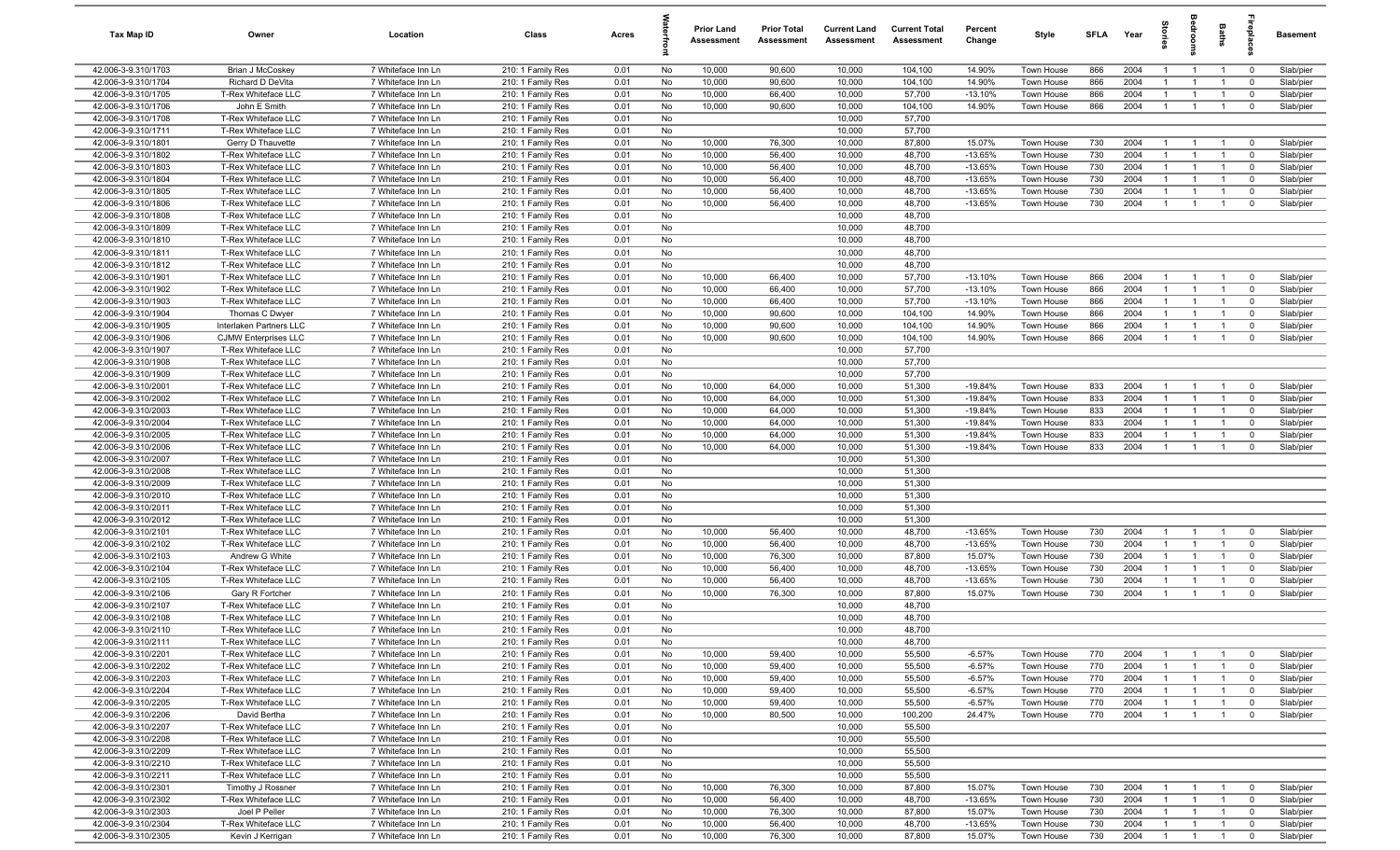| Tax Map ID                                 | Owner                                        | Location                                 | Class                                  | Acres        |          | <b>Prior Land</b><br>Assessment | <b>Prior Total</b><br>Assessment | <b>Current Land</b><br>Assessment | <b>Current Total</b><br>Assessment | Percent<br>Change      | Style                    | <b>SFLA</b>  | Year         | $\vec{e}$                        | groo                             | <b>Baths</b>                     | lrepla                                    | <b>Basement</b>        |
|--------------------------------------------|----------------------------------------------|------------------------------------------|----------------------------------------|--------------|----------|---------------------------------|----------------------------------|-----------------------------------|------------------------------------|------------------------|--------------------------|--------------|--------------|----------------------------------|----------------------------------|----------------------------------|-------------------------------------------|------------------------|
| 42.006-3-9.310/2306                        | T-Rex Whiteface LLC                          | 7 Whiteface Inn Ln                       | 210: 1 Family Res                      | 0.01         | No       | 10,000                          | 56,400                           | 10,000                            | 48,700                             | $-13.65%$              | Town House               | 730          | 2004         | $\overline{1}$                   | $\overline{1}$                   | $\overline{1}$                   | $\overline{\mathbf{0}}$                   | Slab/pier              |
| 42.006-3-9.310/2308                        | T-Rex Whiteface LLC                          | 7 Whiteface Inn Ln                       | 210: 1 Family Res                      | 0.01         | No       |                                 |                                  | 10,000                            | 48,700                             |                        |                          |              |              |                                  |                                  |                                  |                                           |                        |
| 42.006-3-9.310/2310                        | T-Rex Whiteface LLC                          | 7 Whiteface Inn Ln                       | 210: 1 Family Res                      | 0.01         | No       |                                 |                                  | 10,000                            | 48,700                             |                        |                          |              |              |                                  |                                  |                                  |                                           |                        |
| 42.006-3-9.310/2312                        | T-Rex Whiteface LLC                          | 7 Whiteface Inn Ln                       | 210: 1 Family Res                      | 0.01         | No       |                                 |                                  | 10,000                            | 48,700                             |                        |                          |              |              |                                  |                                  |                                  |                                           |                        |
| 42.006-3-9.310/2401                        | T-Rex Whiteface LLC                          | 7 Whiteface Inn Ln                       | 210: 1 Family Res                      | 0.01         | No       | 10,000                          | 78,000                           | 10,000                            | 68,100                             | $-12.69%$              | Town House               | 1024         | 2004         | $\mathbf{1}$                     |                                  |                                  | $^{\circ}$                                | Slab/pier              |
| 42.006-3-9.310/2402                        | T-Rex Whiteface LLC                          | 7 Whiteface Inn Ln                       | 210: 1 Family Res                      | 0.01         | No       | 10,000                          | 78,000                           | 10,000                            | 68,100                             | $-12.69%$              | Town House               | 1024         | 2004         | $\mathbf{1}$<br>$\mathbf{1}$     | $\overline{1}$                   | $\overline{1}$                   | $^{\circ}$                                | Slab/pier              |
| 42.006-3-9.310/2403<br>42.006-3-9.310/2404 | Paul A Kildal-Brandt<br>T-Rex Whiteface LLC  | 7 Whiteface Inn Ln<br>7 Whiteface Inn Ln | 210: 1 Family Res<br>210: 1 Family Res | 0.01<br>0.01 | No<br>No | 10,000<br>10,000                | 107,100<br>78,000                | 10,000<br>10,000                  | 122,800<br>68,100                  | 14.66%<br>$-12.69%$    | Town House<br>Town House | 1024<br>1024 | 2004<br>2004 | $\overline{1}$                   | $\overline{1}$                   | $\overline{1}$                   | $^{\circ}$<br>$\Omega$                    | Slab/pier<br>Slab/pier |
| 42.006-3-9.310/2405                        | <b>Mahar Family Partnership</b>              | 7 Whiteface Inn Ln                       | 210: 1 Family Res                      | 0.01         | No       | 10,000                          | 78,000                           | 10,000                            | 122,800                            | 57.44%                 | Town House               | 1024         | 2004         | $\mathbf{1}$                     | $\overline{1}$                   | $\overline{1}$                   | $\mathbf{0}$                              | Slab/pier              |
| 42.006-3-9.310/2406                        | T-Rex Whiteface LLC                          | 7 Whiteface Inn Ln                       | 210: 1 Family Res                      | 0.01         | No       | 10,000                          | 78,000                           | 10,000                            | 68,100                             | $-12.69%$              | Town House               | 1024         | 2004         | $\overline{1}$                   | $\overline{1}$                   | $\overline{1}$                   | $\Omega$                                  | Slab/pier              |
| 42.006-3-9.310/2407                        | T-Rex Whiteface LLC                          | 7 Whiteface Inn Ln                       | 210: 1 Family Res                      | 0.01         | No       |                                 |                                  | 10,000                            | 68,100                             |                        |                          |              |              |                                  |                                  |                                  |                                           |                        |
| 42.006-3-9.310/2408                        | T-Rex Whiteface LLC                          | 7 Whiteface Inn Ln                       | 210: 1 Family Res                      | 0.01         | No       |                                 |                                  | 10,000                            | 68,100                             |                        |                          |              |              |                                  |                                  |                                  |                                           |                        |
| 42.006-3-9.310/2410                        | T-Rex Whiteface LLC                          | 7 Whiteface Inn Ln                       | 210: 1 Family Res                      | 0.01         | No       |                                 |                                  | 10,000                            | 68,100                             |                        |                          |              |              |                                  |                                  |                                  |                                           |                        |
| 42.006-3-9.310/2412                        | T-Rex Whiteface LLC                          | 7 Whiteface Inn Ln                       | 210: 1 Family Res                      | 0.01         | No       |                                 |                                  | 10,000                            | 68,100                             |                        |                          |              |              |                                  |                                  |                                  |                                           |                        |
| 42.006-3-9.310/2501                        | John ODonoghue                               | 7 Whiteface Inn Ln                       | 210: 1 Family Res                      | 0.01         | No       | 10,000                          | 155,600                          | 10,000                            | 165,200                            | 6.17%                  | Town House               | 1488         | 2004         | $\overline{1}$                   | $\overline{2}$                   | $\overline{2}$                   | $^{\circ}$                                | Slab/pier              |
| 42.006-3-9.310/2502                        | Michael L Hagadorn                           | 7 Whiteface Inn Ln                       | 210: 1 Family Res                      | 0.01         | No       | 10,000                          | 111,900                          | 10,000                            | 165,200                            | 47.63%                 | Town House               | 1488         | 2004         | $\overline{1}$                   | $\overline{2}$                   | $\overline{2}$                   | $^{\circ}$                                | Slab/pier              |
| 42.006-3-9.310/2503                        | Joel Trexler                                 | 7 Whiteface Inn Ln                       | 210: 1 Family Res                      | 0.01         | No       | 10,000                          | 111,900                          | 10,000                            | 165,200                            | 47.63%                 | Town House               | 1488         | 2004         | $\overline{1}$                   | $\overline{2}$                   | $\overline{2}$                   | $^{\circ}$                                | Slab/pier              |
| 42.006-3-9.310/2504                        | John E Smith                                 | 7 Whiteface Inn Ln                       | 210: 1 Family Res                      | 0.01         | No       | 10,000                          | 111,900                          | 10,000                            | 165,200                            | 47.63%                 | Town House               | 1488         | 2004         | $\overline{1}$                   | $\overline{2}$                   | $\overline{2}$                   | $^{\circ}$                                | Slab/pier              |
| 42.006-3-9.310/2505                        | Christopher Abdul-Karim                      | 7 Whiteface Inn Ln                       | 210: 1 Family Res                      | 0.01         | No       | 10,000                          | 111,900                          | 10,000                            | 165,200                            | 47.63%                 | Town House               | 1488         | 2004         | $\overline{1}$                   | $\overline{2}$                   | $\overline{2}$                   | $\Omega$                                  | Slab/pier              |
| 42.006-3-9.310/2506                        | T-Rex Whiteface LLC                          | 7 Whiteface Inn Ln                       | 210: 1 Family Res                      | 0.01         | No       | 10,000                          | 111,900                          | 10,000                            | 91,600                             | $-18.14%$              | Town House               | 1488         | 2004         | $\mathbf{1}$                     | $\overline{2}$                   | $\overline{2}$                   | $^{\circ}$                                | Slab/pier              |
| 42.006-3-9.310/2512                        | T-Rex Whiteface LLC                          | 7 Whiteface Inn Ln                       | 210: 1 Family Res                      | 0.01         | No       |                                 |                                  | 10,000                            | 91,600                             |                        |                          |              |              |                                  |                                  |                                  |                                           |                        |
| 42.006-3-9.310/2601<br>42.006-3-9.310/2602 | T-Rex Whiteface LLC<br>T-Rex Whiteface LLC   | 7 Whiteface Inn Ln<br>7 Whiteface Inn Ln | 210: 1 Family Res<br>210: 1 Family Res | 0.01<br>0.01 | No<br>No | 10,000<br>10,000                | 130,000<br>130,000               | 10,000<br>10,000                  | 112,000<br>112,000                 | $-13.85%$<br>$-13.85%$ | Town House<br>Town House | 1735<br>1735 | 2004<br>2004 | $\overline{1}$<br>$\overline{1}$ | $\overline{2}$<br>$\overline{2}$ | $\overline{2}$<br>$\overline{2}$ | $\mathbf 0$<br>$\overline{0}$             | Slab/pier<br>Slab/pier |
| 42.006-3-9.310/2603                        | T-Rex Whiteface LLC                          | 7 Whiteface Inn Ln                       | 210: 1 Family Res                      | 0.01         | No       | 10,000                          | 130,000                          | 10,000                            | 112,000                            | $-13.85%$              | Town House               | 1735         | 2004         | $\overline{1}$                   | $\overline{2}$                   | $\overline{2}$                   | $^{\circ}$                                | Slab/pier              |
| 42.006-3-9.310/2604                        | T-Rex Whiteface LLC                          | 7 Whiteface Inn Ln                       | 210: 1 Family Res                      | 0.01         | No       | 10,000                          | 130,000                          | 10,000                            | 112,000                            | $-13.85%$              | Town House               | 1735         | 2004         | $\overline{1}$                   | $\overline{2}$                   | $\overline{2}$                   | $^{\circ}$                                | Slab/pier              |
| 42.006-3-9.310/2605                        | T-Rex Whiteface LLC                          | 7 Whiteface Inn Ln                       | 210: 1 Family Res                      | 0.01         | No       | 10,000                          | 130,000                          | 10,000                            | 112,000                            | $-13.85%$              | Town House               | 1735         | 2004         | $\overline{1}$                   | $\overline{2}$                   | $\overline{2}$                   | $^{\circ}$                                | Slab/pier              |
| 42.006-3-9.310/2606                        | T-Rex Whiteface LLC                          | 7 Whiteface Inn Ln                       | 210: 1 Family Res                      | 0.01         | No       | 10,000                          | 130,000                          | 10,000                            | 112,000                            | $-13.85%$              | Town House               | 1735         | 2004         | $\overline{1}$                   | $\overline{2}$                   | $\overline{2}$                   | $\Omega$                                  | Slab/pier              |
| 42.006-3-9.310/2607                        | T-Rex Whiteface LLC                          | 7 Whiteface Inn Ln                       | 210: 1 Family Res                      | 0.01         | No       |                                 |                                  | 10,000                            | 112,000                            |                        |                          |              |              |                                  |                                  |                                  |                                           |                        |
| 42.006-3-9.310/2608                        | T-Rex Whiteface LLC                          | 7 Whiteface Inn Ln                       | 210: 1 Family Res                      | 0.01         | No       |                                 |                                  | 10,000                            | 112,000                            |                        |                          |              |              |                                  |                                  |                                  |                                           |                        |
| 42.006-3-9.310/2609                        | T-Rex Whiteface LLC                          | 7 Whiteface Inn Ln                       | 210: 1 Family Res                      | 0.01         | No       |                                 |                                  | 10,000                            | 112,000                            |                        |                          |              |              |                                  |                                  |                                  |                                           |                        |
| 42.006-3-9.310/2610                        | T-Rex Whiteface LLC                          | 7 Whiteface Inn Ln                       | 210: 1 Family Res                      | 0.01         | No       |                                 |                                  | 10,000                            | 112,000                            |                        |                          |              |              |                                  |                                  |                                  |                                           |                        |
| 42.006-3-9.310/2611                        | T-Rex Whiteface LLC                          | 7 Whiteface Inn Ln                       | 210: 1 Family Res                      | 0.01         | No       |                                 |                                  | 10,000                            | 112,000                            |                        |                          |              |              |                                  |                                  |                                  |                                           |                        |
| 42.006-3-9.310/2612                        | T-Rex Whiteface LLC                          | 7 Whiteface Inn Ln                       | 210: 1 Family Res                      | 0.01         | No       |                                 |                                  | 10,000                            | 112,000                            |                        |                          |              |              |                                  |                                  |                                  |                                           |                        |
| 42.006-3-9.310/2701                        | Daniel W Papes                               | 7 Whiteface Inn Ln                       | 210: 1 Family Res                      | 0.01         | No       | 10,000                          | 149,300                          | 10,000                            | 171,700                            | 15.00%                 | Town House               | 1428         | 2004         | $\overline{1}$                   | $\overline{2}$                   | $\overline{2}$                   | $^{\circ}$                                | Slab/pier              |
| 42.006-3-9.310/2702                        | Daniel W Papes                               | 7 Whiteface Inn Ln                       | 210: 1 Family Res                      | 0.01         | No       | 10,000                          | 149,300                          | 10,000                            | 171,700                            | 15.00%                 | Town House               | 1428         | 2004         | $\overline{1}$                   | $\overline{2}$                   | $\overline{2}$                   | $\mathbf 0$                               | Slab/pier              |
| 42.006-3-9.310/2703                        | Daniel W Papes                               | 7 Whiteface Inn Ln                       | 210: 1 Family Res                      | 0.01<br>0.01 | No<br>No | 10,000                          | 149,300                          | 10,000                            | 171,700                            | 15.00%                 | Town House               | 1428<br>1428 | 2004<br>2004 | $\overline{1}$<br>$\overline{1}$ | $\overline{2}$<br>$\overline{2}$ | $\overline{2}$<br>$\overline{2}$ | $\mathbf 0$<br>$\overline{0}$             | Slab/pier              |
| 42.006-3-9.310/2704<br>42.006-3-9.310/2705 | Daniel W Papes<br>Daniel W Papes             | 7 Whiteface Inn Ln<br>7 Whiteface Inn Ln | 210: 1 Family Res<br>210: 1 Family Res | 0.01         | No       | 10,000<br>10,000                | 149,300<br>149,300               | 10,000<br>10,000                  | 171,700<br>171,700                 | 15.00%<br>15.00%       | Town House<br>Town House | 1428         | 2004         | $\overline{1}$                   | $\overline{2}$                   | $\overline{2}$                   | $^{\circ}$                                | Slab/pier<br>Slab/pier |
| 42.006-3-9.310/2706                        | Daniel W Papes                               | 7 Whiteface Inn Ln                       | 210: 1 Family Res                      | 0.01         | No       | 10,000                          | 149,300                          | 10,000                            | 171,700                            | 15.00%                 | Town House               | 1428         | 2004         | $\overline{1}$                   | $\overline{2}$                   | $\overline{2}$                   | $^{\circ}$                                | Slab/pier              |
| 42.006-3-9.310/2801                        | T-Rex Whiteface LLC                          | 7 Whiteface Inn Ln                       | 210: 1 Family Res                      | 0.01         | No       | 10,000                          | 52,500                           | 10,000                            | 45,100                             | $-14.10%$              | Town House               | 676          | 2004         | $\overline{1}$                   | $\overline{1}$                   | $\overline{1}$                   | $\overline{0}$                            | Slab/pier              |
| 42.006-3-9.310/2802                        | Thomas J Antinora Jr                         | 7 Whiteface Inn Ln                       | 210: 1 Family Res                      | 0.01         | No       | 10,000                          | 70,700                           | 10,000                            | 81,300                             | 14.99%                 | Town House               | 676          | 2004         | $\overline{1}$                   | $\overline{1}$                   | $\overline{1}$                   | $\mathbf 0$                               | Slab/pier              |
| 42.006-3-9.310/2803                        | Susan Herbert                                | 7 Whiteface Inn Ln                       | 210: 1 Family Res                      | 0.01         | No       | 10,000                          | 70,700                           | 10,000                            | 81,300                             | 14.99%                 | Town House               | 676          | 2004         | -1                               | $\overline{1}$                   | $\overline{1}$                   | $^{\circ}$                                | Slab/pier              |
| 42.006-3-9.310/2804                        | Michael Schatzberg                           | 7 Whiteface Inn Ln                       | 210: 1 Family Res                      | 0.01         | No       | 10,000                          | 52,500                           | 10,000                            | 81,300                             | 54.86%                 | Town House               | 676          | 2004         | $\overline{1}$                   |                                  |                                  | $\Omega$                                  | Slab/pier              |
| 42.006-3-9.310/2805                        | Anne E Richter                               | 7 Whiteface Inn Ln                       | 210: 1 Family Res                      | 0.01         | No       | 10,000                          | 70,700                           | 10,000                            | 81,300                             | 14.99%                 | Town House               | 676          | 2004         | -1                               |                                  | $\mathbf{1}$                     | $\Omega$                                  | Slab/pier              |
| 42.006-3-9.310/2806                        | James A Parker                               | 7 Whiteface Inn Ln                       | 210: 1 Family Res                      | 0.01         | No       | 10,000                          | 70,700                           | 10,000                            | 81,300                             | 14.99%                 | Town House               | 676          | 2004         | -1                               |                                  |                                  | $\Omega$                                  | Slab/pier              |
| 42.006-3-9.310/2807                        | <b>T-Rex Whiteface LLC</b>                   | 7 Whiteface Inn Ln                       | 210: 1 Family Res                      | 0.01         | No       |                                 |                                  | 10,000                            | 45,100                             |                        |                          |              |              |                                  |                                  |                                  |                                           |                        |
| 42.006-3-9.310/2901                        | Robert P Hilsdorf                            | 7 Whiteface Inn Ln                       | 210: 1 Family Res                      | 0.01         | No       | 10,000                          | 76,300                           | 10,000                            | 87,800                             | 15.07%                 | Town House               | 730          | 2004         | $\overline{1}$                   | $\overline{1}$                   |                                  |                                           | Slab/pier              |
| 42.006-3-9.310/2902                        | James W Sullivan                             | 7 Whiteface Inn Ln                       | 210: 1 Family Res                      | 0.01         | No       | 10,000                          | 56,400                           | 10,000                            | 87,800                             | 55.67%                 | Town House               | 730          | 2004         | $\overline{1}$                   | $\overline{1}$                   | $\overline{1}$                   | $\mathbf 0$                               | Slab/pier              |
| 42.006-3-9.310/2903                        | Joseph J Kopczak                             | 7 Whiteface Inn Ln                       | 210: 1 Family Res                      | 0.01         | No       | 10,000                          | 76,300                           | 10,000                            | 87,800                             | 15.07%                 | Town House               | 730          | 2004         | $\overline{1}$                   |                                  | $\overline{1}$                   | $^{\circ}$                                | Slab/pier              |
| 42.006-3-9.310/2904                        | Kevin J Kerrigan                             | 7 Whiteface Inn Ln                       | 210: 1 Family Res                      | 0.01         | No       | 10,000                          | 56,400                           | 10,000                            | 87,800                             | 55.67%                 | Town House               | 730          | 2004         | $\overline{1}$                   | $\overline{1}$                   | $\overline{1}$                   | $^{\circ}$                                | Slab/pier              |
| 42.006-3-9.310/2905                        | T-Rex Whiteface LLC                          | 7 Whiteface Inn Ln                       | 210: 1 Family Res                      | 0.01         | No       | 10,000                          | 56,400                           | 10,000                            | 48,700                             | $-13.65%$              | Town House               | 730          | 2004         | $\overline{1}$<br>$\overline{1}$ | $\overline{1}$                   | $\overline{1}$                   | $\overline{\mathbf{0}}$<br>$\overline{0}$ | Slab/pier              |
| 42.006-3-9.310/2906<br>42.006-3-9.310/2911 | <b>Richard Harris</b><br>T-Rex Whiteface LLC | 7 Whiteface Inn Ln<br>7 Whiteface Inn Ln | 210: 1 Family Res<br>210: 1 Family Res | 0.01<br>0.01 | No<br>No | 10,000                          | 76,300                           | 10,000<br>10,000                  | 87,800<br>48,700                   | 15.07%                 | Town House               | 730          | 2004         |                                  | $\overline{1}$                   | $\overline{1}$                   |                                           | Slab/pier              |
| 42.006-3-9.310/3001                        | T-Rex Whiteface LLC                          | 7 Whiteface Inn Ln                       | 210: 1 Family Res                      | 0.01         | No       | 10,000                          | 56,400                           | 10,000                            | 48,700                             | $-13.65%$              | Town House               | 730          | 2004         | $\mathbf{1}$                     | -1                               | $\overline{1}$                   | $\mathbf 0$                               | Slab/pier              |
| 42.006-3-9.310/3002                        | T-Rex Whiteface LLC                          | 7 Whiteface Inn Ln                       | 210: 1 Family Res                      | 0.01         | No       | 10,000                          | 56,400                           | 10,000                            | 48,700                             | $-13.65%$              | Town House               | 730          | 2004         |                                  | $\overline{1}$                   | $\overline{1}$                   | $\mathbf 0$                               | Slab/pier              |
| 42.006-3-9.310/3003                        | Mark S Rubin                                 | 7 Whiteface Inn Ln                       | 210: 1 Family Res                      | 0.01         | No       | 10,000                          | 76,300                           | 10,000                            | 87,800                             | 15.07%                 | Town House               | 730          | 2004         | -1                               |                                  | $\mathbf{1}$                     | $\mathbf 0$                               | Slab/pier              |
| 42.006-3-9.310/3004                        | T-Rex Whiteface LLC                          | 7 Whiteface Inn Ln                       | 210: 1 Family Res                      | 0.01         | No       | 10,000                          | 56,400                           | 10,000                            | 48,700                             | $-13.65%$              | Town House               | 730          | 2004         | -1                               | $\overline{1}$                   | $\overline{1}$                   | $\mathbf{0}$                              | Slab/pier              |
| 42.006-3-9.310/3005                        | Ling W Riley                                 | 7 Whiteface Inn Ln                       | 210: 1 Family Res                      | 0.01         | No       | 10,000                          | 76,300                           | 10,000                            | 87,800                             | 15.07%                 | Town House               | 730          | 2004         | $\mathbf{1}$                     |                                  | $\overline{1}$                   | $\mathbf 0$                               | Slab/pier              |
| 42.006-3-9.310/3006                        | T-Rex Whiteface LLC                          | 7 Whiteface Inn Ln                       | 210: 1 Family Res                      | 0.01         | No       | 10,000                          | 56,400                           | 10,000                            | 48,700                             | $-13.65%$              | Town House               | 730          | 2004         | $\overline{1}$                   | $\overline{1}$                   | $\overline{1}$                   | $\mathbf 0$                               | Slab/pier              |
| 42.006-3-9.310/3007                        | T-Rex Whiteface LLC                          | 7 Whiteface Inn Ln                       | 210: 1 Family Res                      | 0.01         | No       |                                 |                                  | 10,000                            | 48,700                             |                        |                          |              |              |                                  |                                  |                                  |                                           |                        |
| 42.006-3-9.310/3008                        | T-Rex Whiteface LLC                          | 7 Whiteface Inn Ln                       | 210: 1 Family Res                      | 0.01         | No       |                                 |                                  | 10,000                            | 48,700                             |                        |                          |              |              |                                  |                                  |                                  |                                           |                        |
| 42.006-3-9.310/3010                        | T-Rex Whiteface LLC                          | 7 Whiteface Inn Ln                       | 210: 1 Family Res                      | 0.01         | No       |                                 |                                  | 10,000                            | 48,700                             |                        |                          |              |              |                                  |                                  |                                  |                                           |                        |
| 42.006-3-9.310/3012                        | T-Rex Whiteface LLC                          | 7 Whiteface Inn Ln                       | 210: 1 Family Res                      | 0.01         | No       |                                 |                                  | 10,000                            | 48,700                             |                        |                          |              |              |                                  |                                  |                                  |                                           |                        |
| 42.006-3-9.310/3101                        | T-Rex Whiteface LLC                          | 7 Whiteface Inn Ln                       | 210: 1 Family Res                      | 0.01         | No       | 10,000                          | 64,000                           | 10,000                            | 55,500                             | $-13.28%$              | Town House               | 833          | 2004         | $\overline{1}$                   | $1 \quad 1$                      |                                  | $\overline{\mathbf{0}}$                   | Slab/pier              |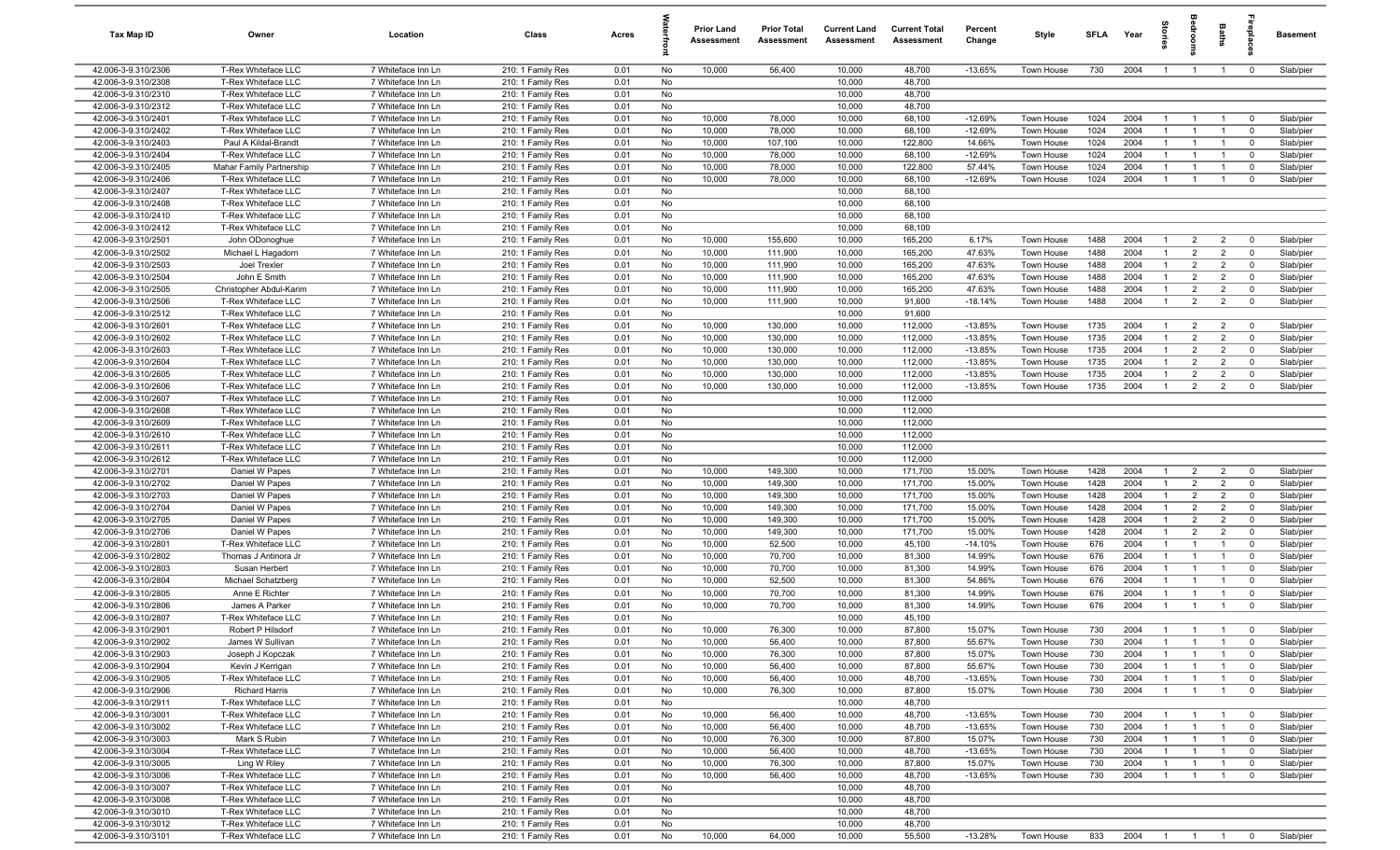| Tax Map ID                                 | Owner                                      | Location                                 | Class                                  | Acres        |          | <b>Prior Land</b><br>Assessment | <b>Prior Total</b><br>Assessment | <b>Current Land</b><br>Assessment | <b>Current Total</b><br>Assessment | Percent<br>Change   | Style                    | <b>SFLA</b> | Year         | g                              |                    | Baths                 | å                          | <b>Basement</b>        |
|--------------------------------------------|--------------------------------------------|------------------------------------------|----------------------------------------|--------------|----------|---------------------------------|----------------------------------|-----------------------------------|------------------------------------|---------------------|--------------------------|-------------|--------------|--------------------------------|--------------------|-----------------------|----------------------------|------------------------|
| 42.006-3-9.310/3102                        | Scott M Bocksel                            | 7 Whiteface Inn Ln                       | 210: 1 Family Res                      | 0.01         | No       | 10,000                          | 87,100                           | 10,000                            | 100,200                            | 15.04%              | Town House               | 833         | 2004         | $\mathbf{1}$                   | $\overline{1}$     | $\overline{1}$        | $\overline{\mathbf{0}}$    | Slab/pier              |
| 42.006-3-9.310/3103                        | T-Rex Whiteface LLC                        | 7 Whiteface Inn Ln                       | 210: 1 Family Res                      | 0.01         | No       | 10,000                          | 64,000                           | 10,000                            | 55,500                             | $-13.28%$           | Town House               | 833         | 2004         | -1                             | $\mathbf{1}$       | $\overline{1}$        | $\mathbf 0$                | Slab/pier              |
| 42.006-3-9.310/3104                        | Gail M Norford                             | 7 Whiteface Inn Ln                       | 210: 1 Family Res                      | 0.01         | No       | 10,000                          | 87,100                           | 10,000                            | 100,200                            | 15.04%              | Town House               | 833         | 2004         | $\mathbf{1}$                   | -1                 | $\overline{1}$        | $\mathbf 0$                | Slab/pier              |
| 42.006-3-9.310/3105                        | Victor Martin                              | 7 Whiteface Inn Ln                       | 210: 1 Family Res                      | 0.01         | No       | 10,000                          | 87,100                           | 10,000                            | 100,200                            | 15.04%              | Town House               | 833         | 2004         | $\mathbf{1}$                   |                    |                       | $\mathbf 0$                | Slab/pier              |
| 42.006-3-9.310/3106                        | T-Rex Whiteface LLC                        | 7 Whiteface Inn Ln                       | 210: 1 Family Res                      | 0.01         | No       | 10,000                          | 64,000                           | 10,000                            | 55,500                             | $-13.28%$           | Town House               | 833         | 2004         | -1                             | $\overline{1}$     | $\overline{1}$        | $\mathbf 0$                | Slab/pier              |
| 42.006-3-9.310/3107                        | T-Rex Whiteface LLC                        | 7 Whiteface Inn Ln                       | 210: 1 Family Res                      | 0.01         | No       |                                 |                                  | 10,000                            | 55,500                             |                     |                          |             |              |                                |                    |                       |                            |                        |
| 42.006-3-9.310/3109                        | T-Rex Whiteface LLC                        | 7 Whiteface Inn Ln                       | 210: 1 Family Res                      | 0.01         | No       |                                 |                                  | 10,000                            | 55,500                             |                     |                          |             |              |                                |                    |                       |                            |                        |
| 42.006-3-9.310/3112                        | T-Rex Whiteface LLC                        | 7 Whiteface Inn Ln                       | 210: 1 Family Res                      | 0.01         | No       |                                 |                                  | 10,000                            | 55,500                             |                     |                          |             |              |                                |                    |                       |                            |                        |
| 42.006-3-9.310/3201                        | Evangelos S Giagios                        | 7 Whiteface Inn Ln                       | 210: 1 Family Res                      | 0.01         | No       | 10,000                          | 56,400                           | 10,000                            | 87,800                             | 55.67%              | Town House               | 730         | 2004         | $\overline{1}$                 | $\overline{1}$     | $\overline{1}$        | $\mathbf 0$                | Slab/pier              |
| 42.006-3-9.310/3202                        | T-Rex Whiteface LLC                        | 7 Whiteface Inn Ln                       | 210: 1 Family Res                      | 0.01         | No       | 10,000                          | 56,400                           | 10,000                            | 48,700                             | $-13.65%$           | Town House               | 730         | 2004         | $\overline{1}$                 | $\mathbf{1}$       | $\overline{1}$        | $\mathbf 0$                | Slab/pier              |
| 42.006-3-9.310/3203                        | David Trevisani                            | 7 Whiteface Inn Ln                       | 210: 1 Family Res                      | 0.01         | No       | 10,000                          | 56,400                           | 10,000                            | 87,800                             | 55.67%              | Town House               | 730         | 2004         | $\overline{1}$                 | $\overline{1}$     | $\overline{1}$        | $\mathbf 0$                | Slab/pier              |
| 42.006-3-9.310/3204                        | T-Rex Whiteface LLC                        | 7 Whiteface Inn Ln                       | 210: 1 Family Res                      | 0.01         | No       | 10,000                          | 56,400                           | 10,000                            | 48,700                             | $-13.65%$           | Town House               | 730         | 2004         | $\overline{1}$                 | $\overline{1}$     | $\overline{1}$        | $\mathbf 0$                | Slab/pier              |
| 42.006-3-9.310/3205                        | Armando Lepore                             | 7 Whiteface Inn Ln                       | 210: 1 Family Res                      | 0.01         | No       | 10,000                          | 76,300                           | 10,000                            | 87,800                             | 15.07%              | Town House               | 730         | 2004         | $\overline{1}$                 | $\mathbf{1}$       | $\overline{1}$        | $\mathbf 0$                | Slab/pier              |
| 42.006-3-9.310/3206                        | Jeff Barcan                                | 7 Whiteface Inn Ln                       | 210: 1 Family Res                      | 0.01         | No       | 10,000                          | 76,300                           | 10,000                            | 87,800                             | 15.07%              | Town House               | 730         | 2004         | $\mathbf{1}$                   | $\mathbf{1}$       | $\overline{1}$        | $\mathbf 0$                | Slab/pier              |
| 42.006-3-9.310/3208                        | T-Rex Whiteface LLC                        | 7 Whiteface Inn Ln                       | 210: 1 Family Res                      | 0.01         | No       |                                 |                                  | 10,000                            | 48,700                             |                     |                          |             |              |                                |                    |                       |                            |                        |
| 42.006-3-9.310/3210                        | T-Rex Whiteface LLC                        | 7 Whiteface Inn Ln                       | 210: 1 Family Res                      | 0.01         | No       |                                 |                                  | 10,000                            | 48,700                             |                     |                          |             |              |                                |                    |                       |                            |                        |
| 42.006-3-9.310/3301                        | John Skinner III                           | 7 Whiteface Inn Ln                       | 210: 1 Family Res                      | 0.01         | No       | 10,000                          | 80,500                           | 10,000                            | 92,600                             | 15.03%              | <b>Town House</b>        | 770         | 2004         |                                | $\overline{1}$     | -1                    | $\mathbf 0$                | Slab/pier              |
| 42.006-3-9.310/3302                        | Stephen G Kurtis                           | 7 Whiteface Inn Ln                       | 210: 1 Family Res                      | 0.01         | No       | 10,000                          | 80,500                           | 10,000                            | 92,600                             | 15.03%              | Town House               | 770<br>770  | 2004         |                                | -1                 | $\mathbf{1}$          | $\mathbf 0$                | Slab/pier              |
| 42.006-3-9.310/3303<br>42.006-3-9.310/3304 | T-Rex Whiteface LLC                        | 7 Whiteface Inn Ln                       | 210: 1 Family Res                      | 0.01         | No<br>No | 10,000<br>10,000                | 59,400<br>80,500                 | 10,000<br>10,000                  | 51,300<br>92,600                   | $-13.64%$<br>15.03% | Town House               | 770         | 2004<br>2004 | $\mathbf{1}$<br>$\overline{1}$ | $\mathbf{1}$<br>-1 | - 1<br>$\overline{1}$ | $\mathbf 0$<br>$\mathbf 0$ | Slab/pier              |
|                                            | Nancy L Miles                              | 7 Whiteface Inn Ln                       | 210: 1 Family Res                      | 0.01         | No       | 10,000                          | 59,400                           | 10,000                            | 51,300                             | $-13.64%$           | Town House               | 770         | 2004         | $\overline{1}$                 | $\overline{1}$     | $\overline{1}$        | $\mathbf 0$                | Slab/pier              |
| 42.006-3-9.310/3305<br>42.006-3-9.310/3306 | T-Rex Whiteface LLC<br>T-Rex Whiteface LLC | 7 Whiteface Inn Ln<br>7 Whiteface Inn Ln | 210: 1 Family Res                      | 0.01<br>0.01 | No       | 10,000                          | 59,400                           | 10,000                            | 51,300                             | $-13.64%$           | Town House<br>Town House | 770         | 2004         | $\overline{1}$                 | $\overline{1}$     | $\overline{1}$        | $\mathbf 0$                | Slab/pier<br>Slab/pier |
| 42.006-3-9.310/3309                        | T-Rex Whiteface LLC                        | 7 Whiteface Inn Ln                       | 210: 1 Family Res<br>210: 1 Family Res | 0.01         | No       |                                 |                                  | 10,000                            | 51,300                             |                     |                          |             |              |                                |                    |                       |                            |                        |
| 42.006-3-9.310/3311                        | T-Rex Whiteface LLC                        | 7 Whiteface Inn Ln                       | 210: 1 Family Res                      | 0.01         | No       |                                 |                                  | 10,000                            | 51,300                             |                     |                          |             |              |                                |                    |                       |                            |                        |
| 42.006-3-9.310/3312                        | T-Rex Whiteface LLC                        | 7 Whiteface Inn Ln                       | 210: 1 Family Res                      | 0.01         | No       |                                 |                                  | 10,000                            | 51,300                             |                     |                          |             |              |                                |                    |                       |                            |                        |
| 42.006-3-9.310/3401                        | Howard M Green                             | 7 Whiteface Inn Ln                       | 210: 1 Family Res                      | 0.01         | No       | 10,000                          | 149,300                          | 10,000                            | 171,700                            | 15.00%              | Town House               | 1428        | 2004         | -1                             | $\overline{2}$     | $\overline{2}$        | $\overline{0}$             | Slab/pier              |
| 42.006-3-9.310/3402                        | Gregory J Wroclawski                       | 7 Whiteface Inn Ln                       | 210: 1 Family Res                      | 0.01         | No       | 10,000                          | 149,300                          | 10,000                            | 171,700                            | 15.00%              | Town House               | 1428        | 2004         | -1                             | $\overline{2}$     | $\overline{2}$        | $\mathbf 0$                | Slab/pier              |
| 42.006-3-9.310/3403                        | T-Rex Whiteface LLC                        | 7 Whiteface Inn Ln                       | 210: 1 Family Res                      | 0.01         | No       | 10,000                          | 107,500                          | 10,000                            | 95,200                             | $-11.44%$           | Town House               | 1428        | 2004         | $\overline{1}$                 | $\overline{2}$     | $\overline{2}$        | $\mathbf 0$                | Slab/pier              |
| 42.006-3-9.310/3404                        | T-Rex Whiteface LLC                        | 7 Whiteface Inn Ln                       | 210: 1 Family Res                      | 0.01         | No       | 10,000                          | 107,500                          | 10,000                            | 95,200                             | $-11.44%$           | Town House               | 1428        | 2004         | $\mathbf{1}$                   | $\overline{2}$     | $\overline{2}$        | $\mathbf 0$                | Slab/pier              |
| 42.006-3-9.310/3405                        | T-Rex Whiteface LLC                        | 7 Whiteface Inn Ln                       | 210: 1 Family Res                      | 0.01         | No       | 10,000                          | 107,500                          | 10,000                            | 95,200                             | $-11.44%$           | Town House               | 1428        | 2004         |                                | $\overline{2}$     | $\overline{2}$        | $\mathbf 0$                | Slab/pier              |
| 42.006-3-9.310/3406                        | Gary W Titherington                        | 7 Whiteface Inn Ln                       | 210: 1 Family Res                      | 0.01         | No       | 10,000                          | 149,300                          | 10,000                            | 171,700                            | 15.00%              | Town House               | 1428        | 2004         | $\mathbf{1}$                   | $\overline{2}$     | $\overline{2}$        | $\mathbf 0$                | Slab/pier              |
| 42.006-3-9.310/3409                        | T-Rex Whiteface LLC                        | 7 Whiteface Inn Ln                       | 210: 1 Family Res                      | 0.01         | No       |                                 |                                  | 10,000                            | 95,200                             |                     |                          |             |              |                                |                    |                       |                            |                        |
| 42.006-3-9.310/3410                        | T-Rex Whiteface LLC                        | 7 Whiteface Inn Ln                       | 210: 1 Family Res                      | 0.01         | No       |                                 |                                  | 10,000                            | 95,200                             |                     |                          |             |              |                                |                    |                       |                            |                        |
| 42.006-3-9.310/3411                        | T-Rex Whiteface LLC                        | 7 Whiteface Inn Ln                       | 210: 1 Family Res                      | 0.01         | No       |                                 |                                  | 10,000                            | 95,200                             |                     |                          |             |              |                                |                    |                       |                            |                        |
| 42.006-3-9.310/3501                        | Howard M Green                             | 7 Whiteface Inn Ln                       | 210: 1 Family Res                      | 0.01         | No       | 10,000                          | 56,400                           | 10,000                            | 87,800                             | 55.67%              | Town House               | 730         | 2004         | $\overline{1}$                 | $\overline{1}$     | $\overline{1}$        | $\mathbf 0$                | Slab/pier              |
| 42.006-3-9.310/3502                        | T-Rex Whiteface LLC                        | 7 Whiteface Inn Ln                       | 210: 1 Family Res                      | 0.01         | No       | 10,000                          | 56,400                           | 10,000                            | 48,700                             | $-13.65%$           | Town House               | 730         | 2004         | $\overline{1}$                 | $\overline{1}$     | $\overline{1}$        | $\mathbf 0$                | Slab/pier              |
| 42.006-3-9.310/3503                        | T-Rex Whiteface LLC                        | 7 Whiteface Inn Ln                       | 210: 1 Family Res                      | 0.01         | No       | 10,000                          | 56,400                           | 10,000                            | 48,700                             | $-13.65%$           | Town House               | 730         | 2004         | $\overline{1}$                 | $\overline{1}$     | $\overline{1}$        | $\mathbf 0$                | Slab/pier              |
| 42.006-3-9.310/3504                        | Michael Busko                              | 7 Whiteface Inn Ln                       | 210: 1 Family Res                      | 0.01         | No       | 10,000                          | 76,300                           | 10,000                            | 87,800                             | 15.07%              | Town House               | 730         | 2004         | $\overline{1}$                 | $\mathbf{1}$       | $\overline{1}$        | $\mathbf 0$                | Slab/pier              |
| 42.006-3-9.310/3505                        | Paolo Timoni                               | 7 Whiteface Inn Ln                       | 210: 1 Family Res                      | 0.01         | No       | 10,000                          | 56,400                           | 10,000                            | 87,800                             | 55.67%              | Town House               | 730         | 2004         | -1                             | $\mathbf{1}$       | -1                    | $\mathbf 0$                | Slab/pier              |
| 42.006-3-9.310/3506                        | Colleen K Broderick                        | 7 Whiteface Inn Ln                       | 210: 1 Family Res                      | 0.01         | No       | 10,000                          | 76,300                           | 10,000                            | 87,800                             | 15.07%              | Town House               | 730         | 2004         | $\overline{1}$                 | $\overline{1}$     | $\overline{1}$        | $\mathbf 0$                | Slab/pier              |
| 42.006-3-9.310/3508                        | T-Rex Whiteface LLC                        | 7 Whiteface Inn Ln                       | 210: 1 Family Res                      | 0.01         | No       |                                 |                                  | 10,000                            | 48,700                             |                     |                          |             |              |                                |                    |                       |                            |                        |
| 42.006-3-9.310/3509                        | T-Rex Whiteface LLC                        | 7 Whiteface Inn Ln                       | 210: 1 Family Res                      | 0.01         | No       |                                 |                                  | 10,000                            | 48,700                             |                     |                          |             |              |                                |                    |                       |                            |                        |
| 42.006-3-9.310/3601                        | T-Rex Whiteface LLC                        | 7 Whiteface Inn Ln                       | 210: 1 Family Res                      | 0.01         | No       | 10,000                          | 71,100                           | 10,000                            | 62,500                             | $-12.10%$           | Town House               | 930         | 2004         |                                | $\overline{1}$     | $\overline{1}$        | $\mathbf 0$                | Slab/pier              |
| 42.006-3-9.310/3602                        | T-Rex Whiteface LLC                        | 7 Whiteface Inn Ln                       | 210: 1 Family Res                      | 0.01         | No       | 10,000                          | 71,100                           | 10,000                            | 62,500                             | $-12.10%$           | Town House               | 930         | 2004         |                                | $\mathbf{1}$       | -1                    | $\mathbf 0$                | Slab/pier              |
| 42.006-3-9.310/3603                        | T-Rex Whiteface LLC                        | 7 Whiteface Inn Ln                       | 210: 1 Family Res                      | 0.01         | No       | 10,000                          | 71,100                           | 10,000                            | 62,500                             | $-12.10%$           | Town House               | 930         | 2004         | -1                             | $\overline{1}$     |                       | $\mathbf 0$                | Slab/pier              |
| 42.006-3-9.310/3604                        | T-Rex Whiteface LLC                        | 7 Whiteface Inn Ln                       | 210: 1 Family Res                      | 0.01         | No       | 10,000                          | 71,100                           | 10,000                            | 62,500                             | $-12.10%$           | Town House               | 930         | 2004         | $\mathbf{1}$                   | $\overline{1}$     | $\overline{1}$        | $\mathbf 0$                | Slab/pier              |
| 42.006-3-9.310/3605                        | T-Rex Whiteface LLC                        | 7 Whiteface Inn Ln                       | 210: 1 Family Res                      | 0.01         | No       | 10,000                          | 71,100                           | 10,000                            | 62,500                             | $-12.10%$           | <b>Town House</b>        | 930         | 2004         |                                | 1                  |                       |                            | Slab/pier              |
| 42.006-3-9.310/3606<br>42.006-3-9.310/3607 | Pensco Trust Co                            | 7 Whiteface Inn Ln                       | 210: 1 Family Res                      | 0.01         | No       | 10,000                          | 71,100                           | 10,000                            | 112,700                            | 58.51%              | Town House               | 930         | 2004         | $\overline{1}$                 | $\overline{1}$     | $\overline{1}$        | $\mathbf 0$                | Slab/pier              |
|                                            | T-Rex Whiteface LLC<br>T-Rex Whiteface LLC | 7 Whiteface Inn Ln                       | 210: 1 Family Res                      | 0.01         | No       |                                 |                                  | 10,000<br>10,000                  | 62,500<br>62,500                   |                     |                          |             |              |                                |                    |                       |                            |                        |
| 42.006-3-9.310/3608                        | T-Rex Whiteface LLC                        | 7 Whiteface Inn Ln<br>7 Whiteface Inn Ln | 210: 1 Family Res                      | 0.01         | No       |                                 |                                  | 10,000                            | 62,500                             |                     |                          |             |              |                                |                    |                       |                            |                        |
| 42.006-3-9.310/3609                        |                                            |                                          | 210: 1 Family Res                      | 0.01         | No       |                                 |                                  |                                   |                                    |                     |                          |             |              |                                |                    |                       |                            |                        |
| 42.006-3-9.310/3610<br>42.006-3-9.310/3611 | T-Rex Whiteface LLC<br>T-Rex Whiteface LLC | 7 Whiteface Inn Ln<br>7 Whiteface Inn Ln | 210: 1 Family Res<br>210: 1 Family Res | 0.01<br>0.01 | No<br>No |                                 |                                  | 10,000<br>10,000                  | 62,500<br>62,500                   |                     |                          |             |              |                                |                    |                       |                            |                        |
| 42.006-3-9.310/3701                        | T-Rex Whiteface LLC                        | 7 Whiteface Inn Ln                       | 210: 1 Family Res                      | 0.01         | No       | 10,000                          | 79,700                           | 10,000                            | 69,900                             | $-12.30%$           | Town House               | 1048        | 2004         | -1                             | $\overline{2}$     | $\overline{2}$        | $\mathbf 0$                | Slab/pier              |
| 42.006-3-9.310/3702                        | Abram D Watson                             | 7 Whiteface Inn Ln                       | 210: 1 Family Res                      | 0.01         | No       | 10,000                          | 109,600                          | 10,000                            | 126,000                            | 14.96%              | Town House               | 1048        | 2004         |                                | $\overline{2}$     | $\overline{2}$        | $\mathbf 0$                | Slab/pier              |
| 42.006-3-9.310/3703                        | Gary Verhoorn                              | 7 Whiteface Inn Ln                       | 210: 1 Family Res                      | 0.01         | No       | 10,000                          | 109,600                          | 10,000                            | 126,000                            | 14.96%              | Town House               | 1048        | 2004         | $\mathbf{1}$                   | $\overline{2}$     | $\overline{2}$        | $\mathbf 0$                | Slab/pier              |
| 42.006-3-9.310/3704                        | Paul B Hart                                | 7 Whiteface Inn Ln                       | 210: 1 Family Res                      | 0.01         | No       | 10,000                          | 109,600                          | 10,000                            | 126,000                            | 14.96%              | Town House               | 1048        | 2004         |                                | $\overline{2}$     | $\overline{2}$        | $\overline{\mathbf{0}}$    | Slab/pier              |
| 42.006-3-9.310/3705                        | Evan F Bracy                               | 7 Whiteface Inn Ln                       | 210: 1 Family Res                      | 0.01         | No       | 10,000                          | 79,700                           | 10,000                            | 126,000                            | 58.09%              | Town House               | 1048        | 2004         | $\overline{1}$                 | $\overline{2}$     | $\overline{2}$        | $\mathbf 0$                | Slab/pier              |
| 42.006-3-9.310/3706                        | T-Rex Whiteface LLC                        | 7 Whiteface Inn Ln                       | 210: 1 Family Res                      | 0.01         | No       | 10,000                          | 79,700                           | 10,000                            | 69,900                             | $-12.30%$           | Town House               | 1048        | 2004         | $\mathbf{1}$                   | $\overline{2}$     | $\overline{2}$        | $\mathbf 0$                | Slab/pier              |
| 42.006-3-9.310/3707                        | T-Rex Whiteface LLC                        | 7 Whiteface Inn Ln                       | 210: 1 Family Res                      | 0.01         | No       |                                 |                                  | 10,000                            | 69,900                             |                     |                          |             |              |                                |                    |                       |                            |                        |
| 42.006-3-9.310/3712                        | T-Rex Whiteface LLC                        | 7 Whiteface Inn Ln                       | 210: 1 Family Res                      | 0.01         | No       |                                 |                                  | 10,000                            | 69,900                             |                     |                          |             |              |                                |                    |                       |                            |                        |
| 42.006-3-9.310/3801                        | Dawn P Kuipers                             | 7 Whiteface Inn Ln                       | 210: 1 Family Res                      | 0.01         | No       | 10,000                          | 70,700                           | 10,000                            | 81,300                             | 14.99%              | Town House               | 676         | 2004         | $\overline{1}$                 | $\overline{1}$     | $\overline{1}$        | $\mathbf 0$                | Slab/pier              |
| 42.006-3-9.310/3802                        | Vincent J Kelly Jr                         | 7 Whiteface Inn Ln                       | 210: 1 Family Res                      | 0.01         | No       | 10,000                          | 70,700                           | 10,000                            | 81,300                             | 14.99%              | Town House               | 676         | 2004         | $\overline{1}$                 | $\mathbf{1}$       | $\overline{1}$        | $\mathbf 0$                | Slab/pier              |
| 42.006-3-9.310/3803                        | David Zecchini                             | 7 Whiteface Inn Ln                       | 210: 1 Family Res                      | 0.01         | No       | 10,000                          | 70,700                           | 10,000                            | 81,300                             | 14.99%              | Town House               | 676         | 2004         | $\overline{1}$                 | $\overline{1}$     | $\overline{1}$        | $\mathbf 0$                | Slab/pier              |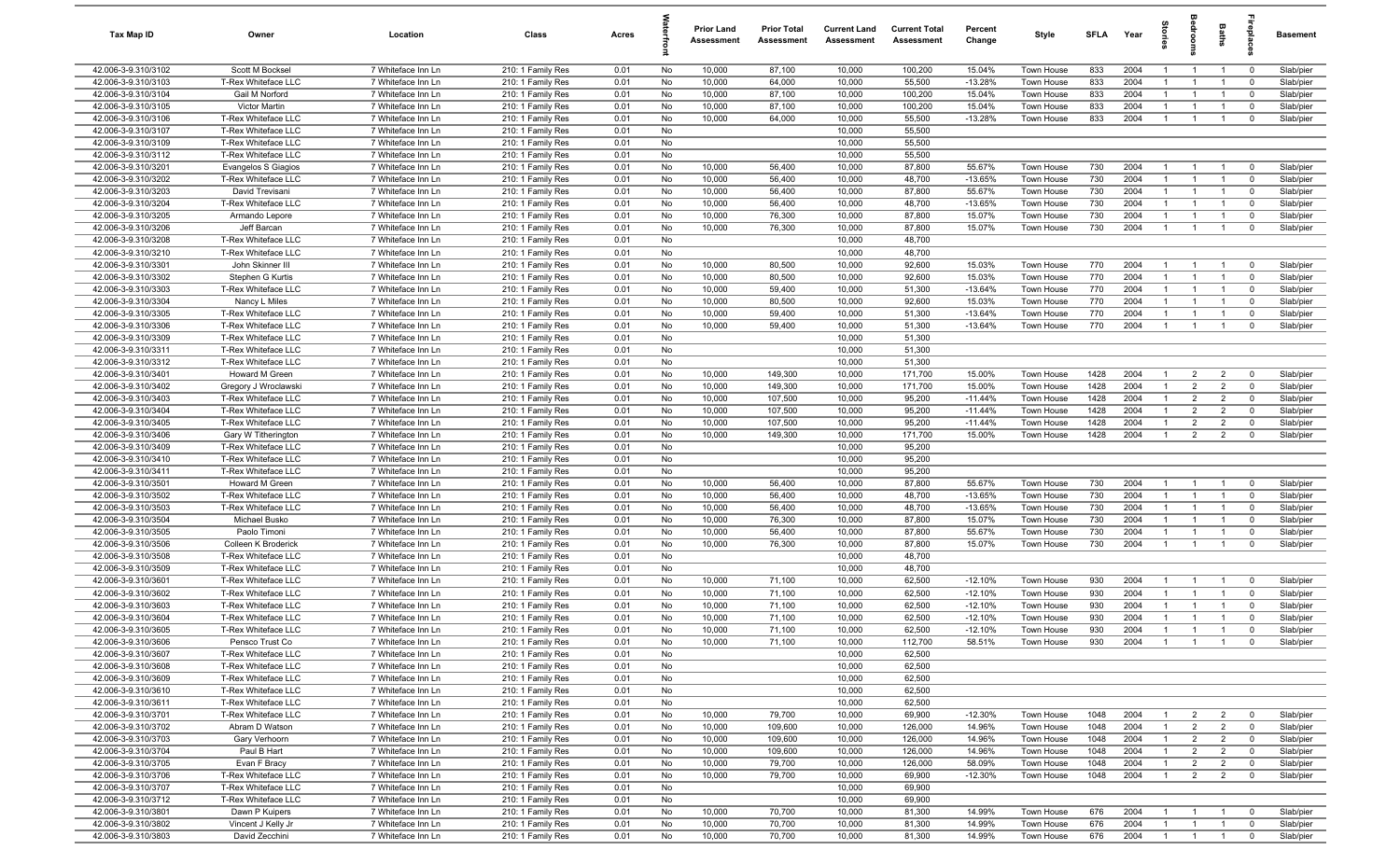| Tax Map ID                                 | Owner                                        | Location                                 | Class                                  | Acres        |          | <b>Prior Land</b><br>Assessment | <b>Prior Total</b><br>Assessment | <b>Current Land</b><br>Assessment | <b>Current Total</b><br>Assessment | Percent<br>Change   | Style                    | <b>SFLA</b> | Year         | $\frac{1}{2}$                    |                                  | Baths                            | epla                                      | <b>Basement</b>        |
|--------------------------------------------|----------------------------------------------|------------------------------------------|----------------------------------------|--------------|----------|---------------------------------|----------------------------------|-----------------------------------|------------------------------------|---------------------|--------------------------|-------------|--------------|----------------------------------|----------------------------------|----------------------------------|-------------------------------------------|------------------------|
| 42.006-3-9.310/3804                        | Allan C Alexander                            | 7 Whiteface Inn Ln                       | 210: 1 Family Res                      | 0.01         | No       | 10,000                          | 70,700                           | 10,000                            | 81,300                             | 14.99%              | Town House               | 676         | 2004         | $\mathbf{1}$                     | $\overline{1}$                   | $\overline{1}$                   | $\overline{0}$                            | Slab/pier              |
| 42.006-3-9.310/3805                        | T-Rex Whiteface LLC                          | 7 Whiteface Inn Ln                       | 210: 1 Family Res                      | 0.01         | No       | 10,000                          | 70,700                           | 10,000                            | 45,100                             | $-36.21%$           | Town House               | 676         | 2004         | -1                               | $\overline{1}$                   | $\overline{1}$                   | $\overline{0}$                            | Slab/pier              |
| 42.006-3-9.310/3806                        | T-Rex Whiteface LLC                          | 7 Whiteface Inn Ln                       | 210: 1 Family Res                      | 0.01         | No       | 10,000                          | 52,500                           | 10,000                            | 45,100                             | $-14.10%$           | Town House               | 676         | 2004         | -1                               | $\overline{1}$                   | $\overline{1}$                   | $\mathbf 0$                               | Slab/pier              |
| 42.006-3-9.310/3811                        | T-Rex Whiteface LLC                          | 7 Whiteface Inn Ln                       | 210: 1 Family Res                      | 0.01         | No       |                                 |                                  | 10,000                            | 45,100                             |                     |                          |             |              |                                  |                                  |                                  |                                           |                        |
| 42.006-3-9.310/3812                        | T-Rex Whiteface LLC                          | 7 Whiteface Inn Ln                       | 210: 1 Family Res                      | 0.01         | No       |                                 |                                  | 10,000                            | 45,100                             |                     |                          |             |              |                                  |                                  |                                  |                                           |                        |
| 42.006-3-9.310/3901                        | Steven Veneziano                             | 7 Whiteface Inn Ln                       | 210: 1 Family Res                      | 0.01         | No       | 10,000                          | 149,300                          | 10,000                            | 171,700                            | 15.00%              | Town House               | 1428        | 2004         |                                  | $\overline{2}$                   | $\overline{2}$                   | $\Omega$                                  | Slab/pier              |
| 42.006-3-9.310/3902                        | Alakat LLC                                   | 7 Whiteface Inn Ln                       | 210: 1 Family Res                      | 0.01         | No       | 10,000                          | 149,300                          | 10,000                            | 171,700                            | 15.00%              | <b>Town House</b>        | 1428        | 2004         |                                  | $\overline{2}$                   | $\overline{2}$                   | $\overline{0}$                            | Slab/pier              |
| 42.006-3-9.310/3903                        | G Gary Berner                                | 7 Whiteface Inn Ln                       | 210: 1 Family Res                      | 0.01         | No       | 10,000                          | 149,300                          | 10,000                            | 171,700                            | 15.00%              | Town House               | 1428        | 2004         | $\overline{1}$                   | $\overline{2}$                   | $\overline{2}$                   | $\mathbf 0$                               | Slab/pier              |
| 42.006-3-9.310/3904                        | Paul L Landolfe                              | 7 Whiteface Inn Ln                       | 210: 1 Family Res                      | 0.01         | No       | 10,000                          | 149,300                          | 10,000                            | 171,700                            | 15.00%              | Town House               | 1428        | 2004         | $\mathbf{1}$                     | $\overline{2}$                   | $\overline{2}$                   | $\overline{0}$                            | Slab/pier              |
| 42.006-3-9.310/3905                        | Sandra L Bruce                               | 7 Whiteface Inn Ln                       | 210: 1 Family Res                      | 0.01         | No       | 10,000                          | 107,500                          | 10,000                            | 171,700                            | 59.72%              | Town House               | 1428        | 2004         | $\overline{1}$                   | $\overline{2}$                   | $\overline{2}$                   | $\mathbf 0$                               | Slab/pier              |
| 42.006-3-9.310/3906                        | Vincent J Kelly Jr                           | 7 Whiteface Inn Ln                       | 210: 1 Family Res                      | 0.01         | No       | 10,000                          | 149,300                          | 10,000                            | 171,700                            | 15.00%              | Town House               | 1428        | 2004         | $\overline{1}$                   | $\overline{2}$                   | $\overline{2}$<br>$\overline{1}$ | $\Omega$                                  | Slab/pier              |
| 42.006-3-9.310/4001<br>42.006-3-9.310/4002 | T-Rex Whiteface LLC<br>Sandra L Bruce        | 7 Whiteface Inn Ln<br>7 Whiteface Inn Ln | 210: 1 Family Res                      | 0.01<br>0.01 | No<br>No | 10,000<br>10,000                | 56,400<br>56,400                 | 10,000<br>10,000                  | 48,700<br>87,800                   | $-13.65%$<br>55.67% | Town House<br>Town House | 730<br>730  | 2004<br>2004 | $\overline{1}$<br>$\overline{1}$ | $\overline{1}$<br>$\overline{1}$ | $\overline{1}$                   | $\Omega$<br>$\Omega$                      | Slab/pier              |
| 42.006-3-9.310/4003                        | T-Rex Whiteface LLC                          | 7 Whiteface Inn Ln                       | 210: 1 Family Res<br>210: 1 Family Res | 0.01         | No       | 10,000                          | 56,400                           | 10,000                            | 48,700                             | $-13.65%$           | Town House               | 730         | 2004         | -1                               | $\overline{1}$                   | $\overline{1}$                   | $\mathbf 0$                               | Slab/pier<br>Slab/pier |
| 42.006-3-9.310/4004                        | Gary VanHerpe                                | 7 Whiteface Inn Ln                       | 210: 1 Family Res                      | 0.01         | No       | 10,000                          | 56,400                           | 10,000                            | 87,800                             | 55.67%              | Town House               | 730         | 2004         | -1                               | $\overline{1}$                   |                                  | $\mathbf 0$                               | Slab/pier              |
| 42.006-3-9.310/4005                        | Mark D Divine                                | 7 Whiteface Inn Ln                       | 210: 1 Family Res                      | 0.01         | No       | 10,000                          | 56,400                           | 10,000                            | 87,800                             | 55.67%              | Town House               | 730         | 2004         |                                  | $\overline{1}$                   | $\overline{1}$                   | $\mathbf 0$                               | Slab/pier              |
| 42.006-3-9.310/4006                        | Michele A Germain                            | 7 Whiteface Inn Ln                       | 210: 1 Family Res                      | 0.01         | No       | 10,000                          | 56,400                           | 10,000                            | 87,800                             | 55.67%              | Town House               | 730         | 2004         |                                  | $\mathbf{1}$                     |                                  | $\Omega$                                  | Slab/pier              |
| 42.006-3-9.310/4007                        | T-Rex Whiteface LLC                          | 7 Whiteface Inn Ln                       | 210: 1 Family Res                      | 0.01         | No       |                                 |                                  | 10,000                            | 48,700                             |                     |                          |             |              |                                  |                                  |                                  |                                           |                        |
| 42.006-3-9.310/4009                        | T-Rex Whiteface LLC                          | 7 Whiteface Inn Ln                       | 210: 1 Family Res                      | 0.01         | No       |                                 |                                  | 10,000                            | 48,700                             |                     |                          |             |              |                                  |                                  |                                  |                                           |                        |
| 42.006-3-9.310/4011                        | T-Rex Whiteface LLC                          | 7 Whiteface Inn Ln                       | 210: 1 Family Res                      | 0.01         | No       |                                 |                                  | 10,000                            | 48,700                             |                     |                          |             |              |                                  |                                  |                                  |                                           |                        |
| 42.006-3-9.310/4101                        | T-Rex Whiteface LLC                          | 7 Whiteface Inn Ln                       | 210: 1 Family Res                      | 0.01         | No       | 10,000                          | 56,400                           | 10,000                            | 48,700                             | $-13.65%$           | Town House               | 730         | 2004         | $\mathbf{1}$                     | $\overline{1}$                   | $\overline{1}$                   | $\overline{0}$                            | Slab/pier              |
| 42.006-3-9.310/4102                        | T-Rex Whiteface LLC                          | 7 Whiteface Inn Ln                       | 210: 1 Family Res                      | 0.01         | No       | 10,000                          | 56,400                           | 10,000                            | 48,700                             | $-13.65%$           | Town House               | 730         | 2004         | -1                               | $\overline{1}$                   | $\overline{1}$                   | $\mathbf 0$                               | Slab/pier              |
| 42.006-3-9.310/4103                        | Suzanne Skibinski                            | 7 Whiteface Inn Ln                       | 210: 1 Family Res                      | 0.01         | No       | 10,000                          | 56,400                           | 10,000                            | 87,800                             | 55.67%              | Town House               | 730         | 2004         | $\overline{1}$                   | $\overline{1}$                   | $\overline{1}$                   | $\Omega$                                  | Slab/pier              |
| 42.006-3-9.310/4104                        | Robert E Zeman                               | 7 Whiteface Inn Ln                       | 210: 1 Family Res                      | 0.01         | No       | 10,000                          | 76,300                           | 10,000                            | 87,800                             | 15.07%              | Town House               | 730         | 2004         | $\overline{1}$                   | $\overline{1}$                   | $\overline{1}$                   | $\Omega$                                  | Slab/pier              |
| 42.006-3-9.310/4105                        | T-Rex Whiteface LLC                          | 7 Whiteface Inn Ln                       | 210: 1 Family Res                      | 0.01         | No       | 10,000                          | 56,400                           | 10,000                            | 48,700                             | $-13.65%$           | Town House               | 730         | 2004         | $\mathbf{1}$                     | $\overline{1}$                   | $\overline{1}$                   | $\Omega$                                  | Slab/pier              |
| 42.006-3-9.310/4106                        | T-Rex Whiteface LLC                          | 7 Whiteface Inn Ln                       | 210: 1 Family Res                      | 0.01         | No       | 10,000                          | 56,400                           | 10,000                            | 48,700                             | $-13.65%$           | Town House               | 730         | 2004         | $\overline{1}$                   | $\overline{1}$                   | $\overline{1}$                   | $^{\circ}$                                | Slab/pier              |
| 42.006-3-9.310/4107                        | T-Rex Whiteface LLC                          | 7 Whiteface Inn Ln                       | 210: 1 Family Res                      | 0.01         | No       |                                 |                                  | 10,000                            | 48,700                             |                     |                          |             |              |                                  |                                  |                                  |                                           |                        |
| 42.006-3-9.310/4108                        | T-Rex Whiteface LLC                          | 7 Whiteface Inn Ln                       | 210: 1 Family Res                      | 0.01         | No       |                                 |                                  | 10,000                            | 48,700                             |                     |                          |             |              |                                  |                                  |                                  |                                           |                        |
| 42.006-3-9.310/4111                        | T-Rex Whiteface LLC                          | 7 Whiteface Inn Ln                       | 210: 1 Family Res                      | 0.01         | No       |                                 |                                  | 10,000                            | 48,700                             |                     |                          |             |              |                                  |                                  |                                  |                                           |                        |
| 42.006-3-9.310/4112                        | T-Rex Whiteface LLC                          | 7 Whiteface Inn Ln                       | 210: 1 Family Res                      | 0.01         | No       |                                 |                                  | 10,000                            | 48,700                             |                     |                          |             |              |                                  |                                  |                                  |                                           |                        |
| 42.006-3-9.310/4201                        | Hong W Chung                                 | 7 Whiteface Inn Ln                       | 210: 1 Family Res                      | 0.01         | No       | 10,000                          | 90,600                           | 10,000                            | 104,100                            | 14.90%              | Town House               | 866         | 2004         |                                  | $\mathbf{1}$                     |                                  | $\mathbf{0}$                              | Slab/pier              |
| 42.006-3-9.310/4202<br>42.006-3-9.310/4203 | David W Elliott<br>T-Rex Whiteface LLC       | 7 Whiteface Inn Ln                       | 210: 1 Family Res                      | 0.01         | No<br>No | 10,000<br>10,000                | 66,400<br>66,400                 | 10,000<br>10,000                  | 104,100<br>57,700                  | 56.78%<br>$-13.10%$ | Town House               | 866<br>866  | 2004<br>2004 | -1<br>$\overline{1}$             | $\overline{1}$<br>$\overline{1}$ | $\overline{1}$<br>$\overline{1}$ | $\overline{\mathbf{0}}$<br>$\overline{0}$ | Slab/pier              |
| 42.006-3-9.310/4204                        | William J Quinn                              | 7 Whiteface Inn Ln<br>7 Whiteface Inn Ln | 210: 1 Family Res<br>210: 1 Family Res | 0.01<br>0.01 | No       | 10,000                          | 90,600                           | 10,000                            | 104,100                            | 14.90%              | Town House<br>Town House | 866         | 2004         | $\mathbf{1}$                     | $\overline{1}$                   | $\overline{1}$                   | $\Omega$                                  | Slab/pier<br>Slab/pier |
| 42.006-3-9.310/4205                        | Stephen Flannery                             | 7 Whiteface Inn Ln                       | 210: 1 Family Res                      | 0.01         | No       | 10,000                          | 90,600                           | 10,000                            | 104,100                            | 14.90%              | Town House               | 866         | 2004         | $\mathbf{1}$                     | $\overline{1}$                   | $\overline{1}$                   | $\Omega$                                  | Slab/pier              |
| 42.006-3-9.310/4206                        | Scott Sigal                                  | 7 Whiteface Inn Ln                       | 210: 1 Family Res                      | 0.01         | No       | 10,000                          | 90,600                           | 10,000                            | 104,100                            | 14.90%              | Town House               | 866         | 2004         | $\overline{1}$                   | $\overline{1}$                   | $\overline{1}$                   | $^{\circ}$                                | Slab/pier              |
| 42.006-3-9.310/4209                        | T-Rex Whiteface LLC                          | 7 Whiteface Inn Ln                       | 210: 1 Family Res                      | 0.01         | No       |                                 |                                  | 10,000                            | 57,700                             |                     |                          |             |              |                                  |                                  |                                  |                                           |                        |
| 42.006-3-9.310/4301                        | T-Rex Whiteface LLC                          | 7 Whiteface Inn Ln                       | 210: 1 Family Res                      | 0.01         | No       | 10,000                          | 56,400                           | 10,000                            | 48,700                             | $-13.65%$           | Town House               | 730         | 2004         | -1                               | $\overline{1}$                   | $\overline{1}$                   | $\overline{0}$                            | Slab/pier              |
| 42.006-3-9.310/4302                        | T-Rex Whiteface LLC                          | 7 Whiteface Inn Ln                       | 210: 1 Family Res                      | 0.01         | No       | 10,000                          | 56,400                           | 10,000                            | 48,700                             | $-13.65%$           | Town House               | 730         | 2004         |                                  | $\overline{1}$                   |                                  | $\mathbf 0$                               | Slab/pier              |
| 42.006-3-9.310/4303                        | Christopher Abdul-Karim                      | 7 Whiteface Inn Ln                       | 210: 1 Family Res                      | 0.01         | No       | 10,000                          | 76,300                           | 10,000                            | 87,800                             | 15.07%              | Town House               | 730         | 2004         | -1                               | $\overline{1}$                   | $\overline{1}$                   | $\mathbf 0$                               | Slab/pier              |
| 42.006-3-9.310/4304                        | T-Rex Whiteface LLC                          | 7 Whiteface Inn Ln                       | 210: 1 Family Res                      | 0.01         | No       | 10,000                          | 56,400                           | 10,000                            | 48,700                             | $-13.65%$           | Town House               | 730         | 2004         |                                  | $\overline{1}$                   |                                  | $\mathbf 0$                               | Slab/pier              |
| 42.006-3-9.310/4305                        | T-Rex Whiteface LLC                          | 7 Whiteface Inn Ln                       | 210: 1 Family Res                      | 0.01         | No       | 10,000                          | 56,400                           | 10,000                            | 48,700                             | $-13.65%$           | Town House               | 730         | 2004         |                                  | $\overline{1}$                   |                                  | $\mathbf 0$                               | Slab/pier              |
| 42.006-3-9.310/4306                        | T-Rex Whiteface LLC                          | 7 Whiteface Inn Ln                       | 210: 1 Family Res                      | 0.01         | No       | 10,000                          | 56,400                           | 10,000                            | 48,700                             | $-13.65%$           | Town House               | 730         | 2004         |                                  | $\mathbf{1}$                     |                                  | $\Omega$                                  | Slab/pier              |
| 42.006-3-9.310/4307                        | T-Rex Whiteface LLC                          | 7 Whiteface Inn Ln                       | 210: 1 Family Res                      | 0.01         | No       |                                 |                                  | 10,000                            | 48,700                             |                     |                          |             |              |                                  |                                  |                                  |                                           |                        |
| 42.006-3-9.310/4308                        | T-Rex Whiteface LLC                          | 7 Whiteface Inn Ln                       | 210: 1 Family Res                      | 0.01         | No       |                                 |                                  | 10,000                            | 48,700                             |                     |                          |             |              |                                  |                                  |                                  |                                           |                        |
| 42.006-3-9.310/4310                        | T-Rex Whiteface LLC                          | 7 Whiteface Inn Ln                       | 210: 1 Family Res                      | 0.01         | No       |                                 |                                  | 10,000                            | 48,700                             |                     |                          |             |              |                                  |                                  |                                  |                                           |                        |
| 42.006-3-9.310/4311                        | T-Rex Whiteface LLC                          | 7 Whiteface Inn Ln                       | 210: 1 Family Res                      | 0.01         | No       |                                 |                                  | 10,000                            | 48,700                             |                     |                          |             |              |                                  |                                  |                                  |                                           |                        |
| 42.006-3-9.310/4312                        | T-Rex Whiteface LLC                          | 7 Whiteface Inn Ln                       | 210: 1 Family Res                      | 0.01         | No       |                                 |                                  | 10,000                            | 48,700                             |                     |                          |             |              |                                  |                                  |                                  |                                           |                        |
| 42.006-3-9.310/4401<br>42.006-3-9.310/4402 | T-Rex Whiteface LLC<br>Catherine Bartholomew | 7 Whiteface Inn Ln                       | 210: 1 Family Res                      | 0.01         | No<br>No | 10,000<br>10,000                | 66,400<br>90,600                 | 10,000<br>10,000                  | 57,700                             | $-13.10%$<br>14.90% | Town House               | 866<br>866  | 2004<br>2004 | -1<br>-1                         | $\overline{1}$<br>$\overline{1}$ | $\overline{1}$<br>$\overline{1}$ | $\overline{0}$<br>$\mathbf 0$             | Slab/pier<br>Slab/pier |
| 42.006-3-9.310/4403                        | Michael J OConnor                            | 7 Whiteface Inn Ln<br>7 Whiteface Inn Ln | 210: 1 Family Res<br>210: 1 Family Res | 0.01<br>0.01 | No       | 10,000                          | 90,600                           | 10,000                            | 104,100<br>104,100                 | 14.90%              | Town House<br>Town House | 866         | 2004         | -1                               | $\overline{1}$                   | $\overline{1}$                   | $\overline{0}$                            | Slab/pier              |
| 42.006-3-9.310/4404                        | T-Rex Whiteface LLC                          | 7 Whiteface Inn Ln                       | 210: 1 Family Res                      | 0.01         | No       | 10,000                          | 66,400                           | 10,000                            | 57,700                             | $-13.10%$           | Town House               | 866         | 2004         | -1                               | $\overline{1}$                   | $\overline{1}$                   | $\mathbf 0$                               | Slab/pier              |
| 42.006-3-9.310/4405                        | T-Rex Whiteface LLC                          | 7 Whiteface Inn Ln                       | 210: 1 Family Res                      | 0.01         | No       | 10,000                          | 66,400                           | 10,000                            | 57,700                             | $-13.10%$           | Town House               | 866         | 2004         | -1                               | $\overline{1}$                   | $\overline{1}$                   | $\mathbf 0$                               | Slab/pier              |
| 42.006-3-9.310/4406                        | Richard Holmes Jr                            | 7 Whiteface Inn Ln                       | 210: 1 Family Res                      | 0.01         | No       | 10,000                          | 90,600                           | 10,000                            | 104,100                            | 14.90%              | Town House               | 866         | 2004         | -1                               | $\overline{1}$                   | $\overline{1}$                   | $\mathbf 0$                               | Slab/pier              |
| 42.006-3-9.310/4407                        | T-Rex Whiteface LLC                          | 7 Whiteface Inn Ln                       | 210: 1 Family Res                      | 0.01         | No       |                                 |                                  | 10,000                            | 57,700                             |                     |                          |             |              |                                  |                                  |                                  |                                           |                        |
| 42.006-3-9.310/4410                        | T-Rex Whiteface LLC                          | 7 Whiteface Inn Ln                       | 210: 1 Family Res                      | 0.01         | No       |                                 |                                  | 10,000                            | 57,700                             |                     |                          |             |              |                                  |                                  |                                  |                                           |                        |
| 42.006-3-9.310/4411                        | T-Rex Whiteface LLC                          | 7 Whiteface Inn Ln                       | 210: 1 Family Res                      | 0.01         | No       |                                 |                                  | 10,000                            | 57,700                             |                     |                          |             |              |                                  |                                  |                                  |                                           |                        |
| 42.006-3-9.310/4501                        | T-Rex Whiteface LLC                          | 7 Whiteface Inn Ln                       | 210: 1 Family Res                      | 0.01         | No       | 10,000                          | 64,000                           | 10,000                            | 51,300                             | $-19.84%$           | Town House               | 833         | 2004         |                                  | $\overline{1}$                   | $\overline{1}$                   | $\overline{\mathbf{0}}$                   | Slab/pier              |
| 42.006-3-9.310/4502                        | T-Rex Whiteface LLC                          | 7 Whiteface Inn Ln                       | 210: 1 Family Res                      | 0.01         | No       | 10,000                          | 64,000                           | 10,000                            | 51,300                             | $-19.84%$           | Town House               | 833         | 2004         |                                  | $\overline{1}$                   | $\overline{1}$                   | $\overline{\mathbf{0}}$                   | Slab/pier              |
| 42.006-3-9.310/4503                        | T-Rex Whiteface LLC                          | 7 Whiteface Inn Ln                       | 210: 1 Family Res                      | 0.01         | No       | 10,000                          | 64,000                           | 10,000                            | 51,300                             | $-19.84%$           | Town House               | 833         | 2004         | $\overline{1}$                   | $\overline{1}$                   | $\overline{1}$                   | $\mathbf 0$                               | Slab/pier              |
| 42.006-3-9.310/4504                        | T-Rex Whiteface LLC                          | 7 Whiteface Inn Ln                       | 210: 1 Family Res                      | 0.01         | No       | 10,000                          | 64,000                           | 10,000                            | 51,300                             | $-19.84%$           | Town House               | 833         | 2004         | $\overline{1}$                   | $\overline{1}$                   | $\overline{1}$                   | $\mathbf 0$                               | Slab/pier              |
| 42.006-3-9.310/4505                        | T-Rex Whiteface LLC                          | 7 Whiteface Inn Ln                       | 210: 1 Family Res                      | 0.01         | No       | 10,000                          | 64,000                           | 10,000                            | 51,300                             | $-19.84%$           | Town House               | 833         | 2004         | $\overline{1}$                   | $\overline{1}$                   | $\overline{1}$                   | $\mathbf 0$                               | Slab/pier              |
| 42.006-3-9.310/4506                        | T-Rex Whiteface LLC                          | 7 Whiteface Inn Ln                       | 210: 1 Family Res                      | 0.01         | No       | 10,000                          | 64,000                           | 10,000                            | 51,300                             | $-19.84%$           | Town House               | 833         | 2004         | $\overline{1}$                   | $\overline{1}$                   | $\overline{1}$                   | $\mathbf 0$                               | Slab/pier              |
| 42.006-3-9.310/4507                        | T-Rex Whiteface LLC                          | 7 Whiteface Inn Ln                       | 210: 1 Family Res                      | 0.01         | No       |                                 |                                  | 10,000                            | 51,300                             |                     |                          |             |              |                                  |                                  |                                  |                                           |                        |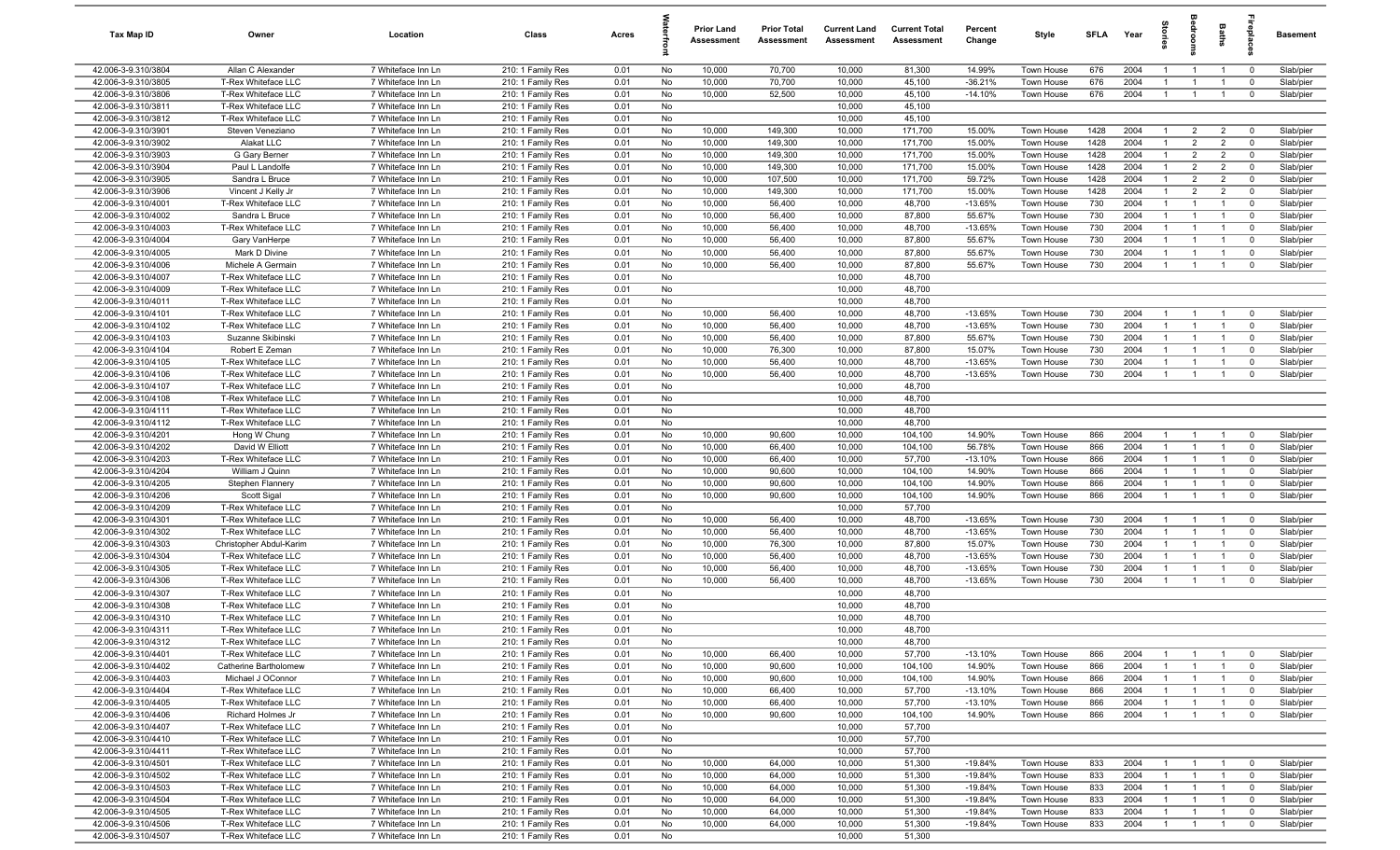| <b>Tax Map ID</b>                          | Owner                                            | Location                                 | Class                                  | Acres        |           | <b>Prior Land</b><br>Assessment | <b>Prior Total</b><br>Assessment | <b>Current Land</b><br>Assessment | <b>Current Total</b><br><b>Assessment</b> | Percent<br>Change      | Style                           | <b>SFLA</b>  | Year         | ã                                |                                  | Baths                            | repla                      | <b>Basement</b>        |
|--------------------------------------------|--------------------------------------------------|------------------------------------------|----------------------------------------|--------------|-----------|---------------------------------|----------------------------------|-----------------------------------|-------------------------------------------|------------------------|---------------------------------|--------------|--------------|----------------------------------|----------------------------------|----------------------------------|----------------------------|------------------------|
| 42.006-3-9.310/4508                        | T-Rex Whiteface LLC                              | 7 Whiteface Inn Ln                       | 210: 1 Family Res                      | 0.01         | No        |                                 |                                  | 10,000                            | 51,300                                    |                        |                                 |              |              |                                  |                                  |                                  |                            |                        |
| 42.006-3-9.310/4509                        | T-Rex Whiteface LLC                              | 7 Whiteface Inn Ln                       | 210: 1 Family Res                      | 0.01         | No        |                                 |                                  | 10,000                            | 51,300                                    |                        |                                 |              |              |                                  |                                  |                                  |                            |                        |
| 42.006-3-9.310/4510                        | T-Rex Whiteface LLC                              | 7 Whiteface Inn Ln                       | 210: 1 Family Res                      | 0.01         | No        |                                 |                                  | 10,000                            | 51,300                                    |                        |                                 |              |              |                                  |                                  |                                  |                            |                        |
| 42.006-3-9.310/4511<br>42.006-3-9.310/4512 | T-Rex Whiteface LLC<br>T-Rex Whiteface LLC       | 7 Whiteface Inn Ln<br>7 Whiteface Inn Ln | 210: 1 Family Res<br>210: 1 Family Res | 0.01<br>0.01 | No<br>No  |                                 |                                  | 10,000<br>10,000                  | 51,300<br>51,300                          |                        |                                 |              |              |                                  |                                  |                                  |                            |                        |
| 42.006-3-9.310/4601                        | Susan Hockert                                    | 7 Whiteface Inn Ln                       | 210: 1 Family Res                      | 0.01         | No        | 10,000                          | 76,300                           | 10,000                            | 87,800                                    | 15.07%                 | Town House                      | 730          | 2004         | $\overline{1}$                   | $\overline{1}$                   | $\overline{1}$                   | $\mathbf 0$                | Slab/pier              |
| 42.006-3-9.310/4602                        | Michael V Minceli                                | 7 Whiteface Inn Ln                       | 210: 1 Family Res                      | 0.01         | No        | 10,000                          | 76,300                           | 10,000                            | 87,800                                    | 15.07%                 | Town House                      | 730          | 2004         | $\overline{1}$                   | $\overline{1}$                   | $\overline{1}$                   | $\mathbf 0$                | Slab/pier              |
| 42.006-3-9.310/4603                        | T-Rex Whiteface LLC                              | 7 Whiteface Inn Ln                       | 210: 1 Family Res                      | 0.01         | No        | 10,000                          | 56,400                           | 10,000                            | 48,700                                    | $-13.65%$              | Town House                      | 730          | 2004         | $\overline{1}$                   | $\overline{1}$                   | $\overline{1}$                   | $\mathbf 0$                | Slab/pier              |
| 42.006-3-9.310/4604                        | James B McKenna                                  | 7 Whiteface Inn Ln                       | 210: 1 Family Res                      | 0.01         | No        | 10,000                          | 76,300                           | 10,000                            | 87,800                                    | 15.07%                 | Town House                      | 730          | 2004         | $\overline{1}$                   | $\overline{1}$                   | $\overline{1}$                   | $\mathbf 0$                | Slab/pier              |
| 42.006-3-9.310/4605                        | Peter Nardone                                    | 7 Whiteface Inn Ln                       | 210: 1 Family Res                      | 0.01         | No        | 10,000                          | 56,400                           | 10,000                            | 87,800                                    | 55.67%                 | Town House                      | 730          | 2004         | $\overline{1}$                   | $\overline{1}$                   | $\overline{1}$                   | $\mathbf 0$                | Slab/pier              |
| 42.006-3-9.310/4606                        | Tae Seung Kim                                    | 7 Whiteface Inn Ln                       | 210: 1 Family Res                      | 0.01         | No        | 10,000                          | 76,300                           | 10,000                            | 87,800                                    | 15.07%                 | Town House                      | 730          | 2004         | $\overline{1}$                   | $\overline{1}$                   | $\overline{1}$                   | $\mathbf 0$                | Slab/pier              |
| 42.006-3-9.310/4609                        | T-Rex Whiteface LLC                              | 7 Whiteface Inn Ln                       | 210: 1 Family Res                      | 0.01         | No        |                                 |                                  | 10,000                            | 48,700                                    |                        |                                 |              | 2004         | $\overline{1}$                   |                                  |                                  | $\mathbf 0$                |                        |
| 42.006-3-9.310/4701<br>42.006-3-9.310/4702 | Francis D Henderson<br>Wayne Klehr-Keyes         | 7 Whiteface Inn Ln<br>7 Whiteface Inn Ln | 210: 1 Family Res<br>210: 1 Family Res | 0.01<br>0.01 | No<br>No  | 10,000<br>10,000                | 59,400<br>80,500                 | 10,000<br>10,000                  | 100,200<br>100,200                        | 68.69%<br>24.47%       | Town House<br>Town House        | 770<br>770   | 2004         |                                  | -1                               | $\overline{1}$<br>$\mathbf{1}$   | $\mathbf 0$                | Slab/pier<br>Slab/pier |
| 42.006-3-9.310/4703                        | Douglas S Annett                                 | 7 Whiteface Inn Ln                       | 210: 1 Family Res                      | 0.01         | No        | 10,000                          | 80,500                           | 10,000                            | 100,200                                   | 24.47%                 | Town House                      | 770          | 2004         | $\overline{1}$                   | $\overline{1}$                   |                                  | $\Omega$                   | Slab/pier              |
| 42.006-3-9.310/4704                        | Cheryl B Sayles                                  | 7 Whiteface Inn Ln                       | 210: 1 Family Res                      | 0.01         | No        | 10,000                          | 80,500                           | 10,000                            | 100,200                                   | 24.47%                 | Town House                      | 770          | 2004         | -1                               | $\overline{1}$                   | $\overline{1}$                   | $\mathbf 0$                | Slab/pier              |
| 42.006-3-9.310/4705                        | T-Rex Whiteface LLC                              | 7 Whiteface Inn Ln                       | 210: 1 Family Res                      | 0.01         | No        | 10,000                          | 59,400                           | 10,000                            | 55,500                                    | $-6.57%$               | Town House                      | 770          | 2004         | $\mathbf{1}$                     |                                  | $\mathbf{1}$                     | $\Omega$                   | Slab/pier              |
| 42.006-3-9.310/4706                        | James P Forcier                                  | 7 Whiteface Inn Ln                       | 210: 1 Family Res                      | 0.01         | No        | 10,000                          | 80,500                           | 10,000                            | 100,200                                   | 24.47%                 | Town House                      | 770          | 2004         | $\overline{1}$                   | $\overline{1}$                   | $\overline{1}$                   | $\mathbf 0$                | Slab/pier              |
| 42.006-3-9.310/4711                        | T-Rex Whiteface LLC                              | 7 Whiteface Inn Ln                       | 210: 1 Family Res                      | 0.01         | No        |                                 |                                  | 10,000                            | 55,500                                    |                        |                                 |              |              |                                  |                                  |                                  |                            |                        |
| 42.006-3-9.310/4801<br>42.006-3-9.310/4802 | Heidi Harkens<br>John H Carpenter                | 7 Whiteface Inn Ln<br>7 Whiteface Inn Ln | 210: 1 Family Res<br>210: 1 Family Res | 0.01<br>0.01 | No<br>No  | 10,000<br>10,000                | 76,300<br>76,300                 | 10,000<br>10,000                  | 87,800<br>87,800                          | 15.07%<br>15.07%       | Town House<br>Town House        | 730<br>730   | 2004<br>2004 | $\overline{1}$<br>$\overline{1}$ | $\overline{1}$<br>$\overline{1}$ | $\overline{1}$<br>$\overline{1}$ | $\mathbf 0$<br>$\mathbf 0$ | Slab/pier<br>Slab/pier |
| 42.006-3-9.310/4803                        | Margaret K Murray                                | 7 Whiteface Inn Ln                       | 210: 1 Family Res                      | 0.01         | No        | 10,000                          | 76,300                           | 10,000                            | 87,800                                    | 15.07%                 | Town House                      | 730          | 2004         | $\overline{1}$                   | $\overline{1}$                   | $\overline{1}$                   | $\mathbf 0$                | Slab/pier              |
| 42.006-3-9.310/4804                        | T-Rex Whiteface LLC                              | 7 Whiteface Inn Ln                       | 210: 1 Family Res                      | 0.01         | No        | 10,000                          | 56,400                           | 10,000                            | 48,700                                    | $-13.65%$              | Town House                      | 730          | 2004         | $\overline{1}$                   | $\overline{1}$                   | $\overline{1}$                   | $\mathbf 0$                | Slab/pier              |
| 42.006-3-9.310/4805                        | T-Rex Whiteface LLC                              | 7 Whiteface Inn Ln                       | 210: 1 Family Res                      | 0.01         | No        | 10,000                          | 56,400                           | 10,000                            | 48,700                                    | $-13.65%$              | Town House                      | 730          | 2004         | $\overline{1}$                   | $\overline{1}$                   | $\overline{1}$                   | $\Omega$                   | Slab/pier              |
| 42.006-3-9.310/4806                        | T-Rex Whiteface LLC                              | 7 Whiteface Inn Ln                       | 210: 1 Family Res                      | 0.01         | No        | 10,000                          | 56,400                           | 10,000                            | 48,700                                    | $-13.65%$              | Town House                      | 730          | 2004         | $\overline{1}$                   | $\overline{1}$                   | $\overline{1}$                   | $\mathbf 0$                | Slab/pier              |
| 42.006-3-9.310/4810                        | T-Rex Whiteface LLC                              | 7 Whiteface Inn Ln                       | 210: 1 Family Res                      | 0.01         | No        |                                 |                                  | 10,000                            | 48,700                                    |                        |                                 |              |              |                                  |                                  |                                  |                            |                        |
| 42.006-3-9.310/4811                        | T-Rex Whiteface LLC                              | 7 Whiteface Inn Ln                       | 210: 1 Family Res                      | 0.01         | No        |                                 |                                  | 10,000                            | 48,700                                    |                        |                                 |              |              |                                  |                                  |                                  |                            |                        |
| 42.006-3-9.310/4812                        | T-Rex Whiteface LLC                              | 7 Whiteface Inn Ln                       | 210: 1 Family Res                      | 0.01         | No        |                                 |                                  | 10,000                            | 48,700                                    |                        |                                 |              |              | -1                               |                                  | $\mathbf{1}$                     |                            |                        |
| 42.006-3-9.310/4901<br>42.006-3-9.310/4902 | T-Rex Whiteface LLC<br>T-Rex Whiteface LLC       | 7 Whiteface Inn Ln<br>7 Whiteface Inn Ln | 210: 1 Family Res<br>210: 1 Family Res | 0.01<br>0.01 | No<br>No  | 10,000<br>10,000                | 78,000<br>78,000                 | 10,000<br>10,000                  | 68,100<br>68,100                          | $-12.69%$<br>$-12.69%$ | <b>Town House</b><br>Town House | 1024<br>1024 | 2004<br>2004 | $\overline{1}$                   |                                  | $\overline{1}$                   | $\mathbf 0$<br>$\Omega$    | Slab/pier<br>Slab/pier |
| 42.006-3-9.310/4903                        | Vabene Holdings LLC                              | 7 Whiteface Inn Ln                       | 210: 1 Family Res                      | 0.01         | No        | 10,000                          | 107,100                          | 10,000                            | 122,800                                   | 14.66%                 | Town House                      | 1024         | 2004         | $\overline{1}$                   | $\overline{1}$                   | $\overline{1}$                   | $\mathbf 0$                | Slab/pier              |
| 42.006-3-9.310/4904                        | Michael Schatzberg                               | 7 Whiteface Inn Ln                       | 210: 1 Family Res                      | 0.01         | No        | 10,000                          | 107,100                          | 10,000                            | 122,800                                   | 14.66%                 | Town House                      | 1024         | 2004         | $\overline{1}$                   | $\mathbf{1}$                     | $\overline{1}$                   | $\mathbf 0$                | Slab/pier              |
| 42.006-3-9.310/4905                        | T-Rex Whiteface LLC                              | 7 Whiteface Inn Ln                       | 210: 1 Family Res                      | 0.01         | No        | 10,000                          | 78,000                           | 10,000                            | 68,100                                    | $-12.69%$              | Town House                      | 1024         | 2004         | $\overline{1}$                   | $\overline{1}$                   | $\overline{1}$                   | $\mathbf 0$                | Slab/pier              |
| 42.006-3-9.310/4906                        | BMH 1998 Trust                                   | 7 Whiteface Inn Ln                       | 210: 1 Family Res                      | 0.01         | No        | 10,000                          | 107,100                          | 10,000                            | 122,800                                   | 14.66%                 | Town House                      | 1024         | 2004         | $\overline{1}$                   | $\overline{1}$                   | $\overline{1}$                   | $\mathbf 0$                | Slab/pier              |
| 42.006-3-9.310/4907                        | T-Rex Whiteface LLC                              | 7 Whiteface Inn Ln                       | 210: 1 Family Res                      | 0.01         | No        |                                 |                                  | 10,000                            | 68,100                                    |                        |                                 |              |              |                                  |                                  |                                  |                            |                        |
| 42.006-3-9.310/4908<br>42.006-3-9.310/4911 | T-Rex Whiteface LLC<br>T-Rex Whiteface LLC       | 7 Whiteface Inn Ln<br>7 Whiteface Inn Ln | 210: 1 Family Res                      | 0.01         | No<br>No  |                                 |                                  | 10,000<br>10,000                  | 68,100                                    |                        |                                 |              |              |                                  |                                  |                                  |                            |                        |
| 42.006-3-9.310/5001                        | T-Rex Whiteface LLC                              | 7 Whiteface Inn Ln                       | 210: 1 Family Res<br>210: 1 Family Res | 0.01<br>0.01 | No        | 10,000                          | 73,900                           | 10,000                            | 68,100<br>64,700                          | $-12.45%$              | Town House                      | 969          | 2004         | $\overline{1}$                   | $\overline{1}$                   | $\overline{2}$                   | $\mathbf 0$                | Slab/pier              |
| 42.006-3-9.310/5002                        | T-Rex Whiteface LLC                              | 7 Whiteface Inn Ln                       | 210: 1 Family Res                      | 0.01         | No        | 10,000                          | 73,900                           | 10,000                            | 64,700                                    | $-12.45%$              | Town House                      | 969          | 2004         | $\overline{1}$                   | $\overline{1}$                   | $\overline{2}$                   | $\mathbf 0$                | Slab/pier              |
| 42.006-3-9.310/5003                        | Kenneth J Kelly                                  | 7 Whiteface Inn Ln                       | 210: 1 Family Res                      | 0.01         | No        | 10,000                          | 101,300                          | 10,000                            | 116,800                                   | 15.30%                 | Town House                      | 969          | 2004         | -1                               | $\overline{1}$                   | $\overline{2}$                   | $\mathbf 0$                | Slab/pier              |
| 42.006-3-9.310/5004                        | T-Rex Whiteface LLC                              | 7 Whiteface Inn Ln                       | 210: 1 Family Res                      | 0.01         | No        | 10,000                          | 73,900                           | 10,000                            | 64,700                                    | $-12.45%$              | <b>Town House</b>               | 969          | 2004         | -1                               |                                  | $\overline{2}$                   | $\Omega$                   | Slab/pier              |
| 42.006-3-9.310/5005                        | T-Rex Whiteface LLC                              | 7 Whiteface Inn Ln                       | 210: 1 Family Res                      | 0.01         | No        | 10,000                          | 73,900                           | 10,000                            | 64,700                                    | $-12.45%$              | Town House                      | 969          | 2004         | $\mathbf{1}$                     |                                  | $\overline{2}$                   | $\Omega$                   | Slab/pier              |
| 42.006-3-9.310/5006                        | Jeff Titherington                                | 7 Whiteface Inn Ln                       | 210: 1 Family Res                      | 0.01         | No        | 10,000                          | 101,300                          | 10,000                            | 116,800                                   | 15.30%                 | Town House                      | 969          | 2004         | $\mathbf{1}$                     |                                  | $\overline{2}$                   | $\Omega$                   | Slab/pier              |
| 42.006-3-9.310/5007<br>42.006-3-9.310/5008 | T-Rex Whiteface LLC<br>T-Rex Whiteface LLC       | 7 Whiteface Inn Ln<br>7 Whiteface Inn Ln | 210: 1 Family Res<br>210: 1 Family Res | 0.01<br>0.01 | No<br>No  |                                 |                                  | 10,000<br>10,000                  | 64,700<br>64,700                          |                        |                                 |              |              |                                  |                                  |                                  |                            |                        |
| 42.006-3-9.310/5010                        | T-Rex Whiteface LLC                              | 7 Whiteface Inn Ln                       | 210: 1 Family Res                      | 0.01         | No        |                                 |                                  | 10,000                            | 64,700                                    |                        |                                 |              |              |                                  |                                  |                                  |                            |                        |
| 42.006-3-9.310/5011                        | T-Rex Whiteface LLC                              | 7 Whiteface Inn I n                      | 210: 1 Family Res                      | 0.01         | <b>No</b> |                                 |                                  | 10,000                            | 64,700                                    |                        |                                 |              |              |                                  |                                  |                                  |                            |                        |
| 42.006-3-9.310/5101                        | Suzanne L Methot                                 | 7 Whiteface Inn Ln                       | 210: 1 Family Res                      | 0.01         | No        | 10,000                          | 102,300                          | 10,000                            | 118,000                                   | 15.35%                 | Town House                      | 978          | 2004         | $\overline{1}$                   | $\overline{1}$                   | $\overline{1}$                   | $\mathbf 0$                | Slab/pier              |
| 42.006-3-9.310/5102                        | Karen Cooper                                     | 7 Whiteface Inn Ln                       | 210: 1 Family Res                      | 0.01         | No        | 10,000                          | 102,300                          | 10,000                            | 118,000                                   | 15.35%                 | Town House                      | 978          | 2004         | -1                               |                                  | $\overline{1}$                   | $\Omega$                   | Slab/pier              |
| 42.006-3-9.310/5103                        | <b>JB Holdings LLC</b>                           | 7 Whiteface Inn Ln                       | 210: 1 Family Res                      | 0.01         | No        | 10,000                          | 74,600                           | 10,000                            | 118,000                                   | 58.18%                 | Town House                      | 978          | 2004         | $\overline{1}$                   | $\overline{1}$                   | $\overline{1}$                   | $\mathbf 0$                | Slab/pier              |
| 42.006-3-9.310/5104<br>42.006-3-9.310/5105 | <b>JB Holdings LLC</b><br><b>JB Holdings LLC</b> | 7 Whiteface Inn Ln                       | 210: 1 Family Res<br>210: 1 Family Res | 0.01<br>0.01 | No<br>No  | 10,000<br>10,000                | 74,600<br>74,600                 | 10,000<br>10,000                  | 118,000<br>118,000                        | 58.18%<br>58.18%       | Town House                      | 978<br>978   | 2004<br>2004 | $\mathbf{1}$<br>$\overline{1}$   | $\overline{1}$<br>$\overline{1}$ | $\mathbf{1}$<br>$\mathbf{1}$     | $\mathbf 0$<br>$\mathbf 0$ | Slab/pier              |
| 42.006-3-9.310/5106                        | <b>JB Holdings LLC</b>                           | 7 Whiteface Inn Ln<br>7 Whiteface Inn Ln | 210: 1 Family Res                      | 0.01         | No        | 10,000                          | 74,600                           | 10,000                            | 118,000                                   | 58.18%                 | Town House<br>Town House        | 978          | 2004         | 1                                | $\overline{1}$                   | $\overline{1}$                   | $\mathbf 0$                | Slab/pier<br>Slab/pier |
| 42.006-3-9.310/5201                        | Jeffrey L DiStefano                              | 7 Whiteface Inn Ln                       | 210: 1 Family Res                      | 0.01         | No        | 10,000                          | 117,700                          | 10,000                            | 185,100                                   | 57.26%                 | Town House                      | 1567         | 2004         | $\overline{1}$                   | $\mathbf{3}$                     | $\overline{2}$                   | $\mathbf 0$                | Slab/pier              |
| 42.006-3-9.310/5202                        | James F Mackerer                                 | 7 Whiteface Inn Ln                       | 210: 1 Family Res                      | 0.01         | No        | 10,000                          | 117,700                          | 10,000                            | 185,100                                   | 57.26%                 | Town House                      | 1567         | 2004         | $\overline{1}$                   | $\mathbf{3}$                     | $\overline{2}$                   | $\mathbf 0$                | Slab/pier              |
| 42.006-3-9.310/5203                        | Jill Hanekamp                                    | 7 Whiteface Inn Ln                       | 210: 1 Family Res                      | 0.01         | No        | 10,000                          | 163,900                          | 10,000                            | 185,100                                   | 12.93%                 | Town House                      | 1567         | 2004         | $\overline{1}$                   | $\mathbf{3}$                     | $\overline{2}$                   | $\mathbf 0$                | Slab/pier              |
| 42.006-3-9.310/5204                        | T-Rex Whiteface LLC                              | 7 Whiteface Inn Ln                       | 210: 1 Family Res                      | 0.01         | No        | 10,000                          | 117,700                          | 10,000                            | 102,600                                   | $-12.83%$              | Town House                      | 1567         | 2004         | $\overline{1}$                   | $\mathbf{3}$                     | $\overline{2}$                   | $\mathbf 0$                | Slab/pier              |
| 42.006-3-9.310/5205                        | Joan N Kitromilis                                | 7 Whiteface Inn Ln                       | 210: 1 Family Res                      | 0.01         | No        | 10,000                          | 163,900                          | 10,000                            | 185,100                                   | 12.93%                 | Town House                      | 1567         | 2004         | $\overline{1}$                   | $\mathbf{3}$                     | $\overline{2}$                   | $\overline{0}$             | Slab/pier              |
| 42.006-3-9.310/5206<br>42.006-3-9.310/5210 | Nancy T Lunt<br>T-Rex Whiteface LLC              | 7 Whiteface Inn Ln<br>7 Whiteface Inn Ln | 210: 1 Family Res<br>210: 1 Family Res | 0.01<br>0.01 | No<br>No  | 10,000                          | 163,900                          | 10,000<br>10,000                  | 185,100<br>102,600                        | 12.93%                 | Town House                      | 1567         | 2004         | $\overline{1}$                   | $\overline{3}$                   | $\overline{2}$                   | $\overline{\mathbf{0}}$    | Slab/pier              |
| 42.006-3-9.310/5301                        | T-Rex Whiteface LLC                              | 7 Whiteface Inn Ln                       | 210: 1 Family Res                      | 0.01         | No        | 10,000                          | 140,100                          | 10,000                            | 126,000                                   | $-10.06%$              | Town House                      | 1873         | 2004         | $\overline{1}$                   | $\mathbf{3}$                     | $\overline{2}$                   | $\mathbf 0$                | Slab/pier              |
| 42.006-3-9.310/5302                        | T-Rex Whiteface LLC                              | 7 Whiteface Inn Ln                       | 210: 1 Family Res                      | 0.01         | No        | 10,000                          | 140,100                          | 10,000                            | 126,000                                   | $-10.06%$              | Town House                      | 1873         | 2004         | $\overline{1}$                   | $\mathbf{3}$                     | $\overline{2}$                   | $\mathbf 0$                | Slab/pier              |
| 42.006-3-9.310/5303                        | T-Rex Whiteface LLC                              | 7 Whiteface Inn Ln                       | 210: 1 Family Res                      | 0.01         | No        | 10,000                          | 140,100                          | 10,000                            | 126,000                                   | $-10.06%$              | Town House                      | 1873         | 2004         | $\overline{1}$                   | $\mathbf{3}$                     | $\overline{2}$                   | $\mathbf 0$                | Slab/pier              |
| 42.006-3-9.310/5304                        | T-Rex Whiteface LLC                              | 7 Whiteface Inn Ln                       | 210: 1 Family Res                      | 0.01         | No        | 10,000                          | 140,100                          | 10,000                            | 126,000                                   | $-10.06%$              | Town House                      | 1873         | 2004         | $\overline{1}$                   | 3 <sup>3</sup>                   | $\overline{2}$                   | $\mathbf 0$                | Slab/pier              |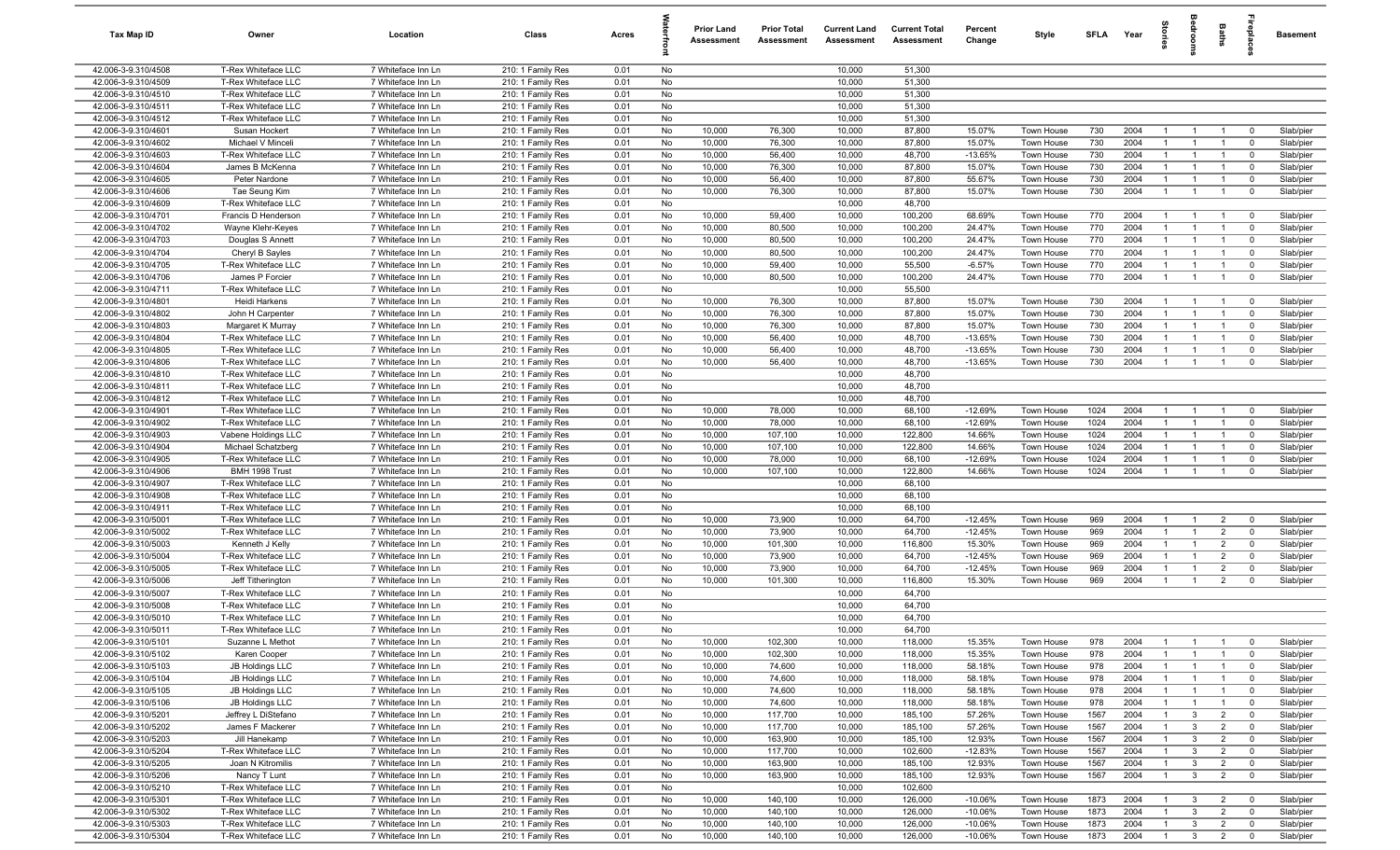| <b>Tax Map ID</b>                          | Owner                                      | Location                                 | Class                                  | Acres        |           | <b>Prior Land</b><br>Assessment | <b>Prior Total</b><br>Assessment | <b>Current Land</b><br><b>Assessment</b> | <b>Current Total</b><br><b>Assessment</b> | Percent<br>Change      | Style                    | SFLA         | Year         | g                    |                              | Baths                            | <b>G</b>                      | <b>Basement</b>        |
|--------------------------------------------|--------------------------------------------|------------------------------------------|----------------------------------------|--------------|-----------|---------------------------------|----------------------------------|------------------------------------------|-------------------------------------------|------------------------|--------------------------|--------------|--------------|----------------------|------------------------------|----------------------------------|-------------------------------|------------------------|
| 42.006-3-9.310/5305                        | T-Rex Whiteface LLC                        | 7 Whiteface Inn Ln                       | 210: 1 Family Res                      | 0.01         | No        | 10,000                          | 140,100                          | 10,000                                   | 126,000                                   | $-10.06%$              | Town House               | 1873         | 2004         | -1                   | 3                            | $\overline{2}$                   | $\mathbf 0$                   | Slab/pier              |
| 42.006-3-9.310/5306                        | T-Rex Whiteface LLC                        | 7 Whiteface Inn Ln                       | 210: 1 Family Res                      | 0.01         | No        | 10,000                          | 140,100                          | 10,000                                   | 126,000                                   | $-10.06%$              | Town House               | 1873         | 2004         |                      | 3                            | $\overline{2}$                   | $\mathbf 0$                   | Slab/pier              |
| 42.006-3-9.310/5307                        | T-Rex Whiteface LLC                        | 7 Whiteface Inn Ln                       | 210: 1 Family Res                      | 0.01         | No        |                                 |                                  | 10,000                                   | 126,000                                   |                        |                          |              |              |                      |                              |                                  |                               |                        |
| 42.006-3-9.310/5308                        | T-Rex Whiteface LLC                        | 7 Whiteface Inn Ln                       | 210: 1 Family Res                      | 0.01         | No        |                                 |                                  | 10,000                                   | 126,000                                   |                        |                          |              |              |                      |                              |                                  |                               |                        |
| 42.006-3-9.310/5309                        | T-Rex Whiteface LLC                        | 7 Whiteface Inn Ln                       | 210: 1 Family Res                      | 0.01         | No        |                                 |                                  | 10,000                                   | 126,000                                   |                        |                          |              |              |                      |                              |                                  |                               |                        |
| 42.006-3-9.310/5310<br>42.006-3-9.310/5311 | T-Rex Whiteface LLC<br>T-Rex Whiteface LLC | 7 Whiteface Inn Ln<br>7 Whiteface Inn Ln | 210: 1 Family Res<br>210: 1 Family Res | 0.01<br>0.01 | No<br>No  |                                 |                                  | 10,000<br>10,000                         | 126,000<br>126,000                        |                        |                          |              |              |                      |                              |                                  |                               |                        |
| 42.006-3-9.310/5312                        | T-Rex Whiteface LLC                        | 7 Whiteface Inn Ln                       | 210: 1 Family Res                      | 0.01         | No        |                                 |                                  | 10,000                                   | 126,000                                   |                        |                          |              |              |                      |                              |                                  |                               |                        |
| 42.006-3-9.310/5401                        | Lisa W Warren                              | 7 Whiteface Inn Ln                       | 210: 1 Family Res                      | 0.01         | No        | 10,000                          | 101,800                          | 10,000                                   | 161,600                                   | 58.74%                 | Town House               | 1350         | 2004         | $\mathbf{1}$         | $\overline{2}$               | $\overline{2}$                   | $\Omega$                      | Slab/pier              |
| 42.006-3-9.310/5402                        | T-Rex Whiteface LLC                        | 7 Whiteface Inn Ln                       | 210: 1 Family Res                      | 0.01         | No        | 10,000                          | 101,800                          | 10,000                                   | 89,600                                    | $-11.98%$              | Town House               | 1350         | 2004         | $\overline{1}$       | $\overline{2}$               | $\overline{2}$                   | $^{\circ}$                    | Slab/pier              |
| 42.006-3-9.310/5403                        | Scott Manspeaker                           | 7 Whiteface Inn Ln                       | 210: 1 Family Res                      | 0.01         | No        | 10,000                          | 141,200                          | 10,000                                   | 161,600                                   | 14.45%                 | Town House               | 1350         | 2004         | $\overline{1}$       | $\overline{2}$               | $\overline{2}$                   | $^{\circ}$                    | Slab/pier              |
| 42.006-3-9.310/5404                        | Peter A Whitbeck                           | 7 Whiteface Inn Ln                       | 210: 1 Family Res                      | 0.01         | No        | 10,000                          | 101,800                          | 10,000                                   | 161,600                                   | 58.74%                 | Town House               | 1350         | 2004         | $\mathbf{1}$         | $\overline{2}$               | 2                                | $\mathbf 0$                   | Slab/pier              |
| 42.006-3-9.310/5405                        | John Miller                                | 7 Whiteface Inn Ln                       | 210: 1 Family Res                      | 0.01         | No        | 10,000                          | 141,200                          | 10,000                                   | 161,600                                   | 14.45%                 | Town House               | 1350         | 2004         | $\overline{1}$       | $\overline{2}$               | $\overline{2}$                   | $\mathbf 0$                   | Slab/pier              |
| 42.006-3-9.310/5406                        | Alex McGowan                               | 7 Whiteface Inn Ln                       | 210: 1 Family Res                      | 0.01         | No        | 10,000                          | 141,200                          | 10,000                                   | 161,600                                   | 14.45%                 | Town House               | 1350         | 2004         | -1                   | $\overline{2}$               | $\overline{2}$                   | $\mathbf 0$                   | Slab/pier              |
| 42.006-3-9.310/5408                        | T-Rex Whiteface LLC                        | 7 Whiteface Inn Ln                       | 210: 1 Family Res                      | 0.01         | No        |                                 |                                  | 10,000                                   | 89,600                                    |                        |                          |              |              |                      |                              |                                  |                               |                        |
| 42.006-3-9.310/5501                        | T-Rex Whiteface LLC                        | 7 Whiteface Inn Ln                       | 210: 1 Family Res                      | 0.01         | No        | 10,000                          | 101,800                          | 10,000                                   | 91,300                                    | $-10.31%$              | Town House               | 1350         | 2004         |                      | $\overline{2}$               | $\overline{2}$                   | $\overline{0}$                | Slab/pier              |
| 42.006-3-9.310/5502                        | T-Rex Whiteface LLC                        | 7 Whiteface Inn Ln                       | 210: 1 Family Res                      | 0.01         | No        | 10,000                          | 101,800                          | 10,000                                   | 91,300                                    | $-10.31%$              | Town House               | 1350         | 2004         |                      | $\overline{2}$               | $\overline{2}$                   | $\Omega$                      | Slab/pier              |
| 42.006-3-9.310/5503                        | Vabene Holdings LLC                        | 7 Whiteface Inn Ln                       | 210: 1 Family Res                      | 0.01         | No        | 10,000                          | 141,200                          | 10,000                                   | 164,600                                   | 16.57%                 | <b>Town House</b>        | 1350         | 2004         |                      | $\overline{2}$               | $\overline{2}$                   | $\overline{0}$                | Slab/pier              |
| 42.006-3-9.310/5504                        | Peter P Kucharik                           | 7 Whiteface Inn Ln                       | 210: 1 Family Res                      | 0.01         | No        | 10,000                          | 141,200                          | 10,000                                   | 164,600                                   | 16.57%                 | Town House               | 1350         | 2004         | $\overline{1}$       | $\overline{2}$               | $\overline{2}$                   | $\mathbf 0$                   | Slab/pier              |
| 42.006-3-9.310/5505                        | T-Rex Whiteface LLC                        | 7 Whiteface Inn Ln                       | 210: 1 Family Res                      | 0.01         | No        | 10,000                          | 101,800                          | 10,000                                   | 91,300                                    | $-10.31%$              | Town House               | 1350         | 2004         | $\overline{1}$       | $\overline{2}$               | $\overline{2}$                   | $\mathbf 0$                   | Slab/pier              |
| 42.006-3-9.310/5506<br>42.006-3-9.310/5507 | T-Rex Whiteface LLC<br>T-Rex Whiteface LLC | 7 Whiteface Inn Ln<br>7 Whiteface Inn Ln | 210: 1 Family Res<br>210: 1 Family Res | 0.01<br>0.01 | No<br>No  | 10,000                          | 101,800                          | 10,000<br>10,000                         | 91,300<br>91,300                          | $-10.31%$              | Town House               | 1350         | 2004         | $\overline{1}$       | $\overline{2}$               | $\overline{2}$                   | $\mathbf 0$                   | Slab/pier              |
| 42.006-3-9.310/5508                        | T-Rex Whiteface LLC                        | 7 Whiteface Inn Ln                       | 210: 1 Family Res                      | 0.01         | No        |                                 |                                  | 10,000                                   | 91,300                                    |                        |                          |              |              |                      |                              |                                  |                               |                        |
| 42.006-3-9.310/5511                        | T-Rex Whiteface LLC                        | 7 Whiteface Inn Ln                       | 210: 1 Family Res                      | 0.01         | No        |                                 |                                  | 10,000                                   | 91,300                                    |                        |                          |              |              |                      |                              |                                  |                               |                        |
| 42.006-3-9.310/5512                        | T-Rex Whiteface LLC                        | 7 Whiteface Inn Ln                       | 210: 1 Family Res                      | 0.01         | No        |                                 |                                  | 10,000                                   | 91,300                                    |                        |                          |              |              |                      |                              |                                  |                               |                        |
| 42.006-3-9.310/5601                        | T-Rex Whiteface LLC                        | 7 Whiteface Inn Ln                       | 210: 1 Family Res                      | 0.01         | No        | 10,000                          | 140,800                          | 10,000                                   | 125,700                                   | $-10.72%$              | Town House               | 1883         | 2004         | $\mathbf{1}$         | 3                            | $\overline{2}$                   | $\mathbf 0$                   | Slab/pier              |
| 42.006-3-9.310/5602                        | Randolph J Silverstein                     | 7 Whiteface Inn Ln                       | 210: 1 Family Res                      | 0.01         | No        | 10,000                          | 140,800                          | 10,000                                   | 226,700                                   | 61.01%                 | Town House               | 1883         | 2004         |                      | $\mathbf{3}$                 | $\overline{2}$                   | $\Omega$                      | Slab/pier              |
| 42.006-3-9.310/5603                        | Michael Kologinski                         | 7 Whiteface Inn Ln                       | 210: 1 Family Res                      | 0.01         | No        | 10,000                          | 196,900                          | 10,000                                   | 226,700                                   | 15.13%                 | Town House               | 1883         | 2004         |                      | 3                            | $\overline{2}$                   | $\Omega$                      | Slab/pier              |
| 42.006-3-9.310/5604                        | H Bradley Davidson                         | 7 Whiteface Inn Ln                       | 210: 1 Family Res                      | 0.01         | No        | 10,000                          | 196,900                          | 10,000                                   | 226,700                                   | 15.13%                 | Town House               | 1883         | 2004         |                      | 3                            | $\overline{2}$                   | $\Omega$                      | Slab/pier              |
| 42.006-3-9.310/5605                        | T-Rex Whiteface LLC                        | 7 Whiteface Inn Ln                       | 210: 1 Family Res                      | 0.01         | No        | 10,000                          | 140,800                          | 10,000                                   | 125,700                                   | $-10.72%$              | Town House               | 1883         | 2004         | -1                   | 3                            | $\overline{2}$                   | $\Omega$                      | Slab/pier              |
| 42.006-3-9.310/5606                        | T-Rex Whiteface LLC                        | 7 Whiteface Inn Ln                       | 210: 1 Family Res                      | 0.01         | No        | 10,000                          | 140,800                          | 10,000                                   | 125,700                                   | $-10.72%$              | Town House               | 1883         | 2004         | -1                   | $\mathbf{3}$                 | $\overline{2}$                   | $\Omega$                      | Slab/pier              |
| 42.006-3-9.310/5607                        | T-Rex Whiteface LLC                        | 7 Whiteface Inn Ln                       | 210: 1 Family Res                      | 0.01         | No        |                                 |                                  | 10,000                                   | 125,700                                   |                        |                          |              |              |                      |                              |                                  |                               |                        |
| 42.006-3-9.310/5611                        | Michael P Doyle                            | 7 Whiteface Inn Ln                       | 210: 1 Family Res                      | 0.01         | No        |                                 |                                  | 10,000                                   | 226,700                                   |                        |                          |              |              |                      |                              |                                  |                               |                        |
| 42.006-3-9.310/5612                        | T-Rex Whiteface LLC                        | 7 Whiteface Inn Ln                       | 210: 1 Family Res                      | 0.01         | No        |                                 |                                  | 10,000                                   | 125,700                                   |                        |                          |              |              |                      |                              |                                  |                               |                        |
| 42.006-3-9.310/5701                        | T-Rex Whiteface LLC                        | 7 Whiteface Inn Ln                       | 210: 1 Family Res                      | 0.01         | No        | 10,000                          | 140,800                          | 10,000                                   | 126,000                                   | $-10.51%$              | Town House               | 1883<br>1883 | 2004         | $\overline{1}$       | 3                            | 2                                | $\Omega$                      | Slab/pier              |
| 42.006-3-9.310/5702<br>42.006-3-9.310/5703 | T-Rex Whiteface LLC<br>T-Rex Whiteface LLC | 7 Whiteface Inn Ln<br>7 Whiteface Inn Ln | 210: 1 Family Res<br>210: 1 Family Res | 0.01<br>0.01 | No<br>No  | 10,000<br>10,000                | 140,800<br>140,800               | 10,000<br>10,000                         | 126,000<br>126,000                        | $-10.51%$<br>$-10.51%$ | Town House<br>Town House | 1883         | 2004<br>2004 | -1<br>$\overline{1}$ | $\mathbf{3}$<br>$\mathbf{3}$ | $\overline{2}$<br>$\overline{2}$ | $^{\circ}$<br>$\Omega$        | Slab/pier<br>Slab/pier |
| 42.006-3-9.310/5704                        | T-Rex Whiteface LLC                        | 7 Whiteface Inn Ln                       | 210: 1 Family Res                      | 0.01         | No        | 10,000                          | 140,800                          | 10,000                                   | 126,000                                   | $-10.51%$              | Town House               | 1883         | 2004         | -1                   | $\mathbf{3}$                 | $\overline{2}$                   | $\mathbf 0$                   | Slab/pier              |
| 42.006-3-9.310/5705                        | T-Rex Whiteface LLC                        | 7 Whiteface Inn Ln                       | 210: 1 Family Res                      | 0.01         | No        | 10,000                          | 140,800                          | 10,000                                   | 126,000                                   | $-10.51%$              | Town House               | 1883         | 2004         | -1                   | 3                            | $\overline{2}$                   | $\mathbf 0$                   | Slab/pier              |
| 42.006-3-9.310/5706                        | T-Rex Whiteface LLC                        | 7 Whiteface Inn Ln                       | 210: 1 Family Res                      | 0.01         | No        | 10,000                          | 140,800                          | 10,000                                   | 126,000                                   | $-10.51%$              | Town House               | 1883         | 2004         |                      | $\mathbf{3}$                 | $\overline{2}$                   | $\Omega$                      | Slab/pier              |
| 42.006-3-9.310/5707                        | T-Rex Whiteface LLC                        | 7 Whiteface Inn Ln                       | 210: 1 Family Res                      | 0.01         | No        |                                 |                                  | 10,000                                   | 126,000                                   |                        |                          |              |              |                      |                              |                                  |                               |                        |
| 42.006-3-9.310/5708                        | T-Rex Whiteface LLC                        | 7 Whiteface Inn Ln                       | 210: 1 Family Res                      | 0.01         | No        |                                 |                                  | 10,000                                   | 126,000                                   |                        |                          |              |              |                      |                              |                                  |                               |                        |
| 42.006-3-9.310/5709                        | T-Rex Whiteface LLC                        | 7 Whiteface Inn Ln                       | 210: 1 Family Res                      | 0.01         | No        |                                 |                                  | 10,000                                   | 126,000                                   |                        |                          |              |              |                      |                              |                                  |                               |                        |
| 42.006-3-9.310/5710                        | T-Rex Whiteface LLC                        | 7 Whiteface Inn Ln                       | 210: 1 Family Res                      | 0.01         | No        |                                 |                                  | 10,000                                   | 126,000                                   |                        |                          |              |              |                      |                              |                                  |                               |                        |
| 42.006-3-9.310/5711                        | T-Rex Whiteface LLC                        | 7 Whiteface Inn Ln                       | 210: 1 Family Res                      | 0.01         | No        |                                 |                                  | 10,000                                   | 126,000                                   |                        |                          |              |              |                      |                              |                                  |                               |                        |
| 42.006-3-9.310/5712                        | T-Rex Whiteface LLC                        | 7 Whiteface Inn Ln                       | 210: 1 Family Res                      | 0.01         | No        |                                 |                                  | 10,000                                   | 126,000                                   |                        |                          |              |              |                      |                              |                                  |                               |                        |
| 42.006-3-9.310/5801                        | T-Rex Whiteface LLC                        | 7 Whiteface Inn Ln                       | 210: 1 Family Res                      | 0.01         | <b>No</b> | 10,000                          | 140,800                          | 10,000                                   | 125,300                                   | -11.01%                | Town House               | 1883         | 2004         |                      | $\mathcal{R}$                | 2                                |                               | Slab/pier              |
| 42.006-3-9.310/5802                        | Edward J Enos                              | 7 Whiteface Inn Ln                       | 210: 1 Family Res                      | 0.01         | No        | 10,000                          | 196,900                          | 10,000                                   | 226,000                                   | 14.78%                 | Town House               | 1883         | 2004         | $\overline{1}$       | 3                            | $\overline{2}$                   | $\overline{0}$                | Slab/pier              |
| 42.006-3-9.310/5803                        | Ronald L Sacher                            | 7 Whiteface Inn Ln                       | 210: 1 Family Res<br>210: 1 Family Res | 0.01         | No        | 10,000                          | 140,800                          | 10,000                                   | 226,000                                   | 60.51%                 | Town House               | 1883         | 2004         | -1                   | 3                            | $\overline{2}$                   | $\mathbf 0$                   | Slab/pier              |
| 42.006-3-9.310/5804<br>42.006-3-9.310/5805 | Vincent J Kelly Jr<br>T-Rex Whiteface LLC  | 7 Whiteface Inn Ln<br>7 Whiteface Inn Ln | 210: 1 Family Res                      | 0.01<br>0.01 | No<br>No  | 10,000<br>10,000                | 196,900<br>140,800               | 10,000<br>10,000                         | 226,000<br>125,300                        | 14.78%<br>$-11.01%$    | Town House<br>Town House | 1883<br>1883 | 2004<br>2004 | $\mathbf{1}$         | $\mathbf{3}$<br>$\mathbf{3}$ | $\overline{2}$<br>$\overline{2}$ | $\mathbf 0$<br>$\overline{0}$ | Slab/pier<br>Slab/pier |
| 42.006-3-9.310/5806                        | Robert N Whitehead                         | 7 Whiteface Inn Ln                       | 210: 1 Family Res                      | 0.01         | No        | 10,000                          | 140,800                          | 10,000                                   | 226,000                                   | 60.51%                 | Town House               | 1883         | 2004         |                      | $\mathbf{3}$                 | $\overline{2}$                   | $\mathbf 0$                   | Slab/pier              |
| 42.006-3-9.310/5807                        | T-Rex Whiteface LLC                        | 7 Whiteface Inn Ln                       | 210: 1 Family Res                      | 0.01         | No        |                                 |                                  | 10,000                                   | 125,300                                   |                        |                          |              |              |                      |                              |                                  |                               |                        |
| 42.006-3-9.310/5811                        | T-Rex Whiteface LLC                        | 7 Whiteface Inn Ln                       | 210: 1 Family Res                      | 0.01         | No        |                                 |                                  | 10,000                                   | 125,300                                   |                        |                          |              |              |                      |                              |                                  |                               |                        |
| 42.006-3-9.310/5901                        | T-Rex Whiteface LLC                        | 7 Whiteface Inn Ln                       | 210: 1 Family Res                      | 0.01         | No        | 10,000                          | 140,800                          | 10,000                                   | 126,400                                   | $-10.23%$              | Town House               | 1883         | 2004         |                      | 3                            | $\overline{2}$                   | $\overline{0}$                | Slab/pier              |
| 42.006-3-9.310/5902                        | Wayne N Grosse                             | 7 Whiteface Inn Ln                       | 210: 1 Family Res                      | 0.01         | No        | 10,000                          | 140,800                          | 10,000                                   | 227,900                                   | 61.86%                 | Town House               | 1883         | 2004         |                      | 3                            | $\overline{2}$                   | $\mathbf 0$                   | Slab/pier              |
| 42.006-3-9.310/5903                        | T-Rex Whiteface LLC                        | 7 Whiteface Inn Ln                       | 210: 1 Family Res                      | 0.01         | No        | 10,000                          | 140,800                          | 10,000                                   | 126,400                                   | $-10.23%$              | Town House               | 1883         | 2004         | -1                   | $\mathbf{3}$                 | $\overline{2}$                   | $\overline{0}$                | Slab/pier              |
| 42.006-3-9.310/5904                        | T-Rex Whiteface LLC                        | 7 Whiteface Inn Ln                       | 210: 1 Family Res                      | 0.01         | No        | 10,000                          | 140,800                          | 10,000                                   | 126,400                                   | $-10.23%$              | Town House               | 1883         | 2004         | $\overline{1}$       | $\mathbf{3}$                 | $\overline{2}$                   | $\overline{0}$                | Slab/pier              |
| 42.006-3-9.310/5905                        | Glenn A Gerber                             | 7 Whiteface Inn Ln                       | 210: 1 Family Res                      | 0.01         | No        | 10,000                          | 140,800                          | 10,000                                   | 227,900                                   | 61.86%                 | Town House               | 1883         | 2004         | -1                   | 3                            | $\overline{2}$                   | $\mathbf 0$                   | Slab/pier              |
| 42.006-3-9.310/5906                        | T-Rex Whiteface LLC                        | 7 Whiteface Inn Ln                       | 210: 1 Family Res                      | 0.01         | No        | 10,000                          | 140,800                          | 10,000                                   | 126,400                                   | $-10.23%$              | Town House               | 1883         | 2004         | $\overline{1}$       | $\mathbf{3}$                 | $\overline{2}$                   | $\mathbf 0$                   | Slab/pier              |
| 42.006-3-9.310/5907                        | T-Rex Whiteface LLC                        | 7 Whiteface Inn Ln                       | 210: 1 Family Res                      | 0.01         | No        |                                 |                                  | 10,000                                   | 126,400                                   |                        |                          |              |              |                      |                              |                                  |                               |                        |
| 42.006-3-9.310/5909                        | T-Rex Whiteface LLC                        | 7 Whiteface Inn Ln                       | 210: 1 Family Res                      | 0.01         | No        |                                 |                                  | 10,000                                   | 126,400                                   |                        |                          |              |              |                      |                              |                                  |                               |                        |
| 42.006-3-9.310/5910                        | T-Rex Whiteface LLC                        | 7 Whiteface Inn Ln                       | 210: 1 Family Res                      | 0.01         | No        |                                 |                                  | 10,000                                   | 126,400                                   |                        |                          |              |              |                      |                              |                                  |                               |                        |
| 42.006-3-9.310/5912                        | T-Rex Whiteface LLC                        | 7 Whiteface Inn Ln                       | 210: 1 Family Res                      | 0.01         | No        |                                 |                                  | 10,000                                   | 126,400                                   |                        |                          |              |              |                      |                              |                                  |                               |                        |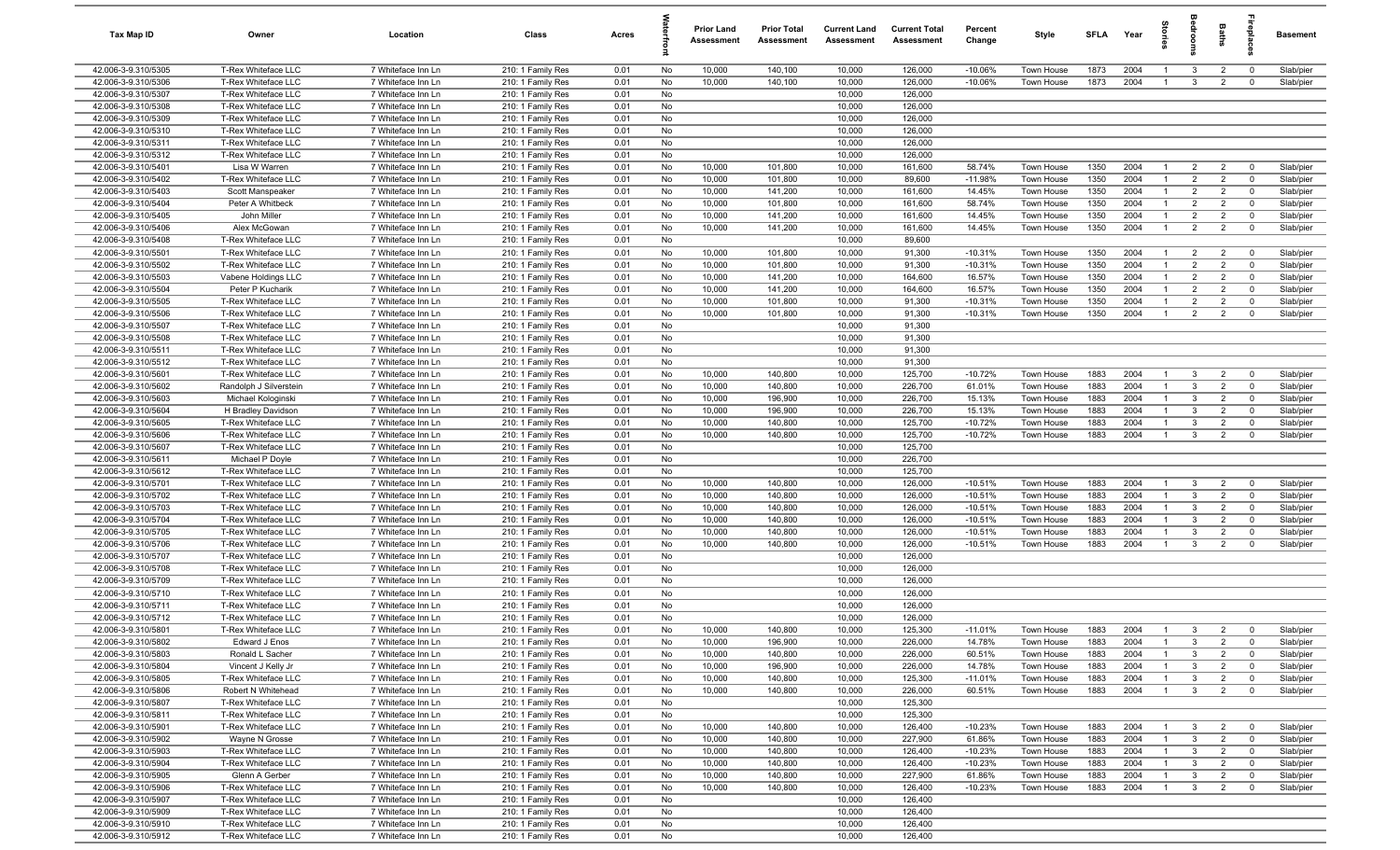| Tax Map ID                                 | Owner                                      | Location                                 | Class                                  | Acres        |          | <b>Prior Land</b><br>Assessment | <b>Prior Total</b><br>Assessment | <b>Current Land</b><br>Assessment | <b>Current Total</b><br>Assessment | Percent<br>Change      | Style                    | <b>SFLA</b>  | Year         | $\vec{a}$                        | š                            | Baths                            | lebia                      | Basement               |
|--------------------------------------------|--------------------------------------------|------------------------------------------|----------------------------------------|--------------|----------|---------------------------------|----------------------------------|-----------------------------------|------------------------------------|------------------------|--------------------------|--------------|--------------|----------------------------------|------------------------------|----------------------------------|----------------------------|------------------------|
| 42.006-3-9.310/6001                        | Gregory S Agosti                           | 7 Whiteface Inn Ln                       | 210: 1 Family Res                      | 0.01         | No       | 10,000                          | 141,200                          | 10,000                            | 161,300                            | 14.24%                 | Town House               | 1350         | 2004         | $\mathbf{1}$                     | $\overline{2}$               | $\overline{2}$                   | $\mathbf 0$                | Slab/pier              |
| 42.006-3-9.310/6002                        | Robert H Smolinski                         | 7 Whiteface Inn Ln                       | 210: 1 Family Res                      | 0.01         | No       | 10,000                          | 141,200                          | 10,000                            | 161,300                            | 14.24%                 | Town House               | 1350         | 2004         | $\overline{1}$                   | $\overline{2}$               | $\overline{2}$                   | $\mathbf 0$                | Slab/pier              |
| 42.006-3-9.310/6003                        | Kimberly A Britt                           | 7 Whiteface Inn Ln                       | 210: 1 Family Res                      | 0.01         | No       | 10,000                          | 141,200                          | 10,000                            | 161,300                            | 14.24%                 | Town House               | 1350         | 2004         | $\mathbf{1}$                     | $\overline{2}$               | $\overline{2}$                   | $\mathbf 0$                | Slab/pier              |
| 42.006-3-9.310/6004                        | T-Rex Whiteface LLC                        | 7 Whiteface Inn Ln                       | 210: 1 Family Res                      | 0.01         | No       | 10,000                          | 101,800                          | 10,000                            | 89,400                             | $-12.18%$              | Town House               | 1350         | 2004         | -1                               | $\overline{2}$               | $\overline{2}$                   | $\Omega$                   | Slab/pier              |
| 42.006-3-9.310/6005                        | T-Rex Whiteface LLC                        | 7 Whiteface Inn Ln                       | 210: 1 Family Res                      | 0.01         | No       | 10,000                          | 101,800                          | 10,000                            | 89,400                             | $-12.18%$              | Town House               | 1350         | 2004         | -1                               | $\overline{2}$               | $\overline{2}$                   | $\Omega$                   | Slab/pier              |
| 42.006-3-9.310/6006<br>42.006-3-9.310/6010 | T-Rex Whiteface LLC<br>T-Rex Whiteface LLC | 7 Whiteface Inn Ln<br>7 Whiteface Inn Ln | 210: 1 Family Res                      | 0.01         | No       | 10,000                          | 101,800                          | 10,000<br>10,000                  | 89,400<br>89,400                   | $-12.18%$              | Town House               | 1350         | 2004         | -1                               | $\overline{2}$               | $\overline{2}$                   | $\Omega$                   | Slab/pier              |
| 42.006-3-9.310/6011                        | T-Rex Whiteface LLC                        | 7 Whiteface Inn Ln                       | 210: 1 Family Res<br>210: 1 Family Res | 0.01<br>0.01 | No<br>No |                                 |                                  | 10,000                            | 89,400                             |                        |                          |              |              |                                  |                              |                                  |                            |                        |
| 42.006-3-9.310/6012                        | T-Rex Whiteface LLC                        | 7 Whiteface Inn Ln                       | 210: 1 Family Res                      | 0.01         | No       |                                 |                                  | 10,000                            | 89,400                             |                        |                          |              |              |                                  |                              |                                  |                            |                        |
| 42.006-3-9.310/6101                        | T-Rex Whiteface LLC                        | 7 Whiteface Inn Ln                       | 210: 1 Family Res                      | 0.01         | No       | 10,000                          | 207,700                          | 10,000                            | 35,900                             | $-82.72%$              | Town House               | 2797         | 2004         | $\overline{1}$                   | $\overline{4}$               | $\overline{4}$                   | $\mathbf 0$                | Slab/pier              |
| 42.006-3-9.310/6102                        | <b>Brett J Meyer</b>                       | 7 Whiteface Inn Ln                       | 210: 1 Family Res                      | 0.01         | No       | 10,000                          | 292,500                          | 10,000                            | 64,800                             | $-77.85%$              | Town House               | 2797         | 2004         | $\overline{1}$                   | $\overline{4}$               | $\overline{4}$                   | $\mathbf 0$                | Slab/pier              |
| 42.006-3-9.310/6103                        | Kevin J Kerrigan                           | 7 Whiteface Inn Ln                       | 210: 1 Family Res                      | 0.01         | No       | 10,000                          | 207,700                          | 10,000                            | 64,800                             | $-68.80%$              | Town House               | 2797         | 2004         | $\overline{1}$                   | $\overline{4}$               | $\overline{4}$                   | $\mathbf 0$                | Slab/pier              |
| 42.006-3-9.310/6104                        | T-Rex Whiteface LLC                        | 7 Whiteface Inn Ln                       | 210: 1 Family Res                      | 0.01         | No       | 10,000                          | 207,700                          | 10,000                            | 35,900                             | $-82.72%$              | Town House               | 2797         | 2004         | $\overline{1}$                   | $\overline{4}$               | $\overline{4}$                   | $\mathbf 0$                | Slab/pier              |
| 42.006-3-9.310/6105                        | Jonathan J Holiner                         | 7 Whiteface Inn Ln                       | 210: 1 Family Res                      | 0.01         | No       | 10,000                          | 292,500                          | 10,000                            | 64,800                             | $-77.85%$              | Town House               | 2797         | 2004         | $\mathbf{1}$                     | $\overline{4}$               | $\overline{4}$                   | $\mathbf 0$                | Slab/pier              |
| 42.006-3-9.310/6106                        | Edwin A Schunk                             | 7 Whiteface Inn Ln                       | 210: 1 Family Res                      | 0.01         | No       | 10,000                          | 292,500                          | 10,000                            | 64,800                             | $-77.85%$              | Town House               | 2797         | 2004         | $\overline{1}$                   | $\overline{4}$               | $\overline{4}$                   | $\mathbf 0$                | Slab/pier              |
| 42.006-3-9.310/6107                        | T-Rex Whiteface LLC                        | 7 Whiteface Inn Ln                       | 210: 1 Family Res                      | 0.01         | No       |                                 |                                  | 10,000                            | 35,900                             |                        |                          |              |              |                                  |                              |                                  |                            |                        |
| 42.006-3-9.310/6110                        | T-Rex Whiteface LLC                        | 7 Whiteface Inn Ln                       | 210: 1 Family Res                      | 0.01         | No       |                                 |                                  | 10,000                            | 35,900                             |                        |                          |              |              |                                  |                              |                                  |                            |                        |
| 42.006-3-9.310/6201                        | T-Rex Whiteface LLC                        | 7 Whiteface Inn Ln                       | 210: 1 Family Res                      | 0.01         | No       | 10,000                          | 147,100                          | 10,000                            | 139,200                            | $-5.37%$               | <b>Town House</b>        | 1969         | 2004         | -1                               | $\mathbf{3}$                 | $\overline{2}$                   | $\mathbf 0$                | Slab/pier              |
| 42.006-3-9.310/6202                        | T-Rex Whiteface LLC                        | 7 Whiteface Inn Ln                       | 210: 1 Family Res                      | 0.01         | No       | 10,000                          | 147,100                          | 10,000                            | 139,200                            | $-5.37%$               | Town House               | 1969         | 2004         | $\overline{1}$                   | $\mathbf{3}$                 | $\overline{2}$                   | $\Omega$                   | Slab/pier              |
| 42.006-3-9.310/6203                        | T-Rex Whiteface LLC                        | 7 Whiteface Inn Ln                       | 210: 1 Family Res                      | 0.01         | No       | 10,000                          | 147,100                          | 10,000                            | 139,200                            | $-5.37%$               | Town House               | 1969         | 2004         | $\overline{1}$                   | $\mathbf{3}$                 | $\overline{2}$                   | $\mathbf 0$                | Slab/pier              |
| 42.006-3-9.310/6204<br>42.006-3-9.310/6205 | T-Rex Whiteface LLC<br>T-Rex Whiteface LLC | 7 Whiteface Inn Ln                       | 210: 1 Family Res                      | 0.01         | No<br>No | 10,000<br>10,000                | 147,100                          | 10,000                            | 139,200<br>139,200                 | $-5.37%$<br>$-5.37%$   | Town House               | 1969<br>1969 | 2004<br>2004 | $\overline{1}$<br>$\overline{1}$ | $\mathbf{3}$<br>$\mathbf{3}$ | $\overline{2}$<br>$\overline{2}$ | $\mathbf 0$<br>$\mathbf 0$ | Slab/pier              |
| 42.006-3-9.310/6206                        | T-Rex Whiteface LLC                        | 7 Whiteface Inn Ln<br>7 Whiteface Inn Ln | 210: 1 Family Res<br>210: 1 Family Res | 0.01<br>0.01 | No       | 10,000                          | 147,100<br>147,100               | 10,000<br>10,000                  | 139,200                            | $-5.37%$               | Town House<br>Town House | 1969         | 2004         | $\overline{1}$                   | $\mathbf{3}$                 | $\overline{2}$                   | $\Omega$                   | Slab/pier<br>Slab/pier |
| 42.006-3-9.310/6207                        | T-Rex Whiteface LLC                        | 7 Whiteface Inn Ln                       | 210: 1 Family Res                      | 0.01         | No       |                                 |                                  | 10,000                            | 139,200                            |                        |                          |              |              |                                  |                              |                                  |                            |                        |
| 42.006-3-9.310/6208                        | T-Rex Whiteface LLC                        | 7 Whiteface Inn Ln                       | 210: 1 Family Res                      | 0.01         | No       |                                 |                                  | 10,000                            | 139,200                            |                        |                          |              |              |                                  |                              |                                  |                            |                        |
| 42.006-3-9.310/6209                        | T-Rex Whiteface LLC                        | 7 Whiteface Inn Ln                       | 210: 1 Family Res                      | 0.01         | No       |                                 |                                  | 10,000                            | 139,200                            |                        |                          |              |              |                                  |                              |                                  |                            |                        |
| 42.006-3-9.310/6210                        | T-Rex Whiteface LLC                        | 7 Whiteface Inn Ln                       | 210: 1 Family Res                      | 0.01         | No       |                                 |                                  | 10,000                            | 139,200                            |                        |                          |              |              |                                  |                              |                                  |                            |                        |
| 42.006-3-9.310/6211                        | T-Rex Whiteface LLC                        | 7 Whiteface Inn Ln                       | 210: 1 Family Res                      | 0.01         | No       |                                 |                                  | 10,000                            | 139,200                            |                        |                          |              |              |                                  |                              |                                  |                            |                        |
| 42.006-3-9.310/6212                        | T-Rex Whiteface LLC                        | 7 Whiteface Inn Ln                       | 210: 1 Family Res                      | 0.01         | No       |                                 |                                  | 10,000                            | 139,200                            |                        |                          |              |              |                                  |                              |                                  |                            |                        |
| 42.006-3-9.310/6301                        | William J Miller                           | 7 Whiteface Inn Ln                       | 210: 1 Family Res                      | 0.01         | No       | 10,000                          | 207,700                          | 10,000                            | 269,500                            | 29.75%                 | Town House               | 2797         | 2004         | $\mathbf{1}$                     | $\overline{4}$               | $\overline{4}$                   | $\mathbf 0$                | Slab/pier              |
| 42.006-3-9.310/6302                        | T-Rex Whiteface LLC                        | 7 Whiteface Inn Ln                       | 210: 1 Family Res                      | 0.01         | No       | 10,000                          | 207,700                          | 10,000                            | 149,400                            | $-28.07%$              | Town House               | 2797         | 2004         | $\mathbf{1}$                     | $\overline{4}$               | $\overline{4}$                   | $\mathbf 0$                | Slab/pier              |
| 42.006-3-9.310/6303                        | Jeffrey E Barber                           | 7 Whiteface Inn Ln                       | 210: 1 Family Res                      | 0.01         | No       | 10,000                          | 292,500                          | 10,000                            | 269,500                            | $-7.86%$               | Town House               | 2797         | 2004         | $\mathbf{1}$                     | $\overline{4}$               | $\overline{4}$                   | $\mathbf 0$                | Slab/pier              |
| 42.006-3-9.310/6304                        | T-Rex Whiteface LLC                        | 7 Whiteface Inn Ln                       | 210: 1 Family Res                      | 0.01         | No       | 10,000                          | 207,700                          | 10,000                            | 149,400                            | $-28.07%$              | Town House               | 2797         | 2004         | $\overline{1}$                   | $\overline{4}$               | $\overline{4}$                   | $\mathbf 0$                | Slab/pier              |
| 42.006-3-9.310/6305                        | T-Rex Whiteface LLC                        | 7 Whiteface Inn Ln                       | 210: 1 Family Res                      | 0.01         | No       | 10,000                          | 207,700                          | 10,000                            | 149,400                            | $-28.07%$              | Town House               | 2797         | 2004         | $\overline{1}$                   | $\overline{4}$               | $\overline{4}$                   | $\mathbf 0$                | Slab/pier              |
| 42.006-3-9.310/6306                        | Daniel P Nagle                             | 7 Whiteface Inn Ln                       | 210: 1 Family Res                      | 0.01         | No       | 10,000                          | 292,500                          | 10,000                            | 269,500                            | $-7.86%$               | Town House               | 2797         | 2004         | $\overline{1}$                   | $\overline{4}$               | $\overline{4}$                   | $\mathbf 0$                | Slab/pier              |
| 42.006-3-9.310/6308<br>42.006-3-9.310/6310 | T-Rex Whiteface LLC<br>T-Rex Whiteface LLC | 7 Whiteface Inn Ln<br>7 Whiteface Inn Ln | 210: 1 Family Res<br>210: 1 Family Res | 0.01<br>0.01 | No<br>No |                                 |                                  | 10,000<br>10,000                  | 149,400<br>149,400                 |                        |                          |              |              |                                  |                              |                                  |                            |                        |
| 42.006-3-9.310/6311                        | T-Rex Whiteface LLC                        | 7 Whiteface Inn Ln                       | 210: 1 Family Res                      | 0.01         | No       |                                 |                                  | 10,000                            | 149,400                            |                        |                          |              |              |                                  |                              |                                  |                            |                        |
| 42.006-3-9.310/6401                        | <b>Global Fractionals LLC</b>              | 7 Whiteface Inn Ln                       | 210: 1 Family Res                      | 0.01         | No       | 10,000                          | 163,900                          | 10,000                            | 185,100                            | 12.93%                 | Town House               | 1567         | 2004         | $\overline{1}$                   | $\mathbf{3}$                 | $\overline{2}$                   | $\mathbf 0$                | Slab/pier              |
| 42.006-3-9.310/6402                        | Jeepers LLC                                | 7 Whiteface Inn Ln                       | 210: 1 Family Res                      | 0.01         | No       | 10,000                          | 117,700                          | 10,000                            | 185,100                            | 57.26%                 | Town House               | 1567         | 2004         | $\mathbf{1}$                     | $\mathbf{3}$                 | $\overline{2}$                   | $\mathbf 0$                | Slab/pier              |
| 42.006-3-9.310/6403                        | T-Rex Whiteface LLC                        | 7 Whiteface Inn Ln                       | 210: 1 Family Res                      | 0.01         | No       | 10,000                          | 117,700                          | 10,000                            | 102,600                            | $-12.83%$              | Town House               | 1567         | 2004         | $\overline{1}$                   | $\mathbf{3}$                 | $\overline{2}$                   | $\mathbf 0$                | Slab/pier              |
| 42.006-3-9.310/6404                        | Michael L Winchell                         | 7 Whiteface Inn Ln                       | 210: 1 Family Res                      | 0.01         | No       | 10,000                          | 163,900                          | 10,000                            | 185,100                            | 12.93%                 | Town House               | 1567         | 2004         | -1                               | $\mathbf{3}$                 | $\overline{2}$                   | $\mathbf 0$                | Slab/pier              |
| 42.006-3-9.310/6405                        | Charles F Moschetto                        | 7 Whiteface Inn Ln                       | 210: 1 Family Res                      | 0.01         | No       | 10,000                          | 117,700                          | 10,000                            | 185,100                            | 57.26%                 | Town House               | 1567         | 2004         | $\overline{1}$                   | $\mathbf{3}$                 | $\overline{2}$                   | $\Omega$                   | Slab/pier              |
| 42.006-3-9.310/6406                        | Anthony J Annese Jr                        | 7 Whiteface Inn Ln                       | 210: 1 Family Res                      | 0.01         | No       | 10,000                          | 117,700                          | 10,000                            | 185,100                            | 57.26%                 | Town House               | 1567         | 2004         | $\mathbf{1}$                     | $\mathbf{3}$                 | $\overline{2}$                   | $\mathbf 0$                | Slab/pier              |
| 42.006-3-9.310/6409                        | T-Rex Whiteface LLC                        | 7 Whiteface Inn Ln                       | 210: 1 Family Res                      | 0.01         | No       |                                 |                                  | 10,000                            | 102,600                            |                        |                          |              |              |                                  |                              |                                  |                            |                        |
| 42.006-3-9.310/6501                        | William D Hendrickson                      | 7 Whiteface Inn Ln                       | 210: 1 Family Res                      | 0.01         | No       | 10,000                          | 102,300                          | 10,000                            | 118,000                            | 15.35%                 | Town House               | 978          | 2004         | $\overline{1}$                   | $\overline{1}$               | $\overline{1}$                   | $\Omega$                   | Slab/pier              |
| 42.006-3-9.310/6502                        | Duane K Torlish                            | 7 Whiteface Inn Ln                       | 210: 1 Family Res                      | 0.01         | No       | 10,000                          | 102,300                          | 10,000                            | 118,000                            | 15.35%                 | Town House               | 978          | 2004         |                                  |                              |                                  |                            | Slab/pier              |
| 42.006-3-9.310/6503<br>42.006-3-9.310/6504 | Michael A Jordan<br>James T Kneeshaw       | 7 Whiteface Inn Ln<br>7 Whiteface Inn Ln | 210: 1 Family Res<br>210: 1 Family Res | 0.01<br>0.01 | No<br>No | 10,000<br>10,000                | 74,600<br>102,300                | 10,000<br>10,000                  | 118,000<br>118,000                 | 58.18%<br>15.35%       | Town House<br>Town House | 978<br>978   | 2004<br>2004 | $\overline{1}$<br>$\mathbf{1}$   | $\overline{1}$               | $\mathbf{1}$<br>$\overline{1}$   | $\mathbf 0$<br>$\mathbf 0$ | Slab/pier<br>Slab/pier |
| 42.006-3-9.310/6505                        | Cynthia L Gardner                          | 7 Whiteface Inn Ln                       | 210: 1 Family Res                      | 0.01         | No       | 10,000                          | 74,600                           | 10,000                            | 118,000                            | 58.18%                 | Town House               | 978          | 2004         | $\overline{1}$                   | $\mathbf{1}$                 | $\overline{1}$                   | $\mathbf 0$                | Slab/pier              |
| 42.006-3-9.310/6506                        | William Opperman                           | 7 Whiteface Inn Ln                       | 210: 1 Family Res                      | 0.01         | No       | 10,000                          | 74,600                           | 10,000                            | 118,000                            | 58.18%                 | Town House               | 978          | 2004         | $\mathbf{1}$                     | $\overline{1}$               | $\mathbf{1}$                     | $\mathbf 0$                | Slab/pier              |
| 42.006-3-9.310/6601                        | Stuart R Grossman                          | 7 Whiteface Inn Ln                       | 210: 1 Family Res                      | 0.01         | No       | 10,000                          | 196,900                          | 10,000                            | 164,600                            | $-16.40%$              | Town House               | 1883         | 2004         | $\overline{1}$                   | $\mathbf{3}$                 | $\overline{2}$                   | $\mathbf 0$                | Slab/pier              |
| 42.006-3-9.310/6602                        | John Roque                                 | 7 Whiteface Inn Ln                       | 210: 1 Family Res                      | 0.01         | No       | 10,000                          | 196,900                          | 10,000                            | 164,600                            | $-16.40%$              | Town House               | 1883         | 2004         | $\mathbf{1}$                     | $\mathbf{3}$                 | $\overline{2}$                   | $\mathbf 0$                | Slab/pier              |
| 42.006-3-9.310/6603                        | T-Rex Whiteface LLC                        | 7 Whiteface Inn Ln                       | 210: 1 Family Res                      | 0.01         | No       | 10,000                          | 140,800                          | 10,000                            | 91,300                             | $-35.16%$              | Town House               | 1883         | 2004         | $\overline{1}$                   | $\overline{\mathbf{3}}$      | $\overline{2}$                   | $\mathbf 0$                | Slab/pier              |
| 42.006-3-9.310/6604                        | James F Mackerer                           | 7 Whiteface Inn Ln                       | 210: 1 Family Res                      | 0.01         | No       | 10,000                          | 196,900                          | 10,000                            | 164,600                            | $-16.40%$              | Town House               | 1883         | 2004         | 1                                | $\mathbf{3}$                 | $\overline{2}$                   | $\mathbf 0$                | Slab/pier              |
| 42.006-3-9.310/6605                        | T-Rex Whiteface LLC                        | 7 Whiteface Inn Ln                       | 210: 1 Family Res                      | 0.01         | No       | 10,000                          | 140,800                          | 10,000                            | 91,300                             | $-35.16%$              | Town House               | 1883         | 2004         | $\mathbf{1}$                     | $\overline{\mathbf{3}}$      | $\overline{2}$                   | $\mathbf 0$                | Slab/pier              |
| 42.006-3-9.310/6606                        | T-Rex Whiteface LLC                        | 7 Whiteface Inn Ln                       | 210: 1 Family Res                      | 0.01         | No       | 10,000                          | 140,800                          | 10,000                            | 91,300                             | $-35.16%$              | Town House               | 1883         | 2004         | $\overline{1}$                   | $\mathbf{3}$                 | $\overline{2}$                   | $\mathbf 0$                | Slab/pier              |
| 42.006-3-9.310/6609                        | T-Rex Whiteface LLC                        | 7 Whiteface Inn Ln                       | 210: 1 Family Res                      | 0.01         | No       |                                 |                                  | 10,000                            | 91,300                             |                        |                          |              |              |                                  |                              |                                  |                            |                        |
| 42.006-3-9.310/6611                        | T-Rex Whiteface LLC                        | 7 Whiteface Inn Ln                       | 210: 1 Family Res                      | 0.01         | No       |                                 |                                  | 10,000                            | 91,300                             |                        |                          |              |              |                                  |                              |                                  |                            |                        |
| 42.006-3-9.310/6612                        | T-Rex Whiteface LLC                        | 7 Whiteface Inn Ln                       | 210: 1 Family Res                      | 0.01         | No       |                                 |                                  | 10,000                            | 91,300                             |                        |                          |              |              |                                  |                              |                                  |                            |                        |
| 42.006-3-9.310/6701                        | Eileen F Breloff                           | 7 Whiteface Inn Ln                       | 210: 1 Family Res                      | 0.01         | No       | 10,000                          | 195,900                          | 10,000                            | 226,800                            | 15.77%                 | Town House               | 1873         | 2004         | $\overline{1}$                   | $\mathbf{3}$                 | $\overline{2}$                   | $\mathbf 0$                | Slab/pier              |
| 42.006-3-9.310/6702                        | Stephen Rosario                            | 7 Whiteface Inn Ln                       | 210: 1 Family Res                      | 0.01         | No       | 10,000                          | 195,900                          | 10,000                            | 226,800                            | 15.77%                 | Town House               | 1873         | 2004         | $\overline{1}$<br>$\overline{1}$ | $\mathbf{3}$                 | $\overline{2}$                   | $\mathbf 0$                | Slab/pier              |
| 42.006-3-9.310/6703<br>42.006-3-9.310/6704 | T-Rex Whiteface LLC<br>T-Rex Whiteface LLC | 7 Whiteface Inn Ln<br>7 Whiteface Inn Ln | 210: 1 Family Res<br>210: 1 Family Res | 0.01<br>0.01 | No<br>No | 10,000<br>10,000                | 140,100<br>195,900               | 10,000<br>10,000                  | 125,800<br>125,800                 | $-10.21%$<br>$-35.78%$ | Town House<br>Town House | 1873<br>1873 | 2004<br>2004 | $\overline{1}$                   | $\mathbf{3}$<br>$\mathbf{3}$ | $\overline{2}$<br>$\overline{2}$ | $\mathbf 0$<br>$\mathbf 0$ | Slab/pier<br>Slab/pier |
|                                            |                                            |                                          |                                        |              |          |                                 |                                  |                                   |                                    |                        |                          |              |              |                                  |                              |                                  |                            |                        |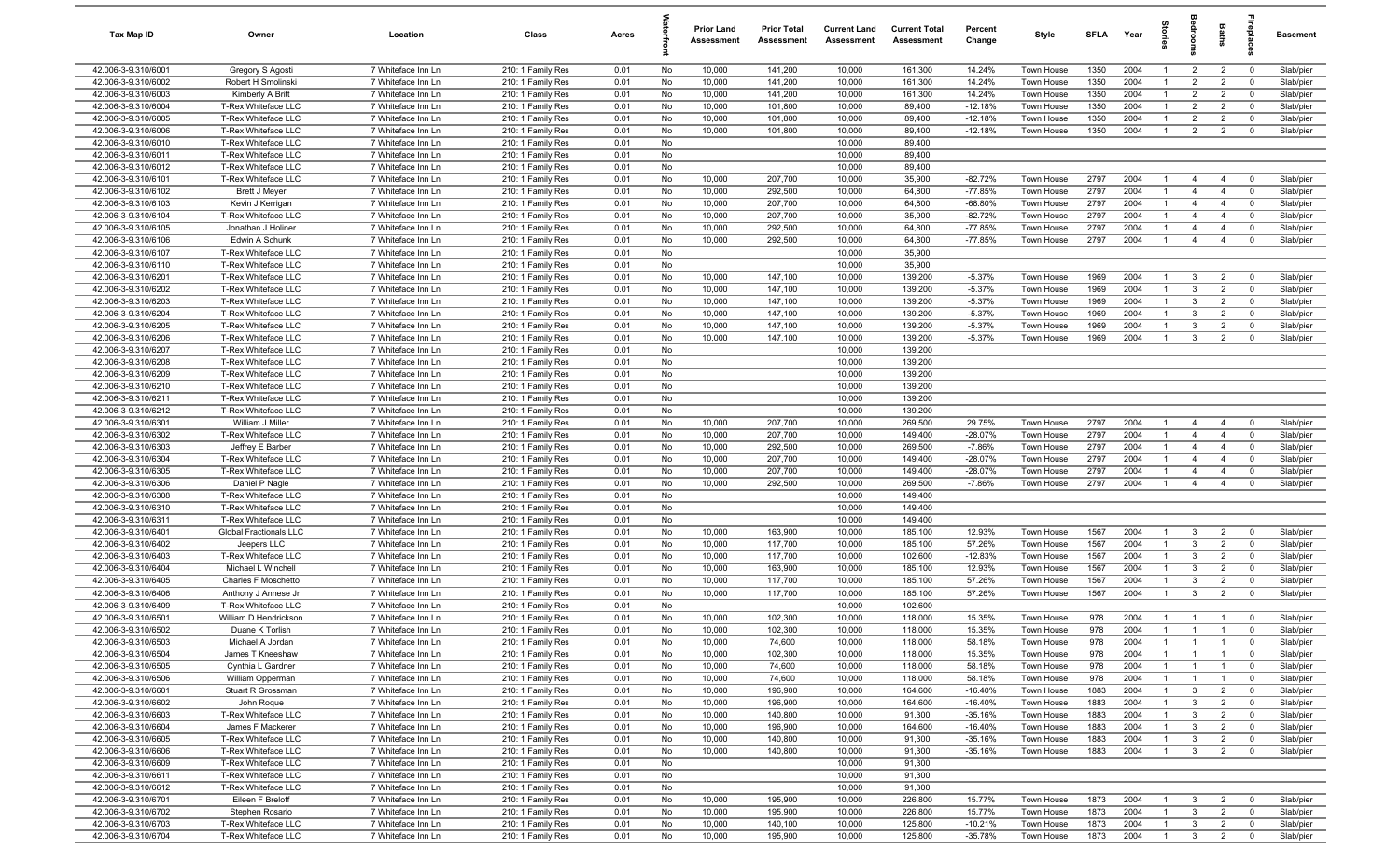| Tax Map ID                                 | Owner                                      | Location                                 | Class                                  | Acres        |          | <b>Prior Land</b><br>Assessment | <b>Prior Total</b><br>Assessment | <b>Current Land</b><br>Assessment | <b>Current Total</b><br>Assessment | Percent<br>Change      | Style                                  | <b>SFLA</b>  | Year         |                                | š                                | Baths                            | Lebia                     | Basement               |
|--------------------------------------------|--------------------------------------------|------------------------------------------|----------------------------------------|--------------|----------|---------------------------------|----------------------------------|-----------------------------------|------------------------------------|------------------------|----------------------------------------|--------------|--------------|--------------------------------|----------------------------------|----------------------------------|---------------------------|------------------------|
| 42.006-3-9.310/6705                        | Steven Rossi                               | 7 Whiteface Inn Ln                       | 210: 1 Family Res                      | 0.01         | No       | 10,000                          | 195,900                          | 10,000                            | 226,800                            | 15.77%                 | Town House                             | 1873         | 2004         | $\mathbf{1}$                   | $\mathbf{3}$                     | $\overline{2}$                   | $^{\circ}$                | Slab/pier              |
| 42.006-3-9.310/6706                        | William J Smith                            | 7 Whiteface Inn Ln                       | 210: 1 Family Res                      | 0.01         | No       | 10,000                          | 195,900                          | 10,000                            | 226,800                            | 15.77%                 | Town House                             | 1873         | 2004         | $\overline{1}$                 | $\mathbf{3}$                     | $\overline{2}$                   | $\mathbf 0$               | Slab/pier              |
| 42.006-3-9.310/6709                        | T-Rex Whiteface LLC                        | 7 Whiteface Inn Ln                       | 210: 1 Family Res                      | 0.01         | No       |                                 |                                  | 10,000                            | 125,800                            |                        |                                        |              |              |                                |                                  |                                  |                           |                        |
| 42.006-3-9.310/6710                        | T-Rex Whiteface LLC                        | 7 Whiteface Inn Ln                       | 210: 1 Family Res                      | 0.01         | No       |                                 |                                  | 10,000                            | 125,800                            |                        |                                        |              |              | -1                             |                                  |                                  |                           |                        |
| 42.006-3-9.310/6801<br>42.006-3-9.310/6802 | T-Rex Whiteface LLC<br>T-Rex Whiteface LLC | 7 Whiteface Inn Ln<br>7 Whiteface Inn Ln | 210: 1 Family Res<br>210: 1 Family Res | 0.01<br>0.01 | No<br>No | 10,000<br>10,000                | 101,800<br>101,800               | 10,000<br>10,000                  | 124,400<br>124,400                 | 22.20%<br>22.20%       | <b>Town House</b><br>Town House        | 1350<br>1350 | 2004<br>2004 | $\mathbf{1}$                   | $\overline{2}$<br>$\overline{2}$ | $\overline{2}$<br>$\overline{2}$ | $^{\circ}$<br>$\Omega$    | Slab/pier<br>Slab/pier |
| 42.006-3-9.310/6803                        | T-Rex Whiteface LLC                        | 7 Whiteface Inn Ln                       | 210: 1 Family Res                      | 0.01         | No       | 10,000                          | 101,800                          | 10,000                            | 124,400                            | 22.20%                 | Town House                             | 1350         | 2004         | $\overline{1}$                 | $\overline{2}$                   | $\overline{2}$                   | $\mathbf 0$               | Slab/pier              |
| 42.006-3-9.310/6804                        | T-Rex Whiteface LLC                        | 7 Whiteface Inn Ln                       | 210: 1 Family Res                      | 0.01         | No       | 10,000                          | 101,800                          | 10,000                            | 124,400                            | 22.20%                 | Town House                             | 1350         | 2004         | $\overline{1}$                 | $\overline{2}$                   | $\overline{2}$                   | $\mathbf 0$               | Slab/pier              |
| 42.006-3-9.310/6805                        | T-Rex Whiteface LLC                        | 7 Whiteface Inn Ln                       | 210: 1 Family Res                      | 0.01         | No       | 10,000                          | 101,800                          | 10,000                            | 124,400                            | 22.20%                 | Town House                             | 1350         | 2004         | $\overline{1}$                 | $\overline{2}$                   | $\overline{2}$                   | $^{\circ}$                | Slab/pier              |
| 42.006-3-9.310/6806                        | T-Rex Whiteface LLC                        | 7 Whiteface Inn Ln                       | 210: 1 Family Res                      | 0.01         | No       | 10,000                          | 101,800                          | 10,000                            | 124,400                            | 22.20%                 | Town House                             | 1350         | 2004         | $\overline{1}$                 | $\overline{2}$                   | $\overline{2}$                   | $^{\circ}$                | Slab/pier              |
| 42.006-3-9.310/6807                        | T-Rex Whiteface LLC                        | 7 Whiteface Inn Ln                       | 210: 1 Family Res                      | 0.01         | No       |                                 |                                  | 10,000                            | 124,400                            |                        |                                        |              |              |                                |                                  |                                  |                           |                        |
| 42.006-3-9.310/6808                        | T-Rex Whiteface LLC                        | 7 Whiteface Inn Ln                       | 210: 1 Family Res                      | 0.01         | No       |                                 |                                  | 10,000                            | 124,400                            |                        |                                        |              |              |                                |                                  |                                  |                           |                        |
| 42.006-3-9.310/6809                        | T-Rex Whiteface LLC                        | 7 Whiteface Inn Ln                       | 210: 1 Family Res                      | 0.01         | No       |                                 |                                  | 10,000                            | 124,400                            |                        |                                        |              |              |                                |                                  |                                  |                           |                        |
| 42.006-3-9.310/6810                        | T-Rex Whiteface LLC                        | 7 Whiteface Inn Ln                       | 210: 1 Family Res                      | 0.01         | No       |                                 |                                  | 10,000                            | 124,400                            |                        |                                        |              |              |                                |                                  |                                  |                           |                        |
| 42.006-3-9.310/6811                        | T-Rex Whiteface LLC                        | 7 Whiteface Inn Ln                       | 210: 1 Family Res                      | 0.01         | No       |                                 |                                  | 10,000                            | 124,400                            |                        |                                        |              |              |                                |                                  |                                  |                           |                        |
| 42.006-3-9.310/6812                        | T-Rex Whiteface LLC                        | 7 Whiteface Inn Ln                       | 210: 1 Family Res                      | 0.01         | No       |                                 |                                  | 10,000                            | 124,400                            |                        |                                        |              |              |                                |                                  |                                  |                           |                        |
| 42.006-3-9.310/6901<br>42.006-3-9.310/6902 | T-Rex Whiteface LLC                        | 7 Whiteface Inn Ln<br>7 Whiteface Inn Ln | 210: 1 Family Res                      | 0.01         | No       | 10,000                          | 101,800                          | 10,000                            | 90,200                             | $-11.39%$              | Town House                             | 1350         | 2004<br>2004 | $\mathbf{1}$<br>$\overline{1}$ | $\overline{2}$                   | $\overline{2}$                   | $\mathbf 0$<br>$^{\circ}$ | Slab/pier              |
| 42.006-3-9.310/6903                        | Roger B Jesmain<br>Gary K Jesmain          | 7 Whiteface Inn Ln                       | 210: 1 Family Res<br>210: 1 Family Res | 0.01<br>0.01 | No<br>No | 10,000<br>10,000                | 141,200<br>141,200               | 10,000<br>10,000                  | 162,600<br>162,600                 | 15.16%<br>15.16%       | <b>Town House</b><br><b>Town House</b> | 1350<br>1350 | 2004         | $\overline{1}$                 | $\overline{2}$<br>$\overline{2}$ | $\overline{2}$<br>$\overline{2}$ | $^{\circ}$                | Slab/pier<br>Slab/pier |
| 42.006-3-9.310/6904                        | Terence A ONeil                            | 7 Whiteface Inn Ln                       | 210: 1 Family Res                      | 0.01         | No       | 10,000                          | 141,200                          | 10,000                            | 162,600                            | 15.16%                 | Town House                             | 1350         | 2004         | $\overline{1}$                 | $\overline{2}$                   | $\overline{2}$                   | $\mathbf 0$               | Slab/pier              |
| 42.006-3-9.310/6905                        | Vincent J Kelly Jr                         | 7 Whiteface Inn Ln                       | 210: 1 Family Res                      | 0.01         | No       | 10,000                          | 101,800                          | 10,000                            | 162,600                            | 59.72%                 | Town House                             | 1350         | 2004         | $\overline{1}$                 | $\overline{2}$                   | $\overline{2}$                   | $\mathbf 0$               | Slab/pier              |
| 42.006-3-9.310/6906                        | Thomas C Dwyer                             | 7 Whiteface Inn Ln                       | 210: 1 Family Res                      | 0.01         | No       | 10,000                          | 141,200                          | 10,000                            | 162,600                            | 15.16%                 | Town House                             | 1350         | 2004         | $\overline{1}$                 | $\overline{2}$                   | $\overline{2}$                   | $\mathbf 0$               | Slab/pier              |
| 42.006-3-9.310/6907                        | T-Rex Whiteface LLC                        | 7 Whiteface Inn Ln                       | 210: 1 Family Res                      | 0.01         | No       |                                 |                                  | 10,000                            | 90,200                             |                        |                                        |              |              |                                |                                  |                                  |                           |                        |
| 42.006-3-9.310/7001                        | Robert A Curtis                            | 7 Whiteface Inn Ln                       | 210: 1 Family Res                      | 0.01         | No       | 10,000                          | 140,800                          | 10,000                            | 224,200                            | 59.23%                 | Town House                             | 1883         | 2004         | $\overline{1}$                 | 3                                | $\overline{2}$                   | $^{\circ}$                | Slab/pier              |
| 42.006-3-9.310/7002                        | T-Rex Whiteface LLC                        | 7 Whiteface Inn Ln                       | 210: 1 Family Res                      | 0.01         | No       | 10,000                          | 140,800                          | 10,000                            | 124,300                            | $-11.72%$              | Town House                             | 1883         | 2004         | $\overline{1}$                 | $\mathbf{3}$                     | $\overline{2}$                   | $\mathbf{0}$              | Slab/pier              |
| 42.006-3-9.310/7003                        | William Sawyer III                         | 7 Whiteface Inn Ln                       | 210: 1 Family Res                      | 0.01         | No       | 10,000                          | 196,900                          | 10,000                            | 224,200                            | 13.86%                 | Town House                             | 1883         | 2004         | $\overline{1}$                 | $\mathbf{3}$                     | $\overline{2}$                   | $\Omega$                  | Slab/pier              |
| 42.006-3-9.310/7004                        | Nancy L Miles                              | 7 Whiteface Inn Ln                       | 210: 1 Family Res                      | 0.01         | No       | 10,000                          | 140,800                          | 10,000                            | 224,200                            | 59.23%                 | Town House                             | 1883         | 2004         | $\overline{1}$                 | $\mathbf{3}$                     | $\overline{2}$                   | $\mathbf 0$               | Slab/pier              |
| 42.006-3-9.310/7005                        | T-Rex Whiteface LLC                        | 7 Whiteface Inn Ln                       | 210: 1 Family Res                      | 0.01         | No       | 10,000                          | 140,800                          | 10,000                            | 124,300                            | $-11.72%$              | Town House                             | 1883         | 2004         | $\overline{1}$                 | $\mathbf{3}$                     | $\overline{2}$                   | $\Omega$                  | Slab/pier              |
| 42.006-3-9.310/7006                        | T-Rex Whiteface LLC                        | 7 Whiteface Inn Ln                       | 210: 1 Family Res                      | 0.01         | No       | 10,000                          | 140,800                          | 10,000                            | 124,300                            | $-11.72%$              | Town House                             | 1883         | 2004         | $\overline{1}$                 | $\mathbf{3}$                     | $\overline{2}$                   | $^{\circ}$                | Slab/pier              |
| 42.006-3-9.310/7008                        | Jennifer E Dreyfuss                        | 7 Whiteface Inn Ln                       | 210: 1 Family Res                      | 0.01         | No       |                                 |                                  | 10,000                            | 224,200                            |                        |                                        |              |              |                                |                                  |                                  |                           |                        |
| 42.006-3-9.310/7011<br>42.006-3-9.310/7012 | T-Rex Whiteface LLC<br>T-Rex Whiteface LLC | 7 Whiteface Inn Ln<br>7 Whiteface Inn Ln | 210: 1 Family Res<br>210: 1 Family Res | 0.01<br>0.01 | No<br>No |                                 |                                  | 10,000<br>10,000                  | 124,300<br>124,300                 |                        |                                        |              |              |                                |                                  |                                  |                           |                        |
| 42.006-3-9.310/7101                        | John E Smith                               | 7 Whiteface Inn Ln                       | 210: 1 Family Res                      | 0.01         | No       | 10,000                          | 196,900                          | 10,000                            | 227,300                            | 15.44%                 | Town House                             | 1883         | 2004         | $\overline{1}$                 | 3                                | $\overline{2}$                   | $^{\circ}$                | Slab/pier              |
| 42.006-3-9.310/7102                        | William E Kuipers                          | 7 Whiteface Inn Ln                       | 210: 1 Family Res                      | 0.01         | No       | 10,000                          | 196,900                          | 10,000                            | 227,300                            | 15.44%                 | Town House                             | 1883         | 2004         | $\overline{1}$                 | $\mathbf{3}$                     | $\overline{2}$                   | $\mathbf 0$               | Slab/pier              |
| 42.006-3-9.310/7103                        | T-Rex Whiteface LLC                        | 7 Whiteface Inn Ln                       | 210: 1 Family Res                      | 0.01         | No       | 10,000                          | 140,800                          | 10,000                            | 126,000                            | $-10.51%$              | Town House                             | 1883         | 2004         | $\overline{1}$                 | $\mathbf{3}$                     | $\overline{2}$                   | $^{\circ}$                | Slab/pier              |
| 42.006-3-9.310/7104                        | Thomas M Kennedy                           | 7 Whiteface Inn Ln                       | 210: 1 Family Res                      | 0.01         | No       | 10,000                          | 196,900                          | 10,000                            | 227,300                            | 15.44%                 | Town House                             | 1883         | 2004         | $\overline{1}$                 | $\mathbf{3}$                     | $\overline{2}$                   | $^{\circ}$                | Slab/pier              |
| 42.006-3-9.310/7105                        | Ronald G Worth                             | 7 Whiteface Inn Ln                       | 210: 1 Family Res                      | 0.01         | No       | 10,000                          | 140,800                          | 10,000                            | 227,300                            | 61.43%                 | Town House                             | 1883         | 2004         | $\overline{1}$                 | $\mathbf{3}$                     | $\overline{2}$                   | $^{\circ}$                | Slab/pier              |
| 42.006-3-9.310/7106                        | T-Rex Whiteface LLC                        | 7 Whiteface Inn Ln                       | 210: 1 Family Res                      | 0.01         | No       | 10,000                          | 140,800                          | 10,000                            | 126,000                            | $-10.51%$              | Town House                             | 1883         | 2004         | $\overline{1}$                 | $\mathbf{3}$                     | $\overline{2}$                   | $\Omega$                  | Slab/pier              |
| 42.006-3-9.310/7109                        | T-Rex Whiteface LLC                        | 7 Whiteface Inn Ln                       | 210: 1 Family Res                      | 0.01         | No       |                                 |                                  | 10,000                            | 126,000                            |                        |                                        |              |              |                                |                                  |                                  |                           |                        |
| 42.006-3-9.310/7112                        | T-Rex Whiteface LLC                        | 7 Whiteface Inn Ln                       | 210: 1 Family Res                      | 0.01         | No       |                                 |                                  | 10,000                            | 126,000                            |                        |                                        |              |              |                                |                                  |                                  |                           |                        |
| 42.006-3-9.310/7201                        | T-Rex Whiteface LLC                        | 7 Whiteface Inn Ln                       | 210: 1 Family Res                      | 0.01         | No       | 10,000                          | 101,800                          | 10,000                            | 90,500                             | $-11.10%$              | Town House                             | 1350         | 2004         | $\overline{1}$                 | $\overline{2}$                   | $\overline{2}$                   | $^{\circ}$                | Slab/pier              |
| 42.006-3-9.310/7202                        | T-Rex Whiteface LLC                        | 7 Whiteface Inn Ln                       | 210: 1 Family Res                      | 0.01         | No       | 10,000                          | 101,800                          | 10,000                            | 90,500                             | $-11.10%$              | Town House                             | 1350         | 2004         | -1                             | $\overline{2}$                   | $\overline{2}$                   | $^{\circ}$<br>$\Omega$    | Slab/pier              |
| 42.006-3-9.310/7203<br>42.006-3-9.310/7204 | T-Rex Whiteface LLC<br>T-Rex Whiteface LLC | 7 Whiteface Inn Ln<br>7 Whiteface Inn Ln | 210: 1 Family Res<br>210: 1 Family Res | 0.01<br>0.01 | No<br>No | 10,000<br>10,000                | 101,800<br>101,800               | 10,000<br>10,000                  | 90,500<br>90,500                   | $-11.10%$<br>$-11.10%$ | Town House<br>Town House               | 1350<br>1350 | 2004<br>2004 | $\overline{1}$<br>$\mathbf{1}$ | $\overline{2}$<br>$\overline{2}$ | $\overline{2}$<br>$\overline{2}$ | $\mathbf{0}$              | Slab/pier<br>Slab/pier |
| 42.006-3-9.310/7205                        | Joanne Leach                               | 7 Whiteface Inn Ln                       | 210: 1 Family Res                      | 0.01         | No       | 10,000                          | 141,200                          | 10,000                            | 163,200                            | 15.58%                 | Town House                             | 1350         | 2004         | $\overline{1}$                 | $\overline{2}$                   | $\overline{2}$                   | $\Omega$                  | Slab/pier              |
| 42.006-3-9.310/7206                        | T-Rex Whiteface LLC                        | 7 Whiteface Inn Ln                       | 210: 1 Family Res                      | 0.01         | No       | 10,000                          | 101,800                          | 10,000                            | 90,500                             | $-11.10%$              | Town House                             | 1350         | 2004         | $\overline{1}$                 | $\overline{2}$                   | $\overline{2}$                   | $^{\circ}$                | Slab/pier              |
| 42.006-3-9.310/7207                        | T-Rex Whiteface LLC                        | 7 Whiteface Inn Ln                       | 210: 1 Family Res                      | 0.01         | No       |                                 |                                  | 10,000                            | 90,500                             |                        |                                        |              |              |                                |                                  |                                  |                           |                        |
| 42.006-3-9.310/7208                        | T-Rex Whiteface LLC                        | 7 Whiteface Inn Ln                       | 210: 1 Family Res                      | 0.01         | No       |                                 |                                  | 10,000                            | 90,500                             |                        |                                        |              |              |                                |                                  |                                  |                           |                        |
| 42.006-3-9.310/7209                        | T-Rex Whiteface LLC                        | 7 Whiteface Inn Ln                       | 210: 1 Family Res                      | 0.01         | No       |                                 |                                  | 10,000                            | 90,500                             |                        |                                        |              |              |                                |                                  |                                  |                           |                        |
| 42.006-3-9.310/7210                        | T-Rex Whiteface LLC                        | 7 Whiteface Inn Ln                       | 210: 1 Family Res                      | 0.01         | No       |                                 |                                  | 10,000                            | 90,500                             |                        |                                        |              |              |                                |                                  |                                  |                           |                        |
| 42.006-3-9.310/7212                        | T-Rex Whiteface LLC                        | 7 Whiteface Inn Ln                       | 210: 1 Family Res                      | 0.01         | No       |                                 |                                  | 10,000                            | 90,500                             |                        |                                        |              |              |                                |                                  |                                  |                           |                        |
| 42.006-3-9.310/7301                        | T-Rex Whiteface LLC                        | 7 Whiteface Inn Ln                       | 210: 1 Family Res                      | 0.01         | No       | 10,000                          | 140,800                          | 10,000                            | 124,900                            | $-11.29%$              | Town House                             | 1883         | 2004         | $\overline{1}$                 | $\mathbf{3}$                     | $\overline{2}$                   | $\mathbf 0$               | Slab/pier              |
| 42.006-3-9.310/7302                        | T-Rex Whiteface LLC                        | 7 Whiteface Inn Ln                       | 210: 1 Family Res                      | 0.01         | No       | 10,000                          | 140,800                          | 10,000                            | 124,900                            | $-11.29%$              | Town House                             | 1883         | 2004         | $\mathbf{1}$                   | $\mathbf{3}$                     | $\overline{2}$                   | $\mathbf 0$               | Slab/pier              |
| 42.006-3-9.310/7303                        | T-Rex Whiteface LLC                        | 7 Whiteface Inn Ln                       | 210: 1 Family Res                      | 0.01         | No       | 10,000                          | 140,800                          | 10,000                            | 124,900                            | $-11.29%$              | Town House                             | 1883         | 2004         | $\overline{1}$                 | $\mathbf{3}$                     | $\overline{2}$                   | $\mathbf 0$               | Slab/pier              |
| 42.006-3-9.310/7304                        | T-Rex Whiteface LLC                        | 7 Whiteface Inn Ln                       | 210: 1 Family Res                      | 0.01         | No       | 10,000                          | 140,800                          | 10,000                            | 124,900                            | $-11.29%$              | Town House                             | 1883         | 2004         | $\mathbf{1}$                   | $\mathbf{3}$                     | $\overline{2}$                   | $\mathbf 0$               | Slab/pier              |
| 42.006-3-9.310/7305<br>42.006-3-9.310/7306 | T-Rex Whiteface LLC                        | 7 Whiteface Inn Ln                       | 210: 1 Family Res                      | 0.01         | No       | 10,000                          | 140,800                          | 10,000<br>10,000                  | 124,900<br>124,900                 | $-11.29%$              | Town House                             | 1883         | 2004<br>2004 | $\mathbf{1}$                   | $\overline{\mathbf{3}}$          | $\overline{2}$                   | $\mathbf 0$<br>$^{\circ}$ | Slab/pier              |
| 42.006-3-9.310/7307                        | T-Rex Whiteface LLC<br>T-Rex Whiteface LLC | 7 Whiteface Inn Ln<br>7 Whiteface Inn Ln | 210: 1 Family Res<br>210: 1 Family Res | 0.01<br>0.01 | No<br>No | 10,000                          | 140,800                          | 10,000                            | 124,900                            | $-11.29%$              | Town House                             | 1883         |              | $\overline{1}$                 | $\mathbf{3}$                     | $\overline{2}$                   |                           | Slab/pier              |
| 42.006-3-9.310/7308                        | T-Rex Whiteface LLC                        | 7 Whiteface Inn Ln                       | 210: 1 Family Res                      | 0.01         | No       |                                 |                                  | 10,000                            | 124,900                            |                        |                                        |              |              |                                |                                  |                                  |                           |                        |
| 42.006-3-9.310/7309                        | T-Rex Whiteface LLC                        | 7 Whiteface Inn Ln                       | 210: 1 Family Res                      | 0.01         | No       |                                 |                                  | 10,000                            | 124,900                            |                        |                                        |              |              |                                |                                  |                                  |                           |                        |
| 42.006-3-9.310/7310                        | T-Rex Whiteface LLC                        | 7 Whiteface Inn Ln                       | 210: 1 Family Res                      | 0.01         | No       |                                 |                                  | 10,000                            | 124,900                            |                        |                                        |              |              |                                |                                  |                                  |                           |                        |
| 42.006-3-9.310/7311                        | T-Rex Whiteface LLC                        | 7 Whiteface Inn Ln                       | 210: 1 Family Res                      | 0.01         | No       |                                 |                                  | 10,000                            | 124,900                            |                        |                                        |              |              |                                |                                  |                                  |                           |                        |
| 42.006-3-9.310/7312                        | T-Rex Whiteface LLC                        | 7 Whiteface Inn Ln                       | 210: 1 Family Res                      | 0.01         | No       |                                 |                                  | 10,000                            | 124,900                            |                        |                                        |              |              |                                |                                  |                                  |                           |                        |
| 42.006-3-9.310/7401                        | T-Rex Whiteface LLC                        | 7 Whiteface Inn Ln                       | 210: 1 Family Res                      | 0.01         | No       | 10,000                          | 140,800                          | 10,000                            | 125,400                            | $-10.94%$              | Town House                             | 1883         | 2004 1 3 2 0 |                                |                                  |                                  |                           | Slab/pier              |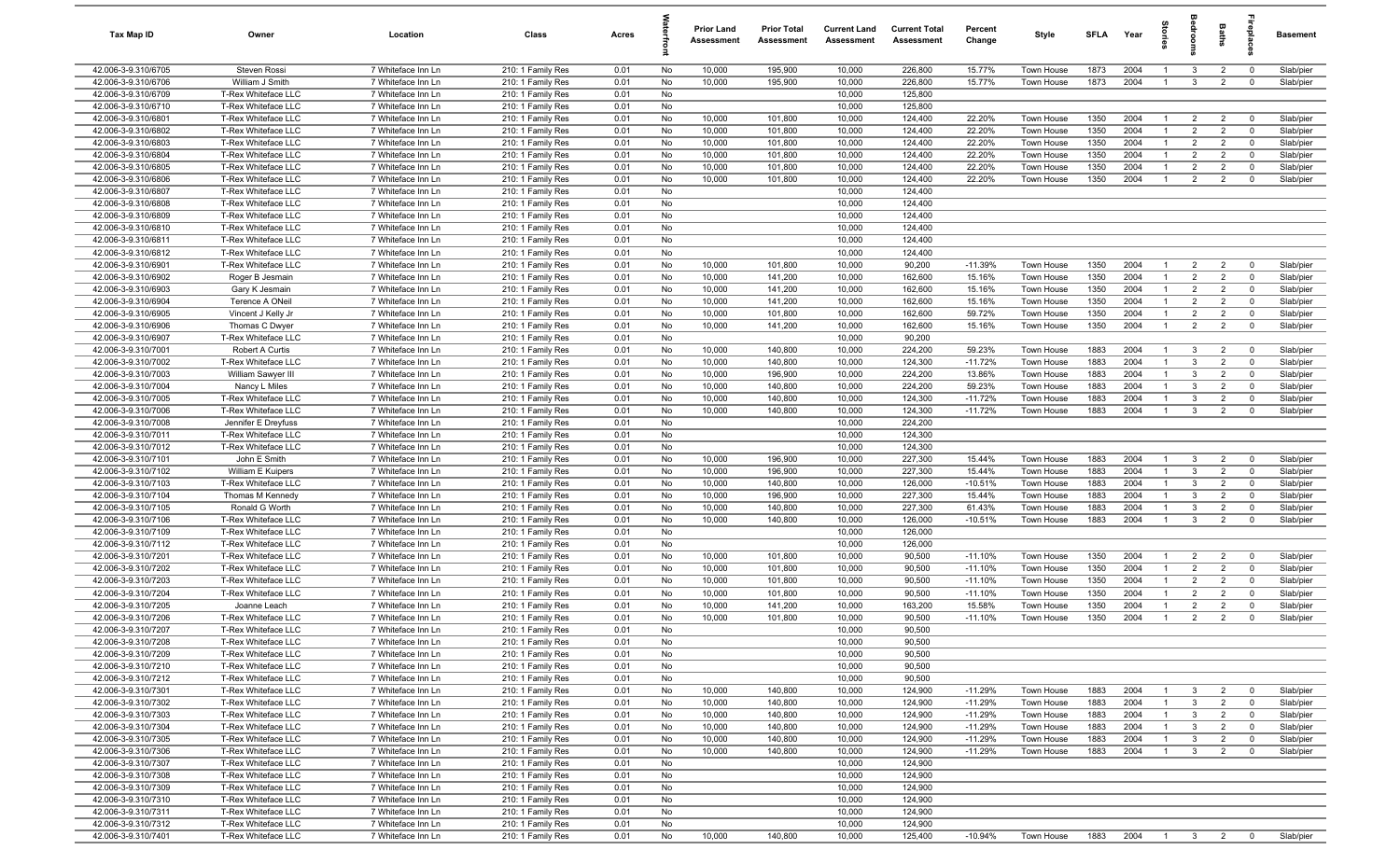| Tax Map ID                                 | Owner                                            | Location                                 | Class                                  | Acres        |          | <b>Prior Land</b><br>Assessment | <b>Prior Total</b><br>Assessment | <b>Current Land</b><br>Assessment | <b>Current Total</b><br>Assessment | Percent<br>Change    | Style                    | <b>SFLA</b>  | Year         | $\overline{a}$                   | š                                | Baths                            | repla                      | Basement               |
|--------------------------------------------|--------------------------------------------------|------------------------------------------|----------------------------------------|--------------|----------|---------------------------------|----------------------------------|-----------------------------------|------------------------------------|----------------------|--------------------------|--------------|--------------|----------------------------------|----------------------------------|----------------------------------|----------------------------|------------------------|
| 42.006-3-9.310/7402                        | T-Rex Whiteface LLC                              | 7 Whiteface Inn Ln                       | 210: 1 Family Res                      | 0.01         | No       | 10,000                          | 140,800                          | 10,000                            | 125,400                            | $-10.94%$            | Town House               | 1883         | 2004         | $\mathbf{1}$                     | $\mathbf{3}$                     | $\overline{2}$                   | $\mathbf 0$                | Slab/pier              |
| 42.006-3-9.310/7403                        | T-Rex Whiteface LLC                              | 7 Whiteface Inn Ln                       | 210: 1 Family Res                      | 0.01         | No       | 10,000                          | 140,800                          | 10,000                            | 125,400                            | $-10.94%$            | Town House               | 1883         | 2004         | $\overline{1}$                   | $\mathbf{3}$                     | $\overline{2}$                   | $\mathbf 0$                | Slab/pier              |
| 42.006-3-9.310/7404                        | T-Rex Whiteface LLC                              | 7 Whiteface Inn Ln                       | 210: 1 Family Res                      | 0.01         | No       | 10,000                          | 140,800                          | 10,000                            | 125,400                            | $-10.94%$            | Town House               | 1883         | 2004         | $\mathbf{1}$                     | $\mathbf{3}$                     | $\overline{2}$                   | $\mathbf 0$                | Slab/pier              |
| 42.006-3-9.310/7405                        | T-Rex Whiteface LLC                              | 7 Whiteface Inn Ln                       | 210: 1 Family Res                      | 0.01         | No       | 10,000                          | 140,800                          | 10,000                            | 125,400                            | $-10.94%$            | Town House               | 1883         | 2004         | -1                               | $\mathbf{3}$                     | $\overline{2}$                   | $\mathbf 0$                | Slab/pier              |
| 42.006-3-9.310/7406                        | T-Rex Whiteface LLC                              | 7 Whiteface Inn Ln                       | 210: 1 Family Res                      | 0.01         | No       | 10,000                          | 140,800                          | 10,000                            | 125,400                            | $-10.94%$            | Town House               | 1883         | 2004         | $\overline{1}$                   | $\mathbf{3}$                     | $\overline{2}$                   | $\Omega$                   | Slab/pier              |
| 42.006-3-9.310/7407                        | T-Rex Whiteface LLC                              | 7 Whiteface Inn Ln                       | 210: 1 Family Res                      | 0.01         | No       |                                 |                                  | 10,000                            | 125,400                            |                      |                          |              |              |                                  |                                  |                                  |                            |                        |
| 42.006-3-9.310/7408<br>42.006-3-9.310/7409 | T-Rex Whiteface LLC<br>T-Rex Whiteface LLC       | 7 Whiteface Inn Ln<br>7 Whiteface Inn Ln | 210: 1 Family Res<br>210: 1 Family Res | 0.01<br>0.01 | No<br>No |                                 |                                  | 10,000<br>10,000                  | 125,400<br>125,400                 |                      |                          |              |              |                                  |                                  |                                  |                            |                        |
| 42.006-3-9.310/7410                        | T-Rex Whiteface LLC                              | 7 Whiteface Inn Ln                       | 210: 1 Family Res                      | 0.01         | No       |                                 |                                  | 10,000                            | 125,400                            |                      |                          |              |              |                                  |                                  |                                  |                            |                        |
| 42.006-3-9.310/7411                        | T-Rex Whiteface LLC                              | 7 Whiteface Inn Ln                       | 210: 1 Family Res                      | 0.01         | No       |                                 |                                  | 10,000                            | 125,400                            |                      |                          |              |              |                                  |                                  |                                  |                            |                        |
| 42.006-3-9.310/7412                        | T-Rex Whiteface LLC                              | 7 Whiteface Inn Ln                       | 210: 1 Family Res                      | 0.01         | No       |                                 |                                  | 10,000                            | 125,400                            |                      |                          |              |              |                                  |                                  |                                  |                            |                        |
| 42.006-3-9.310/7501                        | A Taylor Pattison III                            | 7 Whiteface Inn Ln                       | 210: 1 Family Res                      | 0.01         | No       | 10,000                          | 141,200                          | 10,000                            | 162,800                            | 15.30%               | Town House               | 1350         | 2004         | $\overline{1}$                   | 2                                | $\overline{2}$                   | $\mathbf 0$                | Slab/pier              |
| 42.006-3-9.310/7502                        | Thomas G Maira                                   | 7 Whiteface Inn Ln                       | 210: 1 Family Res                      | 0.01         | No       | 10,000                          | 141,200                          | 10,000                            | 162,800                            | 15.30%               | Town House               | 1350         | 2004         | $\overline{1}$                   | 2                                | $\overline{2}$                   | $\overline{0}$             | Slab/pier              |
| 42.006-3-9.310/7503                        | T-Rex Whiteface LLC                              | 7 Whiteface Inn Ln                       | 210: 1 Family Res                      | 0.01         | No       | 10,000                          | 101,800                          | 10,000                            | 90,300                             | $-11.30%$            | Town House               | 1350         | 2004         | $\mathbf{1}$                     | $\overline{2}$                   | $\overline{2}$                   | $\mathbf 0$                | Slab/pier              |
| 42.006-3-9.310/7504                        | Debra A Gardner                                  | 7 Whiteface Inn Ln                       | 210: 1 Family Res                      | 0.01         | No       | 10,000                          | 101,800                          | 10,000                            | 162,800                            | 59.92%               | Town House               | 1350         | 2004         | $\overline{1}$                   | $\overline{2}$                   | $\overline{2}$                   | $\Omega$                   | Slab/pier              |
| 42.006-3-9.310/7505                        | T-Rex Whiteface LLC                              | 7 Whiteface Inn Ln                       | 210: 1 Family Res                      | 0.01         | No       | 10,000                          | 101,800                          | 10,000                            | 90,300                             | $-11.30%$            | Town House               | 1350         | 2004         | $\mathbf{1}$                     | $\overline{2}$                   | $\overline{2}$                   | $\mathbf 0$                | Slab/pier              |
| 42.006-3-9.310/7506                        | T-Rex Whiteface LLC                              | 7 Whiteface Inn Ln                       | 210: 1 Family Res                      | 0.01         | No       | 10,000                          | 101,800                          | 10,000                            | 90,300                             | $-11.30%$            | <b>Town House</b>        | 1350         | 2004         | $\mathbf{1}$                     | $\overline{2}$                   | $\overline{2}$                   | $\Omega$                   | Slab/pier              |
| 42.006-3-9.310/7509                        | T-Rex Whiteface LLC                              | 7 Whiteface Inn Ln                       | 210: 1 Family Res                      | 0.01         | No       |                                 |                                  | 10,000                            | 90,300                             |                      |                          |              |              |                                  |                                  |                                  |                            |                        |
| 42.006-3-9.310/7511                        | T-Rex Whiteface LLC                              | 7 Whiteface Inn Ln                       | 210: 1 Family Res                      | 0.01         | No       |                                 |                                  | 10,000                            | 90,300                             |                      |                          |              |              |                                  |                                  |                                  |                            |                        |
| 42.006-3-9.310/7512                        | T-Rex Whiteface LLC                              | 7 Whiteface Inn Ln                       | 210: 1 Family Res                      | 0.01         | No       |                                 |                                  | 10,000                            | 90,300                             |                      |                          |              |              |                                  |                                  |                                  |                            |                        |
| 42.006-3-9.310/7601                        | T-Rex Whiteface LLC                              | 7 Whiteface Inn Ln                       | 210: 1 Family Res                      | 0.01         | No       | 10,000                          | 133,600                          | 10,000                            | 125,800                            | $-5.84%$             | Town House               | 1784         | 2004         | $\overline{1}$<br>$\overline{1}$ | $\overline{2}$                   | $\overline{2}$                   | $\mathbf 0$                | Slab/pier              |
| 42.006-3-9.310/7602<br>42.006-3-9.310/7603 | T-Rex Whiteface LLC<br>T-Rex Whiteface LLC       | 7 Whiteface Inn Ln<br>7 Whiteface Inn Ln | 210: 1 Family Res<br>210: 1 Family Res | 0.01<br>0.01 | No<br>No | 10,000<br>10,000                | 133,600<br>133,600               | 10,000<br>10,000                  | 125,800<br>125,800                 | $-5.84%$<br>$-5.84%$ | Town House<br>Town House | 1784<br>1784 | 2004<br>2004 | $\overline{1}$                   | $\overline{2}$<br>$\overline{2}$ | $\overline{2}$<br>$\overline{2}$ | $\mathbf 0$<br>$\mathbf 0$ | Slab/pier<br>Slab/pier |
| 42.006-3-9.310/7604                        | T-Rex Whiteface LLC                              | 7 Whiteface Inn Ln                       | 210: 1 Family Res                      | 0.01         | No       | 10,000                          | 133,600                          | 10,000                            | 125,800                            | $-5.84%$             | Town House               | 1784         | 2004         | $\overline{1}$                   | $\overline{2}$                   | $\overline{2}$                   | $\mathbf 0$                | Slab/pier              |
| 42.006-3-9.310/7605                        | T-Rex Whiteface LLC                              | 7 Whiteface Inn Ln                       | 210: 1 Family Res                      | 0.01         | No       | 10,000                          | 133,600                          | 10,000                            | 125,800                            | $-5.84%$             | Town House               | 1784         | 2004         | $\overline{1}$                   | $\overline{2}$                   | $\overline{2}$                   | $\overline{0}$             | Slab/pier              |
| 42.006-3-9.310/7606                        | T-Rex Whiteface LLC                              | 7 Whiteface Inn Ln                       | 210: 1 Family Res                      | 0.01         | No       | 10,000                          | 133,600                          | 10,000                            | 125,800                            | $-5.84%$             | Town House               | 1784         | 2004         | $\overline{1}$                   | $\overline{2}$                   | $\overline{2}$                   | $\Omega$                   | Slab/pier              |
| 42.006-3-9.310/7607                        | T-Rex Whiteface LLC                              | 7 Whiteface Inn Ln                       | 210: 1 Family Res                      | 0.01         | No       |                                 |                                  | 10,000                            | 125,800                            |                      |                          |              |              |                                  |                                  |                                  |                            |                        |
| 42.006-3-9.310/7608                        | T-Rex Whiteface LLC                              | 7 Whiteface Inn Ln                       | 210: 1 Family Res                      | 0.01         | No       |                                 |                                  | 10,000                            | 125,800                            |                      |                          |              |              |                                  |                                  |                                  |                            |                        |
| 42.006-3-9.310/7609                        | T-Rex Whiteface LLC                              | 7 Whiteface Inn Ln                       | 210: 1 Family Res                      | 0.01         | No       |                                 |                                  | 10,000                            | 125,800                            |                      |                          |              |              |                                  |                                  |                                  |                            |                        |
| 42.006-3-9.310/7610                        | T-Rex Whiteface LLC                              | 7 Whiteface Inn Ln                       | 210: 1 Family Res                      | 0.01         | No       |                                 |                                  | 10,000                            | 125,800                            |                      |                          |              |              |                                  |                                  |                                  |                            |                        |
| 42.006-3-9.310/7611                        | T-Rex Whiteface LLC                              | 7 Whiteface Inn Ln                       | 210: 1 Family Res                      | 0.01         | No       |                                 |                                  | 10,000                            | 125,800                            |                      |                          |              |              |                                  |                                  |                                  |                            |                        |
| 42.006-3-9.310/7612                        | T-Rex Whiteface LLC                              | 7 Whiteface Inn Ln                       | 210: 1 Family Res                      | 0.01         | No       |                                 |                                  | 10,000                            | 125,800                            |                      |                          |              |              |                                  |                                  |                                  |                            |                        |
| 42.006-3-9.310/7701                        | T-Rex Whiteface LLC                              | 7 Whiteface Inn Ln                       | 210: 1 Family Res                      | 0.01         | No       | 10,000                          | 147,100                          | 10,000                            | 144,200                            | $-1.97%$             | Town House               | 1968         | 2004         | $\overline{1}$                   | $\overline{2}$                   | $\overline{2}$                   | $\mathbf 0$                | Slab/pier              |
| 42.006-3-9.310/7702                        | T-Rex Whiteface LLC                              | 7 Whiteface Inn Ln                       | 210: 1 Family Res                      | 0.01         | No       | 10,000                          | 147,100                          | 10,000                            | 144,200                            | $-1.97%$             | Town House               | 1968         | 2004         | $\overline{1}$                   | $\overline{2}$                   | $\overline{2}$                   | $\mathbf 0$                | Slab/pier              |
| 42.006-3-9.310/7703                        | T-Rex Whiteface LLC                              | 7 Whiteface Inn Ln                       | 210: 1 Family Res                      | 0.01         | No       | 10,000<br>10,000                | 147,100                          | 10,000                            | 144,200                            | $-1.97%$             | Town House               | 1968         | 2004<br>2004 | $\overline{1}$<br>$\overline{1}$ | $\overline{2}$                   | $\overline{2}$<br>$\overline{2}$ | $\mathbf 0$<br>$\mathbf 0$ | Slab/pier              |
| 42.006-3-9.310/7704<br>42.006-3-9.310/7705 | <b>GNL Properties LLC</b><br>T-Rex Whiteface LLC | 7 Whiteface Inn Ln<br>7 Whiteface Inn Ln | 210: 1 Family Res<br>210: 1 Family Res | 0.01<br>0.01 | No<br>No | 10,000                          | 205,800<br>147,100               | 10,000<br>10,000                  | 260,100<br>144,200                 | 26.38%<br>$-1.97%$   | Town House<br>Town House | 1968<br>1968 | 2004         | $\overline{1}$                   | $\overline{2}$<br>$\overline{2}$ | $\overline{2}$                   | $\mathbf 0$                | Slab/pier<br>Slab/pier |
| 42.006-3-9.310/7706                        | T-Rex Whiteface LLC                              | 7 Whiteface Inn Ln                       | 210: 1 Family Res                      | 0.01         | No       | 10,000                          | 147,100                          | 10,000                            | 144,200                            | $-1.97%$             | Town House               | 1968         | 2004         | $\overline{1}$                   | $\overline{2}$                   | $\overline{2}$                   | $\Omega$                   | Slab/pier              |
| 42.006-3-9.310/7707                        | T-Rex Whiteface LLC                              | 7 Whiteface Inn Ln                       | 210: 1 Family Res                      | 0.01         | No       |                                 |                                  | 10,000                            | 144,200                            |                      |                          |              |              |                                  |                                  |                                  |                            |                        |
| 42.006-3-9.310/7708                        | T-Rex Whiteface LLC                              | 7 Whiteface Inn Ln                       | 210: 1 Family Res                      | 0.01         | No       |                                 |                                  | 10,000                            | 144,200                            |                      |                          |              |              |                                  |                                  |                                  |                            |                        |
| 42.006-3-9.310/7709                        | T-Rex Whiteface LLC                              | 7 Whiteface Inn Ln                       | 210: 1 Family Res                      | 0.01         | No       |                                 |                                  | 10,000                            | 144,200                            |                      |                          |              |              |                                  |                                  |                                  |                            |                        |
| 42.006-3-9.310/7711                        | T-Rex Whiteface LLC                              | 7 Whiteface Inn Ln                       | 210: 1 Family Res                      | 0.01         | No       |                                 |                                  | 10,000                            | 144,200                            |                      |                          |              |              |                                  |                                  |                                  |                            |                        |
| 42.006-3-9.310/7712                        | T-Rex Whiteface LLC                              | 7 Whiteface Inn Ln                       | 210: 1 Family Res                      | 0.01         | No       |                                 |                                  | 10,000                            | 144,200                            |                      |                          |              |              |                                  |                                  |                                  |                            |                        |
| 42.006-3-9.310/7801                        | Paddle Partners LLC                              | 7 Whiteface Inn Ln                       | 210: 1 Family Res                      | 0.01         | No       | 10,000                          | 192,400                          | 10,000                            | 290,100                            | 50.78%               | Town House               | 1840         | 2004         | $\mathbf{1}$                     | $\overline{2}$                   | $\overline{2}$                   | $\mathbf 0$                | Slab/pier              |
| 42.006-3-9.310/7802                        | Jason H Kurchner                                 | 7 Whiteface Inn Ln                       | 210: 1 Family Res                      | 0.01         | No       | 10,000                          | 192,400                          | 10,000                            | 290,100                            | 50.78%               | Town House               | 1840         | 2004         | $\overline{1}$                   | $\overline{2}$                   | $\overline{2}$                   | $\Omega$                   | Slab/pier              |
| 42.006-3-9.310/7803                        | Jonathan Seligson                                | 7 Whiteface Inn Ln                       | 210: 1 Family Res                      | 0.01         | No       | 10,000                          | 192,400                          | 10,000                            | 290,100                            | 50.78%               | Town House               | 1840         | 2004         | $\overline{1}$                   | $\overline{2}$                   | $\overline{2}$                   | $\mathbf 0$                | Slab/pier              |
| 42.006-3-9.310/7804                        | Charles F Moschetto                              | 7 Whiteface Inn Ln                       | 210: 1 Family Res                      | 0.01         | No       | 10,000                          | 137,700                          | 10,000                            | 290,100                            | 110.68%              | Town House               | 1840         | 2004         | $\overline{1}$                   | 2                                | $\overline{2}$                   |                            | Slab/pier              |
| 42.006-3-9.310/7805<br>42.006-3-9.310/7806 | T-Rex Whiteface LLC<br>Michael A Maron           | 7 Whiteface Inn Ln<br>7 Whiteface Inn Ln | 210: 1 Family Res<br>210: 1 Family Res | 0.01<br>0.01 | No<br>No | 10,000<br>10,000                | 137,700<br>192,400               | 10,000                            | 160,800<br>290,100                 | 16.78%<br>50.78%     | Town House<br>Town House | 1840<br>1840 | 2004<br>2004 | $\overline{1}$<br>$\overline{1}$ | $\overline{2}$                   | $\overline{2}$<br>$\overline{2}$ | $\mathbf 0$<br>$\Omega$    | Slab/pier<br>Slab/pier |
| 42.006-3-9.310/7810                        | Charles F Moschetto                              | 7 Whiteface Inn Ln                       | 210: 1 Family Res                      | 0.01         | No       |                                 |                                  | 10,000<br>10,000                  | 290,100                            |                      |                          |              |              |                                  | $\overline{2}$                   |                                  |                            |                        |
| 42.006-3-9.310/7811                        | T-Rex Whiteface LLC                              | 7 Whiteface Inn Ln                       | 210: 1 Family Res                      | 0.01         | No       |                                 |                                  | 10,000                            | 160,800                            |                      |                          |              |              |                                  |                                  |                                  |                            |                        |
| 42.006-3-9.310/7901                        | T-Rex Whiteface LLC                              | 7 Whiteface Inn Ln                       | 210: 1 Family Res                      | 0.01         | No       | 10,000                          | 138,600                          | 10,000                            | 156,100                            | 12.63%               | Town House               | 1852         | 2004         | $\overline{1}$                   | $\overline{2}$                   | $\mathbf{3}$                     | $\mathbf 0$                | Slab/pier              |
| 42.006-3-9.310/7902                        | Paddle Partners LLC                              | 7 Whiteface Inn Ln                       | 210: 1 Family Res                      | 0.01         | No       | 10,000                          | 193,700                          | 10,000                            | 281,500                            | 45.33%               | Town House               | 1852         | 2004         |                                  | $\overline{2}$                   | $\mathbf{3}$                     | $\mathbf 0$                | Slab/pier              |
| 42.006-3-9.310/7903                        | Ann A Marshall                                   | 7 Whiteface Inn Ln                       | 210: 1 Family Res                      | 0.01         | No       | 10,000                          | 193,700                          | 10,000                            | 281,500                            | 45.33%               | Town House               | 1852         | 2004         | -1                               | $\overline{2}$                   | 3                                | $\mathbf 0$                | Slab/pier              |
| 42.006-3-9.310/7904                        | Ironman North America Triathlo                   | 7 Whiteface Inn Ln                       | 210: 1 Family Res                      | 0.01         | No       | 10,000                          | 193,700                          | 10,000                            | 281,500                            | 45.33%               | Town House               | 1852         | 2004         | $\mathbf{1}$                     | $\overline{2}$                   | $\mathbf{3}$                     | $\mathbf 0$                | Slab/pier              |
| 42.006-3-9.310/7905                        | Jason H Kurchner                                 | 7 Whiteface Inn Ln                       | 210: 1 Family Res                      | 0.01         | No       | 10,000                          | 193,700                          | 10,000                            | 281,500                            | 45.33%               | Town House               | 1852         | 2004         | $\mathbf{1}$                     | $\overline{2}$                   | $\mathbf{3}$                     | $\mathbf 0$                | Slab/pier              |
| 42.006-3-9.310/7906                        | Cynthia R Carr                                   | 7 Whiteface Inn Ln                       | 210: 1 Family Res                      | 0.01         | No       | 10,000                          | 193,700                          | 10,000                            | 281,500                            | 45.33%               | Town House               | 1852         | 2004         | $\overline{1}$                   | $\overline{2}$                   | $\mathbf{3}$                     | $\mathbf 0$                | Slab/pier              |
| 42.006-3-9.310/7907                        | T-Rex Whiteface LLC                              | 7 Whiteface Inn Ln                       | 210: 1 Family Res                      | 0.01         | No       |                                 |                                  | 10,000                            | 156,100                            |                      |                          |              |              |                                  |                                  |                                  |                            |                        |
| 42.006-3-9.310/8001                        | Michael A Jordan                                 | 7 Whiteface Inn Ln                       | 210: 1 Family Res                      | 0.01         | No       | 10,000                          | 142,200                          | 10,000                            | 312,100                            | 119.48%              | Town House               | 1901         | 2004         | $\overline{1}$                   | $\overline{2}$                   | $\overline{2}$                   | $\overline{\mathbf{0}}$    | Slab/pier              |
| 42.006-3-9.310/8002<br>42.006-3-9.310/8003 | T-Rex Whiteface LLC<br>T-Rex Whiteface LLC       | 7 Whiteface Inn Ln<br>7 Whiteface Inn Ln | 210: 1 Family Res<br>210: 1 Family Res | 0.01<br>0.01 | No<br>No | 10,000<br>10,000                | 142,200<br>142,200               | 10,000<br>10,000                  | 173,000<br>173,000                 | 21.66%<br>21.66%     | Town House<br>Town House | 1901<br>1901 | 2004<br>2004 | $\overline{1}$<br>$\overline{1}$ | $\overline{2}$<br>$\overline{2}$ | $\overline{2}$<br>$\overline{2}$ | $\mathbf 0$<br>$\mathbf 0$ | Slab/pier<br>Slab/pier |
| 42.006-3-9.310/8004                        | Peter Tsairis                                    | 7 Whiteface Inn Ln                       | 210: 1 Family Res                      | 0.01         | No       | 10,000                          | 198,800                          | 10,000                            | 312,100                            | 56.99%               | Town House               | 1901         | 2004         | $\overline{1}$                   | $\overline{2}$                   | $\overline{2}$                   | $\overline{\mathbf{0}}$    | Slab/pier              |
| 42.006-3-9.310/8005                        | T-Rex Whiteface LLC                              | 7 Whiteface Inn Ln                       | 210: 1 Family Res                      | 0.01         | No       | 10,000                          | 142,200                          | 10,000                            | 173,000                            | 21.66%               | Town House               | 1901         | 2004         | $\overline{1}$                   | $\overline{2}$                   | $\overline{2}$                   | $\mathbf 0$                | Slab/pier              |
| 42.006-3-9.310/8006                        | Andrew Bloch                                     | 7 Whiteface Inn Ln                       | 210: 1 Family Res                      | 0.01         | No       | 10,000                          | 198,800                          | 10,000                            | 312,100                            | 56.99%               | Town House               | 1901         | 2004         | $\overline{1}$                   | $\overline{2}$                   | $\overline{2}$                   | $\mathbf 0$                | Slab/pier              |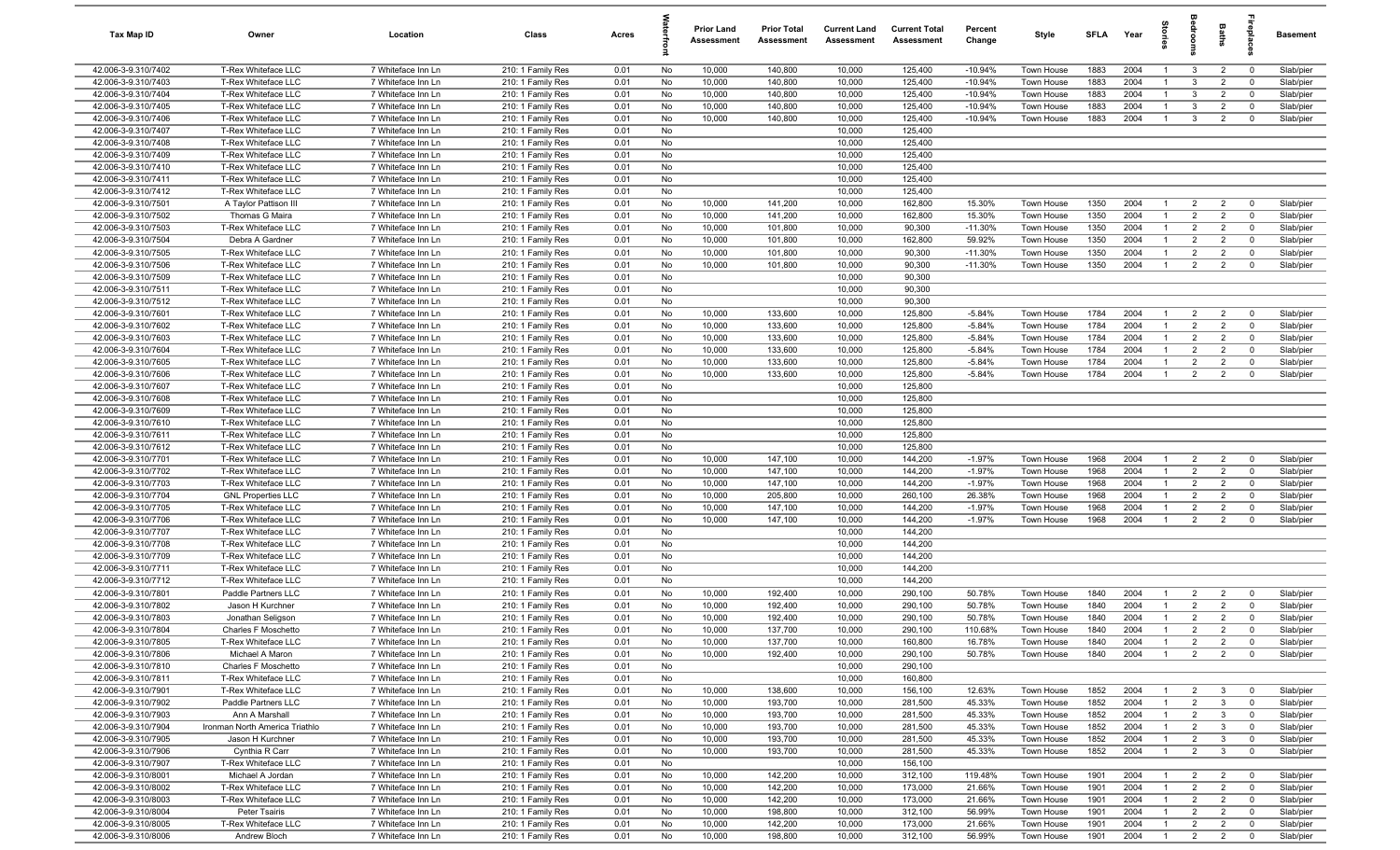| Tax Map ID                                 | Owner                                      | Location                                 | Class                                  | Acres        |          | <b>Prior Land</b><br>Assessment | <b>Prior Total</b><br>Assessment | <b>Current Land</b><br>Assessment | <b>Current Total</b><br>Assessment | Percent<br>Change      | Style                           | SFLA Year    |              | $\overline{a}$                   |                                  | Baths                            | 용<br>호                        | Basement               |
|--------------------------------------------|--------------------------------------------|------------------------------------------|----------------------------------------|--------------|----------|---------------------------------|----------------------------------|-----------------------------------|------------------------------------|------------------------|---------------------------------|--------------|--------------|----------------------------------|----------------------------------|----------------------------------|-------------------------------|------------------------|
| 42.006-3-9.310/8008                        | T-Rex Whiteface LLC                        | 7 Whiteface Inn Ln                       | 210: 1 Family Res                      | 0.01         | No       |                                 |                                  | 10,000                            | 173,000                            |                        |                                 |              |              |                                  |                                  |                                  |                               |                        |
| 42.006-3-9.310/8009                        | T-Rex Whiteface LLC                        | 7 Whiteface Inn Ln                       | 210: 1 Family Res                      | 0.01         | No       |                                 |                                  | 10,000                            | 173,000                            |                        |                                 |              |              |                                  |                                  |                                  |                               |                        |
| 42.006-3-9.310/8011                        | T-Rex Whiteface LLC                        | 7 Whiteface Inn Ln                       | 210: 1 Family Res                      | 0.01         | No       |                                 |                                  | 10,000                            | 173,000                            |                        |                                 |              |              |                                  |                                  |                                  |                               |                        |
| 42.006-3-9.310/8101                        | T-Rex Whiteface LLC                        | 7 Whiteface Inn Ln                       | 210: 1 Family Res                      | 0.01         | No       | 10,000                          | 110,200                          | 10,000                            | 137,400                            | 24.68%                 | Town House                      | 1465         | 2004         | $\overline{1}$                   | $\overline{2}$                   | 3                                | $\overline{0}$                | Slab/pier              |
| 42.006-3-9.310/8102                        | M Robert Neulander                         | 7 Whiteface Inn Ln                       | 210: 1 Family Res                      | 0.01         | No       | 10,000                          | 153,200                          | 10,000                            | 247,900                            | 61.81%                 | Town House                      | 1465         | 2004         |                                  | $\overline{2}$                   | $\mathbf{3}$                     | $^{\circ}$                    | Slab/pier              |
| 42.006-3-9.310/8103<br>42.006-3-9.310/8104 | M Robert Neulander                         | 7 Whiteface Inn Ln<br>7 Whiteface Inn Ln | 210: 1 Family Res                      | 0.01         | No       | 10,000<br>10,000                | 153,200                          | 10,000                            | 247,900                            | 61.81%                 | Town House<br><b>Town House</b> | 1465<br>1465 | 2004<br>2004 | $\mathbf{1}$<br>-1               | $\overline{2}$<br>$\overline{2}$ | 3<br>$\mathbf{3}$                | $\mathbf 0$                   | Slab/pier              |
| 42.006-3-9.310/8105                        | T-Rex Whiteface LLC<br>William L Gardner   | 7 Whiteface Inn Ln                       | 210: 1 Family Res<br>210: 1 Family Res | 0.01<br>0.01 | No<br>No | 10,000                          | 110,200<br>110,200               | 10,000<br>10,000                  | 137,400<br>247,900                 | 24.68%<br>124.95%      | Town House                      | 1465         | 2004         | $\overline{1}$                   | $\overline{2}$                   | 3                                | $\mathbf 0$<br>$\mathbf 0$    | Slab/pier<br>Slab/pier |
| 42.006-3-9.310/8106                        | <b>William Sawyer</b>                      | 7 Whiteface Inn Ln                       | 210: 1 Family Res                      | 0.01         | No       | 10,000                          | 153,200                          | 10,000                            | 247,900                            | 61.81%                 | Town House                      | 1465         | 2004         | $\overline{1}$                   | $\overline{2}$                   | $\mathbf{3}$                     | $\mathbf 0$                   | Slab/pier              |
| 42.006-3-9.310/8107                        | T-Rex Whiteface LLC                        | 7 Whiteface Inn Ln                       | 210: 1 Family Res                      | 0.01         | No       |                                 |                                  | 10,000                            | 137,400                            |                        |                                 |              |              |                                  |                                  |                                  |                               |                        |
| 42.006-3-9.310/8110                        | T-Rex Whiteface LLC                        | 7 Whiteface Inn Ln                       | 210: 1 Family Res                      | 0.01         | No       |                                 |                                  | 10,000                            | 137,400                            |                        |                                 |              |              |                                  |                                  |                                  |                               |                        |
| 42.006-3-9.310/8201                        | T-Rex Whiteface LLC                        | 7 Whiteface Inn Ln                       | 210: 1 Family Res                      | 0.01         | No       | 10,000                          | 92,600                           | 10,000                            | 81,600                             | $-11.88%$              | Town House                      | 1224         | 2004         | $\overline{1}$                   | 3                                | 3                                | $\overline{0}$                | Slab/pier              |
| 42.006-3-9.310/8202                        | T-Rex Whiteface LLC                        | 7 Whiteface Inn Ln                       | 210: 1 Family Res                      | 0.01         | No       | 10,000                          | 92,600                           | 10,000                            | 81,600                             | $-11.88%$              | Town House                      | 1224         | 2004         | $\overline{1}$                   | $\mathbf{3}$                     | 3                                | $\mathbf 0$                   | Slab/pier              |
| 42.006-3-9.310/8203                        | T-Rex Whiteface LLC                        | 7 Whiteface Inn Ln                       | 210: 1 Family Res                      | 0.01         | No       | 10,000                          | 92,600                           | 10,000                            | 81,600                             | $-11.88%$              | Town House                      | 1224         | 2004         | $\mathbf{1}$                     | $\mathbf{3}$                     | $\mathbf{3}$                     | $\mathbf 0$                   | Slab/pier              |
| 42.006-3-9.310/8204                        | T-Rex Whiteface LLC                        | 7 Whiteface Inn Ln                       | 210: 1 Family Res                      | 0.01         | No       | 10,000                          | 92,600                           | 10,000                            | 81,600                             | $-11.88%$              | Town House                      | 1224         | 2004         | $\mathbf{1}$                     | $\mathbf{3}$                     | 3                                | $\mathbf 0$                   | Slab/pier              |
| 42.006-3-9.310/8205                        | T-Rex Whiteface LLC                        | 7 Whiteface Inn Ln                       | 210: 1 Family Res                      | 0.01         | No       | 10,000                          | 92,600                           | 10,000                            | 81,600                             | $-11.88%$              | Town House                      | 1224         | 2004         | -1                               | $\mathbf{3}$                     | 3                                | $\mathbf 0$                   | Slab/pier              |
| 42.006-3-9.310/8206                        | T-Rex Whiteface LLC                        | 7 Whiteface Inn Ln                       | 210: 1 Family Res                      | 0.01         | No       | 10,000                          | 92,600                           | 10,000                            | 81,600                             | $-11.88%$              | Town House                      | 1224         | 2004         |                                  | $\mathbf{3}$                     | 3                                | $\mathbf 0$                   | Slab/pier              |
| 42.006-3-9.310/8207                        | T-Rex Whiteface LLC                        | 7 Whiteface Inn Ln                       | 210: 1 Family Res                      | 0.01         | No       |                                 |                                  | 10,000                            | 81,600                             |                        |                                 |              |              |                                  |                                  |                                  |                               |                        |
| 42.006-3-9.310/8208                        | T-Rex Whiteface LLC                        | 7 Whiteface Inn Ln                       | 210: 1 Family Res                      | 0.01         | No       |                                 |                                  | 10,000                            | 81,600                             |                        |                                 |              |              |                                  |                                  |                                  |                               |                        |
| 42.006-3-9.310/8209                        | T-Rex Whiteface LLC                        | 7 Whiteface Inn Ln                       | 210: 1 Family Res                      | 0.01         | No       |                                 |                                  | 10,000                            | 81,600                             |                        |                                 |              |              |                                  |                                  |                                  |                               |                        |
| 42.006-3-9.310/8210<br>42.006-3-9.310/8211 | T-Rex Whiteface LLC<br>T-Rex Whiteface LLC | 7 Whiteface Inn Ln<br>7 Whiteface Inn Ln | 210: 1 Family Res                      | 0.01         | No       |                                 |                                  | 10,000<br>10,000                  | 81,600<br>81,600                   |                        |                                 |              |              |                                  |                                  |                                  |                               |                        |
| 42.006-3-9.310/8212                        | T-Rex Whiteface LLC                        | 7 Whiteface Inn Ln                       | 210: 1 Family Res<br>210: 1 Family Res | 0.01<br>0.01 | No<br>No |                                 |                                  | 10,000                            | 81,600                             |                        |                                 |              |              |                                  |                                  |                                  |                               |                        |
| 42.006-3-9.310/8301                        | T-Rex Whiteface LLC                        | 7 Whiteface Inn Ln                       | 210: 1 Family Res                      | 0.01         | No       | 10,000                          | 81,400                           | 10,000                            | 71,400                             | $-12.29%$              | Town House                      | 1071         | 2004         | $\overline{1}$                   | $\overline{2}$                   | $\overline{2}$                   | $\mathbf{0}$                  | Slab/pier              |
| 42.006-3-9.310/8302                        | T-Rex Whiteface LLC                        | 7 Whiteface Inn Ln                       | 210: 1 Family Res                      | 0.01         | No       | 10,000                          | 81,400                           | 10,000                            | 71,400                             | $-12.29%$              | Town House                      | 1071         | 2004         | $\overline{1}$                   | $\overline{2}$                   | $\overline{2}$                   | $\mathbf 0$                   | Slab/pier              |
| 42.006-3-9.310/8303                        | T-Rex Whiteface LLC                        | 7 Whiteface Inn Ln                       | 210: 1 Family Res                      | 0.01         | No       | 10,000                          | 81,400                           | 10,000                            | 71,400                             | $-12.29%$              | <b>Town House</b>               | 1071         | 2004         | $\overline{1}$                   | $\overline{2}$                   | $\overline{2}$                   | $\mathbf 0$                   | Slab/pier              |
| 42.006-3-9.310/8304                        | T-Rex Whiteface LLC                        | 7 Whiteface Inn Ln                       | 210: 1 Family Res                      | 0.01         | No       | 10,000                          | 81,400                           | 10,000                            | 71,400                             | $-12.29%$              | Town House                      | 1071         | 2004         | $\overline{1}$                   | $\overline{2}$                   | $\overline{2}$                   | $\overline{0}$                | Slab/pier              |
| 42.006-3-9.310/8305                        | T-Rex Whiteface LLC                        | 7 Whiteface Inn Ln                       | 210: 1 Family Res                      | 0.01         | No       | 10,000                          | 81,400                           | 10,000                            | 71,400                             | $-12.29%$              | Town House                      | 1071         | 2004         | $\mathbf{1}$                     | $\overline{2}$                   | $\overline{2}$                   | $\mathbf 0$                   | Slab/pier              |
| 42.006-3-9.310/8306                        | T-Rex Whiteface LLC                        | 7 Whiteface Inn Ln                       | 210: 1 Family Res                      | 0.01         | No       | 10,000                          | 81,400                           | 10,000                            | 71,400                             | $-12.29%$              | Town House                      | 1071         | 2004         | $\overline{1}$                   | $\overline{2}$                   | $\overline{2}$                   | $\mathbf 0$                   | Slab/pier              |
| 42.006-3-9.310/8307                        | T-Rex Whiteface LLC                        | 7 Whiteface Inn Ln                       | 210: 1 Family Res                      | 0.01         | No       |                                 |                                  | 10,000                            | 71,400                             |                        |                                 |              |              |                                  |                                  |                                  |                               |                        |
| 42.006-3-9.310/8308                        | T-Rex Whiteface LLC                        | 7 Whiteface Inn Ln                       | 210: 1 Family Res                      | 0.01         | No       |                                 |                                  | 10,000                            | 71,400                             |                        |                                 |              |              |                                  |                                  |                                  |                               |                        |
| 42.006-3-9.310/8309                        | T-Rex Whiteface LLC                        | 7 Whiteface Inn Ln                       | 210: 1 Family Res                      | 0.01         | No       |                                 |                                  | 10,000                            | 71,400                             |                        |                                 |              |              |                                  |                                  |                                  |                               |                        |
| 42.006-3-9.310/8310                        | T-Rex Whiteface LLC                        | 7 Whiteface Inn Ln                       | 210: 1 Family Res                      | 0.01         | No       |                                 |                                  | 10,000                            | 71,400                             |                        |                                 |              |              |                                  |                                  |                                  |                               |                        |
| 42.006-3-9.310/8311                        | T-Rex Whiteface LLC                        | 7 Whiteface Inn Ln                       | 210: 1 Family Res                      | 0.01         | No       |                                 |                                  | 10,000                            | 71,400                             |                        |                                 |              |              |                                  |                                  |                                  |                               |                        |
| 42.006-3-9.310/8312                        | T-Rex Whiteface LLC                        | 7 Whiteface Inn Ln                       | 210: 1 Family Res                      | 0.01         | No       |                                 |                                  | 10,000                            | 71,400                             |                        |                                 |              |              |                                  |                                  |                                  |                               |                        |
| 42.006-3-9.310/8401<br>42.006-3-9.310/8402 | T-Rex Whiteface LLC<br>T-Rex Whiteface LLC | 7 Whiteface Inn Ln                       | 210: 1 Family Res                      | 0.01<br>0.01 | No<br>No | 10,000<br>10,000                | 92,500<br>92,500                 | 10,000<br>10,000                  | 81,600<br>81,600                   | $-11.78%$              | Town House<br>Town House        | 1223<br>1223 | 2004<br>2004 | $\overline{1}$<br>$\overline{1}$ | 3<br>$\mathbf{3}$                | $\mathbf{3}$<br>3                | $\mathbf{0}$<br>$^{\circ}$    | Slab/pier              |
| 42.006-3-9.310/8403                        | T-Rex Whiteface LLC                        | 7 Whiteface Inn Ln<br>7 Whiteface Inn Ln | 210: 1 Family Res<br>210: 1 Family Res | 0.01         | No       | 10,000                          | 92,500                           | 10,000                            | 81,600                             | $-11.78%$<br>$-11.78%$ | Town House                      | 1223         | 2004         | $\overline{1}$                   | $\mathbf{3}$                     | 3                                | $\mathbf 0$                   | Slab/pier<br>Slab/pier |
| 42.006-3-9.310/8404                        | T-Rex Whiteface LLC                        | 7 Whiteface Inn Ln                       | 210: 1 Family Res                      | 0.01         | No       | 10,000                          | 92,500                           | 10,000                            | 81,600                             | $-11.78%$              | Town House                      | 1223         | 2004         | $\overline{1}$                   | $\mathbf{3}$                     | 3                                | $\mathbf 0$                   | Slab/pier              |
| 42.006-3-9.310/8405                        | T-Rex Whiteface LLC                        | 7 Whiteface Inn Ln                       | 210: 1 Family Res                      | 0.01         | No       | 10,000                          | 92,500                           | 10,000                            | 81,600                             | $-11.78%$              | Town House                      | 1223         | 2004         | -1                               | $\mathbf{3}$                     | $\mathbf{3}$                     | $\mathbf 0$                   | Slab/pier              |
| 42.006-3-9.310/8406                        | T-Rex Whiteface LLC                        | 7 Whiteface Inn Ln                       | 210: 1 Family Res                      | 0.01         | No       | 10,000                          | 92,500                           | 10,000                            | 81,600                             | $-11.78%$              | Town House                      | 1223         | 2004         |                                  | $\mathbf{3}$                     | 3                                | $\mathbf 0$                   | Slab/pier              |
| 42.006-3-9.310/8407                        | T-Rex Whiteface LLC                        | 7 Whiteface Inn Ln                       | 210: 1 Family Res                      | 0.01         | No       |                                 |                                  | 10,000                            | 81,600                             |                        |                                 |              |              |                                  |                                  |                                  |                               |                        |
| 42.006-3-9.310/8408                        | T-Rex Whiteface LLC                        | 7 Whiteface Inn Ln                       | 210: 1 Family Res                      | 0.01         | No       |                                 |                                  | 10,000                            | 81,600                             |                        |                                 |              |              |                                  |                                  |                                  |                               |                        |
| 42.006-3-9.310/8409                        | T-Rex Whiteface LLC                        | 7 Whiteface Inn Ln                       | 210: 1 Family Res                      | 0.01         | No       |                                 |                                  | 10,000                            | 81,600                             |                        |                                 |              |              |                                  |                                  |                                  |                               |                        |
| 42.006-3-9.310/8410                        | T-Rex Whiteface LLC                        | 7 Whiteface Inn Ln                       | 210: 1 Family Res                      | 0.01         | No       |                                 |                                  | 10,000                            | 81,600                             |                        |                                 |              |              |                                  |                                  |                                  |                               |                        |
| 42.006-3-9.310/8411                        | T-Rex Whiteface LLC                        | 7 Whiteface Inn Ln                       | 210: 1 Family Res                      | 0.01         | No       |                                 |                                  | 10,000                            | 81,600                             |                        |                                 |              |              |                                  |                                  |                                  |                               |                        |
| 42.006-3-9.310/8412                        | T-Rex Whiteface LLC                        | 7 Whiteface Inn Ln                       | 210: 1 Family Res                      | 0.01         | No       |                                 |                                  | 10,000                            | 81,600                             |                        |                                 |              |              |                                  |                                  |                                  |                               |                        |
| 42.006-3-9.310/8501                        | T-Rex Whiteface LLC                        | 7 Whiteface Inn Ln                       | 210: 1 Family Res                      | 0.01         | No       | 10,000                          | 76,100                           | 10,000                            | 66,600                             | $-12.48%$              | Town House                      | 999          | 2004         | $\overline{1}$                   | $\overline{2}$                   | $\overline{1}$                   | $\overline{\mathbf{0}}$       | Slab/pier              |
| 42.006-3-9.310/8502                        | T-Rex Whiteface LLC                        | 7 Whiteface Inn Ln                       | 210: 1 Family Res                      | 0.01         | No       | 10,000                          | 76,100                           | 10,000                            | 66,600                             | $-12.48%$              | Town House                      | 999          | 2004         | -1                               | $\overline{2}$                   | $\overline{1}$                   | $\overline{0}$                | Slab/pier              |
| 42.006-3-9.310/8503<br>42.006-3-9.310/8504 | T-Rex Whiteface LLC<br>T-Rex Whiteface LLC | 7 Whiteface Inn Ln<br>7 Whiteface Inn Ln | 210: 1 Family Res<br>210: 1 Family Res | 0.01<br>0.01 | No<br>No | 10,000<br>10,000                | 76,100<br>76,100                 | 10,000<br>10,000                  | 66,600<br>66,600                   | $-12.48%$<br>$-12.48%$ | Town House                      | 999<br>999   | 2004<br>2004 | $\mathbf{1}$<br>$\overline{1}$   | $\overline{2}$<br>$\overline{2}$ | $\overline{1}$<br>$\overline{1}$ | $\overline{0}$<br>$\mathbf 0$ | Slab/pier              |
| 42.006-3-9.310/8505                        | T-Rex Whiteface LLC                        | 7 Whiteface Inn Ln                       | 210: 1 Family Res                      | 0.01         | No       | 10,000                          | 76,100                           | 10,000                            | 66,600                             | $-12.48%$              | Town House<br>Town House        | 999          | 2004         | $\overline{1}$                   | $\overline{2}$                   | $\mathbf{1}$                     | $\overline{0}$                | Slab/pier<br>Slab/pier |
| 42.006-3-9.310/8506                        | T-Rex Whiteface LLC                        | 7 Whiteface Inn Ln                       | 210: 1 Family Res                      | 0.01         | No       | 10,000                          | 76,100                           | 10,000                            | 66,600                             | $-12.48%$              | Town House                      | 999          | 2004         | $\overline{1}$                   | $\overline{2}$                   | $\overline{1}$                   | $\mathbf 0$                   | Slab/pier              |
| 42.006-3-9.310/8507                        | T-Rex Whiteface LLC                        | 7 Whiteface Inn Ln                       | 210: 1 Family Res                      | 0.01         | No       |                                 |                                  | 10,000                            | 66,600                             |                        |                                 |              |              |                                  |                                  |                                  |                               |                        |
| 42.006-3-9.310/8508                        | T-Rex Whiteface LLC                        | 7 Whiteface Inn Ln                       | 210: 1 Family Res                      | 0.01         | No       |                                 |                                  | 10,000                            | 66,600                             |                        |                                 |              |              |                                  |                                  |                                  |                               |                        |
| 42.006-3-9.310/8509                        | T-Rex Whiteface LLC                        | 7 Whiteface Inn Ln                       | 210: 1 Family Res                      | 0.01         | No       |                                 |                                  | 10,000                            | 66,600                             |                        |                                 |              |              |                                  |                                  |                                  |                               |                        |
| 42.006-3-9.310/8510                        | T-Rex Whiteface LLC                        | 7 Whiteface Inn Ln                       | 210: 1 Family Res                      | 0.01         | No       |                                 |                                  | 10,000                            | 66,600                             |                        |                                 |              |              |                                  |                                  |                                  |                               |                        |
| 42.006-3-9.310/8511                        | T-Rex Whiteface LLC                        | 7 Whiteface Inn Ln                       | 210: 1 Family Res                      | 0.01         | No       |                                 |                                  | 10,000                            | 66,600                             |                        |                                 |              |              |                                  |                                  |                                  |                               |                        |
| 42.006-3-9.310/8512                        | T-Rex Whiteface LLC                        | 7 Whiteface Inn Ln                       | 210: 1 Family Res                      | 0.01         | No       |                                 |                                  | 10,000                            | 66,600                             |                        |                                 |              |              |                                  |                                  |                                  |                               |                        |
| 42.006-3-9.310/8601                        | T-Rex Whiteface LLC                        | 7 Whiteface Inn Ln                       | 210: 1 Family Res                      | 0.01         | No       | 10,000                          | 72,500                           | 10,000                            | 63,300                             | $-12.69%$              | Town House                      | 949          | 2004         | $\overline{1}$                   | $\overline{1}$                   | $\overline{2}$                   | $\overline{0}$                | Slab/pier              |
| 42.006-3-9.310/8602                        | T-Rex Whiteface LLC                        | 7 Whiteface Inn Ln                       | 210: 1 Family Res                      | 0.01         | No       | 10,000                          | 72,500                           | 10,000                            | 63,300                             | $-12.69%$              | Town House                      | 949          | 2004         | $\overline{1}$                   | $\overline{1}$                   | $\overline{2}$                   | $\overline{0}$                | Slab/pier              |
| 42.006-3-9.310/8603                        | T-Rex Whiteface LLC                        | 7 Whiteface Inn Ln                       | 210: 1 Family Res                      | 0.01         | No       | 10,000                          | 72,500                           | 10,000                            | 63,300                             | -12.69%                | Town House                      | 949          | 2004         | $\overline{1}$                   | $\overline{1}$                   | $\overline{2}$                   | $\overline{0}$                | Slab/pier              |
| 42.006-3-9.310/8604                        | T-Rex Whiteface LLC                        | 7 Whiteface Inn Ln                       | 210: 1 Family Res                      | 0.01         | No       | 10,000                          | 72,500                           | 10,000                            | 63,300                             | $-12.69%$              | Town House                      | 949          | 2004         | $\overline{1}$                   | $\overline{1}$                   | $\overline{2}$                   | $\mathbf 0$                   | Slab/pier              |
| 42.006-3-9.310/8605                        | T-Rex Whiteface LLC                        | 7 Whiteface Inn Ln                       | 210: 1 Family Res                      | 0.01         | No       | 10,000                          | 72,500                           | 10,000                            | 63,300                             | $-12.69%$              | Town House                      | 949          | 2004         | $\overline{1}$                   | $\overline{1}$                   | $\overline{2}$                   | $\mathbf 0$                   | Slab/pier              |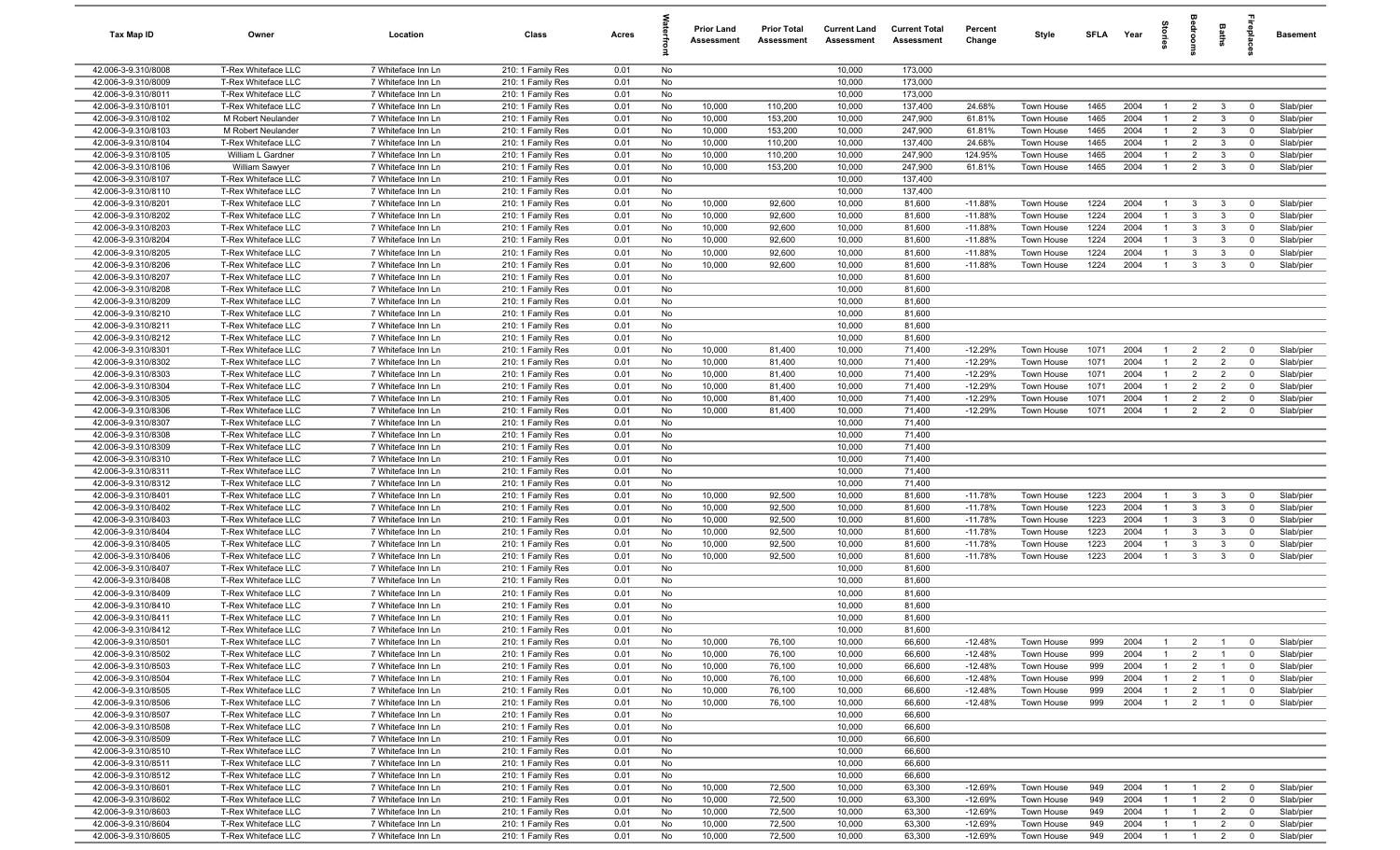| <b>Tax Map ID</b>                          | Owner                                               | Location                                 | Class                                  | Acres        |          | <b>Prior Land</b><br>Assessment | <b>Prior Total</b><br>Assessment | <b>Current Land</b><br>Assessment | <b>Current Total</b><br>Assessment | Percent<br>Change | Style        | SFLA | Year | torie:         |                         | Baths           | epla           | <b>Basement</b> |
|--------------------------------------------|-----------------------------------------------------|------------------------------------------|----------------------------------------|--------------|----------|---------------------------------|----------------------------------|-----------------------------------|------------------------------------|-------------------|--------------|------|------|----------------|-------------------------|-----------------|----------------|-----------------|
| 42.006-3-9.310/8606                        | T-Rex Whiteface LLC                                 | 7 Whiteface Inn Ln                       | 210: 1 Family Res                      | 0.01         | No       | 10,000                          | 72,500                           | 10,000                            | 63,300                             | $-12.69%$         | Town House   | 949  | 2004 | $\overline{1}$ | $\overline{1}$          | $\overline{2}$  | $\mathbf 0$    | Slab/pier       |
| 42.006-3-9.310/8607                        | T-Rex Whiteface LLC                                 | 7 Whiteface Inn Ln                       | 210: 1 Family Res                      | 0.01         | No       |                                 |                                  | 10,000                            | 63,300                             |                   |              |      |      |                |                         |                 |                |                 |
| 42.006-3-9.310/8608                        | T-Rex Whiteface LLC                                 | 7 Whiteface Inn Ln                       | 210: 1 Family Res                      | 0.01         | No       |                                 |                                  | 10,000                            | 63,300                             |                   |              |      |      |                |                         |                 |                |                 |
| 42.006-3-9.310/8609                        | T-Rex Whiteface LLC                                 | 7 Whiteface Inn Ln                       | 210: 1 Family Res                      | 0.01         | No       |                                 |                                  | 10,000                            | 63,300                             |                   |              |      |      |                |                         |                 |                |                 |
| 42.006-3-9.310/8610<br>42.006-3-9.310/8611 | T-Rex Whiteface LLC<br>T-Rex Whiteface LLC          | 7 Whiteface Inn Ln<br>7 Whiteface Inn Ln | 210: 1 Family Res                      | 0.01<br>0.01 | No<br>No |                                 |                                  | 10,000<br>10,000                  | 63,300<br>63,300                   |                   |              |      |      |                |                         |                 |                |                 |
| 42.006-3-9.310/8612                        | T-Rex Whiteface LLC                                 | 7 Whiteface Inn Ln                       | 210: 1 Family Res<br>210: 1 Family Res | 0.01         | No       |                                 |                                  | 10,000                            | 63,300                             |                   |              |      |      |                |                         |                 |                |                 |
| 42.006-3-9.330                             | T-Rex Whiteface Phase II LLC                        | Whiteface Inn Ln                         | 322: Rural vac>10                      | 13.85        | No       | $\mathbf 0$                     | $\mathbf{0}$                     | 2,550,000                         | 2,550,000                          |                   |              |      |      |                |                         |                 |                |                 |
| 42.006-3-9.340                             | T-Rex Whiteface LLC                                 | Whiteface Inn Ln                         | 311: Res vac land                      | 2.31         | No       | $\mathbf 0$                     | $\mathbf 0$                      | 350,000                           | 350,000                            |                   |              |      |      |                |                         |                 |                |                 |
| 42.006-3-10.000                            | Thomas V Lamb                                       | 55 Whiteface Inn Ln                      | 210: 1 Family Res                      | 1.98         | No       | 122,300                         | 324,600                          | 140,700                           | 373,300                            | 15.00%            | Contemporary | 1968 | 1987 | 1.5            | $\overline{\mathbf{3}}$ | 2               | $\mathbf 0$    | Full            |
| 42.006-3-13.000                            | <b>CSquared Enterprises LLC</b>                     | 1970 Saranac Ave                         | 415: Motel                             | 3.10         | No       | 583,400                         | 1,730,800                        | 641,800                           | 1,903,900                          | 10.00%            |              |      |      |                |                         |                 |                |                 |
| 42.006-3-14.000                            | Pirates Cove Lake Placid LLC                        | 1980 Saranac Ave                         | 557: Outdr sport                       | 2.26         | No       | 271,900                         | 545,900                          | 299,100                           | 600,500                            | 10.00%            |              |      |      |                |                         |                 |                |                 |
| 42.006-3-15.100                            | Ruth Quade                                          | 4 Fawn Ridge Rd                          | 210: 1 Family Res                      | 0.31         | No       | 79,400                          | 238,200                          | 91,300                            | 273,900                            | 14.99%            | Contemporary | 1152 | 1980 | $\overline{2}$ | $\overline{2}$          | $\overline{2}$  | $\mathbf 0$    | Partial         |
| 42.006-3-15.200                            | Paul D Trachte                                      | 4 Fawn Ridge Rd                          | 210: 1 Family Res                      | 0.34         | No       | 79,400                          | 238,200                          | 91,300                            | 273,900                            | 14.99%            | Contemporary | 1152 | 1989 | $\overline{2}$ | $\overline{1}$          |                 |                | Full            |
| 42.006-3-16.000                            | Lake Placid Group LLC                               | 1930 Saranac Ave                         | 452: Nbh shop ctr                      | 8.77         | No       | 2,154,500                       | 7,827,500                        | 2,477,700                         | 9,001,600                          | 15.00%            |              |      |      |                |                         |                 |                |                 |
| 42.006-3-16.000/1                          | Lake Placid Village Inc                             | Saranac Ave                              | 817:                                   | 0.01         | No       | 32,300                          | 257,900                          | 35,500                            | 283,700                            | 10.00%            |              |      |      |                |                         |                 |                |                 |
| 42.006-3-17.000                            | Julie K Walzak                                      | 43 Barn Rd                               | 411: Apartment                         | 0.40         | No       | 81,900                          | 203,400                          | 90,100                            | 223,700                            | 9.98%             |              |      |      |                |                         |                 |                |                 |
| 42.006-3-18.000                            | Young Lyon Floor Covering                           | 1923 Saranac Ave                         | 453: Large retail                      | 1.43         | No       | 250,400                         | 592,800                          | 275,500                           | 652,100                            | 10.00%            |              |      |      |                |                         |                 |                |                 |
| 42.006-3-19.100                            | T-Rex Whiteface Phase II LLC                        | NYS Route 86                             | 330: Vacant comm                       | 4.75         | No       | 336,000                         | 336,000                          | 369,600                           | 369,600                            | 10.00%            |              |      |      |                |                         |                 |                |                 |
| 42.006-3-19.200<br>42.006-3-19.300         | Mountain Land Assoc LLC                             | 1927 Saranac Ave                         | 465: Prof. bldg.                       | 2.00         | No       | 117,100                         | 376,000                          | 134,700                           | 432,400                            | 15.00%            |              |      |      |                |                         |                 |                |                 |
| 42.006-3-19.400                            | Mountain Land Assoc LLC<br>Moongate Ltd Partnership | NYS Route 86<br>NYS Route 86             | 330: Vacant comm<br>330: Vacant comm   | 1.40<br>0.10 | No<br>No | 128,800<br>6,500                | 128,800<br>6,500                 | 141,700<br>7,200                  | 141,700<br>7,200                   | 10.02%<br>10.77%  |              |      |      |                |                         |                 |                |                 |
| 42.006-3-20.000                            | Scott Benty                                         | 1919 Saranac Ave                         | 400: Commercial                        | 0.48         | No       | 119,300                         | 248,400                          | 131,200                           | 273,200                            | 9.98%             |              |      |      |                |                         |                 |                |                 |
| 42.006-3-21.000                            | Angela Fitzgerald                                   | 1915 Saranac Ave                         | 464: Office bldg.                      | 0.46         | No       | 260,000                         | 375,000                          | 286,000                           | 412,500                            | 10.00%            |              |      |      |                |                         |                 |                |                 |
| 42.006-4-1.000                             | Faith Ministries Inc                                | Whiteface Inn Ln                         | 311: Res vac land                      | 1.21         | No       | 112,000                         | 112,000                          | 128,800                           | 128,800                            | 15.00%            |              |      |      |                |                         |                 |                |                 |
| 42.006-4-2.000                             | Faith Ministries Inc                                | Whiteface Inn Ln                         | 311: Res vac land                      | 1.69         | No       | 112,000                         | 112,000                          | 128,800                           | 128,800                            | 15.00%            |              |      |      |                |                         |                 |                |                 |
| 42.006-4-3.000                             | Mark A Swetland                                     | 108 Whiteface Inn Ln                     | 210: 1 Family Res                      | 2.06         | No       | 104,200                         | 306,700                          | 119,800                           | 352,700                            | 15.00%            | Contemporary | 2290 | 1998 | $\overline{2}$ | $\overline{4}$          | 3 <sup>3</sup>  | $\mathbf 0$    | Full            |
| 42.006-4-4.000                             | John G Norton                                       | Whiteface Inn Ln                         | 311: Res vac land                      | 1.56         | No       | 96,500                          | 96,500                           | 111,000                           | 111,000                            | 15.03%            |              |      |      |                |                         |                 |                |                 |
| 42.006-4-5.000                             | <b>Beatrice C Lopus</b>                             | 90 Whiteface Inn Ln                      | 210: 1 Family Res                      | 1.90         | No       | 148,600                         | 525,300                          | 170,900                           | 604,100                            | 15.00%            | Log Cabin    | 2650 | 1988 | 1.7            | 2                       | $\overline{2}$  | $\overline{1}$ | Full            |
| 42.006-4-6.000                             | Frank Zeske                                         | 68 Whiteface Inn Ln                      | 210: 1 Family Res                      | 1.20         | No       | 126,700                         | 339,700                          | 145,800                           | 390,700                            | 15.01%            | Ranch        | 960  | 2001 | $\overline{1}$ | $\mathbf{3}$            | $\overline{2}$  | $\overline{1}$ | Full            |
| 42.006-4-7.000                             | <b>Chantal Poirier</b>                              | 54 Whiteface Inn Ln                      | 210: 1 Family Res                      | 1.10         | No       | 145,700                         | 492,700                          | 167,600                           | 566,600                            | 15.00%            | Log Cabin    | 1498 | 1994 | 1.5            | $\mathbf{3}$            | $\overline{2}$  | $\mathbf 0$    | Full            |
| 42.006-4-8.000                             | Charles E Wilson                                    | 52 Whiteface Inn Ln                      | 210: 1 Family Res                      | 1.10         | No       | 148,700                         | 527,400                          | 171,000                           | 606,500                            | 15.00%            | Contemporary | 2026 | 1988 | $\overline{2}$ | $\mathbf{3}$            | 2               | $\overline{1}$ | Crawl           |
| 42.006-4-9.000                             | Charles E Wilson                                    | Whiteface Inn Ln                         | 314: Rural vac<10                      | 1.10         | No       | 36,700                          | 36,700                           | 42,200                            | 42,200                             | 14.99%            |              |      |      |                |                         |                 |                |                 |
| 42.006-4-10.000                            | Philip Eskola                                       | 36 Whiteface Inn Ln                      | 210: 1 Family Res                      | 1.60         | No       | 145,700                         | 492,700                          | 167,600                           | 566,600                            | 15.00%            | Contemporary | 1392 | 1987 | $\overline{1}$ | $\mathbf{3}$            | $\overline{2}$  | $\overline{1}$ | Full            |
| 42.006-4-11.000                            | Gregory L Peacock                                   | 8 Whiteface Inn Ln                       | 485: >1use sm bld                      | 5.35         | No       | 269,200                         | 508,100                          | 296,100                           | 558,900                            | 10.00%            |              |      |      |                |                         |                 |                |                 |
| 42.006-4-12.000<br>42.006-4-14.000         | Stephen Wilson<br>Paul J Reiss                      | 1991 Saranac Ave<br>48 Daisy Way         | 210: 1 Family Res                      | 2.31<br>1.03 | No<br>No | 384,400<br>117,800              | 1,038,800<br>408,900             | 442,000<br>135,400                | 1,194,600<br>470,200               | 15.00%<br>14.99%  | Colonial     | 3152 | 1933 | $\overline{2}$ | 6                       | $\mathbf{3}$    | $\mathbf 0$    | Partial         |
| 42.006-4-15.000                            | Paul J Reiss                                        | 56 Daisy Way                             | 210: 1 Family Res<br>210: 1 Family Res | 1.22         | No       | 118,200                         | 412,800                          | 135,900                           | 474,700                            | 15.00%            | Ranch        | 1494 | 1994 | $\mathbf{1}$   | $\overline{4}$          | $\overline{2}$  |                | Full            |
| 42.006-4-16.000                            | Martha Reiss                                        | 74 Daisy Way                             | 210: 1 Family Res                      | 1.71         | No       | 90,200                          | 190,200                          | 103,700                           | 218,700                            | 14.98%            |              |      |      |                |                         |                 |                |                 |
| 42.006-4-17.000                            | R Camp LLC                                          | 20 Julian Way                            | 311: Res vac land                      | 0.96         | No       | 86,800                          | 86,800                           | 99,800                            | 99,800                             | 14.98%            |              |      |      |                |                         |                 |                |                 |
| 42.006-4-18.000                            | Jeffrey DeSantis                                    | 21 Julian Way                            | 260: Seasonal res                      | 1.56         | No       | 124,600                         | 249,600                          | 143,200                           | 287,000                            | 14.98%            | Cottage      | 896  | 1953 | $\overline{1}$ | $\overline{1}$          | $\overline{1}$  | $\mathbf 0$    | Slab/pier       |
| 42.010-1-1.100                             | Upstate USA Inc                                     | Barn Rd                                  | 710: Manufacture                       | 28.30        | No       | 858,800                         | 901,600                          | 944,700                           | 3,339,600                          | 270.41%           |              |      |      |                |                         |                 |                |                 |
| 42.010-1-1.200                             | Upstate USA Inc                                     | 48 Barn Rd                               | 330: Vacant comm                       | 6.05         | No       | 330,700                         | 330,700                          | 380,300                           | 380,300                            | 15.00%            |              |      |      |                |                         |                 |                |                 |
| 42.010-1-2.000                             | Fawn Ridge LLC                                      | Algonquin Dr                             | 311: Res vac land                      | 30.89        | No       | 233,500                         | 233,500                          | 268,500                           | 268,500                            | 14.99%            |              |      |      |                |                         |                 |                |                 |
| 42.010-1-3.000                             | Fawn Ridge Assoc LP Inc                             | Algonquin Dr                             | 311: Res vac land                      | 12.17        | No       | 16,400                          | 16,400                           | 18,900                            | 18,900                             | 15.24%            |              |      |      |                |                         |                 |                |                 |
| 42.010-1-4.000                             | Timothy M Baker                                     | Algonguin Dr                             | 311: Res vac land                      | 0.95         | No       | 123,600                         | 123,600                          | 132,100                           | 132,100                            | 6.88%             |              |      |      |                |                         |                 |                |                 |
| 42.010-1-5.000                             | Henry Cooney                                        | 68 Algonquin Dr                          | 210: 1 Family Res                      | 1.20         | No       | 183.000                         | 867,100                          | 210,500                           | 997.200                            | 15.00%            | Contemporary | 2882 | 1993 | 2              | $\overline{4}$          | $\mathbf{3}$    |                | Full            |
| 42.010-1-6.000                             | Ivan Zdrahal                                        | 92 Algonquin Dr                          | 210: 1 Family Res                      | 1.45         | No       | 189,100                         | 739,500                          | 217,400                           | 850,400                            | 15.00%            | Contemporary | 2840 | 1990 | 1.5            | $5\overline{)}$         | $\overline{4}$  | $\overline{1}$ | Full            |
| 42.010-1-7.000                             | Michael A Nicola Jr                                 | 83 Algonquin Dr                          | 210: 1 Family Res                      | 0.88         | No       | 174,100                         | 557,300                          | 200,200                           | 640,900                            | 15.00%            | Contemporary | 2874 | 1990 | $\overline{2}$ | $\mathbf{3}$            | $\overline{3}$  | $\overline{1}$ | Full            |
| 42.010-1-8.000                             | Edward E Schrader                                   | 30 Iroquois Ln                           | 210: 1 Family Res                      | 1.28         | No       | 215,000                         | 515,200                          | 247,300                           | 592,500                            | 15.00%            | Contemporary | 3045 | 2003 | $\overline{2}$ | 6                       | $5\phantom{.0}$ | $\mathbf 0$    | Full<br>Full    |
| 42.010-1-9.000                             | Paul Lautenschuetz<br>Susan M MacLennan             | 14 Iroquois Ln                           | 210: 1 Family Res                      | 1.02         | No       | 162,600                         | 601,900                          | 187,000                           | 692,200                            | 15.00%<br>14.99%  | Contemporary | 2548 | 1990 | $\overline{2}$ | $\mathbf{3}$            | $\overline{2}$  | $\overline{1}$ |                 |
| 42.010-1-10.000<br>42.010-1-11.000         | Robert Friedman                                     | Iroquois Ln<br>Iroquois Ln               | 311: Res vac land<br>311: Res vac land | 0.89<br>1.01 | No<br>No | 111,400<br>149,000              | 111,400<br>149,000               | 128,100<br>171,400                | 128,100<br>171,400                 | 15.03%            |              |      |      |                |                         |                 |                |                 |
| 42.010-1-12.000                            | Robert S Friedman                                   | Iroquois Ln                              | 311: Res vac land                      | 1.32         | No       | 150,000                         | 150,000                          | 172,500                           | 172,500                            | 15.00%            |              |      |      |                |                         |                 |                |                 |
| 42.010-1-13.000                            | Cynthia L Short                                     | 19 Iroquois Ln                           | 210: 1 Family Res                      | 1.83         | No       | 164,700                         | 457,900                          | 189,400                           | 526,600                            | 15.00%            | Split Level  | 2072 | 1980 | $\mathbf{1}$   | 5                       | $\mathbf{3}$    | $\overline{1}$ | Partial         |
| 42.010-1-14.000                            | Patricia R Hurley                                   | 34 Iroquois Ln                           | 210: 1 Family Res                      | 1.37         | No       | 161,700                         | 550,000                          | 186,000                           | 632,500                            | 15.00%            | Split Level  | 1769 | 1986 | $\overline{1}$ | $\mathbf{3}$            | $\overline{2}$  | $\mathbf{1}$   | Partial         |
| 42.010-1-15.000                            | Thomas J Pelkey                                     | 106 Chickadee Ln                         | 311: Res vac land                      | 0.91         | No       | 21,100                          | 21,100                           | 27,400                            | 27,400                             | 29.86%            |              |      |      |                |                         |                 |                |                 |
| 42.010-1-16.100                            | Daniel J Wikoff                                     | Chickadee Ln                             | 311: Res vac land                      | 4.50         | No       | 107,500                         | 107,500                          | 139,800                           | 139,800                            | 30.05%            |              |      |      |                |                         |                 |                |                 |
| 42.010-1-16.200                            | Daniel J Wikoff                                     | 108 Chickadee Ln                         | 270: Mfg housing                       | 1.32         | No       | 71,100                          | 97,900                           | 92,500                            | 127,300                            | 30.03%            |              |      |      |                |                         |                 |                |                 |
| 42.010-1-17.000                            | Ronald W Doell                                      | 100 Chickadee Ln                         | 210: 1 Family Res                      | 0.53         | No       | 86,900                          | 225,000                          | 113,000                           | 292,500                            | 30.00%            | Ranch        | 864  | 1979 | $\overline{1}$ |                         | $2 \qquad 1$    | $\overline{1}$ | Full            |
| 42.010-1-18.000                            | Ronald W Doell                                      | Chickadee Ln                             | 311: Res vac land                      | 0.23         | No       | 16,800                          | 16,800                           | 21,800                            | 21,800                             | 29.76%            |              |      |      |                |                         |                 |                |                 |
| 42.010-1-19.000                            | Florence Jesmer                                     | Algonquin Dr                             | 311: Res vac land                      | 0.11         | No       | 900                             | 900                              | 1,200                             | 1,200                              | 33.33%            |              |      |      |                |                         |                 |                |                 |
| 42.010-1-20.000                            | Fawn Ridge LLC                                      | Algonquin Dr                             | 311: Res vac land                      | 8.84         | No       | 213,500                         | 213,500                          | 245,500                           | 245,500                            | 14.99%            |              |      |      |                |                         |                 |                |                 |
| 42.010-1-21.000                            | Fawn Ridge LLC                                      | Algonquin Dr                             | 311: Res vac land                      | 8.30         | No       | 205,900                         | 205,900                          | 236,800                           | 236,800                            | 15.01%            |              |      |      |                |                         |                 |                |                 |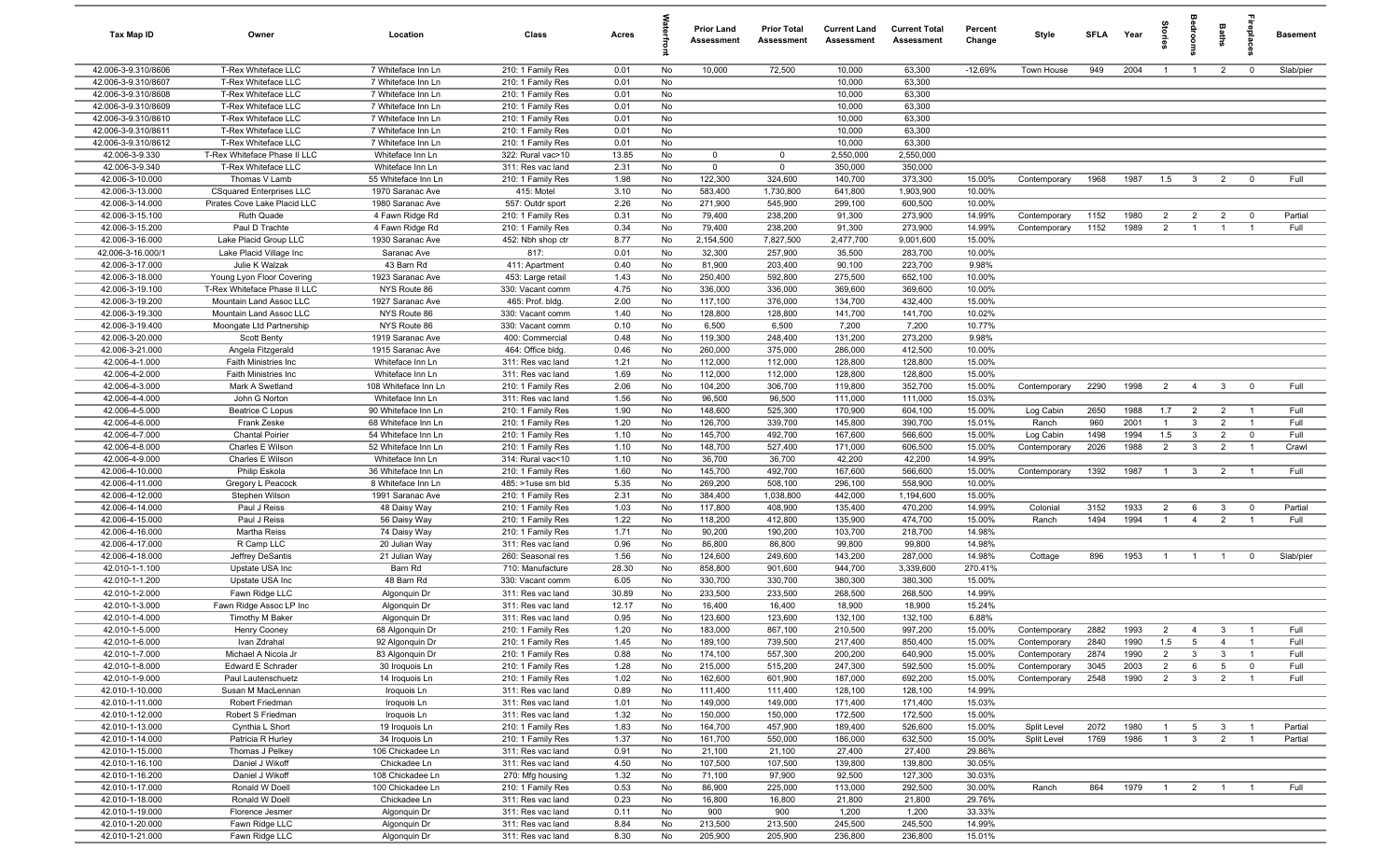| Tax Map ID                         | Owner                               | Location                               | Class                                  | Acres          |          | <b>Prior Land</b><br>Assessment | <b>Prior Total</b><br>Assessment | <b>Current Land</b><br>Assessment | <b>Current Total</b><br>Assessment | Percent<br>Change | Style                        | SFLA         | Year         | tories                           | aroo                             | Baths                 | repla          | <b>Basement</b> |
|------------------------------------|-------------------------------------|----------------------------------------|----------------------------------------|----------------|----------|---------------------------------|----------------------------------|-----------------------------------|------------------------------------|-------------------|------------------------------|--------------|--------------|----------------------------------|----------------------------------|-----------------------|----------------|-----------------|
| 42.010-1-22.000                    | Fawn Ridge LLC                      | Algonquin Dr                           | 311: Res vac land                      | 76.94          | No       | 297,200                         | 297,200                          | 341,800                           | 341,800                            | 15.01%            |                              |              |              |                                  |                                  |                       |                |                 |
| 42.010-1-23.000                    | Fawn Ridge LLC                      | Algonquin Dr                           | 311: Res vac land                      | 19.19          | No       | 357,400                         | 357,400                          | 411,000                           | 411,000                            | 15.00%            |                              |              |              |                                  |                                  |                       |                |                 |
| 42.010-1-23.000/1                  | Fawn Ridge LLC                      | Algonquin Dr                           | 311: Res vac land                      | 0.01           | No       | 100                             | 100                              | 100                               | 100                                | 0.00%             |                              |              |              |                                  |                                  |                       |                |                 |
| 42.010-1-24.000                    | Robert J Poorman                    | Algonquin Dr                           | 311: Res vac land                      | 0.93           | No       | 116,500                         | 116,500                          | 134,000                           | 134,000                            | 15.02%            |                              |              |              |                                  |                                  |                       |                |                 |
| 42.010-1-25.000                    | William D Morton                    | 109 Algonquin Dr                       | 210: 1 Family Res                      | 1.13           | No       | 180,900                         | 644,000                          | 208,000                           | 740,600                            | 15.00%            | Contemporary                 | 1663         | 1989         | $\overline{1}$                   | $\overline{3}$                   | $\mathbf{3}$          | $\overline{1}$ | Full            |
| 42.010-1-26.000                    | Noreen K Morgenstern                | Algonquin Dr                           | 311: Res vac land                      | 0.97           | No       | 168,700                         | 168,700                          | 194,000                           | 194,000                            | 15.00%            |                              |              |              | $\mathbf{1}$                     |                                  |                       | $\overline{1}$ |                 |
| 42.010-1-27.000<br>42.010-1-28.000 | Donald A Fava<br>Kathaleen Cutone   | 113 Algonquin Dr<br>118 Algonquin Dr   | 210: 1 Family Res<br>210: 1 Family Res | 1.26<br>0.84   | No<br>No | 175,600<br>241,500              | 584,200<br>950,000               | 201,900<br>277,700                | 671,800<br>1,092,500               | 14.99%<br>15.00%  | Contemporary<br>Contemporary | 2218<br>3924 | 1990<br>1989 | $\overline{2}$                   | $\mathbf{3}$<br>$\overline{4}$   | $\overline{2}$<br>-3  | $\overline{1}$ | Full<br>Full    |
| 42.010-1-29.000                    | John H Stewart                      | 123 Algonquin Dr                       | 210: 1 Family Res                      | 1.07           | No       | 176,200                         | 950,000                          | 202,600                           | 1,092,500                          | 15.00%            | Contemporary                 | 2424         | 1999         | $\overline{2}$                   | $\overline{4}$                   | $\overline{2}$        | $\overline{1}$ | Full            |
| 42.010-1-30.000                    | Terence J Hanrahan                  | 127 Algonquin Dr                       | 210: 1 Family Res                      | 0.89           | No       | 175,200                         | 950,000                          | 201,500                           | 1,092,500                          | 15.00%            | Contemporary                 | 1840         | 2001         | $\overline{1}$                   | $\overline{4}$                   | -3                    | $\overline{2}$ | Full            |
| 42.010-1-31.000                    | Aileen Kelly                        | Algonquin Dr                           | 311: Res vac land                      | 0.86           | No       | 107,600                         | 107,600                          | 123,700                           | 123,700                            | 14.96%            |                              |              |              |                                  |                                  |                       |                |                 |
| 42.010-1-32.000                    | John M Dodson                       | 140 Algonquin Dr                       | 210: 1 Family Res                      | 0.73           | No       | 175,000                         | 950,000                          | 201,300                           | 1,092,500                          | 15.00%            |                              |              |              |                                  |                                  |                       |                |                 |
| 42.010-1-33.000                    | Sandra G Nowicki                    | 137 Algonquin Dr                       | 210: 1 Family Res                      | 0.71           | No       | 248,100                         | 1,094,800                        | 285,300                           | 1,259,000                          | 15.00%            | Contemporary                 | 2124         | 2003         | 1.5                              | $\mathbf{3}$                     | 3                     | $\overline{1}$ | Full            |
| 42.010-1-34.000                    | Jeanne M Bowman                     | Algonquin Dr                           | 311: Res vac land                      | 0.75           | No       | 93,900                          | 93,900                           | 108,000                           | 108,000                            | 15.02%            |                              |              |              |                                  |                                  |                       |                |                 |
| 42.010-1-35.000                    | David P McKillip                    | 145 Algonquin Dr                       | 210: 1 Family Res                      | 0.79           | No       | 154,700                         | 475,000                          | 177,900                           | 546,200                            | 14.99%            | Contemporary                 | 2384         | 2001         | $\overline{2}$                   | $\overline{3}$                   | $\overline{2}$        | $\overline{1}$ | Full            |
| 42.010-1-36.000                    | Elaine Mandelcorn                   | 153 Algonquin Dr                       | 210: 1 Family Res                      | 0.72           | No       | 125,200                         | 655,200                          | 144,000                           | 753,500                            | 15.00%            |                              |              |              |                                  |                                  |                       |                |                 |
| 42.010-1-37.000                    | Booth Development Corp              | 156 Algonquin Dr                       | 210: 1 Family Res                      | 0.75           | No       | 130,500                         | 875,000                          | 150,000                           | 725,000                            | $-17.14%$         |                              |              |              |                                  |                                  |                       |                |                 |
| 42.010-1-38.000                    | Carol M Hock                        | Algonquin Dr                           | 311: Res vac land                      | 0.70           | No       | 121,700                         | 121,700                          | 140,000                           | 140,000                            | 15.04%            |                              |              |              |                                  |                                  |                       |                |                 |
| 42.010-1-39.000                    | Katharine B Hackett                 | 184 Algonquin Dr                       | 210: 1 Family Res                      | 0.77           | No       | 175,000                         | 582,000                          | 201,300                           | 669,300                            | 15.00%            | Contemporary                 | 3840         | 2004         |                                  | -4                               | $\overline{2}$        | $\mathbf 0$    | Full            |
| 42.010-1-40.000                    | Jonathan K Salnick                  | Algonquin Dr                           | 311: Res vac land                      | 0.68           | No       | 125,000                         | 125,000                          | 143,800                           | 143,800                            | 15.04%            |                              |              |              |                                  |                                  |                       |                |                 |
| 42.010-1-41.000                    | <b>Arthur Spiegel</b>               | 194 Algonquin Dr                       | 210: 1 Family Res                      | 0.76           | No       | 175,000                         | 600,000                          | 201,300                           | 690,000                            | 15.00%            |                              |              |              |                                  |                                  |                       |                |                 |
| 42.010-1-42.000<br>42.010-1-43.000 | Mary P Richter<br>Patrick R Ledger  | 196 Algonquin Dr<br>200 Algonquin Dr   | 210: 1 Family Res<br>210: 1 Family Res | 0.93<br>1.12   | No<br>No | 175,000<br>225,000              | 850,000<br>950,000               | 201,300<br>258,800                | 977,500<br>1,092,500               | 15.00%<br>15.00%  |                              |              |              |                                  |                                  |                       |                |                 |
| 42.010-1-44.000                    | Priscilla P Hallowell               | 206 Algonquin Dr                       | 210: 1 Family Res                      | 1.13           | No       | 225,000                         | 995,000                          | 258,700                           | 1,144,200                          | 14.99%            | Log Cabin                    | 2468         | 1992         | $\overline{1}$                   | $\overline{4}$                   | $\mathbf{3}$          | $\overline{2}$ | Full            |
| 42.010-1-45.000                    | Arthur S Spiegel                    | 214 Algonquin Dr                       | 210: 1 Family Res                      | 0.86           | No       | 225,000                         | 515,200                          | 258,800                           | 350,000                            | $-32.07%$         |                              |              |              |                                  |                                  |                       |                |                 |
| 42.010-1-46.000                    | <b>Philip Sieg</b>                  | Algonquin Dr                           | 311: Res vac land                      | 1.05           | No       | 225,000                         | 225,000                          | 258,700                           | 258,700                            | 14.98%            |                              |              |              |                                  |                                  |                       |                |                 |
| 42.010-1-47.000                    | William A Wagle                     | 224 Algonquin Dr                       | 210: 1 Family Res                      | 0.99           | No       | 225,000                         | 670,000                          | 258,800                           | 770,500                            | 15.00%            | Contemporary                 | 2050         | 1993         | $\overline{2}$                   | $\mathbf{3}$                     | $\overline{2}$        | $\mathbf 0$    | Full            |
| 42.010-1-48.000                    | John S Lansing                      | 230 Algonquin Dr                       | 210: 1 Family Res                      | 0.99           | No       | 225,000                         | 950,000                          | 258,800                           | 1,092,500                          | 15.00%            | Contemporary                 | 2396         | 2001         | $\overline{1}$                   | 3                                | $\overline{2}$        | $\overline{1}$ | Full            |
| 42.010-1-49.000                    | Daniel C McKillip                   | 236 Algonquin Dr                       | 210: 1 Family Res                      | 0.92           | No       | 225,000                         | 670,000                          | 258,800                           | 770,500                            | 15.00%            | Contemporary                 | 2384         | 1996         | $\overline{2}$                   | $\mathbf{3}$                     | 3                     | $\overline{2}$ | Full            |
| 42.010-1-50.000                    | Richard A Sheft                     | 242 Algonquin Dr                       | 210: 1 Family Res                      | 0.92           | No       | 225,000                         | 670,000                          | 258,800                           | 770,500                            | 15.00%            | Contemporary                 | 2118         | 1998         | $\overline{1}$                   | $\overline{4}$                   | 3                     | $\mathbf 0$    | Full            |
| 42.010-1-51.000                    | Gene J Gengel                       | 248 Algonquin Dr                       | 210: 1 Family Res                      | 1.01           | No       | 225,000                         | 500,000                          | 258,800                           | 575,000                            | 15.00%            | Contemporary                 | 2707         | 2000         | $\overline{2}$                   | 3                                | 3                     |                | Full            |
| 42.010-1-52.000                    | Eugene R Davis III                  | 252 Algonquin Dr                       | 210: 1 Family Res                      | 1.07           | No       | 225,000                         | 650,000                          | 258,800                           | 747,500                            | 15.00%            |                              |              |              |                                  |                                  |                       |                |                 |
| 42.010-1-53.000                    | Steven F Preston                    | 241 Algonquin Dr                       | 210: 1 Family Res                      | 0.72           | No       | 125,000                         | 550,000                          | 143,800                           | 632,500                            | 15.00%            | Contemporary                 | 2265         | 2000         | 1.5                              | $\mathbf{3}$                     | $\overline{2}$        | $\overline{1}$ | Full            |
| 42.010-1-54.000                    | Richard P Lampeter                  | Algonquin Dr                           | 311: Res vac land                      | 0.89           | No       | 171,900                         | 171,900                          | 197,700                           | 197,700                            | 15.01%            |                              |              |              |                                  |                                  |                       |                |                 |
| 42.010-1-55.000                    | Mary K Ulrich                       | 225 Algonquin Dr                       | 210: 1 Family Res                      | 0.90           | No       | 179,400                         | 650,000                          | 206,300                           | 747,500                            | 15.00%            |                              |              |              |                                  |                                  |                       | $\overline{1}$ |                 |
| 42.010-1-56.000<br>42.010-1-57.000 | Eugene Byrne                        | 215 Algonquin Dr                       | 210: 1 Family Res                      | 0.81<br>0.81   | No<br>No | 185,600                         | 675,000                          | 213,400                           | 776,200                            | 14.99%            | Contemporary                 | 2876<br>2752 | 1997<br>1992 | $\overline{2}$<br>$\overline{2}$ | $\overline{4}$<br>$\overline{4}$ | - 3<br>$\overline{4}$ | $\overline{2}$ | Partial<br>Full |
| 42.010-1-58.000                    | Howard R Gordon<br>Richard M Foster | 207 Algonquin Dr<br>203 Algonquin Dr   | 210: 1 Family Res<br>210: 1 Family Res | 0.91           | No       | 178,300<br>175,800              | 571,000<br>850,000               | 205,000<br>202,200                | 656,600<br>900,000                 | 14.99%<br>5.88%   | Contemporary<br>Contemporary | 3188         | 2005         | $\overline{2}$                   | $\mathbf{3}$                     | $\overline{2}$        | $\overline{2}$ | Full            |
| 42.010-1-59.000                    | David E Wilcox                      | Algonquin Dr                           | 311: Res vac land                      | 0.72           | No       | 125,200                         | 125,200                          | 144,000                           | 144,000                            | 15.02%            |                              |              |              |                                  |                                  |                       |                |                 |
| 42.010-1-60.000                    | <b>WFE Ventures Inc</b>             | Algonquin Dr                           | 210: 1 Family Res                      | 0.69           | No       | 120,100                         | 120,100                          | 138,100                           | 538,100                            | 348.04%           |                              |              |              |                                  |                                  |                       |                |                 |
| 42.010-1-61.000                    | <b>Gregory Criscuolo</b>            | 17 Ahmek Dr                            | 210: 1 Family Res                      | 0.73           | No       | 159,900                         | 625,000                          | 183,900                           | 718,800                            | 15.01%            | Contemporary                 | 2292         | 2001         | $\overline{1}$                   | 6                                | $\overline{4}$        | $\overline{1}$ | Full            |
| 42.010-1-62.000                    | Martha M Krawczyk                   | 9 Ahmek Dr                             | 210: 1 Family Res                      | 0.69           | No       | 167,700                         | 600,000                          | 192,900                           | 690,000                            | 15.00%            | Contemporary                 | 1984         | 2000         | $\overline{1}$                   | $\mathbf{3}$                     | $\overline{2}$        | $\overline{1}$ | Full            |
| 42.010-1-63.000                    | Candy L Merritt                     | 8 Ahmek Dr                             | 210: 1 Family Res                      | 0.64           | No       | 125,000                         | 434,800                          | 143,700                           | 500,000                            | 15.00%            | Contemporary                 | 2380         | 1993         | $\overline{2}$                   | $\mathbf{3}$                     | $\overline{2}$        | $\overline{1}$ | Full            |
| 42.010-1-64.000                    | David D McGraw                      | Ahmek Dr                               | 311: Res vac land                      | 0.66           | No       | 114,800                         | 114,800                          | 132,000                           | 132,000                            | 14.98%            |                              |              |              |                                  |                                  |                       |                |                 |
| 42.010-1-65.000                    | John A Wilkins                      | 22 Ahmek Dr                            | 210: 1 Family Res                      | 0.71           | No       | 125,000                         | 333,800                          | 143,800                           | 383,900                            | 15.01%            | Contemporary                 | 1120         | 2000         | 1.7                              | $\overline{2}$                   | $\overline{2}$        | $\overline{1}$ | Full            |
| 42.010-1-66.000                    | Cynthia E Gallagher                 | 28 Ahmek Dr                            | 210: 1 Family Res                      | 0.79           | No       | 125,000                         | 332,000                          | 143,800                           | 381,800                            | 15.00%            | Ranch                        | 640          | 2001         | $\mathbf{1}$                     | 3                                | $\overline{2}$        | $\mathbf 0$    | Full            |
| 42.010-1-67.000                    | William W Harwood                   | 169 Algonquin Dr                       | 210: 1 Family Res                      | 0.80           | No       | 125,000                         | 680,000                          | 143,800                           | 782,000                            | 15.00%            | Ranch                        | 3168         | 2002         |                                  | $\overline{4}$                   | 3                     |                | Full            |
| 42.010-1-68.000                    | William W Harwood                   | Algonquin Dr                           | 311: Res vac land                      | 0.68           | No       | 125,000                         | 125,000                          | 143,800                           | 143,800                            | 15.04%            |                              |              |              |                                  |                                  |                       |                |                 |
| 42.010-1-70.000                    | Ernie H Stretton                    | 38 Carolyn Rd                          | 240: Rural res                         | 17.40          | No       | 279,000                         | 1,159,300                        | 320,900                           | 1,333,200                          | 15.00%            | Colonial                     | 3990         | 1900         | 2                                | $5\overline{)}$                  | 3 <sup>3</sup>        | $\overline{2}$ | Full            |
| 42.010-1-71.000                    | Fawn Ridge LLC                      | Carolyn Rd                             | 311: Res vac land                      | 11.13          | No       | 114,900                         | 114,900                          | 132,100                           | 132,100                            | 14.97%            |                              |              |              |                                  |                                  |                       |                |                 |
| 42.010-1-72.000<br>42.010-1-73.000 | Richard Rodzinski<br>Fawn Ridge LLC | 544 Old Military Rd<br>Old Military Rd | 240: Rural res<br>311: Res vac land    | 46.85<br>35.00 | No<br>No | 305,000<br>708,400              | 869,700<br>708,400               | 350,800<br>814,700                | 1,000,200<br>814,700               | 15.01%<br>15.01%  | Ranch                        | 2995         | 1946         | $\overline{1}$                   | $\overline{4}$                   | $\mathbf{3}$          | $\overline{2}$ | Partial         |
| 42.010-1-74.100                    | Patricia M Preston                  | 13 Carolyn Rd                          | 210: 1 Family Res                      | 3.08           | No       | 169,400                         | 595,800                          | 194,800                           | 685,200                            | 15.01%            | Contemporary                 | 3464         | 2001         | $\overline{2}$                   | $\overline{4}$                   | $\overline{2}$        | $\overline{1}$ | Partial         |
| 42.010-1-74.200                    | <b>Gary Pesuit</b>                  | 660 Old Military Rd                    | 210: 1 Family Res                      | 3.10           | No       | 93,700                          | 232,200                          | 107,700                           | 267,000                            | 14.99%            | Contemporary                 | 1107         | 1990         | $\overline{1}$                   | $\mathbf{3}$                     | $\overline{2}$        | $\mathbf 0$    | Full            |
| 42.018-1-1.100                     | Serge Lussi                         | 156 Averyville Ln                      | 280: Multiple res                      | 48.34          | No       | 277,500                         | 782,300                          | 298,300                           | 841,000                            | 7.50%             | Old Style                    | 1617         | 1920         | 1.5                              | $\overline{4}$                   | $\overline{2}$        | $\mathbf 0$    | Full            |
| 42.018-1-1.200                     | Arthur S Lussi                      | 166 Averyville Ln                      | 210: 1 Family Res                      | 6.16           | No       | 259,400                         | 515,500                          | 278,900                           | 554,200                            | 7.51%             | Log Cabin                    | 3458         | 1994         | $\overline{2}$                   | $\overline{4}$                   | $\mathbf{3}$          | $\overline{1}$ | Full            |
| 42.018-1-2.100                     | Glenn Hardy                         | 9 Hardy Way                            | 280: Multiple res                      | 7.09           | No       | 102,900                         | 195,300                          | 118,300                           | 224,600                            | 15.00%            | Ranch                        | 1024         | 1978         | $\mathbf{1}$                     | $\overline{2}$                   | $\overline{1}$        | $\overline{1}$ | Full            |
| 42.018-1-2.200                     | <b>Billie M Santo</b>               | 4 Hardy Way                            | 210: 1 Family Res                      | 1.41           | No       | 74,100                          | 152,100                          | 85,200                            | 174,900                            | 14.99%            | Ranch                        | 1230         | 1984         | $\overline{1}$                   | $\overline{2}$                   | $\overline{1}$        | $\overline{1}$ | Full            |
| 42.018-1-3.000                     | David M Bliss                       | 86 Patch Ln                            | 210: 1 Family Res                      | 1.10           | No       | 88,200                          | 252,600                          | 101,400                           | 290,500                            | 15.00%            | Contemporary                 | 1636         | 1976         | $\overline{2}$                   | $\overline{\mathbf{3}}$          | $\overline{2}$        | $\mathbf 0$    | Full            |
| 42.018-1-4.000                     | Lisa J Bimonte                      | 94 Patch Ln                            | 220: 2 Family Res                      | 1.00           | No       | 90,300                          | 268,400                          | 103,900                           | 275,500                            | 2.65%             | Raised Ranch                 | 2540         | 1976         | $\overline{1}$                   | $\mathbf{3}$                     | $\overline{4}$        | $\mathbf 0$    | Full            |
| 42.018-1-5.000                     | Lyle Harris                         | 100 Patch Ln                           | 210: 1 Family Res                      | 1.00           | No       | 87,800                          | 250,500                          | 101,000                           | 288,100                            | 15.01%            | Ranch                        | 1050         | 1986         | $\overline{1}$                   | $\overline{\mathbf{3}}$          | $\overline{1}$        | $\mathbf 0$    | Full            |
| 42.018-1-6.000                     | Jon Skovsgaard                      | Patch Ln                               | 311: Res vac land                      | 1.00           | No       | 66,900                          | 72,600                           | 83,500                            | 83,500                             | 15.01%            |                              |              |              |                                  |                                  |                       |                |                 |
| 42.018-1-7.000                     | Robert F Wolf                       | 108 Patch Ln                           | 210: 1 Family Res                      | 1.00           | No       | 80,500                          | 197,900                          | 92,600                            | 227,600                            | 15.01%            | Ranch                        | 1160         | 1978         | $\overline{1}$                   | $\overline{2}$                   | $\overline{2}$        | $\overline{1}$ | Full            |
| 42.018-1-8.000                     | Betsy H Brown                       | 116 Patch Ln                           | 210: 1 Family Res                      | 1.00           | No       | 96,600                          | 313,200                          | 111,100                           | 360,200                            | 15.01%            | Contemporary                 | 1328         | 1978         | $\overline{2}$                   | $\overline{2}$                   | $\overline{1}$        | $\overline{0}$ | Full            |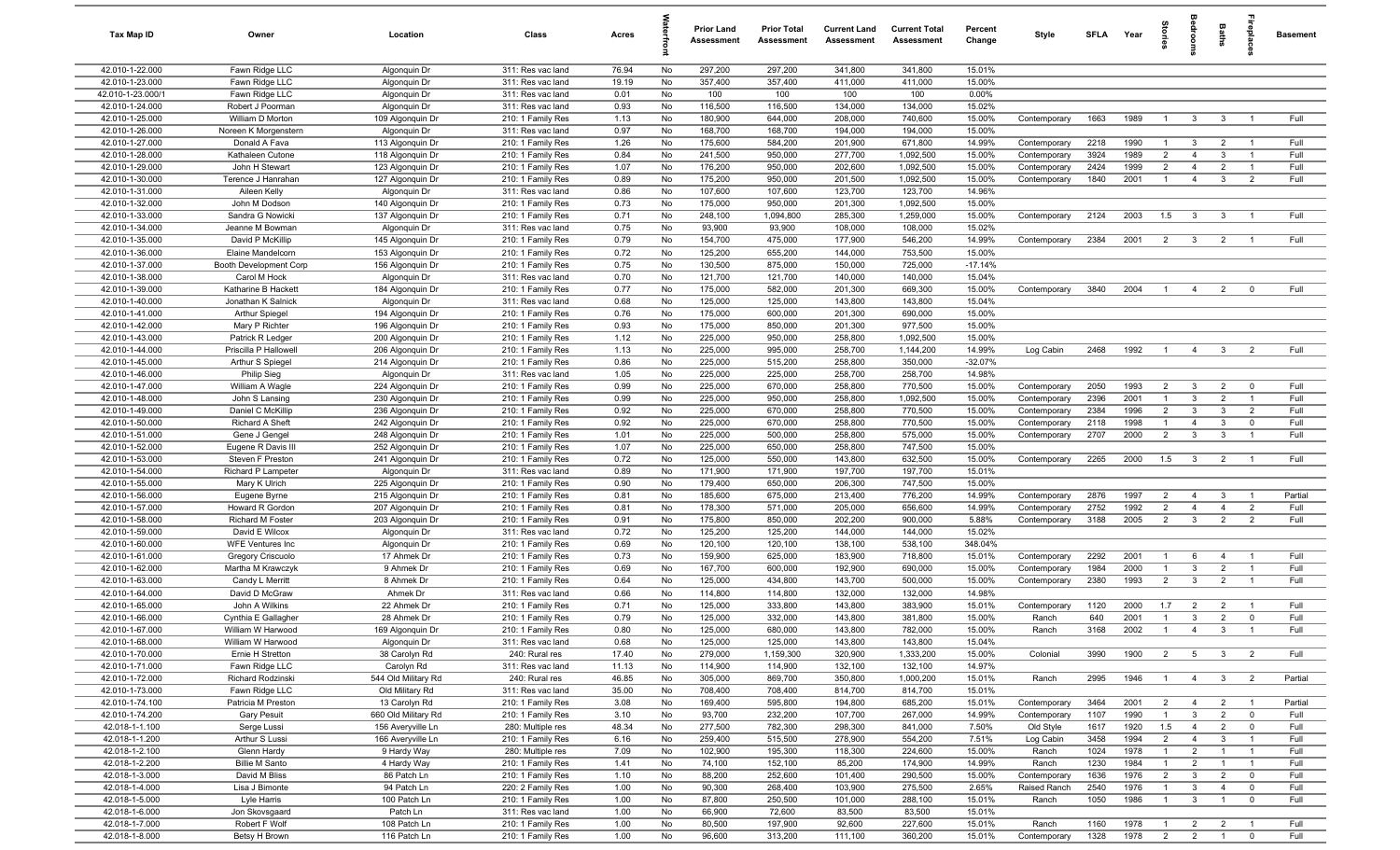| Tax Map ID                         | Owner                                         | Location                             | Class                                  | Acres        |          | <b>Prior Land</b><br>Assessment | <b>Prior Total</b><br>Assessment | <b>Current Land</b><br>Assessment | <b>Current Total</b><br>Assessment | Percent<br>Change | Style                | <b>SFLA</b>  | Year         | $\vec{a}$           | room                           | Baths                            | Lebia                        | Basement        |
|------------------------------------|-----------------------------------------------|--------------------------------------|----------------------------------------|--------------|----------|---------------------------------|----------------------------------|-----------------------------------|------------------------------------|-------------------|----------------------|--------------|--------------|---------------------|--------------------------------|----------------------------------|------------------------------|-----------------|
| 42.018-1-9.000                     | Philip A Knapp                                | 11 Patch Ln                          | 210: 1 Family Res                      | 1.06         | No       | 84,000                          | 222,900                          | 96,600                            | 256,300                            | 14.98%            | Split Level          | 1272         | 1985         | $\mathbf{1}$        | $\mathbf{3}$                   | $\overline{1}$                   | $\mathbf{0}$                 | Full            |
| 42.018-1-10.000                    | Kirsten Devlin                                | 105 Patch Ln                         | 210: 1 Family Res                      | 1.00         | No       | 77,900                          | 179,000                          | 89,500                            | 205,800                            | 14.97%            | Ranch                | 1230         | 1986         | $\overline{1}$      | $\mathbf{3}$                   | $\overline{2}$                   | $\mathbf{0}$                 | Full            |
| 42.018-1-11.000                    | Sharon K St Louis                             | 95 Patch Ln                          | 210: 1 Family Res                      | 1.20         | No       | 79,200                          | 188,400                          | 91,100                            | 216,700                            | 15.02%            | Split Level          | 968          | 1986         | $\mathbf{1}$        | $\mathbf{3}$                   | $\overline{1}$                   | $\mathbf 0$                  | Partial         |
| 42.018-1-12.000                    | Lawrence J Partelow                           | 87 Patch Ln                          | 210: 1 Family Res                      | 1.10         | No       | 78,400                          | 182,800                          | 90,100                            | 210,200                            | 14.99%            | Ranch                | 960          | 1992         | $\overline{1}$      | $\mathbf{3}$                   |                                  | $^{\circ}$                   | Partial         |
| 42.018-1-13.000<br>42.018-1-14.000 | Lisa Dube<br>Gail L Cummings-Danson           | 61 Patch Ln<br>47 Patch Ln           | 210: 1 Family Res<br>210: 1 Family Res | 1.30<br>1.10 | No<br>No | 81,500<br>84,100                | 205,400<br>223,700               | 93,700<br>96,800                  | 236,200<br>257,300                 | 15.00%<br>15.02%  | Ranch<br>Other Style | 1012<br>1845 | 1975<br>1974 | $\mathbf{1}$<br>1.5 | $\mathbf{3}$<br>$\overline{2}$ | $\mathbf{1}$                     | $^{\circ}$<br>$\overline{1}$ | Full<br>Full    |
| 42.018-1-15.000                    | Douglas Hart                                  | 27 Patch Ln                          | 210: 1 Family Res                      | 1.00         | No       | 86,900                          | 243,300                          | 99,900                            | 279,800                            | 15.00%            | Ranch                | 1640         | 1972         | $\overline{1}$      | $\mathbf{3}$                   | $\overline{2}$                   | $\mathbf 0$                  | Full            |
| 42.018-1-16.000                    | Kyle D Woodlief                               | 46 Patch Ln                          | 210: 1 Family Res                      | 1.00         | No       | 86,100                          | 238,300                          | 99,000                            | 274,000                            | 14.98%            | Cape Cod             | 1488         | 1988         | 1.5                 | $\mathbf{3}$                   | $\overline{1}$                   | $\overline{1}$               | Full            |
| 42.018-1-17.000                    | Clarke Family Trust                           | Patch Ln                             | 311: Res vac land                      | 1.20         | No       | 71,700                          | 71,700                           | 82,500                            | 82,500                             | 15.06%            |                      |              |              |                     |                                |                                  |                              |                 |
| 42.018-1-18.111                    | <b>Edward B Heim</b>                          | Averyville Ln                        | 210: 1 Family Res                      | 3.70         | No       | 162,800                         | 367,200                          | 175,000                           | 394,700                            | 7.49%             | Contemporary         | 1464         | 1988         | $\overline{1}$      | $\overline{1}$                 | $\overline{1}$                   | $\overline{1}$               | Full            |
| 42.018-1-18.113                    | Judi R Heim                                   | Averyville Ln                        | 311: Res vac land                      | 1.80         | No       | 82,000                          | 82,000                           | 88,200                            | 88,200                             | 7.56%             |                      |              |              |                     |                                |                                  |                              |                 |
| 42.018-1-18.120                    | David Heim                                    | 22 Baxter Way                        | 210: 1 Family Res                      | 0.71         | No       | 108,300                         | 270,800                          | 116,400                           | 291,100                            | 7.50%             | Contemporary         | 1260         | 1989         | $\overline{1}$      | $\overline{2}$                 | $\overline{1}$                   | $\overline{1}$               | Full            |
| 42.018-1-18.130                    | Judy Heim                                     | 74 Averyville Ln                     | 210: 1 Family Res                      | 1.12         | No       | 105,900                         | 254,100                          | 113,900                           | 273,200                            | 7.52%             | Contemporary         | 1260         | 1988         | $\overline{1}$      | 2                              | $\overline{1}$                   | $\overline{1}$               | Full            |
| 42.018-1-18.200                    | Thomas H Engle                                | 16 Baxter Way                        | 210: 1 Family Res                      | 1.00         | No       | 78,100                          | 138,700                          | 89,800                            | 159,500                            | 15.00%            | Cottage              | 576          | 1976         | $\mathbf{1}$        | -1                             | $\overline{1}$                   | $\overline{1}$               | Slab/pier       |
| 42.018-1-18.300                    | David G Baxter                                | 24 Baxter Way                        | 210: 1 Family Res                      | 2.00         | No       | 91,400                          | 234,100                          | 105,100                           | 269,200                            | 14.99%            | Ranch                | 2232         | 1960         | $\mathbf{1}$        | $\overline{4}$                 | $\overline{2}$                   | -1                           | Full            |
| 42.018-1-18.400                    | Clarke Family Trust                           | 58 Patch Ln                          | 210: 1 Family Res                      | 1.10         | No       | 81,400                          | 204,000                          | 93,600                            | 234,600                            | 15.00%            | Log Cabin            | 1248         | 1982         | $\overline{2}$      | $\overline{2}$                 | $\overline{1}$                   | $\mathbf{0}$                 | Full            |
| 42.018-1-19.000                    | <b>Edward F Byrnes</b>                        | 36 Patch Ln                          | 210: 1 Family Res                      | 1.00         | No       | 72,600                          | 251,800                          | 83,500                            | 289,600                            | 15.01%            |                      |              |              |                     |                                |                                  |                              |                 |
| 42.018-1-20.000<br>42.018-1-21.000 | Robert B Rafferty<br>Robert B Rafferty        | Patch Ln<br>18 Patch Ln              | 311: Res vac land<br>210: 1 Family Res | 1.00<br>1.00 | No<br>No | 69,000<br>77,300                | 69,000<br>174,500                | 79,400<br>88,900                  | 79,400<br>200,700                  | 15.07%<br>15.01%  | Raised Ranch         | 1277         | 1982         | $\overline{1}$      | $\mathbf{3}$                   |                                  | $^{\circ}$                   | Full            |
| 42.018-1-22.000                    | Ralph Preston                                 | 12 Patch Ln                          | 210: 1 Family Res                      | 1.00         | No       | 75,700                          | 164,000                          | 87,100                            | 195,000                            | 18.90%            | Ranch                | 1148         | 1975         | $\overline{1}$      | $\mathbf{3}$                   | $\overline{1}$                   | $\mathbf 0$                  | Full            |
| 42.018-1-23.000                    | Susan A Payton                                | 100 Averyville Ln                    | 220: 2 Family Res                      | 1.00         | No       | 92,400                          | 283,400                          | 106,300                           | 325,900                            | 15.00%            | Cape Cod             | 2502         | 1984         | 1.7                 | 6                              | $\mathbf{3}$                     | $\mathbf 0$                  | Full            |
| 42.018-1-24.000                    | Donna R Jakubowski                            | 6 Patch Ln                           | 210: 1 Family Res                      | 1.00         | No       | 97,900                          | 322,200                          | 112,600                           | 370,500                            | 14.99%            | Raised Ranch         | 1871         | 1975         | $\overline{1}$      | $\mathbf{3}$                   | $\overline{1}$                   | $\mathbf 0$                  | Full            |
| 42.018-1-25.000                    | Tatyana Tryachkova                            | 128 Averyville Ln                    | 210: 1 Family Res                      | 1.10         | No       | 85,200                          | 232,500                          | 98,000                            | 267,400                            | 15.01%            | Ranch                | 1596         | 1970         | $\overline{1}$      | $\mathbf{3}$                   | $\overline{1}$                   | $\mathbf{0}$                 | Full            |
| 42.018-1-26.000                    | <b>Rick Pelkey</b>                            | 5 Patch Ln                           | 210: 1 Family Res                      | 1.00         | No       | 72,900                          | 143,200                          | 83,900                            | 164,700                            | 15.01%            | Ranch                | 1008         | 1985         | $\overline{1}$      | $\mathbf{3}$                   | $\overline{1}$                   | $^{\circ}$                   | Full            |
| 42.018-1-27.000                    | Christopher A LaPierre                        | 134 Averyville Ln                    | 210: 1 Family Res                      | 1.20         | No       | 84,400                          | 225,600                          | 97,000                            | 259,400                            | 14.98%            | Split Level          | 1046         | 1985         | $\overline{1}$      | $\overline{2}$                 | $\overline{1}$                   | $\mathbf{0}$                 | Full            |
| 42.018-1-28.000                    | James T Plowden-Wardlaw                       | 118 Patch Ln                         | 210: 1 Family Res                      | 1.40         | No       | 103,500                         | 320,400                          | 119,100                           | 368,500                            | 15.01%            | Contemporary         | 2520         | 1986         | 1.5                 | $\mathbf{3}$                   | $\overline{2}$                   | $\Omega$                     | Full            |
| 42.018-1-29.000                    | Jason C Pedu                                  | 21 Patch Ln                          | 210: 1 Family Res                      | 1.03         | No       | 91,300                          | 233,100                          | 105,000                           | 268,100                            | 15.02%            | Split Level          | 1806         | 1985         | $\mathbf{1}$        | $\mathbf{3}$                   | $\overline{1}$                   | $\mathbf 0$                  | Partial         |
| 42.018-1-30.200                    | Ronald Brenner                                | 86 Averyville Ln                     | 220: 2 Family Res                      | 1.35         | No       | 92,000                          | 208,700                          | 98,900                            | 224,400                            | 7.52%             | Ranch                | 2140         | 1955         | $\mathbf{1}$        | $\overline{4}$                 | 3                                |                              | Full            |
| 42.018-1-31.000                    | Philip J Thayer                               | 92 Averyville Ln                     | 210: 1 Family Res                      | 1.17         | No       | 52,000                          | 220,000                          | 55,900                            | 236,500                            | 7.50%             | Ranch                | 1984         | 2004         | $\overline{1}$      | $\overline{4}$                 | $\overline{2}$                   |                              | Full            |
| 42.018-1-32.000<br>42.018-2-1.000  | Moongate Ltd Partnership<br>Joseph J LaPierre | Averyville Ln<br>211 Averyville Ln   | 311: Res vac land<br>210: 1 Family Res | 1.32<br>2.00 | No<br>No | 52,000<br>71,000                | 52,000<br>129,800                | 55,900<br>81,700                  | 55,900<br>149,300                  | 7.50%<br>15.02%   |                      |              |              |                     |                                |                                  |                              |                 |
| 42.018-2-2.100                     | Francis N Daby                                | 207 Averyville Ln                    | 210: 1 Family Res                      | 0.97         | No       | 76,300                          | 171,500                          | 87,700                            | 197,200                            | 14.99%            |                      |              |              |                     |                                |                                  |                              |                 |
| 42.018-2-2.200                     | Hollie A McLaughlin                           | Averyville Ln                        | 311: Res vac land                      | 0.95         | No       | 65,600                          | 65,600                           | 75,400                            | 75,400                             | 14.94%            |                      |              |              |                     |                                |                                  |                              |                 |
| 42.018-2-3.000                     | Bruce P Coffin III                            | 16 Tanner Way                        | 210: 1 Family Res                      | 0.76         | No       | 90,600                          | 90,600                           | 90,000                            | 125,000                            | 37.97%            |                      |              |              |                     |                                |                                  |                              |                 |
| 42.018-2-4.000                     | <b>Stacy DeClerque</b>                        | 15 Tanner Way                        | 210: 1 Family Res                      | 1.00         | No       | 85,300                          | 232,700                          | 98,100                            | 267,600                            | 15.00%            | Other Style          | 1162         | 1986         | 1.5                 | $\overline{2}$                 | $\overline{1}$                   | $^{\circ}$                   | Full            |
| 42.018-2-5.000                     | Andrew Chary                                  | 5 Tanner Way                         | 210: 1 Family Res                      | 1.00         | No       | 94,400                          | 298,000                          | 94,400                            | 273,700                            | $-8.15%$          | Log Cabin            | 1593         | 1970         | $\overline{2}$      | $\mathbf{3}$                   | $\overline{2}$                   | $\overline{1}$               | Full            |
| 42.018-2-6.000                     | Andrew Chary                                  | <b>Tanner Way</b>                    | 311: Res vac land                      | 1.00         | No       | 80,600                          | 80,600                           | 92,700                            | 92,700                             | 15.01%            |                      |              |              |                     |                                |                                  |                              |                 |
| 42.018-2-7.000                     | Douglas R Bissonnette                         | 6 Jersey Dr                          | 210: 1 Family Res                      | 1.00         | No       | 73,900                          | 150,300                          | 84,900                            | 172,800                            | 14.97%            | Raised Ranch         | 1249         | 1971         | $\overline{1}$      | $\overline{4}$                 | $\overline{1}$                   | $\mathbf 0$                  | Full            |
| 42.018-2-8.000                     | Jane D Livermore                              | 16 Jersey Dr                         | 210: 1 Family Res                      | 1.00         | No       | 80,900                          | 201,000                          | 93,000                            | 231,100                            | 14.98%            | Ranch                | 1281         | 1975         | $\overline{1}$      | $\overline{2}$                 | $\overline{1}$                   |                              | Full            |
| 42.018-2-10.000                    | Frank Sears Sr                                | 32 Jersey Dr                         | 210: 1 Family Res                      | 1.00         | No       | 71,000                          | 129,800                          | 81,700                            | 149,300                            | 15.02%            | Ranch                | 988          | 1977         | $\overline{1}$      | $\overline{2}$                 | $\overline{1}$                   | $\mathbf 0$                  | Full            |
| 42.018-2-11.000                    | Roger Richards                                | 4 Desiree Ln                         | 210: 1 Family Res                      | 1.00         | No       | 72,900                          | 143,700                          | 83,900                            | 165,300                            | 15.03%            | Ranch                | 1104         | 1970         | $\overline{1}$      | $\mathbf{3}$                   |                                  | $^{\circ}$                   | Full            |
| 42.018-3-1.000<br>42.018-3-2.000   | <b>Brian W Bliss</b>                          | 3 Jersey Dr                          | 210: 1 Family Res                      | 1.00         | No       | 77,400                          | 175,700                          | 89,100<br>90,500                  | 202,100                            | 15.03%<br>15.01%  | Ranch                | 1407<br>1741 | 1975<br>1970 | 1<br>$\overline{1}$ | $\overline{2}$<br>$\mathbf{3}$ | $\overline{1}$<br>$\overline{2}$ | $^{\circ}$<br>-1             | Partial<br>Full |
| 42.018-3-3.000                     | Robert M Garrett<br><b>Robert Forster</b>     | 173 Averyville Ln<br>16 Tamarack Ave | 210: 1 Family Res<br>210: 1 Family Res | 1.00<br>1.00 | No<br>No | 78,700<br>71,100                | 184,500<br>130,500               | 81,800                            | 212,200<br>150,100                 | 15.02%            | Ranch<br>Ranch       | 1338         | 1970         | $\overline{1}$      | $\mathbf{3}$                   | $\overline{1}$                   | $\mathbf 0$                  | Full            |
| 42.018-3-4.100                     | Harry E Taube                                 | 32 Tamarack Ave                      | 210: 1 Family Res                      | 0.96         | No       | 122,800                         | 501,100                          | 141,300                           | 576,300                            | 15.01%            | Contemporary         | 3180         | 1990         | $\overline{2}$      | $\overline{4}$                 | 3                                | $\overline{2}$               | Full            |
| 42.018-3-4.200                     | Joanne D Williams                             | 28 Tamarack Ave                      | 210: 1 Family Res                      | 1.04         | No       | 90,000                          | 266,300                          | 103,500                           | 306,200                            | 14.98%            | Contemporary         | 1974         | 1972         | 1.5                 | $\mathbf{3}$                   | $\overline{2}$                   | $^{\circ}$                   | Full            |
| 42.018-3-5.000                     | Kuffner Family Trust                          | 42 Tamarack Ave                      | 210: 1 Family Res                      | 1.00         | No       | 67,800                          | 364,000                          | 78,000                            | 418,600                            | 15.00%            | Contemporary         | 2288         | 1987         | $\overline{2}$      | $\mathcal{R}$                  | $\overline{2}$                   |                              | Full            |
| 42.018-3-6.000                     | Walch-Watts Family Trust                      | 39 Jersey Dr                         | 210: 1 Family Res                      | 1.00         | No       | 84,800                          | 228,700                          | 97,500                            | 263,000                            | 15.00%            | Ranch                | 1344         | 1973         | $\overline{1}$      | $\mathbf{3}$                   | $\overline{1}$                   | $\overline{1}$               | Full            |
| 42.018-3-7.000                     | Frank Sears Sr                                | 31 Jersey Dr                         | 210: 1 Family Res                      | 1.00         | No       | 69,800                          | 121,700                          | 80,300                            | 140,000                            | 15.04%            | Ranch                | 1188         | 1971         | $\overline{1}$      | $\mathbf{3}$                   | $\overline{1}$                   | $\overline{\mathbf{0}}$      | Crawl           |
| 42.018-3-8.000                     | Aniello Ferraro                               | 21 Jersey Dr                         | 220: 2 Family Res                      | 1.00         | No       | 89,400                          | 262,300                          | 102,800                           | 301,600                            | 14.98%            | Other Style          | 2175         | 1966         | 1.5                 | $5\overline{5}$                | $\overline{2}$                   | $\overline{1}$               | Full            |
| 42.018-3-9.000                     | MWH LLC                                       | 13 Jersey Dr                         | 210: 1 Family Res                      | 1.00         | No       | 69,100                          | 116,300                          | 79,400                            | 133,700                            | 14.96%            | Ranch                | 960          | 1960         | $\overline{1}$      | $\mathbf{3}$                   | $\mathbf{1}$                     | $\mathbf 0$                  | Crawl           |
| 42.018-4-1.000                     | George A McCarthy                             | 7 Tamarack Ave                       | 210: 1 Family Res                      | 1.60         | No       | 85,900                          | 194,200                          | 92,400                            | 208,800                            | 7.52%             | Cape Cod             | 1566         | 1970         | 1.5                 | $\overline{2}$                 | $\overline{1}$                   | $\overline{1}$               | Crawl           |
| 42.018-4-2.000                     | William Borland                               | 17 Tamarack Ave                      | 210: 1 Family Res                      | 0.50         | No       | 79,100                          | 187,500                          | 85,100                            | 201,600                            | 7.52%             | Ranch                | 1325         | 1973         | $\overline{1}$      | $\mathbf{3}$                   | $\overline{2}$                   | $\overline{1}$               | Full            |
| 42.018-4-3.100                     | Gary Hodgson                                  | Wildwood Dr                          | 311: Res vac land                      | 7.70         | No       | 102,500                         | 102,500                          | 110,200                           | 110,200                            | 7.51%             |                      |              |              |                     |                                |                                  |                              |                 |
| 42.018-4-3.210<br>42.018-4-3.220   | Virginia L Gilmore<br>Terris P Politi         | 5 Wildwood Dr<br>Wildwood Dr         | 210: 1 Family Res                      | 1.02<br>1.01 | No<br>No | 56,000<br>75,200                | 140,000<br>75,200                | 60,200<br>80,800                  | 150,500<br>80,800                  | 7.50%<br>7.45%    | Ranch                | 1056         | 1982         | $\overline{1}$      | $\overline{2}$                 | 1                                | $\overline{\mathbf{0}}$      | Full            |
| 42.018-4-3.230                     | Joseph R Tuttle                               | <b>Tamarack Ave</b>                  | 311: Res vac land<br>311: Res vac land | 1.30         | No       | 44,400                          | 44,400                           | 47,700                            | 47,700                             | 7.43%             |                      |              |              |                     |                                |                                  |                              |                 |
| 42.018-4-3.240                     | Uwe H Dramm                                   | 31 Tamarack Ave                      | 210: 1 Family Res                      | 1.52         | No       | 104,300                         | 284,400                          | 112,100                           | 305,700                            | 7.49%             | Ranch                | 1508         | 1988         | $\overline{1}$      | $\mathbf{3}$                   | $\overline{2}$                   | $\overline{\mathbf{0}}$      | Full            |
| 42.018-4-3.250                     | Jeffrey C Pedu                                | 29 Tamarack Ave                      | 210: 1 Family Res                      | 1.52         | No       | 118,300                         | 384,300                          | 127,100                           | 413,100                            | 7.49%             | Contemporary         | 2272         | 1987         | 2                   | $5\overline{)}$                | $\mathbf{3}$                     | $\overline{0}$               | Full            |
| 42.018-4-3.310                     | Philip F Baumbach                             | Holly Hill Ln                        | 311: Res vac land                      | 1.51         | No       | 98,300                          | 98,300                           | 105,700                           | 105,700                            | 7.53%             |                      |              |              |                     |                                |                                  |                              |                 |
| 42.018-4-3.320                     | Philip F Baumbach                             | 12 Holly Hill Ln                     | 210: 1 Family Res                      | 1.97         | No       | 121,600                         | 281,600                          | 130,700                           | 302,700                            | 7.49%             | Split Level          | 1721         | 1990         | $\overline{1}$      | $\mathbf{3}$                   | $\overline{2}$                   | $\overline{\mathbf{0}}$      | Full            |
| 42.018-4-3.330                     | Philip F Baumbach                             | Holly Hill Ln                        | 311: Res vac land                      | 1.74         | No       | 95,600                          | 95,600                           | 102,800                           | 102,800                            | 7.53%             |                      |              |              |                     |                                |                                  |                              |                 |
| 42.018-4-3.410                     | Peter A Scarpelli                             | 4 Tahawus Way                        | 210: 1 Family Res                      | 0.96         | No       | 91,800                          | 91,800                           | 98,700                            | 456,900                            | 397.71%           | Colonial             | 2132         | 1986         | $\overline{2}$      | $\overline{4}$                 | $\overline{2}$                   |                              | Full            |
| 42.018-4-3.420                     | Robert B Leu                                  | 10 Tahawus Way                       | 210: 1 Family Res                      | 0.93         | No       | 124,100                         | 384,300                          | 133,400                           | 413,100                            | 7.49%             | Contemporary         | 2014         | 1996         | $\overline{2}$      | $\overline{\mathbf{3}}$        | $\mathbf{3}$                     | $\overline{1}$               | Full            |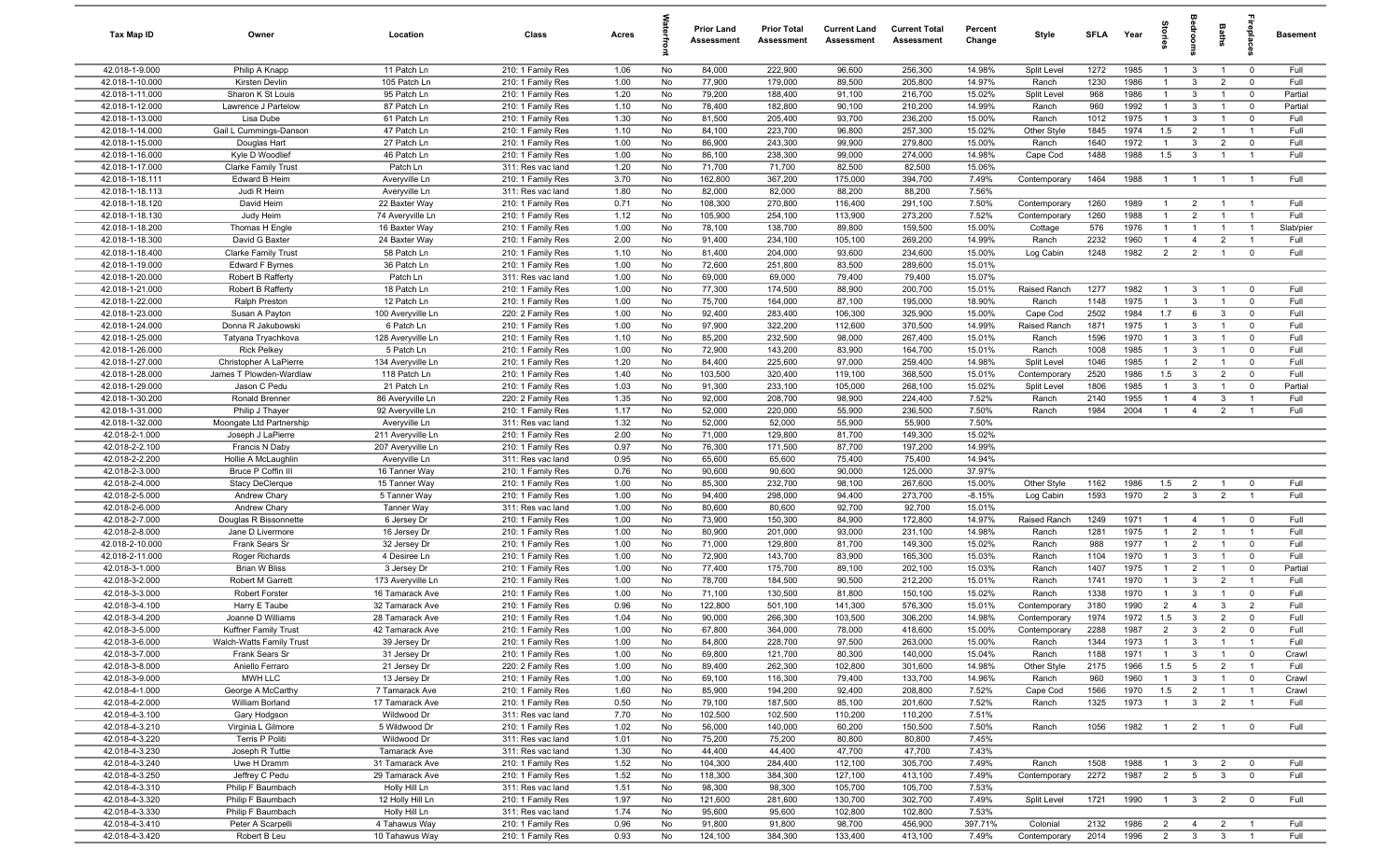| Tax Map ID                         | Owner                                    | Location                               | Class                                  | Acres        |          | <b>Prior Land</b><br>Assessment | <b>Prior Total</b><br>Assessment | <b>Current Land</b><br>Assessment | <b>Current Total</b><br>Assessment | Percent<br>Change | Style                        | SFLA         | Year         | tories                           | droo                             | <b>Baths</b>                     | repla                         | <b>Basement</b>   |
|------------------------------------|------------------------------------------|----------------------------------------|----------------------------------------|--------------|----------|---------------------------------|----------------------------------|-----------------------------------|------------------------------------|-------------------|------------------------------|--------------|--------------|----------------------------------|----------------------------------|----------------------------------|-------------------------------|-------------------|
| 42.018-4-3.430                     | Joel P Kramer                            | 14 Tahawus Way                         | 210: 1 Family Res                      | 0.95         | No       | 123,300                         | 378,300                          | 132,600                           | 406,700                            | 7.51%             | Contemporary                 | 1614         | 1986         | $\overline{1}$                   | $\overline{2}$                   | $\overline{2}$                   | $\overline{0}$                | Full              |
| 42.018-4-3.440                     | Frederick W Beck II                      | 22 Tahawus Way                         | 210: 1 Family Res                      | 1.00         | No       | 90,200                          | 425,000                          | 97,000                            | 456,900                            | 7.51%             | Ranch                        | 1756         | 2003         | $\mathbf{1}$                     | $\overline{4}$                   | $\overline{2}$                   | $\overline{1}$                | Full              |
| 42.018-4-3.450                     | Ruth E Richards                          | 28 Tahawus Way                         | 210: 1 Family Res                      | 0.99         | No       | 169,500                         | 525,000                          | 182,200                           | 564,400                            | 7.50%             | Other Style                  | 1860         | 1987         | $\mathbf{1}$                     | $\overline{4}$                   | 3                                | $\overline{1}$                | Full              |
| 42.018-4-3.460                     | Pamela Brown                             | 34 Tahawus Way                         | 210: 1 Family Res                      | 1.11         | No       | 118,900                         | 262,500                          | 127,800                           | 282,200                            | 7.50%             | Contemporary                 | 1760         | 1992         | $\overline{2}$                   | 3                                | $\overline{2}$                   | $\mathbf 0$                   | Full              |
| 42.018-4-3.470                     | Joseph K Schoonover                      | 36 Tahawus Way                         | 210: 1 Family Res                      | 1.11         | No       | 137,800                         | 398,300                          | 148,200                           | 365,000                            | $-8.36%$          | Ranch                        | 2682         | 1978         | $\overline{1}$                   | $\overline{4}$                   | $\overline{2}$                   | $\overline{1}$                | Full              |
| 42.018-4-4.000                     | Serge Lussi                              | Averyville Ln                          | 311: Res vac land                      | 0.10         | No       | 26,500                          | 26,500                           | 28,500                            | 28,500                             | 7.55%             |                              |              |              |                                  |                                  |                                  |                               |                   |
| 42.018-4-5.106<br>42.018-4-5.200   | Patrick Dellavalle<br>Joanne G Alibrandi | 143 Averyville Ln<br>131 Averyville Ln | 220: 2 Family Res<br>210: 1 Family Res | 1.30<br>0.60 | No<br>No | 97,200<br>74,100                | 318,200<br>152,100               | 111,800<br>79,700                 | 365,900<br>163,500                 | 14.99%<br>7.50%   | Old Style<br>Other Style     | 5689<br>858  | 1857<br>1973 | $\overline{2}$<br>1.5            | $\overline{4}$<br>$\overline{2}$ | $\overline{4}$<br>$\overline{1}$ | $\overline{1}$<br>$\mathbf 0$ | Slab/pier<br>Full |
| 42.018-4-6.000                     | Gregory R Graham                         | 9 Holly Hill Ln                        | 220: 2 Family Res                      | 1.02         | No       | 71,600                          | 134,200                          | 77,000                            | 144,300                            | 7.53%             | Duplex                       | 3380         | 1952         | $\overline{2}$                   | $\overline{4}$                   | $\overline{2}$                   | $\overline{1}$                | Partial           |
| 42.018-4-7.000                     | Everest Goddeau                          | 31 Holly Hill Ln                       | 210: 1 Family Res                      | 1.40         | No       | 109,700                         | 281,300                          | 117,900                           | 281,300                            | 0.00%             | Contemporary                 | 1670         | 1986         | $\overline{1}$                   | 3                                | $\overline{2}$                   | $\overline{1}$                | Full              |
| 42.018-4-8.000                     | Paul B Mulvey Jr                         | 127 Averyville Ln                      | 210: 1 Family Res                      | 1.00         | No       | 107,900                         | 267,800                          | 116,000                           | 287,900                            | 7.51%             | Other Style                  | 1568         | 1987         | 1.7                              | 3                                | $\overline{2}$                   | $\overline{1}$                | Full              |
| 42.018-4-9.000                     | Albert F Rupp                            | 121 Averyville Ln                      | 210: 1 Family Res                      | 1.00         | No       | 102,900                         | 232,500                          | 118,400                           | 267,400                            | 15.01%            | Log Cabin                    | 1120         | 1989         | $\overline{1}$                   | $\overline{2}$                   | $\mathbf{1}$                     | $\mathbf 0$                   | Full              |
| 42.018-4-10.100                    | Thomas E Vasquez                         | 115 Averyville Ln                      | 210: 1 Family Res                      | 1.00         | No       | 161,100                         | 590,700                          | 185,300                           | 679,300                            | 15.00%            | Contemporary                 | 1835         | 1988         | $\overline{2}$                   | 3                                | $\overline{1}$                   | $^{\circ}$                    | Full              |
| 42.018-4-10.200                    | James E Huneycutt Jr                     | 111 Averyville Ln                      | 210: 1 Family Res                      | 1.00         | No       | 115,900                         | 266,400                          | 133,300                           | 306,400                            | 15.02%            | Log Cabin                    | 782          | 1972         | $\mathbf{1}$                     | 3                                | $\overline{1}$                   | $\mathbf 0$                   | Full              |
| 42.018-4-11.110                    | Teresa B Colby                           | 85 Averyville Ln                       | 210: 1 Family Res                      | 1.10         | No       | 87,500                          | 180,500                          | 94,000                            | 194,000                            | 7.48%             | Ranch                        | 912          | 1982         | $\overline{1}$                   | 3                                | $\overline{1}$                   | $\mathbf 0$                   | Full              |
| 42.018-4-11.120                    | Lawrence S McFaddin                      | 79 Averyville Ln                       | 210: 1 Family Res                      | 1.00         | No       | 97,200                          | 275,500                          | 104,500                           | 296,200                            | 7.51%             | Contemporary                 | 1275         | 1977         | 1.5                              | $\mathbf{3}$                     | $\overline{2}$                   | $\mathbf 0$                   | Full              |
| 42.018-4-11.200                    | Scott W Grady                            | 75 Averyville Ln                       | 220: 2 Family Res                      | 1.00         | No       | 88,400                          | 211,800                          | 95,000                            | 227,700                            | 7.51%             | Other Style                  | 1030         | 1977         | 1.5                              | $\mathbf{3}$                     | $\overline{2}$                   | $\mathbf 0$                   | Full              |
| 42.018-4-11.300                    | Gregory L Ruppert                        | 95 Averyville Ln                       | 210: 1 Family Res                      | 3.60         | No       | 189,100                         | 513,500                          | 203,300                           | 552,000                            | 7.50%             | Contemporary                 | 2415         | 1982         | 1.5                              | $\mathbf{3}$                     | $\overline{2}$                   | $\mathbf 0$                   | Full              |
| 42.018-4-12.000                    | <b>Moritz Enterprises</b>                | Evans Ln                               | 311: Res vac land                      | 1.20         | No       | 102,500<br>142,600              | 102,500                          | 110,200                           | 110,200                            | 7.51%             |                              |              | 1979         |                                  |                                  |                                  | $\overline{1}$                | Full              |
| 42.018-4-13.000<br>42.018-4-14.000 | Stephen C Chambers<br>Robert T Janowski  | 16 Split Rock Rd<br>8 Franks Ln        | 210: 1 Family Res                      | 1.40<br>1.30 | No<br>No | 148,600                         | 306,100<br>501,400               | 153,300<br>159,700                | 329,100<br>539,000                 | 7.51%<br>7.50%    | Contemporary<br>Contemporary | 1200<br>2988 | 2003         | 1.7                              | $\overline{2}$<br>$\overline{2}$ | $\overline{2}$<br>$\overline{2}$ | $\overline{1}$                | Full              |
| 42.018-4-15.000                    | Robert T Politi                          | Evans Ln                               | 210: 1 Family Res<br>311: Res vac land | 1.10         | No       | 109,400                         | 109,400                          | 117,600                           | 117,600                            | 7.50%             |                              |              |              |                                  |                                  |                                  |                               |                   |
| 42.018-4-16.000                    | Moritz Enterprises                       | Evans Ln                               | 311: Res vac land                      | 1.90         | No       | 116,100                         | 116,100                          | 124,800                           | 124,800                            | 7.49%             |                              |              |              |                                  |                                  |                                  |                               |                   |
| 42.018-4-17.000                    | Jeffrey P Burnham                        | Evans Ln                               | 311: Res vac land                      | 1.10         | No       | 115,000                         | 115,000                          | 123,600                           | 123,600                            | 7.48%             |                              |              |              |                                  |                                  |                                  |                               |                   |
| 42.018-4-18.000                    | Lila R Merritt                           | 48 Split Rock Rd                       | 210: 1 Family Res                      | 1.00         | No       | 127,600                         | 283,200                          | 137,100                           | 304,400                            | 7.49%             | Raised Ranch                 | 1632         | 1978         | $\overline{1}$                   | 3                                | $\overline{2}$                   | $\overline{2}$                | Full              |
| 42.018-4-19.000                    | <b>Wilhelm Prinz</b>                     | 54 Split Rock Rd                       | 210: 1 Family Res                      | 1.00         | No       | 220,700                         | 740,500                          | 237,200                           | 796,000                            | 7.49%             | Contemporary                 | 3930         | 1989         | 1.7                              | $\overline{4}$                   | 3                                | $^{\circ}$                    | Full              |
| 42.018-4-20.100                    | David W Hunter                           | 14 Evans Ln                            | 210: 1 Family Res                      | 1.00         | No       | 160,000                         | 515,500                          | 172,000                           | 554,200                            | 7.51%             | Contemporary                 | 2982         | 1989         | 2                                | $\overline{4}$                   | 3                                | $\mathbf 0$                   | Full              |
| 42.018-4-20.200                    | John Nordhouse                           | Evans Ln                               | 311: Res vac land                      | 1.10         | No       | 102,500                         | 102,500                          | 110,200                           | 110,200                            | 7.51%             |                              |              |              |                                  |                                  |                                  |                               |                   |
| 42.018-4-21.000                    | John A Nordhouse                         | 51 Split Rock Rd                       | 210: 1 Family Res                      | 1.10         | No       | 139,300                         | 366,500                          | 149,800                           | 394,000                            | 7.50%             | Contemporary                 | 1924         | 1989         | 1.5                              | $\mathbf{3}$                     | $\mathbf{3}$                     | $\mathbf 0$                   | Full              |
| 42.018-4-22.000                    | Sarah Crawford                           | 41 Split Rock Rd                       | 210: 1 Family Res                      | 1.10         | No       | 135,700                         | 341,700                          | 145,900                           | 367,300                            | 7.49%             | Contemporary                 | 1564         | 1980         | $\mathbf{1}$                     | 3                                | $\overline{2}$                   | $\overline{1}$                | Partial           |
| 42.018-4-23.000                    | John B Trevor                            | 35 Split Rock Rd                       | 210: 1 Family Res                      | 1.10         | No       | 153,500                         | 468,800                          | 165,100                           | 504,000                            | 7.51%             | Other Style                  | 2292         | 1982         | 1.5                              | $\mathbf{3}$                     | $\mathbf{3}$                     | $\overline{1}$                | Full              |
| 42.018-4-24.000<br>42.018-4-25.000 | David J Meeker                           | 17 Split Rock Rd                       | 210: 1 Family Res                      | 1.00         | No<br>No | 130,000<br>102,500              | 299,900                          | 139,800                           | 322,400                            | 7.50%<br>7.51%    | Contemporary                 | 1596         | 1978         | $\overline{1}$                   | 3                                | $\overline{2}$                   | $\mathbf 0$                   | Full              |
| 42.018-4-26.000                    | Moritz Enterprises<br>Mark S Weiner      | Evans Ln<br>8 Evans Ln                 | 311: Res vac land<br>210: 1 Family Res | 1.00<br>1.00 | No       | 140,500                         | 102,500<br>375,000               | 110,200<br>151,000                | 110,200<br>403,100                 | 7.49%             | Contemporary                 | 1530         | 1987         | $\overline{1}$                   | 3                                | 3                                | $\overline{1}$                | Full              |
| 42.018-4-27.000                    | Elizabeth L Fredman                      | 11 Evans Ln                            | 210: 1 Family Res                      | 1.00         | No       | 171,700                         | 599,200                          | 184,500                           | 644,100                            | 7.49%             | Contemporary                 | 4070         | 1979         | 2                                | 5                                | $\overline{2}$                   | $\mathbf 0$                   | Full              |
| 42.018-4-28.100                    | Wolfgang Brandenburg                     | 19 Evans Ln                            | 210: 1 Family Res                      | 1.00         | No       | 163,900                         | 543,600                          | 176,200                           | 584,400                            | 7.51%             | Contemporary                 | 2509         | 1984         | 1.5                              | $\overline{4}$                   | 3                                | $\mathbf 0$                   | Full              |
| 42.018-4-28.200                    | Elizabeth L Fredman                      | Evans Ln                               | 311: Res vac land                      | 1.00         | No       | 115,000                         | 115,000                          | 123,600                           | 123,600                            | 7.48%             |                              |              |              |                                  |                                  |                                  |                               |                   |
| 42.018-4-29.100                    | Joyce Evans                              | 33 Evans Ln                            | 210: 1 Family Res                      | 2.00         | No       | 273,400                         | 1,297,100                        | 293,900                           | 1,394,400                          | 7.50%             | Contemporary                 | 4978         | 1986         | $\overline{2}$                   | 5                                | $\overline{4}$                   | $\overline{2}$                | Full              |
| 42.018-4-29.200                    | Dorothee G Devlin                        | Evans Ln                               | 311: Res vac land                      | 1.00         | No       | 102,500                         | 102,500                          | 110,200                           | 110,200                            | 7.51%             |                              |              |              |                                  |                                  |                                  |                               |                   |
| 42.018-4-30.000                    | Joyce Evans                              | 9 Averyville Ln                        | 210: 1 Family Res                      | 2.30         | No       | 114,900                         | 191,300                          | 123,500                           | 205,600                            | 7.48%             | Log Cabin                    | 1536         | 2002         | $\overline{2}$                   | $\overline{1}$                   | $\overline{2}$                   | $\mathbf 0$                   | Full              |
| 42.018-4-31.000                    | Joseph M Moore                           | 136 Evans Ln                           | 210: 1 Family Res                      | 3.14         | No       | 133,300                         | 323,800                          | 143,300                           | 348,100                            | 7.50%             | Contemporary                 | 2848         | 2000         | $\overline{2}$                   | 3                                | $\overline{2}$                   | $\mathbf 0$                   | Full              |
| 42.018-4-32.111                    | Stephen J Wyle                           | 26 Mary Pat Way                        | 210: 1 Family Res                      | 1.16         | No       | 143,500                         | 349,400                          | 154,300                           | 375,600                            | 7.50%             | Contemporary                 | 1900         | 2003         | 1.5                              | $\mathbf{3}$                     | $\overline{2}$                   | $\mathbf 0$                   | Full              |
| 42.018-4-32.121                    | Thomas Jelinek                           | 52 Holly Hill Ln                       | 210: 1 Family Res                      | 2.13         | No       | 149,000                         | 393,800                          | 160,100                           | 423,300                            | 7.49%             | Contemporary                 | 1836         | 1986         | 1.5                              | $\mathbf{3}$                     | $\overline{2}$                   | $\overline{1}$                | Full              |
| 42.018-4-32.122                    | Carolyn B Eigenmann                      | Holly Hill Ln                          | 311: Res vac land                      | 1.29         | No       | 112,000                         | 112,000                          | 120,400                           | 120,400                            | 7.50%             |                              |              |              |                                  |                                  |                                  | - 1                           |                   |
| 42.018-4-32.131<br>42.018-4-32.132 | Lisa Moquin<br>John A Zingle             | 50 Holly Hill Ln<br>38 Holly Hill Ln   | 210: 1 Family Res<br>210: 1 Family Res | 1.53<br>1.47 | No<br>No | 143,400<br>123,200              | 353,500<br>340,000               | 154,100<br>132,400                | 380,000<br>365,500                 | 7.50%<br>7.50%    | Contemporary<br>Contemporary | 2020<br>1840 | 1986<br>1989 | $\overline{2}$<br>$\overline{2}$ | -3<br>3                          | $\overline{2}$<br>$\overline{2}$ | $\mathbf 0$                   | Full<br>Full      |
| 42.018-4-32.140                    | Genevieve Y Birofka                      | 38 Tahawus Way                         | 210: 1 Family Res                      | 3.03         | No       | 175,000                         | 454,200                          | 188,200                           | 488,300                            | 7.51%             | Other Style                  | 2142         | 1984         | 1.5                              | 3                                | $\overline{2}$                   |                               | Full              |
| 42.018-4-32.210                    | Peter C Kroha                            | 37 Holly Hill Ln                       | 220: 2 Family Res                      | 1.70         | No       | 129,400                         | 421,800                          | 139,100                           | 453,400                            | 7.49%             | Colonial                     | 3164         | 1981         | $\overline{2}$                   | 5                                | $\mathbf{3}$                     | $\overline{1}$                | Full              |
| 42.018-4-32.220                    | Fred Orshan                              | 49 Holly Hill Ln                       | 210: 1 Family Res                      | 1.40         | No       | 140,300                         | 458,200                          | 150,900                           | 492,600                            | 7.51%             | Contemporary                 | 2928         | 1984         | $\overline{1}$                   | 3                                | $\overline{2}$                   | $\overline{1}$                | Full              |
| 42.018-4-32.231                    | John D Rickard                           | 61 Holly Hill Ln                       | 210: 1 Family Res                      | 2.35         | No       | 140,000                         | 336,000                          | 150,500                           | 361,200                            | 7.50%             | Contemporary                 | 1920         | 1988         | $\overline{1}$                   | $\overline{4}$                   | $\mathbf{3}$                     | $\overline{1}$                | Full              |
| 42.018-4-33.000                    | William R Puckhaber                      | 11 Tahawus Way                         | 210: 1 Family Res                      | 2.30         | No       | 119,800                         | 268,400                          | 128,800                           | 288,500                            | 7.49%             | Other Style                  | 1000         | 1975         | 1.5                              | $\overline{2}$                   | $\overline{2}$                   | $\overline{1}$                | Full              |
| 42.018-4-34.100                    | Daoman J Chung                           | 19 Tahawus Way                         | 210: 1 Family Res                      | 1.08         | No       | 72,800                          | 479,900                          | 78,300                            | 515,900                            | 7.50%             | Raised Ranch                 | 2742         | 1980         | $\overline{1}$                   | $\mathbf{3}$                     | $\overline{2}$                   | $\overline{1}$                | Full              |
| 42.018-4-34.200                    | William Hollrock                         | 40 Tahawus Way                         | 210: 1 Family Res                      | 0.94         | No       | 107,900                         | 267,800                          | 116,000                           | 287,900                            | 7.51%             | Contemporary                 | 2088         | 2001         | $\overline{2}$                   | $\mathbf{3}$                     | $\overline{2}$                   | $\overline{1}$                | Full              |
| 42.018-4-35.000                    | Gary K Hodgson                           | 40 Wildwood Dr                         | 210: 1 Family Res                      | 10.30        | No       | 132,400                         | 295,000                          | 142,300                           | 317,100                            | 7.49%             | Ranch                        | 1568         | 1973         | $\mathbf{1}$                     | 3                                | $\overline{1}$                   | $\overline{1}$                | Full              |
| 42.018-4-36.000                    | Lorraine VonDell                         | 21 Birch Hill Ln                       | 210: 1 Family Res                      | 13.80        | No       | 135,800                         | 299,900                          | 146,000                           | 322,400                            | 7.50%             | Ranch                        | 1120         | 1973         | $\overline{1}$                   | $\overline{2}$                   | $\mathbf{1}$                     | $\overline{0}$                | Full              |
| 42.018-4-37.000                    | Joseph H Borelli Jr                      | 31 Birch Hill Ln                       | 210: 1 Family Res                      | 2.10         | No       | 100,400                         | 214,800                          | 115,400                           | 247,000                            | 14.99%            | Cape Cod                     | 1392         | 1980         | 1.5                              | $\overline{2}$                   |                                  | $\overline{1}$                | Crawl             |
| 42.018-4-38.000<br>42.018-4-39.000 | Lloyd D Levitt<br>Robert Gallo           | 30 Birch Hill Ln<br>79 Jersey Dr       | 210: 1 Family Res                      | 1.00<br>1.50 | No<br>No | 76,100<br>58,500                | 167,200<br>82,400                | 87,500<br>67,300                  | 192,300<br>94,800                  | 15.01%<br>15.05%  | Ranch                        | 1184         | 1971         | $\overline{1}$                   | $\overline{2}$                   | $\overline{1}$                   | $\overline{2}$                | Full              |
| 42.018-4-40.000                    | John L Bickford                          | 73 Jersey Dr                           | 312: Vac w/imprv<br>210: 1 Family Res  | 1.50         | No       | 90,200                          | 225,500                          | 103,700                           | 259,300                            | 14.99%            | Split Level                  | 1868         | 1984         |                                  | $\overline{2}$                   | $\overline{1}$                   | $\overline{0}$                | Full              |
| 42.018-4-41.000                    | Leon E Fredericks Jr                     | 20 Birch Hill Ln                       | 270: Mfg housing                       | 0.58         | No       | 51,500                          | 64,400                           | 59,300                            | 74,100                             | 15.06%            |                              |              |              |                                  |                                  |                                  |                               |                   |
| 42.018-4-42.000                    | <b>Ghislaine Striney</b>                 | 63 Jersey Dr                           | 210: 1 Family Res                      | 0.70         | No       | 69,100                          | 116,300                          | 79,400                            | 133,700                            | 14.96%            | Ranch                        | 858          | 1970         | $\overline{1}$                   | $\overline{2}$                   | $\overline{1}$                   | $\overline{1}$                | Full              |
| 42.018-4-43.000                    | Janice E McCallie                        | 55 Jersey Dr                           | 210: 1 Family Res                      | 1.00         | No       | 85,700                          | 234,500                          | 98,600                            | 269,700                            | 15.01%            | Log Cabin                    | 960          | 1999         | $\overline{1}$                   | $\overline{2}$                   | $\overline{1}$                   | $\overline{1}$                | Full              |
| 42.018-4-44.000                    | Michael A Gentile                        | 4 Bonnie Dr                            | 210: 1 Family Res                      | 0.54         | No       | 83,500                          | 170,000                          | 96,000                            | 195,500                            | 15.00%            | Ranch                        | 1352         | 1993         | $\overline{1}$                   | $\mathbf{3}$                     | $\overline{2}$                   | $\overline{0}$                | Full              |
| 42.018-4-45.000                    | Norman J McCasland Jr                    | 12 Bonnie Dr                           | 210: 1 Family Res                      | 0.74         | No       | 65,000                          | 106,400                          | 74,800                            | 122,400                            | 15.04%            | Ranch                        | 1035         | 1960         | $\overline{1}$                   | $\mathbf{3}$                     | $\overline{1}$                   | $\mathbf 0$                   | Full              |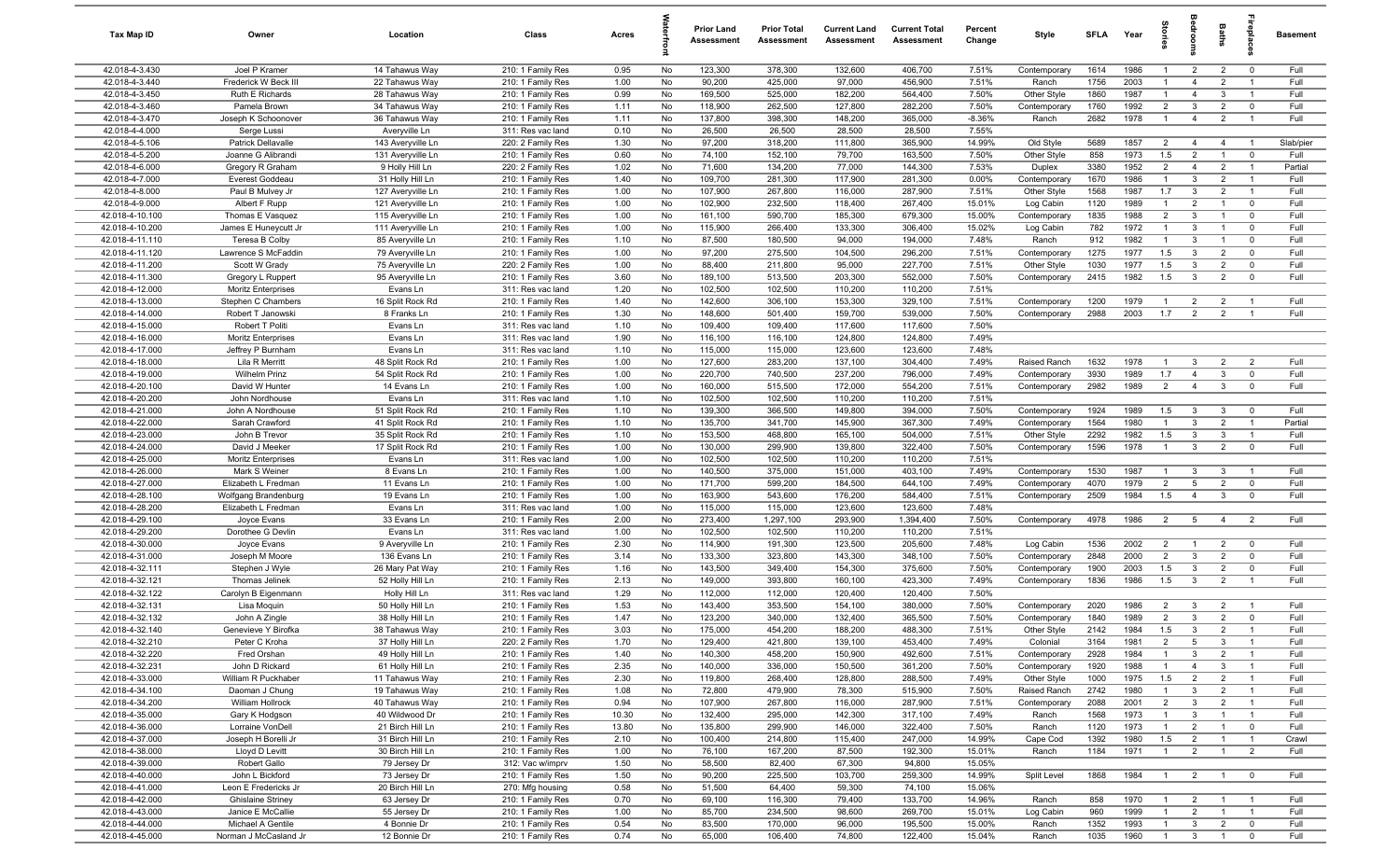| <b>Tax Map ID</b>                  | Owner                                  | Location                      | Class                                  | Acres        |                | <b>Prior Land</b><br>Assessment | <b>Prior Total</b><br>Assessment | <b>Current Land</b><br>Assessment | <b>Current Total</b><br><b>Assessment</b> | Percent<br>Change | Style                       | <b>SFLA</b> | Year         | tories               |                                  | Baths                            | 흉                             | <b>Basement</b> |
|------------------------------------|----------------------------------------|-------------------------------|----------------------------------------|--------------|----------------|---------------------------------|----------------------------------|-----------------------------------|-------------------------------------------|-------------------|-----------------------------|-------------|--------------|----------------------|----------------------------------|----------------------------------|-------------------------------|-----------------|
| 42.018-4-46.000                    | Joyce Evans                            | Evans Ln                      | 311: Res vac land                      | 2.00         | No             | 116,900                         | 116,900                          | 125,700                           | 125,700                                   | 7.53%             |                             |             |              |                      |                                  |                                  |                               |                 |
| 42.018-4-47.000                    | Rolf A Schulte                         | 59 Evans Ln                   | 210: 1 Family Res                      | 1.40         | No             | 149,100                         | 478,800                          | 160,300                           | 514,700                                   | 7.50%             | Contemporary                | 2112        | 1986         | 1.5                  | $\overline{4}$                   | $\overline{2}$                   | $\overline{1}$                | Full            |
| 42.018-4-48.000                    | Aaron J Megliore                       | 19 Birch Hill Ln              | 210: 1 Family Res                      | 1.20         | No             | 76,900                          | 133,000                          | 82,700                            | 143,000                                   | 7.52%             | Ranch                       | 2544        | 1970         |                      | $\overline{4}$                   | $\overline{2}$                   | $\mathbf 0$                   | Full            |
| 42.018-4-49.000                    | Eric C Schulz                          | 18 Eagles Nest Rd             | 210: 1 Family Res                      | 1.40         | No             | 122,800                         | 290,600                          | 132,000                           | 312,400                                   | 7.50%             | Contemporary                | 2131        | 1980         | $\overline{2}$       | $\overline{4}$                   | - 3                              | $\overline{1}$                | Crawl           |
| 42.018-4-50.000                    | Richard H Schirrman                    | 14 Birch Hill Ln              | 210: 1 Family Res                      | 0.64         | No             | 78,900                          | 152,100                          | 90,700                            | 174,900                                   | 14.99%            | Other Style                 | 1224        | 1979         | 1.5                  | $\overline{2}$                   | $\overline{1}$                   | $\mathbf 0$                   | Full            |
| 42.018-4-51.100                    | Brian R Hare                           | 12 Wildwood Dr                | 210: 1 Family Res                      | 3.23         | No             | 81,100                          | 159,400                          | 87,200                            | 171,400                                   | 7.53%             | Ranch                       | 1107        | 1973         | $\overline{1}$       | $\overline{2}$                   | $\overline{1}$                   | $\overline{1}$                | Full            |
| 42.018-4-51.200                    | <b>Timothy S Batt</b>                  | 30 Wildwood Dr                | 210: 1 Family Res                      | 1.41         | No             | 113,800                         | 304,200                          | 122,300                           | 327,000                                   | 7.50%             |                             |             |              |                      |                                  |                                  |                               |                 |
| 42.018-4-52.000                    | Karen M Robards                        | 88 Evans Ln                   | 210: 1 Family Res                      | 3.20         | No             | 140,100                         | 428,400                          | 150,600                           | 460,500                                   | 7.49%             | Contemporary                | 2147        | 1979         | 1.5                  | $\overline{4}$                   | $\overline{2}$                   | $\overline{1}$                | Full            |
| 42.018-4-53.000                    | Jeffery P Burnham                      | 14 Eagles Nest Rd             | 210: 1 Family Res                      | 1.10         | No             | 130,300                         | 386,800                          | 140,100                           | 415,800                                   | 7.50%             | Contemporary                | 1715        | 1979         | 1.5                  | $\overline{4}$                   | $\mathbf{3}$                     | $\mathbf 0$                   | Full            |
| 42.018-4-54.000<br>42.018-4-55.000 | Alfred S Walden                        | 55 Evans Ln<br>46 Evans Ln    | 210: 1 Family Res                      | 1.00<br>1.00 | No<br>No       | 191,400<br>135,800              | 656,300<br>257,700               | 205,700<br>146,000                | 705,500<br>277,000                        | 7.50%<br>7.49%    | Contemporary                | 4580<br>841 | 1985<br>1981 | 1.5<br>1.5           | $\overline{4}$<br>$\overline{2}$ | $\overline{2}$<br>$\overline{1}$ | $\mathbf 0$<br>$\overline{1}$ | Full<br>Full    |
| 42.018-4-56.000                    | John R Steitz Jr<br>David J Balestrini | 15 Eagles Nest Rd             | 210: 1 Family Res<br>210: 1 Family Res | 1.10         | No             | 134,300                         | 373,200                          | 144,400                           | 401,200                                   | 7.50%             | Other Style<br>Contemporary | 2282        | 1984         | $\overline{2}$       | $\overline{4}$                   | $\overline{2}$                   | $\mathbf 0$                   | Full            |
| 42.018-4-57.000                    | Kenneth H Klauck                       | 11 Eagles Nest Rd             | 210: 1 Family Res                      | 1.10         | No             | 119,500                         | 309,300                          | 128,500                           | 332,500                                   | 7.50%             | Ranch                       | 1540        | 1987         | $\overline{1}$       | $\mathbf{3}$                     | $\overline{2}$                   | $\overline{1}$                | Full            |
| 42.018-4-58.000                    | Thomas C White                         | 70 Evans Ln                   | 210: 1 Family Res                      | 1.10         | No             | 145,100                         | 450,900                          | 156,000                           | 484,700                                   | 7.50%             | Colonial                    | 2584        | 2001         | $\overline{2}$       | $\overline{4}$                   | $\overline{2}$                   | $\overline{1}$                | Full            |
| 42.018-4-59.000                    | Howard I Novick                        | 66 Evans Ln                   | 210: 1 Family Res                      | 1.00         | No             | 179,400                         | 612,200                          | 140,000                           | 600,000                                   | $-1.99%$          | Contemporary                | 3443        | 1987         | $\overline{1}$       | 3                                | $\overline{2}$                   | $\mathbf{0}$                  | Full            |
| 42.018-4-60.000                    | Charles A Pappalardo                   | Evans Ln                      | 311: Res vac land                      | 1.00         | No             | 102,500                         | 102,500                          | 110,200                           | 110,200                                   | 7.51%             |                             |             |              |                      |                                  |                                  |                               |                 |
| 42.018-4-61.000                    | Leonard C Pappalardo                   | 73 Evans Ln                   | 210: 1 Family Res                      | 1.10         | No             | 154,600                         | 475,600                          | 166,200                           | 511,300                                   | 7.51%             | Contemporary                | 2708        | 1987         | $\overline{2}$       | $\overline{4}$                   | $\overline{2}$                   | $\overline{1}$                | Full            |
| 42.018-4-62.000                    | Andrze J Rozwadowski                   | 79 Evans Ln                   | 210: 1 Family Res                      | 1.10         | No             | 135,200                         | 337,200                          | 145,300                           | 362,500                                   | 7.50%             | Contemporary                | 1872        | 1979         | $\overline{2}$       | $\overline{4}$                   | $\overline{2}$                   | $\mathbf 0$                   | Full            |
| 42.018-4-63.000                    | <b>Moritz Enterprises</b>              | Evans Ln                      | 311: Res vac land                      | 2.80         | No             | 116,100                         | 116,100                          | 124,800                           | 124,800                                   | 7.49%             |                             |             |              |                      |                                  |                                  |                               |                 |
| 42.018-4-64.076                    | Joseph C Weber                         | 19 Mary Pat Way               | 210: 1 Family Res                      | 1.08         | No             | 147,600                         | 426,300                          | 158,700                           | 458,300                                   | 7.51%             | Contemporary                | 2039        | 1994         | 1.7                  | $\mathbf{3}$                     | $\overline{2}$                   | $\overline{1}$                | Full            |
| 42.018-4-65.000                    | Frederick R Kaplan                     | Evans Ln                      | 311: Res vac land                      | 3.36         | No             | 138,400                         | 138,400                          | 148,800                           | 148,800                                   | 7.51%             |                             |             |              |                      |                                  |                                  |                               |                 |
| 42.018-4-66.000                    | Horst Family Trust Weber               | 130 Evans Ln                  | 210: 1 Family Res                      | 3.89         | No             | 116,400                         | 350,000                          | 125,100                           | 376,200                                   | 7.49%             |                             |             |              |                      |                                  |                                  |                               |                 |
| 42.018-4-67.000                    | <b>Catherine Brooks</b>                | 132 Evans Ln                  | 210: 1 Family Res                      | 4.60         | No             | 136,800                         | 306,100                          | 147,100                           | 329,100                                   | 7.51%             | Ranch                       | 1502        | 1989         | $\overline{1}$       | $\mathbf{3}$                     | $\overline{1}$                   | $\mathbf 0$                   | Full            |
| 42.018-4-68.000                    | Carolyn B Eigenmann                    | 52 Franks Ln                  | 210: 1 Family Res                      | 2.96         | No             | 174,400                         | 618,700                          | 187,500                           | 665,100                                   | 7.50%             | Contemporary                | 2797        | 1993         | $\overline{1}$       | $\mathbf{3}$                     | -3                               | $\overline{1}$                | Full            |
| 42.018-4-69.000                    | Jeffrey P Burnham                      | Evans Ln                      | 311: Res vac land                      | 1.87         | No             | 29,000                          | 29,000                           | 31,200                            | 31,200                                    | 7.59%             |                             |             |              |                      |                                  |                                  |                               |                 |
| 42.018-4-70.000                    | Jeffrey P Burnham                      | Evans Ln                      | 311: Res vac land                      | 1.20         | No             | 55,400                          | 55,400                           | 59,600                            | 59,600                                    | 7.58%             |                             |             |              |                      |                                  |                                  |                               |                 |
| 42.018-4-71.000                    | Mark L Crawford                        | 41 Franks Ln                  | 210: 1 Family Res                      | 1.25         | No             | 153,300                         | 467,700                          | 164,800                           | 502,800                                   | 7.50%             | Contemporary                | 3082        | 2000         | $\overline{2}$       | $\mathbf{3}$                     | $\overline{2}$                   | $\overline{1}$                | Full            |
| 42.018-4-72.000                    | <b>Dirk Gouwens</b>                    | 54 Franks Ln                  | 210: 1 Family Res                      | 1.02         | No             | 111,600                         | 355,800                          | 120,000                           | 382,500                                   | 7.50%             | Contemporary                | 1940        | 1999         | $\overline{2}$       | 3                                | $\overline{2}$                   | $\overline{1}$                | Full            |
| 42.018-4-73.000                    | Lillian Webster                        | 28 Franks Ln                  | 210: 1 Family Res                      | 1.29         | <b>No</b>      | 155,100                         | 479,900                          | 166,700                           | 515,900                                   | 7.50%             | Contemporary                | 3300        | 1987         | 1.5                  | 5                                | $\mathbf{3}$                     | $\overline{0}$                | Full            |
| 42.018-4-74.000                    | Edward H Roetman                       | 16 Mary Pat Way               | 210: 1 Family Res                      | 1.17         | No             | 154,900                         | 478,100                          | 166,600                           | 514,000                                   | 7.51%             | Contemporary                | 2478        | 1987         | $\overline{2}$       | 3                                | $\overline{2}$                   | $\overline{1}$                | Full            |
| 42.018-4-75.000                    | Anthony F Carlino                      | 13 Mary Pat Way               | 210: 1 Family Res                      | 1.09         | No             | 137,800                         | 336,000                          | 148,100                           | 361,200                                   | 7.50%             | Contemporary                | 1447        | 1987         | 1.5                  | $\overline{2}$                   | $\overline{2}$                   | $\overline{1}$                | Full            |
| 42.018-5-1.100                     | Paul T Kotecki                         | 29 Tatra Way                  | 210: 1 Family Res                      | 1.47         | No             | 67,200                          | 201,600                          | 77,200                            | 395,000                                   | 95.93%            | Contemporary                | 3392        | 2003         | $\overline{2}$       | $\mathbf{3}$                     | $\overline{2}$                   | $\overline{1}$                | Slab/pier       |
| 42.018-5-2.000                     | Jozef Knapik                           | 16 Tatra Way                  | 210: 1 Family Res                      | 1.48         | No             | 60,000                          | 150,000                          | 69,000                            | 160,000                                   | 6.67%             | Cape Cod                    | 1512        | 2003         | 1.5                  | 3                                | -3                               | $\overline{1}$                | Full            |
| 42.018-5-3.000                     | Frank Sears Sr                         | 36 Jersey Dr                  | 210: 1 Family Res                      | 0.94         | No             | 67,300                          | 103,900                          | 77,400                            | 119,500                                   | 15.01%            | Cape Cod                    | 2556        | 1966         | 1.5                  | 2                                | $\overline{1}$                   | $\mathbf 0$                   | Partial         |
| 42.018-5-4.000                     | Dawson D Sears                         | 10 Desiree Ln                 | 210: 1 Family Res                      | 1.43         | No             | 71,700                          | 177,200                          | 82,500                            | 203,800                                   | 15.01%            | Contemporary                | 2296        | 1999         | 2                    | $\overline{2}$                   | $\overline{2}$                   | $\mathbf 0$                   | Full            |
| 42.018-5-5.000                     | Francis V Moquin                       | 50 Jersey Dr                  | 210: 1 Family Res                      | 1.00         | No             | 72,800                          | 184,800                          | 83,700                            | 212,500                                   | 14.99%            | Ranch                       | 1144        | 1999         | $\overline{1}$       | $\mathbf{3}$                     | 2                                | $\mathbf 0$                   | Full            |
| 42.018-5-6.000                     | George R Viscome                       | 58 Jersey Dr                  | 210: 1 Family Res                      | 1.00         | No             | 70,900                          | 129,400                          | 81,500                            | 148,800                                   | 14.99%            | Other Style                 | 768         | 1978         | $\overline{1}$       | 2                                | $\overline{1}$                   | $\overline{0}$                | Full            |
| 42.018-5-7.000                     | Samantha L Euber                       | 66 Jersey Dr                  | 270: Mfg housing                       | 1.00         | No             | 66,200                          | 94,900                           | 76,100                            | 109,100                                   | 14.96%            |                             |             |              |                      |                                  |                                  |                               |                 |
| 42.018-5-8.000                     | Robert J Gallo                         | 80 Jersey Dr                  | 210: 1 Family Res                      | 0.60         | No             | 79,400                          | 232,500                          | 91,300                            | 267,400                                   | 15.01%            | Contemporary                | 2091        | 1973         | 1.5                  | $\overline{4}$                   | $\overline{1}$                   | $\mathbf 0$                   | Full            |
| 42.018-5-9.100<br>42.018-5-10.000  | Thomas M Riedl                         | 13 Desiree Ln<br>16 Sunset Dr | 210: 1 Family Res                      | 0.91         | No             | 59,200                          | 112,000                          | 68,100                            | 128,800                                   | 15.00%<br>0.00%   | Ranch                       | 864<br>1260 | 1996<br>1979 | $\overline{1}$<br>-1 | 3<br>-3                          | $\overline{1}$                   | $\mathbf 0$<br>$\Omega$       | Full<br>Full    |
| 42.018-5-11.000                    | Eugene Leroy<br>Michael J Marshall     | 13 Sunset Dr                  | 210: 1 Family Res                      | 0.76<br>1.50 | No<br>No       | 39,200<br>60,800                | 130,000<br>170,800               | 45,100<br>69,900                  | 130,000<br>196,400                        | 14.99%            | Ranch<br>Ranch              | 2112        | 1973         | $\overline{1}$       | 5                                | $\overline{2}$<br>$\overline{2}$ | $\overline{2}$                | Full            |
| 42.018-5-12.100                    | C MacDonald Grout                      | 19 Sunset Dr                  | 220: 2 Family Res<br>210: 1 Family Res | 1.52         | No             | 41,000                          | 225,000                          | 47,100                            | 258,700                                   | 14.98%            |                             |             |              |                      |                                  |                                  |                               |                 |
| 42.018-5-12.200                    | Owl Holdings Ltd                       | Sunset Dr                     | 311: Res vac land                      | 3.66         | No             | 41,000                          | 41,000                           | 47,100                            | 47,100                                    | 14.88%            |                             |             |              |                      |                                  |                                  |                               |                 |
| 42.018-5-13.000                    | William J Labbate Jr                   | 24 Sunset Dr                  | 210: 1 Family Res                      | 2.30         | No             | 96,200                          | 268,500                          | 110,700                           | 200,000                                   | $-25.51%$         | Contemporary                | 2210        | 1986         | $\overline{2}$       | $\mathbf{3}$                     | $\overline{2}$                   | $\overline{1}$                | Full            |
| 42.018-5-14.000                    | <b>Richard A Wilt</b>                  | 40 Desiree Ln                 | 210: 1 Family Res                      | 0.94         | No             | 27,300                          | 175,000                          | 31,400                            | 57,500                                    | $-67.14%$         |                             |             |              |                      |                                  |                                  |                               |                 |
| 42.018-5-15.000                    | Desiree D Sears                        | 38 Desiree Ln                 | 210: 1 Family Res                      | 0.99         | N <sub>0</sub> | 66,000                          | 136,600                          | 75,900                            | 157,100                                   | 15.01%            | Colonial                    | 1664        | 2002         | 2                    | $\mathbf{3}$                     | $\mathbf{3}$                     | $\Omega$                      | Full            |
| 42.018-5-16.100                    | Sears Contracting Inc                  | 30 Desiree Ln                 | 210: 1 Family Res                      | 1.60         | No             | 56,000                          | 56,000                           | 64,400                            | 300,000                                   | 435.71%           | Contemporary                | 2032        | 2006         | $\overline{2}$       | $\mathbf{3}$                     | $\overline{2}$                   | $\mathbf 0$                   | Full            |
| 42.018-5-16.200                    | Joseph W Korzenecki                    | 36 Desiree Ln                 | 210: 1 Family Res                      | 1.01         | No             | 56,000                          | 56,000                           | 64,400                            | 125,000                                   | 123.21%           | Contemporary                | 1650        | 2006         | 1.7                  | $\overline{2}$                   | $\overline{1}$                   | $\mathbf 0$                   | Full            |
| 42.018-5-18.000                    | John OToole                            | 23 Desiree Ln                 | 210: 1 Family Res                      | 0.93         | No             | 79,500                          | 211,800                          | 91,500                            | 243,600                                   | 15.01%            | Cape Cod                    | 1848        | 2002         | 1.7                  | $\overline{2}$                   | $\overline{2}$                   | $\overline{0}$                | Full            |
| 42.025-1-1.000                     | Carol M Beatty-Hayes                   | 7 Kilkare Way                 | 210: 1 Family Res                      | 0.40         | No             | 59,300                          | 194,800                          | 68,200                            | 224,000                                   | 14.99%            | Split Level                 | 1318        | 1965         | $\overline{1}$       | $\overline{4}$                   | $\overline{1}$                   | $\mathbf 0$                   | Full            |
| 42.025-1-2.000                     | Mabel Spino                            | Kilkare Way                   | 311: Res vac land                      | 0.60         | No             | 55,200                          | 55,200                           | 63,500                            | 63,500                                    | 15.04%            |                             |             |              |                      |                                  |                                  |                               |                 |
| 42.025-1-3.000                     | Mabel Spino                            | Kilkare Way                   | 311: Res vac land                      | 0.70         | No             | 63,100                          | 63,100                           | 72,600                            | 72,600                                    | 15.06%            |                             |             |              |                      |                                  |                                  |                               |                 |
| 42.025-1-4.000                     | Diana K Feldman                        | 28 Kilkare Way                | 210: 1 Family Res                      | 1.00         | Yes            | 1,014,100                       | 1,355,300                        | 1,267,600                         | 1,694,100                                 | 25.00%            | Old Style                   | 1527        | 1910         | $\overline{1}$       | $\mathbf{3}$                     | $\overline{2}$                   |                               | Crawl           |
| 42.025-1-5.000                     | Diana K Feldman                        | Kilkare Way                   | 313: Watrfrnt vac                      | 0.18         | Yes            | 135,500                         | 135,500                          | 169,400                           | 169,400                                   | 25.02%            |                             |             |              |                      |                                  |                                  |                               |                 |
| 42.025-1-6.000                     | Donna J Scharfe                        | 24 Kilkare Way                | 280: Multiple res                      | 0.77         | Yes            | 1,065,800                       | 1,729,800                        | 1,332,200                         | 2,162,200                                 | 25.00%            | Old Style                   | 2705        | 1902         | $\overline{1}$       | $\mathbf{3}$                     | $\mathbf{3}$                     | $\overline{2}$                | Partial         |
| 42.025-1-7.000                     | Mabel A Spino                          | 20 Kilkare Way                | 210: 1 Family Res                      | 0.30         | Yes            | 674,600                         | 1,119,000                        | 843,300                           | 1,398,800                                 | 25.00%            | Cape Cod                    | 2016        | 1960         | 1.5                  | $\overline{4}$                   | $\mathbf{3}$                     | $\overline{1}$                | Full            |
| 42.025-1-8.000                     | Mary B Flaherty                        | 16 Kilkare Way                | 210: 1 Family Res                      | 0.40         | Yes            | 1,000,000                       | 2,200,000                        | 1,250,000                         | 2,750,000                                 | 25.00%            | Colonial                    | 1344        | 1950         | $\overline{2}$       | $\overline{4}$                   | $\overline{2}$                   | $\overline{1}$                | Full            |
| 42.025-1-9.000                     | Kathe Fox                              | 12 Kilkare Way                | 210: 1 Family Res                      | 0.50         | Yes            | 747,100                         | 1,232,700                        | 933,900                           | 1,540,900                                 | 25.00%            | Ranch                       | 1731        | 1951         | $\overline{1}$       | $5\overline{)}$                  | $\overline{2}$                   | $\overline{1}$                | Full            |
| 42.025-1-10.000                    | Peter F Tauck                          | 8 Kilkare Way                 | 210: 1 Family Res                      | 0.59         | Yes            | 996,300                         | 2,664,400                        | 1,245,400                         | 3,330,500                                 | 25.00%            | Contemporary                | 3406        | 2001         | 1.7                  | $\overline{4}$                   | $\overline{4}$                   | $\overline{4}$                | Full            |
| 42.025-1-11.000                    | Ronald L Butler                        | 2 Kilkare Way                 | 210: 1 Family Res                      | 0.60         | Yes            | 807,600                         | 1,492,000                        | 1,009,500                         | 1,865,000                                 | 25.00%            | Ranch                       | 2334        | 1975         | $\overline{1}$       | $\mathbf{3}$                     | $\overline{2}$                   | $\mathbf 0$                   | Full            |
| 42.025-1-12.000                    | Birch Point Inv LP                     | Birch Hill Ln                 | 210: 1 Family Res                      | 0.92         | Yes            | 1,387,600                       | 3,197,300                        | 1,734,500                         | 3,996,600                                 | 25.00%            | Contemporary                | 5090        | 1980         | $\overline{2}$       | $\overline{7}$                   | $\overline{4}$                   | $\overline{1}$                | Crawl           |
| 42.025-1-13.000                    | Shelly O Sherr                         | 160 Peninsula Way             | 210: 1 Family Res                      | 1.30         | Yes            | 965,200                         | 1,268,200                        | 1,206,400                         | 1,585,200                                 | 25.00%            | Ranch                       | 1344        | 1978         | $\overline{1}$       | $\overline{4}$                   | $\overline{2}$                   | $\overline{2}$                | Full            |
| 42.025-1-14.000                    | Jack T Irvin                           | Birch Hill Ln                 | 316: Wr vac w/imp                      | 1.70         | Yes            | 820,000                         | 820,000                          | 875,000                           | 875,000                                   | 6.71%             |                             |             |              |                      |                                  |                                  |                               |                 |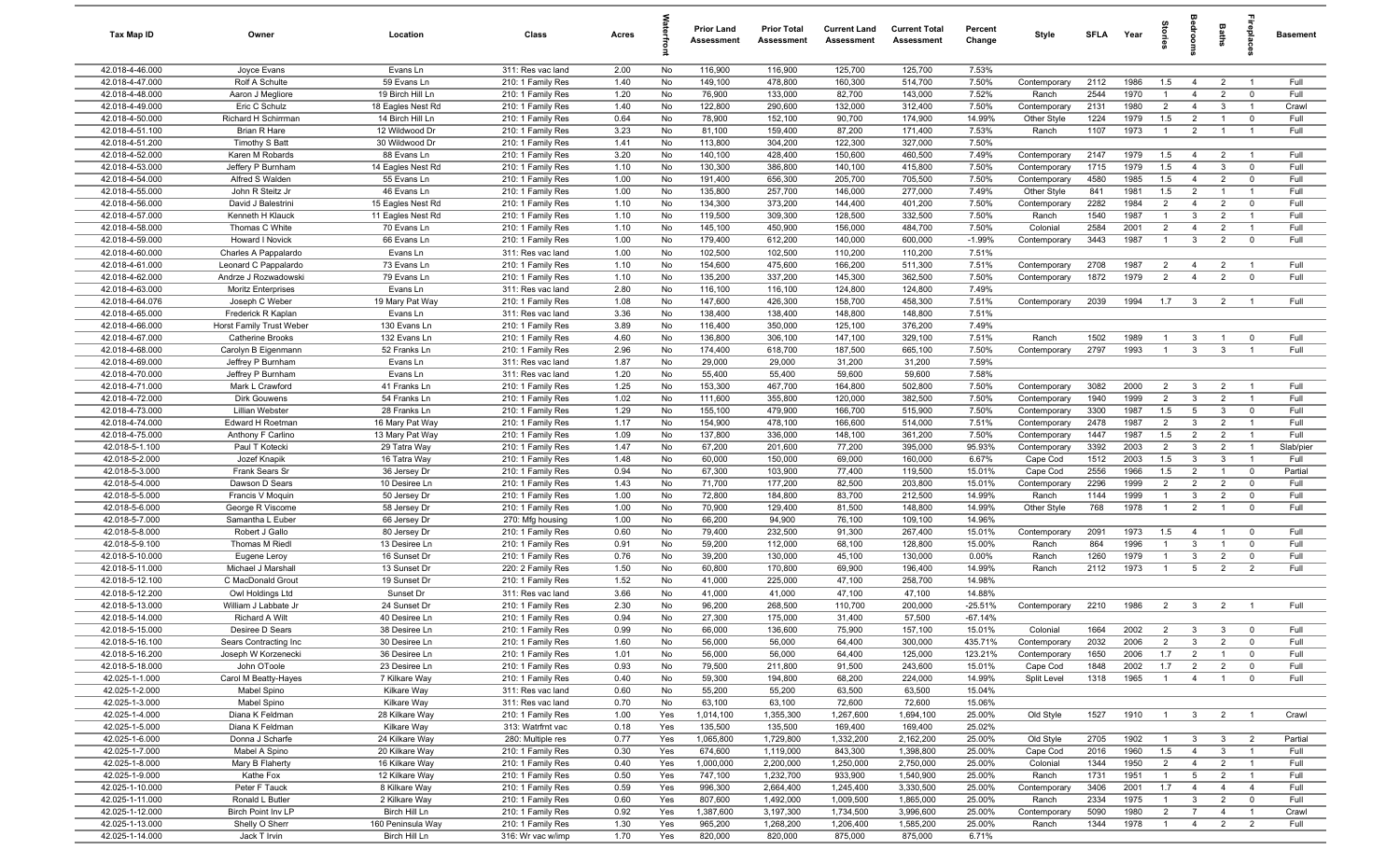| Tax Map ID                         | Owner                                    | Location                             | Class                                  | Acres        |            | <b>Prior Land</b><br>Assessment | <b>Prior Total</b><br>Assessment | <b>Current Land</b><br>Assessment | <b>Current Total</b><br>Assessment | Percent<br>Change | Style        | <b>SFLA</b> | Year | tories         | ğ               | Baths          | repla          | <b>Basement</b> |
|------------------------------------|------------------------------------------|--------------------------------------|----------------------------------------|--------------|------------|---------------------------------|----------------------------------|-----------------------------------|------------------------------------|-------------------|--------------|-------------|------|----------------|-----------------|----------------|----------------|-----------------|
| 42.025-1-15.000                    | AHR Family Ltd Partnership               | 150 Peninsula Way                    | 313: Watrfrnt vac                      | 0.92         | Yes        | 903,200                         | 903,200                          | 1,129,000                         | 1,129,000                          | 25.00%            |              |             |      |                |                 |                |                |                 |
| 42.025-1-16.000                    | Raymond L Moats                          | 148 Peninsula Way                    | 210: 1 Family Res                      | 1.10         | Yes        | 1,154,900                       | 1,862,700                        | 1,443,600                         | 2,328,400                          | 25.00%            | Other Style  | 2215        | 1982 | 1.5            | $\overline{4}$  | $\mathbf{3}$   | $\overline{0}$ | Full            |
| 42.025-1-18.000                    | Mabel Spino                              | Kilkare Way                          | 313: Watrfrnt vac                      | 0.11         | Yes        | 62,500                          | 62,500                           | 78,100                            | 78,100                             | 24.96%            |              |             |      |                |                 |                |                |                 |
| 42.026-1-1.124                     | Lake Placid Marina Corp                  | 17 George & Bliss Ln                 | 570: Marina                            | 2.12         | Yes        | 451,800                         | 737,600                          | 497,000                           | 811,400                            | 10.01%            |              |             |      |                |                 |                |                |                 |
| 42.026-1-2.019                     | Daniel W Kaestle III                     | 3 George & Bliss Ln                  | 210: 1 Family Res                      | 0.30         | No         | 244,500                         | 374,900                          | 269,000                           | 412,400                            | 10.00%            | Ranch        | 1120        | 1966 | $\overline{1}$ | $\overline{2}$  | $\overline{1}$ | $\overline{1}$ | Crawl           |
| 42.026-1-3.000                     | William R Berkley Jr                     | 28 George & Bliss Ln                 | 210: 1 Family Res                      | 0.10         | Yes        | 570,000                         | 752,600                          | 712,600                           | 940,800                            | 25.01%            | Other Style  | 1550        | 1998 | $\overline{2}$ |                 | $\overline{2}$ |                | Slab/pier       |
| 42.026-1-4.018                     | <b>Private Park Owners</b>               | George & Bliss Ln                    | 312: Vac w/imprv                       | 5.70         | No         | 70,100                          | 70,100                           | 70,000                            | 77,100                             | 9.99%             |              |             |      |                |                 |                |                |                 |
| 42.026-1-5.000                     | Ora K Smith                              | 20 George & Bliss Ln                 | 210: 1 Family Res                      | 0.40         | Yes        | 647,700                         | 861,500                          | 809,700                           | 1,076,900                          | 25.00%            | Old Style    | 1934        | 1928 | $\overline{1}$ | $\mathbf{3}$    | $\overline{2}$ | $\overline{1}$ | Slab/pier       |
| 42.026-1-7.017                     | Eve S Bogle                              | 14 Totem Way                         | 210: 1 Family Res                      | 4.80         | Yes        | 1,102,300                       | 1,754,800                        | 1,377,900                         | 2,193,500                          | 25.00%            | Old Style    | 5290        | 1900 | 1.7            | 9               | 5              | $\mathbf{3}$   | Partial         |
| 42.026-1-9.016                     | Lockwood Trust                           | 27 Totem Way                         | 210: 1 Family Res                      | 3.90         | Yes        | 1,595,100                       | 3,172,700                        | 1,993,900                         | 3,965,900                          | 25.00%            | Old Style    | 7124        | 1910 | 1.7            | 6               | 5              | $\overline{2}$ | Slab/pier       |
| 42.026-1-10.000                    | Camp Menawa LLC                          | George & Bliss Ln                    | 316: Wr vac w/imp                      | 0.01         | Yes<br>Yes | 104,800                         | 107,600                          | 131,000                           | 134,500                            | 25.00%<br>25.00%  | Ranch        |             |      | $\overline{1}$ |                 | 2              | $\overline{1}$ | Crawl           |
| 42.026-1-11.110<br>42.026-1-11.120 | Rosenthal Ltd Partnership<br>Placid      | 17 Taylor Way<br>Mirror Lake Dr      | 280: Multiple res<br>313: Watrfrnt vac | 1.11<br>0.70 | Yes        | 1,325,600<br>611,500            | 2,078,500<br>611,500             | 1,657,000<br>615,500              | 2,598,100<br>615,500               | 0.65%             |              | 1666        | 1987 |                | $\overline{2}$  |                |                |                 |
| 42.026-1-11.200                    | Thomas R Small                           | 261 Mirror Lake Dr                   | 210: 1 Family Res                      | 1.06         | No         | 175,300                         | 594,900                          | 192,800                           | 654,400                            | 10.00%            | Contemporary | 2433        | 1986 | 1.7            | $\mathbf{3}$    | $\overline{2}$ | $\mathbf 0$    | Slab/pier       |
| 42.026-1-12.000                    | Covewood Partnership                     | 19 Taylor Way                        | 260: Seasonal res                      | 1.70         | Yes        | 1,274,600                       | 2,025,100                        | 1,593,300                         | 2,531,400                          | 25.00%            | Old Style    | 3123        | 1926 | $\overline{2}$ | $\overline{4}$  | $\overline{4}$ | $\mathbf{3}$   | Crawl           |
| 42.026-1-13.000                    | Salmon Enterprises Inc                   | 25 Taylor Way                        | 280: Multiple res                      | 1.60         | Yes        | 1,170,900                       | 2,028,800                        | 1,463,600                         | 2,536,000                          | 25.00%            | Old Style    | 4710        | 1920 | $\overline{2}$ | 8               | 6              | $\overline{2}$ | Full            |
| 42.026-1-14.000                    | John Rosenthal                           | 29 Taylor Way                        | 260: Seasonal res                      | 0.70         | Yes        | 861,700                         | 2,131,800                        | 1,077,200                         | 2,664,800                          | 25.00%            | Old Style    | 2754        | 1915 | 1.7            | $\mathbf{3}$    | 3              | $\overline{2}$ | Partial         |
| 42.026-1-15.000                    | Placid Partnership                       | 35 Taylor Way                        | 280: Multiple res                      | 1.30         | Yes        | 1,194,400                       | 2,321,900                        | 1,493,000                         | 2,902,400                          | 25.00%            | Old Style    | 6386        | 1901 | 2.5            | 5               | $\overline{2}$ | $\overline{1}$ | Crawl           |
| 42.026-2-1.000                     | Mark E Gilligan                          | 238 Mirror Lake Dr                   | 210: 1 Family Res                      | 0.60         | Yes        | 462,700                         | 602,100                          | 578,400                           | 752,600                            | 25.00%            | Ranch        | 1129        | 1951 | $\mathbf{1}$   | 3               | 2              | $\overline{1}$ | Full            |
| 42.026-2-2.000                     | <b>Faust Dandrea</b>                     | 248 Mirror Lake Dr                   | 280: Multiple res                      | 0.70         | Yes        | 556,600                         | 1,042,900                        | 695,700                           | 1,303,600                          | 25.00%            | Ranch        | 1872        | 1970 | $\overline{1}$ | $\mathbf{3}$    | $\overline{2}$ | $\overline{1}$ | Full            |
| 42.026-2-3.000                     | Debra A Spellman                         | 254 Mirror Lake Dr                   | 311: Res vac land                      | 0.54         | Yes        | 907,200                         | 907,200                          | 1,134,000                         | 1,134,000                          | 25.00%            |              |             |      |                |                 |                |                |                 |
| 42.026-2-4.000                     | Barry C Maloney                          | 266 Mirror Lake Dr                   | 210: 1 Family Res                      | 0.57         | Yes        | 587,700                         | 1,096,100                        | 734,600                           | 1,370,100                          | 25.00%            | Contemporary | 1918        | 1981 | 1.7            | $\overline{3}$  | $\mathbf{3}$   | $\mathbf 0$    | Slab/pier       |
| 42.026-2-5.000                     | Araxie A Dunn                            | 274 Mirror Lake Dr                   | 210: 1 Family Res                      | 0.50         | Yes        | 511,000                         | 852,700                          | 638,800                           | 1,065,900                          | 25.00%            | Contemporary | 1968        | 1970 | $\overline{1}$ | 3               | $\overline{2}$ | $\mathbf 0$    | Full            |
| 42.026-2-6.000                     | David C Zoba                             | 280 Mirror Lake Dr                   | 210: 1 Family Res                      | 0.50         | Yes        | 532,000                         | 1,282,000                        | 665,000                           | 1,602,500                          | 25.00%            | Ranch        | 3640        | 1984 | $\overline{1}$ | $\mathbf{3}$    | $\mathbf{3}$   | $\overline{2}$ | Partial         |
| 42.026-2-7.000                     | Thea M Niles                             | 312 Mirror Lake Dr                   | 316: Wr vac w/imp                      | 0.56         | Yes        | 340,300                         | 369,600                          | 425,400                           | 462,000                            | 25.00%            |              |             |      |                |                 |                |                |                 |
| 42.026-2-8.000                     | Arthur N Isenberg                        | 292 Mirror Lake Dr                   | 210: 1 Family Res                      | 0.65         | Yes        | 520,100                         | 897,000                          | 650,100                           | 1,121,200                          | 24.99%            | Contemporary | 1639        | 1970 | 2              | $\mathbf{3}$    | $\overline{2}$ | 2              | Partial         |
| 42.026-2-9.000                     | Kathleen Belmonte                        | Mirror Lake Dr                       | 210: 1 Family Res                      | 0.60         | Yes        | 460,300                         | 973,300                          | 575,400                           | 760,000                            | $-21.92%$         |              |             |      |                |                 |                |                |                 |
| 42.032-1-1.100                     | Douglas L Hoffman                        | 2000 Saranac Ave                     | 485: >1use sm bld                      | 1.07         | No         | 396,800                         | 864,500                          | 436,500                           | 995,000                            | 15.10%            |              |             |      |                |                 |                |                |                 |
| 42.032-1-1.200                     | Austin D Preston Jr                      | 13 Fawn Ridge Rd                     | 210: 1 Family Res                      | 0.26         | No         | 54,400                          | 142,000                          | 70,700                            | 163,300                            | 15.00%            | Old Style    | 2214        | 1920 | $\overline{2}$ | $\mathbf{3}$    | $\overline{1}$ | $\mathbf 0$    | Full            |
| 42.032-1-1.300                     | Douglas L Hoffman                        | Fawn Ridge Rd                        | 311: Res vac land                      | 0.32         | No         | 85,200                          | 85,200                           | 98,000                            | 98,000                             | 15.02%            |              |             |      |                |                 |                |                |                 |
| 42.032-1-2.000                     | Larry E Strack                           | 25 Fawn Ridge Rd                     | 220: 2 Family Res                      | 0.63         | No         | 69,600                          | 181,400                          | 90,500                            | 208,000                            | 14.66%            | Colonial     | 2784        | 1998 | $\overline{2}$ | $5\overline{5}$ | $\mathbf{3}$   | $\mathbf 0$    | Full            |
| 42.032-1-3.000                     | Owl Holdings Ltd                         | Fawn Ridge Rd                        | 311: Res vac land                      | 0.60         | No         | 168,000                         | 168,000                          | 250,000                           | 250,000                            | 48.81%            |              |             |      |                |                 |                |                |                 |
| 42.032-1-4.000                     | Owl Holdings Ltd                         | Fawn Ridge Rd                        | 311: Res vac land                      | 0.30         | No         | 80,600                          | 80,600                           | 175,000                           | 175,000                            | 117.12%           |              |             |      |                |                 |                |                |                 |
| 42.032-1-5.000                     | Gerald Beeman                            | 35 Fawn Ridge Rd                     | 210: 1 Family Res                      | 0.20         | No<br>No   | 40,100                          | 94,900                           | 52,200                            | 100,000                            | 5.37%             | Cottage      | 720         | 1927 | 1.5            | $\overline{2}$  | $\overline{1}$ | $\overline{0}$ | Partial         |
| 42.032-1-6.000<br>42.032-2-1.000   | Ruth M Prime<br>Lloyd J Brokaw           | 43 Fawn Ridge Rd<br>10 Fawn Ridge Rd | 484: 1 use sm bld<br>210: 1 Family Res | 0.50<br>2.70 | No         | 297,200<br>117,600              | 612,900<br>235,400               | 326,900<br>152,900                | 750,000<br>270,000                 | 22.37%<br>14.70%  | Old Style    | 2775        | 1943 | $\overline{2}$ | $\overline{4}$  | $\mathbf{3}$   | $\overline{1}$ | Partial         |
| 42.032-2-2.000                     | Janine Y Brokaw                          | 16 Fawn Ridge Rd                     | 220: 2 Family Res                      | 1.10         | No         | 58,200                          | 136,200                          | 75,700                            | 156,600                            | 14.98%            | Ranch        | 1292        | 1952 | $\overline{1}$ | $\mathbf{3}$    | $\overline{2}$ | $\mathbf 0$    | Full            |
| 42.032-2-3.100                     | Marcia T Walton                          | 18 Fawn Ridge Rd                     | 210: 1 Family Res                      | 0.41         | No         | 46,500                          | 84,500                           | 60,400                            | 97,000                             | 14.79%            | Ranch        | 1344        | 2005 | $\overline{1}$ | $\mathbf{3}$    | $\overline{2}$ | $\mathbf 0$    | Slab/pier       |
| 42.032-2-3.200                     | William L Shurter                        | 18 Fawn Ridge Rd                     | 210: 1 Family Res                      | 0.40         | No         | 61,300                          | 150,900                          | 79,700                            | 173,500                            | 14.98%            | Manufactured | 1404        | 2004 | $\overline{1}$ | $\mathbf{3}$    | $\overline{2}$ | $\mathbf 0$    | Slab/pier       |
| 42.032-2-3.300                     | William L Shurter                        | Fawn Ridge Rd                        | 311: Res vac land                      | 0.34         | No         | 52,200                          | 52,200                           | 60,000                            | 60,000                             | 14.94%            |              |             |      |                |                 |                |                |                 |
| 42.032-2-4.000                     | Bertha Borden                            | 20 Fawn Ridge Rd                     | 210: 1 Family Res                      | 2.20         | No         | 56,000                          | 95,200                           | 72,800                            | 109,000                            | 14.50%            | Old Style    | 882         | 1920 | $\overline{2}$ | $\overline{4}$  | $\overline{1}$ | $\overline{0}$ | Full            |
| 42.032-2-5.000                     | Arnold L Hanson                          | 22 Fawn Ridge Rd                     | 210: 1 Family Res                      | 0.10         | No         | 23,800                          | 77,300                           | 30,900                            | 89,000                             | 15.14%            | Bungalow     | 768         | 1920 | $\overline{1}$ | $\mathbf{3}$    | $\overline{1}$ | $\mathbf 0$    | Slab/pier       |
| 42.032-2-6.000                     | Patricia A Preston                       | 24 Fawn Ridge Rd                     | 210: 1 Family Res                      | 0.10         | No         | 35,000                          | 105,400                          | 45,500                            | 121,200                            | 14.99%            | Bungalow     | 792         | 1920 | $\overline{1}$ | $\mathbf{3}$    | $\mathbf{1}$   | $\mathbf 0$    | Full            |
| 42.032-2-7.000                     | Patricia A Preston                       | 26 Fawn Ridge Rd                     | 270: Mfg housing                       | 0.40         | No         | 39,100                          | 70,600                           | 50,800                            | 81,200                             | 15.01%            |              |             |      |                |                 |                |                |                 |
| 42.032-2-9.000                     | <b>Richard R Terry</b>                   | 30 Fawn Ridge Rd                     | 210: 1 Family Res                      | 0.60         | No         | 40,600                          | 87,400                           | 52,800                            | 100,500                            | 14.99%            | Old Style    | 1166        | 1930 | -1             | $\mathbf{3}$    | $\overline{2}$ | $\mathbf 0$    | Partial         |
| 42.032-2-10.000                    | <b>Robert Garrett</b>                    | 34 Fawn Ridge Rd                     | 484: 1 use sm bld                      | 0.20         | No         | 47,200                          | 152,500                          | 52,000                            | 175,375                            | 15.00%            |              |             |      |                |                 |                |                |                 |
| 42.032-2-11.000                    | David L Wood                             | 38 Fawn Ridge Rd                     | 210: 1 Family Res                      | 0.20         | No         | 14,300                          | 63,800                           | 18,500                            | 73,370                             | 15.00%            | Old Style    | 1679        | 1910 | $\overline{2}$ | $\overline{4}$  | $\overline{1}$ | 0              | Full            |
| 42.032-2-12.100                    | Loretta Kelly                            | 4 Kelly Way                          | 210: 1 Family Res                      | 0.20         | No         | 20,200                          | 67,200                           | 26,300                            | 77,300                             | 15.03%            | Old Style    | 847         | 1920 | 1.5            | $\overline{2}$  | $\overline{1}$ | $\mathbf 0$    | Full            |
| 42.032-2-13.000                    | Donna M Patterson                        | 11 Patterson Way                     | 210: 1 Family Res                      | 0.38         | No         | 40,600                          | 127,700                          | 52,800                            | 146,900                            | 15.04%            | Raised Ranch | 2688        | 2004 | $\overline{1}$ | 3               | $\overline{2}$ | $\mathbf 0$    | Full            |
| 42.032-2-14.000                    | John Dudley                              | 10 Patterson Way                     | 210: 1 Family Res                      | 0.25         | No         | 23,500                          | 72,600                           | 30,600                            | 83,500                             | 15.01%            | Old Style    | 1482        | 1910 | 1.7            | $\overline{2}$  | $\overline{1}$ | $\overline{0}$ | Full            |
| 42.032-2-16.100                    | James Patterson                          | 14 Patterson Way                     | 210: 1 Family Res                      | 1.92         | No         | 13,400                          | 72,800                           | 17,400                            | 83,700                             | 14.97%            | Ranch        | 960         | 1991 | $\overline{1}$ | $\mathbf{3}$    | $\overline{1}$ | $\mathbf 0$    | Full            |
| 42.032-3-1.001                     | David A Last                             | Hadjis Way                           | 311: Res vac land                      | 0.02         | No         | 2,500                           | 2,500                            | 3,200                             | 3,200                              | 28.00%            |              |             |      |                |                 |                |                |                 |
| 42.032-3-2.002                     | Cold Brooks Plaza LLC                    | 45 Hadjis Way                        | 452: Nbh shop ctr                      | 10.20        | No         | 1,103,000                       | 5,131,800                        | 1,213,300                         | 5,645,000                          | 10.00%            |              |             |      |                |                 |                |                |                 |
| 42.032-3-2.100                     | Cold Brook Inn Inc                       | 2049 Saranac Ave                     | 421: Restaurant                        | 3.90         | No         | 416,700                         | 906,600                          | 458,400                           | 997,300                            | 10.00%            |              |             |      |                |                 |                |                |                 |
| 42.032-3-2.220<br>42.032-3-2.230   | Adele P Raymaley<br>Saranac Lake Fed S&L | 44 Hadjis Way                        | 485: >1use sm bld<br>461: Bank         | 1.00<br>0.49 | No<br>No   | 184,500<br>123,500              | 558,700<br>296,400               | 203,000<br>135,800                | 614,600<br>326,000                 | 10.01%<br>9.99%   |              |             |      |                |                 |                |                |                 |
| 42.032-3-2.240                     | Plaza Carwash                            | 38 Hadjis Way<br>28 Hadjis Way       | 434: Auto carwash                      | 0.47         | No         | 119,300                         | 248,400                          | 131,200                           | 273,200                            | 9.98%             |              |             |      |                |                 |                |                |                 |
| 42.032-3-3.000                     | Catherine Gonyea                         | 44 Fawn Ridge Rd                     | 280: Multiple res                      | 1.30         | No         | 89,300                          | 243,300                          | 116,100                           | 279,800                            | 15.00%            | Old Style    | 825         | 1910 | 1.5            | $\overline{2}$  | $\overline{1}$ | $\mathbf 0$    | Full            |
| 42.032-3-4.000                     | Meadow Holding LLC                       | Fawn Ridge Rd                        | 330: Vacant comm                       | 1.06         | No         | 140,000                         | 140,000                          | 225,000                           | 225,000                            | 60.71%            |              |             |      |                |                 |                |                |                 |
| 42.032-3-5.000                     | Eric K Scholl                            | 2038 Saranac Ave                     | 464: Office bldg.                      | 3.82         | No         | 302,200                         | 677,400                          | 332,400                           | 780,000                            | 15.15%            |              |             |      |                |                 |                |                |                 |
| 42.032-3-6.000                     | Champlain National Bank                  | 2040 Saranac Ave                     | 330: Vacant comm                       | 1.56         | No         | 396,300                         | 396,300                          | 475,600                           | 475,600                            | 20.01%            |              |             |      |                |                 |                |                |                 |
| 42.032-3-7.000                     | OCSAP Ltd                                | 2044 Saranac Ave                     | 484: 1 use sm bld                      | 1.04         | No         | 342,100                         | 891,100                          | 451,500                           | 1,069,300                          | 20.00%            |              |             |      |                |                 |                |                |                 |
| 42.032-3-8.000                     | Vincent G Sparacino                      | 2050 Saranac Ave                     | 415: Motel                             | 2.14         | No         | 441,200                         | 974,400                          | 485,300                           | 1,071,800                          | 10.00%            |              |             |      |                |                 |                |                |                 |
| 42.032-3-9.000                     | Lisa Yanchitis                           | 2077 Saranac Ave                     | 461: Bank                              | 0.67         | No         | 184,200                         | 351,300                          | 202,600                           | 386,400                            | 9.99%             |              |             |      |                |                 |                |                |                 |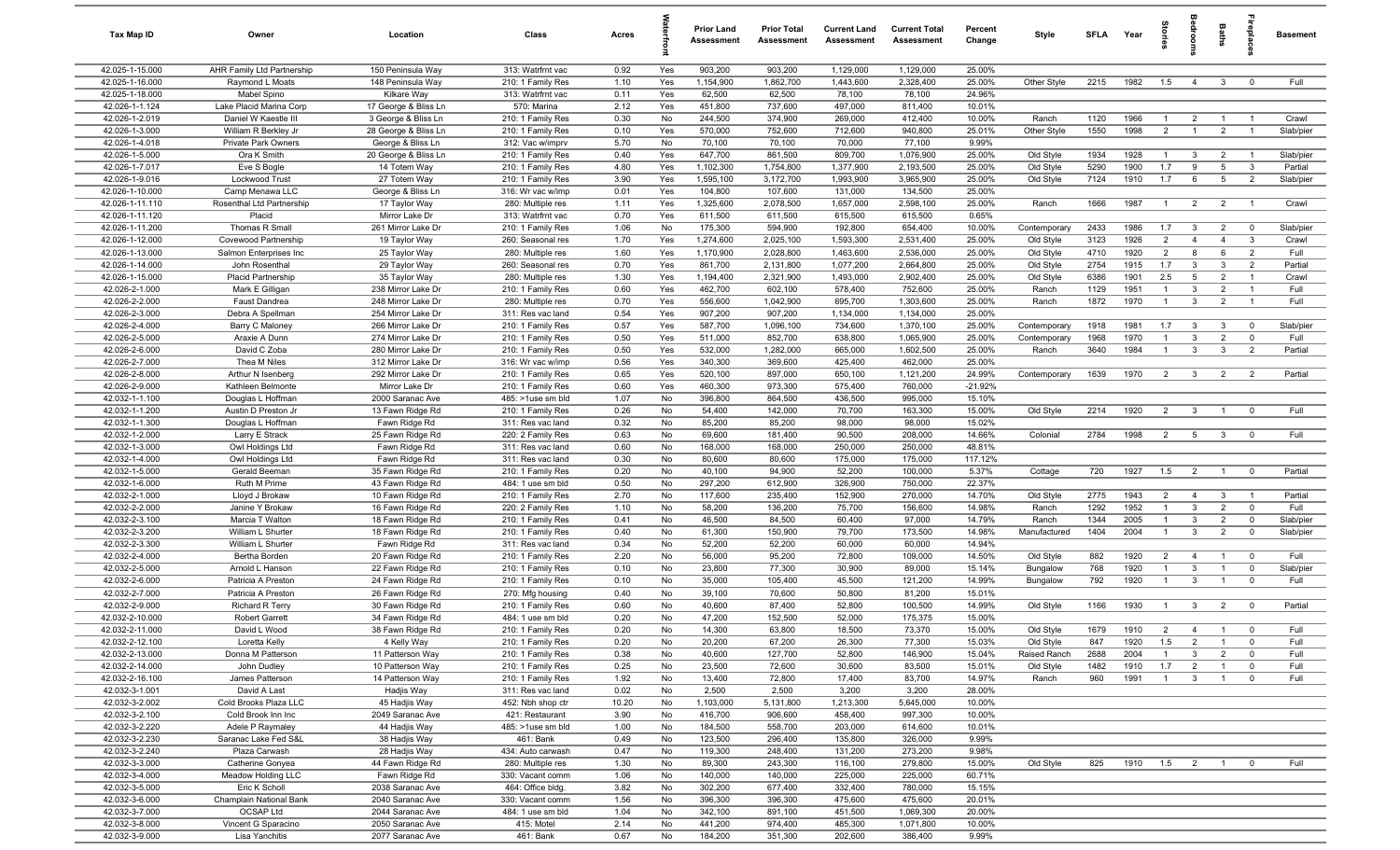| Tax Map ID                         | Owner                                             | Location                                 | Class                                  | Acres        |            | <b>Prior Land</b><br>Assessment | <b>Prior Total</b><br>Assessment | <b>Current Land</b><br>Assessment | <b>Current Total</b><br>Assessment | Percent<br>Change | Style                  | SFLA Year    |              | tories         | droom                            | Baths                            | ireplace                         | <b>Basement</b>  |
|------------------------------------|---------------------------------------------------|------------------------------------------|----------------------------------------|--------------|------------|---------------------------------|----------------------------------|-----------------------------------|------------------------------------|-------------------|------------------------|--------------|--------------|----------------|----------------------------------|----------------------------------|----------------------------------|------------------|
| 42.032-3-10.100                    | Brewster Mill Park Realty Inc                     | 2099 Saranac Ave                         | 421: Restaurant                        | 2.19         | No         | 469,800                         | 1,192,200                        | 516,800                           | 1,311,400                          | 10.00%            |                        |              |              |                |                                  |                                  |                                  |                  |
| 42.032-3-10.200                    | <b>Butler Real Estate Co</b>                      | Saranac Ave                              | 330: Vacant comm                       | 0.30         | No         | 23,100                          | 23,100                           | 25,400                            | 25,400                             | 9.96%             |                        |              |              |                |                                  |                                  |                                  |                  |
| 42.032-3-11.100                    | Fawn Ridge LLC                                    | Saranac Ave                              | 330: Vacant comm                       | 1.33         | No         | 50,200                          | 50,200                           | 55,200                            | 55,200                             | 9.96%             |                        |              |              |                |                                  |                                  |                                  |                  |
| 42.032-3-11.220                    | Wyoming Realty Inc                                | 2090 Saranac Ave                         | 486: Mini-mart                         | 1.33         | No         | 463,100                         | 1,102,400                        | 509,400                           | 1,212,600                          | 10.00%            |                        |              |              |                |                                  |                                  |                                  |                  |
| 42.032-3-12.000/1                  | LP Assoc Music Drama Art                          | Saranac Ave                              | 485: >1use sm bld                      | 0.01         | No         | 8,400                           | 67,200                           | 9,200                             | 73,900                             | 9.97%             |                        |              |              |                |                                  |                                  |                                  |                  |
| 42.032-3-13.014                    | <b>Frederick A Mills</b>                          | 2126 Saranac Ave                         | 485: >1use sm bld                      | 0.26         | No         | 137,400                         | 181,600                          | 151,200                           | 199,800                            | 10.02%            |                        |              |              |                |                                  |                                  |                                  |                  |
| 42.032-3-14.000                    | Fawn Ridge LLC                                    | Fawn Ridge Rd                            | 311: Res vac land                      | 0.49         | No         | 1,300                           | 1,300                            | 1,700<br>35,000                   | 1,700<br>35,000                    | 30.77%            |                        |              |              |                |                                  |                                  |                                  |                  |
| 42.032-3-16.000<br>42.032-3-17.000 | Steven G Reid                                     | Saranac Ave<br>Saranac Ave               | 311: Res vac land                      | 0.87<br>0.20 | No<br>No   | 26,900<br>5,500                 | 26,900<br>5,500                  | 7,200                             | 7,200                              | 30.11%<br>30.91%  |                        |              |              |                |                                  |                                  |                                  |                  |
| 42.033-1-1.000                     | Lynn D Montgomery<br><b>Butler Real Estate Co</b> | Saranac Ave                              | 311: Res vac land<br>557: Outdr sport  | 5.47         | No         | 95,200                          | 150,500                          | 104,800                           | 165,600                            | 10.03%            |                        |              |              |                |                                  |                                  |                                  |                  |
| 42.033-1-2.000                     | Brewster Mill Park Realty Inc                     | 2125 Saranac Ave                         | 415: Motel                             | 6.23         | No         | 2,979,700                       | 5,080,300                        | 3,277,600                         | 5,588,300                          | 10.00%            |                        |              |              |                |                                  |                                  |                                  |                  |
| 42.033-1-3.004                     | Horst Weber                                       | 2135 Saranac Ave                         | 415: Motel                             | 0.81         | No         | 341,000                         | 846,700                          | 375,100                           | 931,400                            | 10.00%            |                        |              |              |                |                                  |                                  |                                  |                  |
| 42.034-1-1.000                     | Lake Placid Marina Corp                           | Mirror Lake Dr                           | 438: Parking lot                       | 0.56         | No         | 52,900                          | 87,600                           | 58,200                            | 96,400                             | 10.05%            |                        |              |              |                |                                  |                                  |                                  |                  |
| 42.034-1-3.000                     | Richard D Randall                                 | Mirror Lake Dr                           | 311: Res vac land                      | 0.40         | Yes        | 393,800                         | 393,800                          | 492,200                           | 492,200                            | 24.99%            |                        |              |              |                |                                  |                                  |                                  |                  |
| 42.034-1-4.009                     | Konrad C Testwuide                                | 226 Mirror Lake Dr                       | 210: 1 Family Res                      | 0.70         | Yes        | 430,700                         | 1,358,800                        | 538,400                           | 1,698,500                          | 25.00%            | Ranch                  | 1456         | 1963         | $\overline{1}$ | $\mathbf{3}$                     | $\mathbf{3}$                     | $\overline{1}$                   | Full             |
| 42.034-1-5.000                     | Richard D Randall                                 | Mirror Lake Dr                           | 313: Watrfrnt vac                      | 0.10         | Yes        | 192,000                         | 192,000                          | 240,000                           | 240,000                            | 25.00%            |                        |              |              |                |                                  |                                  |                                  |                  |
| 42.034-1-6.000                     | <b>Wilson Trust</b>                               | 192 Mirror Lake Dr                       | 210: 1 Family Res                      | 1.30         | Yes        | 387,200                         | 508,500                          | 484,000                           | 635,600                            | 25.00%            | Old Style              | 2194         | 1920         | 2.5            | 6                                | 3                                | - 1                              | Full             |
| 42.034-1-7.000                     | Wilson Ltd Partnership                            | 204 Mirror Lake Dr                       | 280: Multiple res                      | 1.00         | Yes        | 668,400                         | 1,372,400                        | 835,500                           | 1,715,500                          | 25.00%            | Old Style              | 1143         | 1920         | 1.5            | $\mathbf{3}$                     |                                  | $\overline{1}$                   | Full             |
| 42.034-1-8.000                     | William H Lefkowitz                               | 216 Mirror Lake Dr                       | 210: 1 Family Res                      | 1.49         | Yes        | 607,200                         | 1,199,000                        | 759,000                           | 3,100,000                          | 158.55%           | Contemporary           | 1848         | 1968         | $\mathbf{1}$   | $\mathbf{3}$                     |                                  | - 1                              | Full             |
| 42.034-2-1.000                     | William M Lynch                                   | 338 Mirror Lake Dr                       | 210: 1 Family Res                      | 0.80         | Yes        | 541,900                         | 1,100,200                        | 677,300                           | 1,375,200                          | 25.00%            | Other Style            | 3162         | 1973         | $\overline{2}$ | $\mathbf{3}$                     | $\overline{2}$                   | $\overline{1}$                   | Crawl            |
| 42.034-2-2.000<br>42.034-2-3.000   | Michele A Woodruff                                | 352 Mirror Lake Dr                       | 210: 1 Family Res                      | 0.60         | Yes        | 552,800                         | 895,200                          | 691,000                           | 1,119,000                          | 25.00%            | Other Style            | 1820         | 1980         | 1.5            | $\mathbf{3}$                     | 3                                | $\mathbf 0$                      | Crawl            |
| 42.034-2-4.000                     | Robert J Ciraldo<br>Small-Co Holdings LLC         | 358 Mirror Lake Dr<br>370 Mirror Lake Dr | 210: 1 Family Res<br>210: 1 Family Res | 0.50<br>0.65 | Yes<br>Yes | 658,600<br>544,800              | 1,800,000<br>1,065,800           | 823,200<br>681,000                | 2,250,000<br>1,332,200             | 25.00%<br>25.00%  | Old Style<br>Old Style | 3132<br>3657 | 1948<br>1940 | 1.7<br>1.5     | $\mathbf{3}$<br>$\overline{4}$   | $\mathbf{3}$<br>$\overline{2}$   | $\overline{2}$<br>$\overline{1}$ | Partial<br>Crawl |
| 42.034-2-5.000                     | Edwina Thaell                                     | 378 Mirror Lake Dr                       | 260: Seasonal res                      | 0.70         | Yes        | 421,300                         | 761,600                          | 526,600                           | 952,000                            | 25.00%            | Cape Cod               | 1101         | 1960         | 1.5            | $\overline{2}$                   | $\overline{1}$                   | $\overline{1}$                   | Crawl            |
| 42.034-2-7.100                     | Carl R DeSantis                                   | 400 Mirror Lake Dr                       | 210: 1 Family Res                      | 0.72         | Yes        | 468,900                         | 1,398,700                        | 586,200                           | 1,748,400                          | 25.00%            | Other Style            | 2083         | 1978         | $\overline{2}$ | $\mathbf{3}$                     | $\overline{2}$                   | $\overline{1}$                   | Crawl            |
| 42.034-2-7.200                     | Joan H Evans                                      | 412 Mirror Lake Dr                       | 210: 1 Family Res                      | 0.75         | Yes        | 451,100                         | 1,256,900                        | 563,900                           | 1,571,100                          | 25.00%            | Contemporary           | 2316         | 1985         | $\mathbf{1}$   | $\mathbf{3}$                     | $\overline{2}$                   | $\overline{1}$                   | Slab/pier        |
| 42.034-2-8.000                     | Nicholas J Marsella                               | 424 Mirror Lake Dr                       | 210: 1 Family Res                      | 0.50         | Yes        | 408,100                         | 1,064,000                        | 510,100                           | 1,330,000                          | 25.00%            | Contemporary           | 2527         | 1990         | $\overline{2}$ | $5\overline{5}$                  | $\overline{2}$                   | $\overline{1}$                   | Full             |
| 42.034-2-9.000                     | Ronald A Hook                                     | 432 Mirror Lake Dr                       | 210: 1 Family Res                      | 0.60         | Yes        | 426,800                         | 1,145,600                        | 533,500                           | 1,432,000                          | 25.00%            | Contemporary           | 1820         | 1984         | $\overline{2}$ | $\overline{2}$                   | $\overline{1}$                   | - 1                              | Full             |
| 42.034-2-10.000                    | Richard H Schoenlank                              | 450 Mirror Lake Dr                       | 210: 1 Family Res                      | 0.60         | Yes        | 426,700                         | 1,152,500                        | 533,400                           | 1,440,600                          | 25.00%            | Ranch                  | 1342         | 1977         | $\overline{1}$ | $\mathbf{3}$                     | $\overline{1}$                   | $\overline{1}$                   | Crawl            |
| 42.034-2-11.000                    | Beech Hill Assoc Inc                              | 460 Mirror Lake Dr                       | 313: Watrfrnt vac                      | 0.70         | Yes        | 201,600                         | 201,600                          | 252,000                           | 252,000                            | 25.00%            |                        |              |              |                |                                  |                                  |                                  |                  |
| 42.034-2-12.000                    | Watermoon Ltd                                     | 468 Mirror Lake Dr                       | 210: 1 Family Res                      | 0.50         | Yes        | 707,500                         | 2,131,500                        | 884,400                           | 2,665,000                          | 25.03%            | Other Style            | 2661         | 1973         | 1.5            | $\overline{4}$                   | $\overline{2}$                   | $\overline{1}$                   | Full             |
| 42.034-2-13.000                    | John J McKenna                                    | 484 Mirror Lake Dr                       | 210: 1 Family Res                      | 2.20         | Yes        | 974,400                         | 1,209,600                        | 1,218,000                         | 1,512,000                          | 25.00%            | Mansion                | 3858         | 1974         | $\mathbf{1}$   | $\overline{4}$                   | $\overline{4}$                   | $\overline{2}$                   | Partial          |
| 42.034-2-14.000                    | Lake Home LLC                                     | 490 Mirror Lake Dr                       | 210: 1 Family Res                      | 0.60         | Yes        | 577,500                         | 1,092,400                        | 721,900                           | 1,365,500                          | 25.00%            | Contemporary           | 2251         | 1980         | 1.5            | $\mathbf{3}$                     | $\overline{2}$                   | $\overline{1}$                   | Full             |
| 42.034-2-15.000                    | Lake Home LLC                                     | 492 Mirror Lake Dr                       | 210: 1 Family Res                      | 0.50         | Yes        | 570,100                         | 1,032,100                        | 712,600                           | 1,290,100                          | 25.00%            | Contemporary           | 2251         | 1980         | 1.5            | $\mathbf{3}$                     | $\overline{2}$                   | $\overline{1}$                   | Full             |
| 42.034-2-16.000                    | Mary S Winfree                                    | Mirror Lake Dr                           | 210: 1 Family Res                      | 0.20         | Yes        | 204,500                         | 422,200                          | 255,700                           | 527,800                            | 25.01%            | Old Style              | 2798         | 1909         | 2.5            | 6                                | $\mathbf{3}$                     | $\overline{1}$                   | Partial          |
| 42.034-2-17.000<br>42.034-3-1.000  | Nancy S Master                                    | Mirror Lake Dr<br>Mirror Lake Dr         | 313: Watrfrnt vac                      | 0.10         | Yes<br>No  | 33,600<br>17,500                | 33,600<br>17,500                 | 42,000<br>19,200                  | 42,000<br>19,200                   | 25.00%<br>9.71%   |                        |              |              |                |                                  |                                  |                                  |                  |
| 42.034-3-2.000                     | Gregory A Root<br>William Hoffman Jr              | 485 Mirror Lake Dr                       | 311: Res vac land<br>210: 1 Family Res | 0.10<br>0.40 | No         | 136,200                         | 348,300                          | 149,800                           | 383,100                            | 9.99%             | Contemporary           | 1300         | 1984         | 1.5            | $\mathbf{3}$                     | $\overline{1}$                   | $\overline{1}$                   | Full             |
| 42.034-3-3.000                     | Charles P Hubbard                                 | 171 Beech Hill Cir                       | 210: 1 Family Res                      | 0.40         | No         | 152,200                         | 533,300                          | 167,400                           | 586,600                            | 9.99%             | Raised Ranch           | 2564         | 1985         | $\overline{1}$ | $\mathbf{3}$                     | $\overline{2}$                   | $\overline{1}$                   | Full             |
| 42.034-3-4.000                     | Edward R Jacksland                                | 21 Beech Hill Cir                        | 210: 1 Family Res                      | 0.50         | No         | 131,500                         | 294,300                          | 144,600                           | 323,700                            | 9.99%             | Ranch                  | 1092         | 1984         | $\mathbf{1}$   | $\overline{2}$                   | $\overline{1}$                   | $\overline{1}$                   | Full             |
| 42.034-3-5.000                     | Almar Properties LLC                              | 25 Beech Hill Cir                        | 210: 1 Family Res                      | 0.56         | No         | 130,600                         | 285,000                          | 143,700                           | 313,500                            | 10.00%            | Ranch                  | 1092         | 1984         | $\overline{1}$ | $\overline{2}$                   | $\overline{1}$                   | - 1                              | Full             |
| 42.034-3-6.000                     | Timothy J Kelley                                  | 37 Beech Hill Cir                        | 210: 1 Family Res                      | 0.70         | No         | 136,200                         | 349,400                          | 149,800                           | 384,300                            | 9.99%             | Contemporary           | 1920         | 1985         | $\mathbf{1}$   | $\mathbf{3}$                     | $\overline{2}$                   | $\overline{1}$                   | Full             |
| 42.034-3-7.000                     | Albert L Wheeler                                  | 43 Beech Hill Cir                        | 210: 1 Family Res                      | 0.70         | No         | 137,600                         | 365,900                          | 151,400                           | 402,500                            | 10.00%            | Split Level            | 2937         | 1978         | $\overline{1}$ | $\mathbf{3}$                     | $\overline{2}$                   |                                  | Full             |
| 42.034-3-8.000                     | Dorothy Perkins                                   | Beech Hill Cir                           | 311: Res vac land                      | 0.10         | No         | 44,500                          | 44,500                           | 49,000                            | 49,000                             | 10.11%            |                        |              |              |                |                                  |                                  |                                  |                  |
| 42.034-3-9.000                     | Dorothy Perkins                                   | 66 Beech Hill Cir                        | 210: 1 Family Res                      | 0.40         | No         | 69,500                          | 294,300                          | 76,400                            | 323,700                            | 9.99%             | Contemporary           | 1328         | 1985         |                | $\overline{2}$                   | $\overline{2}$                   |                                  | Full             |
| 42.034-3-10.000                    | Edward Amorosi                                    | 50 Beech Hill Cir                        | 210: 1 Family Res                      | 0.40         | No         | 120,700                         | 374,500                          | 132,800                           | 412,000                            | 10.01%            | Contemporary           | 1536         | 1986         | $\overline{2}$ | $\mathbf{3}$                     | $\overline{1}$                   | $\mathbf 0$                      | Full             |
| 42.034-3-11.000                    | Stephen Mergenthaler                              | 34 Beech Hill Cir                        | 210: 1 Family Res                      | 0.40         | No         | 93,500                          | 263,600                          | 102,900                           | 290,000                            | 10.02%            | Ranch                  | 1160         | 1971         | $\overline{1}$ | $\overline{2}$                   | $\mathbf{3}$                     |                                  | Full             |
| 42.034-3-12.000                    | John J McKenna                                    | 30 Beech Hill Cir                        | 210: 1 Family Res                      | 0.40         | No         | 78,000                          | 220,800                          | 85,800                            | 242,900                            | 10.01%            | Ranch                  | 1092         | 1969         | $\overline{1}$ | 2                                | $\overline{2}$                   | $\overline{2}$                   | Full             |
| 42.034-3-13.000                    | Denis Chagnon                                     | Beech Hill Cir                           | 311: Res vac land                      | 0.06         | No         | 19,900                          | 19,900                           | 21,900                            | 21,900                             | 10.05%            |                        |              |              |                |                                  |                                  |                                  |                  |
| 42.034-3-14.000<br>42.034-3-15.000 | W Rogers Benson Jr<br><b>Edmond F Cassot</b>      | Beech Hill Cir                           | 311: Res vac land<br>210: 1 Family Res | 0.12         | No         | 18,400<br>61,500                | 18,400                           | 20,200                            | 20,200<br>253,900                  | 9.78%             |                        |              |              | $\overline{1}$ |                                  |                                  | $\overline{1}$                   |                  |
| 42.034-3-16.000                    | Kathleen Hanley-Burns                             | 110 Beech Hill Cir<br>100 Beech Hill Cir | 210: 1 Family Res                      | 0.40<br>0.50 | No<br>No   | 68,800                          | 230,800<br>275,000               | 67,700<br>75,700                  | 302,500                            | 10.01%<br>10.00%  | Ranch<br>Ranch         | 1080<br>1300 | 1975<br>1975 | $\overline{1}$ | $\overline{2}$<br>$\overline{4}$ | $\overline{1}$<br>$\overline{2}$ | $\overline{1}$                   | Full<br>Full     |
| 42.034-3-17.000                    | Christopher A Grant                               | 97 Beech Hill Cir                        | 210: 1 Family Res                      | 0.47         | No         | 99,000                          | 461,700                          | 108,900                           | 507,900                            | 10.01%            | Colonial               | 2237         | 1985         | $\overline{2}$ | 3 <sup>3</sup>                   | $\overline{2}$                   | $\overline{1}$                   | Full             |
| 42.034-3-18.000                    | Anthony M Kadzius                                 | Beech Hill Cir                           | 311: Res vac land                      | 0.20         | No         | 29,600                          | 29,600                           | 32,600                            | 32,600                             | 10.14%            |                        |              |              |                |                                  |                                  |                                  |                  |
| 42.035-1-1.000                     | John D Hornaday Jr                                | 337 Mirror Lake Dr                       | 210: 1 Family Res                      | 0.50         | No         | 44,900                          | 44,900                           | 200,000                           | 450,000                            | 902.23%           |                        |              |              |                |                                  |                                  |                                  |                  |
| 42.035-1-2.000                     | Allan F Turkheimer                                | 347 Mirror Lake Dr                       | 210: 1 Family Res                      | 0.80         | No         | 159,100                         | 477,300                          | 175,000                           | 525,000                            | 9.99%             | Contemporary           | 2828         | 1970         | $\overline{2}$ | $\overline{4}$                   | $\overline{2}$                   | $\overline{2}$                   | Crawl            |
| 42.035-1-3.000                     | Patrick J Barrett                                 | 357 Mirror Lake Dr                       | 210: 1 Family Res                      | 0.50         | No         | 236,200                         | 950,000                          | 259,800                           | 1,045,000                          | 10.00%            | Contemporary           | 1918         | 2000         | $\overline{2}$ | $\mathbf{3}$                     | $\overline{2}$                   | $\overline{1}$                   | Crawl            |
| 42.035-1-4.000                     | Michael McGaughey                                 | 365 Mirror Lake Dr                       | 210: 1 Family Res                      | 0.50         | No         | 185,800                         | 446,900                          | 204,400                           | 491,600                            | 10.00%            | Colonial               | 2172         | 1960         | $\overline{2}$ | $\mathbf{3}$                     | $\overline{2}$                   | $\mathbf 0$                      | Full             |
| 42.035-1-5.000                     | Gregory M Dennin                                  | 371 Mirror Lake Dr                       | 210: 1 Family Res                      | 0.69         | No         | 211,000                         | 512,100                          | 274,300                           | 665,700                            | 29.99%            | Old Style              | 4004         | 1935         | $\overline{2}$ | $\mathbf{3}$                     | $\overline{2}$                   | $\overline{1}$                   | Full             |
| 42.035-1-6.000                     | Kevin Fountain                                    | 381 Mirror Lake Dr                       | 210: 1 Family Res                      | 0.80         | No         | 157,500                         | 459,500                          | 173,300                           | 505,500                            | 10.01%            | Log Cabin              | 1625         | 1970         | $\overline{1}$ | 2                                | $\overline{1}$                   | $\overline{1}$                   | Partial          |
| 42.035-1-7.000                     | Kevin Fountain                                    | Mirror Lake Dr                           | 311: Res vac land                      | 0.47         | No         | 38,600                          | 38,600                           | 42,500                            | 42,500                             | 10.10%            |                        |              |              |                |                                  |                                  |                                  |                  |
| 42.035-2-4.000                     | Ann OLeary                                        | Northwood Rd                             | 311: Res vac land                      | 0.80         | No         | 100,000                         | 100,000                          | 110,000                           | 110,000                            | 10.00%            |                        |              |              |                |                                  |                                  |                                  |                  |
| 42.035-2-5.000                     | James B Brucia                                    | 115 Northwood Rd                         | 210: 1 Family Res                      | 0.67         | No         | 132,200                         | 505,800                          | 145,400                           | 556,400                            | 10.00%            | Contemporary           | 3106         | 2001         | $\overline{2}$ | $5\overline{)}$                  | $\overline{4}$                   | 2                                | Full             |
| 42.035-2-6.000                     | Michael McGlynn                                   | 121 Northwood Rd                         | 210: 1 Family Res                      | 0.40         | No         | 116,500                         | 324,600                          | 128,200                           | 357,100                            | 10.01%            | Contemporary           | 1440         | 1980         | 1.5            | $\overline{\mathbf{3}}$          | $\overline{\mathbf{3}}$          | $\overline{1}$                   | Full             |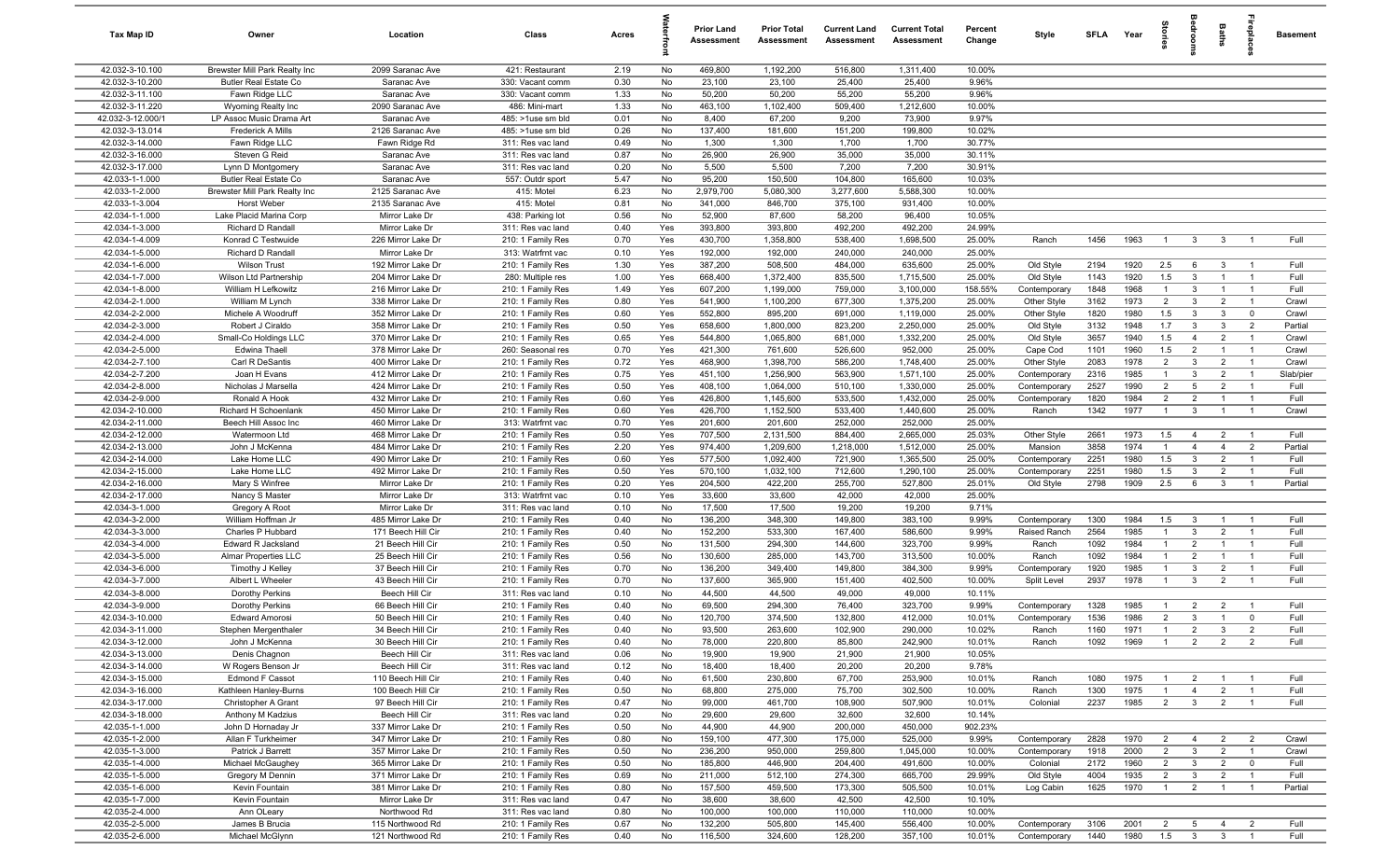| Tax Map ID                         | Owner                                                 | Location                                         | Class                                  | Acres        |          | <b>Prior Land</b><br>Assessment | <b>Prior Total</b><br>Assessment | <b>Current Land</b><br>Assessment | <b>Current Total</b><br>Assessment | Percent<br>Change | Style                    | <b>SFLA</b>  | Year         | ğ                                |                                | Baths                          | Бер<br>Б                    | <b>Basement</b> |
|------------------------------------|-------------------------------------------------------|--------------------------------------------------|----------------------------------------|--------------|----------|---------------------------------|----------------------------------|-----------------------------------|------------------------------------|-------------------|--------------------------|--------------|--------------|----------------------------------|--------------------------------|--------------------------------|-----------------------------|-----------------|
| 42.035-2-7.000                     | John F Peters                                         | 127 Northwood Rd                                 | 210: 1 Family Res                      | 0.40         | No       | 98,200                          | 183,000                          | 108,000                           | 201,300                            | 10.00%            | Raised Ranch             | 1480         | 1978         | $\overline{1}$                   | $\mathbf{3}$                   | $\overline{1}$                 | $\mathbf 0$                 | Full            |
| 42.035-2-8.000                     | Kevin Fountain                                        | Mirror Lake Dr                                   | 311: Res vac land                      | 0.19         | No       | 1,100                           | 1,100                            | 1,200                             | 1,200                              | 9.09%             |                          |              |              |                                  |                                |                                |                             |                 |
| 42.041-1-1.000                     | Robert J Maswick                                      | Grand View Ave                                   | 311: Res vac land                      | 0.10         | No       | 1,100                           | 1,100                            | 1,400                             | 1,400                              | 27.27%            |                          |              |              |                                  |                                |                                |                             |                 |
| 42.041-1-2.000                     | Mark L Timon                                          | Grand View Ave                                   | 311: Res vac land                      | 0.10         | No       | 1,000                           | 1,000                            | 1,300                             | 1,300                              | 30.00%            |                          |              |              |                                  |                                |                                |                             |                 |
| 42.041-1-3.000<br>42.041-1-4.000   | Robert M Borden<br>Lillian T Ortloff                  | Grand View Ave<br>Grand View Ave                 | 311: Res vac land<br>311: Res vac land | 0.10<br>0.10 | No<br>No | 1,000<br>600                    | 1,000<br>600                     | 1,300<br>800                      | 1,300<br>800                       | 30.00%<br>33.33%  |                          |              |              |                                  |                                |                                |                             |                 |
| 42.041-1-5.000                     | Peter C Bovard                                        | Grand View Ave                                   | 311: Res vac land                      | 0.10         | No       | 11,400                          | 11,400                           | 12,500                            | 12,500                             | 9.65%             |                          |              |              |                                  |                                |                                |                             |                 |
| 42.041-1-6.000                     | Lillian T Ortloff                                     | Grand View Ave                                   | 311: Res vac land                      | 0.30         | No       | 51,500                          | 51,500                           | 56,700                            | 56,700                             | 10.10%            |                          |              |              |                                  |                                |                                |                             |                 |
| 42.041-1-7.100                     | Deborah P Curcio                                      | 93 Grand View Ave                                | 210: 1 Family Res                      | 0.26         | No       | 82,000                          | 266,100                          | 90,200                            | 292,700                            | 10.00%            | Contemporary             | 1872         | 2001         | $\overline{2}$                   | $\overline{2}$                 | $\overline{2}$                 | $\overline{0}$              | Full            |
| 42.041-1-7.200                     | Dylan J Ratigan                                       | Grand View Ave                                   | 311: Res vac land                      | 0.03         | No       | 9,700                           | 9,700                            | 10,700                            | 10,700                             | 10.31%            |                          |              |              |                                  |                                |                                |                             |                 |
| 42.041-1-8.000                     | Melissa E Vincent                                     | 107 Grand View Ave                               | 210: 1 Family Res                      | 0.30         | No       | 90,500                          | 365,100                          | 99,500                            | 401,600                            | 10.00%            | Raised Ranch             | 2492         | 1970         | $\overline{1}$                   | $\mathbf{3}$                   | 2                              | $\overline{2}$              | Full            |
| 42.041-1-9.000                     | <b>Richard Lysek</b>                                  | <b>Grand View Ave</b>                            | 311: Res vac land                      | 0.30         | No       | 34,000                          | 34,000                           | 37,400                            | 37,400                             | 10.00%            |                          |              |              |                                  |                                |                                |                             |                 |
| 42.041-1-10.000                    | Edwin Zampieri                                        | 18 Kate Smith Ave                                | 210: 1 Family Res                      | 0.20         | No       | 46,800                          | 159,600                          | 51,500                            | 175,600                            | 10.03%            | Ranch                    | 1032         | 1958         | $\mathbf{1}$                     | $\overline{2}$                 | $\overline{1}$                 | - 1                         | Full            |
| 42.041-1-11.000                    | Cornelia Bonsignore                                   | 12 Kate Smith Ave                                | 210: 1 Family Res                      | 0.07         | No       | 44,700                          | 176,000                          | 49,200                            | 193,600                            | 10.00%            | Ranch                    | 1470         | 1970         | -1                               | $\mathbf{3}$                   | $\mathbf{3}$                   | $\overline{1}$              | Full            |
| 42.041-1-12.100                    | Thomas X Mason                                        | 129 Grand View Ave                               | 210: 1 Family Res                      | 0.20         | No       | 54,000                          | 216,000                          | 59,400                            | 237,600                            | 10.00%            | Contemporary             | 1196         | 1980         | $\overline{2}$                   | $\overline{4}$                 | $\overline{2}$                 | $\mathbf 0$                 | Crawl           |
| 42.041-1-12.200                    | Mark W Morton                                         | 139 Grand View Ave                               | 210: 1 Family Res                      | 0.10         | No       | 42,800                          | 242,000                          | 47,100                            | 266,200                            | 10.00%            | Raised Ranch             | 2384         | 1970         | $\overline{1}$                   | $\mathbf{3}$                   | $\overline{2}$                 |                             | Full            |
| 42.041-1-13.000<br>42.041-1-14.000 | James M Brook<br>Lake Placid Vacation Corp            | Grand View Ave<br>Grand View Ave                 | 311: Res vac land                      | 0.10         | No       | 6,000<br>36,800                 | 6,000                            | 6,600<br>40,500                   | 6,600                              | 10.00%            |                          |              |              |                                  |                                |                                |                             |                 |
| 42.041-1-15.000                    | Lake Placid Vacation Corp                             | Grand View Ave                                   | 330: Vacant comm<br>330: Vacant comm   | 0.30<br>0.40 | No<br>No | 40,300                          | 36,800<br>40,300                 | 44,300                            | 40,500<br>44,300                   | 10.05%<br>9.93%   |                          |              |              |                                  |                                |                                |                             |                 |
| 42.041-1-16.000                    | Carl Tropper                                          | 136 Grand View Ave                               | 210: 1 Family Res                      | 0.40         | No       | 83,800                          | 289,700                          | 92,200                            | 318,700                            | 10.01%            | Ranch                    | 1596         | 1962         | $\overline{1}$                   | $\overline{4}$                 | $\mathbf{3}$                   | $\overline{1}$              | Full            |
| 42.041-1-17.000                    | Erich Haller                                          | 126 Grand View Ave                               | 210: 1 Family Res                      | 0.40         | No       | 54,100                          | 216,200                          | 59,500                            | 237,800                            | 9.99%             | Ranch                    | 1053         | 1970         | $\overline{1}$                   | $\mathbf{3}$                   | $\overline{2}$                 | $\overline{1}$              | Full            |
| 42.041-1-18.000                    | Donald Edgley                                         | 32 Kate Smith Ave                                | 210: 1 Family Res                      | 0.30         | No       | 42,900                          | 155,300                          | 47,200                            | 170,800                            | 9.98%             | Ranch                    | 1323         | 1951         | $\overline{1}$                   | $\overline{2}$                 | $\overline{1}$                 | $\mathbf 0$                 | Full            |
| 42.041-1-19.100                    | Bernard W Adler                                       | 106 Grand View Ave                               | 210: 1 Family Res                      | 0.40         | No       | 65,800                          | 215,400                          | 72,300                            | 236,900                            | 9.98%             | Ranch                    | 960          | 1968         | $\overline{1}$                   | $\overline{2}$                 | $\overline{1}$                 | $\overline{1}$              | Full            |
| 42.041-1-19.200                    | Mark S Adler                                          | 90 Grand View Ave                                | 210: 1 Family Res                      | 0.35         | No       | 63,200                          | 279,900                          | 69,500                            | 307,900                            | 10.00%            | Cape Cod                 | 1596         | 1989         | 1.5                              | $\mathbf{3}$                   | $\overline{2}$                 | $\mathbf 0$                 | Full            |
| 42.041-1-19.300                    | <b>Bernard W Adler</b>                                | Grand View Ave                                   | 311: Res vac land                      | 0.24         | No       | 38,600                          | 38,600                           | 42,500                            | 42,500                             | 10.10%            |                          |              |              |                                  |                                |                                |                             |                 |
| 42.041-1-21.000                    | <b>Charles Archinal</b>                               | 6 Knoll Way                                      | 210: 1 Family Res                      | 0.13         | No       | 60,500                          | 289,300                          | 66,500                            | 318,200                            | 9.99%             | Town House               | 1560         | 1988         | $\overline{2}$                   | $\overline{2}$                 | $\overline{2}$                 | $\overline{1}$              | Crawl           |
| 42.041-1-22.000                    | Theresa P Harding                                     | 6 Knoll Way                                      | 210: 1 Family Res                      | 0.05         | No       | 59,200                          | 274,100                          | 65,100                            | 301,500                            | 10.00%            | Town House               | 1344         | 1988         | $\overline{2}$                   | 2                              | $\overline{2}$                 | $\overline{1}$              | Crawl           |
| 42.041-1-23.000                    | James W Page                                          | 6 Knoll Way                                      | 210: 1 Family Res                      | 0.05         | No       | 56,700                          | 245,300                          | 62,300                            | 269,800                            | 9.99%             | Town House               | 1344         | 1988         | $\overline{2}$                   | $\overline{2}$                 | $\overline{2}$                 |                             | Crawl           |
| 42.041-1-24.000                    | <b>Bove Family Trust</b>                              | 6 Knoll Way                                      | 210: 1 Family Res                      | 0.05         | No       | 54,400                          | 219,000                          | 59,800                            | 240,900                            | 10.00%            | Town House               | 1344         | 1988         | $\overline{2}$                   | $\overline{2}$                 | $\overline{2}$                 | $\overline{1}$              | Crawl           |
| 42.041-1-25.000                    | Markley Family Holding LLC                            | 6 Knoll Way                                      | 210: 1 Family Res                      | 0.13         | No       | 60,500                          | 289,300                          | 66,500                            | 318,200                            | 9.99%             | Town House               | 1560         | 1988         | $\overline{2}$                   | $\overline{2}$                 | $\overline{2}$                 |                             | Crawl           |
| 42.041-1-26.000<br>42.041-1-27.000 | Jellig Family Holdings LLC<br>Sears Family Foundation | 24 Knoll Way<br>24 Knoll Way                     | 210: 1 Family Res<br>312: Vac w/imprv  | 0.12<br>0.05 | No<br>No | 66,600<br>52,300                | 360,600<br>196,000               | 73,300<br>57,500                  | 396,700<br>215,600                 | 10.01%<br>10.00%  | Town House<br>Town House | 1766<br>1638 | 1989<br>1989 | $\overline{2}$<br>$\overline{2}$ | $\overline{2}$<br>$\mathbf{3}$ | $\mathbf{3}$<br>$\overline{1}$ | $\mathbf{1}$<br>$\mathbf 0$ | Full<br>Full    |
| 42.041-1-28.000                    | Robert J Smith                                        | 24 Knoll Way                                     | 210: 1 Family Res                      | 0.05         | No       | 63,500                          | 324,600                          | 69,900                            | 357,100                            | 10.01%            | Town House               | 1638         | 1989         | $\overline{2}$                   | $\mathbf{3}$                   | $\overline{1}$                 | $\mathbf 0$                 | Full            |
| 42.041-1-29.000                    | Francis C Accisano                                    | 24 Knoll Way                                     | 210: 1 Family Res                      | 0.05         | No       | 63,500                          | 324,600                          | 69,900                            | 357,100                            | 10.01%            | Town House               | 1638         | 1989         | $\overline{2}$                   | $\mathbf{3}$                   | $\overline{1}$                 | $\mathbf 0$                 | Full            |
| 42.041-1-30.000                    | William A Rapp                                        | 24 Knoll Way                                     | 210: 1 Family Res                      | 0.13         | No       | 66,600                          | 360,600                          | 73,300                            | 396,700                            | 10.01%            | Town House               | 1638         | 1989         | $\overline{2}$                   | $\mathbf{3}$                   | $\overline{1}$                 | $\mathbf 0$                 | Full            |
| 42.041-1-31.000                    | <b>Frederick Gotha</b>                                | 42 Knoll Way                                     | 210: 1 Family Res                      | 0.13         | No       | 66,600                          | 360,600                          | 73,300                            | 396,700                            | 10.01%            | Town House               | 1638         | 1988         | $\overline{2}$                   | $\mathbf{3}$                   | $\overline{2}$                 | $\mathbf 0$                 | Full            |
| 42.041-1-32.000                    | <b>Brian P Barrett</b>                                | 42 Knoll Way                                     | 210: 1 Family Res                      | 0.05         | No       | 63,500                          | 324,600                          | 69,900                            | 357,100                            | 10.01%            | Town House               | 1638         | 1988         | $\overline{2}$                   | $\mathbf{3}$                   | $\overline{2}$                 | $\mathbf 0$                 | Full            |
| 42.041-1-33.000                    | John K Reinker                                        | 42 Knoll Way                                     | 210: 1 Family Res                      | 0.05         | No       | 63,500                          | 324,600                          | 69,900                            | 357,100                            | 10.01%            | Town House               | 1638         | 1988         | $\overline{2}$                   | $\mathbf{3}$                   | $\overline{1}$                 | $\overline{0}$              | Full            |
| 42.041-1-34.000                    | Margarita Sears                                       | 42 Knoll Way                                     | 210: 1 Family Res                      | 0.13         | No       | 66,600                          | 360,600                          | 73,300                            | 396,700                            | 10.01%            | Town House               | 1638         | 1988         | $\overline{2}$                   | $\mathbf{3}$                   | $\overline{1}$                 | $\mathbf 0$                 | Full            |
| 42.041-2-1.100                     | Timothy P Manning                                     | Wesvalley Rd                                     | 210: 1 Family Res                      | 0.33         | No       | 55,400                          | 189,700                          | 72,000                            | 218,150                            | 15.00%            | Ranch                    | 1248         | 2004         | $\mathbf{1}$                     | $\mathbf{3}$                   | $\overline{2}$                 | $\mathbf 0$                 | Full            |
| 42.041-2-1.200                     | Granville C Savidge                                   | 271 Wesvalley Rd                                 | 210: 1 Family Res                      | 0.62         | No       | 92,900                          | 272,200                          | 120,800                           | 353,900                            | 30.01%            | Contemporary             | 2040         | 1987         | $\overline{2}$                   | $\overline{2}$                 | $\overline{2}$                 | $\mathbf 0$                 | Full            |
| 42.041-2-2.000                     | Russell R Manning                                     | 259 Wesvalley Rd                                 | 220: 2 Family Res                      | 0.55         | No       | 81,500                          | 181,400                          | 105,900                           | 208,600                            | 14.99%            | Raised Ranch             | 1832         | 1979         | -1                               | $\mathbf{3}$                   | $\overline{2}$                 | $\mathbf 0$                 | Full            |
| 42.043-1-1.100<br>42.043-1-1.200   | Brian L Winter<br><b>Brian L Winter</b>               | Northwood Rd<br>Norsnol Way                      | 311: Res vac land<br>311: Res vac land | 0.68<br>1.12 | No<br>No | 225,000<br>173,800              | 225,000<br>173,800               | 247,500<br>191,200                | 247,500<br>191,200                 | 10.00%<br>10.01%  | Old Style                | 2790         | 1920         | 1.7                              | $\overline{4}$                 | $\overline{2}$                 |                             | Partial         |
| 42.043-1-2.000                     | Ann S OLeary                                          | 16 Norsnol Way                                   | 210: 1 Family Res                      | 1.00         | No       | 170,100                         | 611,300                          | 187,100                           | 672,400                            | 10.00%            | Contemporary             | 3096         | 1991         | $\overline{2}$                   | $\mathbf{3}$                   | $\overline{2}$                 | $\overline{1}$              | Full            |
| 42.043-1-3.110                     | Linda Friedlander                                     | 19 Norsnol Way                                   | 210: 1 Family Res                      | 1.34         | No       | 56,000                          | 224,000                          | 61,600                            | 246,400                            | 10.00%            | Colonial                 | 2852         | 1930         | $\overline{2}$                   | $5\overline{5}$                | $\mathbf{3}$                   | $\overline{1}$              | Crawl           |
| 42.043-1-3.120                     | Patricia D Friedlander                                | 16 Autumn Way                                    | 210: 1 Family Res                      | 0.93         | No       | 56,000                          | 296,800                          | 61,600                            | 326,500                            | 10.01%            | Contemporary             | 2184         | 2004         | $\overline{2}$                   | $\mathcal{A}$                  | $\overline{2}$                 | $\mathbf 0$                 | Full            |
| 42.043-1-4.100                     | Marian E Prince                                       | 81 Northwood Rd                                  | 210: 1 Family Res                      | 1.46         | No       | 131,900                         | 367,800                          | 145,100                           | 404,600                            | 10.01%            | Old Style                | 2220         | 1920         | $\overline{2}$                   | $\overline{4}$                 | $\overline{2}$                 | $\overline{1}$              | Full            |
| 42.043-1-5.000                     | Janet E Huwiler                                       | 20 Autumn Way                                    | 210: 1 Family Res                      | 1.40         | No       | 122,600                         | 395,400                          | 134,800                           | 434,900                            | 9.99%             | Old Style                | 2468         | 1898         | $\overline{2}$                   | $\overline{4}$                 | $\overline{3}$                 | $\overline{1}$              | Crawl           |
| 42.043-1-6.000                     | Dorothy A Shreve                                      | 23 Autumn Way                                    | 210: 1 Family Res                      | 0.33         | No       | 90,700                          | 367,800                          | 99,800                            | 404,600                            | 10.01%            | Old Style                | 2467         | 1890         | 1.5                              | $\overline{4}$                 | $\overline{2}$                 | $\overline{2}$              | Full            |
| 42.043-1-7.000                     | Dorothy A Shreve                                      | 39 Autumn Way                                    | 210: 1 Family Res                      | 0.39         | No       | 73,200                          | 165,500                          | 80,600                            | 182,100                            | 10.03%            | Log Cabin                | 2020         | 2001         | $\overline{2}$                   | $\mathbf{3}$                   | $\overline{2}$                 | $\overline{1}$              | Full            |
| 42.043-1-8.100                     | Henry C Rottner                                       | 17 Autumn Way                                    | 210: 1 Family Res                      | 2.11         | No       | 116,500                         | 325,600                          | 128,200                           | 358,200                            | 10.01%            | Old Style                | 2041         | 1935         | 1.5                              | $\overline{4}$                 | $\overline{2}$                 | $\mathbf{1}$                | Full            |
| 42.043-1-8.200                     | Christopher G Colyer                                  | 9 Autumn Way                                     | 210: 1 Family Res                      | 0.89         | No       | 111,100                         | 331,500                          | 122,300                           | 364,700                            | 10.02%            | Colonial                 | 1904         | 1975         | $\overline{2}$                   | $\mathbf{3}$                   | $\overline{2}$                 | $\overline{1}$              | Full            |
| 42.043-1-9.000                     | Diana Friedlander                                     | 3 Autumn Way                                     | 210: 1 Family Res                      | 1.10         | No       | 179,600                         | 781,600                          | 197,600                           | 859,800                            | 10.01%            | Colonial                 | 2560         | 1920         | $\overline{2}$                   | $\mathbf{3}$                   | $\overline{2}$                 |                             | Partial         |
| 42.043-1-10.100                    | Lake Placid Vacation Corp                             | Lake Placid Club Way                             | 311: Res vac land                      | 4.31         | No       | 77,300                          | 77,300                           | 85,000                            | 85,000                             | 9.96%             |                          |              |              |                                  |                                |                                |                             |                 |
| 42.043-1-10.210<br>42.043-1-10.220 | Robert L Weber<br>Nicholas F Cancro                   | Lake Placid Club Way<br>265 Lake Placid Club Way | 311: Res vac land                      | 2.15         | No<br>No | 140,000<br>128,600              | 140,000<br>464,400               | 154,000<br>141,400                | 154,000<br>510,800                 | 10.00%<br>9.99%   | Contemporary             | 1666         | 1987         | 1.5                              |                                |                                |                             | Full            |
| 42.043-1-11.000                    | Lake Placid Vacation Corp                             | Lake Placid Club Way                             | 210: 1 Family Res<br>311: Res vac land | 2.11<br>1.84 | No       | 64,400                          | 64,400                           | 70,800                            | 70,800                             | 9.94%             |                          |              |              |                                  | $\mathbf{3}$                   | $\overline{2}$                 |                             |                 |
| 42.043-1-12.000                    | Anita G Varga                                         | 303 Lake Placid Club Way                         | 210: 1 Family Res                      | 1.00         | No       | 136,200                         | 552,300                          | 149,800                           | 607,500                            | 9.99%             | Contemporary             | 2904         | 1970         | $\overline{1}$                   | $5\overline{)}$                | $\overline{2}$                 | $\overline{2}$              | Full            |
| 42.043-1-13.000                    | Anita G Varga                                         | Lake Placid Club Way                             | 311: Res vac land                      | 1.10         | No       | 128,800                         | 128,800                          | 141,700                           | 141,700                            | 10.02%            |                          |              |              |                                  |                                |                                |                             |                 |
| 42.043-1-14.001                    | Dorothy A Shreve                                      | Lake Placid Club Way                             | 311: Res vac land                      | 0.57         | No       | 132,800                         | 132,800                          | 146,100                           | 146,100                            | 10.02%            |                          |              |              |                                  |                                |                                |                             |                 |
| 42.043-1-15.000                    | Peter A Mennin                                        | 105 Cedars Way                                   | 210: 1 Family Res                      | 1.22         | No       | 107,300                         | 354,700                          | 118,100                           | 390,200                            | 10.01%            | Old Style                | 2725         | 1920         | $\overline{2}$                   | $\overline{4}$                 | $\mathbf{3}$                   | $\overline{1}$              | Full            |
| 42.043-1-16.100                    | Joan B Winter                                         | 38 Norsnol Way                                   | 210: 1 Family Res                      | 3.36         | No       | 142,400                         | 486,900                          | 156,600                           | 535,600                            | 10.00%            | Colonial                 | 3107         | 1970         | 2                                | $5\overline{)}$                | $\mathbf{3}$                   | $\overline{1}$              | Crawl           |
| 42.043-1-16.200                    | <b>Bruce L Winter</b>                                 | Norsnol Way                                      | 311: Res vac land                      | 1.04         | No       | 186,800                         | 186,800                          | 205,500                           | 205,500                            | 10.01%            |                          |              |              |                                  |                                |                                |                             |                 |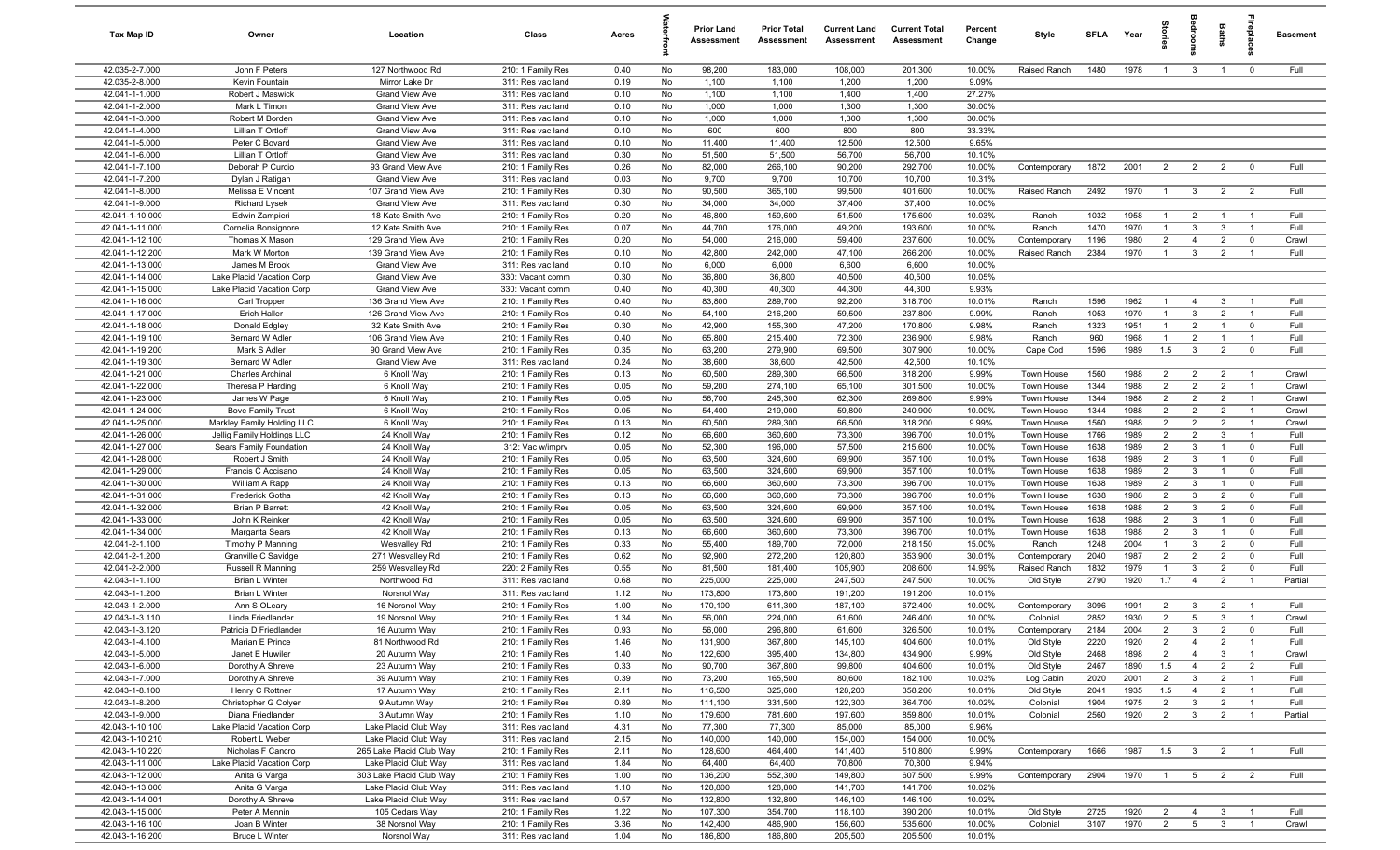| Tax Map ID                         | Owner                                  | Location                                 | Class                                  | Acres        |          | <b>Prior Land</b><br>Assessment | <b>Prior Total</b><br>Assessment | <b>Current Land</b><br><b>Assessment</b> | <b>Current Total</b><br><b>Assessment</b> | Percent<br>Change | Style              | <b>SFLA</b>  | Year         | <b>Stories</b>                 |                              | Baths                            | epla                             | <b>Basement</b> |
|------------------------------------|----------------------------------------|------------------------------------------|----------------------------------------|--------------|----------|---------------------------------|----------------------------------|------------------------------------------|-------------------------------------------|-------------------|--------------------|--------------|--------------|--------------------------------|------------------------------|----------------------------------|----------------------------------|-----------------|
| 42.043-1-16.300                    | <b>Bruce L Winter</b>                  | Norsnol Way                              | 311: Res vac land                      | 0.89         | No       | 219,000                         | 219,000                          | 240,900                                  | 240,900                                   | 10.00%            |                    |              |              |                                |                              |                                  |                                  |                 |
| 42.043-1-17.000                    | Claire L DelNegro                      | Northwood Rd                             | 311: Res vac land                      | 0.13         | No       | 33,600                          | 33,600                           | 37,000                                   | 37,000                                    | 10.12%            | Contemporary       | 2400         | 2000         | 2                              | $\mathbf{3}$                 | $\overline{2}$                   |                                  | Full            |
| 42.043-1-18.000                    | Dorothy Happel                         | Norsnol Way                              | 311: Res vac land                      | 0.07         | No       | 24,400                          | 24,400                           | 26,800                                   | 26,800                                    | 9.84%             |                    |              |              |                                |                              |                                  |                                  |                 |
| 42.043-1-19.100                    | Janet E Huwiler                        | Norsnol Way                              | 311: Res vac land                      | 0.82         | No       | 191,000                         | 191,000                          | 150,000                                  | 150,000                                   | $-21.47%$         |                    |              |              |                                |                              |                                  |                                  |                 |
| 42.043-1-19.200                    | Dorothy A Shreve                       | Autumn Way                               | 311: Res vac land                      | 0.35         | No       | 700                             | 700                              | 800                                      | 800                                       | 14.29%            |                    |              |              |                                |                              |                                  |                                  |                 |
| 42.043-1-20.000<br>42.043-1-21.100 | Marian E Prince<br>Dorothy Shreve      | Autumn Way<br>Autumn Way                 | 311: Res vac land<br>311: Res vac land | 1.49<br>1.03 | No<br>No | 193,200<br>122,400              | 193,200<br>122,400               | 212,500<br>134,600                       | 212,500<br>134,600                        | 9.99%<br>9.97%    |                    |              |              |                                |                              |                                  |                                  |                 |
| 42.043-2-2.003                     | Jeffrey R Edwards                      | 86 Northwood Rd                          | 210: 1 Family Res                      | 0.77         | No       | 102,000                         | 294,300                          | 112,200                                  | 323,700                                   | 9.99%             | Old Style          | 1886         | 1920         | $\overline{2}$                 | $\mathbf{3}$                 | $\overline{2}$                   |                                  | Partial         |
| 42.043-2-3.013                     | Andrew P Bisselle                      | 78 Northwood Rd                          | 210: 1 Family Res                      | 0.98         | No       | 110,800                         | 395,400                          | 121,800                                  | 434,900                                   | 9.99%             | Ranch              | 1664         | 1996         | $\overline{1}$                 | $\mathbf{3}$                 | $\overline{2}$                   | $\overline{1}$                   | Slab/pier       |
| 42.043-2-5.000                     | Norman R Harlow                        | 21 Terrace Way                           | 210: 1 Family Res                      | 0.67         | No       | 136,100                         | 415,300                          | 149,700                                  | 456,800                                   | 9.99%             | Contemporary       | 2304         | 1994         | 1.5                            | 3                            | $\overline{2}$                   | $\overline{0}$                   | Full            |
| 42.043-2-6.000                     | Norman R Harlow                        | <b>Terrace Way</b>                       | 311: Res vac land                      | 0.72         | No       | 64,400                          | 64,400                           | 70,800                                   | 70,800                                    | 9.94%             |                    |              |              |                                |                              |                                  |                                  |                 |
| 42.043-2-7.000                     | Robert E Grant                         | 13 Terrace Way                           | 210: 1 Family Res                      | 1.40         | No       | 141,500                         | 477,500                          | 155,600                                  | 525,200                                   | 9.99%             | Contemporary       | 2525         | 1971         | $\overline{1}$                 | $\mathbf{3}$                 | $\overline{2}$                   | $\overline{1}$                   | Full            |
| 42.043-2-8.000                     | George H Collins                       | 7 Terrace Way                            | 260: Seasonal res                      | 1.37         | No       | 90,900                          | 234,600                          | 100,000                                  | 258,100                                   | 10.02%            | Ranch              | 1066         | 1960         | $\overline{1}$                 | $\overline{2}$               | $\overline{2}$                   | $\overline{1}$                   | Crawl           |
| 42.043-2-9.000                     | Pamela G Leff                          | 66 Cobble Hill Rd                        | 210: 1 Family Res                      | 1.28         | No       | 116,200                         | 524,400                          | 127,800                                  | 576,800                                   | 9.99%             | Other Style        | 3300         | 1970         | $\overline{2}$                 | 5                            | 3                                | $\overline{1}$                   | Full            |
| 42.043-2-10.000                    | Barbara A Fabro                        | 72 Cobble Hill Rd                        | 210: 1 Family Res                      | 0.98         | No       | 106,800                         | 551,800                          | 117,500                                  | 607,000                                   | 10.00%            | Contemporary       | 2640         | 1999         | $\overline{1}$                 | $\overline{2}$               | $\overline{2}$                   | $\overline{1}$                   | Partial         |
| 42.043-2-11.000                    | Sandra J Lessard                       | 76 Northwood Rd                          | 210: 1 Family Res                      | 1.00         | No       | 103,500                         | 310,900                          | 113,900                                  | 342,000                                   | 10.00%            | Old Style          | 1132         | 1948         | $\overline{1}$                 | $\overline{2}$               | $\overline{1}$                   | $\overline{0}$                   | Partial         |
| 42.043-3-1.000                     | Betty J Smart-Seymour                  | 54 Northwood Rd                          | 210: 1 Family Res                      | 0.90         | No       | 100,200                         | 340,300                          | 110,200                                  | 374,300                                   | 9.99%             | Ranch              | 2053         | 1959         | $\overline{1}$                 | $\mathbf{3}$                 | $\overline{1}$                   | $\overline{1}$                   | Full            |
| 42.043-3-2.000                     | Marcia F Brooks                        | 46 Northwood Rd                          | 210: 1 Family Res                      | 0.80         | No       | 89,200                          | 252,000                          | 98,100                                   | 277,200                                   | 10.00%            | Split Level        | 2433         | 1970         | $\overline{1}$                 | $\mathbf{3}$                 | $\overline{2}$                   | $\overline{1}$                   | Full            |
| 42.043-3-3.000                     | Sheila V Dingley<br>Donald M Ashwood   | 59 Cobble Hill Rd                        | 210: 1 Family Res                      | 1.00         | No       | 98,800                          | 324,600                          | 108,700                                  | 357,100                                   | 10.01%            | Ranch<br>Ranch     | 1878         | 1956<br>1958 | $\overline{1}$<br>$\mathbf{1}$ | 2<br>$\mathbf{3}$            | $\overline{2}$<br>$\overline{1}$ | $\overline{1}$<br>$\overline{1}$ | Full<br>Full    |
| 42.043-3-4.000<br>42.043-3-5.000   | William H McGraw                       | 58 Cobble Hill Rd<br>Cobble Hill Rd      | 210: 1 Family Res<br>311: Res vac land | 1.20<br>1.00 | No<br>No | 105,500<br>233,000              | 360,600<br>233,000               | 116,100<br>256,300                       | 396,700<br>256,300                        | 10.01%<br>10.00%  |                    | 2308         |              |                                |                              |                                  |                                  |                 |
| 42.043-3-6.000                     | Gale Tobin                             | 22 Terrace Way                           | 210: 1 Family Res                      | 1.00         | No       | 208,500                         | 860,000                          | 229,400                                  | 946,000                                   | 10.00%            | Contemporary       | 2639         | 2005         | 1.7                            | 5                            | 5                                | $\overline{1}$                   | Full            |
| 42.043-3-7.000                     | Barbara A Hail                         | 26 Terrace Way                           | 210: 1 Family Res                      | 3.90         | No       | 142,200                         | 282,400                          | 156,400                                  | 310,600                                   | 9.99%             | Ranch              | 1472         | 1961         | $\overline{1}$                 | $\overline{4}$               | $\overline{2}$                   | $\overline{0}$                   | Full            |
| 42.043-3-8.100                     | Richard A Menzel                       | 24 Cobble Hill Rd                        | 210: 1 Family Res                      | 2.64         | No       | 224,000                         | 448,000                          | 246,400                                  | 492,800                                   | 10.00%            | Old Style          | 780          | 1920         | 1.5                            | $\overline{1}$               | $\overline{1}$                   | $\mathbf 0$                      | Full            |
| 42.043-3-8.200                     | Alan P Kelman                          | 32 Cobble Hill Rd                        | 210: 1 Family Res                      | 1.47         | No       | 224,000                         | 1,232,000                        | 246,400                                  | 1,355,200                                 | 10.00%            | Old Style          | 6315         | 1918         | 2.7                            | $5\overline{5}$              | $\overline{2}$                   | $\overline{4}$                   | Partial         |
| 42.043-3-9.000                     | Richard A Menzel                       | 16 Cobble Hill Rd                        | 210: 1 Family Res                      | 0.60         | No       | 80,800                          | 253,700                          | 88,900                                   | 279,100                                   | 10.01%            | Ranch              | 1216         | 1962         | $\overline{1}$                 | $\overline{2}$               | $\overline{1}$                   | $\overline{1}$                   | Partial         |
| 42.043-4-1.000                     | Helen F Evans                          | 36 Northwood Rd                          | 210: 1 Family Res                      | 1.00         | No       | 149,900                         | 708,200                          | 164,900                                  | 779,000                                   | 10.00%            | Ranch              | 1620         | 1974         | $\overline{1}$                 | 3                            | $\overline{4}$                   | $\overline{2}$                   | Full            |
| 42.043-4-2.000                     | Catherine M Sponable                   | 51 Cobble Hill Rd                        | 210: 1 Family Res                      | 1.10         | No       | 126,500                         | 305,300                          | 139,100                                  | 335,800                                   | 9.99%             | Raised Ranch       | 1246         | 1964         | $\overline{1}$                 | $\overline{2}$               | $\overline{2}$                   | $\overline{1}$                   | Full            |
| 42.043-4-3.000                     | Thomas G Woodman                       | 49 Cobble Hill Rd                        | 210: 1 Family Res                      | 1.00         | No       | 131,000                         | 358,400                          | 144,100                                  | 394,200                                   | 9.99%             | Raised Ranch       | 2496         | 1961         | $\overline{1}$                 | $\overline{4}$               | $\overline{2}$                   | $\mathbf 0$                      | Full            |
| 42.043-4-4.000                     | Mary F Desrocher                       | 37 Cobble Hill Rd                        | 210: 1 Family Res                      | 0.80         | No       | 126,800                         | 309,100                          | 139,500                                  | 340,000                                   | 10.00%            | Ranch              | 1302         | 1964         | $\overline{1}$                 | $\overline{2}$               | $\overline{2}$                   | $\overline{1}$                   | Full            |
| 42.043-4-5.000                     | Thomas G Tobin                         | 25 Cobble Hill Rd                        | 210: 1 Family Res                      | 1.20         | No       | 144,300                         | 441,400                          | 158,700                                  | 485,500                                   | 9.99%             | Ranch              | 1594         | 1955         | $\overline{1}$                 | $\overline{2}$               | $\overline{2}$                   | $\overline{1}$                   | Partial         |
| 42.043-4-6.000                     | Gary P Lawrence                        | 19 Placid Heights Ln                     | 210: 1 Family Res                      | 0.80         | No       | 136,800                         | 423,400                          | 150,400                                  | 465,700                                   | 9.99%             | Contemporary       | 3163         | 1986         | $\overline{2}$                 | $\overline{4}$               | 3                                | $\overline{1}$                   | Partial         |
| 42.043-4-7.000                     | William Delahant                       | 13 Placid Heights Ln                     | 210: 1 Family Res                      | 0.80         | No       | 123,700                         | 273,100                          | 136,100                                  | 300,400                                   | 10.00%            | Ranch              | 1581         | 1951<br>1969 | $\overline{1}$                 | $\mathbf{3}$                 | $\overline{2}$                   | $\mathbf 0$                      | Full<br>Full    |
| 42.043-4-8.000<br>42.043-4-9.000   | Raymond A LaMoy<br>Philip Willensky    | 5 Placid Heights Ln                      | 210: 1 Family Res                      | 0.86<br>0.20 | No<br>No | 129,300<br>84,100               | 337,700<br>291,300               | 142,300<br>92,500                        | 371,500<br>320,400                        | 10.01%<br>9.99%   | Ranch              | 1676<br>1521 | 1920         | $\mathbf{1}$<br>1.5            | 3<br>$\mathbf{3}$            | $\overline{2}$<br>$\overline{2}$ | $\overline{1}$                   | Full            |
| 42.043-4-10.000                    | Judith A Jones                         | 4 Placid Heights Ln<br>18 Northwood Rd   | 210: 1 Family Res<br>210: 1 Family Res | 0.40         | No       | 80,600                          | 251,000                          | 88,700                                   | 276,100                                   | 10.00%            | Old Style<br>Ranch | 1179         | 1970         | $\overline{1}$                 | $\overline{3}$               | $\overline{1}$                   | $\overline{0}$                   | Full            |
| 42.043-4-11.000                    | Wolfgang Schachenmayr                  | 3 Vista Ln                               | 210: 1 Family Res                      | 0.20         | No       | 69,000                          | 280,000                          | 75,900                                   | 308,000                                   | 10.00%            | Old Style          | 1274         | 1925         | 1.7                            | $\mathbf{3}$                 | $\overline{1}$                   | $\overline{1}$                   | Full            |
| 42.043-4-12.000                    | Stuart J Baird III                     | 9 Vista Ln                               | 210: 1 Family Res                      | 0.40         | No       | 115,300                         | 311,700                          | 126,900                                  | 342,900                                   | 10.01%            | Raised Ranch       | 1502         | 1970         | $\overline{1}$                 | $\overline{4}$               | $\overline{2}$                   | $\overline{1}$                   | Full            |
| 42.043-4-13.000                    | Morris Pinto                           | 10 Placid Heights Ln                     | 210: 1 Family Res                      | 0.40         | No       | 112,500                         | 279,000                          | 123,700                                  | 306,900                                   | 10.00%            | Ranch              | 1585         | 1970         | $\overline{1}$                 | $\overline{2}$               | $\overline{2}$                   | $\overline{1}$                   | Partial         |
| 42.043-4-14.000                    | Laurence C Korb                        | 14 Placid Heights Ln                     | 210: 1 Family Res                      | 0.80         | No       | 118,100                         | 344,600                          | 129,900                                  | 379,100                                   | 10.01%            | Old Style          | 3402         | 1940         | 2.5                            | $5\overline{5}$              | $\overline{2}$                   | $\overline{1}$                   | Full            |
| 42.043-4-15.000                    | Wendy T Edmon                          | 18 Placid Heights Ln                     | 210: 1 Family Res                      | 0.90         | No       | 95,000                          | 282,200                          | 104,500                                  | 310,400                                   | 9.99%             | Contemporary       | 1374         | 1985         | $\overline{1}$                 | $\overline{2}$               | $\overline{2}$                   | $\mathbf 0$                      | Full            |
| 42.043-4-16.000                    | David D Nicola                         | 24 Placid Heights Ln                     | 210: 1 Family Res                      | 0.90         | No       | 117,200                         | 400,200                          | 128,900                                  | 440,200                                   | 10.00%            | Contemporary       | 1726         | 1968         | $\overline{1}$                 | $\mathbf{3}$                 | $\overline{2}$                   | $\mathbf 0$                      | Full            |
| 42.043-4-17.000                    | Richard A Persico                      | 17 Cobble Hill Rd                        | 210: 1 Family Res                      | 0.80         | No       | 105,200                         | 263,000                          | 115,700                                  | 289,300                                   | 10.00%            | Ranch              | 837          | 1980         | $\overline{1}$                 | $\overline{2}$               | $\overline{2}$                   | $\mathbf 0$                      | Full            |
| 42.043-4-18.000                    | Terry W Horrocks                       | 9 Cobble Hill Rd                         | 210: 1 Family Res                      | 0.80         | No       | 112,800                         | 350,200                          | 124,100                                  | 385,200                                   | 9.99%             | Raised Ranch       | 2842         | 1973         | $\overline{1}$                 | $\mathbf{3}$                 | $\overline{2}$                   | $\overline{1}$                   | Full            |
| 42.043-4-19.000                    | Christopher G Sullivan                 | 3009 Wilmington Rd                       | 210: 1 Family Res                      | 0.80         | No       | 110,300                         | 321,900                          | 121,300                                  | 354,100                                   | 10.00%            | Other Style        | 1722         | 1986         | 1.5                            | 3                            |                                  | $\mathbf 0$                      | Full            |
| 42.043-4-20.000                    | Famulari R Press                       | 3003 Wilmington Rd                       | 210: 1 Family Res                      | 0.80         | No       | 112,000                         | 341,000                          | 123,200                                  | 375,100                                   | 10.00%            | Ranch              | 1421         | 1975         | $\overline{1}$                 | $\mathbf{3}$                 | $\overline{2}$                   | $\overline{1}$                   | Full            |
| 42.043-4-21.000                    | Peter Tumbilis                         | 3001 Wilmington Rd                       | 210: 1 Family Res                      | 0.80         | No       | 111,000                         | 262,100                          | 122,100                                  | 288,300                                   | 10.00%            | Ranch              | 1488         | 1976         |                                |                              |                                  |                                  | Full            |
| 42.043-4-22.000<br>42.043-4-23.000 | Robert C Glennon                       | 14 Vista Ln                              | 210: 1 Family Res                      | 0.80         | No<br>No | 117,400<br>72,300               | 335,700<br>156,000               | 129,200<br>79,500                        | 369,300<br>171,600                        | 10.01%<br>10.00%  | Raised Ranch       | 1654<br>1456 | 1968<br>1940 | $\overline{1}$<br>1.5          | $\mathbf{3}$<br>$\mathbf{3}$ | $\overline{2}$<br>$\overline{1}$ | $\mathbf 0$<br>$\overline{1}$    | Full<br>Full    |
| 42.043-4-24.025                    | Beverly P Reid<br>Placid Summerfun Inc | 2987 Wilmington Rd<br>2983 Wilmington Rd | 210: 1 Family Res<br>417: Cottages     | 0.20<br>0.92 | No       | 137,800                         | 398,000                          | 151,600                                  | 437,800                                   | 10.00%            | Old Style          |              |              |                                |                              |                                  |                                  |                 |
| 42.043-5-1.000                     | Placid Gold LLC                        | Northwood Rd                             | 311: Res vac land                      | 0.55         | No       | 25,800                          | 25,800                           | 77,400                                   | 77,400                                    | 200.00%           |                    |              |              |                                |                              |                                  |                                  |                 |
| 42.043-5-2.000                     | Placid Gold LLC                        | Northwood Rd                             | 311: Res vac land                      | 0.60         | No       | 25,800                          | 25,800                           | 77,400                                   | 77,400                                    | 200.00%           |                    |              |              |                                |                              |                                  |                                  |                 |
| 42.043-5-3.000                     | Placid Gold LLC                        | Northwood Rd                             | 311: Res vac land                      | 0.65         | No       | 25,800                          | 25,800                           | 77,400                                   | 77,400                                    | 200.00%           |                    |              |              |                                |                              |                                  |                                  |                 |
| 42.043-5-4.000                     | Placid Gold LLC                        | Northwood Rd                             | 311: Res vac land                      | 0.96         | No       | 25,800                          | 25,800                           | 77,400                                   | 77,400                                    | 200.00%           |                    |              |              |                                |                              |                                  |                                  |                 |
| 42.043-6-1.000                     | Placid Gold LLC                        | Northwood Rd                             | 311: Res vac land                      | 0.72         | No       | 25,800                          | 25,800                           | 77,400                                   | 77,400                                    | 200.00%           |                    |              |              |                                |                              |                                  |                                  |                 |
| 42.043-6-2.000                     | Placid Gold LLC                        | Northwood Rd                             | 311: Res vac land                      | 0.73         | No       | 25,800                          | 25,800                           | 77,400                                   | 77,400                                    | 200.00%           |                    |              |              |                                |                              |                                  |                                  |                 |
| 42.043-6-3.000                     | Placid Gold LLC                        | 39 Cathedral Court Way                   | 210: 1 Family Res                      | 0.72         | No       | 26,300                          | 32,100                           | 70,000                                   | 77,400                                    | 141.12%           | Old Style          | 1034         | 1909         | $\overline{1}$                 | 3 <sup>3</sup>               | $\overline{1}$                   | $\overline{1}$                   | Slab/pier       |
| 42.043-6-4.000                     | Placid Gold LLC                        | Northwood Rd                             | 311: Res vac land                      | 0.50         | No       | 26,300                          | 32,100                           | 77,400                                   | 77,400                                    | 141.12%           |                    |              |              |                                |                              |                                  |                                  |                 |
| 42.043-6-5.000                     | Placid Gold LLC                        | Northwood Rd                             | 311: Res vac land                      | 0.55         | No       | 26,800                          | 38,600                           | 77,400                                   | 77,400                                    | 100.52%           |                    |              |              |                                |                              |                                  |                                  |                 |
| 42.043-6-6.000                     | Placid Gold LLC                        | Northwood Rd                             | 311: Res vac land                      | 0.54         | No       | 26,800                          | 38,600                           | 77,400                                   | 77,400                                    | 100.52%           |                    |              |              |                                |                              |                                  |                                  |                 |
| 42.043-7-1.000                     | Placid Gold LLC                        | Northwood Rd                             | 311: Res vac land                      | 0.72         | No       | 26,800                          | 38,600                           | 77,400                                   | 77,400                                    | 100.52%           |                    |              |              |                                |                              |                                  |                                  |                 |
| 42.043-7-2.000                     | Placid Gold LLC                        | Northwood Rd                             | 311: Res vac land                      | 0.51         | No       | 26,800                          | 38,600                           | 77,400                                   | 77,400                                    | 100.52%           |                    |              |              |                                |                              |                                  |                                  |                 |
| 42.043-8-3.000<br>42.043-8-4.000   | Placid Gold LLC<br>William Karg        | Northwood Rd<br>109 Cedars Way           | 311: Res vac land<br>210: 1 Family Res | 0.43<br>0.46 | No<br>No | 25,800<br>95,200                | 25,800<br>450,000                | 77,400<br>104,700                        | 77,400<br>495,000                         | 200.00%<br>10.00% | Cottage            | 991          | 1925         | 1 2 1 2                        |                              |                                  |                                  | Slab/pier       |
|                                    |                                        |                                          |                                        |              |          |                                 |                                  |                                          |                                           |                   |                    |              |              |                                |                              |                                  |                                  |                 |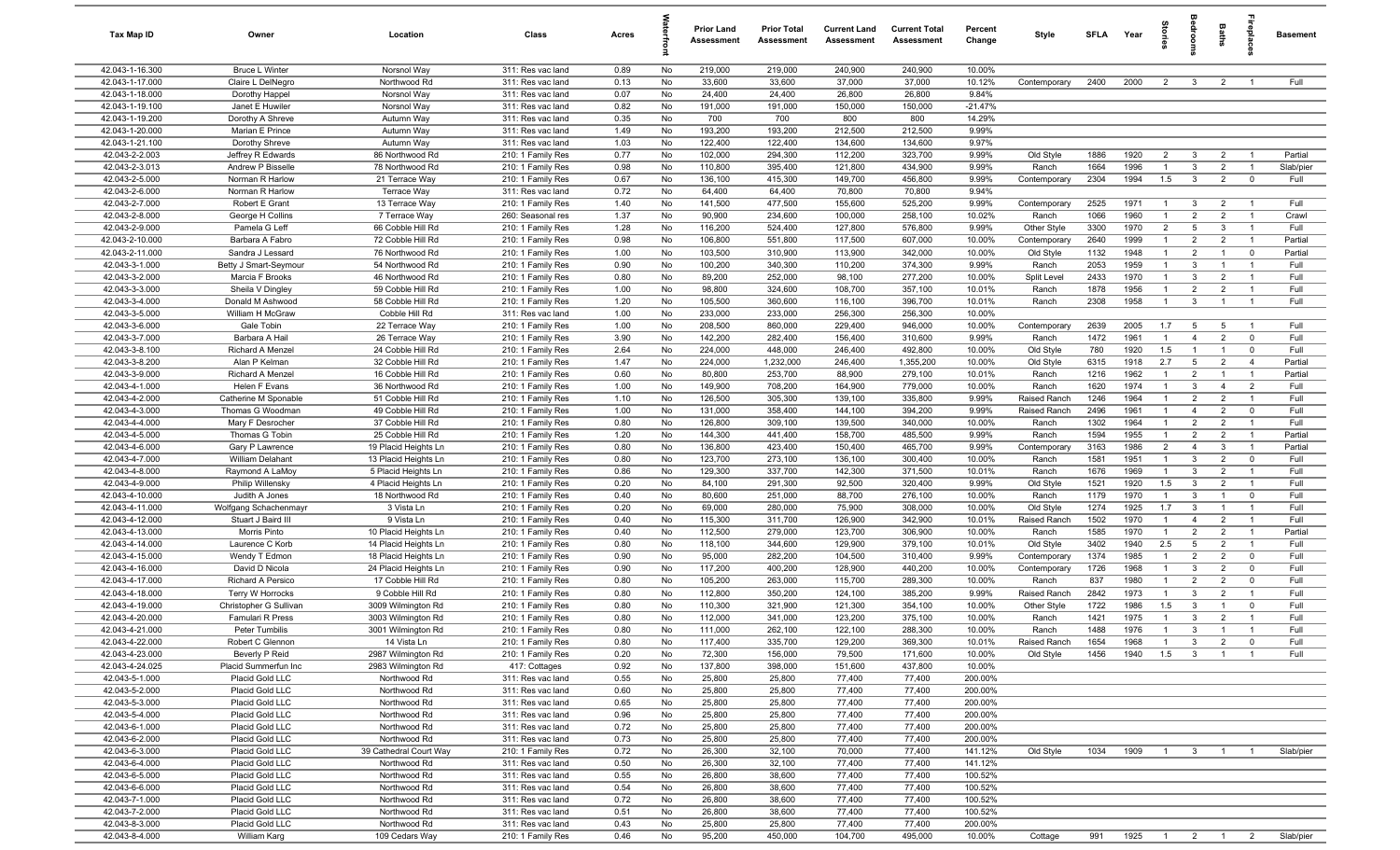| Tax Map ID                        | Owner                                                         | Location                                   | Class                                  | Acres        |          | <b>Prior Land</b><br>Assessment | <b>Prior Total</b><br>Assessment | <b>Current Land</b><br>Assessment | <b>Current Total</b><br>Assessment | Percent<br>Change  | Style        | <b>SFLA</b> | Year | tories         |                         | Baths          | epla           | <b>Basement</b> |
|-----------------------------------|---------------------------------------------------------------|--------------------------------------------|----------------------------------------|--------------|----------|---------------------------------|----------------------------------|-----------------------------------|------------------------------------|--------------------|--------------|-------------|------|----------------|-------------------------|----------------|----------------|-----------------|
| 42.043-8-5.000                    | Placid Gold LLC                                               | Northwood Rd                               | 311: Res vac land                      | 0.76         | No       | 25,800                          | 25,800                           | 28,400                            | 28,400                             | 10.08%             |              |             |      |                |                         |                |                |                 |
| 42.043-8-6.000                    | Jeffrey A Rock                                                | Northwood Rd                               | 311: Res vac land                      | 0.23         | No       | 25,800                          | 25,800                           | 28,400                            | 28,400                             | 10.08%             |              |             |      |                |                         |                |                |                 |
| 42.049-1-1.002                    | Therese K Patnode                                             | 52 Cummings Rd                             | 210: 1 Family Res                      | 0.40         | No       | 32,500                          | 41,000                           | 40,600                            | 51,200                             | 24.88%             | Old Style    | 2489        | 1929 | $\overline{1}$ | $\overline{7}$          | $\mathbf{3}$   |                | Partial         |
| 42.049-1-2.000                    | Maureen Miller                                                | River Rd                                   | 330: Vacant comm                       | 0.60         | No       | 41,900                          | 41,900                           | 48,200                            | 48,200                             | 15.04%             |              |             |      |                |                         |                |                |                 |
| 42.049-1-3.000<br>42.049-1-4.100  | Robert E Whitney<br>Jason C Pedu                              | <b>River Rd</b><br>153 Mill Pond Dr        | 311: Res vac land<br>210: 1 Family Res | 0.10<br>7.57 | No<br>No | 400<br>120,400                  | 400<br>273,300                   | 500<br>150,500                    | 500<br>341,600                     | 25.00%<br>24.99%   | Ranch        | 2344        | 1973 | $\overline{1}$ | $\mathbf{3}$            | $\overline{2}$ |                | Full            |
| 42.049-1-4.200                    | Placid Industries Inc                                         | 139 Mill Pond Dr                           | 710: Manufacture                       | 2.70         | No       | 130,100                         | 336,000                          | 149,600                           | 386,400                            | 15.00%             |              |             |      |                |                         |                |                |                 |
| 42.049-1-5.100                    | LP American Legion NY Inc                                     | River Rd                                   | 311: Res vac land                      | 1.03         | No       | 5,800                           | 5,800                            | 7,200                             | 7,200                              | 24.14%             |              |             |      |                |                         |                |                |                 |
| 42.049-1-5.200                    | Kiwanis Club LP Inc                                           | <b>River Rd</b>                            | 311: Res vac land                      | 1.34         | No       | 7,500                           | 7,500                            | 9,400                             | 9,400                              | 25.33%             |              |             |      |                |                         |                |                |                 |
| 42.049-1-6.000                    | Mae J Palumbo                                                 | Wesvalley Rd                               | 311: Res vac land                      | 0.10         | No       | 3,200                           | 3,200                            | 4,000                             | 4,000                              | 25.00%             |              |             |      |                |                         |                |                |                 |
| 42.049-1-7.000                    | Oceans 4 LLC                                                  | 48 Wesvalley Rd                            | 449: Warehouse                         | 0.70         | No       | 114,300                         | 246,000                          | 131,400                           | 282,900                            | 15.00%             |              |             |      |                |                         |                |                |                 |
| 42.049-1-8.100                    | Joseph Freire Jr                                              | 40 Cummings Rd                             | 210: 1 Family Res                      | 0.77         | No       | 62,800                          | 155,800                          | 78,600                            | 194,800                            | 25.03%             | Ranch        | 1664        | 1998 | $\overline{1}$ | $\overline{3}$          | $\overline{2}$ | $\mathbf 0$    | Full            |
| 42.049-1-8.200                    | David P Jewtraw                                               | 60 Wesvalley Rd                            | 270: Mfg housing                       | 0.89         | No       | 62,000                          | 116,100                          | 77,500                            | 145,100                            | 24.98%             |              |             |      |                |                         |                |                |                 |
| 42.049-1-9.100                    | Kim L Moran                                                   | 18 Cummings Rd                             | 210: 1 Family Res                      | 0.31         | No       | 38,600                          | 127,900                          | 48,300                            | 159,900                            | 25.02%             | Ranch        | 960         | 1980 | $\mathbf{1}$   | $\mathbf{3}$            | $\overline{1}$ | $\mathbf 0$    | Full            |
| 42.049-1-9.200                    | Susan G Hinckley                                              | 76 Wesvalley Rd                            | 210: 1 Family Res                      | 0.29         | No       | 36,500                          | 123,000                          | 45,700                            | 153,800                            | 25.04%             | Raised Ranch | 888         | 1980 | $\mathbf{1}$   | $\mathbf{3}$            | $\overline{1}$ | $\mathbf 0$    | Full            |
| 42.049-1-9.300                    | James E Jewtraw                                               | 70 Wesvalley Rd                            | 210: 1 Family Res                      | 0.32         | No       | 37,800                          | 117,900                          | 47,300                            | 147,400                            | 25.02%             | Ranch        | 960         | 1982 | $\mathbf{1}$   | $\mathbf{3}$            | $\overline{1}$ | $\mathbf 0$    | Full            |
| 42.049-1-10.000                   | Robert L Losser                                               | 30 Cummings Rd                             | 210: 1 Family Res                      | 0.70         | No       | 58,900                          | 136,600                          | 73,700                            | 170,800                            | 25.04%             | Ranch        | 1047        | 1968 |                | $\overline{2}$          | $\overline{2}$ | $\mathbf 0$    | Full            |
| 42.049-1-11.000<br>42.051-1-1.000 | Therese K Patnode<br>Placid Gold LLC                          | Cummings Rd<br>Wilmington Rd               | 311: Res vac land<br>311: Res vac land | 0.10<br>0.47 | No<br>No | 5,700<br>25,800                 | 5,700<br>25,800                  | 7,100<br>77,400                   | 7,100<br>77,400                    | 24.56%<br>200.00%  |              |             |      |                |                         |                |                |                 |
| 42.051-1-2.000                    | Placid Gold LLC                                               | Wilmington Rd                              | 311: Res vac land                      | 0.44         | No       | 25,800                          | 25,800                           | 77,400                            | 77,400                             | 200.00%            |              |             |      |                |                         |                |                |                 |
| 42.051-1-3.000                    | Placid Gold LLC                                               | Wilmington Rd                              | 311: Res vac land                      | 0.49         | No       | 25,800                          | 25,800                           | 77,400                            | 77,400                             | 200.00%            |              |             |      |                |                         |                |                |                 |
| 42.051-1-4.000                    | Placid Gold LLC                                               | Wilmington Rd                              | 311: Res vac land                      | 0.49         | No       | 25,800                          | 25,800                           | 77,400                            | 77,400                             | 200.00%            |              |             |      |                |                         |                |                |                 |
| 42.051-2-1.000                    | Placid Gold LLC                                               | Wilmington Rd                              | 311: Res vac land                      | 0.56         | No       | 25,800                          | 25,800                           | 77,400                            | 77,400                             | 200.00%            |              |             |      |                |                         |                |                |                 |
| 42.051-2-2.000                    | Placid Gold LLC                                               | Wilmington Rd                              | 311: Res vac land                      | 0.85         | No       | 25,800                          | 25,800                           | 77,400                            | 77,400                             | 200.00%            |              |             |      |                |                         |                |                |                 |
| 42.051-2-3.000                    | Placid Gold LLC                                               | Wilmington Rd                              | 311: Res vac land                      | 0.70         | No       | 25,800                          | 25,800                           | 77,400                            | 77,400                             | 200.00%            |              |             |      |                |                         |                |                |                 |
| 42.051-2-4.000                    | Placid Gold LLC                                               | Wilmington Rd                              | 311: Res vac land                      | 0.66         | No       | 25,800                          | 25,800                           | 77,400                            | 77,400                             | 200.00%            |              |             |      |                |                         |                |                |                 |
| 42.051-2-5.000                    | Kevin M Bette                                                 | Wilmington Rd                              | 311: Res vac land                      | 0.85         | No       | 25,800                          | 25,800                           | 77,400                            | 77,400                             | 200.00%            |              |             |      |                |                         |                |                |                 |
| 42.051-2-6.000                    | Placid Gold LLC                                               | Wilmington Rd                              | 311: Res vac land                      | 0.64         | No       | 25,800                          | 25,800                           | 77,400                            | 77,400                             | 200.00%            |              |             |      |                |                         |                |                |                 |
| 42.051-2-7.000                    | Katrina L Kroes                                               | 33 Findelay Way                            | 210: 1 Family Res                      | 1.06         | No       | 50,000                          | 150,000                          | 125,000                           | 350,000                            | 133.33%            | Contemporary | 3612        | 2006 | 1.7            | $\overline{4}$          | $\overline{2}$ |                | Full            |
| 42.051-2-8.000                    | Placid Gold LLC                                               | Wilmington Rd                              | 311: Res vac land                      | 0.58         | No       | 25,800                          | 25,800                           | 77,400                            | 77,400                             | 200.00%            |              |             |      |                |                         |                |                |                 |
| 42.051-2-9.000<br>42.051-2-10.000 | Placid Gold LLC<br>Placid Gold LLC                            | Wilmington Rd<br>Wilmington Rd             | 311: Res vac land<br>311: Res vac land | 0.77<br>0.67 | No<br>No | 25,800<br>25,800                | 25,800<br>25,800                 | 77,400<br>77,400                  | 77,400<br>77,400                   | 200.00%<br>200.00% |              |             |      |                |                         |                |                |                 |
| 42.051-3-1.000                    | Placid Gold LLC                                               | Wilmington Rd                              | 311: Res vac land                      | 0.41         | No       | 25,800                          | 25,800                           | 77,400                            | 77,400                             | 200.00%            |              |             |      |                |                         |                |                |                 |
| 42.051-3-2.000                    | Placid Gold LLC                                               | Wilmington Rd                              | 311: Res vac land                      | 1.24         | No       | 25,800                          | 25,800                           | 77,400                            | 77,400                             | 200.00%            |              |             |      |                |                         |                |                |                 |
| 42.051-3-3.000                    | Placid Gold LLC                                               | Wilmington Rd                              | 311: Res vac land                      | 0.84         | No       | 25,800                          | 25,800                           | 77,400                            | 77,400                             | 200.00%            |              |             |      |                |                         |                |                |                 |
| 42.051-3-4.000                    | Donald F DeKay Jr                                             | 60 Cathedral Court Way                     | 210: 1 Family Res                      | 0.81         | No       | 289,300                         | 1,298,300                        | 318,200                           | 1,428,100                          | 10.00%             | Contemporary | 4764        | 2000 | $\overline{2}$ | $\overline{4}$          | $\overline{4}$ | $\overline{1}$ | Partial         |
| 42.056-1-1.000                    | <b>Richard B Boyer</b>                                        | 491 Old Military Rd                        | 400: Commercial                        | 5.00         | No       | 142,300                         | 246,700                          | 163,600                           | 283,700                            | 15.00%             |              |             |      |                |                         |                |                |                 |
| 42.056-1-2.000                    | Richard Rodzinski                                             | Old Military Rd                            | 311: Res vac land                      | 3.70         | No       | 83,800                          | 83,800                           | 96,400                            | 96,400                             | 15.04%             |              |             |      |                |                         |                |                |                 |
| 42.056-1-3.000                    | Guy A Lester                                                  | 55 Mill Pond Dr                            | 210: 1 Family Res                      | 0.80         | No       | 82,900                          | 286,900                          | 103,600                           | 358,600                            | 24.99%             | Raised Ranch | 1457        | 1975 | $\overline{1}$ | $\mathbf{3}$            | $\overline{1}$ | -1             | Full            |
| 42.056-1-4.000                    | Gary Mesec                                                    | 41 Mill Pond Dr                            | 210: 1 Family Res                      | 0.90         | No       | 70,900                          | 177,100                          | 88,600                            | 221,400                            | 25.01%             | Ranch        | 1282        | 1970 | $\mathbf{1}$   | $\mathbf{3}$            | $\overline{1}$ | $\overline{1}$ | Full            |
| 42.056-1-5.000                    | Stephen J Lahart                                              | 29 Mill Pond Dr                            | 210: 1 Family Res                      | 0.20         | No       | 32,800                          | 139,300                          | 41,000                            | 174,100                            | 24.98%             | Other Style  | 1248        | 1992 | 1.5            | $\overline{\mathbf{3}}$ | $\overline{2}$ | $\mathbf 0$    | Full            |
| 42.056-1-6.000<br>42.056-1-7.000  | Donna Loud                                                    | 19 Mill Pond Dr                            | 210: 1 Family Res<br>311: Res vac land | 1.00         | No       | 69,300                          | 142,700                          | 86,600                            | 178,400                            | 25.02%<br>25.05%   | Ranch        | 1176        | 1966 | $\mathbf{1}$   | $\mathbf{3}$            | $\overline{1}$ | $\mathbf 0$    | Full            |
| 42.056-1-8.000                    | David A Catania<br>Robert T Politi                            | 459 Old Military Rd<br>455 Old Military Rd | 441: Fuel Store&Dist                   | 2.90<br>0.86 | No<br>No | 95,000<br>88,300                | 95,000<br>194,900                | 118,800<br>101,500                | 118,800<br>125,000                 | $-35.86%$          |              |             |      |                |                         |                |                |                 |
| 42.056-2-1.000                    | Annemarie Howse                                               | 87 Mill Pond Dr                            | 210: 1 Family Res                      | 1.00         | No       | 82,700                          | 127,900                          | 103,400                           | 159,900                            | 25.02%             | Cape Cod     | 1539        | 1960 | 1.5            | $\overline{3}$          | $\overline{2}$ | $\mathbf 0$    | Full            |
| 42.056-3-1.000                    | Robert T Peacock                                              | 445 Old Military Rd                        | 449: Warehouse                         | 2.35         | No       | 99,600                          | 137,800                          | 114,600                           | 158,500                            | 15.02%             |              |             |      |                |                         |                |                |                 |
| 42.056-3-2.000                    | Robert T Peacock                                              | Old Military Rd                            | 311: Res vac land                      | 0.40         | No       | 122,900                         | 122,900                          | 153,600                           | 153,600                            | 24.98%             |              |             |      |                |                         |                |                |                 |
| 42.056-3-3.000                    | Robert T Peacock                                              | 437 Old Military Rd                        | 449: Warehouse                         | 1.19         | No       | 139,000                         | 293,100                          | 159,900                           | 337,100                            | 15.01%             |              |             |      |                |                         |                |                |                 |
| 42.056-3-4.111                    | Gary L Bishop                                                 | 42 Dandelion Way                           | 240: Rural res                         | 22.59        | No       | 121,700                         | 197,600                          | 152,100                           | 247,000                            | 25.00%             | Cape Cod     | 1489        | 1960 | 1.5            | $\overline{4}$          | $\overline{2}$ | $\mathbf 0$    | Full            |
| 42.056-3-4.112                    | Matthew H Devlin                                              | 15 Dandelion Way                           | 210: 1 Family Res                      | 1.28         | No       | 64,000                          | 164,500                          | 80,000                            | 205,600                            | 24.98%             | Contemporary | 1288        | 1992 | $\overline{1}$ | 2                       | $\overline{1}$ | $\mathbf 0$    | Full            |
| 42.056-3-4.113                    | Daniel E Wood                                                 | 20 Dandelion Way                           | 210: 1 Family Res                      | 0.68         | No       | 59,300                          | 143,500                          | 74,200                            | 179,400                            | 25.02%             | Ranch        | 1512        | 1991 | $\overline{1}$ | $\mathbf{3}$            | $\overline{2}$ | $\mathbf 0$    | Full            |
| 42.056-4-1.100                    | Madeline Sellers                                              | 419 Old Military Rd                        | 210: 1 Family Res                      | 4.29         | No       | 95,300                          | 213,100                          | 119,200                           | 266,400                            | 25.01%             | Old Style    | 1400        | 1920 | 1.7            | $\overline{4}$          | $\overline{1}$ | $\mathbf 0$    | Full            |
| 42.056-4-1.200                    | George W Fortune                                              | 413 Old Military Rd                        | 270: Mfg housing                       | 0.89         | No       | 62,000                          | 128,900                          | 71,300                            | 148,200                            | 14.97%             |              |             |      |                |                         |                |                |                 |
| 42.056-4-2.000                    | Lake Placid Bldrs Group LLC                                   | Old Military Rd                            | 311: Res vac land                      | 0.80         | No       | 65,600                          | 65,600                           | 82,000                            | 82,000                             | 25.00%             |              |             |      |                |                         |                |                |                 |
| 42.056-4-3.000<br>42.056-4-4.000  | Lake Placid Builders Group LLC<br>Lake Placid Bldrs Group LLC | 400 Old Military Rd<br>Old Military Rd     | 311: Res vac land<br>311: Res vac land | 5.00<br>0.10 | No<br>No | 77,200<br>10,300                | 173,700<br>10,300                | 180,000<br>12,900                 | 180,000<br>12,900                  | 3.63%<br>25.24%    | Ranch        | 1232        | 1960 | $\overline{1}$ | $\overline{2}$          | $\overline{1}$ |                | Partial         |
| 42.056-4-5.000                    | Casella Waste Mngmnt Inc                                      | 407 Old Military Rd                        | 851: Solid waste                       | 1.86         | No       | 135,700                         | 430,300                          | 156,000                           | 494,800                            | 14.99%             |              |             |      |                |                         |                |                |                 |
| 42.064-1-1.000                    | George W Fortune                                              | Old Military Rd                            | 210: 1 Family Res                      | 5.88         | No       | 112,000                         | 112,000                          | 140,000                           | 190,000                            | 69.64%             |              |             |      |                |                         |                |                |                 |
| 42.064-1-3.100                    | Norman Martin Jr                                              | 390 Old Military Rd                        | 210: 1 Family Res                      | 1.26         | No       | 81,100                          | 209,900                          | 101,400                           | 262,400                            | 25.01%             | Raised Ranch | 2912        | 1966 | $\overline{1}$ | $\mathbf{3}$            | 2              | $\overline{0}$ | Full            |
| 42.064-1-3.200                    | Norman Martin Jr                                              | Old Military Rd                            | 311: Res vac land                      | 0.38         | No       | 7,600                           | 7,600                            | 9,500                             | 9,500                              | 25.00%             |              |             |      |                |                         |                |                |                 |
| 42.064-1-4.000                    | Joel F Lawrence                                               | 386 Old Military Rd                        | 210: 1 Family Res                      | 0.30         | No       | 37,400                          | 124,300                          | 46,800                            | 155,400                            | 25.02%             | Ranch        | 1160        | 1969 | $\overline{1}$ | $\mathbf{3}$            | $\overline{1}$ |                | Full            |
| 42.064-1-5.000                    | Arthur F Latourelle                                           | Old Military Rd                            | 311: Res vac land                      | 0.20         | No       | 2,000                           | 2,000                            | 2,500                             | 2,500                              | 25.00%             |              |             |      |                |                         |                |                |                 |
| 42.064-1-6.000                    | Fredy Fluhmann                                                | 23 Averyville Ln                           | 210: 1 Family Res                      | 1.18         | No       | 85,600                          | 252,800                          | 107,000                           | 260,000                            | 2.85%              | Old Style    | 1902        | 1880 | $\overline{2}$ | $\overline{4}$          | $\overline{1}$ |                | Partial         |
| 42.064-1-7.000                    | Mark R Kulina Jr                                              | 46 Averyville Ln                           | 210: 1 Family Res                      | 0.80         | No       | 45,700                          | 157,500                          | 53,700                            | 185,100                            | 17.52%             | Ranch        | 1248        | 2002 | $\overline{1}$ | $\overline{\mathbf{3}}$ | 2              | $\mathbf 0$    | Full            |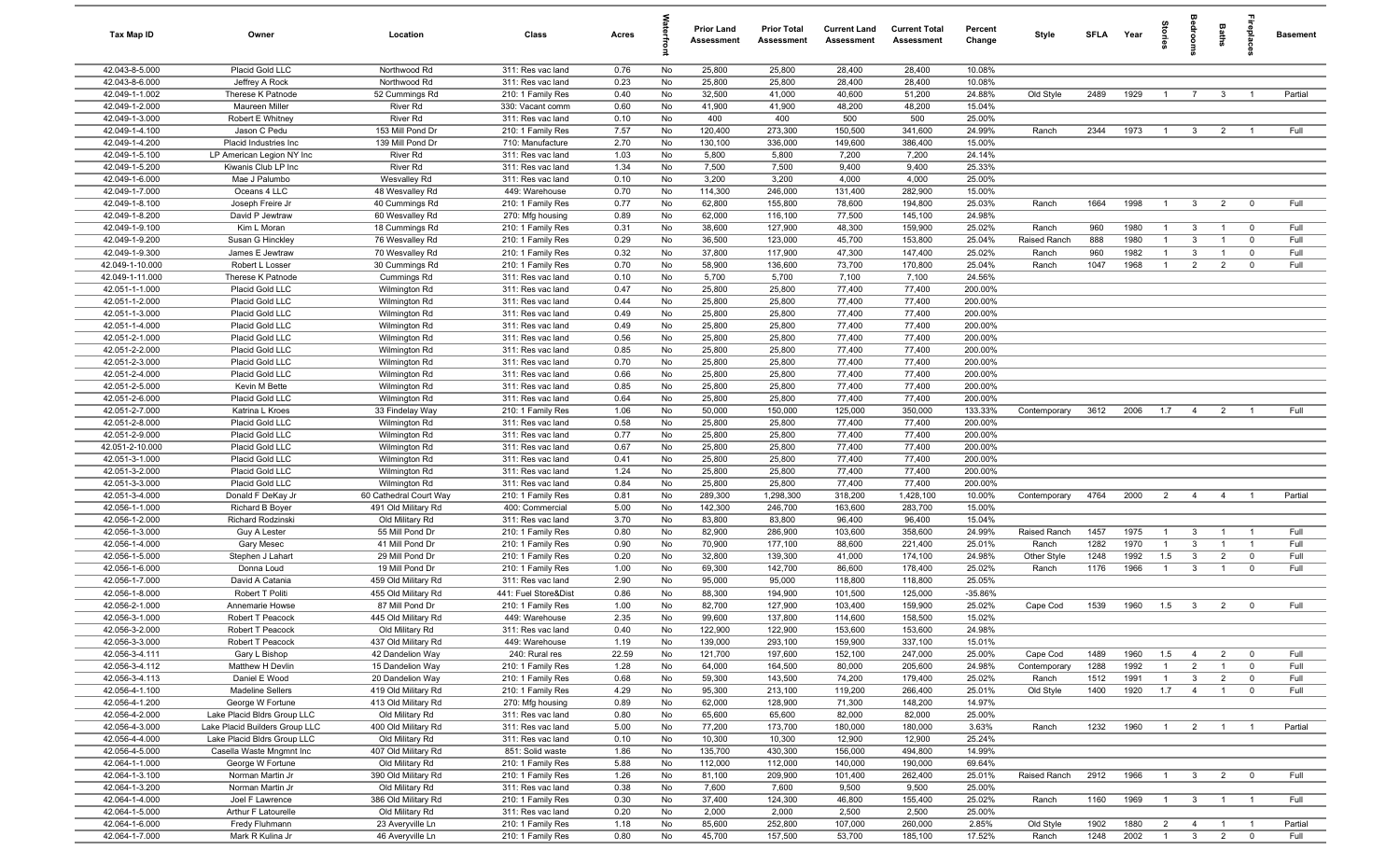| Tax Map ID                         | Owner                                  | Location                                   | Class                                  | Acres        |           | <b>Prior Land</b><br>Assessment | <b>Prior Total</b><br>Assessment | <b>Current Land</b><br><b>Assessment</b> | <b>Current Total</b><br>Assessment | Percent<br>Change | Style                       | <b>SFLA</b>  | Year         | ğ                                |                                | Baths                            | epla                          | <b>Basement</b>   |
|------------------------------------|----------------------------------------|--------------------------------------------|----------------------------------------|--------------|-----------|---------------------------------|----------------------------------|------------------------------------------|------------------------------------|-------------------|-----------------------------|--------------|--------------|----------------------------------|--------------------------------|----------------------------------|-------------------------------|-------------------|
| 42.064-1-8.000                     | Marsha L Roy                           | 60 Averyville Ln                           | 210: 1 Family Res                      | 0.70         | No        | 42,300                          | 173,600                          | 49,700                                   | 204,000                            | 17.51%            | Split Level                 | 2896         | 1961         | $\mathbf{1}$                     | $\overline{4}$                 | $\overline{2}$                   | $\overline{1}$                | Partial           |
| 42.064-1-9.110                     | Peter J Peck                           | 17 Hunter Way                              | 210: 1 Family Res                      | 1.80         | No        | 62,400                          | 134,000                          | 73,300                                   | 157,400                            | 17.46%            | Ranch                       | 986          | 1970         | $\mathbf{1}$                     | $\mathbf{3}$                   |                                  | $\mathbf 0$                   | Partial           |
| 42.064-1-9.120                     | <b>Rhett Colby</b>                     | 56 Averyville Ln                           | 210: 1 Family Res                      | 0.38         | No        | 32,600                          | 105,800                          | 38,300                                   | 124,300                            | 17.49%            | Ranch                       | 1116         | 1960         | 1                                | $\overline{2}$                 |                                  |                               | Full              |
| 42.064-1-9.200                     | Bonnie L Brownell                      | 11 Hunter Way                              | 210: 1 Family Res                      | 0.75         | No        | 48,800                          | 108,000                          | 57,300                                   | 126,900                            | 17.50%            | Ranch                       | 816          | 1994         | -1                               | $\overline{2}$                 |                                  | $^{\circ}$<br>$\overline{1}$  | Full              |
| 42.064-1-10.000<br>42.064-1-11.000 | Heinz Thiemann<br>Sonia Fluhman        | 34 Averyville Ln<br>Averyville Ln          | 210: 1 Family Res<br>311: Res vac land | 6.50<br>0.76 | No<br>No  | 96,700<br>57,300                | 144,300<br>57,300                | 120,900<br>71,600                        | 180,400<br>71,600                  | 25.02%<br>24.96%  | Ranch                       | 1210         | 1958         | $\mathbf{1}$                     | $\overline{4}$                 |                                  |                               | Full              |
| 42.064-1-12.000                    | Joyce Evans                            | Averyville Ln                              | 311: Res vac land                      | 0.60         | No        | 102,600                         | 102,600                          | 110,300                                  | 110,300                            | 7.50%             |                             |              |              |                                  |                                |                                  |                               |                   |
| 42.065-1-1.000                     | Henry E Decker                         | Old Military Rd                            | 312: Vac w/imprv                       | 1.90         | No        | 30,800                          | 43,500                           | 38,500                                   | 54,400                             | 25.06%            |                             |              |              |                                  |                                |                                  |                               |                   |
| 42.065-1-2.000                     | <b>Bruce H Nichols</b>                 | Old Military Rd                            | 311: Res vac land                      | 0.10         | No        | 8,800                           | 8,800                            | 11,000                                   | 11,000                             | 25.00%            |                             |              |              |                                  |                                |                                  |                               |                   |
| 42.065-1-3.000                     | James E Lapan                          | 323 Old Military Rd                        | 210: 1 Family Res                      | 0.30         | No        | 30,700                          | 89,600                           | 38,400                                   | 90,100                             | 0.56%             | Cottage                     | 648          | 1950         | $\mathbf{1}$                     | $\overline{2}$                 | $\overline{1}$                   | $^{\circ}$                    | Partial           |
| 42.065-1-4.000                     | Laurie C Curtis                        | 319 Old Military Rd                        | 210: 1 Family Res                      | 0.30         | No        | 41,900                          | 183,700                          | 52,400                                   | 155,000                            | $-15.62%$         | Ranch                       | 771          | 1958         | $\mathbf{1}$                     | $\overline{2}$                 | $\overline{1}$                   | $^{\circ}$                    | Full              |
| 42.065-1-5.000                     | Charles W Finley                       | 317 Old Military Rd                        | 210: 1 Family Res                      | 0.40         | No        | 31,800                          | 99,800                           | 39,800                                   | 124,800                            | 25.05%            | Ranch                       | 837          | 1958         | $\overline{1}$                   | $\overline{2}$                 | $\overline{1}$                   | $\mathbf 0$                   | Crawl             |
| 42.065-1-6.000                     | Lorraine M McCulley                    | 313 Old Military Rd                        | 210: 1 Family Res                      | 0.40         | No        | 34,800                          | 125,000                          | 43,400                                   | 156,200                            | 24.96%            | Ranch                       | 1612         | 1965         | $\overline{1}$                   | $\overline{2}$                 | $\overline{2}$                   | $\mathbf 0$                   | Partial           |
| 42.065-1-7.000                     | Melanie J OBrien                       | 309 Old Military Rd                        | 210: 1 Family Res                      | 0.60         | No        | 41,800                          | 155,800                          | 52,300                                   | 194,800                            | 25.03%            | Ranch                       | 1107         | 1968         | $\mathbf{1}$                     | $\mathbf{3}$                   | $\overline{1}$                   | - 1                           | Full              |
| 42.065-1-8.000                     | Gary M Barney                          | 305 Old Military Rd                        | 210: 1 Family Res                      | 0.70         | No        | 55,200                          | 244,300                          | 69,000                                   | 305,400                            | 25.01%            | Split Level                 | 1534         | 1960         | $\mathbf{1}$                     | $\mathbf{3}$                   | $\overline{2}$                   | $\mathbf 0$                   | Partial           |
| 42.065-1-9.100                     | Alfred S Walden                        | Old Military Rd                            | 311: Res vac land                      | 0.30         | No        | 2,200                           | 2,200                            | 2,800                                    | 2,800                              | 27.27%            |                             |              |              |                                  |                                |                                  |                               |                   |
| 42.065-1-9.200                     | Alfred S Walden                        | Old Military Rd                            | 311: Res vac land                      | 0.30         | No        | 5,600                           | 5,600                            | 7,000                                    | 7,000                              | 25.00%            |                             |              |              |                                  |                                |                                  |                               |                   |
| 42.065-1-10.000                    | Alfred S Walden                        | Old Military Rd                            | 311: Res vac land                      | 1.20         | No        | 2,700                           | 2,700                            | 3,400                                    | 3,400                              | 25.93%            |                             |              |              |                                  |                                |                                  |                               |                   |
| 42.065-2-2.000<br>42.065-2-3.000   | Sarah Pratt<br>Matthew G Terwillegar   | 306 Old Military Rd<br>296 Old Military Rd | 210: 1 Family Res                      | 0.30<br>0.28 | No<br>No  | 34,800<br>34,200                | 173,700<br>129,800               | 43,500<br>42,700                         | 217,100<br>162,200                 | 24.99%<br>24.96%  | Split Level<br>Contemporary | 2106<br>2682 | 1960<br>1990 | $\overline{1}$<br>$\overline{2}$ | 4<br>$\overline{4}$            | $\mathbf{3}$                     | - 1<br>$^{\circ}$             | Full<br>Full      |
| 42.065-2-5.000                     | John F Morgan                          | <b>Hurley Ave</b>                          | 210: 1 Family Res<br>971: Wetlands     | 12.20        | No        | 3,400                           | 3,400                            | 4,000                                    | 4,000                              | 17.65%            |                             |              |              |                                  |                                |                                  |                               |                   |
| 42.065-2-6.000                     | Joseph H Mullarney                     | <b>Hurley Ave</b>                          | 311: Res vac land                      | 0.10         | No        | 2,400                           | 2,400                            | 2,800                                    | 2,800                              | 16.67%            |                             |              |              |                                  |                                |                                  |                               |                   |
| 42.065-2-7.000                     | Joseph H Mullarney                     | 65 Hurley Ave                              | 210: 1 Family Res                      | 0.40         | No        | 24,700                          | 107,100                          | 29,000                                   | 125,800                            | 17.46%            | Ranch                       | 1228         | 1972         | $\overline{1}$                   | $\mathbf{3}$                   | $\overline{2}$                   | $^{\circ}$                    | Full              |
| 42.065-2-8.000                     | David P McKillip                       | 35 Balsam St                               | 220: 2 Family Res                      | 0.40         | No        | 38,700                          | 178,400                          | 45,500                                   | 209,600                            | 17.49%            | Ranch                       | 1294         | 1968         | $\overline{1}$                   | $\overline{4}$                 | $\overline{2}$                   | $\mathbf 0$                   | Full              |
| 42.065-2-9.000                     | Yvonne Witt                            | <b>Hurley Ave</b>                          | 311: Res vac land                      | 1.50         | No        | 10,400                          | 10,400                           | 12,200                                   | 12,200                             | 17.31%            |                             |              |              |                                  |                                |                                  |                               |                   |
| 42.065-2-10.000                    | Constantin Loudiadis                   | Old Military Rd                            | 311: Res vac land                      | 0.65         | No        | 54,700                          | 54,700                           | 68,400                                   | 68,400                             | 25.05%            |                             |              |              |                                  |                                |                                  |                               |                   |
| 42.065-2-11.000                    | Christopher Boeve Jr                   | 32 Cherry Ln                               | 210: 1 Family Res                      | 0.25         | No        | 34,800                          | 140,200                          | 40,000                                   | 161,200                            | 14.98%            | Ranch                       | 1008         | 1985         | $\mathbf{1}$                     | $\overline{2}$                 |                                  | $\mathbf 0$                   | Full              |
| 42.065-2-12.000                    | Lawrence T Barry                       | 48 Cherry Ln                               | 210: 1 Family Res                      | 0.33         | No        | 46,000                          | 186,800                          | 52,900                                   | 214,800                            | 14.99%            | Raised Ranch                | 1920         | 1984         | $\mathbf{1}$                     | $\mathbf{3}$                   | $\overline{2}$                   | $\mathbf 0$                   | Full              |
| 42.065-2-13.000                    | Lawrence Strait                        | 7 Landover Ln                              | 210: 1 Family Res                      | 0.25         | No        | 32,900                          | 128,100                          | 37,800                                   | 147,300                            | 14.99%            | Ranch                       | 1260         | 1985         | $\mathbf{1}$                     | $\mathbf{3}$                   | $\overline{2}$                   | $^{\circ}$                    | Full              |
| 42.065-2-14.000                    | Lawrence T Barry                       | Cherry Ln                                  | 311: Res vac land                      | 0.26         | No        | 31,000                          | 31,000                           | 35,600                                   | 35,600                             | 14.84%            |                             |              |              |                                  |                                |                                  |                               |                   |
| 42.065-2-15.000                    | Edward J Smith                         | 42 Cherry Ln                               | 210: 1 Family Res                      | 0.25         | No        | 34,400                          | 132,200                          | 39,500                                   | 152,000                            | 14.98%            | Ranch                       | 896          | 1985         | $\overline{1}$                   | $\mathbf{3}$                   | $\overline{1}$                   | $\overline{0}$                | Full              |
| 42.065-2-16.000                    | Joseph C Beneshan Sr                   | 38 Cherry Ln                               | 210: 1 Family Res                      | 0.26         | No        | 37,100                          | 166,500                          | 42,700                                   | 191,500                            | 15.02%            | Split Level                 | 1976         | 1985<br>1989 | $\mathbf{1}$                     | 5                              | $\overline{2}$                   | $\mathbf 0$                   | Full              |
| 42.065-2-17.000<br>42.065-2-18.000 | Keith R Dambrose<br>Piilani J Jaques   | 36 Cherry Ln<br>33 Cherry Ln               | 210: 1 Family Res<br>210: 1 Family Res | 0.24<br>0.29 | No<br>No  | 34,800<br>39,600                | 166,500<br>142,500               | 40,000<br>45,600                         | 191,500<br>163,900                 | 15.02%<br>15.02%  | Contemporary<br>Split Level | 1176<br>1433 | 1985         | $\overline{2}$<br>$\overline{1}$ | $\mathbf{3}$<br>$\mathbf{3}$   | $\overline{2}$<br>$\overline{1}$ | $\mathbf 0$<br>$\mathbf 0$    | Full<br>Partial   |
| 42.065-2-19.000                    | Philip A Heery                         | 5 Landover Ln                              | 210: 1 Family Res                      | 0.26         | No        | 37,900                          | 183,300                          | 43,600                                   | 210,800                            | 15.00%            | Contemporary                | 1442         | 1985         | $\overline{2}$                   | $\mathbf{3}$                   | $\overline{2}$                   | $\overline{1}$                | Slab/pier         |
| 42.065-2-20.000                    | Carol A Salls                          | 8 Landover Ln                              | 210: 1 Family Res                      | 0.32         | No        | 43,000                          | 142,500                          | 49,500                                   | 163,900                            | 15.02%            | Split Level                 | 1515         | 1986         | $\overline{1}$                   | 2                              | $\overline{1}$                   | $\mathbf 0$                   | Partial           |
| 42.065-2-21.000                    | Kevin J Mousseau                       | 6 Landover Ln                              | 210: 1 Family Res                      | 0.26         | No        | 36,600                          | 154,000                          | 42,100                                   | 177,100                            | 15.00%            | Split Level                 | 1456         | 1985         | $\overline{1}$                   | $\mathbf{3}$                   | $\overline{1}$                   | - 1                           | Partial           |
| 42.065-2-22.000                    | Christopher J Preston                  | 41 Cherry Ln                               | 210: 1 Family Res                      | 0.29         | No        | 40,600                          | 167,200                          | 46,700                                   | 192,300                            | 15.01%            | Split Level                 | 2450         | 1985         | $\overline{1}$                   | $\overline{4}$                 | $\overline{2}$                   | $\mathbf 0$                   | Partial           |
| 42.065-2-23.000                    | Daniel T Fitts                         | 45 Cherry Ln                               | 210: 1 Family Res                      | 0.28         | No        | 38,900                          | 152,700                          | 44,700                                   | 175,600                            | 15.00%            | Split Level                 | 1310         | 1986         | $\overline{1}$                   | $\mathbf{3}$                   |                                  | $\mathbf 0$                   | Partial           |
| 42.065-2-24.000                    | Lawrence Strait                        | Cherry Ln                                  | 323: Vacant rural                      | 0.25         | No        | 2,200                           | 2,200                            | 2,500                                    | 2,500                              | 13.64%            |                             |              |              |                                  |                                |                                  |                               |                   |
| 42.065-2-25.000                    | Lawrence Strait                        | Cherry Ln                                  | 323: Vacant rural                      | 0.25         | No        | 2,200                           | 2,200                            | 2,500                                    | 2,500                              | 13.64%            |                             |              |              |                                  |                                |                                  |                               |                   |
| 42.065-2-26.000                    | David E Henry                          | Cherry Ln                                  | 311: Res vac land                      | 0.25         | No        | 10,400                          | 10,400                           | 12,000                                   | 12,000                             | 15.38%            |                             |              |              |                                  |                                |                                  |                               |                   |
| 42.065-2-27.000                    | David E Henry                          | 77 Hurley Ave                              | 210: 1 Family Res                      | 0.27         | No        | 39,100                          | 186,300                          | 44,900                                   | 214,200                            | 14.98%            | Ranch                       | 1352         | 1986         | $\overline{1}$                   | $\overline{3}$                 | $\overline{1}$                   | $^{\circ}$                    | Full              |
| 42.065-2-28.000                    | David E Henry                          | <b>Hurley Ave</b>                          | 311: Res vac land                      | 0.94         | No        | 2,500                           | 2,500                            | 2,900                                    | 2,900                              | 16.00%            |                             |              |              |                                  |                                |                                  |                               |                   |
| 42.065-3-1.000                     | Eric Gilmore                           | 12 Cherry Ln                               | 210: 1 Family Res                      | 0.24         | No        | 35,400                          | 178,200                          | 40,700                                   | 204,900                            | 14.98%            | Raised Ranch                | 1150         | 1982         | $\overline{1}$                   | $\mathbf{3}$                   | $\overline{2}$                   | $\mathbf 0$                   | Full              |
| 42.065-3-2.000<br>42.065-3-3.000   | William R Kilburn<br>Marilyn T MacAbee | 16 Cherry Ln                               | 210: 1 Family Res<br>311: Res vac land | 0.36<br>0.12 | No<br>No. | 23,400<br>14,300                | 124,000<br>14,300                | 26,900<br>16,400                         | 142,600<br>16,400                  | 15.00%<br>14.69%  | Ranch                       | 960          | 1982         | $\overline{1}$                   | $\mathbf{3}$                   | $\overline{1}$                   | $^{\circ}$                    | Full              |
| 42.065-3-4.000                     | Marilyn T MacAbee                      | Cherry Ln<br>20 Cherry Ln                  | 210: 1 Family Res                      | 0.20         | No        | 22,100                          | 157,200                          | 25,400                                   | 180,800                            | 15.01%            | Split Level                 | 1674         | 1980         | $\overline{1}$                   | 3                              | $\overline{2}$                   | $\overline{0}$                | Full              |
| 42.065-3-5.000                     | Geraldine A Higgins                    | 24 Cherry Ln                               | 220: 2 Family Res                      | 0.24         | No        | 37,200                          | 172,900                          | 42,700                                   | 198,800                            | 14.98%            | Contemporary                | 1323         | 1981         | 1.7                              | $\mathbf{3}$                   | $\overline{2}$                   | $\mathbf 0$                   | Full              |
| 42.065-3-6.000                     | <b>Richard R Phillips</b>              | 28 Cherry Ln                               | 210: 1 Family Res                      | 0.50         | No        | 41,400                          | 135,700                          | 47,700                                   | 156,100                            | 15.03%            | Other Style                 | 1248         | 1977         | 1.5                              | $\mathbf{3}$                   | $\overline{2}$                   | $\overline{1}$                | Slab/pier         |
| 42.065-4-1.000                     | Michael C Baker                        | 29 Cherry Ln                               | 210: 1 Family Res                      | 0.20         | No        | 23,100                          | 154,100                          | 26,600                                   | 177,200                            | 14.99%            | Split Level                 | 1968         | 1977         | $\mathbf{1}$                     | $\mathbf{3}$                   | $\overline{1}$                   | $\mathbf 0$                   | Partial           |
| 42.065-4-2.000                     | Richard J Strack                       | 21 Spruce St                               | 210: 1 Family Res                      | 0.30         | No        | 20,000                          | 145,000                          | 23,000                                   | 166,800                            | 15.03%            | Contemporary                | 1450         | 1979         | 1.5                              | $\mathbf{3}$                   |                                  | $\mathbf 0$                   | Crawl             |
| 42.065-4-3.000                     | Michael R Sweeney                      | 17 Spruce St                               | 210: 1 Family Res                      | 0.30         | No        | 22,200                          | 151,100                          | 25,600                                   | 173,800                            | 15.02%            | Other Style                 | 2104         | 1978         | $\overline{2}$                   | $\mathbf{3}$                   | $\overline{2}$                   | $\overline{0}$                | Full              |
| 42.065-4-4.000                     | Virginia R St John                     | 15 Spruce St                               | 210: 1 Family Res                      | 0.25         | No        | 24,500                          | 195,300                          | 28,200                                   | 224,600                            | 15.00%            | Ranch                       | 1288         | 1990         | $\mathbf{1}$                     | $\mathbf{3}$                   |                                  | $\mathbf 0$                   | Full              |
| 42.065-4-5.000                     | Ronna Boyer                            | 11 Spruce St                               | 210: 1 Family Res                      | 0.40         | No        | 24,500                          | 148,500                          | 28,200                                   | 170,800                            | 15.02%            | Ranch                       | 1008         | 1978         | $\mathbf{1}$                     | $\overline{2}$                 | $\overline{1}$                   | $\mathbf 0$                   | Full              |
| 42.065-4-6.008                     | Jeffrey Rhodes                         | 81 Hurley Ave                              | 210: 1 Family Res                      | 0.80         | No        | 34,500                          | 113,800                          | 39,700                                   | 130,900                            | 15.03%            | Ranch                       | 1218         | 1963         | $\overline{1}$                   | $\mathbf{3}$                   |                                  | $\mathbf 0$                   | Slab/pier         |
| 42.065-4-7.000                     | Allan P Drake                          | 5 Spruce St                                | 210: 1 Family Res                      | 0.40         | No        | 35,200                          | 125,700                          | 40,500                                   | 144,600                            | 15.04%            | Ranch                       | 1008         | 1977         | $\mathbf{1}$                     | $\mathbf{3}$                   | $\overline{1}$                   | $\mathbf 0$                   | Full              |
| 42.065-5-1.000                     | Mary K Steen                           | 14 Spruce St                               | 210: 1 Family Res                      | 0.26         | No        | 21,100                          | 127,300                          | 24,300                                   | 146,400                            | 15.00%            | Cottage                     | 931          | 1981         | 1.5                              | $\overline{2}$                 | $\overline{1}$                   | $\mathbf 0$                   | Full              |
| 42.065-5-2.000                     | <b>Richard Dudley</b>                  | 18 Spruce St                               | 210: 1 Family Res                      | 0.26         | No        | 21,200                          | 125,800                          | 24,400                                   | 144,700                            | 15.02%            | Ranch                       | 1025         | 1970         | $\mathbf{1}$                     | $\mathbf{3}$                   | $\overline{1}$                   | $\overline{1}$                | Full              |
| 42.065-5-3.000                     | Vicki L Lawrence                       | 20 Spruce St                               | 210: 1 Family Res                      | 0.30         | No        | 40,100                          | 130,600                          | 46,100                                   | 150,200                            | 15.01%            | Cape Cod                    | 1172         | 1981         | 1.5                              | $\mathbf{3}$                   | $\overline{2}$                   | $\overline{0}$                | Full              |
| 42.065-5-4.000                     | Lawrence N Sutin                       | 21 Cherry Ln                               | 210: 1 Family Res                      | 0.29         | No        | 17,400                          | 97,100                           | 20,000                                   | 111,700                            | 15.04%            | Ranch                       | 1025         | 1981         | $\overline{1}$                   | $\mathbf{3}$                   | $\mathbf{1}$                     | $\mathbf 0$                   | Full              |
| 42.065-5-5.000<br>42.065-5-6.000   | Edward J Smith<br>Stephen Loudermilk   | 13 Cherry Ln<br>9 Cherry Ln                | 210: 1 Family Res                      | 0.30<br>0.33 | No<br>No  | 41,900<br>34,800                | 169,800<br>115,400               | 48,200<br>40,000                         | 195,300<br>132,700                 | 15.02%<br>14.99%  | Contemporary<br>Other Style | 1342<br>936  | 1974<br>1981 | 1.5<br>1.5                       | $\mathbf{3}$<br>$\overline{2}$ | $\overline{2}$<br>$\overline{2}$ | $\overline{1}$<br>$\mathbf 0$ | Slab/pier<br>Full |
| 42.065-5-7.000                     | Ronald C Carrow                        | 133 Hurley Ave                             | 210: 1 Family Res<br>210: 1 Family Res | 0.70         | No        | 42,600                          | 160,200                          | 49,000                                   | 184,200                            | 14.98%            | Raised Ranch                | 2106         | 1972         | 1                                |                                | 4 2                              | $\overline{0}$                | Full              |
|                                    |                                        |                                            |                                        |              |           |                                 |                                  |                                          |                                    |                   |                             |              |              |                                  |                                |                                  |                               |                   |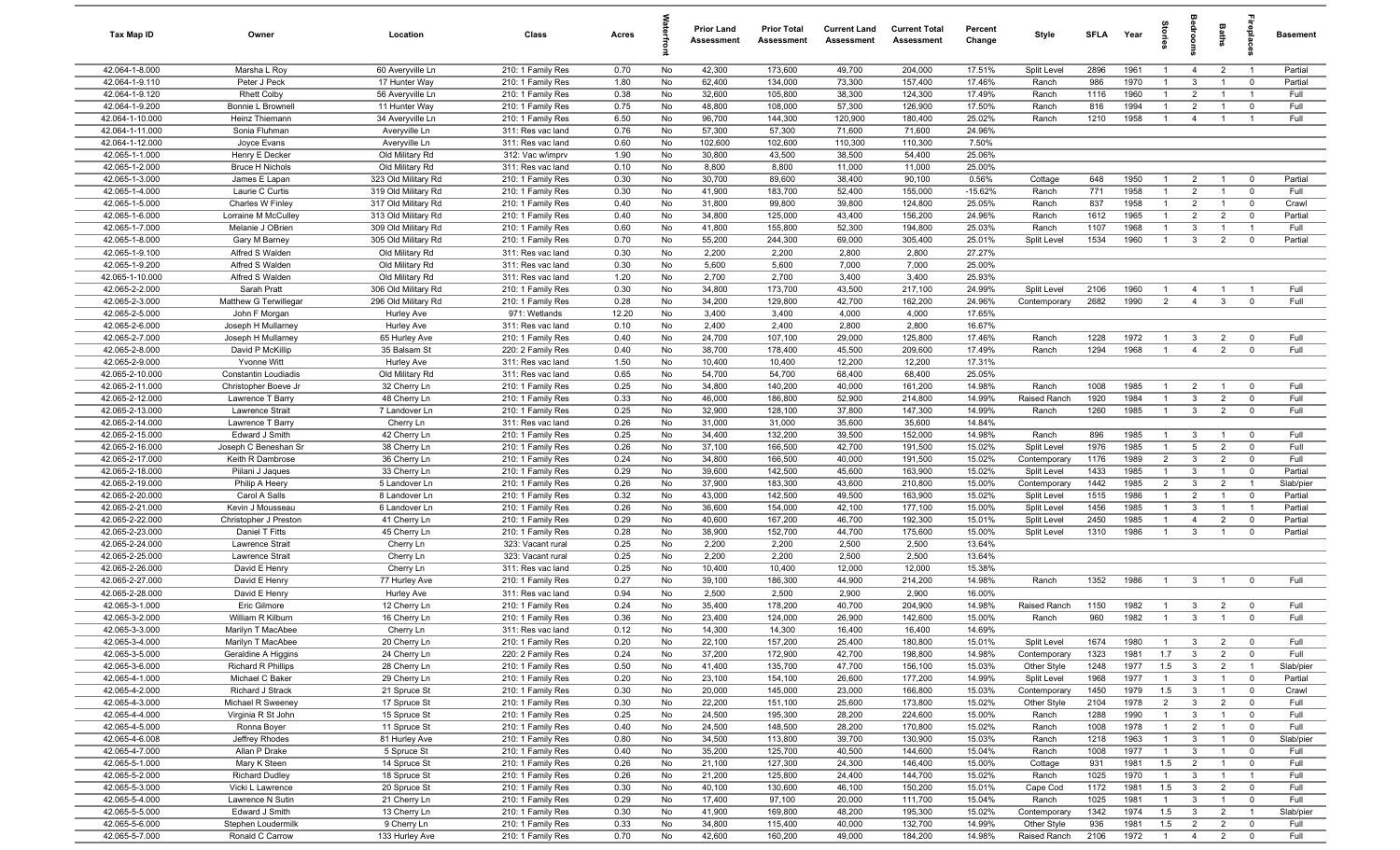| Tax Map ID                         | Owner                                     | Location                          | Class                                  | Acres        |          | <b>Prior Land</b><br>Assessment | <b>Prior Total</b><br>Assessment | <b>Current Land</b><br>Assessment | <b>Current Total</b><br>Assessment | Percent<br>Change | Style          | <b>SFLA</b> | Year         | tories                           | droom                          | <b>Baths</b>                     | -8                            | Basement           |
|------------------------------------|-------------------------------------------|-----------------------------------|----------------------------------------|--------------|----------|---------------------------------|----------------------------------|-----------------------------------|------------------------------------|-------------------|----------------|-------------|--------------|----------------------------------|--------------------------------|----------------------------------|-------------------------------|--------------------|
| 42.065-5-8.000                     | Colin Miller                              | 8 Spruce St                       | 210: 1 Family Res                      | 0.50         | No       | 53,700                          | 147,700                          | 61,800                            | 169,900                            | 15.03%            | Ranch          | 1745        | 1978         | $\overline{1}$                   | $\overline{4}$                 | $\overline{2}$                   | $\mathbf 0$                   | Full               |
| 42.065-5-9.000                     | William J Morrison                        | 12 Spruce St                      | 210: 1 Family Res                      | 0.30         | No       | 39,500                          | 115,400                          | 45,400                            | 132,700                            | 14.99%            | Log Cabin      | 1260        | 1978         | 1.5                              | $\overline{4}$                 | $\overline{2}$                   | $\mathbf 0$                   | Full               |
| 42.065-5-10.000                    | Allison R Eldridge                        | 119 Hurley Ave                    | 210: 1 Family Res                      | 0.24         | No       | 32,200                          | 108,900                          | 37,000                            | 125,200                            | 14.97%            | Ranch          | 1025        | 1970         | $\overline{1}$                   | $\mathbf{3}$                   | $\overline{1}$                   | $\mathbf 0$                   | Full               |
| 42.065-6-1.000                     | William R Hurley                          | 112 Hurley Ave                    | 210: 1 Family Res                      | 0.40         | No       | 52,000                          | 175,000                          | 59,800                            | 201,200                            | 14.97%            | Ranch          | 768         | 1970         | $\overline{1}$                   | 3                              |                                  | $\overline{1}$                | Full               |
| 42.065-6-2.000                     | John E Barney                             | 98 Hurley Ave                     | 210: 1 Family Res                      | 0.50         | No       | 41,700                          | 144,100                          | 47,900                            | 165,700                            | 14.99%            | Ranch          | 1683        | 1965         | -1                               | 3                              |                                  | $\overline{1}$                | Full               |
| 42.065-6-3.000                     | Howard S Daby                             | 82 Hurley Ave                     | 210: 1 Family Res                      | 0.50         | No       | 41,000                          | 123,900                          | 47,200                            | 142,500                            | 15.01%            | Ranch          | 1008        | 1960         | $\mathbf{1}$                     | 3                              |                                  | $\mathbf 0$                   | Full               |
| 42.065-6-4.000                     | Randall S Preston                         | 41 Balsam St                      | 210: 1 Family Res                      | 0.40         | No       | 34,300                          | 114,200                          | 40,300                            | 134,200                            | 17.51%            | Ranch          | 1032        | 1960         | $\mathbf{1}$                     | 3                              | $\overline{1}$                   | $\mathbf 0$                   | Full               |
| 42.065-6-5.000                     | Kathleen Sheffield                        | 47 Balsam St                      | 210: 1 Family Res                      | 0.30         | No       | 24,100                          | 103,600                          | 28,300                            | 121,700                            | 17.47%            | Ranch          | 1525        | 1965         | $\overline{1}$                   | 3                              | $\overline{1}$                   | $\mathbf 0$                   | Full               |
| 42.066-1-1.002                     | Edgar B Baillargeon                       | 6 Cherry Ln                       | 210: 1 Family Res                      | 0.47         | No       | 36,800                          | 165,400                          | 42,300                            | 190,200                            | 14.99%            | Other Style    | 1666        | 1974         | 1.5                              | $\mathbf{3}$                   | $\overline{1}$                   | $\mathbf 0$                   | Slab/pier          |
| 42.066-1-2.005                     | Carolee Heller                            | 141 Hurley Ave                    | 210: 1 Family Res                      | 0.30         | No       | 28,800                          | 115,400                          | 33,100                            | 132,700                            | 14.99%            | Ranch          | 1152        | 1970         | $\overline{1}$<br>$\overline{1}$ | $\overline{2}$                 | $\overline{1}$<br>$\overline{1}$ | $\mathbf{0}$                  | Full               |
| 42.066-1-3.000<br>42.066-1-4.000   | Edward J Smith<br><b>Todd W Stratford</b> | 173 Hurley Ave<br>5 Cherry Ln     | 210: 1 Family Res                      | 0.20<br>0.30 | No<br>No | 19,700<br>24,000                | 108,900<br>151,200               | 22,600<br>27,600                  | 125,200<br>173,900                 | 14.97%<br>15.01%  | Ranch<br>Ranch | 1188<br>960 | 1972<br>1978 | $\overline{1}$                   | $\overline{1}$<br>$\mathbf{3}$ | $\overline{1}$                   | $\mathbf 0$<br>$\mathbf{0}$   | Slab/pier<br>Full  |
| 42.066-2-1.100                     | Harlow Excavating/Contracting             | 170 Hurley Ave                    | 210: 1 Family Res<br>449: Warehouse    | 0.80         | No       | 80,400                          | 173,400                          | 92,500                            | 199,400                            | 14.99%            |                |             |              |                                  |                                |                                  |                               |                    |
| 42.066-2-1.200                     | Norman R Harlow                           | 8 Hickory St                      | 210: 1 Family Res                      | 0.50         | No       | 40,900                          | 113,300                          | 48,000                            | 133,100                            | 17.48%            | Ranch          | 912         | 1988         |                                  | $\overline{2}$                 | $\overline{1}$                   | $\mathbf 0$                   | Full               |
| 42.066-2-2.100                     | George Preston                            | 7 Tree Top Ln                     | 210: 1 Family Res                      | 0.15         | No       | 15,700                          | 56,700                           | 18,400                            | 66,600                             | 17.46%            | Old Style      | 1168        | 1920         | $\mathbf{1}$                     | 3                              | $\overline{1}$                   | $\mathbf 0$                   | Partial            |
| 42.066-2-2.200                     | James A Preston                           | 9 Tree Top Ln                     | 210: 1 Family Res                      | 0.11         | No       | 15,200                          | 52,200                           | 17,800                            | 61,300                             | 17.43%            | Bungalow       | 927         | 1925         | $\overline{1}$                   | $\mathbf{3}$                   | $\overline{2}$                   | $\mathbf 0$                   | Partial            |
| 42.066-2-3.000                     | Thomas E Smith                            | 5 Tree Top Ln                     | 210: 1 Family Res                      | 0.20         | No       | 8,600                           | 73,000                           | 10,100                            | 85,800                             | 17.53%            |                |             |              |                                  |                                |                                  |                               |                    |
| 42.066-2-4.000                     | Frank B Fisk Jr                           | 3 Tree Top Ln                     | 210: 1 Family Res                      | 0.20         | No       | 18,100                          | 58,100                           | 21,300                            | 68,300                             | 17.56%            | Bungalow       | 770         | 1900         |                                  | 3                              | $\overline{2}$                   | $\mathbf 0$                   | Partial            |
| 42.066-2-5.000                     | Joseph Wilmot                             | 87 Balsam St                      | 210: 1 Family Res                      | 0.30         | No       | 20,000                          | 69,300                           | 23,500                            | 81,400                             | 17.46%            | Old Style      | 998         | 1930         | 1.5                              | $\overline{2}$                 | $\overline{1}$                   | $\mathbf 0$                   | Full               |
| 42.066-2-6.000                     | Lynda L Desourdy                          | 83 Balsam St                      | 210: 1 Family Res                      | 0.20         | No       | 21,200                          | 78,400                           | 24,900                            | 92,100                             | 17.47%            | Old Style      | 1392        | 1910         | $\overline{2}$                   | 3                              | $\overline{1}$                   | $\mathbf 0$                   | Partial            |
| 42.066-2-7.000                     | Kenneth Desourdy                          | 77 Balsam St                      | 210: 1 Family Res                      | 0.40         | No       | 23,200                          | 84,000                           | 27,300                            | 84,000                             | 0.00%             | Ranch          | 1296        | 1970         | $\overline{1}$                   | 3                              | $\overline{1}$                   | $\mathbf 0$                   | Crawl              |
| 42.066-2-8.000                     | Raymond L Watson                          | 73 Balsam St                      | 270: Mfg housing                       | 0.30         | No       | 23,300                          | 47,200                           | 27,400                            | 55,500                             | 17.58%            |                |             |              |                                  |                                |                                  |                               |                    |
| 42.066-2-9.000                     | Lynn Wilson                               | 67 Balsam St                      | 210: 1 Family Res                      | 0.30         | No       | 26,700                          | 79,000                           | 31,300                            | 92,800                             | 17.47%            | Raised Ranch   | 960         | 1970         | $\overline{1}$                   | $\mathbf{3}$                   | $\overline{1}$                   | $\mathbf 0$                   | Full               |
| 42.066-2-10.000<br>42.066-2-11.000 | Margaret E VanHouten                      | <b>Hurley Ave</b><br>61 Balsam St | 311: Res vac land                      | 0.20         | No<br>No | 18,900<br>35,200                | 18,900                           | 22,200<br>41,300                  | 22,200<br>146,600                  | 17.46%<br>17.47%  |                | 1092        | 1975         | $\overline{1}$                   | $\overline{2}$                 |                                  | $\overline{1}$                | Full               |
| 42.066-2-12.000                    | Margaret E VanHouten<br>Nancy B Morelli   | 57 Balsam St                      | 210: 1 Family Res<br>210: 1 Family Res | 0.40<br>0.30 | No       | 28,200                          | 124,800<br>120,800               | 33,100                            | 141,900                            | 17.47%            | Ranch<br>Ranch | 1537        | 1973         | $\overline{1}$                   | $\overline{2}$                 | $\overline{1}$<br>$\overline{1}$ | $\overline{1}$                | Crawl              |
| 42.066-2-13.000                    | Roy Bova                                  | 53 Balsam St                      | 210: 1 Family Res                      | 0.30         | No       | 27,400                          | 111,100                          | 32,200                            | 130,500                            | 17.46%            | Ranch          | 1176        | 1973         | $\overline{1}$                   | 3                              | $\overline{1}$                   | $\mathbf 0$                   | Crawl              |
| 42.066-2-14.000                    | Robbielynn Rothstein                      | 51 Balsam St                      | 210: 1 Family Res                      | 0.30         | No       | 27,600                          | 113,300                          | 32,400                            | 133,100                            | 17.48%            | Ranch          | 1212        | 1974         | $\overline{1}$                   | 3                              |                                  | $\mathbf 0$                   | Crawl              |
| 42.066-2-15.000                    | James J Barry Jr                          | 120 Hurley Ave                    | 210: 1 Family Res                      | 0.30         | No       | 39,600                          | 122,400                          | 45,600                            | 140,800                            | 15.03%            | Ranch          | 1288        | 1970         | $\mathbf{1}$                     | 3                              | $\overline{1}$                   | $\mathbf 0$                   | Full               |
| 42.066-2-16.000                    | Peter Mendelsohn                          | 130 Hurley Ave                    | 210: 1 Family Res                      | 0.50         | No       | 68,500                          | 253,700                          | 78,800                            | 291,800                            | 15.02%            | Contemporary   | 2778        | 1974         | 1.5                              | $\overline{4}$                 | -3                               | $\mathbf{1}$                  | Full               |
| 42.066-2-17.000                    | John Watson                               | 138 Hurley Ave                    | 220: 2 Family Res                      | 0.40         | No       | 52,700                          | 154,800                          | 60,600                            | 178,000                            | 14.99%            | Raised Ranch   | 2061        | 1971         | $\overline{1}$                   | $\overline{4}$                 | $\overline{2}$                   | $\mathbf 0$                   | Full               |
| 42.066-3-1.000                     | Matthew A Barney                          | 88 Balsam St                      | 210: 1 Family Res                      | 0.33         | No       | 27,500                          | 83,100                           | 32,300                            | 97,600                             | 17.45%            | Other Style    | 1392        | 1995         | 1.5                              | $\overline{2}$                 | $\overline{1}$                   | $\mathbf 0$                   | Full               |
| 42.066-3-2.100                     | Dustin E Grant                            | 104 Balsam St                     | 210: 1 Family Res                      | 0.19         | No       | 16,700                          | 60,400                           | 19,700                            | 71,000                             | 17.55%            | Old Style      | 760         | 1928         | 1.5                              | $\overline{2}$                 | $\overline{1}$                   | $\mathbf 0$                   | Full               |
| 42.066-3-2.200                     | Kenneth H Porter Sr                       | 100 Balsam St                     | 210: 1 Family Res                      | 0.13         | No       | 14,000                          | 80,000                           | 16,400                            | 94,000                             | 17.50%            | Old Style      | 1104        | 1928         | $\overline{1}$                   | $\overline{2}$                 | $\overline{1}$                   | $\mathbf 0$                   | Partial            |
| 42.066-3-3.000                     | Eugene R Martin                           | 106 Balsam St                     | 210: 1 Family Res                      | 0.30         | No       | 28,000                          | 119,400                          | 32,900                            | 140,300                            | 17.50%            | Cape Cod       | 1735        | 1964         | 1.7                              | $\mathbf{3}$                   | $\overline{2}$                   | $\mathbf 0$                   | Partial            |
| 42.066-3-4.003                     | Jack D Levitt                             | 75 Johnson Ave                    | 210: 1 Family Res                      | 0.32         | No       | 29,400                          | 119,300                          | 34,600                            | 140,200                            | 17.52%            | Old Style      | 1219        | 1940         | $\mathbf{1}$                     | 3                              | $\overline{1}$                   | $\overline{1}$                | Partial            |
| 42.066-3-5.000                     | <b>Francis Greene</b>                     | 73 Johnson Ave                    | 210: 1 Family Res                      | 0.20         | No       | 20,800                          | 97,400                           | 24,400                            | 114,400                            | 17.45%            | Ranch          | 925         | 1962         | $\overline{1}$                   | $\overline{2}$                 | $\overline{1}$                   | $\mathbf 0$                   | Full               |
| 42.066-3-6.000<br>42.066-3-7.000   | <b>Francis Greene</b><br>Jeffrey W Brown  | 69 Johnson Ave<br>67 Johnson Ave  | 210: 1 Family Res<br>210: 1 Family Res | 0.20<br>0.20 | No<br>No | 18,500<br>20,900                | 75,600<br>113,300                | 21,700<br>24,500                  | 88,800<br>133,100                  | 17.46%<br>17.48%  | Ranch<br>Ranch | 768<br>1160 | 1963<br>1960 | $\overline{1}$<br>$\mathbf{1}$   | 2<br>3                         | $\overline{1}$<br>-1             | $\mathbf 0$<br>$\mathbf 0$    | Partial<br>Partial |
| 42.066-3-8.000                     | Darlene M Taylor                          | 63 Johnson Ave                    | 210: 1 Family Res                      | 0.40         | No       | 37,700                          | 163,400                          | 44,300                            | 192,000                            | 17.50%            | Ranch          | 1592        | 1972         | $\overline{1}$                   | $\mathbf{3}$                   | $\overline{2}$                   | $\overline{1}$                | Full               |
| 42.066-3-9.000                     | Jessica Jewtraw                           | 59 Johnson Ave                    | 311: Res vac land                      | 0.40         | No       | 32,500                          | 86,000                           | 50,000                            | 50,000                             | -41.86%           |                |             |              |                                  |                                |                                  |                               |                    |
| 42.066-3-10.000                    | David K Grant                             | 55 Johnson Ave                    | 311: Res vac land                      | 0.20         | No       | 17,800                          | 65,700                           | 55,000                            | 55,000                             | $-16.29%$         | Cottage        | 610         | 1930         |                                  | $\overline{2}$                 |                                  | $\mathbf 0$                   | Crawl              |
| 42.066-3-11.000                    | Mildred N Williams                        | 51 Johnson Ave                    | 210: 1 Family Res                      | 0.40         | No       | 34,000                          | 108,100                          | 39,900                            | 127,000                            | 17.48%            | Old Style      | 1237        | 1935         | 1.5                              | $\overline{4}$                 | $\overline{2}$                   | $\overline{1}$                | Partial            |
| 42.066-3-12.000                    | <b>Philip Buffington</b>                  | 49 Johnson Ave                    | 220: 2 Family Res                      | 0.20         | No       | 22,200                          | 121,100                          | 26,100                            | 142,300                            | 17.51%            | Old Style      | 1065        | 1940         | 1.5                              | $\overline{2}$                 | $\overline{1}$                   | $\mathbf 0$                   | Full               |
| 42.066-3-13.000                    | James Wilson                              | Johnson Ave                       | 311: Res vac land                      | 0.20         | No       | 18,900                          | 18,900                           | 22,200                            | 22,200                             | 17.46%            |                |             |              |                                  |                                |                                  |                               |                    |
| 42.066-3-14.000                    | James Wilson                              | 43 Johnson Ave                    | 210: 1 Family Res                      | 0.20         | No       | 21,800                          | 124,700                          | 25,600                            | 146,500                            | 17.48%            | Old Style      | 1215        | 1935         | 1.5                              | $\mathbf{3}$                   | $\overline{1}$                   | $\mathbf 0$                   | Full               |
| 42.066-3-15.100                    | Guy A Grimard                             | 84 Balsam St                      | 210: 1 Family Res                      | 0.24         | No       | 22,000                          | 119,700                          | 25,800                            | 140,600                            | 17.46%            | Ranch          | 1152        | 1988         | $\overline{1}$                   | $\mathcal{R}$                  | $\overline{1}$                   |                               | <b>Full</b>        |
| 42.066-3-15.200                    | Michelle M Beaney                         | 80 Balsam St                      | 210: 1 Family Res                      | 0.34         | No       | 21,600                          | 112,100                          | 25,400                            | 131,700                            | 17.48%            | Other Style    | 1800        | 1979         | 1.5                              | $\overline{2}$                 | $\overline{1}$                   | $\mathbf 0$                   | Slab/pier          |
| 42.066-3-16.015                    | Jennifer Mihill                           | 32 Summer St                      | 220: 2 Family Res                      | 0.50         | No       | 42,700                          | 137,300                          | 50,100                            | 161,300                            | 17.48%            | Raised Ranch   | 2500        | 1967         | $\mathbf{1}$                     | $\overline{4}$                 | $\overline{2}$                   | $\mathbf{0}$                  | Full               |
| 42.066-3-17.000                    | <b>Walter Hallett</b>                     | 46 Summer St                      | 270: Mfg housing                       | 0.30         | No       | 28,200                          | 122,200                          | 33,200                            | 143,600                            | 17.51%            |                |             |              |                                  |                                |                                  |                               |                    |
| 42.066-3-18.000<br>42.066-3-19.000 | Diane Alderman<br>George H Nason Jr       | 46 Balsam St<br>48 Balsam St      | 210: 1 Family Res<br>210: 1 Family Res | 0.20<br>0.30 | No<br>No | 17,200<br>29,100                | 56,600<br>135,300                | 20,200<br>34,200                  | 66,500<br>159,000                  | 17.49%<br>17.52%  | Ranch<br>Ranch | 851<br>1395 | 1960<br>1975 | $\mathbf{1}$<br>$\mathbf{1}$     | $\overline{2}$<br>$\mathbf{3}$ | $\overline{1}$<br>$\overline{1}$ | $\overline{0}$<br>$\mathbf 0$ | Slab/pier<br>Full  |
| 42.066-3-20.000                    | George Nason                              | 54 Balsam St                      | 210: 1 Family Res                      | 0.30         | No       | 28,100                          | 120,200                          | 33,000                            | 141,200                            | 17.47%            | Cape Cod       | 1080        | 1980         | 1.5                              | $\mathbf{3}$                   | $\overline{1}$                   | $\mathbf{0}$                  | Full               |
| 42.066-3-21.000                    | Charles J Smith                           | 58 Balsam St                      | 210: 1 Family Res                      | 0.30         | No       | 27,400                          | 108,900                          | 32,200                            | 128,000                            | 17.54%            | Cape Cod       | 900         | 1985         | 1.5                              | $\overline{2}$                 |                                  | $\mathbf 0$                   | Full               |
| 42.066-3-22.000                    | Deborah M McLean                          | 62 Balsam St                      | 270: Mfg housing                       | 0.30         | No       | 22,500                          | 34,900                           | 26,400                            | 41,000                             | 17.48%            |                |             |              |                                  |                                |                                  |                               |                    |
| 42.066-3-23.000                    | <b>Francis Strack</b>                     | 66 Balsam St                      | 210: 1 Family Res                      | 0.30         | No       | 27,100                          | 104,400                          | 31,900                            | 122,700                            | 17.53%            | Ranch          | 1720        | 1973         |                                  | $\mathbf{3}$                   |                                  | $\mathbf 0$                   | Crawl              |
| 42.066-3-24.000                    | Sanel Cecunjanin                          | 68 Balsam St                      | 210: 1 Family Res                      | 0.30         | No       | 27,600                          | 113,300                          | 32,400                            | 133,100                            | 17.48%            | Contemporary   | 2112        | 1970         | $\overline{2}$                   | $\overline{4}$                 | $\overline{1}$                   | $\overline{0}$                | Crawl              |
| 42.066-3-25.000                    | Carole A Smith                            | 72 Balsam St                      | 270: Mfg housing                       | 0.30         | No       | 23,700                          | 52,900                           | 27,900                            | 62,200                             | 17.58%            |                |             |              |                                  |                                |                                  |                               |                    |
| 42.066-3-26.100                    | Jack L Levitt                             | 76 Balsam St                      | 312: Vac w/imprv                       | 0.36         | No       | 30,100                          | 90,800                           | 35,400                            | 106,700                            | 17.51%            |                |             |              |                                  |                                |                                  |                               |                    |
| 42.066-4-1.000                     | Francis M Greene                          | Johnson Ave                       | 311: Res vac land                      | 0.30         | No       | 21,500                          | 21,500                           | 25,300                            | 25,300                             | 17.67%            |                |             |              |                                  |                                |                                  |                               |                    |
| 42.066-4-2.100                     | Heather K LePere                          | 122 Balsam St                     | 280: Multiple res                      | 0.31         | No       | 32,800                          | 148,200                          | 38,500                            | 174,100                            | 17.48%            | Old Style      | 933         | 1910         | $\mathbf{1}$                     | $\overline{1}$                 | $\overline{1}$                   | $\mathbf 0$                   | Crawl              |
| 42.066-4-2.200                     | George M Tucker                           | 66 Johnson Ave                    | 210: 1 Family Res                      | 0.36         | No       | 32,600                          | 126,800                          | 38,300                            | 149,000                            | 17.51%            | Ranch          | 1200        | 1986         | $\overline{1}$                   | $\overline{2}$                 | $\overline{1}$                   | $\overline{0}$                | Slab/pier          |
| 42.066-4-3.000                     | Daniel J Lundin                           | 121 Newman Rd                     | 210: 1 Family Res                      | 0.20         | No       | 22,000                          | 127,800                          | 25,900                            | 150,200                            | 17.53%            | Old Style      | 1700        | 1870         | $\overline{2}$                   | $\overline{4}$                 | $\overline{1}$                   | $\mathbf 0$                   | Partial            |
| 42.066-4-4.000                     | David A Randall                           | 117 Newman Rd                     | 210: 1 Family Res                      | 0.20         | No       | 12,800                          | 74,400                           | 15,000                            | 87,400                             | 17.47%            | Old Style      | 1126        | 1912         | $\overline{1}$                   | $\overline{\mathbf{3}}$        | $\overline{1}$                   | $\overline{1}$                | Partial            |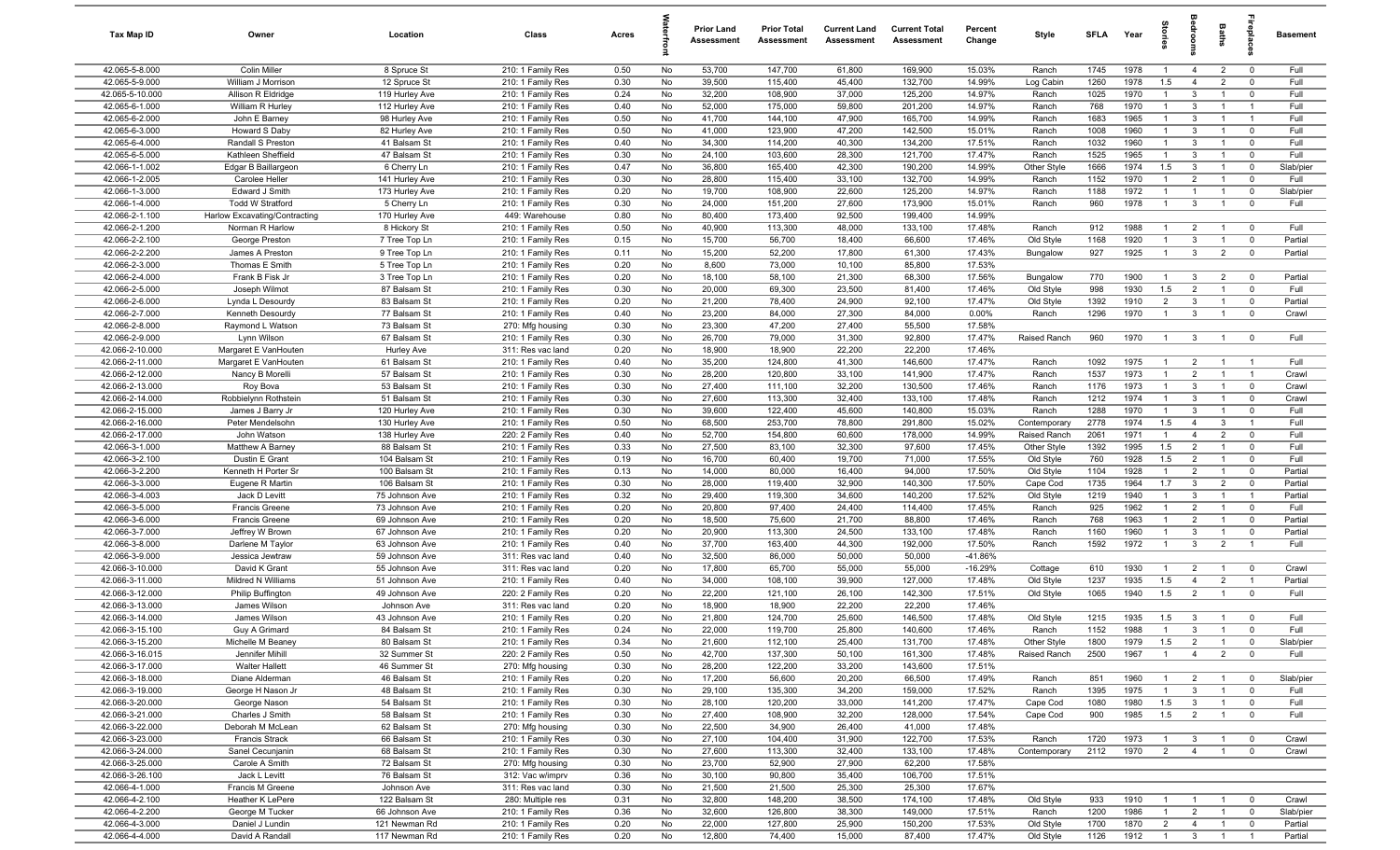| Tax Map ID                         | Owner                                   | Location                               | Class                                  | Acres        |          | <b>Prior Land</b><br>Assessment | <b>Prior Total</b><br>Assessment | <b>Current Land</b><br>Assessment | <b>Current Total</b><br>Assessment | Percent<br>Change | Style          | SFLA        | Year         | ğ                                | droom                          | Baths                            | <b>G</b> bla              | Basement        |
|------------------------------------|-----------------------------------------|----------------------------------------|----------------------------------------|--------------|----------|---------------------------------|----------------------------------|-----------------------------------|------------------------------------|-------------------|----------------|-------------|--------------|----------------------------------|--------------------------------|----------------------------------|---------------------------|-----------------|
| 42.066-4-5.000                     | David Randall                           | Newman Rd                              | 311: Res vac land                      | 0.30         | No       | 19,200                          | 19,200                           | 22,600                            | 22,600                             | 17.71%            |                |             |              |                                  |                                |                                  |                           |                 |
| 42.066-4-7.000                     | John Fontana                            | 93 Newman Rd                           | 210: 1 Family Res                      | 0.30         | No       | 27,000                          | 103,600                          | 31,700                            | 121,700                            | 17.47%            | Old Style      | 1541        | 1920         | $\overline{2}$                   | $\overline{4}$                 | $\overline{1}$                   | $\mathbf 0$               | Partial         |
| 42.066-4-8.000                     | Victoria H Baker                        | 44 Johnson Ave                         | 210: 1 Family Res                      | 0.20         | No       | 20,900                          | 113,300                          | 24,500                            | 133,100                            | 17.48%            | Ranch          | 1486        | 1961         | -1                               | $\mathbf{3}$                   |                                  | $^{\circ}$                | Full            |
| 42.066-4-9.000                     | Rosario B Fogg                          | 46 Johnson Ave                         | 210: 1 Family Res                      | 0.21         | No       | 19,800                          | 86,000                           | 23,200                            | 101,000                            | 17.44%            | Old Style      | 986         | 1900         | $\mathbf{1}$                     | $\overline{2}$                 |                                  | $\Omega$                  | Full            |
| 42.066-4-10.000                    | Mark F Pratt                            | 48 Johnson Ave                         | 210: 1 Family Res                      | 0.20         | No       | 19,700                          | 93,600                           | 23,200                            | 110,000                            | 17.52%            | Old Style      | 1144        | 1920         | $\overline{2}$                   | $\mathbf{3}$                   | $\overline{1}$                   | $^{\circ}$                | Full            |
| 42.066-4-11.000                    | Robin Shipman                           | 50 Johnson Ave                         | 210: 1 Family Res                      | 0.20         | No       | 20,900                          | 113,300                          | 24,500                            | 133,100                            | 17.48%            | Ranch          | 1304        | 1970         | $\mathbf{1}$<br>$\overline{1}$   | $\mathbf{3}$                   | $\overline{2}$<br>$\overline{1}$ | $\mathbf 0$               | Full            |
| 42.066-4-12.000<br>42.066-4-13.000 | Michael C Corrow<br>Robert J Rogers Jr  | 52 Johnson Ave<br>56 Johnson Ave       | 210: 1 Family Res<br>210: 1 Family Res | 0.20<br>0.20 | No<br>No | 19,500<br>19,300                | 90,700<br>87,700                 | 22,900<br>22,600                  | 106,600<br>103,000                 | 17.53%<br>17.45%  | Ranch<br>Ranch | 960<br>1200 | 1963<br>1958 | $\overline{1}$                   | $\overline{2}$<br>$\mathbf{3}$ | $\overline{1}$                   | $^{\circ}$<br>$\mathbf 0$ | Full<br>Partial |
| 42.066-4-14.000                    | Forest C Walton                         | 58 Johnson Ave                         | 210: 1 Family Res                      | 0.20         | No       | 18,000                          | 69,400                           | 21,100                            | 81,500                             | 17.44%            | Cottage        | 726         | 1960         | $\overline{1}$                   | $\overline{2}$                 | $\overline{1}$                   | $\mathbf 0$               | Full            |
| 42.066-4-15.000                    | Joseph H Smith                          | 62 Johnson Ave                         | 210: 1 Family Res                      | 0.50         | No       | 42,700                          | 137,000                          | 50,200                            | 161,000                            | 17.52%            | Ranch          | 1329        | 1972         | $\overline{1}$                   | $\mathbf{3}$                   | $\overline{2}$                   | $\overline{1}$            | Full            |
| 42.066-6-1.000                     | Lawrence Barney                         | 10 Tree Top Ln                         | 311: Res vac land                      | 0.70         | No       | 21,800                          | 21,800                           | 25,600                            | 25,600                             | 17.43%            | Old Style      | 1162        | 1930         | 1.5                              | $\mathbf{3}$                   | $\overline{1}$                   | $^{\circ}$                | Partial         |
| 42.066-6-2.000                     | Lawrence Barney                         | 6 Tree Top Ln                          | 210: 1 Family Res                      | 0.20         | No       | 19,100                          | 84,600                           | 22,400                            | 99,400                             | 17.49%            | Old Style      | 1021        | 1930         | 1.5                              | $\mathbf{3}$                   | $\overline{1}$                   | $\overline{0}$            | Partial         |
| 42.066-6-3.000                     | Lawrence Barney                         | Balsam St                              | 311: Res vac land                      | 0.20         | No       | 14,300                          | 14,300                           | 16,800                            | 16,800                             | 17.48%            | Cottage        | 858         | 1940         | $\overline{1}$                   | $\mathbf{3}$                   | $\overline{1}$                   | $\mathbf 0$               | Crawl           |
| 42.066-6-4.000                     | Hoover Barney                           | 95 Balsam St                           | 210: 1 Family Res                      | 0.40         | No       | 2,800                           | 24,200                           | 3,300                             | 28,400                             | 17.36%            | Ranch          | 720         | 1969         | $\mathbf{1}$                     | $\mathbf{3}$                   | $\overline{1}$                   | $\mathbf 0$               | Full            |
| 42.066-6-5.000                     | Theresa Barney                          | 95 Balsam St                           | 210: 1 Family Res                      | 0.41         | No       | 2,800                           | 24,200                           | 3,300                             | 28,400                             | 17.36%            | Contemporary   | 1080        | 1993         | $\overline{2}$                   | $\overline{2}$                 | $\overline{1}$                   | $\mathbf 0$               | Partial         |
| 42.066-6-6.100                     | Walter E Ellis                          | Balsam St                              | 311: Res vac land                      | 1.12         | No       | 70,300                          | 70,300                           | 82,600                            | 82,600                             | 17.50%            |                |             |              |                                  |                                |                                  |                           |                 |
| 42.066-6-6.200                     | Lawrence Barney                         | 93 Balsam St                           | 220: 2 Family Res                      | 0.28         | No       | 24,300                          | 81,900                           | 28,500                            | 96,200                             | 17.46%            | Old Style      | 2070        | 1930         | 1.7                              | $\overline{4}$                 | $\overline{2}$                   | $^{\circ}$                | Full            |
| 42.066-6-7.001                     | Earl Sweeny                             | 111 Balsam St                          | 210: 1 Family Res                      | 0.40         | No       | 30,200                          | 51,600                           | 35,500                            | 60,600                             | 17.44%            | Cottage        | 504         | 1940         | -1                               | $\overline{1}$                 | $\overline{1}$                   | $^{\circ}$                | Slab/pier       |
| 42.066-6-8.001                     | Earl Sweeney                            | 105 Balsam St                          | 210: 1 Family Res                      | 0.40         | No       | 25,500                          | 78,400                           | 29,900                            | 92,100                             | 17.47%            | Ranch          | 920         | 1993         | $\mathbf{1}$                     | $\mathbf{3}$                   | $\overline{2}$                   | $\Omega$                  | Slab/pier       |
| 42.066-6-9.001<br>42.066-6-10.100  | Kathleen M Bruce<br>Mary J Colby        | 101 Balsam St<br>153 Newman Rd         | 270: Mfg housing                       | 0.24<br>0.30 | No<br>No | 19,900<br>29,200                | 56,700<br>112,000                | 23,400<br>34,300                  | 66,600<br>131,600                  | 17.46%<br>17.50%  | Other Style    | 1440        | 1970         | 1.5                              | $\mathbf{3}$                   | $\overline{1}$                   | $\overline{1}$            | Full            |
| 42.066-6-10.300                    | Michael Strack                          | 155 Newman Rd                          | 210: 1 Family Res<br>210: 1 Family Res | 0.37         | No       | 35,700                          | 163,700                          | 41,900                            | 192,300                            | 17.47%            | Other Style    | 3276        | 1981         | $\overline{2}$                   | $\mathbf{3}$                   | $\overline{1}$                   | $\overline{1}$            | Slab/pier       |
| 42.066-6-10.400                    | <b>Frederick Betters</b>                | 155 Newman Rd                          | 210: 1 Family Res                      | 0.30         | No       | 27,800                          | 115,400                          | 32,700                            | 135,600                            | 17.50%            | Ranch          | 1344        | 1958         | $\mathbf{1}$                     | $\mathbf{3}$                   | $\overline{1}$                   | $\mathbf 0$               | Crawl           |
| 42.066-6-11.000                    | Lillian M Lincoln                       | 145 Newman Rd                          | 210: 1 Family Res                      | 1.00         | No       | 45,300                          | 125,300                          | 53,200                            | 147,200                            | 17.48%            | Ranch          | 1152        | 1973         | $\overline{1}$                   | $\mathbf{3}$                   | $\overline{1}$                   | $^{\circ}$                | Full            |
| 42.066-6-12.000                    | Eric J Lincoln                          | 143 Newman Rd                          | 210: 1 Family Res                      | 0.80         | No       | 50,400                          | 110,200                          | 59,200                            | 129,500                            | 17.51%            | Ranch          | 832         | 1962         | $\overline{1}$                   | $\overline{2}$                 | $\overline{1}$                   | $\mathbf 0$               | Full            |
| 42.066-6-13.000                    | Eric J Lincoln                          | 141 Newman Rd                          | 210: 1 Family Res                      | 0.10         | No       | 12,200                          | 82,900                           | 14,300                            | 97,400                             | 17.49%            | Cottage        | 876         | 1952         | $\overline{1}$                   | $\overline{2}$                 | $\overline{1}$                   | $^{\circ}$                | Crawl           |
| 42.066-6-14.000                    | Raymond Donnellan                       | 131 Newman Rd                          | 210: 1 Family Res                      | 0.20         | No       | 20,700                          | 110,200                          | 24,300                            | 129,500                            | 17.51%            | Ranch          | 1006        | 1957         | $\overline{1}$                   | $\mathbf{3}$                   | $\overline{1}$                   | $\mathbf 0$               | Partial         |
| 42.066-6-15.000                    | Kathryn Cobane                          | 127 Balsam St                          | 210: 1 Family Res                      | 0.10         | No       | 6,400                           | 66,800                           | 7,500                             | 66,800                             | 0.00%             | Cottage        | 832         | 1940         | $\mathbf{1}$                     | $\overline{2}$                 |                                  | $\mathbf 0$               | Crawl           |
| 42.066-6-16.000                    | Daniel J Lundin                         | 121 Balsam St                          | 210: 1 Family Res                      | 0.58         | No       | 30,100                          | 98,300                           | 35,400                            | 115,500                            | 17.50%            | Old Style      | 1010        | 1920         | $\mathbf{1}$                     | $\overline{1}$                 | $\overline{1}$                   | $\mathbf 0$               | Crawl           |
| 42.066-6-17.000                    | Rose Strack                             | 119 Balsam St                          | 210: 1 Family Res                      | 0.20         | No       | 12,800                          | 38,300                           | 15,000                            | 45,000                             | 17.49%            | Old Style      | 952         | 1920         | $\mathbf{1}$                     | $\overline{4}$                 |                                  | $^{\circ}$                | Full            |
| 42.066-6-18.000                    | Sandra M Bowen                          | 115 Balsam St                          | 210: 1 Family Res                      | 0.30         | No       | 23,300                          | 48,400                           | 27,400                            | 56,900                             | 17.56%            | Cottage        | 840         | 1975         | 1                                | $\overline{2}$                 |                                  | $\mathbf 0$               | Slab/pier       |
| 42.066-6-19.000                    | Michael C Smith                         | 113 Balsam St                          | 270: Mfg housing                       | 0.30         | No       | 22,400                          | 33,800                           | 26,300                            | 39,700                             | 17.46%            |                |             |              |                                  |                                |                                  |                           |                 |
| 42.066-6-20.002<br>42.066-7-1.000  | Jerald P Blinn                          | 97 Balsam St                           | 210: 1 Family Res                      | 0.69         | No<br>No | 27,800<br>34,700                | 85,000                           | 32,700<br>43,400                  | 87,000                             | 2.35%<br>93.44%   | Ranch          | 864<br>990  | 1981<br>1960 | $\overline{1}$<br>$\overline{1}$ | $\mathbf{3}$<br>$\overline{2}$ | $\overline{2}$<br>$\overline{2}$ | $\mathbf 0$               | Full<br>Full    |
| 42.066-7-2.100                     | Sharen M Michalec<br>Robert T Politi    | Cascade Rd<br>Nichols St               | 220: 2 Family Res<br>473: Greenhouse   | 0.20<br>2.16 | No       | 142,100                         | 152,500<br>248,100               | 163,400                           | 295,000<br>285,300                 | 14.99%            | Ranch          |             |              |                                  |                                |                                  | $\mathbf 0$               |                 |
| 42.066-7-2.200                     | Frank J Politi                          | Nichols St                             | 311: Res vac land                      | 0.92         | No       | 71,500                          | 71,500                           | 89,400                            | 89,400                             | 25.03%            |                |             |              |                                  |                                |                                  |                           |                 |
| 42.066-7-3.000                     | Joseph A Catania                        | Nichols St                             | 311: Res vac land                      | 0.10         | No       | 1,900                           | 1,900                            | 2,400                             | 2,400                              | 26.32%            |                |             |              |                                  |                                |                                  |                           |                 |
| 42.066-7-4.000                     | Kenneth Smith                           | Nichols St                             | 210: 1 Family Res                      | 0.40         | No       | 43,600                          | 120,400                          | 54,500                            | 150,500                            | 25.00%            | Old Style      | 1093        | 1930         | 1.5                              | $\overline{3}$                 | $\overline{1}$                   | $\overline{1}$            | Partial         |
| 42.066-7-5.000                     | Diane Garvey                            | Nichols St                             | 311: Res vac land                      | 0.10         | No       | 3,900                           | 3,900                            | 4,900                             | 4,900                              | 25.64%            |                |             |              |                                  |                                |                                  |                           |                 |
| 42.066-7-6.000                     | Anthony Catania                         | Nichols St                             | 210: 1 Family Res                      | 0.10         | No       | 9,000                           | 16,400                           | 11,300                            | 20,500                             | 25.00%            | Old Style      | 709         | 1910         | 1.5                              | $\overline{2}$                 | $\overline{1}$                   | $\mathbf 0$               | Slab/pier       |
| 42.066-7-7.000                     | Kent G Pratt                            | 8 Planty Way                           | 210: 1 Family Res                      | 0.10         | No       | 12,400                          | 41,000                           | 15,400                            | 51,200                             | 24.88%            | Cottage        | 946         | 1940         | $\mathbf{1}$                     | $\overline{2}$                 |                                  | $\mathbf 0$               | Slab/pier       |
| 42.066-7-8.000                     | Kent G Pratt                            | Cascade Rd                             | 311: Res vac land                      | 0.10         | No       | 3,100                           | 3,100                            | 3,900                             | 3,900                              | 25.81%            |                |             |              |                                  |                                |                                  |                           |                 |
| 42.066-7-9.000                     | Michael Nicola                          | 39 Nichols St                          | 311: Res vac land                      | 0.16         | No       | 1,000                           | 1,000                            | 1,200                             | 1,200                              | 20.00%            |                |             |              |                                  |                                |                                  |                           |                 |
| 42.066-7-10.000                    | Ralph Quade                             | 5891 Cascade Rd                        | 484: 1 use sm bld                      | 0.20         | No       | 20,200                          | 31,400                           | 23,200                            | 115,000                            | 266.24%           |                |             |              |                                  |                                |                                  |                           |                 |
| 42.066-7-11.000                    | Michael Nicola                          | Nichols St                             | 311: Res vac land                      | 0.23         | No       | 4,800                           | 4,800                            | 6,000                             | 6,000                              | 25.00%            |                |             |              |                                  |                                |                                  |                           |                 |
| 42.066-7-12.100<br>42.066-7-12.200 | Kent G Pratt<br>Linda A Planty          | Cascade Rd<br>15 Planty Way            | 311: Res vac land<br>210: 1 Family Res | 0.89<br>0.71 | No<br>No | 20,500<br>58,400                | 20,500<br>131,000                | 25,600<br>73,000                  | 25,600<br>163,800                  | 24.88%<br>25.04%  | Colonial       | 1560        | 1990         | $\overline{2}$                   | $\mathbf{3}$                   | $\overline{2}$                   |                           | Crawl           |
| 42.066-7-12.300                    | Rita H Coppinger                        | 20 Planty Way                          | 210: 1 Family Res                      | 0.48         | No       | 45,900                          | 98,200                           | 57,400                            | 122,800                            | 25.05%            | Ranch          | 1246        | 1980         | $\overline{1}$                   | 2                              | $\overline{1}$                   | $\overline{0}$            | Slab/pier       |
| 42.066-7-13.000                    | Larry Thayer                            | 5879 Cascade Rd                        | 210: 1 Family Res                      | 1.00         | No       | 41,000                          | 41,000                           | 51,200                            | 116,200                            | 183.41%           |                |             |              |                                  |                                |                                  |                           |                 |
| 42.066-7-14.000                    | Edward M Patnode                        | 5869 Cascade Rd                        | 210: 1 Family Res                      | 1.03         | No       | 67,700                          | 131,000                          | 84,700                            | 150,000                            | 14.50%            | Ranch          | 1080        | 1951         | $\overline{1}$                   | $\overline{1}$                 | $\overline{1}$                   | $^{\circ}$                | Partial         |
| 42.066-7-15.000                    | Sharen M Michalec                       | Cascade Rd                             | 311: Res vac land                      | 0.10         | No       | 10,300                          | 10,300                           | 12,900                            | 12,900                             | 25.24%            |                |             |              |                                  |                                |                                  |                           |                 |
| 42.066-8-1.000                     | Margaret E Lewis                        | 5884 Cascade Rd                        | 210: 1 Family Res                      | 0.10         | No       | 18,800                          | 86,800                           | 23,500                            | 108,500                            | 25.00%            | Old Style      | 1248        | 1920         | $\overline{1}$                   | $\overline{2}$                 | $\overline{1}$                   | $\overline{\mathbf{0}}$   | Full            |
| 42.066-8-2.000                     | David L Fay                             | 5880 Cascade Rd                        | 210: 1 Family Res                      | 0.20         | No       | 31,200                          | 127,900                          | 39,000                            | 159,900                            | 25.02%            | Cottage        | 729         | 1920         | 1.5                              | $\overline{2}$                 | $\overline{1}$                   | $\mathbf 0$               | Slab/pier       |
| 42.066-8-3.000                     | Edgar B Baillargeon Jr                  | Cascade Rd                             | 311: Res vac land                      | 0.07         | No       | 100                             | 100                              | 100                               | 100                                | 0.00%             |                |             |              |                                  |                                |                                  |                           |                 |
| 42.066-8-4.000                     | Edgar B Baillargeon Jr                  | Cascade Rd                             | 311: Res vac land                      | 0.10         | No       | 600                             | 600                              | 800                               | 800                                | 33.33%            |                |             |              |                                  |                                |                                  |                           |                 |
| 42.066-8-5.000                     | Edgar B Baillargeon Jr                  | 5874 Cascade Rd                        | 210: 1 Family Res                      | 0.20         | No       | 29,300                          | 97,200                           | 36,600                            | 121,500                            | 25.00%            | Old Style      | 1035        | 1920         | $\overline{1}$                   | $\overline{2}$                 | $\overline{1}$                   | $\overline{0}$            | Full            |
| 42.066-8-6.000                     | Rolf A Schulte                          | 5866 Cascade Rd                        | 415: Motel                             | 2.50         | No       | 238,700                         | 733,900                          | 274,500                           | 844,000                            | 15.00%            |                |             |              |                                  |                                |                                  |                           |                 |
| 42.066-8-7.000<br>42.066-8-8.000   | Hubert R Smith<br><b>Edmund Meister</b> | 5844 Cascade Rd                        | 210: 1 Family Res<br>415: Motel        | 0.20         | No<br>No | 23,700<br>420,600               | 74,700<br>1,944,500              | 29,600<br>483,700                 | 93,400<br>2,236,200                | 25.03%<br>15.00%  | Old Style      | 755         | 1875         | 1.5                              | $\overline{2}$                 | $\overline{1}$                   | 5                         | Full            |
| 42.073-1-1.002                     | Constantin Loudiadis                    | 5828 Cascade Rd<br>292 Old Military Rd | 210: 1 Family Res                      | 1.51<br>1.20 | No       | 91,100                          | 291,900                          | 113,900                           | 364,900                            | 25.01%            | Cape Cod       | 1598        | 1989         | 1.7                              | $\mathbf{3}$                   | $\overline{2}$                   | $\overline{1}$            | Full            |
| 42.073-1-2.001                     | Charlene H Richards                     | 288 Old Military Rd                    | 210: 1 Family Res                      | 1.10         | No       | 73,400                          | 168,900                          | 91,700                            | 211,100                            | 24.99%            | Old Style      | 2552        | 1850         | $\overline{2}$                   | $\overline{4}$                 | $\overline{2}$                   | $\mathbf 0$               | Partial         |
| 42.073-1-3.100                     | Amy L Smith                             | 282 Old Military Rd                    | 210: 1 Family Res                      | 1.45         | No       | 67,300                          | 112,300                          | 84,200                            | 140,400                            | 25.02%            | Cottage        | 907         | 1920         | $\mathbf{1}$                     | $\overline{1}$                 | $\overline{1}$                   | $\overline{\mathbf{0}}$   | Slab/pier       |
| 42.073-1-3.200                     | Douglas G Williams                      | 278 Old Military Rd                    | 220: 2 Family Res                      | 0.88         | No       | 76,400                          | 221,300                          | 95,500                            | 276,600                            | 24.99%            | Ranch          | 1213        | 1954         | $\overline{1}$                   | $\overline{4}$                 | $\overline{2}$                   | $\overline{2}$            | Full            |
| 42.073-1-4.000                     | William J Holmes                        | 268 Old Military Rd                    | 210: 1 Family Res                      | 6.10         | No       | 129,800                         | 890,000                          | 162,300                           | 1,112,500                          | 25.00%            | Contemporary   | 5206        | 2004         | $\overline{2}$                   | 6                              | 5                                |                           | Full            |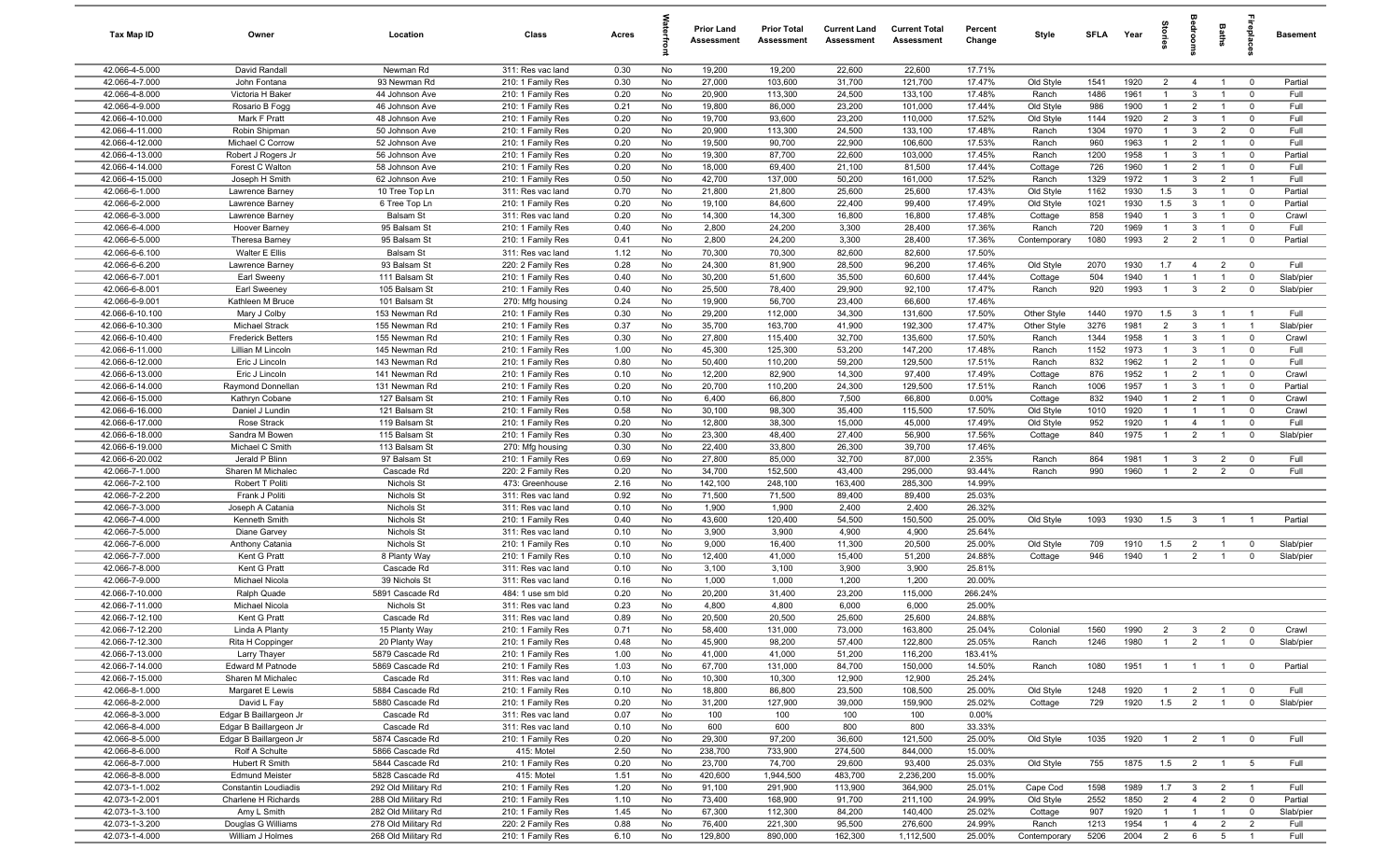| Tax Map ID                         | Owner                                      | Location                                 | Class                                  | Acres         |          | <b>Prior Land</b><br>Assessment | <b>Prior Total</b><br>Assessment | <b>Current Land</b><br>Assessment | <b>Current Total</b><br>Assessment | Percent<br>Change | Style                        | SFLA         | Year         | ğ                                |                                  | Baths                            | 률                                | <b>Basement</b>  |
|------------------------------------|--------------------------------------------|------------------------------------------|----------------------------------------|---------------|----------|---------------------------------|----------------------------------|-----------------------------------|------------------------------------|-------------------|------------------------------|--------------|--------------|----------------------------------|----------------------------------|----------------------------------|----------------------------------|------------------|
| 42.073-1-5.000                     | Gary C Chilson                             | Old Military Rd                          | 210: 1 Family Res                      | 2.00          | No       | 88,600                          | 246,000                          | 110,700                           | 307,500                            | 25.00%            | Old Style                    | 2035         | 1930         | 1.7                              | $\overline{3}$                   | $\overline{2}$                   | $\overline{1}$                   | Partial          |
| 42.073-1-6.000<br>42.073-1-7.000   | Gary C Chilson                             | 254 Old Military Rd                      | 311: Res vac land                      | 1.00<br>0.30  | No       | 21,800<br>27,600                | 21,800                           | 27,200<br>32,500                  | 27,200                             | 24.77%<br>17.53%  |                              | 1160         | 1972         | $\mathbf{1}$                     |                                  | $\overline{2}$                   | $^{\circ}$                       | Full             |
| 42.073-1-8.000                     | Tracy L Bashaw<br>Selman Hajrulla          | 31 Balsam St<br>27 Balsam St             | 220: 2 Family Res<br>210: 1 Family Res | 0.54          | No<br>No | 43,100                          | 114,100<br>124,900               | 50,700                            | 134,100<br>146,800                 | 17.53%            | Ranch<br>Cape Cod            | 1053         | 1975         | 1.5                              | 5<br>$\mathbf{3}$                | $\overline{2}$                   | $\mathbf 0$                      | Full             |
| 42.073-1-9.100                     | Antoinette B Crossman                      | 23 Balsam St                             | 210: 1 Family Res                      | 0.30          | No       | 28,800                          | 131,500                          | 33,800                            | 154,500                            | 17.49%            | Ranch                        | 1292         | 1955         | $\mathbf{1}$                     | $\overline{2}$                   | $\overline{1}$                   | $\overline{1}$                   | Full             |
| 42.073-1-9.200                     | Philip C Crossman                          | <b>Balsam St</b>                         | 311: Res vac land                      | 0.30          | No       | 10,900                          | 10,900                           | 12,800                            | 12,800                             | 17.43%            |                              |              |              |                                  |                                  |                                  |                                  |                  |
| 42.073-1-10.000                    | Philip C Crossman                          | Balsam St                                | 311: Res vac land                      | 0.30          | No       | 10,900                          | 10,900                           | 12,800                            | 12,800                             | 17.43%            |                              |              |              |                                  |                                  |                                  |                                  |                  |
| 42.073-1-11.000                    | Alice Day                                  | 17 Balsam St                             | 210: 1 Family Res                      | 0.30          | No       | 26,200                          | 90,700                           | 30,800                            | 106,600                            | 17.53%            | Ranch                        | 1075         | 1955         | $\overline{1}$                   | $\mathbf{3}$                     | $\overline{1}$                   | $^{\circ}$                       | Full             |
| 42.073-1-12.000                    | Anthony M Preston                          | 246 Old Military Rd                      | 210: 1 Family Res                      | 0.20          | No       | 19,600                          | 126,700                          | 23,100                            | 148,900                            | 17.52%            | Cape Cod                     | 1302         | 1950         | 1.5                              | 2                                | $\overline{1}$                   | $^{\circ}$                       | Full             |
| 42.073-1-13.000                    | Peter F Roland Sr                          | 11 Balsam St                             | 210: 1 Family Res                      | 1.10          | No       | 61,000                          | 167,300                          | 71,700                            | 196,600                            | 17.51%            | Ranch                        | 1247         | 1960         | $\overline{1}$                   | $\mathbf{3}$                     | $\overline{1}$                   | $\overline{1}$                   | Full             |
| 42.073-1-14.000                    | <b>Edward Bertrand</b>                     | 5 Balsam St                              | 210: 1 Family Res                      | 0.20          | No       | 22,900                          | 142,900                          | 26,900                            | 167,900                            | 17.49%            | Old Style                    | 1415         | 1940         | $\overline{1}$                   | $\mathbf{3}$                     | $\overline{2}$                   | $\overline{1}$                   | Partial          |
| 42.073-1-15.000<br>42.073-2-1.000  | <b>Edward Bertrand</b><br>Ernest Hough III | Old Military Rd<br>30 Balsam St          | 311: Res vac land<br>210: 1 Family Res | 0.20<br>0.30  | No<br>No | 18,900<br>26,700                | 18,900<br>90,000                 | 22,200<br>31,400                  | 22,200<br>105,800                  | 17.46%<br>17.56%  | Split Level                  | 2210         | 1960         | $\mathbf{1}$                     | $\mathbf{3}$                     |                                  | $^{\circ}$                       | Full             |
| 42.073-2-2.000                     | Megan Glennon                              | 26 Balsam St                             | 210: 1 Family Res                      | 0.30          | No       | 29,300                          | 136,100                          | 34,400                            | 159,900                            | 17.49%            | Ranch                        | 1120         | 1955         | $\mathbf{1}$                     | $\mathbf{3}$                     | $\mathbf{1}$                     | $\mathbf 0$                      | Full             |
| 42.073-2-3.000                     | Lynn W Wilson                              | 20 Winter St                             | 210: 1 Family Res                      | 0.30          | No       | 30,300                          | 154,200                          | 35,600                            | 181,200                            | 17.51%            | Ranch                        | 1408         | 1955         | $\mathbf{1}$                     | $\overline{2}$                   | $\overline{2}$                   | $^{\circ}$                       | Partial          |
| 42.073-2-4.000                     | Richard W Skeels                           | 23 Johnson Ave                           | 210: 1 Family Res                      | 0.40          | No       | 35,500                          | 131,400                          | 41,700                            | 154,400                            | 17.50%            | Ranch                        | 2057         | 1956         | $\mathbf{1}$                     | 5                                | $\overline{2}$                   | $^{\circ}$                       | Partial          |
| 42.073-2-5.000                     | Earl I Bliss                               | 15 Winter St                             | 210: 1 Family Res                      | 0.30          | No       | 27,600                          | 110,700                          | 32,500                            | 130,100                            | 17.52%            | Ranch                        | 1079         | 1951         | $\overline{1}$                   | $\overline{2}$                   |                                  | $\mathbf 0$                      | Full             |
| 42.073-2-6.000                     | Michael Treska                             | 11 Johnson Ave                           | 210: 1 Family Res                      | 0.20          | No       | 23,000                          | 143,600                          | 27,000                            | 168,700                            | 17.48%            | Contemporary                 | 1310         | 1950         | $\overline{2}$                   | $\mathbf{3}$                     | $\overline{2}$                   | $\overline{1}$                   | Full             |
| 42.073-2-7.000                     | Mary Saulpaugh                             | Johnson Ave                              | 311: Res vac land                      | 0.20          | No       | 18,900                          | 18,900                           | 22,200                            | 22,200                             | 17.46%            |                              |              |              |                                  |                                  |                                  |                                  |                  |
| 42.073-2-8.000                     | Ann E Melious                              | 8 Johnson Ave                            | 210: 1 Family Res                      | 0.40          | No       | 35,800                          | 133,100                          | 42,100                            | 156,400                            | 17.51%            | Ranch                        | 1050         | 1955         | -1                               | $\overline{2}$                   | $\overline{1}$                   |                                  | Full             |
| 42.073-2-9.000<br>42.073-2-10.000  | Winifred Vancour<br>Millicent L VanCour    | 4 Johnson Ave<br>232 Old Military Rd     | 210: 1 Family Res<br>210: 1 Family Res | 0.30<br>0.20  | No<br>No | 28,500<br>22,000                | 127,100<br>142,000               | 33,400<br>25,800                  | 149,300<br>166,800                 | 17.47%<br>17.46%  | Ranch<br>Ranch               | 1144<br>825  | 1956<br>1965 | $\overline{1}$<br>$\overline{1}$ | $\overline{2}$<br>2              | $\overline{1}$<br>$\overline{1}$ | $\overline{1}$<br>$\overline{1}$ | Full<br>Full     |
| 42.073-2-11.000                    | Mary Saulpaugh                             | 5 Johnson Ave                            | 210: 1 Family Res                      | 0.20          | No       | 20,400                          | 103,500                          | 24,000                            | 121,600                            | 17.49%            | Old Style                    | 1386         | 1927         | 1.7                              | $\mathbf{3}$                     | $\mathbf{1}$                     | $\mathbf 0$                      | Full             |
| 42.073-2-12.000                    | Calvin Wilson                              | Balsam St                                | 311: Res vac land                      | 0.20          | No       | 14,300                          | 14,300                           | 16,800                            | 16,800                             | 17.48%            |                              |              |              |                                  |                                  |                                  |                                  |                  |
| 42.073-2-13.000                    | Elizabeth H Wilson                         | 4 Balsam St                              | 210: 1 Family Res                      | 0.20          | No       | 20,900                          | 113,100                          | 24,600                            | 132,900                            | 17.51%            | Ranch                        | 936          | 1961         | $\mathbf{1}$                     | $\mathbf{3}$                     |                                  | - 1                              | Full             |
| 42.073-2-14.000                    | Michael L Saulpaugh                        | 8 Balsam St                              | 210: 1 Family Res                      | 0.20          | No       | 22,800                          | 142,100                          | 26,800                            | 167,000                            | 17.52%            | Raised Ranch                 | 1012         | 1989         | $\mathbf{1}$                     | $\mathbf{3}$                     |                                  | $^{\circ}$                       | Full             |
| 42.073-2-15.000                    | Michelle Walker                            | 9 Johnson Ave                            | 210: 1 Family Res                      | 0.34          | No       | 27,000                          | 102,800                          | 31,700                            | 120,800                            | 17.51%            | Ranch                        | 1296         | 1951         | $\mathbf{1}$                     | 3                                |                                  | $^{\circ}$                       | Partial          |
| 42.073-2-16.000                    | William Witte                              | 12 Balsam St                             | 210: 1 Family Res                      | 0.20          | No       | 22,800                          | 142,100                          | 26,800                            | 167,000                            | 17.52%            | Split Level                  | 1029         | 1970         | $\overline{1}$                   | $\mathbf{3}$                     | $\overline{2}$                   | $\mathbf 0$                      | Full             |
| 42.073-2-17.000                    | Duane G Preston                            | 19 Winter St                             | 210: 1 Family Res                      | 0.40          | No       | 36,900                          | 151,100                          | 43,300                            | 177,500                            | 17.47%            | Ranch                        | 1332         | 1958         | $\mathbf{1}$                     | $\overline{4}$                   | $\overline{1}$                   | $\overline{1}$                   | Full             |
| 42.073-3-1.100                     | Andrew Teig                                | 26 Polarity Way                          | 210: 1 Family Res                      | 0.40          | No       | 35,800                          | 134,000                          | 44,700                            | 167,500                            | 25.00%            | Ranch                        | 1066         | 1955         | $\overline{1}$                   | $\overline{2}$                   | $\overline{1}$                   | $\mathbf 0$                      | Partial          |
| 42.073-3-1.200<br>42.073-3-2.100   | Rolf A Schulte<br>Horace D Pratt           | Old Military Rd<br>135 Polarity Way      | 311: Res vac land<br>210: 1 Family Res | 0.81<br>9.20  | No<br>No | 6,800<br>112,500                | 6,800<br>217,600                 | 8,500<br>120,900                  | 8,500<br>233,900                   | 25.00%<br>7.49%   | Ranch                        | 1432         | 1973         | $\overline{1}$                   | $\mathbf{3}$                     | $\overline{2}$                   | $\overline{1}$                   | Full             |
| 42.073-3-2.200                     | Paul E VanSlyke                            | 114 Polarity Way                         | 210: 1 Family Res                      | 1.27          | No       | 166,300                         | 281,300                          | 178,800                           | 302,400                            | 7.50%             | Contemporary                 | 2078         | 2001         | $\overline{2}$                   | $\mathbf{3}$                     | $\overline{2}$                   | $\overline{1}$                   | Partial          |
| 42.073-3-3.000                     | Gerald L Blair Jr                          | 293 Old Military Rd                      | 210: 1 Family Res                      | 2.50          | No       | 95,700                          | 279,000                          | 119,700                           | 348,800                            | 25.02%            | Old Style                    | 2868         | 1900         | $\overline{2}$                   | $5\overline{5}$                  | $\overline{2}$                   | $\overline{1}$                   | Partial          |
| 42.073-3-4.000                     | John Smith                                 | 285 Old Military Rd                      | 220: 2 Family Res                      | 0.70          | No       | 72,200                          | 220,300                          | 90,300                            | 275,400                            | 25.01%            | Other Style                  | 1350         | 1971         | $\overline{1}$                   | $\overline{4}$                   | $\overline{2}$                   | $\overline{2}$                   | Full             |
| 42.073-3-5.100                     | Mark Bimonte                               | 281 Old Military Rd                      | 210: 1 Family Res                      | 0.48          | No       | 34,100                          | 123,000                          | 42,700                            | 153,800                            | 25.04%            | Log Cabin                    | 1408         | 1995         | $\overline{1}$                   | $\mathbf{3}$                     | $\overline{2}$                   | $\overline{1}$                   | Full             |
| 42.073-3-5.200                     | Sarah L Warner                             | Old Military Rd                          | 311: Res vac land                      | 0.54          | No       | 25,400                          | 25,400                           | 31,800                            | 31,800                             | 25.20%            |                              |              |              |                                  |                                  |                                  |                                  |                  |
| 42.073-3-6.000                     | Sarah L Warner                             | 275 Old Military Rd                      | 220: 2 Family Res                      | 1.03          | No       | 44,700                          | 150,100                          | 55,800                            | 187,600                            | 24.98%            | Raised Ranch                 | 2442         | 1978         | $\mathbf{1}$                     | $\mathbf{3}$                     | $\overline{2}$                   | $\mathbf 0$                      | Full             |
| 42.073-3-7.000<br>42.073-3-8.000   | Karen E Fountain                           | 271 Old Military Rd                      | 210: 1 Family Res                      | 0.30          | No       | 30,700                          | 124,300                          | 38,400                            | 155,400                            | 25.02%            | Ranch                        | 964          | 1977<br>1930 | $\mathbf{1}$<br>-1               | $\overline{4}$                   |                                  | - 1                              | Partial          |
| 42.073-3-9.000                     | James Morganson<br>William G Young         | 16 Stage Coach Way<br>22 Stage Coach Way | 210: 1 Family Res<br>210: 1 Family Res | 0.47<br>0.56  | No<br>No | 32,300<br>32,800                | 81,000<br>77,800                 | 40,300<br>41,000                  | 101,200<br>97,200                  | 24.94%<br>24.94%  | Log Cabin<br>Cottage         | 900<br>810   | 1930         | $\overline{1}$                   | $\overline{2}$<br>$\overline{1}$ |                                  | $\Omega$                         | Crawl<br>Partial |
| 42.073-3-10.110                    | Mary Morganson                             | Old Military Rd                          | 210: 1 Family Res                      | 0.47          | No       | 16,800                          | 16,800                           | 21,000                            | 450,000                            | 2578.57%          |                              |              |              |                                  |                                  |                                  |                                  |                  |
| 42.073-3-10.120                    | James E Morganson                          | Old Military Rd                          | 311: Res vac land                      | 1.63          | No       | 16,800                          | 91,800                           | 21,000                            | 21,000                             | $-77.12%$         |                              |              |              |                                  |                                  |                                  |                                  |                  |
| 42.073-3-10.130                    | James E Morganson                          | Old Military Rd                          | 311: Res vac land                      | 0.82          | No       | 16,800                          | 16,800                           | 21,000                            | 21,000                             | 25.00%            |                              |              |              |                                  |                                  |                                  |                                  |                  |
| 42.073-3-10.140                    | James E Morganson                          | Old Military Rd                          | 311: Res vac land                      | 0.60          | No       | 16,800                          | 16,800                           | 21,000                            | 21,000                             | 25.00%            |                              |              |              |                                  |                                  |                                  |                                  |                  |
| 42.073-3-10.150                    | James E Morganson                          | Old Military Rd                          | 311: Res vac land                      | 0.66          | No       | 16,800                          | 16,800                           | 21,000                            | 21,000                             | 25.00%            |                              |              |              |                                  |                                  |                                  |                                  |                  |
| 42.073-3-10.160                    | James E Morganson                          | Old Military Rd                          | 311: Res vac land                      | 0.70          | No       | 16.800                          | 16,800                           | 21.000                            | 21.000                             | 25.00%            |                              |              |              |                                  |                                  |                                  |                                  |                  |
| 42.073-3-10.170<br>42.073-3-10.200 | James E Morganson<br>Hidden Pines LLC      | Old Military Rd<br>Old Military Rd       | 311: Res vac land<br>322: Rural vac>10 | 0.94<br>30.00 | No<br>No | 16,800<br>273,300               | 16,800<br>273,300                | 21,000<br>293,800                 | 21,000<br>293,800                  | 25.00%<br>7.50%   |                              |              |              |                                  |                                  |                                  |                                  |                  |
| 42.073-3-11.100                    | Peter H Moreau                             | 259 Old Military Rd                      | 210: 1 Family Res                      | 0.31          | No       |                                 |                                  | 55,000                            | 75,000                             |                   | Cottage                      | 716          | 1930         | $\overline{1}$                   | $\overline{1}$                   |                                  | $\overline{0}$                   | Partial          |
| 42.073-3-11.200                    | Mary P Ormsby                              | 3 Stage Coach Way                        | 418: Inn/lodge                         | 0.52          | No       |                                 |                                  | 65,000                            | 155,000                            |                   |                              |              |              |                                  |                                  |                                  |                                  |                  |
| 42.073-3-12.100                    | Heather P Perkins                          | 243 Old Military Rd                      | 210: 1 Family Res                      | 4.28          | No       | 59,600                          | 203,300                          | 74,500                            | 254,100                            | 24.99%            | Ranch                        | 1999         | 1944         | -1                               | $\overline{2}$                   | $\overline{1}$                   | $\mathbf{3}$                     | Partial          |
| 42.073-3-12.200                    | Holli P Lynch                              | Old Military Rd                          | 311: Res vac land                      | 0.52          | No       | 52,100                          | 52,100                           | 65,100                            | 65,100                             | 24.95%            |                              |              |              |                                  |                                  |                                  |                                  |                  |
| 42.073-3-13.000                    | Peter H Lynch                              | 239 Old Military Rd                      | 210: 1 Family Res                      | 2.80          | No       | 49,500                          | 155,800                          | 61,900                            | 194,800                            | 25.03%            | Log Cabin                    | 1552         | 1950         | $\overline{1}$                   | $\overline{2}$                   |                                  | $\overline{1}$                   | Full             |
| 42.073-3-14.000                    | Gregory C Perkins                          | 235 Old Military Rd                      | 210: 1 Family Res                      | 2.50          | No       | 49,200                          | 158,400                          | 61,500                            | 198,000                            | 25.00%            | Contemporary                 | 2251         | 1989         | $\overline{2}$                   | $\mathbf{3}$                     | $\mathbf{1}$                     | $\mathbf 0$                      | Full             |
| 42.073-3-15.001                    | James E Morganson                          | 10 Stage Coach Way                       | 210: 1 Family Res                      | 0.51          | No       | 34,600                          | 86,200                           | 43,300                            | 107,800                            | 25.06%            | Ranch                        | 768          | 1978         | $\mathbf{1}$                     | $\mathbf{3}$                     | $\overline{1}$                   | $\mathbf 0$                      | Full             |
| 42.073-4-1.000                     | Joseph E Lemieux                           | Old Military Rd                          | 311: Res vac land                      | 0.44          | No       | 86,400                          | 86,400                           | 92,900                            | 92,900                             | 7.52%             | Old Style                    | 1323         | 1900         | 1.7                              | $\overline{4}$                   | $\overline{2}$                   | $\overline{1}$                   | Full             |
| 42.073-4-2.000<br>42.073-4-3.000   | Nancy Mayers<br>Victor P Roy               | 219 Old Military Rd<br>3 Snowberry Ln    | 210: 1 Family Res<br>210: 1 Family Res | 0.44<br>0.44  | No<br>No | 82,200<br>56,700                | 370,200<br>266,000               | 88,400<br>61,000                  | 398,000<br>286,000                 | 7.51%<br>7.52%    | Contemporary<br>Contemporary | 1564<br>1360 | 1996<br>1996 | $\overline{2}$<br>$\overline{2}$ | $\mathbf{3}$<br>$\mathbf{3}$     | $\overline{2}$<br>$\overline{2}$ | $\overline{1}$<br>$\mathbf 0$    | Full<br>Full     |
| 42.073-4-4.000                     | Kevin B Ballou                             | 7 Snowberry Ln                           | 210: 1 Family Res                      | 0.46          | No       | 128,500                         | 397,500                          | 138,100                           | 427,300                            | 7.50%             | Colonial                     | 1694         | 1995         | $\overline{2}$                   | $\mathbf{3}$                     | $\overline{2}$                   | $\overline{1}$                   | Full             |
| 42.073-4-5.000                     | Harold V Schmidt                           | 12 Fox Run Ln                            | 210: 1 Family Res                      | 0.46          | No       | 112,000                         | 272,000                          | 120,400                           | 292,400                            | 7.50%             | Colonial                     | 2576         | 2006         | $\overline{2}$                   | $\overline{4}$                   | $\overline{2}$                   | $\mathbf 0$                      | Full             |
| 42.073-4-6.000                     | David A Chapman                            | 10 Fox Run Ln                            | 210: 1 Family Res                      | 0.46          | No       | 120,600                         | 341,800                          | 129,600                           | 367,400                            | 7.49%             | Cape Cod                     | 1728         | 1993         | 1.5                              | $\mathbf{3}$                     | $\overline{2}$                   | $\overline{1}$                   | Full             |
| 42.073-4-7.000                     | Victoria M Zacek                           | 8 Fox Run Ln                             | 210: 1 Family Res                      | 0.48          | No       | 146,600                         | 505,000                          | 157,600                           | 542,900                            | 7.50%             | Ranch                        | 1362         | 1993         | 1                                | $\mathbf{3}$                     | $\overline{2}$                   | -1                               | Full             |
| 42.073-4-8.000                     | Steven A Lucas                             | 6 Fox Run Ln                             | 210: 1 Family Res                      | 0.45          | No       | 108,100                         | 262,500                          | 116,200                           | 282,200                            | 7.50%             | Contemporary                 | 1166         | 1996         | $\mathbf{1}$                     | 3 <sup>3</sup>                   | 3 <sup>3</sup>                   | $\overline{\mathbf{0}}$          | Full             |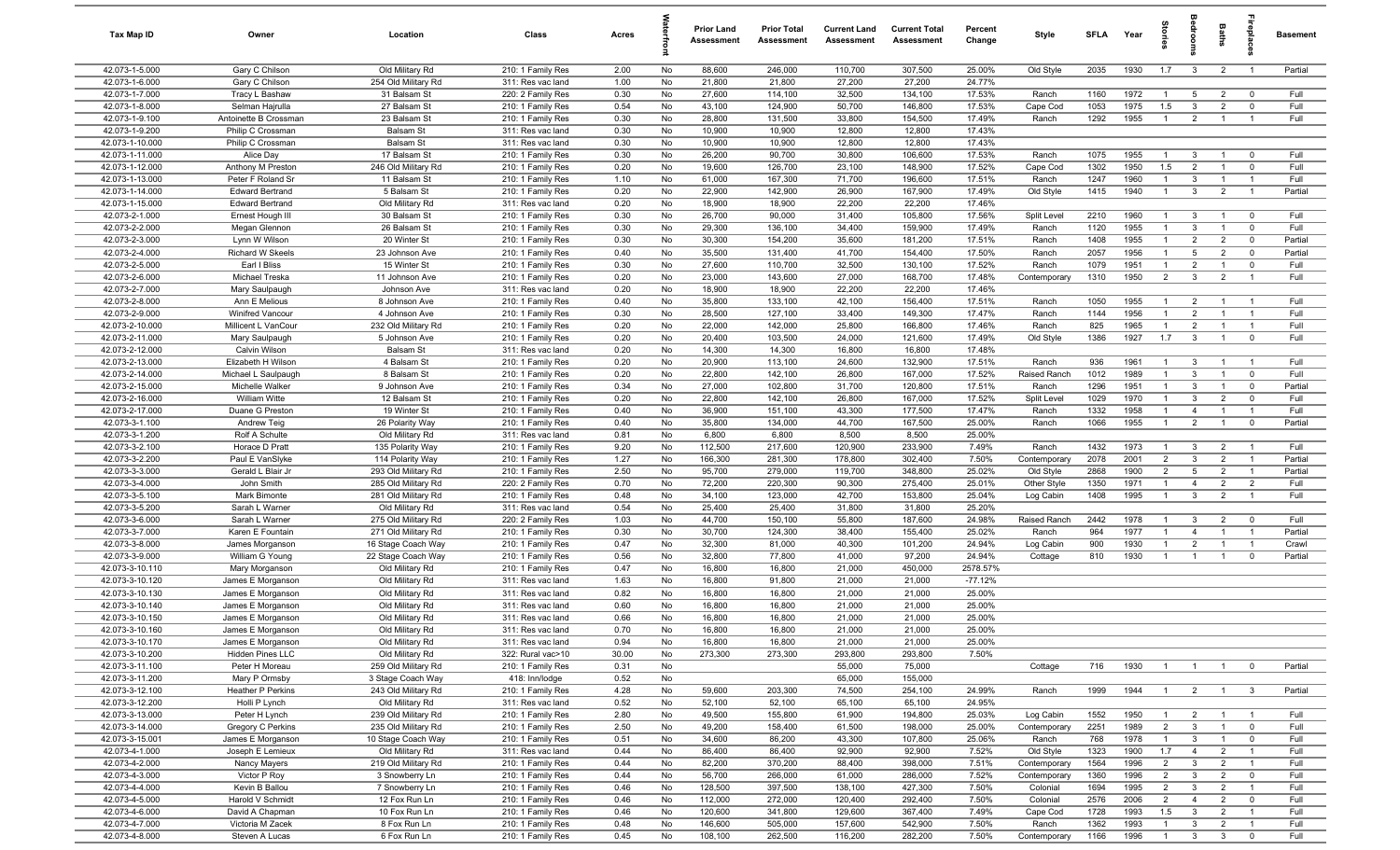| Tax Map ID                         | Owner                                   | Location                            | Class                                  | Acres        |          | <b>Prior Land</b><br>Assessment | <b>Prior Total</b><br>Assessment | <b>Current Land</b><br>Assessment | <b>Current Total</b><br>Assessment | Percent<br>Change | Style                        | <b>SFLA</b>  | Year         | $\vec{S}$                        | g                                | Baths                            | <b>G</b> bia                  | Basement           |
|------------------------------------|-----------------------------------------|-------------------------------------|----------------------------------------|--------------|----------|---------------------------------|----------------------------------|-----------------------------------|------------------------------------|-------------------|------------------------------|--------------|--------------|----------------------------------|----------------------------------|----------------------------------|-------------------------------|--------------------|
| 42.073-4-9.000                     | Mark R Grimmette                        | 21 Snowberry Ln                     | 210: 1 Family Res                      | 0.47         | No       | 80,900                          | 328,000                          | 87,000                            | 352,600                            | 7.50%             | Contemporary                 | 1668         | 1996         | $\overline{2}$                   | $\overline{2}$                   | $\overline{2}$                   | $\overline{1}$                | Full               |
| 42.073-4-10.000                    | Karin G Livreri                         | 25 Snowberry Ln                     | 210: 1 Family Res                      | 0.44         | No       | 140,200                         | 505,000                          | 150,700                           | 542,900                            | 7.50%             | Contemporary                 | 1302         | 1996         | $\overline{2}$                   | $\overline{2}$                   | $\overline{2}$                   | $\mathbf 0$                   | Full               |
| 42.073-4-11.000                    | Peter Olney                             | 42 Snowberry Ln                     | 210: 1 Family Res                      | 0.69         | No       | 157,700                         | 440,500                          | 169,500                           | 473,500                            | 7.49%             | Ranch                        | 1626         | 1994         | -1                               | $\mathbf{3}$                     | $\overline{2}$                   | - 1                           | Full               |
| 42.073-4-12.000                    | George M Conway Jr                      | 40 Snowberry Ln                     | 210: 1 Family Res                      | 0.69         | No       | 192,200                         | 535,600                          | 206,600                           | 650,000                            | 21.36%            | Contemporary                 | 6720         | 2002         | $\overline{2}$                   | $\mathbf{3}$                     | 3                                | -1                            | Full               |
| 42.073-4-13.000<br>42.073-4-14.000 | William K Marinis<br>Victor E Kraus     | 38 Snowberry Ln<br>36 Snowberry Ln  | 210: 1 Family Res<br>210: 1 Family Res | 0.69<br>0.69 | No<br>No | 185,100<br>171,500              | 637,400<br>460,000               | 199,000<br>184,400                | 685,200<br>494,500                 | 7.50%<br>7.50%    | Contemporary<br>Contemporary | 2382<br>2276 | 1997<br>1996 | $\overline{2}$<br>$\overline{2}$ | $\overline{4}$<br>$\overline{4}$ | $\mathbf{3}$<br>$\overline{4}$   | -1<br>$\overline{1}$          | Full<br>Full       |
| 42.073-4-15.000                    | Anton Ziegler                           | 30 Snowberry Ln                     | 210: 1 Family Res                      | 0.46         | No       | 133,100                         | 431,200                          | 143,000                           | 463,500                            | 7.49%             | Contemporary                 | 1646         | 1996         | $\overline{2}$                   | $\mathbf{3}$                     | $\overline{2}$                   | $\overline{0}$                | Full               |
| 42.073-4-16.000                    | John S Stevens                          | Snowberry Ln                        | 311: Res vac land                      | 0.46         | No       | 84,900                          | 84,900                           | 91,300                            | 91,300                             | 7.54%             |                              |              |              |                                  |                                  |                                  |                               |                    |
| 42.073-4-17.000                    | Kevin P Moody                           | 18 Snowberry Ln                     | 210: 1 Family Res                      | 0.48         | No       | 116,400                         | 288,700                          | 125,200                           | 310,400                            | 7.52%             | Contemporary                 | 1438         | 1996         | $\overline{1}$                   | $\overline{3}$                   | $\overline{2}$                   | $^{\circ}$                    | Full               |
| 42.073-4-18.000                    | Miroslav Zayonc                         | 12 Snowberry Ln                     | 210: 1 Family Res                      | 0.48         | No       | 108,900                         | 212,000                          | 117,100                           | 227,900                            | 7.50%             | Contemporary                 | 2014         | 1993         | $\overline{2}$                   | $\mathbf{3}$                     | $\overline{2}$                   | $\overline{1}$                | Full               |
| 42.073-4-19.000                    | Dmitry J Feld                           | 8 Snowberry Ln                      | 210: 1 Family Res                      | 0.46         | No       | 108,200                         | 253,000                          | 116,300                           | 272,000                            | 7.51%             | Colonial                     | 1886         | 1996         | 2                                | $\mathbf{3}$                     | $\overline{2}$                   | $\overline{1}$                | Full               |
| 42.073-4-20.000                    | John N Eldridge                         | 4 Snowberry Ln                      | 210: 1 Family Res                      | 0.47         | No       | 116,700                         | 301,800                          | 125,400                           | 324,400                            | 7.49%             | Ranch                        | 1521         | 1995         | $\overline{1}$                   | $\mathbf{3}$                     | $\overline{2}$                   | $^{\circ}$                    | Full               |
| 42.074-1-1.000                     | Stephen B Fell                          | 34 Balsam St                        | 220: 2 Family Res                      | 0.30         | No       | 30,700                          | 158,300                          | 36,100                            | 186,000                            | 17.50%            | Contemporary                 | 2304         | 1996         | $\overline{2}$                   | 5                                | $\mathbf{3}$                     | $\mathbf 0$                   | Full               |
| 42.074-1-2.000                     | William R Hurley                        | 31 Summer St                        | 210: 1 Family Res                      | 0.40         | No       | 33,300                          | 98,300                           | 39,100                            | 115,500                            | 17.50%            | Old Style                    | 940          | 1900         | 1.5                              | $\mathbf{3}$                     | $\overline{1}$                   | $\mathbf 0$                   | Full               |
| 42.074-1-3.000                     | Christopher Plank                       | 33 Johnson Ave                      | 210: 1 Family Res                      | 0.20         | No       | 18,900                          | 82,200                           | 22,200                            | 96,600                             | 17.52%            | Cottage                      | 936          | 1970<br>1956 | $\overline{1}$                   | $\mathbf{3}$                     | $\overline{1}$                   | $\Omega$<br>$\mathbf 0$       | Full<br>Full       |
| 42.074-1-4.000<br>42.074-1-5.000   | Philip Blinn<br>James R Margeson        | 31 Johnson Ave<br>27 Johnson Ave    | 210: 1 Family Res<br>210: 1 Family Res | 0.20<br>0.20 | No<br>No | 20,900<br>21,800                | 114,200<br>124,800               | 24,600<br>25,600                  | 134,200<br>146,600                 | 17.51%<br>17.47%  | Cape Cod<br>Ranch            | 1404<br>816  | 1960         | 1.5<br>$\mathbf{1}$              | $\mathbf{3}$<br>$\mathbf{3}$     | $\overline{2}$                   | $^{\circ}$                    | Full               |
| 42.074-1-6.000                     | Raymond Levitt                          | 25 Johnson Ave                      | 210: 1 Family Res                      | 0.20         | No       | 19,600                          | 92,500                           | 23,000                            | 108,700                            | 17.51%            | Ranch                        | 816          | 1956         | $\mathbf{1}$                     | $\overline{2}$                   |                                  | $^{\circ}$                    | Partial            |
| 42.074-2-1.000                     | Peter Roy                               | 40 Johnson Ave                      | 270: Mfg housing                       | 0.30         | No       | 22,300                          | 31,800                           | 26,200                            | 37,400                             | 17.61%            |                              |              |              |                                  |                                  |                                  |                               |                    |
| 42.074-2-2.000                     | Laura M Viscome                         | 89 Newman Rd                        | 210: 1 Family Res                      | 0.20         | No       | 21,200                          | 115,700                          | 24,900                            | 135,900                            | 17.46%            | Old Style                    | 1726         | 1925         | 1.5                              | $\overline{4}$                   | $\overline{2}$                   | $\overline{0}$                | Full               |
| 42.074-2-3.000                     | <b>Shirley Harris</b>                   | Newman Rd                           | 311: Res vac land                      | 0.40         | No       | 37,600                          | 37,600                           | 44,200                            | 44,200                             | 17.55%            |                              |              |              |                                  |                                  |                                  |                               |                    |
| 42.074-2-5.000                     | Steven M Detwiler                       | 69 Newman Rd                        | 280: Multiple res                      | 0.40         | No       | 38,700                          | 178,800                          | 45,500                            | 210,100                            | 17.51%            | Old Style                    | 1339         | 1920         | 1.5                              | $\overline{2}$                   | $\mathbf{1}$                     | $\mathbf 0$                   | Full               |
| 42.074-2-6.000                     | Janice Mullarney                        | Newman Rd                           | 311: Res vac land                      | 0.20         | No       | 14,300                          | 14,300                           | 16,800                            | 16,800                             | 17.48%            |                              |              |              |                                  |                                  |                                  |                               |                    |
| 42.074-2-7.000                     | Janice Mullarney                        | 55 Newman Rd                        | 210: 1 Family Res                      | 0.30         | No       | 28,000                          | 119,200                          | 32,900                            | 140,100                            | 17.53%            | Split Level                  | 1252         | 1951         | $\overline{1}$                   | $\mathbf{3}$                     | $\overline{1}$                   | $^{\circ}$                    | Partial            |
| 42.074-2-8.000                     | Agnes P Mahoney                         | 45 Newman Rd                        | 210: 1 Family Res                      | 0.20         | No       | 19,700                          | 95,200                           | 23,200                            | 111,900                            | 17.54%            | Bungalow                     | 858          | 1930         | $\overline{1}$                   | 2                                | $\overline{1}$                   | $\mathbf 0$                   | Full               |
| 42.074-2-9.000<br>42.074-2-10.000  | Thomas Herzog<br>Richard C Fadden       | 4 Winter St<br>31 Newman Rd         | 210: 1 Family Res<br>210: 1 Family Res | 0.20<br>0.34 | No<br>No | 21,700<br>30,700                | 125,200<br>116,500               | 25,500<br>36,100                  | 147,100<br>185,750                 | 17.49%<br>59.44%  | Ranch<br>Bungalow            | 1330<br>1122 | 1960<br>1939 | $\overline{1}$<br>$\overline{1}$ | $\mathbf{3}$<br>$\overline{2}$   | $\overline{1}$<br>$\overline{1}$ | $\mathbf 0$<br>$\mathbf 0$    | Partial<br>Partial |
| 42.074-2-12.000                    | Catherine F Boyer                       | 21 Newman Rd                        | 210: 1 Family Res                      | 0.20         | No       | 18,200                          | 71,700                           | 21,300                            | 84,200                             | 17.43%            | Bungalow                     | 768          | 1930         | $\overline{1}$                   | $\overline{2}$                   |                                  | $^{\circ}$                    | Full               |
| 42.074-2-13.000                    | Catherine F Boyer                       | 19 Newman Rd                        | 210: 1 Family Res                      | 0.10         | No       | 8,800                           | 32,700                           | 10,300                            | 38,400                             | 17.43%            | Cottage                      | 576          | 1940         | $\overline{1}$                   | $\overline{1}$                   | $\overline{1}$                   | $\mathbf 0$                   | Full               |
| 42.074-2-14.000                    | Derek G Spain                           | Newman Rd                           | 312: Vac w/imprv                       | 0.20         | No       | 19,300                          | 24,100                           | 22,700                            | 28,300                             | 17.43%            |                              |              |              |                                  |                                  |                                  |                               |                    |
| 42.074-2-15.000                    | Derek G Spain                           | 11 Newman Rd                        | 210: 1 Family Res                      | 0.20         | No       | 22,100                          | 128,600                          | 26,000                            | 151,100                            | 17.50%            | Old Style                    | 1680         | 1930         | $\overline{2}$                   | $\overline{4}$                   | $\overline{2}$                   | - 1                           | Full               |
| 42.074-2-16.000                    | Vicky Fadden                            | 3 Newman Rd                         | 210: 1 Family Res                      | 0.30         | No       | 27,900                          | 117,200                          | 32,800                            | 137,700                            | 17.49%            | Old Style                    | 1224         | 1927         | 1.5                              | $\overline{1}$                   | $\overline{1}$                   | $\mathbf 0$                   | Full               |
| 42.074-2-17.000                    | Catherine F Boyer                       | Johnson Ave                         | 311: Res vac land                      | 0.10         | No       | 700                             | 700                              | 800                               | 800                                | 14.29%            |                              |              |              |                                  |                                  |                                  |                               |                    |
| 42.074-2-18.000                    | Robert S Jones                          | 14 Johnson Ave                      | 210: 1 Family Res                      | 0.43         | No       | 39,400                          | 157,400                          | 46,300                            | 184,900                            | 17.47%            | Contemporary                 | 2130         | 1965         | 1.5                              | $\mathbf{3}$                     | $\overline{1}$                   | $\mathbf 0$                   | Partial            |
| 42.074-2-20.000                    | <b>Russ Beede</b>                       | 22 Johnson Ave                      | 210: 1 Family Res                      | 0.40         | No       | 35,200                          | 126,000                          | 41,300                            | 148,000                            | 17.46%            | Cottage                      | 832          | 1965         | $\overline{1}$                   | $\overline{2}$                   | $\overline{1}$                   | $^{\circ}$                    | Full               |
| 42.074-2-21.000                    | Linda M Levitt-Beede<br>James T Vize Jr | 26 Johnson Ave<br>30 Johnson Ave    | 220: 2 Family Res                      | 0.20         | No       | 22,700                          | 140,000<br>139,900               | 26,700<br>42,600                  | 164,500<br>164,400                 | 17.50%<br>17.51%  | Duplex                       | 1795         | 1960<br>1955 | $\overline{2}$<br>$\overline{1}$ | $\overline{4}$<br>$\mathbf{3}$   | $\overline{2}$<br>$\overline{2}$ | $^{\circ}$<br>$\overline{1}$  | Full<br>Full       |
| 42.074-2-22.000<br>42.074-2-23.000 | Robert Chabbott                         | 19 Summer St                        | 210: 1 Family Res<br>210: 1 Family Res | 0.40<br>0.30 | No<br>No | 36,200<br>27,400                | 108,400                          | 32,200                            | 127,400                            | 17.53%            | Split Level<br>Ranch         | 2112<br>1107 | 1980         | $\overline{1}$                   | 2                                | $\overline{1}$                   | $\mathbf 0$                   | Full               |
| 42.074-3-1.000                     | <b>Shirley Harris</b>                   | 88 Newman Rd                        | 210: 1 Family Res                      | 0.60         | No       | 46,100                          | 142,100                          | 54,200                            | 167,000                            | 17.52%            | Old Style                    | 2178         | 1890         | 1.7                              | $\mathbf{3}$                     | $\overline{1}$                   | $\mathbf 0$                   | Partial            |
| 42.074-3-4.000                     | Frank J Politi                          | Church St                           | 330: Vacant comm                       | 0.10         | No       | 20,000                          | 20,000                           | 23,000                            | 23,000                             | 15.00%            |                              |              |              |                                  |                                  |                                  |                               |                    |
| 42.074-3-5.000                     | Priscilla Garrand                       | 48 Church St                        | 270: Mfg housing                       | 0.30         | No       | 25,200                          | 75,600                           | 29,600                            | 88,800                             | 17.46%            |                              |              |              |                                  |                                  |                                  |                               |                    |
| 42.074-3-6.000                     | Jerry F Dashnaw                         | 42 Church St                        | 210: 1 Family Res                      | 0.23         | No       | 14,700                          | 72,800                           | 18,400                            | 91,000                             | 25.00%            | Ranch                        | 925          | 1960         | -1                               | $\mathbf{3}$                     |                                  | $^{\circ}$                    | Full               |
| 42.074-3-7.110                     | Sharon G Perkins                        | 40 Church St                        | 210: 1 Family Res                      | 6.20         | No       | 98,200                          | 165,800                          | 122,700                           | 207,200                            | 24.97%            | Old Style                    | 1316         | 1946         | $\mathbf{1}$                     | $\overline{4}$                   | $\overline{2}$                   | $\overline{2}$                | Full               |
| 42.074-3-7.120                     | John C Cranley                          | Church St                           | 311: Res vac land                      | 1.00         | No       | 75,300                          | 75,300                           | 94,100                            | 94,100                             | 24.97%            |                              |              |              |                                  |                                  |                                  |                               |                    |
| 42.074-3-7.210                     | John C Cranley                          | 40 Church St                        | 210: 1 Family Res                      | 1.98         | No       | 97,100                          | 186,100                          | 121,400                           | 232,600                            | 24.99%            | Ranch                        | 768          | 1985         | $\overline{1}$                   | $\mathbf{3}$                     | $\overline{1}$                   | $^{\circ}$                    | Crawl              |
| 42.074-3-7.220<br>42.074-3-8.000   | Joseph W Brooks<br>William R Tennant    | Church St<br>4 Church St            | 311: Res vac land<br>210: 1 Family Res | 0.82<br>1.70 | No<br>No | 4,100<br>80,700                 | 4,100<br>199,400                 | 5,100<br>100,800                  | 5,100<br>249,200                   | 24.39%<br>24.97%  | Old Style                    | 2546         | 1931         | $\overline{2}$                   | $\mathbf{R}$                     | 2                                |                               | Partial            |
| 42.074-3-9.110                     | Joseph W Brooks                         | 15 LaBrake Way                      | 210: 1 Family Res                      | 0.49         | No       | 51,100                          | 131,200                          | 63,900                            | 164,000                            | 25.00%            | Other Style                  | 2264         | 1989         | $\overline{2}$                   | $\mathbf{3}$                     | $\mathbf{1}$                     | $\mathbf 0$                   | Full               |
| 42.074-3-9.120                     | Scott W LaBrake                         | 9 LaBrake Way                       | 210: 1 Family Res                      | 0.46         | No       | 46,800                          | 114,700                          | 58,500                            | 143,400                            | 25.02%            | Ranch                        | 1224         | 1989         | $\overline{1}$                   | 3                                | $\overline{1}$                   | $\mathbf 0$                   | Full               |
| 42.074-3-9.200                     | Joseph W Brooks                         | 160 Old Military Rd                 | 210: 1 Family Res                      | 0.46         | No       | 54,000                          | 166,300                          | 67,500                            | 207,900                            | 25.02%            | Other Style                  | 1224         | 1978         | 1.5                              | $\overline{2}$                   | $\overline{1}$                   | $\mathbf 0$                   | Full               |
| 42.074-3-10.000                    | Betty J Charette                        | 154 Old Military Rd                 | 210: 1 Family Res                      | 0.40         | No       | 41,400                          | 104,200                          | 51,700                            | 130,200                            | 24.95%            | Ranch                        | 1204         | 1964         | $\mathbf{1}$                     | $\overline{2}$                   | $\mathbf{1}$                     | $\mathbf 0$                   | Partial            |
| 42.074-3-11.000                    | Wayne M Barney                          | 152 Old Military Rd                 | 210: 1 Family Res                      | 0.40         | No       | 40,700                          | 100,100                          | 50,900                            | 125,100                            | 24.98%            | Ranch                        | 1104         | 1962         | $\mathbf{1}$                     | $\overline{2}$                   | $\overline{1}$                   | $\mathbf 0$                   | Partial            |
| 42.074-3-12.000                    | David Dickinson                         | 148 Old Military Rd                 | 210: 1 Family Res                      | 0.30         | No       | 39,300                          | 138,000                          | 49,100                            | 172,500                            | 25.00%            | Old Style                    | 2384         | 1875         | 2.5                              | $5\overline{)}$                  | $\overline{2}$                   | $\mathbf 0$                   | Full               |
| 42.074-3-13.110                    | Harry E LaBrake                         | 146 Old Military Rd                 | 230: 3 Family Res                      | 0.63         | No       | 58,500                          | 253,600                          | 73,100                            | 317,000                            | 25.00%            | Other Style                  | 3000         | 1970         | $\overline{2}$                   | 6                                | $\overline{4}$                   | $\mathbf 0$                   | Crawl              |
| 42.074-3-13.130                    | Harry E LaBrake                         | 10 LaBrake Way                      | 210: 1 Family Res                      | 0.49         | No       | 47,800                          | 191,300                          | 59,700                            | 239,100                            | 24.99%<br>24.95%  | Other Style                  | 1412         | 1989         | $\mathbf{1}$                     | $\overline{2}$                   | $\overline{2}$<br>$\overline{1}$ | $\mathbf 0$<br>$\overline{1}$ | Full               |
| 42.074-3-13.200<br>42.074-3-14.000 | Henry Bolinsky<br>Frank Politi          | 136 Old Military Rd<br>50 Church St | 210: 1 Family Res<br>411: Apartment    | 0.30<br>2.90 | No<br>No | 34,400<br>184,700               | 102,600<br>531,100               | 43,000<br>212,400                 | 128,200<br>610,800                 | 15.01%            | Old Style                    | 1114         | 1900         | 1.5                              | $\overline{2}$                   |                                  |                               | Partial            |
| 42.074-3-15.000                    | Andrew Barney                           | 70 Church St                        | 210: 1 Family Res                      | 0.27         | No       | 37,300                          | 137,900                          | 46,600                            | 172,400                            | 25.02%            | Ranch                        | 1248         | 1992         | $\overline{1}$                   | $\mathbf{3}$                     | $\overline{2}$                   | $\overline{0}$                | Full               |
| 42.074-3-16.000                    | Darlene M Taylor                        | 68 Church St                        | 270: Mfg housing                       | 0.27         | No       | 31,400                          | 95,100                           | 39,300                            | 118,900                            | 25.03%            |                              |              |              |                                  |                                  |                                  |                               |                    |
| 42.074-3-17.000                    | Robert S Schumacher                     | 60 Church St                        | 210: 1 Family Res                      | 0.27         | No       | 33,400                          | 110,100                          | 41,700                            | 137,600                            | 24.98%            | Ranch                        | 744          | 1989         | $\overline{1}$                   | $\overline{2}$                   | $\overline{2}$                   | $\overline{\mathbf{0}}$       | Crawl              |
| 42.074-3-18.000                    | John D Knox                             | 54 Church St                        | 210: 1 Family Res                      | 0.40         | No       | 53,300                          | 173,275                          | 66,600                            | 216,600                            | 25.00%            | Contemporary                 | 2076         | 1988         | $\overline{2}$                   | $\overline{4}$                   | $\overline{2}$                   | $\overline{0}$                | Partial            |
| 42.074-3-19.023                    | Daniel E Woodman                        | 18 Church St                        | 210: 1 Family Res                      | 0.67         | No       | 69,900                          | 221,500                          | 87,400                            | 276,900                            | 25.01%            | Ranch                        | 1636         | 1987         | $\overline{1}$                   | $\mathbf{3}$                     | $\overline{2}$                   | $\overline{1}$                | Slab/pier          |
| 42.074-3-20.000                    | James Sileo                             | 34 Church St                        | 210: 1 Family Res                      | 0.26         | No       | 36,700                          | 139,300                          | 45,900                            | 174,100                            | 24.98%            | Ranch                        | 1323         | 1985         | $\mathbf{1}$                     | $\overline{2}$                   | $\overline{2}$                   | $\mathbf 0$                   | Crawl              |
| 42.074-3-21.000                    | <b>Richard Fitzgerald</b>               | 30 Church St                        | 210: 1 Family Res                      | 0.26         | No       | 39,100                          | 155,800                          | 48,900                            | 194,800                            | 25.03%            | Ranch                        | 1323         | 1989         | $\overline{1}$                   | $\overline{2}$                   | $\overline{2}$                   | $\mathbf 0$                   | Crawl              |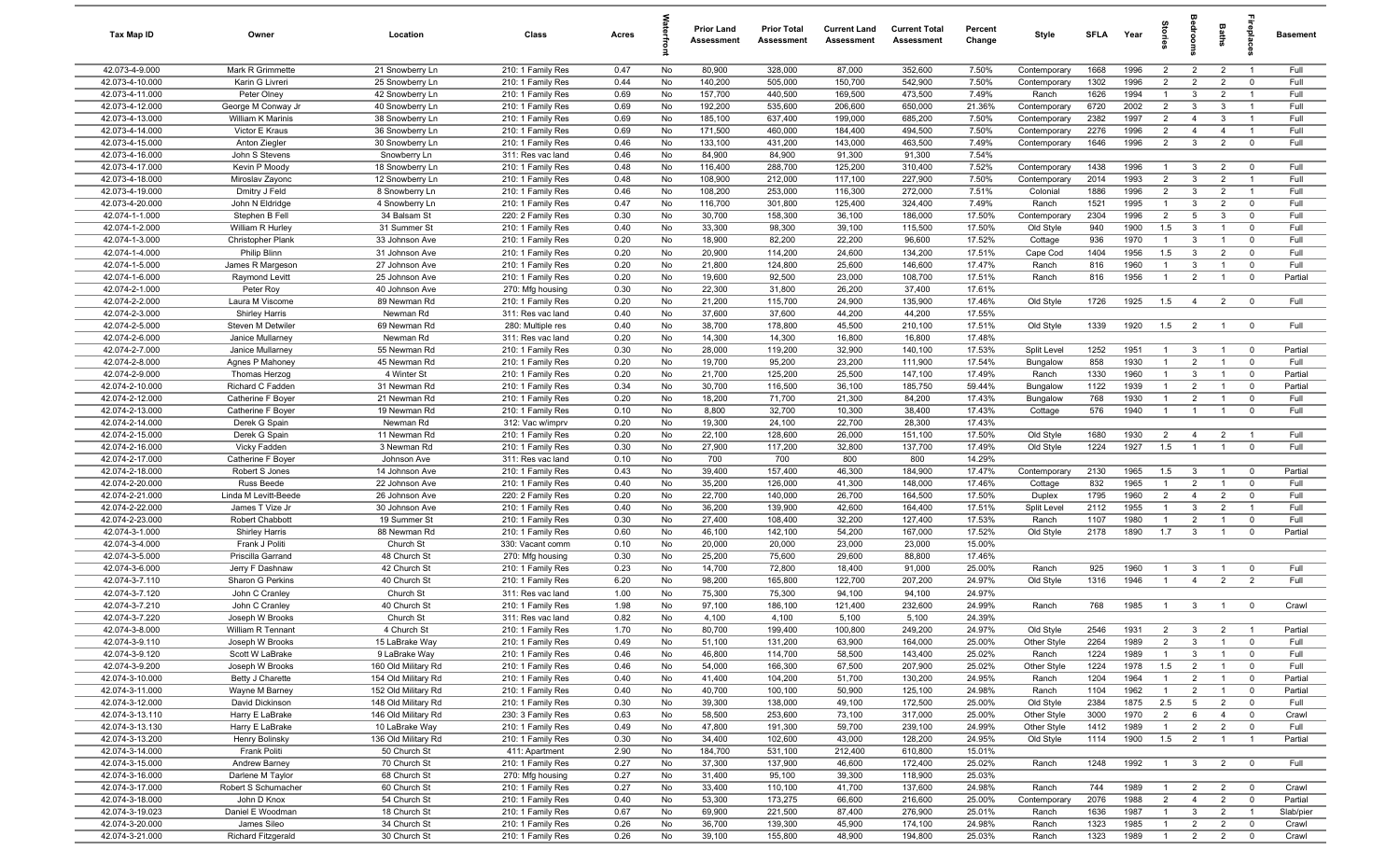| Tax Map ID                         | Owner                                                          | Location                                | Class                                  | Acres        |          | <b>Prior Land</b><br>Assessment | <b>Prior Total</b><br>Assessment | <b>Current Land</b><br>Assessment | <b>Current Total</b><br>Assessment | Percent<br>Change    | Style                   | <b>SFI A</b> | Year | ĝ.             | droom               | Baths          | <b>G</b> bla            | Basement  |
|------------------------------------|----------------------------------------------------------------|-----------------------------------------|----------------------------------------|--------------|----------|---------------------------------|----------------------------------|-----------------------------------|------------------------------------|----------------------|-------------------------|--------------|------|----------------|---------------------|----------------|-------------------------|-----------|
| 42.074-3-22.000                    | Jenifer R Briggs                                               | 24 Church St                            | 210: 1 Family Res                      | 0.57         | No       | 46,000                          | 154,200                          | 57,600                            | 192,800                            | 25.03%               | Raised Ranch            | 1456         | 1987 | $\overline{1}$ | $\overline{2}$      | $\overline{1}$ | $\mathbf 0$             | Full      |
| 42.074-3-23.000                    | Raymond A LaMoy                                                | 96 Newman Rd                            | 210: 1 Family Res                      | 0.10         | No       | 9,600                           | 43,900                           | 11,300                            | 51,600                             | 17.54%               | Cottage                 | 292          | 1920 | 1.5            | $\overline{1}$      | $\overline{1}$ | $\mathbf 0$             | Crawl     |
| 42.074-3-24.000                    | Charles Valadez                                                | 100 Newman Rd                           | 210: 1 Family Res                      | 0.16         | No       | 15,900                          | 86,500                           | 18,600                            | 101,600                            | 17.46%               | Old Style               | 1600         | 1900 | $\overline{2}$ | $\overline{4}$      | $\overline{1}$ | $\mathbf 0$             | Full      |
| 42.074-3-25.000                    | Julie M Welk                                                   | 108 Newman Rd                           | 210: 1 Family Res                      | 0.33         | No       | 30,500                          | 126,000                          | 35,800                            | 148,000                            | 17.46%               | Old Style               | 1858         | 1910 | 1.5            | $\mathbf{3}$        | $\overline{2}$ | $\mathbf 0$             | Partial   |
| 42.074-3-26.000                    | Gary A Marchuk                                                 | 114 Newman Rd                           | 210: 1 Family Res                      | 0.40         | No       | 33,400                          | 97,700                           | 39,200                            | 114,800                            | 17.50%               | Ranch                   | 1118         | 1960 | $\mathbf{1}$   | $\mathbf{3}$        | $\overline{1}$ | $^{\circ}$              | Partial   |
| 42.074-3-27.000<br>42.074-3-28.000 | Gary A Marchuk                                                 | Newman Rd<br>130 Newman Rd              | 311: Res vac land<br>210: 1 Family Res | 0.32         | No       | 23,400<br>15,200                | 30,100<br>45,400                 | 35,400                            | 35,400<br>53,300                   | 17.61%<br>17.40%     |                         |              | 1939 | $\mathbf{1}$   | $\overline{2}$      | $\overline{1}$ | $^{\circ}$              | Full      |
| 42.074-3-29.000                    | Alan J Nugent<br><b>Catherine Nugent</b>                       | 136 Newman Rd                           | 210: 1 Family Res                      | 0.18<br>0.18 | No<br>No | 21,200                          | 136,200                          | 17,800<br>24,900                  | 160,000                            | 17.47%               | Bungalow<br>Old Style   | 528<br>1248  | 1924 | $\overline{2}$ | $\mathbf{3}$        | $\overline{1}$ | $\mathbf 0$             | Full      |
| 42.074-3-30.000                    | Nancy L Hoffman                                                | 156 Newman Rd                           | 210: 1 Family Res                      | 0.28         | No       | 27,100                          | 85,900                           | 33,900                            | 107,400                            | 25.03%               | Old Style               | 3208         | 1940 | $\overline{2}$ | 2                   | $\overline{2}$ | $\mathbf 0$             | Partial   |
| 42.074-4-1.000                     | Colette Wilson-Dimon                                           | 50 Liberty Hill Ln                      | 210: 1 Family Res                      | 0.50         | No       | 69,100                          | 157,800                          | 79,500                            | 181,500                            | 15.02%               | Ranch                   | 1820         | 1978 | $\overline{1}$ | $\mathbf{3}$        | $\overline{1}$ | $\mathbf 0$             | Slab/pier |
| 42.074-4-2.000                     | Jerry Strack                                                   | Liberty Hill Ln                         | 323: Vacant rural                      | 0.30         | No       | 1,100                           | 1,100                            | 1,300                             | 1,300                              | 18.18%               |                         |              |      |                |                     |                |                         |           |
| 42.074-4-3.000                     | Dean M Dietrich                                                | 44 Liberty Hill Ln                      | 210: 1 Family Res                      | 0.36         | No       | 74,100                          | 261,100                          | 85,300                            | 300,300                            | 15.01%               | Raised Ranch            | 2466         | 1988 | $\overline{1}$ | $\overline{4}$      | $\overline{2}$ | $\overline{\mathbf{0}}$ | Full      |
| 42.074-4-4.000                     | Mario Saletnik                                                 | 38 Liberty Hill Ln                      | 210: 1 Family Res                      | 0.40         | No       | 85,100                          | 276,200                          | 97,800                            | 317,600                            | 14.99%               | Raised Ranch            | 3152         | 1988 | $\overline{1}$ | $\mathbf{3}$        | $\overline{2}$ | $\mathbf 0$             | Full      |
| 42.074-4-5.000                     | Michael E Grady                                                | 34 Liberty Hill Ln                      | 210: 1 Family Res                      | 0.40         | No       | 78,000                          | 224,700                          | 89,700                            | 258,400                            | 15.00%               | Cape Cod                | 1332         | 1980 | 1.5            | $\overline{4}$      | $\overline{2}$ | $\mathbf 0$             | Full      |
| 42.074-4-6.000                     | Elahe Schmeil                                                  | 30 Liberty Hill Ln                      | 210: 1 Family Res                      | 0.40         | No       | 73,100                          | 223,600                          | 84,000                            | 257,100                            | 14.98%               | Contemporary            | 1024         | 1979 | 1.5            | $\overline{4}$      | $\overline{2}$ | - 1                     | Full      |
| 42.074-4-7.000                     | Dorine L Peregrim                                              | 26 Liberty Hill Ln                      | 210: 1 Family Res                      | 0.40         | No       | 65,500                          | 169,300                          | 75,300                            | 194,700                            | 15.00%               | Contemporary            | 960          | 1978 | 1.5            | $\overline{2}$      | $\overline{2}$ | $\overline{1}$          | Full      |
| 42.074-4-8.000                     | <b>Tess Holdings LLC</b>                                       | 22 Liberty Hill Ln                      | 210: 1 Family Res                      | 0.34         | No       | 72,900                          | 188,800                          | 83,800                            | 217,100                            | 14.99%               | Contemporary            | 1344         | 1980 | 1.5            | $\mathbf{3}$        | $\overline{2}$ | $^{\circ}$              | Full      |
| 42.074-4-9.000                     | Dale W Bath                                                    | 20 Liberty Hill Ln                      | 210: 1 Family Res                      | 0.40         | No       | 79,300                          | 235,000                          | 91,100                            | 270,200                            | 14.98%               | Colonial                | 1904         | 1975 | $\overline{2}$ | $\mathbf{3}$        | $\overline{2}$ | $\overline{1}$          | Full      |
| 42.074-4-10.000                    | <b>Bruce E Ware</b>                                            | 5839 Cascade Rd                         | 210: 1 Family Res                      | 1.00         | No       | 72,700                          | 167,300                          | 90,900                            | 209,100                            | 24.99%               | Old Style               | 1400         | 1920 | 2              | $\overline{4}$      | $\overline{1}$ | $\mathbf 0$             | Full      |
| 42.074-4-11.000<br>42.074-4-12.000 | Marianne Meister                                               | 5825 Cascade Rd                         | 415: Motel                             | 1.10         | No<br>No | 167,900<br>88,900               | 533,200<br>252,900               | 193,100<br>102,200                | 613,200<br>290,800                 | 15.00%<br>14.99%     |                         |              | 1988 | 1.5            |                     | $\mathbf{3}$   | $\overline{1}$          | Full      |
| 42.074-4-13.000                    | Sheila Venezia<br>Eric J Lincoln                               | 5 Liberty Hill Ln<br>25 Liberty Hill Ln | 210: 1 Family Res<br>210: 1 Family Res | 0.60<br>0.40 | No       | 72,800                          | 187,900                          | 83,700                            | 216,100                            | 15.01%               | Other Style<br>Colonial | 2000<br>2130 | 1978 | $\overline{2}$ | $\overline{4}$<br>5 | $\mathbf{3}$   | $\mathbf 0$             | Full      |
| 42.074-4-14.000                    | Bonnie J Birk                                                  | 29 Liberty Hill Ln                      | 210: 1 Family Res                      | 0.40         | No       | 78,100                          | 260,800                          | 89,800                            | 299,900                            | 14.99%               | Log Cabin               | 2030         | 1976 | 1.7            | $\mathbf{3}$        | $\overline{2}$ | $\overline{1}$          | Full      |
| 42.074-4-15.000                    | Margaret T Blazer                                              | 33 Liberty Hill Ln                      | 220: 2 Family Res                      | 0.40         | No       | 81,400                          | 250,500                          | 93,600                            | 288,100                            | 15.01%               | Raised Ranch            | 2364         | 1988 | $\overline{1}$ | 5                   | $\mathbf{3}$   | $\overline{1}$          | Full      |
| 42.074-4-16.000                    | Mary E Alexander                                               | 58 Liberty Hill Ln                      | 210: 1 Family Res                      | 0.40         | No       | 69,700                          | 166,400                          | 80,200                            | 191,400                            | 15.02%               | Contemporary            | 1152         | 1986 | $\overline{1}$ | $\mathbf{3}$        | $\overline{2}$ | $\mathbf 0$             | Full      |
| 42.074-4-17.000                    | Margaret C Bickford                                            | 56 Liberty Hill Ln                      | 210: 1 Family Res                      | 0.60         | No       | 79,300                          | 166,200                          | 91,200                            | 191,100                            | 14.98%               | Ranch                   | 1032         | 1984 | $\overline{1}$ | $\mathbf{3}$        | $\overline{1}$ | $\mathbf 0$             | Full      |
| 42.074-4-18.000                    | <b>Brian L Brandes</b>                                         | Liberty Hill Ln                         | 311: Res vac land                      | 0.45         | No       | 61,500                          | 61,500                           | 70,700                            | 70,700                             | 14.96%               |                         |              |      |                |                     |                |                         |           |
| 42.074-4-19.000                    | Margaret Girard                                                | 52 Liberty Hill Ln                      | 210: 1 Family Res                      | 0.44         | No       | 68,600                          | 161,100                          | 78,900                            | 185,300                            | 15.02%               | Cape Cod                | 1152         | 1978 | 1.5            | $\mathbf{3}$        | 3              | $\mathbf 0$             | Full      |
| 42.074-5-1.002                     | Alan L Hosler                                                  | 8 Juniper Cir                           | 210: 1 Family Res                      | 1.46         | No       | 94,000                          | 252,900                          | 108,100                           | 290,800                            | 14.99%               | Ranch                   | 1516         | 1994 | $\overline{1}$ | $\mathbf{3}$        | $\overline{1}$ | $\mathbf 0$             | Full      |
| 42.074-5-2.001                     | Sheila Venezia                                                 | Juniper Cir                             | 323: Vacant rural                      | 0.40         | No       | 900                             | 900                              | 1,000                             | 1,000                              | 11.11%               |                         |              |      |                |                     |                |                         |           |
| 42.074-5-3.000                     | <b>Rhein Custom Builders</b>                                   | 10 Juniper Cir                          | 210: 1 Family Res                      | 0.50         | No       | 88,000                          | 214,100                          | 101,200                           | 246,200                            | 14.99%               | Ranch                   | 1080         | 1991 | $\mathbf{1}$   | $\mathbf{3}$        |                |                         | Full      |
| 42.074-5-4.000                     | Jack O Favro                                                   | Juniper Cir                             | 311: Res vac land                      | 0.80         | No       | 33,600                          | 33,600                           | 38,600                            | 38,600                             | 14.88%               |                         |              |      |                |                     |                |                         |           |
| 42.074-5-5.000                     | Jack O Favro                                                   | 16 Juniper Cir                          | 210: 1 Family Res                      | 0.60         | No       | 80,800                          | 241,600                          | 92,900                            | 277,800                            | 14.98%               | Contemporary            | 2198         | 2000 | $\overline{2}$ | $\overline{3}$      | $\overline{2}$ | $\overline{1}$          | Full      |
| 42.074-5-6.000<br>42.074-5-7.000   | <b>Brad W Hollrock</b><br><b>Todd M Hollrock</b>               | 22 Juniper Cir<br>26 Juniper Cir        | 210: 1 Family Res<br>311: Res vac land | 0.55<br>0.53 | No       | 39,200<br>39,200                | 117,600<br>39,200                | 45,000<br>45,100                  | 135,200<br>45,100                  | 14.97%<br>15.05%     |                         |              |      |                |                     |                |                         |           |
| 42.074-5-8.000                     | Mimi K Wacholder                                               | 28 Juniper Cir                          | 210: 1 Family Res                      | 0.70         | No<br>No | 83,400                          | 219,300                          | 95,900                            | 252,200                            | 15.00%               | Contemporary            | 1872         | 1987 | $\overline{2}$ | $\overline{2}$      | $\overline{2}$ | $\overline{0}$          | Full      |
| 42.074-5-9.000                     | David B Watson                                                 | 30 Juniper Cir                          | 210: 1 Family Res                      | 0.90         | No       | 84,100                          | 223,700                          | 96,800                            | 257,300                            | 15.02%               | Log Cabin               | 1320         | 1999 | $\overline{1}$ | $\overline{2}$      | $\overline{1}$ | $^{\circ}$              | Full      |
| 42.074-5-10.000                    | Rollie C Torrance                                              | 29 Juniper Cir                          | 210: 1 Family Res                      | 0.50         | No       | 92,700                          | 285,200                          | 106,600                           | 328,000                            | 15.01%               | Contemporary            | 1626         | 1992 | $\mathbf{1}$   | $\mathbf{3}$        | $\overline{1}$ | $\overline{1}$          | Partial   |
| 42.074-5-11.000                    | Gary P Ladisic                                                 | 21 Juniper Cir                          | 210: 1 Family Res                      | 0.50         | No       | 81,000                          | 201,400                          | 93,100                            | 231,600                            | 15.00%               | Contemporary            | 1608         | 1988 | $\overline{2}$ | $\mathbf{3}$        | $\overline{2}$ | $\mathbf 0$             | Crawl     |
| 42.074-5-12.000                    | William P Moore                                                | 43 Juniper Cir                          | 210: 1 Family Res                      | 0.46         | No       | 83,000                          | 212,000                          | 95,400                            | 243,800                            | 15.00%               | Raised Ranch            | 1656         | 1983 | $\mathbf{1}$   | $\mathbf{3}$        | $\overline{1}$ | $\mathbf 0$             | Full      |
| 42.074-5-13.000                    | <b>Timothy A Chick</b>                                         | 51 Juniper Cir                          | 210: 1 Family Res                      | 0.50         | No       | 93,900                          | 295,200                          | 108,000                           | 339,500                            | 15.01%               | Other Style             | 1464         | 1978 | 1.7            | $\overline{4}$      | $\overline{2}$ |                         | Full      |
| 42.074-5-14.000                    | Kimberly V Roach                                               | 48 Juniper Cir                          | 210: 1 Family Res                      | 0.60         | No       | 101,000                         | 277,400                          | 116,100                           | 319,000                            | 15.00%               | Ranch                   | 1400         | 1993 | $\mathbf{1}$   | $\mathbf{3}$        |                | - 1                     | Full      |
| 42.074-5-15.000                    | Gordon M Sheer                                                 | 52 Juniper Cir                          | 220: 2 Family Res                      | 0.60         | No       | 97,000                          | 249,300                          | 111,600                           | 286,700                            | 15.00%               | Contemporary            | 1120         | 1988 | $\mathbf{1}$   | $\mathbf{3}$        | 3              | $^{\circ}$              | Full      |
| 42.074-5-16.000                    | <b>K&amp;M Company</b>                                         | Juniper Cir                             | 311: Res vac land                      | 0.50         | No       | 74,500                          | 74,500                           | 85,700                            | 85,700                             | 15.03%               |                         |              |      |                |                     |                |                         |           |
| 42.074-6-1.000                     | J&J Enterprises II Ltd Ptnshp                                  | Range View Way                          | 311: Res vac land                      | 0.08         | No       | 10,100                          | 10,100                           | 10,100                            | 10,100                             | 0.00%                |                         |              |      |                |                     |                |                         |           |
| 42.074-6-2.000                     | J&J Enterprises II Ltd Ptnshp                                  | Range View Way                          | 311: Res vac land                      | 0.05         | No       | 10,100                          | 10,100                           | 10,100                            | 10,100                             | 0.00%                |                         |              |      |                |                     |                |                         |           |
| 42.074-6-3.000<br>42.074-6-4.000   | J&J Enterprises II Ltd Ptnshp<br>J&J Enterprises II Ltd Ptnshp | Range View Way<br>21 Bark Eater Way     | 311: Res vac land<br>311: Res vac land | 0.05<br>0.08 | No<br>No | 10,100<br>10,100                | 10,100<br>10,100                 | 10,100<br>10,100                  | 10,100<br>10,100                   | $0.00\%$<br>0.00%    |                         |              |      |                |                     |                |                         |           |
| 42.074-6-5.000                     | J&J Enterprises II Ltd Ptnshp                                  | 40 Barkeater Way                        | 311: Res vac land                      | 0.08         | No       | 10,100                          | 10,100                           | 10,100                            | 10,100                             | 0.00%                |                         |              |      |                |                     |                |                         |           |
| 42.074-6-6.000                     | J&J Enterprises II Ltd Ptnshp                                  | 40 Barkeater Way                        | 311: Res vac land                      | 0.05         | No       | 10,100                          | 10,100                           | 10,100                            | 10,100                             | 0.00%                |                         |              |      |                |                     |                |                         |           |
| 42.074-6-7.000                     | J&J Enterprises II Ltd Ptnshp                                  | 40 Barkeater Way                        | 311: Res vac land                      | 0.05         | No       | 10,100                          | 10,100                           | 10,100                            | 10,100                             | 0.00%                |                         |              |      |                |                     |                |                         |           |
| 42.074-6-8.000                     | J&J Enterprises II Ltd Ptnshp                                  | 40 Barkeater Way                        | 311: Res vac land                      | 0.08         | No       | 10,100                          | 10,100                           | 10,100                            | 10,100                             | 0.00%                |                         |              |      |                |                     |                |                         |           |
| 42.074-6-9.000                     | J&J Enterprises II Ltd Ptnshp                                  | 16 Rustic Way                           | 311: Res vac land                      | 0.08         | No       | 10,100                          | 10,100                           | 10,100                            | 10,100                             | 0.00%                |                         |              |      |                |                     |                |                         |           |
| 42.074-6-10.000                    | J&J Enterprises II Ltd Ptnshp                                  | 16 Rustic Way                           | 311: Res vac land                      | 0.05         | No       | 10,100                          | 10,100                           | 10,100                            | 10,100                             | 0.00%                |                         |              |      |                |                     |                |                         |           |
| 42.074-6-11.000                    | J&J Enterprises II Ltd Ptnshp                                  | 16 Rustic Way                           | 311: Res vac land                      | 0.05         | No       | 10,100                          | 10,100                           | 10,100                            | 10,100                             | 0.00%                |                         |              |      |                |                     |                |                         |           |
| 42.074-6-12.000                    | J&J Enterprises II Ltd Ptnshp                                  | 16 Rustic Way                           | 311: Res vac land                      | 0.08         | No       | 10,100                          | 10,100                           | 10,100                            | 10,100                             | 0.00%                |                         |              |      |                |                     |                |                         |           |
| 42.074-6-13.000                    | J&J Enterprises II Ltd Ptnshp                                  | 12 Rustic Way                           | 210: 1 Family Res                      | 0.08         | No       | 10,100                          | 10,100                           | 12,100                            | 12,100                             | 19.80%               | Town House              | 2012         | 2006 | $\overline{2}$ | $\mathbf{3}$        | $\overline{4}$ | $\overline{0}$          | Full      |
| 42.074-6-14.000                    | J&J Enterprises II Ltd Ptnshp                                  | 12 Rustic Way                           | 210: 1 Family Res                      | 0.05         | No       | 10,100                          | 10,100                           | 12,100                            | 12,100                             | 19.80%               | Town House              | 1749         | 2006 | $\overline{2}$ | $\overline{2}$      | $\mathbf{3}$   | $\overline{0}$          | Full      |
| 42.074-6-15.000                    | J&J Enterprises II Ltd Ptnshp                                  | 12 Rustic Way                           | 210: 1 Family Res                      | 0.05         | No       | 10,100                          | 10,100                           | 12,100                            | 12,100                             | 19.80%               | Town House              | 1749         | 2006 | $\overline{2}$ | $\overline{2}$      | $\mathbf{3}$   | $\overline{0}$          | Full      |
| 42.074-6-16.000                    | J&J Enterprises II Ltd Ptnshp                                  | 12 Rustic Way                           | 210: 1 Family Res                      | 0.08         | No       | 10,100                          | 10,100                           | 12,100                            | 12,100                             | 19.80%               | Town House              | 2012         | 2006 | $\overline{2}$ | $\mathbf{3}$        | $\overline{4}$ | $\mathbf 0$             | Full      |
| 42.074-6-17.000                    | J&J Enterprises II Ltd Ptnshp                                  | 4 Rustic Way                            | 210: 1 Family Res                      | 0.08         | No       | 10,100                          | 10,100                           | 50,000                            | 240,000                            | 2276.24%             |                         |              |      |                |                     |                |                         |           |
| 42.074-6-18.000<br>42.074-6-19.000 | J&J Enterprises II Ltd Ptnshp<br>J&J Enterprises II Ltd Ptnshp | 4 Rustic Way<br>4 Rustic Way            | 210: 1 Family Res<br>210: 1 Family Res | 0.05<br>0.05 | No<br>No | 10,100<br>10,100                | 10,100<br>10,100                 | 12,100<br>50,000                  | 240,000<br>240,000                 | 2276.24%<br>2276.24% |                         |              |      |                |                     |                |                         |           |
| 42.074-6-20.000                    | J&J Enterprises II Ltd Ptnshp                                  | 4 Rustic Way                            | 210: 1 Family Res                      | 0.08         | No       | 10,100                          | 10,100                           | 50,000                            | 240,000                            | 2276.24%             |                         |              |      |                |                     |                |                         |           |
|                                    |                                                                |                                         |                                        |              |          |                                 |                                  |                                   |                                    |                      |                         |              |      |                |                     |                |                         |           |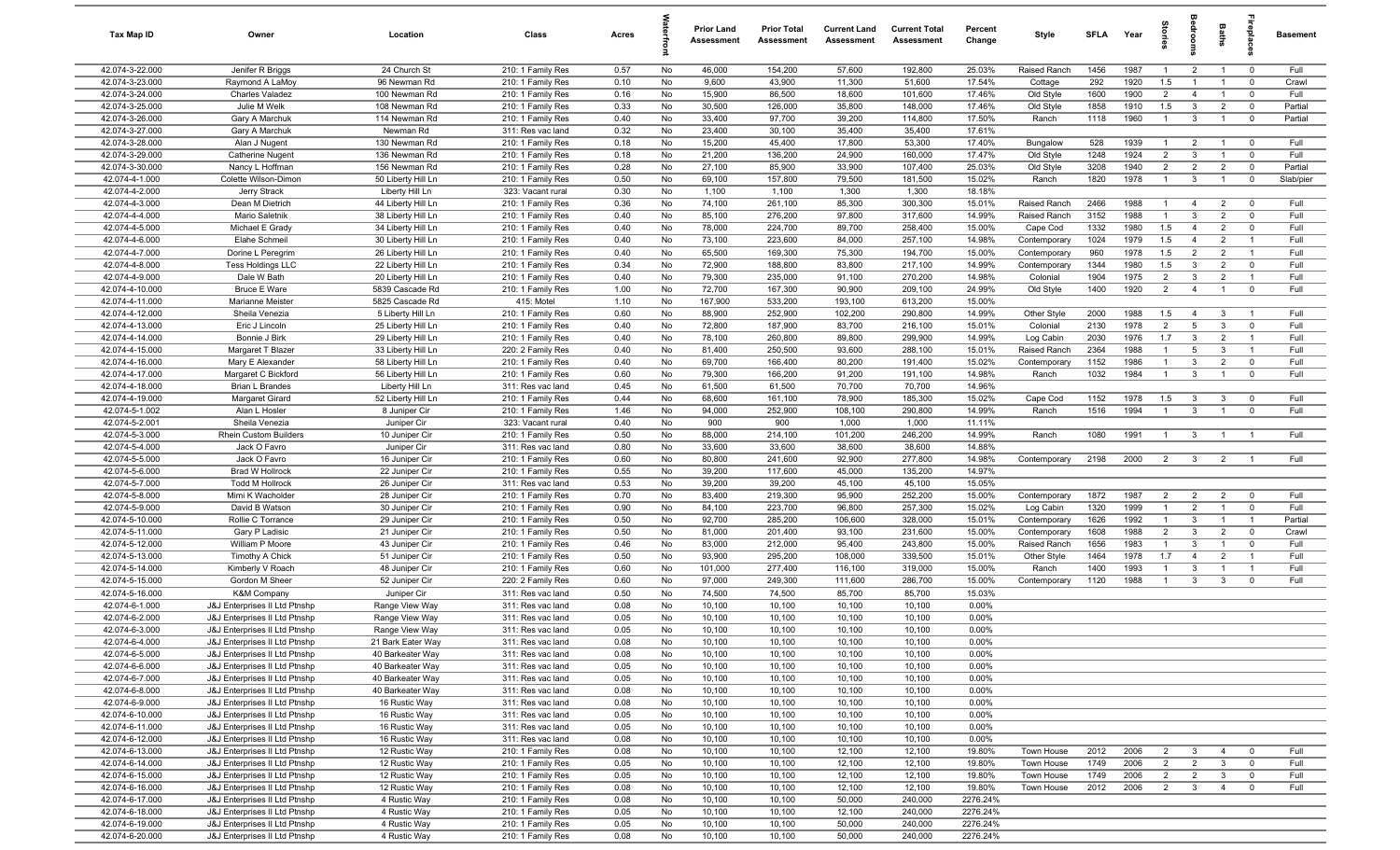| Tax Map ID                         | Owner                                                          | Location                               | Class                                  | Acres        |          | <b>Prior Land</b><br>Assessment | <b>Prior Total</b><br>Assessment | <b>Current Land</b><br>Assessment | <b>Current Total</b><br>Assessment | Percent<br>Change | Style        | <b>SFLA</b> | Year | Stori          | droom           | Baths          | epla           | <b>Basement</b> |
|------------------------------------|----------------------------------------------------------------|----------------------------------------|----------------------------------------|--------------|----------|---------------------------------|----------------------------------|-----------------------------------|------------------------------------|-------------------|--------------|-------------|------|----------------|-----------------|----------------|----------------|-----------------|
| 42.074-6-21.000                    | Christian A Priebke                                            | Range View Way                         | 210: 1 Family Res                      | 0.08         | No       | 10,100                          | 10,100                           | 50,000                            | 425,000                            | 4107.92%          | Town House   | 2012        | 2006 | $\overline{2}$ | $\mathbf{3}$    | $\overline{4}$ | $\mathbf 0$    | Full            |
| 42.074-6-22.000                    | Mountain View Builders LLC                                     | Range View Way                         | 210: 1 Family Res                      | 0.05         | No       | 10,100                          | 10,100                           | 50,000                            | 400,000                            | 3860.40%          | Town House   | 1749        | 2006 | $\overline{2}$ | $\overline{2}$  | $\mathbf{3}$   | $\mathbf 0$    | Full            |
| 42.074-6-23.000                    | Mountain View Builders LLC                                     | Range View Way                         | 210: 1 Family Res                      | 0.05         | No       | 10,100                          | 10,100                           | 50,000                            | 400,000                            | 3860.40%          | Town House   | 1749        | 2006 | $\overline{2}$ | $\overline{2}$  | $\mathbf{3}$   | $\mathbf 0$    | Full            |
| 42.074-6-24.000                    | Mountain View Builders LLC                                     | Range View Way                         | 210: 1 Family Res                      | 0.08         | No       | 10,100                          | 10,100                           | 50,000                            | 425,000                            | 4107.92%          | Town House   | 2012        | 2006 | $\overline{2}$ | $\mathbf{3}$    | $\overline{4}$ | $\mathbf 0$    | Full            |
| 42.074-6-25.000<br>42.074-6-26.000 | Julian D Thorpe<br>James P Griffin                             | 13 Bark Eater Way<br>13 Bark Eater Way | 210: 1 Family Res<br>210: 1 Family Res | 0.08<br>0.05 | No<br>No | 50,000<br>50,000                | 200,000<br>200,000               | 60,000<br>60,000                  | 385,000<br>300,000                 | 92.50%<br>50.00%  | Town House   | 1924        | 2005 | $\overline{2}$ | $\mathbf{3}$    | $\mathbf{3}$   | $\mathbf 0$    | Crawl           |
| 42.074-6-27.000                    | Joel P Peller                                                  | 13 Bark Eater Way                      | 210: 1 Family Res                      | 0.05         | No       | 50,000                          | 200,000                          | 60,000                            | 300,000                            | 50.00%            | Town House   | 1768        | 2005 | $\overline{2}$ | $\overline{2}$  | $\overline{2}$ | $\overline{0}$ | Crawl           |
| 42.074-6-28.000                    | Paul F Murphy                                                  | 13 Bark Eater Way                      | 210: 1 Family Res                      | 0.08         | No       | 50,000                          | 200,000                          | 60,000                            | 385,000                            | 92.50%            | Town House   | 1924        | 2005 | $\overline{2}$ | $\mathbf{3}$    | $\mathbf{3}$   | $\mathbf 0$    | Crawl           |
| 42.074-6-29.000                    | Camaddawrria LLC                                               | Range View Way                         | 210: 1 Family Res                      | 0.08         | No       | 25,000                          | 75,000                           | 50,000                            | 350,000                            | 366.67%           | Town House   | 1924        | 2006 | $\overline{2}$ | $\mathbf{3}$    | $\mathbf{3}$   | $\mathbf 0$    | Full            |
| 42.074-6-30.000                    | David L Johnson                                                | Range View Way                         | 210: 1 Family Res                      | 0.05         | No       | 25,000                          | 75,000                           | 50,000                            | 395,000                            | 426.67%           | Town House   | 1768        | 2006 | $\overline{2}$ | $\overline{2}$  | $\overline{2}$ | $\mathbf 0$    | Full            |
| 42.074-6-31.000                    | Theodore J Gillespie                                           | Range View Way                         | 210: 1 Family Res                      | 0.05         | No       | 25,000                          | 75,000                           | 50,000                            | 395,000                            | 426.67%           | Town House   | 1768        | 2006 | 2              | $\mathbf{3}$    | $\mathbf{3}$   | $^{\circ}$     | Full            |
| 42.074-6-32.000                    | John P Smith                                                   | Range View Way                         | 210: 1 Family Res                      | 0.08         | No       | 25,000                          | 75,000                           | 50,000                            | 350,000                            | 366.67%           | Town House   | 1924        | 2006 | $\overline{2}$ | $\mathbf{3}$    | $\mathbf{3}$   | $\mathbf 0$    | Full            |
| 42.074-6-33.000                    | J&J Enterprises II Ltd Ptnshp                                  | Range View Way                         | 311: Res vac land                      | 0.08         | No       | 10,100                          | 10,100                           | 12,100                            | 12,100                             | 19.80%            |              |             |      |                |                 |                |                |                 |
| 42.074-6-34.000                    | J&J Enterprises II Ltd Ptnshp                                  | Range View Way                         | 311: Res vac land                      | 0.05         | No       | 10,100                          | 10,100                           | 12,100                            | 12,100                             | 19.80%            |              |             |      |                |                 |                |                |                 |
| 42.074-6-35.000                    | J&J Enterprises II Ltd Ptnshp                                  | Range View Way                         | 311: Res vac land                      | 0.05         | No       | 10,100                          | 10,100                           | 12,100                            | 12,100                             | 19.80%            |              |             |      |                |                 |                |                |                 |
| 42.074-6-36.000                    | J&J Enterprises II Ltd Ptnshp                                  | Range View Way                         | 311: Res vac land                      | 0.08         | No       | 10,100                          | 10,100                           | 12,100                            | 12,100                             | 19.80%            |              |             |      |                |                 |                |                |                 |
| 42.074-6-37.000                    | J&J Enterprises II Ltd Ptnshp                                  | Range View Way                         | 311: Res vac land                      | 0.08         | No       | 10,100                          | 10,100                           | 12,100                            | 12,100                             | 19.80%            |              |             |      |                |                 |                |                |                 |
| 42.074-6-38.000<br>42.074-6-39.000 | J&J Enterprises II Ltd Ptnshp<br>J&J Enterprises II Ltd Ptnshp | Range View Way<br>Range View Way       | 311: Res vac land<br>311: Res vac land | 0.05<br>0.05 | No<br>No | 10,100<br>10,100                | 10,100<br>10,100                 | 12,100<br>12,100                  | 12,100<br>12,100                   | 19.80%<br>19.80%  |              |             |      |                |                 |                |                |                 |
| 42.074-6-40.000                    | J&J Enterprises II Ltd Ptnshp                                  | Range View Way                         | 311: Res vac land                      | 0.08         | No       | 10,100                          | 10,100                           | 12,100                            | 12,100                             | 19.80%            |              |             |      |                |                 |                |                |                 |
| 42.074-6-41.000                    | J&J Enterprises II Ltd Ptnshp                                  | Range View Way                         | 311: Res vac land                      | 0.08         | No       | 10,100                          | 10,100                           | 12,100                            | 12,100                             | 19.80%            |              |             |      |                |                 |                |                |                 |
| 42.074-6-42.000                    | J&J Enterprises II Ltd Ptnshp                                  | Range View Way                         | 311: Res vac land                      | 0.05         | No       | 10,100                          | 10,100                           | 12,100                            | 12,100                             | 19.80%            |              |             |      |                |                 |                |                |                 |
| 42.074-6-43.000                    | J&J Enterprises II Ltd Ptnshp                                  | Range View Way                         | 311: Res vac land                      | 0.05         | No       | 10,100                          | 10,100                           | 12,100                            | 12,100                             | 19.80%            |              |             |      |                |                 |                |                |                 |
| 42.074-6-44.000                    | J&J Enterprises II Ltd Ptnshp                                  | Range View Way                         | 311: Res vac land                      | 0.08         | No       | 10,100                          | 10,100                           | 12,100                            | 12,100                             | 19.80%            |              |             |      |                |                 |                |                |                 |
| 42.075-2-1.000                     | Robert T Peacock                                               | 5730 Cascade Rd                        | 453: Large retail                      | 2.48         | No       | 179,200                         | 520,000                          | 206,100                           | 598,000                            | 15.00%            |              |             |      |                |                 |                |                |                 |
| 42.075-2-2.000                     | Ingrid R Stanton                                               | 5718 Cascade Rd                        | 210: 1 Family Res                      | 0.10         | No       | 12,800                          | 44,200                           | 16,000                            | 55,200                             | 24.89%            | Old Style    | 760         | 1930 | $\overline{2}$ | $\overline{2}$  | $\overline{1}$ | $^{\circ}$     | Partial         |
| 42.075-2-3.000                     | William G Stanton                                              | 5720 Cascade Rd                        | 280: Multiple res                      | 0.70         | No       | 29,300                          | 123,000                          | 36,700                            | 153,800                            | 25.04%            | Old Style    | 1648        | 1887 | $\overline{2}$ | $\mathbf{3}$    | $\overline{1}$ | $\mathbf 0$    | Full            |
| 42.075-2-4.000                     | Fortune Estates Prop LLC                                       | 5712 Cascade Rd                        | 210: 1 Family Res                      | 0.40         | No       | 45,800                          | 123,200                          | 57,200                            | 154,000                            | 25.00%            | Other Style  | 2190        | 1953 | $\overline{2}$ | $\mathbf{3}$    | $\overline{2}$ | $\mathbf 0$    | Slab/pier       |
| 42.075-2-5.000                     | Christopher R Grant                                            | 5708 Cascade Rd                        | 465: Prof. bldg.                       | 1.00         | No       | 60,600                          | 108,400                          | 69,700                            | 174,700                            | 61.16%            |              |             |      |                |                 |                |                |                 |
| 42.075-2-6.000                     | Matthew H Dwyer                                                | 5694 Cascade Rd                        | 465: Prof. bldg.                       | 1.20         | No       | 122,200                         | 163,500                          | 140,500                           | 188,000                            | 14.98%            |              |             |      |                |                 |                |                |                 |
| 42.075-2-7.000<br>43.000-2-8.000   | Hunter Designs Inc<br>Judith P Ruchkin                         | 5676 Cascade Rd<br>710 River Rd        | 710: Manufacture<br>260: Seasonal res  | 1.10<br>4.40 | No<br>No | 211,200<br>75,700               | 655,100<br>177,100               | 242,900<br>94,600                 | 753,400<br>221,400                 | 15.01%<br>25.01%  | Ranch        | 1212        | 1976 | $\overline{1}$ | $\overline{2}$  | $\overline{2}$ | $\mathbf 0$    | Slab/pier       |
| 43.000-2-9.000                     | Placid 03 Family Trust                                         | 694 River Rd                           | 210: 1 Family Res                      | 14.80        | No       | 147,300                         | 456,000                          | 184,100                           | 570,000                            | 25.00%            | Old Style    | 2789        | 1935 | 1.7            | 6               | $\overline{2}$ |                | Full            |
| 43.003-1-1.000                     | Diane S Lewis                                                  | <b>River Rd</b>                        | 311: Res vac land                      | 8.50         | No       | 77,800                          | 77,800                           | 97,200                            | 97,200                             | 24.94%            |              |             |      |                |                 |                |                |                 |
| 43.003-1-2.000                     | Diane S Lewis                                                  | <b>River Rd</b>                        | 311: Res vac land                      | 0.60         | No       | 4,600                           | 4,600                            | 5,800                             | 5,800                              | 26.09%            |              |             |      |                |                 |                |                |                 |
| 43.003-1-3.000                     | Woodlea Farms Inc                                              | <b>River Rd</b>                        | 311: Res vac land                      | 1.20         | No       | 3,000                           | 3,000                            | 3,800                             | 3,800                              | 26.67%            |              |             |      |                |                 |                |                |                 |
| 43.003-1-4.000                     | James S Tolkan                                                 | 275 River Rd                           | 240: Rural res                         | 41.10        | No       | 161,900                         | 500,800                          | 186,200                           | 575,900                            | 15.00%            | Contemporary | 3549        | 1998 | $\overline{2}$ | 3               | $\overline{2}$ | $\overline{1}$ | Partial         |
| 43.003-1-5.000                     | Diane S Lewis                                                  | 8 Intervale Way                        | 240: Rural res                         | 60.00        | No       | 201,300                         | 619,800                          | 251,700                           | 774,800                            | 25.01%            | Ranch        | 1299        | 1980 | $\overline{1}$ | $\overline{2}$  | $\overline{1}$ | 2              | Slab/pier       |
| 43.003-1-6.000                     | Diane S Lewis                                                  | River Rd                               | 311: Res vac land                      | 7.80         | No       | 74,500                          | 74,500                           | 93,100                            | 93,100                             | 24.97%            |              |             |      |                |                 |                |                |                 |
| 43.003-1-7.000                     | Diane S Lewis                                                  | <b>River Rd</b>                        | 322: Rural vac>10                      | 42.20        | No       | 191,300                         | 191,300                          | 239,100                           | 239,100                            | 24.99%            |              |             |      |                |                 |                |                |                 |
| 43.003-1-8.000                     | Neil L Levine                                                  | <b>River Rd</b>                        | 311: Res vac land                      | 7.40         | No       | 72,500                          | 72,500                           | 90,600                            | 90,600                             | 24.97%            |              |             |      |                |                 |                |                |                 |
| 43.003-1-9.000                     | Gary J Sheffield                                               | <b>River Rd</b>                        | 311: Res vac land                      | 5.00         | No       | 6,000                           | 6,000                            | 7,500                             | 7,500                              | 25.00%            |              |             |      |                |                 |                |                |                 |
| 43.003-1-10.000<br>43.003-1-12.100 | Gary J Sheffield<br>Michael D Cassu                            | <b>River Rd</b><br><b>River Rd</b>     | 311: Res vac land<br>311: Res vac land | 2.20<br>2.00 | No<br>No | 4,500<br>1,300                  | 4,500<br>1,300                   | 5,600<br>1,600                    | 5,600<br>1,600                     | 24.44%<br>23.08%  |              |             |      |                |                 |                |                |                 |
| 43.003-1-12.200                    | William J Sheffield                                            | <b>River Rd</b>                        | 311: Res vac land                      | 1.00         | No       | 2,000                           | 2,000                            | 2,500                             | 2,500                              | 25.00%            |              |             |      |                |                 |                |                |                 |
| 43.003-1-13.000                    | Michael D Cassu                                                | 523 River Rd                           | 311: Res vac land                      | 2.80         | No       | 20,300                          | 62,000                           | 35,000                            | 35,000                             | $-43.55%$         | Ranch        | 1308        | 1959 | $\overline{1}$ | $\overline{2}$  | $\overline{2}$ | $\overline{1}$ | Crawl           |
| 43.003-1-14.000                    | William Sheffield                                              | 517 River Rd                           | 210: 1 Family Res                      | 0.30         | No       | 22,200                          | 87,400                           | 27,700                            | 109,200                            | 24.94%            | Ranch        | 1604        | 1962 | $\overline{1}$ | $\mathbf{3}$    | $\overline{1}$ |                | Partial         |
| 43.003-1-15.000                    | William J Sheffield                                            | River Rd                               | 311: Res vac land                      | 0.70         | No       | 8,200                           | 8,200                            | 10,200                            | 10,200                             | 24.39%            |              |             |      |                |                 |                |                |                 |
| 43.003-1-16.000                    | Gary Sheffield                                                 | 509 River Rd                           | 210: 1 Family Res                      | 0.70         | No       | 12,300                          | 66,500                           | 15,300                            | 83,100                             | 24.96%            | Ranch        | 800         | 1975 | $\overline{1}$ | $\overline{1}$  | $\overline{1}$ | $\overline{0}$ | Full            |
| 43.003-1-17.000                    | Gary J Sheffield                                               | <b>River Rd</b>                        | 311: Res vac land                      | 0.50         | No       | 2,200                           | 2,200                            | 2,800                             | 2,800                              | 27.27%            |              |             |      |                |                 |                |                |                 |
| 43.003-1-18.000                    | Gary J Sheffield                                               | River Rd                               | 311: Res vac land                      | 7.30         | No       | 14,700                          | 14,700                           | 18,400                            | 18,400                             | 25.17%            |              |             |      |                |                 |                |                |                 |
| 43.003-1-19.000                    | Carol S Harrington                                             | River Rd                               | 311: Res vac land                      | 0.30         | No       | 4,100                           | 4,100                            | 5,100                             | 5,100                              | 24.39%            |              |             |      |                |                 |                |                |                 |
| 43.003-1-20.000                    | Carol S Harrington                                             | 475 River Rd                           | 260: Seasonal res                      | 0.40         | No       | 43,700                          | 90,500                           | 54,600                            | 133,100                            | 47.07%            | Log Cabin    | 560         | 1925 | $\overline{1}$ | $\overline{1}$  | $\overline{1}$ | $\mathbf 0$    | Slab/pier       |
| 43.003-1-21.000                    | Neil L Levine                                                  | River Rd                               | 311: Res vac land                      | 1.20         | No       | 54,100                          | 54,100                           | 67,600                            | 67,600                             | 24.95%            |              |             |      |                |                 |                |                |                 |
| 43.003-1-22.000                    | Donna S Duddy                                                  | River Rd                               | 311: Res vac land                      | 1.60         | No       | 8,000                           | 8,000                            | 10,000                            | 10,000                             | 25.00%            |              |             |      |                |                 |                |                |                 |
| 43.003-1-23.000<br>43.003-1-24.000 | Neil L Levine<br>Neil L Levine                                 | River Rd<br>425 River Rd               | 311: Res vac land<br>210: 1 Family Res | 0.30<br>1.00 | No<br>No | 1,500<br>104,000                | 1,500<br>442,700                 | 1,900<br>130,000                  | 1,900<br>553,400                   | 26.67%<br>25.01%  | Contemporary | 2259        | 1975 | $\overline{1}$ | $5\overline{)}$ | $\overline{2}$ | $\overline{2}$ | Partial         |
| 43.003-1-25.000                    | Reginald Benham                                                | 2 Ausaroar Way                         | 210: 1 Family Res                      | 5.00         | No       | 77,800                          | 133,400                          | 89,500                            | 153,400                            | 14.99%            | Cottage      | 776         | 1950 | $\overline{1}$ | $\overline{2}$  | $\overline{1}$ | $\overline{1}$ | Full            |
| 43.003-1-26.000                    | James B McKenna                                                | 24 Ausaroar Way                        | 210: 1 Family Res                      | 1.20         | No       | 92,500                          | 354,400                          | 106,400                           | 407,600                            | 15.01%            | Contemporary | 2376        | 1965 | $\overline{2}$ | $\mathbf{3}$    | $\mathbf{3}$   | $\overline{2}$ | Crawl           |
| 43.003-1-27.000                    | Donna N Koperski                                               | 13 Ausaroar Way                        | 260: Seasonal res                      | 1.20         | No       | 58,700                          | 111,200                          | 67,500                            | 127,900                            | 15.02%            | Ranch        | 1038        | 1968 | $\overline{1}$ | $\overline{2}$  | $\overline{1}$ | $\overline{1}$ | Slab/pier       |
| 43.003-1-28.000                    | Diane S Lewis                                                  | <b>River Rd</b>                        | 311: Res vac land                      | 6.00         | No       | 65,600                          | 65,600                           | 75,400                            | 75,400                             | 14.94%            |              |             |      |                |                 |                |                |                 |
| 43.003-1-29.000                    | Diane S Lewis                                                  | <b>River Rd</b>                        | 311: Res vac land                      | 1.00         | No       | 41,000                          | 41,000                           | 47,100                            | 47,100                             | 14.88%            |              |             |      |                |                 |                |                |                 |
| 43.003-1-30.000                    | Diane S Lewis                                                  | River Rd                               | 311: Res vac land                      | 9.10         | No       | 80,900                          | 80,900                           | 93,000                            | 93,000                             | 14.96%            |              |             |      |                |                 |                |                |                 |
| 43.003-1-31.000                    | Barnhouse Rocks LLC                                            | River Rd                               | 311: Res vac land                      | 0.90         | No       | 8,400                           | 8,400                            | 9,600                             | 9,600                              | 14.29%            |              |             |      |                |                 |                |                |                 |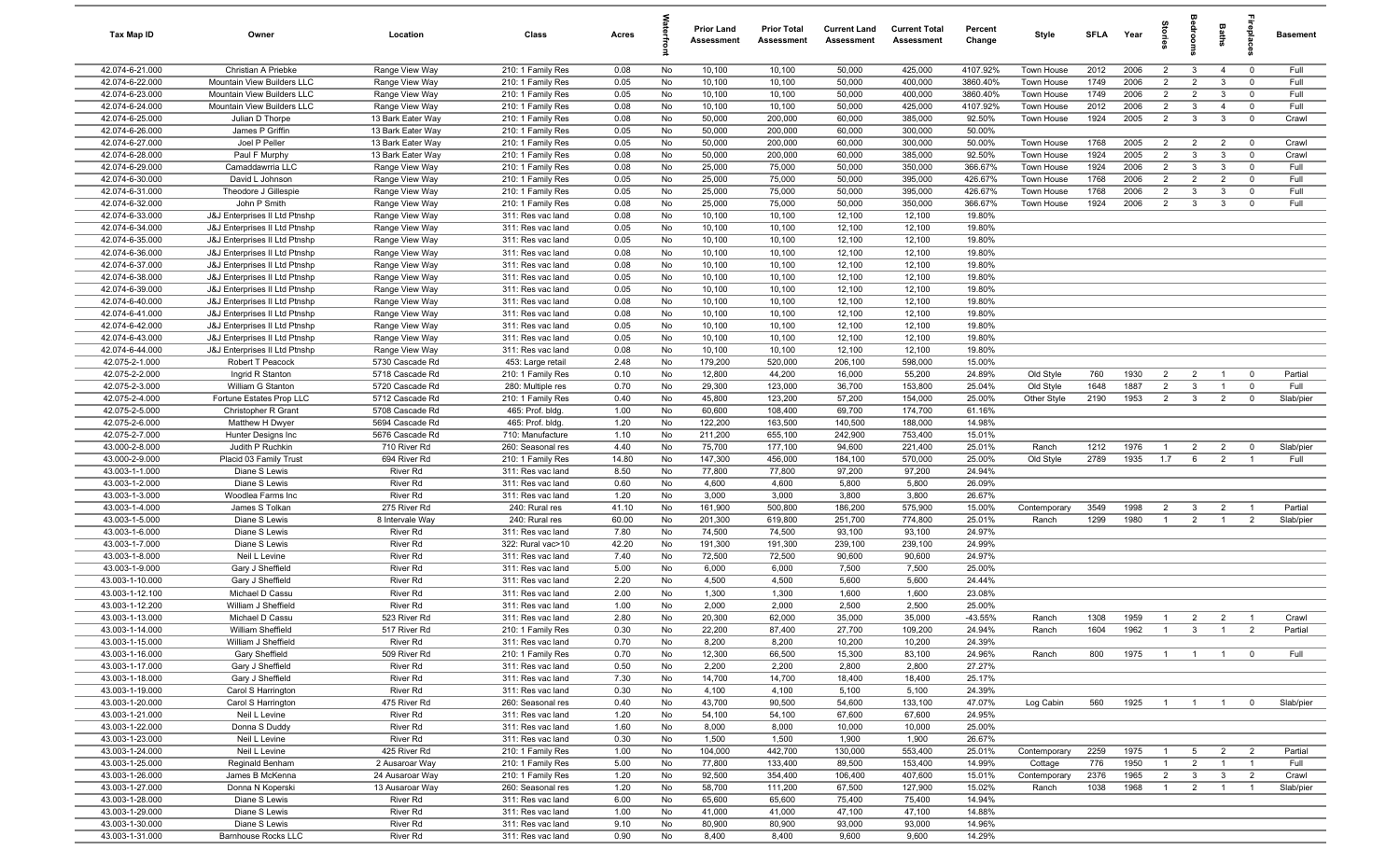| Tax Map ID                         | Owner                                           | Location                             | Class                                  | Acres        |          | <b>Prior Land</b><br>Assessment | <b>Prior Total</b><br>Assessment | <b>Current Land</b><br>Assessment | <b>Current Total</b><br><b>Assessment</b> | Percent<br>Change | Style                        | <b>SFLA</b>  | Year         | ŝ                                |                                  | Baths                            | irepla                      | <b>Basement</b> |
|------------------------------------|-------------------------------------------------|--------------------------------------|----------------------------------------|--------------|----------|---------------------------------|----------------------------------|-----------------------------------|-------------------------------------------|-------------------|------------------------------|--------------|--------------|----------------------------------|----------------------------------|----------------------------------|-----------------------------|-----------------|
| 43.003-1-32.000                    | Barnhouse Rocks LLC                             | River Rd                             | 322: Rural vac>10                      | 80.00        | No       | 64,400                          | 64,400                           | 74,100                            | 74,100                                    | 15.06%            |                              |              |              |                                  |                                  |                                  |                             |                 |
| 43.003-1-33.000                    | Barnhouse Rocks LLC                             | River Rd                             | 322: Rural vac>10                      | 42.40        | No       | 64,400                          | 64,400                           | 74,100                            | 74,100                                    | 15.06%            |                              |              |              |                                  |                                  |                                  |                             |                 |
| 43.003-1-34.000                    | Latford Partners LLC                            | 40 Maynard Rd                        | 210: 1 Family Res                      | 5.70         | No       | 121,000                         | 294,000                          | 139,200                           | 338,100                                   | 15.00%            | Ranch                        | 1800         | 1955         |                                  | $\overline{2}$                   | $\overline{1}$                   | $\mathbf 0$                 | Full            |
| 43.003-1-35.000                    | <b>Bradley G Streeter</b>                       | 54 Bird Song Way                     | 210: 1 Family Res                      | 5.30         | No       | 126,400                         | 354,500                          | 145,400                           | 407,700                                   | 15.01%            | Contemporary                 | 986          | 1988         | $\overline{2}$                   | $\overline{2}$                   | $\overline{2}$                   |                             | Full            |
| 43.003-1-36.000<br>43.003-1-37.000 | <b>Bradley G Streeter</b><br>Richard E Tremblay | 88 Bird Song Way<br>River Rd         | 311: Res vac land<br>210: 1 Family Res | 5.60<br>4.70 | No<br>No | 83,800<br>90,000                | 83,800<br>128,800                | 96,400<br>103,500                 | 96,400<br>148,100                         | 15.04%<br>14.98%  |                              |              |              |                                  |                                  |                                  |                             |                 |
| 43.003-1-38.000                    | Lance J Ford                                    | 24 Bird Song Way                     | 210: 1 Family Res                      | 4.50         | No       | 151,400                         | 521,000                          | 174,200                           | 599,200                                   | 15.01%            | Log Cabin                    | 2125         | 1988         | $\overline{1}$                   | $\overline{4}$                   | $\overline{2}$                   |                             | Full            |
| 43.003-1-39.000                    | Lee E Wexler                                    | <b>River Rd</b>                      | 311: Res vac land                      | 8.50         | No       | 141,700                         | 141,700                          | 177,100                           | 177,100                                   | 24.98%            |                              |              |              |                                  |                                  |                                  |                             |                 |
| 43.003-1-40.000                    | Lance J Ford                                    | <b>River Rd</b>                      | 311: Res vac land                      | 6.20         | No       | 51,500                          | 51,500                           | 59,200                            | 59,200                                    | 14.95%            |                              |              |              |                                  |                                  |                                  |                             |                 |
| 43.003-2-1.000                     | Carol Scofield                                  | River Rd                             | 311: Res vac land                      | 1.40         | No       | 22,400                          | 22,400                           | 28,000                            | 28,000                                    | 25.00%            |                              |              |              |                                  |                                  |                                  |                             |                 |
| 43.003-2-2.100                     | Edward O Welles Jr                              | 63 Deerwood Trl                      | 210: 1 Family Res                      | 15.27        | No       | 71,900                          | 170,000                          | 82,700                            | 195,500                                   | 15.00%            | Other Style                  | 1624         | 1990         | $\overline{1}$                   | $\overline{2}$                   | $\overline{1}$                   | $\Omega$                    | Full            |
| 43.003-2-2.200                     | Alexander J Noujaim                             | River Rd                             | 311: Res vac land                      | 8.00         | No       | 75,400                          | 75,400                           | 86,700                            | 86,700                                    | 14.99%            |                              |              |              |                                  |                                  |                                  |                             |                 |
| 43.003-2-3.002                     | Peter C Lasko                                   | River Rd                             | 311: Res vac land                      | 4.28         | No       | 175,400                         | 175,400                          | 219,200                           | 219,200                                   | 24.97%            |                              |              |              |                                  |                                  |                                  |                             |                 |
| 43.003-2-4.000                     | Robert C Scofield                               | 14 Strathknoll Way                   | 280: Multiple res                      | 4.90         | No       | 108,100                         | 354,400                          | 135,100                           | 443,000                                   | 25.00%            | Old Style                    | 3239         | 1930         | 1.5                              | $\overline{2}$                   | $\overline{2}$                   | $\mathbf 0$                 | Partial         |
| 43.003-2-5.000                     | Robert C Scofield                               | Strathknoll Way                      | 311: Res vac land                      | 4.10         | No       | 56,300                          | 56,300                           | 70,400                            | 70,400                                    | 25.04%            |                              |              |              |                                  |                                  |                                  |                             |                 |
| 43.003-2-6.100                     | Richard F LaLonde                               | 506 River Rd                         | 210: 1 Family Res                      | 1.73         | No       | 60,500                          | 108,900                          | 75,600                            | 136,100                                   | 24.98%            | Cottage                      | 686          | 1971         | 1.5                              | $\overline{1}$                   | $\overline{1}$                   | $\overline{0}$              | Partial         |
| 43.003-2-7.002                     | Daniel R Fox                                    | 500 River Rd                         | 210: 1 Family Res                      | 0.77         | No       | 58,000                          | 124,000                          | 72,500                            | 155,000                                   | 25.00%            | Cottage                      | 496          | 1930         | $\mathbf{1}$                     | $\overline{1}$                   | $\overline{1}$                   | $\mathbf 0$                 | Slab/pier       |
| 43.003-2-8.000                     | Charles B Fox                                   | 496 River Rd                         | 210: 1 Family Res                      | 1.30         | No       | 65,200                          | 152,300                          | 81,500                            | 190,400                                   | 25.02%            | Other Style                  | 825          | 1980         | 1.5<br>$\mathbf{1}$              | $\overline{1}$                   | $\overline{1}$                   | $\mathbf 0$<br>$\Omega$     | Slab/pier       |
| 43.003-2-9.000<br>43.003-2-10.000  | Emma L Smith<br>Lorraine L Tyler                | 490 River Rd<br>484 River Rd         | 210: 1 Family Res<br>210: 1 Family Res | 1.00<br>1.30 | No<br>No | 32,700<br>34,000                | 82,400<br>88,000                 | 40,900<br>42,500                  | 103,000<br>110,000                        | 25.00%<br>25.00%  | Log Cabin<br>Old Style       | 617<br>980   | 1946<br>1940 | 1.7                              | $\overline{1}$<br>$\overline{2}$ | $\overline{1}$                   | $\mathbf 0$                 | Partial<br>Full |
| 43.003-2-11.000                    | William O Wemette                               | 478 River Rd                         | 210: 1 Family Res                      | 1.50         | No       | 40,200                          | 128,800                          | 50,200                            | 161,000                                   | 25.00%            | Log Cabin                    | 780          | 1988         | 2                                | $\overline{1}$                   | $\overline{1}$                   | $\overline{0}$              | Partial         |
| 43.003-2-12.100                    | William O Wemette                               | <b>River Rd</b>                      | 311: Res vac land                      | 9.50         | No       | 17,500                          | 17,500                           | 21,900                            | 21,900                                    | 25.14%            |                              |              |              |                                  |                                  |                                  |                             |                 |
| 43.003-2-13.122                    | Kent Pratt                                      | 470 River Rd                         | 280: Multiple res                      | 3.50         | No       | 76,900                          | 171,400                          | 96,100                            | 214,200                                   | 24.97%            | Ranch                        | 1752         | 1972         | $\overline{1}$                   | $\mathbf{3}$                     | $\overline{2}$                   | $\mathbf 0$                 | Partial         |
| 43.003-2-14.000                    | Michael P Duggan                                | 468 River Rd                         | 322: Rural vac>10                      | 19.00        | No       | 137,800                         | 137,800                          | 172,200                           | 172,200                                   | 24.96%            |                              |              |              |                                  |                                  |                                  |                             |                 |
| 43.003-2-15.000                    | Karen Dunmire                                   | 452 River Rd                         | 210: 1 Family Res                      | 0.48         | No       | 50,400                          | 93,900                           | 63,000                            | 117,400                                   | 25.03%            | Old Style                    | 1308         | 1940         | 1.5                              | $\overline{1}$                   | $\overline{1}$                   | $\mathbf 0$                 | Crawl           |
| 43.003-2-16.000                    | Donna S Duddy                                   | 448 River Rd                         | 260: Seasonal res                      | 4.10         | No       | 68,400                          | 92,400                           | 85,500                            | 115,500                                   | 25.00%            | Log Cabin                    | 730          | 1940         | $\overline{1}$                   | 2                                | $\overline{1}$                   | $\overline{1}$              | Crawl           |
| 43.003-2-17.000                    | Donna S Duddy                                   | River Rd                             | 311: Res vac land                      | 1.90         | No       | 4,600                           | 4,600                            | 5,800                             | 5,800                                     | 26.09%            |                              |              |              |                                  |                                  |                                  |                             |                 |
| 43.003-2-19.000                    | Paul Krug                                       | <b>River Rd</b>                      | 311: Res vac land                      | 2.30         | No       | 81,000                          | 81,000                           | 93,200                            | 93,200                                    | 15.06%            |                              |              |              |                                  |                                  |                                  |                             |                 |
| 43.003-2-20.000                    | Denise Bujold                                   | <b>River Rd</b>                      | 311: Res vac land                      | 2.40         | No       | 82,000                          | 82,000                           | 31,300                            | 31,300                                    | $-61.83%$         |                              |              |              |                                  |                                  |                                  |                             |                 |
| 43.003-2-21.000                    | Ronald Rossi                                    | 11 Deerwood Trl                      | 210: 1 Family Res                      | 2.20         | No       | 147,100                         | 420,600                          | 169,200                           | 450,000                                   | 6.99%             | Ranch                        | 1792         | 1993         |                                  | $\mathbf{3}$                     | $\overline{2}$                   |                             | Full            |
| 43.003-2-22.200                    | High Peaks Prop LLC                             | 386 River Rd                         | 615: Educatn fac                       | 94.00        | No       | 435,300                         | 2,072,100                        | 500,600                           | 2,382,900                                 | 15.00%            |                              |              |              |                                  |                                  |                                  |                             |                 |
| 43.017-1-1.000                     | Amy S Cannava                                   | Deerwood Trl                         | 311: Res vac land                      | 1.40         | No       | 72,700                          | 72,700                           | 83,600                            | 83,600                                    | 14.99%            |                              |              |              |                                  |                                  |                                  |                             |                 |
| 43.017-1-2.000                     | John C Weber                                    | Deerwood Trl                         | 311: Res vac land                      | 1.50         | No       | 73,700<br>154,200               | 73,700<br>433,100                | 84,800<br>177,400                 | 84,800<br>498,100                         | 15.06%            |                              |              | 1994         |                                  |                                  |                                  |                             | Full            |
| 43.017-1-3.000<br>43.017-1-4.000   | Douglass Munro<br>George A Ball III             | 13 Deerwood Trl<br>23 Deerwood Trl   | 210: 1 Family Res<br>210: 1 Family Res | 3.00<br>3.10 | No<br>No | 68,700                          | 239,100                          | 79,000                            | 275,000                                   | 15.01%<br>15.01%  | Contemporary<br>Contemporary | 1624<br>1940 | 2002         | 1.5<br>$\overline{2}$            | $\overline{4}$<br>$\mathbf{3}$   | $\overline{2}$<br>$\overline{2}$ | $\mathbf 0$<br>$\mathbf{0}$ | Full            |
| 43.017-1-5.000                     | Robert Schiller                                 | 31 Deerwood Trl                      | 210: 1 Family Res                      | 2.90         | No       | 137,600                         | 313,200                          | 158,300                           | 360,200                                   | 15.01%            | Other Style                  | 1232         | 1989         | 1.5                              | $\overline{4}$                   | $\mathbf{3}$                     | $\overline{1}$              | Full            |
| 43.017-1-6.000                     | Wesley F Stanton                                | 35 Deerwood Trl                      | 210: 1 Family Res                      | 2.80         | No       | 69,500                          | 161,100                          | 80,000                            | 185,300                                   | 15.02%            | Raised Ranch                 | 1416         | 1978         | $\overline{1}$                   | 3                                | $\overline{2}$                   | $\mathbf 0$                 | Full            |
| 43.017-1-7.000                     | Louis Curth                                     | 47 Deerwood Trl                      | 220: 2 Family Res                      | 2.40         | No       | 87,200                          | 204,000                          | 100,300                           | 234,600                                   | 15.00%            | Other Style                  | 1470         | 1979         | 1.7                              | $\overline{4}$                   | $\overline{2}$                   | $\mathbf 0$                 | Full            |
| 43.017-1-8.000                     | Christopher C Plank                             | Deerwood Trl                         | 311: Res vac land                      | 3.30         | No       | 90,300                          | 90,300                           | 103,800                           | 103,800                                   | 14.95%            |                              |              |              |                                  |                                  |                                  |                             |                 |
| 43.017-1-9.000                     | Thomas P Sweezey                                | 57 Deerwood Trl                      | 210: 1 Family Res                      | 2.20         | No       | 97,600                          | 194,500                          | 112,300                           | 223,700                                   | 15.01%            | Cottage                      | 720          | 1979         | $\overline{1}$                   | $\overline{2}$                   | $\overline{1}$                   | $\mathbf 0$                 | Slab/pier       |
| 43.017-1-10.000                    | Kathryn Cahill Carlino                          | 67 Deerwood Trl                      | 210: 1 Family Res                      | 1.80         | No       | 108,000                         | 268,500                          | 124,200                           | 308,800                                   | 15.01%            | Other Style                  | 2636         | 1978         | 2                                | $\overline{4}$                   | 2                                | $\mathbf{1}$                | Crawl           |
| 43.017-1-11.000                    | <b>Bruce F Berger</b>                           | 77 Deerwood Trl                      | 210: 1 Family Res                      | 1.30         | No       | 72,700                          | 272,700                          | 83,600                            | 313,600                                   | 15.00%            |                              |              |              |                                  |                                  |                                  |                             |                 |
| 43.017-1-12.000                    | Sebastian Caligiore                             | 87 Deerwood Trl                      | 210: 1 Family Res                      | 1.42         | No       | 84,600                          | 228,100                          | 97,300                            | 262,300                                   | 14.99%            | Ranch                        | 1508         | 1999         | $\overline{1}$                   | $\mathbf{3}$                     | $\overline{2}$                   | $^{\circ}$                  | Full            |
| 43.017-1-13.000                    | Edward A Borden III                             | 95 Deerwood Trl                      | 210: 1 Family Res                      | 1.60         | No       | 69,400                          | 118,500                          | 79,800                            | 136,300                                   | 15.02%            | Raised Ranch                 | 912          | 1980         | -1                               | $\overline{2}$                   | $\overline{1}$                   | $\Omega$                    | Full            |
| 43.017-1-14.000                    | Terrye L Wilson                                 | 103 Deerwood Trl                     | 210: 1 Family Res                      | 1.70         | No       | 83,200                          | 213,100                          | 95,700                            | 245,100                                   | 15.02%            | Other Style                  | 1018         | 1980         | 1.5                              | $\mathbf{3}$                     | $\overline{2}$                   |                             | Full            |
| 43.017-1-15.000                    | Pasquale A Razzano                              | 113 Deerwood Trl                     | 210: 1 Family Res                      | 1.60         | No       | 88,800                          | 257,200                          | 102,100                           | 295,800                                   | 15.01%            | Other Style                  | 1080         | 1981         | 1.5<br>$\overline{1}$            | $\overline{4}$                   | $\overline{2}$<br>$\overline{1}$ | $\mathbf{1}$                | Full            |
| 43.017-1-16.000                    | Donald C Jacques Jr                             | 123 Deerwood Trl                     | 210: 1 Family Res                      | 1.96         | No       | 74,000                          | 150,900                          | 85,100                            | 173,500                                   | 14.98%            | Raised Ranch                 | 960          | 1972         |                                  | 3                                |                                  | $\Omega$                    | Full            |
| 43.017-1-17.000<br>43.017-1-18.000 | Royce L VanEvera<br>Jay J Rand                  | 129 Deerwood Trl<br>141 Deerwood Trl | 210: 1 Family Res<br>210: 1 Family Res | 1.49<br>1.40 | No<br>No | 78,400<br>76,400                | 182,600<br>168,200               | 90,200<br>87,800                  | 210,000<br>193,400                        | 15.01%<br>14.98%  | Raised Ranch<br>Ranch        | 1970<br>976  | 1979<br>1977 | $\overline{1}$<br>$\overline{1}$ | $\overline{2}$<br>$\overline{4}$ | $\overline{2}$<br>$\overline{1}$ | $\mathbf 0$<br>$\mathbf 0$  | Full<br>Partial |
| 43.017-1-19.000                    | Neil C McKinnon                                 | 145 Deerwood Trl                     | 210: 1 Family Res                      | 1.10         | No       | 86,600                          | 241,600                          | 99,600                            | 277,800                                   | 14.98%            | Raised Ranch                 | 1492         | 1980         | $\overline{1}$                   | $\overline{2}$                   | $\overline{1}$                   | $\mathbf 0$                 | Full            |
| 43.017-1-20.047                    | Gerhard Papenfuss                               | 28 Deerwood Trl                      | 210: 1 Family Res                      | 1.90         | No       | 79,200                          | 188,800                          | 91,100                            | 217,100                                   | 14.99%            | Other Style                  | 967          | 1978         | $\overline{1}$                   | $\overline{2}$                   | $\overline{1}$                   | $\overline{1}$              | Crawl           |
| 43.017-1-21.000                    | Alexander J Noujaim                             | 166 Deerwood Trl                     | 210: 1 Family Res                      | 2.10         | No       | 144,000                         | 654,200                          | 165,600                           | 752,300                                   | 15.00%            | Contemporary                 | 3305         | 1989         | $\overline{2}$                   | $5\overline{5}$                  | $\overline{\mathbf{3}}$          | $\overline{1}$              | Partial         |
| 43.017-1-22.000                    | James P VanWoert                                | 164 Deerwood Trl                     | 210: 1 Family Res                      | 2.60         | No       | 69,500                          | 161,100                          | 80,000                            | 185,300                                   | 15.02%            | Raised Ranch                 | 1320         | 1978         | $\overline{1}$                   | $\mathbf{3}$                     | $\overline{1}$                   | $\mathbf 0$                 | Full            |
| 43.017-1-23.000                    | Barbara Horvath                                 | 160 Deerwood Trl                     | 210: 1 Family Res                      | 2.50         | No       | 101,600                         | 264,400                          | 116,900                           | 304,100                                   | 15.02%            | Ranch                        | 990          | 1978         | $\mathbf{1}$                     | $\overline{2}$                   | $\overline{1}$                   | $\mathbf 0$                 | Full            |
| 43.017-1-24.000                    | Teddy L Mathews                                 | 158 Deerwood Trl                     | 210: 1 Family Res                      | 2.40         | No       | 96,100                          | 225,700                          | 110,600                           | 259,600                                   | 15.02%            | Other Style                  | 1080         | 1989         | 1.5                              | $\overline{2}$                   | $\overline{1}$                   | $\overline{1}$              | Full            |
| 43.017-1-25.000                    | George Young                                    | 156 Deerwood Trl                     | 311: Res vac land                      | 3.00         | No       | 87,600                          | 87,600                           | 100,700                           | 100,700                                   | 14.95%            |                              |              |              |                                  |                                  |                                  |                             |                 |
| 43.017-1-26.000                    | <b>Tarry Whitney</b>                            | 148 Deerwood Trl                     | 210: 1 Family Res                      | 2.00         | No       | 72,900                          | 143,200                          | 83,900                            | 164,700                                   | 15.01%            | Ranch                        | 1512         | 1988         | $\overline{1}$                   | $\overline{4}$                   | $\overline{2}$                   | $\overline{1}$              | Full            |
| 43.017-1-27.000                    | David H Smith                                   | 134 Deerwood Trl                     | 210: 1 Family Res                      | 1.40         | No       | 79,100                          | 187,900                          | 91,000                            | 216,100                                   | 15.01%            | Raised Ranch                 | 2064         | 1978         | $\overline{1}$                   | $\mathbf{3}$                     | $\overline{1}$                   | $\mathbf 0$                 | Full            |
| 43.017-1-28.000                    | Joel Stanton                                    | 9 Quail Ln                           | 210: 1 Family Res                      | 1.60         | No       | 63,400                          | 75,200                           | 72,900                            | 86,500                                    | 15.03%            |                              |              |              |                                  |                                  |                                  |                             |                 |
| 43.017-1-29.000                    | John Fraino                                     | 19 Quail Ln                          | 210: 1 Family Res                      | 1.80         | No       | 86,500                          | 155,700                          | 99,500                            | 179,100                                   | 15.03%            | Other Style                  | 1170         | 1988         | 1.5                              | $\overline{2}$                   | $\overline{1}$                   | $\overline{\mathbf{0}}$     | Crawl           |
| 43.017-1-30.000                    | Joseph H Cooper Sr                              | 27 Quail Ln                          | 260: Seasonal res                      | 1.90         | No       | 83,500                          | 177,200                          | 96,000                            | 203,800                                   | 15.01%            | Other Style                  | 840          | 1988         | 1.5                              | $\overline{2}$                   | $\overline{1}$                   | $\overline{0}$              | Slab/pier       |
| 43.017-1-31.000                    | Eugene J Hibbard                                | 37 Quail Ln                          | 210: 1 Family Res                      | 1.80         | No       | 90,000                          | 223,700                          | 103,500                           | 257,300                                   | 15.02%            | Log Cabin                    | 1220         | 1991         | $\mathbf{1}$                     | $\overline{2}$                   | $\overline{1}$                   | $\mathbf 0$                 | Full            |
| 43.017-1-32.000<br>43.017-1-33.000 | Anne Rast<br>Michael W Sheridan                 | 47 Quail Ln<br>53 Quail Ln           | 210: 1 Family Res<br>210: 1 Family Res | 1.80<br>1.70 | No<br>No | 104,900<br>89,800               | 196,000<br>178,100               | 120,600<br>103,300                | 225,400<br>204,800                        | 15.00%<br>14.99%  | Contemporary                 | 1187         | 2003         | $\overline{2}$                   | $\overline{2}$                   | $\overline{2}$                   | $\overline{1}$              | Full            |
|                                    |                                                 |                                      |                                        |              |          |                                 |                                  |                                   |                                           |                   |                              |              |              |                                  |                                  |                                  |                             |                 |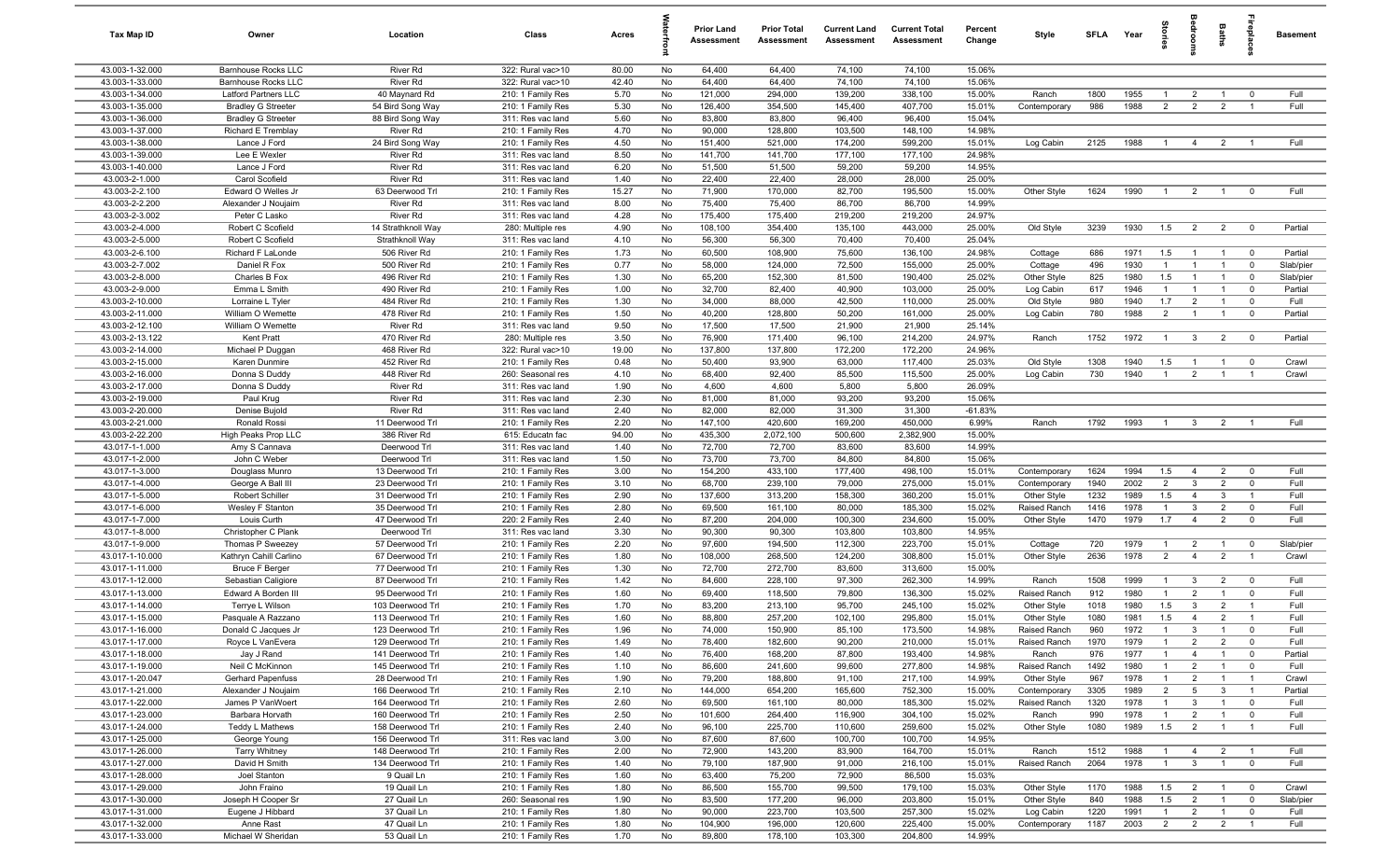| Tax Map ID                         | Owner                                  | Location                           | Class                                  | Acres         |           | <b>Prior Land</b><br>Assessment | <b>Prior Total</b><br>Assessment | <b>Current Land</b><br>Assessment | <b>Current Total</b><br>Assessment | Percent<br>Change | Style                     | <b>SFLA</b>  | Year         | tories                           | edroo                        | Baths                            | ireplac                       | <b>Basement</b> |
|------------------------------------|----------------------------------------|------------------------------------|----------------------------------------|---------------|-----------|---------------------------------|----------------------------------|-----------------------------------|------------------------------------|-------------------|---------------------------|--------------|--------------|----------------------------------|------------------------------|----------------------------------|-------------------------------|-----------------|
| 43.017-1-34.000                    | Christina A Law                        | 71 Quail Ln                        | 210: 1 Family Res                      | 1.60          | No        | 88,300                          | 170,100                          | 101,500                           | 195,600                            | 14.99%            | Raised Ranch              | 2002         | 1979         | $\overline{1}$                   | $\mathbf{3}$                 | $\mathbf{3}$                     | $\mathbf 0$                   | Full            |
| 43.017-1-35.000                    | George F Thomas                        | 44 Quail Ln                        | 210: 1 Family Res                      | 2.20          | No        | 100,100                         | 254,000                          | 115,100                           | 292,100                            | 15.00%            | Other Style               | 1116         | 1980         | 1.5                              | 2                            | $\overline{1}$                   | $\overline{0}$                | Full            |
| 43.017-1-36.000                    | Charles F Berghorn                     | 36 Quail Ln                        | 210: 1 Family Res                      | 2.00          | No        | 96,600                          | 229,700                          | 111,100                           | 264,200                            | 15.02%            | Contemporary              | 1344         | 1988         | 1.5                              | $\mathbf{3}$                 | $\overline{2}$                   | $\mathbf 0$                   | Full            |
| 43.017-1-37.000                    | Daniel J Fisher Jr                     | 22 Quail Ln                        | 210: 1 Family Res                      | 2.30          | No        | 107,100                         | 304,200                          | 123,100                           | 310,000                            | 1.91%             | Contemporary              | 1568         | 1992         | $\overline{2}$                   | $\mathbf{3}$                 | $\overline{1}$                   | $\mathbf 0$                   | Full            |
| 43.017-1-38.000                    | William J Doyle III                    | Quail Ln                           | 311: Res vac land                      | 2.10          | No        | 79,300                          | 79,300                           | 91,200                            | 91,200                             | 15.01%            |                           |              |              |                                  |                              |                                  |                               |                 |
| 43.017-1-39.000                    | Shawn R Tremblay                       | 6 Quail Ln                         | 210: 1 Family Res                      | 2.10          | No        | 107,000                         | 278,100                          | 123,000                           | 319,800                            | 14.99%            |                           |              |              |                                  |                              |                                  |                               |                 |
| 43.017-1-40.000                    | Paul E Otenti                          | 110 Deerwood Trl                   | 210: 1 Family Res                      | 2.77          | No        | 97,500                          | 236,200                          | 112,100                           | 271,600                            | 14.99%            | Contemporary              | 1190         | 1982         | -1                               | $\overline{2}$               | $\overline{2}$                   | $\mathbf 0$                   | Full            |
| 43.017-1-41.000                    | Donald J Krone                         | 96 Deerwood Trl                    | 210: 1 Family Res                      | 2.60          | No        | 86,400                          | 241,100                          | 99,400                            | 277,300                            | 15.01%            | Contemporary              | 1240         | 1981         | $\overline{1}$                   | $\mathbf{3}$                 | $\overline{1}$                   | $\overline{1}$                | Full            |
| 43.017-1-42.000                    | Michael B Shepard                      | 88 Deerwood Trl                    | 210: 1 Family Res                      | 2.40          | No        | 103,300                         | 277,600                          | 118,800                           | 319,200                            | 14.99%            | Other Style               | 1350         | 1986         | 1.5                              | $\mathbf{3}$                 | $\overline{2}$                   | $\overline{1}$                | Full            |
| 43.017-1-43.000                    | Browyn A Seal                          | 74 Deerwood Trl                    | 210: 1 Family Res                      | 2.00          | No        | 95,600                          | 221,900                          | 110,000                           | 255,200                            | 15.01%            | Log Cabin                 | 1175         | 1970         | 1.5                              | $\overline{1}$               | $\overline{1}$                   | $\mathbf 0$                   | Full            |
| 43.017-1-44.000                    | Patricia C Rand                        | 50 Deerwood Trl                    | 210: 1 Family Res                      | 2.00          | No        | 94,200                          | 211,600                          | 108,300                           | 243,300                            | 14.98%            | Log Cabin                 | 1636         | 1989         | 1.7                              | $\mathbf{3}$                 | $\overline{2}$                   | $\mathbf 0$                   | Full            |
| 43.017-1-45.000                    | Steven J Guglielmi                     | 44 Deerwood Trl                    | 210: 1 Family Res                      | 1.50          | No        | 98,400                          | 241,500                          | 113,100                           | 277,700                            | 14.99%            | Raised Ranch              | 1872         | 1980         | $\overline{1}$                   | $\overline{3}$               | $\overline{2}$                   | $\mathbf 0$                   | Full            |
| 43.017-1-46.000                    | Joseph Rival                           | 32 Deerwood Trl                    | 210: 1 Family Res                      | 1.00          | No        | 77,900                          | 179,000                          | 89,500                            | 205,800                            | 14.97%            | Colonial                  | 1568         | 1989         | 2                                | $\overline{4}$               | 2                                | $\mathbf 0$                   | Slab/pier       |
| 50.000-2-33.000                    | Michael F Damp                         | Averyville Ln                      | 312: Vac w/imprv                       | 40.00         | No        | 60,200                          | 65,600                           | 48,000                            | 50,000                             | $-23.78%$         |                           |              |              |                                  |                              |                                  |                               |                 |
| 50.002-1-3.000<br>50.002-1-4.000   | Phillip R Perry Sr<br>Mark S Schnitzer | 76 Saddleback Way<br>Averyville Ln | 210: 1 Family Res<br>311: Res vac land | 8.73<br>10.13 | No<br>No  | 45,000<br>45,000                | 291,400<br>45,000                | 51,700<br>51,700                  | 335,100<br>51,700                  | 15.00%<br>14.89%  |                           |              |              |                                  |                              |                                  |                               |                 |
| 50.002-1-5.000                     | James Brooks                           | 72 Saddleback Way                  | 210: 1 Family Res                      | 10.52         | No        | 46,800                          | 250,600                          | 53,800                            | 288,200                            | 15.00%            |                           |              |              |                                  |                              |                                  |                               |                 |
| 50.002-1-6.000                     | Terra Nova Properties Inc              | Averyville Ln                      | 311: Res vac land                      | 10.05         | No        | 45,000                          | 45,000                           | 51,700                            | 51,700                             | 14.89%            |                           |              |              |                                  |                              |                                  |                               |                 |
| 50.002-1-7.000                     | Mary F Rother                          | 40 Saddleback Way                  | 210: 1 Family Res                      | 11.23         | No        | 45,000                          | 45,000                           | 51,700                            | 320,000                            | 611.11%           |                           |              |              |                                  |                              |                                  |                               |                 |
| 50.002-1-8.000                     | Stanley J Schrek                       | Averyville Ln                      | 311: Res vac land                      | 12.25         | No        | 45,000                          | 45,000                           | 51,700                            | 51,700                             | 14.89%            |                           |              |              |                                  |                              |                                  |                               |                 |
| 50.002-1-9.000                     | Lyle Stark                             | 81 Stone Rd                        | 210: 1 Family Res                      | 11.54         | No        | 45,000                          | 45,000                           | 51,700                            | 150,000                            | 233.33%           |                           |              |              |                                  |                              |                                  |                               |                 |
| 50.002-1-10.000                    | James W McCulley                       | 104 Alford Ln                      | 240: Rural res                         | 19.62         | No        | 121,200                         | 362,800                          | 139,400                           | 417,200                            | 14.99%            | Contemporary              | 2696         | 2000         | $\overline{2}$                   | $\overline{\mathbf{3}}$      | $\mathbf{3}$                     | $\mathbf 0$                   | Full            |
| 50.002-1-11.000                    | Vesna Alince                           | Averyville Ln                      | 311: Res vac land                      | 10.29         | No        | 106,300                         | 106,300                          | 122,200                           | 122,200                            | 14.96%            |                           |              |              |                                  |                              |                                  |                               |                 |
| 50.002-1-12.000                    | William Rakowski                       | Averyville Ln                      | 311: Res vac land                      | 9.64          | No        | 85,000                          | 85,000                           | 97,700                            | 97,700                             | 14.94%            |                           |              |              |                                  |                              |                                  |                               |                 |
| 50.002-1-13.000                    | Liane M Colby                          | 75 Alford Ln                       | 240: Rural res                         | 10.20         | No        | 140,800                         | 386,400                          | 162,000                           | 388,000                            | 0.41%             | Other Style               | 3188         | 1999         | $\overline{2}$                   | $\mathbf{3}$                 | $\overline{2}$                   | $\overline{0}$                | Full            |
| 50.002-1-14.000                    | Matt M Zebrowski                       | 141 Stone Rd                       | 210: 1 Family Res                      | 5.00          | No        | 104,600                         | 310,100                          | 120,300                           | 356,600                            | 15.00%            | Log Cabin                 | 2688         | 2002         | 1.5                              | $\overline{4}$               | $\overline{4}$                   | $\overline{1}$                | Full            |
| 50.002-1-15.000                    | Sylva Gaspar                           | 129 Stone Rd                       | 210: 1 Family Res                      | 5.00          | No        | 128,900                         | 381,400                          | 148,200                           | 438,600                            | 15.00%            | Log Cabin                 | 2040         | 2002         | 1.7                              | $\overline{4}$               | $\mathbf{3}$                     | $\mathbf 0$                   | Full            |
| 50.002-1-16.000                    | <b>Todd Craig</b>                      | 119 Stone Rd                       | 210: 1 Family Res                      | 5.00          | No        | 101,500                         | 288,500                          | 116,800                           | 331,800                            | 15.01%            | Colonial                  | 2272         | 1999         | $\overline{2}$                   | 5                            | $\overline{2}$                   | $\mathbf 0$                   | Full            |
| 50.002-1-17.018                    | Thomas L Herzog                        | 103 Stone Rd                       | 210: 1 Family Res                      | 10.06         | No        | 64,400                          | 104,400                          | 74,100                            | 120,100                            | 15.04%            |                           |              |              |                                  |                              |                                  |                               |                 |
| 50.002-1-18.086                    | Josh Nixon                             | 70 Bills Way                       | 260: Seasonal res                      | 0.30          | No        | 17,500                          | 64,200                           | 21,800                            | 80,200                             | 24.92%            | Other Style               | 936          | 1965         | 1.5                              |                              | $\mathbf 0$                      | $\mathbf 0$                   | Slab/pier       |
| 50.002-1-19.000                    | Robert F Hudak                         | 104 Stone Rd                       | 210: 1 Family Res                      | 5.05          | No        | 83,800                          | 333,800                          | 96,400                            | 383,900                            | 15.01%            |                           |              |              |                                  |                              |                                  |                               |                 |
| 50.002-1-20.000                    | Frank L Debonis                        | 37 Alford Ln                       | 210: 1 Family Res                      | 4.81          | <b>No</b> | 117,600                         | 438,000                          | 135,200                           | 503,700                            | 15.00%            | Contemporary              | 1666         | 1996         | 1.7                              | $\mathbf{3}$                 | $\overline{2}$                   | $\mathbf 0$                   | Full            |
| 50.002-1-21.000                    | Alice J Cotter                         | 124 Stone Rd                       | 210: 1 Family Res                      | 4.76          | No        | 115,800                         | 423,000                          | 133,100                           | 486,400                            | 14.99%            | Ranch                     | 1820         | 1996         | $\overline{1}$                   | 3                            | $\overline{2}$                   | $\mathbf 0$                   | Full            |
| 50.002-1-22.000                    | Matthew D Norfolk                      | 16 Stone Rd                        | 210: 1 Family Res                      | 4.66          | No        | 129,300                         | 557,400                          | 130,000                           | 525,000                            | $-5.81%$          | Contemporary              | 2300         | 1999         | $\overline{2}$                   | $\overline{4}$               | $\overline{2}$                   | $\mathbf{0}$                  | Full            |
| 50.002-1-23.000                    | Christine E Koczera                    | Averyville Ln                      | 311: Res vac land                      | 5.02          | No        | 73,500                          | 73,500                           | 84,500                            | 84,500                             | 14.97%            |                           |              |              |                                  |                              |                                  |                               |                 |
| 50.002-1-24.000<br>50.002-1-25.000 | Kelly W Locke<br>Henry C Gasiorowski   | 8 Theianguen Way<br>Averyville Ln  | 210: 1 Family Res<br>311: Res vac land | 8.53<br>8.50  | No<br>No  | 111,500<br>109,400              | 511,300<br>109,400               | 128,200<br>125,800                | 588,000<br>125,800                 | 15.00%<br>14.99%  |                           |              |              |                                  |                              |                                  |                               |                 |
| 50.002-1-26.000                    | NAG Realty Assoc LLC                   | 62 Theianguen Way                  | 311: Res vac land                      | 8.82          | No        | 109,400                         | 109,400                          | 125,800                           | 125,800                            | 14.99%            |                           |              |              |                                  |                              |                                  |                               |                 |
| 50.002-1-27.000                    | Randall W Wint                         | 78 Saddleback Way                  | 210: 1 Family Res                      | 8.78          | No        | 23,400                          | 301,400                          | 26,900                            | 346,600                            | 15.00%            |                           |              |              |                                  |                              |                                  |                               |                 |
| 50.002-1-28.000                    | <b>Francis Miller</b>                  | 72 Theianguen Way                  | 210: 1 Family Res                      | 8.50          | No        | 109,400                         | 374,400                          | 125,800                           | 430,600                            | 15.01%            |                           |              |              |                                  |                              |                                  |                               |                 |
| 50.002-1-29.000                    | Robert D Hofbauer                      | Averyville Ln                      | 311: Res vac land                      | 8.58          | No        | 109,400                         | 109,400                          | 125,800                           | 125,800                            | 14.99%            |                           |              |              |                                  |                              |                                  |                               |                 |
| 50.002-1-30.000                    | Robert J Eccleston                     | 67 Theianguen Way                  | 210: 1 Family Res                      | 8.54          | No        | 94,100                          | 270,500                          | 108,200                           | 311,100                            | 15.01%            | Contemporary              | 2380         | 2003         | 1.7                              | $\overline{3}$               | $\overline{2}$                   | $\mathbf 0$                   | Full            |
| 50.002-1-31.000                    | Ralph H Quade                          | 21 Theianguen Way                  | 210: 1 Family Res                      | 5.07          | No        | 114,100                         | 161,100                          | 131,200                           | 402,500                            | 149.84%           | Contemporary              | 2492         | 2003         | $\overline{2}$                   | $\overline{4}$               | $\overline{3}$                   | $\overline{1}$                | Full            |
| 50.002-1-32.000                    | Eric VanNess                           | 53 Stone Rd                        | 210: 1 Family Res                      | 5.25          | No        | 87,600                          | 87,600                           | 100,700                           | 425,000                            | 385.16%           | Contemporary              | 2244         | 2004         | 1.7                              | $\mathbf{3}$                 | $\overline{2}$                   | $\overline{1}$                | Full            |
| 50.002-1-33.000                    | George W Bailey                        | 41 Stone Rd                        | 210: 1 Family Res                      | 5.00          | No        | 129,300                         | 325,000                          | 148,700                           | 373,800                            | 15.02%            | Contemporary              | 1965         | 1993         | 1.7                              | $\mathbf{3}$                 | -1                               |                               | Partial         |
| 50.002-1-34.000                    | Odd Andersen                           | Alford Ln                          | 311: Res vac land                      | 5.04          | No        | 83,800                          | 83,800                           | 96,400                            | 96,400                             | 15.04%            |                           |              |              |                                  |                              |                                  |                               |                 |
| 50.002-1-35.000                    | Odd Andersen                           | 7 Alford Ln                        | 210: 1 Family Res                      | 5.50          | No        | 140,700                         | 434,800                          | 161,800                           | 500,000                            | 15.00%            | Contemporary              | 1911         | 1990         | 1.7                              | $\overline{\mathbf{3}}$      | $\overline{1}$                   |                               | Slab/pier       |
| 50.002-1-36.000                    | Edward L Stroczynski                   | Averyville Ln                      | 311: Res vac land                      | 4.91          | No        | 96,500                          | 96,500                           | 111,000                           | 111,000                            | 15.03%            |                           |              |              |                                  |                              |                                  |                               |                 |
| 50.002-1-37.000                    | <b>Hart Associates</b>                 | 496 Averyville Ln                  | 120: Field crops                       | 89.70         | No        | 138,100                         | 398,600                          | 158,800                           | 458,400                            | 15.00%            | Old Style                 | 1604         | 1860         | 1.5                              | $\overline{4}$               | 2                                | $\overline{1}$                | Crawl           |
| 50.002-1-38.000                    | Paul K Mader II                        | Averyville Ln                      | 312: Vac w/imprv                       | 8.66          | No        | 165,500                         | 212,500                          | 190,400                           | 244,400                            | 15.01%            |                           |              |              |                                  |                              |                                  |                               |                 |
| 50.002-1-39.100                    | Matthew R Cerick                       | 838 Averyville Ln                  | 912: Forest s480a                      | 85.97         | No        | 302,400                         | 302,400                          | 472,300                           | 476,500                            | 57.57%            |                           |              |              |                                  |                              |                                  |                               |                 |
| 50.002-1-39.200                    | Edward V Cattell Jr                    | Averyville Ln                      | 322: Rural vac>10                      | 80.17         | No        | 274,400                         | 450,800                          | 518,400                           | 518,400                            | 15.00%            |                           |              |              |                                  |                              |                                  |                               |                 |
| 50.002-1-40.000                    | Eileen M Mader                         | 9 Partridge Ln                     | 210: 1 Family Res                      | 7.75          | No        | 167,900                         | 409,600                          | 193,000                           | 450,000                            | 9.86%             | Contemporary              | 1764         | 1985         | 1.7                              | $\mathbf{3}$                 | $\overline{1}$                   | $\overline{0}$                | Slab/pier       |
| 50.002-1-41.000                    | Douglas M Brown                        | 549 Averyville Ln                  | 210: 1 Family Res                      | 8.30          | No        | 196,600                         | 740,500                          | 226,100                           | 851,600                            | 15.00%            | Contemporary              | 2466         | 1983         | $\overline{2}$                   | $\mathbf{3}$                 | $\overline{2}$                   | $\overline{1}$                | Full            |
| 50.002-1-42.000                    | Alice H MacNab                         | 579 Averyville Ln                  | 210: 1 Family Res                      | 2.50          | No        | 113,200                         | 287,600                          | 130,100                           | 330,700                            | 14.99%            | Old Style                 | 1682         | 1889         | $\overline{2}$<br>$\overline{1}$ | $\overline{2}$               | $\overline{2}$                   | $\overline{1}$                | Partial         |
| 50.002-1-43.000                    | Hunter Family Trust                    | 589 Averyville Ln                  | 210: 1 Family Res                      | 8.40          | No        | 176,000                         | 502,100                          | 202,400                           | 577,400                            | 15.00%            | Ranch                     | 2448         | 1984         |                                  | 3                            | $\overline{2}$                   | $\overline{1}$                | Full            |
| 50.002-1-44.000<br>50.002-1-45.000 | Brian W Bliss<br>Paul K Mader II       | 42 Partridge Ln<br>50 Partridge Ln | 210: 1 Family Res<br>210: 1 Family Res | 7.30<br>9.00  | No<br>No  | 170,000<br>143,900              | 434,800<br>386,400               | 195,500<br>165,500                | 500,000<br>444,400                 | 15.00%<br>15.01%  | Contemporary<br>Log Cabin | 1829<br>2320 | 1985<br>1985 | $\overline{2}$<br>$\overline{2}$ | $\mathbf{3}$<br>$\mathbf{3}$ | $\overline{2}$<br>$\overline{2}$ | $\overline{1}$<br>$\mathbf 0$ | Partial<br>Full |
| 50.002-1-46.000                    | Mary M Silverstein                     | Averyville Ln                      | 240: Rural res                         | 47.30         | No        | 363,000                         | 1,089,900                        | 417,500                           | 1,253,400                          | 15.00%            | Contemporary              | 3459         | 1999         | $\overline{2}$                   | $\overline{4}$               | $\overline{4}$                   | $\overline{1}$                | Partial         |
| 50.002-1-47.000                    | Andre Russo                            | 595 Averyville Ln                  | 210: 1 Family Res                      | 15.20         | No        | 168,100                         | 412,400                          | 193,400                           | 474,300                            | 15.01%            | Old Style                 | 2264         | 1889         | 1.7                              | $\overline{4}$               | $\overline{1}$                   | $\overline{1}$                | Full            |
| 50.002-1-48.000                    | Patricia J Edgerton                    | 595 Averyville Ln                  | 314: Rural vac<10                      | 15.30         | No        | 123,600                         | 123,600                          | 142,100                           | 142,100                            | 14.97%            |                           |              |              |                                  |                              |                                  |                               |                 |
| 50.002-1-49.000                    | Lillian Malone                         | 622 Averyville Ln                  | 260: Seasonal res                      | 0.90          | No        | 82,900                          | 107,100                          | 95,400                            | 123,200                            | 15.03%            | Cottage                   | 612          | 1920         | $\overline{1}$                   | $\mathbf 0$                  | $\mathbf{0}$                     | $\overline{0}$                | Crawl           |
| 50.002-1-50.000                    | George W Malone                        | 568 Averyville Ln                  | 260: Seasonal res                      | 32.10         | No        | 896,000                         | 1,120,000                        | 1,030,400                         | 1,288,000                          | 15.00%            | Old Style                 | 2685         | 1930         | 1.5                              | $\mathbf{3}$                 | $\overline{2}$                   | $\overline{2}$                | Full            |
| 50.002-1-51.000                    | Evelyn Shine                           | 634 Averyville Ln                  | 311: Res vac land                      | 4.30          | No        | 115,900                         | 115,900                          | 133,300                           | 133,300                            | 15.01%            |                           |              |              |                                  |                              |                                  |                               |                 |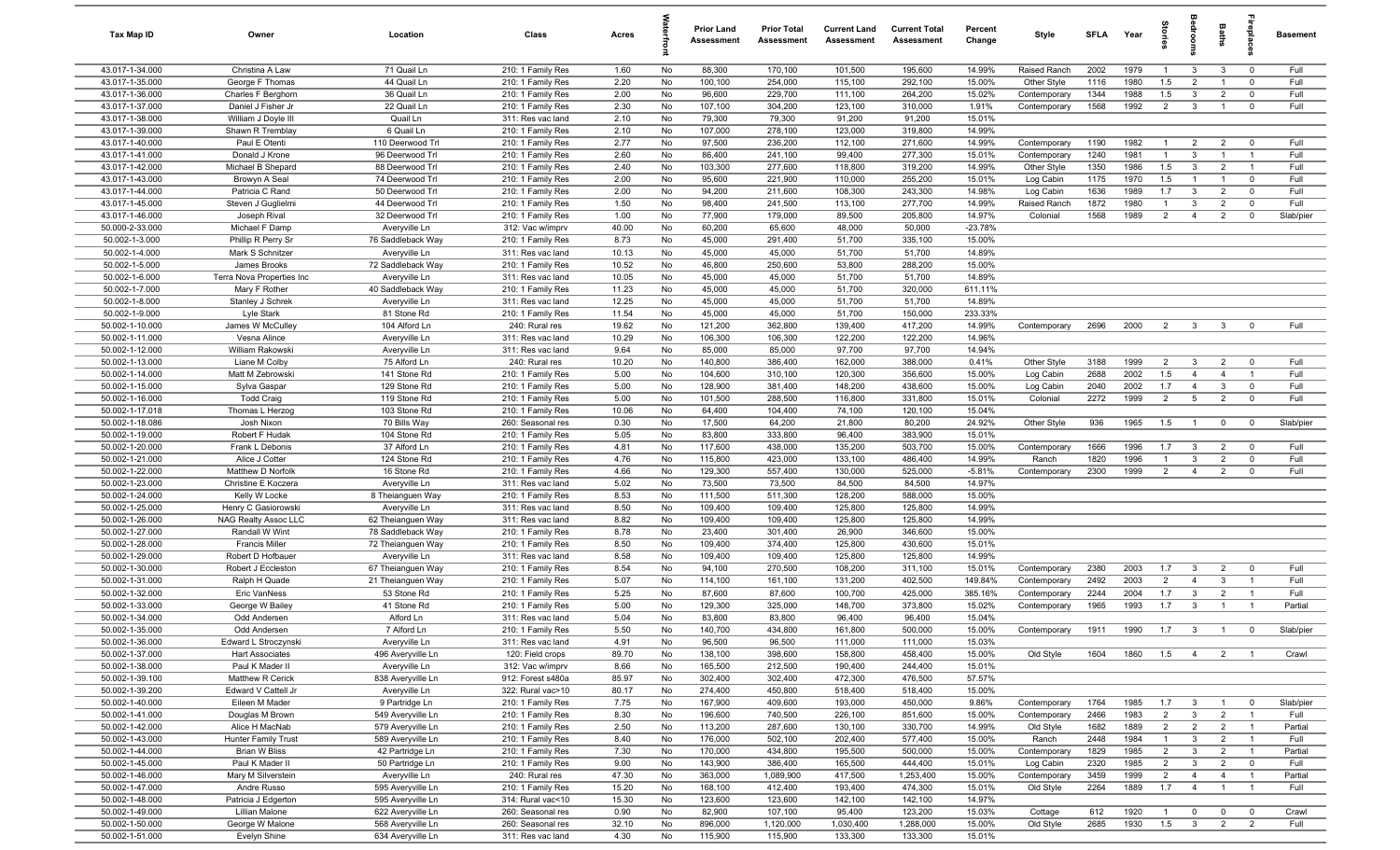| <b>Tax Map ID</b>                  | Owner                                | Location                                         | Class                                  | Acres           |          | <b>Prior Land</b><br>Assessment | <b>Prior Total</b><br>Assessment | <b>Current Land</b><br>Assessment | <b>Current Total</b><br>Assessment | Percent<br>Change | Style                     | <b>SFLA</b>  | Year         | Stories                      |                                | Baths                          | eplac                            | <b>Basement</b> |
|------------------------------------|--------------------------------------|--------------------------------------------------|----------------------------------------|-----------------|----------|---------------------------------|----------------------------------|-----------------------------------|------------------------------------|-------------------|---------------------------|--------------|--------------|------------------------------|--------------------------------|--------------------------------|----------------------------------|-----------------|
| 50.002-1-52.000                    | Evelyn Shine                         | 648 Averyville Ln                                | 210: 1 Family Res                      | 7.00            | No       | 276,100                         | 470,200                          | 317,500                           | 540,700                            | 14.99%            | Ranch                     | 1426         | 1966         | $\overline{1}$               | -3                             | $\overline{2}$                 | $\overline{1}$                   | Full            |
| 50.002-1-53.000                    | Nancie R Battaglia                   | 32 Sweetwood Farms Way                           | 210: 1 Family Res                      | 7.75            | No       | 169,300                         | 426,000                          | 194,700                           | 489,900                            | 15.00%            | Contemporary              | 1797         | 1987         | 1.5                          | $\mathbf{3}$                   | $\overline{2}$                 | $\overline{0}$                   | Full            |
| 50.002-1-54.000                    | Nancie Battaglia                     | Sweetwood Farms Way                              | 314: Rural vac<10                      | 9.40            | No       | 115,900                         | 115,900                          | 133,300                           | 133,300                            | 15.01%            |                           |              |              |                              |                                |                                |                                  |                 |
| 50.002-1-55.000                    | Richard J Nowicki                    | 32 Sweetwood Farms Way                           | 210: 1 Family Res                      | 5.50            | No       | 136,100                         | 281,300                          | 156,500                           | 323,500                            | 15.00%            | Contemporary              | 768          | 1970         | $\mathbf{1}$                 | $\overline{2}$                 | $\overline{1}$                 | $\overline{0}$                   | Full            |
| 50.002-1-56.000<br>50.002-1-57.120 | Susan V Straight<br>Norman M Bradley | 50 Sweetwood Farms Way<br>41 Sweetwood Farms Way | 210: 1 Family Res<br>240: Rural res    | 11.80<br>21.92  | No<br>No | 162,200<br>179,100              | 343,400<br>537,500               | 186,500<br>205,900                | 394,900<br>618,100                 | 15.00%<br>15.00%  | Ranch<br>Ranch            | 1436<br>1440 | 1978<br>1980 | $\mathbf{1}$<br>$\mathbf{1}$ | 3<br>3                         | $\mathbf{1}$<br>$\overline{2}$ | $\overline{1}$<br>$\overline{1}$ | Full<br>Full    |
| 50.002-1-57.200                    | Buffy L Maiorca                      | 49 Sweetwood Farms Way                           | 210: 1 Family Res                      | 7.75            | No       | 164,200                         | 367,800                          | 188,900                           | 423,000                            | 15.01%            | Contemporary              | 1458         | 1997         | 2                            | 3                              | 2                              | $\overline{1}$                   | Full            |
| 50.002-1-58.000                    | Ann E Gilbertson                     | 23 Sweetwood Farms Way                           | 210: 1 Family Res                      | 5.36            | No       | 170,600                         | 440,400                          | 196,200                           | 506,500                            | 15.01%            | Contemporary              | 1593         | 1979         |                              | 3                              | $\overline{1}$                 | $\overline{0}$                   | Full            |
| 50.002-1-59.000                    | Dennis R Allen                       | 23 Sweetwood Farms Way                           | 210: 1 Family Res                      | 5.30            | No       | 137,500                         | 365,000                          | 158,100                           | 419,700                            | 14.99%            | Cape Cod                  | 2545         | 1987         | 1.7                          | 3                              |                                | $\overline{0}$                   | Full            |
| 50.002-1-60.000                    | Donald P Mellor                      | 712 Averyville Ln                                | 210: 1 Family Res                      | 5.40            | No       | 172,800                         | 465,500                          | 198,700                           | 535,300                            | 14.99%            | Contemporary              | 2558         | 1994         | 2                            | 3                              | $\overline{2}$                 | $\overline{1}$                   | Full            |
| 50.002-1-61.002                    | Richard W Cotton                     | 736 Averyville Ln                                | 210: 1 Family Res                      | 9.62            | No       | 165,900                         | 386,400                          | 190,800                           | 444,400                            | 15.01%            | Ranch                     | 2282         | 1978         | $\overline{1}$               | $\overline{2}$                 | $\overline{2}$                 | $\overline{1}$                   | Partial         |
| 50.002-1-62.000                    | Janet L Smith                        | 726 Averyville Ln                                | 210: 1 Family Res                      | 2.10            | No       | 101,800                         | 156,200                          | 117,000                           | 179,600                            | 14.98%            | Cottage                   | 903          | 1950         | $\overline{1}$               | $\overline{1}$                 | $\overline{1}$                 | $\overline{0}$                   | Crawl           |
| 50.002-1-63.000                    | Timothy R Smith                      | Averyville Ln                                    | 260: Seasonal res                      | 0.30<br>6.30    | No       | 37,500                          | 37,500                           | 43,100                            | 65,000                             | 73.33%            |                           | 2908         | 1992         |                              |                                | $\overline{2}$                 | $\overline{2}$                   | Full            |
| 50.002-1-64.000<br>50.002-1-65.000 | Anne S Ireland<br>Janet L Smith      | 17 Sweetwood Farms Way<br>680 Averyville Ln      | 210: 1 Family Res<br>210: 1 Family Res | 5.05            | No<br>No | 277,200<br>162,800              | 1,848,000<br>350,600             | 318,800<br>187,200                | 2,125,200<br>403,200               | 15.00%<br>15.00%  | Contemporary<br>Old Style | 2608         | 1860         | $\overline{2}$<br>1.7        | $\mathbf{3}$<br>$\overline{4}$ | $\overline{2}$                 | $\mathbf{0}$                     | Partial         |
| 50.002-1-66.100                    | Patricia J Edgerton                  | Averyville Ln                                    | 321: Abandoned ag                      | 45.30           | No       | 386,400                         | 386,400                          | 444,400                           | 444,400                            | 15.01%            |                           |              |              |                              |                                |                                |                                  |                 |
| 50.002-1-66.200                    | Arthur D Bissell III                 | 667 Averyville Ln                                | 240: Rural res                         | 71.58           | No       | 405,900                         | 1,592,800                        | 466,800                           | 1,831,700                          | 15.00%            | Contemporary              | 3617         | 1990         | $\overline{2}$               | $\overline{4}$                 | $\mathbf{3}$                   | $\overline{2}$                   | Full            |
| 50.002-1-67.000                    | Louis H Higgins                      | 667 Averyville Ln                                | 240: Rural res                         | 22.00           | No       | 260,800                         | 632,800                          | 299,900                           | 727,700                            | 15.00%            | Log Cabin                 | 1890         | 1947         | 2                            | $\mathbf{3}$                   | $\mathbf{3}$                   | $\overline{1}$                   | Full            |
| 50.002-1-68.002                    | Christopher J Gorayeb                | 755 Averyville Ln                                | 240: Rural res                         | 124.14          | No       | 534,900                         | 1,441,700                        | 615,100                           | 1,495,000                          | 3.70%             |                           |              |              |                              |                                |                                |                                  |                 |
| 50.002-1-68.100                    | Stephen H Huber                      | 754 Averyville Ln                                | 210: 1 Family Res                      | 9.28            | No       | 161,900                         | 340,400                          | 186,200                           | 391,500                            | 15.01%            | Contemporary              | 3268         | 1988         | $\overline{2}$               | $\overline{2}$                 | $\overline{2}$                 | $\overline{0}$                   | Full            |
| 50.002-1-69.100<br>50.002-1-69.200 | Michael F Damp<br>Michael H Brown    | 767 Averyville Ln<br>853 Averyville Ln           | 240: Rural res<br>240: Rural res       | 18.20<br>105.41 | No<br>No | 219,700<br>490,300              | 420,000<br>840,000               | 252,700<br>563,800                | 525,000<br>1,100,000               | 25.00%<br>30.95%  | Old Style                 | 2448         | 1940         | $\overline{2}$               | $\mathbf{3}$                   | $\overline{2}$                 | $\overline{\mathbf{0}}$          | Full            |
| 50.002-1-72.000                    | Kenneth L Hare                       | 178 Bills Way                                    | 260: Seasonal res                      | 2.00            | No       | 13,300                          | 26,900                           | 16,600                            | 33,600                             | 24.91%            | Cottage                   | 616          | 1957         | -1                           | $^{\circ}$                     | $\mathbf 0$                    | $\overline{1}$                   | Slab/pier       |
| 50.002-1-73.000                    | David J LeClair                      | 190 Bills Way                                    | 260: Seasonal res                      | 2.20            | No       | 7,900                           | 13,700                           | 9,900                             | 17,100                             | 24.82%            | Cottage                   | 448          | 1965         | $\overline{1}$               | $\mathbf 0$                    | $\Omega$                       | $\overline{0}$                   | Slab/pier       |
| 50.002-1-74.000                    | Gregory D LeClair                    | 185 Bills Way                                    | 312: Vac w/imprv                       | 2.30            | No       | 7,900                           | 13,700                           | 9,900                             | 17,100                             | 24.82%            |                           |              |              |                              |                                |                                |                                  |                 |
| 50.002-1-75.000                    | Dale S Daby                          | 198 Bills Way                                    | 312: Vac w/imprv                       | 0.80            | No       | 5,600                           | 11,200                           | 7,000                             | 14,000                             | 25.00%            |                           |              |              |                              |                                |                                |                                  |                 |
| 50.002-1-76.100                    | Robert T Politi                      | 171 Bills Way                                    | 322: Rural vac>10                      | 10.00           | No       | 15,700                          | 15,700                           | 19,600                            | 19,600                             | 24.84%            |                           |              |              |                              |                                |                                |                                  |                 |
| 50.002-1-76.200                    | Roderick T Bissonette                | 160 Bills Way                                    | 312: Vac w/imprv                       | 10.00           | No       | 16,800                          | 33,600                           | 21,000                            | 42,000                             | 25.00%            |                           |              |              |                              |                                |                                |                                  |                 |
| 50.002-1-76.300                    | Kevin W Pratt                        | 152 Bills Way                                    | 260: Seasonal res                      | 10.92           | No       | 24,700                          | 37,900                           | 30,900                            | 47,400                             | 25.07%            | Other Style               | 396          | 1992         | $\overline{1}$               | $\overline{1}$                 | $\mathbf 0$                    | $\overline{0}$                   | Slab/pier       |
| 50.002-1-76.400                    | Merrill L Thomas Inc                 | <b>Bills Way</b>                                 | 260: Seasonal res                      | 10.45           | No       | 12,900                          | 40,100                           | 16,100                            | 50,100                             | 24.94%            | Log Cabin                 | 628          | 1998         | 1.5                          | $\overline{1}$                 | $\mathbf 0$                    | $\overline{0}$                   | Slab/pier       |
| 50.002-1-77.100                    | William P Moore                      | 139 Bills Way                                    | 260: Seasonal res                      | 10.21           | No       | 21,800                          | 37,300                           | 27,200                            | 46,600                             | 24.93%            | Cottage                   | 1008         | 2001         | 1.5                          | $\overline{2}$                 | $\mathbf{0}$                   | $\mathbf{0}$                     | Slab/pier       |
| 50.002-1-77.200                    | Robert W Duffy                       | <b>Bills Way</b>                                 | 322: Rural vac>10                      | 13.81           | No       | 41,000                          | 41,000                           | 51,200                            | 51,200                             | 24.88%            |                           |              |              |                              |                                |                                |                                  |                 |
| 50.002-1-78.000                    | Lisa S Favro                         | 83 Bills Way                                     | 260: Seasonal res                      | 0.78            | No       | 12,500                          | 22,200                           | 15,700                            | 27,800                             | 25.23%            | Old Style                 | 910          | 1890         | 1.7                          | $\overline{1}$                 | $\mathbf 0$                    | $\overline{1}$                   | Crawl           |
| 50.002-1-79.000                    | Robert W Duffy                       | 82 Bills Way                                     | 260: Seasonal res                      | 0.41            | No       | 9,500                           | 39,100                           | 11,900                            | 48,900                             | 25.06%            | Cottage                   | 528          | 1967         | $\mathbf{1}$                 | $\overline{1}$                 | $\mathbf 0$                    | $\overline{1}$                   | Slab/pier       |
| 50.002-1-80.000                    | Fabian J Gonyea Jr                   | 80 Bills Way                                     | 312: Vac w/imprv                       | 0.70            | No       | 7,800                           | 16,800                           | 9,800                             | 21,000                             | 25.00%            |                           |              |              |                              |                                |                                |                                  |                 |
| 50.002-1-81.001                    | Kimball F Daby                       | 68 Bills Way                                     | 260: Seasonal res                      | 0.60            | No       | 7,800                           | 23,300                           | 9,700                             | 29,100                             | 24.89%            | Cottage                   | 1112         | 1961         | $\overline{1}$               | $\overline{1}$                 | $\mathbf 0$                    | $\overline{1}$                   | Slab/pier       |
| 50.002-1-82.000                    | John Pabins                          | 76 Bills Way                                     | 260: Seasonal res                      | 1.00            | No       | 8,800                           | 34,900                           | 11,000                            | 38,000                             | 8.88%             | Cottage                   | 891          | 1960         | 1.5                          | $\overline{1}$                 | $\mathbf{1}$                   | $\Omega$                         | Partial         |
| 50.002-1-83.000                    | Joseph H Mullarney                   | 74 Bills Way                                     | 312: Vac w/imprv                       | 0.70            | No       | 7,900                           | 21,300                           | 9,800                             | 26,600                             | 24.88%            |                           |              |              |                              |                                |                                |                                  |                 |
| 50.002-1-84.000                    | Calvin Lewis Jr                      | 72 Bills Way                                     | 260: Seasonal res                      | 0.70            | No       | 7,800                           | 34,900                           | 9,700                             | 40,000                             | 14.61%            | Cottage                   | 768          | 2006         | $\overline{1}$               | $\overline{2}$                 | $\overline{1}$                 | $\overline{0}$                   | Slab/pier       |
| 51.000-1-1.060                     | Gary G Hartwick                      | 566 Bear Cub Ln                                  | 312: Vac w/imprv                       | 7.10            | No       | 60,000                          | 65,000                           | 68,500                            | 74,700                             | 14.92%            |                           |              |              |                              |                                |                                |                                  |                 |
| 51.000-1-2.059                     | <b>Frank Sears</b>                   | Averyville Ln                                    | 311: Res vac land                      | 4.50            | No       | 25,000                          | 25,000                           | 31,200                            | 31,200                             | 24.80%            |                           |              |              |                              |                                |                                |                                  |                 |
| 51.000-1-3.111                     | Karen Guenette                       | 462 Averyville Ln                                | 210: 1 Family Res                      | 5.50            | No       | 125,100                         | 255,200                          | 143,900                           | 293,500                            | 15.01%            | Contemporary              | 1780         | 2002         | 1.5                          | 3                              | $\overline{1}$                 | $\overline{0}$                   | Full            |
| 51.000-1-3.112                     | Mark A Clark                         | 462 Averyville Ln                                | 210: 1 Family Res                      | 8.94            | No       | 105,500                         | 266,900                          | 131,800                           | 333,600                            | 24.99%            | Ranch                     | 2436         | 2000         | $\overline{1}$               | $\mathbf{3}$                   | $\overline{2}$                 | $\overline{1}$                   | Full            |
| 51.000-1-3.120                     | Anthony J Chimblo III                | 448 Averyville Ln                                | 210: 1 Family Res                      | 12.88           | No       | 135,800                         | 275,000                          | 156,100                           | 316,200                            | 14.98%            | Log Cabin                 | 1067         | 1999         | 1.7                          | 2                              | 2                              | 0                                | Full            |
| 51.000-1-3.130                     | Joseph M Stavola                     | 434 Averyville Ln                                | 210: 1 Family Res                      | 10.56           | No       | 250,800                         | 1,361,800                        | 288,500                           | 1,566,100                          | 15.00%            | Contemporary              | 4066         | 1992         | $\overline{2}$               | $\overline{4}$                 | $\overline{2}$                 | $\overline{1}$                   | Full            |
| 51.000-1-3.200                     | Randall L Quayle                     | 416 Averyville Ln                                | 210: 1 Family Res                      | 17.70           | No       | 167,500                         | 405,400                          | 192,600                           | 466,200                            | 15.00%            | Contemporary              | 1620         | 1981         | $\overline{2}$               | $\overline{2}$                 | $\overline{1}$                 | $\overline{0}$                   | Full            |
| 51.000-1-3.310                     | Michael L Chavoustie                 | 398 Averyville Ln                                | 210: 1 Family Res                      | 6.30            | No       | 182,400                         | 548,800                          | 228,000                           | 686,000                            | 25.00%            | Contemporary              | 3786         | 1989         | $\overline{2}$               | $\mathbf{3}$                   | $\mathbf{3}$                   | $\overline{0}$                   | Full            |
| 51.000-1-3.320                     | Dana L VanDorn                       |                                                  |                                        | 7.80            | No       | 171,000                         | 446,000                          | 196,700                           | 512,900                            | 15.00%            |                           | 1626         | 1988         | 1.5                          | $\overline{\mathbf{3}}$        | $\overline{2}$                 | $\overline{1}$                   | Full            |
|                                    | <b>Hart Associates</b>               | 400 Averyville Ln                                | 210: 1 Family Res                      |                 |          |                                 |                                  |                                   |                                    | 15.00%            | Contemporary              |              |              |                              |                                |                                |                                  |                 |
| 51.000-1-4.100                     |                                      | Averyville Ln                                    | 322: Rural vac>10                      | 74.00           | No       | 196,000                         | 196,000                          | 225,400                           | 225,400                            |                   |                           |              |              |                              |                                |                                |                                  |                 |
| 51.000-1-4.200                     | Elizabeth H Barrett                  | 395 Averyville Ln                                | 240: Rural res                         | 20.00           | No       | 145,200                         | 280,000                          | 167,000                           | 322,000                            | 15.00%            | Contemporary              | 1628         | 2003         | $\overline{2}$               | $\overline{2}$                 | $\overline{2}$                 | $\overline{\mathbf{3}}$          | Partial         |
| 51.000-1-6.100                     | Frederick A Mills                    | 86 Jersey Dr                                     | 322: Rural vac>10                      | 101.01          | No       |                                 |                                  | 300,000                           | 300,000                            |                   |                           |              |              |                              |                                |                                |                                  |                 |
| 51.000-1-6.300                     | <b>Frederick A Mills</b>             | Jersey Dr                                        | 314: Rural vac<10                      | 5.04            | No       |                                 |                                  | 125,000                           | 125,000                            |                   |                           |              |              |                              |                                |                                |                                  |                 |
| 51.000-1-7.000                     | Henry Uihlein                        | Averyville Ln                                    | 105: Vac farmland                      | 190.20          | No       | 409,900                         | 409,900                          | 512,400                           | 512,400                            | 25.01%            |                           |              |              |                              |                                |                                |                                  |                 |
| 51.000-1-8.000                     | Henry Uihlein                        | Averyville Ln                                    | 105: Vac farmland                      | 42.40           | No       | 136,600                         | 136,600                          | 170,800                           | 170,800                            | 25.04%            |                           |              |              |                              |                                |                                |                                  |                 |
| 51.000-1-10.000                    | Neil Pratt                           | Averyville Ln                                    | 312: Vac w/imprv                       | 74.67           | No       | 46,600                          | 68,300                           | 58,300                            | 85,400                             | 25.04%            |                           |              |              |                              |                                |                                |                                  |                 |
| 51.000-1-11.000                    | Forrest C Walton                     | 566 Bear Cub Ln                                  | 260: Seasonal res                      | 0.91            | No       | 22,000                          | 32,100                           | 27,500                            | 40,100                             | 24.92%            | Cottage                   | 462          | 1970         | $\mathbf{1}$                 | $\overline{1}$                 | $\mathbf 0$                    | $\overline{\mathbf{0}}$          | Crawl           |
| 51.000-1-12.000                    | Kent G Pratt                         | 566 Bear Cub Ln                                  | 260: Seasonal res                      | 2.10            | No       | 19,000                          | 26,500                           | 23,700                            | 33,100                             | 24.91%            | Cottage                   | 384          | 1950         | $\mathbf{1}$                 | $\overline{1}$                 | $\mathbf{0}$                   | $\overline{0}$                   | Crawl           |
| 51.000-1-14.058                    | Rickey W Morford                     | Averyville Ln                                    | 260: Seasonal res                      | 3.30            | No       | 30,600                          | 51,100                           | 38,300                            | 63,900                             | 25.05%            | Cottage                   | 659          | 1975         | 1                            | $\overline{1}$                 | $\overline{1}$                 | $\overline{1}$                   | Crawl           |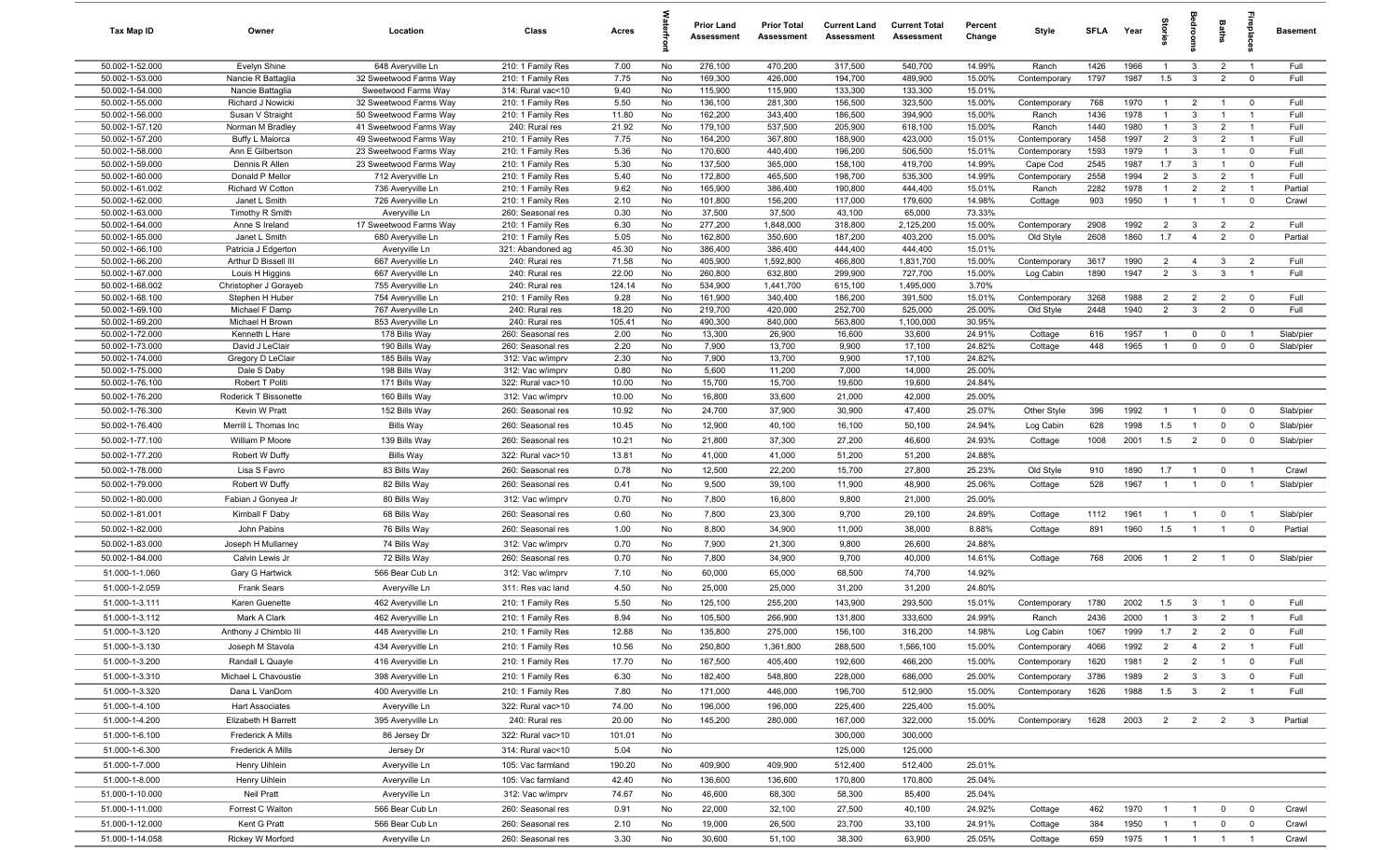| Tax Map ID      | Owner                       | Location              | Class             | Acres  |    | Prior Land<br>Assessment | <b>Prior Total</b><br><b>Assessment</b> | <b>Current Land</b><br>Assessment | <b>Current Total</b><br><b>Assessment</b> | Percent<br>Change | Style        | <b>SFLA</b> | Year | ğ              | bedroo         | Baths           | epla                    | <b>Basement</b> |
|-----------------|-----------------------------|-----------------------|-------------------|--------|----|--------------------------|-----------------------------------------|-----------------------------------|-------------------------------------------|-------------------|--------------|-------------|------|----------------|----------------|-----------------|-------------------------|-----------------|
| 51.000-1-15.055 | <b>Burnett Hunting Club</b> | Averyville Ln         | 312: Vac w/imprv  | 153.00 | No | 111,300                  | 122,800                                 | 139,100                           | 153,500                                   | 25.00%            |              |             |      |                |                |                 |                         |                 |
| 51.000-1-20.000 | <b>Gary Hartwick</b>        | Averyville Ln         | 321: Abandoned ag | 40.00  | No | 52,800                   | 52,800                                  | 60,700                            | 60,700                                    | 14.96%            |              |             |      |                |                |                 |                         |                 |
| 51.000-1-22.000 | Henry Uihlein               | Bear Cub Ln           | 105: Vac farmland | 174.70 | No | 409,900                  | 409,900                                 | 512,400                           | 512,400                                   | 25.01%            |              |             |      |                |                |                 |                         |                 |
| 51.000-1-23.100 | Norman O Aamodt             | 517 Bear Cub Ln       | 210: 1 Family Res | 135.80 | No | 320,100                  | 609,400                                 | 400,200                           | 761,800                                   | 25.01%            | Mansion      | 6498        | 1961 | 1.5            | 5              | $\overline{4}$  | $\mathbf{3}$            | Partial         |
| 51.000-1-23.200 | Norman O Aamodt             | Bear Cub Ln           | 314: Rural vac<10 | 10.00  | No | 136,600                  | 136,600                                 | 170,800                           | 170,800                                   | 25.04%            |              |             |      |                |                |                 |                         |                 |
| 51.000-1-23.300 | Norman O Aamodt             | Bear Cub Ln           | 322: Rural vac>10 | 11.50  | No | 136,600                  | 136,600                                 | 170,800                           | 170,800                                   | 25.04%            |              |             |      |                |                |                 |                         |                 |
| 51.000-1-23.400 | David Heidecorn             | Bear Cub Ln           | 322: Rural vac>10 | 13.80  | No | 136,600                  | 136,600                                 | 170,800                           | 170,800                                   | 25.04%            |              |             |      |                |                |                 |                         |                 |
| 51.000-1-24.100 | Arthur V Jubin              | 636 Bear Cub Ln       | 210: 1 Family Res | 14.74  | No | 76,200                   | 124,000                                 | 95,200                            | 155,000                                   | 25.00%            | Ranch        | 1188        | 1955 | $\overline{1}$ | $\overline{2}$ | $\overline{1}$  | $\mathbf 0$             | Full            |
| 51.000-1-24.200 | Michael A Stosiek           | 620 Bear Cub Ln       | 312: Vac w/imprv  | 5.00   | No | 62,600                   | 74,600                                  | 78,200                            | 93,200                                    | 24.93%            |              |             |      |                |                |                 |                         |                 |
| 51.000-1-24.300 | <b>Edgarita Norris</b>      | Bear Cub Ln           | 311: Res vac land | 4.81   | No | 59,700                   | 59,700                                  | 74,600                            | 74,600                                    | 24.96%            |              |             |      |                |                |                 |                         |                 |
| 51.000-1-25.100 | Terris P Politi             | Bear Cub Ln           | 321: Abandoned ag | 44.92  | No | 99,800                   | 99,800                                  | 124,800                           | 124,800                                   | 25.05%            |              |             |      |                |                |                 |                         |                 |
| 51.000-1-25.200 | Thomas J Politi             | Bear Cub Ln           | 321: Abandoned ag | 45.65  | No | 68,300                   | 68,300                                  | 85,400                            | 85,400                                    | 25.04%            |              |             |      |                |                |                 |                         |                 |
| 51.000-1-25.300 | Michael G Clarke            | 635 Bear Cub Ln       | 210: 1 Family Res | 44.52  | No | 182,200                  | 634,800                                 | 227,700                           | 793,500                                   | 25.00%            | Contemporary | 4328        | 1997 | $\overline{2}$ | $\mathbf{3}$   | $\overline{4}$  | $\overline{0}$          | Full            |
| 51.000-1-31.000 | Robert T Peacock            | Bear Cub Ln           | 314: Rural vac<10 | 5.00   | No | 19,700                   | 19,700                                  | 24,600                            | 24,600                                    | 24.87%            |              |             |      |                |                |                 |                         |                 |
| 51.000-1-32.000 | Michael E Merrill           | 545 Bear Cub Ln       | 312: Vac w/imprv  | 40.00  | No | 95,800                   | 114,700                                 | 119,800                           | 143,400                                   | 25.02%            |              |             |      |                |                |                 |                         |                 |
| 51.000-1-33.000 | Norman O Aamodt             | Bear Cub Ln           | 322: Rural vac>10 | 114.50 | No | 163,700                  | 163,700                                 | 204,600                           | 204,600                                   | 24.98%            |              |             |      |                |                |                 |                         |                 |
| 51.000-1-36.000 | Peter S Torrance            | Adirondack Loj Rd     | 312: Vac w/imprv  | 4.00   | No | 49,100                   | 56,300                                  | 61,400                            | 70,400                                    | 25.04%            |              |             |      |                |                |                 |                         |                 |
| 51.000-1-37.000 | Frances R VanBrunt          | Adirondack Loj Rd     | 322: Rural vac>10 | 80.00  | No | 73,000                   | 73,000                                  | 84,000                            | 84,000                                    | 15.07%            |              |             |      |                |                |                 |                         |                 |
| 51.000-1-38.000 | Frances R VanBrunt          | Adirondack Loj Rd     | 322: Rural vac>10 | 42.40  | No | 29,000                   | 29,000                                  | 33,400                            | 33,400                                    | 15.17%            |              |             |      |                |                |                 |                         |                 |
| 51.000-1-39.000 | Sloan A McBurney            | Adirondack Loj Rd     | 322: Rural vac>10 | 42.20  | No | 38,000                   | 38,000                                  | 43,700                            | 43,700                                    | 15.00%            |              |             |      |                |                |                 |                         |                 |
| 51.000-1-40.000 | Sloan A McBurney            | 104 Adirondack Loj Rd | 250: Estate       | 53.50  | No | 143,800                  | 669,200                                 | 165,400                           | 769,600                                   | 15.00%            | Old Style    | 4595        | 1935 | $\overline{1}$ | 6              | $5\overline{)}$ | $\overline{2}$          | Partial         |
| 51.000-1-41.000 | Frances R VanBrunt          | 162 Adirondack Loj Rd | 240: Rural res    | 105.00 | No | 216,400                  | 459,100                                 | 248,900                           | 528,000                                   | 15.01%            | Old Style    | 2121        | 1890 | $\overline{2}$ | 3              | $\overline{2}$  | - 1                     | Full            |
| 51.000-1-42.000 | Robert T Politi             | 158 Adirondack Loj Rd | 210: 1 Family Res | 1.00   | No | 75,100                   | 375,900                                 | 86,400                            | 432,300                                   | 15.00%            | Log Cabin    | 2112        | 1990 | 1.7            | $\overline{1}$ | $\overline{2}$  | $\overline{1}$          | Slab/pier       |
| 51.000-1-43.110 | John C Holley               | Adirondack Loj Rd     | 322: Rural vac>10 | 23.56  | No | 102,300                  | 102,300                                 | 117,600                           | 117,600                                   | 14.96%            |              |             |      |                |                |                 |                         |                 |
| 51.000-1-43.120 | John C Holley               | 254 Adirondack Loj Rd | 280: Multiple res | 39.36  | No | 307,800                  | 834,600                                 | 354,000                           | 959,800                                   | 15.00%            | Log Cabin    | 3623        | 1930 | $\overline{1}$ | $\overline{4}$ | $\mathbf{3}$    | $\overline{4}$          | Partial         |
| 51.000-1-43.130 | John C Holley               | 294 Adirondack Loj Rd | 210: 1 Family Res | 6.79   | No | 103,000                  | 417,300                                 | 118,500                           | 479,900                                   | 15.00%            |              |             |      |                |                |                 |                         |                 |
| 51.000-1-43.210 | Marguerite S Belanich       | 208 Adirondack Loj Rd | 210: 1 Family Res | 35.50  | No | 585,300                  | 1,988,000                               | 673,100                           | 2,286,200                                 | 15.00%            |              |             |      |                |                |                 |                         |                 |
| 51.000-1-45.000 | LC Ranch LLC                | 137 Last Chance Way   | 250: Estate       | 153.20 | No | 448,000                  | 2,467,600                               | 515,200                           | 2,837,700                                 | 15.00%            | Log Cabin    | 1113        | 1935 | $\overline{1}$ | $\overline{3}$ | $\overline{2}$  | $\overline{1}$          | Full            |
| 51.000-1-46.000 | LC Ranch LLC                | 351 Last Chance Way   | 242: Rurl res&rec | 143.90 | No | 448,000                  | 958,000                                 | 515,200                           | 1,101,700                                 | 15.00%            | Contemporary | 3936        | 1986 | $\overline{1}$ | $\mathbf 0$    | $\overline{2}$  | $\overline{\mathbf{0}}$ | Slab/pier       |
| 51.000-1-47.000 | LC Ranch LLC                | 389 Last Chance Way   | 250: Estate       | 138.80 | No | 448,000                  | 1,524,200                               | 515,200                           | 1,752,800                                 | 15.00%            | Log Cabin    | 4986        | 1935 | $\overline{1}$ | $\mathbf{3}$   | $\overline{4}$  | 6                       | Partial         |
| 51.000-1-48.000 | LC Ranch LLC                | 377 Last Chance Way   | 260: Seasonal res | 154.30 | No | 600,000                  | 750,400                                 | 850,000                           | 863,000                                   | 15.01%            | Cottage      | 756         | 1940 | $\overline{1}$ | $\overline{1}$ | $\overline{1}$  | $\overline{1}$          | Slab/pier       |
| 51.000-1-51.000 | David F Szablak             | 359 Bear Cub Ln       | 210: 1 Family Res | 37.80  | No | 97,200                   | 200,000                                 | 121,500                           | 250,000                                   | 25.00%            | Cottage      | 467         | 1940 | -1             | $\overline{1}$ | $\mathbf 0$     | $\overline{1}$          | Slab/pier       |
| 51.000-1-52.000 | Daniel J Monette            | Bear Cub Ln           | 312: Vac w/imprv  | 1.40   | No | 23,600                   | 39,600                                  | 29,500                            | 49,500                                    | 25.00%            |              |             |      |                |                |                 |                         |                 |
| 51.000-1-53.000 | Daniel J Monette            | Bear Cub Ln           | 314: Rural vac<10 | 5.00   | No | 18,500                   | 18,500                                  | 23,100                            | 23,100                                    | 24.86%            |              |             |      |                |                |                 |                         |                 |
| 51.000-1-54.100 | Peter S Day                 | Bear Cub Ln           | 260: Seasonal res | 123.00 | No | 175,800                  | 175,800                                 | 219,800                           | 269,800                                   | 53.47%            | Cottage      | 480         | 2006 | -1             | $\overline{1}$ | $\overline{0}$  | $\overline{\mathbf{0}}$ | Crawl           |
| 51.000-1-54.200 | Joseph H Borrelli           | Bear Cub Ln           | 314: Rural vac<10 | 50.00  | No | 71,500                   | 71,500                                  | 89,400                            | 89,400                                    | 25.03%            |              |             |      |                |                |                 |                         |                 |
| 51.002-1-1.000  | Henry Uihlein               | Bear Cub Ln           | 210: 1 Family Res | 38.03  | No | 119,300                  | 383,800                                 | 149,200                           | 479,800                                   | 25.01%            | Cape Cod     | 1326        | 1940 | 1.5            | 3              | $\overline{2}$  | $\overline{\mathbf{0}}$ | Partial         |
| 51.002-1-2.000  | Judith R Righter-Scammell   | 272 Bear Cub Ln       | 210: 1 Family Res | 39.30  | No | 233,200                  | 619,200                                 | 325,000                           | 500,000                                   | $-19.25%$         | Old Style    | 2093        | 1926 | 1.5            | $\overline{2}$ | $\overline{2}$  | $\overline{2}$          | Partial         |
| 51.002-1-5.000  | Graham Pye                  | Bear Cub Ln           | 311: Res vac land | 1.00   | No | 81,800                   | 81,800                                  | 102,200                           | 102,200                                   | 24.94%            |              |             |      |                |                |                 |                         |                 |
| 51.002-1-8.000  | <b>Gregory Peacock</b>      | 119 Bear Cub Ln       | 210: 1 Family Res | 1.10   | No | 82,100                   | 142,100                                 | 102,600                           | 177,600                                   | 24.98%            | Old Style    | 1006        | 1945 | $\mathbf{1}$   | $\overline{2}$ | $\overline{1}$  | $\overline{\mathbf{0}}$ | Full            |
| 51.002-1-9.000  | Darice B Wiltse             | 103 Bear Cub Ln       | 210: 1 Family Res | 1.60   | No | 95,800                   | 244,300                                 | 119,800                           | 235,000                                   | $-3.81%$          | Ranch        | 1260        | 1930 | $\overline{1}$ | $\mathbf{3}$   | $\overline{1}$  | $\overline{1}$          | Partial         |
| 51.002-1-10.000 | Benton W Cross              | 177 John Brown Rd     | 210: 1 Family Res | 1.00   | No | 90,200                   | 368,000                                 | 103,700                           | 423,200                                   | 15.00%            | Split Level  | 2786        | 1986 | $\overline{1}$ | $\overline{2}$ | $\mathbf{3}$    | $\overline{2}$          | Partial         |
| 51.002-1-11.000 | Anthony G Lawrence          | 163 John Brown Rd     | 210: 1 Family Res | 3.80   | No | 119,000                  | 295,200                                 | 136,900                           | 339,500                                   | 15.01%            | Old Style    | 1320        | 1920 | $\overline{2}$ | $\mathbf{3}$   | $\overline{1}$  | $\overline{1}$          | Full            |
| 51.002-1-12.000 | Woods McCahill Jr           | 145 John Brown Rd     | 210: 1 Family Res | 1.80   | No | 86,500                   | 271,700                                 | 99,500                            | 312,500                                   | 15.02%            | Old Style    | 2088        | 1920 | $\overline{2}$ | $\overline{4}$ | $\overline{2}$  | $\overline{0}$          | Crawl           |
| 51.002-1-13.000 | Anthony G Lawrence          | 173 John Brown Rd     | 312: Vac w/imprv  | 4.50   | No | 90,500                   | 133,600                                 | 104,000                           | 153,600                                   | 14.97%            |              |             |      |                |                |                 |                         |                 |
| 51.002-1-15.100 | Edward W Schwerdteger       | 7 Ski Jump Ln         | 260: Seasonal res | 1.03   | No | 79,900                   | 134,300                                 | 99,900                            | 167,900                                   | 25.02%            | Log Cabin    | 561         | 1975 | -1             | $\overline{1}$ | $\overline{1}$  | $\overline{\mathbf{0}}$ | Full            |
| 51.002-1-15.200 | Aljo Cecunjanin             | 51 John Brown Rd      | 210: 1 Family Res | 2.19   | No | 115,800                  | 228,900                                 | 144,700                           | 286,100                                   | 24.99%            | Contemporary | 2480        | 1988 | $\overline{2}$ | $\mathbf{3}$   | $\overline{2}$  | $\overline{1}$          | Full            |
| 51.002-1-15.300 | Lorraine T Staats           | 75 John Brown Rd      | 210: 1 Family Res | 1.53   | No | 88,500                   | 214,100                                 | 110,600                           | 240,800                                   | 12.47%            | Other Style  | 2106        | 1977 | 1.5            | $\mathbf{3}$   |                 | 0                       | Full            |
| 51.002-1-15.400 | Lewis Staats                | John Brown Rd         | 311: Res vac land | 1.56   | No | 74,500                   | 74,500                                  | 89,400                            | 89,400                                    | 20.00%            |              |             |      |                |                |                 |                         |                 |
| 51.002-1-19.000 | Sloan A McBurney            | Cascade Rd            | 322: Rural vac>10 | 30.30  | No | 68,300                   | 68,300                                  | 85,400                            | 85,400                                    | 25.04%            |              |             |      |                |                |                 |                         |                 |
| 51.002-1-20.000 | John R Marshall             | 5207 Cascade Rd       | 210: 1 Family Res | 3.82   | No | 114,600                  | 285,600                                 | 143,200                           | 300,000                                   | 5.04%             | Log Cabin    | 2165        | 1987 | 1.7            | $\overline{4}$ | $\overline{2}$  | $\overline{\mathbf{0}}$ | Full            |
| 51.002-1-21.000 | Sloan A McBurney            | Cascade Rd            | 322: Rural vac>10 | 0.50   | No | 36,700                   | 36,700                                  | 45,900                            | 45,900                                    | 25.07%            |              |             |      |                |                |                 |                         |                 |
| 51.002-1-22.000 | Scott P Torrance            | 5177 Cascade Rd       | 210: 1 Family Res | 5.70   | No | 118,900                  | 238,000                                 | 148,600                           | 297,500                                   | 25.00%            | Old Style    | 2325        | 1866 |                | $1.5\qquad 5$  | $\overline{2}$  | $\overline{0}$          | Partial         |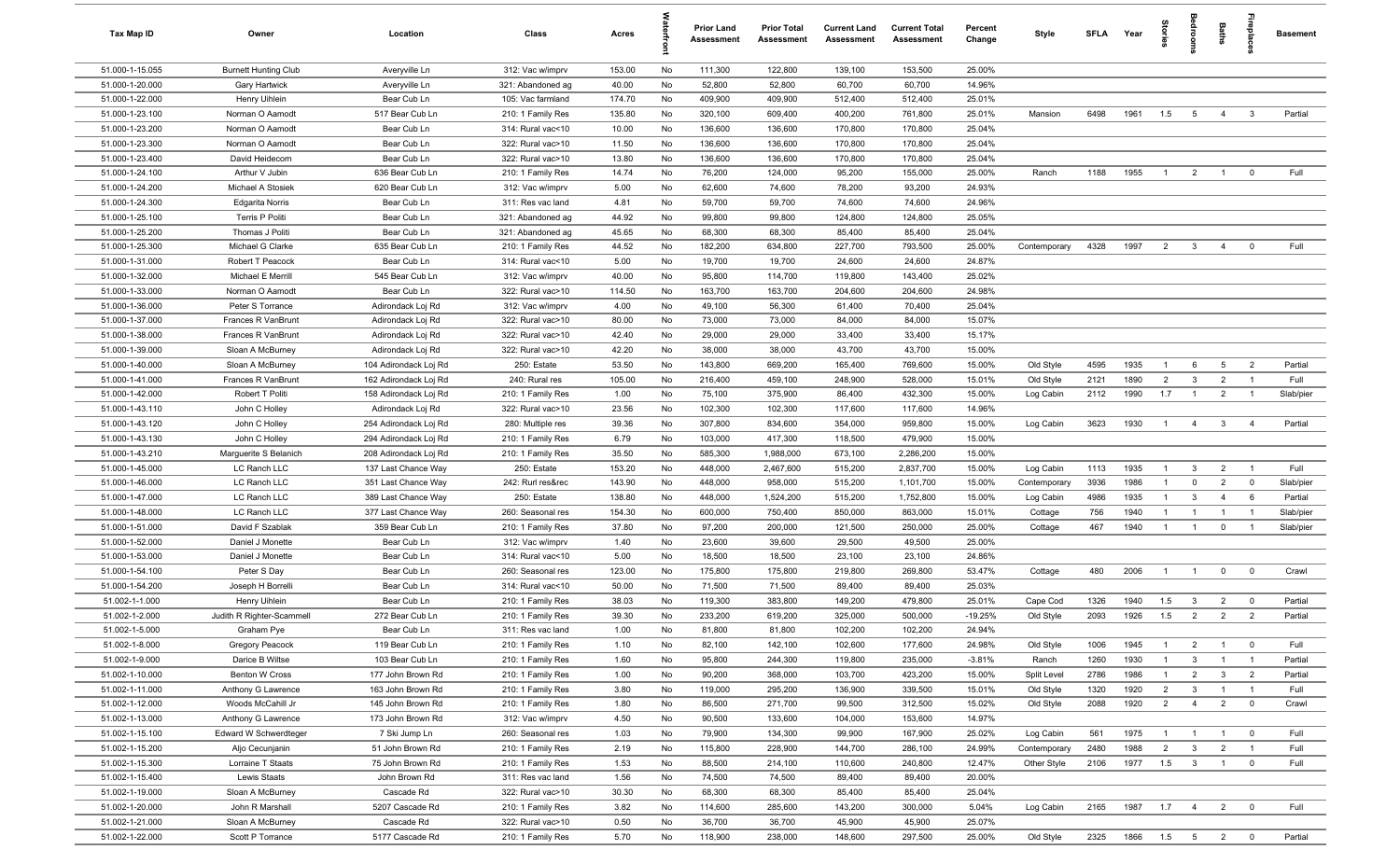| Tax Map ID      | Owner                  | Location             | Class             | Acres  |    | <b>Prior Land</b><br>Assessment | <b>Prior Total</b><br><b>Assessment</b> | <b>Current Land</b><br>Assessment | <b>Current Total</b><br>Assessment | Percent<br>Change | Style        | SFLA | Year | 흞              |                         | Baths          | repla                   | <b>Basement</b> |
|-----------------|------------------------|----------------------|-------------------|--------|----|---------------------------------|-----------------------------------------|-----------------------------------|------------------------------------|-------------------|--------------|------|------|----------------|-------------------------|----------------|-------------------------|-----------------|
| 51.002-1-23.000 | Sloan A McBurney       | 489 Bear Cub Ln      | 210: 1 Family Res | 1.00   | No | 155,400                         | 355,300                                 | 194,200                           | 444,100                            | 24.99%            | Cottage      | 420  | 1930 | $\overline{1}$ | $\overline{1}$          | $\overline{1}$ | $\mathbf 0$             | Full            |
| 51.002-1-24.000 | Sloan A McBurney       | Cascade Rd           | 322: Rural vac>10 | 146.00 | No | 350,000                         | 350,000                                 | 402,500                           | 402,500                            | 15.00%            |              |      |      |                |                         |                |                         |                 |
| 51.002-1-29.100 | Henry Uihlein          | 302 Bear Cub Ln      | 240: Rural res    | 160.46 | No | 740,600                         | 2,031,800                               | 925,800                           | 2,539,800                          | 25.00%            | Old Style    | 7629 | 1900 | $\overline{2}$ | 6                       | 6              | $\mathbf{3}$            | Full            |
| 51.002-2-1.110  | William A Stowe        | 46 River Rd          | 210: 1 Family Res | 6.80   | No | 165,100                         | 522,400                                 | 206,400                           | 653,000                            | 25.00%            | Contemporary | 2343 | 1992 | $\overline{2}$ | $\overline{2}$          | $\overline{2}$ | $\mathbf 0$             | Full            |
| 51.002-2-1.120  | <b>Bonnie Morris</b>   | 41 River Rd          | 210: 1 Family Res | 10.17  | No | 200,000                         | 975,000                                 | 250,000                           | 1,218,800                          | 25.01%            | Contemporary | 3480 | 1988 | 2.5            | $\overline{\mathbf{3}}$ | $\overline{2}$ | $\mathbf 0$             | Slab/pier       |
| 51.002-2-1.220  | Donnon J ONeill        | 22 River Rd          | 210: 1 Family Res | 3.50   | No | 115,800                         | 308,100                                 | 144,700                           | 385,100                            | 24.99%            | Old Style    | 2558 | 1900 | 1.7            | $\overline{4}$          | 3              | $\overline{1}$          | Full            |
| 51.002-2-2.000  | Joan L Kelly           | 166 Boulderwood Way  | 210: 1 Family Res | 12.70  | No | 194,800                         | 590,900                                 | 224,000                           | 679,500                            | 14.99%            | Ranch        | 1864 | 1973 | $\mathbf{1}$   | $\mathbf{3}$            | $\overline{2}$ | $\overline{1}$          | Full            |
| 51.002-2-3.000  | Michael E Raymaley     | 158 Boulderwood Way  | 240: Rural res    | 18.56  | No | 154,500                         | 539,300                                 | 177,700                           | 770,200                            | 42.81%            | Colonial     | 2564 | 1977 | 2              | $\mathbf{3}$            | $\overline{2}$ | $\overline{1}$          | Full            |
| 51.002-2-4.100  | Barbara L Stoner       | Boulderwood Way      | 322: Rural vac>10 | 11.91  | No | 322,000                         | 322,000                                 | 370,300                           | 370,300                            | 15.00%            |              |      |      |                |                         |                |                         |                 |
| 51.002-2-4.200  | Stephen A Short        | 126 Boulderwood Way  | 210: 1 Family Res | 14.56  | No | 187,200                         | 632,000                                 | 215,300                           | 726,800                            | 15.00%            | Contemporary | 1954 | 1990 | $\mathbf{1}$   | $\overline{4}$          | $\mathbf{3}$   | $\overline{2}$          | Full            |
| 51.002-2-5.000  | Jennifer S Holderied   | 93 Bird Song Way     | 210: 1 Family Res | 20.40  | No | 219,000                         | 998,600                                 | 251,900                           | 1,148,400                          | 15.00%            |              |      |      |                |                         |                |                         |                 |
| 51.002-2-6.100  | William J Fuge         | 110 Boulderwood Way  | 210: 1 Family Res | 14.22  | No | 50,000                          | 135,000                                 | 57,500                            | 155,200                            | 14.96%            | Other Style  | 1080 | 1992 | 1.5            | $\overline{1}$          | $\overline{1}$ | $\mathbf 0$             | Full            |
| 51.002-2-6.200  | <b>Richard Maid</b>    | Boulderwood Way      | 322: Rural vac>10 | 13.02  | No | 50,000                          | 50,000                                  | 57,500                            | 57,500                             | 15.00%            |              |      |      |                |                         |                |                         |                 |
| 51.002-2-7.100  | Ronald D Edgley        | 55 Balanced Rock Way | 210: 1 Family Res | 12.00  | No | 205,200                         | 668,900                                 | 235,900                           | 769,200                            | 14.99%            | Contemporary | 2268 | 1988 | 1.5            | $\overline{4}$          | $\overline{2}$ | $\mathbf 0$             | Full            |
| 51.002-2-7.200  | <b>Betty Hunkins</b>   | 75 Balanced Rock Way | 240: Rural res    | 44.73  | No | 164,200                         | 367,800                                 | 188,900                           | 423,000                            | 15.01%            | Log Cabin    | 1080 | 1980 | 1.5            | $\overline{2}$          | 1              | $\overline{\mathbf{0}}$ | Full            |
| 51.002-2-7.300  | <b>Betty Hunkins</b>   | Cascade Rd           | 322: Rural vac>10 | 12.00  | No | 96,500                          | 96,500                                  | 111,000                           | 111,000                            | 15.03%            |              |      |      |                |                         |                |                         |                 |
| 51.002-2-8.000  | Dagmar S Dearborn      | 18 Balanced Rock Way | 240: Rural res    | 30.44  | No | 184,100                         | 595,800                                 | 211,700                           | 685,200                            | 15.01%            | Ranch        | 2055 | 1989 | $\overline{1}$ | $\mathbf{3}$            | $\overline{2}$ | $\overline{1}$          | Full            |
| 51.002-2-9.000  | Darlene Parent         | 44 Timber Ln         | 210: 1 Family Res | 1.00   | No | 74,300                          | 238,000                                 | 85,400                            | 273,700                            | 15.00%            | Contemporary | 1200 | 1978 | $\overline{2}$ | $\mathbf{3}$            | $\overline{2}$ | $\mathbf 0$             | Full            |
| 51.002-2-10.000 | Nancy J Morris         | 40 Timber Ln         | 210: 1 Family Res | 1.10   | No | 67,300                          | 236,600                                 | 77,400                            | 272,100                            | 15.00%            | Ranch        | 1200 | 1976 | -1             | $\overline{2}$          | $\overline{1}$ | $\mathbf 0$             | Full            |
| 51.002-2-11.000 | Betty J Quist-Berg     | 36 Timber Ln         | 210: 1 Family Res | 2.00   | No | 64,100                          | 184,800                                 | 73,700                            | 212,500                            | 14.99%            | Ranch        | 960  | 1974 | $\mathbf{1}$   | $\overline{2}$          | $\overline{1}$ | $\overline{1}$          | Full            |
| 51.002-2-12.000 | Nancy J Morris         | Timber Ln            | 311: Res vac land | 1.90   | No | 47,800                          | 47,800                                  | 55,000                            | 55,000                             | 15.06%            |              |      |      |                |                         |                |                         |                 |
| 51.002-2-13.000 | Margaret OGrady        | 22 Timber Ln         | 210: 1 Family Res | 1.30   | No | 75,400                          | 245,300                                 | 86,700                            | 282,100                            | 15.00%            | Contemporary | 1575 | 1975 | 1.5            | $\mathbf{3}$            | $\overline{1}$ | $\mathbf 0$             | Full            |
| 51.002-2-14.000 | John M McNally         | 20 Timber Ln         | 210: 1 Family Res | 1.10   | No | 68,500                          | 196,900                                 | 78,700                            | 226,400                            | 14.98%            | Contemporary | 1604 | 2000 | 1.7            | $\mathbf{3}$            | $\overline{2}$ | $\mathbf 0$             | Full            |
| 51.002-2-15.000 | Martin S Paris         | 5104 Cascade Rd      | 210: 1 Family Res | 0.90   | No | 66,100                          | 200,300                                 | 76,000                            | 230,300                            | 14.98%            | Log Cabin    | 1237 | 1979 | 1.5            | $\overline{2}$          | $\overline{2}$ | $\overline{\mathbf{0}}$ | Full            |
| 51.002-2-16.000 | Jeffrey Brindle        | 13 Timber Ln         | 210: 1 Family Res | 1.20   | No | 90,800                          | 355,300                                 | 104,400                           | 408,600                            | 15.00%            | Raised Ranch | 2208 | 1990 | $\overline{1}$ | $\mathbf{3}$            | $\overline{2}$ | $\mathbf 0$             | Full            |
| 51.002-2-17.000 | Rebecca A Czerwinski   | 15 Timber Ln         | 210: 1 Family Res | 1.10   | No | 78,200                          | 266,400                                 | 90,000                            | 306,400                            | 15.02%            | Ranch        | 1560 | 1996 |                | $\mathbf{3}$            | $\overline{2}$ |                         | Full            |
| 51.002-2-18.000 | Daniel Mayberry        | 35 Timber Ln         | 311: Res vac land | 0.90   | No | 47,800                          | 47,800                                  | 55,000                            | 55,000                             | 15.06%            |              |      |      |                |                         |                |                         |                 |
| 51.002-2-19.000 | Zachary S Clark        | 5118 Cascade Rd      | 311: Res vac land | 1.20   | No | 47,800                          | 47,800                                  | 55,000                            | 55,000                             | 15.06%            |              |      |      |                |                         |                |                         |                 |
| 51.002-2-20.000 | Ann M Lynch            | 5124 Cascade Rd      | 210: 1 Family Res | 1.10   | No | 64,800                          | 184,800                                 | 74,500                            | 212,500                            | 14.99%            | Ranch        | 1144 | 1977 | $\overline{1}$ | $\overline{2}$          | $\overline{1}$ | $\overline{2}$          | Full            |
| 51.002-2-21.000 | Igor Semoukhine        | Timber Ln            | 311: Res vac land | 1.00   | No | 47,800                          | 47,800                                  | 55,000                            | 55,000                             | 15.06%            |              |      |      |                |                         |                |                         |                 |
| 51.002-2-22.000 | David A Palumbo        | 46 Timber Ln         | 210: 1 Family Res | 0.90   | No | 72,400                          | 223,700                                 | 83,300                            | 257,300                            | 15.02%            | Other Style  | 1000 | 1976 | $\overline{1}$ | $\overline{2}$          | $\overline{1}$ | $\overline{2}$          |                 |
| 51.002-2-23.000 | Alexander P Spence     | Cascade Rd           | 311: Res vac land | 3.00   | No | 47,800                          | 47,800                                  | 55,000                            | 55,000                             | 15.06%            |              |      |      |                |                         |                |                         |                 |
| 51.002-2-24.002 | Kenneth L Hare         | 5156 Cascade Rd      | 210: 1 Family Res | 3.19   | No | 57,800                          | 119,100                                 | 72,300                            | 148,900                            | 25.02%            | Old Style    | 1126 | 1890 |                | $\overline{2}$          | $\mathbf{1}$   | $\mathbf 0$             | Full            |
| 51.002-2-25.001 | Lee E Wexler           | Cascade Rd           | 322: Rural vac>10 | 18.20  | No | 140,000                         | 140,000                                 | 161,000                           | 161,000                            | 15.00%            |              |      |      |                |                         |                |                         |                 |
| 51.002-2-26.002 | Kenneth L Hare         | 5160 Cascade Rd      | 210: 1 Family Res | 2.77   | No | 70,300                          | 209,400                                 | 87,900                            | 261,800                            | 25.02%            | Ranch        | 1311 | 1971 | $\mathbf{1}$   | $\mathbf{3}$            | $\overline{2}$ | $\overline{1}$          | Full            |
| 51.002-2-27.000 | Pamela Green           | 5172 Cascade Rd      | 220: 2 Family Res | 1.80   | No | 65,600                          | 175,200                                 | 82,000                            | 219,000                            | 25.00%            | Old Style    | 2805 | 1887 | $\overline{2}$ | 5                       | 3              |                         | Partial         |
| 51.002-2-28.000 | Joseph H Borrelli      | 5184 Cascade Rd      | 449: Warehouse    | 1.00   | No | 62,900                          | 174,700                                 | 72,300                            | 200,900                            | 15.00%            |              |      |      |                |                         |                |                         |                 |
| 51.002-2-29.000 | Leona C Laskin         | 40 Boulderwood Way   | 210: 1 Family Res | 19.40  | No | 234,800                         | 624,300                                 | 270,000                           | 717,900                            | 14.99%            | Contemporary | 2632 | 1973 | $\overline{2}$ | $\mathbf{3}$            | $\overline{2}$ |                         | Full            |
| 51.002-2-30.000 | Gideon HE Hawley       | 68 Boulderwood Way   | 210: 1 Family Res | 15.52  | No | 207,300                         | 647,800                                 | 238,400                           | 745,000                            | 15.00%            | Other Style  | 2844 | 1974 |                |                         |                |                         | Full            |
| 51.002-2-31.000 | Richard T Blank        | Cascade Rd           | 311: Res vac land | 13.40  | No | 128,800                         | 128,800                                 | 148,100                           | 148,100                            | 14.98%            |              |      |      |                |                         |                |                         |                 |
| 51.002-2-32.000 | Ronald J Blank         | Cascade Rd           | 311: Res vac land | 12.10  | No | 107,400                         | 107,400                                 | 123,500                           | 123,500                            | 14.99%            |              |      |      |                |                         |                |                         |                 |
| 51.002-2-33.000 | <b>Richard Blank</b>   | Cascade Rd           | 311: Res vac land | 12.10  | No | 107,400                         | 107,400                                 | 123,500                           | 123,500                            | 14.99%            |              |      |      |                |                         |                |                         |                 |
| 51.002-2-34.000 | Ronald J Blank         | 81 Boulderwood Way   | 210: 1 Family Res | 13.80  | No | 255,800                         | 668,900                                 | 294,100                           | 769,200                            | 14.99%            | Contemporary | 2046 | 1974 | 1.5            | $\overline{2}$          | $\overline{2}$ | $\overline{2}$          | Partial         |
| 51.002-2-35.100 | Marcia M Pilawa        | 87 Boulderwood Way   | 210: 1 Family Res | 17.50  | No | 239,600                         | 638,300                                 | 275,500                           | 734,000                            | 14.99%            | Contemporary | 3100 | 1988 | $\overline{2}$ | $5\overline{5}$         | $\mathbf{3}$   | $\overline{1}$          | Full            |
| 51.002-2-35.200 | Kevin F Fountain       | Boulderwood Way      | 314: Rural vac<10 | 10.00  | No | 225,300                         | 225,300                                 | 259,100                           | 259,100                            | 15.00%            |              |      |      |                |                         |                |                         |                 |
| 51.002-2-36.000 | <b>Betty F Hunkins</b> | 17 Balanced Rock Way | 210: 1 Family Res | 12.15  | No | 222,500                         | 528,900                                 | 255,800                           | 608,200                            | 14.99%            | Contemporary | 2500 | 1989 | 1.5            | $\overline{\mathbf{3}}$ | $\overline{2}$ |                         | Full            |
| 51.002-2-37.100 | Christopher Sullivan   | River Rd             | 311: Res vac land | 8.67   | No | 103,000                         | 103,000                                 | 118,400                           | 118,400                            | 14.95%            |              |      |      |                |                         |                |                         |                 |
| 51.002-2-37.200 | David K Aldrich        | 66 River Rd          | 210: 1 Family Res | 8.50   | No | 180,600                         | 724,600                                 | 207,700                           | 833,300                            | 15.00%            | Log Cabin    | 2128 | 1995 |                | 5                       | $\mathbf{3}$   |                         | Full            |
| 51.002-2-38.000 | Dennis Jesmer          | 64 River Rd          | 210: 1 Family Res | 11.20  | No | 143,700                         | 299,600                                 | 165,200                           | 344,500                            | 14.99%            | Raised Ranch | 1160 | 1988 | $\overline{1}$ | $\mathbf{3}$            | $\overline{2}$ | $\overline{\mathbf{0}}$ | Full            |
| 51.002-2-41.000 | <b>Bruce Goldman</b>   | River Rd             | 311: Res vac land | 8.20   | No | 128,800                         | 128,800                                 | 148,100                           | 148,100                            | 14.98%            |              |      |      |                |                         |                |                         |                 |
| 51.002-2-43.000 | Lee E Wexler           | 45 Bird Song Way     | 240: Rural res    | 18.70  | No | 173,300                         | 504,900                                 | 199,300                           | 580,600                            | 14.99%            | Contemporary | 3637 | 2002 | $\overline{2}$ | $5\overline{)}$         | $\overline{4}$ | $\overline{2}$          | Full            |
| 52.001-1-1.000  | John B Hinkel          | Cascade Rd           | 322: Rural vac>10 | 98.90  | No | 205,100                         | 205,100                                 | 235,900                           | 235,900                            | 15.02%            |              |      |      |                |                         |                |                         |                 |
| 52.001-1-3.000  | John B Hinkel          | Cascade Rd           | 322: Rural vac>10 | 199.80 | No | 249,400                         | 439,600                                 | 549,500                           | 549,500                            | 25.00%            |              |      |      |                |                         |                |                         |                 |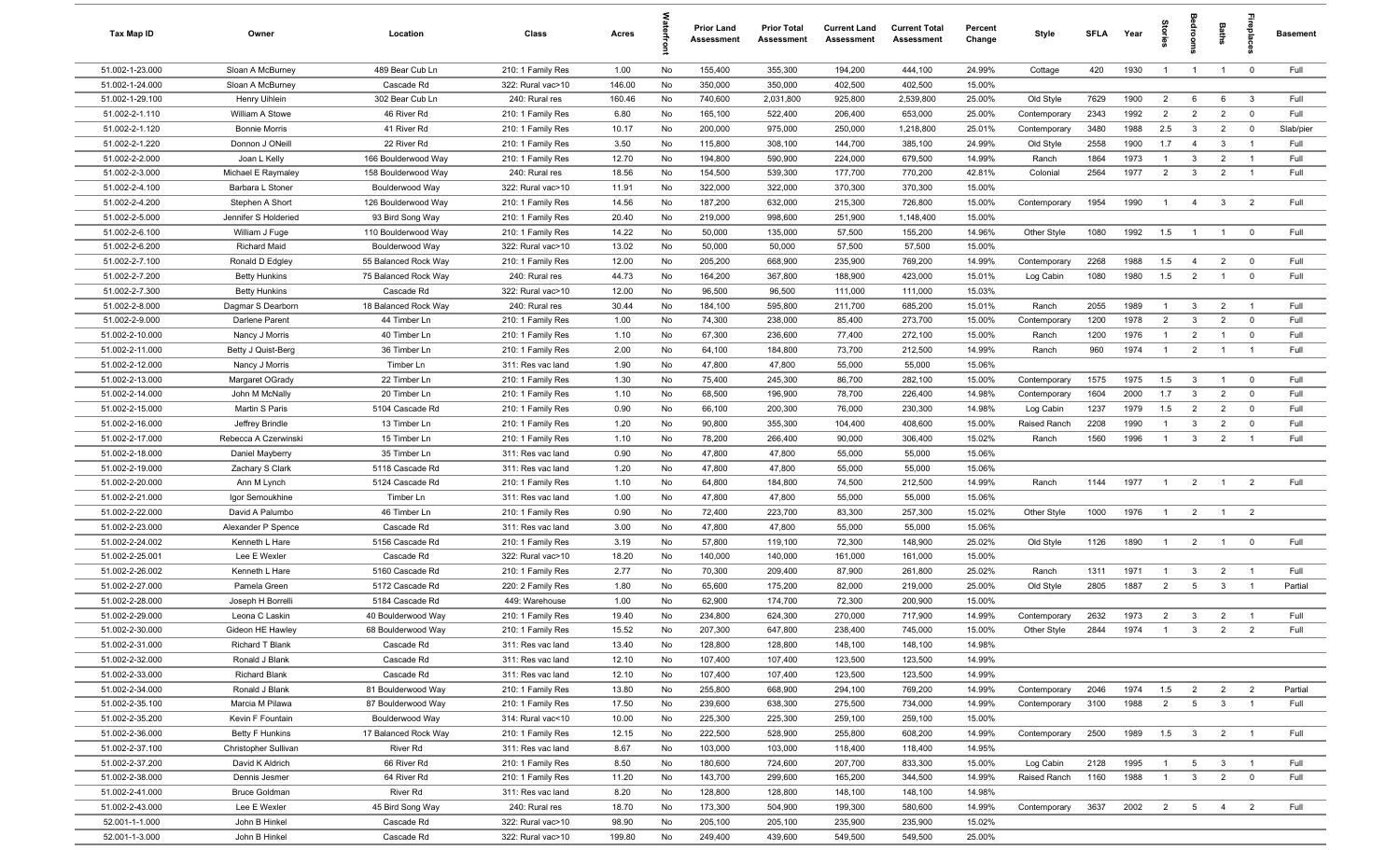| Tax Map ID      | Owner                      | Location             | Class             | Acres |    | <b>Prior Land</b><br>Assessment | <b>Prior Total</b><br><b>Assessment</b> | <b>Current Land</b><br>Assessment | <b>Current Total</b><br><b>Assessment</b> | Percent<br>Change | Style        | SFLA Year |      | ã              |                         | Baths          | repla                   | <b>Basement</b> |
|-----------------|----------------------------|----------------------|-------------------|-------|----|---------------------------------|-----------------------------------------|-----------------------------------|-------------------------------------------|-------------------|--------------|-----------|------|----------------|-------------------------|----------------|-------------------------|-----------------|
| 52.001-1-7.000  | Charles P Marshall         | Cascade Rd           | 322: Rural vac>10 | 33.30 | No | 68,300                          | 68,300                                  | 85,400                            | 85,400                                    | 25.04%            |              |           |      |                |                         |                |                         |                 |
| 52.001-1-8.100  | <b>Charles Cowan</b>       | 78 Avalanche Way     | 240: Rural res    | 41.40 | No | 175,000                         | 275,000                                 | 218,800                           | 643,800                                   | 134.11%           | Contemporary | 2654      | 2006 | 1.7            | $\overline{4}$          | $3^{\circ}$    | $\overline{0}$          | Full            |
| 52.001-1-8.200  | Ilse DeVeer                | Cascade Rd           | 322: Rural vac>10 | 18.59 | No | 182,000                         | 182,000                                 | 227,500                           | 227,500                                   | 25.00%            |              |           |      |                |                         |                |                         |                 |
| 52.001-1-11.000 | Vincent E Cosgriff         | Cascade Rd           | 311: Res vac land | 5.20  | No | 109,300                         | 109,300                                 | 136,600                           | 136,600                                   | 24.98%            |              |           |      |                |                         |                |                         |                 |
| 52.001-1-12.000 | Mary L Tomaselli           | Cascade Rd           | 311: Res vac land | 5.00  | No | 87,600                          | 122,500                                 | 153,100                           | 153,100                                   | 24.98%            |              |           |      |                |                         |                |                         |                 |
| 52.001-1-13.000 | Thomas F Ward              | 4796 Cascade Rd      | 210: 1 Family Res | 2.50  | No | 101,300                         | 198,100                                 | 126,600                           | 247,600                                   | 24.99%            | Raised Ranch | 1194      | 1977 | $\overline{1}$ | $\mathbf{3}$            | $\overline{1}$ | $\overline{0}$          | Full            |
| 52.001-1-14.000 | Shirley A Hansen           | Cascade Rd           | 311: Res vac land | 0.50  | No | 36,100                          | 36,100                                  | 45,100                            | 45,100                                    | 24.93%            |              |           |      |                |                         |                |                         |                 |
| 52.001-1-15.000 | Patricia Thomason          | 4814 Cascade Rd      | 210: 1 Family Res | 2.10  | No | 106,600                         | 249,600                                 | 133,200                           | 312,000                                   | 25.00%            | Contemporary | 1040      | 1973 | $\overline{2}$ | $\mathbf{3}$            | $\overline{2}$ | $\overline{1}$          | Crawl           |
| 52.001-1-16.000 | Jane N Bacon               | 4810 Cascade Rd      | 210: 1 Family Res | 3.30  | No | 108,300                         | 211,200                                 | 135,400                           | 264,000                                   | 25.00%            | Ranch        | 1389      | 1954 | -1             | $\overline{2}$          | $\overline{2}$ |                         | Full            |
| 52.001-1-17.000 | Ralph L Stump              | 4818 Cascade Rd      | 270: Mfg housing  | 2.00  | No | 84,600                          | 99,800                                  | 105,800                           | 124,800                                   | 25.05%            |              |           |      |                |                         |                |                         |                 |
| 52.001-1-18.000 | Thomas W Rath              | Cascade Rd           | 311: Res vac land | 6.60  | No | 116,100                         | 116,100                                 | 145,100                           | 145,100                                   | 24.98%            |              |           |      |                |                         |                |                         |                 |
| 52.001-1-19.000 | Thomas J Clark             | 28 Avalanche Way     | 210: 1 Family Res | 5.70  | No | 129,700                         | 275,000                                 | 162,200                           | 343,800                                   | 25.02%            | Contemporary | 2184      | 2002 | $\overline{2}$ | $\mathbf{3}$            | $\mathbf{3}$   |                         | Full            |
| 52.001-1-20.000 | Nordic Moon Ent LLC        | 4844 Cascade Rd      | 311: Res vac land | 0.23  | No | 6,900                           | 6,900                                   | 8,600                             | 8,600                                     | 24.64%            |              |           |      |                |                         |                |                         |                 |
| 52.001-1-21.100 | Frank E Sears              | 4862 Cascade Rd      | 280: Multiple res | 20.00 | No | 212,900                         | 308,700                                 | 266,100                           | 385,900                                   | 25.01%            | Old Style    | 2577      | 1907 | $\overline{2}$ | $\mathbf{3}$            | $\overline{2}$ | $\overline{2}$          | Full            |
| 52.001-1-22.000 | Patrick J Butler           | 4894 Cascade Rd      | 210: 1 Family Res | 10.40 | No | 139,500                         | 367,500                                 | 174,400                           | 459,400                                   | 25.01%            | Contemporary | 2123      | 1985 | $\overline{2}$ | $\mathbf{3}$            | $\overline{1}$ | $\mathbf 0$             | Full            |
| 52.001-1-23.000 | George N McBride           | 4908 Cascade Rd      | 210: 1 Family Res | 10.02 | No | 121,300                         | 238,000                                 | 151,600                           | 297,500                                   | 25.00%            | Old Style    | 2474      | 1912 | 1.5            | $\mathbf{3}$            | $\overline{2}$ | $\overline{1}$          | Partial         |
| 52.001-1-24.100 | Charles P Marshall         | Cascade Rd           | 322: Rural vac>10 | 39.33 | No | 166,000                         | 166,000                                 | 207,500                           | 207,500                                   | 25.00%            |              |           |      |                |                         |                |                         |                 |
| 52.001-1-24.200 | Charles Marshall           | 4944 Cascade Rd      | 210: 1 Family Res | 6.14  | No | 78,600                          | 142,100                                 | 98,200                            | 177,600                                   | 24.98%            | Log Cabin    | 2058      | 1990 | 1.5            | 4                       | $\overline{2}$ | $\overline{1}$          | Slab/pier       |
| 52.001-1-25.000 | Terry B Watson             | 4974 Cascade Rd      | 210: 1 Family Res | 5.38  | No | 79,900                          | 152,300                                 | 99,900                            | 190,400                                   | 25.02%            | Cottage      | 576       | 1978 | $\overline{1}$ | $\overline{1}$          | $\overline{1}$ | $\mathbf 0$             | Full            |
| 52.001-1-26.000 | <b>Horst Lichtenberg</b>   | 4982 Cascade Rd      | 210: 1 Family Res | 2.10  | No | 103,700                         | 238,000                                 | 129,600                           | 297,500                                   | 25.00%            | Old Style    | 3348      | 1910 | $\overline{2}$ | 6                       | $\overline{2}$ | $\mathbf 0$             | Partial         |
| 52.001-1-27.000 | Frederick A Barton         | 4990 Cascade Rd      | 210: 1 Family Res | 1.46  | No | 89,800                          | 251,600                                 | 112,300                           | 314,500                                   | 25.00%            | Ranch        | 1209      | 2004 | $\mathbf{1}$   | $\overline{2}$          | $\overline{2}$ | $\mathbf 0$             | Full            |
| 52.001-1-30.000 | Arthur W Jubin             | 5046 Cascade Rd      | 415: Motel        | 3.40  | No | 173,500                         | 403,200                                 | 199,500                           | 463,700                                   | 15.00%            |              |           |      |                |                         |                |                         |                 |
| 52.001-1-31.110 | David Z Messner            | 64 Edgley Way        | 210: 1 Family Res | 7.08  | No | 93,400                          | 248,600                                 | 100,400                           | 267,200                                   | 7.48%             | Contemporary | 2093      | 2001 | $\overline{1}$ | $\mathbf{3}$            | $\overline{2}$ | $\overline{1}$          | Full            |
| 52.001-1-31.120 | Raymond R Edgley           | 33 Edgley Way        | 210: 1 Family Res | 5.69  | No | 97,800                          | 280,100                                 | 105,100                           | 301,100                                   | 7.50%             | Contemporary | 2144      | 2001 | $\overline{2}$ | $\mathbf{3}$            | $\mathbf{3}$   | $\overline{\mathbf{0}}$ | Full            |
| 52.001-1-31.200 | <b>Todd R Rissberger</b>   | 5068 Cascade Rd      | 210: 1 Family Res | 6.14  | No | 124,300                         | 257,000                                 | 155,300                           | 321,200                                   | 24.98%            | Ranch        | 1488      | 1951 | $\overline{1}$ | $\overline{2}$          | $\overline{1}$ | $\overline{1}$          | Crawl           |
| 52.001-1-31.300 | Peter McAfee               | 17 Country Club Ln   | 210: 1 Family Res | 5.04  | No | 113,300                         | 390,800                                 | 121,800                           | 420,100                                   | 7.50%             | Other Style  | 2182      | 1989 | $\mathbf{1}$   | $\mathbf{3}$            | $\overline{2}$ | $\mathbf 0$             | Full            |
| 52.001-1-31.400 | John G Davies              | 25 Country Club Ln   | 210: 1 Family Res | 5.42  | No | 111,200                         | 376,500                                 | 119,500                           | 404,700                                   | 7.49%             | Contemporary | 2474      | 1990 | 1.5            | $\mathbf{3}$            | $\overline{2}$ | $\mathbf 0$             | Full            |
| 52.001-1-31.500 | M Ellen Jones              | 39 Country Club Ln   | 210: 1 Family Res | 5.05  | No | 106,400                         | 380,000                                 | 114,400                           | 408,500                                   | 7.50%             | Other Style  | 1649      | 1993 | 1.5            | $\mathbf{3}$            | $\overline{2}$ | $\overline{1}$          | Full            |
| 52.001-1-31.600 | Elisabet B Siv             | 32 Edgley Way        | 210: 1 Family Res | 5.05  | No | 115,800                         | 409,400                                 | 124,500                           | 440,100                                   | 7.50%             | Contemporary | 2046      | 1995 | $\overline{1}$ | $\overline{\mathbf{3}}$ | $\overline{2}$ | $\overline{1}$          | Slab/pier       |
| 52.001-1-32.000 | Scott P Torrance           | Cascade Rd           | 311: Res vac land | 2.90  | No | 101,100                         | 101,100                                 | 108,700                           | 108,700                                   | 7.52%             |              |           |      |                |                         |                |                         |                 |
| 52.001-1-33.000 | <b>Torrance Trust</b>      | 5139 Cascade Rd      | 280: Multiple res | 6.10  | No | 133,300                         | 323,800                                 | 143,300                           | 348,100                                   | 7.50%             | Log Cabin    | 1480      | 1930 | $\overline{1}$ | $\overline{1}$          | $\overline{1}$ | - 1                     | Slab/pier       |
| 52.001-1-34.000 | Carol T Hoffman            | 25 Adirondack Loj Rd | 210: 1 Family Res | 4.50  | No | 131,800                         | 380,800                                 | 141,700                           | 449,400                                   | 18.01%            | Colonial     | 2704      | 1979 | $\overline{2}$ | $\mathbf{3}$            | $\overline{1}$ | $\mathbf 0$             | Partial         |
| 52.001-1-35.000 | Richard L Erenstone        | 35 Adirondack Loj Rd | 210: 1 Family Res | 3.30  | No | 119,500                         | 342,700                                 | 128,500                           | 368,400                                   | 7.50%             | Log Cabin    | 1684      | 1978 | 1.5            | $\mathbf{3}$            | $\overline{2}$ | $\Omega$                | Partial         |
| 52.001-1-36.000 | Denise E Erenstone         | Adirondack Loj Rd    | 311: Res vac land | 3.60  | No | 68,300                          | 68,300                                  | 73,400                            | 73,400                                    | 7.47%             |              |           |      |                |                         |                |                         |                 |
| 52.001-1-37.000 | Victoria B Close           | 55 Adirondack Loj Rd | 270: Mfg housing  | 7.60  | No | 83,000                          | 89,500                                  | 89,200                            | 96,200                                    | 7.49%             |              |           |      |                |                         |                |                         |                 |
| 52.001-1-38.000 | John Hopkinson III         | 79 Adirondack Loj Rd | 210: 1 Family Res | 7.89  | No | 186,300                         | 703,500                                 | 200,300                           | 756,300                                   | 7.51%             | Contemporary | 3160      | 1997 | $\overline{2}$ | $\overline{4}$          | $\mathbf{3}$   |                         | Full            |
| 52.001-1-39.100 | Joseph J Barile            | Cascade Rd           | 322: Rural vac>10 | 18.50 | No | 260,400                         | 260,400                                 | 279,900                           | 279,900                                   | 7.49%             |              |           |      |                |                         |                |                         |                 |
| 52.001-1-40.100 | Joseph J Barile            | 5051 Cascade Rd      | 415: Motel        | 14.65 | No |                                 |                                         | 400,000                           | 650,000                                   |                   |              |           |      |                |                         |                |                         |                 |
| 52.001-1-41.100 | Cascade Inn Motel Rest Inc | 5017 Cascade Rd      | 415: Motel        | 5.01  | No |                                 |                                         | 285,000                           | 500,000                                   |                   |              |           |      |                |                         |                |                         |                 |
| 52.001-1-41.200 | Joseph R Warren            | American Way         | 210: 1 Family Res | 5.36  | No |                                 |                                         | 100,000                           | 200,000                                   |                   | Manufactured | 1904      | 1996 | $\overline{1}$ | $\overline{4}$          | $\overline{2}$ | $\overline{\mathbf{0}}$ | Slab/pier       |
| 52.001-1-42.112 | Nordic Moon Ent LLC        | Cascade Rd           | 311: Res vac land | 5.03  | No | 56,000                          | 56,000                                  | 70,000                            | 70,000                                    | 25.00%            |              |           |      |                |                         |                |                         |                 |
| 52.001-1-42.120 | Joseph P Fadden            | 25 Coyote Way        | 210: 1 Family Res | 3.00  | No | 139,300                         | 497,400                                 | 149,700                           | 534,700                                   | 7.50%             | Ranch        | 2129      | 1998 | $\overline{1}$ | $\overline{2}$          | $\overline{2}$ |                         | Full            |
| 52.001-1-42.200 | David M Wenn               | 20 Coyote Way        | 210: 1 Family Res | 5.00  | No | 121,500                         | 300,000                                 | 130,600                           | 322,500                                   | 7.50%             | Ranch        | 1176      | 1996 |                | $\overline{2}$          | $\overline{1}$ | $\overline{1}$          | Full            |
| 52.001-1-43.000 | Marian Nealon              | 46 Coyote Way        | 210: 1 Family Res | 4.00  | No | 114,400                         | 276,200                                 | 123,000                           | 296,900                                   | 7.49%             | Other Style  | 1039      | 1970 | 1.5            | $\overline{2}$          | $\overline{1}$ | $\overline{1}$          | Full            |
| 52.001-1-44.000 | Lawrence J Otranto         | 43 American Way      | 210: 1 Family Res | 6.03  | No | 97,100                          | 190,500                                 | 104,400                           | 204,800                                   | 7.51%             | Ranch        | 1248      | 1998 | $\mathbf{1}$   | $\mathbf{3}$            | $\overline{2}$ | $\mathbf 0$             | Full            |
| 52.001-1-45.000 | Richard F Bohan            | 67 American Way      | 210: 1 Family Res | 5.98  | No | 119,600                         | 352,200                                 | 128,600                           | 378,600                                   | 7.50%             | Log Cabin    | 1118      | 1985 |                |                         | $\overline{1}$ | $\overline{\mathbf{0}}$ | Slab/pier       |
| 52.001-1-46.000 | Henry C Gasiorowski        | 88 Coyote Way        | 210: 1 Family Res | 2.30  | No | 118,000                         | 341,000                                 | 126,900                           | 366,600                                   | 7.51%             | Log Cabin    | 2036      | 1985 | 1.7            | $\mathbf{3}$            | $\overline{2}$ | $\overline{1}$          | Full            |
| 52.001-1-47.000 | William R Jefferson        | 85 Coyote Way        | 210: 1 Family Res | 5.00  | No | 103,700                         | 238,000                                 | 111,400                           | 255,800                                   | 7.48%             | Contemporary | 2752      | 2000 | $\overline{2}$ | $\overline{2}$          | $\mathbf{3}$   |                         | Full            |
| 52.001-1-48.111 | Nordic Moon Ent LLC        | Cascade Rd           | 322: Rural vac>10 | 35.60 | No | 46,200                          | 46,200                                  | 57,800                            | 57,800                                    | 25.11%            |              |           |      |                |                         |                |                         |                 |
| 52.001-1-48.112 | Joseph Barile              | Coyote Way           | 314: Rural vac<10 | 3.72  | No | 37,500                          | 37,500                                  | 46,900                            | 46,900                                    | 25.07%            |              |           |      |                |                         |                |                         |                 |
| 52.001-1-48.120 | Amelia L Martin            | 39 Coyote Way        | 210: 1 Family Res | 5.00  | No | 106,400                         | 257,000                                 | 114,400                           | 276,300                                   | 7.51%             | Log Cabin    | 1588      | 1989 | $\overline{1}$ | $\mathbf{3}$            | $\overline{2}$ | $\mathbf 0$             | Full            |
| 52.001-1-48.200 | Rose A Sorensen            | 61 Coyote Way        | 210: 1 Family Res | 5.03  | No | 110,400                         | 285,600                                 | 118,700                           | 307,000                                   | 7.49%             | Contemporary | 1958      | 1989 | 1.7            | $\overline{4}$          | $\overline{2}$ | $\mathbf 0$             | Full            |
| 52.001-1-49.000 | Teresa D Molinos           | 4955 Cascade Rd      | 210: 1 Family Res | 5.00  | No | 106,400                         | 275,000                                 | 133,000                           | 343,800                                   | 25.02%            | Log Cabin    | 1075      | 1978 | 1.5            | $\overline{\mathbf{2}}$ | $\overline{1}$ | $\overline{1}$          | Full            |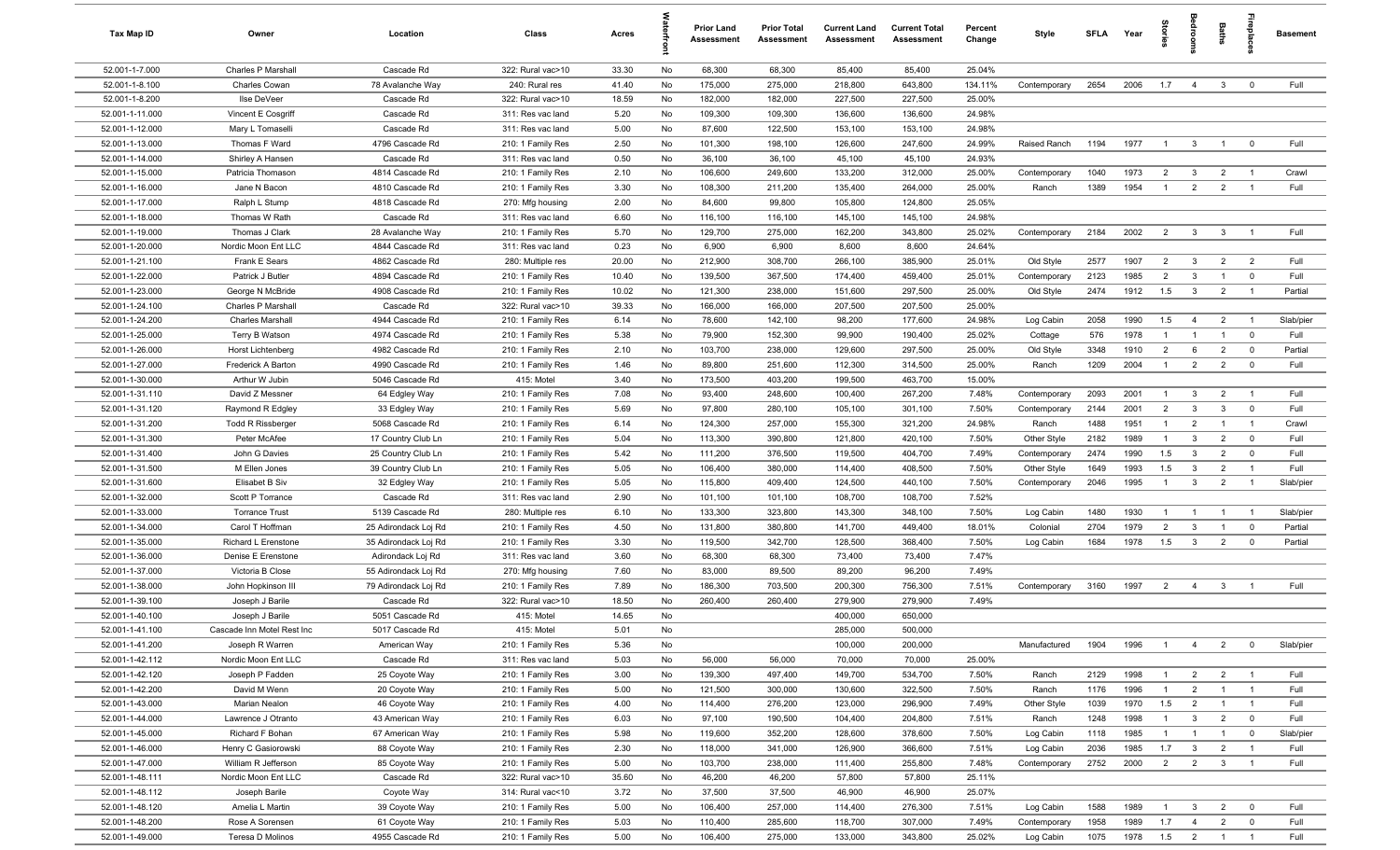| Tax Map ID      | Owner                       | Location              | Class             | Acres  |    | <b>Prior Land</b><br><b>Assessment</b> | <b>Prior Total</b><br><b>Assessment</b> | <b>Current Land</b><br>Assessment | <b>Current Total</b><br><b>Assessment</b> | Percent<br>Change | Style        | SFLA Year |      | 흞              |                         | Baths          | repla                   | <b>Basement</b> |
|-----------------|-----------------------------|-----------------------|-------------------|--------|----|----------------------------------------|-----------------------------------------|-----------------------------------|-------------------------------------------|-------------------|--------------|-----------|------|----------------|-------------------------|----------------|-------------------------|-----------------|
| 52.001-1-50.000 | <b>Breck K Turner</b>       | Cascade Rd            | 321: Abandoned ag | 21.90  | No | 45,600                                 | 45,600                                  | 57,000                            | 57,000                                    | 25.00%            |              |           |      |                |                         |                |                         |                 |
| 52.001-1-51.000 | Joseph P Trapasso           | 4933 Cascade Rd       | 210: 1 Family Res | 0.90   | No | 80,900                                 | 190,500                                 | 101,100                           | 238,100                                   | 24.99%            | Cape Cod     | 2022      | 1988 | 1.7            | $\overline{2}$          | $\overline{1}$ | $\overline{\mathbf{0}}$ | Full            |
| 52.001-1-52.000 | <b>Breck K Turner</b>       | 4909 Cascade Rd       | 210: 1 Family Res | 7.58   | No | 131,400                                | 419,200                                 | 164,200                           | 524,000                                   | 25.00%            | Log Cabin    | 1750      | 1978 | 1.7            | $\overline{\mathbf{3}}$ | $\overline{1}$ | $\overline{1}$          | Full            |
| 52.001-1-53.000 | Clive Reed                  | 4903 Cascade Rd       | 210: 1 Family Res | 3.00   | No | 118,400                                | 280,000                                 | 148,000                           | 350,000                                   | 25.00%            | Ranch        | 2108      | 1965 | $\mathbf{1}$   | $\overline{2}$          | $\overline{2}$ | $\overline{1}$          | Full            |
| 52.001-1-54.000 | Nordic Moon Ent LLC         | 4833 Cascade Rd       | 551: Ski area     | 200.11 | No | 236,600                                | 583,100                                 | 272,100                           | 670,600                                   | 15.01%            |              |           |      |                |                         |                |                         |                 |
| 52.001-1-55.000 | Bertha Marshall             | 4805 Cascade Rd       | 210: 1 Family Res | 1.00   | No | 93,300                                 | 209,600                                 | 116,600                           | 262,000                                   | 25.00%            | Ranch        | 1160      | 1977 | $\overline{1}$ | $\mathbf{3}$            | $\overline{2}$ | $\overline{0}$          | Full            |
| 52.001-1-56.000 | Charles Gallo III           | 4785 Cascade Rd       | 210: 1 Family Res | 2.00   | No | 103,300                                | 239,900                                 | 129,100                           | 299,900                                   | 25.01%            | Ranch        | 1552      | 1970 | $\mathbf{1}$   | $\overline{2}$          | $\overline{2}$ | $\overline{1}$          | Full            |
| 52.001-1-57.000 | Robert A Smolka Jr          | 4775 Cascade Rd       | 210: 1 Family Res | 2.94   | No | 96,200                                 | 184,700                                 | 120,300                           | 230,900                                   | 25.01%            | Ranch        | 1161      | 1960 | $\mathbf{1}$   | $\mathbf{3}$            | $\overline{1}$ | $\mathbf 0$             | Full            |
| 52.002-1-8.100  | Grouse Creek LLC            | Mountain Ln           | 314: Rural vac<10 | 9.30   | No | 75,000                                 | 75,000                                  | 93,800                            | 93,800                                    | 25.07%            |              |           |      |                |                         |                |                         |                 |
| 52.002-1-8.200  | Grouse Creek LLC            | Mountain Ln           | 314: Rural vac<10 | 5.38   | No | 75,000                                 | 75,000                                  | 93,800                            | 93,800                                    | 25.07%            |              |           |      |                |                         |                |                         |                 |
| 52.002-1-8.300  | Grouse Creek LLC            | Mountain Ln           | 314: Rural vac<10 | 8.14   | No | 75,000                                 | 75,000                                  | 93,800                            | 93,800                                    | 25.07%            |              |           |      |                |                         |                |                         |                 |
| 52.002-1-8.400  | Grouse Creek LLC            | Mountain Ln           | 314: Rural vac<10 | 8.39   | No | 75,000                                 | 75,000                                  | 93,800                            | 93,800                                    | 25.07%            |              |           |      |                |                         |                |                         |                 |
| 52.002-1-8.500  | Grouse Creek LLC            | Mountain Ln           | 322: Rural vac>10 | 10.63  | No | 75,000                                 | 75,000                                  | 93,800                            | 93,800                                    | 25.07%            |              |           |      |                |                         |                |                         |                 |
| 52.002-1-8.600  | Grouse Creek LLC            | Mountain Ln           | 314: Rural vac<10 | 7.23   | No | 75,000                                 | 75,000                                  | 93,800                            | 93,800                                    | 25.07%            |              |           |      |                |                         |                |                         |                 |
| 52.002-1-8.700  | Grouse Creek LLC            | Mountain Ln           | 322: Rural vac>10 | 19.07  | No | 75,000                                 | 75,000                                  | 93,800                            | 93,800                                    | 25.07%            |              |           |      |                |                         |                |                         |                 |
| 52.002-1-8.800  | Grouse Creek LLC            | Mountain Ln           | 322: Rural vac>10 | 13.28  | No | 75,000                                 | 75,000                                  | 93,800                            | 93,800                                    | 25.07%            |              |           |      |                |                         |                |                         |                 |
| 52.002-1-10.000 | John Frantz                 | Mountain Ln           | 314: Rural vac<10 | 8.62   | No | 22,400                                 | 22,400                                  | 100,000                           | 100,000                                   | 346.43%           |              |           |      |                |                         |                |                         |                 |
| 52.002-1-11.200 | Nordic Moon Enterprises LLC | Mountain Ln           | 311: Res vac land | 2.00   | No | 22,400                                 | 22,400                                  | 28,000                            | 28,000                                    | 25.00%            |              |           |      |                |                         |                |                         |                 |
| 52.002-1-12.000 | Robert M Marvin Jr          | Mountain Ln           | 311: Res vac land | 4.80   | No | 51,000                                 | 51,000                                  | 63,800                            | 63,800                                    | 25.10%            |              |           |      |                |                         |                |                         |                 |
| 52.002-1-13.100 | Kenneth C Jubin             | Mountain Ln           | 314: Rural vac<10 | 9.03   | No | 56,000                                 | 56,000                                  | 70,000                            | 70,000                                    | 25.00%            |              |           |      |                |                         |                |                         |                 |
| 52.002-1-13.200 | Julieve Jubin               | Mountain Ln           | 314: Rural vac<10 | 8.93   | No | 44,800                                 | 44,800                                  | 56,000                            | 56,000                                    | 25.00%            |              |           |      |                |                         |                |                         |                 |
| 52.002-1-13.300 | Arthur V Jubin              | 83 Mountain Ln        | 312: Vac w/imprv  | 8.89   | No | 33,600                                 | 44,800                                  | 42,000                            | 56,000                                    | 25.00%            | Other Style  | 480       | 1990 |                |                         | $\mathbf 0$    | $\mathbf 0$             | Slab/pier       |
| 52.002-1-14.100 | Frederick A Foster Jr       | 125 Mountain Ln       | 322: Rural vac>10 | 20.60  | No | 46,500                                 | 46,500                                  | 58,100                            | 58,100                                    | 24.95%            |              |           |      |                |                         |                |                         |                 |
| 52.002-1-14.200 | Daniel L Routh              | 201 Mountain Ln       | 260: Seasonal res | 8.56   | No | 46,900                                 | 83,200                                  | 58,600                            | 104,000                                   | 25.00%            | Log Cabin    | 867       | 1940 | $\overline{1}$ | $\overline{2}$          | $\overline{1}$ | - 1                     | Slab/pier       |
| 52.002-1-15.000 | Richard C Fadden            | 182 Mountain Ln       | 260: Seasonal res | 6.39   | No | 40,000                                 | 58,800                                  | 50,000                            | 73,500                                    | 25.00%            | Cottage      | 400       | 1975 | $\overline{1}$ | $\overline{1}$          | $\overline{1}$ | $\mathbf 0$             | Slab/pier       |
| 52.003-1-1.000  | <b>Pickett Family Trust</b> | Adirondack Loj Rd     | 322: Rural vac>10 | 160.00 | No | 560,000                                | 560,000                                 | 644,000                           | 644,000                                   | 15.00%            |              |           |      |                |                         |                |                         |                 |
| 52.003-1-2.100  | Joseph J Barile             | 5083 Cascade Rd       | 280: Multiple res | 81.39  | No |                                        |                                         | 480,000                           | 1,180,000                                 |                   | Old Style    | 3270      | 1940 | $\overline{1}$ | $\mathbf{3}$            | $\overline{2}$ | $\mathbf{3}$            | Crawl           |
| 52.003-1-4.100  | Joseph J Barile             | Coyote Way            | 322: Rural vac>10 | 290.78 | No |                                        |                                         | 900,000                           | 900,000                                   |                   |              |           |      |                |                         |                |                         |                 |
| 52.003-1-4.200  | Joseph J Barile             | Coyote Way            | 322: Rural vac>10 | 67.03  | No |                                        |                                         | 500,000                           | 500,000                                   |                   |              |           |      |                |                         |                |                         |                 |
| 52.003-1-4.300  | Joseph J Barile             | Coyote Way            | 322: Rural vac>10 | 55.18  | No |                                        |                                         | 500,000                           | 500,000                                   |                   |              |           |      |                |                         |                |                         |                 |
| 52.003-1-4.400  | Joseph J Barile             | Coyote Way            | 322: Rural vac>10 | 104.73 | No |                                        |                                         | 500,000                           | 500,000                                   |                   |              |           |      |                |                         |                |                         |                 |
| 52.003-1-6.000  | David Hochschartner         | Cascade Rd            | 311: Res vac land | 10.00  | No | 110,000                                | 110,000                                 | 137,500                           | 137,500                                   | 25.00%            | Old Style    | 1268      | 1930 | 1.7            | $\overline{2}$          | $\mathbf 0$    | $\mathbf 0$             | Partial         |
| 52.003-1-7.000  | Anthony M Blair             | 4630 Cascade Rd       | 210: 1 Family Res | 0.60   | No | 70,500                                 | 199,900                                 | 88,100                            | 210,000                                   | 5.05%             | Ranch        | 864       | 1999 | -1             | -3                      | $\overline{2}$ |                         | Full            |
| 52.003-1-8.000  | <b>Edward R Reed</b>        | 4628 Cascade Rd       | 210: 1 Family Res | 2.00   | No | 70,900                                 | 171,400                                 | 88,600                            | 214,200                                   | 24.97%            | Ranch        | 1040      | 1978 | $\overline{1}$ | $\overline{2}$          | $\overline{1}$ | $\overline{0}$          | Full            |
| 52.003-1-9.000  | Kenneth Healey              | 4582 Cascade Rd       | 416: Mfg hsing pk | 29.14  | No | 314,200                                | 594,200                                 | 361,300                           | 683,300                                   | 14.99%            |              |           |      |                |                         |                |                         |                 |
| 52.003-1-10.000 | David M Hochschartner       | Cascade Rd            | 312: Vac w/imprv  | 12.70  | No | 130,000                                | 130,000                                 | 162,500                           | 182,500                                   | 40.38%            |              |           |      |                |                         |                |                         |                 |
| 52.003-1-11.000 | Kerry Flynn                 | 4611 Cascade Rd       | 210: 1 Family Res | 9.00   | No | 109,500                                | 238,000                                 | 136,900                           | 297,500                                   | 25.00%            | Contemporary | 1509      | 1996 | $\mathbf{1}$   | $\mathbf{3}$            | $\overline{2}$ | $\mathbf 0$             | Full            |
| 52.003-1-12.000 | Charles J McKane            | 4605 Cascade Rd       | 210: 1 Family Res | 8.68   | No | 112,400                                | 258,600                                 | 140,400                           | 323,200                                   | 24.98%            | Cape Cod     | 1674      | 1990 | 1.5            | $\overline{\mathbf{3}}$ | $\overline{2}$ | $\mathbf 0$             | Full            |
| 52.003-1-13.000 | Jeffrey C McKane            | Cascade Rd            | 322: Rural vac>10 | 13.82  | No | 77,200                                 | 77,200                                  | 96,500                            | 96,500                                    | 25.00%            |              |           |      |                |                         |                |                         |                 |
| 52.003-1-14.000 | Marcy Dunn                  | 4589 Cascade Rd       | 210: 1 Family Res | 0.90   | No | 81,900                                 | 249,800                                 | 102,300                           | 312,200                                   | 24.98%            | Contemporary | 1789      | 1978 | $\overline{2}$ | $\overline{\textbf{3}}$ | $\overline{1}$ | $\overline{\mathbf{0}}$ | Full            |
| 52.003-1-15.000 | Susan Ortloff Cameron       | Cascade Rd            | 311: Res vac land | 1.00   | No | 9,200                                  | 9,200                                   | 11,500                            | 11,500                                    | 25.00%            |              |           |      |                |                         |                |                         |                 |
| 52.003-1-16.000 | Susan Ortloff Cameron       | 4579 Cascade Rd       | 210: 1 Family Res | 1.00   | No | 71,900                                 | 195,800                                 | 89,900                            | 244,800                                   | 25.03%            | Ranch        | 1107      | 1987 | $\overline{1}$ | $\overline{\mathbf{3}}$ | $\overline{1}$ | $\overline{\mathbf{0}}$ | Full            |
| 52.003-1-17.000 | Norman R Harlow             | 4525 Cascade Rd       | 720: Mine/quarry  | 50.50  | No | 196,000                                | 196,000                                 | 225,400                           | 225,400                                   | 15.00%            |              |           |      |                |                         |                |                         |                 |
| 52.003-1-18.000 | Daniel Joynt                | 4547 Cascade Rd       | 260: Seasonal res | 5.00   | No | 99,100                                 | 162,000                                 | 123,900                           | 202,500                                   | 25.00%            | Cottage      | 680       | 1987 |                |                         |                | $\mathbf 0$             | Slab/pier       |
| 52.003-1-19.000 | Thomas G Kudzma             | 4547 Cascade Rd       | 210: 1 Family Res | 5.00   | No | 106,500                                | 215,500                                 | 133,200                           | 269,400                                   | 25.01%            | Contemporary | 854       | 1988 | $\overline{1}$ | $\overline{1}$          | $\overline{1}$ | $\mathbf 0$             | Full            |
| 52.003-1-20.000 | Wayne Failing               | 4529 Cascade Rd       | 417: Cottages     | 5.43   | No | 241,300                                | 337,100                                 | 277,500                           | 387,700                                   | 15.01%            |              |           |      |                |                         |                |                         |                 |
| 52.003-1-25.000 | Peter H Moles               | 99 Bobsled Run Ln     | 210: 1 Family Res | 0.50   | No | 40,800                                 | 81,200                                  | 51,000                            | 101,500                                   | 25.00%            | Log Cabin    | 640       | 1920 |                | $\overline{1}$          | $\overline{1}$ |                         | Slab/pier       |
| 52.003-1-26.000 | David A Sheffield           | 95 Bobsled Run Ln     | 210: 1 Family Res | 0.50   | No | 41,800                                 | 88,600                                  | 52,300                            | 110,800                                   | 25.06%            | Other Style  | 644       | 1981 | $\overline{2}$ | $\overline{1}$          | $\overline{1}$ | $\mathbf 0$             | Slab/pier       |
| 52.003-1-28.002 | Suzanne Chach Garizio       | 91 Bobsled Run Ln     | 312: Vac w/imprv  | 0.63   | No | 36,200                                 | 48,300                                  | 45,300                            | 60,400                                    | 25.05%            |              |           |      |                |                         |                |                         |                 |
| 52.003-1-29.002 | William H Napier            | 87 Bobsled Run Ln     | 210: 1 Family Res | 1.01   | No | 51,400                                 | 73,800                                  | 64,200                            | 142,000                                   | 92.41%            | Cottage      | 564       | 1940 | $\overline{1}$ | $\overline{1}$          | $\overline{1}$ | $\overline{\mathbf{0}}$ | Crawl           |
| 52.003-1-30.000 | Kathleen A Million          | 63 Bobsled Run Ln     | 210: 1 Family Res | 1.00   | No | 54,700                                 | 97,400                                  | 68,400                            | 121,800                                   | 25.05%            | Old Style    | 1171      | 1930 | $\overline{1}$ | $\overline{2}$          | $\overline{1}$ | $\overline{1}$          | Slab/pier       |
| 52.003-1-34.000 | <b>Forrest Davis</b>        | 435 Adirondack Loj Rd | 260: Seasonal res | 182.20 | No | 285,800                                | 312,900                                 | 328,600                           | 359,800                                   | 14.99%            | Cottage      | 580       | 1960 | $\overline{1}$ | $\overline{1}$          | $\mathbf 0$    | $\mathbf 0$             | Slab/pier       |
| 52.003-1-35.100 | LC Ranch LLC                | Adirondack Loj Rd     | 322: Rural vac>10 | 177.00 | No | 1,499,900                              | 1,499,900                               | 1,724,900                         | 1,724,900                                 | 15.00%            |              |           |      |                |                         |                |                         |                 |